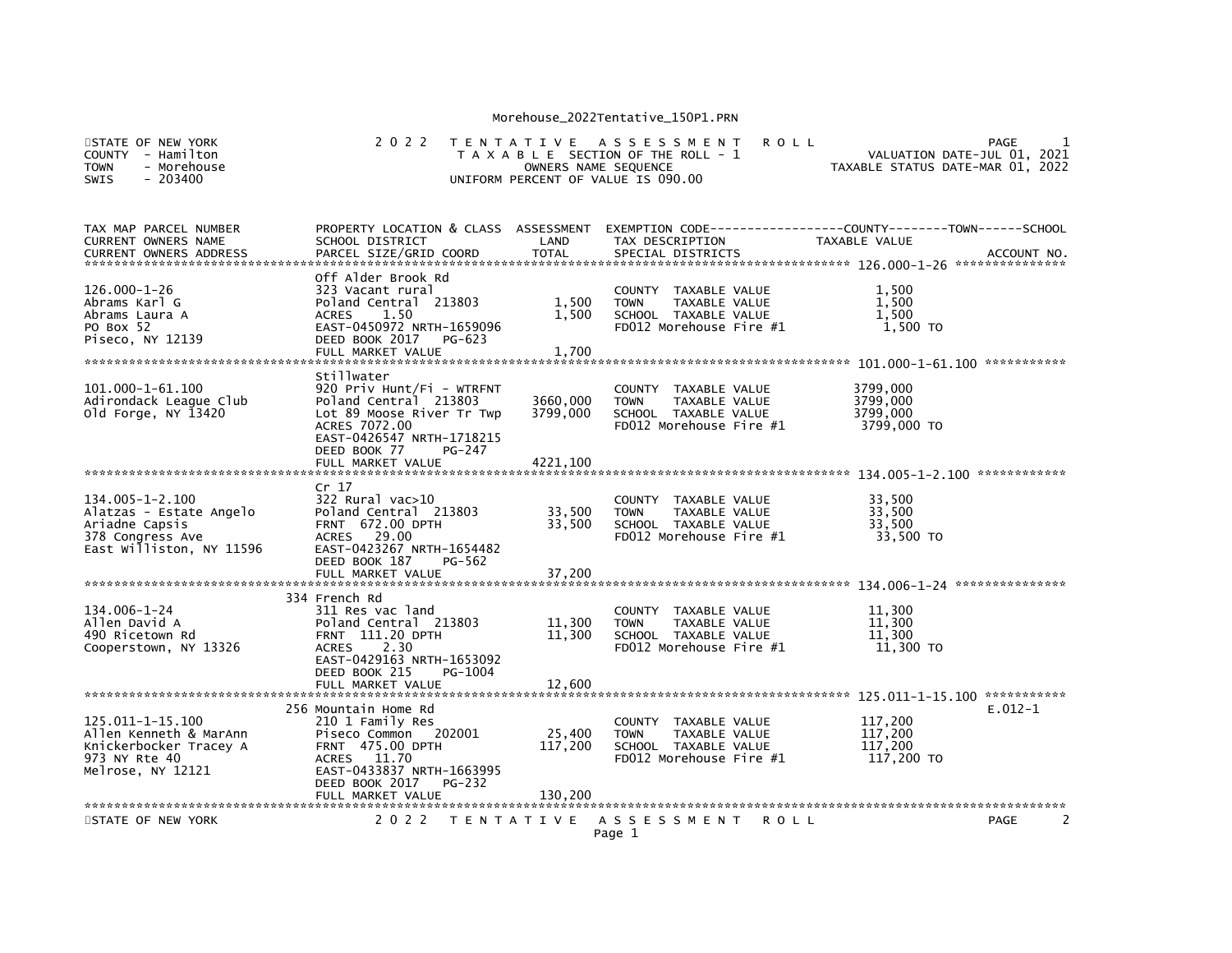| - Hamilton<br><b>COUNTY</b><br><b>TOWN</b><br>- Morehouse<br>- 203400<br>SWIS                     |                                                                                                                                                                                                       | OWNERS NAME SEQUENCE                         | Morehouse_2022Tentative_150P1.PRN<br>T A X A B L E SECTION OF THE ROLL - 1<br>UNIFORM PERCENT OF VALUE IS 090.00                                 | VALUATION DATE-JUL 01, 2021<br>TAXABLE STATUS DATE-MAR 01, 2022 |
|---------------------------------------------------------------------------------------------------|-------------------------------------------------------------------------------------------------------------------------------------------------------------------------------------------------------|----------------------------------------------|--------------------------------------------------------------------------------------------------------------------------------------------------|-----------------------------------------------------------------|
| TAX MAP PARCEL NUMBER<br><b>CURRENT OWNERS NAME</b><br><b>CURRENT OWNERS ADDRESS</b>              | PROPERTY LOCATION & CLASS ASSESSMENT<br>SCHOOL DISTRICT<br>PARCEL SIZE/GRID COORD                                                                                                                     | LAND<br><b>TOTAL</b>                         | TAX DESCRIPTION<br>SPECIAL DISTRICTS                                                                                                             | TAXABLE VALUE<br>ACCOUNT NO.                                    |
| 125.014-1-5.110<br>Anderson David J<br>6084 Spring Rd<br>Broadalbin, NY 12025                     | 661 State Route 8<br>260 Seasonal res<br>Piseco Common<br>202001<br>188.00 DPTH<br><b>FRNT</b><br>31.50<br><b>ACRES</b><br>EAST-0431344 NRTH-1662282<br>DEED BOOK 225<br>PG-58<br>FULL MARKET VALUE   | 30,300<br>54,900<br>61,000                   | <b>COUNTY</b><br>TAXABLE VALUE<br><b>TOWN</b><br>TAXABLE VALUE<br>SCHOOL TAXABLE VALUE<br>FD012 Morehouse Fire #1                                | $A.004-10$<br>54,900<br>54,900<br>54,900<br>54,900 TO           |
| $126.000 - 1 - 44$<br>Aufderhar Robert<br>Aufderhar Joan J<br>50 Laury Dr<br>Fair Haven, NJ 07704 | Nys Rte 8<br>$314$ Rural vac<10<br>Poland Central 213803<br><b>FRNT 150.00 DPTH</b><br><b>ACRES</b><br>2.50<br>EAST-0447455 NRTH-1657815<br>DEED BOOK 152<br>PG-408<br>FULL MARKET VALUE              | 11,500<br>11,500<br>12,800                   | <b>COUNTY</b><br>TAXABLE VALUE<br><b>TOWN</b><br>TAXABLE VALUE<br>SCHOOL TAXABLE VALUE<br>FD012 Morehouse Fire #1                                | 11,500<br>11,500<br>11,500<br>11,500 TO<br>****************     |
| 125.017-1-2<br>Axford Theodore E III<br>PO Box 6<br>Tully, NY 13159-0006                          | 136 French Rd<br>314 Rural vac<10<br>Poland Central 213803<br>50.00 DPTH 150.00<br><b>FRNT</b><br>0.10<br><b>ACRES</b><br>EAST-0421816 NRTH-1658506<br>DEED BOOK 217<br>PG-344<br>FULL MARKET VALUE   | 100<br>100<br>100                            | TAXABLE VALUE<br><b>COUNTY</b><br><b>TOWN</b><br>TAXABLE VALUE<br>SCHOOL TAXABLE VALUE<br>FD012 Morehouse Fire #1                                | 100<br>100<br>100<br>100 TO                                     |
| $134.009 - 1 - 4$<br>Baker Glenn C<br>Baker Heather L<br>7815 Soule Rd<br>Rome, NY 13440          | 108 Fraser Rd<br>260 Seasonal res<br>Poland Central 213803<br>82.50 DPTH 165.00<br><b>FRNT</b><br>0.30<br><b>ACRES</b><br>EAST-0426175 NRTH-1653265<br>DEED BOOK 2021<br>PG-1572<br>FULL MARKET VALUE | 8,000<br>21,400<br>23,800                    | <b>COUNTY</b><br>TAXABLE VALUE<br><b>TOWN</b><br>TAXABLE VALUE<br>SCHOOL TAXABLE VALUE<br>FD012 Morehouse Fire #1                                | 21,400<br>21,400<br>21,400<br>21,400 TO                         |
| $125.013 - 1 - 10$<br>Ballute Janet<br>672 East St<br>Oneonta, NY 13820<br>STATE OF NEW YORK      | Nys Rte 8<br>$314$ Rural vac<10<br>Poland Central 213803<br>FRNT 100.00 DPTH 295.00<br>EAST-0423659 NRTH-1661053<br>DEED BOOK 199<br>PG-763<br>FULL MARKET VALUE<br>2022                              | 6,400<br>6,400<br>7,100<br>T E N T A T I V E | <b>COUNTY</b><br>TAXABLE VALUE<br>TAXABLE VALUE<br><b>TOWN</b><br>SCHOOL TAXABLE VALUE<br>FD012 Morehouse Fire #1<br>A S S E S S M E N T<br>ROLL | 6,400<br>6,400<br>6,400<br>6,400 TO<br>PAGE                     |
| <b>COUNTY</b><br>- Hamilton<br><b>TOWN</b><br>- Morehouse                                         |                                                                                                                                                                                                       | OWNERS NAME SEQUENCE                         | T A X A B L E SECTION OF THE ROLL - 1<br>Page 2                                                                                                  | VALUATION DATE-JUL 01, 2021<br>TAXABLE STATUS DATE-MAR 01, 2022 |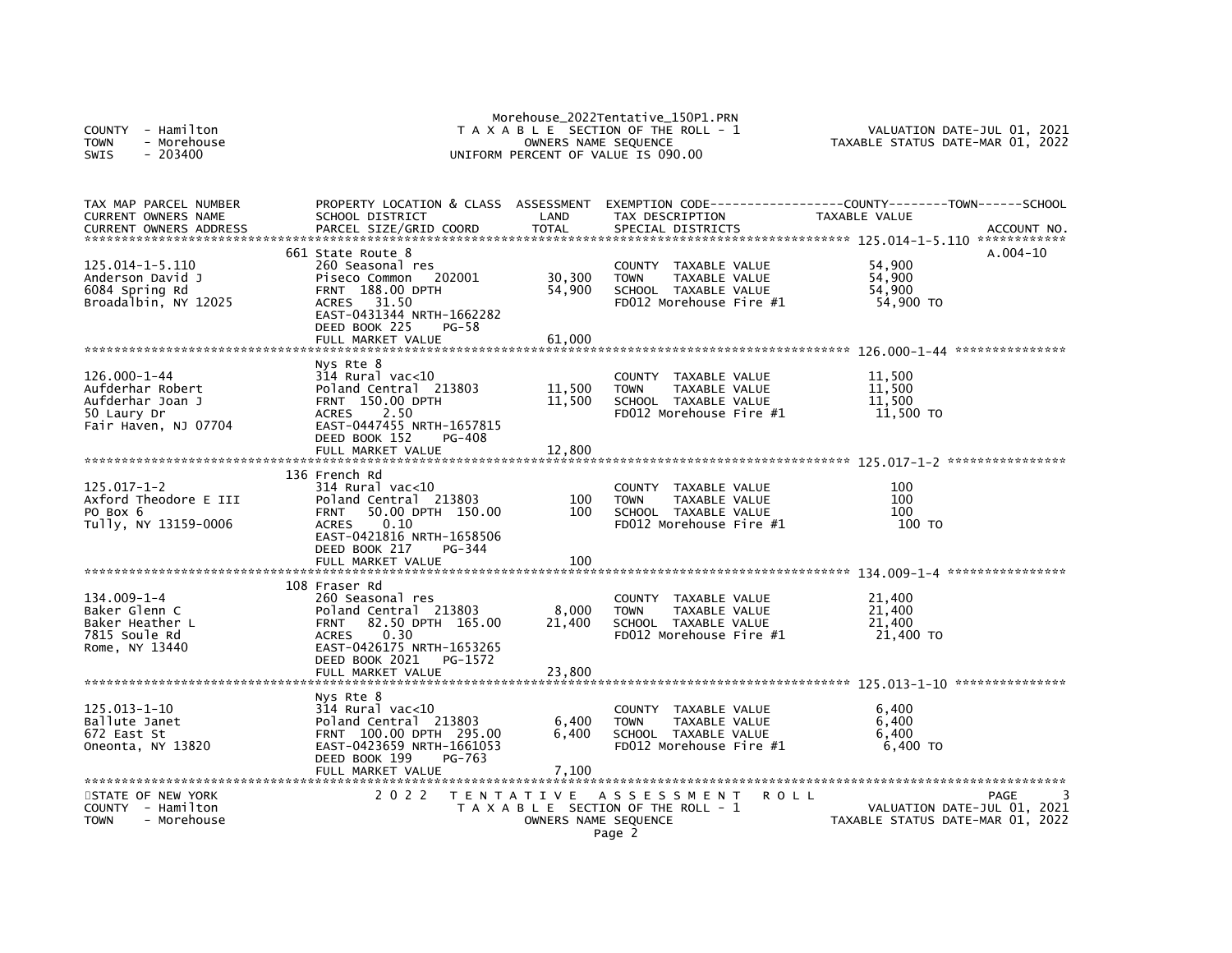| TAX MAP PARCEL NUMBER         | PROPERTY LOCATION & CLASS ASSESSMENT EXEMPTION CODE----------------COUNTY-------TOWN------SCHOOL |                   |                                             |                                  |             |
|-------------------------------|--------------------------------------------------------------------------------------------------|-------------------|---------------------------------------------|----------------------------------|-------------|
| CURRENT OWNERS NAME           | SCHOOL DISTRICT                                                                                  | LAND              | TAX DESCRIPTION                             | TAXABLE VALUE                    |             |
| <b>CURRENT OWNERS ADDRESS</b> | PARCEL SIZE/GRID COORD                                                                           | <b>TOTAL</b>      | SPECIAL DISTRICTS                           |                                  | ACCOUNT NO. |
|                               |                                                                                                  |                   |                                             |                                  |             |
|                               | Nys Rte 8                                                                                        |                   |                                             |                                  | $C.009-4$   |
| 124.000-1-40.110              | $322$ Rural vac $>10$                                                                            |                   | COUNTY TAXABLE VALUE                        | 25,500                           |             |
| Barnish Kenneth M             | Poland Central 213803                                                                            | 25,500            | TAXABLE VALUE<br><b>TOWN</b>                | 25,500                           |             |
| Barnish Caryle L              | FRNT 340.00 DPTH                                                                                 | 25,500            | SCHOOL TAXABLE VALUE                        | 25,500                           |             |
| 35 Darlene Dr                 | ACRES 11.50                                                                                      |                   | FD012 Morehouse Fire #1                     | 25,500 TO                        |             |
| Poughkeepsie, NY 12601        | EAST-0408054 NRTH-1662488                                                                        |                   |                                             |                                  |             |
|                               | DEED BOOK 196<br>PG-401                                                                          |                   |                                             |                                  |             |
|                               | FULL MARKET VALUE                                                                                | 28,300            |                                             |                                  |             |
|                               |                                                                                                  |                   |                                             |                                  |             |
|                               | Nys Rte 8                                                                                        |                   |                                             |                                  |             |
| 124.000-1-25.120              | $322$ Rural vac $>10$                                                                            |                   | COUNTY TAXABLE VALUE                        | 25,000                           |             |
| Basso James A                 | Poland Central 213803                                                                            | 25,000            | <b>TOWN</b><br>TAXABLE VALUE                | 25,000                           |             |
| 228 New Rd                    | FRNT 800.00 DPTH                                                                                 | 25,000            | SCHOOL TAXABLE VALUE                        | 25,000                           |             |
| Montaque, NJ 07827            | ACRES 17.70                                                                                      |                   | FD012 Morehouse Fire #1                     | 25,000 TO                        |             |
|                               | EAST-0414413 NRTH-1661852                                                                        |                   |                                             |                                  |             |
|                               | DEED BOOK 248<br>PG-881                                                                          |                   |                                             |                                  |             |
|                               | FULL MARKET VALUE                                                                                | 27,800            |                                             |                                  |             |
|                               |                                                                                                  |                   |                                             |                                  |             |
|                               | 814 State Route 8                                                                                |                   |                                             |                                  |             |
| 125.000-1-11                  | 240 Rural res                                                                                    |                   | VET WAR CT 41121                            | 11,880<br>11,880                 | 0           |
| Beattie Mathew Jr             | Poland Central 213803                                                                            |                   | 48,500 ENH STAR<br>41834                    | $\Omega$<br>$\Omega$             | 70,700      |
| Beattie Mark A                | <b>FRNT 900.00 DPTH</b>                                                                          | 79,200            | COUNTY TAXABLE VALUE                        | 67,320                           |             |
| 1127 Tree Farms Rd            | ACRES 67.90                                                                                      |                   | TAXABLE VALUE<br><b>TOWN</b>                | 67,320                           |             |
| Wyalusing, PA 18853           | EAST-0438289 NRTH-1657986                                                                        |                   | SCHOOL TAXABLE VALUE                        | 8,500                            |             |
|                               | DEED BOOK 2020 PG-696                                                                            |                   | FD012 Morehouse Fire #1                     | 79,200 TO                        |             |
|                               |                                                                                                  |                   |                                             |                                  |             |
|                               |                                                                                                  |                   |                                             |                                  |             |
|                               | 171 State Route 8                                                                                |                   |                                             |                                  |             |
| 124.000-1-38                  | 260 Seasonal res                                                                                 |                   | 41834<br>ENH STAR                           | $\Omega$<br>$\Omega$             | 36,000      |
| Becraft Fred                  | Poland Central 213803                                                                            | 10,000            | COUNTY TAXABLE VALUE                        | 36,000                           |             |
| Attn: Brad Becraft            | FRNT 160.00 DPTH 272.00                                                                          | 36,000            | TAXABLE VALUE<br><b>TOWN</b>                | 36,000                           |             |
| PO Box 18                     | <b>ACRES</b><br>1.00                                                                             |                   | SCHOOL TAXABLE VALUE                        | $\Omega$                         |             |
| Hoffmeister, NY 13353         | EAST-0406753 NRTH-1661981                                                                        |                   | FD012 Morehouse Fire #1                     | 36,000 TO                        |             |
|                               | DEED BOOK 45<br>PG-49                                                                            |                   |                                             |                                  |             |
|                               | FULL MARKET VALUE                                                                                | 40,000            |                                             |                                  |             |
|                               |                                                                                                  |                   |                                             |                                  |             |
|                               | 145 Erb Rd                                                                                       |                   |                                             |                                  |             |
| 124.020-1-7                   | 210 1 Family Res                                                                                 |                   | COUNTY TAXABLE VALUE                        | 186,300                          |             |
| Bialas Gerald W               | Poland Central 213803                                                                            | 42,600            | <b>TOWN</b><br>TAXABLE VALUE                | 186,300                          |             |
| 17 Mohin Park                 | <b>FRNT 1205.00 DPTH</b>                                                                         | 186,300           | SCHOOL TAXABLE VALUE                        | 186,300                          |             |
|                               | ACRES 56.20                                                                                      |                   | FD012 Morehouse Fire #1                     | 186,300 TO                       |             |
| New Hampton, NY 10958         | EAST-0419015 NRTH-1658072                                                                        |                   |                                             |                                  |             |
|                               |                                                                                                  |                   |                                             |                                  |             |
|                               | DEED BOOK 225<br>PG-870                                                                          |                   |                                             |                                  |             |
|                               | FULL MARKET VALUE                                                                                | 207,000           |                                             |                                  |             |
| STATE OF NEW YORK             | 2 0 2 2                                                                                          | T E N T A T I V E | <b>ROLL</b>                                 |                                  | PAGE        |
|                               |                                                                                                  |                   | ASSESSMENT                                  |                                  |             |
| COUNTY - Hamilton             |                                                                                                  |                   | T A X A B L E SECTION OF THE ROLL - 1       | VALUATION DATE-JUL 01, 2021      |             |
| TOWN<br>- Morehouse           |                                                                                                  |                   | OWNERS NAME SEQUENCE                        | TAXABLE STATUS DATE-MAR 01, 2022 |             |
| <b>SWIS</b><br>$-203400$      |                                                                                                  |                   | UNIFORM PERCENT OF VALUE IS 090.00<br>$P^2$ |                                  |             |
|                               |                                                                                                  |                   |                                             |                                  |             |

Page 3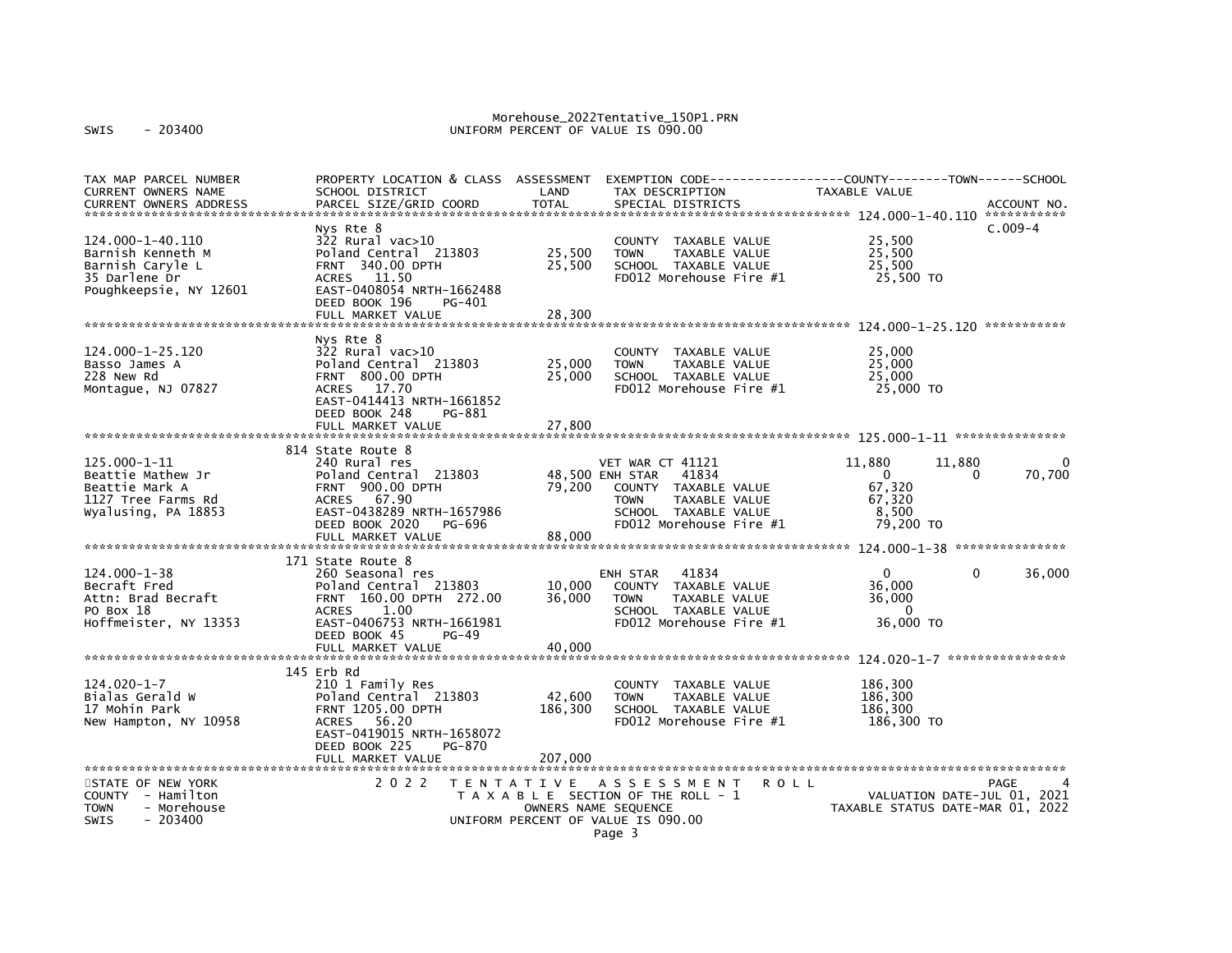| TAX MAP PARCEL NUMBER      | PROPERTY LOCATION & CLASS ASSESSMENT         |                      |                                       | EXEMPTION CODE-----------------COUNTY-------TOWN------SCHOOL |           |
|----------------------------|----------------------------------------------|----------------------|---------------------------------------|--------------------------------------------------------------|-----------|
| <b>CURRENT OWNERS NAME</b> | SCHOOL DISTRICT                              | LAND                 | TAX DESCRIPTION                       | <b>TAXABLE VALUE</b>                                         |           |
|                            |                                              |                      |                                       |                                                              |           |
|                            | The Floe                                     |                      |                                       |                                                              | $E.015-8$ |
| $125.000 - 1 - 32$         | 910 Priv forest - WTRFNT                     |                      | COUNTY TAXABLE VALUE                  | 163,700                                                      |           |
| Big Mac Inc                | Piseco Common<br>202001                      | 114,000              | TAXABLE VALUE<br><b>TOWN</b>          | 163.700                                                      |           |
| 508 Bear Paw Trail         | 88.10<br>ACRES                               | 163,700              | SCHOOL TAXABLE VALUE                  | 163,700                                                      |           |
| Blue Ridge, GA 30513       | EAST-0436658 NRTH-1662562                    |                      | FD012 Morehouse Fire #1               | 163,700 TO                                                   |           |
|                            | DEED BOOK 236<br>PG-946                      |                      |                                       |                                                              |           |
|                            | FULL MARKET VALUE                            | 181,900              |                                       |                                                              |           |
|                            |                                              |                      |                                       |                                                              |           |
|                            | Off Nys Rte 8                                |                      |                                       |                                                              | $E.015-9$ |
| 125.015-1-1                | 323 Vacant rural - WTRFNT                    |                      | COUNTY TAXABLE VALUE                  | 30,700                                                       |           |
| Big Mac Inc                | Piseco Common<br>202001                      | 30,700               | TAXABLE VALUE<br><b>TOWN</b>          | 30,700                                                       |           |
| 508 Bear Paw Trail         | Ser. 2190                                    | 30,700               | SCHOOL TAXABLE VALUE                  | 30,700                                                       |           |
| Blue Ridge, GA 30513       | <b>ACRES</b><br>12.60                        |                      | FD012 Morehouse Fire #1               | 30,700 TO                                                    |           |
|                            | EAST-0435447 NRTH-1663763                    |                      |                                       |                                                              |           |
|                            | DEED BOOK 236<br>PG-946                      |                      |                                       |                                                              |           |
|                            | FULL MARKET VALUE                            | 34,100               |                                       |                                                              |           |
|                            |                                              |                      |                                       |                                                              |           |
|                            | 765 State Route 8                            |                      |                                       |                                                              |           |
| 125.019-1-11.200           | 312 Vac w/imprv                              |                      | COUNTY TAXABLE VALUE                  | 17,900                                                       |           |
| Big Mac Inc                | Poland Central 213803                        | 8,700                | TAXABLE VALUE<br><b>TOWN</b>          | 17,900                                                       |           |
| 508 Bear Paw Trail         | FRNT 398.00 DPTH                             | 17,900               | SCHOOL TAXABLE VALUE                  | 17,900                                                       |           |
| Blue Ridge, GA 30513       | 4.70<br><b>ACRES</b>                         |                      | FD012 Morehouse Fire #1               | 17,900 TO                                                    |           |
|                            | EAST-0435900 NRTH-1660170                    |                      |                                       |                                                              |           |
|                            | DEED BOOK 236<br>PG-946<br>FULL MARKET VALUE | 19,900               |                                       |                                                              |           |
|                            |                                              |                      |                                       |                                                              |           |
|                            | 129 Fayle Rd                                 |                      |                                       |                                                              |           |
| 125.013-1-13.111           | 260 Seasonal res                             |                      | COUNTY TAXABLE VALUE                  | 33,300                                                       |           |
| Blood Douglas M            | Poland Central 213803                        | 17,800               | TAXABLE VALUE<br><b>TOWN</b>          | 33,300                                                       |           |
| 967 CR4                    | <b>FRNT 530.00 DPTH</b>                      | 33,300               | SCHOOL TAXABLE VALUE                  | 33,300                                                       |           |
| Geneva, NY 14456           | <b>ACRES</b><br>3.80                         |                      | $FD012$ Morehouse Fire $#1$           | 33,300 TO                                                    |           |
|                            | EAST-0420180 NRTH-1662001                    |                      |                                       |                                                              |           |
|                            | DEED BOOK 244<br>$PG-35$                     |                      |                                       |                                                              |           |
|                            | FULL MARKET VALUE                            | 37,000               |                                       |                                                              |           |
|                            |                                              |                      |                                       |                                                              |           |
|                            | Off Nys Rte 8                                |                      |                                       |                                                              |           |
| $124.000 - 1 - 6.113$      | 322 Rural vac>10                             |                      | COUNTY TAXABLE VALUE                  | 8,900                                                        |           |
| Boek Robert                | Poland Central 213803                        | 8,900                | TAXABLE VALUE<br><b>TOWN</b>          | 8,900                                                        |           |
| Boek Kathleen              | Ser 1411 Lot B                               | 8,900                | SCHOOL TAXABLE VALUE                  | 8,900                                                        |           |
| 8333 Kolasa Rd             | ACRES 17.70                                  |                      | FD012 Morehouse Fire #1               | 8,900 TO                                                     |           |
| Boonville, NY 13309        | EAST-0414951 NRTH-1662850                    |                      |                                       |                                                              |           |
|                            | DEED BOOK 246<br>PG-318                      |                      |                                       |                                                              |           |
|                            | FULL MARKET VALUE                            | 9.900                |                                       |                                                              |           |
|                            |                                              |                      |                                       |                                                              |           |
| STATE OF NEW YORK          | 2 0 2 2                                      | T E N T A T I V E    | A S S E S S M E N T                   | <b>ROLL</b>                                                  | PAGE      |
| COUNTY - Hamilton          |                                              |                      | T A X A B L E SECTION OF THE ROLL - 1 | VALUATION DATE-JUL 01, 2021                                  |           |
| - Morehouse<br><b>TOWN</b> |                                              | OWNERS NAME SEQUENCE |                                       | TAXABLE STATUS DATE-MAR 01, 2022                             |           |
| <b>SWIS</b><br>$-203400$   |                                              |                      | UNIFORM PERCENT OF VALUE IS 090.00    |                                                              |           |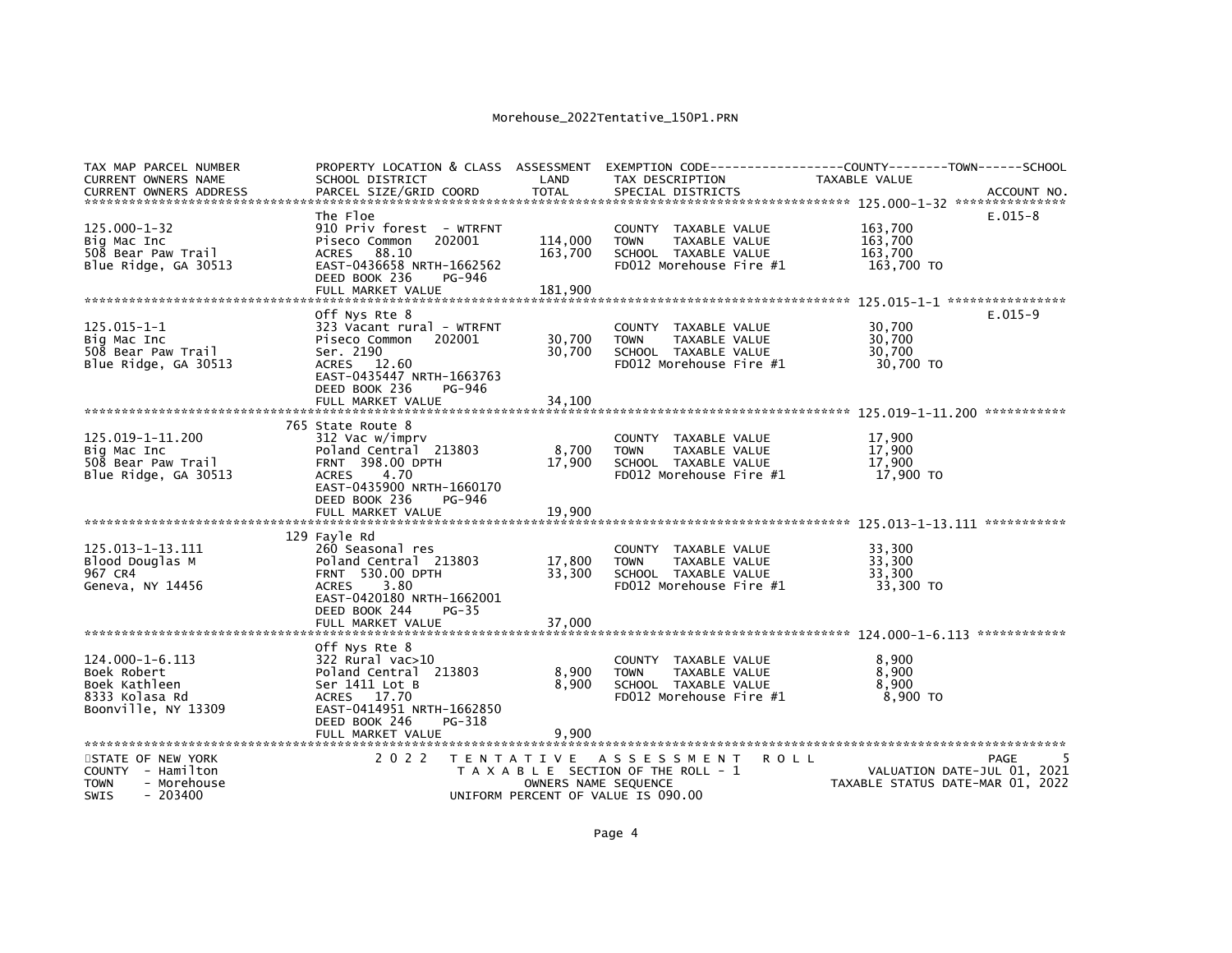| TAX MAP PARCEL NUMBER<br>CURRENT OWNERS NAME<br><b>CURRENT OWNERS ADDRESS</b>                      | PROPERTY LOCATION & CLASS ASSESSMENT<br>SCHOOL DISTRICT<br>PARCEL SIZE/GRID COORD                                                                                                                         | LAND<br><b>TOTAL</b>                                                            | EXEMPTION CODE----<br>TAX DESCRIPTION<br>SPECIAL DISTRICTS                                                        | -----------COUNTY--------TOWN------SCHOOL<br>TAXABLE VALUE                     | ACCOUNT NO. |
|----------------------------------------------------------------------------------------------------|-----------------------------------------------------------------------------------------------------------------------------------------------------------------------------------------------------------|---------------------------------------------------------------------------------|-------------------------------------------------------------------------------------------------------------------|--------------------------------------------------------------------------------|-------------|
| 124.000-1-6.114<br>Boek Robert L<br>Boek Eric<br>8333 Kolasa Rd<br>Boonville, NY 13309             | Nys Rte 8<br>322 Rural vac>10<br>Poland Central 213803<br>Ser 1411 Lot C<br><b>FRNT 650.00 DPTH</b><br>39.80<br><b>ACRES</b><br>EAST-0415300 NRTH-1662087<br>DEED BOOK 225<br>PG-504<br>FULL MARKET VALUE | 19,900<br>19,900<br>22,100                                                      | <b>COUNTY</b><br>TAXABLE VALUE<br>TAXABLE VALUE<br><b>TOWN</b><br>SCHOOL TAXABLE VALUE<br>FD012 Morehouse Fire #1 | 19,900<br>19,900<br>19,900<br>19,900 TO                                        |             |
|                                                                                                    | 345 State Route 8                                                                                                                                                                                         |                                                                                 |                                                                                                                   |                                                                                |             |
| $124.000 - 1 - 7.100$<br>Boek Robert L<br>Boek Kathleen M<br>8333 Kolasa Rd<br>Boonville, NY 13309 | 260 Seasonal res<br>Poland Central 213803<br>49.00 DPTH<br><b>FRNT</b><br>ACRES 67.70<br>EAST-0416181 NRTH-1662043<br>DEED BOOK 204<br>PG-56<br>FULL MARKET VALUE                                         | 31,500<br>39,400<br>43,800                                                      | <b>COUNTY</b><br>TAXABLE VALUE<br>TAXABLE VALUE<br><b>TOWN</b><br>SCHOOL TAXABLE VALUE<br>FD012 Morehouse Fire #1 | 39.400<br>39,400<br>39.400<br>39,400 TO                                        |             |
|                                                                                                    |                                                                                                                                                                                                           |                                                                                 |                                                                                                                   |                                                                                |             |
| 134.006-1-17.110<br>Boenitz John<br>9 Spring St<br>Highland Lakes, NJ 07422                        | 383 French Rd<br>270 Mfg housing<br>Poland Central 213803<br>200.00 DPTH 200.00<br><b>FRNT</b><br>0.90<br><b>ACRES</b><br>EAST-0430845 NRTH-1655438<br>DEED BOOK 2011<br>PG-899<br>FULL MARKET VALUE      | 14.000<br>57,900<br>64.300                                                      | <b>COUNTY</b><br>TAXABLE VALUE<br>TAXABLE VALUE<br><b>TOWN</b><br>SCHOOL TAXABLE VALUE<br>FD012 Morehouse Fire #1 | 57,900<br>57.900<br>57,900<br>57,900 TO                                        |             |
|                                                                                                    | Cr 17                                                                                                                                                                                                     |                                                                                 |                                                                                                                   |                                                                                | *********** |
| 134.006-1-17.120<br>Boenitz John<br>9 Spring St<br>Highland Lakes, NJ 07422                        | 311 Res vac land<br>Poland Central 213803<br>Ser 1476<br>FRNT 125.00 DPTH 200.00<br>EAST-0430818 NRTH-1655293<br>DEED BOOK 2011<br>PG-899<br>FULL MARKET VALUE                                            | 6,200<br>6.200<br>6.900                                                         | COUNTY<br>TAXABLE VALUE<br><b>TOWN</b><br>TAXABLE VALUE<br>SCHOOL TAXABLE VALUE<br>FD012 Morehouse Fire #1        | 6,200<br>6,200<br>6,200<br>6,200 TO                                            |             |
|                                                                                                    |                                                                                                                                                                                                           |                                                                                 |                                                                                                                   |                                                                                |             |
| 124.000-1-42.121<br>Boldt Kathleen C<br>9377 Big Tree Rd<br>Hemlock, NY 14466                      | 215 State Rte 8<br>312 Vac w/imprv<br>Poland Central 213803<br>Ser 2458 (revised)<br>0.82<br><b>ACRES</b><br>EAST-0408871 NRTH-1662208<br>DEED BOOK 2020<br>PG-1362<br>FULL MARKET VALUE                  | 13,200<br>20.800<br>23,100                                                      | COUNTY TAXABLE VALUE<br><b>TOWN</b><br>TAXABLE VALUE<br>SCHOOL TAXABLE VALUE<br>FD012 Morehouse Fire #1           | 20,800<br>20,800<br>20.800<br>20,800 TO                                        |             |
| **********************                                                                             | **********************                                                                                                                                                                                    |                                                                                 |                                                                                                                   |                                                                                |             |
| STATE OF NEW YORK<br>COUNTY - Hamilton<br>- Morehouse<br>TOWN<br>- 203400<br>SWIS                  | 2 0 2 2                                                                                                                                                                                                   | T E N T A T I V E<br>OWNERS NAME SEQUENCE<br>UNIFORM PERCENT OF VALUE IS 090.00 | A S S E S S M E N T<br>T A X A B L E SECTION OF THE ROLL - 1                                                      | <b>ROLL</b><br>VALUATION DATE-JUL 01, 2021<br>TAXABLE STATUS DATE-MAR 01, 2022 | PAGE        |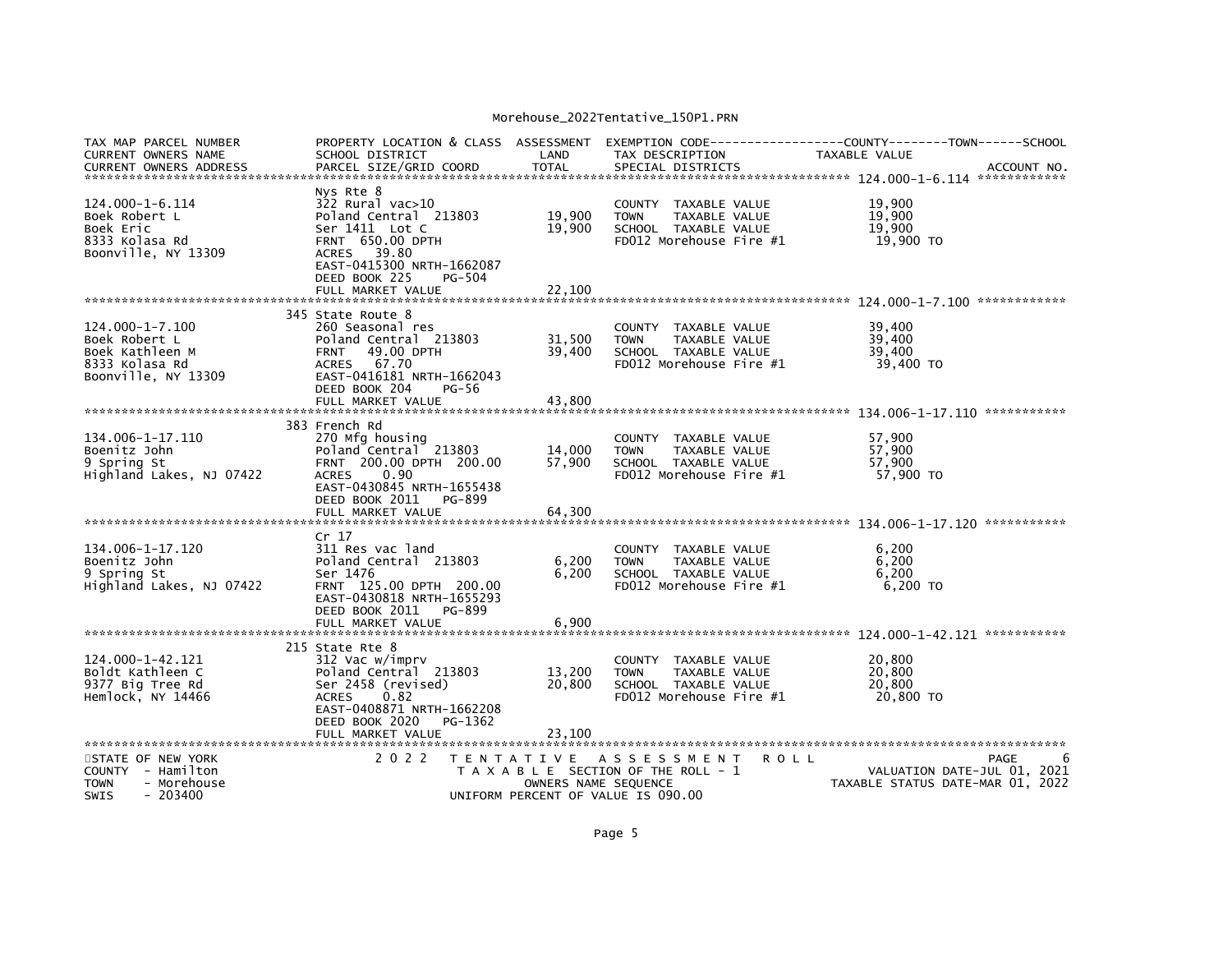| TAX MAP PARCEL NUMBER<br>CURRENT OWNERS NAME<br><b>CURRENT OWNERS ADDRESS</b>                            | PROPERTY LOCATION & CLASS ASSESSMENT<br>SCHOOL DISTRICT<br>PARCEL SIZE/GRID COORD                                                                                                              | LAND<br>TOTAL                            | TAX DESCRIPTION<br>SPECIAL DISTRICTS                                                                              | TAXABLE VALUE<br>ACCOUNT NO.                                                         |
|----------------------------------------------------------------------------------------------------------|------------------------------------------------------------------------------------------------------------------------------------------------------------------------------------------------|------------------------------------------|-------------------------------------------------------------------------------------------------------------------|--------------------------------------------------------------------------------------|
| 124.000-1-50.500<br>Boldt Kathleen C<br>9377 Big Tree Rd<br>Hemlock, NY 14466                            | 217 State Route 8<br>260 Seasonal res<br>Poland Central 213803<br>6.00<br><b>ACRES</b><br>EAST-0408741 NRTH-1662710<br>DEED BOOK 2020<br>PG-1362<br>FULL MARKET VALUE                          | 15,000<br>28,700<br>31,900               | COUNTY TAXABLE VALUE<br>TAXABLE VALUE<br><b>TOWN</b><br>SCHOOL TAXABLE VALUE<br>FD012 Morehouse Fire #1           | 28,700<br>28,700<br>28,700<br>28,700 TO                                              |
| 134.006-1-2.412<br>Bolduc Gary<br>Bolduc Kimberly<br>1881 Bowie St<br>Port St Lucie, FL 34952            | 406 French Rd<br>260 Seasonal res<br>Poland Central 213803<br>FRNT 140.00 DPTH 205.57<br>EAST-0431784 NRTH-1656269<br>DEED BOOK 2013<br>PG-3350<br>FULL MARKET VALUE                           | 11,400<br>25,000<br>27,800               | COUNTY TAXABLE VALUE<br>TAXABLE VALUE<br><b>TOWN</b><br>SCHOOL TAXABLE VALUE<br>FD012 Morehouse Fire #1           | 25,000<br>25,000<br>25,000<br>25,000 TO                                              |
| 126.000-1-15.100<br>Boston Louis R<br>Boston Deanna L<br>1802 Chestnut Ridge Rd<br>Chittenango, NY 13037 | 927 State Route 8<br>260 Seasonal res<br>Poland Central 213803<br><b>FRNT 341.00 DPTH</b><br><b>ACRES</b><br>5.50<br>EAST-0444450 NRTH-1659547<br>DEED BOOK 196<br>PG-980<br>FULL MARKET VALUE | 19,500<br>53,900<br>59,900               | COUNTY TAXABLE VALUE<br><b>TOWN</b><br>TAXABLE VALUE<br>SCHOOL TAXABLE VALUE<br>FD012 Morehouse Fire #1           | 53,900<br>53.900<br>53,900<br>53,900 TO                                              |
| 125.017-1-10.100<br>Boucher Alan<br>Boucher Susan M<br>131 School House Rd<br>Norfolk, CT 06058          | 160 French Rd<br>260 Seasonal res<br>Poland Central 213803<br><b>FRNT 100.00 DPTH</b><br><b>ACRES</b><br>1.00<br>EAST-0421972 NRTH-1657352<br>DEED BOOK 241<br>PG-53<br>FULL MARKET VALUE      | 15,000<br>82,000<br>91.100               | COUNTY TAXABLE VALUE<br><b>TOWN</b><br>TAXABLE VALUE<br>SCHOOL TAXABLE VALUE<br>FD012 Morehouse Fire #1           | 82,000<br>82,000<br>82.000<br>82,000 TO                                              |
| $134.006 - 1 - 23$<br>Brand Jeremy J<br>11739 Co. Rt. 176<br>Cato, NY 13033                              | 340 French Rd<br>270 Mfg housing<br>Poland Central 213803<br><b>FRNT 250.00 DPTH</b><br>5.60<br><b>ACRES</b><br>EAST-0430323 NRTH-1654524<br>DEED BOOK 2013<br>PG-2833<br>FULL MARKET VALUE    | 19,600<br>24,200<br>26,900               | COUNTY TAXABLE VALUE<br><b>TOWN</b><br>TAXABLE VALUE<br>SCHOOL TAXABLE VALUE<br>FD012 Morehouse Fire #1           | 24,200<br>24,200<br>24,200<br>24,200 TO                                              |
| STATE OF NEW YORK<br>COUNTY - Hamilton<br><b>TOWN</b><br>- Morehouse<br>$-203400$<br><b>SWIS</b>         | 2 0 2 2                                                                                                                                                                                        | <b>TENTATIVE</b><br>OWNERS NAME SEQUENCE | A S S E S S M E N T<br><b>ROLL</b><br>T A X A B L E SECTION OF THE ROLL - 1<br>UNIFORM PERCENT OF VALUE IS 090.00 | PAGE<br>VALUATION DATE-JUL 01, 2021<br>TAXABLE STATUS DATE-MAR 01, 2022              |
| TAX MAP PARCEL NUMBER<br><b>CURRENT OWNERS NAME</b>                                                      | PROPERTY LOCATION & CLASS ASSESSMENT<br>SCHOOL DISTRICT                                                                                                                                        | LAND                                     | TAX DESCRIPTION                                                                                                   | EXEMPTION CODE-----------------COUNTY-------TOWN------SCHOOL<br><b>TAXABLE VALUE</b> |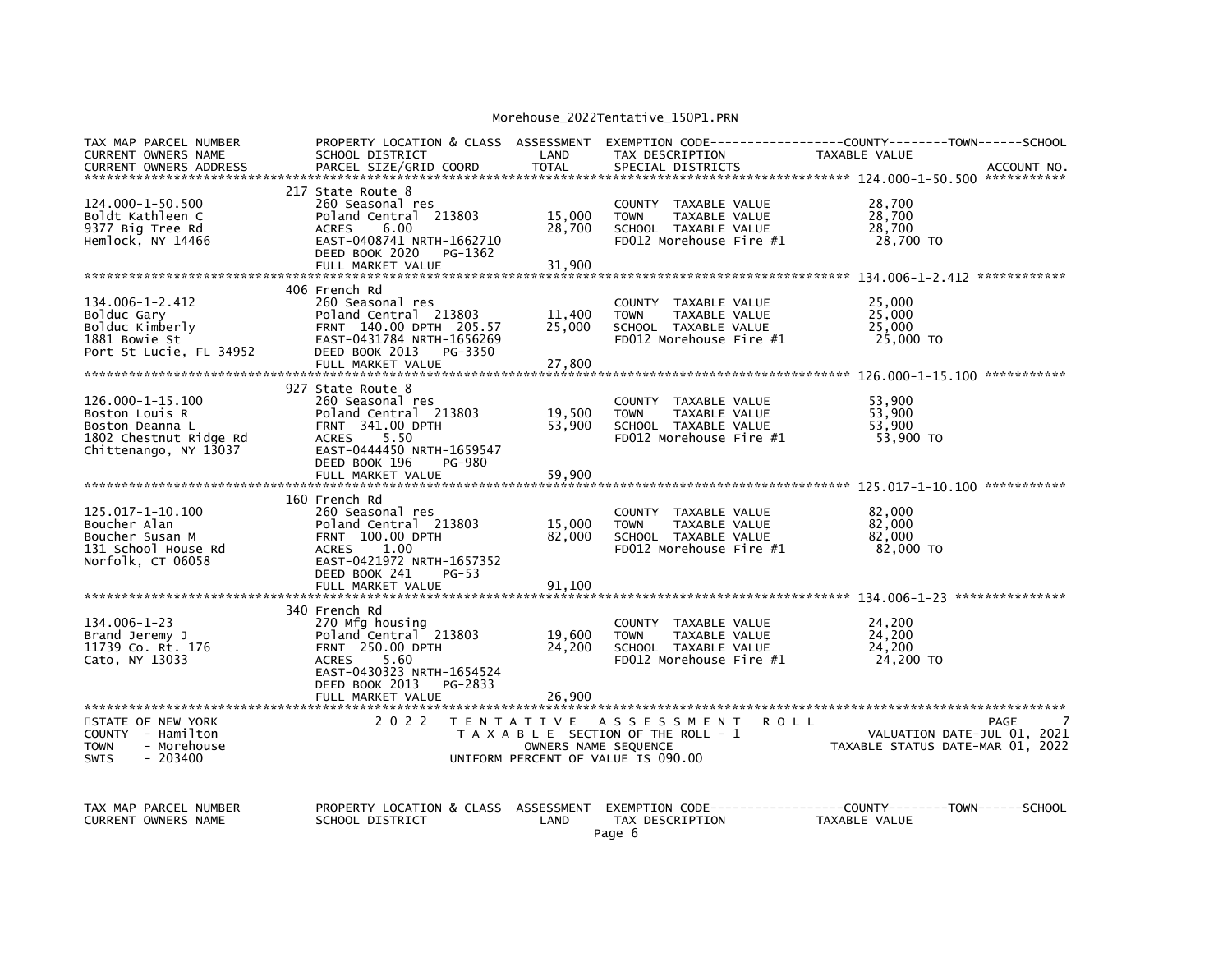|                                        |                                                       | Morehouse_2022Tentative_150P1.PRN     |                 |                                                 |                                                              |                     |                                            |
|----------------------------------------|-------------------------------------------------------|---------------------------------------|-----------------|-------------------------------------------------|--------------------------------------------------------------|---------------------|--------------------------------------------|
| <b>CURRENT OWNERS ADDRESS</b>          | PARCEL SIZE/GRID COORD                                | <b>TOTAL</b>                          |                 | SPECIAL DISTRICTS                               |                                                              |                     | ACCOUNT NO                                 |
|                                        | 257 Erb Rd                                            |                                       |                 |                                                 |                                                              |                     |                                            |
| 133.008-1-4                            | 260 Seasonal res                                      |                                       |                 | COUNTY TAXABLE VALUE                            |                                                              | 46,200              |                                            |
| Brand Mountain Club                    | Poland Central 213803                                 | 16,500                                | <b>TOWN</b>     | TAXABLE VALUE                                   |                                                              | 46,200              |                                            |
| Donald Heller                          | FRNT 195.00 DPTH                                      | 46,200                                |                 | SCHOOL TAXABLE VALUE                            |                                                              | 46,200              |                                            |
| 25 Wiser Rd                            | <b>ACRES</b><br>7.50                                  |                                       |                 | FD012 Morehouse Fire #1                         |                                                              | 46,200 TO           |                                            |
| Port Crane, NY 13833                   | EAST-0418579 NRTH-1652826<br>DEED BOOK 65<br>$PG-403$ |                                       |                 |                                                 |                                                              |                     |                                            |
|                                        | FULL MARKET VALUE                                     | 51,300                                |                 |                                                 |                                                              |                     |                                            |
|                                        |                                                       |                                       |                 |                                                 |                                                              |                     |                                            |
|                                        | 139 Alder Brook Rd                                    |                                       |                 |                                                 |                                                              |                     |                                            |
| $126.000 - 1 - 35$                     | 260 Seasonal res                                      |                                       |                 | COUNTY TAXABLE VALUE                            |                                                              | 42,400              |                                            |
| Brant Allen B                          | Poland Central 213803                                 | 21,900                                | <b>TOWN</b>     | TAXABLE VALUE                                   |                                                              | 42,400              |                                            |
| 4200 Mathews Rd                        | <b>FRNT 850.00 DPTH</b>                               | 42,400                                |                 | SCHOOL TAXABLE VALUE                            |                                                              | 42,400              |                                            |
| Burdett, NY 14818                      | 7.90<br><b>ACRES</b><br>EAST-0448681 NRTH-1657389     |                                       |                 | FD012 Morehouse Fire #1                         |                                                              | 42,400 TO           |                                            |
|                                        | DEED BOOK 2015<br><b>PG-707</b>                       |                                       |                 |                                                 |                                                              |                     |                                            |
|                                        |                                                       |                                       |                 |                                                 |                                                              |                     |                                            |
|                                        |                                                       |                                       |                 |                                                 |                                                              |                     |                                            |
|                                        | 786 State Route 8                                     |                                       |                 |                                                 |                                                              |                     | $E.013-11$                                 |
| 125.000-1-19                           | 260 Seasonal res                                      |                                       |                 | COUNTY TAXABLE VALUE                            |                                                              | 31,100              |                                            |
| Brazinski Douglas                      | Poland Central 213803                                 | 10,700                                | <b>TOWN</b>     | TAXABLE VALUE                                   |                                                              | 31,100              |                                            |
| Brazinski Joan<br>7095 Townline Rd     | FRNT 100.00 DPTH 230.00<br>EAST-0436916 NRTH-1659127  | 31,100                                |                 | SCHOOL TAXABLE VALUE<br>FD012 Morehouse Fire #1 |                                                              | 31,100<br>31,100 TO |                                            |
| Rome, NY 13440                         | DEED BOOK 195<br>PG-343                               |                                       |                 |                                                 |                                                              |                     |                                            |
|                                        | FULL MARKET VALUE                                     | 34,600                                |                 |                                                 |                                                              |                     |                                            |
|                                        |                                                       |                                       |                 |                                                 |                                                              |                     |                                            |
|                                        | 118 Earls Ln                                          |                                       |                 |                                                 |                                                              |                     |                                            |
| 125.013-1-18                           | 311 Res vac land - WTRFNT                             |                                       |                 | COUNTY TAXABLE VALUE                            |                                                              | 8,000               |                                            |
| Broden Harold<br>Broden Sharon         | Poland Central 213803<br>1.00<br><b>ACRES</b>         | 8,000<br>8,000                        | <b>TOWN</b>     | TAXABLE VALUE<br>SCHOOL TAXABLE VALUE           |                                                              | 8,000<br>8.000      |                                            |
| 4 Tansey Ct                            | EAST-0420786 NRTH-1663132                             |                                       |                 | FD012 Morehouse Fire #1                         |                                                              | 8,000 TO            |                                            |
| Watervliet, NY 12189                   | DEED BOOK 159<br>$PG-573$                             |                                       |                 |                                                 |                                                              |                     |                                            |
|                                        | FULL MARKET VALUE                                     | 8,900                                 |                 |                                                 |                                                              |                     |                                            |
|                                        |                                                       |                                       |                 |                                                 |                                                              |                     |                                            |
| 124.000-1-48.100                       | 235 State Route 8<br>210 1 Family Res                 |                                       |                 |                                                 |                                                              | 27,900              |                                            |
| Budhoo Deonarine S                     | Poland Central 213803                                 | 12,500                                | <b>TOWN</b>     | COUNTY TAXABLE VALUE<br>TAXABLE VALUE           |                                                              | 27,900              |                                            |
| 14311 Lakewood Ave                     | FRNT 220.00 DPTH 150.00                               | 27,900                                |                 | SCHOOL TAXABLE VALUE                            |                                                              | 27,900              |                                            |
| Jamaica, NY 11435                      | EAST-0410008 NRTH-1662251                             |                                       |                 | FD012 Morehouse Fire #1                         |                                                              | 27,900 TO           |                                            |
|                                        | DEED BOOK 2022<br>PG-348                              |                                       |                 |                                                 |                                                              |                     |                                            |
|                                        | FULL MARKET VALUE                                     | 31,000                                |                 |                                                 |                                                              |                     |                                            |
|                                        |                                                       |                                       |                 |                                                 |                                                              |                     |                                            |
| STATE OF NEW YORK<br>COUNTY - Hamilton | 2 0 2 2<br>TENTATIVE ASSESSMENT                       | T A X A B L E SECTION OF THE ROLL - 1 |                 |                                                 | <b>ROLL</b>                                                  |                     | <b>PAGE</b><br>VALUATION DATE-JUL 01, 2021 |
| <b>TOWN</b><br>- Morehouse             |                                                       | OWNERS NAME SEQUENCE                  |                 |                                                 |                                                              |                     | TAXABLE STATUS DATE-MAR 01, 2022           |
| <b>SWIS</b><br>$-203400$               | UNIFORM PERCENT OF VALUE IS 090.00                    |                                       |                 |                                                 |                                                              |                     |                                            |
|                                        |                                                       |                                       |                 |                                                 |                                                              |                     |                                            |
|                                        |                                                       |                                       |                 |                                                 |                                                              |                     |                                            |
| TAX MAP PARCEL NUMBER                  | PROPERTY LOCATION & CLASS ASSESSMENT                  |                                       |                 |                                                 | EXEMPTION CODE-----------------COUNTY-------TOWN------SCHOOL |                     |                                            |
| CURRENT OWNERS NAME                    | SCHOOL DISTRICT                                       | LAND                                  | TAX DESCRIPTION |                                                 |                                                              | TAXABLE VALUE       |                                            |
| <b>CURRENT OWNERS ADDRESS</b>          | PARCEL SIZE/GRID COORD                                | <b>TOTAL</b>                          |                 | SPECIAL DISTRICTS                               |                                                              |                     | ACCOUNT NO.                                |
|                                        |                                                       |                                       |                 |                                                 |                                                              |                     |                                            |
|                                        | Cr 17                                                 |                                       |                 |                                                 |                                                              |                     |                                            |
| 134.006-1-30                           | 314 Rural vac<10                                      |                                       |                 | COUNTY TAXABLE VALUE                            |                                                              | 5,900               |                                            |
|                                        |                                                       |                                       | Page 7          |                                                 |                                                              |                     |                                            |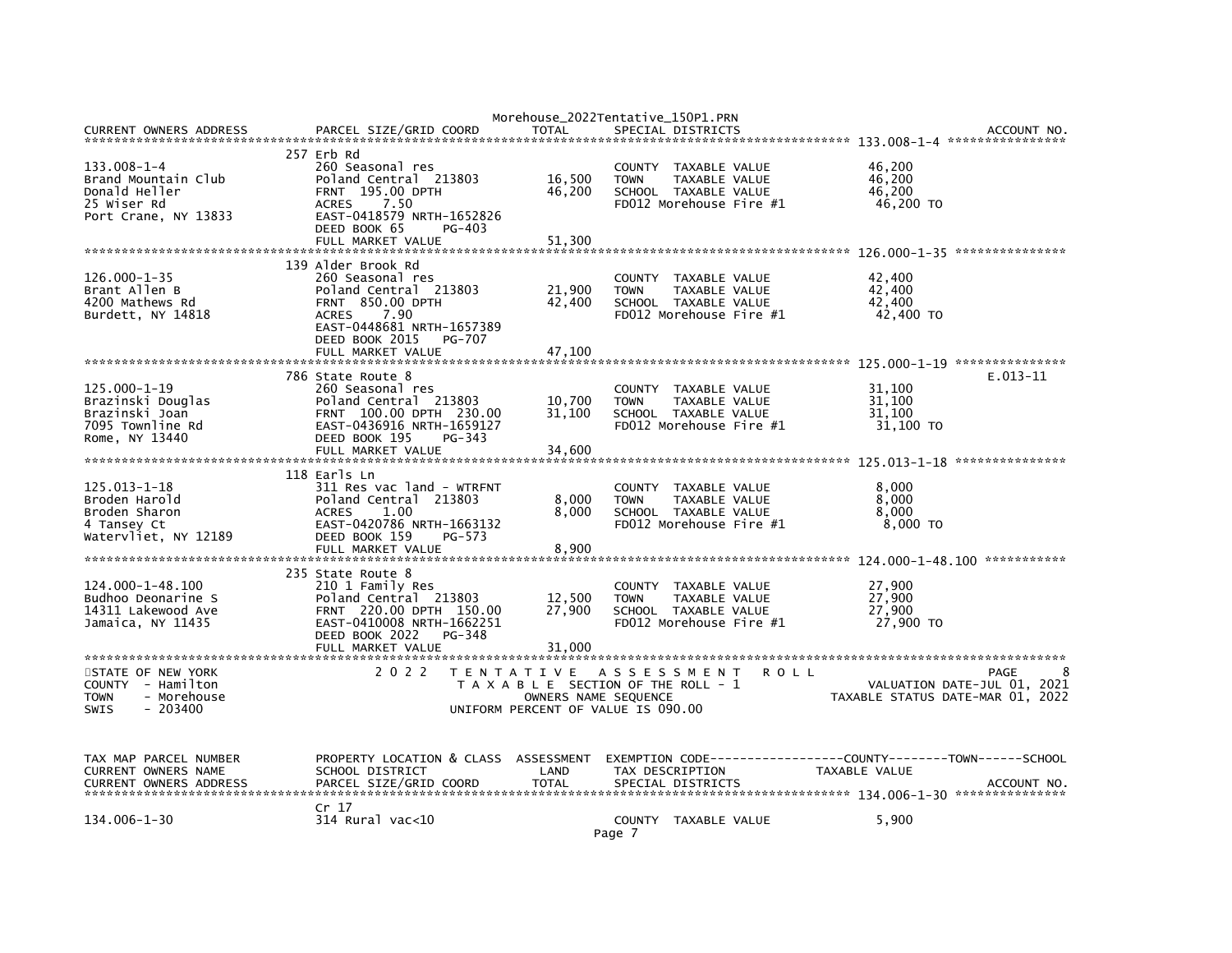|                               |                                      |                      | Morehouse_2022Tentative_150P1.PRN                    |                                  |
|-------------------------------|--------------------------------------|----------------------|------------------------------------------------------|----------------------------------|
| Burke Richard                 | Poland Central 213803                | 5,900                | TAXABLE VALUE<br><b>TOWN</b>                         | 5,900                            |
| Burke Helen                   | FRNT 100.00 DPTH 200.00              | 5,900                | SCHOOL TAXABLE VALUE                                 | 5,900                            |
| 1556 Berry Rd                 | EAST-0429943 NRTH-1654165            |                      | FD012 Morehouse Fire #1                              | 5,900 TO                         |
| Lafayette, NY 13084           | DEED BOOK 151<br>$PG-41$             |                      |                                                      |                                  |
|                               | FULL MARKET VALUE                    | 6,600                |                                                      |                                  |
|                               |                                      |                      |                                                      |                                  |
|                               | 126 Alder Brook Rd                   |                      |                                                      |                                  |
| $126.000 - 1 - 37$            | 260 Seasonal res                     |                      |                                                      |                                  |
|                               |                                      |                      | COUNTY TAXABLE VALUE                                 | 63,000                           |
| Buswell Peter A               | Poland Central 213803                | 24,300               | <b>TOWN</b><br>TAXABLE VALUE                         | 63.000                           |
| Buswell Alexia Mia            | FRNT 960.00 DPTH                     | 63,000               | SCHOOL TAXABLE VALUE                                 | 63,000                           |
| PO Box 208                    | ACRES 10.30                          |                      | $FD012$ Morehouse Fire $#1$                          | 63,000 TO                        |
| Speculator, NY 12164          | EAST-0448559 NRTH-1656831            |                      |                                                      |                                  |
|                               | DEED BOOK 243<br><b>PG-98</b>        |                      |                                                      |                                  |
|                               | FULL MARKET VALUE                    | 70,000               |                                                      |                                  |
|                               |                                      |                      |                                                      |                                  |
|                               | 200 State Route 8                    |                      |                                                      |                                  |
| $124.000 - 1 - 34$            | 210 1 Family Res                     |                      | COUNTY TAXABLE VALUE                                 | 69,800                           |
| Callahan Robert S             | Poland Central 213803                | 18,300               | <b>TOWN</b><br>TAXABLE VALUE                         | 69,800                           |
| Callahan Dorothy I            | FRNT 665.00 DPTH                     | 69,800               | SCHOOL TAXABLE VALUE                                 | 69,800                           |
| 69 Cascade Ter                | <b>ACRES</b><br>4.30                 |                      | FD012 Morehouse Fire #1                              | 69,800 TO                        |
| Niskayuna, NY 12309           | EAST-0408372 NRTH-1661804            |                      |                                                      |                                  |
|                               | DEED BOOK 2015<br>PG-1690            |                      |                                                      |                                  |
|                               | FULL MARKET VALUE                    | 77.600               |                                                      |                                  |
|                               |                                      |                      |                                                      |                                  |
|                               | Off West Canada Crk                  |                      |                                                      |                                  |
| $109.000 - 1 - 52$            | 920 Priv Hunt/Fi                     |                      |                                                      | 118,300                          |
| Camp 4 Association            | Poland Central 213803                | 89,300               | COUNTY TAXABLE VALUE<br><b>TOWN</b><br>TAXABLE VALUE | 118,300                          |
|                               |                                      |                      |                                                      |                                  |
| Attn: Raymond Carney          | ACRES 178.50                         | 118,300              | SCHOOL TAXABLE VALUE                                 | 118,300                          |
| 20 Brookside Cir              | EAST-0422164 NRTH-1695730            |                      | FD012 Morehouse Fire #1                              | 118,300 TO                       |
| Elmira. NY 14903              | DEED BOOK 205<br>PG-198              |                      |                                                      |                                  |
|                               | FULL MARKET VALUE                    | 131.400              |                                                      |                                  |
|                               |                                      |                      |                                                      |                                  |
|                               | Jones Brk                            |                      |                                                      |                                  |
| $109.000 - 1 - 27$            | 260 Seasonal res                     |                      | COUNTY TAXABLE VALUE                                 | 27,100                           |
| Camp Outlet Club              | Poland Central 213803                | 5,200                | TAXABLE VALUE<br><b>TOWN</b>                         | 27,100                           |
| Attn: David M Malone          | <b>ACRES</b><br>10.40                | 27,100               | SCHOOL TAXABLE VALUE                                 | 27,100                           |
| PO Box 276                    | EAST-0419388 NRTH-1690125            |                      | FD012 Morehouse Fire #1                              | 27,100 TO                        |
| Little Falls, NY 13365        | DEED BOOK 56<br>PG-74                |                      |                                                      |                                  |
|                               | FULL MARKET VALUE                    | 30.100               |                                                      |                                  |
|                               |                                      |                      |                                                      |                                  |
| STATE OF NEW YORK             | 2 0 2 2                              |                      | TENTATIVE ASSESSMENT<br><b>ROLL</b>                  | PAGE                             |
| COUNTY - Hamilton             |                                      |                      | T A X A B L E SECTION OF THE ROLL - 1                | VALUATION DATE-JUL 01, 2021      |
| - Morehouse<br><b>TOWN</b>    |                                      | OWNERS NAME SEQUENCE |                                                      | TAXABLE STATUS DATE-MAR 01, 2022 |
| <b>SWIS</b><br>$-203400$      |                                      |                      | UNIFORM PERCENT OF VALUE IS 090.00                   |                                  |
|                               |                                      |                      |                                                      |                                  |
|                               |                                      |                      |                                                      |                                  |
|                               |                                      |                      |                                                      |                                  |
| TAX MAP PARCEL NUMBER         | PROPERTY LOCATION & CLASS ASSESSMENT |                      |                                                      |                                  |
| CURRENT OWNERS NAME           | SCHOOL DISTRICT                      | LAND                 | TAX DESCRIPTION                                      | TAXABLE VALUE                    |
| <b>CURRENT OWNERS ADDRESS</b> | PARCEL SIZE/GRID COORD               | <b>TOTAL</b>         | SPECIAL DISTRICTS                                    | ACCOUNT NO.                      |
|                               |                                      |                      |                                                      |                                  |
|                               | Jones Brk                            |                      |                                                      |                                  |
| $109.000 - 1 - 29$            | 920 Priv Hunt/Fi                     |                      | COUNTY TAXABLE VALUE                                 | 7,800                            |
| Camp Outlet Club              | Poland Central 213803                | 1,400                | TAXABLE VALUE<br><b>TOWN</b>                         | 7,800                            |
|                               |                                      |                      |                                                      |                                  |
| Attn: David M Malone          | <b>ACRES</b><br>1.40                 | 7,800                | SCHOOL TAXABLE VALUE                                 | 7,800                            |
| 45 West Main St               | EAST-0419150 NRTH-1691029            |                      | FD012 Morehouse Fire #1                              | 7,800 TO                         |
| PO Box 276                    | DEED BOOK 56<br><b>PG-74</b>         |                      |                                                      |                                  |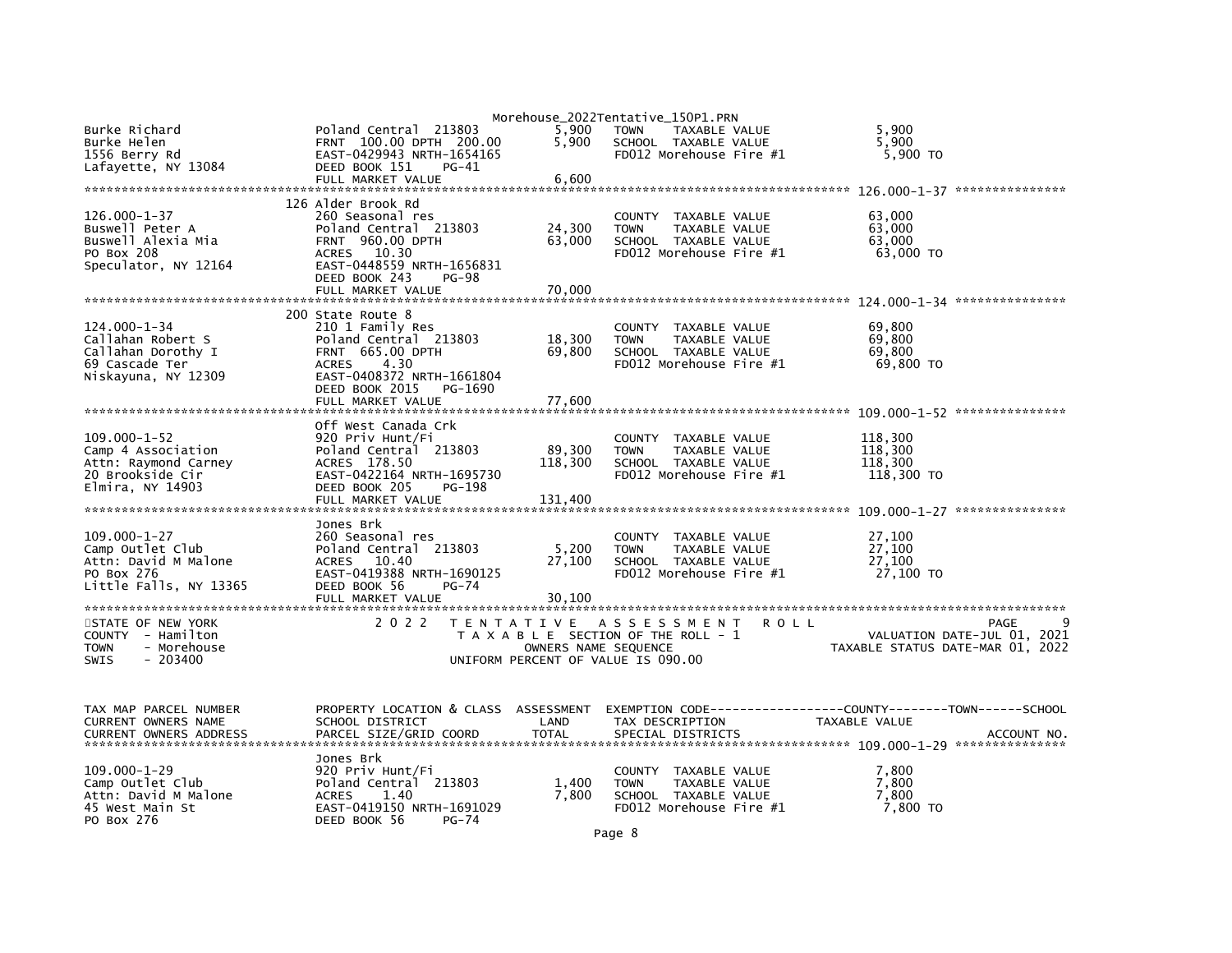|                                          |                                                                           |                                    | Morehouse_2022Tentative_150P1.PRN                              |             |                                             |
|------------------------------------------|---------------------------------------------------------------------------|------------------------------------|----------------------------------------------------------------|-------------|---------------------------------------------|
| Little Falls, NY 13365                   | FULL MARKET VALUE                                                         | 8,700                              |                                                                |             |                                             |
|                                          | 250 Mountain Home Rd                                                      |                                    |                                                                |             |                                             |
| 125.011-1-15.200<br>Camp Spruce Hill LLC | 210 1 Family Res<br>202001<br>Piseco Common                               | 17,900                             | COUNTY TAXABLE VALUE<br>TAXABLE VALUE<br><b>TOWN</b>           |             | 135,700<br>135,700                          |
| David Hadcock<br>6912 Lakeside Rd        | 62.00 DPTH<br><b>FRNT</b><br>3.90<br><b>ACRES</b>                         | 135,700                            | SCHOOL TAXABLE VALUE<br>FD012 Morehouse Fire #1                |             | 135,700<br>135,700 TO                       |
| Ontario, NY 14519                        | EAST-0433466 NRTH-1664034<br>DEED BOOK 248<br>PG-441<br>FULL MARKET VALUE | 150,800                            |                                                                |             |                                             |
|                                          |                                                                           |                                    |                                                                |             |                                             |
|                                          | Fayle Rd                                                                  |                                    |                                                                |             |                                             |
| 125.013-1-13.116                         | $314$ Rural vac<10<br>Poland Central 213803                               | 11,100                             | COUNTY TAXABLE VALUE<br><b>TOWN</b>                            |             | 11,100<br>11,100                            |
| Campanaro Roy<br>Campanaro Sue           | <b>FRNT 260.00 DPTH</b>                                                   | 11,100                             | TAXABLE VALUE<br>SCHOOL TAXABLE VALUE                          |             | 11,100                                      |
| 118 Canal St                             | <b>ACRES</b><br>2.10                                                      |                                    | FD012 Morehouse Fire #1                                        |             | 11,100 TO                                   |
| Rome, NY 13440                           | EAST-0420389 NRTH-1662214<br>DEED BOOK 191<br>PG-693                      |                                    |                                                                |             |                                             |
|                                          | FULL MARKET VALUE                                                         | 12,300                             |                                                                |             |                                             |
|                                          |                                                                           |                                    |                                                                |             |                                             |
|                                          | 109 Earls Ln                                                              |                                    |                                                                |             |                                             |
| 125.013-1-25                             | $314$ Rural vac<10<br>Poland Central 213803                               |                                    | <b>COUNTY</b><br>TAXABLE VALUE<br><b>TOWN</b><br>TAXABLE VALUE |             | 5,000                                       |
| Carroccio Angelo<br>Carroccio Nicolelynn | FRNT 100.00 DPTH 150.00                                                   | 5,000<br>5.000                     | SCHOOL TAXABLE VALUE                                           |             | 5,000<br>5.000                              |
| 8266 Wheatberry Way                      | EAST-0421166 NRTH-1662882                                                 |                                    | FD012 Morehouse Fire #1                                        |             | 5,000 TO                                    |
| Clay, NY 13041                           | DEED BOOK 2016<br>PG-413                                                  |                                    |                                                                |             |                                             |
|                                          | FULL MARKET VALUE                                                         | 5,600                              |                                                                |             |                                             |
|                                          |                                                                           |                                    |                                                                |             |                                             |
|                                          | Nys Rte 8                                                                 |                                    |                                                                |             | $A.005 - 22$                                |
| 125.014-1-15                             | $314$ Rural vac<10                                                        |                                    | COUNTY<br>TAXABLE VALUE                                        |             | 10,500                                      |
| Cave William                             | Piseco Common<br>202001                                                   | 10,500                             | TAXABLE VALUE<br><b>TOWN</b>                                   |             | 10,500                                      |
| 19 Second Ave                            | <b>FRNT 155.00 DPTH</b>                                                   | 10,500                             | SCHOOL TAXABLE VALUE                                           |             | 10,500                                      |
| Ilion, NY 13357                          | 1.50<br><b>ACRES</b>                                                      |                                    | FD012 Morehouse Fire #1                                        |             | 10,500 TO                                   |
|                                          | EAST-0427042 NRTH-1662330                                                 |                                    |                                                                |             |                                             |
|                                          | DEED BOOK 229<br>$PG-645$<br>FULL MARKET VALUE                            | 11.700                             |                                                                |             |                                             |
|                                          |                                                                           |                                    |                                                                |             |                                             |
| STATE OF NEW YORK                        | 2 0 2 2                                                                   |                                    | TENTATIVE ASSESSMENT                                           | <b>ROLL</b> | 10<br>PAGE                                  |
| COUNTY - Hamilton                        |                                                                           |                                    | T A X A B L E SECTION OF THE ROLL - 1                          |             | VALUATION DATE-JUL 01, 2021                 |
| - Morehouse<br><b>TOWN</b>               |                                                                           | OWNERS NAME SEQUENCE               |                                                                |             | TAXABLE STATUS DATE-MAR 01, 2022            |
| <b>SWIS</b><br>$-203400$                 |                                                                           | UNIFORM PERCENT OF VALUE IS 090.00 |                                                                |             |                                             |
|                                          |                                                                           |                                    |                                                                |             |                                             |
|                                          |                                                                           |                                    |                                                                |             |                                             |
| TAX MAP PARCEL NUMBER                    | PROPERTY LOCATION & CLASS ASSESSMENT                                      |                                    | EXEMPTION CODE-----                                            |             | -------------COUNTY--------TOWN------SCHOOL |
| CURRENT OWNERS NAME                      | SCHOOL DISTRICT                                                           | LAND                               | TAX DESCRIPTION                                                |             | TAXABLE VALUE                               |
| <b>CURRENT OWNERS ADDRESS</b>            | PARCEL SIZE/GRID COORD                                                    | <b>TOTAL</b>                       | SPECIAL DISTRICTS                                              |             | ACCOUNT NO                                  |
|                                          |                                                                           |                                    |                                                                |             |                                             |
|                                          | 116 Mountain Home Rd                                                      |                                    |                                                                |             | $D.010-12$                                  |
| $125.014 - 1 - 22$                       | 260 Seasonal res                                                          |                                    | COUNTY<br>TAXABLE VALUE                                        |             | 48,100                                      |
| Cave William                             | Piseco Common<br>202001                                                   | 15,800                             | TAXABLE VALUE<br><b>TOWN</b>                                   |             | 48.100                                      |
| 19 Second Ave                            | <b>FRNT 247.00 DPTH</b>                                                   | 48,100                             | SCHOOL TAXABLE VALUE                                           |             | 48,100                                      |
| Ilion, NY 13357                          | <b>ACRES</b><br>1.80<br>EAST-0427332 NRTH-1662795                         |                                    | FD012 Morehouse Fire #1                                        |             | 48.100 TO                                   |
|                                          | DEED BOOK 229<br>PG-201                                                   |                                    |                                                                |             |                                             |
|                                          | FULL MARKET VALUE                                                         | 53,400                             |                                                                |             |                                             |
|                                          |                                                                           |                                    |                                                                |             |                                             |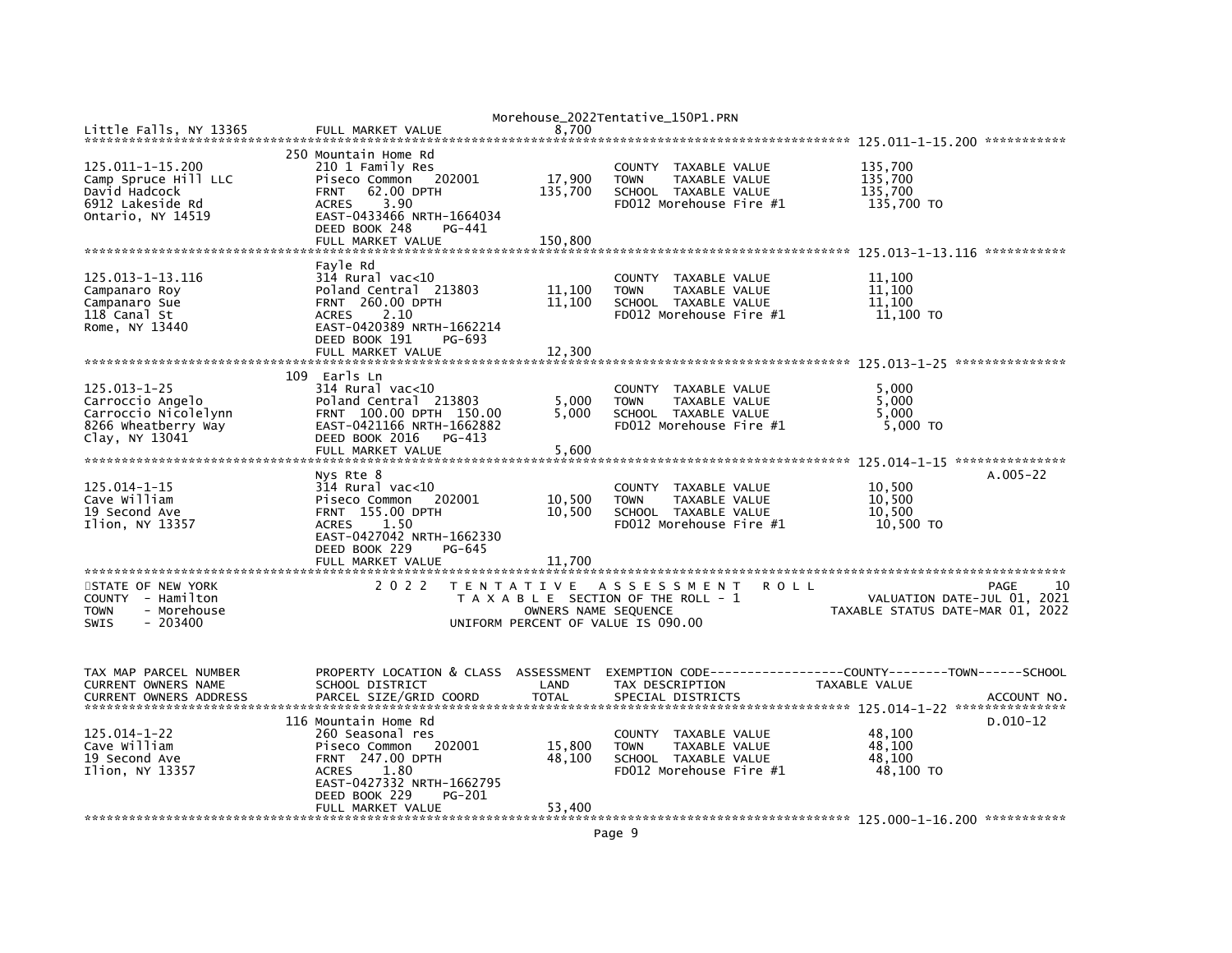|                                                                                                       |                                                                                                                                                                                                      |                                           | Morehouse_2022Tentative_150P1.PRN                                                                          |                                                                                        |
|-------------------------------------------------------------------------------------------------------|------------------------------------------------------------------------------------------------------------------------------------------------------------------------------------------------------|-------------------------------------------|------------------------------------------------------------------------------------------------------------|----------------------------------------------------------------------------------------|
| 125.000-1-16.200<br>Chapple Clifford<br>Chapple Brandy<br>3740 Black Creek Rd<br>Cold Brook, NY 13324 | 809 State Route 8<br>210 1 Family Res<br>Poland Central 213803<br>FRNT 200.00 DPTH 225.00<br>EAST-0438135 NRTH-1659355<br>DEED BOOK 2021<br>PG-1333<br>FULL MARKET VALUE                             | 14,200<br>79,000<br>87,800                | COUNTY TAXABLE VALUE<br><b>TOWN</b><br>TAXABLE VALUE<br>SCHOOL TAXABLE VALUE<br>FD012 Morehouse Fire #1    | 79,000<br>79,000<br>79.000<br>79,000 TO                                                |
| 125.013-1-20.100<br>Ciotti Gabriel Jr<br>Ciotti Milana<br>7172 Rickmeyer Rd<br>Rome, NY 13440         | 176 Fayle Rd<br>260 Seasonal res - WTRFNT<br>Poland Central 213803<br>FRNT 350.00 DPTH<br>3.50 BANK<br><b>ACRES</b><br>100<br>EAST-0422085 NRTH-1663244<br>DEED BOOK 2020 PG-37<br>FULL MARKET VALUE | 32,500<br>81,000<br>90,000                | COUNTY TAXABLE VALUE<br>TAXABLE VALUE<br><b>TOWN</b><br>SCHOOL TAXABLE VALUE<br>FD012 Morehouse Fire #1    | 81,000<br>81,000<br>81.000<br>81,000 TO<br>***********                                 |
| 124.000-1-25.221<br>Cirillo Peter F<br>Cirillo Cindy S<br>403 Grace Ave<br>Herkimer, NY 13350         | 312 Nys Rte 8<br>322 Rural vac>10<br>Poland Central 213803<br><b>FRNT 1110.00 DPTH</b><br>ACRES 25.00<br>EAST-0413334 NRTH-1661361<br>DEED BOOK 2019<br>PG-2557<br>FULL MARKET VALUE                 | 22,000<br>22,000<br>24,400                | COUNTY TAXABLE VALUE<br><b>TOWN</b><br>TAXABLE VALUE<br>SCHOOL TAXABLE VALUE<br>FD012 Morehouse Fire #1    | 22,000<br>22,000<br>22,000<br>22,000 TO                                                |
| 125.000-1-13<br>Coast James<br>31 Walnut Park<br>Rochester, NY 14622                                  | Nys Rte 8<br>$314$ Rural vac<10<br>Poland Central 213803<br>75.00 DPTH 155.00<br><b>FRNT</b><br>EAST-0438071 NRTH-1659048<br>DEED BOOK 165<br>PG-580<br>FULL MARKET VALUE                            | 4,300<br>4,300<br>4,800                   | COUNTY<br>TAXABLE VALUE<br><b>TOWN</b><br>TAXABLE VALUE<br>SCHOOL TAXABLE VALUE<br>FD012 Morehouse Fire #1 | 4,300<br>4,300<br>4,300<br>4,300 TO                                                    |
| STATE OF NEW YORK<br>COUNTY - Hamilton<br><b>TOWN</b><br>- Morehouse<br><b>SWIS</b><br>- 203400       | 2 0 2 2                                                                                                                                                                                              | T E N T A T I V E<br>OWNERS NAME SEQUENCE | A S S E S S M E N T<br>T A X A B L E SECTION OF THE ROLL - 1<br>UNIFORM PERCENT OF VALUE IS 090.00         | <b>ROLL</b><br>PAGE<br>VALUATION DATE-JUL 01, 2021<br>TAXABLE STATUS DATE-MAR 01, 2022 |
| TAX MAP PARCEL NUMBER<br>CURRENT OWNERS NAME<br><b>CURRENT OWNERS ADDRESS</b>                         | PROPERTY LOCATION & CLASS ASSESSMENT<br>SCHOOL DISTRICT<br>PARCEL SIZE/GRID COORD                                                                                                                    | LAND<br><b>TOTAL</b>                      | TAX DESCRIPTION<br>SPECIAL DISTRICTS                                                                       | TAXABLE VALUE<br>ACCOUNT NO.                                                           |
| 101.000-1-39<br>Cook Larry<br>Cook Diane<br>127 Harris Ave<br>Newport, NY 13416                       | Off Second Stillwater Lak<br>260 Seasonal res<br>Poland Central 213803<br>4.00<br><b>ACRES</b><br>EAST-0438373 NRTH-1712558<br>DEED BOOK 2019<br>PG-1779<br>FULL MARKET VALUE                        | 2,000<br>19,400<br>21,600                 | COUNTY TAXABLE VALUE<br>TAXABLE VALUE<br><b>TOWN</b><br>SCHOOL TAXABLE VALUE<br>FD012 Morehouse Fire #1    | 19,400<br>19,400<br>19,400<br>19,400 TO                                                |
| 109.000-1-67.300<br>Cooley Wm S Jr<br>115 Ryans Way                                                   | W Canada Cr & Indian Riv<br>311 Res vac land - WTRFNT<br>Poland Central 213803<br>3.20<br><b>ACRES</b>                                                                                               | 4,800<br>4.800                            | COUNTY<br>TAXABLE VALUE<br><b>TOWN</b><br>TAXABLE VALUE<br>SCHOOL TAXABLE VALUE<br>Page 10                 | 4,800<br>4,800<br>4,800                                                                |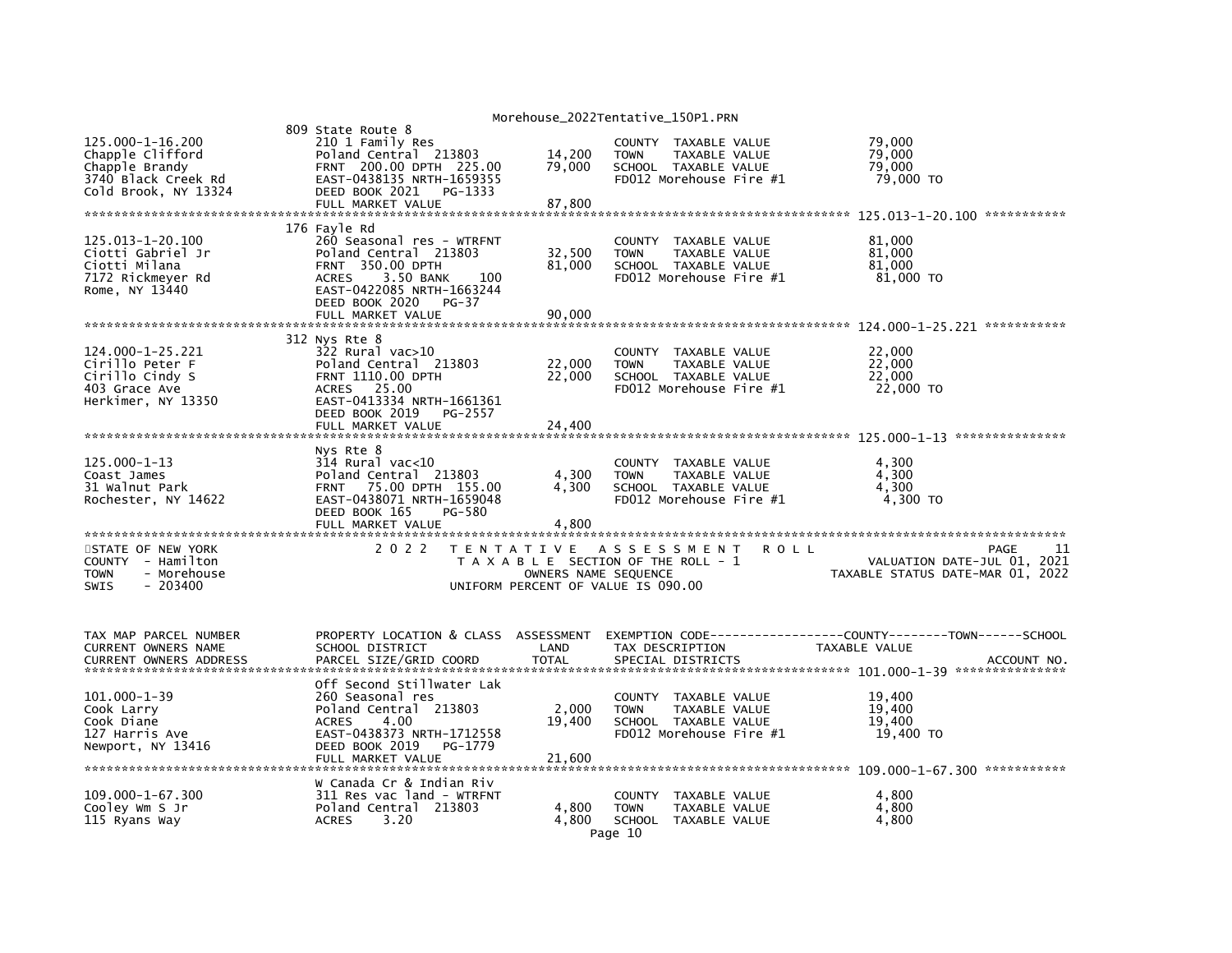| Oneida, NY 13421                                                                                                  | EAST-0424462 NRTH-1695375<br>DEED BOOK 180<br>PG-00873                                                                                                                                         |                            | Morehouse_2022Tentative_150P1.PRN<br>FD012 Morehouse Fire #1                                                                              | 4.800 TO                                              |                                                                               |
|-------------------------------------------------------------------------------------------------------------------|------------------------------------------------------------------------------------------------------------------------------------------------------------------------------------------------|----------------------------|-------------------------------------------------------------------------------------------------------------------------------------------|-------------------------------------------------------|-------------------------------------------------------------------------------|
| 134.006-1-1.100<br>Corcoran Joseph P III<br>Corcoran Sharon M<br>341 Militia Hill Rd<br>Fort Washington, PA 19034 | 337 French Rd<br>260 Seasonal res<br>Poland Central 213803<br>FRNT 1960.00 DPTH<br>ACRES 273.60<br>EAST-0428512 NRTH-1655599<br>DEED BOOK 223<br>PG-256                                        | 117,200<br>180,000         | <b>FISCH 480A 47460</b><br>COUNTY TAXABLE VALUE<br><b>TOWN</b><br><b>TAXABLE VALUE</b><br>SCHOOL TAXABLE VALUE<br>FD012 Morehouse Fire #1 | 71,700<br>108,300<br>108,300<br>108,300<br>180,000 TO | 71,700<br>71,700                                                              |
| MAY BE SUBJECT TO PAYMENT<br>UNDER RPTL480A UNTIL 2031                                                            | FULL MARKET VALUE                                                                                                                                                                              | 200,000                    |                                                                                                                                           |                                                       |                                                                               |
| 134.006-1-2.414<br>Corcoran Joseph P III<br>Corcoran Sharon M<br>341 Militia Hill Rd<br>Fort Washington, PA 19034 | Cr17<br>314 Rural vac<10<br>Poland Central 213803<br>ser. 812 Lot #4<br><b>ACRES</b><br>7.30<br>EAST-0430143 NRTH-1654709<br>DEED BOOK 2011<br>PG-1965                                         | 16,500<br>16,500           | <b>FISCH 480A 47460</b><br>COUNTY TAXABLE VALUE<br>TAXABLE VALUE<br><b>TOWN</b><br>SCHOOL TAXABLE VALUE<br>FD012 Morehouse Fire #1        | 1,960<br>14,540<br>14,540<br>14.540<br>16,500 TO      | 1,960<br>1,960                                                                |
| MAY BE SUBJECT TO PAYMENT<br>UNDER RPTL480A UNTIL 2031                                                            | FULL MARKET VALUE                                                                                                                                                                              | 18,300                     |                                                                                                                                           |                                                       |                                                                               |
| 134.006-1-2.416<br>Corcoran Joseph P III<br>Corcoran Sharon M<br>341 Militia Hill Rd<br>Fort Washington, PA 19034 | Off French Rd<br>$314$ Rural vac<10<br>Poland Central 213803<br>Ser. 812 p/o Lot #12<br>7.30<br><b>ACRES</b><br>EAST-0430176 NRTH-1655318<br>DEED BOOK 2011<br>PG-1965                         | 7,300<br>7,300             | <b>FISCH 480A 47460</b><br>COUNTY TAXABLE VALUE<br><b>TAXABLE VALUE</b><br><b>TOWN</b><br>SCHOOL TAXABLE VALUE<br>FD012 Morehouse Fire #1 | 1,960<br>5,340<br>5,340<br>5,340<br>7,300 TO          | 1,960<br>1,960                                                                |
| MAY BE SUBJECT TO PAYMENT<br>UNDER RPTL480A UNTIL 2031                                                            | FULL MARKET VALUE                                                                                                                                                                              | 8,100                      |                                                                                                                                           |                                                       |                                                                               |
| STATE OF NEW YORK<br>COUNTY - Hamilton<br>- Morehouse<br><b>TOWN</b><br>$-203400$<br><b>SWIS</b>                  | 2 0 2 2                                                                                                                                                                                        | T E N T A T I V E          | A S S E S S M E N T<br>ROLL<br>T A X A B L E SECTION OF THE ROLL - 1<br>OWNERS NAME SEQUENCE<br>UNIFORM PERCENT OF VALUE IS 090.00        |                                                       | 12<br>PAGE<br>VALUATION DATE-JUL 01, 2021<br>TAXABLE STATUS DATE-MAR 01, 2022 |
| TAX MAP PARCEL NUMBER<br>CURRENT OWNERS NAME<br><b>CURRENT OWNERS ADDRESS</b>                                     | PROPERTY LOCATION & CLASS ASSESSMENT<br>SCHOOL DISTRICT<br>PARCEL SIZE/GRID COORD                                                                                                              | LAND<br><b>TOTAL</b>       | EXEMPTION        CODE-----------------COUNTY-------TOWN------SCHOOL<br>TAX DESCRIPTION<br>SPECIAL DISTRICTS                               | TAXABLE VALUE                                         | ACCOUNT NO.                                                                   |
| 134.006-1-2.417<br>Corcoran Joseph P III<br>Corcoran Sharon M<br>341 Militia Hill Rd<br>Fort Washington, PA 19034 | 387 French Rd<br>260 Seasonal res<br>Poland Central 213803<br>Ser. 812 Lot #14 & p/o #1<br>5.60<br><b>ACRES</b><br>EAST-0430531 NRTH-1655412<br>DEED BOOK 2021<br>PG-1948<br>FULL MARKET VALUE | 19,600<br>45,300<br>50,300 | <b>COUNTY</b><br>TAXABLE VALUE<br><b>TOWN</b><br>TAXABLE VALUE<br>SCHOOL TAXABLE VALUE<br>FD012 Morehouse Fire $#1$                       | 45,300<br>45.300<br>45.300<br>45,300 TO               |                                                                               |
| $134.006 - 1 - 2.450$<br>Corcoran Joseph P III                                                                    | Cr17<br>322 Rural vac>10<br>Poland Central 213803                                                                                                                                              | 35.500                     | <b>FISCH 480A 47460</b><br>COUNTY TAXABLE VALUE<br>Page 11                                                                                | 9,000<br>26,500                                       | 9,000<br>9,000                                                                |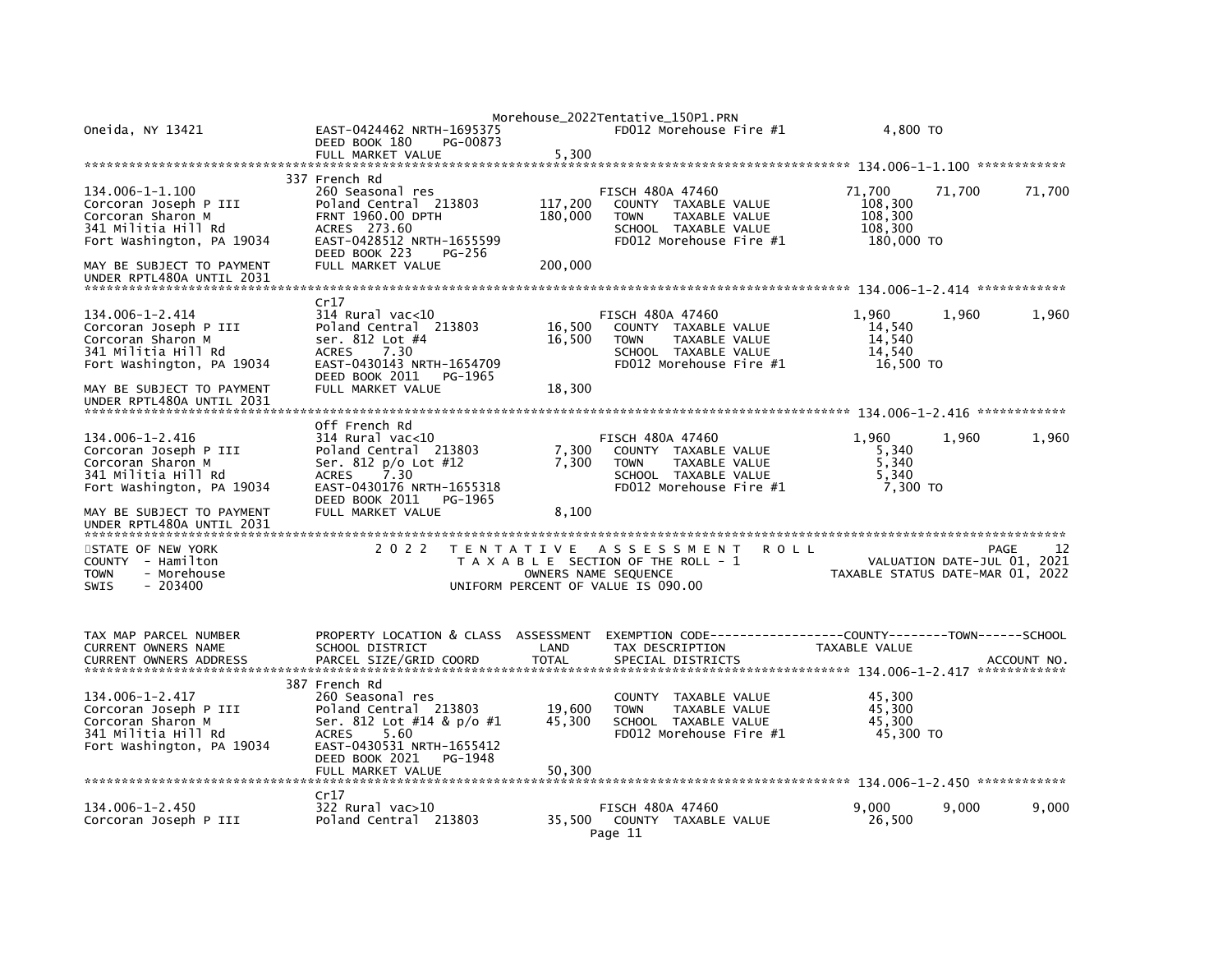|                                                                                                        |                                                                                                                                                                                                  |                              | Morehouse_2022Tentative_150P1.PRN                                                                                           |                                |                                                                 |                            |
|--------------------------------------------------------------------------------------------------------|--------------------------------------------------------------------------------------------------------------------------------------------------------------------------------------------------|------------------------------|-----------------------------------------------------------------------------------------------------------------------------|--------------------------------|-----------------------------------------------------------------|----------------------------|
| Corcoran Sharon<br>341 Militia Hill Rd<br>Fort Washington, PA 19034                                    | <b>FRNT 715.00 DPTH</b><br>ACRES 31.70<br>EAST-0431015 NRTH-1656453<br>DEED BOOK 2014<br>PG-1205                                                                                                 | 35.500                       | <b>TOWN</b><br>SCHOOL TAXABLE VALUE<br>FD012 Morehouse Fire #1                                                              | TAXABLE VALUE                  | 26,500<br>26,500<br>35,500 TO                                   |                            |
| MAY BE SUBJECT TO PAYMENT<br>UNDER RPTL480A UNTIL 2031                                                 | FULL MARKET VALUE                                                                                                                                                                                | 39,400                       |                                                                                                                             |                                | 124.000-1-51.320 ***********                                    |                            |
| 124.000-1-51.320<br>Corter Guy J<br>ETAL<br>82 Lake Pochung Rd<br>Sussex, NJ 07461                     | 251 State Route 8<br>260 Seasonal res<br>Poland Central 213803<br><b>FRNT 200.00 DPTH</b><br>1.70<br><b>ACRES</b><br>EAST-0410817 NRTH-1662539<br>DEED BOOK 2011<br>PG-1008<br>FULL MARKET VALUE | 15,700<br>106,000<br>117,800 | COUNTY TAXABLE VALUE<br><b>TOWN</b><br>SCHOOL TAXABLE VALUE<br>FD012 Morehouse Fire #1                                      | TAXABLE VALUE                  | 106,000<br>106,000<br>106,000<br>106,000 TO                     |                            |
| $101.000 - 1 - 14$<br>Cramer Harlene<br>Joann Moore Cotter<br>PO Box 162<br>Salisbury Center, NY 13454 | 2nd Stillwater Lake Crk<br>920 Priv Hunt/Fi<br>Poland Central 213803<br>ACRES 167.50<br>EAST-0443956 NRTH-1711543<br>DEED BOOK 237<br>PG-226<br>FULL MARKET VALUE                                | 83,800<br>97,400<br>108,200  | <b>COUNTY</b><br><b>TOWN</b><br>SCHOOL TAXABLE VALUE<br>FD012 Morehouse Fire #1                                             | TAXABLE VALUE<br>TAXABLE VALUE | 97,400<br>97,400<br>97,400<br>97,400 TO                         |                            |
| $126.000 - 1 - 46$<br>Croft Benjamin J<br>Croft Daniel O<br>618 River Rd<br>Schodack Landing, NY 12156 | Nys Rte 8<br>$314$ Rural vac<10<br>Poland Central 213803<br><b>FRNT 568.00 DPTH</b><br><b>ACRES</b><br>8.60<br>EAST-0447002 NRTH-1658093<br>DEED BOOK 2014<br>PG-2626<br>FULL MARKET VALUE       | 17,600<br>17,600<br>19,600   | <b>COUNTY</b><br><b>TOWN</b><br>SCHOOL TAXABLE VALUE<br>FD012 Morehouse Fire #1                                             | TAXABLE VALUE<br>TAXABLE VALUE | 17,600<br>17,600<br>17,600<br>17,600 TO                         |                            |
| STATE OF NEW YORK<br>COUNTY - Hamilton<br>- Morehouse<br><b>TOWN</b><br>$-203400$<br><b>SWIS</b>       | 2 0 2 2                                                                                                                                                                                          |                              | TENTATIVE ASSESSMENT<br>T A X A B L E SECTION OF THE ROLL - 1<br>OWNERS NAME SEQUENCE<br>UNIFORM PERCENT OF VALUE IS 090.00 | <b>ROLL</b>                    | VALUATION DATE-JUL 01, 2021<br>TAXABLE STATUS DATE-MAR 01, 2022 | 13<br>PAGE                 |
| TAX MAP PARCEL NUMBER<br>CURRENT OWNERS NAME<br><b>CURRENT OWNERS ADDRESS</b>                          | PROPERTY LOCATION & CLASS ASSESSMENT<br>SCHOOL DISTRICT<br>PARCEL SIZE/GRID COORD                                                                                                                | LAND<br><b>TOTAL</b>         | TAX DESCRIPTION<br>SPECIAL DISTRICTS                                                                                        |                                | TAXABLE VALUE                                                   | ACCOUNT NO.<br>*********** |
| 125.000-1-26.100<br>Croote Leonard D Jr<br>Nys Rte 8<br>PO Box 61<br>Hoffmeister, NY 13353             | Nys Rte 8<br>910 Priv forest<br>Poland Central 213803<br><b>FRNT 250.00 DPTH</b><br>5.30<br><b>ACRES</b><br>EAST-0436310 NRTH-1659980<br>DEED BOOK 251<br>PG-14<br>FULL MARKET VALUE             | 5,300<br>5.300<br>5,900      | COUNTY TAXABLE VALUE<br><b>TOWN</b><br>SCHOOL TAXABLE VALUE<br>FD012 Morehouse Fire #1                                      | TAXABLE VALUE                  | 5,300<br>5,300<br>5,300<br>5,300 TO                             |                            |
| $125.000 - 1 - 27$<br>Croote Leonard D Jr<br>PO Box 61                                                 | 767 State Route 8<br>270 Mfg housing<br>Poland Central 213803<br><b>FRNT 208.71 DPTH</b>                                                                                                         | 15,000<br>40.100             | 41854<br><b>BAS STAR</b><br>COUNTY<br><b>TOWN</b><br>Page 12                                                                | TAXABLE VALUE<br>TAXABLE VALUE | 0<br>0<br>40,100<br>40,100                                      | A.001-11<br>30,000         |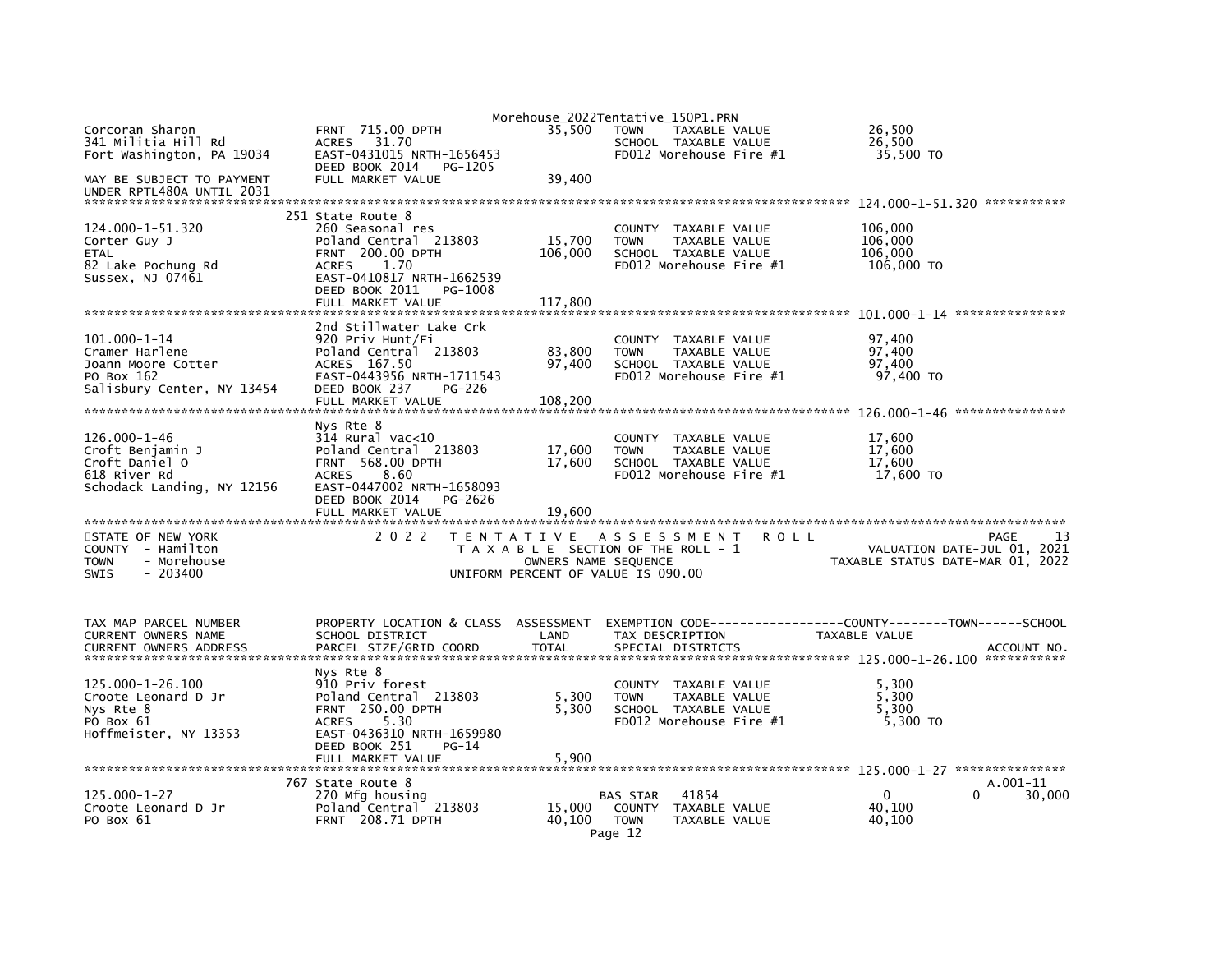| Hoffmeister, NY 13353                                                                                  | 1.00<br><b>ACRES</b><br>EAST-0436101 NRTH-1659856<br>DEED BOOK 238<br>PG-925<br>FULL MARKET VALUE                                                                                              | 44,600                             | Morehouse_2022Tentative_150P1.PRN<br>SCHOOL TAXABLE VALUE<br>FD012 Morehouse Fire #1                              | 10.100<br>40,100 TO                                                                          |
|--------------------------------------------------------------------------------------------------------|------------------------------------------------------------------------------------------------------------------------------------------------------------------------------------------------|------------------------------------|-------------------------------------------------------------------------------------------------------------------|----------------------------------------------------------------------------------------------|
| $125.013 - 1 - 4.200$<br>Cross David A<br>Cross Kimberly<br>15 Cambridge Ct<br>Mechanicville, NY 12118 | Mountain Home Rd<br>311 Res vac land<br>Piseco Common<br>202001<br><b>ACRES</b><br>1.00<br>EAST-0042760 NRTH-0166296<br>DEED BOOK 236<br>PG-127<br>FULL MARKET VALUE                           | 1,000<br>1,000<br>1,100            | <b>COUNTY</b><br>TAXABLE VALUE<br>TAXABLE VALUE<br><b>TOWN</b><br>SCHOOL TAXABLE VALUE<br>FD012 Morehouse Fire #1 | 1,000<br>1,000<br>1.000<br>1,000 TO                                                          |
| 125.014-1-20<br>Cross David A<br>Cross Kimberly J<br>15 Cambridge Ct<br>Mechanicville, NY 12118        | 113 Mountain Home Rd<br>260 Seasonal res<br>Piseco Common<br>202001<br>FRNT 310.00 DPTH<br>1.01<br><b>ACRES</b><br>EAST-0426939 NRTH-1662873<br>DEED BOOK 2019<br>PG-2975<br>FULL MARKET VALUE | 10,000<br>75,000<br>83,300         | TAXABLE VALUE<br><b>COUNTY</b><br><b>TOWN</b><br>TAXABLE VALUE<br>SCHOOL TAXABLE VALUE<br>FD012 Morehouse Fire #1 | $D.010-13$<br>75,000<br>75,000<br>75,000<br>75,000 TO                                        |
| 125.014-1-17<br>Cross Kimberly<br>Cross David<br>15 Cambridge Ct<br>Mechanicville, NY 12118            | Mtn Home Rd<br>323 Vacant rural<br>Piseco Common<br>202001<br>FRNT 180.00 DPTH<br>65.00<br>0.04<br><b>ACRES</b><br>EAST-0426783 NRTH-1662669<br>DEED BOOK 2018<br>PG-166<br>FULL MARKET VALUE  | 800<br>800<br>900                  | <b>COUNTY</b><br>TAXABLE VALUE<br>TAXABLE VALUE<br><b>TOWN</b><br>SCHOOL TAXABLE VALUE<br>FD012 Morehouse Fire #1 | 800<br>800<br>800<br>800 TO                                                                  |
| STATE OF NEW YORK<br>COUNTY - Hamilton<br>- Morehouse<br>TOWN<br>$-203400$<br><b>SWIS</b>              | 2 0 2 2                                                                                                                                                                                        | OWNERS NAME SEQUENCE               | TENTATIVE ASSESSMENT<br>T A X A B L E SECTION OF THE ROLL - 1<br>UNIFORM PERCENT OF VALUE IS 090.00               | 14<br><b>ROLL</b><br>PAGE<br>VALUATION DATE-JUL 01, 2021<br>TAXABLE STATUS DATE-MAR 01, 2022 |
| TAX MAP PARCEL NUMBER<br>CURRENT OWNERS NAME<br><b>CURRENT OWNERS ADDRESS</b>                          | PROPERTY LOCATION & CLASS<br>SCHOOL DISTRICT<br>PARCEL SIZE/GRID COORD                                                                                                                         | ASSESSMENT<br>LAND<br><b>TOTAL</b> | EXEMPTION CODE---<br>TAX DESCRIPTION<br>SPECIAL DISTRICTS                                                         | -------------COUNTY--------TOWN------SCHOOL<br>TAXABLE VALUE<br>ACCOUNT NO.                  |
| 134.006-1-16.100<br>Cunero John F<br>Cunero Elizabeth A<br>19680 Maple Court<br>Jetersville, VA 23083  | off Cr 17<br>311 Res vac land<br>Poland Central 213803<br><b>FRNT 441.00 DPTH</b><br>1.80<br><b>ACRES</b><br>EAST-0431160 NRTH-1655650<br>DEED BOOK 236<br>PG-280<br>FULL MARKET VALUE         | 10,800<br>10,800<br>12,000         | TAXABLE VALUE<br><b>COUNTY</b><br><b>TOWN</b><br>TAXABLE VALUE<br>SCHOOL TAXABLE VALUE<br>FD012 Morehouse Fire #1 | 10,800<br>10,800<br>10,800<br>10,800 TO                                                      |
| 101.000-1-40.100<br>Darling David Sr<br>Darling David Jr<br>C/O David Darling Sr<br>PO Box 198         | Off Second Stillwater Lak<br>910 Priv forest<br>Poland Central 213803<br>ACRES 160.60<br>EAST-0440147 NRTH-1712024<br>DEED BOOK 2019<br>PG-2281                                                | 87,000<br>99,000                   | <b>COUNTY</b><br>TAXABLE VALUE<br>TAXABLE VALUE<br><b>TOWN</b><br>SCHOOL TAXABLE VALUE<br>FD012 Morehouse Fire #1 | 99,000<br>99,000<br>99,000<br>99,000 TO                                                      |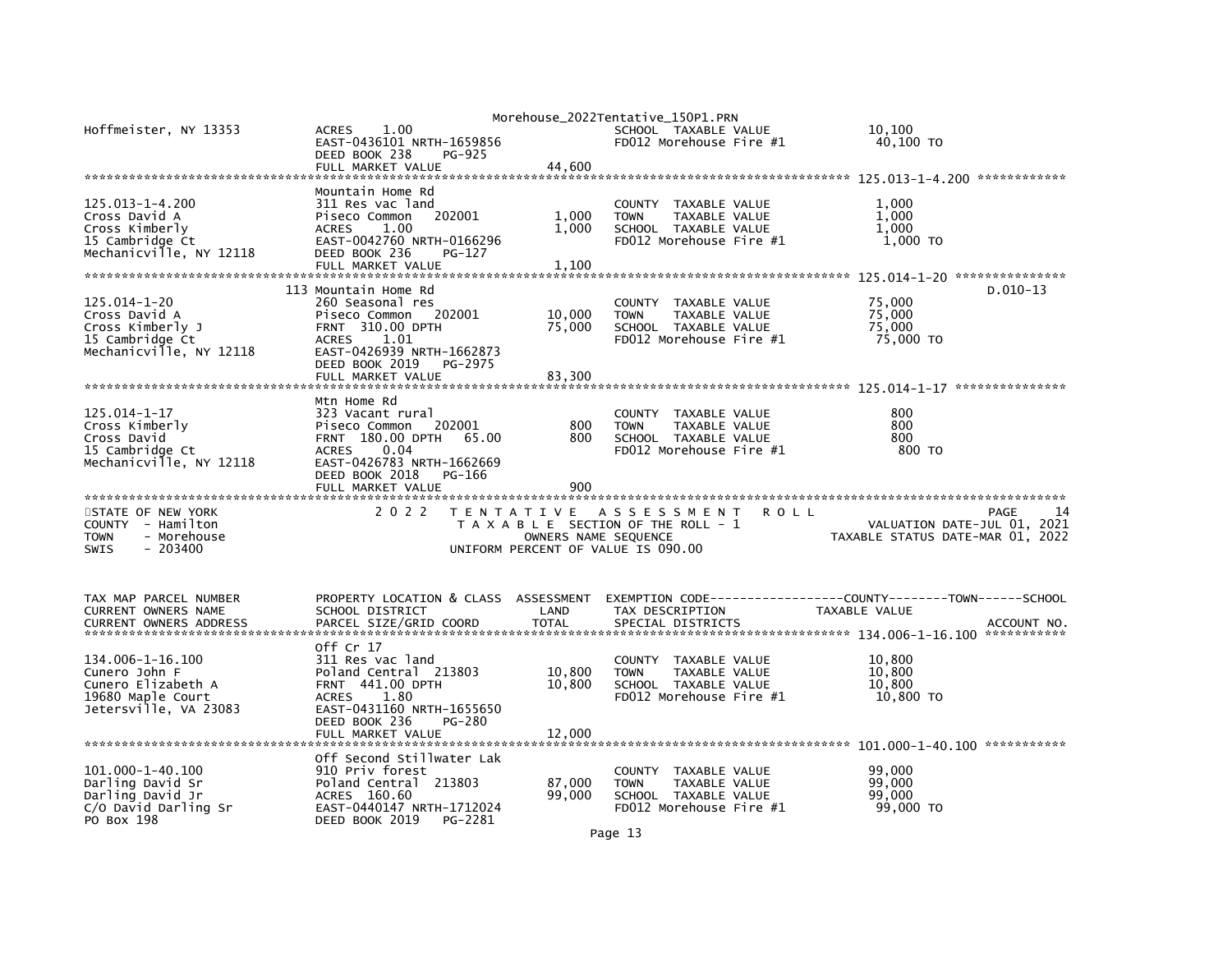|                                        |                                      |                      | Morehouse_2022Tentative_150P1.PRN     |                                  |        |
|----------------------------------------|--------------------------------------|----------------------|---------------------------------------|----------------------------------|--------|
| Salisbury Center, NY 13454             | FULL MARKET VALUE                    | 110,000              |                                       |                                  |        |
|                                        |                                      |                      |                                       |                                  |        |
|                                        | 345 French Rd                        |                      |                                       |                                  |        |
| 134.006-1-2.431                        | 210 1 Family Res                     |                      | <b>BAS STAR</b><br>41854              | $\Omega$<br>0                    | 30,000 |
| Darling Fred J Jr                      | Poland Central 213803                | 21,200               | COUNTY TAXABLE VALUE                  | 93,000                           |        |
| 345 French Rd                          | <b>FRNT 295.00 DPTH</b>              | 93,000               | TAXABLE VALUE<br><b>TOWN</b>          | 93,000                           |        |
| Hoffmeister, NY 13353                  | <b>ACRES</b><br>6.21                 |                      | SCHOOL TAXABLE VALUE                  | 63.000                           |        |
|                                        | EAST-0429684 NRTH-1654215            |                      | FD012 Morehouse Fire #1               | 93,000 TO                        |        |
|                                        | DEED BOOK 190<br>PG-652              |                      |                                       |                                  |        |
|                                        | FULL MARKET VALUE                    | 103,300              |                                       |                                  |        |
|                                        |                                      |                      |                                       |                                  |        |
|                                        |                                      |                      |                                       |                                  |        |
|                                        | Cr 17                                |                      |                                       |                                  |        |
| 134.006-1-28                           | 311 Res vac land                     |                      | COUNTY TAXABLE VALUE                  | 5,800                            |        |
| Darling Frederick J                    | Poland Central 213803                | 5,800                | TAXABLE VALUE<br><b>TOWN</b>          | 5,800                            |        |
| 10 French Rd                           | FRNT 100.00 DPTH 200.00              | 5.800                | SCHOOL TAXABLE VALUE                  | 5,800                            |        |
| Hoffmeister, NY 13353                  | EAST-0429794 NRTH-1654029            |                      | FD012 Morehouse Fire #1               | 5,800 TO                         |        |
|                                        | DEED BOOK 232<br><b>PG-226</b>       |                      |                                       |                                  |        |
|                                        | FULL MARKET VALUE                    | 6,400                |                                       |                                  |        |
|                                        |                                      |                      |                                       |                                  |        |
|                                        | 346 French Rd                        |                      |                                       |                                  |        |
| 134.006-1-2.112                        | 312 Vac w/imprv                      |                      | COUNTY TAXABLE VALUE                  | 38,000                           |        |
| Davis Gail M                           | Poland Central 213803                |                      |                                       | 38,000                           |        |
|                                        |                                      | 31,100               | <b>TOWN</b><br>TAXABLE VALUE          |                                  |        |
| 5145 Wilson Rd                         | FRNT 330.00 DPTH                     | 38,000               | SCHOOL TAXABLE VALUE                  | 38,000                           |        |
| Geneva, NY 14456                       | 19.10<br><b>ACRES</b>                |                      | FD012 Morehouse Fire #1               | 38,000 TO                        |        |
|                                        | EAST-0429664 NRTH-1653097            |                      |                                       |                                  |        |
|                                        | DEED BOOK 179<br>PG-00172            |                      |                                       |                                  |        |
|                                        | FULL MARKET VALUE                    | 42,200               |                                       |                                  |        |
|                                        |                                      |                      |                                       |                                  |        |
|                                        |                                      |                      |                                       |                                  |        |
|                                        | 2 0 2 2                              |                      | TENTATIVE ASSESSMENT<br><b>ROLL</b>   | PAGE                             | 15     |
| STATE OF NEW YORK<br>COUNTY - Hamilton |                                      |                      |                                       |                                  |        |
|                                        |                                      |                      | T A X A B L E SECTION OF THE ROLL - 1 | VALUATION DATE-JUL 01, 2021      |        |
| - Morehouse<br><b>TOWN</b>             |                                      | OWNERS NAME SEQUENCE |                                       | TAXABLE STATUS DATE-MAR 01, 2022 |        |
| <b>SWIS</b><br>$-203400$               |                                      |                      | UNIFORM PERCENT OF VALUE IS 090.00    |                                  |        |
|                                        |                                      |                      |                                       |                                  |        |
|                                        |                                      |                      |                                       |                                  |        |
|                                        |                                      |                      |                                       |                                  |        |
| TAX MAP PARCEL NUMBER                  | PROPERTY LOCATION & CLASS ASSESSMENT |                      |                                       |                                  |        |
| CURRENT OWNERS NAME                    | SCHOOL DISTRICT                      | LAND                 | TAX DESCRIPTION                       | <b>TAXABLE VALUE</b>             |        |
| <b>CURRENT OWNERS ADDRESS</b>          | PARCEL SIZE/GRID COORD               | <b>TOTAL</b>         | SPECIAL DISTRICTS                     | ACCOUNT NO.                      |        |
|                                        |                                      |                      |                                       |                                  |        |
|                                        | Nys Rte 8                            |                      |                                       |                                  |        |
| 125.000-1-28                           | $322$ Rural vac $>10$                |                      | COUNTY TAXABLE VALUE                  | 24,600                           |        |
| Deane Thomas P Jr                      | Poland Central 213803                | 24,600               | TAXABLE VALUE<br><b>TOWN</b>          | 24,600                           |        |
| Deane Patricia M                       | <b>FRNT 1000.00 DPTH</b>             | 24,600               | SCHOOL TAXABLE VALUE                  | 24,600                           |        |
|                                        | 17.10<br>ACRES                       |                      |                                       |                                  |        |
| 171 North St                           |                                      |                      | FD012 Morehouse Fire #1               | 24,600 TO                        |        |
| Geneva, NY 14456                       | EAST-0436921 NRTH-1659659            |                      |                                       |                                  |        |
|                                        | DEED BOOK 217<br>$PG-26$             |                      |                                       |                                  |        |
|                                        |                                      |                      |                                       |                                  |        |
|                                        |                                      |                      |                                       |                                  |        |
|                                        | 127 Alder Brook Rd                   |                      |                                       |                                  |        |
| $126.000 - 1 - 38$                     | 260 Seasonal res                     |                      | COUNTY<br>TAXABLE VALUE               | 61,200                           |        |
| deForest Jonathaan H                   | Poland Central 213803                | 17,100               | TAXABLE VALUE<br><b>TOWN</b>          | 61.200                           |        |
| 1236 McGuire School Rd                 | FRNT 150.00 DPTH                     | 61,200               | SCHOOL TAXABLE VALUE                  | 61,200                           |        |
| Delanson, NY 12053                     | <b>ACRES</b><br>3.10                 |                      | FD012 Morehouse Fire #1               | 61,200 TO                        |        |
|                                        | EAST-0448210 NRTH-1657271            |                      |                                       |                                  |        |
|                                        | DEED BOOK 2019<br>PG-2082            |                      |                                       |                                  |        |
|                                        | FULL MARKET VALUE                    | 68,000               |                                       |                                  |        |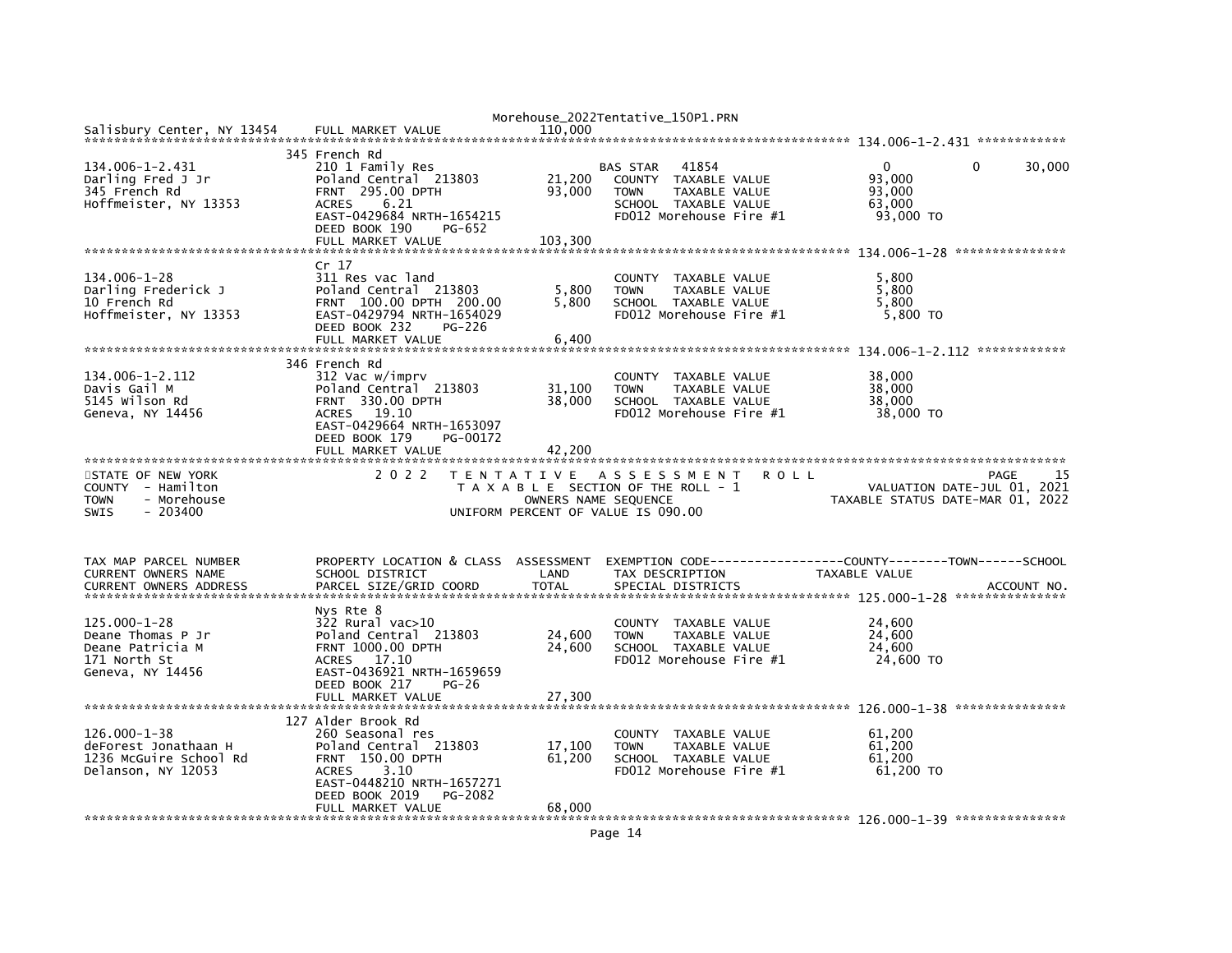|                                                                                                  |                                                                                                                                                                                                |                                           | Morehouse_2022Tentative_150P1.PRN                                                                                 |                                                                               |
|--------------------------------------------------------------------------------------------------|------------------------------------------------------------------------------------------------------------------------------------------------------------------------------------------------|-------------------------------------------|-------------------------------------------------------------------------------------------------------------------|-------------------------------------------------------------------------------|
| $126.000 - 1 - 39$<br>deForest Jonathan H<br>1236 McGuire School Rd<br>Delanson, NY 12053        | State Route 8<br>$314$ Rural vac<10<br>Poland Central 213803<br><b>FRNT 200.00 DPTH</b><br>3.80<br><b>ACRES</b><br>EAST-0448072 NRTH-1657341<br>DEED BOOK 2019<br>PG-2081<br>FULL MARKET VALUE | 12,800<br>12,800<br>14,200                | COUNTY TAXABLE VALUE<br><b>TOWN</b><br>TAXABLE VALUE<br>SCHOOL TAXABLE VALUE<br>FD012 Morehouse Fire #1           | 12,800<br>12,800<br>12,800<br>12,800 TO                                       |
|                                                                                                  |                                                                                                                                                                                                |                                           |                                                                                                                   |                                                                               |
| 126.000-1-45<br>deForest Jonathan H<br>1236 McGuire School Rd<br>Delanson, NY 12053              | State Route 8<br>$314$ Rural vac<10<br>Poland Central 213803<br>FRNT 150.00 DPTH<br><b>ACRES</b><br>2.50<br>EAST-0447323 NRTH-1657897<br>DEED BOOK 2019<br>PG-2080<br>FULL MARKET VALUE        | 11,500<br>11,500<br>12,800                | COUNTY TAXABLE VALUE<br>TAXABLE VALUE<br><b>TOWN</b><br>SCHOOL TAXABLE VALUE<br>FD012 Morehouse Fire #1           | 11,500<br>11.500<br>11,500<br>11,500 TO                                       |
|                                                                                                  |                                                                                                                                                                                                |                                           |                                                                                                                   |                                                                               |
| 125.000-1-14<br>Defrancesco Gerard<br>94 Old Route 23<br>Cairo, NY 12413                         | State Route 8<br>$314$ Rural vac< $10$<br>Poland Central 213803<br>75.00 DPTH 155.00<br>FRNT<br>EAST-0437990 NRTH-1659060<br>DEED BOOK 2019<br>PG-2358<br>FULL MARKET VALUE                    | 4,300<br>4,300<br>4,800                   | COUNTY TAXABLE VALUE<br>TAXABLE VALUE<br><b>TOWN</b><br>SCHOOL TAXABLE VALUE<br>FD012 Morehouse Fire #1           | 4,300<br>4,300<br>4,300<br>4,300 TO                                           |
|                                                                                                  |                                                                                                                                                                                                |                                           |                                                                                                                   |                                                                               |
| STATE OF NEW YORK<br>COUNTY - Hamilton<br>- Morehouse<br><b>TOWN</b><br>$-203400$<br><b>SWIS</b> | 2 0 2 2                                                                                                                                                                                        | T E N T A T I V E<br>OWNERS NAME SEQUENCE | A S S E S S M E N T<br><b>ROLL</b><br>T A X A B L E SECTION OF THE ROLL - 1<br>UNIFORM PERCENT OF VALUE IS 090.00 | 16<br>PAGE<br>VALUATION DATE-JUL 01, 2021<br>TAXABLE STATUS DATE-MAR 01, 2022 |
| TAX MAP PARCEL NUMBER                                                                            | PROPERTY LOCATION & CLASS ASSESSMENT                                                                                                                                                           |                                           |                                                                                                                   | EXEMPTION        CODE-----------------COUNTY-------TOWN------SCHOOL           |
| CURRENT OWNERS NAME<br><b>CURRENT OWNERS ADDRESS</b>                                             | SCHOOL DISTRICT<br>PARCEL SIZE/GRID COORD                                                                                                                                                      | LAND<br><b>TOTAL</b>                      | TAX DESCRIPTION<br>SPECIAL DISTRICTS                                                                              | TAXABLE VALUE<br>ACCOUNT NO.                                                  |
|                                                                                                  | 806 State Route 8                                                                                                                                                                              |                                           |                                                                                                                   |                                                                               |
| 125.000-1-15<br>DeFrancesco Gerard<br>94 Old State Route 23<br>Cairo, NY 12413                   | 260 Seasonal res<br>Poland Central 213803<br>FRNT 100.00 DPTH 125.00<br>EAST-0437909 NRTH-1659081<br>DEED BOOK 2011<br>PG-1104                                                                 | 8,000<br>19,700                           | COUNTY TAXABLE VALUE<br><b>TOWN</b><br>TAXABLE VALUE<br>SCHOOL TAXABLE VALUE<br>FD012 Morehouse Fire #1           | 19,700<br>19,700<br>19,700<br>19,700 TO                                       |
|                                                                                                  | FULL MARKET VALUE                                                                                                                                                                              | 21,900                                    |                                                                                                                   |                                                                               |
| $124.000 - 1 - 28$<br>Della Valle Michael A III<br>168 Old Niskayuna Rd<br>Loudonville, NY 12211 | 258 State Rte 8<br>$314$ Rural vac<10<br>Poland Central 213803<br>FRNT 147.50 DPTH 135.00<br>EAST-0411052 NRTH-1662271<br>DEED BOOK 2021<br>PG-1318<br>FULL MARKET VALUE                       | 6,200<br>6,200<br>6,900                   | COUNTY TAXABLE VALUE<br><b>TOWN</b><br>TAXABLE VALUE<br>SCHOOL TAXABLE VALUE<br>FD012 Morehouse Fire #1           | 6,200<br>6,200<br>6,200<br>6,200 TO                                           |
| 124.000-1-50.300<br>DellaValle Michael A<br>168 Old Niskayuna Rd                                 | 221 State Route 8<br>270 Mfg housing<br>Poland Central 213803<br><b>FRNT 350.00 DPTH</b>                                                                                                       | 22,000<br>27,000                          | TAXABLE VALUE<br><b>COUNTY</b><br>TAXABLE VALUE<br><b>TOWN</b><br>SCHOOL TAXABLE VALUE<br>Page 15                 | 27,000<br>27,000<br>27,000                                                    |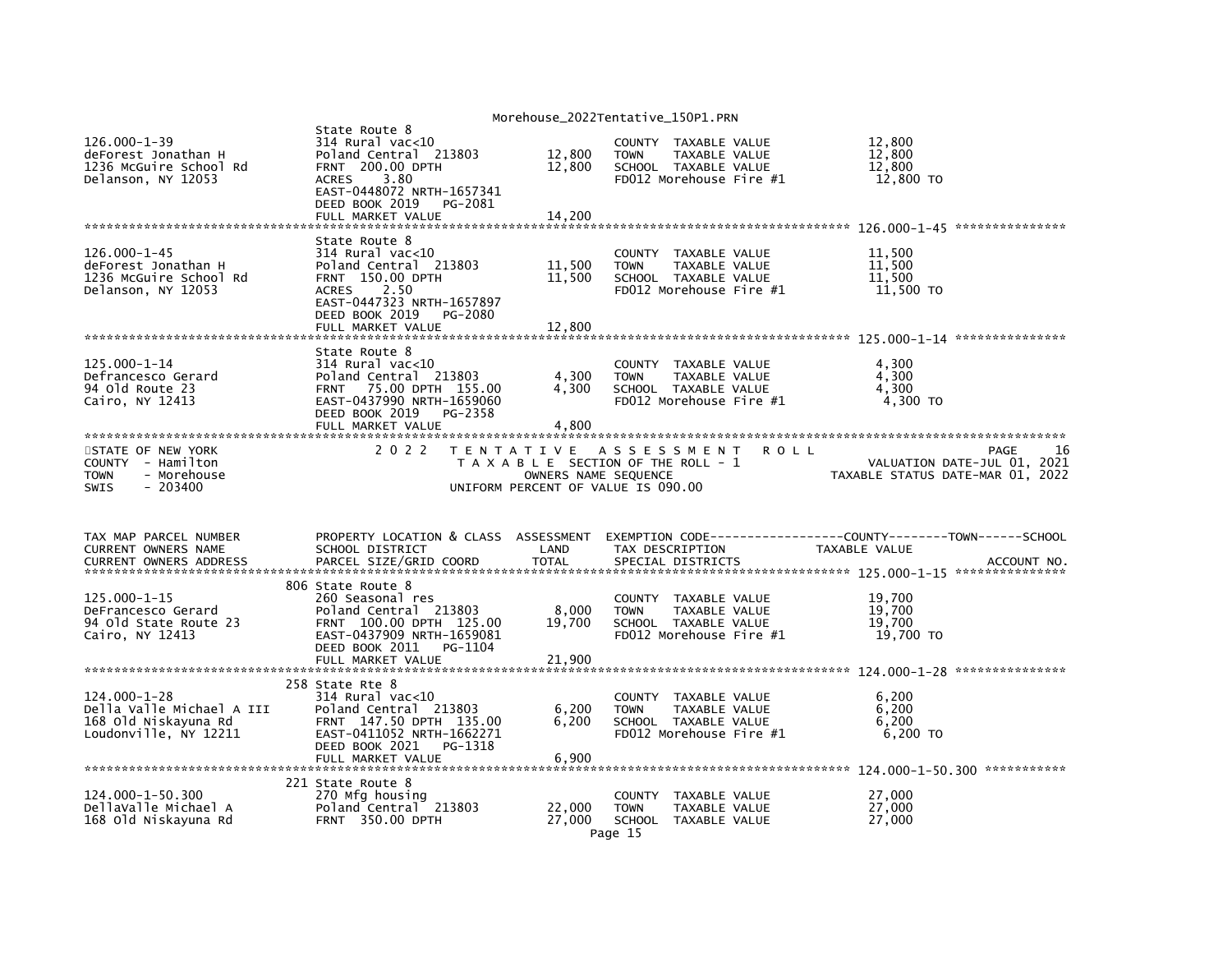| Loudonville, NY 12211                                                                                                                 | 8.00<br><b>ACRES</b><br>EAST-0409473 NRTH-1662725<br>DEED BOOK 2020<br>PG-1379<br>FULL MARKET VALUE                                                                                       | 30,000                                                                          | Morehouse_2022Tentative_150P1.PRN<br>FD012 Morehouse Fire #1                                                       | 27,000 TO                                                               |
|---------------------------------------------------------------------------------------------------------------------------------------|-------------------------------------------------------------------------------------------------------------------------------------------------------------------------------------------|---------------------------------------------------------------------------------|--------------------------------------------------------------------------------------------------------------------|-------------------------------------------------------------------------|
| 124.000-1-27<br>DellaValle Michael A III<br>168 Old Niskayuna Rd<br>Loudonville, NY 12211                                             | 260 State Route 8<br>270 Mfg housing<br>Poland Central 213803<br>FRNT 199.00 DPTH<br>1.60<br><b>ACRES</b><br>EAST-0411231 NRTH-1662194<br>DEED BOOK 2021<br>PG-776<br>FULL MARKET VALUE   | 15,600<br>27,000<br>30,000                                                      | COUNTY TAXABLE VALUE<br>TAXABLE VALUE<br><b>TOWN</b><br>SCHOOL TAXABLE VALUE<br>FD012 Morehouse Fire #1            | 27,000<br>27,000<br>27,000<br>27,000 TO                                 |
| 125.000-1-16.120<br>Demeritt Clair<br>Demeritt Julie<br>4593 Sylvan Rd<br>Canandaigua, NY 14424                                       | NYS Rte 8<br>312 Vac w/imprv<br>Poland Central 213803<br><b>FRNT 350.00 DPTH</b><br><b>ACRES</b><br>2.00<br>EAST-0437853 NRTH-1659393<br>DEED BOOK 2012<br>PG-924<br>FULL MARKET VALUE    | 9,000<br>11,000<br>12,200                                                       | COUNTY TAXABLE VALUE<br>TAXABLE VALUE<br><b>TOWN</b><br>SCHOOL TAXABLE VALUE<br>FD012 Morehouse Fire #1            | 11,000<br>11,000<br>11.000<br>11,000 TO                                 |
| STATE OF NEW YORK<br>COUNTY - Hamilton<br>- Morehouse<br><b>TOWN</b><br><b>SWIS</b><br>- 203400                                       | 2 0 2 2                                                                                                                                                                                   | T E N T A T I V E<br>OWNERS NAME SEQUENCE<br>UNIFORM PERCENT OF VALUE IS 090.00 | A S S E S S M E N T<br><b>ROLL</b><br>T A X A B L E SECTION OF THE ROLL - 1                                        | PAGE<br>VALUATION DATE-JUL 01, 2021<br>TAXABLE STATUS DATE-MAR 01, 2022 |
| TAX MAP PARCEL NUMBER<br>CURRENT OWNERS NAME<br><b>CURRENT OWNERS ADDRESS</b>                                                         | PROPERTY LOCATION & CLASS ASSESSMENT<br>SCHOOL DISTRICT<br>PARCEL SIZE/GRID COORD                                                                                                         | LAND<br><b>TOTAL</b>                                                            | EXEMPTION CODE-----------<br>TAX DESCRIPTION<br>SPECIAL DISTRICTS                                                  | ----COUNTY--------TOWN------SCHOOL<br>TAXABLE VALUE<br>ACCOUNT NO.      |
| 124.016-1-5<br>Deptula Richard W<br>22 Falcon Dr<br>Budd Lake, NJ 07828                                                               | 367 State Route 8<br>210 1 Family Res<br>Poland Central 213803<br><b>FRNT 1445.00 DPTH</b><br>ACRES 124.40<br>EAST-0417535 NRTH-1662011<br>DEED BOOK 200<br>$PG-553$<br>FULL MARKET VALUE | 76,700<br>189,700<br>210,800                                                    | COUNTY TAXABLE VALUE<br><b>TOWN</b><br>TAXABLE VALUE<br>SCHOOL TAXABLE VALUE<br>FD012 Morehouse Fire #1            | 189,700<br>189,700<br>189,700<br>189,700 TO                             |
| 134.006-1-1.200<br>DeSilva Family Irrevoc. Trust Poland Central 213803<br>DeSilva Kevin A<br>25 Beechwood Dr<br>Burnt Hills, NY 12027 | Cr <sub>17</sub><br>$314$ Rural vac<10<br><b>FRNT 1696.00 DPTH</b><br><b>ACRES</b><br>10.00<br>EAST-0428571 NRTH-1653000<br>DEED BOOK 2017<br>PG-1165<br>FULL MARKET VALUE                | 19,000<br>19.000<br>21,100                                                      | <b>COUNTY</b><br>TAXABLE VALUE<br><b>TOWN</b><br>TAXABLE VALUE<br>SCHOOL TAXABLE VALUE<br>FD012 Morehouse Fire #1  | 19,000<br>19,000<br>19,000<br>19,000 TO                                 |
| 125.013-1-12<br>DeVuyst Sonya<br>HC 81 Box 388<br>Cold Brook, NY 13324                                                                | 491 State Route 8<br>312 Vac w/imprv<br>Poland Central 213803<br>FRNT 130.00 DPTH<br><b>ACRES</b><br>20.60                                                                                | 32,200<br>90,200                                                                | COUNTY TAXABLE VALUE<br>TAXABLE VALUE<br><b>TOWN</b><br>SCHOOL TAXABLE VALUE<br>FD012 Morehouse Fire #1<br>Page 16 | 90,200<br>90.200<br>90,200<br>90,200 TO                                 |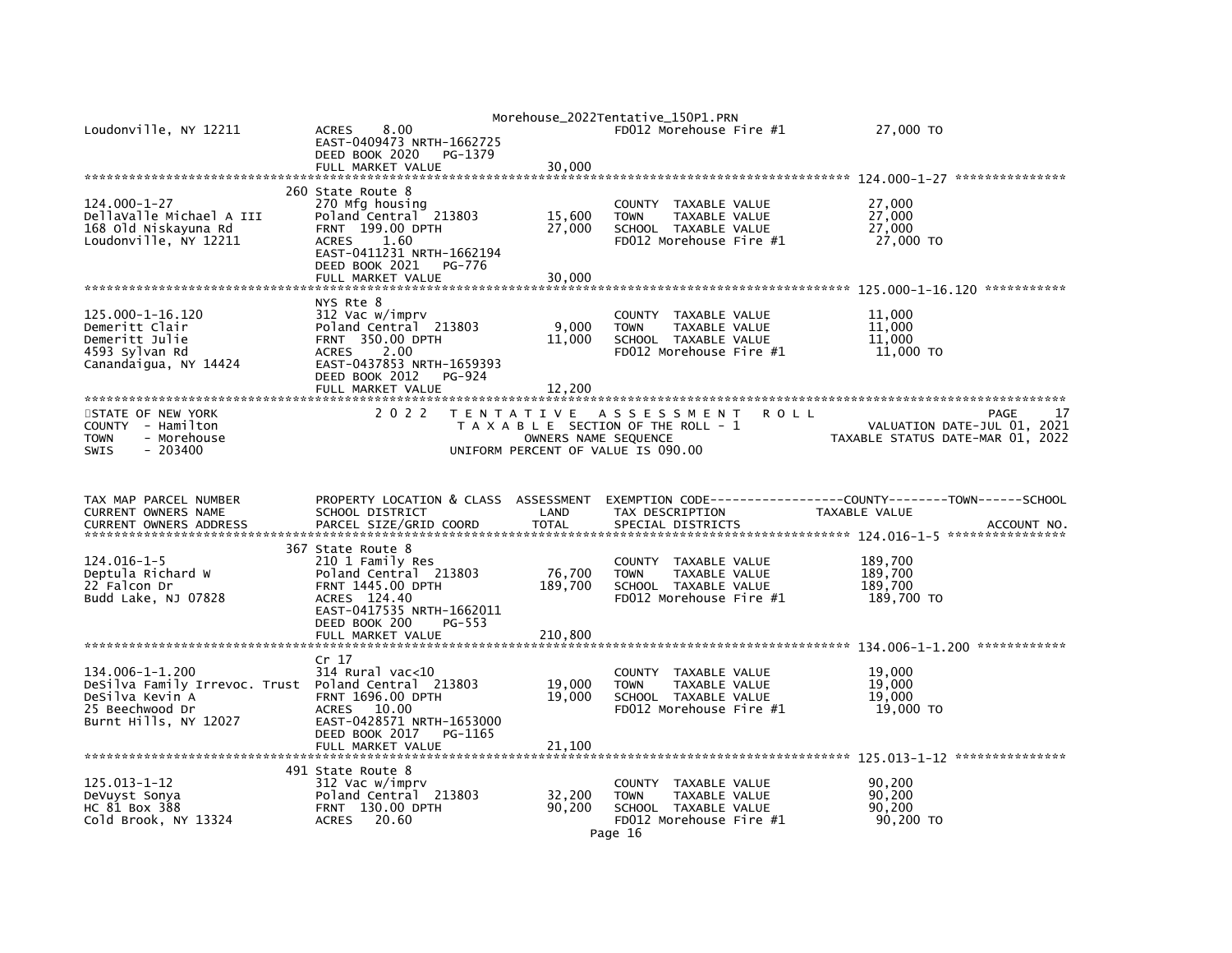|                               |                                      |                   | Morehouse_2022Tentative_150P1.PRN     |                                  |
|-------------------------------|--------------------------------------|-------------------|---------------------------------------|----------------------------------|
|                               | EAST-0422304 NRTH-1661109            |                   |                                       |                                  |
|                               | DEED BOOK 2018<br>PG-529             |                   |                                       |                                  |
|                               | FULL MARKET VALUE                    | 100,200           |                                       |                                  |
|                               | 439 State Route 8                    |                   |                                       |                                  |
| 125.013-1-14                  | 210 1 Family Res                     |                   | 41854<br><b>BAS STAR</b>              | $\Omega$<br>30,000<br>$\Omega$   |
| DeVuyst Sonya Marie           | Poland Central 213803                | 8,500             | COUNTY TAXABLE VALUE                  | 78,500                           |
| HC 81 Box 388                 | FRNT 150.00 DPTH 100.00              | 78,500            | TAXABLE VALUE<br><b>TOWN</b>          | 78.500                           |
| Cold Brook, NY 13324          | 100<br><b>BANK</b>                   |                   | SCHOOL TAXABLE VALUE                  | 48.500                           |
|                               | EAST-0419846 NRTH-1660648            |                   | FD012 Morehouse Fire #1               | 78,500 TO                        |
|                               | DEED BOOK 213<br>PG-472              |                   |                                       |                                  |
|                               | FULL MARKET VALUE                    | 87,200            |                                       |                                  |
|                               |                                      |                   |                                       |                                  |
|                               | 297 Mountain Home Rd                 |                   |                                       | $E.015 - 18$                     |
| $125.011 - 1 - 5$             | 260 Seasonal res                     |                   | COUNTY TAXABLE VALUE                  | 27,800                           |
| Dicker Thomas                 | Piseco Common<br>202001              | 12,500            | <b>TOWN</b><br>TAXABLE VALUE          | 27,800                           |
| 4 Wildwood Ct                 | FRNT 305.00 DPTH 203.00              | 27,800            | SCHOOL TAXABLE VALUE                  | 27,800                           |
| East Islip, NY 11730          | EAST-0435772 NRTH-1664697            |                   | FD012 Morehouse Fire #1               | 27,800 TO                        |
|                               | DEED BOOK 201<br>PG-221              |                   |                                       |                                  |
|                               | FULL MARKET VALUE                    | 30,900            |                                       |                                  |
|                               |                                      |                   |                                       |                                  |
| STATE OF NEW YORK             | 2 0 2 2                              | T E N T A T I V E | A S S E S S M E N T<br><b>ROLL</b>    | PAGE<br>18                       |
| COUNTY - Hamilton             |                                      |                   | T A X A B L E SECTION OF THE ROLL - 1 | VALUATION DATE-JUL 01, 2021      |
| <b>TOWN</b><br>- Morehouse    |                                      |                   | OWNERS NAME SEQUENCE                  | TAXABLE STATUS DATE-MAR 01, 2022 |
| <b>SWIS</b><br>$-203400$      |                                      |                   | UNIFORM PERCENT OF VALUE IS 090.00    |                                  |
|                               |                                      |                   |                                       |                                  |
|                               |                                      |                   |                                       |                                  |
|                               |                                      |                   |                                       |                                  |
| TAX MAP PARCEL NUMBER         | PROPERTY LOCATION & CLASS ASSESSMENT |                   |                                       |                                  |
| CURRENT OWNERS NAME           | SCHOOL DISTRICT                      | LAND              | TAX DESCRIPTION                       | TAXABLE VALUE                    |
| <b>CURRENT OWNERS ADDRESS</b> | PARCEL SIZE/GRID COORD               | <b>TOTAL</b>      | SPECIAL DISTRICTS                     | ACCOUNT NO.                      |
|                               |                                      |                   |                                       |                                  |
|                               | Fayle Rd                             |                   |                                       |                                  |
| $125.013 - 1 - 27$            | $314$ Rural vac<10                   |                   | COUNTY TAXABLE VALUE                  | 4.500                            |
| Dodge Deborah A               | Poland Central 213803                | 4,500             | TAXABLE VALUE<br><b>TOWN</b>          | 4,500                            |
| 405 Burmont Dr                | 95.00 DPTH 125.00<br><b>FRNT</b>     | 4.500             | SCHOOL TAXABLE VALUE                  | 4.500                            |
| Utica, NY 13502               | EAST-0421156 NRTH-1662489            |                   | FD012 Morehouse Fire #1               | 4,500 TO                         |
|                               | DEED BOOK 238<br>PG-598              |                   |                                       |                                  |
|                               | FULL MARKET VALUE                    | 5,000             |                                       |                                  |
|                               |                                      |                   |                                       |                                  |
|                               | Off Nys Rte 8                        |                   |                                       |                                  |
| $126.000 - 1 - 19$            | $314$ Rural vac<10                   |                   | TAXABLE VALUE<br><b>COUNTY</b>        | 19,000                           |
| Doell Richard                 | Poland Central 213803                | 19,000            | TAXABLE VALUE<br><b>TOWN</b>          | 19,000                           |
| Doell Jean M                  | <b>ACRES</b><br>10.00                | 19,000            | SCHOOL TAXABLE VALUE                  | 19,000                           |
| PO Box 12                     | EAST-0445396 NRTH-1661103            |                   | FD012 Morehouse Fire #1               | 19,000 TO                        |
| Hoffmeister, NY 13353         | DEED BOOK 2018<br>PG-386             |                   |                                       |                                  |
|                               | FULL MARKET VALUE                    | 21,100            |                                       |                                  |
|                               |                                      |                   |                                       |                                  |
|                               | 943 State Route 8                    |                   |                                       |                                  |
| $126.000 - 1 - 17$            | 210 1 Family Res                     |                   | <b>COUNTY</b><br>TAXABLE VALUE        | 176,000                          |
| Doell Richard N               | Poland Central 213803                | 15,500            | TAXABLE VALUE<br><b>TOWN</b>          | 176,000                          |
| Doell Jean M                  | <b>FRNT 228.70 DPTH</b>              | 176,000           | SCHOOL TAXABLE VALUE                  | 176,000                          |
| PO Box 12                     | <b>ACRES</b><br>1.50                 |                   | FD012 Morehouse Fire #1               | 176,000 TO                       |
| Hoffmeister, NY 13353         | EAST-0445056 NRTH-1659017            |                   |                                       |                                  |
|                               | DEED BOOK 2018<br>PG-151             |                   |                                       |                                  |
|                               | FULL MARKET VALUE                    | 195,600           |                                       |                                  |
|                               |                                      |                   |                                       |                                  |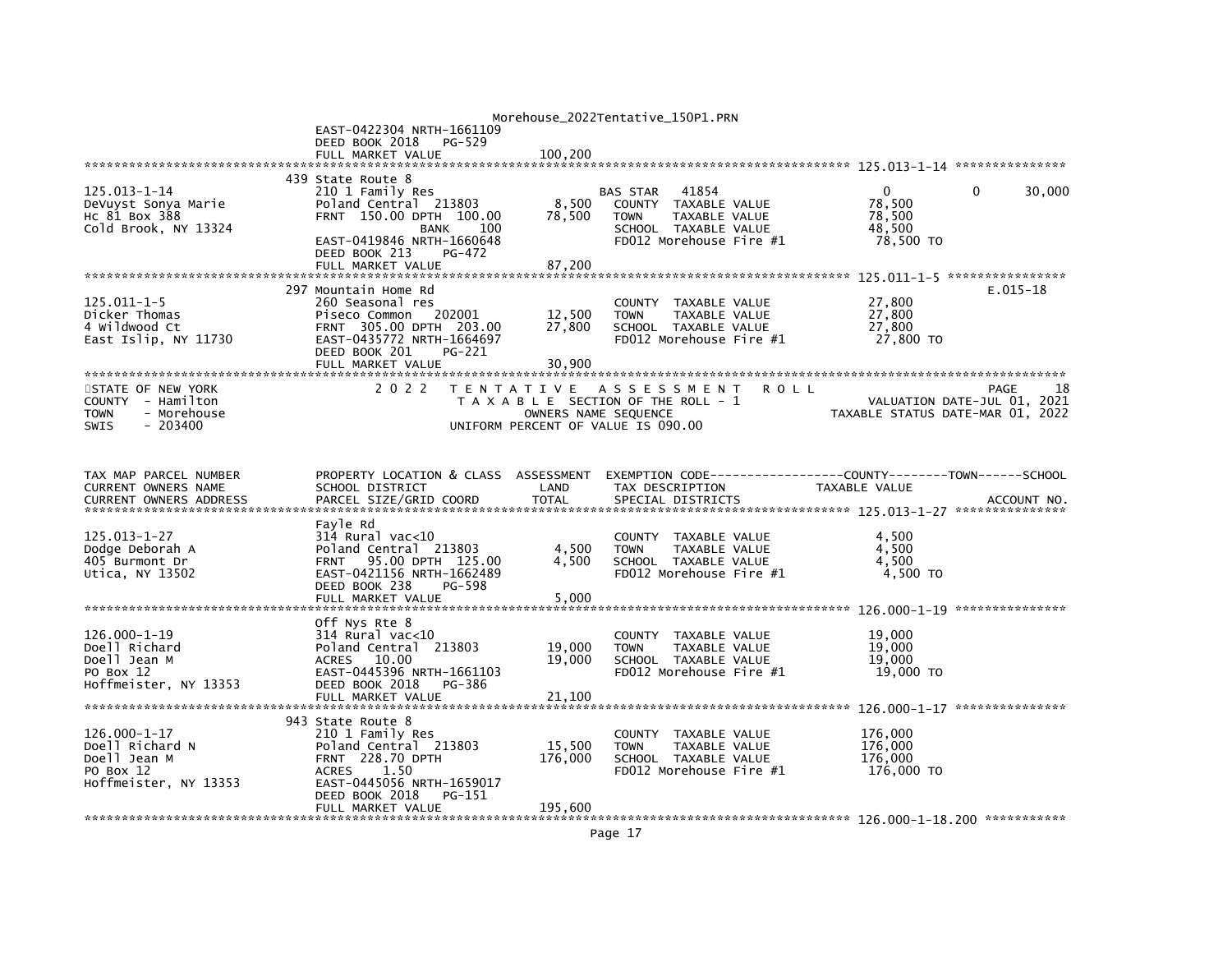|                                                                                                |                                                                                                                                                                                                      |                            | Morehouse_2022Tentative_150P1.PRN                                                                                                             |                            |                                                                     |              |
|------------------------------------------------------------------------------------------------|------------------------------------------------------------------------------------------------------------------------------------------------------------------------------------------------------|----------------------------|-----------------------------------------------------------------------------------------------------------------------------------------------|----------------------------|---------------------------------------------------------------------|--------------|
| 126.000-1-18.200<br>Doell Richard N<br>Doell Jean M<br>PO Box 12<br>Hoffmeister, NY 13353      | Nys Rte 8<br>311 Res vac land<br>Poland Central 213803<br><b>FRNT 450.00 DPTH</b><br>39.40<br><b>ACRES</b><br>EAST-0445342 NRTH-1660203<br>DEED BOOK 2018<br>PG-151<br>FULL MARKET VALUE             | 41,600<br>41.600<br>46,200 | COUNTY TAXABLE VALUE<br><b>TOWN</b><br><b>TAXABLE VALUE</b><br>SCHOOL TAXABLE VALUE<br>FD012 Morehouse Fire #1                                |                            | 41.600<br>41,600<br>41.600<br>41,600 TO                             |              |
|                                                                                                |                                                                                                                                                                                                      |                            |                                                                                                                                               |                            |                                                                     |              |
| 125.011-1-8.110<br>Drexler Scott M<br>Drexler Debra Ann<br>1981 Bailey Rd<br>Ontario, NY 14519 | 300 Mountain Home Rd<br>260 Seasonal res<br>Piseco Common<br>202001<br>Ser.2139<br>Ser.2238<br>FRNT 89.80 DPTH 183.30<br>EAST-0435959 NRTH-1664363<br>DEED BOOK 2013<br>$PG-96$<br>FULL MARKET VALUE | 11,000<br>56,900<br>63.200 | <b>COUNTY</b><br>TAXABLE VALUE<br>TAXABLE VALUE<br><b>TOWN</b><br>SCHOOL TAXABLE VALUE<br>FD012 Morehouse Fire #1                             |                            | 56,900<br>56,900<br>56,900<br>56,900 TO                             | $E.015 - 11$ |
| STATE OF NEW YORK<br>- Hamilton<br>COUNTY<br>- Morehouse<br><b>TOWN</b><br>SWIS<br>$-203400$   | 2 0 2 2                                                                                                                                                                                              | OWNERS NAME SEQUENCE       | TENTATIVE ASSESSMENT<br>T A X A B L E SECTION OF THE ROLL - 1<br>UNIFORM PERCENT OF VALUE IS 090.00                                           | ROLL                       | VALUATION DATE-JUL 01, 2021<br>TAXABLE STATUS DATE-MAR 01, 2022     | 19<br>PAGE   |
| TAX MAP PARCEL NUMBER<br>CURRENT OWNERS NAME<br><b>CURRENT OWNERS ADDRESS</b>                  | PROPERTY LOCATION & CLASS ASSESSMENT<br>SCHOOL DISTRICT<br>PARCEL SIZE/GRID COORD                                                                                                                    | LAND<br><b>TOTAL</b>       | EXEMPTION CODE-----<br>TAX DESCRIPTION<br>SPECIAL DISTRICTS                                                                                   |                            | -------------COUNTY--------TOWN------SCHOOL<br><b>TAXABLE VALUE</b> | ACCOUNT NO   |
| 125.017-1-13<br>Duesler John H<br>1616 State Highway 67<br>Johnstown, NY 12095                 | 164 French Rd<br>210 1 Family Res<br>Poland Central 213803<br><b>ACRES</b><br>11.70<br>EAST-0421395 NRTH-1656423<br>DEED BOOK 2015<br>PG-1237<br>FULL MARKET VALUE                                   | 25,500<br>62,500<br>69,400 | <b>COUNTY</b><br>TAXABLE VALUE<br>TAXABLE VALUE<br><b>TOWN</b><br>SCHOOL TAXABLE VALUE<br>FD012 Morehouse Fire #1                             |                            | 62,500<br>62,500<br>62,500<br>62,500 TO                             |              |
|                                                                                                | 302 Mountain Home Rd                                                                                                                                                                                 |                            |                                                                                                                                               |                            |                                                                     | $A.003-23$   |
| 125.011-1-7.110<br>Eckler William<br>302 Mountain Home Rd<br>Cold Brook, NY 13324              | 210 1 Family Res - WTRFNT<br>Piseco Common<br>202001<br>FRNT 648.00 DPTH<br>9.80<br><b>ACRES</b><br>EAST-0435999 NRTH-1664805<br>DEED BOOK 2014<br>PG-1577                                           | 31,000<br>145,000          | 41834<br>ENH STAR<br><b>COUNTY</b><br>TAXABLE VALUE<br><b>TOWN</b><br><b>TAXABLE VALUE</b><br>SCHOOL TAXABLE VALUE<br>FD012 Morehouse Fire #1 |                            | 0<br>0<br>145,000<br>145,000<br>74,300<br>145,000 TO                | 70,700       |
|                                                                                                | FULL MARKET VALUE                                                                                                                                                                                    | 161.100                    |                                                                                                                                               |                            |                                                                     |              |
|                                                                                                |                                                                                                                                                                                                      |                            |                                                                                                                                               |                            |                                                                     |              |
| $125.011 - 1 - 9$<br>Eckler William<br>302 Mountain Home Rd<br>Cold Brook, NY 13324            | Off Mountain Home Rd<br>311 Res vac land - WTRFNT<br>Piseco Common<br>202001<br><b>ACRES</b><br>6.10<br>EAST-0435790 NRTH-1664120<br>DEED BOOK 2014<br>PG-1577<br>FULL MARKET VALUE                  | 15,400<br>15,400<br>17,100 | TAXABLE VALUE<br><b>COUNTY</b><br><b>TAXABLE VALUE</b><br><b>TOWN</b><br>SCHOOL TAXABLE VALUE<br>FD012 Morehouse Fire $#1$                    |                            | 15,400<br>15,400<br>15,400<br>15,400 TO                             |              |
|                                                                                                | Off The Floe                                                                                                                                                                                         |                            |                                                                                                                                               | ************************** | 125.000-1-38.110 ************                                       | $E.015 - 17$ |
| 125.000-1-38.110                                                                               | 910 Priv forest                                                                                                                                                                                      |                            | COUNTY TAXABLE VALUE<br>Page 18                                                                                                               |                            | 39,400                                                              |              |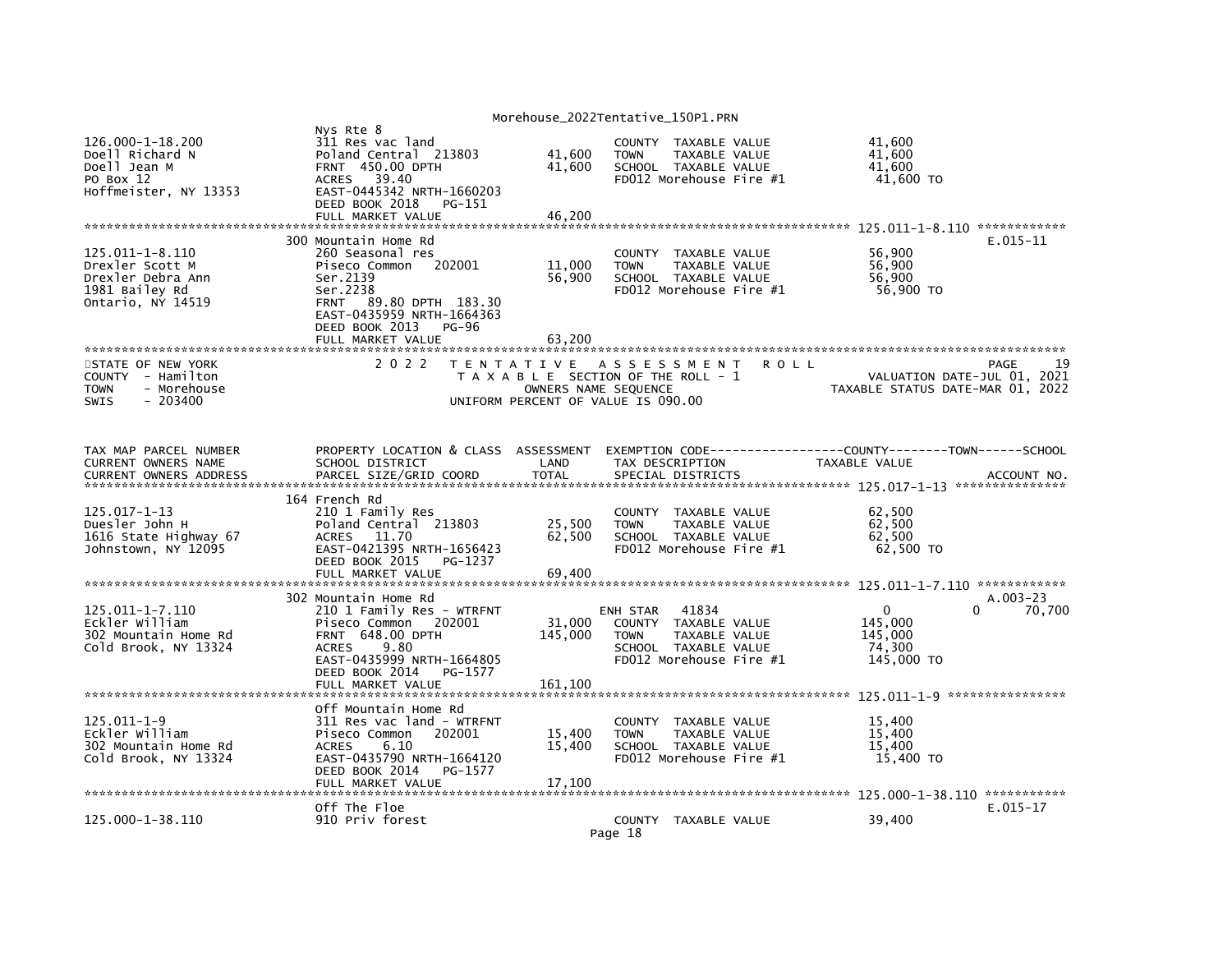| Eckler Wm &Suzanne<br>Sapel Michael J<br>Attn: Wm & Suzanne Eckler                                   | 202001<br>Piseco Common<br>125.000-138<br>38.60<br><b>ACRES</b>                                                                                                                            | 39,400<br>39,400                          | Morehouse_2022Tentative_150P1.PRN<br><b>TOWN</b><br>TAXABLE VALUE<br>SCHOOL TAXABLE VALUE<br>FD012 Morehouse Fire #1     | 39,400<br>39.400<br>39,400 TO                                                 |
|------------------------------------------------------------------------------------------------------|--------------------------------------------------------------------------------------------------------------------------------------------------------------------------------------------|-------------------------------------------|--------------------------------------------------------------------------------------------------------------------------|-------------------------------------------------------------------------------|
| 302 Mountain Home Rd<br>Cold Brook, NY 13324                                                         | EAST-0436819 NRTH-1664722<br>DEED BOOK 249<br>PG-681<br>FULL MARKET VALUE                                                                                                                  | 43,800                                    |                                                                                                                          |                                                                               |
|                                                                                                      |                                                                                                                                                                                            |                                           |                                                                                                                          |                                                                               |
| 124.000-1-25.223<br>Edmunds James A<br>Edmunds Devin J<br>108 Sunset Cir<br>Little Falls, NY 13365   | 339 Nys Rte 8<br>312 Vac w/imprv<br>Poland Central 213803<br><b>FRNT 230.00 DPTH</b><br><b>ACRES</b><br>3.20<br>EAST-0414019 NRTH-1662061<br>DEED BOOK 2022<br>PG-579<br>FULL MARKET VALUE | 12,200<br>19,700<br>21.900                | TAXABLE VALUE<br><b>COUNTY</b><br><b>TAXABLE VALUE</b><br><b>TOWN</b><br>SCHOOL TAXABLE VALUE<br>FD012 Morehouse Fire #1 | 19,700<br>19,700<br>19.700<br>19,700 TO                                       |
|                                                                                                      |                                                                                                                                                                                            |                                           |                                                                                                                          |                                                                               |
| STATE OF NEW YORK<br>COUNTY - Hamilton<br>- Morehouse<br><b>TOWN</b><br>$-203400$<br><b>SWIS</b>     | 2 0 2 2                                                                                                                                                                                    | T E N T A T I V E<br>OWNERS NAME SEQUENCE | A S S E S S M E N T<br>ROLL<br>T A X A B L E SECTION OF THE ROLL - 1<br>UNIFORM PERCENT OF VALUE IS 090.00               | 20<br>PAGE<br>VALUATION DATE-JUL 01, 2021<br>TAXABLE STATUS DATE-MAR 01, 2022 |
| TAX MAP PARCEL NUMBER<br>CURRENT OWNERS NAME<br><b>CURRENT OWNERS ADDRESS</b>                        | PROPERTY LOCATION & CLASS ASSESSMENT<br>SCHOOL DISTRICT<br>PARCEL SIZE/GRID COORD                                                                                                          | LAND<br><b>TOTAL</b>                      | EXEMPTION CODE-----------<br>TAX DESCRIPTION<br>SPECIAL DISTRICTS                                                        | ------COUNTY--------TOWN------SCHOOL<br>TAXABLE VALUE<br>ACCOUNT NO           |
|                                                                                                      | 493 French Rd                                                                                                                                                                              |                                           |                                                                                                                          |                                                                               |
| $125.019 - 1 - 5$<br>Edwards Barbara<br>138 Old Loudon Rd<br>Latham, NY 12110-4021                   | 260 Seasonal res<br>Poland Central 213803<br>Lot 17 Morehouse 8000 Acr<br><b>FRNT 852.30 DPTH</b><br>3.60<br><b>ACRES</b><br>EAST-0433965 NRTH-1659984                                     | 12,600<br>44,900                          | COUNTY TAXABLE VALUE<br>TAXABLE VALUE<br><b>TOWN</b><br>SCHOOL TAXABLE VALUE<br>FD012 Morehouse Fire #1                  | 44,900<br>44.900<br>44,900<br>44,900 TO                                       |
|                                                                                                      | DEED BOOK 236<br>PG-223<br>FULL MARKET VALUE                                                                                                                                               | 49.900                                    |                                                                                                                          |                                                                               |
|                                                                                                      | 167 Mountain Home Rd                                                                                                                                                                       |                                           |                                                                                                                          | $D.010-9$                                                                     |
| 125.010-1-16<br>Emmerick Richard M<br>Emmerick Elizabeth M<br>PO Box 82<br>South Strafford, VT 05070 | 260 Seasonal res<br>202001<br>Piseco Common<br>FRNT 127.00 DPTH 199.00<br>EAST-0429225 NRTH-1664571<br>DEED BOOK 210<br>PG-451<br>FULL MARKET VALUE                                        | 10,800<br>48,800<br>54.200                | COUNTY TAXABLE VALUE<br><b>TAXABLE VALUE</b><br><b>TOWN</b><br>SCHOOL TAXABLE VALUE<br>FD012 Morehouse Fire #1           | 48,800<br>48,800<br>48,800<br>48,800 TO                                       |
|                                                                                                      |                                                                                                                                                                                            |                                           |                                                                                                                          |                                                                               |
| 134.009-1-14.100<br>Emmerick Timothy M<br>Hanish Tara B<br>1143 Dean St Apt 4F<br>Brooklyn, NY 11216 | 292 French Rd<br>260 Seasonal res<br>Poland Central 213803<br>78.00 DPTH<br><b>FRNT</b><br>4.90<br><b>ACRES</b><br>EAST-0427050 NRTH-1652654<br>DEED BOOK 2020<br>PG-1316                  | 14,200<br>52,400                          | TAXABLE VALUE<br><b>COUNTY</b><br>TAXABLE VALUE<br><b>TOWN</b><br>SCHOOL TAXABLE VALUE<br>FD012 Morehouse Fire #1        | 52,400<br>52,400<br>52,400<br>52,400 TO                                       |
|                                                                                                      | FULL MARKET VALUE                                                                                                                                                                          | 58,200                                    |                                                                                                                          |                                                                               |
| 134.009-1-14.200<br>Emmerick Timothy M                                                               | Off C R 17<br>971 Wetlands<br>Poland Central 213803                                                                                                                                        | 1,100                                     | COUNTY<br>TAXABLE VALUE<br><b>TOWN</b><br>TAXABLE VALUE<br>Page 19                                                       | 1,100<br>1,100                                                                |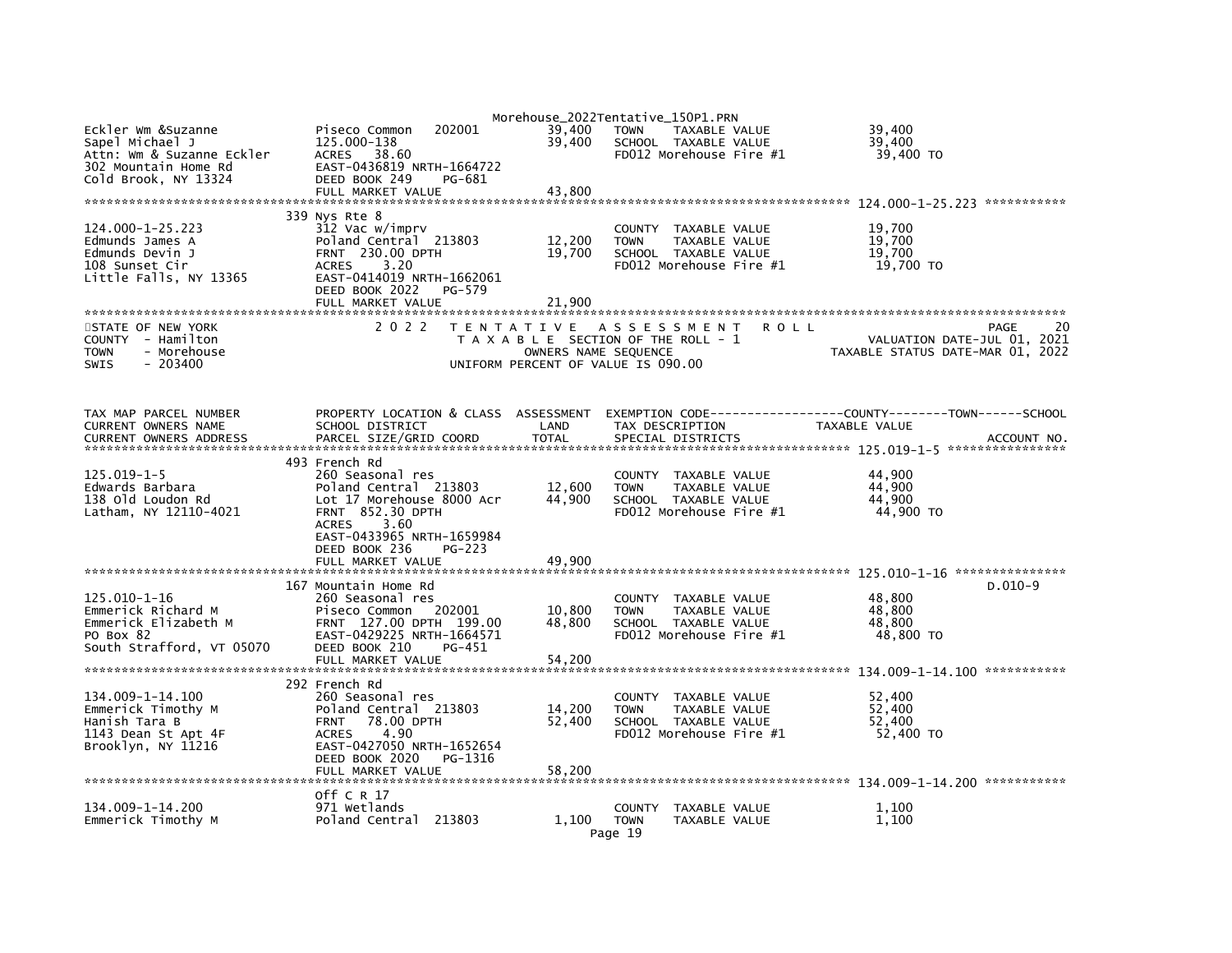|                                         |                                                  |                  | Morehouse_2022Tentative_150P1.PRN                           |      |                                                              |              |
|-----------------------------------------|--------------------------------------------------|------------------|-------------------------------------------------------------|------|--------------------------------------------------------------|--------------|
| Hanish Tara B                           | 1.10<br><b>ACRES</b>                             | 1,100            | SCHOOL TAXABLE VALUE                                        |      | 1,100                                                        |              |
| 1143 Dean St Apt 4F                     | EAST-0426769 NRTH-1652044                        |                  | FD012 Morehouse Fire #1                                     |      | 1,100 TO                                                     |              |
| Brooklyn, NY 11216                      | DEED BOOK 2020<br>PG-1316                        |                  |                                                             |      |                                                              |              |
|                                         | FULL MARKET VALUE                                | 1,200            |                                                             |      |                                                              |              |
|                                         | 288 Mountain Home Rd                             |                  |                                                             |      |                                                              | $E.015 - 12$ |
| 125.011-1-12                            | 260 Seasonal res                                 |                  | <b>COUNTY</b><br>TAXABLE VALUE                              |      | 97,000                                                       |              |
| Erceg Mark                              | Piseco Common 202001                             | 23,400           | TAXABLE VALUE<br><b>TOWN</b>                                |      | 97,000                                                       |              |
| Erceg Patricia                          | <b>FRNT 380.00 DPTH</b>                          | 97,000           | SCHOOL TAXABLE VALUE                                        |      | 97.000                                                       |              |
| 2779 Randall Rd                         | <b>ACRES</b><br>1.90 BANK<br>100                 |                  | FD012 Morehouse Fire #1                                     |      | 97,000 TO                                                    |              |
| Ballston Spa, NY 12020                  | EAST-0435325 NRTH-1664304                        |                  |                                                             |      |                                                              |              |
|                                         | DEED BOOK 2021<br>PG-1351                        |                  |                                                             |      |                                                              |              |
| PRIOR OWNER ON 3/01/2022                | FULL MARKET VALUE                                | 107,800          |                                                             |      |                                                              |              |
| Erceg Mark                              |                                                  |                  |                                                             |      |                                                              |              |
| STATE OF NEW YORK                       | 2 0 2 2                                          |                  | TENTATIVE ASSESSMENT                                        | ROLL |                                                              | PAGE         |
| COUNTY - Hamilton                       |                                                  |                  | T A X A B L E SECTION OF THE ROLL - 1                       |      | VALUATION DATE-JUL 01, 2021                                  |              |
| <b>TOWN</b><br>- Morehouse              |                                                  |                  | OWNERS NAME SEQUENCE                                        |      | TAXABLE STATUS DATE-MAR 01, 2022                             |              |
| SWIS<br>$-203400$                       |                                                  |                  | UNIFORM PERCENT OF VALUE IS 090.00                          |      |                                                              |              |
|                                         |                                                  |                  |                                                             |      |                                                              |              |
|                                         |                                                  |                  |                                                             |      |                                                              |              |
| TAX MAP PARCEL NUMBER                   | PROPERTY LOCATION & CLASS ASSESSMENT             |                  |                                                             |      | EXEMPTION CODE-----------------COUNTY-------TOWN------SCHOOL |              |
| CURRENT OWNERS NAME                     | SCHOOL DISTRICT                                  | LAND             | TAX DESCRIPTION                                             |      | TAXABLE VALUE                                                |              |
| <b>CURRENT OWNERS ADDRESS</b>           | PARCEL SIZE/GRID COORD                           | <b>TOTAL</b>     | SPECIAL DISTRICTS                                           |      |                                                              | ACCOUNT NO.  |
|                                         |                                                  |                  |                                                             |      |                                                              |              |
|                                         | 920 State Route 8                                |                  |                                                             |      |                                                              |              |
| 126.000-1-11                            | 210 1 Family Res                                 |                  | COUNTY TAXABLE VALUE                                        |      | 77,800                                                       |              |
| Errico Joseph<br>Errico Eva             | Poland Central 213803<br><b>FRNT 730.00 DPTH</b> | 35,600<br>77,800 | <b>TOWN</b><br>TAXABLE VALUE<br>SCHOOL TAXABLE VALUE        |      | 77,800<br>77,800                                             |              |
| 920 State Route 8                       | 42.10 BANK<br><b>ACRES</b><br>100                |                  | FD012 Morehouse Fire #1                                     |      | 77,800 TO                                                    |              |
| Hoffmeister, NY 13353                   | EAST-0443376 NRTH-1658152                        |                  |                                                             |      |                                                              |              |
|                                         | DEED BOOK 2021<br>PG-1732                        |                  |                                                             |      |                                                              |              |
|                                         | FULL MARKET VALUE                                | 86,400           |                                                             |      |                                                              |              |
|                                         |                                                  |                  |                                                             |      |                                                              |              |
|                                         | Rte 8                                            |                  |                                                             |      |                                                              |              |
| 125.018-1-12                            | 312 Vac w/imprv<br>Poland Central 213803         |                  | COUNTY TAXABLE VALUE                                        |      | 10,300<br>10.300                                             |              |
| Evans Wayne<br>234 E Hinds Ave          | FRNT 105.00 DPTH 410.00                          | 10,000<br>10,300 | <b>TAXABLE VALUE</b><br><b>TOWN</b><br>SCHOOL TAXABLE VALUE |      | 10,300                                                       |              |
| Sherrill, NY 13461                      | EAST-0432334 NRTH-1660419                        |                  | FD012 Morehouse Fire #1                                     |      | 10,300 TO                                                    |              |
|                                         | DEED BOOK 2013<br>PG-2433                        |                  |                                                             |      |                                                              |              |
|                                         | FULL MARKET VALUE                                | 11,400           |                                                             |      |                                                              |              |
|                                         |                                                  |                  |                                                             |      |                                                              |              |
|                                         | 692 State Route 8                                |                  |                                                             |      |                                                              |              |
| 125.018-1-11                            | 260 Seasonal res<br>Poland Central 213803        |                  | COUNTY TAXABLE VALUE<br><b>TOWN</b><br>TAXABLE VALUE        |      | 51.000<br>51.000                                             |              |
| Evans Wayne & Jill<br>234 East Hind Ave | FRNT 106.00 DPTH 420.00                          | 15,000<br>51,000 | SCHOOL TAXABLE VALUE                                        |      | 51,000                                                       |              |
| Sherrill, NY 13461                      | EAST-0432226 NRTH-1660421                        |                  | FD012 Morehouse Fire #1                                     |      | 51,000 TO                                                    |              |
|                                         | DEED BOOK 249<br>PG-468                          |                  |                                                             |      |                                                              |              |
|                                         | FULL MARKET VALUE                                | 56.700           |                                                             |      |                                                              |              |
|                                         |                                                  |                  |                                                             |      |                                                              |              |
|                                         | 347 French Rd                                    |                  |                                                             |      |                                                              |              |
| 134.006-1-29                            | 260 Seasonal res                                 |                  | COUNTY TAXABLE VALUE                                        |      | 18,200                                                       |              |
| Fagner Patricia M<br>Fagner Charles L   | Poland Central 213803<br>FRNT 100.00 DPTH 200.00 | 9,600<br>18,200  | TAXABLE VALUE<br><b>TOWN</b><br>SCHOOL TAXABLE VALUE        |      | 18,200<br>18,200                                             |              |
| 47 Church St                            | EAST-0429868 NRTH-1654097                        |                  | FD012 Morehouse Fire #1                                     |      | 18,200 TO                                                    |              |
| Phelps, $NY$ 14532                      | DEED BOOK 215<br>PG-981                          |                  |                                                             |      |                                                              |              |
|                                         |                                                  |                  |                                                             |      |                                                              |              |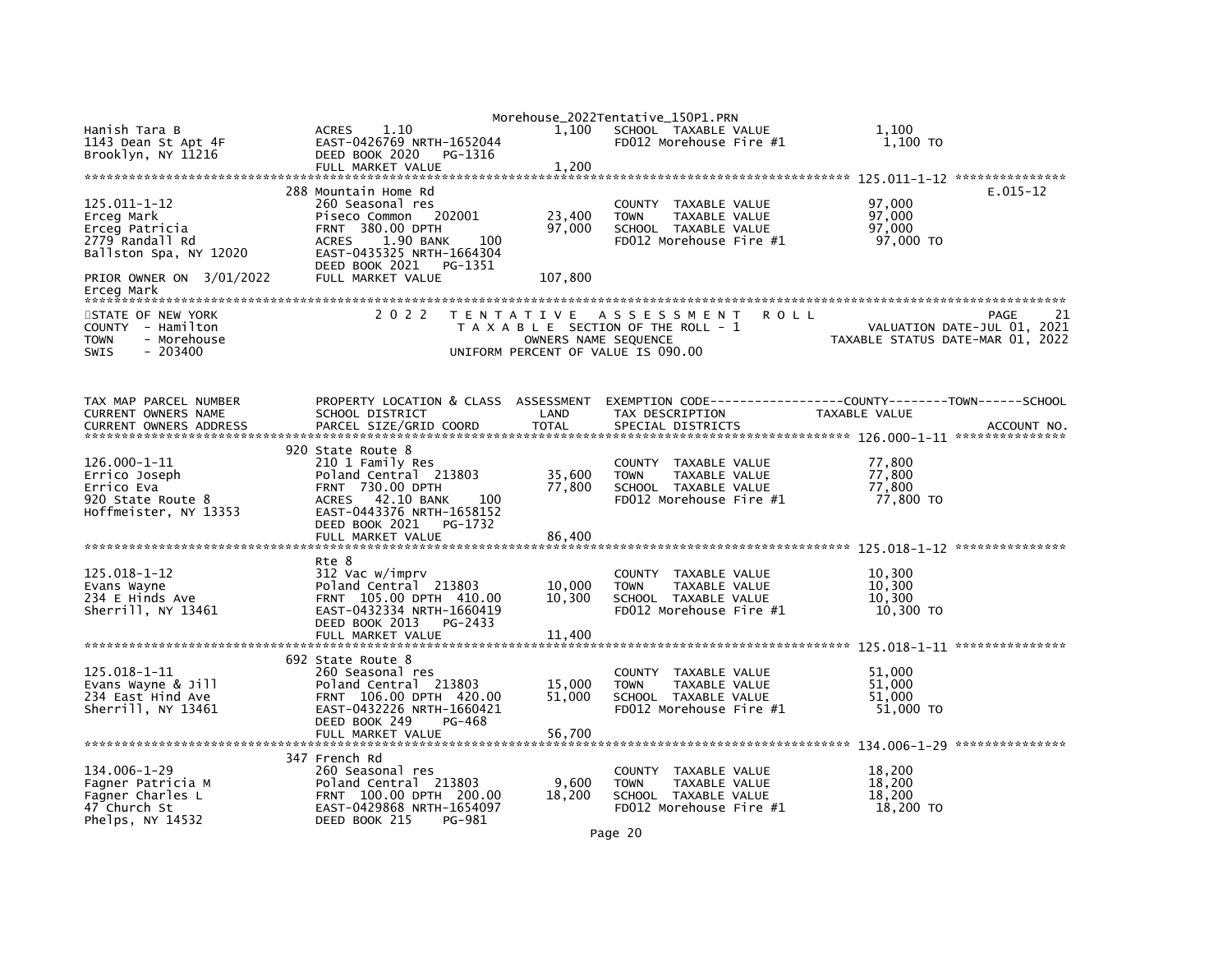|                               |                                      |                      | Morehouse_2022Tentative_150P1.PRN     |                                      |             |
|-------------------------------|--------------------------------------|----------------------|---------------------------------------|--------------------------------------|-------------|
|                               | FULL MARKET VALUE                    | 20.200               |                                       |                                      |             |
|                               |                                      |                      |                                       |                                      |             |
|                               | 328 Mountain Home Rd                 |                      |                                       |                                      | $E.015-10$  |
| 125.000-1-37.111              | 260 Seasonal res                     |                      | COUNTY<br>TAXABLE VALUE               | 84,000                               |             |
| Fahey Thomas P                | Piseco Common<br>202001              | 42,000               | TAXABLE VALUE<br><b>TOWN</b>          | 84,000                               |             |
| Fahey Bonnie J                | 125.000-1-37                         | 84,000               | SCHOOL TAXABLE VALUE                  | 84,000                               |             |
| 3 Wilhelmina Way              | 23.70<br><b>ACRES</b>                |                      | FD012 Morehouse Fire #1               | 84,000 TO                            |             |
| Glenmont, NY 12077            | EAST-0437796 NRTH-1664635            |                      |                                       |                                      |             |
|                               | DEED BOOK 245<br>PG-39               |                      |                                       |                                      |             |
|                               | FULL MARKET VALUE                    | 93,300               |                                       |                                      |             |
|                               |                                      |                      |                                       |                                      |             |
| STATE OF NEW YORK             | 2 0 2 2                              | T E N T A T I V E    | A S S E S S M E N T<br>ROLL           |                                      | 22<br>PAGE  |
| COUNTY - Hamilton             |                                      |                      | T A X A B L E SECTION OF THE ROLL - 1 | VALUATION DATE-JUL 01, 2021          |             |
| - Morehouse<br><b>TOWN</b>    |                                      | OWNERS NAME SEQUENCE |                                       | TAXABLE STATUS DATE-MAR 01, 2022     |             |
| <b>SWIS</b><br>$-203400$      |                                      |                      | UNIFORM PERCENT OF VALUE IS 090.00    |                                      |             |
|                               |                                      |                      |                                       |                                      |             |
|                               |                                      |                      |                                       |                                      |             |
|                               |                                      |                      |                                       |                                      |             |
| TAX MAP PARCEL NUMBER         | PROPERTY LOCATION & CLASS ASSESSMENT |                      | EXEMPTION CODE----                    | ------COUNTY--------TOWN------SCHOOL |             |
| <b>CURRENT OWNERS NAME</b>    | SCHOOL DISTRICT                      | LAND                 | TAX DESCRIPTION                       | TAXABLE VALUE                        |             |
| <b>CURRENT OWNERS ADDRESS</b> | PARCEL SIZE/GRID COORD               | <b>TOTAL</b>         | SPECIAL DISTRICTS                     |                                      | ACCOUNT NO. |
|                               |                                      |                      |                                       |                                      |             |
|                               | 194 Mountain Home Rd                 |                      |                                       |                                      | $A.001-22$  |
| 125.010-1-8.100               | 240 Rural res                        |                      | <b>COUNTY</b><br>TAXABLE VALUE        | 205,000                              |             |
| Farber Diane D                | 202001<br>Piseco Common              | 140,000              | TAXABLE VALUE<br><b>TOWN</b>          | 205,000                              |             |
| Farber Wm & Hugh              | <b>FRNT 1840.00 DPTH</b>             | 205,000              | SCHOOL TAXABLE VALUE                  | 205,000                              |             |
| PO Box 51                     | ACRES 221.50                         |                      | FD012 Morehouse Fire #1               | 205,000 TO                           |             |
| Hoffmeister, NY 13353         | EAST-0432139 NRTH-1665256            |                      |                                       |                                      |             |
|                               | DEED BOOK 227<br>PG-349              |                      |                                       |                                      |             |
|                               | FULL MARKET VALUE                    | 227,800              |                                       |                                      |             |
|                               |                                      |                      |                                       |                                      |             |
|                               | 204 Mountain Home Rd                 |                      |                                       |                                      | $A.001-8$   |
| 125.010-1-10                  | 260 Seasonal res                     |                      | TAXABLE VALUE<br><b>COUNTY</b>        | 29,800                               |             |
| Farber Hugh G                 | Piseco Common<br>202001              | 15,100               | <b>TOWN</b><br>TAXABLE VALUE          | 29,800                               |             |
| Farber Dedra L                | <b>FRNT 280.00 DPTH</b>              | 29,800               | SCHOOL TAXABLE VALUE                  | 29,800                               |             |
| PO Box 56                     | 1.20<br><b>ACRES</b>                 |                      | FD012 Morehouse Fire #1               | 29,800 TO                            |             |
| Hoffmeister, NY 13353         | EAST-0431120 NRTH-1664490            |                      |                                       |                                      |             |
|                               | DEED BOOK 2014<br>PG-405             |                      |                                       |                                      |             |
|                               | FULL MARKET VALUE                    | 33,100               |                                       |                                      |             |
|                               |                                      |                      |                                       |                                      |             |
|                               | 200 Mountain Home Rd                 |                      |                                       |                                      | $A.002-1$   |
| 125.010-1-11                  | 270 Mfg housing                      |                      | <b>TAXABLE VALUE</b><br><b>COUNTY</b> | 85,300                               |             |
| Farber Hugh G                 | Piseco Common<br>202001              | 10,400               | <b>TAXABLE VALUE</b><br><b>TOWN</b>   | 85,300                               |             |
| Farber Dedra L                | FRNT 132.00 DPTH 181.50              | 85,300               | SCHOOL TAXABLE VALUE                  | 85,300                               |             |
| PO Box 56                     | EAST-0430940 NRTH-1664478            |                      | FD012 Morehouse Fire #1               | 85,300 TO                            |             |
| Hoffmeister, NY 13353         | DEED BOOK 227<br>PG-353              |                      |                                       |                                      |             |
|                               | FULL MARKET VALUE                    | 94,800               |                                       |                                      |             |
|                               |                                      |                      |                                       |                                      |             |
|                               | 222 Mountain Home Rd                 |                      |                                       |                                      | $E.012-19$  |
| 125.010-1-7                   | 210 1 Family Res                     |                      | TAXABLE VALUE<br><b>COUNTY</b>        | 31,800                               |             |
| Farber William G              | Piseco Common<br>202001              | 8,300                | TAXABLE VALUE<br><b>TOWN</b>          | 31,800                               |             |
| Farber Heather A              | FRNT 120.00 DPTH 120.00              | 31,800               | SCHOOL TAXABLE VALUE                  | 31,800                               |             |
| PO Box 51                     | EAST-0432050 NRTH-1664447            |                      | FD012 Morehouse Fire #1               | 31,800 TO                            |             |
| Hoffmeister, NY 13353         | DEED BOOK 227<br>PG-345              |                      |                                       |                                      |             |
|                               | FULL MARKET VALUE                    | 35,300               |                                       |                                      |             |
|                               |                                      |                      |                                       |                                      |             |
|                               | Mountain Home Rd                     |                      |                                       |                                      |             |
|                               |                                      |                      |                                       |                                      |             |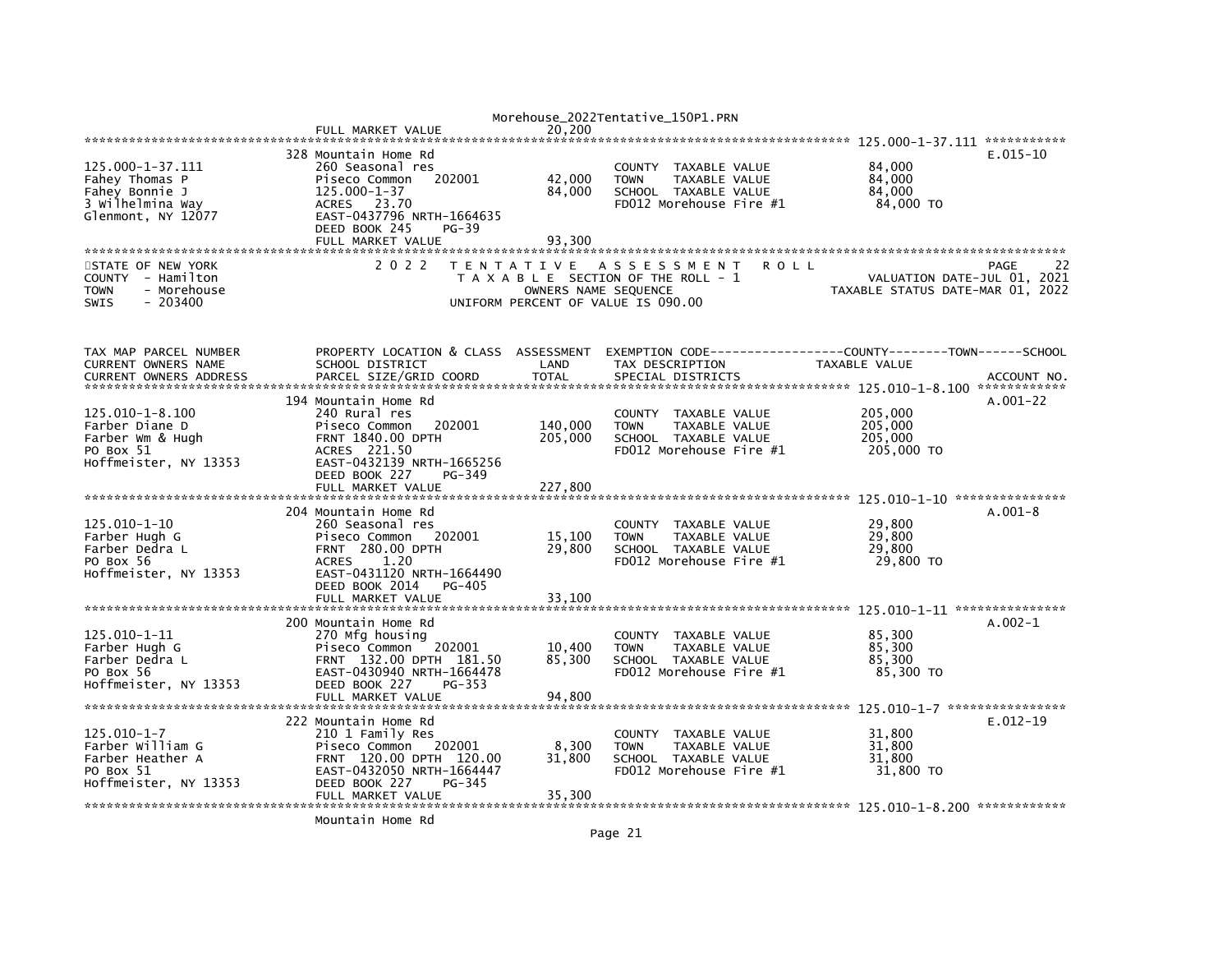|                               |                                      |                   | Morehouse_2022Tentative_150P1.PRN     |                                  |
|-------------------------------|--------------------------------------|-------------------|---------------------------------------|----------------------------------|
| $125.010 - 1 - 8.200$         | 210 1 Family Res                     |                   | COUNTY TAXABLE VALUE                  | 116,900                          |
| Farber William G              | Piseco Common 202001                 | 17,900            | <b>TOWN</b><br>TAXABLE VALUE          | 116,900                          |
| Farber Hugh G                 | Ser 2522                             | 116,900           | SCHOOL TAXABLE VALUE                  | 116,900                          |
| PO Box 51                     | FRNT 248.00 DPTH                     |                   | FD012 Morehouse Fire #1               | 116,900 TO                       |
| Hoffmeister, NY 13353         | 3.90<br><b>ACRES</b>                 |                   |                                       |                                  |
|                               | EAST-0431454 NRTH-1664390            |                   |                                       |                                  |
|                               | FULL MARKET VALUE                    | 129,900           |                                       |                                  |
|                               |                                      |                   |                                       |                                  |
| STATE OF NEW YORK             | 2 0 2 2                              | T E N T A T I V E | A S S E S S M E N T<br><b>ROLL</b>    | PAGE                             |
| COUNTY - Hamilton             |                                      |                   | T A X A B L E SECTION OF THE ROLL - 1 | VALUATION DATE-JUL 01, 2021      |
| <b>TOWN</b><br>- Morehouse    |                                      |                   | OWNERS NAME SEQUENCE                  | TAXABLE STATUS DATE-MAR 01, 2022 |
| <b>SWIS</b><br>- 203400       |                                      |                   | UNIFORM PERCENT OF VALUE IS 090.00    |                                  |
|                               |                                      |                   |                                       |                                  |
| TAX MAP PARCEL NUMBER         | PROPERTY LOCATION & CLASS ASSESSMENT |                   |                                       |                                  |
| CURRENT OWNERS NAME           | SCHOOL DISTRICT                      | LAND              | TAX DESCRIPTION                       | TAXABLE VALUE                    |
| <b>CURRENT OWNERS ADDRESS</b> | PARCEL SIZE/GRID COORD               | <b>TOTAL</b>      | SPECIAL DISTRICTS                     | ACCOUNT NO.                      |
|                               |                                      |                   |                                       |                                  |
|                               | 182 Mountain Home Rd                 |                   |                                       | $A.002-3$                        |
| 125.010-1-12                  | 210 1 Family Res                     |                   | 41854<br><b>BAS STAR</b>              | 0<br>$\Omega$<br>30,000          |
| Farber William G              | Piseco Common 202001                 | 11,200            | COUNTY TAXABLE VALUE                  | 112,300                          |
| Farber Heather A              | 90.00 DPTH 120.00<br><b>FRNT</b>     | 112,300           | <b>TAXABLE VALUE</b><br><b>TOWN</b>   | 112,300                          |
| PO Box 51                     | EAST-0429995 NRTH-1664271            |                   | SCHOOL TAXABLE VALUE                  | 82,300                           |
| Hoffmeister, NY 13353         | DEED BOOK 227<br>PG-343              |                   | FD012 Morehouse Fire #1               | 112,300 TO                       |
|                               | FULL MARKET VALUE                    | 124,800           |                                       |                                  |
|                               |                                      |                   |                                       |                                  |
|                               | 252 Fayle Rd                         |                   |                                       |                                  |
| 124.000-1-4                   | 260 Seasonal res                     |                   | COUNTY TAXABLE VALUE                  | 49,000                           |
| Fayette Hunting Club          | Poland Central 213803                | 20,400            | TAXABLE VALUE<br><b>TOWN</b>          | 49,000                           |
| Att: Mark Jones               | 81.60<br><b>ACRES</b>                | 49,000            | SCHOOL TAXABLE VALUE                  | 49,000                           |
| 19 Lomar Dr                   | EAST-0416449 NRTH-1665054            |                   | FD012 Morehouse Fire #1               | 49,000 TO                        |
| Geneva, NY 14456              | DEED BOOK 115<br>PG-174              |                   |                                       |                                  |
|                               | FULL MARKET VALUE                    | 54,400            |                                       |                                  |
|                               |                                      |                   |                                       |                                  |
|                               | 111 Kreuzer Rd                       |                   |                                       |                                  |
| $134.009 - 1 - 2.100$         | 210 1 Family Res                     |                   | COUNTY TAXABLE VALUE                  | 116,800                          |
| Fernandez Anthony             | Poland Central 213803                | 20,800            | <b>TOWN</b><br>TAXABLE VALUE          | 116,800                          |
| Fernandez Karen M 0131        | <b>FRNT 220.00 DPTH</b>              | 116,800           | SCHOOL TAXABLE VALUE                  | 116,800                          |
| 111 Kreuzer Rd                | <b>ACRES</b><br>6.80                 |                   | FD012 Morehouse Fire #1               | 116,800 TO                       |
| PO Box 31                     | EAST-0425801 NRTH-1653306            |                   |                                       |                                  |
| Hoffmeister, NY 13353         | DEED BOOK 2019<br>PG-1396            |                   |                                       |                                  |
|                               | FULL MARKET VALUE                    | 129,800           |                                       |                                  |
|                               |                                      |                   |                                       |                                  |
|                               | 104 Kreuzer Rd                       |                   |                                       |                                  |
| $134.005 - 1 - 7$             | 260 Seasonal res                     |                   | COUNTY<br>TAXABLE VALUE               | 41.100                           |
| Ferraino Robert G             | Poland Central 213803                | 9,200             | <b>TOWN</b><br>TAXABLE VALUE          | 41,100                           |
| Ferraino Barbara              | FRNT 115.00 DPTH 160.00              | 41,100            | SCHOOL TAXABLE VALUE                  | 41.100                           |
| 219 State Rte 9J              | EAST-0425903 NRTH-1653821            |                   | $FD012$ Morehouse Fire $#1$           | 41,100 TO                        |
| Stuyvesant, NY 12173          | DEED BOOK 238<br>PG-996              |                   |                                       |                                  |
|                               | FULL MARKET VALUE                    | 45,700            |                                       |                                  |
|                               |                                      |                   |                                       |                                  |
|                               | 257 State Rte 8                      |                   |                                       |                                  |
| $124.000 - 1 - 52$            | 312 Vac w/imprv                      |                   | COUNTY TAXABLE VALUE                  | 21,800                           |
| Figley Dennis J               | Poland Central 213803                | 10,100            | TAXABLE VALUE<br><b>TOWN</b>          | 21,800                           |
| PO Box 117                    | FRNT 130.00 DPTH 330.00              | 21,800            | SCHOOL TAXABLE VALUE                  | 21,800                           |
| Lake George, MI 48633         | 1.10<br><b>ACRES</b>                 |                   | FD012 Morehouse Fire #1               | 21,800 TO                        |
|                               |                                      |                   | Page 22                               |                                  |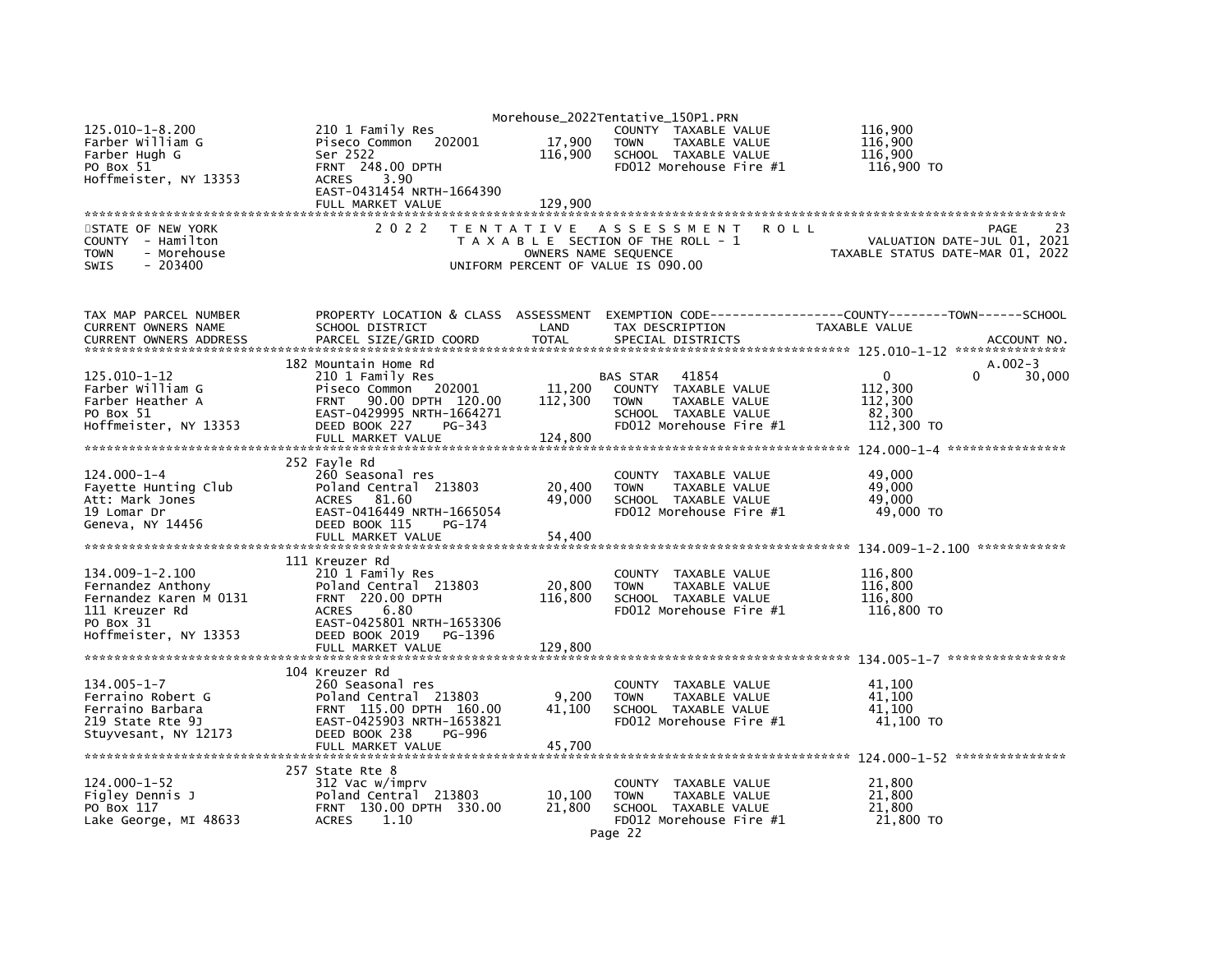|                                                      |                                                           |                      | Morehouse_2022Tentative_150P1.PRN                           |                                                                 |
|------------------------------------------------------|-----------------------------------------------------------|----------------------|-------------------------------------------------------------|-----------------------------------------------------------------|
|                                                      | EAST-0411096 NRTH-1662594                                 |                      |                                                             |                                                                 |
|                                                      | DEED BOOK 2019<br>PG-2404<br>FULL MARKET VALUE            | 24,200               |                                                             |                                                                 |
|                                                      |                                                           |                      |                                                             |                                                                 |
| STATE OF NEW YORK                                    | 2 0 2 2                                                   |                      | TENTATIVE ASSESSMENT<br><b>ROLL</b>                         | PAGE<br>24                                                      |
| COUNTY - Hamilton<br><b>TOWN</b><br>- Morehouse      |                                                           | OWNERS NAME SEQUENCE | T A X A B L E SECTION OF THE ROLL - 1                       | VALUATION DATE-JUL 01, 2021<br>TAXABLE STATUS DATE-MAR 01, 2022 |
| $-203400$<br><b>SWIS</b>                             |                                                           |                      | UNIFORM PERCENT OF VALUE IS 090.00                          |                                                                 |
|                                                      |                                                           |                      |                                                             |                                                                 |
|                                                      |                                                           |                      |                                                             |                                                                 |
| TAX MAP PARCEL NUMBER                                | PROPERTY LOCATION & CLASS ASSESSMENT                      |                      | EXEMPTION CODE-----                                         | -------------COUNTY--------TOWN------SCHOOL                     |
| CURRENT OWNERS NAME<br><b>CURRENT OWNERS ADDRESS</b> | SCHOOL DISTRICT<br>PARCEL SIZE/GRID COORD                 | LAND<br><b>TOTAL</b> | TAX DESCRIPTION<br>SPECIAL DISTRICTS                        | TAXABLE VALUE<br>ACCOUNT NO.                                    |
|                                                      |                                                           |                      |                                                             |                                                                 |
|                                                      | Fraser Rd                                                 |                      |                                                             |                                                                 |
| $134.009 - 1 - 5$<br>Finch Michael R                 | 311 Res vac land<br>Poland Central 213803                 | 10,100               | COUNTY TAXABLE VALUE<br><b>TOWN</b><br>TAXABLE VALUE        | 10.100<br>10,100                                                |
| Cottrell Jennifer M                                  | FRNT 412.00 DPTH                                          | 10,100               | SCHOOL TAXABLE VALUE                                        | 10,100                                                          |
| 1810 Bleck Rd                                        | 1.10<br><b>ACRES</b>                                      |                      | FD012 Morehouse Fire #1                                     | 10,100 TO                                                       |
| Cortland, NY 13045                                   | EAST-0426166 NRTH-1653512                                 |                      |                                                             |                                                                 |
|                                                      | DEED BOOK 248<br>PG-226<br>FULL MARKET VALUE              | 11,200               |                                                             |                                                                 |
|                                                      |                                                           |                      |                                                             |                                                                 |
|                                                      | 162 French Rd                                             |                      |                                                             |                                                                 |
| 125.017-1-11                                         | 260 Seasonal res                                          |                      | COUNTY TAXABLE VALUE                                        | 44,300<br>44,300                                                |
| Fischer Aaron C<br>Fischer Maureen M                 | Poland Central 213803<br>90.00 DPTH 150.00<br><b>FRNT</b> | 7,400<br>44,300      | <b>TAXABLE VALUE</b><br><b>TOWN</b><br>SCHOOL TAXABLE VALUE | 44.300                                                          |
| 8627 Stephens Rd                                     | EAST-0422085 NRTH-1657300                                 |                      | FD012 Morehouse Fire #1                                     | 44,300 TO                                                       |
| Canastota, NY 13032                                  | DEED BOOK 2017<br>PG-650                                  |                      |                                                             |                                                                 |
|                                                      | FULL MARKET VALUE                                         | 49,200               |                                                             | 133.008-1-1.100 *************                                   |
|                                                      | Hurter Rd                                                 |                      |                                                             | $C.008-19$                                                      |
| 133.008-1-1.100                                      | 322 Rural vac>10                                          |                      | COUNTY TAXABLE VALUE                                        | 41.800                                                          |
| Fischer Michael J                                    | Poland Central 213803                                     | 41,800               | <b>TAXABLE VALUE</b><br><b>TOWN</b>                         | 41,800                                                          |
| 171 Succabone Rd<br>Bedford Hills, NY 10507          | <b>FRNT 1000.00 DPTH</b><br>40.00<br>ACRES                | 41.800               | SCHOOL TAXABLE VALUE<br>FD012 Morehouse Fire #1             | 41.800<br>41,800 TO                                             |
|                                                      | EAST-0415060 NRTH-1656012                                 |                      |                                                             |                                                                 |
|                                                      | DEED BOOK 223<br>PG-959                                   |                      |                                                             |                                                                 |
|                                                      | FULL MARKET VALUE                                         | 46,400               |                                                             |                                                                 |
|                                                      | 140 Hurter Rd                                             |                      |                                                             |                                                                 |
| 133.008-1-1.200                                      | 210 1 Family Res                                          |                      | COUNTY TAXABLE VALUE                                        | 323,500                                                         |
| Fischer Michael J                                    | Poland Central 213803                                     | 146,700              | <b>TOWN</b><br>TAXABLE VALUE                                | 323.500                                                         |
| 171 Succabone Rd<br>Bedford Hills, NY 10507          | <b>FRNT 3205.00 DPTH</b><br>ACRES 264.40                  | 323.500              | SCHOOL TAXABLE VALUE<br>FD012 Morehouse Fire #1             | 323.500<br>323,500 TO                                           |
|                                                      | EAST-0415662 NRTH-1656225                                 |                      |                                                             |                                                                 |
|                                                      | DEED BOOK 212<br>PG-569                                   |                      |                                                             |                                                                 |
|                                                      | FULL MARKET VALUE                                         | 359,400              |                                                             |                                                                 |
|                                                      | 109 Fayle Rd                                              |                      |                                                             |                                                                 |
| 125.013-1-13.130                                     | $314$ Rural vac<10                                        |                      | COUNTY TAXABLE VALUE                                        | 10,300                                                          |
| Fleming Wayne F                                      | Poland Central 213803                                     | 10,300               | <b>TOWN</b><br>TAXABLE VALUE                                | 10.300                                                          |
| Fleming Sheryl                                       | <b>FRNT 200.00 DPTH</b>                                   | 10,300               | SCHOOL TAXABLE VALUE                                        | 10,300                                                          |
| PO Box 23<br>Hoffmeister, NY 13353                   | <b>ACRES</b><br>1.30<br>EAST-0419646 NRTH-1661132         |                      | FD012 Morehouse Fire #1                                     | 10,300 TO                                                       |
|                                                      | DEED BOOK 2019<br>PG-2762                                 |                      |                                                             |                                                                 |
|                                                      |                                                           |                      | $\sim$ $\sim$                                               |                                                                 |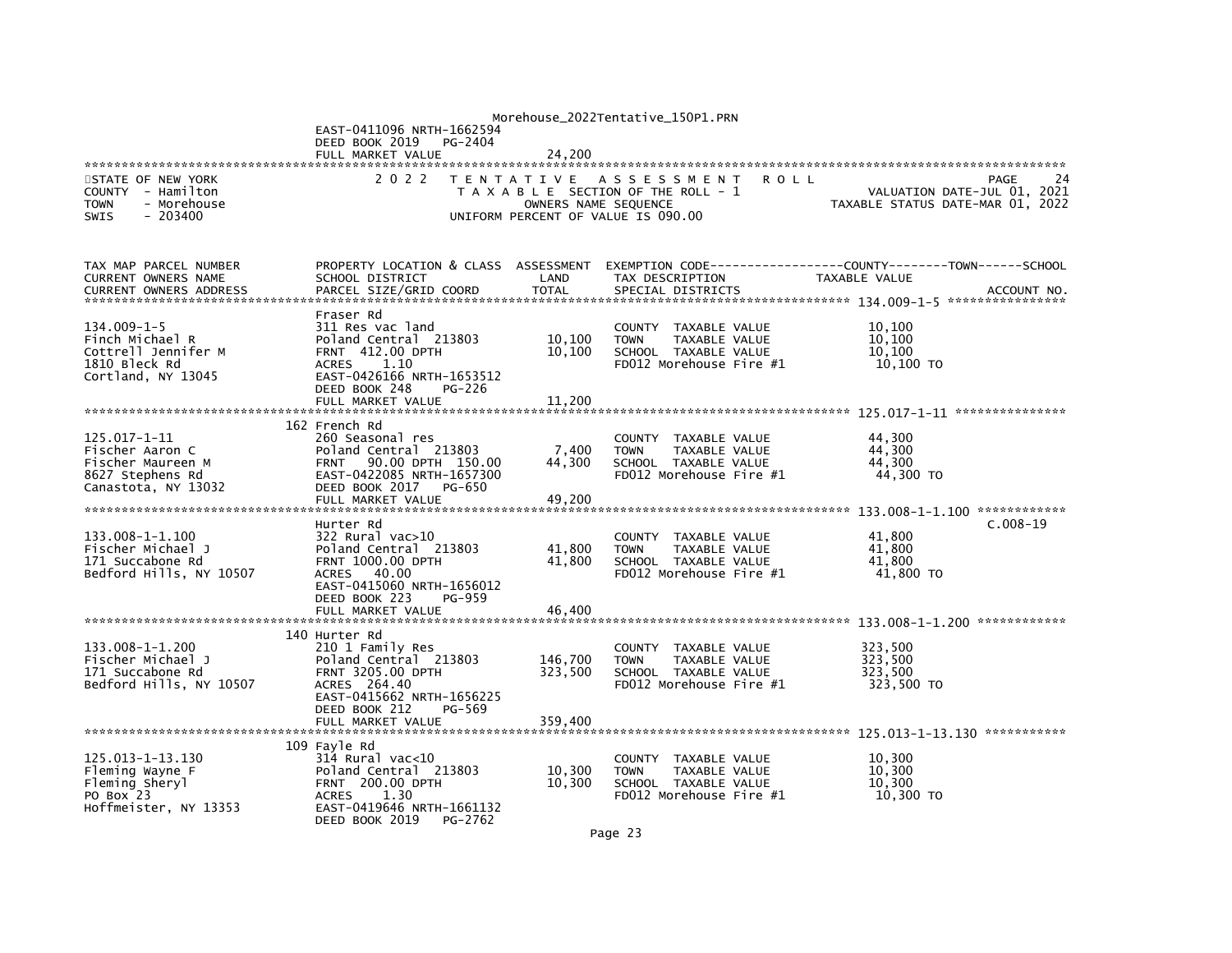|                                                                                                  | FULL MARKET VALUE                                                                                                                                                                                     | 11.400                        | Morehouse_2022Tentative_150P1.PRN                                                                                                                              |                                                            |                                           |
|--------------------------------------------------------------------------------------------------|-------------------------------------------------------------------------------------------------------------------------------------------------------------------------------------------------------|-------------------------------|----------------------------------------------------------------------------------------------------------------------------------------------------------------|------------------------------------------------------------|-------------------------------------------|
| STATE OF NEW YORK<br>COUNTY - Hamilton<br><b>TOWN</b><br>- Morehouse<br>$-203400$<br><b>SWIS</b> | 2 0 2 2<br>T E N T A T I V E                                                                                                                                                                          |                               | A S S E S S M E N T<br><b>ROLL</b><br>T A X A B L E SECTION OF THE ROLL - 1<br>OWNERS NAME SEQUENCE<br>UNIFORM PERCENT OF VALUE IS 090.00                      | TAXABLE STATUS DATE-MAR 01, 2022                           | 25<br>PAGE<br>VALUATION DATE-JUL 01, 2021 |
| TAX MAP PARCEL NUMBER<br>CURRENT OWNERS NAME<br><b>CURRENT OWNERS ADDRESS</b>                    | PROPERTY LOCATION & CLASS ASSESSMENT<br>SCHOOL DISTRICT<br>PARCEL SIZE/GRID COORD                                                                                                                     | LAND<br><b>TOTAL</b>          | TAX DESCRIPTION<br>SPECIAL DISTRICTS                                                                                                                           | TAXABLE VALUE                                              | ACCOUNT NO.                               |
| 125.013-1-13.710<br>Fleming Wayne F<br>Fleming Sheryl A<br>PO Box 23<br>Hoffmeister, NY 13353    | 105 Fayle Rd<br>210 1 Family Res<br>Poland Central 213803<br><b>FRNT 415.00 DPTH</b><br>3.10<br><b>ACRES</b><br>EAST-0419540 NRTH-1660780<br>DEED BOOK 202<br>PG-524<br>FULL MARKET VALUE             | 26,000<br>175,700<br>195,200  | 41834<br>ENH STAR<br>COUNTY<br>TAXABLE VALUE<br><b>TOWN</b><br>TAXABLE VALUE<br>SCHOOL TAXABLE VALUE<br>FD012 Morehouse Fire #1                                | $\mathbf 0$<br>175,700<br>175,700<br>105,000<br>175,700 TO | 70,700<br>$\mathbf{0}$                    |
| $125.018 - 1 - 3$<br>Flower Nathniel R<br>652 State Route 8<br>Hoffmeister, NY 13353             | 652 State Route 8<br>210 1 Family Res<br>Poland Central 213803<br><b>FRNT 1750.00 DPTH</b><br>ACRES 189.72 BANK<br>100<br>EAST-0429821 NRTH-1658867<br>DEED BOOK 2019<br>PG-2628<br>FULL MARKET VALUE | 109,400<br>188,300<br>209,200 | <b>COUNTY</b><br>TAXABLE VALUE<br>TAXABLE VALUE<br><b>TOWN</b><br>SCHOOL TAXABLE VALUE<br>FD012 Morehouse Fire #1                                              | 188,300<br>188,300<br>188,300<br>188,300 TO                |                                           |
| $125.014 - 1 - 8$<br>Ford Robert<br>PO Box 3<br>Hoffmeister, NY 13353                            | 647 State Route 8<br>270 Mfg housing<br>202001<br>Piseco Common<br>FRNT 100.00 DPTH 150.00<br>100<br><b>BANK</b><br>EAST-0429950 NRTH-1660970<br>DEED BOOK 245<br>PG-498<br>FULL MARKET VALUE         | 8,400<br>90,100<br>100,100    | <b>COUNTY</b><br>TAXABLE VALUE<br><b>TOWN</b><br>TAXABLE VALUE<br>SCHOOL TAXABLE VALUE<br>FD012 Morehouse Fire #1                                              | 90,100<br>90,100<br>90,100<br>90,100 TO                    | $E.014-23$                                |
| 124.000-1-6.111<br>Ford Robert G<br>PO Box 3<br>Hoffmeister, NY 13353                            | 342 State Route 8<br>210 1 Family Res<br>Poland Central 213803<br><b>FRNT 738.00 DPTH</b><br>24.60<br><b>ACRES</b><br>EAST-0414389 NRTH-1660150<br>DEED BOOK 2017<br>PG-983<br>FULL MARKET VALUE      | 35,200<br>78,100<br>86,800    | COUNTY<br>TAXABLE VALUE<br>TAXABLE VALUE<br><b>TOWN</b><br>SCHOOL TAXABLE VALUE<br>FD012 Morehouse Fire #1                                                     | 78,100<br>78,100<br>78,100<br>78,100 TO                    |                                           |
| $124.000 - 1 - 6.120$<br>Ford Robert G<br>Ford Deidre M<br>PO Box 3<br>Hoffmeister, NY 13353     | 303 State Route 8<br>270 Mfg housing<br>Poland Central 213803<br>FRNT 600.00 DPTH<br>9.00 BANK<br><b>ACRES</b><br>100<br>EAST-0413748 NRTH-1662372<br>DEED BOOK 222<br>PG-520<br>FULL MARKET VALUE    | 23,000<br>97,200<br>108,000   | 41854<br><b>BAS STAR</b><br><b>COUNTY</b><br>TAXABLE VALUE<br><b>TOWN</b><br>TAXABLE VALUE<br>SCHOOL TAXABLE VALUE<br>FD012 Morehouse Fire #1<br>$\sim$ $\sim$ | $\mathbf{0}$<br>97,200<br>97,200<br>67,200<br>97,200 TO    | 30,000<br>$\mathbf{0}$                    |

Page 24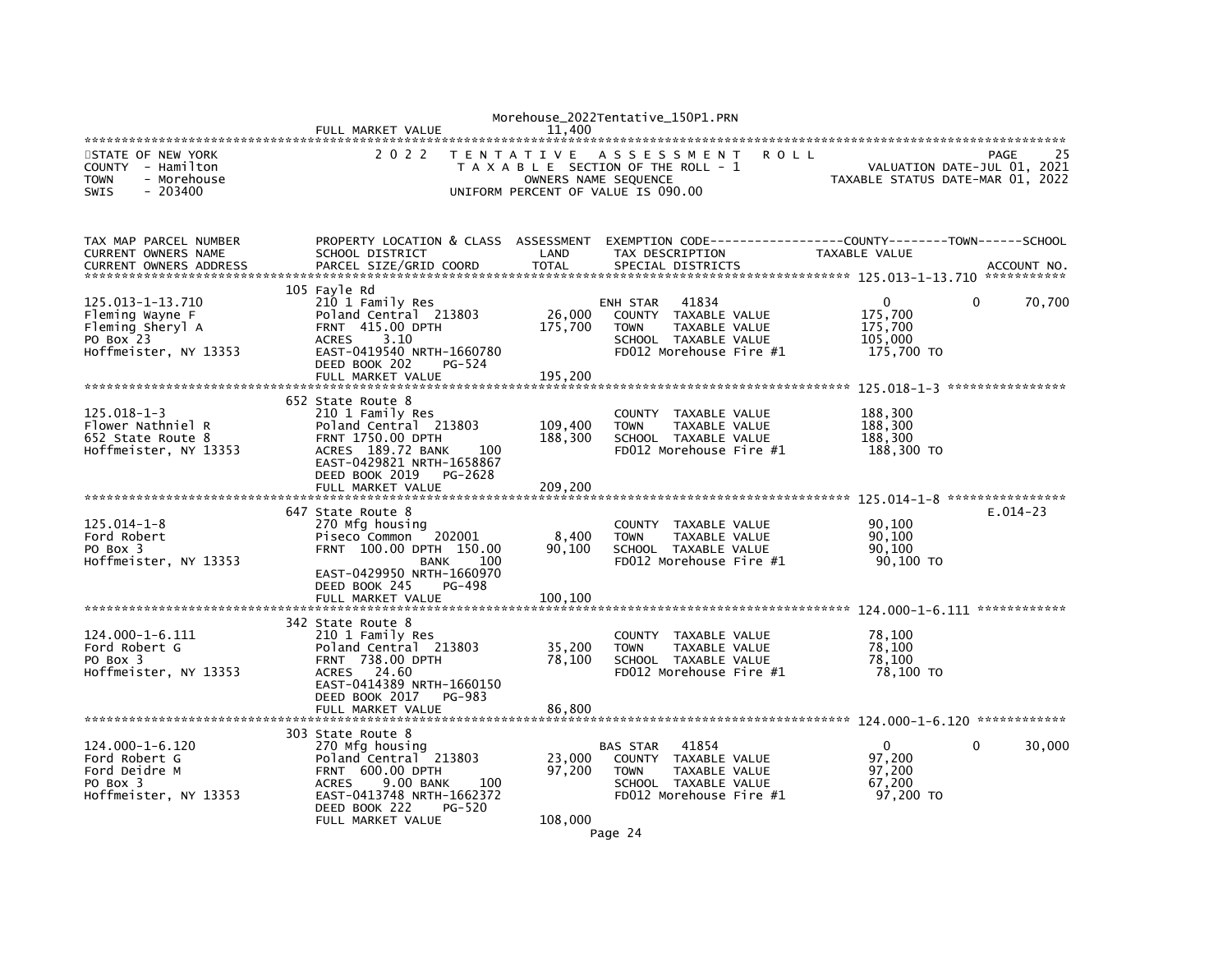|                                                                                                       |                                                                                                                                                                                              |                                          | Morehouse_2022Tentative_150P1.PRN                                                                                 |                                                                 |             |
|-------------------------------------------------------------------------------------------------------|----------------------------------------------------------------------------------------------------------------------------------------------------------------------------------------------|------------------------------------------|-------------------------------------------------------------------------------------------------------------------|-----------------------------------------------------------------|-------------|
| STATE OF NEW YORK<br>COUNTY - Hamilton<br>- Morehouse<br><b>TOWN</b><br>$-203400$<br><b>SWIS</b>      | 2 0 2 2                                                                                                                                                                                      | <b>TENTATIVE</b><br>OWNERS NAME SEQUENCE | ASSESSMENT<br><b>ROLL</b><br>T A X A B L E SECTION OF THE ROLL - 1<br>UNIFORM PERCENT OF VALUE IS 090.00          | VALUATION DATE-JUL 01, 2021<br>TAXABLE STATUS DATE-MAR 01, 2022 | 26<br>PAGE  |
| TAX MAP PARCEL NUMBER<br>CURRENT OWNERS NAME<br><b>CURRENT OWNERS ADDRESS</b>                         | PROPERTY LOCATION & CLASS ASSESSMENT<br>SCHOOL DISTRICT<br>PARCEL SIZE/GRID COORD                                                                                                            | LAND<br><b>TOTAL</b>                     | EXEMPTION        CODE-----------------COUNTY-------TOWN------SCHOOL<br>TAX DESCRIPTION<br>SPECIAL DISTRICTS       | TAXABLE VALUE                                                   | ACCOUNT NO. |
| 134.006-1-2.420<br>Francis Deborah A<br>Pope Elizabeth<br>5677 Fairview Ave<br>Cicero, NY 13037       | 350 French Rd<br>260 Seasonal res<br>Poland Central 213803<br><b>FRNT 270.00 DPTH</b><br>1.40<br><b>ACRES</b><br>EAST-0430187 NRTH-1654026<br>DEED BOOK 2021<br>PG-1102<br>FULL MARKET VALUE | 10,400<br>50,200<br>55,800               | COUNTY<br>TAXABLE VALUE<br><b>TOWN</b><br>TAXABLE VALUE<br>SCHOOL TAXABLE VALUE<br>FD012 Morehouse Fire #1        | 50.200<br>50,200<br>50,200<br>50,200 TO                         |             |
| 101.000-1-16.100<br>Franz Paul<br>Koba Douglas<br>$C/O$ Paul Fanz<br>5809 Linda Dr<br>Marcy, NY 13463 | 2nd Stillwater Lake Crk<br>920 Priv Hunt/Fi<br>Poland Central 213803<br>ACRES 162.00<br>EAST-0441737 NRTH-1709911<br>DEED BOOK 2016<br>PG-1008<br>FULL MARKET VALUE                          | 81,000<br>84,000<br>93,300               | <b>COUNTY</b><br>TAXABLE VALUE<br><b>TOWN</b><br>TAXABLE VALUE<br>SCHOOL TAXABLE VALUE<br>FD012 Morehouse Fire #1 | 84,000<br>84,000<br>84.000<br>84,000 TO                         |             |
| 125.019-1-12.120<br>Fredericks Warren J<br>756 Route 8<br>Cold Brook, NY 13324                        | 756 State Route 8<br>280 Res Multiple<br>Poland Central 213803<br>FRNT 370.00 DPTH<br>77.60<br><b>ACRES</b><br>EAST-0434740 NRTH-1658260<br>DEED BOOK 185<br>PG-00457                        | 53,300<br>137,500                        | <b>COUNTY</b><br>TAXABLE VALUE<br>TAXABLE VALUE<br><b>TOWN</b><br>SCHOOL TAXABLE VALUE<br>FD012 Morehouse Fire #1 | 137,500<br>137,500<br>137,500<br>137,500 TO                     |             |
| $124.000 - 1 - 39$<br>Ft Noble Mt Lodge Inc<br>Christopher Hatch<br>360 Barber Rd<br>Altmar, NY 13302 | 197 State Route 8<br>920 Priv Hunt/Fi<br>Poland Central 213803<br><b>FRNT 1365.00 DPTH</b><br>ACRES 193.40<br>EAST-0409521 NRTH-1664482<br>DEED BOOK 153<br>PG-00080<br>FULL MARKET VALUE    | 106,200<br>139,000<br>154,400            | COUNTY TAXABLE VALUE<br>TAXABLE VALUE<br><b>TOWN</b><br>SCHOOL TAXABLE VALUE<br>FD012 Morehouse Fire #1           | 139,000<br>139,000<br>139,000<br>139,000 TO                     |             |
| 124.000-1-26.200<br>Gagliano Dawn<br>C/O Joseph Gagliano<br>245 State Route<br>Cold Brook, NY 13324   | 264 State Rte 8<br>312 Vac w/imprv<br>Poland Central 213803<br>FRNT 680.00 DPTH<br><b>ACRES</b><br>4.40<br>EAST-0411640 NRTH-1662280<br>DEED BOOK 240<br>PG-104<br>FULL MARKET VALUE         | 13,400<br>25,000<br>27.800               | COUNTY TAXABLE VALUE<br><b>TOWN</b><br>TAXABLE VALUE<br>SCHOOL TAXABLE VALUE<br>FD012 Morehouse Fire #1           | 25,000<br>25,000<br>25,000<br>25,000 TO                         |             |
| STATE OF NEW YORK                                                                                     | 2 0 2 2                                                                                                                                                                                      | T E N T A T I V E                        | A S S E S S M E N T<br><b>ROLL</b><br>Page 25                                                                     |                                                                 | 27<br>PAGE  |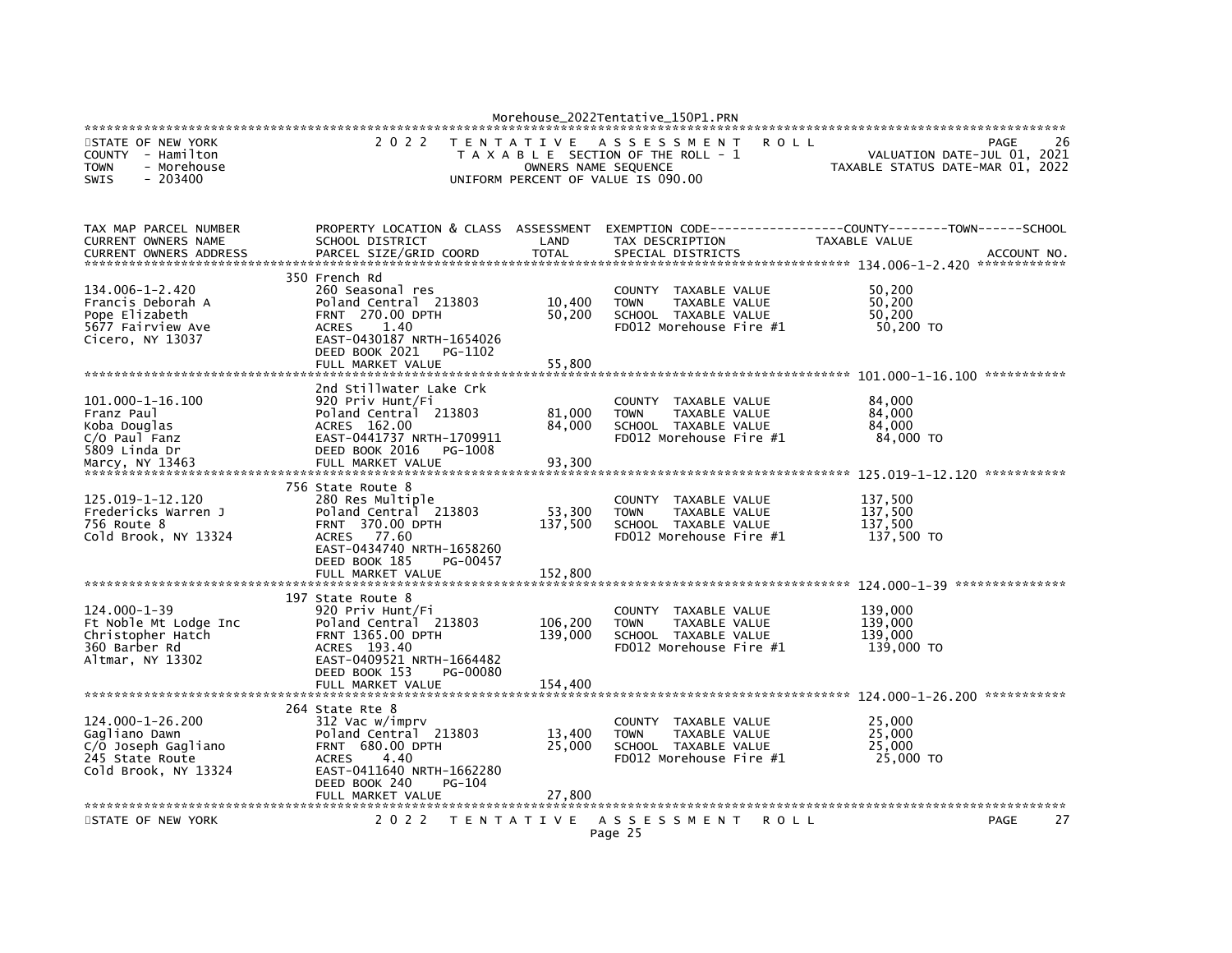| - Hamilton<br><b>COUNTY</b><br><b>TOWN</b><br>- Morehouse<br><b>SWIS</b><br>- 203400                                         |                                                                                                                                                                                                                      | OWNERS NAME SEQUENCE         | Morehouse_2022Tentative_150P1.PRN<br>T A X A B L E SECTION OF THE ROLL - 1<br>UNIFORM PERCENT OF VALUE IS 090.00             | VALUATION DATE-JUL 01, 2021<br>TAXABLE STATUS DATE-MAR 01, 2022 |                      |  |
|------------------------------------------------------------------------------------------------------------------------------|----------------------------------------------------------------------------------------------------------------------------------------------------------------------------------------------------------------------|------------------------------|------------------------------------------------------------------------------------------------------------------------------|-----------------------------------------------------------------|----------------------|--|
| TAX MAP PARCEL NUMBER<br><b>CURRENT OWNERS NAME</b><br><b>CURRENT OWNERS ADDRESS</b>                                         | PROPERTY LOCATION & CLASS ASSESSMENT<br>SCHOOL DISTRICT<br>PARCEL SIZE/GRID COORD                                                                                                                                    | LAND<br><b>TOTAL</b>         | EXEMPTION CODE-----------------COUNTY-------TOWN------SCHOOL<br>TAX DESCRIPTION<br>SPECIAL DISTRICTS                         | TAXABLE VALUE                                                   | ACCOUNT NO.          |  |
| 124.000-1-50.200<br>Gagliano Joseph<br>Gagliano Dawn<br>245 Nys Rte 8<br>Cold Brook, NY 13324                                | 231 Nys Rte 8<br>$314$ Rural vac< $10$<br>Poland Central 213803<br><b>SER 2632</b><br><b>FRNT 160.00 DPTH</b><br>8.60<br><b>ACRES</b><br>EAST-0409819 NRTH-1662833<br>DEED BOOK 2021<br>PG-1885<br>FULL MARKET VALUE | 22,000<br>22,000<br>24,400   | COUNTY TAXABLE VALUE<br>TAXABLE VALUE<br><b>TOWN</b><br>SCHOOL TAXABLE VALUE<br>$FD012$ Morehouse Fire $#1$                  | 22,000<br>22,000<br>22,000<br>22,000 TO                         | 124.000-1-5          |  |
|                                                                                                                              |                                                                                                                                                                                                                      |                              |                                                                                                                              |                                                                 | ***********          |  |
| 124.000-1-51.111<br>Gagliano Joseph<br>Gagliano Dawn<br>C/O Joseph Gagliano<br>245 State Route 8                             | 248 State Route 8<br>312 Vac w/imprv<br>Poland Central 213803<br><b>FRNT 710.00 DPTH</b><br>9.30<br><b>ACRES</b><br>EAST-0410752 NRTH-1661947<br>PG-300                                                              | 23,300<br>73,500             | TAXABLE VALUE<br>COUNTY<br><b>TOWN</b><br>TAXABLE VALUE<br>SCHOOL TAXABLE VALUE<br>FD012 Morehouse Fire #1                   | 73,500<br>73,500<br>73.500<br>73,500 TO                         |                      |  |
| Cold Brook, NY 13324                                                                                                         | DEED BOOK 211<br>FULL MARKET VALUE                                                                                                                                                                                   | 81,700                       |                                                                                                                              |                                                                 |                      |  |
| 124.000-1-50.111<br>Gagliano Joseph S<br>Gagliano Dawn L<br>C/O Joseph Gagliano<br>245 State Route<br>Cold Brook, NY 13324   | 239 State Route 8<br>$312$ Vac w/imprv - WTRFNT<br>Poland Central 213803<br>Ser. 2335 & Ser 2632<br><b>FRNT 305.00 DPTH</b><br>ACRES 10.80<br>EAST-0410256 NRTH-1662845                                              | 23,500<br>37,800             | COUNTY TAXABLE VALUE<br><b>TOWN</b><br>TAXABLE VALUE<br>SCHOOL TAXABLE VALUE<br>FD012 Morehouse Fire #1                      | 37,800<br>37,800<br>37,800<br>37,800 TO                         | ***********          |  |
|                                                                                                                              | DEED BOOK 240<br>$PG-29$<br>FULL MARKET VALUE                                                                                                                                                                        | 42,000                       |                                                                                                                              |                                                                 |                      |  |
|                                                                                                                              | 245 State Route 8                                                                                                                                                                                                    |                              |                                                                                                                              |                                                                 |                      |  |
| 124.000-1-51.310<br>Gagliano Joseph S<br>Gagliano Dawn L<br>C/O Joseph Gagliano<br>245 State Route 8<br>Cold Brook, NY 13324 | 210 1 Family Res<br>Poland Central 213803<br><b>FRNT 340.00 DPTH</b><br><b>ACRES</b><br>3.60<br>EAST-0410537 NRTH-1662473<br>DEED BOOK 2013<br><b>PG-650</b>                                                         | 17,600<br>166,000            | TAXABLE VALUE<br>COUNTY<br><b>TOWN</b><br>TAXABLE VALUE<br>SCHOOL TAXABLE VALUE<br>$FD012$ Morehouse Fire $#1$               | 166,000<br>166,000<br>166,000<br>166,000 TO                     |                      |  |
|                                                                                                                              | FULL MARKET VALUE                                                                                                                                                                                                    | 184,400                      |                                                                                                                              |                                                                 |                      |  |
| 125.011-1-4<br>Galcher Sharon<br>PO Box 14<br>Hoffmeister, NY 13353                                                          | 291 Mountain Home Rd<br>210 1 Family Res<br>202001<br>Piseco Common<br>FRNT 800.00 DPTH<br><b>ACRES</b><br>11.00<br>EAST-0435134 NRTH-1664692<br>DEED BOOK 2013<br>PG-3400<br>FULL MARKET VALUE                      | 32,500<br>124,400<br>138,200 | 41834<br>ENH STAR<br>COUNTY TAXABLE VALUE<br>TAXABLE VALUE<br><b>TOWN</b><br>SCHOOL TAXABLE VALUE<br>FD012 Morehouse Fire #1 | $\Omega$<br>0<br>124,400<br>124,400<br>53.700<br>124,400 TO     | $E.015-16$<br>70,700 |  |
|                                                                                                                              |                                                                                                                                                                                                                      |                              |                                                                                                                              |                                                                 |                      |  |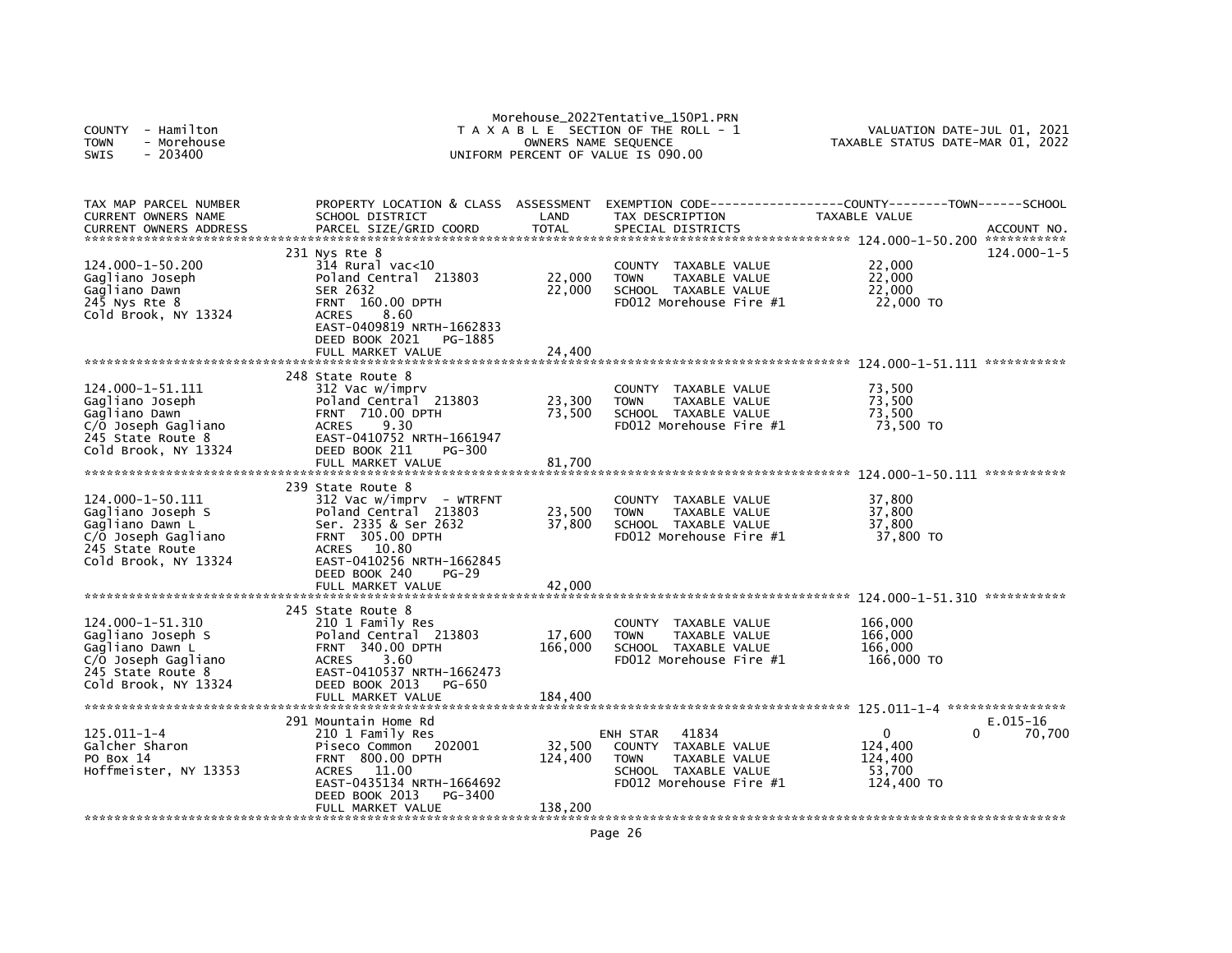| STATE OF NEW YORK<br><b>COUNTY</b><br>- Hamilton<br><b>TOWN</b><br>- Morehouse<br>SWIS<br>$-203400$    | 2 0 2 2                                                                                                                                                                                             | OWNERS NAME SEQUENCE         | Morehouse_2022Tentative_150P1.PRN<br>TENTATIVE ASSESSMENT<br>T A X A B L E SECTION OF THE ROLL - 1<br>UNIFORM PERCENT OF VALUE IS 090.00                | <b>ROLL</b> |                                                            | 28<br>PAGE<br>2021<br>VALUATION DATE-JUL 01,<br>TAXABLE STATUS DATE-MAR 01, 2022 |
|--------------------------------------------------------------------------------------------------------|-----------------------------------------------------------------------------------------------------------------------------------------------------------------------------------------------------|------------------------------|---------------------------------------------------------------------------------------------------------------------------------------------------------|-------------|------------------------------------------------------------|----------------------------------------------------------------------------------|
| TAX MAP PARCEL NUMBER<br><b>CURRENT OWNERS NAME</b><br><b>CURRENT OWNERS ADDRESS</b>                   | PROPERTY LOCATION & CLASS ASSESSMENT<br>SCHOOL DISTRICT<br>PARCEL SIZE/GRID COORD                                                                                                                   | LAND<br><b>TOTAL</b>         | EXEMPTION CODE-----<br>TAX DESCRIPTION<br>SPECIAL DISTRICTS                                                                                             |             | TAXABLE VALUE                                              | -------------COUNTY--------TOWN------SCHOOL<br>ACCOUNT NO.                       |
| $125.011 - 1 - 13$<br>Galcher Sharon<br>PO Box 14<br>Hoffmeister, NY 13353                             | Mountain Home Rd<br>311 Res vac land - WTRFNT<br>Piseco Common<br>202001<br>FRNT 165.00 DPTH<br><b>ACRES</b><br>1.80<br>EAST-0434903 NRTH-1664167<br>DEED BOOK 2013<br>PG-3400<br>FULL MARKET VALUE | 15,800<br>15,800<br>17,600   | <b>COUNTY</b><br>TAXABLE VALUE<br><b>TOWN</b><br>TAXABLE VALUE<br>SCHOOL TAXABLE VALUE<br>FD012 Morehouse Fire #1                                       |             | 15,800<br>15,800<br>15,800<br>15,800 TO                    | $E.014-1$                                                                        |
| 125.019-1-12.111<br>Galster Bernard L Jr<br>Galster Victoria F<br>PO Box 4<br>Hoffmeister, NY 13353    | 746 State Route 8<br>240 Rural res<br>Poland Central 213803<br>FRNT 600.00 DPTH<br>54.70<br><b>ACRES</b><br>EAST-0434126 NRTH-1658447<br>DEED BOOK 180<br>PG-00680<br>FULL MARKET VALUE             | 51,900<br>105,000<br>116,700 | TAXABLE VALUE<br><b>COUNTY</b><br><b>TOWN</b><br>TAXABLE VALUE<br>SCHOOL TAXABLE VALUE<br>FD012 Morehouse Fire #1                                       |             | 105,000<br>105,000<br>105.000<br>105,000 TO                | 125.019-1-12.111 ***********                                                     |
|                                                                                                        |                                                                                                                                                                                                     |                              |                                                                                                                                                         |             |                                                            |                                                                                  |
| 125.011-1-1<br>Garvin Richard B<br>Garvin Carol J<br>263 Mountain Home Rd<br>Cold Brook, NY 13324      | 263 Mountain Home Rd<br>210 1 Family Res<br>202001<br>Piseco Common<br>39.60<br><b>ACRES</b><br>EAST-0434498 NRTH-1665628<br>DEED BOOK 192<br>PG-244<br>FULL MARKET VALUE                           | 183,300<br>203,700           | VET WAR CT 41121<br>34,300 ENH STAR<br>41834<br>COUNTY TAXABLE VALUE<br><b>TOWN</b><br>TAXABLE VALUE<br>SCHOOL TAXABLE VALUE<br>FD012 Morehouse Fire #1 |             | 27,000<br>0<br>156,300<br>156,300<br>112,600<br>183,300 TO | A.004-18<br>27,000<br>$\Omega$<br>70,700<br>0<br>125.011-1-14.200 ***********    |
| 125.011-1-14.200<br>Garvin Richard B<br>Garvin Carol J<br>263 Mountian Home Rd<br>Cold Brook, NY 13324 | 276 Mountain Home Rd<br>312 Vac w/imprv<br>Piseco Common<br>202001<br>FRNT 100.00 DPTH<br><b>ACRES</b><br>1.30<br>EAST-0434768 NRTH-1664153<br>DEED BOOK 192<br>$PG-244$<br>FULL MARKET VALUE       | 10,300<br>14,900<br>16,600   | COUNTY TAXABLE VALUE<br>TAXABLE VALUE<br><b>TOWN</b><br>SCHOOL TAXABLE VALUE<br>FD012 Morehouse Fire #1                                                 |             | 14,900<br>14.900<br>14,900<br>14,900 TO                    |                                                                                  |
|                                                                                                        | Off Nys Rte 8                                                                                                                                                                                       |                              |                                                                                                                                                         |             |                                                            |                                                                                  |
| 124.000-1-6.112<br>Geramipour Mohammed<br>10315 N Scottsdale Rd<br>Scottsdale, AZ 85253                | 322 Rural vac>10<br>Poland Central 213803<br>Ser 1411 Lot A<br>ACRES 17.00<br>EAST-0414212 NRTH-1663016<br>DEED BOOK 236<br>PG-473                                                                  | 24,500<br>24,500             | <b>COUNTY</b><br>TAXABLE VALUE<br>TAXABLE VALUE<br><b>TOWN</b><br>SCHOOL TAXABLE VALUE<br>FD012 Morehouse Fire #1                                       |             | 24,500<br>24,500<br>24,500<br>24,500 TO                    |                                                                                  |
|                                                                                                        | FULL MARKET VALUE                                                                                                                                                                                   | 27,200                       |                                                                                                                                                         |             |                                                            | ***********                                                                      |
| STATE OF NEW YORK<br>COUNTY - Hamilton                                                                 | 2 0 2 2                                                                                                                                                                                             | T E N T A T I V E            | A S S E S S M E N T<br>T A X A B L E SECTION OF THE ROLL - 1<br>Page 27                                                                                 | ROLL        |                                                            | PAGE<br>29<br>VALUATION DATE-JUL 01, 2021                                        |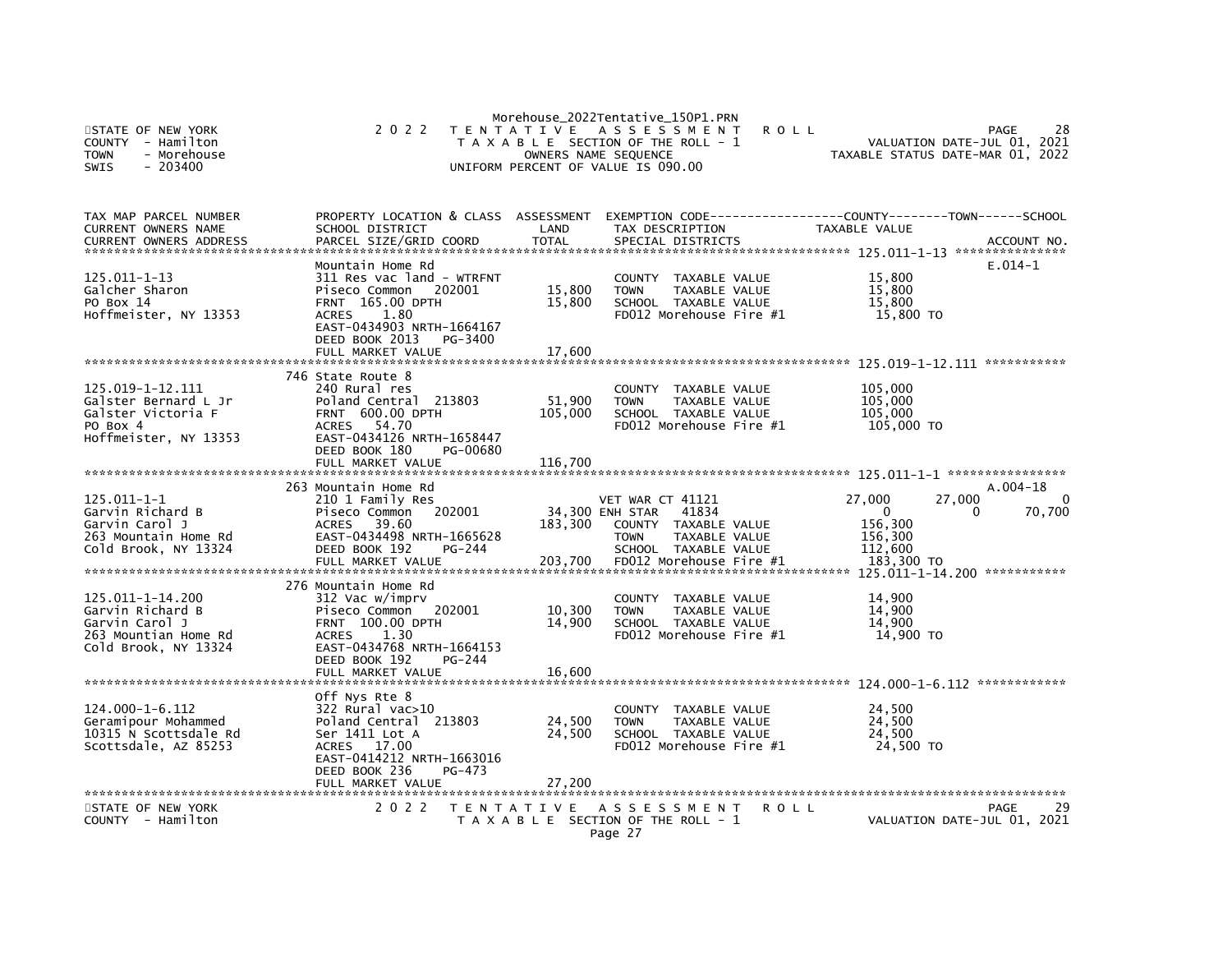| - Morehouse<br><b>TOWN</b><br>$-203400$<br><b>SWIS</b>                                                                       |                                                                                                                                                                                                     |                            | Morehouse_2022Tentative_150P1.PRN<br>OWNERS NAME SEQUENCE<br>UNIFORM PERCENT OF VALUE IS 090.00                                    | TAXABLE STATUS DATE-MAR 01, 2022                                            |    |
|------------------------------------------------------------------------------------------------------------------------------|-----------------------------------------------------------------------------------------------------------------------------------------------------------------------------------------------------|----------------------------|------------------------------------------------------------------------------------------------------------------------------------|-----------------------------------------------------------------------------|----|
| TAX MAP PARCEL NUMBER<br>CURRENT OWNERS NAME<br><b>CURRENT OWNERS ADDRESS</b>                                                | PROPERTY LOCATION & CLASS ASSESSMENT<br>SCHOOL DISTRICT<br>PARCEL SIZE/GRID COORD                                                                                                                   | LAND<br><b>TOTAL</b>       | EXEMPTION CODE-----<br>TAX DESCRIPTION<br>SPECIAL DISTRICTS                                                                        | -------------COUNTY--------TOWN------SCHOOL<br>TAXABLE VALUE<br>ACCOUNT NO. |    |
| $125.000 - 1 - 29$<br>Gilbert John<br>Gilbert Richard J<br>Richard Gilbert<br>41 Mayflower Dr<br>Sicklerville, NJ 08081      | Nys Rte 8<br>314 Rural vac<10<br>Poland Central 213803<br>75.00 DPTH 170.00<br><b>FRNT</b><br>EAST-0438273 NRTH-1659320<br>DEED BOOK 220<br>PG-637<br>FULL MARKET VALUE                             | 4,700<br>4.700<br>5,200    | <b>COUNTY</b><br>TAXABLE VALUE<br>TAXABLE VALUE<br><b>TOWN</b><br>SCHOOL TAXABLE VALUE<br>FD012 Morehouse Fire #1                  | 4,700<br>4,700<br>4.700<br>4,700 TO                                         |    |
| $125.014 - 1 - 9$<br>Gilbert John C Jr<br>Gilbert Judith Ann<br>Richard Gilbert<br>41 Mayflower Dr<br>Sicklerville, NJ 08081 | 641 State Route 8<br>260 Seasonal res<br>Piseco Common<br>202001<br><b>FRNT 410.00 DPTH</b><br><b>ACRES</b><br>64.00<br>EAST-0430627 NRTH-1662558<br>DEED BOOK 2015<br>PG-1158<br>FULL MARKET VALUE | 46,500<br>70,700<br>78,600 | <b>COUNTY</b><br>TAXABLE VALUE<br>TAXABLE VALUE<br><b>TOWN</b><br>SCHOOL TAXABLE VALUE<br>FD012 Morehouse Fire #1                  | $A.004-14$<br>70,700<br>70,700<br>70,700<br>70,700 TO                       |    |
| $125.014 - 1 - 19$<br>Gillis Edward<br>Gillis Linda<br>140 Cleverdale Rd<br>Queensbury, NY 12804                             | 110 Mountain Home Rd<br>210 1 Family Res<br>Piseco Common 202001<br>FRNT 208.00 DPTH 185.00<br>EAST-0426937 NRTH-1662606<br>DEED BOOK 231<br>PG-750<br>FULL MARKET VALUE                            | 13,800<br>72,200<br>80,200 | <b>COUNTY</b><br>TAXABLE VALUE<br><b>TOWN</b><br>TAXABLE VALUE<br>SCHOOL TAXABLE VALUE<br>FD012 Morehouse Fire #1                  | $D.010-24$<br>72,200<br>72,200<br>72,200<br>72,200 TO                       |    |
| 109.000-1-67.200<br>Gladney John E<br>Gladney Marlene W<br>2093 New Boston Rd<br>Chittenango, NY 13037                       | West Canada Crk<br>260 Seasonal res<br>Poland Central 213803<br>2.30<br><b>ACRES</b><br>EAST-0423578 NRTH-1694544<br>DEED BOOK 178<br>PG-00812<br>FULL MARKET VALUE                                 | 2,300<br>35,900<br>39,900  | <b>COUNTY</b><br>TAXABLE VALUE<br>TAXABLE VALUE<br><b>TOWN</b><br>SCHOOL TAXABLE VALUE<br>FD012 Morehouse Fire #1                  | 35,900<br>35,900<br>35,900<br>35,900 TO                                     |    |
| $125.018 - 1 - 8$<br>Glidden Gordon<br>Attn: Nancy Sanchez<br>488 Crossfield Rd<br>Rochester, NY 14609                       | 118 Leons Rd<br>314 Rural vac<10<br>Poland Central 213803<br>FRNT 160.00 DPTH<br><b>ACRES</b><br>7.50<br>EAST-0431243 NRTH-1659707<br>DEED BOOK 76<br>PG-247<br>FULL MARKET VALUE                   | 16,500<br>16,500<br>18,300 | <b>COUNTY</b><br>TAXABLE VALUE<br><b>TAXABLE VALUE</b><br><b>TOWN</b><br>SCHOOL TAXABLE VALUE<br>FD012 Morehouse Fire #1           | 16,500<br>16.500<br>16,500<br>16,500 TO                                     |    |
| STATE OF NEW YORK<br><b>COUNTY</b><br>- Hamilton<br><b>TOWN</b><br>- Morehouse<br>$-203400$<br><b>SWIS</b>                   | 2 0 2 2                                                                                                                                                                                             | T E N T A T I V E          | A S S E S S M E N T<br>ROLL<br>T A X A B L E SECTION OF THE ROLL - 1<br>OWNERS NAME SEQUENCE<br>UNIFORM PERCENT OF VALUE IS 090.00 | PAGE<br>VALUATION DATE-JUL 01, 2021<br>TAXABLE STATUS DATE-MAR 01, 2022     | 30 |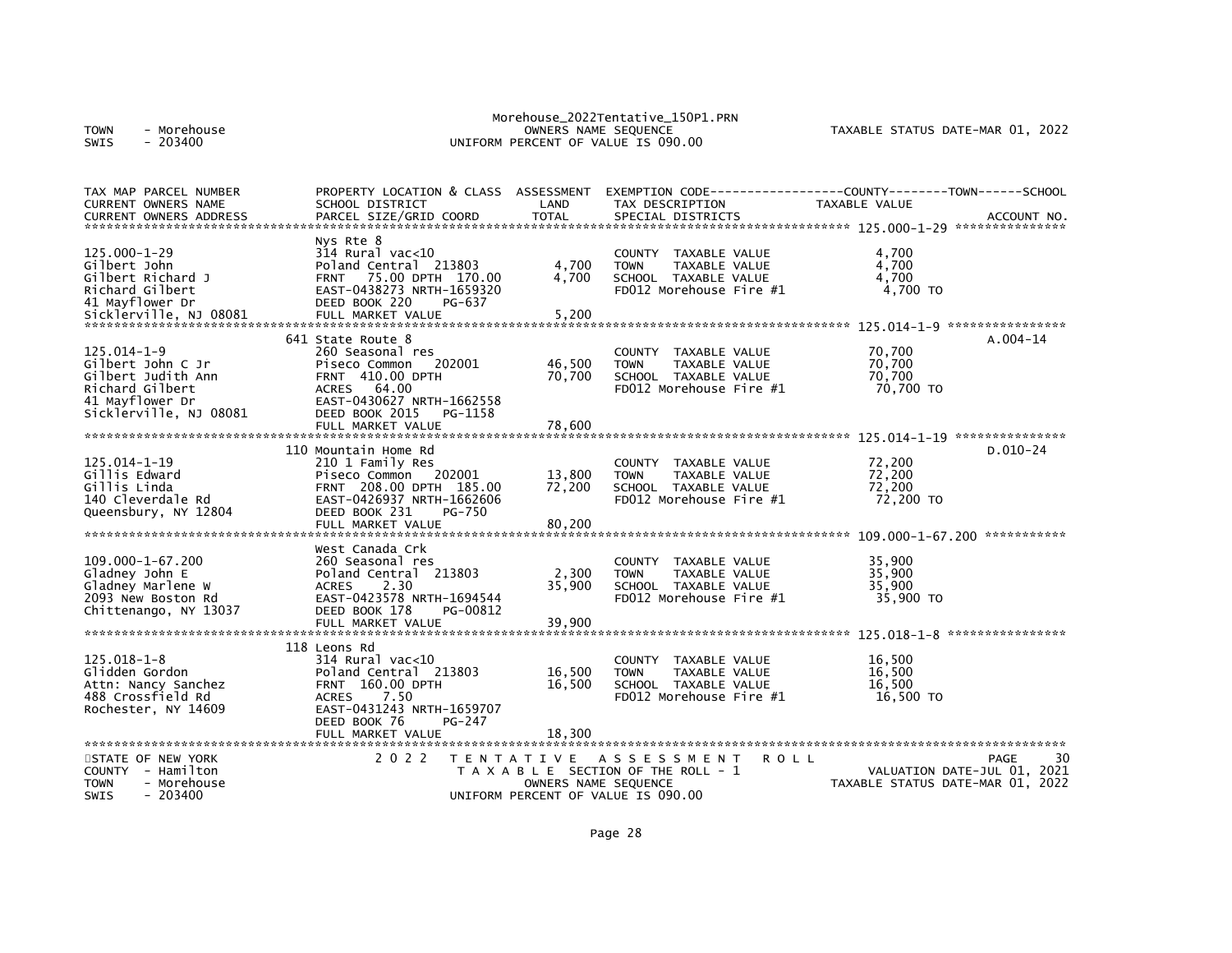| TAX MAP PARCEL NUMBER<br>CURRENT OWNERS NAME<br><b>CURRENT OWNERS ADDRESS</b>                                        | PROPERTY LOCATION & CLASS ASSESSMENT<br>SCHOOL DISTRICT<br>PARCEL SIZE/GRID COORD                                                                                                                                | LAND<br><b>TOTAL</b>         | TAX DESCRIPTION<br>SPECIAL DISTRICTS                                                                    | EXEMPTION CODE-----------------COUNTY-------TOWN------SCHOOL<br><b>TAXABLE VALUE</b> | ACCOUNT NO.                               |
|----------------------------------------------------------------------------------------------------------------------|------------------------------------------------------------------------------------------------------------------------------------------------------------------------------------------------------------------|------------------------------|---------------------------------------------------------------------------------------------------------|--------------------------------------------------------------------------------------|-------------------------------------------|
| 124.020-1-1<br>Glidden Kenneth M<br>Glidden Deborah<br>1674 Schlegal Rd<br>Webster, NY 14580                         | 424 State Route 8<br>910 Priv forest<br>Poland Central 213803<br><b>FRNT 3400.00 DPTH</b><br>ACRES 133.80<br>EAST-0417109 NRTH-1659428<br>DEED BOOK 2016<br>PG-1833<br>FULL MARKET VALUE                         | 71,400<br>90,200<br>100.200  | COUNTY TAXABLE VALUE<br>TAXABLE VALUE<br><b>TOWN</b><br>SCHOOL TAXABLE VALUE<br>FD012 Morehouse Fire #1 | 90,200<br>90,200<br>90.200<br>90,200 TO                                              |                                           |
| 125.018-1-4<br>Glidden Kenneth M<br>Schafer Kathleen ETAL<br>165 Serene Park Apt C<br>Webster, NY 14580              | 110 Leons Rd<br>270 Mfg housing<br>Poland Central 213803<br>FRNT 155.00 DPTH<br><b>ACRES</b><br>4.70<br>EAST-0430776 NRTH-1659819<br>DEED BOOK 225<br>PG-455<br>FULL MARKET VALUE                                | 18,700<br>20,500<br>22,800   | COUNTY TAXABLE VALUE<br>TAXABLE VALUE<br><b>TOWN</b><br>SCHOOL TAXABLE VALUE<br>FD012 Morehouse Fire #1 | 20,500<br>20,500<br>20.500<br>20,500 TO                                              |                                           |
| $124.016 - 1 - 2$<br>Glidden Kenneth M & Deborah<br>Glidden Kenneth Richard<br>1674 Schlegal Rd<br>Webster, NY 14580 | Nys Rte 8<br>910 Priv forest<br>Poland Central 213803<br>FRNT 1070.00 DPTH<br>ACRES 50.60<br>EAST-0418797 NRTH-1661302<br>DEED BOOK 2015<br>PG-567<br>FULL MARKET VALUE                                          | 34,800<br>34,800<br>38,700   | COUNTY TAXABLE VALUE<br>TAXABLE VALUE<br><b>TOWN</b><br>SCHOOL TAXABLE VALUE<br>FD012 Morehouse Fire #1 | 34.800<br>34,800<br>34,800<br>34,800 TO                                              |                                           |
| 125.011-1-11<br>Gonsalves Jemima<br>172 N Herman Ave<br>Bethpage, NY 11714                                           | 292 Mountain Home Rd<br>210 1 Family Res<br>Piseco Common 202001<br>FRNT 360.00 DPTH 215.00<br><b>ACRES</b><br>1.10 BANK<br>- 100<br>EAST-0435700 NRTH-1664475<br>DEED BOOK 2021<br>PG-1381<br>FULL MARKET VALUE | 22,600<br>252,300<br>280,300 | COUNTY TAXABLE VALUE<br>TAXABLE VALUE<br><b>TOWN</b><br>SCHOOL TAXABLE VALUE<br>FD012 Morehouse Fire #1 | 252,300<br>252,300<br>252,300<br>252,300 TO                                          | $E.015 - 15$                              |
| 125.019-1-3.110<br>Graves John W<br>Graves Nancy C<br>27079 Omni Ln<br>Punta Gorda, FL 33983                         | Nys Rte 8<br>311 Res vac land<br>Poland Central 213803<br>FRNT 155.00 DPTH 142.00<br>EAST-0434098 NRTH-1660467<br>DEED BOOK 237<br><b>PG-252</b>                                                                 | 6,200<br>6.200<br>6,900      | COUNTY TAXABLE VALUE<br><b>TOWN</b><br>TAXABLE VALUE<br>SCHOOL TAXABLE VALUE<br>FD012 Morehouse Fire #1 | 6,200<br>6,200<br>6.200<br>$6,200$ TO                                                |                                           |
| STATE OF NEW YORK<br>COUNTY - Hamilton<br><b>TOWN</b><br>- Morehouse<br>SWIS<br>$-203400$                            | 2 0 2 2                                                                                                                                                                                                          | OWNERS NAME SEQUENCE         | TENTATIVE ASSESSMENT<br>T A X A B L E SECTION OF THE ROLL - 1<br>UNIFORM PERCENT OF VALUE IS 090.00     | <b>ROLL</b><br>TAXABLE STATUS DATE-MAR 01, 2022                                      | 31<br>PAGE<br>VALUATION DATE-JUL 01, 2021 |

TAX MAP PARCEL NUMBER PROPERTY LOCATION & CLASS ASSESSMENT EXEMPTION CODE----------------COUNTY-------TOWN-----SCHOOL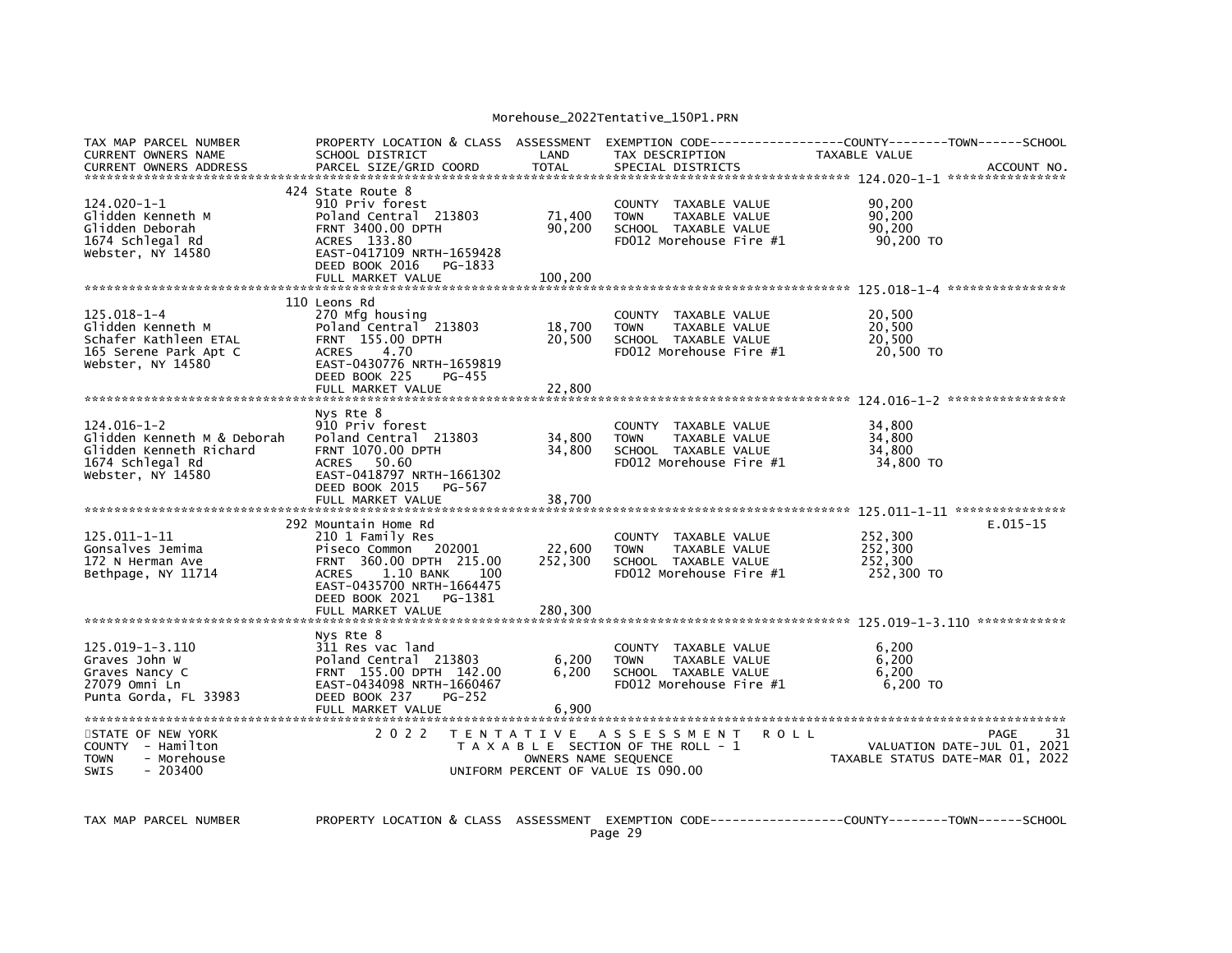|                               |                           |                                    | Morehouse_2022Tentative_150P1.PRN     |                                     |
|-------------------------------|---------------------------|------------------------------------|---------------------------------------|-------------------------------------|
| CURRENT OWNERS NAME           | SCHOOL DISTRICT           | LAND                               | TAX DESCRIPTION                       | TAXABLE VALUE                       |
| <b>CURRENT OWNERS ADDRESS</b> | PARCEL SIZE/GRID COORD    | <b>TOTAL</b>                       | SPECIAL DISTRICTS                     | ACCOUNT NO.                         |
|                               |                           |                                    |                                       |                                     |
|                               | 211 Nys Rte 8             |                                    |                                       | $124.000 - 1 - 5$                   |
| 124.000-1-50.611              | 311 Res vac land - WTRFNT |                                    | COUNTY TAXABLE VALUE                  | 20,500                              |
| Greco David E                 | Poland Central 213803     | 20,500                             | <b>TOWN</b><br>TAXABLE VALUE          | 20,500                              |
| 313 East Ave                  | FRNT 320.00 DPTH          | 20,500                             | SCHOOL TAXABLE VALUE                  | 20,500                              |
| Newark, NY 14513              | <b>ACRES</b><br>7.40      |                                    | FD012 Morehouse Fire #1               | 20,500 TO                           |
|                               | EAST-0408484 NRTH-1662524 |                                    |                                       |                                     |
|                               | DEED BOOK 2022<br>PG-124  |                                    |                                       |                                     |
|                               | FULL MARKET VALUE         | 22,800                             |                                       |                                     |
|                               |                           |                                    |                                       |                                     |
|                               |                           |                                    |                                       | $E.015 - 13$                        |
|                               | 338 Mountain Home Rd      |                                    |                                       |                                     |
| $125.000 - 1 - 36$            | 210 1 Family Res          |                                    | COUNTY<br>TAXABLE VALUE               | 61,200                              |
| Green Laura & Edward C III    | Piseco Common<br>202001   | 23,200                             | <b>TOWN</b><br>TAXABLE VALUE          | 61,200                              |
| Fahey Bonnie J                | <b>ACRES</b><br>1.70      | 61,200                             | SCHOOL TAXABLE VALUE                  | 61,200                              |
| C/O Patrick M. Dunn           | EAST-0438371 NRTH-1664850 |                                    | FD012 Morehouse Fire #1               | 61,200 TO                           |
| PO Box 57                     | DEED BOOK 2020<br>PG-1408 |                                    |                                       |                                     |
| Barneveld. NY 13304           | FULL MARKET VALUE         | 68,000                             |                                       |                                     |
|                               |                           |                                    |                                       |                                     |
|                               | 144 Erb Rd                |                                    |                                       |                                     |
| $124.020 - 1 - 9$             | 260 Seasonal res          |                                    | COUNTY TAXABLE VALUE                  | 64,100                              |
| Greiner Daniel Jr             | Poland Central 213803     | 37,500                             | <b>TOWN</b><br>TAXABLE VALUE          | 64,100                              |
| 644 State Route 8 Rd          | <b>FRNT 1085.00 DPTH</b>  | 64,100                             | SCHOOL TAXABLE VALUE                  | 64,100                              |
| Cold Brook, NY 13324          | <b>ACRES</b><br>27.70     |                                    | FD012 Morehouse Fire #1               | 64,100 TO                           |
|                               | EAST-0417672 NRTH-1658332 |                                    |                                       |                                     |
|                               | DEED BOOK 2021            |                                    |                                       |                                     |
|                               | PG-1275                   |                                    |                                       |                                     |
|                               | FULL MARKET VALUE         | 71,200                             |                                       |                                     |
|                               |                           |                                    |                                       |                                     |
|                               | 389 French Rd             |                                    |                                       |                                     |
| 134.006-1-13.100              | 270 Mfg housing           |                                    | COUNTY<br>TAXABLE VALUE               | 32,900                              |
| Grube Carl L                  | Poland Central 213803     | 15,000                             | <b>TOWN</b><br>TAXABLE VALUE          | 32,900                              |
| Grube Maureen A               | <b>FRNT</b> 214.10 DPTH   | 32,900                             | SCHOOL TAXABLE VALUE                  | 32,900                              |
| 63 Mountain Lodge Rd          | 1.00<br><b>ACRES</b>      |                                    | FD012 Morehouse Fire #1               | 32,900 TO                           |
| Monroe, NY 10950              | EAST-0430958 NRTH-1655740 |                                    |                                       |                                     |
|                               | DEED BOOK 2021<br>PG-1874 |                                    |                                       |                                     |
|                               | FULL MARKET VALUE         | 36,600                             |                                       |                                     |
|                               |                           |                                    |                                       |                                     |
|                               | Cr 17                     |                                    |                                       |                                     |
| $134.009 - 1 - 12$            | 910 Priv forest           |                                    | COUNTY TAXABLE VALUE                  | 17,100                              |
| Guthrie Matthew               | Poland Central 213803     | 17,100                             | <b>TOWN</b><br><b>TAXABLE VALUE</b>   | 17.100                              |
| Guthrie Anita                 | <b>FRNT 235.00 DPTH</b>   |                                    | SCHOOL TAXABLE VALUE                  | 17.100                              |
|                               |                           | 17,100                             |                                       |                                     |
| 11 Van Etten Ln               | <b>ACRES</b><br>15.20     |                                    | FD012 Morehouse Fire #1               | 17,100 TO                           |
| Lake Katrine, NY 12449        | EAST-0426489 NRTH-1652583 |                                    |                                       |                                     |
|                               | DEED BOOK 2016<br>PG-1414 |                                    |                                       |                                     |
|                               | FULL MARKET VALUE         | 19.000                             |                                       |                                     |
|                               |                           |                                    |                                       |                                     |
| STATE OF NEW YORK             | 2 0 2 2                   | T E N T A T I V E                  | A S S E S S M E N T                   | <b>ROLL</b><br>32<br>PAGE           |
| COUNTY - Hamilton             |                           |                                    | T A X A B L E SECTION OF THE ROLL - 1 | VALUATION DATE-JUL 01, 2021         |
| - Morehouse<br><b>TOWN</b>    |                           | OWNERS NAME SEQUENCE               |                                       | TAXABLE STATUS DATE-MAR 01, 2022    |
| $-203400$<br><b>SWIS</b>      |                           | UNIFORM PERCENT OF VALUE IS 090.00 |                                       |                                     |
|                               |                           |                                    |                                       |                                     |
|                               |                           |                                    |                                       |                                     |
|                               |                           |                                    |                                       |                                     |
| TAX MAP PARCEL NUMBER         | PROPERTY LOCATION & CLASS | ASSESSMENT                         | EXEMPTION CODE---------               | -----COUNTY--------TOWN------SCHOOL |
| <b>CURRENT OWNERS NAME</b>    | SCHOOL DISTRICT           | LAND                               | TAX DESCRIPTION                       | TAXABLE VALUE                       |
| <b>CURRENT OWNERS ADDRESS</b> | PARCEL SIZE/GRID COORD    | <b>TOTAL</b>                       | SPECIAL DISTRICTS                     | ACCOUNT NO.                         |
|                               |                           |                                    |                                       |                                     |
|                               |                           |                                    | Page 30                               |                                     |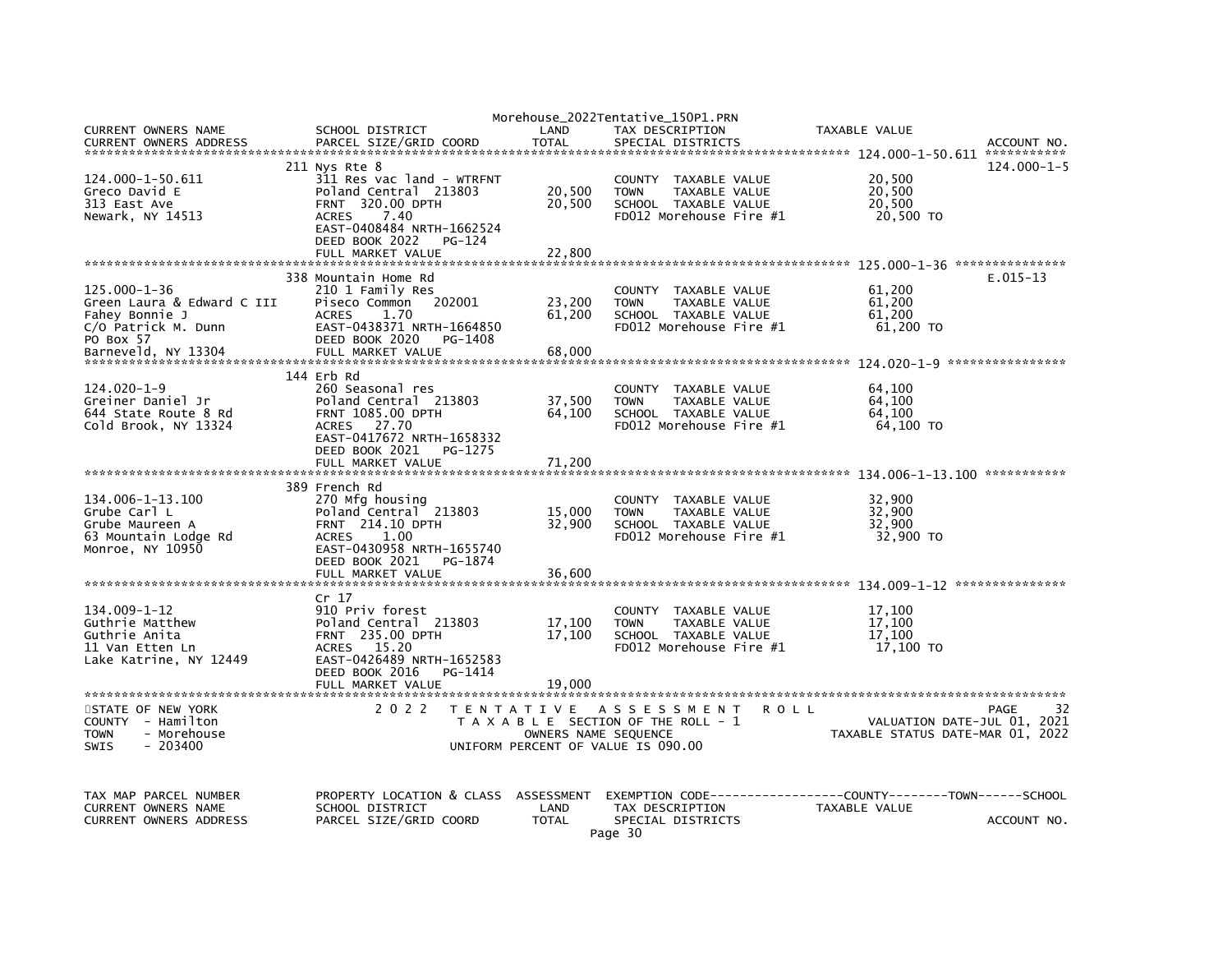|                                                                                                           |                                                                                                                                                                                                     | Morehouse_2022Tentative_150P1.PRN                                                                                        |                                                             |                                                                  |                                                            |                              |
|-----------------------------------------------------------------------------------------------------------|-----------------------------------------------------------------------------------------------------------------------------------------------------------------------------------------------------|--------------------------------------------------------------------------------------------------------------------------|-------------------------------------------------------------|------------------------------------------------------------------|------------------------------------------------------------|------------------------------|
| 134.009-1-13<br>Guthrie Matthew<br>Guthrie Anita<br>11 Van Etten Ln<br>Lake Katrine, NY 12449             | 288 French Rd<br>260 Seasonal res<br>Poland Central 213803<br>FRNT 188.00 DPTH<br>2.60<br><b>ACRES</b><br>EAST-0426951 NRTH-1652728<br>DEED BOOK 2016<br>PG-1414<br>FULL MARKET VALUE               | 16,600<br>58,600<br>65,100                                                                                               | COUNTY TAXABLE VALUE<br><b>TOWN</b><br>SCHOOL TAXABLE VALUE | <b>TAXABLE VALUE</b><br>FD012 Morehouse Fire #1                  | 58,600<br>58,600<br>58,600<br>58,600 TO                    |                              |
| 125.000-1-12<br>Haley David<br>5020 Hill Rd<br>Oneida, NY 13421                                           | 810 State Route 8<br>260 Seasonal res<br>Poland Central 213803<br>75.00 DPTH 150.00<br><b>FRNT</b><br>EAST-0438157 NRTH-1659081<br>DEED BOOK 213<br>PG-131<br>FULL MARKET VALUE                     | 7,400<br>27,400<br>30,400                                                                                                | <b>COUNTY</b><br><b>TOWN</b><br>SCHOOL TAXABLE VALUE        | TAXABLE VALUE<br><b>TAXABLE VALUE</b><br>FD012 Morehouse Fire #1 | 27,400<br>27,400<br>27,400<br>27,400 TO                    |                              |
| 124.000-1-36<br>Harchelroad Mark R<br>Harchelroad Jo Ann F<br>6 Stone Bridge Dr<br>Andover, NJ 07821      | 192 State Route 8<br>210 1 Family Res<br>Poland Central 213803<br><b>FRNT</b><br>100.60 DPTH<br><b>ACRES</b><br>7.40<br>EAST-0408078 NRTH-1661408<br>DEED BOOK 2013<br>PG-2208<br>FULL MARKET VALUE | 24,900<br>61,200<br>68,000                                                                                               | <b>COUNTY</b><br><b>TOWN</b><br>SCHOOL TAXABLE VALUE        | TAXABLE VALUE<br>TAXABLE VALUE<br>FD012 Morehouse Fire #1        | 61.200<br>61,200<br>61,200<br>61,200 TO                    |                              |
| $101.000 - 1 - 12$<br>Hardway Club<br>Attn: Patrick McEvoy<br>PO Box 43<br>Newport, NY 13416              | 2nd Stillwater Lake Crk<br>920 Priv Hunt/Fi<br>Poland Central 213803<br>84.30<br><b>ACRES</b><br>EAST-0441827 NRTH-1713228<br>DEED BOOK 109<br>PG-313<br>FULL MARKET VALUE                          | 42,200<br>42,200<br>46,900                                                                                               | <b>COUNTY</b><br><b>TOWN</b><br>SCHOOL TAXABLE VALUE        | TAXABLE VALUE<br>TAXABLE VALUE<br>FD012 Morehouse Fire #1        | 42,200<br>42,200<br>42,200<br>42,200 TO                    | 101.000-1-18.110 *********** |
| 101.000-1-18.110<br>Hardway Club<br>Attn: Patrick McEvoy<br>PO Box 43<br>Newport, NY 13416                | 2nd Stillwater Lake Crk<br>920 Priv Hunt/Fi<br>Poland Central 213803<br>ACRES 312.90<br>EAST-0440408 NRTH-1707356<br>DEED BOOK 215<br>PG-242<br>FULL MARKET VALUE                                   | 125,200<br>131,200<br>145,800                                                                                            | <b>COUNTY</b><br><b>TOWN</b><br>SCHOOL TAXABLE VALUE        | TAXABLE VALUE<br>TAXABLE VALUE<br>FD012 Morehouse Fire #1        | 131,200<br>131,200<br>131.200<br>131,200 TO                |                              |
| STATE OF NEW YORK<br><b>COUNTY</b><br>- Hamilton<br><b>TOWN</b><br>- Morehouse<br><b>SWIS</b><br>- 203400 | 2 0 2 2                                                                                                                                                                                             | T E N T A T I V E<br>T A X A B L E SECTION OF THE ROLL - 1<br>OWNERS NAME SEQUENCE<br>UNIFORM PERCENT OF VALUE IS 090.00 | A S S E S S M E N T                                         | <b>ROLL</b>                                                      | VALUATION DATE-JUL 01,<br>TAXABLE STATUS DATE-MAR 01, 2022 | 33<br>PAGE<br>2021           |
| TAX MAP PARCEL NUMBER<br>CURRENT OWNERS NAME<br><b>CURRENT OWNERS ADDRESS</b>                             | PROPERTY LOCATION & CLASS ASSESSMENT<br>SCHOOL DISTRICT<br>PARCEL SIZE/GRID COORD                                                                                                                   | LAND<br><b>TOTAL</b>                                                                                                     | TAX DESCRIPTION<br>SPECIAL DISTRICTS                        |                                                                  | TAXABLE VALUE                                              | ACCOUNT NO.                  |
| 126.000-1-32<br>Harradine Albert                                                                          | Nys Rte 8<br>$314$ Rural vac<10<br>Poland Central 213803                                                                                                                                            | 7.500                                                                                                                    | <b>COUNTY</b><br><b>TOWN</b><br>Page 31                     | TAXABLE VALUE<br>TAXABLE VALUE                                   | 7,500<br>7,500                                             |                              |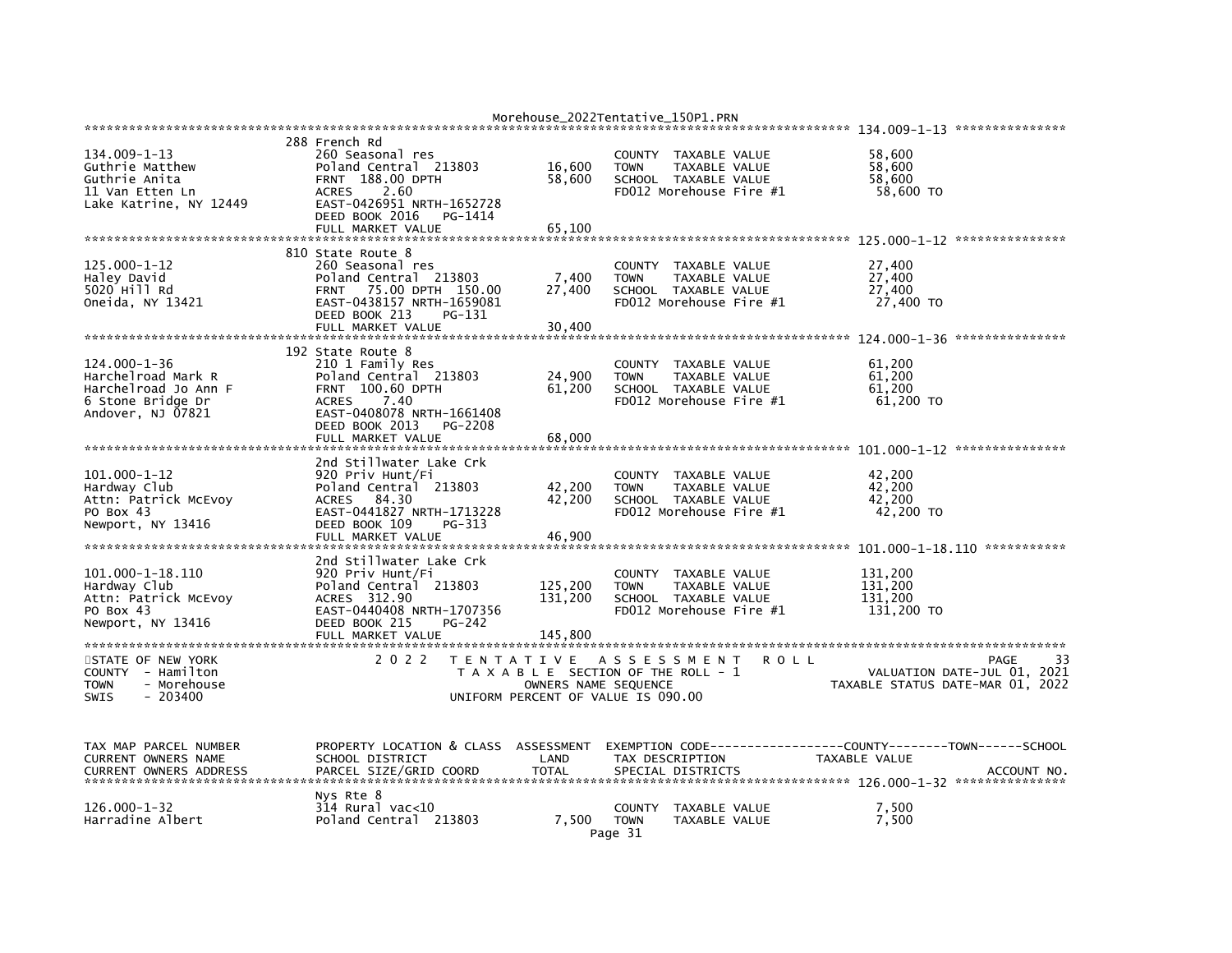| Harradine Janice<br>117 Dr. 14<br>Cleveland, NY 13042                                                                        | 100.00 DPTH<br><b>FRNT</b><br>1.50<br><b>ACRES</b><br>EAST-0449207 NRTH-1657420<br>DEED BOOK 2016<br>PG-1614<br>FULL MARKET VALUE                                                        | 7,500<br>8,300                                             | Morehouse_2022Tentative_150P1.PRN<br>SCHOOL TAXABLE VALUE<br>FD012 Morehouse Fire #1                              | 7,500<br>7,500 TO                                                              |    |
|------------------------------------------------------------------------------------------------------------------------------|------------------------------------------------------------------------------------------------------------------------------------------------------------------------------------------|------------------------------------------------------------|-------------------------------------------------------------------------------------------------------------------|--------------------------------------------------------------------------------|----|
| $126.000 - 1 - 33$<br>Harradine Albert J<br>Harradine Janice B<br>117 Drive 14<br>Cleveland, NY 13042                        | 147 Alder Brook Rd<br>210 1 Family Res<br>Poland Central 213803<br>FRNT 100.00 DPTH<br><b>ACRES</b><br>1.60<br>EAST-0449112 NRTH-1657449<br>DEED BOOK 247<br>PG-803<br>FULL MARKET VALUE | 15,600<br>35,000<br>38,900                                 | <b>COUNTY</b><br>TAXABLE VALUE<br>TAXABLE VALUE<br><b>TOWN</b><br>SCHOOL TAXABLE VALUE<br>FD012 Morehouse Fire #1 | 35,000<br>35,000<br>35,000<br>35,000 TO                                        |    |
| 125.013-1-5<br>Harter Irrevocable Trust James Piseco Common<br>Harter James D II<br>403 Fay Ln<br>Minoa, NY 13116            | 572 State Route 8<br>270 Mfg housing<br>202001<br><b>FRNT 1750.00 DPTH</b><br>ACRES 25.30<br>EAST-0425760 NRTH-1661806<br>DEED BOOK 2018<br>PG-193<br>FULL MARKET VALUE                  | 25,000<br>30,200<br>33.600                                 | <b>COUNTY</b><br>TAXABLE VALUE<br><b>TOWN</b><br>TAXABLE VALUE<br>SCHOOL TAXABLE VALUE<br>FD012 Morehouse Fire #1 | $C.008-18$<br>30,200<br>30,200<br>30,200<br>30,200 TO                          |    |
| 124.000-1-29<br>Heberer Michael<br>Serpa Edward & Susan<br>401 W Clinton St<br>Johnstown, NY 12095                           | 238 State Route 8<br>260 Seasonal res<br>Poland Central 213803<br>46.00 DPTH 414.00<br><b>FRNT</b><br>EAST-0410206 NRTH-1661947<br>DEED BOOK 243<br><b>PG-757</b><br>FULL MARKET VALUE   | 6,200<br>17,000<br>18,900                                  | COUNTY TAXABLE VALUE<br><b>TOWN</b><br>TAXABLE VALUE<br>SCHOOL TAXABLE VALUE<br>FD012 Morehouse Fire #1           | 17,000<br>17,000<br>17,000<br>17,000 TO<br>***************                     |    |
| $109.000 - 1 - 36$<br>Heintz Joshua H<br>Heintz Job C<br>Attn: Joshua H Heintz<br>4639 Ring Necked Path<br>Manlius, NY 13104 | Off West Canada Crk<br>910 Priv forest<br>Poland Central 213803<br>44.90<br><b>ACRES</b><br>EAST-0422521 NRTH-1701980<br>DEED BOOK 217<br>PG-265<br>FULL MARKET VALUE                    | 22,500<br>33,800<br>37,600                                 | TAXABLE VALUE<br><b>COUNTY</b><br>TAXABLE VALUE<br><b>TOWN</b><br>SCHOOL TAXABLE VALUE<br>FD012 Morehouse Fire #1 | 33,800<br>33,800<br>33.800<br>33,800 TO                                        |    |
| STATE OF NEW YORK<br>COUNTY - Hamilton<br>- Morehouse<br>TOWN<br>SWIS<br>$-203400$                                           | 2 0 2 2                                                                                                                                                                                  | OWNERS NAME SEQUENCE<br>UNIFORM PERCENT OF VALUE IS 090.00 | TENTATIVE ASSESSMENT<br>ROLL<br>T A X A B L E SECTION OF THE ROLL - 1                                             | <b>PAGE</b><br>VALUATION DATE-JUL 01, 2021<br>TAXABLE STATUS DATE-MAR 01, 2022 | 34 |
| TAX MAP PARCEL NUMBER<br>CURRENT OWNERS NAME<br><b>CURRENT OWNERS ADDRESS</b>                                                | PROPERTY LOCATION & CLASS ASSESSMENT<br>SCHOOL DISTRICT<br>PARCEL SIZE/GRID COORD                                                                                                        | LAND<br><b>TOTAL</b>                                       | TAX DESCRIPTION<br>SPECIAL DISTRICTS                                                                              | TAXABLE VALUE<br>ACCOUNT NO.                                                   |    |
| $126.000 - 1 - 28$<br>Heller Richard A<br>357 Irene St<br>Chicopee, MA 01020                                                 | 163 Alder Brook Rd<br>260 Seasonal res<br>Poland Central 213803<br>70.00 DPTH<br><b>FRNT</b><br>1.00<br><b>ACRES</b><br>EAST-0450082 NRTH-1656937                                        | 10,000<br>23,400                                           | COUNTY<br>TAXABLE VALUE<br>TAXABLE VALUE<br><b>TOWN</b><br>SCHOOL TAXABLE VALUE<br>FD012 Morehouse Fire #1        | 23.400<br>23,400<br>23,400<br>23,400 TO                                        |    |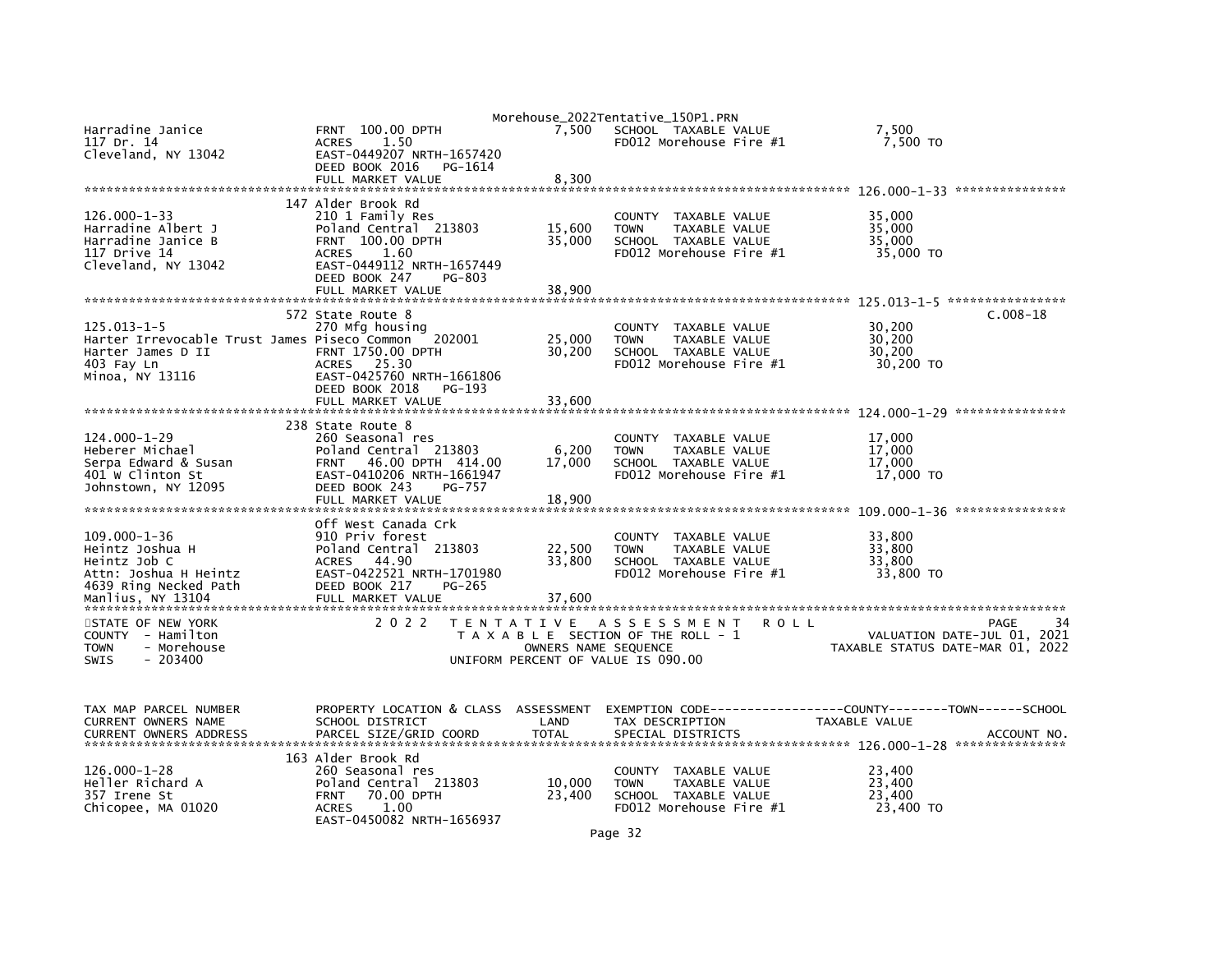| Morehouse_2022Tentative_150P1.PRN                             |                                                                                                                         |                      |                                                                                        |                                  |  |  |
|---------------------------------------------------------------|-------------------------------------------------------------------------------------------------------------------------|----------------------|----------------------------------------------------------------------------------------|----------------------------------|--|--|
|                                                               | PG-143<br>DEED BOOK 240                                                                                                 |                      |                                                                                        |                                  |  |  |
|                                                               | FULL MARKET VALUE                                                                                                       | 26,000               |                                                                                        |                                  |  |  |
|                                                               | 203 Erb Rd                                                                                                              |                      |                                                                                        |                                  |  |  |
| $133.008 - 1 - 3$<br>Henry Charles G<br>220 Paradise Point Rd | 260 Seasonal res<br>Poland Central 213803<br>2469                                                                       | 80,000<br>113,100    | <b>COUNTY</b><br>TAXABLE VALUE<br>TAXABLE VALUE<br><b>TOWN</b><br>SCHOOL TAXABLE VALUE | 113,100<br>113,100<br>113,100    |  |  |
| Mayfield, NY 12117                                            | <b>FRNT 2108.00 DPTH</b><br>ACRES 127.40<br>EAST-0418879 NRTH-1656113<br>DEED BOOK 2012<br>PG-3794<br>FULL MARKET VALUE | 125,700              | FD012 Morehouse Fire #1                                                                | 113,100 TO                       |  |  |
|                                                               |                                                                                                                         |                      |                                                                                        |                                  |  |  |
|                                                               | Off Erb Rd                                                                                                              |                      |                                                                                        |                                  |  |  |
| 133.008-1-5.120                                               | 311 Res vac land                                                                                                        |                      | <b>COUNTY</b><br>TAXABLE VALUE                                                         | 7,500                            |  |  |
| Henry Charles G<br>220 Paradise Point Rd                      | Poland Central 213803<br>2469                                                                                           | 7,500<br>7,500       | <b>TOWN</b><br>TAXABLE VALUE<br>SCHOOL TAXABLE VALUE                                   | 7,500<br>7,500                   |  |  |
| Mayfield, NY 12117                                            | 15.00<br><b>ACRES</b>                                                                                                   |                      | FD012 Morehouse Fire #1                                                                | 7,500 TO                         |  |  |
|                                                               | EAST-0419177 NRTH-1655030<br>DEED BOOK 2017<br>PG-1451                                                                  |                      |                                                                                        |                                  |  |  |
|                                                               | FULL MARKET VALUE                                                                                                       | 8,300                |                                                                                        |                                  |  |  |
|                                                               | off Cr 17                                                                                                               |                      |                                                                                        | D.010-19                         |  |  |
| 134.005-1-22                                                  | 910 Priv forest                                                                                                         |                      | <b>COUNTY</b><br>TAXABLE VALUE                                                         | 23,800                           |  |  |
| Henry Charles G                                               | Poland Central 213803                                                                                                   | 23,800               | <b>TOWN</b><br>TAXABLE VALUE                                                           | 23,800                           |  |  |
| 202 Paradise Point Rd                                         | 2469                                                                                                                    | 23,800               | SCHOOL TAXABLE VALUE                                                                   | 23.800                           |  |  |
| Mayfield, NY 12117                                            | ACRES 47.50<br>EAST-0421115 NRTH-1655339<br>DEED BOOK 2012<br>PG-3794<br>FULL MARKET VALUE                              | 26,400               | FD012 Morehouse Fire #1                                                                | 23,800 TO                        |  |  |
|                                                               |                                                                                                                         |                      |                                                                                        |                                  |  |  |
|                                                               | 804 State Route 8                                                                                                       |                      |                                                                                        |                                  |  |  |
| 125.000-1-10                                                  | 260 Seasonal res                                                                                                        |                      | TAXABLE VALUE<br>COUNTY                                                                | 22,900                           |  |  |
| Hoke James R                                                  | Poland Central 213803                                                                                                   | 8,900                | TAXABLE VALUE<br><b>TOWN</b>                                                           | 22,900                           |  |  |
| Tallman Stephen G Etano                                       | 3.70<br><b>ACRES</b>                                                                                                    | 22,900               | SCHOOL TAXABLE VALUE                                                                   | 22,900                           |  |  |
| 451 Russia Rd<br>Poland, NY 13431                             | EAST-0437390 NRTH-1657602<br>DEED BOOK 242<br>PG-164                                                                    |                      | FD012 Morehouse Fire #1                                                                | 22,900 TO                        |  |  |
|                                                               | FULL MARKET VALUE                                                                                                       | 25,400               |                                                                                        |                                  |  |  |
|                                                               |                                                                                                                         |                      |                                                                                        |                                  |  |  |
| STATE OF NEW YORK                                             | 2 0 2 2                                                                                                                 |                      | TENTATIVE ASSESSMENT<br>R O L L                                                        | 35<br>PAGE                       |  |  |
| COUNTY - Hamilton                                             |                                                                                                                         |                      | T A X A B L E SECTION OF THE ROLL - 1                                                  | VALUATION DATE-JUL 01, 2021      |  |  |
| - Morehouse<br><b>TOWN</b><br>$-203400$<br><b>SWIS</b>        |                                                                                                                         | OWNERS NAME SEQUENCE | UNIFORM PERCENT OF VALUE IS 090.00                                                     | TAXABLE STATUS DATE-MAR 01, 2022 |  |  |
| TAX MAP PARCEL NUMBER                                         | PROPERTY LOCATION & CLASS                                                                                               | ASSESSMENT           |                                                                                        |                                  |  |  |
| CURRENT OWNERS NAME                                           | SCHOOL DISTRICT                                                                                                         | LAND                 | TAX DESCRIPTION                                                                        | TAXABLE VALUE                    |  |  |
| <b>CURRENT OWNERS ADDRESS</b>                                 | PARCEL SIZE/GRID COORD                                                                                                  | <b>TOTAL</b>         | SPECIAL DISTRICTS                                                                      | ACCOUNT NO.                      |  |  |
|                                                               | 395 French Rd                                                                                                           |                      |                                                                                        |                                  |  |  |
| 134.006-1-10<br>Holt Lawrence                                 | 311 Res vac land<br>Poland Central 213803                                                                               | 5,900                | COUNTY<br>TAXABLE VALUE<br><b>TOWN</b><br>TAXABLE VALUE                                | 5,900<br>5,900                   |  |  |
| Holt Marie                                                    | FRNT 105.50 DPTH 214.80                                                                                                 | 5,900                | SCHOOL TAXABLE VALUE                                                                   | 5,900                            |  |  |
| 36 Trim St                                                    | EAST-0431192 NRTH-1656007                                                                                               |                      | FD012 Morehouse Fire #1                                                                | 5,900 TO                         |  |  |
| Kirkwood, NY 13795                                            | DEED BOOK 171<br>PG-00279                                                                                               |                      |                                                                                        |                                  |  |  |
|                                                               | FULL MARKET VALUE                                                                                                       | 6,600                | $\sim$ $\sim$                                                                          |                                  |  |  |

Page 33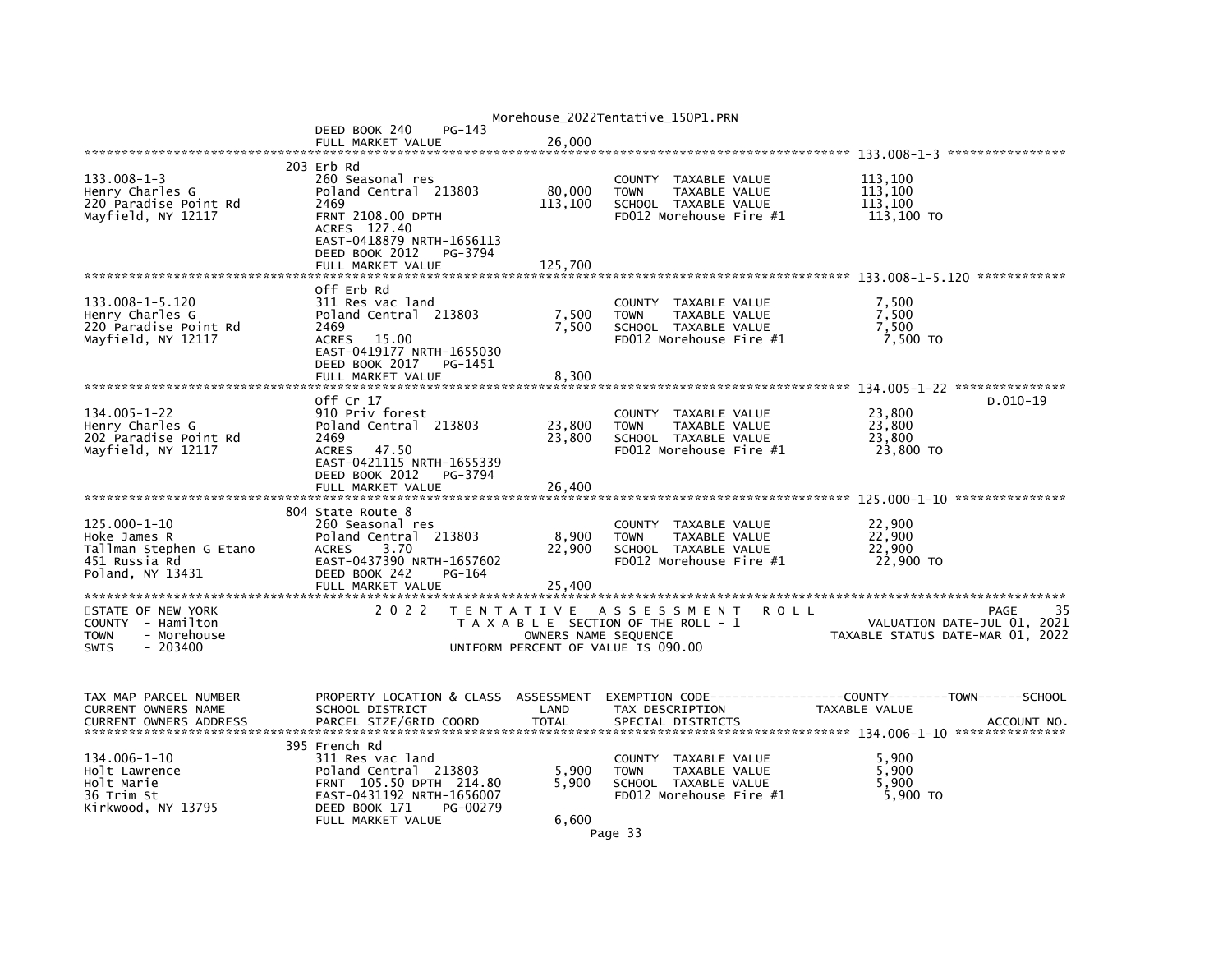|                               |                                    |                      | Morehouse_2022Tentative_150P1.PRN     |                                  |
|-------------------------------|------------------------------------|----------------------|---------------------------------------|----------------------------------|
|                               |                                    |                      |                                       |                                  |
|                               | 393 French Rd                      |                      |                                       |                                  |
| 134.006-1-12                  | 311 Res vac land                   |                      | COUNTY TAXABLE VALUE                  | 9.400                            |
| Holt Marie                    | Poland Central 213803              | 9,400                | TAXABLE VALUE<br><b>TOWN</b>          | 9.400                            |
| Holt Lawrence                 | FRNT 200.00 DPTH 200.00            | 9,400                | SCHOOL TAXABLE VALUE                  | 9,400                            |
| 36 Trim St                    | EAST-0431086 NRTH-1655902          |                      | FD012 Morehouse Fire #1               | 9,400 TO                         |
| Kirkwood, NY 13795            | DEED BOOK 160<br>PG-00479          |                      |                                       |                                  |
|                               | FULL MARKET VALUE                  | 10,400               |                                       |                                  |
|                               |                                    |                      |                                       |                                  |
|                               | 382 French Rd                      |                      |                                       |                                  |
| 134.006-1-2.200               | 260 Seasonal res                   |                      | TAXABLE VALUE<br>COUNTY               | 45.500                           |
| Howard Jason                  | Poland Central 213803              | 10,200               | <b>TOWN</b><br>TAXABLE VALUE          | 45,500                           |
| 4101 State Route 3 Rte        | <b>FRNT 245.40 DPTH</b>            | 45,500               | SCHOOL TAXABLE VALUE                  | 45,500                           |
| Fulton, NY 13069              | <b>ACRES</b><br>1.20               |                      | FD012 Morehouse Fire #1               | 45,500 TO                        |
|                               | EAST-0431066 NRTH-1655329          |                      |                                       |                                  |
|                               | DEED BOOK 2018<br>PG-185           |                      |                                       |                                  |
|                               | FULL MARKET VALUE                  | 50,600               |                                       |                                  |
|                               |                                    |                      |                                       |                                  |
|                               | 106 Kreuzer Rd                     |                      |                                       |                                  |
| $134.005 - 1 - 8$             | 260 Seasonal res                   |                      | COUNTY TAXABLE VALUE                  | 28,800                           |
| Howard John W                 | Poland Central 213803              | 12,000               | <b>TOWN</b><br>TAXABLE VALUE          | 28,800                           |
| Howard Suzann R               | 99.00 DPTH<br><b>FRNT</b>          | 28,800               | SCHOOL TAXABLE VALUE                  | 28,800                           |
| PO Box 55                     | 1.00<br><b>ACRES</b>               |                      | FD012 Morehouse Fire #1               | 28,800 TO                        |
| Hoffmeister, NY 13353         | EAST-0425804 NRTH-1653762          |                      |                                       |                                  |
|                               | DEED BOOK 2017<br>PG-1134          |                      |                                       |                                  |
|                               | FULL MARKET VALUE                  | 32,000               |                                       |                                  |
|                               |                                    |                      |                                       |                                  |
| 134.009-1-6                   | 105 Kreuzer Rd<br>210 1 Family Res |                      | TAXABLE VALUE<br>COUNTY               | 56,500                           |
| Howard John W                 | Poland Central 213803              | 15,200               | <b>TOWN</b><br>TAXABLE VALUE          | 56.500                           |
| Howard Suzann R               | FRNT 238.00 DPTH                   | 56,500               | SCHOOL TAXABLE VALUE                  | 56,500                           |
| PO Box 55                     | 1.20<br><b>ACRES</b>               |                      | FD012 Morehouse Fire #1               | 56,500 TO                        |
| Hoffmeister, NY 13353         | EAST-0426082 NRTH-1653700          |                      |                                       |                                  |
|                               | DEED BOOK 2016<br>PG-1401          |                      |                                       |                                  |
|                               | FULL MARKET VALUE                  | 62,800               |                                       |                                  |
|                               |                                    |                      |                                       |                                  |
| STATE OF NEW YORK             | 2 0 2 2                            |                      | TENTATIVE ASSESSMENT<br><b>ROLL</b>   | 36<br>PAGE                       |
| COUNTY - Hamilton             |                                    |                      | T A X A B L E SECTION OF THE ROLL - 1 | VALUATION DATE-JUL 01, 2021      |
| - Morehouse<br>TOWN           |                                    | OWNERS NAME SEQUENCE |                                       | TAXABLE STATUS DATE-MAR 01, 2022 |
| - 203400<br><b>SWIS</b>       |                                    |                      | UNIFORM PERCENT OF VALUE IS 090.00    |                                  |
|                               |                                    |                      |                                       |                                  |
|                               |                                    |                      |                                       |                                  |
|                               |                                    |                      |                                       |                                  |
| TAX MAP PARCEL NUMBER         | PROPERTY LOCATION & CLASS          | ASSESSMENT           |                                       |                                  |
| CURRENT OWNERS NAME           | SCHOOL DISTRICT                    | LAND                 | TAX DESCRIPTION                       | TAXABLE VALUE                    |
| <b>CURRENT OWNERS ADDRESS</b> | PARCEL SIZE/GRID COORD             | <b>TOTAL</b>         | SPECIAL DISTRICTS                     | ACCOUNT NO.                      |
|                               |                                    |                      |                                       |                                  |
|                               | Cr 17                              |                      |                                       |                                  |
| 134.006-1-6                   | 311 Res vac land                   |                      | TAXABLE VALUE<br><b>COUNTY</b>        | 6,100                            |
| Howe Andrew J                 | Poland Central 213803              | 6,100                | TAXABLE VALUE<br><b>TOWN</b>          | 6.100                            |
| 225 old State Rd              | Lot 1                              | 6,100                | SCHOOL TAXABLE VALUE                  | 6,100                            |
| Poland, NY 13431              | FRNT 145.10 DPTH 170.00            |                      | FD012 Morehouse Fire #1               | $6,100$ TO                       |
|                               | EAST-0431616 NRTH-1656087          |                      |                                       |                                  |
|                               | DEED BOOK 251<br>$PG-16$           |                      |                                       |                                  |
|                               | FULL MARKET VALUE                  | 6,800                |                                       |                                  |
|                               | 320 Mountain Home Rd               |                      |                                       | $E.015 - 14$                     |
|                               |                                    |                      |                                       |                                  |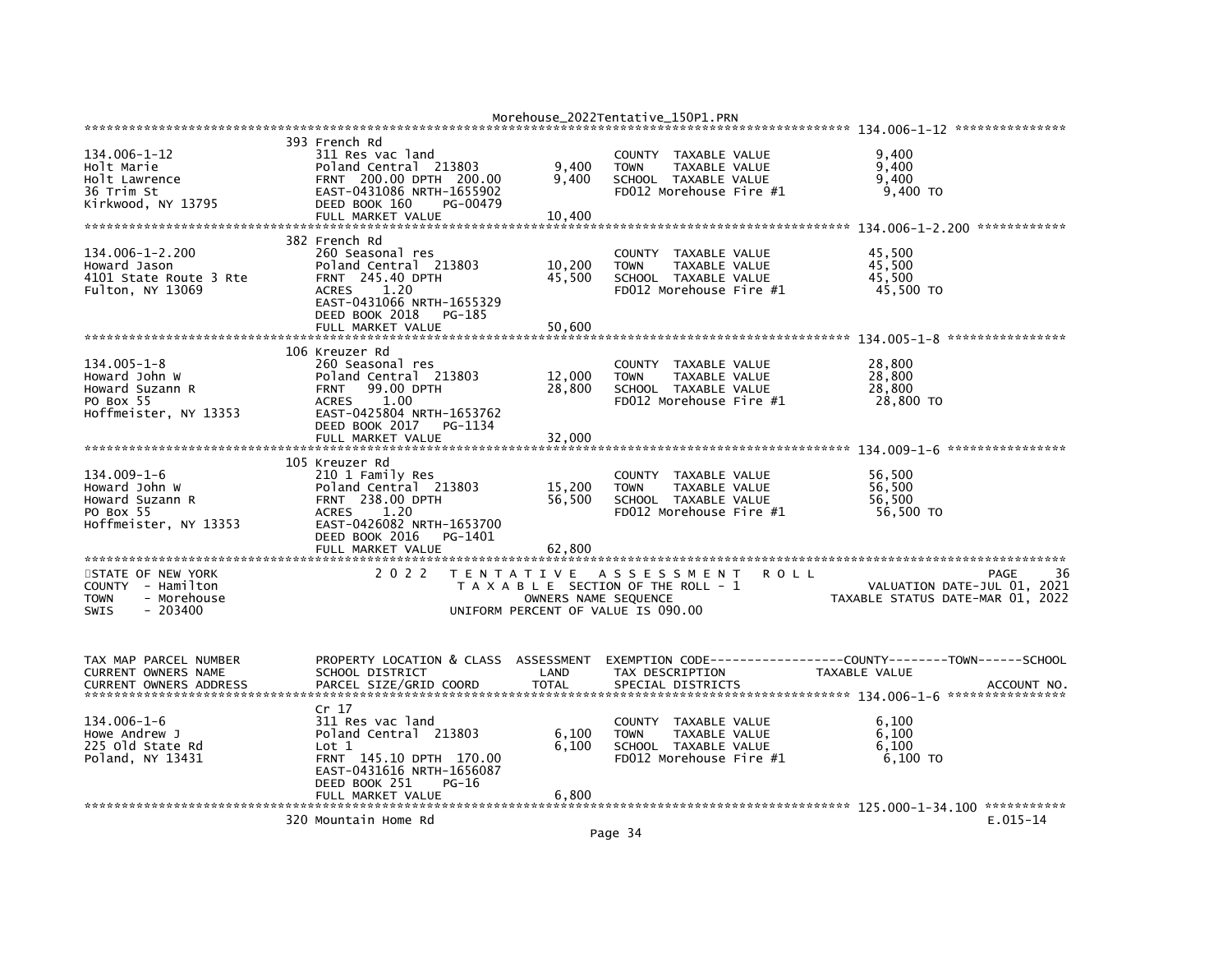| 125.000-1-34.100                                       | 260 Seasonal res                                        |                      | Morehouse_2022Tentative_150P1.PRN<br>COUNTY TAXABLE VALUE |                                | 82,500                           |             |
|--------------------------------------------------------|---------------------------------------------------------|----------------------|-----------------------------------------------------------|--------------------------------|----------------------------------|-------------|
| Huble Ronald V                                         | 202001<br>Piseco Common                                 | 28,500               | <b>TOWN</b>                                               | TAXABLE VALUE                  | 82,500                           |             |
| Huble Bonita L                                         | Ser.2035                                                | 82,500               | SCHOOL TAXABLE VALUE                                      |                                | 82,500                           |             |
| 119 Warner Hill Rd                                     | <b>ACRES</b><br>7.00                                    |                      |                                                           | FD012 Morehouse Fire #1        | 82,500 TO                        |             |
| Mayfield, NY 12117                                     | EAST-0437141 NRTH-1664234                               |                      |                                                           |                                |                                  |             |
|                                                        | DEED BOOK 2014<br>PG-3060<br>FULL MARKET VALUE          | 91,700               |                                                           |                                |                                  |             |
|                                                        |                                                         |                      |                                                           |                                |                                  |             |
|                                                        | 265 State Rte 8                                         |                      |                                                           |                                |                                  |             |
| 124.000-1-26.100                                       | 312 Vac w/imprv                                         |                      | COUNTY                                                    | TAXABLE VALUE                  | 24,900                           |             |
| Hunter Brian                                           | Poland Central 213803                                   | 13,100               | <b>TOWN</b>                                               | TAXABLE VALUE                  | 24,900                           |             |
| Hunter Candy                                           | FRNT 680.00 DPTH<br>4.10                                | 24,900               | SCHOOL TAXABLE VALUE                                      | FD012 Morehouse Fire $#1$      | 24,900                           |             |
| 423 Bogden Rd<br>Broadalbin, NY 12025                  | <b>ACRES</b><br>EAST-0411580 NRTH-1662650               |                      |                                                           |                                | 24,900 TO                        |             |
|                                                        | DEED BOOK 2022<br>PG-577                                |                      |                                                           |                                |                                  |             |
|                                                        | FULL MARKET VALUE                                       | 27,700               |                                                           |                                |                                  |             |
|                                                        |                                                         |                      |                                                           |                                |                                  |             |
|                                                        | 687 State Route 8                                       |                      |                                                           |                                |                                  |             |
| 125.014-1-3.100<br>Huntley Craig S                     | 312 Vac w/imprv<br>Poland Central 213803                | 12,400               | <b>COUNTY</b><br><b>TOWN</b>                              | TAXABLE VALUE<br>TAXABLE VALUE | 23,900<br>23,900                 |             |
| 182 Will Warner Rd                                     | FRNT 314.00 DPTH                                        | 23,900               | SCHOOL TAXABLE VALUE                                      |                                | 23,900                           |             |
| PO Box 155                                             | <b>ACRES</b><br>3.40                                    |                      |                                                           | FD012 Morehouse Fire #1        | 23,900 TO                        |             |
| South Otselic, NY 13155                                | EAST-0431747 NRTH-1660782                               |                      |                                                           |                                |                                  |             |
|                                                        | DEED BOOK 233<br>PG-454                                 |                      |                                                           |                                |                                  |             |
|                                                        | FULL MARKET VALUE                                       | 26,600               |                                                           |                                |                                  |             |
|                                                        | 180 Mountain Home Rd                                    |                      |                                                           |                                |                                  | $D.010-3$   |
| $125.010 - 1 - 13$                                     | 260 Seasonal res                                        |                      | COUNTY                                                    | TAXABLE VALUE                  | 50.800                           |             |
| Hyatt Martha P                                         | Piseco Common 202001                                    | 14,400               | <b>TOWN</b>                                               | TAXABLE VALUE                  | 50.800                           |             |
| 1251 Buena Vista Dr                                    | FRNT 100.00 DPTH 200.00                                 | 50,800               | SCHOOL TAXABLE VALUE                                      |                                | 50,800                           |             |
| North Fort Meyers, FL 33903                            | EAST-0429891 NRTH-1664222<br>PG-00096<br>DEED BOOK 171  |                      |                                                           | FD012 Morehouse Fire #1        | 50,800 TO                        |             |
|                                                        | FULL MARKET VALUE                                       | 56,400               |                                                           |                                |                                  |             |
|                                                        |                                                         |                      |                                                           |                                |                                  |             |
| STATE OF NEW YORK                                      | 2 0 2 2                                                 | <b>TENTATIVE</b>     | ASSESSMENT                                                | <b>ROLL</b>                    |                                  | PAGE        |
| COUNTY - Hamilton                                      |                                                         |                      | T A X A B L E SECTION OF THE ROLL - 1                     |                                | VALUATION DATE-JUL 01, 2021      |             |
| - Morehouse<br><b>TOWN</b><br><b>SWIS</b><br>$-203400$ |                                                         | OWNERS NAME SEQUENCE | UNIFORM PERCENT OF VALUE IS 090.00                        |                                | TAXABLE STATUS DATE-MAR 01, 2022 |             |
|                                                        |                                                         |                      |                                                           |                                |                                  |             |
|                                                        |                                                         |                      |                                                           |                                |                                  |             |
|                                                        |                                                         |                      |                                                           |                                |                                  |             |
| TAX MAP PARCEL NUMBER<br>CURRENT OWNERS NAME           | PROPERTY LOCATION & CLASS ASSESSMENT<br>SCHOOL DISTRICT | LAND                 | TAX DESCRIPTION                                           |                                | TAXABLE VALUE                    |             |
| <b>CURRENT OWNERS ADDRESS</b>                          | PARCEL SIZE/GRID COORD                                  | <b>TOTAL</b>         | SPECIAL DISTRICTS                                         |                                |                                  | ACCOUNT NO. |
|                                                        |                                                         |                      |                                                           |                                |                                  |             |
|                                                        | 113 Alder Brook Rd                                      |                      |                                                           |                                |                                  |             |
| 126.000-1-41                                           | 260 Seasonal res                                        |                      | COUNTY                                                    | TAXABLE VALUE                  | 37.900                           |             |
| Intini Diane<br>1665 Schlegel Rd                       | Poland Central 213803<br>FRNT 170.00 DPTH               | 17,200<br>37,900     | <b>TOWN</b><br>SCHOOL TAXABLE VALUE                       | TAXABLE VALUE                  | 37,900<br>37,900                 |             |
| Webster, NY 14580                                      | <b>ACRES</b><br>3.20                                    |                      |                                                           | FD012 Morehouse Fire #1        | 37,900 TO                        |             |
|                                                        | EAST-0447827 NRTH-1657541                               |                      |                                                           |                                |                                  |             |
|                                                        | DEED BOOK 2021<br>PG-1691                               |                      |                                                           |                                |                                  |             |
|                                                        | FULL MARKET VALUE                                       | 42,100               |                                                           |                                |                                  |             |
|                                                        | Cr 17                                                   |                      |                                                           |                                |                                  |             |
| $134.005 - 1 - 4$                                      | 312 Vac w/imprv                                         |                      | <b>COUNTY</b>                                             | TAXABLE VALUE                  | 26.400                           |             |
| Jackson Scott C                                        | Poland Central 213803                                   | 5.600                | <b>TOWN</b>                                               | TAXABLE VALUE                  | 26,400                           |             |
|                                                        |                                                         |                      | Page 35                                                   |                                |                                  |             |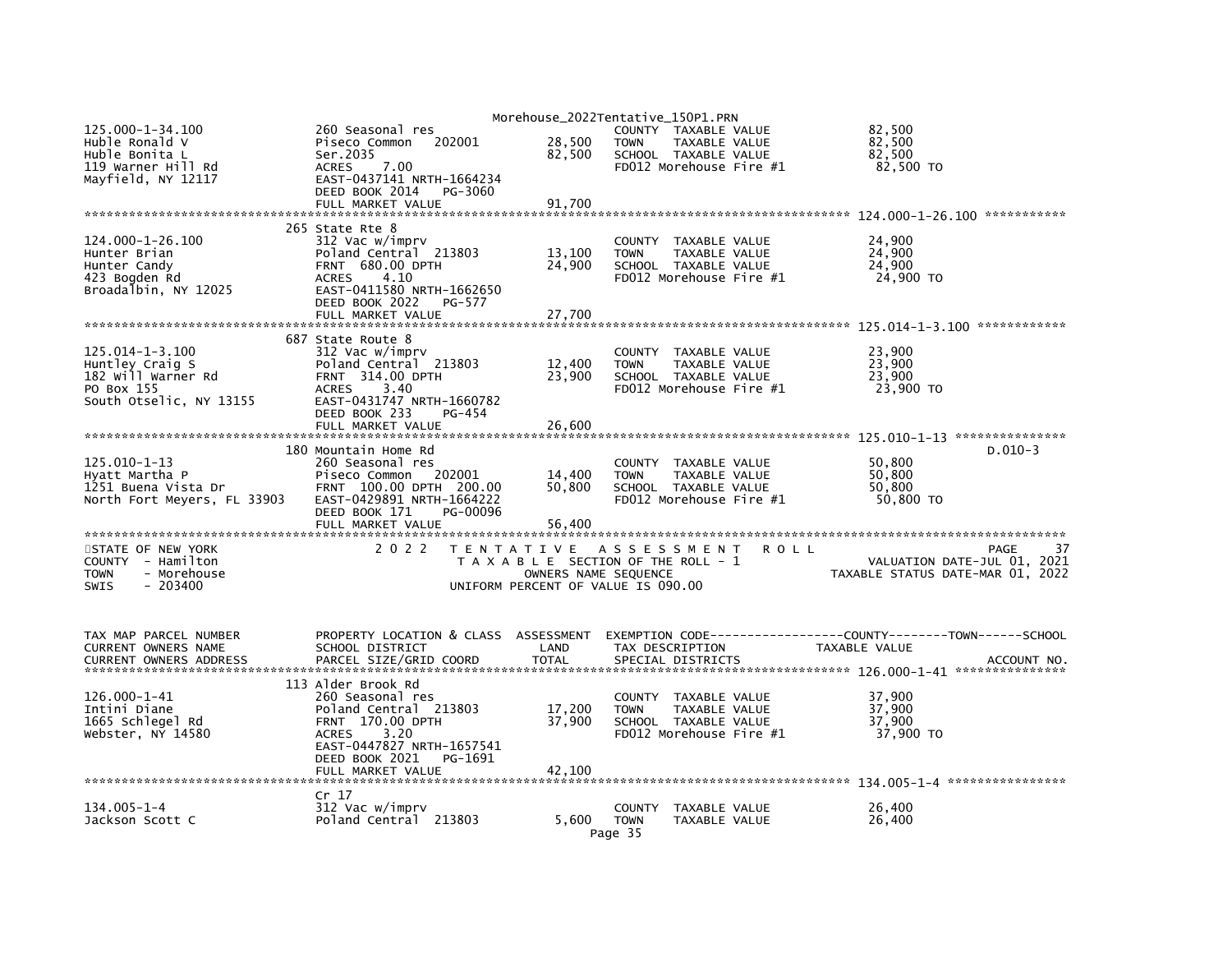| HRC Box 345C                                                         | <b>FRNT 330.00 DPTH</b><br>80.00                       | 26,400               | Morehouse_2022Tentative_150P1.PRN<br>SCHOOL TAXABLE VALUE  |               | 26,400                           |
|----------------------------------------------------------------------|--------------------------------------------------------|----------------------|------------------------------------------------------------|---------------|----------------------------------|
| Cold Brook, NY 13324                                                 | EAST-0042558 NRTH-1654150                              |                      | $FD012$ Morehouse Fire $#1$                                |               | 26,400 TO                        |
|                                                                      | DEED BOOK 2018<br>PG-751<br>FULL MARKET VALUE          | 29,300               |                                                            |               |                                  |
|                                                                      |                                                        |                      |                                                            |               |                                  |
| 134.005-1-10.200                                                     | 254 French Rd<br>210 1 Family Res                      |                      | CW_10_VET/ 41153                                           |               | 8,000<br>0                       |
| Jackson Scott C                                                      | Poland Central 213803                                  |                      | 47,500 CW_15_VET/ 41162                                    | 12,000        | $\mathbf{0}$<br>0                |
| HRC Box 345C                                                         | <b>FRNT 530.00 DPTH</b>                                | 259,100              | COUNTY TAXABLE VALUE                                       |               | 247,100                          |
| Cold Brook, NY 13324                                                 | <b>ACRES</b><br>31.00<br>EAST-0425110 NRTH-1653350     |                      | <b>TOWN</b><br>TAXABLE VALUE<br>SCHOOL TAXABLE VALUE       |               | 251,100<br>259,100               |
|                                                                      | DEED BOOK 2018<br>PG-751                               |                      | FD012 Morehouse Fire #1                                    |               | 259,100 TO                       |
|                                                                      | FULL MARKET VALUE                                      | 287,900              |                                                            |               |                                  |
|                                                                      | 119 Leons Rd                                           |                      |                                                            |               |                                  |
| 125.014-1-3.200                                                      | 210 1 Family Res                                       |                      | COUNTY TAXABLE VALUE                                       |               | 24,800                           |
| Jantz Irrevocable Family Trust Poland Central 213803<br>95 Loomis St | <b>FRNT 298.00 DPTH</b>                                | 15,500<br>24,800     | TAXABLE VALUE<br><b>TOWN</b><br>SCHOOL TAXABLE VALUE       |               | 24,800<br>24,800                 |
| Little Falls, NY 13365                                               | <b>ACRES</b><br>1.50                                   |                      | FD012 Morehouse Fire #1                                    |               | 24,800 TO                        |
|                                                                      | EAST-0431471 NRTH-1660585<br>DEED BOOK 2021<br>PG-1788 |                      |                                                            |               |                                  |
|                                                                      | FULL MARKET VALUE                                      | 27,600               |                                                            |               |                                  |
|                                                                      |                                                        |                      |                                                            |               |                                  |
| 134.006-1-2.300                                                      | 361 French Rd<br>210 1 Family Res                      |                      | COUNTY TAXABLE VALUE                                       |               | 23,300                           |
| Jenks Roger                                                          | Poland Central 213803                                  | 9,600                | <b>TOWN</b><br>TAXABLE VALUE                               |               | 23,300                           |
| Jenks Mae<br>C/O Richard Shewsbury                                   | FRNT 100.00 DPTH 200.00<br>EAST-0393870 NRTH-1229760   | 23,300               | SCHOOL TAXABLE VALUE<br>FD012 Morehouse Fire $#1$          |               | 23,300<br>23,300 TO              |
| 1910 Sheldon Hill Rd                                                 | DEED BOOK 172<br>PG-00606                              |                      |                                                            |               |                                  |
|                                                                      |                                                        |                      |                                                            |               |                                  |
| STATE OF NEW YORK                                                    | 2 0 2 2                                                |                      | TENTATIVE ASSESSMENT                                       | <b>ROLL</b>   | PAGE<br>38                       |
| COUNTY - Hamilton                                                    |                                                        |                      | T A X A B L E SECTION OF THE ROLL - 1                      |               | VALUATION DATE-JUL 01, 2021      |
| - Morehouse<br><b>TOWN</b><br><b>SWIS</b><br>$-203400$               |                                                        |                      | OWNERS NAME SEQUENCE<br>UNIFORM PERCENT OF VALUE IS 090.00 |               | TAXABLE STATUS DATE-MAR 01, 2022 |
|                                                                      |                                                        |                      |                                                            |               |                                  |
|                                                                      |                                                        |                      |                                                            |               |                                  |
| TAX MAP PARCEL NUMBER                                                | PROPERTY LOCATION & CLASS ASSESSMENT                   |                      |                                                            |               |                                  |
| CURRENT OWNERS NAME<br><b>CURRENT OWNERS ADDRESS</b>                 | SCHOOL DISTRICT<br>PARCEL SIZE/GRID COORD              | LAND<br><b>TOTAL</b> | TAX DESCRIPTION<br>SPECIAL DISTRICTS                       | TAXABLE VALUE | ACCOUNT NO.                      |
|                                                                      |                                                        |                      |                                                            |               |                                  |
| 125.018-1-7                                                          | 120 Leons Rd<br>260 Seasonal res                       |                      | COUNTY TAXABLE VALUE                                       |               | 19,000                           |
| Jenks Victor Sr                                                      | Poland Central 213803                                  | 6,800                | <b>TOWN</b><br>TAXABLE VALUE                               |               | 19,000                           |
| Jenks Victor Jr                                                      | FRNT 105.00 DPTH 100.00                                | 19,000               | SCHOOL TAXABLE VALUE                                       |               | 19,000                           |
| 611 State Route 220<br>McDonough, NY 13801                           | EAST-0431657 NRTH-1660414<br>DEED BOOK 2017<br>PG-310  |                      | FD012 Morehouse Fire #1                                    |               | 19,000 TO                        |
|                                                                      | FULL MARKET VALUE                                      | 21,100               |                                                            |               |                                  |
|                                                                      | Cold Spring Lk                                         |                      |                                                            |               |                                  |
| $141.000 - 1 - 7$                                                    | 912 Forest s480a - WTRFNT                              |                      | <b>FISCH 480A 47460</b>                                    | 498,600       | 498,600<br>498,600               |
| Jerseyfield Preserve LLC                                             | Poland Central 213803                                  | 724,200              | COUNTY TAXABLE VALUE                                       |               | 225,600                          |
| 17 De Hart St<br>Morristown, NJ 07960                                | ACRES 987.90<br>EAST-0418237 NRTH-1635735              | 724,200              | <b>TOWN</b><br>TAXABLE VALUE<br>SCHOOL TAXABLE VALUE       |               | 225,600<br>225,600               |
|                                                                      | DEED BOOK 228<br>PG-217                                |                      | FD012 Morehouse Fire #1                                    |               | 724,200 то                       |
| MAY BE SUBJECT TO PAYMENT                                            | FULL MARKET VALUE                                      | 804,700              | Page 36                                                    |               |                                  |
|                                                                      |                                                        |                      |                                                            |               |                                  |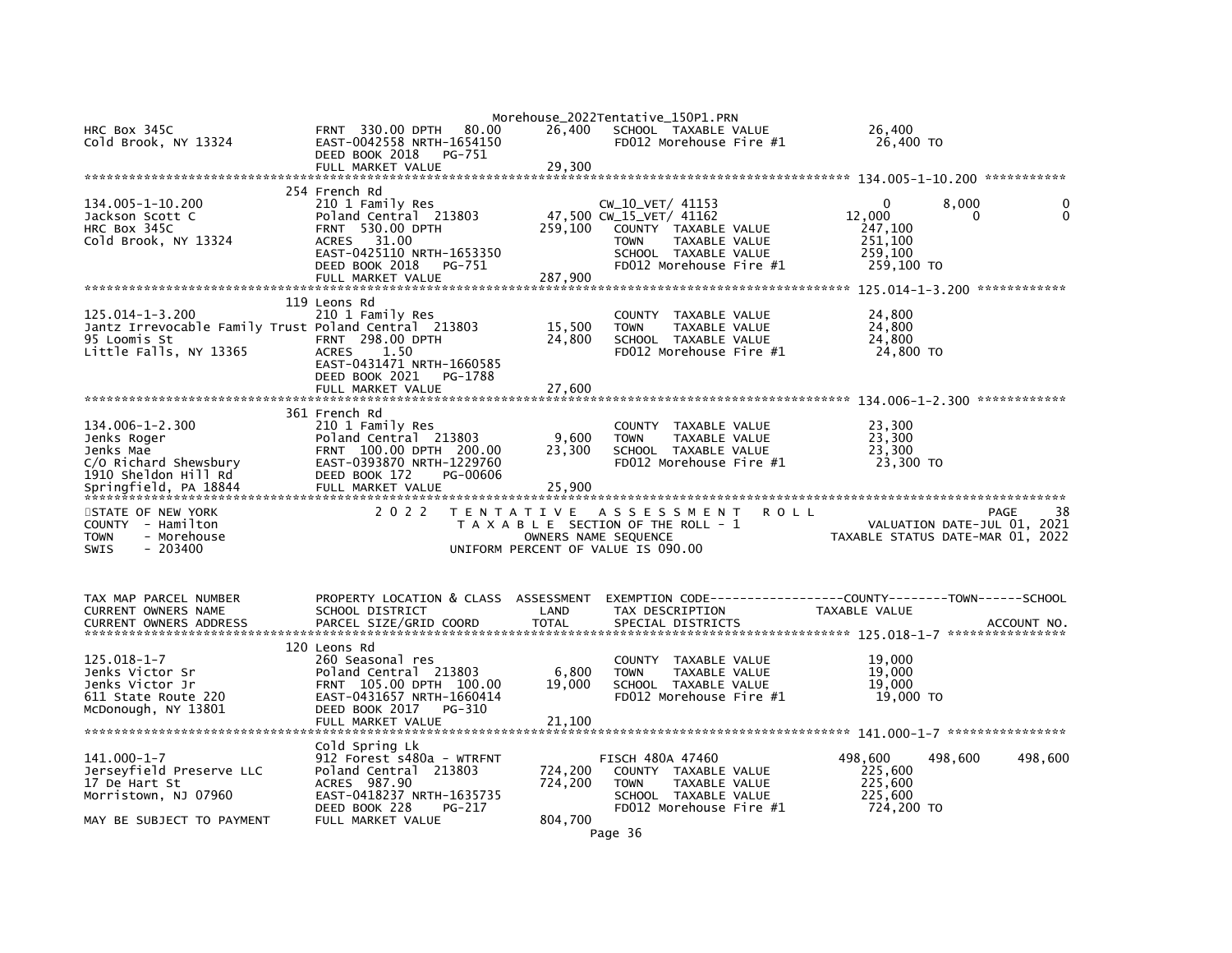UNDER RPTL480A UNTIL 2031

## Morehouse\_2022Tentative\_150P1.PRN

|                                            | Potter Pond                                        |                  |                                                               |                                                                 |    |
|--------------------------------------------|----------------------------------------------------|------------------|---------------------------------------------------------------|-----------------------------------------------------------------|----|
| $142.000 - 1 - 3$                          | 260 Seasonal res                                   |                  | <b>FISCH 480A 47460</b>                                       | 1011,600<br>1011.600<br>1011,600                                |    |
| Jerseyfield Preserve LLC                   | Poland Central 213803                              | 1409,500         | COUNTY TAXABLE VALUE                                          | 806,600                                                         |    |
| 17 De Hart St                              | ACRES 1879.30                                      | 1818,200         | <b>TOWN</b><br><b>TAXABLE VALUE</b>                           | 806,600                                                         |    |
| Morristown, NJ 07960                       | EAST-0424163 NRTH-1635979                          |                  | SCHOOL TAXABLE VALUE                                          | 806,600                                                         |    |
|                                            | DEED BOOK 228<br>PG-217                            |                  | FD012 Morehouse Fire #1                                       | 1818,200 TO                                                     |    |
| MAY BE SUBJECT TO PAYMENT                  | FULL MARKET VALUE                                  | 2020,200         |                                                               |                                                                 |    |
| UNDER RPTL480A UNTIL 2031                  |                                                    |                  |                                                               |                                                                 |    |
|                                            |                                                    |                  |                                                               |                                                                 |    |
| $142.000 - 1 - 12$                         | Diamond Lk<br>910 Priv forest - WTRFNT             |                  | <b>FISCH 480A 47460</b>                                       | 792.600<br>792.600<br>792,600                                   |    |
| Jerseyfield Preserve LLC                   | Poland Central 213803                              | 1156,700         | COUNTY TAXABLE VALUE                                          | 1067,800                                                        |    |
| 17 De Hart St                              | ACRES 1701.70                                      | 1860.400         | <b>TOWN</b><br>TAXABLE VALUE                                  | 1067,800                                                        |    |
| Morristown, NJ 07960                       | EAST-0428919 NRTH-1629038                          |                  | SCHOOL TAXABLE VALUE                                          | 1067.800                                                        |    |
|                                            | DEED BOOK 228<br>PG-217                            |                  | FD012 Morehouse Fire #1                                       | 1860,400 TO                                                     |    |
| MAY BE SUBJECT TO PAYMENT                  | FULL MARKET VALUE                                  | 2067,100         |                                                               |                                                                 |    |
| UNDER RPTL480A UNTIL 2031                  |                                                    |                  |                                                               |                                                                 |    |
|                                            |                                                    |                  |                                                               |                                                                 |    |
|                                            | Cr17                                               |                  |                                                               |                                                                 |    |
| 134.006-1-2.123                            | $322$ Rural vac $>10$                              |                  | COUNTY TAXABLE VALUE                                          | 27,100                                                          |    |
| Jessey John                                | Poland Central 213803                              | 27,100           | TAXABLE VALUE<br><b>TOWN</b>                                  | 27,100                                                          |    |
| Bentley Robert                             | <b>FRNT 305.00 DPTH</b>                            | 27,100           | SCHOOL TAXABLE VALUE                                          | 27.100                                                          |    |
| 102 Cascade Rd                             | 12.10<br><b>ACRES</b><br>EAST-0431370 NRTH-1655005 |                  | FD012 Morehouse Fire #1                                       | 27,100 TO                                                       |    |
| Stamford, CT 26903                         | DEED BOOK 2013<br>PG-3455                          |                  |                                                               |                                                                 |    |
|                                            | FULL MARKET VALUE                                  | 30,100           |                                                               |                                                                 |    |
|                                            |                                                    |                  |                                                               |                                                                 |    |
|                                            |                                                    |                  |                                                               |                                                                 |    |
|                                            | 2 0 2 2                                            |                  | <b>ROLL</b>                                                   | <b>PAGE</b>                                                     | 39 |
| STATE OF NEW YORK<br>COUNTY - Hamilton     |                                                    |                  | TENTATIVE ASSESSMENT<br>T A X A B L E SECTION OF THE ROLL - 1 |                                                                 |    |
| - Morehouse<br><b>TOWN</b>                 |                                                    |                  | OWNERS NAME SEQUENCE                                          | VALUATION DATE-JUL 01, 2021<br>TAXABLE STATUS DATE-MAR 01, 2022 |    |
| $-203400$<br><b>SWIS</b>                   |                                                    |                  | UNIFORM PERCENT OF VALUE IS 090.00                            |                                                                 |    |
|                                            |                                                    |                  |                                                               |                                                                 |    |
|                                            |                                                    |                  |                                                               |                                                                 |    |
|                                            |                                                    |                  |                                                               |                                                                 |    |
| TAX MAP PARCEL NUMBER                      | PROPERTY LOCATION & CLASS ASSESSMENT               |                  |                                                               | EXEMPTION CODE-----------------COUNTY-------TOWN------SCHOOL    |    |
| CURRENT OWNERS NAME                        | SCHOOL DISTRICT                                    | LAND             | TAX DESCRIPTION                                               | TAXABLE VALUE                                                   |    |
|                                            |                                                    |                  |                                                               |                                                                 |    |
|                                            | 105 Farm Rd                                        |                  |                                                               |                                                                 |    |
| 134.006-1-21                               | 260 Seasonal res                                   |                  | COUNTY TAXABLE VALUE                                          | 84,400                                                          |    |
| Jessey John                                | Poland Central 213803                              | 19,800           | TAXABLE VALUE<br><b>TOWN</b>                                  | 84,400                                                          |    |
| Bentley Robert                             | <b>FRNT 496.50 DPTH</b>                            | 84,400           | SCHOOL TAXABLE VALUE                                          | 84,400                                                          |    |
| 102 Cascade Rd                             | 5.80 BANK<br><b>ACRES</b><br>100                   |                  | FD012 Morehouse Fire #1                                       | 84,400 TO                                                       |    |
| Stamford, CT 06903                         | EAST-0431023 NRTH-1654597                          |                  |                                                               |                                                                 |    |
|                                            | DEED BOOK 2013<br>PG-3479                          |                  |                                                               |                                                                 |    |
|                                            | FULL MARKET VALUE                                  | 93,800           |                                                               |                                                                 |    |
|                                            |                                                    |                  |                                                               |                                                                 |    |
|                                            | 780 State Route 8                                  |                  |                                                               |                                                                 |    |
| 125.000-1-21                               | 314 Rural vac<10                                   |                  | COUNTY TAXABLE VALUE<br><b>TOWN</b>                           | 20,500                                                          |    |
| JEZ SIX TRUST THE<br>Jesionowski Amy & Lee | Poland Central 213803<br>FRNT 100.00 DPTH          | 20,500<br>20,500 | TAXABLE VALUE<br>SCHOOL TAXABLE VALUE                         | 20,500<br>20,500                                                |    |
| 6110 San Mateo                             | 6.50<br><b>ACRES</b>                               |                  | FD012 Morehouse Fire #1                                       | 20,500 TO                                                       |    |
| Tuscon, AZ 85715                           | EAST-0436058 NRTH-1658140                          |                  |                                                               |                                                                 |    |
|                                            | DEED BOOK 2020<br>PG-739<br>FULL MARKET VALUE      | 22,800           |                                                               |                                                                 |    |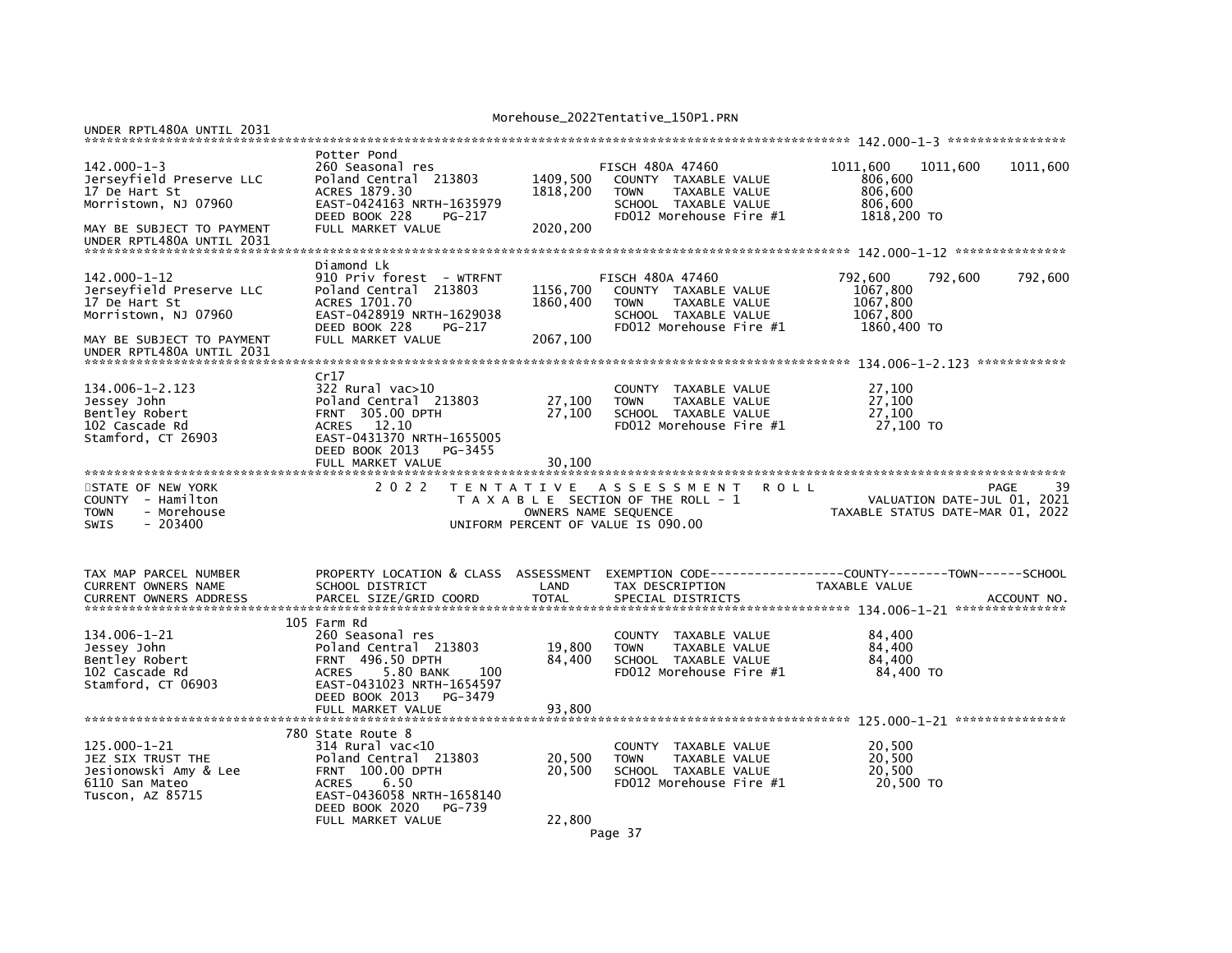|                                                                                           |                                                                                                                           |                 | Morehouse_2022Tentative_150P1.PRN                                                                       |                                         |
|-------------------------------------------------------------------------------------------|---------------------------------------------------------------------------------------------------------------------------|-----------------|---------------------------------------------------------------------------------------------------------|-----------------------------------------|
|                                                                                           | 330 French Rd                                                                                                             |                 |                                                                                                         |                                         |
| 134.006-1-25<br>Johnson Adam<br>Johnson Chad & Ethan<br>1264 Amasa Rd<br>Jermya, PA 18433 | 260 Seasonal res<br>Poland Central 213803<br><b>FRNT 234.20 DPTH</b><br>3.80<br><b>ACRES</b><br>EAST-0429039 NRTH-1653082 | 7,800<br>42,000 | COUNTY TAXABLE VALUE<br>TAXABLE VALUE<br><b>TOWN</b><br>SCHOOL TAXABLE VALUE<br>FD012 Morehouse Fire #1 | 42,000<br>42,000<br>42.000<br>42,000 TO |
|                                                                                           | DEED BOOK 2013<br>PG-2270                                                                                                 |                 |                                                                                                         |                                         |
|                                                                                           | FULL MARKET VALUE                                                                                                         | 46.700          |                                                                                                         |                                         |
|                                                                                           | 358 French Rd                                                                                                             |                 |                                                                                                         |                                         |
| 134.006-1-34                                                                              | 260 Seasonal res                                                                                                          |                 | COUNTY<br>TAXABLE VALUE                                                                                 | 49.900                                  |
| Johnson John F                                                                            | Poland Central 213803                                                                                                     | 10,000          | TAXABLE VALUE<br><b>TOWN</b>                                                                            | 49,900                                  |
| Johnson Shari L<br>126 Bull Hill Rd                                                       | <b>FRNT 500.00 DPTH</b><br><b>ACRES</b><br>1.00                                                                           | 49,900          | SCHOOL TAXABLE VALUE<br>FD012 Morehouse Fire #1                                                         | 49,900<br>49,900 TO                     |
| Cold Brook, NY 13324                                                                      | EAST-0430356 NRTH-1654266                                                                                                 |                 |                                                                                                         |                                         |
|                                                                                           | DEED BOOK 2014<br>PG-3072                                                                                                 |                 |                                                                                                         |                                         |
|                                                                                           | FULL MARKET VALUE                                                                                                         | 55.400          |                                                                                                         |                                         |
|                                                                                           |                                                                                                                           |                 |                                                                                                         |                                         |
| 134.006-1-2.122                                                                           | 105 koch Rd                                                                                                               |                 |                                                                                                         | 38,300                                  |
| Jones R. Daniel                                                                           | 260 Seasonal res<br>Poland Central 213803                                                                                 | 21,500          | <b>COUNTY</b><br>TAXABLE VALUE<br>TAXABLE VALUE<br><b>TOWN</b>                                          | 38,300                                  |
| 2 Crocus Ct                                                                               | <b>ACRES</b><br>7.50                                                                                                      | 38,300          | SCHOOL TAXABLE VALUE                                                                                    | 38,300                                  |
| S. Glens Falls, NY 12803                                                                  | EAST-0432070 NRTH-1656226                                                                                                 |                 | FD012 Morehouse Fire #1                                                                                 | 38,300 TO                               |
|                                                                                           | DEED BOOK 2012<br>PG-3248                                                                                                 |                 |                                                                                                         |                                         |
|                                                                                           | FULL MARKET VALUE                                                                                                         | 42.600          |                                                                                                         |                                         |
| STATE OF NEW YORK                                                                         | 2 0 2 2                                                                                                                   |                 | TENTATIVE ASSESSMENT<br>R O L L                                                                         | 40<br>PAGE                              |
| COUNTY - Hamilton                                                                         |                                                                                                                           |                 | T A X A B L E SECTION OF THE ROLL - 1                                                                   | VALUATION DATE-JUL 01, 2021             |
| - Morehouse<br><b>TOWN</b>                                                                |                                                                                                                           |                 |                                                                                                         |                                         |
|                                                                                           |                                                                                                                           |                 | OWNERS NAME SEQUENCE                                                                                    | TAXABLE STATUS DATE-MAR 01, 2022        |
| $-203400$<br><b>SWIS</b>                                                                  |                                                                                                                           |                 | UNIFORM PERCENT OF VALUE IS 090.00                                                                      |                                         |
|                                                                                           |                                                                                                                           |                 |                                                                                                         |                                         |
|                                                                                           |                                                                                                                           |                 |                                                                                                         |                                         |
| TAX MAP PARCEL NUMBER                                                                     | PROPERTY LOCATION & CLASS                                                                                                 | ASSESSMENT      |                                                                                                         |                                         |
| CURRENT OWNERS NAME                                                                       | SCHOOL DISTRICT                                                                                                           | LAND            | TAX DESCRIPTION                                                                                         | <b>TAXABLE VALUE</b>                    |
| <b>CURRENT OWNERS ADDRESS</b>                                                             | PARCEL SIZE/GRID COORD                                                                                                    | <b>TOTAL</b>    | SPECIAL DISTRICTS                                                                                       | ACCOUNT NO.                             |
|                                                                                           |                                                                                                                           |                 |                                                                                                         |                                         |
| $125.017 - 1 - 6.100$                                                                     | 150 French Rd<br>210 1 Family Res                                                                                         |                 | COUNTY<br>TAXABLE VALUE                                                                                 | 237,600                                 |
| Karahalis George                                                                          | Poland Central 213803                                                                                                     | 35,800          | <b>TOWN</b><br>TAXABLE VALUE                                                                            | 237,600                                 |
| 192 Sands Point Rd                                                                        | <b>FRNT 718.00 DPTH</b>                                                                                                   | 237,600         | SCHOOL TAXABLE VALUE                                                                                    | 237,600                                 |
| Sands Point, NY 11050                                                                     | ACRES 26.50                                                                                                               |                 | FD012 Morehouse Fire #1                                                                                 | 237,600 TO                              |
|                                                                                           | EAST-0421529 NRTH-1657385                                                                                                 |                 |                                                                                                         |                                         |
|                                                                                           | DEED BOOK 151<br>PG-418<br>FULL MARKET VALUE                                                                              |                 |                                                                                                         |                                         |
|                                                                                           |                                                                                                                           | 264,000         |                                                                                                         |                                         |
|                                                                                           | Fayle Rd                                                                                                                  |                 |                                                                                                         |                                         |
| 125.013-1-13.114                                                                          | 910 Priv forest                                                                                                           |                 | TAXABLE VALUE<br>COUNTY                                                                                 | 75,600                                  |
| Karahalis Theodora                                                                        | Poland Central 213803                                                                                                     | 75,600          | <b>TOWN</b><br>TAXABLE VALUE                                                                            | 75.600                                  |
| 192 Sands Point Rd                                                                        | <b>FRNT 3345.00 DPTH</b>                                                                                                  | 75,600          | SCHOOL TAXABLE VALUE                                                                                    | 75,600                                  |
| Sands Point, NY 11050                                                                     | ACRES 132.10<br>EAST-0421699 NRTH-1661759                                                                                 |                 | FD012 Morehouse Fire #1                                                                                 | 75,600 TO                               |
|                                                                                           | DEED BOOK 191<br>PG-404                                                                                                   |                 |                                                                                                         |                                         |
|                                                                                           | FULL MARKET VALUE                                                                                                         | 84.000          |                                                                                                         |                                         |
|                                                                                           | Fayle Rd                                                                                                                  |                 |                                                                                                         |                                         |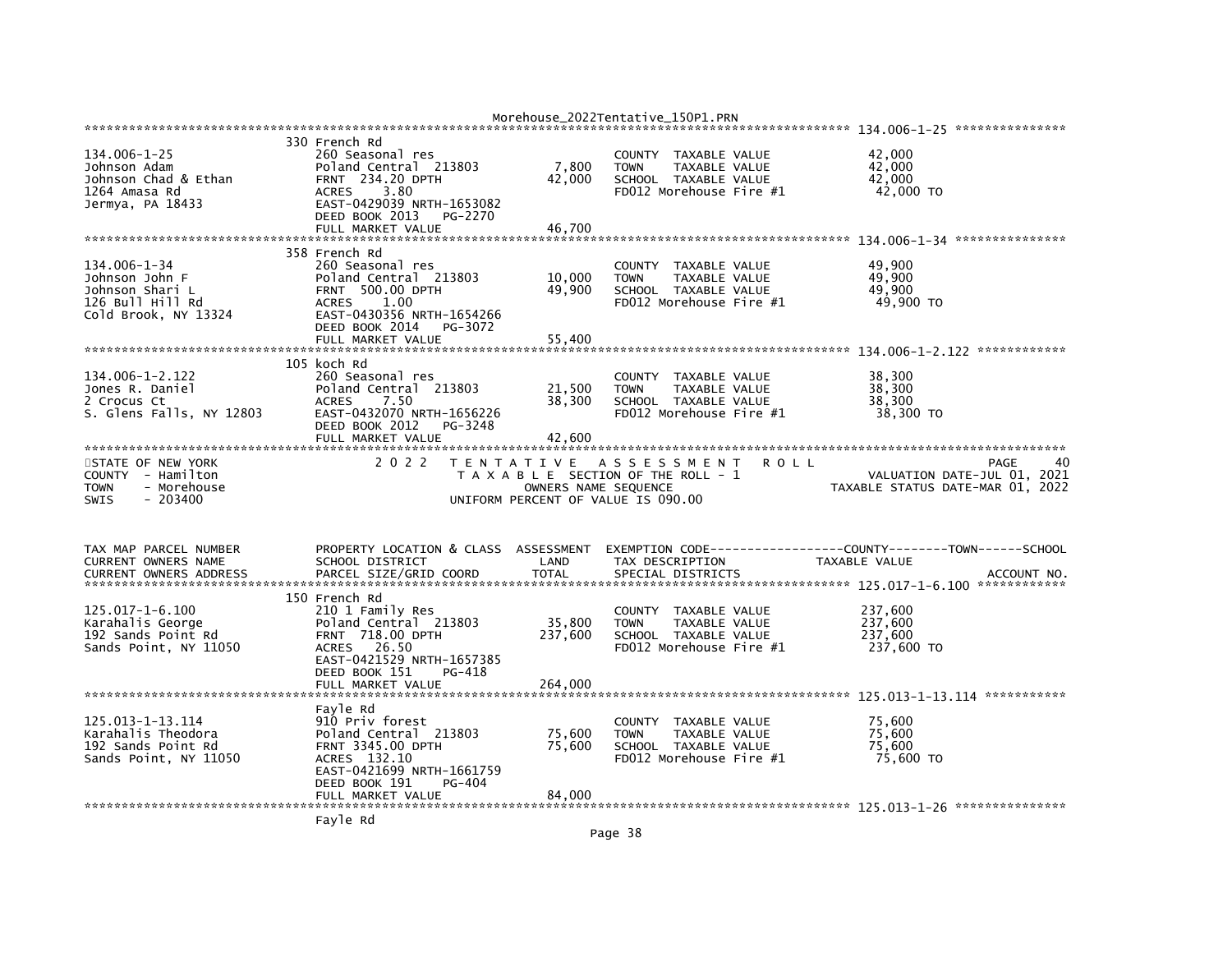|                               |                                                 |                      | Morehouse_2022Tentative_150P1.PRN       |                                  |              |
|-------------------------------|-------------------------------------------------|----------------------|-----------------------------------------|----------------------------------|--------------|
| $125.013 - 1 - 26$            | $314$ Rural vac<10                              |                      | COUNTY TAXABLE VALUE                    | 4,200                            |              |
| Karch Earl                    | Poland Central 213803                           | 4,200                | <b>TOWN</b><br>TAXABLE VALUE            | 4,200                            |              |
| Karch Sharon                  | FRNT 100.00 DPTH 125.00                         | 4,200                | SCHOOL TAXABLE VALUE                    | 4,200                            |              |
| 732 Herman Rd                 | EAST-0421076 NRTH-1662430                       |                      | FD012 Morehouse Fire #1                 | 4,200 TO                         |              |
| Webster, NY 14580             | DEED BOOK 157<br><b>PG-96</b>                   |                      |                                         |                                  |              |
|                               | FULL MARKET VALUE                               | 4.700                |                                         |                                  |              |
|                               |                                                 |                      |                                         |                                  |              |
|                               |                                                 |                      |                                         |                                  |              |
|                               | 143 French Rd                                   |                      |                                         |                                  |              |
| 125.017-1-1.110               | 210 1 Family Res                                |                      | COUNTY TAXABLE VALUE                    | 390,600                          |              |
| Kaufman Lisbeth               | Poland Central 213803                           | 147,000              | <b>TOWN</b><br>TAXABLE VALUE            | 390,600                          |              |
| George James                  | <b>FRNT 3335.00 DPTH</b>                        | 390,600              | SCHOOL TAXABLE VALUE                    | 390,600                          |              |
| 1635 Lexington Ave Apt 3A     | ACRES 265.00                                    |                      | FD012 Morehouse Fire #1                 | 390,600 TO                       |              |
| New York, NY 10029-5368       | EAST-0423484 NRTH-1658974                       |                      |                                         |                                  |              |
|                               | DEED BOOK 2020<br>PG-1014                       |                      |                                         |                                  |              |
|                               | FULL MARKET VALUE                               | 434,000              |                                         |                                  |              |
|                               |                                                 |                      |                                         |                                  |              |
|                               | 410 French Rd                                   |                      |                                         |                                  | $A - 5 - 18$ |
| 134.006-1-4.100               | 260 Seasonal res                                |                      | COUNTY TAXABLE VALUE                    | 42.500                           |              |
| Keep Zachary G                | Poland Central 213803                           | 10,400               | TAXABLE VALUE<br><b>TOWN</b>            | 42,500                           |              |
|                               |                                                 |                      |                                         |                                  |              |
| 1 S Clinton Ave               | FRNT 297.10 DPTH                                | 42,500               | SCHOOL TAXABLE VALUE                    | 42,500                           |              |
| Rochester, NY 14604           | <b>ACRES</b><br>1.40 BANK<br>112                |                      | FD012 Morehouse Fire #1                 | 42,500 TO                        |              |
|                               | EAST-0431896 NRTH-1656459                       |                      |                                         |                                  |              |
| PRIOR OWNER ON 3/01/2022      | DEED BOOK 2021<br>PG-1075                       |                      |                                         |                                  |              |
|                               |                                                 |                      |                                         |                                  |              |
|                               |                                                 |                      |                                         |                                  |              |
| STATE OF NEW YORK             | 2 0 2 2                                         | <b>TENTATIVE</b>     | ASSESSMENT<br><b>ROLL</b>               |                                  | PAGE         |
| COUNTY - Hamilton             |                                                 |                      | T A X A B L E SECTION OF THE ROLL - 1   | VALUATION DATE-JUL 01, 2021      |              |
| <b>TOWN</b><br>- Morehouse    |                                                 | OWNERS NAME SEQUENCE |                                         | TAXABLE STATUS DATE-MAR 01, 2022 |              |
|                               |                                                 |                      |                                         |                                  |              |
| $-203400$<br><b>SWIS</b>      |                                                 |                      | UNIFORM PERCENT OF VALUE IS 090.00      |                                  |              |
|                               |                                                 |                      |                                         |                                  |              |
|                               |                                                 |                      |                                         |                                  |              |
|                               |                                                 |                      |                                         |                                  |              |
| TAX MAP PARCEL NUMBER         | PROPERTY LOCATION & CLASS ASSESSMENT            |                      |                                         |                                  |              |
| CURRENT OWNERS NAME           | SCHOOL DISTRICT                                 | LAND                 | TAX DESCRIPTION                         | TAXABLE VALUE                    |              |
| <b>CURRENT OWNERS ADDRESS</b> | PARCEL SIZE/GRID COORD                          | <b>TOTAL</b>         | SPECIAL DISTRICTS                       |                                  | ACCOUNT NO.  |
|                               |                                                 |                      |                                         |                                  |              |
|                               |                                                 |                      |                                         |                                  |              |
|                               | 595 State Route 8                               |                      |                                         |                                  | $E.013-2$    |
| 125.014-1-13                  | 260 Seasonal res                                |                      | COUNTY TAXABLE VALUE                    | 36,400                           |              |
| Keith George F                | Piseco Common 202001                            | 15,100               | TAXABLE VALUE<br><b>TOWN</b>            | 36,400                           |              |
| Keith Laurie C                | <b>FRNT 175.00 DPTH</b>                         | 36.400               | SCHOOL TAXABLE VALUE                    | 36.400                           |              |
| 1000 Pleasant Valley Rd       | <b>ACRES</b><br>1.10                            |                      | FD012 Morehouse Fire #1                 | 36,400 TO                        |              |
| Waterville, NY 13480          | EAST-0427553 NRTH-1662053                       |                      |                                         |                                  |              |
|                               | DEED BOOK 2021<br>PG-779                        |                      |                                         |                                  |              |
|                               | FULL MARKET VALUE                               | 40.400               |                                         |                                  |              |
|                               |                                                 |                      |                                         |                                  |              |
|                               | 591 State Route 8                               |                      |                                         |                                  | $A.003-15$   |
| $125.014 - 1 - 14$            | 260 Seasonal res                                |                      | COUNTY TAXABLE VALUE                    | 50,500                           |              |
| Keith George F                |                                                 | 17,800               | <b>TOWN</b><br>TAXABLE VALUE            | 50.500                           |              |
| Keith Laurie C                | Piseco Common 202001<br><b>FRNT 389.00 DPTH</b> | 50,500               | SCHOOL TAXABLE VALUE                    | 50,500                           |              |
|                               |                                                 |                      |                                         |                                  |              |
| 1000 Pleasant Valley Rd       | 3.80<br><b>ACRES</b>                            |                      | FD012 Morehouse Fire #1                 | 50,500 TO                        |              |
| Waterville, NY 13480          | EAST-0427297 NRTH-1662222                       |                      |                                         |                                  |              |
|                               | DEED BOOK 2021<br>PG-510                        |                      |                                         |                                  |              |
|                               | FULL MARKET VALUE                               | 56,100               |                                         |                                  |              |
|                               |                                                 |                      |                                         |                                  |              |
|                               | 144 French Rd                                   |                      |                                         |                                  |              |
| $125.017 - 1 - 3$             | 210 1 Family Res                                |                      | COUNTY<br>TAXABLE VALUE                 | 82.600                           |              |
| Kelly Robert M Sr             | Poland Central 213803                           | 8.400                | <b>TOWN</b><br>TAXABLE VALUE<br>Page 39 | 82,600                           |              |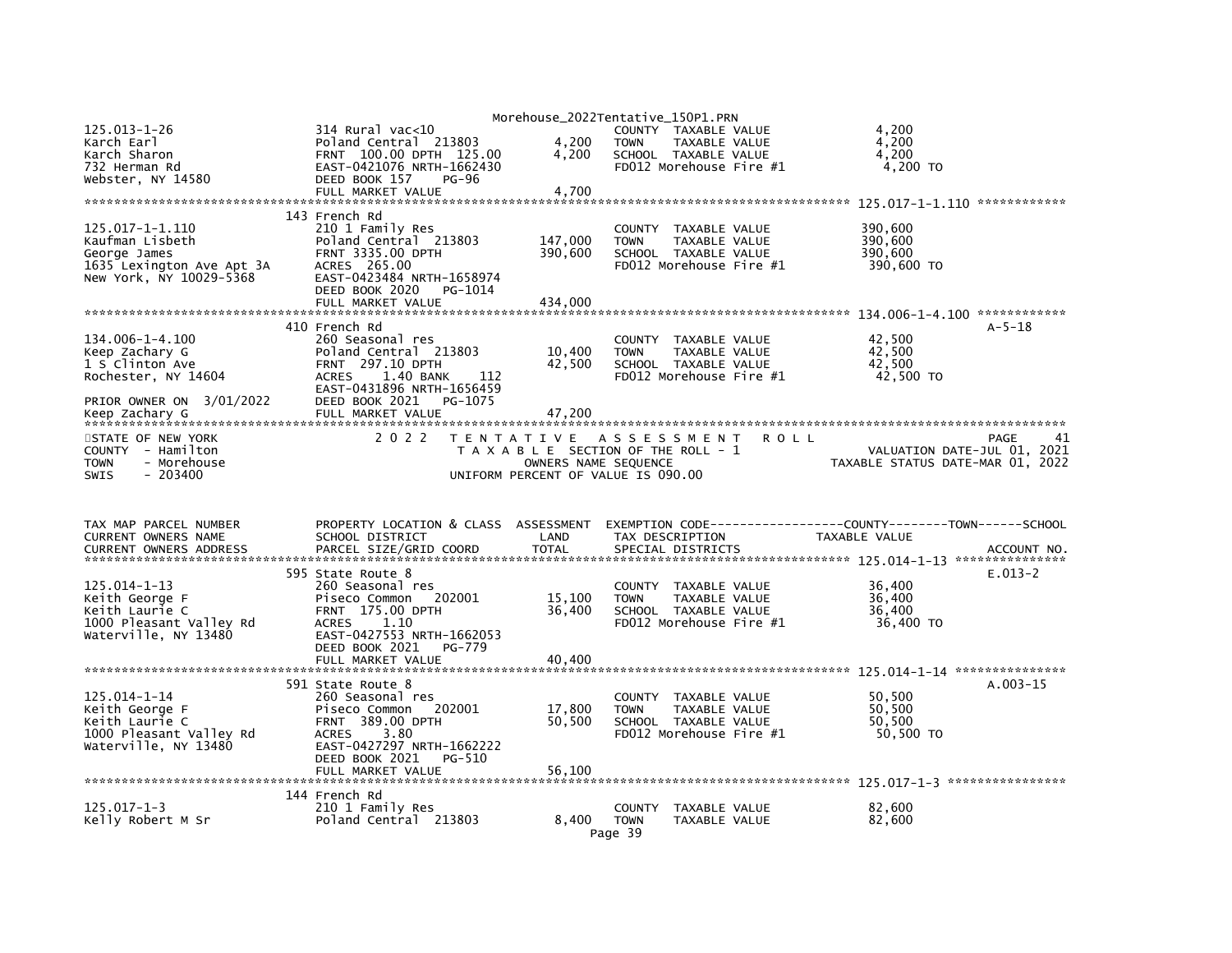| Kelly Kathleen<br>24 Green Herron Dr<br>Hackettstown, NJ 07840                                               | FRNT 100.00 DPTH 150.00<br>EAST-0421941 NRTH-1658200<br>DEED BOOK 245<br>PG-576                                                                                                                   | 82,600                     | Morehouse_2022Tentative_150P1.PRN<br>SCHOOL TAXABLE VALUE<br>FD012 Morehouse Fire #1                                                | 82,600<br>82,600 TO                                                           |
|--------------------------------------------------------------------------------------------------------------|---------------------------------------------------------------------------------------------------------------------------------------------------------------------------------------------------|----------------------------|-------------------------------------------------------------------------------------------------------------------------------------|-------------------------------------------------------------------------------|
|                                                                                                              | FULL MARKET VALUE                                                                                                                                                                                 | 91,800                     |                                                                                                                                     |                                                                               |
|                                                                                                              |                                                                                                                                                                                                   |                            |                                                                                                                                     |                                                                               |
| $125.014 - 1 - 23$<br>Kerker Robert A<br>Kerker Valerie<br>31 Harlau Dr                                      | 126 Mountain Home Rd<br>210 1 Family Res<br>Piseco Common<br>202001<br><b>FRNT 560.00 DPTH</b><br>2.30<br><b>ACRES</b>                                                                            | 16,300<br>69,200           | COUNTY TAXABLE VALUE<br><b>TOWN</b><br>TAXABLE VALUE<br>SCHOOL TAXABLE VALUE<br>FD012 Morehouse Fire #1                             | $D.011-18$<br>69,200<br>69,200<br>69,200<br>69,200 TO                         |
| Glenville, NY 12302                                                                                          | EAST-0427552 NRTH-1663067<br>DEED BOOK 201<br>PG-113<br>FULL MARKET VALUE                                                                                                                         | 76,900                     |                                                                                                                                     |                                                                               |
| $109.000 - 1 - 4$<br>Kermizian Matthew A<br>Leone Victor C III<br>1182 State Route 8<br>Cold Brook, NY 13324 | Off West Canada Crk<br>910 Priv forest<br>Poland Central 213803<br>39.00<br><b>ACRES</b><br>EAST-0423911 NRTH-1704096<br>DEED BOOK 2018<br>PG-1233<br>FULL MARKET VALUE                           | 19,500<br>27,000<br>30,000 | COUNTY TAXABLE VALUE<br><b>TOWN</b><br>TAXABLE VALUE<br>SCHOOL TAXABLE VALUE<br>FD012 Morehouse Fire #1                             | 27,000<br>27,000<br>27,000<br>27,000 TO                                       |
| STATE OF NEW YORK<br>COUNTY - Hamilton<br>- Morehouse<br>TOWN<br><b>SWIS</b><br>$-203400$                    | 2 0 2 2                                                                                                                                                                                           | OWNERS NAME SEQUENCE       | TENTATIVE ASSESSMENT<br><b>ROLL</b><br>T A X A B L E SECTION OF THE ROLL - 1<br>UNIFORM PERCENT OF VALUE IS 090.00                  | 42<br>PAGE<br>VALUATION DATE-JUL 01, 2021<br>TAXABLE STATUS DATE-MAR 01, 2022 |
| TAX MAP PARCEL NUMBER<br>CURRENT OWNERS NAME<br>CURRENT OWNERS ADDRESS                                       | PROPERTY LOCATION & CLASS ASSESSMENT<br>SCHOOL DISTRICT<br>PARCEL SIZE/GRID COORD                                                                                                                 | LAND<br><b>TOTAL</b>       | TAX DESCRIPTION<br>SPECIAL DISTRICTS                                                                                                | TAXABLE VALUE<br>ACCOUNT NO.                                                  |
| 125.013-1-9.100<br>Kerstner Lynn<br>26 Brook St<br>Butler, NJ 07405                                          | 515 State Route 8<br>270 Mfg housing<br>Poland Central 213803<br>FRNT 242.00 DPTH 215.00<br>EAST-0423777 NRTH-1661052<br>DEED BOOK 2016<br>PG-242<br>FULL MARKET VALUE                            | 8,900<br>45,600<br>50,700  | COUNTY TAXABLE VALUE<br><b>TOWN</b><br>TAXABLE VALUE<br>SCHOOL TAXABLE VALUE<br>FD012 Morehouse Fire #1                             | 45,600<br>45.600<br>45,600<br>45,600 TO                                       |
| 124.000-1-51.112<br>Kerstner Stacy M<br>Kerstner Derek W<br>58 Catherine St<br>Bloomingdale, NJ 07403        | 255 State Route 8<br>270 Mfg housing<br>Poland Central 213803<br>FRNT 110.00 DPTH 340.00<br>EAST-0410974 NRTH-1662563<br>DEED BOOK 2022<br>$PG-49$<br>FULL MARKET VALUE                           | 13,600<br>39,300<br>43.700 | COUNTY TAXABLE VALUE<br><b>TOWN</b><br>TAXABLE VALUE<br>SCHOOL TAXABLE VALUE<br>$FD012$ Morehouse Fire $#1$                         | 39,300<br>39.300<br>39.300<br>39,300 TO                                       |
| $116.000 - 1 - 2$<br>Kessler George<br>ETAL<br>Nelson W Jones<br>237 Pardeeville Rd<br>Cold Brook, NY 13324  | Off West Canada Crk<br>260 Seasonal res<br>Poland Central 213803<br><b>FRNT 209.00 DPTH</b><br>1.00<br><b>ACRES</b><br>EAST-0418296 NRTH-1687668<br>DEED BOOK 241<br>$PG-95$<br>FULL MARKET VALUE | 7,600<br>29,200<br>32,400  | <b>COUNTY</b><br>TAXABLE VALUE<br><b>TOWN</b><br>TAXABLE VALUE<br>SCHOOL TAXABLE VALUE<br>FD012 Morehouse Fire #1<br>$\cdot$ $\sim$ | 29,200<br>29,200<br>29,200<br>29,200 TO                                       |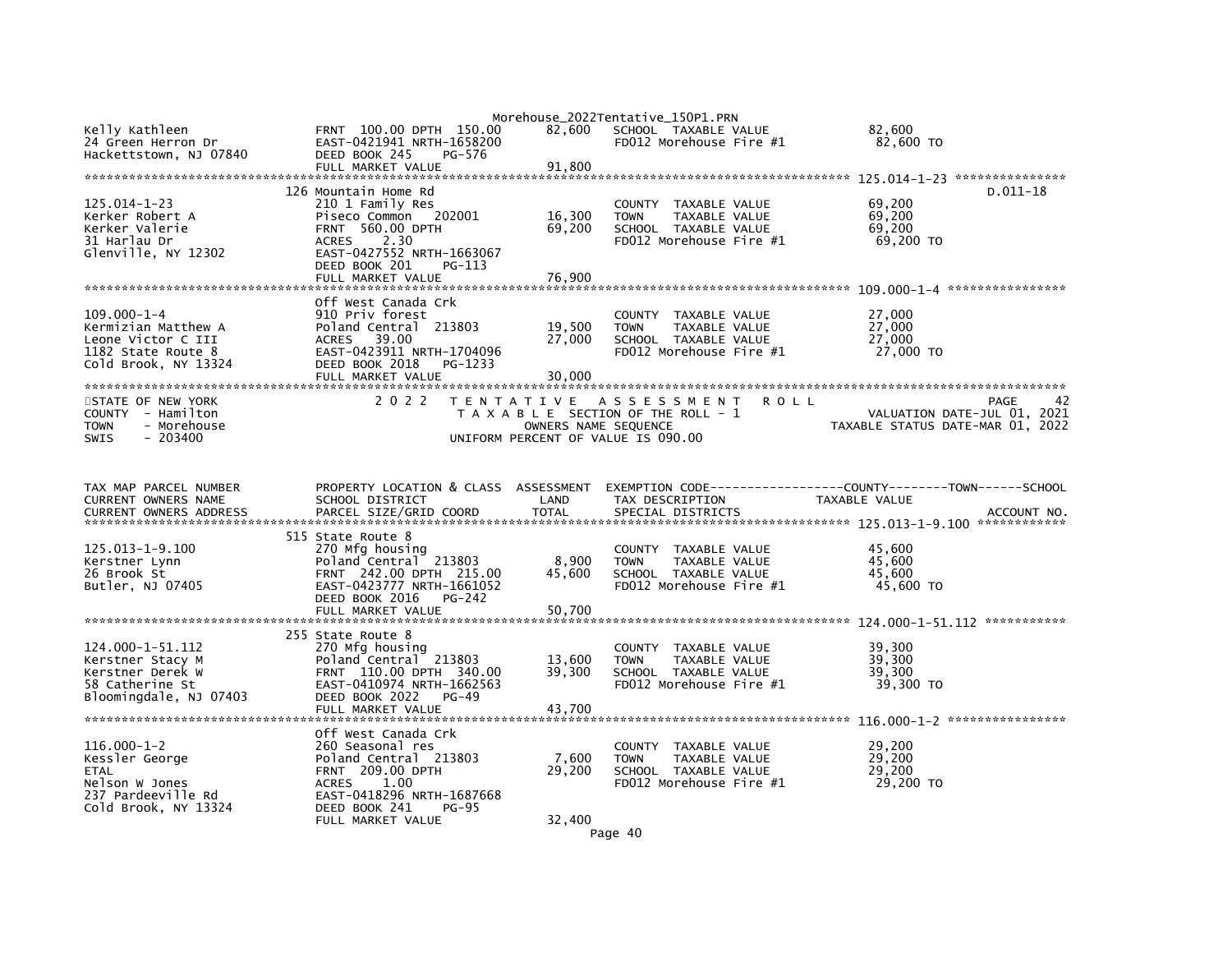|                                                                                                   |                                                                                                                                                                                                 |                                           | Morehouse_2022Tentative_150P1.PRN                                                                              |             |                                                                               |             |
|---------------------------------------------------------------------------------------------------|-------------------------------------------------------------------------------------------------------------------------------------------------------------------------------------------------|-------------------------------------------|----------------------------------------------------------------------------------------------------------------|-------------|-------------------------------------------------------------------------------|-------------|
|                                                                                                   |                                                                                                                                                                                                 |                                           |                                                                                                                |             |                                                                               |             |
| 125.017-1-1.120<br>Key Daniel<br>Key Lisa E<br>11 Beaver St<br>Stamford, NY 12167                 | 173 French Rd<br>210 1 Family Res<br>Poland Central 213803<br><b>FRNT 1635.00 DPTH</b><br>ACRES 18.10<br>EAST-0423108 NRTH-1656445<br>DEED BOOK 2020<br>PG-712                                  | 30,000<br>90,000                          | COUNTY TAXABLE VALUE<br><b>TOWN</b><br>TAXABLE VALUE<br>SCHOOL TAXABLE VALUE<br>FD012 Morehouse Fire #1        |             | 90,000<br>90,000<br>90,000<br>90,000 TO                                       |             |
|                                                                                                   | FULL MARKET VALUE                                                                                                                                                                               | 100.000                                   |                                                                                                                |             |                                                                               |             |
| $134.006 - 1 - 3$<br>Kimball Edgar F Jr<br>355 E Campbell Rd Ext<br>Rotterdam, NY 12303           | 414 French Rd<br>260 Seasonal res<br>Poland Central 213803<br>99.60 DPTH 204.50<br><b>FRNT</b><br>EAST-0431967 NRTH-1656654<br>DEED BOOK 212<br><b>PG-237</b><br>FULL MARKET VALUE              | 5,900<br>16,300<br>18,100                 | COUNTY TAXABLE VALUE<br>TAXABLE VALUE<br><b>TOWN</b><br>SCHOOL TAXABLE VALUE<br>FD012 Morehouse Fire #1        |             | 16,300<br>16,300<br>16,300<br>16,300 TO                                       |             |
| STATE OF NEW YORK<br>COUNTY - Hamilton<br><b>TOWN</b><br>- Morehouse<br><b>SWIS</b><br>- 203400   | 2 0 2 2                                                                                                                                                                                         | T E N T A T I V E<br>OWNERS NAME SEQUENCE | A S S E S S M E N T<br>T A X A B L E SECTION OF THE ROLL - 1<br>UNIFORM PERCENT OF VALUE IS 090.00             | <b>ROLL</b> | VALUATION DATE-JUL 01, 2021<br>TAXABLE STATUS DATE-MAR 01, 2022               | PAGE        |
| TAX MAP PARCEL NUMBER<br>CURRENT OWNERS NAME<br><b>CURRENT OWNERS ADDRESS</b>                     | PROPERTY LOCATION & CLASS<br>SCHOOL DISTRICT<br>PARCEL SIZE/GRID COORD                                                                                                                          | ASSESSMENT<br>LAND<br><b>TOTAL</b>        | TAX DESCRIPTION<br>SPECIAL DISTRICTS                                                                           |             | EXEMPTION CODE-----------------COUNTY-------TOWN------SCHOOL<br>TAXABLE VALUE | ACCOUNT NO. |
| 124.000-1-25.210<br>Klein Parill R<br>Klein Parill J<br>6064 State Route 31<br>Verona, NY 13478   | 328 State Route 8<br>260 Seasonal res<br>Poland Central 213803<br><b>FRNT 530.00 DPTH</b><br>4.70<br><b>ACRES</b><br>EAST-0414090 NRTH-1661026<br>DEED BOOK 2019<br>PG-739<br>FULL MARKET VALUE | 18,700<br>30,800<br>34,200                | COUNTY TAXABLE VALUE<br>TAXABLE VALUE<br><b>TOWN</b><br>SCHOOL TAXABLE VALUE<br>FD012 Morehouse Fire #1        |             | 30.800<br>30,800<br>30,800<br>30,800 TO                                       |             |
|                                                                                                   |                                                                                                                                                                                                 |                                           |                                                                                                                |             |                                                                               |             |
| $125.013 - 1 - 19$<br>Knight H. Thomas<br>Knight Donna<br>7541 East South St<br>Clinton, NY 13323 | 181 Fayle Rd<br>260 Seasonal res - WTRFNT<br>Poland Central 213803<br>Ser 2456<br><b>ACRES</b><br>2.60<br>EAST-0421222 NRTH-1663611<br>DEED BOOK 2017<br>PG-848                                 | 12,000<br>32,700                          | COUNTY<br>TAXABLE VALUE<br><b>TOWN</b><br>TAXABLE VALUE<br>SCHOOL TAXABLE VALUE<br>FD012 Morehouse Fire #1     |             | 32,700<br>32,700<br>32,700<br>32,700 TO                                       |             |
|                                                                                                   | FULL MARKET VALUE                                                                                                                                                                               | 36,300                                    |                                                                                                                |             |                                                                               |             |
| $109.000 - 1 - 35$<br>Knobloch David<br>Knobloch Kenneth<br>189 Riverside Dr<br>Utica, NY 13502   | West Canada Crk<br>910 Priv forest<br>Poland Central 213803<br>ACRES 157.30<br>EAST-0423239 NRTH-1699507<br>DEED BOOK 2020<br>PG-264<br>FULL MARKET VALUE                                       | 78,700<br>78.700<br>87,400                | COUNTY TAXABLE VALUE<br><b>TAXABLE VALUE</b><br><b>TOWN</b><br>SCHOOL TAXABLE VALUE<br>FD012 Morehouse Fire #1 |             | 78,700<br>78,700<br>78.700<br>78,700 TO                                       |             |
| $109.000 - 1 - 55$                                                                                | West Canada Crk<br>920 Priv Hunt/Fi                                                                                                                                                             |                                           | COUNTY TAXABLE VALUE<br>Page 41                                                                                |             | 92,400                                                                        |             |
|                                                                                                   |                                                                                                                                                                                                 |                                           |                                                                                                                |             |                                                                               |             |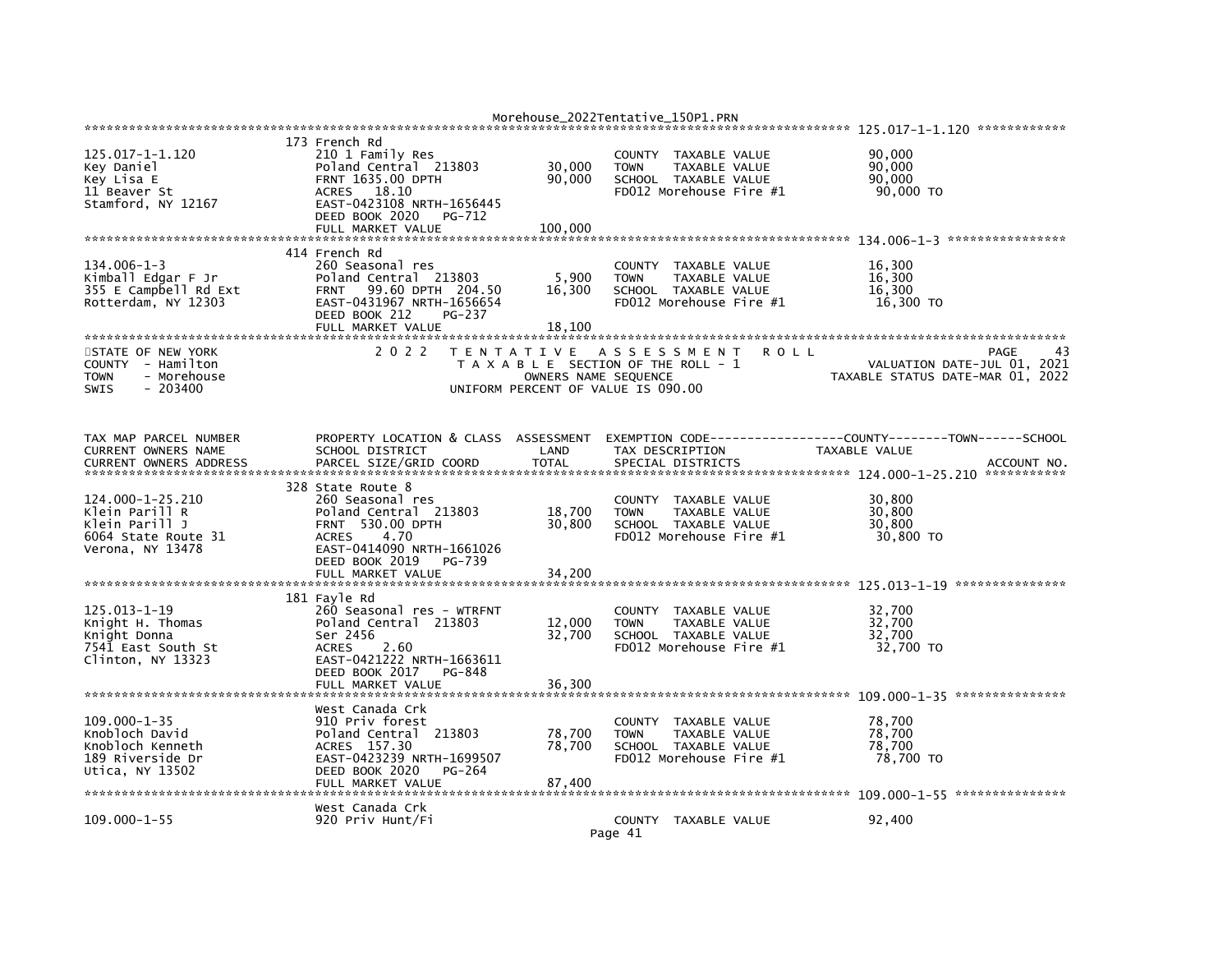| Knobloch David                                  | Poland Central 213803                                 | 73,800               | Morehouse_2022Tentative_150P1.PRN<br><b>TOWN</b><br>TAXABLE VALUE | 92,400                                                       |                             |
|-------------------------------------------------|-------------------------------------------------------|----------------------|-------------------------------------------------------------------|--------------------------------------------------------------|-----------------------------|
| Knobloch Kenneth                                | ACRES 147.50                                          | 92,400               | SCHOOL TAXABLE VALUE                                              | 92,400                                                       |                             |
| 189 Riverside Dr<br>Utica, NY 13502             | EAST-0424736 NRTH-1697443<br>DEED BOOK 2018<br>PG-764 |                      | FD012 Morehouse Fire #1                                           | 92,400 TO                                                    |                             |
|                                                 | FULL MARKET VALUE                                     | 102,700              |                                                                   |                                                              |                             |
|                                                 |                                                       |                      |                                                                   |                                                              |                             |
| 101.000-1-16.200                                | Off 2Nd Stillwater Crk<br>910 Priv forest             |                      |                                                                   |                                                              |                             |
| Koba Douglas V                                  | Poland Central 213803                                 | 65,700               | <b>COUNTY</b><br>TAXABLE VALUE<br><b>TOWN</b><br>TAXABLE VALUE    | 73,000<br>73,000                                             |                             |
| 4905 Pratts Rd                                  | ACRES 164.20                                          | 73,000               | SCHOOL TAXABLE VALUE                                              | 73,000                                                       |                             |
| Munnsville, NY 13409                            | EAST-0443268 NRTH-1707807<br>DEED BOOK 201            |                      | FD012 Morehouse Fire #1                                           | 73,000 TO                                                    |                             |
|                                                 | PG-637<br>FULL MARKET VALUE                           | 81.100               |                                                                   |                                                              |                             |
|                                                 |                                                       |                      |                                                                   |                                                              |                             |
| STATE OF NEW YORK                               | 2 0 2 2                                               |                      | TENTATIVE ASSESSMENT                                              | <b>ROLL</b>                                                  | <b>PAGE</b>                 |
| COUNTY - Hamilton<br><b>TOWN</b><br>- Morehouse |                                                       | OWNERS NAME SEQUENCE | T A X A B L E SECTION OF THE ROLL - 1                             | TAXABLE STATUS DATE-MAR 01, 2022                             | VALUATION DATE-JUL 01, 2021 |
| $-203400$<br><b>SWIS</b>                        |                                                       |                      | UNIFORM PERCENT OF VALUE IS 090.00                                |                                                              |                             |
|                                                 |                                                       |                      |                                                                   |                                                              |                             |
|                                                 |                                                       |                      |                                                                   |                                                              |                             |
| TAX MAP PARCEL NUMBER                           | PROPERTY LOCATION & CLASS ASSESSMENT                  |                      |                                                                   | EXEMPTION CODE-----------------COUNTY-------TOWN------SCHOOL |                             |
| CURRENT OWNERS NAME                             | SCHOOL DISTRICT                                       | LAND                 | TAX DESCRIPTION                                                   | TAXABLE VALUE                                                |                             |
| <b>CURRENT OWNERS ADDRESS</b>                   | PARCEL SIZE/GRID COORD                                | <b>TOTAL</b>         | SPECIAL DISTRICTS                                                 |                                                              | ACCOUNT NO.                 |
|                                                 | 111 Leons Rd                                          |                      |                                                                   |                                                              |                             |
| $125.014 - 1 - 4$                               | 260 Seasonal res                                      |                      | COUNTY<br>TAXABLE VALUE                                           | 65,700                                                       |                             |
| Kreuzer Keith<br>134 Snyders Corners Rd         | Poland Central 213803<br><b>FRNT 500.00 DPTH</b>      | 34,900<br>65,700     | <b>TOWN</b><br><b>TAXABLE VALUE</b><br>SCHOOL TAXABLE VALUE       | 65,700<br>65,700                                             |                             |
| Wynantskill, NY 12198                           | <b>ACRES</b><br>40.80                                 |                      | FD012 Morehouse Fire #1                                           | 65,700 TO                                                    |                             |
|                                                 | EAST-0431828 NRTH-1662205                             |                      |                                                                   |                                                              |                             |
|                                                 | DEED BOOK 215<br>PG-749<br>FULL MARKET VALUE          | 73,000               |                                                                   |                                                              |                             |
|                                                 |                                                       |                      |                                                                   |                                                              |                             |
|                                                 | off Cr 17                                             |                      |                                                                   |                                                              |                             |
| 134.006-1-5<br>Kwiatkowski John                 | 311 Res vac land<br>Poland Central 213803             | 5,900                | TAXABLE VALUE<br><b>COUNTY</b><br><b>TOWN</b><br>TAXABLE VALUE    | 5,900<br>5,900                                               |                             |
| 4944 Trivet Drive South                         | FRNT 100.00 DPTH 200.00                               | 5.900                | SCHOOL TAXABLE VALUE                                              | 5.900                                                        |                             |
| Liverpool, NY 13088-5816                        | EAST-0431712 NRTH-1656169                             |                      | FD012 Morehouse Fire #1                                           | 5,900 TO                                                     |                             |
|                                                 | DEED BOOK 171<br>PG-00306                             |                      |                                                                   |                                                              |                             |
|                                                 | FULL MARKET VALUE                                     | 6,600                |                                                                   |                                                              |                             |
|                                                 | off Cr 17                                             |                      |                                                                   |                                                              |                             |
| 134.006-1-11                                    | 311 Res vac land                                      |                      | TAXABLE VALUE<br><b>COUNTY</b>                                    | 6,100                                                        |                             |
| Kwiatkowski Joseph<br>Attn: John Binkowski      | Poland Central 213803<br>FRNT 100.00 DPTH 210.00      | 6,100<br>6,100       | <b>TOWN</b><br>TAXABLE VALUE<br>SCHOOL TAXABLE VALUE              | 6,100<br>6,100                                               |                             |
| 400 Ontario Ave                                 | EAST-0431344 NRTH-1655812                             |                      | FD012 Morehouse Fire #1                                           | $6,100$ TO                                                   |                             |
| Syracuse, NY 13209                              | DEED BOOK 171<br>PG-00308                             |                      |                                                                   |                                                              |                             |
|                                                 | FULL MARKET VALUE                                     | 6,800                |                                                                   |                                                              |                             |
|                                                 | Off Koch Rd                                           |                      |                                                                   |                                                              |                             |
| $134.006 - 1 - 8$                               | 311 Res vac land                                      |                      | <b>COUNTY</b><br>TAXABLE VALUE                                    | 7,300                                                        |                             |
| Kwiatkowski Walter<br>Attn: John Binkowski      | Poland Central 213803<br>FRNT 120.00 DPTH 238.90      | 7,300<br>7,300       | <b>TOWN</b><br>TAXABLE VALUE<br>SCHOOL TAXABLE VALUE              | 7,300<br>7,300                                               |                             |
| 400 Ontario Ave                                 | EAST-0431516 NRTH-1655946                             |                      | FD012 Morehouse Fire #1                                           | 7,300 TO                                                     |                             |
| Syracuse, NY 13209                              | DEED BOOK 171<br>PG-00304                             |                      |                                                                   |                                                              |                             |
|                                                 | FULL MARKET VALUE                                     | 8,100                | $\overline{\phantom{a}}$                                          |                                                              |                             |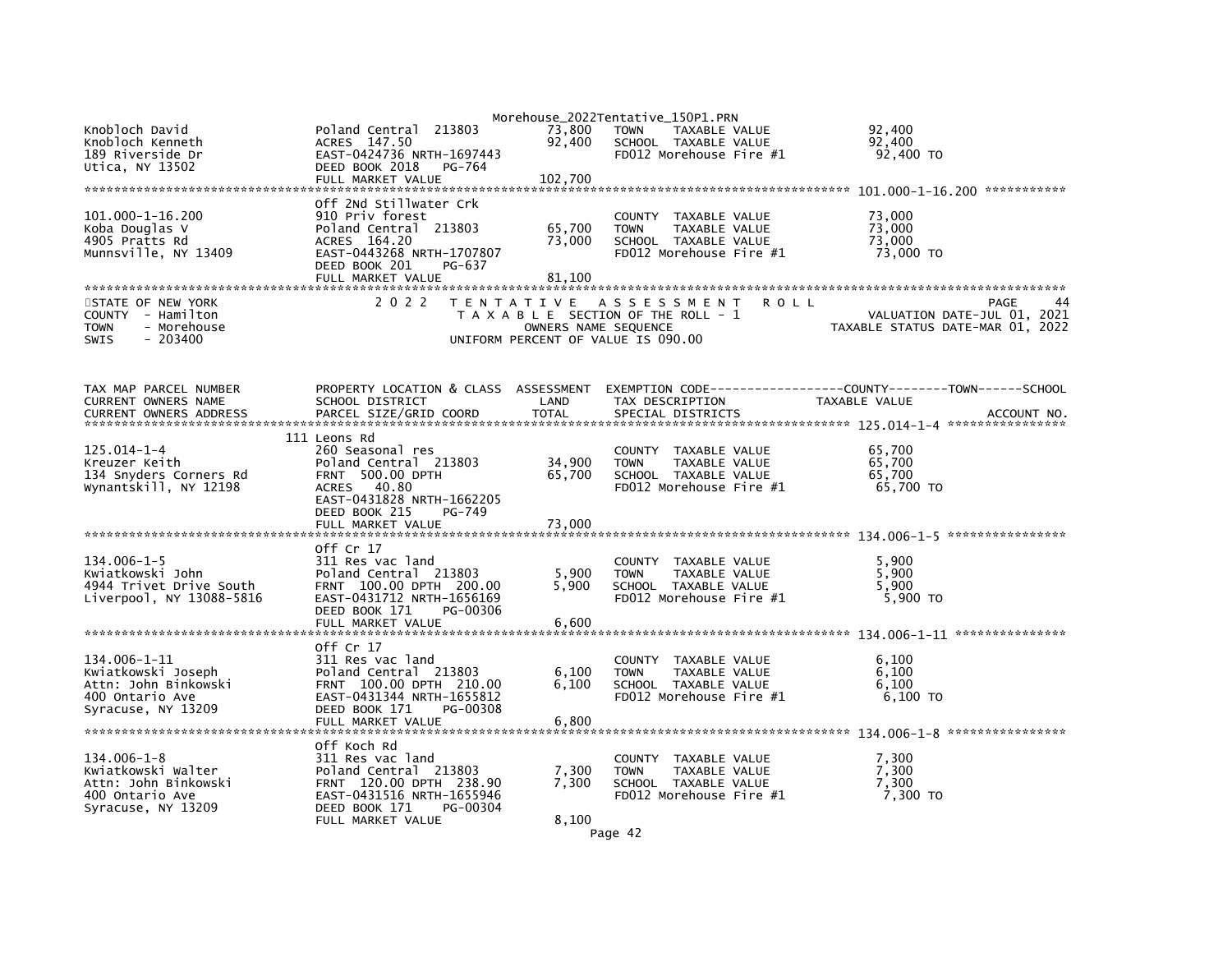|                                                                                                          |                                                                                                                                                                        |                            | Morehouse_2022Tentative_150P1.PRN                                                                                               |      |                                                    |                                                                         |
|----------------------------------------------------------------------------------------------------------|------------------------------------------------------------------------------------------------------------------------------------------------------------------------|----------------------------|---------------------------------------------------------------------------------------------------------------------------------|------|----------------------------------------------------|-------------------------------------------------------------------------|
|                                                                                                          | 396 French Rd                                                                                                                                                          |                            |                                                                                                                                 |      |                                                    |                                                                         |
| 134.006-1-9<br>Kwiatkowski Walter<br>Attn: John Binkowski<br>400 Ontario Ave<br>Syracuse, NY 13209       | 270 Mfg housing<br>Poland Central 213803<br>FRNT 100.00 DPTH 212.50<br>EAST-0431420 NRTH-1655877<br>DEED BOOK 171<br>PG-00302<br>FULL MARKET VALUE                     | 9,800<br>20,500<br>22,800  | COUNTY TAXABLE VALUE<br><b>TOWN</b><br>TAXABLE VALUE<br>SCHOOL TAXABLE VALUE<br>FD012 Morehouse Fire #1                         |      | 20,500<br>20.500<br>20,500<br>20.500 TO            |                                                                         |
|                                                                                                          |                                                                                                                                                                        |                            |                                                                                                                                 |      |                                                    |                                                                         |
| STATE OF NEW YORK<br>COUNTY - Hamilton<br><b>TOWN</b><br>- Morehouse<br><b>SWIS</b><br>$-203400$         | 2 0 2 2                                                                                                                                                                |                            | TENTATIVE ASSESSMENT<br>T A X A B L E SECTION OF THE ROLL - 1<br>OWNERS NAME SEQUENCE<br>UNIFORM PERCENT OF VALUE IS 090.00     | ROLL |                                                    | PAGE<br>VALUATION DATE-JUL 01, 2021<br>TAXABLE STATUS DATE-MAR 01, 2022 |
| TAX MAP PARCEL NUMBER<br>CURRENT OWNERS NAME<br><b>CURRENT OWNERS ADDRESS</b>                            | PROPERTY LOCATION & CLASS ASSESSMENT<br>SCHOOL DISTRICT<br>PARCEL SIZE/GRID COORD                                                                                      | LAND<br><b>TOTAL</b>       | EXEMPTION CODE-----------------COUNTY-------TOWN------SCHOOL<br>TAX DESCRIPTION<br>SPECIAL DISTRICTS                            |      | <b>TAXABLE VALUE</b>                               | ACCOUNT NO.                                                             |
| 124.020-1-2.100<br>La Rue Amanda<br>PO Box 43<br>Hoffmeister, NY 13353                                   | 430 State Route 8<br>210 1 Family Res<br>Poland Central 213803<br>Ser.2189<br>FRNT 615.00 DPTH<br><b>ACRES</b><br>8.80 BANK<br>100<br>EAST-0419439 NRTH-1660201        | 22,800<br>76,800           | ENH STAR<br>41834<br>TAXABLE VALUE<br>COUNTY<br>TAXABLE VALUE<br><b>TOWN</b><br>SCHOOL TAXABLE VALUE<br>FD012 Morehouse Fire #1 |      | $\Omega$<br>76,800<br>76,800<br>6,100<br>76,800 TO | 70,700<br>0                                                             |
|                                                                                                          | DEED BOOK 245<br>PG-933<br>FULL MARKET VALUE                                                                                                                           | 85,300                     |                                                                                                                                 |      |                                                    |                                                                         |
| $124.000 - 1 - 30$<br>Lakomski Jacob R<br>Lakomski Diane M<br>233 Highland Ter<br>West Oneonta, NY 13861 | 236 State Route 8<br>260 Seasonal res<br>Poland Central 213803<br>FRNT 46.00 DPTH 435.00<br>EAST-0410160 NRTH-1661945<br>DEED BOOK 2017<br>PG-974<br>FULL MARKET VALUE | 10,000<br>17,900<br>19,900 | COUNTY TAXABLE VALUE<br><b>TOWN</b><br>TAXABLE VALUE<br>SCHOOL TAXABLE VALUE<br>FD012 Morehouse Fire #1                         |      | 17,900<br>17,900<br>17,900<br>17,900 TO            |                                                                         |
|                                                                                                          | 171 Fayle Rd                                                                                                                                                           |                            |                                                                                                                                 |      |                                                    |                                                                         |
| $125.013 - 1 - 22$<br>Lane Alice C<br>Lane Curtis A<br>66 South Third Ave<br>Ilion, NY 13357             | 260 Seasonal res<br>Poland Central 213803<br>FRNT 65.00 DPTH 130.00<br>EAST-0421651 NRTH-1663203<br>DEED BOOK 2018<br>PG-501<br>FULL MARKET VALUE                      | 7,500<br>52,700<br>58,600  | COUNTY<br>TAXABLE VALUE<br><b>TOWN</b><br><b>TAXABLE VALUE</b><br>SCHOOL TAXABLE VALUE<br>FD012 Morehouse Fire #1               |      | 52,700<br>52,700<br>52,700<br>52,700 TO            |                                                                         |
|                                                                                                          | 104 Fraser Rd                                                                                                                                                          |                            |                                                                                                                                 |      |                                                    |                                                                         |
| $134.009 - 1 - 3$<br>Lansdowne Thomas L<br>7568 Camroden Rd<br>Rome, NY 13440                            | 260 Seasonal res<br>Poland Central 213803<br>FRNT 165.00 DPTH 119.00<br><b>ACRES</b><br>0.40<br>EAST-0426082 NRTH-1653361<br>DEED BOOK 193<br>PG-660                   | 9,000<br>21,800            | <b>COUNTY</b><br>TAXABLE VALUE<br><b>TOWN</b><br><b>TAXABLE VALUE</b><br>SCHOOL TAXABLE VALUE<br>FD012 Morehouse Fire #1        |      | 21.800<br>21,800<br>21,800<br>21,800 TO            |                                                                         |
|                                                                                                          | FULL MARKET VALUE                                                                                                                                                      | 24,200                     |                                                                                                                                 |      |                                                    |                                                                         |
| $109.000 - 1 - 2$                                                                                        | Off West Canada Crk<br>920 Priv Hunt/Fi                                                                                                                                |                            | COUNTY TAXABLE VALUE<br>Page 43                                                                                                 |      | 31,000                                             |                                                                         |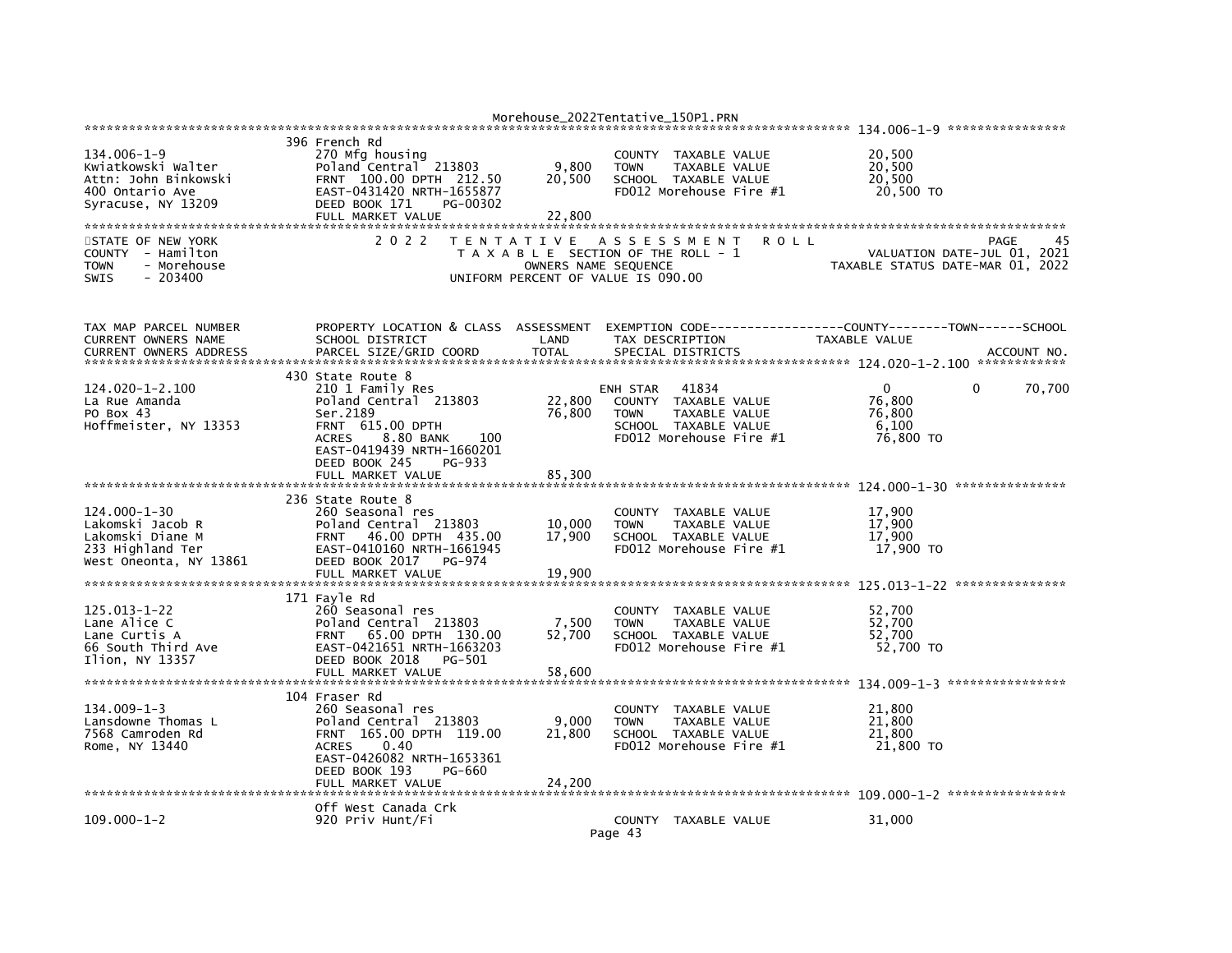|                                                                      |                                                                                                                |                      | Morehouse_2022Tentative_150P1.PRN                                               |             |                                                                 |
|----------------------------------------------------------------------|----------------------------------------------------------------------------------------------------------------|----------------------|---------------------------------------------------------------------------------|-------------|-----------------------------------------------------------------|
| Lanston Dan F<br>Lanston Walter A<br>9394 Kirk Rd                    | Poland Central<br>213803<br>39.80<br><b>ACRES</b><br>EAST-0422867 NRTH-1703317                                 | 19,900<br>31.000     | <b>TOWN</b><br>TAXABLE VALUE<br>SCHOOL TAXABLE VALUE<br>FD012 Morehouse Fire #1 |             | 31,000<br>31.000<br>31,000 TO                                   |
| Westernville, NY 13486                                               | DEED BOOK 224<br>PG-357                                                                                        |                      |                                                                                 |             |                                                                 |
|                                                                      | FULL MARKET VALUE                                                                                              | 34,400               |                                                                                 |             |                                                                 |
| STATE OF NEW YORK                                                    | 2 0 2 2                                                                                                        | T E N T A T I V E    | ASSESSMENT                                                                      | <b>ROLL</b> | PAGE<br>46                                                      |
| COUNTY - Hamilton<br><b>TOWN</b><br>- Morehouse<br>SWIS<br>$-203400$ |                                                                                                                | OWNERS NAME SEQUENCE | T A X A B L E SECTION OF THE ROLL - 1<br>UNIFORM PERCENT OF VALUE IS 090.00     |             | VALUATION DATE-JUL 01, 2021<br>TAXABLE STATUS DATE-MAR 01, 2022 |
| TAX MAP PARCEL NUMBER<br>CURRENT OWNERS NAME                         | PROPERTY LOCATION & CLASS ASSESSMENT<br>SCHOOL DISTRICT                                                        | LAND                 | TAX DESCRIPTION                                                                 |             | TAXABLE VALUE                                                   |
| <b>CURRENT OWNERS ADDRESS</b>                                        | PARCEL SIZE/GRID COORD                                                                                         | <b>TOTAL</b>         | SPECIAL DISTRICTS                                                               |             | ACCOUNT NO.                                                     |
|                                                                      |                                                                                                                |                      |                                                                                 |             |                                                                 |
|                                                                      | 219 State Route 8                                                                                              |                      |                                                                                 |             | $A.006-10$                                                      |
| 124.000-1-42.111<br>Lehman Wendell W                                 | 270 Mfg housing<br>Poland Central 213803                                                                       | 11,100               | COUNTY TAXABLE VALUE<br><b>TOWN</b><br>TAXABLE VALUE                            |             | 40,200<br>40,200                                                |
| 219 State Route 8                                                    | Ser. 2458 (revised)                                                                                            | 40,200               | SCHOOL TAXABLE VALUE                                                            |             | 40,200                                                          |
| Cold Brook, NY 13324                                                 | <b>FRNT 251.00 DPTH</b>                                                                                        |                      | FD012 Morehouse Fire #1                                                         |             | 40,200 TO                                                       |
|                                                                      | 1.00 BANK<br>100<br><b>ACRES</b><br>EAST-0409094 NRTH-1662227<br>DEED BOOK 2017<br>PG-967<br>FULL MARKET VALUE | 44,700               |                                                                                 |             |                                                                 |
|                                                                      |                                                                                                                |                      |                                                                                 |             |                                                                 |
|                                                                      | Nys Rte 8                                                                                                      |                      |                                                                                 |             |                                                                 |
| $125.014 - 1 - 6$                                                    | $314$ Rural vac< $10$                                                                                          |                      | COUNTY TAXABLE VALUE                                                            |             | 1.600                                                           |
| Lewis Jeffrey R                                                      | Poland Central 213803                                                                                          | 1,600                | <b>TOWN</b><br>TAXABLE VALUE                                                    |             | 1,600                                                           |
| Lewis Jeanne G                                                       | FRNT 55.00 DPTH 75.00                                                                                          | 1,600                | SCHOOL TAXABLE VALUE                                                            |             | 1,600                                                           |
| 15 Saunders Rd<br>Ballston Lake, NY 12019                            | EAST-0431559 NRTH-1661245<br>DEED BOOK 224<br>PG-741                                                           |                      | FD012 Morehouse Fire #1                                                         |             | 1,600 TO                                                        |
|                                                                      | FULL MARKET VALUE                                                                                              | 1,800                |                                                                                 |             |                                                                 |
|                                                                      |                                                                                                                |                      |                                                                                 |             |                                                                 |
|                                                                      | 914 State Route 8                                                                                              |                      |                                                                                 |             |                                                                 |
| $126.000 - 1 - 12$                                                   | 260 Seasonal res                                                                                               |                      | COUNTY TAXABLE VALUE                                                            |             | 27,000                                                          |
| Lewis Martin H<br>Lewis Gail B                                       | Poland Central 213803<br>FRNT 125.00 DPTH                                                                      | 16,800<br>27,000     | TAXABLE VALUE<br><b>TOWN</b><br>SCHOOL TAXABLE VALUE                            |             | 27,000<br>27,000                                                |
| 9499 Sessions Rd                                                     | <b>ACRES</b><br>2.80                                                                                           |                      | FD012 Morehouse Fire #1                                                         |             | 27,000 TO                                                       |
| Sauguoit, NY 13456                                                   | EAST-0443293 NRTH-1658893<br>DEED BOOK 228<br>PG-835<br>FULL MARKET VALUE                                      | 30,000               |                                                                                 |             |                                                                 |
|                                                                      |                                                                                                                |                      |                                                                                 |             |                                                                 |
|                                                                      | 165 Mountain Home Rd                                                                                           |                      |                                                                                 |             | $D.010-10$                                                      |
| $125.010 - 1 - 17$                                                   | 260 Seasonal res                                                                                               |                      | COUNTY TAXABLE VALUE                                                            |             | 36,000                                                          |
| Lewthwaite Robert K                                                  | Piseco Common<br>202001                                                                                        | 16,300               | TAXABLE VALUE<br><b>TOWN</b>                                                    |             | 36,000                                                          |
| Lewthwaite Barbara J<br>130 Wakefield Ln                             | FRNT 110.00 DPTH<br>2.30<br><b>ACRES</b>                                                                       | 36,000               | SCHOOL TAXABLE VALUE<br>FD012 Morehouse Fire #1                                 |             | 36,000<br>36,000 TO                                             |
| Ava, NY 13303                                                        | EAST-0429159 NRTH-1664690<br>DEED BOOK 2013<br>PG-2434<br>FULL MARKET VALUE                                    | 40.000               |                                                                                 |             |                                                                 |
|                                                                      |                                                                                                                |                      |                                                                                 |             |                                                                 |
|                                                                      | 711 State Route 8                                                                                              |                      |                                                                                 |             |                                                                 |
| $125.015 - 1 - 7$                                                    | 260 Seasonal res                                                                                               |                      | <b>COUNTY</b><br>TAXABLE VALUE                                                  |             | 108,000                                                         |
| Little Floe Lodge                                                    | Poland Central 213803                                                                                          | 46,400               | <b>TOWN</b><br>TAXABLE VALUE                                                    |             | 108,000                                                         |
| 5995 Eureka Rd                                                       | <b>FRNT 765.00 DPTH</b>                                                                                        | 108,000              | SCHOOL TAXABLE VALUE<br>Page 44                                                 |             | 108,000                                                         |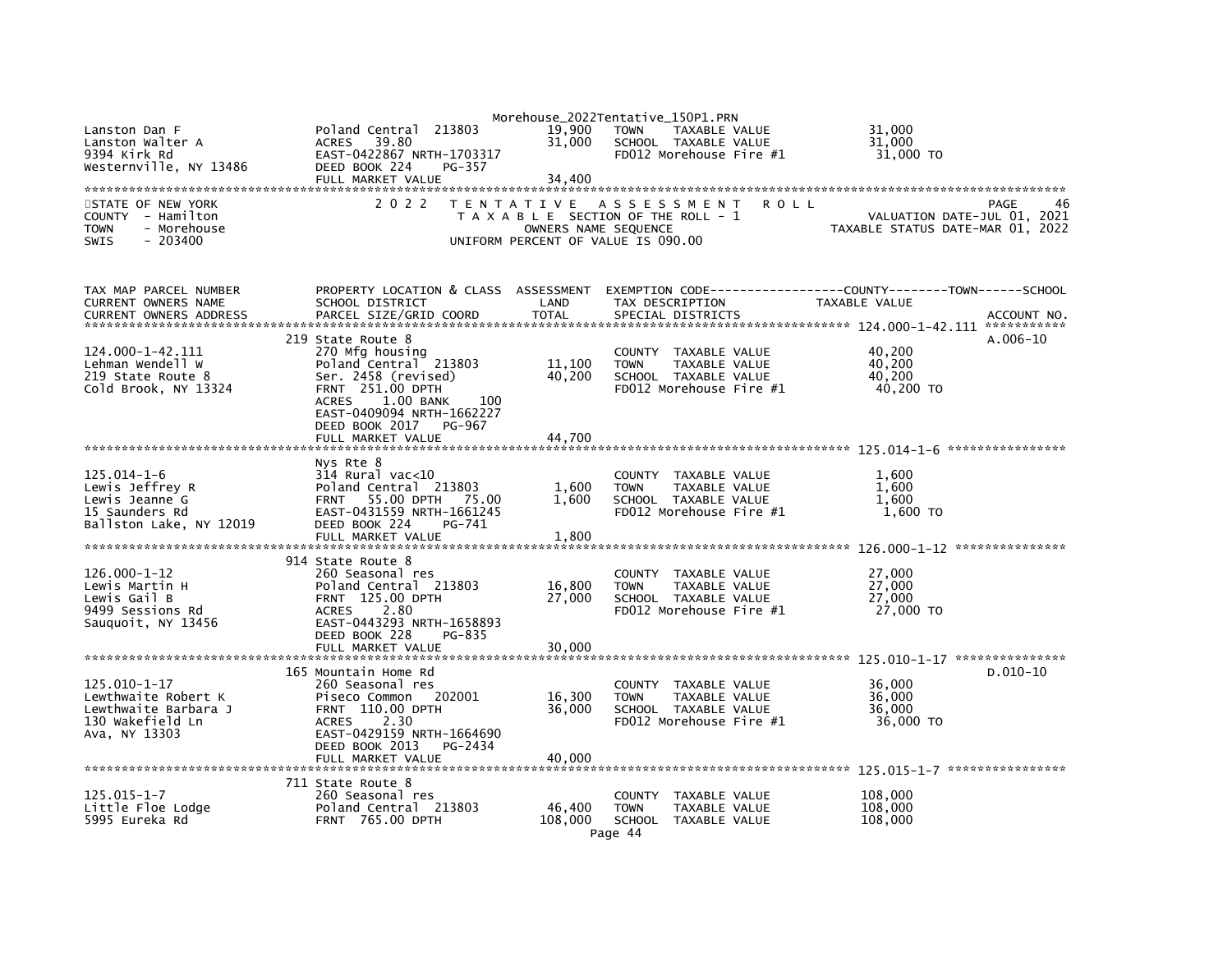| Rome, NY 13440<br>STATE OF NEW YORK<br>COUNTY - Hamilton | 64.70<br>ACRES<br>EAST-0433740 NRTH-1662217<br>DEED BOOK 2017<br>PG-248<br>FULL MARKET VALUE<br>2 0 2 2 | 120,000<br>T E N T A T I V E | Morehouse_2022Tentative_150P1.PRN<br>FD012 Morehouse Fire #1<br>A S S E S S M E N T<br><b>ROLL</b><br>T A X A B L E SECTION OF THE ROLL - 1 | 108,000 TO<br>PAGE<br>VALUATION DATE-JUL 01, 2021                   |
|----------------------------------------------------------|---------------------------------------------------------------------------------------------------------|------------------------------|---------------------------------------------------------------------------------------------------------------------------------------------|---------------------------------------------------------------------|
| - Morehouse<br><b>TOWN</b>                               |                                                                                                         |                              | OWNERS NAME SEQUENCE                                                                                                                        | TAXABLE STATUS DATE-MAR 01, 2022                                    |
| <b>SWIS</b><br>$-203400$                                 |                                                                                                         |                              | UNIFORM PERCENT OF VALUE IS 090.00                                                                                                          |                                                                     |
| TAX MAP PARCEL NUMBER                                    | PROPERTY LOCATION & CLASS ASSESSMENT                                                                    |                              |                                                                                                                                             | EXEMPTION        CODE-----------------COUNTY-------TOWN------SCHOOL |
| CURRENT OWNERS NAME<br><b>CURRENT OWNERS ADDRESS</b>     | SCHOOL DISTRICT<br>PARCEL SIZE/GRID COORD                                                               | LAND<br><b>TOTAL</b>         | TAX DESCRIPTION<br>SPECIAL DISTRICTS                                                                                                        | TAXABLE VALUE<br>ACCOUNT NO.                                        |
|                                                          | 784 State Route 8                                                                                       |                              |                                                                                                                                             |                                                                     |
| 125.000-1-20                                             | 260 Seasonal res                                                                                        |                              | COUNTY TAXABLE VALUE                                                                                                                        | 41,700                                                              |
| Lordon Christopher                                       | Poland Central 213803                                                                                   | 11,200                       | <b>TOWN</b><br>TAXABLE VALUE                                                                                                                | 41,700                                                              |
| Lordon Susan<br>4875 Corkinsville Rd                     | <b>FRNT 250.00 DPTH</b><br><b>ACRES</b><br>2.20                                                         | 41,700                       | SCHOOL TAXABLE VALUE<br>FD012 Morehouse Fire #1                                                                                             | 41,700<br>41,700 TO                                                 |
| New Woodstock, NY 13122                                  | EAST-0436727 NRTH-1659079<br>DEED BOOK 238<br>PG-215                                                    |                              |                                                                                                                                             |                                                                     |
|                                                          | FULL MARKET VALUE                                                                                       | 46.300                       |                                                                                                                                             |                                                                     |
|                                                          | 278 French Rd                                                                                           |                              |                                                                                                                                             |                                                                     |
| 134.009-1-8.100<br>Luck James R                          | 210 1 Family Res<br>Poland Central 213803                                                               | 15,500                       | BAS STAR<br>41854<br>COUNTY TAXABLE VALUE                                                                                                   | $\Omega$<br>0<br>30,000<br>47.600                                   |
| Luck Melonie D                                           | <b>FRNT 470.00 DPTH</b>                                                                                 | 47,600                       | <b>TAXABLE VALUE</b><br><b>TOWN</b>                                                                                                         | 47,600                                                              |
| 278 French Rd                                            | <b>ACRES</b><br>1.50                                                                                    |                              | SCHOOL TAXABLE VALUE                                                                                                                        | 17,600                                                              |
| Cold Brook, NY 13324                                     | EAST-0426598 NRTH-1653449                                                                               |                              | FD012 Morehouse Fire #1                                                                                                                     | 47,600 TO                                                           |
|                                                          | DEED BOOK 227<br>PG-633<br>FULL MARKET VALUE                                                            | 52,900                       |                                                                                                                                             |                                                                     |
|                                                          |                                                                                                         |                              |                                                                                                                                             |                                                                     |
|                                                          | Cr17                                                                                                    |                              |                                                                                                                                             |                                                                     |
| 134.009-1-8.200<br>Luck James R                          | 311 Res vac land<br>Poland Central 213803                                                               | 6,200                        | COUNTY TAXABLE VALUE<br><b>TOWN</b><br>TAXABLE VALUE                                                                                        | 6,200<br>6,200                                                      |
| 278 French Rd                                            | FRNT 132.00 DPTH 165.00                                                                                 | 6,200                        | SCHOOL TAXABLE VALUE                                                                                                                        | 6.200                                                               |
| Cold Brook, NY 13324                                     | EAST-0426266 NRTH-1653644                                                                               |                              | FD012 Morehouse Fire #1                                                                                                                     | 6,200 TO                                                            |
|                                                          | DEED BOOK 196<br>PG-632<br>FULL MARKET VALUE                                                            | 6,900                        |                                                                                                                                             |                                                                     |
|                                                          |                                                                                                         |                              |                                                                                                                                             |                                                                     |
| 125.013-1-13.220                                         | 173 Fayle Rd<br>260 Seasonal res                                                                        |                              |                                                                                                                                             |                                                                     |
| Lutz Daniel                                              | Poland Central 213803                                                                                   | 9,000                        | COUNTY TAXABLE VALUE<br>TAXABLE VALUE<br><b>TOWN</b>                                                                                        | 33,600<br>33,600                                                    |
| 255 Ramblewood Dr                                        | FRNT 132.00 DPTH 130.00                                                                                 | 33,600                       | SCHOOL TAXABLE VALUE                                                                                                                        | 33,600                                                              |
| Utica, NY 13502                                          | EAST-0421669 NRTH-1663290                                                                               |                              | FD012 Morehouse Fire #1                                                                                                                     | 33,600 TO                                                           |
|                                                          | DEED BOOK 251<br>PG-639<br>FULL MARKET VALUE                                                            |                              |                                                                                                                                             |                                                                     |
|                                                          |                                                                                                         | 37,300                       |                                                                                                                                             |                                                                     |
|                                                          | 117 Alder Brook Rd                                                                                      |                              |                                                                                                                                             |                                                                     |
| 126.000-1-40<br>Lyke Christopher                         | 260 Seasonal res<br>Poland Central 213803                                                               | 17,300                       | COUNTY TAXABLE VALUE<br><b>TOWN</b><br>TAXABLE VALUE                                                                                        | 30,500<br>30,500                                                    |
| Cicchino Laurie                                          | FRNT 170.00 DPTH                                                                                        | 30,500                       | SCHOOL TAXABLE VALUE                                                                                                                        | 30,500                                                              |
| 108 Dawson St                                            | <b>ACRES</b><br>3.30                                                                                    |                              | FD012 Morehouse Fire #1                                                                                                                     | 30,500 TO                                                           |
| Rochester, NY 14606                                      | EAST-0447945 NRTH-1657439                                                                               |                              |                                                                                                                                             |                                                                     |
|                                                          | DEED BOOK 240<br>PG-771                                                                                 |                              |                                                                                                                                             |                                                                     |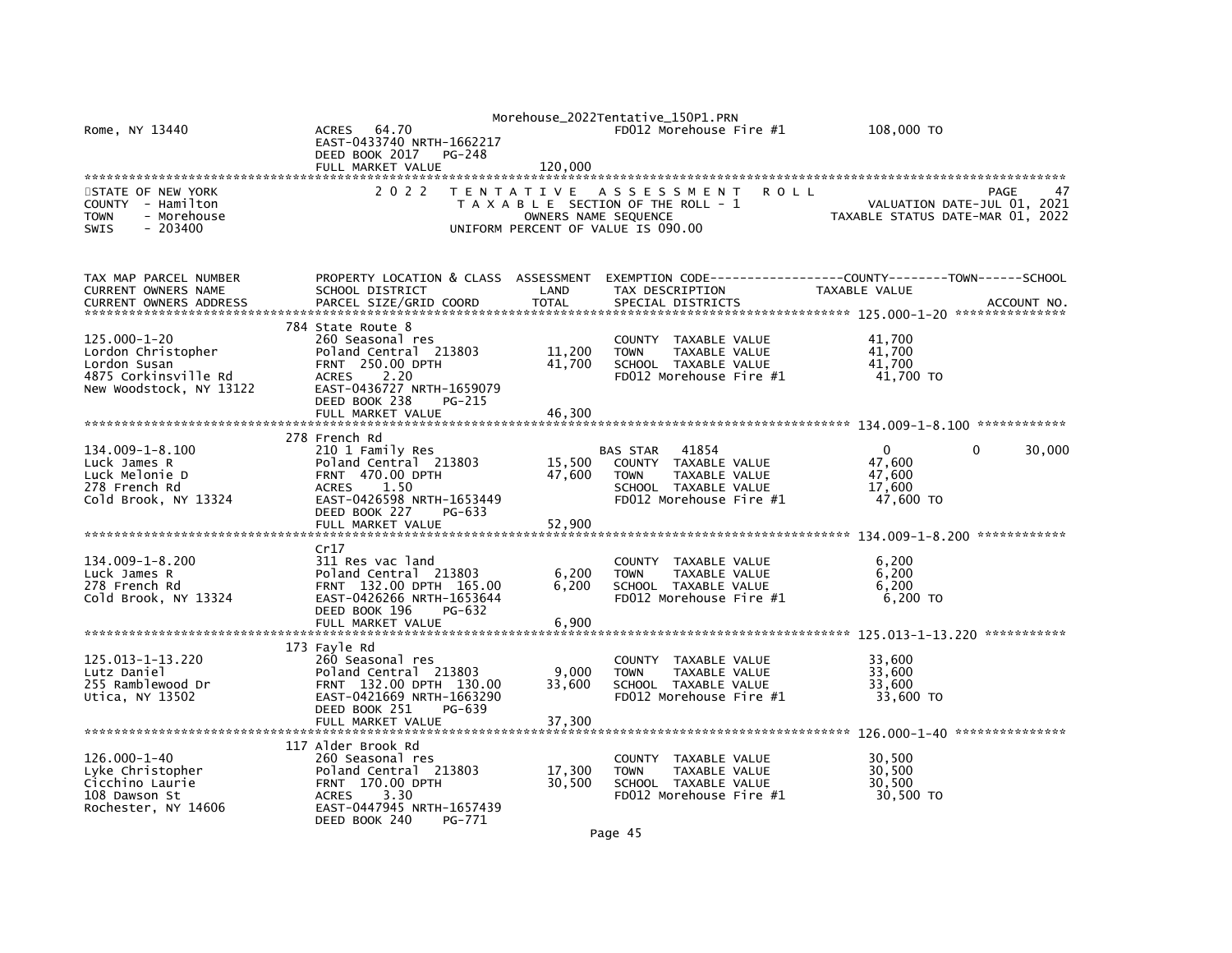|                                                                                                                          | FULL MARKET VALUE                                                                                                                                                                | 33.900                                    | Morehouse_2022Tentative_150P1.PRN                                                                                 |                                                                                                                                 |
|--------------------------------------------------------------------------------------------------------------------------|----------------------------------------------------------------------------------------------------------------------------------------------------------------------------------|-------------------------------------------|-------------------------------------------------------------------------------------------------------------------|---------------------------------------------------------------------------------------------------------------------------------|
| STATE OF NEW YORK<br>COUNTY - Hamilton<br><b>TOWN</b><br>- Morehouse<br><b>SWIS</b><br>$-203400$                         | 2 0 2 2                                                                                                                                                                          | T E N T A T I V E<br>OWNERS NAME SEQUENCE | A S S E S S M E N T<br><b>ROLL</b><br>T A X A B L E SECTION OF THE ROLL - 1<br>UNIFORM PERCENT OF VALUE IS 090.00 | 48<br>PAGE<br>VALUATION DATE-JUL 01, 2021<br>TAXABLE STATUS DATE-MAR 01, 2022                                                   |
| TAX MAP PARCEL NUMBER<br>CURRENT OWNERS NAME<br><b>CURRENT OWNERS ADDRESS</b>                                            | SCHOOL DISTRICT<br>PARCEL SIZE/GRID COORD                                                                                                                                        | LAND<br><b>TOTAL</b>                      | TAX DESCRIPTION<br>SPECIAL DISTRICTS                                                                              | PROPERTY LOCATION & CLASS ASSESSMENT EXEMPTION CODE----------------COUNTY-------TOWN-----SCHOOL<br>TAXABLE VALUE<br>ACCOUNT NO. |
| 133.008-1-5.110<br>MacDougall Glenn L<br>MacDougall Crystal A<br>460 West 2nd St S<br>Fulton, NY 13069                   | 258 Erb Rd<br>260 Seasonal res<br>Poland Central 213803<br><b>FRNT 3095.00 DPTH</b><br>ACRES 150.90<br>EAST-0418046 NRTH-1653925<br>DEED BOOK 242<br>PG-341<br>FULL MARKET VALUE | 89,950<br>148,000<br>164,400              | COUNTY TAXABLE VALUE<br>TAXABLE VALUE<br><b>TOWN</b><br>SCHOOL TAXABLE VALUE<br>FD012 Morehouse Fire #1           | 148,000<br>148,000<br>148,000<br>148,000 TO                                                                                     |
|                                                                                                                          |                                                                                                                                                                                  |                                           |                                                                                                                   |                                                                                                                                 |
| 125.013-1-13.211<br>Machan David J<br>Machan Jeffrey D<br>226 Ledyard Ave<br>Fayetteville, NY 13066                      | 104 Earls Ln<br>260 Seasonal res<br>Poland Central 213803<br>FRNT 100.00 DPTH 235.00<br>EAST-0421450 NRTH-1663050<br>DEED BOOK 2014<br>PG-435<br>FULL MARKET VALUE               | 10,000<br>42,000<br>46,700                | COUNTY TAXABLE VALUE<br>TAXABLE VALUE<br><b>TOWN</b><br>SCHOOL TAXABLE VALUE<br>FD012 Morehouse Fire #1           | 42,000<br>42,000<br>42,000<br>42,000 TO                                                                                         |
|                                                                                                                          | 108 Earls Ln                                                                                                                                                                     |                                           |                                                                                                                   |                                                                                                                                 |
| 125.013-1-13.215<br>Machan Elizabeth E<br>104 Harding St<br>Syracuse, NY 13208                                           | 260 Seasonal res<br>Poland Central 213803<br>125.013-1-13.211<br>FRNT 104.00 DPTH 208.00<br>EAST-0042123 NRTH-1666010<br>DEED BOOK 242<br>PG-442<br>FULL MARKET VALUE            | 10,000<br>27,400<br>30.400                | COUNTY TAXABLE VALUE<br><b>TOWN</b><br>TAXABLE VALUE<br>SCHOOL TAXABLE VALUE<br>FD012 Morehouse Fire #1           | 27,400<br>27,400<br>27,400<br>27,400 TO                                                                                         |
|                                                                                                                          |                                                                                                                                                                                  |                                           |                                                                                                                   |                                                                                                                                 |
| 125.013-1-13.212<br>Machan Jeffrey D<br>Hansen Kristen L<br>215 Horizon Dr<br>Chittenango, NY 13037                      | 169 Fayle Rd<br>260 Seasonal res - WTRFNT<br>Poland Central 213803<br><b>FRNT</b><br>70.00 DPTH<br>7.40<br><b>ACRES</b><br>EAST-0421222 NRTH-1663252                             | 21,400<br>90,400                          | COUNTY TAXABLE VALUE<br><b>TOWN</b><br>TAXABLE VALUE<br>SCHOOL TAXABLE VALUE<br>FD012 Morehouse Fire #1           | 90,400<br>90,400<br>90,400<br>90,400 TO                                                                                         |
|                                                                                                                          | DEED BOOK 2014<br>PG-435<br>FULL MARKET VALUE                                                                                                                                    | 100,400                                   |                                                                                                                   |                                                                                                                                 |
|                                                                                                                          |                                                                                                                                                                                  |                                           |                                                                                                                   |                                                                                                                                 |
| $109.000 - 1 - 30$<br>Madison County Adir Club<br>John McGowan - Treasure<br>2245 New Boston Rd<br>Chittenango, NY 13037 | Off West Canada Crk<br>260 Seasonal res<br>Poland Central 213803<br>FRNT 209.20 DPTH 209.20<br>1.00<br><b>ACRES</b><br>EAST-0421668 NRTH-1692671<br>DEED BOOK 68<br>PG-370       | 1.000<br>27,500                           | COUNTY TAXABLE VALUE<br>TAXABLE VALUE<br><b>TOWN</b><br>SCHOOL TAXABLE VALUE<br>FD012 Morehouse Fire #1           | 27,500<br>27.500<br>27,500<br>27,500 TO                                                                                         |
|                                                                                                                          | FULL MARKET VALUE                                                                                                                                                                | 30,600                                    |                                                                                                                   |                                                                                                                                 |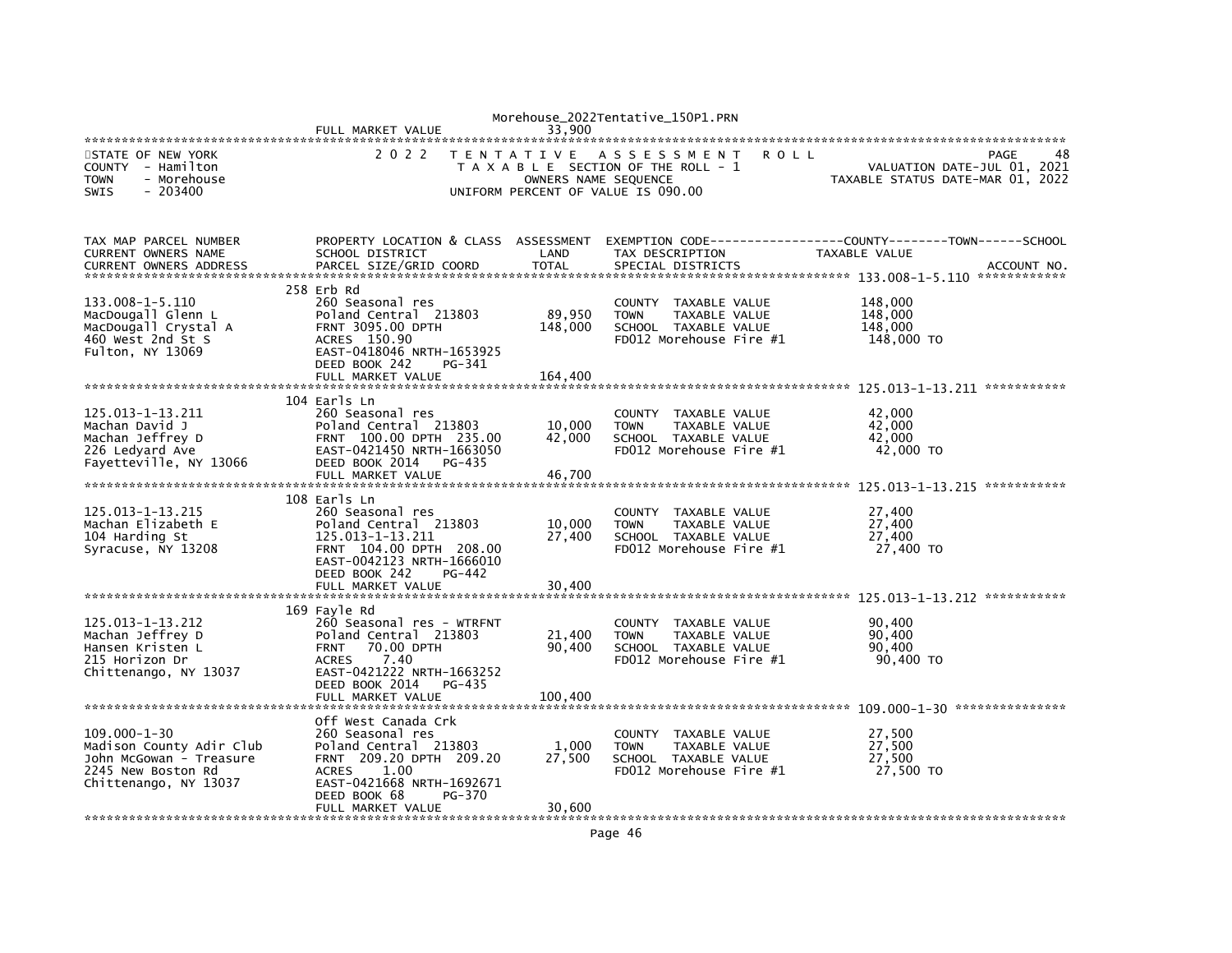| STATE OF NEW YORK<br><b>COUNTY</b><br>- Hamilton<br>- Morehouse<br><b>TOWN</b><br>$-203400$<br><b>SWIS</b>               | 2 0 2 2                                                                                                                                                             | OWNERS NAME SEQUENCE               | Morehouse_2022Tentative_150P1.PRN<br>TENTATIVE ASSESSMENT<br>T A X A B L E SECTION OF THE ROLL - 1<br>UNIFORM PERCENT OF VALUE IS 090.00 | <b>ROLL</b><br>TAXABLE STATUS DATE-MAR 01, 2022 | PAGE<br>VALUATION DATE-JUL 01, 2021       |
|--------------------------------------------------------------------------------------------------------------------------|---------------------------------------------------------------------------------------------------------------------------------------------------------------------|------------------------------------|------------------------------------------------------------------------------------------------------------------------------------------|-------------------------------------------------|-------------------------------------------|
| TAX MAP PARCEL NUMBER<br><b>CURRENT OWNERS NAME</b><br><b>CURRENT OWNERS ADDRESS</b>                                     | PROPERTY LOCATION & CLASS<br>SCHOOL DISTRICT<br>PARCEL SIZE/GRID COORD                                                                                              | ASSESSMENT<br>LAND<br><b>TOTAL</b> | TAX DESCRIPTION<br>SPECIAL DISTRICTS                                                                                                     | TAXABLE VALUE                                   | ACCOUNT NO.                               |
| $109.000 - 1 - 71$<br>Madison County Adir Club<br>John McGowan - Treasure<br>2245 New Boston Rd<br>Chittenango, NY 13037 | Off Indian Riv<br>920 Priv Hunt/Fi<br>Poland Central 213803<br>ACRES 157.00<br>EAST-0426220 NRTH-1695396<br>DEED BOOK 176<br>PG-00581<br>FULL MARKET VALUE          | 78,500<br>78,500<br>87,200         | <b>COUNTY</b><br>TAXABLE VALUE<br>TAXABLE VALUE<br><b>TOWN</b><br>SCHOOL TAXABLE VALUE<br>FD012 Morehouse Fire #1                        | 78,500<br>78,500<br>78,500<br>78,500 TO         |                                           |
|                                                                                                                          | 111 Fraser Rd                                                                                                                                                       |                                    |                                                                                                                                          |                                                 |                                           |
| 134.009-1-7<br>Mahoney Steven D<br>Mahoney Roxanne D<br>111 Fraser Rd<br>PO Box 41<br>Hoffmeister, NY 13353              | 210 1 Family Res<br>Poland Central 213803<br>Ser 2455<br>FRNT 165.00 DPTH<br>1.00<br><b>ACRES</b><br>EAST-0426388 NRTH-1653520                                      | 15,000<br>79,000                   | <b>COUNTY</b><br>TAXABLE VALUE<br>TAXABLE VALUE<br><b>TOWN</b><br>SCHOOL TAXABLE VALUE<br>FD012 Morehouse Fire $#1$                      | 79,000<br>79,000<br>79.000<br>79,000 TO         |                                           |
| PRIOR OWNER ON 3/01/2022                                                                                                 | DEED BOOK 2021<br>PG-1584<br>FULL MARKET VALUE                                                                                                                      | 87,800                             |                                                                                                                                          |                                                 |                                           |
|                                                                                                                          | 167 Fayle Rd                                                                                                                                                        |                                    |                                                                                                                                          |                                                 |                                           |
| 125.013-1-13.213<br>Male Jeremy<br>64 Middleline Rd<br>Ballston Spa, NY 12020                                            | 260 Seasonal res<br>Poland Central 213803<br><b>FRNT</b><br>70.00 DPTH 128.00<br>EAST-0421632 NRTH-1663133<br>DEED BOOK 2013<br>PG-1860                             | 6,400<br>19,600                    | <b>COUNTY</b><br>TAXABLE VALUE<br><b>TOWN</b><br>TAXABLE VALUE<br>SCHOOL TAXABLE VALUE<br>FD012 Morehouse Fire #1                        | 19,600<br>19,600<br>19,600<br>19,600 TO         |                                           |
|                                                                                                                          | FULL MARKET VALUE                                                                                                                                                   | 21,800                             |                                                                                                                                          |                                                 | 126.000-1-42 ****************             |
| $126.000 - 1 - 42$<br>Manning Terrence J<br>28 Hill and Hollow Rd<br>Hyde Park, NY 12538                                 | 109 Alder Brook Rd<br>260 Seasonal res<br>Poland Central 213803<br>FRNT 170.00 DPTH<br>2.90<br><b>ACRES</b><br>EAST-0447699 NRTH-1657630<br>DEED BOOK 236<br>PG-370 | 16,900<br>55,000                   | <b>COUNTY</b><br>TAXABLE VALUE<br>TAXABLE VALUE<br><b>TOWN</b><br>SCHOOL TAXABLE VALUE<br>FD012 Morehouse Fire #1                        | 55,000<br>55,000<br>55,000<br>55,000 TO         |                                           |
|                                                                                                                          | FULL MARKET VALUE                                                                                                                                                   | 61,100                             |                                                                                                                                          |                                                 |                                           |
|                                                                                                                          | 116 Earls Ln                                                                                                                                                        |                                    |                                                                                                                                          |                                                 |                                           |
| 125.013-1-13.214<br>Matthews Richard T Sr.<br>Matthews Richard T Jr<br>1334 Fyler Rd<br>Kirkville, NY 13082              | 260 Seasonal res<br>Poland Central 213803<br>FRNT 200.00 DPTH 200.00<br>EAST-0420896 NRTH-1662990<br>DEED BOOK 2011<br>PG-1972<br>FULL MARKET VALUE                 | 10,000<br>37.900<br>42,100         | COUNTY<br>TAXABLE VALUE<br>TAXABLE VALUE<br><b>TOWN</b><br>SCHOOL TAXABLE VALUE<br>FD012 Morehouse Fire #1                               | 37,900<br>37,900<br>37,900<br>37,900 TO         |                                           |
|                                                                                                                          |                                                                                                                                                                     |                                    |                                                                                                                                          |                                                 |                                           |
| STATE OF NEW YORK<br>COUNTY - Hamilton                                                                                   | 2 0 2 2                                                                                                                                                             | T E N T A T I V E                  | A S S E S S M E N T<br>T A X A B L E SECTION OF THE ROLL - 1<br>Page 47                                                                  | ROLL                                            | PAGE<br>50<br>VALUATION DATE-JUL 01, 2021 |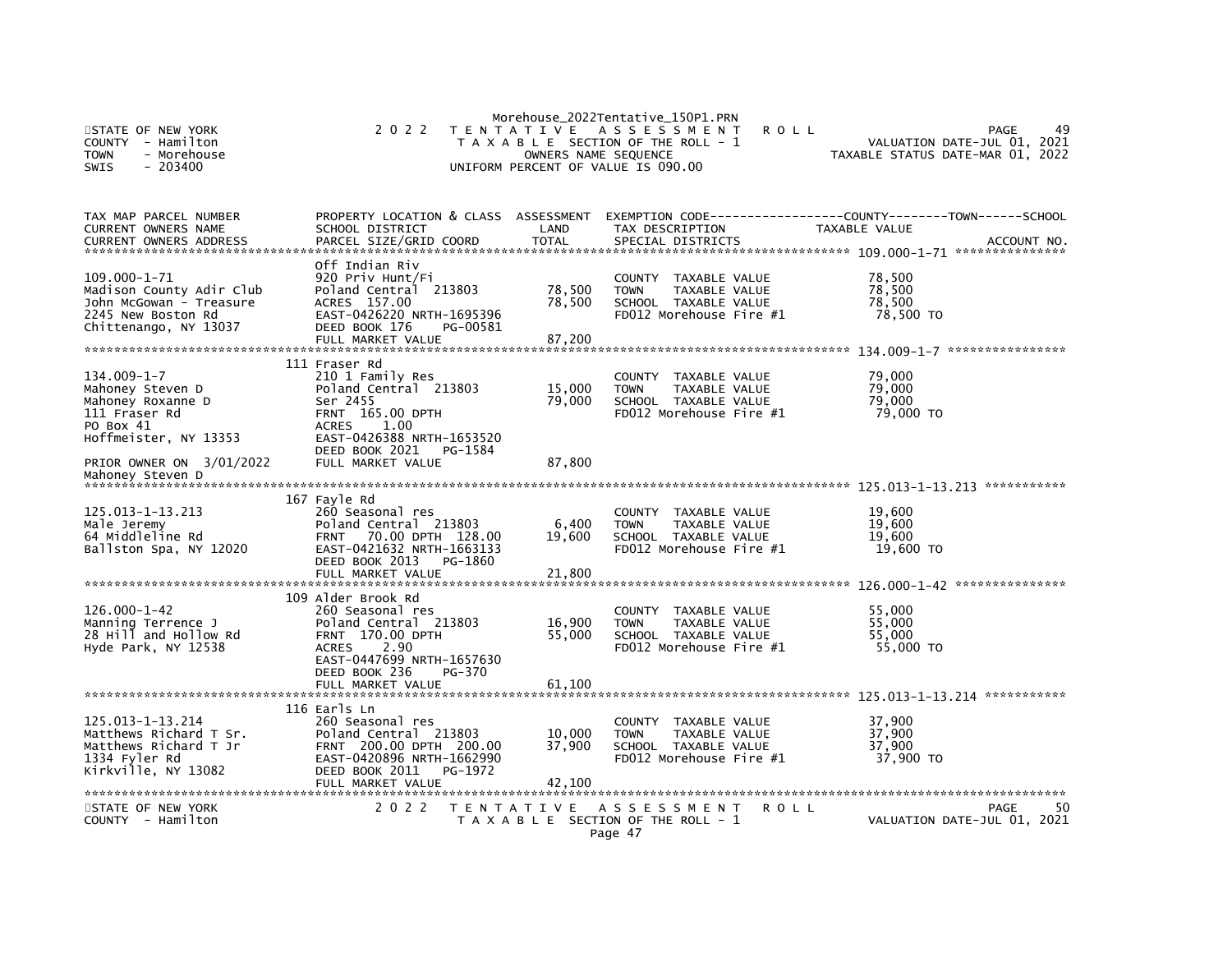| - Morehouse<br><b>TOWN</b><br>$-203400$<br><b>SWIS</b>                                                     |                                                                                                                                                                                                   |                                           | Morehouse_2022Tentative_150P1.PRN<br>OWNERS NAME SEQUENCE<br>UNIFORM PERCENT OF VALUE IS 090.00                            | TAXABLE STATUS DATE-MAR 01, 2022                                              |
|------------------------------------------------------------------------------------------------------------|---------------------------------------------------------------------------------------------------------------------------------------------------------------------------------------------------|-------------------------------------------|----------------------------------------------------------------------------------------------------------------------------|-------------------------------------------------------------------------------|
| TAX MAP PARCEL NUMBER<br>CURRENT OWNERS NAME<br><b>CURRENT OWNERS ADDRESS</b>                              | PROPERTY LOCATION & CLASS ASSESSMENT<br>SCHOOL DISTRICT<br>PARCEL SIZE/GRID COORD                                                                                                                 | LAND<br><b>TOTAL</b>                      | TAX DESCRIPTION<br>SPECIAL DISTRICTS                                                                                       | <b>TAXABLE VALUE</b><br>ACCOUNT NO.                                           |
| $101.000 - 1 - 15$<br>McKerrow Roger<br>170 Rose Valley Rd<br>Newport, NY 13416                            | 2nd Stillwater Lake Crk<br>260 Seasonal res<br>Poland Central 213803<br>ACRES 169.90<br>EAST-0445534 NRTH-1709434<br>DEED BOOK 2016<br>PG-1465<br>FULL MARKET VALUE                               | 68,000<br>85.000<br>94,400                | <b>COUNTY</b><br>TAXABLE VALUE<br><b>TOWN</b><br>TAXABLE VALUE<br>SCHOOL TAXABLE VALUE<br>FD012 Morehouse Fire $#1$        | 85,000<br>85,000<br>85.000<br>85,000 TO                                       |
| 109.000-1-54<br>Meehan Daniel M<br>Meehan Karen K<br>8 Eighteenth Pass<br>Wilton, NY 12831                 | West Canada Crk<br>260 Seasonal res<br>Poland Central 213803<br>10.90<br><b>ACRES</b><br>EAST-0423969 NRTH-1695773<br>DEED BOOK 252<br>$PG-24$<br>FULL MARKET VALUE                               | 5,500<br>47,400<br>52,700                 | <b>COUNTY</b><br>TAXABLE VALUE<br>TAXABLE VALUE<br><b>TOWN</b><br>SCHOOL TAXABLE VALUE<br>FD012 Morehouse Fire $#1$        | 47,400<br>47,400<br>47,400<br>47,400 TO                                       |
| $124.000 - 1 - 53$<br>Metelow David<br>Metelow Cynthia A<br>55 Hitchner Ave<br>Bridgeton, NJ 08302         | 261 State Route 8<br>260 Seasonal res<br>Poland Central 213803<br>FRNT 118.00 DPTH 313.00<br>EAST-0411240 NRTH-1662616<br>DEED BOOK 2017<br>PG-1167<br>FULL MARKET VALUE                          | 13,500<br>27,200<br>30,200                | TAXABLE VALUE<br><b>COUNTY</b><br><b>TOWN</b><br><b>TAXABLE VALUE</b><br>SCHOOL TAXABLE VALUE<br>FD012 Morehouse Fire $#1$ | $C.008-6$<br>27,200<br>27,200<br>27,200<br>27,200 TO                          |
| $124.000 - 1 - 9.100$<br>Milewski Anna<br>47 Herman St<br>Garfield, NJ 07026                               | 357 State Route 8<br>210 1 Family Res<br>Poland Central 213803<br><b>FRNT 1025.00 DPTH</b><br><b>ACRES</b><br>5.10<br>EAST-0415569 NRTH-1660590<br>DEED BOOK 2021<br>PG-1714<br>FULL MARKET VALUE | 20,600<br>83,800<br>93,100                | COUNTY<br>TAXABLE VALUE<br><b>TOWN</b><br>TAXABLE VALUE<br>SCHOOL TAXABLE VALUE<br>FD012 Morehouse Fire #1                 | 83,800<br>83,800<br>83,800<br>83,800 TO                                       |
| $124.000 - 1 - 10$<br>Milewski Kasper<br>47 Herman St<br>Garfield, NJ 07026                                | 358 State Route 8<br>260 Seasonal res<br>Poland Central 213803<br><b>FRNT 944.00 DPTH</b><br><b>ACRES</b><br>29.80<br>EAST-0415073 NRTH-1659763<br>DEED BOOK 2021<br>PG-787<br>FULL MARKET VALUE  | 29,400<br>54,800<br>60,900                | <b>COUNTY</b><br>TAXABLE VALUE<br><b>TAXABLE VALUE</b><br><b>TOWN</b><br>SCHOOL TAXABLE VALUE<br>FD012 Morehouse Fire #1   | 54.800<br>54,800<br>54,800<br>54,800 TO                                       |
| STATE OF NEW YORK<br><b>COUNTY</b><br>- Hamilton<br><b>TOWN</b><br>- Morehouse<br>$-203400$<br><b>SWIS</b> | 2 0 2 2                                                                                                                                                                                           | T E N T A T I V E<br>OWNERS NAME SEQUENCE | A S S E S S M E N T<br>ROLL<br>T A X A B L E SECTION OF THE ROLL - 1<br>UNIFORM PERCENT OF VALUE IS 090.00                 | 51<br>PAGE<br>VALUATION DATE-JUL 01, 2021<br>TAXABLE STATUS DATE-MAR 01, 2022 |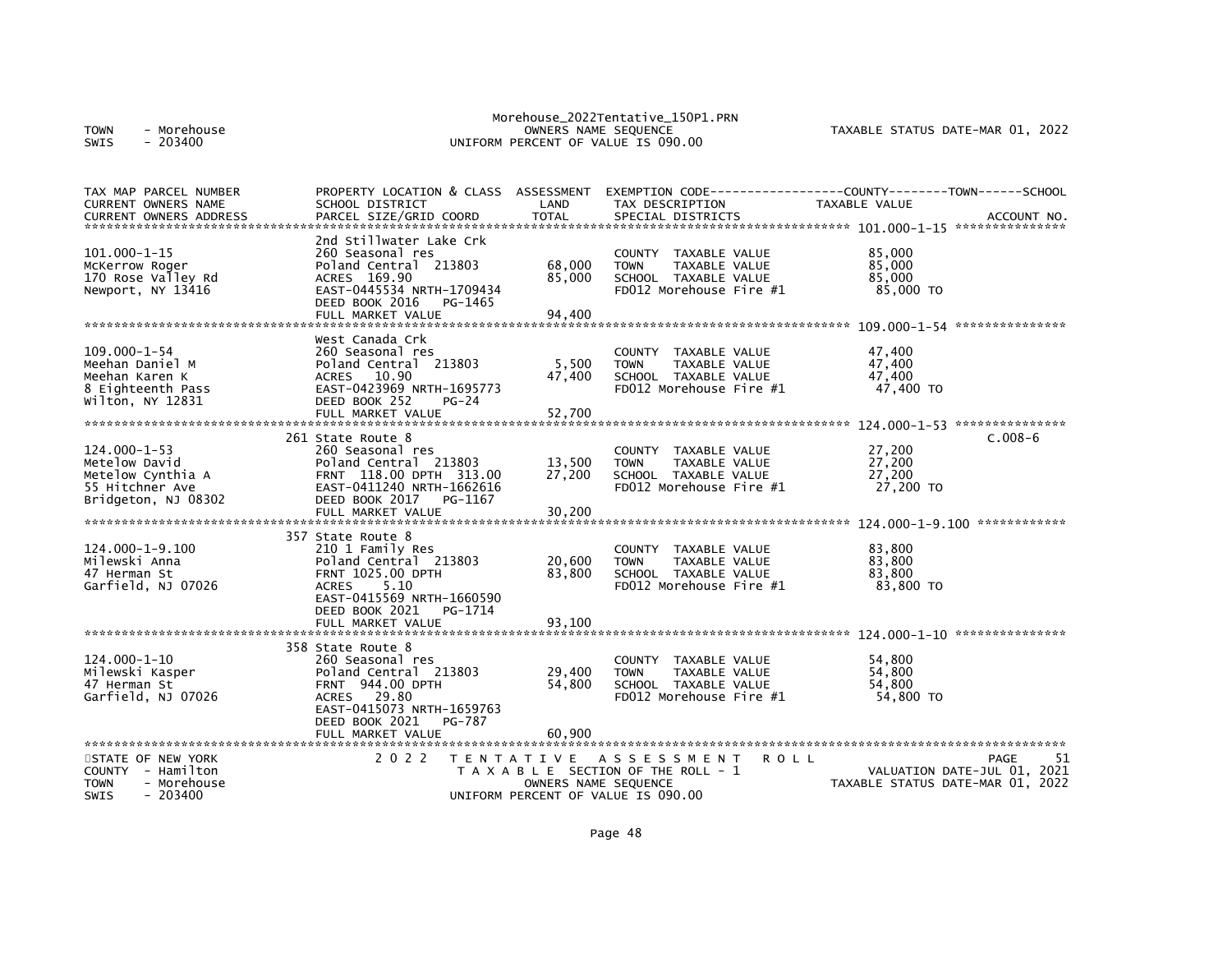## Morehouse\_2022Tentative\_150P1.PRN

| TAX MAP PARCEL NUMBER<br><b>CURRENT OWNERS NAME</b><br><b>CURRENT OWNERS ADDRESS</b>                                             | PROPERTY LOCATION & CLASS ASSESSMENT<br>SCHOOL DISTRICT<br>PARCEL SIZE/GRID COORD                                                                                                                  | LAND<br><b>TOTAL</b>                              | EXEMPTION CODE---<br>TAX DESCRIPTION<br>SPECIAL DISTRICTS                                                                                           | -----COUNTY--------TOWN------SCHOOL<br>TAXABLE VALUE<br>ACCOUNT NO. |
|----------------------------------------------------------------------------------------------------------------------------------|----------------------------------------------------------------------------------------------------------------------------------------------------------------------------------------------------|---------------------------------------------------|-----------------------------------------------------------------------------------------------------------------------------------------------------|---------------------------------------------------------------------|
| $109.000 - 1 - 10$<br>Miller Camp II Inc<br>Attn:Stephen W. Parker<br>9589 Summit Rd<br>PO Box 379                               | Indian Riv<br>920 Priv Hunt/Fi<br>Poland Central 213803<br>ACRES 158.20<br>EAST-0439021 NRTH-1704690<br>DEED BOOK 215<br>$PG-93$                                                                   | 79,100<br>98,300                                  | <b>COUNTY</b><br>TAXABLE VALUE<br>TAXABLE VALUE<br><b>TOWN</b><br>SCHOOL TAXABLE VALUE<br>FD012 Morehouse Fire #1                                   | 98,300<br>98,300<br>98,300<br>98,300 TO                             |
| $125.019 - 1 - 7$<br>Miller Elmer Jr.<br>Miller Megan<br>8178 old Floyd Rd<br>Rome, NY 13440                                     | 737 State Route 8<br>260 Seasonal res<br>Poland Central 213803<br>395.00 DPTH<br><b>FRNT</b><br>7.80<br><b>ACRES</b><br>EAST-0434786 NRTH-1660691<br>DEED BOOK 2018<br>PG-977<br>FULL MARKET VALUE | 21,800<br>48,900<br>54,300                        | TAXABLE VALUE<br><b>COUNTY</b><br>TAXABLE VALUE<br><b>TOWN</b><br>SCHOOL TAXABLE VALUE<br>$FD012$ Morehouse Fire $#1$                               | 48,900<br>48,900<br>48,900<br>48,900 TO                             |
| 125.000-1-33<br>Miller Elmer Paul Jr<br>Miller Megan Teresalee<br>8178 old Floyd Rd<br>Rome, NY 13440                            | Off The Floe<br>910 Priv forest<br>Poland Central 213803<br>49.70<br><b>ACRES</b><br>EAST-0435591 NRTH-1661863<br>DEED BOOK 237<br>PG-172<br>FULL MARKET VALUE                                     | 37,300<br>37,300<br>41,400                        | <b>COUNTY</b><br>TAXABLE VALUE<br><b>TOWN</b><br>TAXABLE VALUE<br>SCHOOL TAXABLE VALUE<br>FD012 Morehouse Fire #1                                   | 37,300<br>37,300<br>37,300<br>37,300 TO                             |
| $125.015 - 1 - 2$<br>Miller Elmer Paul Jr<br>Miller Megan Teresalee<br>8178 old Floyd Rd<br>Rome, NY 13440                       | Nys Rte 8<br>314 Rural vac<10<br>Poland Central 213803<br><b>FRNT 110.00 DPTH</b><br>1.50<br><b>ACRES</b><br>EAST-0434438 NRTH-1660815<br>DEED BOOK 237<br>PG-172<br>FULL MARKET VALUE             | 10,500<br>10,500<br>11,700                        | COUNTY<br>TAXABLE VALUE<br><b>TOWN</b><br>TAXABLE VALUE<br>SCHOOL TAXABLE VALUE<br>FD012 Morehouse Fire #1                                          | 10,500<br>10,500<br>10,500<br>10.500 TO                             |
| 101.000-1-38<br>Mitchell Flo Sportsman Club<br>Attn: W Graham<br>165 Mabel Hartman Ct<br>Clemmons, NC 27012<br>STATE OF NEW YORK | Second Stillwater Lk<br>260 Seasonal res<br>Poland Central 213803<br>ACRES 162.60<br>EAST-0438612 NRTH-1714177<br>DEED BOOK 134<br>PG-269<br>FULL MARKET VALUE<br>2 0 2 2                          | 81,300<br>107,300<br>119,200<br>T E N T A T I V E | TAXABLE VALUE<br><b>COUNTY</b><br>TAXABLE VALUE<br><b>TOWN</b><br>SCHOOL TAXABLE VALUE<br>FD012 Morehouse Fire #1<br>A S S E S S M E N T<br>R O L L | 107,300<br>107,300<br>107,300<br>107,300 TO<br>52<br>PAGE           |
| COUNTY - Hamilton<br>- Morehouse<br><b>TOWN</b><br>SWIS<br>$-203400$                                                             |                                                                                                                                                                                                    | OWNERS NAME SEQUENCE                              | T A X A B L E SECTION OF THE ROLL - 1<br>UNIFORM PERCENT OF VALUE IS 090.00                                                                         | VALUATION DATE-JUL 01, 2021<br>TAXABLE STATUS DATE-MAR 01, 2022     |
| TAX MAP PARCEL NUMBER<br>CURRENT OWNERS NAME<br><b>CURRENT OWNERS ADDRESS</b>                                                    | PROPERTY LOCATION & CLASS<br>SCHOOL DISTRICT<br>PARCEL SIZE/GRID COORD                                                                                                                             | ASSESSMENT<br>LAND<br><b>TOTAL</b>                | EXEMPTION CODE------<br>TAX DESCRIPTION<br>SPECIAL DISTRICTS<br>Page 49                                                                             | ----COUNTY--------TOWN------SCHOOL<br>TAXABLE VALUE<br>ACCOUNT NO.  |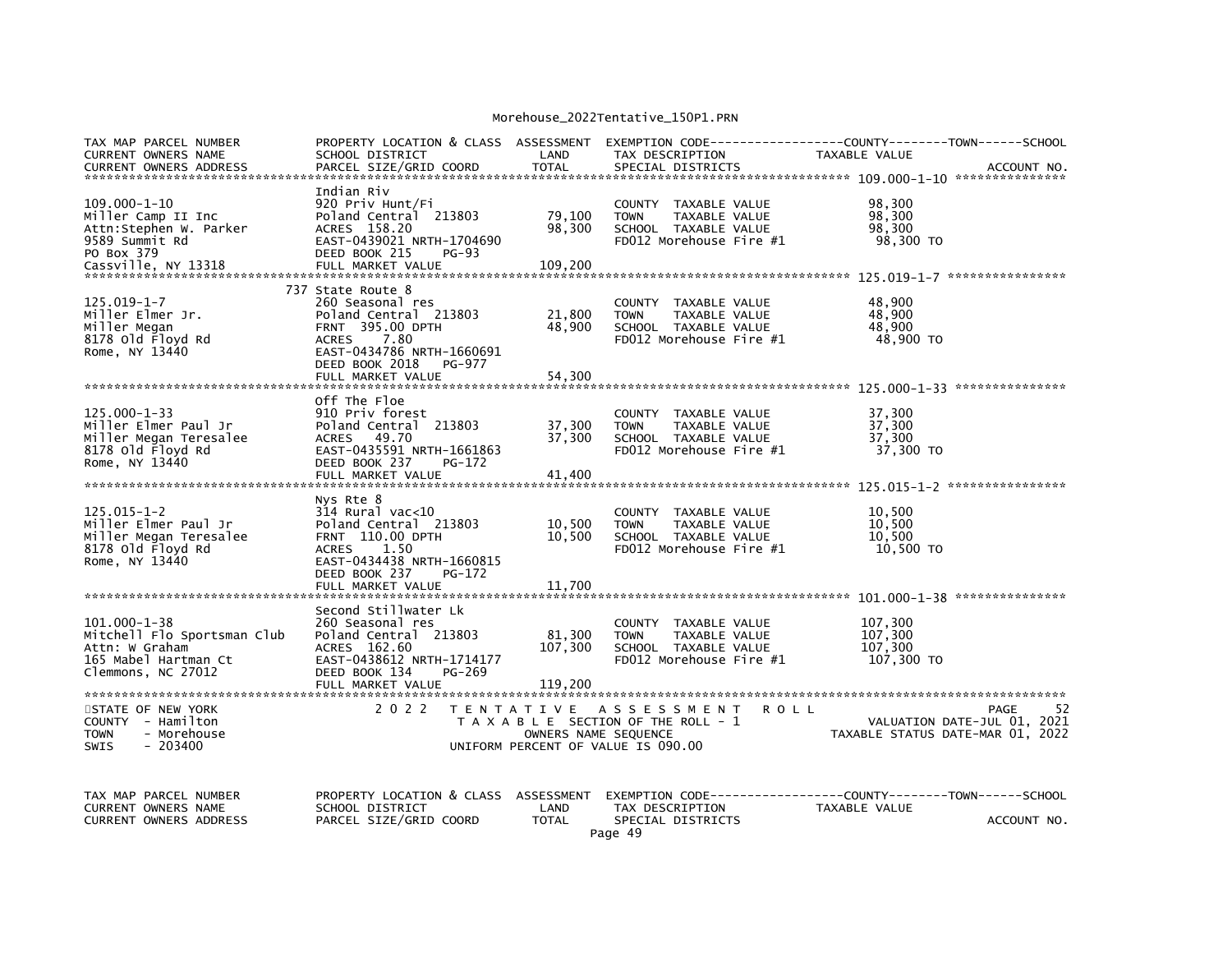| $125.000 - 1 - 6$<br>Morehouse Lake Club<br>PO Box 395<br>Middleville, NY 13406<br>MAY BE SUBJECT TO PAYMENT      | Off Nys Rte 8<br>920 Priv Hunt/Fi<br>Poland Central 213803<br>39.40<br><b>ACRES</b><br>EAST-0442513 NRTH-1658443<br>DEED BOOK 67<br>PG-279<br>FULL MARKET VALUE          | 19,700<br>19,700<br>21,900 | FISCH 480A 47460<br>COUNTY TAXABLE VALUE<br>TAXABLE VALUE<br><b>TOWN</b><br>SCHOOL TAXABLE VALUE<br>FD012 Morehouse Fire #1                | 15,760<br>15,760<br>3.940<br>3,940<br>3.940<br>19,700 TO        | 15,760       |
|-------------------------------------------------------------------------------------------------------------------|--------------------------------------------------------------------------------------------------------------------------------------------------------------------------|----------------------------|--------------------------------------------------------------------------------------------------------------------------------------------|-----------------------------------------------------------------|--------------|
| UNDER RPTL480A UNTIL 2031                                                                                         |                                                                                                                                                                          |                            |                                                                                                                                            |                                                                 |              |
| $126.000 - 1 - 7$<br>Morehouse Lake Club<br>PO Box 395<br>Middleville, NY 13406                                   | Morehouse Lake Rd<br>312 Vac w/imprv<br>Poland Central 213803<br>FRNT 300.00 DPTH<br><b>ACRES</b><br>1.90<br>EAST-0449569 NRTH-1656026<br>DEED BOOK 68<br>PG-53          | 10,900<br>39,000           | COUNTY TAXABLE VALUE<br>TAXABLE VALUE<br><b>TOWN</b><br>SCHOOL TAXABLE VALUE<br>FD012 Morehouse Fire #1                                    | 39,000<br>39,000<br>39,000<br>39,000 TO                         |              |
|                                                                                                                   | FULL MARKET VALUE                                                                                                                                                        | 43,300                     |                                                                                                                                            |                                                                 |              |
|                                                                                                                   |                                                                                                                                                                          |                            |                                                                                                                                            |                                                                 |              |
| $134.000 - 1 - 1$<br>Morehouse Lake Club<br>PO Box 395<br>Middleville, NY 13406                                   | Mud Lk<br>920 Priv Hunt/Fi - WTRFNT<br>Poland Central 213803<br>ACRES 1500.70<br>EAST-0443609 NRTH-1651755                                                               | 1320,800<br>2724,500       | <b>FISCH 480A 47460</b><br>COUNTY TAXABLE VALUE<br>TAXABLE VALUE<br><b>TOWN</b><br>SCHOOL TAXABLE VALUE                                    | 732,360<br>732,360<br>1992, 140<br>1992, 140<br>1992, 140       | 732,360      |
| MAY BE SUBJECT TO PAYMENT<br>UNDER RPTL480A UNTIL 2031                                                            | DEED BOOK 22<br>PG-86<br>FULL MARKET VALUE                                                                                                                               | 3027,200                   | FD012 Morehouse Fire #1                                                                                                                    | 2724,500 TO                                                     |              |
|                                                                                                                   | 100 Mountain Home Rd                                                                                                                                                     |                            |                                                                                                                                            |                                                                 |              |
| 125.014-1-16.200<br>Mosher Frederick D<br>84 Main St W<br>Mohawk, NY 13407                                        | 210 1 Family Res<br>Piseco Common 202001<br><b>FRNT 285.00 DPTH</b><br><b>ACRES</b><br>2.00<br>EAST-0426833 NRTH-1662345<br>DEED BOOK 224<br>PG-492<br>FULL MARKET VALUE | 16,000<br>28,200<br>31,300 | COUNTY TAXABLE VALUE<br><b>TOWN</b><br>TAXABLE VALUE<br>SCHOOL TAXABLE VALUE<br>FD012 Morehouse Fire #1                                    | 28,200<br>28,200<br>28,200<br>28,200 TO                         |              |
|                                                                                                                   |                                                                                                                                                                          |                            |                                                                                                                                            |                                                                 |              |
| 125.014-1-24.100<br>Mosher J. Wesley<br>Mosher Mary Ann<br>PO Box 39<br>Hoffmeister, NY 13353                     | Mtn Home Rd<br>$314$ Rural vac<10<br>Piseco Common<br>202001<br><b>FRNT 640.00 DPTH</b><br><b>ACRES</b><br>5.00<br>EAST-0427209 NRTH-1663186<br>DEED BOOK 239<br>PG-87   | 5,000<br>5,000             | COUNTY TAXABLE VALUE<br><b>TAXABLE VALUE</b><br><b>TOWN</b><br>SCHOOL TAXABLE VALUE<br>FD012 Morehouse Fire #1                             | 5,000<br>5.000<br>5,000<br>5,000 TO                             | $A.004 - 25$ |
|                                                                                                                   | FULL MARKET VALUE                                                                                                                                                        | 5,600                      |                                                                                                                                            |                                                                 |              |
| STATE OF NEW YORK<br>COUNTY - Hamilton<br><b>TOWN</b><br>- Morehouse<br><b>SWIS</b><br>$-203400$                  | 2 0 2 2                                                                                                                                                                  |                            | TENTATIVE ASSESSMENT<br><b>ROLL</b><br>T A X A B L E SECTION OF THE ROLL - 1<br>OWNERS NAME SEQUENCE<br>UNIFORM PERCENT OF VALUE IS 090.00 | VALUATION DATE-JUL 01, 2021<br>TAXABLE STATUS DATE-MAR 01, 2022 | 53<br>PAGE   |
| TAX MAP PARCEL NUMBER<br><b>CURRENT OWNERS NAME</b><br><b>CURRENT OWNERS ADDRESS</b><br>************************* | PROPERTY LOCATION & CLASS ASSESSMENT<br>SCHOOL DISTRICT<br>PARCEL SIZE/GRID COORD                                                                                        | LAND<br><b>TOTAL</b>       | EXEMPTION CODE-----------------COUNTY-------TOWN------SCHOOL<br>TAX DESCRIPTION<br>SPECIAL DISTRICTS                                       | TAXABLE VALUE                                                   | ACCOUNT NO   |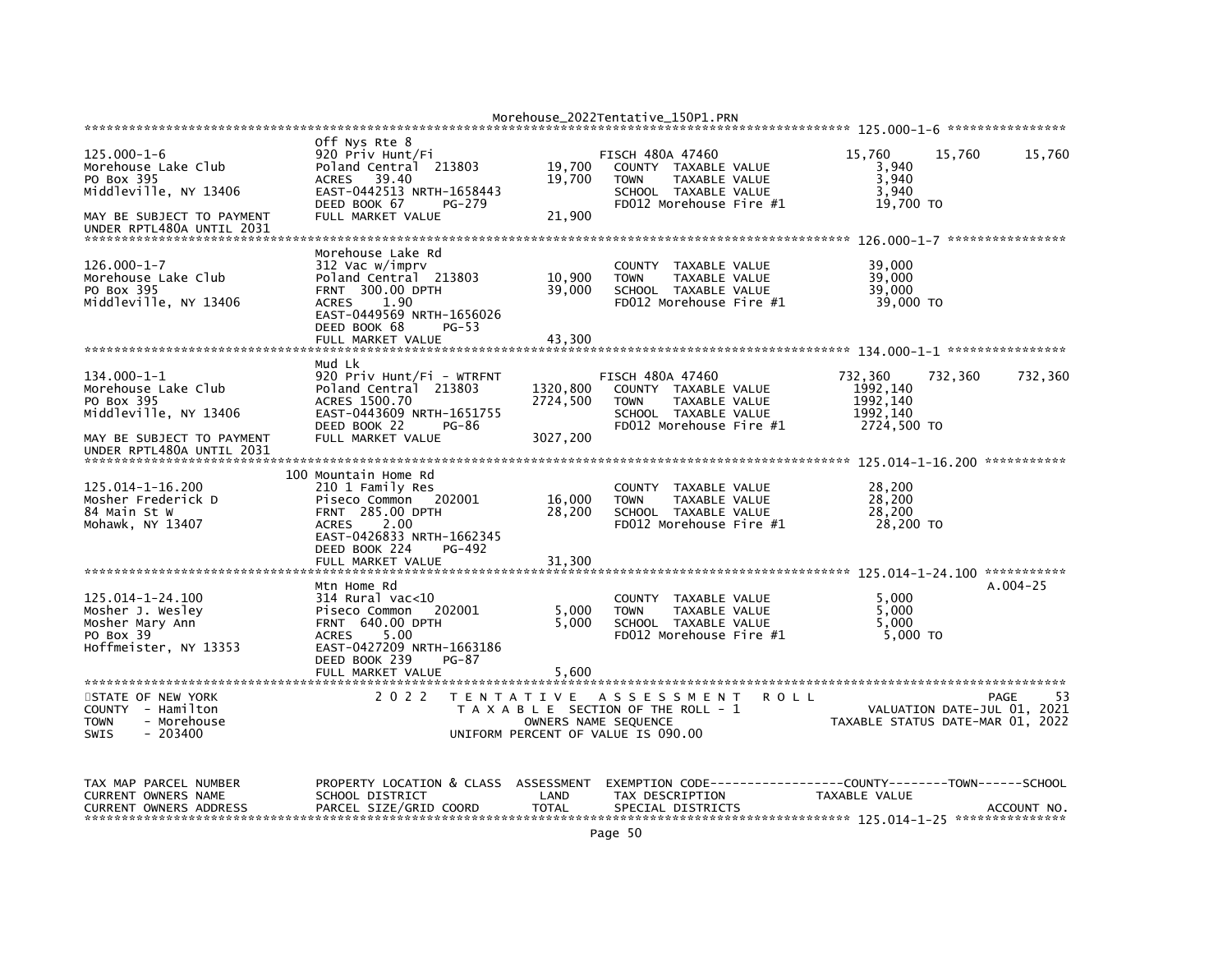|                                                                                                                  |                                                                                                                                                                                          |                              | Morehouse_2022Tentative_150P1.PRN                                                                             |                                |                                                        |                                           |
|------------------------------------------------------------------------------------------------------------------|------------------------------------------------------------------------------------------------------------------------------------------------------------------------------------------|------------------------------|---------------------------------------------------------------------------------------------------------------|--------------------------------|--------------------------------------------------------|-------------------------------------------|
| $125.014 - 1 - 25$<br>Mosher J. Wesley<br>Mosher Mary Ann<br>PO Box 39<br>Hoffmeister, NY 13353                  | 133 Mountain Home Rd<br>210 1 Family Res - WTRFNT<br>Piseco Common<br>202001<br><b>FRNT 450.00 DPTH</b><br><b>ACRES</b><br>3.50<br>EAST-0427548 NRTH-1663487                             | 25,000<br>167,100            | 41834<br>ENH STAR<br>COUNTY TAXABLE VALUE<br><b>TOWN</b><br>SCHOOL TAXABLE VALUE<br>FD012 Morehouse Fire $#1$ | TAXABLE VALUE                  | $\Omega$<br>167,100<br>167,100<br>96,400<br>167,100 TO | $D.010-5$<br>$\Omega$<br>70,700           |
|                                                                                                                  | DEED BOOK 184<br>PG-00231<br>FULL MARKET VALUE                                                                                                                                           | 185,700                      |                                                                                                               |                                |                                                        |                                           |
| $125.018 - 1 - 9$<br>Mosher Phyllis<br>PO Box 279<br>Corinth, NY 12822                                           | 122 Leons Rd<br>270 Mfg housing<br>Poland Central 213803<br>FRNT 230.00 DPTH 130.00<br>EAST-0431834 NRTH-1660442<br>DEED BOOK 202<br>PG-425<br>FULL MARKET VALUE                         | 12,000<br>21,700<br>24,100   | COUNTY<br><b>TOWN</b><br>SCHOOL TAXABLE VALUE<br>FD012 Morehouse Fire #1                                      | TAXABLE VALUE<br>TAXABLE VALUE | 21,700<br>21,700<br>21.700<br>21,700 TO                |                                           |
|                                                                                                                  |                                                                                                                                                                                          |                              |                                                                                                               |                                |                                                        |                                           |
| 124.000-1-37<br>Murray John F<br>532 Shea Loop<br>Myrtle Beach, SC 29588                                         | 170 State Route 8<br>260 Seasonal res<br>Poland Central 213803<br><b>FRNT 200.00 DPTH</b><br><b>ACRES</b><br>1.70<br>EAST-0406575 NRTH-1661571<br>DEED BOOK 202<br>PG-317                | 15,700<br>67,500             | <b>COUNTY</b><br><b>TOWN</b><br>SCHOOL TAXABLE VALUE<br>FD012 Morehouse Fire #1                               | TAXABLE VALUE<br>TAXABLE VALUE | 67.500<br>67,500<br>67,500<br>67,500 TO                |                                           |
|                                                                                                                  | FULL MARKET VALUE                                                                                                                                                                        | 75,000                       |                                                                                                               |                                | 125.019-1-13.100                                       | ***********                               |
| 125.019-1-13.100<br>Murray Martha<br>462 French Rd<br>Hoffmeister, NY 13353                                      | 734 State Route 8<br>210 1 Family Res<br>Poland Central 213803<br>FRNT 355.00 DPTH<br>43.80<br><b>ACRES</b><br>EAST-0433479 NRTH-1658171<br>DEED BOOK 244<br>PG-983<br>FULL MARKET VALUE | 44,400<br>310,000<br>344,400 | COUNTY TAXABLE VALUE<br><b>TOWN</b><br>SCHOOL TAXABLE VALUE<br>FD012 Morehouse Fire #1                        | TAXABLE VALUE                  | 310,000<br>310,000<br>310,000<br>310,000 TO            |                                           |
|                                                                                                                  | Nys Rte 8                                                                                                                                                                                |                              |                                                                                                               |                                |                                                        |                                           |
| $126.000 - 1 - 13$<br>Newberry Duncan R<br>Newberry Bonnie H<br>2457 Burtonsville Rd<br>Esperance, NY 12066-9704 | $322$ Rural vac $>10$<br>Poland Central 213803<br><b>FRNT 240.00 DPTH</b><br><b>ACRES</b><br>4.50<br>EAST-0443420 NRTH-1660160<br>DEED BOOK 199<br>PG-545                                | 22,900<br>22,900             | COUNTY TAXABLE VALUE<br><b>TOWN</b><br>SCHOOL TAXABLE VALUE<br>FD012 Morehouse Fire #1                        | TAXABLE VALUE                  | 22,900<br>22.900<br>22,900<br>22,900 TO                |                                           |
|                                                                                                                  | FULL MARKET VALUE                                                                                                                                                                        | 25,400                       |                                                                                                               |                                |                                                        |                                           |
| STATE OF NEW YORK<br>COUNTY - Hamilton<br><b>TOWN</b><br>- Morehouse<br>$-203400$<br><b>SWIS</b>                 | 2 0 2 2                                                                                                                                                                                  | OWNERS NAME SEQUENCE         | TENTATIVE ASSESSMENT<br>T A X A B L E SECTION OF THE ROLL - 1<br>UNIFORM PERCENT OF VALUE IS 090.00           | <b>ROLL</b>                    | TAXABLE STATUS DATE-MAR 01, 2022                       | PAGE<br>54<br>VALUATION DATE-JUL 01, 2021 |
| TAX MAP PARCEL NUMBER<br>CURRENT OWNERS NAME<br><b>CURRENT OWNERS ADDRESS</b><br>******************************* | PROPERTY LOCATION & CLASS ASSESSMENT<br>SCHOOL DISTRICT<br>PARCEL SIZE/GRID COORD                                                                                                        | LAND<br><b>TOTAL</b>         | TAX DESCRIPTION<br>SPECIAL DISTRICTS                                                                          |                                | TAXABLE VALUE                                          | ACCOUNT NO.<br>***********                |
| 124.000-1-12.300                                                                                                 | Jubin Vly<br>$314$ Rural vac< $10$                                                                                                                                                       |                              | COUNTY TAXABLE VALUE<br>Page 51                                                                               |                                | 37,500                                                 |                                           |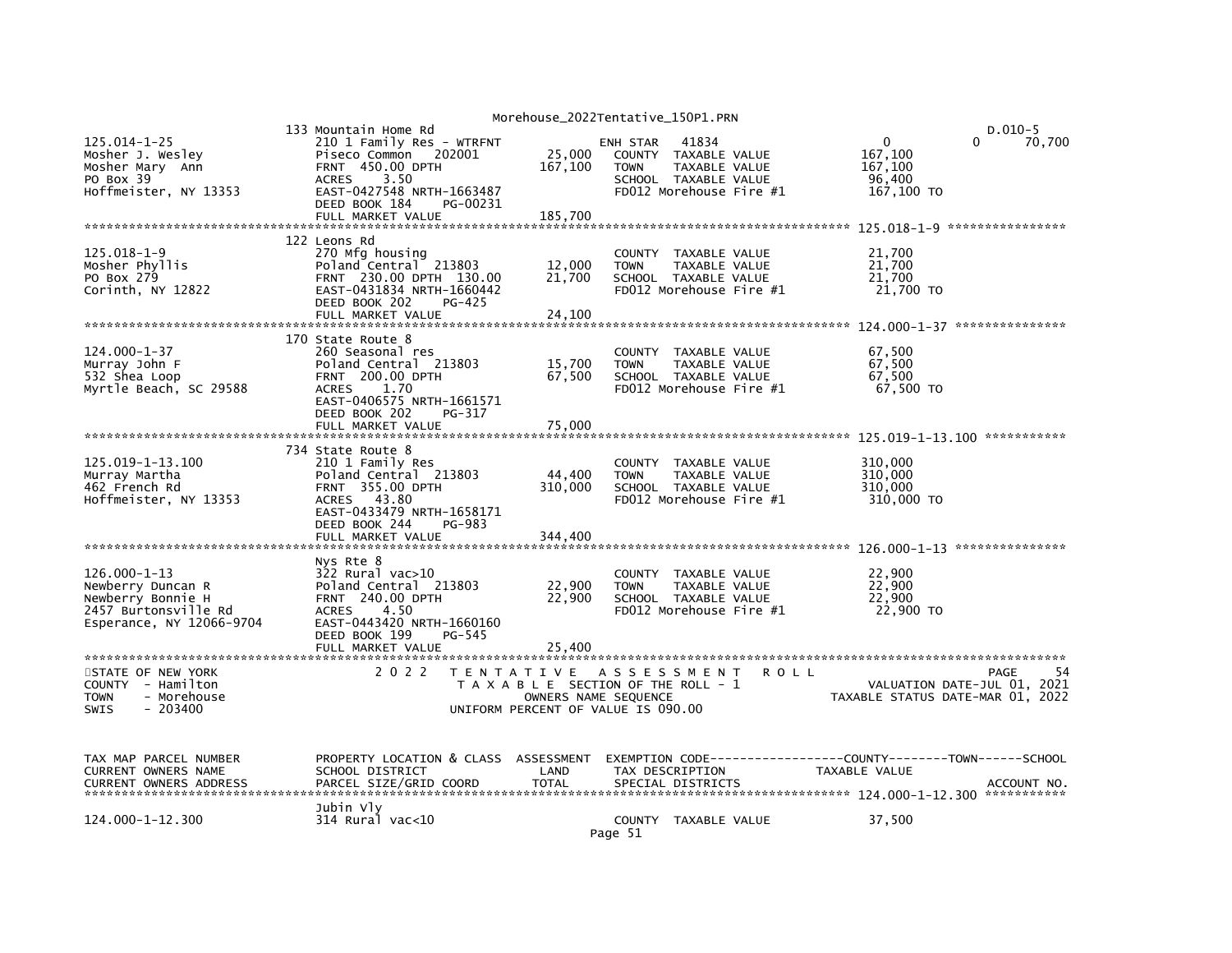| Newman E Herbert<br>803 Gale St<br>N Myrtle Beach, SC 29582                                               | Poland Central<br>213803<br>75.00<br><b>ACRES</b><br>EAST-0412290 NRTH-1658393<br>DEED BOOK 231<br>PG-317<br>FULL MARKET VALUE                                              | 37,500<br>37,500<br>41.700 | Morehouse_2022Tentative_150P1.PRN<br><b>TOWN</b><br>TAXABLE VALUE<br>SCHOOL TAXABLE VALUE<br>FD012 Morehouse Fire #1                                    | 37,500<br>37,500<br>37,500 TO                                                            |
|-----------------------------------------------------------------------------------------------------------|-----------------------------------------------------------------------------------------------------------------------------------------------------------------------------|----------------------------|---------------------------------------------------------------------------------------------------------------------------------------------------------|------------------------------------------------------------------------------------------|
| 124.000-1-12.200<br>Newman G Dale<br>Newman Paul & Eric<br>PO Box 24<br>Hoffmeister, NY 13353             | Off Hurter Rd<br>910 Priv forest<br>Poland Central 213803<br>50.00<br>ACRES<br>EAST-0412844 NRTH-1655888<br>DEED BOOK 231<br>PG-326<br>FULL MARKET VALUE                    | 25,000<br>25,000<br>27,800 | COUNTY TAXABLE VALUE<br><b>TOWN</b><br>TAXABLE VALUE<br>SCHOOL TAXABLE VALUE<br>FD012 Morehouse Fire #1                                                 | 25,000<br>25,000<br>25,000<br>25,000 TO                                                  |
| 124.000-1-12.120<br>Newman G. Dale<br>Newman Sharon L<br>PO Box 24<br>Hoffmeister, NY 13353               | 162 Hurter Rd<br>210 1 Family Res<br>Poland Central 213803<br>FRNT 1040.00 DPTH<br>ACRES 11.90<br>EAST-0413800 NRTH-1656717<br>DEED BOOK 231<br>PG-320<br>FULL MARKET VALUE | 58,600<br>65,100           | VET COM CT 41131<br>20,700 ENH STAR<br>41834<br>COUNTY TAXABLE VALUE<br>TAXABLE VALUE<br><b>TOWN</b><br>SCHOOL TAXABLE VALUE<br>FD012 Morehouse Fire #1 | 14,650<br>14,650<br>$\Omega$<br>0<br>58,600<br>43,950<br>43,950<br>$\Omega$<br>58,600 TO |
| 124.000-1-12.110<br>Newman Richard<br>Attn: William Newman<br>Box 3<br>Poland, NY 13431                   | 163 Hurter Rd<br>260 Seasonal res<br>Poland Central 213803<br>FRNT 1825.00 DPTH<br>ACRES 43.00<br>EAST-0413399 NRTH-1657509<br>DEED BOOK 211<br>PG-843<br>FULL MARKET VALUE | 31,000<br>56,000<br>62,200 | COUNTY TAXABLE VALUE<br>TAXABLE VALUE<br><b>TOWN</b><br>SCHOOL TAXABLE VALUE<br>FD012 Morehouse Fire #1                                                 | 56,000<br>56,000<br>56,000<br>56,000 TO                                                  |
| 124.000-1-12.400<br>Newman William M<br>PO Box 3<br>Poland, NY 13431                                      | Off Hurter Rd<br>910 Priv forest<br>Poland Central 213803<br>50.00<br>ACRES<br>EAST-0411419 NRTH-1656719<br>DEED BOOK 231<br>PG-323<br>FULL MARKET VALUE                    | 25,000<br>25,000<br>27,800 | COUNTY TAXABLE VALUE<br>TAXABLE VALUE<br><b>TOWN</b><br>SCHOOL TAXABLE VALUE<br>$FD012$ Morehouse Fire $#1$                                             | ***********<br>25,000<br>25,000<br>25,000<br>25,000 TO                                   |
| STATE OF NEW YORK<br>COUNTY - Hamilton<br><b>TOWN</b><br>- Morehouse<br>$-203400$<br><b>SWIS</b>          | 2 0 2 2                                                                                                                                                                     |                            | TENTATIVE ASSESSMENT<br><b>ROLL</b><br>T A X A B L E SECTION OF THE ROLL - 1<br>OWNERS NAME SEQUENCE<br>UNIFORM PERCENT OF VALUE IS 090.00              | 55<br>PAGE<br>VALUATION DATE-JUL 01, 2021<br>TAXABLE STATUS DATE-MAR 01, 2022            |
| TAX MAP PARCEL NUMBER<br>CURRENT OWNERS NAME<br><b>CURRENT OWNERS ADDRESS</b>                             | PROPERTY LOCATION & CLASS ASSESSMENT<br>SCHOOL DISTRICT<br>PARCEL SIZE/GRID COORD                                                                                           | LAND<br><b>TOTAL</b>       | TAX DESCRIPTION<br>SPECIAL DISTRICTS                                                                                                                    | TAXABLE VALUE<br>ACCOUNT NO.                                                             |
| $134.009 - 1 - 9$<br>Nisiewicz Joseph Jr<br>Cleary Stephen<br>Attn: Joseph Nisiewicz Jr<br>78 Fairlawn Dr | 112 Fraser Rd<br>260 Seasonal res<br>Poland Central 213803<br>FRNT 200.00 DPTH 195.00<br>EAST-0426344 NRTH-1653219<br>DEED BOOK 199<br>$PG-82$                              | 13,700<br>22,800           | COUNTY TAXABLE VALUE<br><b>TOWN</b><br>TAXABLE VALUE<br>SCHOOL TAXABLE VALUE<br>FD012 Morehouse Fire #1                                                 | 22.800<br>22,800<br>22,800<br>22,800 TO                                                  |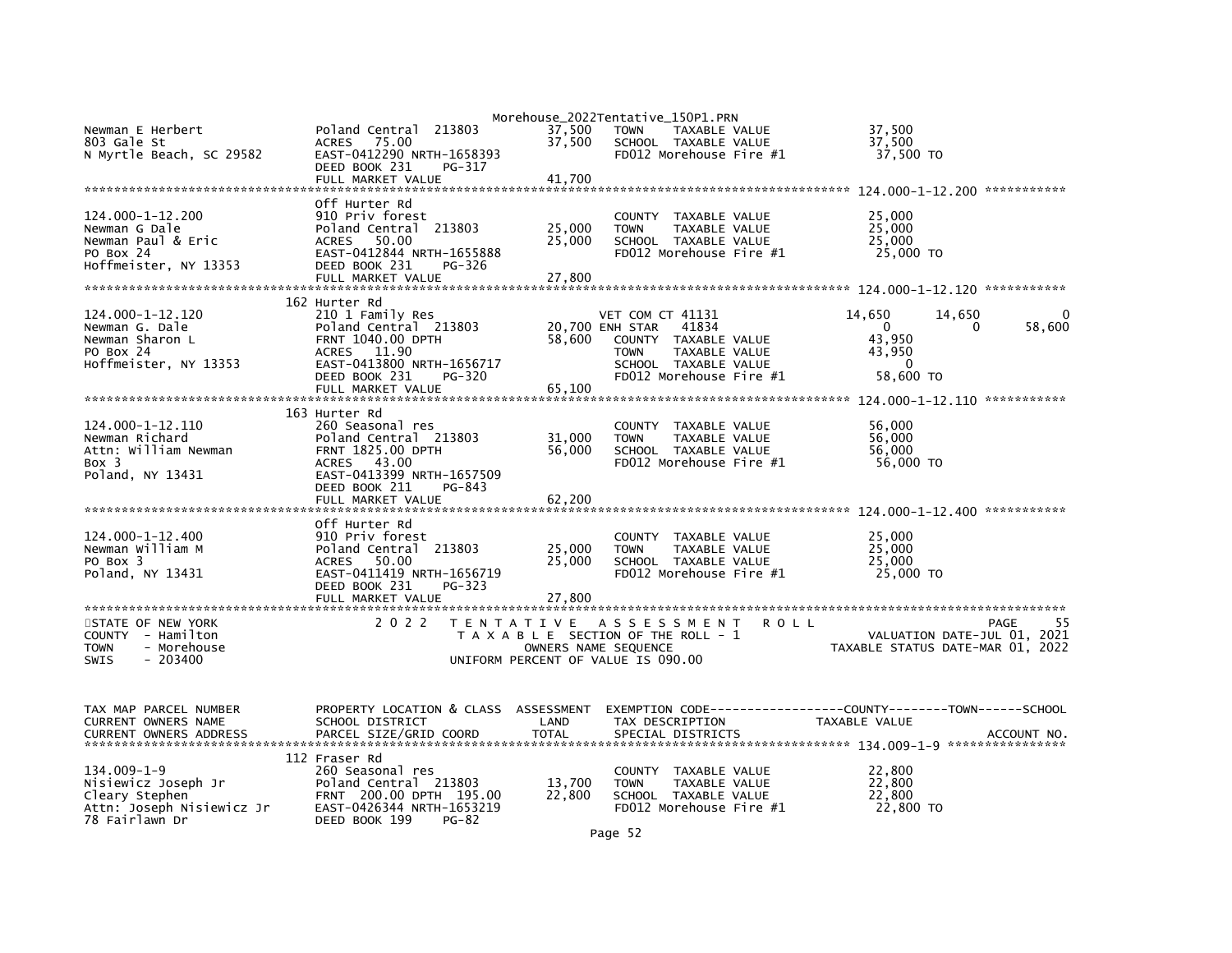| Selkirk, NY 12158             | FULL MARKET VALUE                                     | Morehouse_2022Tentative_150P1.PRN<br>25.300 |                                     |               |             |                                                              |                   |
|-------------------------------|-------------------------------------------------------|---------------------------------------------|-------------------------------------|---------------|-------------|--------------------------------------------------------------|-------------------|
|                               |                                                       |                                             |                                     |               |             |                                                              |                   |
| $126.000 - 1 - 8$             | Nys Rte 8<br>$322$ Rural vac $>10$                    |                                             | COUNTY TAXABLE VALUE                |               |             | 35,100                                                       | $E.013-16$        |
| NISPERO LLC                   | Poland Central 213803                                 | 35,100                                      | <b>TOWN</b>                         | TAXABLE VALUE |             | 35,100                                                       |                   |
| 59 Poor Farm Rd               | FRNT 1380.00 DPTH                                     | 35,100                                      | SCHOOL TAXABLE VALUE                |               |             | 35,100                                                       |                   |
| Nottingham, NH 03290          | ACRES<br>70.10                                        |                                             | FD012 Morehouse Fire #1             |               |             | 35,100 TO                                                    |                   |
|                               | EAST-0448434 NRTH-1655520<br>DEED BOOK 2020<br>PG-848 |                                             |                                     |               |             |                                                              |                   |
|                               | FULL MARKET VALUE                                     | 39,000                                      |                                     |               |             |                                                              |                   |
|                               |                                                       |                                             |                                     |               |             |                                                              |                   |
| $109.000 - 1 - 3$             | Off West Canada Crk                                   |                                             |                                     |               |             |                                                              | $J.020-23$        |
| North 40 Trust                | 910 Priv forest<br>Poland Central 213803              | 19,400                                      | COUNTY TAXABLE VALUE<br><b>TOWN</b> | TAXABLE VALUE |             | 19,400<br>19,400                                             |                   |
| Attn: David M Corr            | 38.80<br><b>ACRES</b>                                 | 19,400                                      | SCHOOL TAXABLE VALUE                |               |             | 19,400                                                       |                   |
| 28 Sanger Ave                 | EAST-0423644 NRTH-1702266                             |                                             | FD012 Morehouse Fire #1             |               |             | 19,400 TO                                                    |                   |
| New Hartford, NY 13413        | DEED BOOK 221<br>PG-821                               |                                             |                                     |               |             |                                                              |                   |
|                               | FULL MARKET VALUE                                     | 21,600                                      |                                     |               |             |                                                              |                   |
|                               |                                                       |                                             |                                     |               |             |                                                              |                   |
|                               | Off West Canada Crk                                   |                                             |                                     |               |             |                                                              |                   |
| $109.000 - 1 - 5$             | 910 Priv forest                                       |                                             | COUNTY TAXABLE VALUE                |               |             | 27,400                                                       |                   |
| North 40 Trust                | Poland Central 213803                                 | 19,500                                      | <b>TOWN</b>                         | TAXABLE VALUE |             | 27,400                                                       |                   |
| Attn: David M Corr            | 38.90<br><b>ACRES</b>                                 | 27,400                                      | SCHOOL TAXABLE VALUE                |               |             | 27,400                                                       |                   |
| 28 Sanger Ave                 | EAST-0424697 NRTH-1703048                             |                                             | FD012 Morehouse Fire #1             |               |             | 27,400 TO                                                    |                   |
| New Hartford, NY 13413        | DEED BOOK 221<br>PG-821                               |                                             |                                     |               |             |                                                              |                   |
|                               | FULL MARKET VALUE                                     | 30.400                                      |                                     |               |             |                                                              |                   |
|                               |                                                       |                                             |                                     |               |             |                                                              |                   |
|                               | 234 French Rd                                         |                                             |                                     |               |             |                                                              | $D.011 - 5$       |
| 134.005-1-20.100              | 260 Seasonal res                                      |                                             | COUNTY TAXABLE VALUE                |               |             | 110,800                                                      |                   |
| Northwoods Trust              | Poland Central 213803                                 | 13,100                                      | <b>TOWN</b>                         | TAXABLE VALUE |             | 110,800                                                      |                   |
| Wilson Donald                 | FRNT 158.00 DPTH 245.00                               | 110,800                                     | SCHOOL TAXABLE VALUE                |               |             | 110,800                                                      |                   |
| 3906 Nelson Heights Rd        | EAST-0424581 NRTH-1654660                             |                                             | FD012 Morehouse Fire #1             |               |             | 110,800 TO                                                   |                   |
| Cazenovia, NY 130345          | DEED BOOK 2019<br>PG-2824<br>FULL MARKET VALUE        | 123,100                                     |                                     |               |             |                                                              |                   |
|                               |                                                       |                                             |                                     |               |             |                                                              |                   |
|                               | 128 Leons Rd                                          |                                             |                                     |               |             |                                                              |                   |
| 125.018-1-10                  | 210 1 Family Res                                      |                                             | COUNTY                              | TAXABLE VALUE |             | 89,200                                                       |                   |
| NYC Multi-Service Management  | Poland Central 213803                                 | 35,500                                      | <b>TOWN</b>                         | TAXABLE VALUE |             | 89,200                                                       |                   |
| 172 N Herman Ave              | <b>FRNT 320.00 DPTH</b>                               | 89,200                                      | SCHOOL TAXABLE VALUE                |               |             | 89,200                                                       |                   |
| Bethpage, NY 11714            | 25.00<br><b>ACRES</b>                                 |                                             | FD012 Morehouse Fire #1             |               |             | 89,200 TO                                                    |                   |
|                               | EAST-0431665 NRTH-1659634                             |                                             |                                     |               |             |                                                              |                   |
|                               | DEED BOOK 2021<br>PG-665                              |                                             |                                     |               |             |                                                              |                   |
|                               | FULL MARKET VALUE                                     | 99.100                                      |                                     |               |             |                                                              |                   |
|                               |                                                       |                                             |                                     |               |             |                                                              |                   |
| STATE OF NEW YORK             | 2 0 2 2                                               | TENTATIVE ASSESSMENT                        |                                     |               | <b>ROLL</b> |                                                              | <b>PAGE</b><br>56 |
| COUNTY - Hamilton             |                                                       | T A X A B L E SECTION OF THE ROLL - 1       |                                     |               |             | VALUATION DATE-JUL 01, 2021                                  |                   |
| <b>TOWN</b><br>- Morehouse    |                                                       | OWNERS NAME SEQUENCE                        |                                     |               |             | TAXABLE STATUS DATE-MAR 01, 2022                             |                   |
| <b>SWIS</b><br>$-203400$      |                                                       | UNIFORM PERCENT OF VALUE IS 090.00          |                                     |               |             |                                                              |                   |
|                               |                                                       |                                             |                                     |               |             |                                                              |                   |
|                               |                                                       |                                             |                                     |               |             |                                                              |                   |
| TAX MAP PARCEL NUMBER         | PROPERTY LOCATION & CLASS ASSESSMENT                  |                                             |                                     |               |             | EXEMPTION CODE-----------------COUNTY-------TOWN------SCHOOL |                   |
| CURRENT OWNERS NAME           | SCHOOL DISTRICT                                       | LAND                                        | TAX DESCRIPTION                     |               |             | TAXABLE VALUE                                                |                   |
| <b>CURRENT OWNERS ADDRESS</b> | PARCEL SIZE/GRID COORD                                | <b>TOTAL</b>                                | SPECIAL DISTRICTS                   |               |             |                                                              | ACCOUNT NO.       |
|                               |                                                       |                                             |                                     |               |             |                                                              |                   |
|                               | 236 French Rd                                         |                                             |                                     |               |             |                                                              |                   |
| 134.005-1-19                  | 260 Seasonal res                                      |                                             | COUNTY TAXABLE VALUE                |               |             | 108,000                                                      |                   |
|                               |                                                       |                                             | Page 53                             |               |             |                                                              |                   |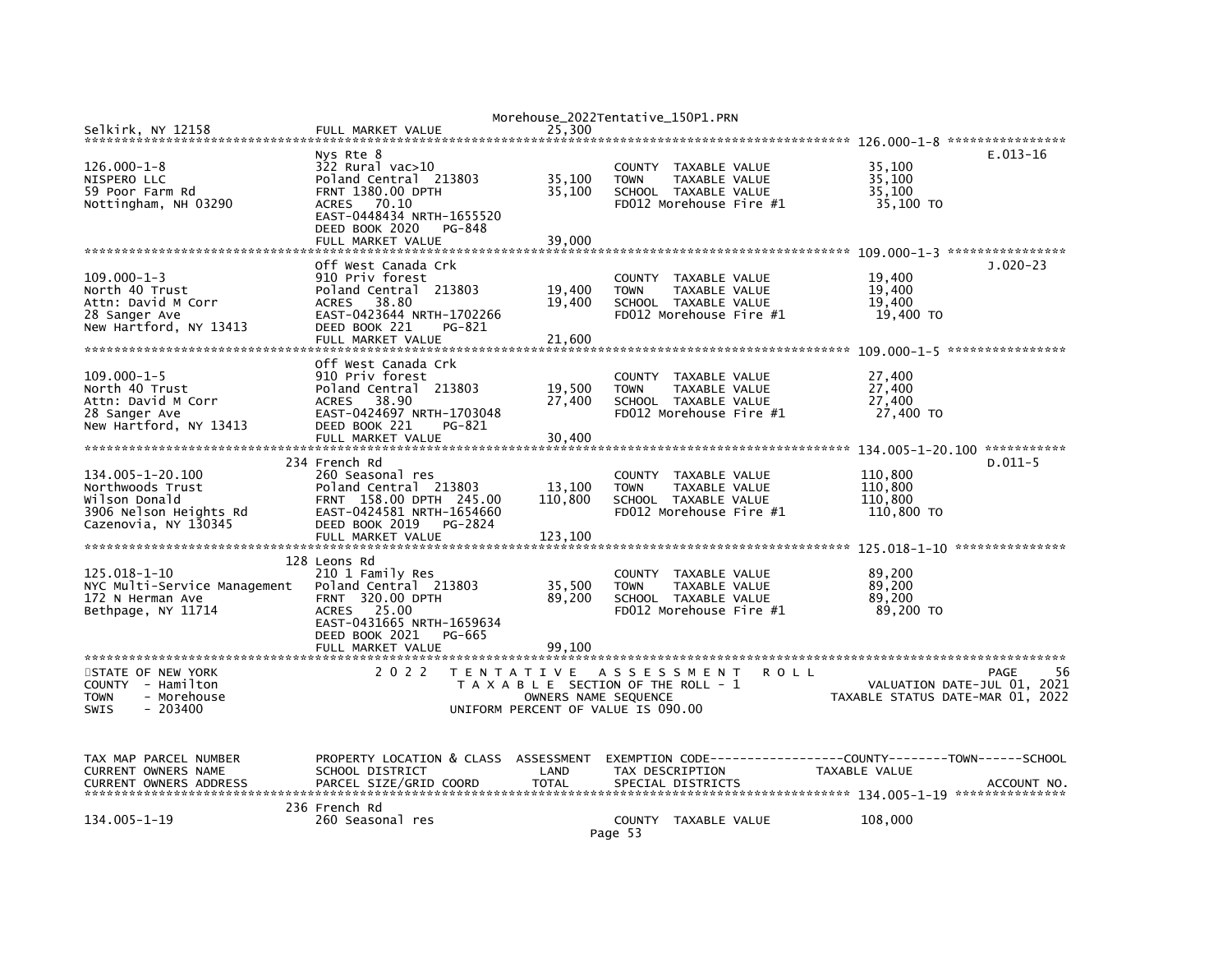|                                  |                                             |                      | Morehouse_2022Tentative_150P1.PRN                    |                                  |    |
|----------------------------------|---------------------------------------------|----------------------|------------------------------------------------------|----------------------------------|----|
| Obrien Edward M                  | Poland Central 213803                       | 9,400                | <b>TOWN</b><br>TAXABLE VALUE                         | 108,000                          |    |
| Obrien Elizabeth S               | FRNT 105.00 DPTH 210.00                     | 108,000              | SCHOOL TAXABLE VALUE                                 | 108,000                          |    |
| 2705 Sulphur Springs Rd          | EAST-0424691 NRTH-1654589                   |                      | FD012 Morehouse Fire #1                              | 108,000 TO                       |    |
| Sauguoit, NY 13456               | DEED BOOK 216<br>PG-597                     |                      |                                                      |                                  |    |
|                                  | FULL MARKET VALUE                           | 120,000              |                                                      |                                  |    |
|                                  |                                             |                      |                                                      |                                  |    |
|                                  | 218 French Rd                               |                      |                                                      |                                  |    |
| 134.005-1-2.300                  | 260 Seasonal res                            |                      | COUNTY TAXABLE VALUE                                 | 110,000                          |    |
| Olsen Greq                       | Poland Central 213803                       | 56,700               | <b>TOWN</b><br>TAXABLE VALUE                         | 110,000                          |    |
| 1616 State Route 8               | <b>FRNT 1585.00 DPTH</b>                    | 110,000              | SCHOOL TAXABLE VALUE                                 | 110.000                          |    |
| Piseco, NY 12139                 | ACRES 53.20                                 |                      | FD012 Morehouse Fire #1                              | 110,000 TO                       |    |
|                                  | EAST-0424595 NRTH-1655909                   |                      |                                                      |                                  |    |
|                                  | DEED BOOK 2017<br>PG-406                    |                      |                                                      |                                  |    |
|                                  | FULL MARKET VALUE                           | 122,200              |                                                      |                                  |    |
|                                  |                                             |                      |                                                      |                                  |    |
|                                  | 163 Mountain Home Rd                        |                      |                                                      | $A.003 - 22$                     |    |
| 125.010-1-18                     | 260 Seasonal res                            |                      | COUNTY TAXABLE VALUE                                 | 82,200                           |    |
| Osberg Alice                     | 202001<br>Piseco Common                     | 39,000               | TAXABLE VALUE<br><b>TOWN</b>                         | 82,200                           |    |
| Ray Mary                         | <b>FRNT 1410.00 DPTH</b>                    | 82,200               | SCHOOL TAXABLE VALUE                                 | 82,200                           |    |
| C/O Tracy Lechleiter             | ACRES 49.00                                 |                      | FD012 Morehouse Fire #1                              | 82,200 TO                        |    |
| PO Box 89                        | EAST-0428160 NRTH-1664525                   |                      |                                                      |                                  |    |
| Hoffmeister, NY 13353            | DEED BOOK 2019<br>PG-2163                   |                      |                                                      |                                  |    |
|                                  | FULL MARKET VALUE                           | 91,300               |                                                      |                                  |    |
|                                  |                                             |                      |                                                      |                                  |    |
|                                  | Mt Home Rd                                  |                      |                                                      |                                  |    |
| 125.014-1-27                     | $314$ Rural vac< $10$                       |                      | COUNTY TAXABLE VALUE                                 | 10,900                           |    |
| Osberg Alice                     | Piseco Common<br>202001                     | 10,900               | <b>TOWN</b><br>TAXABLE VALUE                         | 10,900                           |    |
| Ray Mary                         | <b>FRNT 470.00 DPTH</b>                     | 10,900               | SCHOOL TAXABLE VALUE                                 | 10,900                           |    |
| C/O Tracy Lechleiter             | 1.90<br><b>ACRES</b>                        |                      | FD012 Morehouse Fire #1                              | 10,900 TO                        |    |
| PO Box 89                        | EAST-0428988 NRTH-1664137                   |                      |                                                      |                                  |    |
| Hoffmeister, NY 13353            | DEED BOOK 2019<br>PG-2163                   |                      |                                                      |                                  |    |
|                                  | FULL MARKET VALUE                           | 12.100               |                                                      |                                  |    |
|                                  |                                             |                      |                                                      |                                  |    |
|                                  | Off Mtn Home Rd                             |                      |                                                      |                                  |    |
| 125.014-1-28                     | 311 Res vac land - WTRFNT                   |                      | COUNTY TAXABLE VALUE                                 | 48,500<br>48,500                 |    |
| Osberg Alice                     | Piseco Common<br>202001<br>FRNT 330.00 DPTH | 48,500<br>48.500     | <b>TOWN</b><br>TAXABLE VALUE<br>SCHOOL TAXABLE VALUE | 48.500                           |    |
| Ray Mary<br>C/O Tracy Lechleiter | 45.60<br><b>ACRES</b>                       |                      | FD012 Morehouse Fire #1                              | 48,500 TO                        |    |
| PO Box 89                        | EAST-0429417 NRTH-1663105                   |                      |                                                      |                                  |    |
| Hoffmeister, NY 13353            | DEED BOOK 2019<br>PG-2163                   |                      |                                                      |                                  |    |
|                                  | FULL MARKET VALUE                           | 53.900               |                                                      |                                  |    |
|                                  |                                             |                      |                                                      |                                  |    |
| STATE OF NEW YORK                | 2 0 2 2                                     |                      | TENTATIVE ASSESSMENT<br>R O L L                      | PAGE                             | 57 |
| COUNTY - Hamilton                |                                             |                      | T A X A B L E SECTION OF THE ROLL - 1                | VALUATION DATE-JUL 01, 2021      |    |
| <b>TOWN</b><br>- Morehouse       |                                             | OWNERS NAME SEQUENCE |                                                      | TAXABLE STATUS DATE-MAR 01, 2022 |    |
| $-203400$<br><b>SWIS</b>         |                                             |                      | UNIFORM PERCENT OF VALUE IS 090.00                   |                                  |    |
|                                  |                                             |                      |                                                      |                                  |    |
|                                  |                                             |                      |                                                      |                                  |    |
|                                  |                                             |                      |                                                      |                                  |    |
| TAX MAP PARCEL NUMBER            | PROPERTY LOCATION & CLASS ASSESSMENT        |                      |                                                      |                                  |    |
| CURRENT OWNERS NAME              | SCHOOL DISTRICT                             | LAND                 | TAX DESCRIPTION                                      | TAXABLE VALUE                    |    |
| <b>CURRENT OWNERS ADDRESS</b>    | PARCEL SIZE/GRID COORD                      | <b>TOTAL</b>         | SPECIAL DISTRICTS                                    | ACCOUNT NO.                      |    |
|                                  |                                             |                      |                                                      |                                  |    |
|                                  | 141 Alder Brook Rd                          |                      |                                                      |                                  |    |
| 126.000-1-34                     | 260 Seasonal res                            |                      | COUNTY TAXABLE VALUE                                 | 63,400                           |    |
| Ospelt Kurt P                    | Poland Central 213803                       | 47,300               | TAXABLE VALUE<br><b>TOWN</b>                         | 63,400                           |    |
| 237 Stewarts Corners Rd          | <b>ACRES</b><br>65.50                       | 63,400               | SCHOOL TAXABLE VALUE                                 | 63,400                           |    |
|                                  |                                             |                      | Page 54                                              |                                  |    |
|                                  |                                             |                      |                                                      |                                  |    |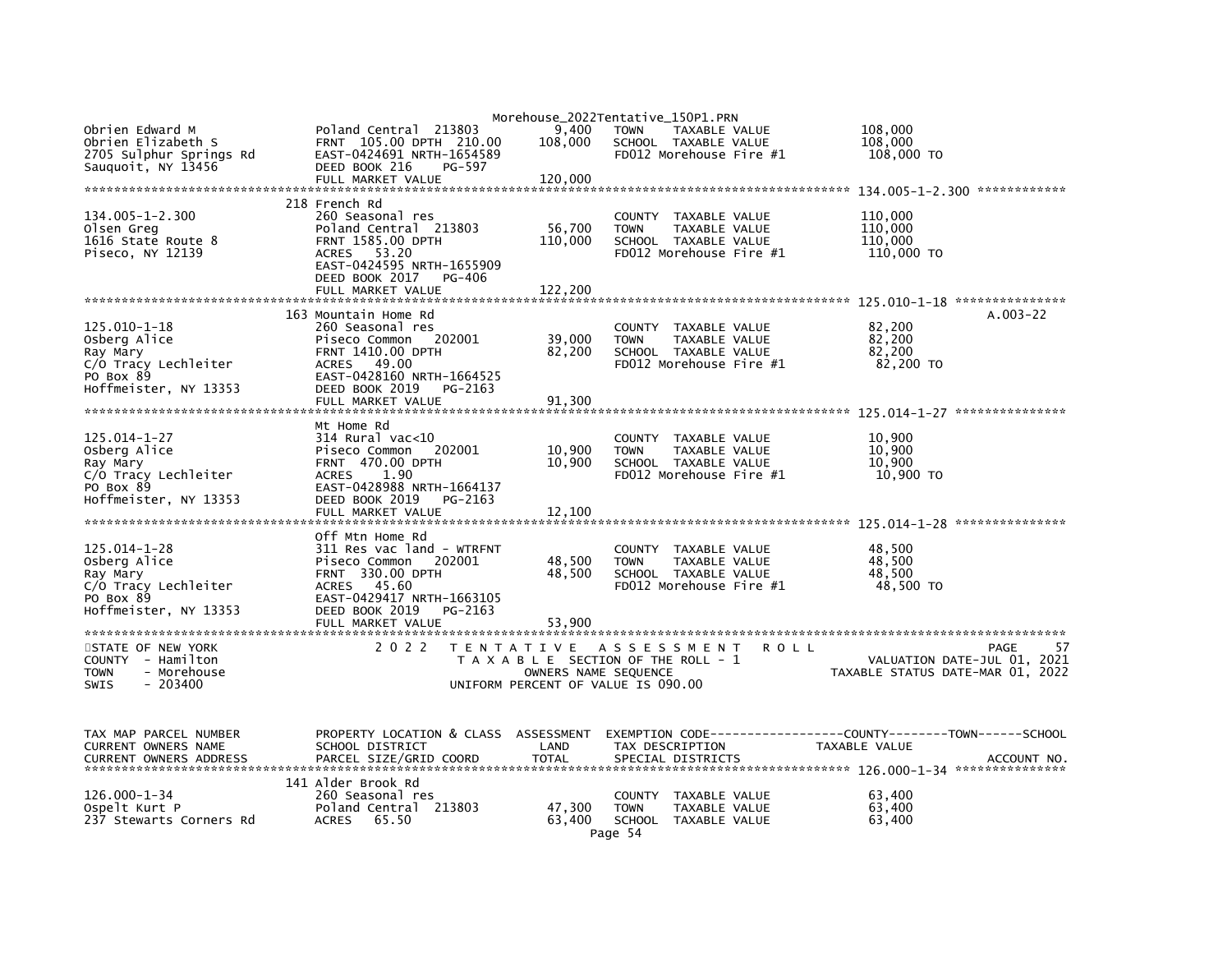| Pennellville, NY 13132                                                                                    | EAST-0449662 NRTH-1658506<br>DEED BOOK 236<br>PG-840                                                                                                                                            |                            | Morehouse_2022Tentative_150P1.PRN<br>FD012 Morehouse Fire $#1$                                                 | 63.400 TO                                                                     |            |
|-----------------------------------------------------------------------------------------------------------|-------------------------------------------------------------------------------------------------------------------------------------------------------------------------------------------------|----------------------------|----------------------------------------------------------------------------------------------------------------|-------------------------------------------------------------------------------|------------|
|                                                                                                           | FULL MARKET VALUE                                                                                                                                                                               | 70,400                     |                                                                                                                |                                                                               |            |
|                                                                                                           |                                                                                                                                                                                                 |                            |                                                                                                                |                                                                               |            |
| $125.011 - 1 - 3$<br>Palmeter Jeremiah J<br>Palmeter Katelin M<br>278 Peck Rd<br>Salisbury, NY 13454      | 271 Mountain Home Rd<br>210 1 Family Res<br>Piseco Common<br>202001<br>FRNT 390.00 DPTH<br>2.80<br><b>ACRES</b><br>EAST-0434705 NRTH-1664659<br>DEED BOOK 2016<br>PG-1501<br>FULL MARKET VALUE  | 16,800<br>57,700<br>64,100 | COUNTY TAXABLE VALUE<br>TAXABLE VALUE<br><b>TOWN</b><br>SCHOOL TAXABLE VALUE<br>FD012 Morehouse Fire #1        | $E.013-7$<br>57,700<br>57,700<br>57,700<br>57,700 TO                          |            |
|                                                                                                           |                                                                                                                                                                                                 |                            |                                                                                                                |                                                                               |            |
| 125.011-1-10.100<br>Palmigiano Gerald F<br>Palmigiano Joyce<br>250 Willow Creek Ln<br>Rochester, NY 14622 | 296 Mountain Home Rd<br>260 Seasonal res<br>Piseco Common<br>202001<br>Ser. 2139<br>FRNT 102.00 DPTH 227.50<br>EAST-0435881 NRTH-1664455<br>DEED BOOK 2013<br><b>PG-95</b><br>FULL MARKET VALUE | 10,400<br>41,700<br>46,300 | COUNTY<br>TAXABLE VALUE<br>TAXABLE VALUE<br><b>TOWN</b><br>SCHOOL TAXABLE VALUE<br>FD012 Morehouse Fire #1     | $A.002-8$<br>41,700<br>41,700<br>41,700<br>41.700 TO                          |            |
|                                                                                                           |                                                                                                                                                                                                 |                            |                                                                                                                |                                                                               |            |
| $125.013 - 1 - 30$<br>Panzone Robert M<br>4136 Pratts Rd<br>RR #1 Box 87 I<br>Munnsville, NY 13409        | 157 Fayle Rd<br>260 Seasonal res<br>Poland Central 213803<br>FRNT 100.00 DPTH 120.00<br>EAST-0421509 NRTH-1662752<br>DEED BOOK 149<br>PG-547<br>FULL MARKET VALUE                               | 8,000<br>29.600<br>32,900  | COUNTY<br>TAXABLE VALUE<br>TAXABLE VALUE<br><b>TOWN</b><br>SCHOOL TAXABLE VALUE<br>FD012 Morehouse Fire #1     | 29,600<br>29,600<br>29,600<br>29,600 TO                                       |            |
|                                                                                                           | Off West Canada Crk                                                                                                                                                                             |                            |                                                                                                                |                                                                               |            |
| $109.000 - 1 - 53$<br>Park Forestry NY LLC<br>David Rubin<br>185 Canfield Dr<br>Stamford, CT 06902        | $314$ Rural vac<10<br>Poland Central 213803<br>FRNT 100.00 DPTH 100.00<br>EAST-0423711 NRTH-1695219<br>DEED BOOK 237<br>PG-530<br>FULL MARKET VALUE                                             | 200<br>200<br>200          | COUNTY<br>TAXABLE VALUE<br><b>TOWN</b><br>TAXABLE VALUE<br>SCHOOL TAXABLE VALUE<br>FD012 Morehouse Fire #1     | 200<br>200<br>200<br>200 TO                                                   |            |
|                                                                                                           |                                                                                                                                                                                                 |                            |                                                                                                                |                                                                               |            |
| STATE OF NEW YORK<br>COUNTY - Hamilton<br><b>TOWN</b><br>- Morehouse<br><b>SWIS</b><br>$-203400$          | 2 0 2 2                                                                                                                                                                                         | OWNERS NAME SEQUENCE       | TENTATIVE ASSESSMENT<br>R O L L<br>T A X A B L E SECTION OF THE ROLL - 1<br>UNIFORM PERCENT OF VALUE IS 090.00 | PAGE<br>VALUATION DATE-JUL 01, 2021<br>TAXABLE STATUS DATE-MAR 01, 2022       | 58         |
| TAX MAP PARCEL NUMBER<br>CURRENT OWNERS NAME<br><b>CURRENT OWNERS ADDRESS</b>                             | PROPERTY LOCATION & CLASS ASSESSMENT<br>SCHOOL DISTRICT<br>PARCEL SIZE/GRID COORD                                                                                                               | LAND<br><b>TOTAL</b>       | TAX DESCRIPTION<br>SPECIAL DISTRICTS                                                                           | EXEMPTION CODE-----------------COUNTY-------TOWN------SCHOOL<br>TAXABLE VALUE | ACCOUNT NO |
| $125.014 - 1 - 1.100$<br>Parmeter Richard E<br>Parmeter Carol<br>RD 1 Creek Rd<br>Oneida, NY 13421        | 691 State Route 8<br>270 Mfg housing<br>Poland Central 213803<br><b>FRNT 278.28 DPTH</b><br>1.20<br><b>ACRES</b><br>EAST-0432280 NRTH-1660762<br>DEED BOOK 197<br>PG-522<br>FULL MARKET VALUE   | 15,200<br>27,500<br>30,600 | COUNTY TAXABLE VALUE<br>TAXABLE VALUE<br><b>TOWN</b><br>SCHOOL TAXABLE VALUE<br>FD012 Morehouse Fire #1        | 27,500<br>27,500<br>27,500<br>27,500 TO                                       |            |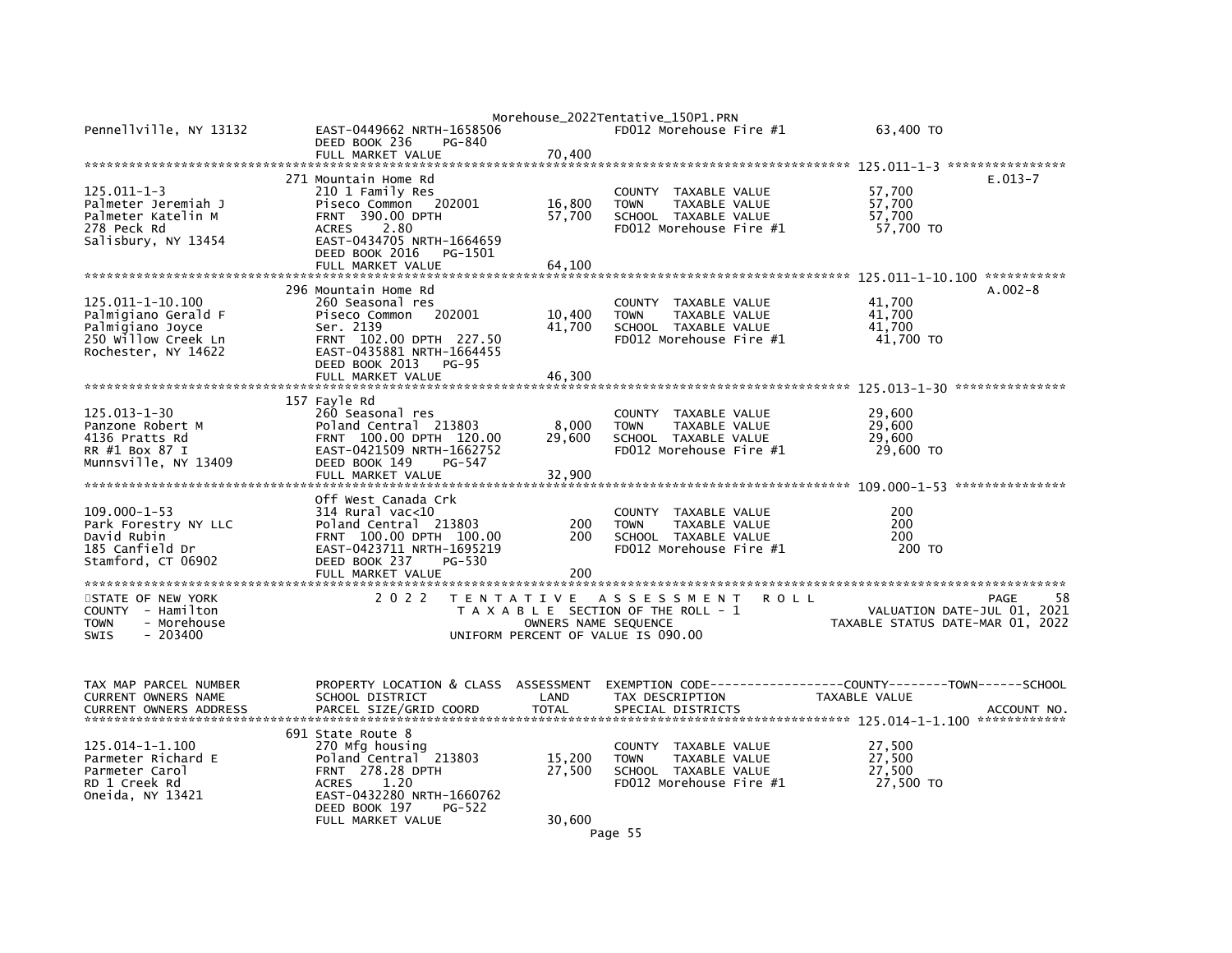|                                                                                                           |                                                                                                                                                                                                             |                            | MOLENONSE __ ZOZZIENLALIVE_IJOPI.PRN                                                                               |                                                                               |
|-----------------------------------------------------------------------------------------------------------|-------------------------------------------------------------------------------------------------------------------------------------------------------------------------------------------------------------|----------------------------|--------------------------------------------------------------------------------------------------------------------|-------------------------------------------------------------------------------|
|                                                                                                           | 169 French Rd                                                                                                                                                                                               |                            |                                                                                                                    |                                                                               |
| $125.017 - 1 - 14$<br>Partello Timothy P<br>Partello Patricia L<br>24 Gates Ave N<br>Gansevoort, NY 12831 | 260 Seasonal res<br>Poland Central 213803<br>Ser. 2392<br>FRNT 289.90 DPTH 232.40<br>EAST-0422401 NRTH-1656998                                                                                              | 9,300<br>39,100            | COUNTY TAXABLE VALUE<br><b>TOWN</b><br>TAXABLE VALUE<br>SCHOOL TAXABLE VALUE<br>FD012 Morehouse Fire #1            | 39,100<br>39,100<br>39,100<br>39,100 TO                                       |
|                                                                                                           | DEED BOOK 2014<br>PG-2819<br>FULL MARKET VALUE                                                                                                                                                              | 43,400                     |                                                                                                                    |                                                                               |
| $133.008 - 1 - 5.200$<br>Pauldine Raymond J<br>Pauldine Mary Beth<br>364 Park Ave<br>Fulton, NY 13069     | 198 Erb Rd<br>312 Vac w/imprv<br>Poland Central 213803<br>2493<br><b>FRNT 888.40 DPTH</b><br>ACRES 12.40<br>EAST-0417320 NRTH-1655500<br>DEED BOOK 2018<br>PG-736                                           | 21,400<br>27,700           | COUNTY TAXABLE VALUE<br><b>TOWN</b><br>TAXABLE VALUE<br>SCHOOL TAXABLE VALUE<br>$FD012$ Morehouse Fire $#1$        | 27,700<br>27,700<br>27,700<br>27,700 TO                                       |
|                                                                                                           | FULL MARKET VALUE                                                                                                                                                                                           | 30,800                     |                                                                                                                    |                                                                               |
| 134.006-1-33<br>PCMP Camp LLC0922<br>PO Box 533<br>Speculator, NY 12164                                   | Cr17<br>311 Res vac land<br>Poland Central 213803<br>Feullard Mt Est Lot 7<br>FRNT 180.00 DPTH 200.00<br>0.75<br><b>ACRES</b><br>EAST-0430226 NRTH-1654433<br>DEED BOOK 2019<br>PG-448<br>FULL MARKET VALUE | 8,100<br>8,100             | COUNTY TAXABLE VALUE<br>TAXABLE VALUE<br><b>TOWN</b><br>SCHOOL TAXABLE VALUE<br>FD012 Morehouse Fire #1            | 8,100<br>8,100<br>8.100<br>8,100 TO                                           |
|                                                                                                           |                                                                                                                                                                                                             | 9,000                      |                                                                                                                    |                                                                               |
| $125.019 - 1 - 9$<br>PDE Prop. Rest. & Sales LLC<br>571 State Route 29<br>Salisbury Center, NY 13454      | 757 State Route 8<br>312 Vac w/imprv<br>Poland Central 213803<br>FRNT 200.00 DPTH 170.00<br>EAST-0435539 NRTH-1660115<br>DEED BOOK 2017<br>PG-1276<br>FULL MARKET VALUE                                     | 12,500<br>16,100<br>17,900 | COUNTY TAXABLE VALUE<br><b>TAXABLE VALUE</b><br><b>TOWN</b><br>SCHOOL TAXABLE VALUE<br>FD012 Morehouse Fire #1     | 16,100<br>16.100<br>16.100<br>16,100 TO                                       |
| STATE OF NEW YORK<br>COUNTY - Hamilton<br>- Morehouse<br><b>TOWN</b><br><b>SWIS</b><br>$-203400$          | 2 0 2 2                                                                                                                                                                                                     | OWNERS NAME SEQUENCE       | TENTATIVE ASSESSMENT<br><b>ROLL</b><br>T A X A B L E SECTION OF THE ROLL - 1<br>UNIFORM PERCENT OF VALUE IS 090.00 | 59<br>PAGE<br>VALUATION DATE-JUL 01, 2021<br>TAXABLE STATUS DATE-MAR 01, 2022 |
| TAX MAP PARCEL NUMBER<br>CURRENT OWNERS NAME<br><b>CURRENT OWNERS ADDRESS</b>                             | PROPERTY LOCATION & CLASS ASSESSMENT<br>SCHOOL DISTRICT<br>PARCEL SIZE/GRID COORD                                                                                                                           | LAND<br><b>TOTAL</b>       | TAX DESCRIPTION<br>SPECIAL DISTRICTS                                                                               | <b>TAXABLE VALUE</b><br>ACCOUNT NO.                                           |
| 125.019-1-4<br>Pennock Mark J<br>38 Timber Trce<br>Ballston Spa, NY 12020                                 | 726 State Route 8<br>270 Mfg housing<br>Poland Central 213803<br>FRNT 132.00 DPTH 120.00<br>EAST-0433967 NRTH-1660513<br>DEED BOOK 2014<br>PG-2627<br>FULL MARKET VALUE                                     | 8,000<br>30,000<br>33,300  | COUNTY TAXABLE VALUE<br><b>TOWN</b><br>TAXABLE VALUE<br>SCHOOL TAXABLE VALUE<br>FD012 Morehouse Fire #1            | 30,000<br>30,000<br>30,000<br>30,000 TO                                       |

Morehouse 2022Tentative 150P1 PRN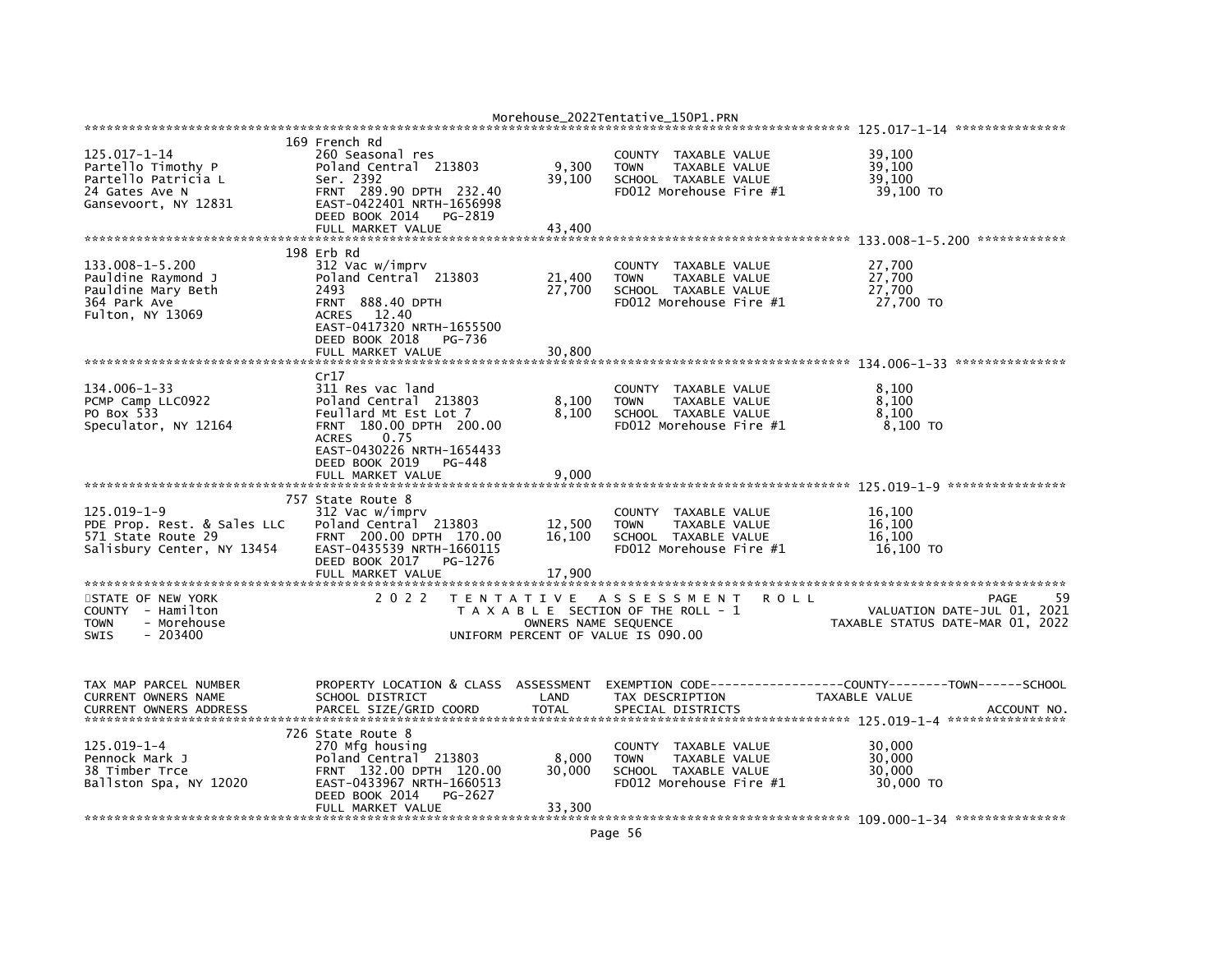|                                                                                                    |                                                                                                                                                                                        |                               | Morehouse_2022Tentative_150P1.PRN                                                                                                                       |                                                                                         |             |
|----------------------------------------------------------------------------------------------------|----------------------------------------------------------------------------------------------------------------------------------------------------------------------------------------|-------------------------------|---------------------------------------------------------------------------------------------------------------------------------------------------------|-----------------------------------------------------------------------------------------|-------------|
| 109.000-1-34<br>Percival Jeffrey W<br>Percival Kimberly W<br>1120 Fairview Ave<br>Oneida, NY 13421 | W Canada Crk<br>910 Priv forest<br>Poland Central 213803<br>ACRES 247.90<br>EAST-0420594 NRTH-1697486<br>DEED BOOK 2016<br>PG-1455<br>FULL MARKET VALUE                                | 124,000<br>124,000<br>137,800 | COUNTY TAXABLE VALUE<br><b>TOWN</b><br>TAXABLE VALUE<br>SCHOOL TAXABLE VALUE<br>FD012 Morehouse Fire #1                                                 | 124,000<br>124,000<br>124,000<br>124,000 TO                                             |             |
| 124.000-1-8.100<br>Perkins Thomas<br>Perkins Ingeborg<br>PO Box 38<br>Hoffmeister, NY 13353        | 347 State Route 8<br>270 Mfg housing<br>Poland Central 213803<br>FRNT 150.00 DPTH<br>1.00<br><b>ACRES</b><br>EAST-0415160 NRTH-1660756<br>DEED BOOK 242<br>PG-668<br>FULL MARKET VALUE | 38,900<br>43,200              | VET WAR CT 41121<br>15,000 ENH STAR<br>41834<br>COUNTY TAXABLE VALUE<br>TAXABLE VALUE<br><b>TOWN</b><br>SCHOOL TAXABLE VALUE<br>FD012 Morehouse Fire #1 | 5,835<br>5,835<br>$\mathbf{0}$<br>$\Omega$<br>33,065<br>33,065<br>$\Omega$<br>38,900 TO | 0<br>38,900 |
| 125.013-1-23<br>Perry Rick S<br>Peek Clyde D<br>199 Stevers Mills Rd<br>Broadalbin, NY 12025       | Off Fayle Rd<br>312 Vac w/imprv<br>Poland Central 213803<br>FRNT 100.00 DPTH 150.00<br>EAST-0421459 NRTH-1662942<br>DEED BOOK 227<br>PG-174<br>FULL MARKET VALUE                       | 5,000<br>6,100<br>6,800       | COUNTY TAXABLE VALUE<br><b>TOWN</b><br>TAXABLE VALUE<br>SCHOOL TAXABLE VALUE<br>$FD012$ Morehouse Fire $#1$                                             | 6,100<br>6,100<br>6,100<br>$6,100$ TO                                                   |             |
| 125.013-1-32<br>Perry Rick S<br>Peek Clyde D<br>199 Stevers Mills Rd<br>Broadalbin, NY 12025       | 163 Fayle Rd<br>260 Seasonal res<br>Poland Central 213803<br>99.00 DPTH 135.00<br><b>FRNT</b><br>EAST-0421598 NRTH-1662925<br>DEED BOOK 227<br>PG-174                                  | 8,000<br>24,800               | COUNTY TAXABLE VALUE<br>TAXABLE VALUE<br>TOWN<br>SCHOOL TAXABLE VALUE<br>FD012 Morehouse Fire #1                                                        | 24,800<br>24,800<br>24,800<br>24,800 TO                                                 |             |
| 125.013-1-33<br>Perry Rick S<br>Peek Clyde D<br>199 Stevers Mills Rd<br>Broadalbin, NY 12025       | 165 Fayle Rd<br>$314$ Rural vac< $10$<br>Poland Central 213803<br>FRNT 100.00 DPTH 123.00<br>EAST-0421616 NRTH-1663042<br>DEED BOOK 227<br>$PG-174$<br>FULL MARKET VALUE               | 4,500<br>4.500<br>5,000       | <b>COUNTY</b><br>TAXABLE VALUE<br><b>TOWN</b><br>TAXABLE VALUE<br>SCHOOL TAXABLE VALUE<br>$FD012$ Morehouse Fire $#1$                                   | 4,500<br>4,500<br>4.500<br>4.500 TO                                                     |             |
| STATE OF NEW YORK<br>COUNTY - Hamilton<br><b>TOWN</b><br>- Morehouse<br>$-203400$<br><b>SWIS</b>   | 2 0 2 2                                                                                                                                                                                |                               | TENTATIVE ASSESSMENT<br><b>ROLL</b><br>T A X A B L E SECTION OF THE ROLL - 1<br>OWNERS NAME SEQUENCE<br>UNIFORM PERCENT OF VALUE IS 090.00              | PAGE<br>VALUATION DATE-JUL 01, 2021<br>TAXABLE STATUS DATE-MAR 01, 2022                 | 60          |
| TAX MAP PARCEL NUMBER<br>CURRENT OWNERS NAME<br><b>CURRENT OWNERS ADDRESS</b>                      | PROPERTY LOCATION & CLASS ASSESSMENT<br>SCHOOL DISTRICT<br>PARCEL SIZE/GRID COORD                                                                                                      | LAND<br><b>TOTAL</b>          | TAX DESCRIPTION<br>SPECIAL DISTRICTS                                                                                                                    | TAXABLE VALUE                                                                           | ACCOUNT NO  |
| 126.000-1-36<br>Pilon Dean P<br>14 Stonegate Rd<br>Ballston Lake, NY 12019                         | 148 Alder Brook Rd<br>260 Seasonal res<br>Poland Central 213803<br><b>FRNT 950.00 DPTH</b><br>7.50<br><b>ACRES</b>                                                                     | 21,500<br>36,300              | COUNTY TAXABLE VALUE<br><b>TOWN</b><br>TAXABLE VALUE<br>SCHOOL TAXABLE VALUE<br>FD012 Morehouse Fire $#1$<br>Page 57                                    | 36,300<br>36.300<br>36.300<br>36,300 TO                                                 |             |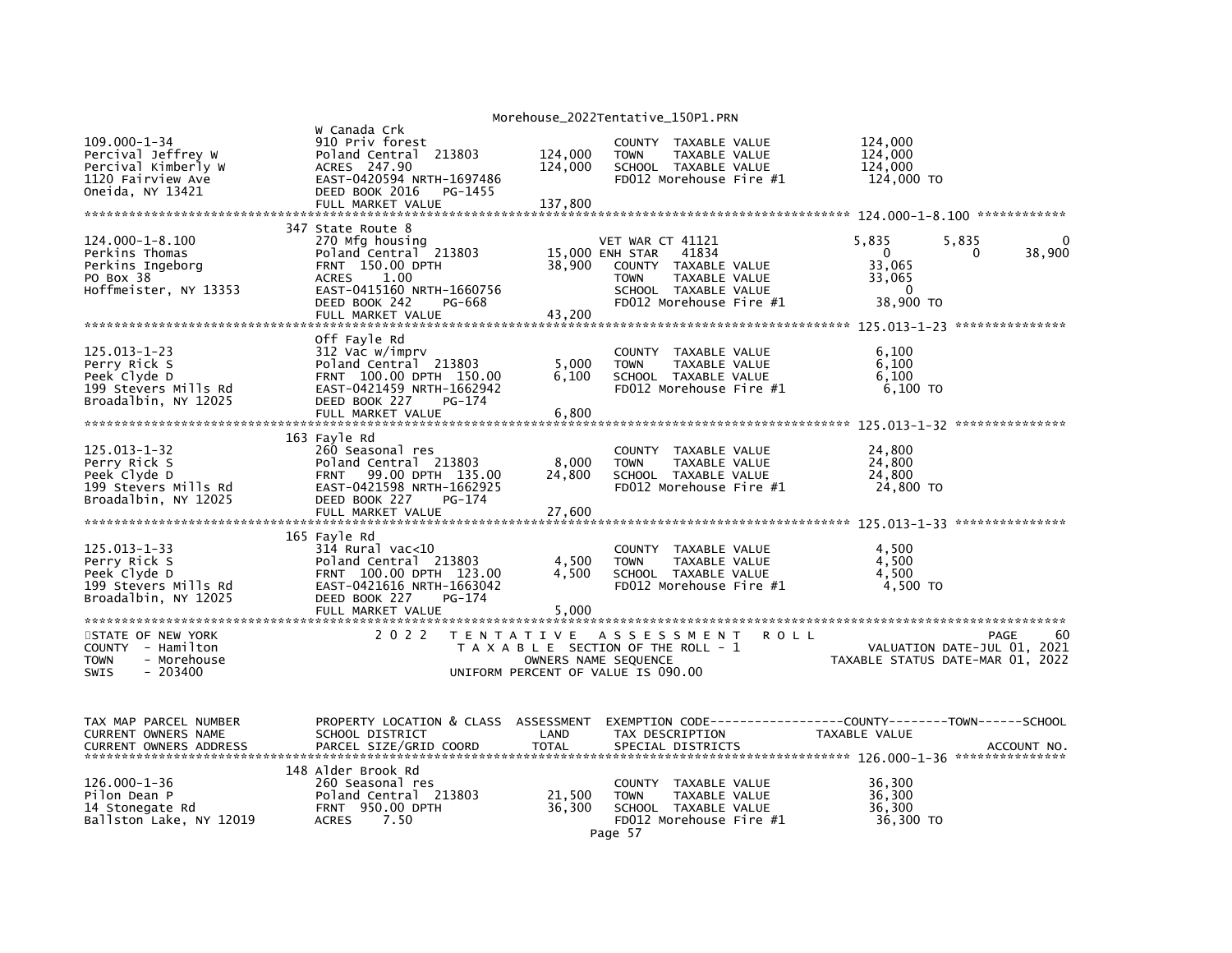| Morehouse_2022Tentative_150P1.PRN |                                                      |                      |                                                         |                                     |  |
|-----------------------------------|------------------------------------------------------|----------------------|---------------------------------------------------------|-------------------------------------|--|
|                                   | EAST-0449216 NRTH-1656735                            |                      |                                                         |                                     |  |
|                                   | DEED BOOK 225<br>PG-664                              |                      |                                                         |                                     |  |
|                                   | FULL MARKET VALUE                                    | 40,300               |                                                         |                                     |  |
|                                   | Cr 17                                                |                      |                                                         |                                     |  |
| 134.005-1-10.100                  | 311 Res vac land                                     |                      | COUNTY<br>TAXABLE VALUE                                 | 100                                 |  |
| Platt Philip                      | Poland Central 213803                                | 100                  | TAXABLE VALUE<br><b>TOWN</b>                            | 100                                 |  |
| Platt John                        | 18.00 DPTH 198.00<br><b>FRNT</b>                     | 100                  | SCHOOL TAXABLE VALUE                                    | 100                                 |  |
| C/O Jay Platt                     | EAST-0425270 NRTH-1654120                            |                      | FD012 Morehouse Fire #1                                 | 100 TO                              |  |
| 196 Miller Rd                     | DEED BOOK 2011<br>PG-923                             |                      |                                                         |                                     |  |
| Castleton, NY 12033               | FULL MARKET VALUE                                    | 100                  |                                                         |                                     |  |
|                                   |                                                      |                      |                                                         |                                     |  |
|                                   | 248 French Rd                                        |                      |                                                         |                                     |  |
| 134.005-1-15                      | 210 1 Family Res                                     |                      | <b>COUNTY</b><br>TAXABLE VALUE                          | 103,500                             |  |
| Platt Philip                      | Poland Central 213803                                | 10,200               | TAXABLE VALUE<br><b>TOWN</b>                            | 103,500                             |  |
| Platt John                        | FRNT 115.00 DPTH 198.00                              | 103,500              | SCHOOL TAXABLE VALUE                                    | 103.500                             |  |
| C/O Jay Platt                     | EAST-0425212 NRTH-1654152                            |                      | FD012 Morehouse Fire #1                                 | 103,500 TO                          |  |
| 196 Miller Rd                     | DEED BOOK 2011<br>PG-923                             |                      |                                                         |                                     |  |
| Castleton. NY 12033               | FULL MARKET VALUE                                    | 115,000              |                                                         | ***********                         |  |
|                                   | 125 Fayle Rd                                         |                      |                                                         |                                     |  |
| 125.013-1-13.112                  | 260 Seasonal res                                     |                      | COUNTY TAXABLE VALUE                                    | 40,800                              |  |
| Plumb Curtis C                    | Poland Central 213803                                | 15,500               | TAXABLE VALUE<br><b>TOWN</b>                            | 40,800                              |  |
| C/O Holly Plumb                   | <b>FRNT 200.00 DPTH</b>                              | 40,800               | SCHOOL TAXABLE VALUE                                    | 40.800                              |  |
| 5056 S Onondaga Rd                | 1.50<br><b>ACRES</b>                                 |                      | FD012 Morehouse Fire #1                                 | 40,800 TO                           |  |
| Nedrow, NY 13120                  | EAST-0419989 NRTH-1661740                            |                      |                                                         |                                     |  |
|                                   | DEED BOOK 213<br><b>PG-902</b>                       |                      |                                                         |                                     |  |
|                                   | FULL MARKET VALUE                                    | 45,300               |                                                         |                                     |  |
|                                   |                                                      |                      |                                                         |                                     |  |
|                                   | 119 Fayle Rd                                         |                      |                                                         |                                     |  |
| 125.013-1-13.120<br>Plumb James D | 260 Seasonal res<br>Poland Central 213803            | 15,200               | COUNTY<br>TAXABLE VALUE<br><b>TOWN</b><br>TAXABLE VALUE | 41,600<br>41,600                    |  |
| 5535 Trenton Rd                   | <b>FRNT 208.00 DPTH</b>                              | 41,600               | SCHOOL TAXABLE VALUE                                    | 41,600                              |  |
| Deerfield, NY 13502               | <b>ACRES</b><br>1.20                                 |                      | FD012 Morehouse Fire #1                                 | 41,600 TO                           |  |
|                                   | EAST-0419886 NRTH-1661569                            |                      |                                                         |                                     |  |
|                                   | DEED BOOK 232<br>PG-317                              |                      |                                                         |                                     |  |
|                                   | FULL MARKET VALUE                                    | 46.200               |                                                         |                                     |  |
|                                   |                                                      |                      |                                                         |                                     |  |
| STATE OF NEW YORK                 | 2 0 2 2                                              |                      | TENTATIVE ASSESSMENT<br><b>ROLL</b>                     | 61<br>PAGE                          |  |
| COUNTY - Hamilton                 |                                                      |                      | T A X A B L E SECTION OF THE ROLL - 1                   | VALUATION DATE-JUL 01, 2021         |  |
| - Morehouse<br><b>TOWN</b>        |                                                      | OWNERS NAME SEQUENCE |                                                         | TAXABLE STATUS DATE-MAR 01, 2022    |  |
| $-203400$<br>SWIS                 |                                                      |                      | UNIFORM PERCENT OF VALUE IS 090.00                      |                                     |  |
|                                   |                                                      |                      |                                                         |                                     |  |
|                                   |                                                      |                      |                                                         |                                     |  |
| TAX MAP PARCEL NUMBER             | PROPERTY LOCATION & CLASS ASSESSMENT                 |                      | EXEMPTION CODE---------                                 | -----COUNTY--------TOWN------SCHOOL |  |
| CURRENT OWNERS NAME               | SCHOOL DISTRICT                                      | LAND                 | TAX DESCRIPTION                                         | TAXABLE VALUE                       |  |
| <b>CURRENT OWNERS ADDRESS</b>     | PARCEL SIZE/GRID COORD                               | <b>TOTAL</b>         | SPECIAL DISTRICTS                                       | ACCOUNT NO.                         |  |
|                                   |                                                      |                      |                                                         |                                     |  |
|                                   | Nys Rte 8                                            |                      |                                                         |                                     |  |
| 124.016-1-4                       | 314 Rural vac<10                                     |                      | COUNTY TAXABLE VALUE                                    | 11,500                              |  |
| Police Benevolent Assoc Inc       | Poland Central 213803                                | 11,500               | TAXABLE VALUE<br><b>TOWN</b>                            | 11,500                              |  |
| Attn: Mount Vernon Police         | FRNT 391.00 DPTH                                     | 11,500               | SCHOOL TAXABLE VALUE                                    | 11,500                              |  |
| Roosevelt Square North            | 2.50<br><b>ACRES</b>                                 |                      | FD012 Morehouse Fire #1                                 | 11,500 TO                           |  |
| Mount Vernon, NY 10550            | EAST-0417608 NRTH-1660562<br>DEED BOOK 107<br>PG-466 |                      |                                                         |                                     |  |
|                                   | FULL MARKET VALUE                                    | 12,800               |                                                         |                                     |  |
|                                   |                                                      |                      |                                                         |                                     |  |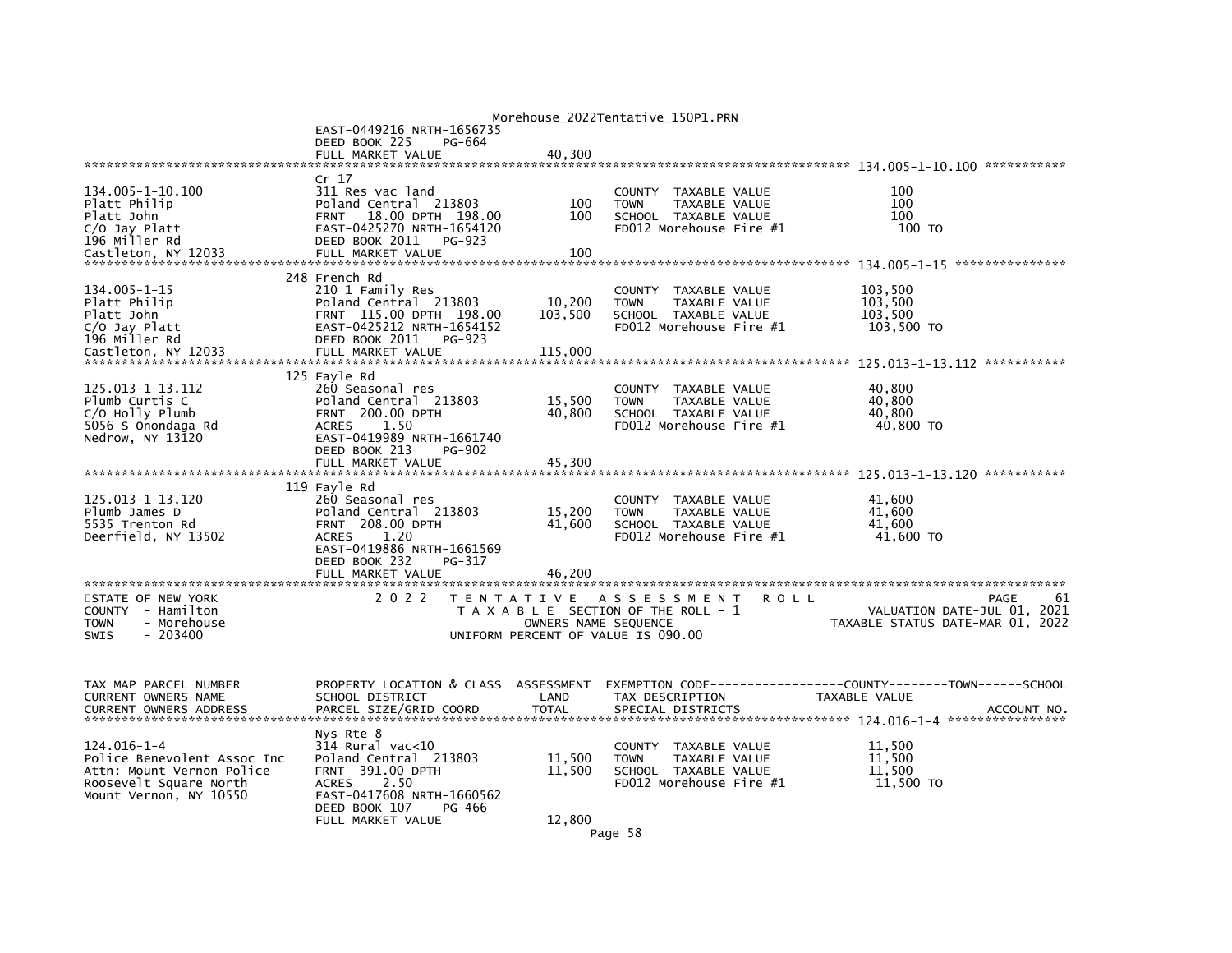|                                                 |                                            |                      | Morehouse 2022Tentative 150P1.PRN               |                                                                 |
|-------------------------------------------------|--------------------------------------------|----------------------|-------------------------------------------------|-----------------------------------------------------------------|
|                                                 | 249 French Rd                              |                      |                                                 | $D.011-13$                                                      |
| $134.005 - 1 - 3$                               | 260 Seasonal res                           |                      | COUNTY TAXABLE VALUE                            | 161,600                                                         |
| Porvaznik John G                                | Poland Central 213803                      | 72,700               | <b>TOWN</b><br>TAXABLE VALUE                    | 161,600                                                         |
| PO Box 8                                        | FRNT 845.00 DPTH                           | 161,600              | SCHOOL TAXABLE VALUE                            | 161,600                                                         |
| Hoffmeister, NY 13353                           | ACRES<br>64.60                             |                      | FD012 Morehouse Fire #1                         | 161,600 TO                                                      |
|                                                 | EAST-0042582 NRTH-1655600                  |                      |                                                 |                                                                 |
|                                                 | DEED BOOK 237<br>PG-635                    |                      |                                                 |                                                                 |
|                                                 | FULL MARKET VALUE                          | 179,600              |                                                 |                                                                 |
|                                                 |                                            |                      |                                                 |                                                                 |
| $134.005 - 1 - 5$                               | 265 French Rd<br>312 Vac w/imprv           |                      | COUNTY TAXABLE VALUE                            | 46,000                                                          |
| Porvaznik John G                                | Poland Central 213803                      | 39,900               | <b>TOWN</b><br>TAXABLE VALUE                    | 46.000                                                          |
| PO Box 8                                        | Ser 2641                                   | 46,000               | SCHOOL TAXABLE VALUE                            | 46,000                                                          |
| Hoffmeister, NY 13353                           | Fisherland-480-200                         |                      | FD012 Morehouse Fire #1                         | 46,000 TO                                                       |
|                                                 | <b>FRNT 1355.00 DPTH</b>                   |                      |                                                 |                                                                 |
|                                                 | ACRES 49.80                                |                      |                                                 |                                                                 |
|                                                 | EAST-0042649 NRTH-1654130                  |                      |                                                 |                                                                 |
|                                                 | DEED BOOK 237<br>PG-638                    |                      |                                                 |                                                                 |
|                                                 | FULL MARKET VALUE                          | 51,100               |                                                 |                                                                 |
|                                                 |                                            |                      |                                                 |                                                                 |
|                                                 | 114 koch Rd                                |                      |                                                 |                                                                 |
| 134.000-1-14                                    | 260 Seasonal res                           |                      | COUNTY TAXABLE VALUE                            | 140,700                                                         |
| Post Edwin R                                    | Poland Central 213803                      | 39,300               | <b>TOWN</b><br>TAXABLE VALUE                    | 140.700                                                         |
| Post Carol E                                    | 49.60<br><b>ACRES</b>                      | 140,700              | SCHOOL TAXABLE VALUE                            | 140.700                                                         |
| PO Box 9                                        | EAST-0432941 NRTH-1655570<br>DEED BOOK 251 |                      | FD012 Morehouse Fire #1                         | 140,700 TO                                                      |
| Hoffmeister, NY 13353                           | PG-163<br>FULL MARKET VALUE                | 156,300              |                                                 |                                                                 |
|                                                 |                                            |                      |                                                 |                                                                 |
|                                                 | 264 Mountain Home Rd                       |                      |                                                 |                                                                 |
| 125.011-1-15.300                                | 210 1 Family Res                           |                      | COUNTY TAXABLE VALUE                            | 77,600                                                          |
| Powers Christopher L                            | 202001<br>Piseco Common                    | 20,500               | <b>TOWN</b><br>TAXABLE VALUE                    | 77,600                                                          |
| Hudson Michele L                                | <b>FRNT 640.00 DPTH</b>                    | 77,600               | SCHOOL TAXABLE VALUE                            | 77,600                                                          |
| C/O David Powers                                | ACRES 11.70                                |                      | FD012 Morehouse Fire #1                         | 77,600 TO                                                       |
| 133 Tremont St                                  | EAST-0434385 NRTH-1664091                  |                      |                                                 |                                                                 |
| Palmyra, NY 14522                               | DEED BOOK 2015<br><b>PG-250</b>            |                      |                                                 |                                                                 |
|                                                 | FULL MARKET VALUE                          | 86,200               |                                                 |                                                                 |
|                                                 |                                            |                      |                                                 |                                                                 |
| STATE OF NEW YORK                               | 2 0 2 2                                    |                      | TENTATIVE ASSESSMENT<br>R O L L                 | 62<br>PAGE                                                      |
| COUNTY - Hamilton<br>- Morehouse<br><b>TOWN</b> |                                            | OWNERS NAME SEQUENCE | T A X A B L E SECTION OF THE ROLL - 1           | VALUATION DATE-JUL 01, 2021<br>TAXABLE STATUS DATE-MAR 01, 2022 |
| $-203400$<br><b>SWIS</b>                        |                                            |                      | UNIFORM PERCENT OF VALUE IS 090.00              |                                                                 |
|                                                 |                                            |                      |                                                 |                                                                 |
|                                                 |                                            |                      |                                                 |                                                                 |
|                                                 |                                            |                      |                                                 |                                                                 |
| TAX MAP PARCEL NUMBER                           | PROPERTY LOCATION & CLASS ASSESSMENT       |                      |                                                 |                                                                 |
| CURRENT OWNERS NAME                             | SCHOOL DISTRICT                            | LAND                 | TAX DESCRIPTION                                 | TAXABLE VALUE                                                   |
| <b>CURRENT OWNERS ADDRESS</b>                   | PARCEL SIZE/GRID COORD                     | <b>TOTAL</b>         | SPECIAL DISTRICTS                               | ACCOUNT NO.                                                     |
|                                                 |                                            |                      |                                                 |                                                                 |
|                                                 | 776 State Route 8                          |                      |                                                 |                                                                 |
| 125.000-1-23.100                                | $314$ Rural vac< $10$                      |                      | COUNTY<br>TAXABLE VALUE                         | 19.100                                                          |
| Principio Sharon                                | Poland Central 213803                      | 19,100<br>19.100     | <b>TOWN</b><br>TAXABLE VALUE                    | 19,100<br>19.100                                                |
| Wyszkowski Catherine<br>383 Washington St       | FRNT 150.00 DPTH<br>5.10<br><b>ACRES</b>   |                      | SCHOOL TAXABLE VALUE<br>FD012 Morehouse Fire #1 | 19,100 TO                                                       |
| Geneva, NY 14456                                | EAST-0435923 NRTH-1658264                  |                      |                                                 |                                                                 |
|                                                 | DEED BOOK 217<br>$PG-429$                  |                      |                                                 |                                                                 |
|                                                 | FULL MARKET VALUE                          | 21,200               |                                                 |                                                                 |
|                                                 |                                            |                      | $ \sim$                                         |                                                                 |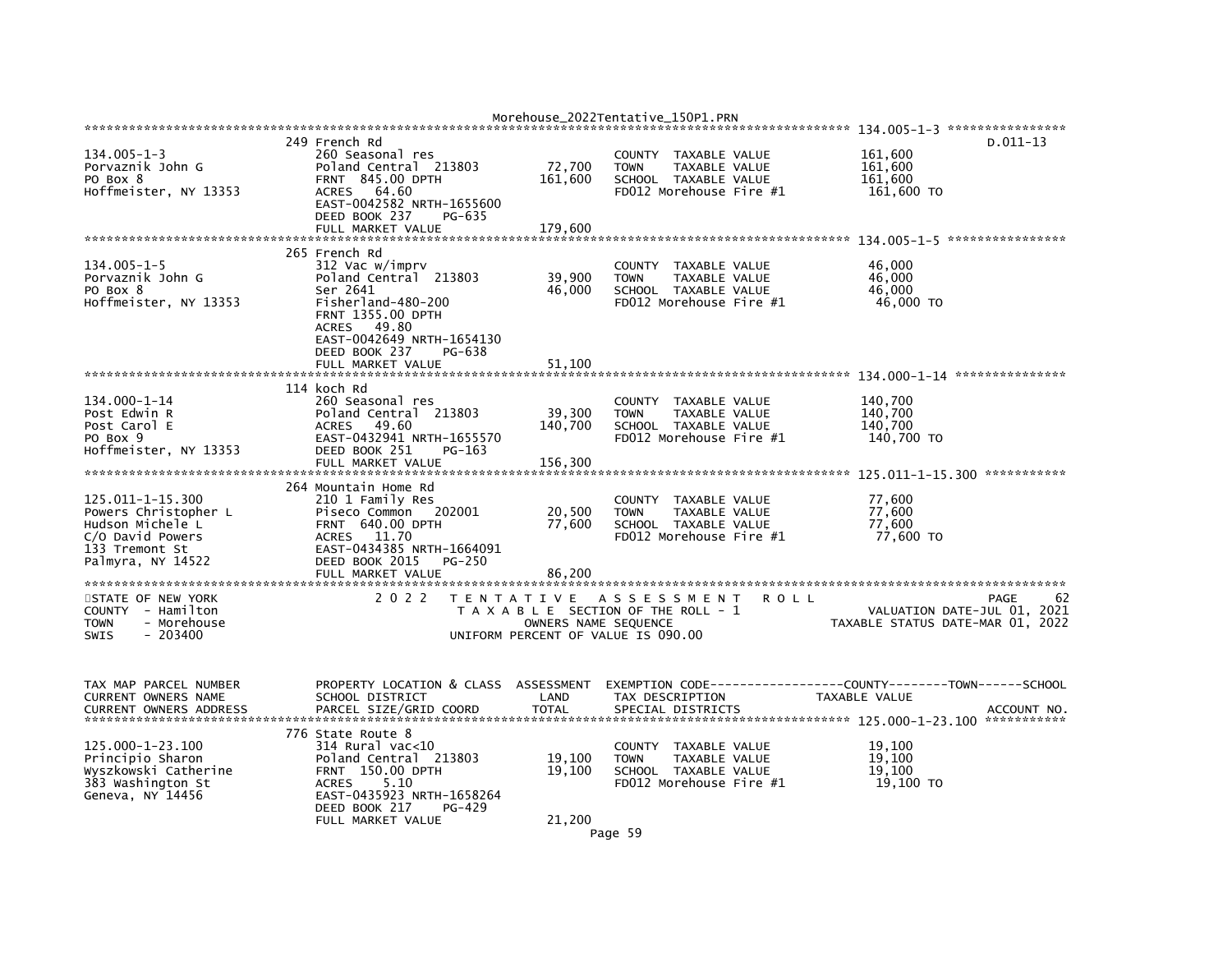|                                                                                                                                        |                                                                                                                                                                                                     |                                                            | Morehouse_2022Tentative_150P1.PRN                                                                                        |                                                 |                                           |
|----------------------------------------------------------------------------------------------------------------------------------------|-----------------------------------------------------------------------------------------------------------------------------------------------------------------------------------------------------|------------------------------------------------------------|--------------------------------------------------------------------------------------------------------------------------|-------------------------------------------------|-------------------------------------------|
|                                                                                                                                        |                                                                                                                                                                                                     |                                                            |                                                                                                                          |                                                 |                                           |
| 125.014-1-10<br>Quill James A<br>PO Box 27<br>Hoffmeister, NY 13353                                                                    | 637 State Route 8<br>210 1 Family Res<br>202001<br>Piseco Common<br>FRNT 100.00 DPTH 110.00<br><b>BANK</b><br>-- 100<br>EAST-0429457 NRTH-1661069<br>DEED BOOK 2018<br>$PG-27$<br>FULL MARKET VALUE | 7,400<br>93,500<br>103,900                                 | <b>COUNTY</b><br>TAXABLE VALUE<br><b>TAXABLE VALUE</b><br><b>TOWN</b><br>SCHOOL TAXABLE VALUE<br>FD012 Morehouse Fire #1 | 93,500<br>93,500<br>93,500<br>93,500 TO         | $E.015-1$                                 |
|                                                                                                                                        |                                                                                                                                                                                                     |                                                            |                                                                                                                          |                                                 |                                           |
| $125.014 - 1 - 2$<br>Ranken Michelle Kreuzer<br>10871 Big Bear Ln<br>Belle Fourche, SD 57717                                           | Nys Rte 8<br>910 Priv forest<br>Poland Central 213803<br><b>FRNT 120.00 DPTH</b><br>72.00<br><b>ACRES</b><br>EAST-0432013 NRTH-1663156<br>DEED BOOK 215<br>PG-930                                   | 45,500<br>45,500                                           | <b>COUNTY</b><br>TAXABLE VALUE<br>TAXABLE VALUE<br><b>TOWN</b><br>SCHOOL TAXABLE VALUE<br>FD012 Morehouse Fire #1        | 45,500<br>45,500<br>45.500<br>45,500 TO         |                                           |
|                                                                                                                                        | FULL MARKET VALUE                                                                                                                                                                                   | 50,600                                                     |                                                                                                                          |                                                 |                                           |
| 125.018-1-5<br>Ranken Michelle Kreuzer<br>10871 Big Bear Ln<br>Belle Fourche, SD 57717                                                 | Leons Rd<br>314 Rural vac<10<br>Poland Central 213803<br><b>FRNT</b> 210.00 DPTH<br>6.60<br><b>ACRES</b><br>EAST-0430950 NRTH-1659778<br>DEED BOOK 215<br>PG-930<br>FULL MARKET VALUE               | 15,600<br>15,600<br>17,300                                 | TAXABLE VALUE<br><b>COUNTY</b><br><b>TOWN</b><br>TAXABLE VALUE<br>SCHOOL TAXABLE VALUE<br>FD012 Morehouse Fire #1        | 15,600<br>15,600<br>15,600<br>15,600 TO         | $A.003-4$                                 |
|                                                                                                                                        | Leons Rd                                                                                                                                                                                            |                                                            |                                                                                                                          |                                                 |                                           |
| $125.018 - 1 - 6$<br>Ranken Michelle Kreuzer<br>10871 Big Bear Ln<br>Belle Fourche, SD 57717                                           | $314$ Rural vac<10<br>Poland Central 213803<br>FRNT 110.00 DPTH<br>3.10<br><b>ACRES</b><br>EAST-0431099 NRTH-1659753<br>DEED BOOK 215<br>PG-930<br>FULL MARKET VALUE                                | 12,100<br>12,100<br>13,400                                 | TAXABLE VALUE<br><b>COUNTY</b><br><b>TAXABLE VALUE</b><br><b>TOWN</b><br>SCHOOL TAXABLE VALUE<br>FD012 Morehouse Fire #1 | 12,100<br>12,100<br>12,100<br>12,100 TO         |                                           |
| STATE OF NEW YORK<br>COUNTY - Hamilton<br><b>TOWN</b><br>- Morehouse<br><b>SWIS</b><br>$-203400$                                       | 2 0 2 2                                                                                                                                                                                             | OWNERS NAME SEQUENCE<br>UNIFORM PERCENT OF VALUE IS 090.00 | TENTATIVE ASSESSMENT<br>T A X A B L E SECTION OF THE ROLL - 1                                                            | <b>ROLL</b><br>TAXABLE STATUS DATE-MAR 01, 2022 | 63<br>PAGE<br>VALUATION DATE-JUL 01, 2021 |
| TAX MAP PARCEL NUMBER<br>CURRENT OWNERS NAME<br><b>CURRENT OWNERS ADDRESS</b>                                                          | PROPERTY LOCATION & CLASS<br>SCHOOL DISTRICT<br>PARCEL SIZE/GRID COORD                                                                                                                              | ASSESSMENT<br>LAND<br><b>TOTAL</b>                         | TAX DESCRIPTION<br>SPECIAL DISTRICTS                                                                                     | TAXABLE VALUE                                   | ACCOUNT NO                                |
| $125.013 - 1 - 3$<br>Rauscher Irrevoc. Trust Peter<br>Fullem Christina<br>c/o Peter Rauscher<br>PO Box 272<br>Holland Patent, NY 13354 | 565 State Route 8<br>260 Seasonal res<br>Piseco Common<br>202001<br><b>FRNT 950.00 DPTH</b><br>30.50<br><b>ACRES</b><br>EAST-0425774 NRTH-1663088<br>DEED BOOK 2019<br>PG-1870<br>FULL MARKET VALUE | 35,700<br>90,700<br>100,800                                | TAXABLE VALUE<br><b>COUNTY</b><br><b>TOWN</b><br>TAXABLE VALUE<br>SCHOOL TAXABLE VALUE<br>FD012 Morehouse Fire #1        | 90,700<br>90,700<br>90,700<br>90,700 TO         | $A.002-2$                                 |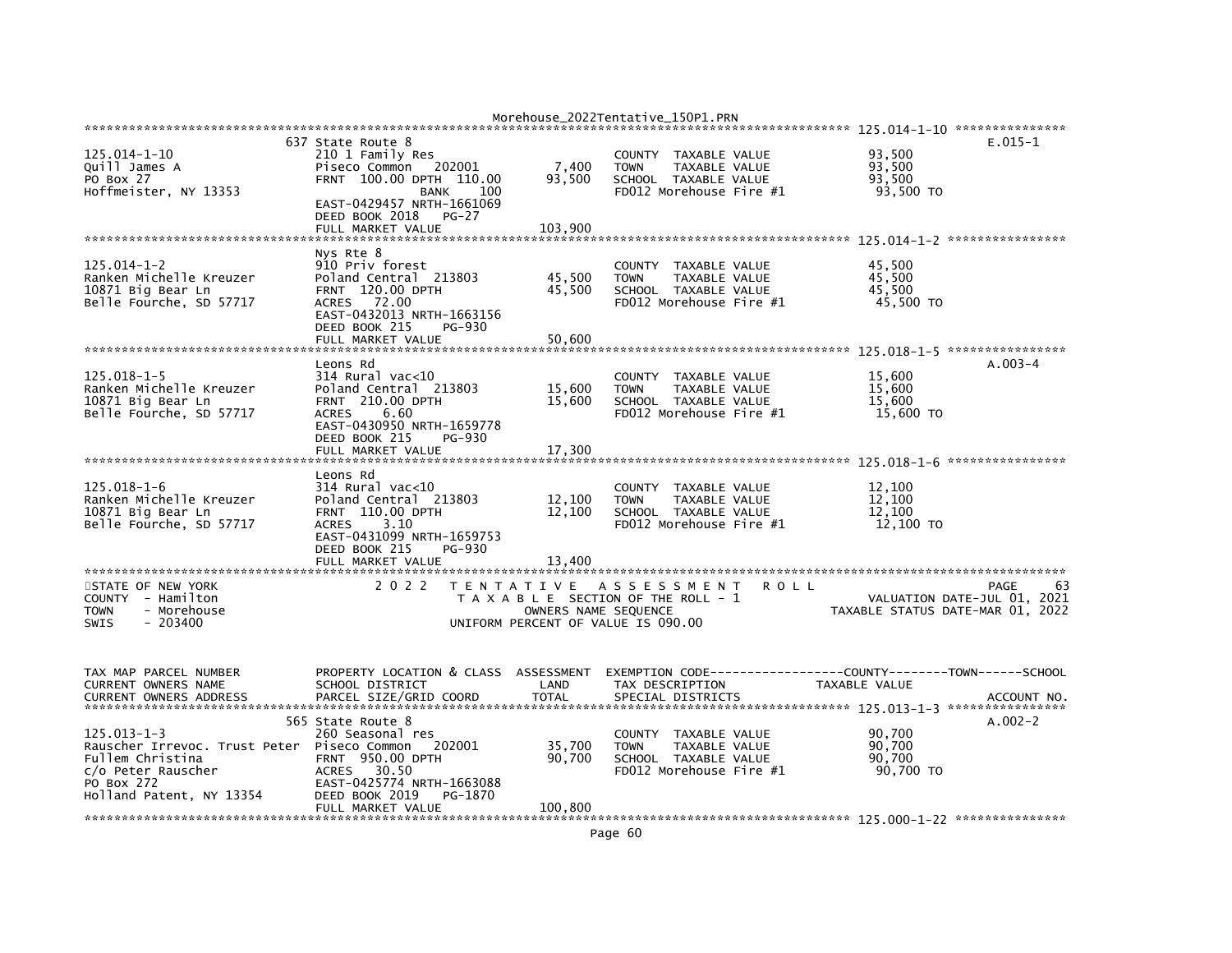|                                                                                                             |                                                                                                                                                                                         | Morehouse_2022Tentative_150P1.PRN                                                                                           |                                                                                            |                                       |             |                                                              |                                           |
|-------------------------------------------------------------------------------------------------------------|-----------------------------------------------------------------------------------------------------------------------------------------------------------------------------------------|-----------------------------------------------------------------------------------------------------------------------------|--------------------------------------------------------------------------------------------|---------------------------------------|-------------|--------------------------------------------------------------|-------------------------------------------|
| $125.000 - 1 - 22$<br>Reininghaus Steven<br>Reininghaus Ashley<br>30 Creekside Dr<br>Fulton, NY 13069       | Nys Rte 8<br>314 Rural vac<10<br>Poland Central 213803<br><b>FRNT 75.00 DPTH</b><br><b>ACRES</b><br>5.40<br>EAST-0435954 NRTH-1658136<br>DEED BOOK 2013<br>PG-2430<br>FULL MARKET VALUE | 9,400<br>9,400<br>10.400                                                                                                    | COUNTY TAXABLE VALUE<br><b>TOWN</b><br>SCHOOL TAXABLE VALUE<br>FD012 Morehouse Fire #1     | TAXABLE VALUE                         |             | 9,400<br>9,400<br>9,400<br>9,400 TO                          |                                           |
|                                                                                                             |                                                                                                                                                                                         |                                                                                                                             |                                                                                            |                                       |             |                                                              | ***************                           |
| $125.000 - 1 - 17$<br>Reininghaus Steven W<br>Reininghaus Ashley E<br>30 Creeksville Dr<br>Fulton, NY 13069 | Nvs Rte 8<br>314 Rural vac<10<br>Poland Central 213803<br>50.00 DPTH 500.00<br><b>FRNT</b><br>EAST-0437395 NRTH-1658968<br>DEED BOOK 2016<br>PG-1033                                    | 6,700<br>6.700                                                                                                              | <b>COUNTY</b><br><b>TOWN</b><br>SCHOOL TAXABLE VALUE<br>FD012 Morehouse Fire #1            | TAXABLE VALUE<br><b>TAXABLE VALUE</b> |             | 6,700<br>6,700<br>6.700<br>6,700 TO                          |                                           |
|                                                                                                             | FULL MARKET VALUE                                                                                                                                                                       | 7,400                                                                                                                       |                                                                                            |                                       |             |                                                              | ***************                           |
| 125.000-1-18<br>Reininghaus Steven W<br>Reininghaus Ashley E<br>30 Creeksville Dr                           | 794 State Route 8<br>210 1 Family Res<br>Poland Central 213803<br>FRNT 450.00 DPTH<br>91.40<br><b>ACRES</b>                                                                             | 60,200<br>104,300                                                                                                           | COUNTY TAXABLE VALUE<br><b>TOWN</b><br>SCHOOL TAXABLE VALUE<br>$FD012$ Morehouse Fire $#1$ | <b>TAXABLE VALUE</b>                  |             | 104,300<br>104,300<br>104,300<br>104,300 TO                  | $A.002-6$                                 |
| Fulton, NY 13069                                                                                            | EAST-0436167 NRTH-1657222<br>DEED BOOK 2016<br>PG-1033<br>FULL MARKET VALUE                                                                                                             | 115,900                                                                                                                     |                                                                                            |                                       |             |                                                              |                                           |
| 125.000-1-24.111<br>Reininghaus Steven W<br>Reininghaus Ashley<br>30 Creekside Dr<br>Fulton, NY 13069       | 774 State Route 8<br>311 Res vac land<br>Poland Central 213803<br>FRNT 145.00 DPTH<br>11.90<br><b>ACRES</b><br>EAST-0435759 NRTH-1658244<br>DEED BOOK 2015<br>PG-1153                   | 25,700<br>25,700                                                                                                            | <b>COUNTY</b><br><b>TOWN</b><br>SCHOOL TAXABLE VALUE<br>FD012 Morehouse Fire #1            | TAXABLE VALUE<br>TAXABLE VALUE        |             | 25,700<br>25,700<br>25,700<br>25,700 TO                      |                                           |
|                                                                                                             | FULL MARKET VALUE                                                                                                                                                                       | 28,600                                                                                                                      |                                                                                            |                                       |             |                                                              |                                           |
| STATE OF NEW YORK<br>- Hamilton<br>COUNTY<br>- Morehouse<br><b>TOWN</b><br><b>SWIS</b><br>$-203400$         | 2 0 2 2                                                                                                                                                                                 | TENTATIVE ASSESSMENT<br>T A X A B L E SECTION OF THE ROLL - 1<br>OWNERS NAME SEQUENCE<br>UNIFORM PERCENT OF VALUE IS 090.00 |                                                                                            |                                       | <b>ROLL</b> | TAXABLE STATUS DATE-MAR 01, 2022                             | PAGE<br>64<br>VALUATION DATE-JUL 01, 2021 |
| TAX MAP PARCEL NUMBER<br>CURRENT OWNERS NAME<br>CURRENT OWNERS ADDRESS                                      | PROPERTY LOCATION & CLASS ASSESSMENT<br>SCHOOL DISTRICT<br>PARCEL SIZE/GRID COORD                                                                                                       | LAND<br><b>TOTAL</b>                                                                                                        | EXEMPTION CODE-----<br>TAX DESCRIPTION<br>SPECIAL DISTRICTS                                |                                       |             | -------------COUNTY--------TOWN------SCHOOL<br>TAXABLE VALUE | ACCOUNT NO                                |
| 125.000-1-26.200<br>Reininghaus Steven W<br>30 Creekside Dr<br>Fulton, NY 13069                             | NYS RTE 8<br>322 Rural vac>10<br>Poland Central 213803<br><b>FRNT 370.00 DPTH</b><br>59.10<br><b>ACRES</b><br>EAST-0435080 NRTH-1657570<br>DEED BOOK 240<br>PG-866<br>FULL MARKET VALUE | 36,600<br>36,600<br>40,700                                                                                                  | COUNTY<br><b>TOWN</b><br>SCHOOL TAXABLE VALUE<br>$FD012$ Morehouse Fire $#1$               | TAXABLE VALUE<br>TAXABLE VALUE        |             | 36.600<br>36,600<br>36,600<br>36,600 TO                      |                                           |
|                                                                                                             | 758 State Route 8                                                                                                                                                                       |                                                                                                                             |                                                                                            |                                       |             |                                                              |                                           |
| 125.019-1-11.100                                                                                            | 314 Rural vac<10                                                                                                                                                                        |                                                                                                                             | COUNTY TAXABLE VALUE<br>Page 61                                                            |                                       |             | 6,600                                                        |                                           |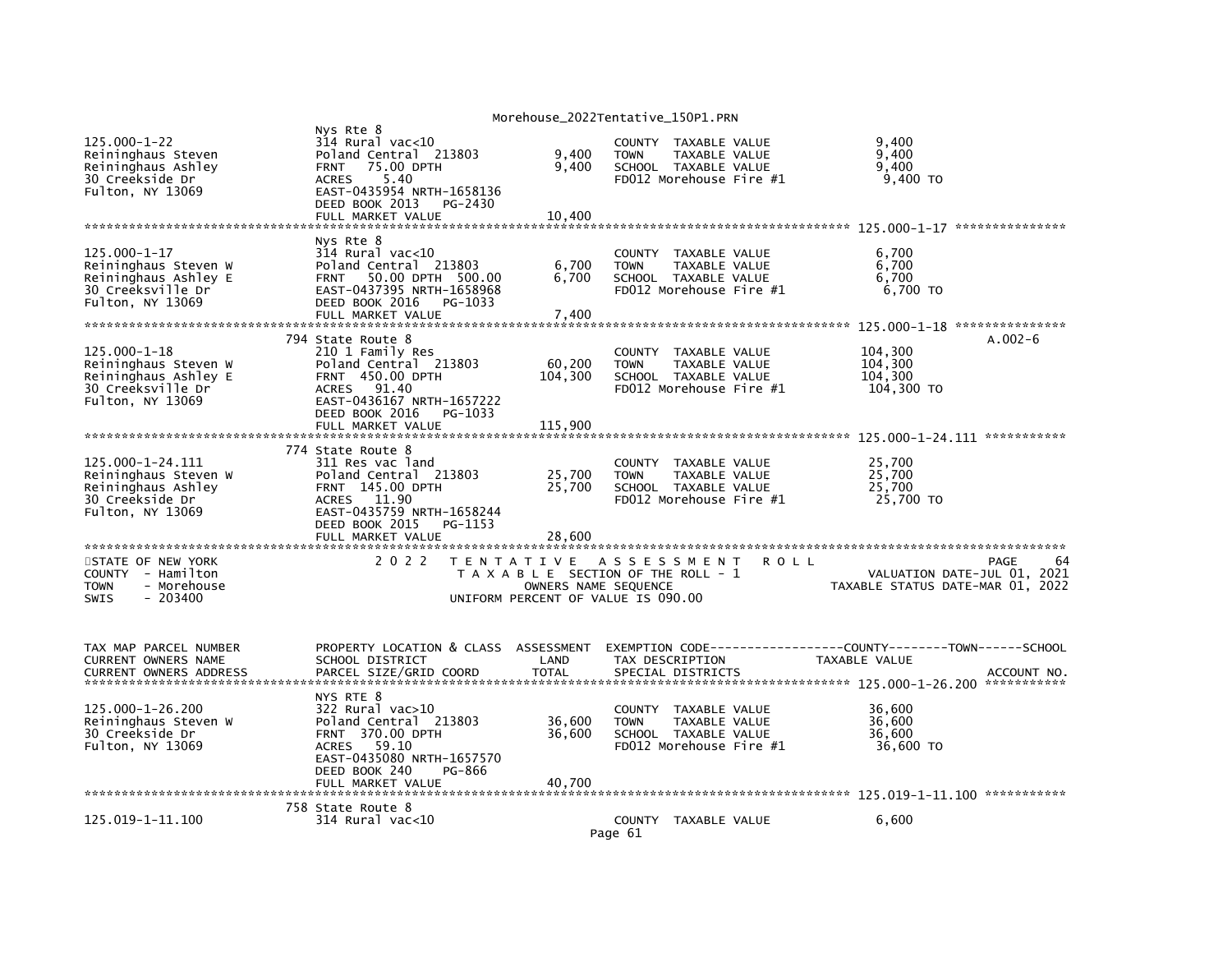| Reininghaus Steven W<br>30 Creekside Dr<br>Fulton, NY 13069                                                                                        | Poland Central 213803<br><b>FRNT 395.00 DPTH</b><br>2.60<br><b>ACRES</b><br>EAST-0435658 NRTH-1659685                                                                    | 6,600<br>6,600                                             | Morehouse_2022Tentative_150P1.PRN<br><b>TOWN</b><br>TAXABLE VALUE<br>SCHOOL TAXABLE VALUE<br>FD012 Morehouse Fire #1     | 6,600<br>6.600<br>6,600 TO               |                                           |
|----------------------------------------------------------------------------------------------------------------------------------------------------|--------------------------------------------------------------------------------------------------------------------------------------------------------------------------|------------------------------------------------------------|--------------------------------------------------------------------------------------------------------------------------|------------------------------------------|-------------------------------------------|
|                                                                                                                                                    | DEED BOOK 240<br>PG-866<br>FULL MARKET VALUE                                                                                                                             | 7,300                                                      |                                                                                                                          |                                          |                                           |
| 134.009-1-10<br>Rey-Raymonda Yvonne M<br>37 Oak Way<br>Lake Placid, NY 12946                                                                       | 114 Fraser Rd<br>312 Vac w/imprv<br>Poland Central 213803<br>FRNT 200.00 DPTH 195.00<br>EAST-0426540 NRTH-1653198<br>DEED BOOK 2021<br>PG-130<br>FULL MARKET VALUE       | 4,500<br>12,500<br>13,900                                  | <b>COUNTY</b><br>TAXABLE VALUE<br>TAXABLE VALUE<br><b>TOWN</b><br>SCHOOL TAXABLE VALUE<br>$FD012$ Morehouse Fire $#1$    | 12,500<br>12,500<br>12.500<br>12,500 TO  |                                           |
| 134.009-1-11<br>Rey-Raymonda Yvonne M<br>37 Oak Way<br>Lake Placid, NY 12946                                                                       | 284 French Rd<br>210 1 Family Res<br>Poland Central 213803<br>FRNT 130.00 DPTH<br>ACRES 14.00<br>EAST-0426113 NRTH-1652879<br>DEED BOOK 2021 PG-129<br>FULL MARKET VALUE | 27,300<br>85,700<br>95,200                                 | COUNTY TAXABLE VALUE<br><b>TOWN</b><br>TAXABLE VALUE<br>SCHOOL TAXABLE VALUE<br>FD012 Morehouse Fire #1                  | 85,700<br>85,700<br>85,700<br>85,700 TO  |                                           |
| 125.013-1-29<br>Reynolds Living Trust Gary L<br>Reynolds Living Trust Sharon A FRNT 205.00 DPTH 120.00<br>85 Wittenberg Rd<br>Bearsville, NY 12409 | 153 Fayle Rd<br>260 Seasonal res<br>Poland Central 213803<br>EAST-0421406 NRTH-1662646<br>DEED BOOK 2015<br>PG-1391<br>FULL MARKET VALUE                                 | 11,000<br>25,600<br>28,400                                 | COUNTY TAXABLE VALUE<br>TAXABLE VALUE<br><b>TOWN</b><br>SCHOOL TAXABLE VALUE<br>FD012 Morehouse Fire #1                  | 25,600<br>25,600<br>25,600<br>25,600 TO  | $A.005-3$                                 |
| STATE OF NEW YORK<br>COUNTY - Hamilton<br>- Morehouse<br><b>TOWN</b><br>$-203400$<br><b>SWIS</b>                                                   | 2 0 2 2                                                                                                                                                                  | OWNERS NAME SEQUENCE<br>UNIFORM PERCENT OF VALUE IS 090.00 | TENTATIVE ASSESSMENT<br>T A X A B L E SECTION OF THE ROLL - 1                                                            | ROLL<br>TAXABLE STATUS DATE-MAR 01, 2022 | PAGE<br>65<br>VALUATION DATE-JUL 01, 2021 |
| TAX MAP PARCEL NUMBER<br>CURRENT OWNERS NAME<br><b>CURRENT OWNERS ADDRESS</b>                                                                      | PROPERTY LOCATION & CLASS ASSESSMENT<br>SCHOOL DISTRICT<br>PARCEL SIZE/GRID COORD                                                                                        | LAND<br><b>TOTAL</b>                                       | TAX DESCRIPTION<br>SPECIAL DISTRICTS                                                                                     | TAXABLE VALUE                            | ACCOUNT NO.                               |
| $124.000 - 1 - 47$<br>Riddell Brian G<br>233 State Route 8<br>Cold Brook, NY 13324                                                                 | 233 State Route 8<br>270 Mfg housing<br>Poland Central 213803<br>FRNT 120.00 DPTH 150.00<br>EAST-0409818 NRTH-1662233<br>DEED BOOK 2017<br>PG-633<br>FULL MARKET VALUE   | 9,000<br>64,100<br>71,200                                  | <b>COUNTY</b><br>TAXABLE VALUE<br>TAXABLE VALUE<br><b>TOWN</b><br>SCHOOL TAXABLE VALUE<br>FD012 Morehouse Fire #1        | 64.100<br>64,100<br>64,100<br>64,100 TO  |                                           |
| $126.000 - 1 - 43$<br>Rofe Nicholas<br>11 Elm St<br>Gorham, ME 04038                                                                               | 107 Alder Brook Rd<br>260 Seasonal res<br>Poland Central 213803<br>FRNT 170.00 DPTH<br><b>ACRES</b><br>2.60<br>EAST-0447582 NRTH-1657734                                 | 16,600<br>59,900                                           | <b>COUNTY</b><br>TAXABLE VALUE<br><b>TOWN</b><br><b>TAXABLE VALUE</b><br>SCHOOL TAXABLE VALUE<br>FD012 Morehouse Fire #1 | 59,900<br>59.900<br>59,900<br>59,900 TO  |                                           |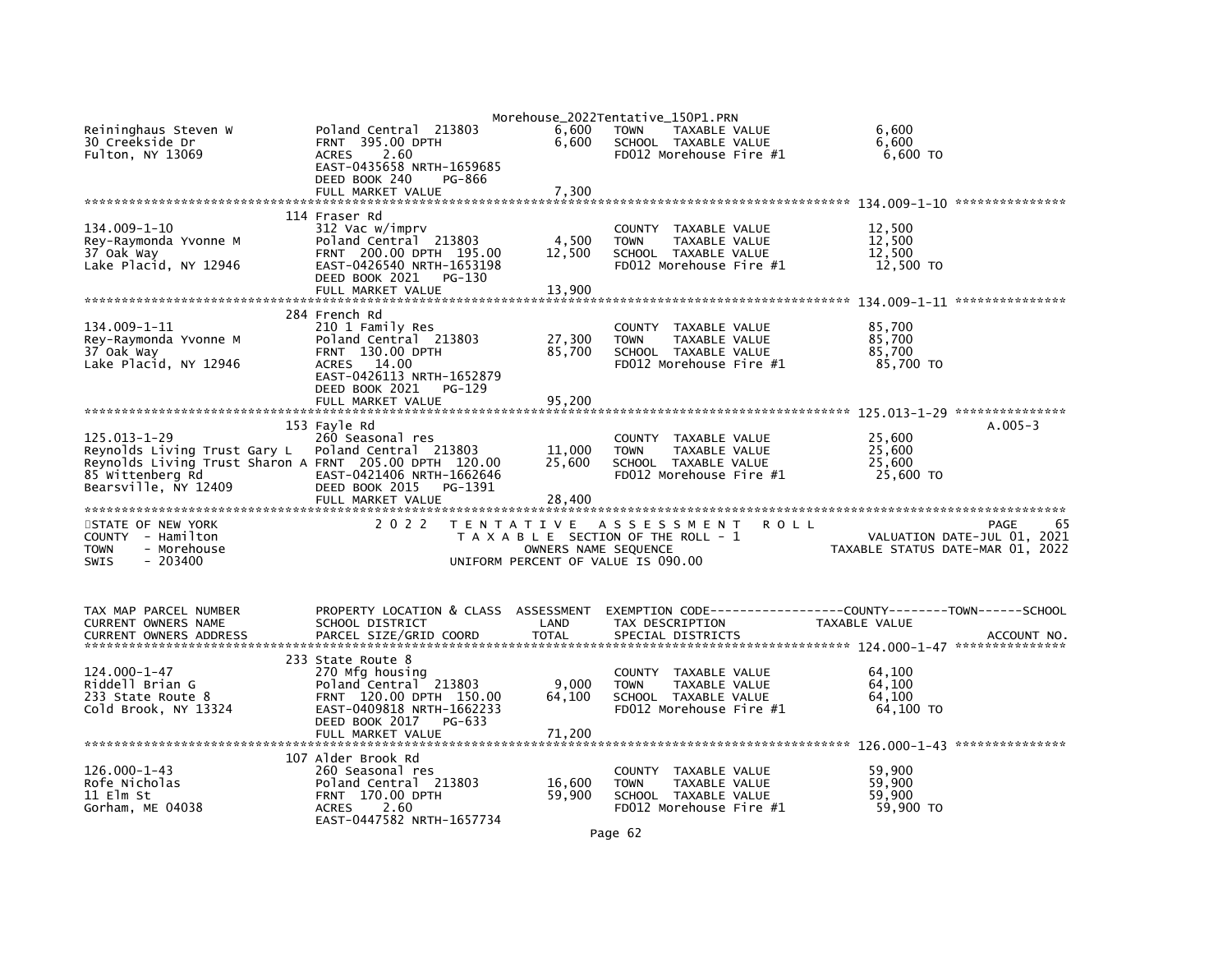|                                                                                                                              |                                                                                                                                                                       |                               | Morehouse_2022Tentative_150P1.PRN                                                                                                          |                                                                               |                                                                               |
|------------------------------------------------------------------------------------------------------------------------------|-----------------------------------------------------------------------------------------------------------------------------------------------------------------------|-------------------------------|--------------------------------------------------------------------------------------------------------------------------------------------|-------------------------------------------------------------------------------|-------------------------------------------------------------------------------|
|                                                                                                                              | DEED BOOK 251<br>PG-811<br>FULL MARKET VALUE                                                                                                                          | 66,600                        |                                                                                                                                            |                                                                               |                                                                               |
|                                                                                                                              |                                                                                                                                                                       |                               |                                                                                                                                            |                                                                               |                                                                               |
| $109.000 - 1 - 1$<br>Rogers Kerry A<br>Rogers Mary Jane<br>130 Coventry Pl<br>Clinton, NY 13323<br>MAY BE SUBJECT TO PAYMENT | West Canada Crk<br>912 Forest s480a<br>Poland Central 213803<br>ACRES 483.40<br>EAST-0420098 NRTH-1701857<br>DEED BOOK 191<br>PG-141<br>FULL MARKET VALUE             | 241,200<br>275,400<br>306,000 | <b>FISCH 480A 47460</b><br>COUNTY TAXABLE VALUE<br>TAXABLE VALUE<br><b>TOWN</b><br>SCHOOL TAXABLE VALUE<br>FD012 Morehouse Fire #1         | 192,960<br>82,440<br>82,440<br>82,440<br>275,400 TO                           | 192,960<br>192,960                                                            |
| UNDER RPTL480A UNTIL 2031                                                                                                    |                                                                                                                                                                       |                               |                                                                                                                                            |                                                                               |                                                                               |
| $133.008 - 1 - 2$<br>Roles Carol A<br>Roles Susan G<br>Attn: Susan G Kimball<br>3613 Redman Rd<br>Brockport, NY 14420        | 183 Erb Rd<br>210 1 Family Res<br>Poland Central 213803<br>FRNT 165.00 DPTH 132.00<br>EAST-0417548 NRTH-1656562<br>DEED BOOK 220<br>PG-726<br>FULL MARKET VALUE       | 10,000<br>51,700<br>57,400    | COUNTY TAXABLE VALUE<br><b>TOWN</b><br>TAXABLE VALUE<br>SCHOOL TAXABLE VALUE<br>$FD012$ Morehouse Fire $#1$                                | 51.700<br>51.700<br>51,700<br>51,700 TO                                       |                                                                               |
|                                                                                                                              | Off french Rd                                                                                                                                                         |                               |                                                                                                                                            |                                                                               |                                                                               |
| 134.006-1-2.415<br>Rossiter Janice<br>PO Box 47<br>Hoffmeister, NY 13353                                                     | 311 Res vac land<br>Poland Central 213803<br>Ser. 812 Lot #1A<br>FRNT 78.50 DPTH 268.90<br>EAST-0430413 NRTH-1655030<br>DEED BOOK 2015<br>PG-763<br>FULL MARKET VALUE | 2,400<br>2.400<br>2.700       | COUNTY TAXABLE VALUE<br>TAXABLE VALUE<br><b>TOWN</b><br>SCHOOL TAXABLE VALUE<br>FD012 Morehouse Fire #1                                    | 2,400<br>2.400<br>2.400<br>2,400 TO                                           |                                                                               |
|                                                                                                                              |                                                                                                                                                                       |                               |                                                                                                                                            |                                                                               |                                                                               |
| STATE OF NEW YORK<br>COUNTY - Hamilton<br>- Morehouse<br><b>TOWN</b><br><b>SWIS</b><br>$-203400$                             | 2 0 2 2                                                                                                                                                               | T E N T A T I V E             | A S S E S S M E N T<br>T A X A B L E SECTION OF THE ROLL - 1<br>OWNERS NAME SEQUENCE<br>UNIFORM PERCENT OF VALUE IS 090.00                 | <b>ROLL</b>                                                                   | PAGE<br>66<br>VALUATION DATE-JUL 01, 2021<br>TAXABLE STATUS DATE-MAR 01, 2022 |
| TAX MAP PARCEL NUMBER<br>CURRENT OWNERS NAME<br><b>CURRENT OWNERS ADDRESS</b>                                                | PROPERTY LOCATION & CLASS ASSESSMENT<br>SCHOOL DISTRICT<br>PARCEL SIZE/GRID COORD                                                                                     | LAND<br><b>TOTAL</b>          | TAX DESCRIPTION<br>SPECIAL DISTRICTS                                                                                                       | EXEMPTION CODE-----------------COUNTY-------TOWN------SCHOOL<br>TAXABLE VALUE | ACCOUNT NO.                                                                   |
| 134.006-1-2.434<br>Rossiter Janice<br>PO Box 47<br>Hoffmeister, NY 13353                                                     | 381 French Rd<br>210 1 Family Res<br>Poland Central 213803<br><b>ACRES</b><br>1.90 BANK<br>-- 100<br>EAST-0430646 NRTH-1655068<br>DEED BOOK 245<br>PG-516             | 15,900<br>142,100             | 41854<br><b>BAS STAR</b><br>COUNTY TAXABLE VALUE<br><b>TAXABLE VALUE</b><br><b>TOWN</b><br>SCHOOL TAXABLE VALUE<br>FD012 Morehouse Fire #1 | 0<br>142,100<br>142,100<br>112,100<br>142,100 TO                              | 30,000<br>0                                                                   |
|                                                                                                                              | 379 French Rd                                                                                                                                                         |                               |                                                                                                                                            |                                                                               |                                                                               |
| $134.006 - 1 - 32$<br>Rossiter Janice<br>PO Box 47<br>Hoffmeister, NY 13353                                                  | 260 Seasonal res<br>Poland Central 213803<br><b>ACRES</b><br>1.50<br>EAST-0430437 NRTH-1654894<br>DEED BOOK 249<br>PG-471<br>FULL MARKET VALUE                        | 15,500<br>40,000<br>44,400    | COUNTY TAXABLE VALUE<br><b>TOWN</b><br>TAXABLE VALUE<br>SCHOOL TAXABLE VALUE<br>FD012 Morehouse Fire #1                                    | 40.000<br>40.000<br>40.000<br>40,000 TO                                       |                                                                               |
|                                                                                                                              |                                                                                                                                                                       |                               |                                                                                                                                            |                                                                               |                                                                               |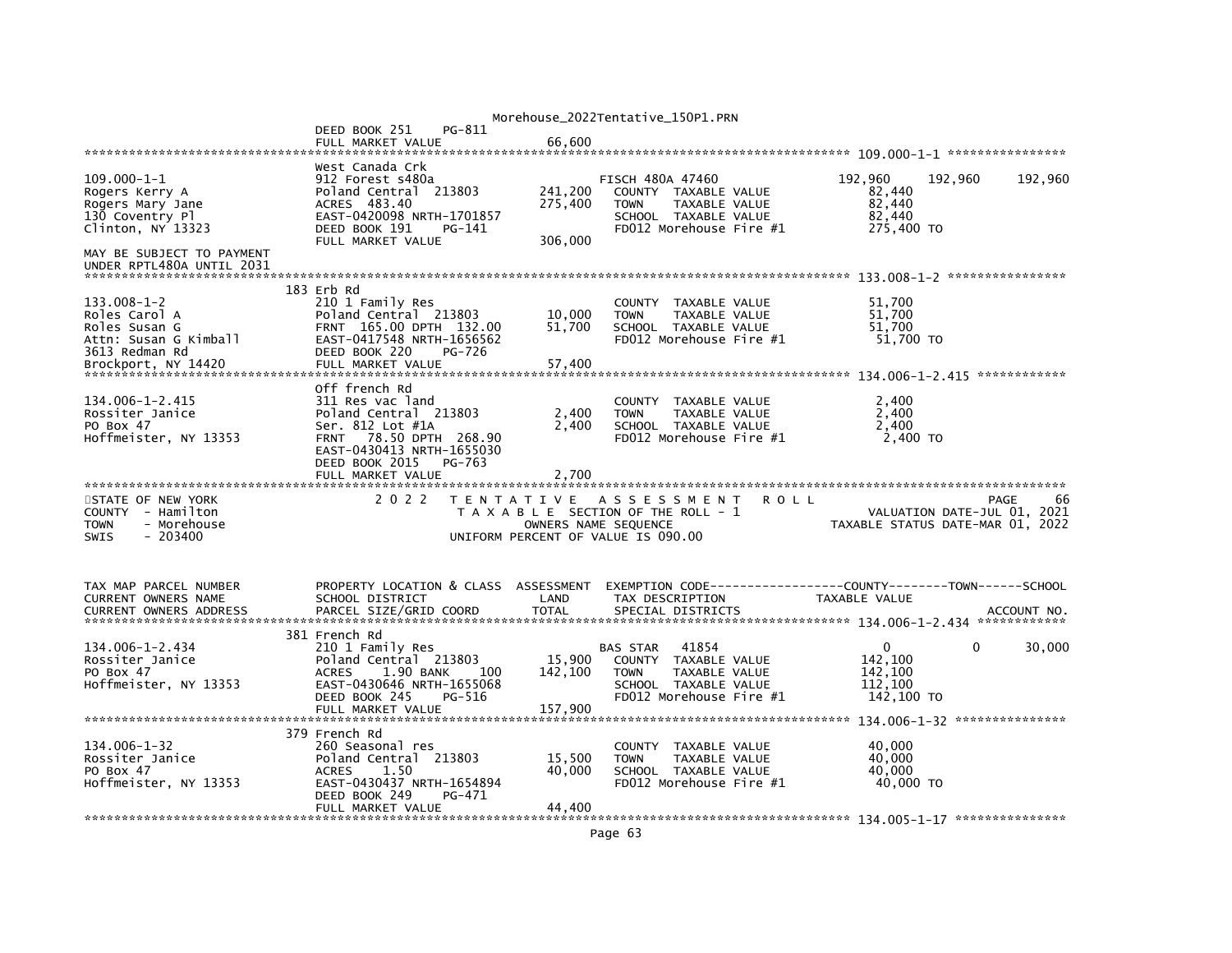|                                                                                                          |                                                                                                                                                                                              |                              | Morehouse_2022Tentative_150P1.PRN                                                                                  |                                                                               |
|----------------------------------------------------------------------------------------------------------|----------------------------------------------------------------------------------------------------------------------------------------------------------------------------------------------|------------------------------|--------------------------------------------------------------------------------------------------------------------|-------------------------------------------------------------------------------|
| 134.005-1-17<br>Ruoff Charles<br>244 French Rd<br>Cold Brook, NY 13324                                   | 244 French Rd<br>260 Seasonal res<br>Poland Central 213803<br><b>FRNT 240.00 DPTH</b><br><b>ACRES</b><br>2.40<br>EAST-0424938 NRTH-1654205<br>DEED BOOK 2021<br>PG-1786<br>FULL MARKET VALUE | 16,400<br>116,800<br>129,800 | COUNTY TAXABLE VALUE<br><b>TOWN</b><br>TAXABLE VALUE<br>SCHOOL TAXABLE VALUE<br>FD012 Morehouse Fire #1            | 116,800<br>116,800<br>116,800<br>116,800 TO                                   |
|                                                                                                          |                                                                                                                                                                                              |                              |                                                                                                                    | ****************                                                              |
| $125.013 - 1 - 16$<br>Ryder Barbara<br>Ryder Edward P Jr<br>810 Deer Park Ave<br>Dix Hills, NY 11746     | 124 Earls Ln<br>260 Seasonal res<br>Poland Central 213803<br>FRNT 100.00 DPTH 325.00<br>EAST-0420514 NRTH-1663151<br>DEED BOOK 247<br>PG-954                                                 | 8,100<br>21,500              | COUNTY TAXABLE VALUE<br><b>TOWN</b><br>TAXABLE VALUE<br>SCHOOL TAXABLE VALUE<br>FD012 Morehouse Fire #1            | 21,500<br>21,500<br>21,500<br>21,500 TO                                       |
|                                                                                                          | FULL MARKET VALUE                                                                                                                                                                            | 23,900                       |                                                                                                                    |                                                                               |
| 125.013-1-17<br>Ryder Dylan R<br>$c$ /o Roy D. Ryder<br>1251 Carlls Straight Path<br>Dix Hills, NY 11746 | 122 Earls Ln<br>311 Res vac land - WTRFNT<br>Poland Central 213803<br><b>ACRES</b><br>1.50<br>EAST-0420651 NRTH-1663124<br>DEED BOOK 2019<br>PG-2713<br>FULL MARKET VALUE                    | 10,500<br>10,500<br>11,700   | COUNTY TAXABLE VALUE<br><b>TOWN</b><br>TAXABLE VALUE<br>SCHOOL TAXABLE VALUE<br>FD012 Morehouse Fire #1            | 10,500<br>10.500<br>10,500<br>10,500 TO                                       |
|                                                                                                          |                                                                                                                                                                                              |                              |                                                                                                                    |                                                                               |
| 125.017-1-12<br>Sarro Margaret E<br>70 Pine Ave<br>Floral Park, NY 11001                                 | 166 French Rd<br>260 Seasonal res<br>Poland Central 213803<br>FRNT 120.00 DPTH 167.50<br>EAST-0422159 NRTH-1657175<br>DEED BOOK 2013<br>PG-3355<br>FULL MARKET VALUE                         | 6,900<br>33,800<br>37,600    | COUNTY TAXABLE VALUE<br>TAXABLE VALUE<br><b>TOWN</b><br>SCHOOL TAXABLE VALUE<br>FD012 Morehouse Fire #1            | 33,800<br>33.800<br>33,800<br>33,800 TO                                       |
| STATE OF NEW YORK<br>COUNTY - Hamilton<br>– Morehouse<br>TOWN<br>$-203400$<br><b>SWIS</b>                | 2 0 2 2                                                                                                                                                                                      | OWNERS NAME SEQUENCE         | TENTATIVE ASSESSMENT<br><b>ROLL</b><br>T A X A B L E SECTION OF THE ROLL - 1<br>UNIFORM PERCENT OF VALUE IS 090.00 | PAGE<br>67<br>VALUATION DATE-JUL 01, 2021<br>TAXABLE STATUS DATE-MAR 01, 2022 |
| TAX MAP PARCEL NUMBER<br>CURRENT OWNERS NAME<br><b>CURRENT OWNERS ADDRESS</b>                            | PROPERTY LOCATION & CLASS ASSESSMENT<br>SCHOOL DISTRICT<br>PARCEL SIZE/GRID COORD                                                                                                            | LAND<br><b>TOTAL</b>         | TAX DESCRIPTION<br>SPECIAL DISTRICTS                                                                               | TAXABLE VALUE<br>ACCOUNT NO                                                   |
| 125.017-1-7.110<br>Schaal Mary E<br>9284 Boley Pl<br>Nokesville, VA 20181                                | 152 French Rd<br>210 1 Family Res<br>Poland Central 213803<br>FRNT 100.00 DPTH<br><b>ACRES</b><br>1.10<br>EAST-0421911 NRTH-1657736<br>DEED BOOK 232<br>PG-936<br>FULL MARKET VALUE          | 15,100<br>70,100<br>77,900   | COUNTY TAXABLE VALUE<br>TAXABLE VALUE<br><b>TOWN</b><br>SCHOOL TAXABLE VALUE<br>FD012 Morehouse Fire #1            | 70,100<br>70.100<br>70,100<br>70,100 TO                                       |
| 125.013-1-13.300<br>Schlender Reinhard<br>Schlender Edhild                                               | 175 Fayle Rd<br>260 Seasonal res - WTRFNT<br>Poland Central 213803<br>FRNT 188.00 DPTH 195.00                                                                                                | 13,500<br>48.200             | COUNTY<br>TAXABLE VALUE<br><b>TOWN</b><br>TAXABLE VALUE<br><b>SCHOOL</b><br>TAXABLE VALUE<br>Page 64               | 48.200<br>48,200<br>48,200                                                    |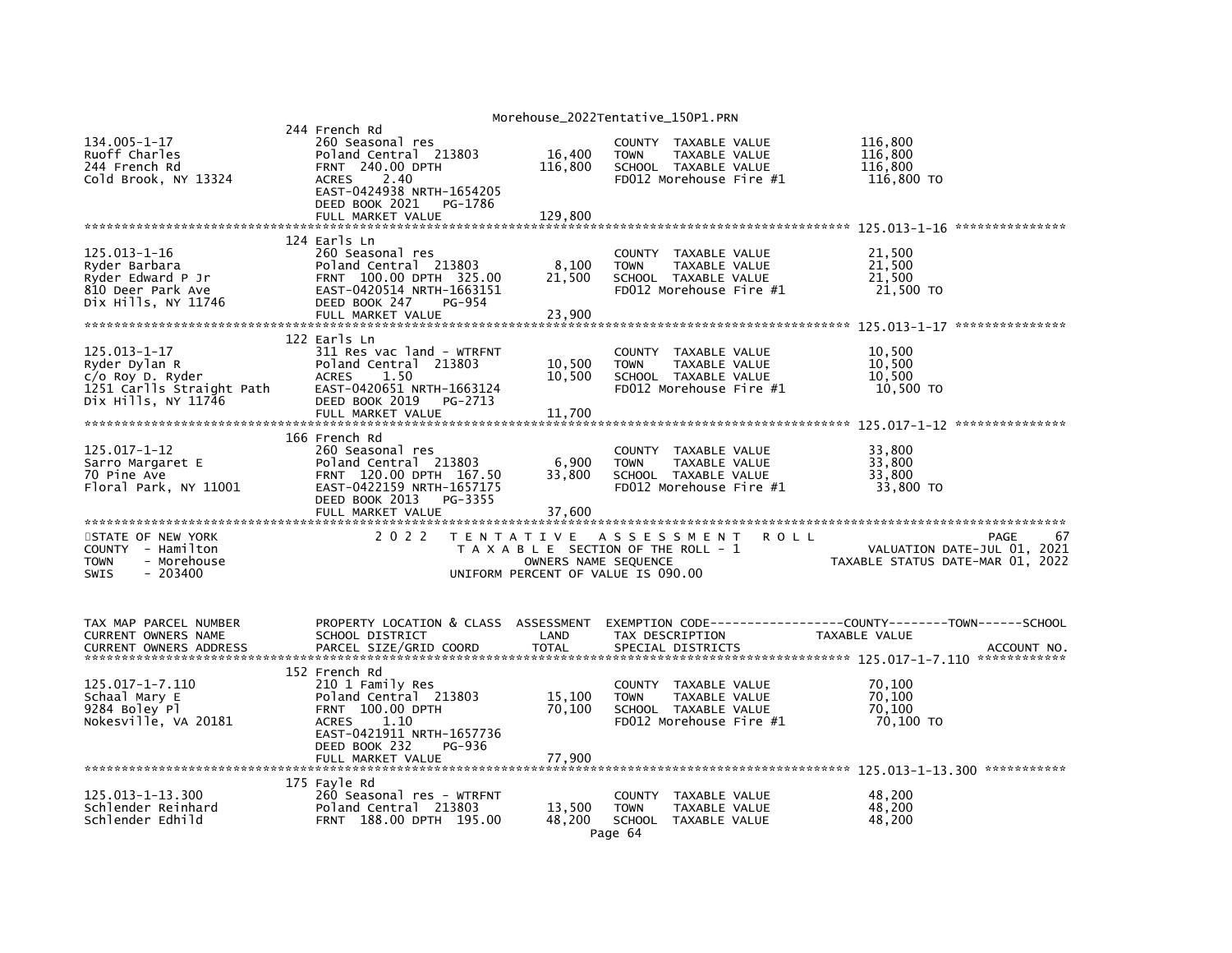|                                                                                                 |                                                                                                                                                                                              |                            | Morehouse_2022Tentative_150P1.PRN                                                                                                                 |                                                                                      |                        |
|-------------------------------------------------------------------------------------------------|----------------------------------------------------------------------------------------------------------------------------------------------------------------------------------------------|----------------------------|---------------------------------------------------------------------------------------------------------------------------------------------------|--------------------------------------------------------------------------------------|------------------------|
| 2924 Clayton Ave<br>Easton, PA 18045                                                            | 0.84<br><b>ACRES</b><br>EAST-0421638 NRTH-1663452<br>DEED BOOK 188<br>PG-334                                                                                                                 |                            | FD012 Morehouse Fire #1                                                                                                                           | 48,200 TO                                                                            |                        |
|                                                                                                 | FULL MARKET VALUE                                                                                                                                                                            | 53,600                     |                                                                                                                                                   |                                                                                      |                        |
|                                                                                                 |                                                                                                                                                                                              |                            |                                                                                                                                                   |                                                                                      |                        |
| 125.013-1-28<br>Scholz Siegfried F<br>122 Pelican Rd<br>Tavernier, FL 33070                     | Fayle Rd<br>$314$ Rural vac< $10$<br>Poland Central 213803<br>FRNT 178.00 DPTH 135.00<br>EAST-0421261 NRTH-1662542<br>DEED BOOK 2022<br>$PG-332$                                             | 5,800<br>5,800             | <b>COUNTY</b><br>TAXABLE VALUE<br><b>TOWN</b><br><b>TAXABLE VALUE</b><br>SCHOOL TAXABLE VALUE<br>FD012 Morehouse Fire #1                          | 5,800<br>5,800<br>5,800<br>5,800 TO                                                  |                        |
|                                                                                                 | FULL MARKET VALUE                                                                                                                                                                            | 6.400                      |                                                                                                                                                   |                                                                                      |                        |
|                                                                                                 |                                                                                                                                                                                              |                            |                                                                                                                                                   |                                                                                      |                        |
| 125.013-1-4.110<br>Schuber Gregory<br>1433 Chigwell Ln N<br>Webster, NY 14580                   | 103 Mountain Home Rd<br>270 Mfg housing<br>Piseco Common<br>202001<br>FRNT 705.00 DPTH<br><b>ACRES</b><br>21.90<br>EAST-0042651 NRTH-0166294<br>DEED BOOK 2021<br>PG-1650                    | 33,800<br>118,400          | <b>COUNTY</b><br>TAXABLE VALUE<br><b>TOWN</b><br><b>TAXABLE VALUE</b><br>SCHOOL TAXABLE VALUE<br>FD012 Morehouse Fire #1                          | 118,400<br>118,400<br>118,400<br>118,400 TO                                          | $A.003 - 21$           |
|                                                                                                 | FULL MARKET VALUE                                                                                                                                                                            | 131.600                    |                                                                                                                                                   |                                                                                      |                        |
| 134.005-1-2.200<br>Schulz Paul A<br>Mc Ewen Anne<br>2915 Pointer Pl                             | C.r.17<br>$322$ Rural vac $>10$<br>Poland Central 213803<br><b>FRNT 755.00 DPTH</b><br>ACRES 29.00                                                                                           | 33,500<br>33,500           | COUNTY TAXABLE VALUE<br><b>TOWN</b><br>TAXABLE VALUE<br>SCHOOL TAXABLE VALUE<br>FD012 Morehouse Fire #1                                           | 33,500<br>33,500<br>33,500<br>33,500 TO                                              |                        |
| Doylestown, PA 18902                                                                            | EAST-0423856 NRTH-1654211<br>DEED BOOK 221<br>PG-212<br>FULL MARKET VALUE                                                                                                                    | 37,200                     |                                                                                                                                                   |                                                                                      |                        |
| STATE OF NEW YORK<br>COUNTY - Hamilton<br>- Morehouse<br><b>TOWN</b><br><b>SWIS</b><br>- 203400 | 2 0 2 2                                                                                                                                                                                      | T E N T A T I V E          | A S S E S S M E N T<br>R O L L<br>T A X A B L E SECTION OF THE ROLL - 1<br>OWNERS NAME SEQUENCE<br>UNIFORM PERCENT OF VALUE IS 090.00             | VALUATION DATE-JUL 01, 2021<br>TAXABLE STATUS DATE-MAR 01, 2022                      | PAGE<br>68             |
| TAX MAP PARCEL NUMBER<br>CURRENT OWNERS NAME<br><b>CURRENT OWNERS ADDRESS</b>                   | PROPERTY LOCATION & CLASS ASSESSMENT<br>SCHOOL DISTRICT<br>PARCEL SIZE/GRID COORD                                                                                                            | LAND<br><b>TOTAL</b>       | TAX DESCRIPTION<br>SPECIAL DISTRICTS                                                                                                              | EXEMPTION CODE-----------------COUNTY-------TOWN------SCHOOL<br><b>TAXABLE VALUE</b> | ACCOUNT NO.            |
| 134.005-1-18<br>Schulz Paul A<br>2915 Pointer Pl<br>Doylestown, PA 18902                        | 240 French Rd<br>260 Seasonal res<br>Poland Central 213803<br>FRNT 235.00 DPTH 180.00<br><b>ACRES</b><br>0.79<br>EAST-0424824 NRTH-1654502<br>DEED BOOK 183<br>PG-00063<br>FULL MARKET VALUE | 12,900<br>56,000<br>62,200 | COUNTY TAXABLE VALUE<br>TAXABLE VALUE<br><b>TOWN</b><br>SCHOOL TAXABLE VALUE<br>FD012 Morehouse Fire #1                                           | 56,000<br>56,000<br>56,000<br>56,000 TO                                              |                        |
|                                                                                                 |                                                                                                                                                                                              |                            |                                                                                                                                                   |                                                                                      |                        |
| $125.014 - 1 - 7$<br>Seelbach Jodie & John<br>PO Box 64<br>Hoffmeister, NY 13353                | 651 State Route 8<br>270 Mfg housing<br>Piseco Common<br>202001<br>Ser. 2177<br><b>FRNT 464.00 DPTH</b><br><b>ACRES</b><br>11.60                                                             | 25,700<br>83,400           | 41854<br>BAS STAR<br><b>COUNTY</b><br>TAXABLE VALUE<br><b>TOWN</b><br>TAXABLE VALUE<br>SCHOOL TAXABLE VALUE<br>FD012 Morehouse Fire #1<br>Page 65 | 0<br><sup>0</sup><br>83,400<br>83,400<br>53,400<br>83,400 TO                         | $E.012 - 20$<br>30,000 |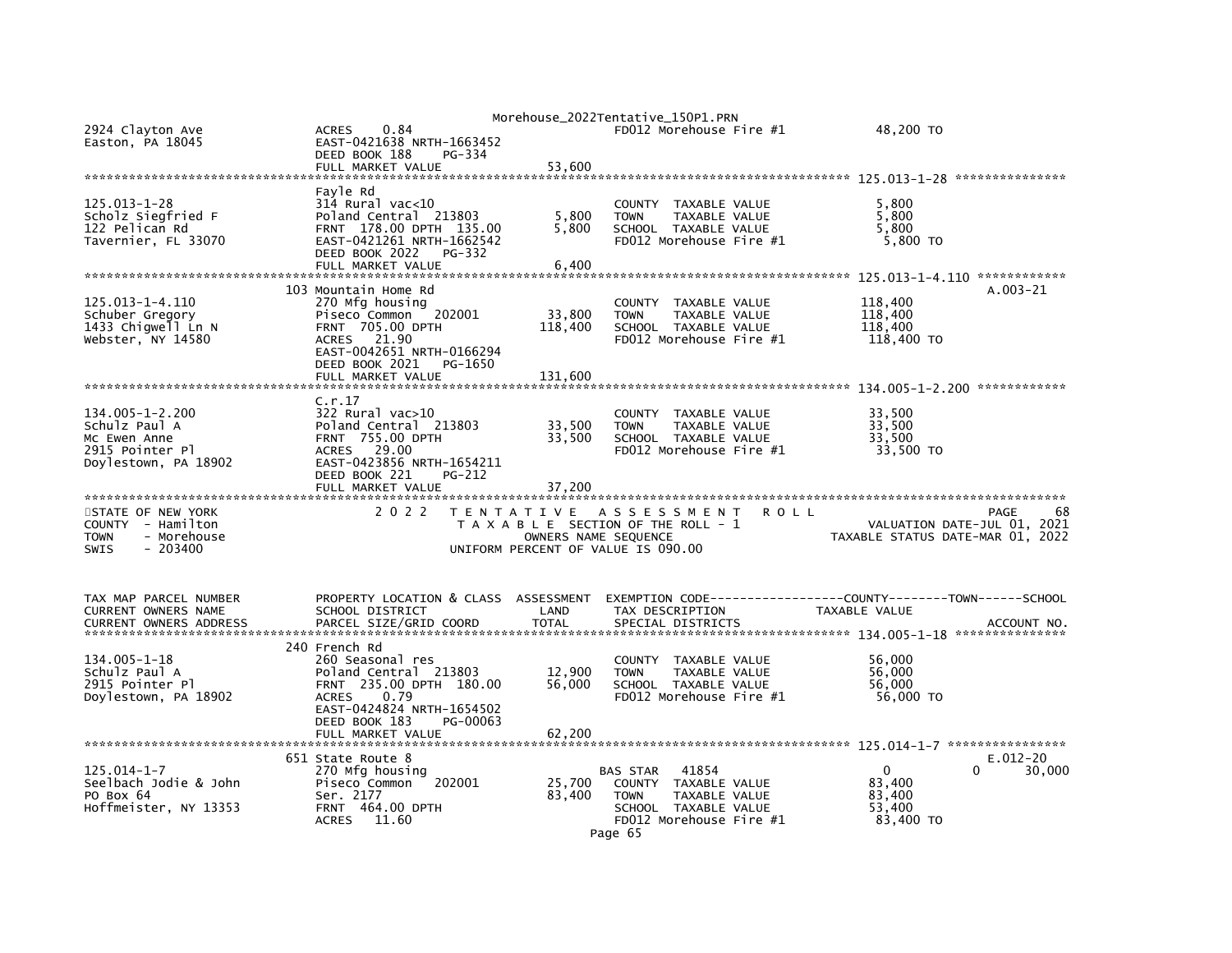|                                                          |                                           |                      | Morehouse_2022Tentative_150P1.PRN                              |             |                                       |             |
|----------------------------------------------------------|-------------------------------------------|----------------------|----------------------------------------------------------------|-------------|---------------------------------------|-------------|
|                                                          | EAST-0430364 NRTH-1661315                 |                      |                                                                |             |                                       |             |
|                                                          | DEED BOOK 246<br>PG-547                   |                      |                                                                |             |                                       |             |
|                                                          | FULL MARKET VALUE                         | 92.700               |                                                                |             |                                       |             |
|                                                          | 122 French Rd                             |                      |                                                                |             |                                       |             |
| 124.020-1-5                                              | 260 Seasonal res                          |                      | COUNTY<br>TAXABLE VALUE                                        |             | 110,400                               |             |
| Selleck Family Irrevoc. Trust Poland Central 213803      |                                           | 69,000               | <b>TOWN</b><br>TAXABLE VALUE                                   |             | 110,400                               |             |
| Staloff Melissa                                          | <b>FRNT 722.20 DPTH</b>                   | 110,400              | SCHOOL TAXABLE VALUE                                           |             | 110.400                               |             |
| c/o Martin Selleck                                       | ACRES 108.90                              |                      | FD012 Morehouse Fire #1                                        |             | 110,400 TO                            |             |
| 95 Eastland Ave                                          | EAST-0420701 NRTH-1658125                 |                      |                                                                |             |                                       |             |
| Rochester, NY 14618                                      | DEED BOOK 2016<br>PG-1184                 |                      |                                                                |             |                                       |             |
|                                                          | FULL MARKET VALUE                         | 122,700              |                                                                |             |                                       |             |
|                                                          |                                           |                      |                                                                |             |                                       |             |
|                                                          | Sw Cor Rt 8 & Cr 17                       |                      |                                                                |             |                                       |             |
| 124.020-1-6                                              | 314 Rural vac<10<br>Poland Central 213803 | 12,600               | <b>COUNTY</b><br>TAXABLE VALUE<br>TAXABLE VALUE<br><b>TOWN</b> |             | 12,600<br>12,600                      |             |
| Selleck Family Irrevoc. Trust<br>Staloff Melissa Trustee | FRNT 395.00 DPTH                          | 12,600               | SCHOOL TAXABLE VALUE                                           |             | 12,600                                |             |
| c/o Martin Selleck                                       | 3.60<br><b>ACRES</b>                      |                      | FD012 Morehouse Fire #1                                        |             | 12,600 TO                             |             |
| 95 Eastland Ave                                          | EAST-0421634 NRTH-1660152                 |                      |                                                                |             |                                       |             |
| Rochester, NY 14618                                      | DEED BOOK 2016<br>PG-1184                 |                      |                                                                |             |                                       |             |
|                                                          | FULL MARKET VALUE                         | 14.000               |                                                                |             |                                       |             |
|                                                          |                                           |                      |                                                                |             |                                       |             |
|                                                          | Off Nys Rte 8                             |                      |                                                                |             |                                       |             |
| 124.000-1-50.400                                         | 260 Seasonal res - WTRFNT                 |                      | <b>COUNTY</b><br>TAXABLE VALUE                                 |             | 28,900                                |             |
| Shea Brian                                               | Poland Central 213803                     | 14,700               | TAXABLE VALUE<br><b>TOWN</b>                                   |             | 28,900                                |             |
| 1084 Bower Rd<br>Sand Lake, NY 12153                     | 2535<br>5.60<br><b>ACRES</b>              | 28,900               | SCHOOL TAXABLE VALUE<br>FD012 Morehouse Fire #1                |             | 28,900<br>28,900 TO                   |             |
|                                                          | EAST-0409144 NRTH-1662699                 |                      |                                                                |             |                                       |             |
|                                                          | DEED BOOK 2019<br>PG-21980                |                      |                                                                |             |                                       |             |
|                                                          | FULL MARKET VALUE                         | 32.100               |                                                                |             |                                       |             |
| *************************                                | *************************                 |                      |                                                                |             |                                       |             |
| STATE OF NEW YORK                                        | 2 0 2 2                                   |                      | TENTATIVE ASSESSMENT                                           | <b>ROLL</b> |                                       | 69<br>PAGE  |
| COUNTY - Hamilton                                        |                                           |                      | T A X A B L E SECTION OF THE ROLL - 1                          |             | VALUATION DATE-JUL 01, 2021           |             |
| <b>TOWN</b><br>- Morehouse<br><b>SWIS</b><br>$-203400$   |                                           | OWNERS NAME SEQUENCE | UNIFORM PERCENT OF VALUE IS 090.00                             |             | TAXABLE STATUS DATE-MAR 01, 2022      |             |
|                                                          |                                           |                      |                                                                |             |                                       |             |
|                                                          |                                           |                      |                                                                |             |                                       |             |
|                                                          |                                           |                      |                                                                |             |                                       |             |
| TAX MAP PARCEL NUMBER                                    | PROPERTY LOCATION & CLASS ASSESSMENT      |                      | EXEMPTION CODE--                                               |             | -------COUNTY--------TOWN------SCHOOL |             |
| CURRENT OWNERS NAME<br><b>CURRENT OWNERS ADDRESS</b>     | SCHOOL DISTRICT<br>PARCEL SIZE/GRID COORD | LAND<br><b>TOTAL</b> | TAX DESCRIPTION<br>SPECIAL DISTRICTS                           |             | <b>TAXABLE VALUE</b>                  | ACCOUNT NO. |
|                                                          |                                           |                      |                                                                |             |                                       |             |
|                                                          | 145 Fayle Rd                              |                      |                                                                |             |                                       |             |
| 125.013-1-13.400                                         | 210 1 Family Res                          |                      | 41834<br>ENH STAR                                              |             | 0<br>$\Omega$                         | 70,700      |
| Sherman Edward H                                         | Poland Central 213803                     | 25,300               | TAXABLE VALUE<br><b>COUNTY</b>                                 |             | 161,700                               |             |
| Sherman Linda C                                          | 11.40<br><b>ACRES</b>                     | 161,700              | TAXABLE VALUE<br><b>TOWN</b>                                   |             | 161,700                               |             |
| Fayle Rd                                                 | EAST-0420760 NRTH-1662692                 |                      | SCHOOL TAXABLE VALUE                                           |             | 91,000                                |             |
| PO Box 48                                                | DEED BOOK 206<br>PG-934                   |                      | FD012 Morehouse Fire $#1$                                      |             | 161,700 TO                            |             |
| Hoffmeister, NY 13353                                    | FULL MARKET VALUE                         | 179,700              |                                                                |             |                                       |             |
|                                                          | Nvs Rte 8 & Ml Rd                         |                      |                                                                |             |                                       |             |
| 126.000-1-6.200                                          | 330 Vacant comm                           |                      | TAXABLE VALUE<br>COUNTY                                        |             | 11,500                                |             |
| Simola Charles                                           | Poland Central 213803                     | 11,500               | <b>TOWN</b><br>TAXABLE VALUE                                   |             | 11,500                                |             |
| PO Box 147                                               | <b>FRNT 240.00 DPTH</b>                   | 11,500               | SCHOOL TAXABLE VALUE                                           |             | 11,500                                |             |
| Speculator, NY 12164                                     | 2.50<br><b>ACRES</b>                      |                      | FD012 Morehouse Fire #1                                        |             | 11,500 TO                             |             |
|                                                          | EAST-0449398 NRTH-1656152                 |                      |                                                                |             |                                       |             |
|                                                          | DEED BOOK 2021<br>PG-1899                 |                      |                                                                |             |                                       |             |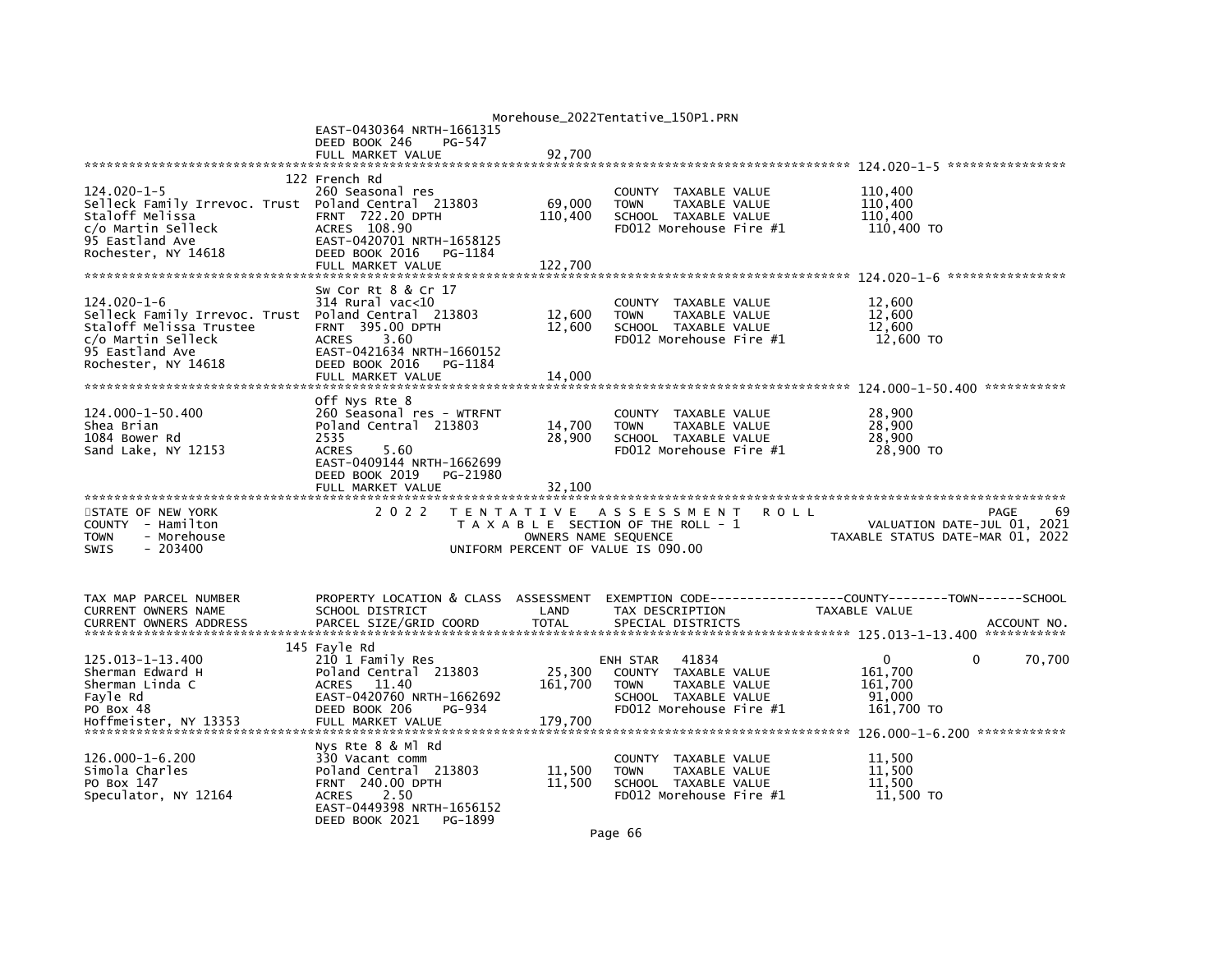|                                                                                                                                                                   |                                                                                                                                                                                         |                                           | Morehouse_2022Tentative_150P1.PRN                                                                                        |                                                                               |
|-------------------------------------------------------------------------------------------------------------------------------------------------------------------|-----------------------------------------------------------------------------------------------------------------------------------------------------------------------------------------|-------------------------------------------|--------------------------------------------------------------------------------------------------------------------------|-------------------------------------------------------------------------------|
|                                                                                                                                                                   | FULL MARKET VALUE                                                                                                                                                                       | 12.800                                    |                                                                                                                          |                                                                               |
| $126.000 - 1 - 6.100$<br>Simola Joan As Trustee<br>6055 Verde Trails Apt H107<br>Boca Raton, FL 33433                                                             | 1052 State Route 8<br>710 Manufacture<br>Poland Central 213803<br>420.00 DPTH<br><b>FRNT</b><br>2.10<br><b>ACRES</b><br>EAST-0449712 NRTH-1656365<br>DEED BOOK 217<br>PG-370            | 16,100<br>227,500                         | TAXABLE VALUE<br><b>COUNTY</b><br><b>TAXABLE VALUE</b><br><b>TOWN</b><br>SCHOOL TAXABLE VALUE<br>FD012 Morehouse Fire #1 | 227,500<br>227,500<br>227,500<br>227,500 TO                                   |
|                                                                                                                                                                   | FULL MARKET VALUE                                                                                                                                                                       | 252,800                                   |                                                                                                                          |                                                                               |
|                                                                                                                                                                   | 399 French Rd                                                                                                                                                                           |                                           |                                                                                                                          |                                                                               |
| $134.006 - 1 - 7$<br>Simonds Russell G<br>904 County Hwy 5<br>Otego, NY 13825                                                                                     | 260 Seasonal res<br>Poland Central 213803<br>FRNT 101.40 DPTH 200.00<br>EAST-0431406 NRTH-1656190<br>DEED BOOK 2012<br>PG-4444                                                          | 7,200<br>28,900                           | <b>COUNTY</b><br>TAXABLE VALUE<br>TAXABLE VALUE<br><b>TOWN</b><br>SCHOOL TAXABLE VALUE<br>FD012 Morehouse Fire #1        | 28.900<br>28,900<br>28,900<br>28,900 TO                                       |
|                                                                                                                                                                   | FULL MARKET VALUE                                                                                                                                                                       | 32,100                                    |                                                                                                                          |                                                                               |
| 126.000-1-31.100<br>Simonds Sommer<br>PO Box 100<br>Hoffmeister, NY 13353                                                                                         | 149 Alder Brook Rd<br>210 1 Family Res<br>Poland Central 213803<br><b>FRNT 520.00 DPTH</b><br>8.90 BANK<br><b>ACRES</b><br>100<br>EAST-0449477 NRTH-1657270<br>DEED BOOK 2020<br>PG-972 | 22,900<br>97,300                          | <b>COUNTY</b><br>TAXABLE VALUE<br><b>TOWN</b><br>TAXABLE VALUE<br>SCHOOL TAXABLE VALUE<br>FD012 Morehouse Fire #1        | 97,300<br>97,300<br>97,300<br>97,300 TO                                       |
|                                                                                                                                                                   | FULL MARKET VALUE                                                                                                                                                                       | 108,100                                   |                                                                                                                          |                                                                               |
|                                                                                                                                                                   |                                                                                                                                                                                         |                                           |                                                                                                                          |                                                                               |
| STATE OF NEW YORK<br><b>COUNTY</b><br>- Hamilton<br>- Morehouse<br><b>TOWN</b><br>SWIS<br>$-203400$                                                               | 2 0 2 2                                                                                                                                                                                 | T E N T A T I V E<br>OWNERS NAME SEQUENCE | A S S E S S M E N T<br>ROLL<br>T A X A B L E SECTION OF THE ROLL - 1<br>UNIFORM PERCENT OF VALUE IS 090.00               | 70<br>PAGE<br>VALUATION DATE-JUL 01, 2021<br>TAXABLE STATUS DATE-MAR 01, 2022 |
| TAX MAP PARCEL NUMBER<br><b>CURRENT OWNERS NAME</b><br>CURRENT OWNERS ADDRESS                                                                                     | PROPERTY LOCATION & CLASS ASSESSMENT<br>SCHOOL DISTRICT<br>PARCEL SIZE/GRID COORD                                                                                                       | LAND<br><b>TOTAL</b>                      | EXEMPTION CODE--<br>TAX DESCRIPTION<br>SPECIAL DISTRICTS                                                                 | -----COUNTY--------TOWN------SCHOOL<br>TAXABLE VALUE<br>ACCOUNT NO.           |
| 124.000-1-25.111<br>Simone-Roach Trust Cheyenne<br>Simone-Roach Trust Chantelle A FRNT 230.00 DPTH<br>Stephen Roach III<br>395 Route 6N<br>Mahopac, NY 10541-4755 | 108 Kilburn Rd<br>260 Seasonal res<br>Poland Central 213803<br>72.30<br><b>ACRES</b><br>EAST-0413305 NRTH-1659937<br>DEED BOOK 2012<br>PG-452<br>FULL MARKET VALUE                      | 50,700<br>79,000<br>87,800                | <b>COUNTY</b><br>TAXABLE VALUE<br><b>TAXABLE VALUE</b><br><b>TOWN</b><br>SCHOOL TAXABLE VALUE<br>FD012 Morehouse Fire #1 | 79.000<br>79,000<br>79,000<br>79,000 TO                                       |
| 101.000-1-41.111<br>Skotarczak Neil<br>Skotarczak Amanda<br>100 Johnson Rd<br>Northville, NY 12134                                                                | Off Second Stillwater Lak<br>920 Priv Hunt/Fi<br>Poland Central 213803<br>ACRES 138.40<br>EAST-0437888 NRTH-1710494<br>DEED BOOK 246<br>$PG-343$<br>FULL MARKET VALUE                   | 55,360<br>55,360<br>61,500                | <b>COUNTY</b><br>TAXABLE VALUE<br>TAXABLE VALUE<br><b>TOWN</b><br>SCHOOL TAXABLE VALUE<br>FD012 Morehouse Fire #1        | J.020-15<br>55,360<br>55,360<br>55.360<br>55,360 TO                           |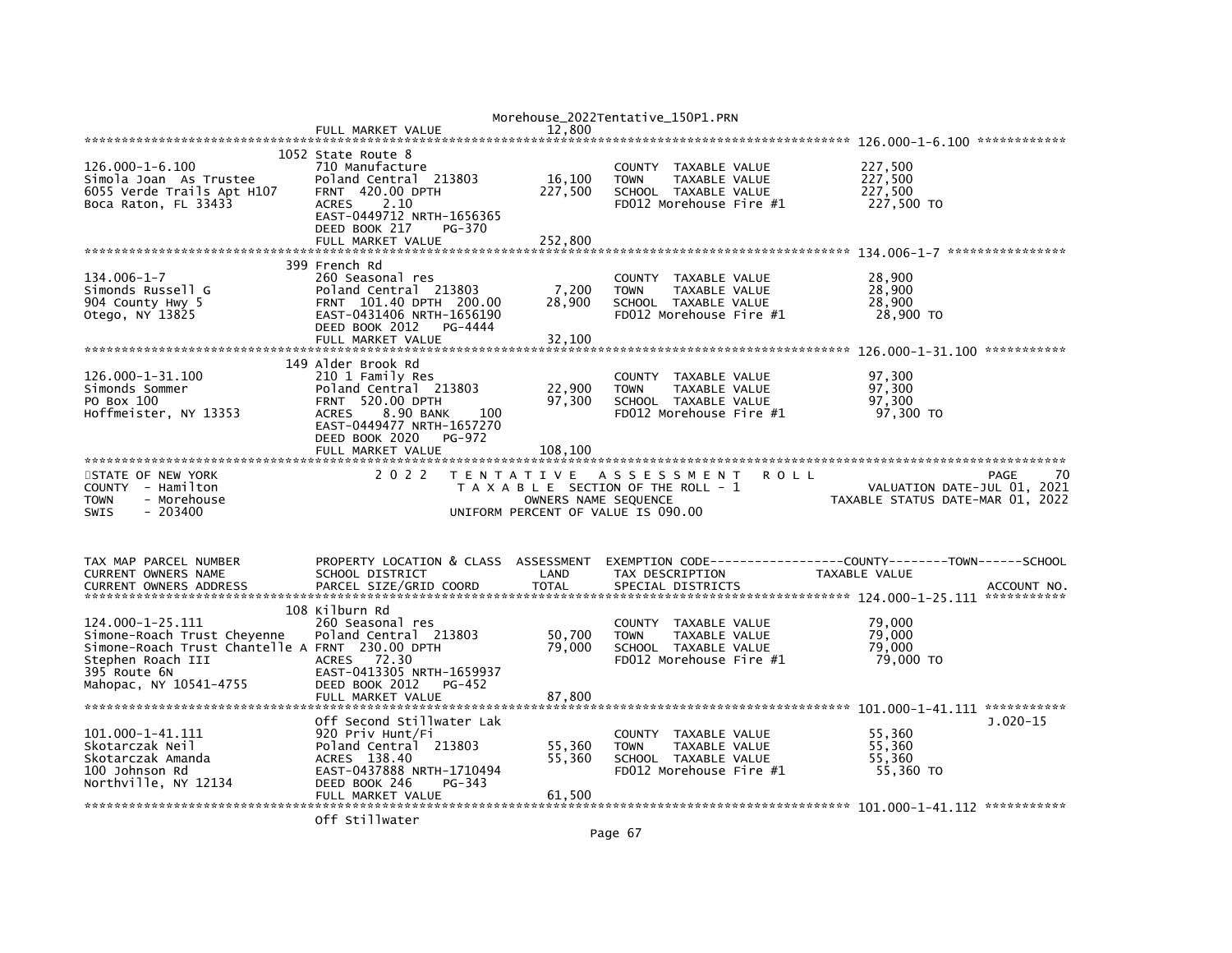| Morehouse_2022Tentative_150P1.PRN<br>101.000-1-41.112<br>17.300<br>920 Priv Hunt/Fi<br>COUNTY TAXABLE VALUE<br>Skotarczak Neil<br>8,000<br>17,300<br>Poland Central 213803<br>TAXABLE VALUE<br><b>TOWN</b><br>100 Johnson Rd<br>17,300<br>17,300<br><b>ACRES</b><br>20.00<br>SCHOOL TAXABLE VALUE<br>Northville, NY 12134<br>EAST-0438490 NRTH-1708693<br>FD012 Morehouse Fire #1<br>17,300 TO<br>DEED BOOK 2012<br>PG-3123<br>FULL MARKET VALUE<br>19,200<br>***************<br>501 State Route 8<br>$125.013 - 1 - 11$<br>260 Seasonal res<br>77,100<br>TAXABLE VALUE<br><b>COUNTY</b><br>Poland Central 213803<br>25,300<br>77,100<br>Smith Mitchell H<br><b>TAXABLE VALUE</b><br><b>TOWN</b><br>77.100<br><b>FRNT 1090.00 DPTH</b><br>77,100<br>Smith Melanie L<br>SCHOOL TAXABLE VALUE<br>36-67 Taylor Valley Rd<br>ACRES 11.40<br>FD012 Morehouse Fire #1<br>77,100 TO<br>EAST-0423137 NRTH-1661019<br>Cincinnatus, NY 13040<br>DEED BOOK 219<br>$PG-142$<br>FULL MARKET VALUE<br>85,700<br>2nd Stillwater Lake Crk<br>$101.000 - 1 - 13$<br>910 Priv forest<br>70.100<br>COUNTY TAXABLE VALUE<br>Poland Central 213803<br>70.100<br>Snyder John<br>42,400<br><b>TOWN</b><br>TAXABLE VALUE<br>ACRES 84.80<br>70.100<br>70,100<br><b>ETAL</b><br>SCHOOL TAXABLE VALUE<br>Timothy Snyder<br>EAST-0442952 NRTH-1714057<br>FD012 Morehouse Fire #1<br>70,100 TO<br>PO Box 420<br>DEED BOOK 246<br>PG-427<br>Newport, NY 13416<br>FULL MARKET VALUE<br>77,900<br>2 0 2 2<br>STATE OF NEW YORK<br>TENTATIVE ASSESSMENT<br><b>ROLL</b><br>PAGE<br>71<br>COUNTY - Hamilton<br>T A X A B L E SECTION OF THE ROLL - 1<br>VALUATION DATE-JUL 01, 2021<br>- Morehouse<br>OWNERS NAME SEQUENCE<br>TAXABLE STATUS DATE-MAR 01, 2022<br>TOWN<br>$-203400$<br><b>SWIS</b><br>UNIFORM PERCENT OF VALUE IS 090.00<br>TAX MAP PARCEL NUMBER<br>PROPERTY LOCATION & CLASS ASSESSMENT<br>CURRENT OWNERS NAME<br>SCHOOL DISTRICT<br>LAND<br>TAX DESCRIPTION<br>TAXABLE VALUE<br>PARCEL SIZE/GRID COORD<br><b>TOTAL</b><br>SPECIAL DISTRICTS<br><b>CURRENT OWNERS ADDRESS</b><br>ACCOUNT NO.<br>106 Koch Rd<br>134.006-1-2.124<br>24,200<br>312 Vac w/imprv<br>COUNTY TAXABLE VALUE<br>24,200<br>Poland Central 213803<br>22,000<br>TAXABLE VALUE<br>Staats Roger<br><b>TOWN</b><br>24,200<br>24,200<br>Staats Erin<br>50.00 DPTH<br>SCHOOL TAXABLE VALUE<br><b>FRNT</b><br>8.00<br>FD012 Morehouse Fire #1<br>24,200 TO<br>24 Athboy Dr<br><b>ACRES</b><br>Marlboro, NY 12542<br>EAST-0431681 NRTH-1655646<br>DEED BOOK 2012<br>PG-3719<br>FULL MARKET VALUE<br>26,900<br>Off West Canada Crk<br>$109.000 - 1 - 69$<br>260 Seasonal res<br>20,100<br>COUNTY TAXABLE VALUE<br>20.100<br>Stark Michael W<br>Poland Central 213803<br>7,500<br>TAXABLE VALUE<br><b>TOWN</b><br>20,100<br>Nichols Scott<br>1.00<br>20,100<br><b>ACRES</b><br>SCHOOL TAXABLE VALUE<br>512 Folts Rd<br>EAST-0423473 NRTH-1694166<br>20,100 TO<br>FD012 Morehouse Fire #1<br>Herkimer, NY 13350<br>DEED BOOK 2019<br>PG-2576<br>FULL MARKET VALUE<br>22,300<br>401 State Route 8<br>124.016-1-3.100<br>210 1 Family Res<br>28,000<br>COUNTY TAXABLE VALUE<br>Poland Central 213803<br>15,200<br>28,000<br>Steinmetz Denver<br><b>TOWN</b><br>TAXABLE VALUE<br>401 State Route 8<br><b>FRNT 221.00 DPTH</b><br>28,000<br>28,000<br>SCHOOL TAXABLE VALUE<br>Cold Brook, NY 13324<br><b>ACRES</b><br>1.20<br>FD012 Morehouse Fire #1<br>28,000 TO<br>Page 68 |  |  |  |
|--------------------------------------------------------------------------------------------------------------------------------------------------------------------------------------------------------------------------------------------------------------------------------------------------------------------------------------------------------------------------------------------------------------------------------------------------------------------------------------------------------------------------------------------------------------------------------------------------------------------------------------------------------------------------------------------------------------------------------------------------------------------------------------------------------------------------------------------------------------------------------------------------------------------------------------------------------------------------------------------------------------------------------------------------------------------------------------------------------------------------------------------------------------------------------------------------------------------------------------------------------------------------------------------------------------------------------------------------------------------------------------------------------------------------------------------------------------------------------------------------------------------------------------------------------------------------------------------------------------------------------------------------------------------------------------------------------------------------------------------------------------------------------------------------------------------------------------------------------------------------------------------------------------------------------------------------------------------------------------------------------------------------------------------------------------------------------------------------------------------------------------------------------------------------------------------------------------------------------------------------------------------------------------------------------------------------------------------------------------------------------------------------------------------------------------------------------------------------------------------------------------------------------------------------------------------------------------------------------------------------------------------------------------------------------------------------------------------------------------------------------------------------------------------------------------------------------------------------------------------------------------------------------------------------------------------------------------------------------------------------------------------------------------------------------------------------------------------------------------------------------------------------------------------------------------------------------------------------------------------------------------------------------------------------------------------------------------------------------------------------------------------------------------------|--|--|--|
|                                                                                                                                                                                                                                                                                                                                                                                                                                                                                                                                                                                                                                                                                                                                                                                                                                                                                                                                                                                                                                                                                                                                                                                                                                                                                                                                                                                                                                                                                                                                                                                                                                                                                                                                                                                                                                                                                                                                                                                                                                                                                                                                                                                                                                                                                                                                                                                                                                                                                                                                                                                                                                                                                                                                                                                                                                                                                                                                                                                                                                                                                                                                                                                                                                                                                                                                                                                                                    |  |  |  |
|                                                                                                                                                                                                                                                                                                                                                                                                                                                                                                                                                                                                                                                                                                                                                                                                                                                                                                                                                                                                                                                                                                                                                                                                                                                                                                                                                                                                                                                                                                                                                                                                                                                                                                                                                                                                                                                                                                                                                                                                                                                                                                                                                                                                                                                                                                                                                                                                                                                                                                                                                                                                                                                                                                                                                                                                                                                                                                                                                                                                                                                                                                                                                                                                                                                                                                                                                                                                                    |  |  |  |
|                                                                                                                                                                                                                                                                                                                                                                                                                                                                                                                                                                                                                                                                                                                                                                                                                                                                                                                                                                                                                                                                                                                                                                                                                                                                                                                                                                                                                                                                                                                                                                                                                                                                                                                                                                                                                                                                                                                                                                                                                                                                                                                                                                                                                                                                                                                                                                                                                                                                                                                                                                                                                                                                                                                                                                                                                                                                                                                                                                                                                                                                                                                                                                                                                                                                                                                                                                                                                    |  |  |  |
|                                                                                                                                                                                                                                                                                                                                                                                                                                                                                                                                                                                                                                                                                                                                                                                                                                                                                                                                                                                                                                                                                                                                                                                                                                                                                                                                                                                                                                                                                                                                                                                                                                                                                                                                                                                                                                                                                                                                                                                                                                                                                                                                                                                                                                                                                                                                                                                                                                                                                                                                                                                                                                                                                                                                                                                                                                                                                                                                                                                                                                                                                                                                                                                                                                                                                                                                                                                                                    |  |  |  |
|                                                                                                                                                                                                                                                                                                                                                                                                                                                                                                                                                                                                                                                                                                                                                                                                                                                                                                                                                                                                                                                                                                                                                                                                                                                                                                                                                                                                                                                                                                                                                                                                                                                                                                                                                                                                                                                                                                                                                                                                                                                                                                                                                                                                                                                                                                                                                                                                                                                                                                                                                                                                                                                                                                                                                                                                                                                                                                                                                                                                                                                                                                                                                                                                                                                                                                                                                                                                                    |  |  |  |
|                                                                                                                                                                                                                                                                                                                                                                                                                                                                                                                                                                                                                                                                                                                                                                                                                                                                                                                                                                                                                                                                                                                                                                                                                                                                                                                                                                                                                                                                                                                                                                                                                                                                                                                                                                                                                                                                                                                                                                                                                                                                                                                                                                                                                                                                                                                                                                                                                                                                                                                                                                                                                                                                                                                                                                                                                                                                                                                                                                                                                                                                                                                                                                                                                                                                                                                                                                                                                    |  |  |  |
|                                                                                                                                                                                                                                                                                                                                                                                                                                                                                                                                                                                                                                                                                                                                                                                                                                                                                                                                                                                                                                                                                                                                                                                                                                                                                                                                                                                                                                                                                                                                                                                                                                                                                                                                                                                                                                                                                                                                                                                                                                                                                                                                                                                                                                                                                                                                                                                                                                                                                                                                                                                                                                                                                                                                                                                                                                                                                                                                                                                                                                                                                                                                                                                                                                                                                                                                                                                                                    |  |  |  |
|                                                                                                                                                                                                                                                                                                                                                                                                                                                                                                                                                                                                                                                                                                                                                                                                                                                                                                                                                                                                                                                                                                                                                                                                                                                                                                                                                                                                                                                                                                                                                                                                                                                                                                                                                                                                                                                                                                                                                                                                                                                                                                                                                                                                                                                                                                                                                                                                                                                                                                                                                                                                                                                                                                                                                                                                                                                                                                                                                                                                                                                                                                                                                                                                                                                                                                                                                                                                                    |  |  |  |
|                                                                                                                                                                                                                                                                                                                                                                                                                                                                                                                                                                                                                                                                                                                                                                                                                                                                                                                                                                                                                                                                                                                                                                                                                                                                                                                                                                                                                                                                                                                                                                                                                                                                                                                                                                                                                                                                                                                                                                                                                                                                                                                                                                                                                                                                                                                                                                                                                                                                                                                                                                                                                                                                                                                                                                                                                                                                                                                                                                                                                                                                                                                                                                                                                                                                                                                                                                                                                    |  |  |  |
|                                                                                                                                                                                                                                                                                                                                                                                                                                                                                                                                                                                                                                                                                                                                                                                                                                                                                                                                                                                                                                                                                                                                                                                                                                                                                                                                                                                                                                                                                                                                                                                                                                                                                                                                                                                                                                                                                                                                                                                                                                                                                                                                                                                                                                                                                                                                                                                                                                                                                                                                                                                                                                                                                                                                                                                                                                                                                                                                                                                                                                                                                                                                                                                                                                                                                                                                                                                                                    |  |  |  |
|                                                                                                                                                                                                                                                                                                                                                                                                                                                                                                                                                                                                                                                                                                                                                                                                                                                                                                                                                                                                                                                                                                                                                                                                                                                                                                                                                                                                                                                                                                                                                                                                                                                                                                                                                                                                                                                                                                                                                                                                                                                                                                                                                                                                                                                                                                                                                                                                                                                                                                                                                                                                                                                                                                                                                                                                                                                                                                                                                                                                                                                                                                                                                                                                                                                                                                                                                                                                                    |  |  |  |
|                                                                                                                                                                                                                                                                                                                                                                                                                                                                                                                                                                                                                                                                                                                                                                                                                                                                                                                                                                                                                                                                                                                                                                                                                                                                                                                                                                                                                                                                                                                                                                                                                                                                                                                                                                                                                                                                                                                                                                                                                                                                                                                                                                                                                                                                                                                                                                                                                                                                                                                                                                                                                                                                                                                                                                                                                                                                                                                                                                                                                                                                                                                                                                                                                                                                                                                                                                                                                    |  |  |  |
|                                                                                                                                                                                                                                                                                                                                                                                                                                                                                                                                                                                                                                                                                                                                                                                                                                                                                                                                                                                                                                                                                                                                                                                                                                                                                                                                                                                                                                                                                                                                                                                                                                                                                                                                                                                                                                                                                                                                                                                                                                                                                                                                                                                                                                                                                                                                                                                                                                                                                                                                                                                                                                                                                                                                                                                                                                                                                                                                                                                                                                                                                                                                                                                                                                                                                                                                                                                                                    |  |  |  |
|                                                                                                                                                                                                                                                                                                                                                                                                                                                                                                                                                                                                                                                                                                                                                                                                                                                                                                                                                                                                                                                                                                                                                                                                                                                                                                                                                                                                                                                                                                                                                                                                                                                                                                                                                                                                                                                                                                                                                                                                                                                                                                                                                                                                                                                                                                                                                                                                                                                                                                                                                                                                                                                                                                                                                                                                                                                                                                                                                                                                                                                                                                                                                                                                                                                                                                                                                                                                                    |  |  |  |
|                                                                                                                                                                                                                                                                                                                                                                                                                                                                                                                                                                                                                                                                                                                                                                                                                                                                                                                                                                                                                                                                                                                                                                                                                                                                                                                                                                                                                                                                                                                                                                                                                                                                                                                                                                                                                                                                                                                                                                                                                                                                                                                                                                                                                                                                                                                                                                                                                                                                                                                                                                                                                                                                                                                                                                                                                                                                                                                                                                                                                                                                                                                                                                                                                                                                                                                                                                                                                    |  |  |  |
|                                                                                                                                                                                                                                                                                                                                                                                                                                                                                                                                                                                                                                                                                                                                                                                                                                                                                                                                                                                                                                                                                                                                                                                                                                                                                                                                                                                                                                                                                                                                                                                                                                                                                                                                                                                                                                                                                                                                                                                                                                                                                                                                                                                                                                                                                                                                                                                                                                                                                                                                                                                                                                                                                                                                                                                                                                                                                                                                                                                                                                                                                                                                                                                                                                                                                                                                                                                                                    |  |  |  |
|                                                                                                                                                                                                                                                                                                                                                                                                                                                                                                                                                                                                                                                                                                                                                                                                                                                                                                                                                                                                                                                                                                                                                                                                                                                                                                                                                                                                                                                                                                                                                                                                                                                                                                                                                                                                                                                                                                                                                                                                                                                                                                                                                                                                                                                                                                                                                                                                                                                                                                                                                                                                                                                                                                                                                                                                                                                                                                                                                                                                                                                                                                                                                                                                                                                                                                                                                                                                                    |  |  |  |
|                                                                                                                                                                                                                                                                                                                                                                                                                                                                                                                                                                                                                                                                                                                                                                                                                                                                                                                                                                                                                                                                                                                                                                                                                                                                                                                                                                                                                                                                                                                                                                                                                                                                                                                                                                                                                                                                                                                                                                                                                                                                                                                                                                                                                                                                                                                                                                                                                                                                                                                                                                                                                                                                                                                                                                                                                                                                                                                                                                                                                                                                                                                                                                                                                                                                                                                                                                                                                    |  |  |  |
|                                                                                                                                                                                                                                                                                                                                                                                                                                                                                                                                                                                                                                                                                                                                                                                                                                                                                                                                                                                                                                                                                                                                                                                                                                                                                                                                                                                                                                                                                                                                                                                                                                                                                                                                                                                                                                                                                                                                                                                                                                                                                                                                                                                                                                                                                                                                                                                                                                                                                                                                                                                                                                                                                                                                                                                                                                                                                                                                                                                                                                                                                                                                                                                                                                                                                                                                                                                                                    |  |  |  |
|                                                                                                                                                                                                                                                                                                                                                                                                                                                                                                                                                                                                                                                                                                                                                                                                                                                                                                                                                                                                                                                                                                                                                                                                                                                                                                                                                                                                                                                                                                                                                                                                                                                                                                                                                                                                                                                                                                                                                                                                                                                                                                                                                                                                                                                                                                                                                                                                                                                                                                                                                                                                                                                                                                                                                                                                                                                                                                                                                                                                                                                                                                                                                                                                                                                                                                                                                                                                                    |  |  |  |
|                                                                                                                                                                                                                                                                                                                                                                                                                                                                                                                                                                                                                                                                                                                                                                                                                                                                                                                                                                                                                                                                                                                                                                                                                                                                                                                                                                                                                                                                                                                                                                                                                                                                                                                                                                                                                                                                                                                                                                                                                                                                                                                                                                                                                                                                                                                                                                                                                                                                                                                                                                                                                                                                                                                                                                                                                                                                                                                                                                                                                                                                                                                                                                                                                                                                                                                                                                                                                    |  |  |  |
|                                                                                                                                                                                                                                                                                                                                                                                                                                                                                                                                                                                                                                                                                                                                                                                                                                                                                                                                                                                                                                                                                                                                                                                                                                                                                                                                                                                                                                                                                                                                                                                                                                                                                                                                                                                                                                                                                                                                                                                                                                                                                                                                                                                                                                                                                                                                                                                                                                                                                                                                                                                                                                                                                                                                                                                                                                                                                                                                                                                                                                                                                                                                                                                                                                                                                                                                                                                                                    |  |  |  |
|                                                                                                                                                                                                                                                                                                                                                                                                                                                                                                                                                                                                                                                                                                                                                                                                                                                                                                                                                                                                                                                                                                                                                                                                                                                                                                                                                                                                                                                                                                                                                                                                                                                                                                                                                                                                                                                                                                                                                                                                                                                                                                                                                                                                                                                                                                                                                                                                                                                                                                                                                                                                                                                                                                                                                                                                                                                                                                                                                                                                                                                                                                                                                                                                                                                                                                                                                                                                                    |  |  |  |
|                                                                                                                                                                                                                                                                                                                                                                                                                                                                                                                                                                                                                                                                                                                                                                                                                                                                                                                                                                                                                                                                                                                                                                                                                                                                                                                                                                                                                                                                                                                                                                                                                                                                                                                                                                                                                                                                                                                                                                                                                                                                                                                                                                                                                                                                                                                                                                                                                                                                                                                                                                                                                                                                                                                                                                                                                                                                                                                                                                                                                                                                                                                                                                                                                                                                                                                                                                                                                    |  |  |  |
|                                                                                                                                                                                                                                                                                                                                                                                                                                                                                                                                                                                                                                                                                                                                                                                                                                                                                                                                                                                                                                                                                                                                                                                                                                                                                                                                                                                                                                                                                                                                                                                                                                                                                                                                                                                                                                                                                                                                                                                                                                                                                                                                                                                                                                                                                                                                                                                                                                                                                                                                                                                                                                                                                                                                                                                                                                                                                                                                                                                                                                                                                                                                                                                                                                                                                                                                                                                                                    |  |  |  |
|                                                                                                                                                                                                                                                                                                                                                                                                                                                                                                                                                                                                                                                                                                                                                                                                                                                                                                                                                                                                                                                                                                                                                                                                                                                                                                                                                                                                                                                                                                                                                                                                                                                                                                                                                                                                                                                                                                                                                                                                                                                                                                                                                                                                                                                                                                                                                                                                                                                                                                                                                                                                                                                                                                                                                                                                                                                                                                                                                                                                                                                                                                                                                                                                                                                                                                                                                                                                                    |  |  |  |
|                                                                                                                                                                                                                                                                                                                                                                                                                                                                                                                                                                                                                                                                                                                                                                                                                                                                                                                                                                                                                                                                                                                                                                                                                                                                                                                                                                                                                                                                                                                                                                                                                                                                                                                                                                                                                                                                                                                                                                                                                                                                                                                                                                                                                                                                                                                                                                                                                                                                                                                                                                                                                                                                                                                                                                                                                                                                                                                                                                                                                                                                                                                                                                                                                                                                                                                                                                                                                    |  |  |  |
|                                                                                                                                                                                                                                                                                                                                                                                                                                                                                                                                                                                                                                                                                                                                                                                                                                                                                                                                                                                                                                                                                                                                                                                                                                                                                                                                                                                                                                                                                                                                                                                                                                                                                                                                                                                                                                                                                                                                                                                                                                                                                                                                                                                                                                                                                                                                                                                                                                                                                                                                                                                                                                                                                                                                                                                                                                                                                                                                                                                                                                                                                                                                                                                                                                                                                                                                                                                                                    |  |  |  |
|                                                                                                                                                                                                                                                                                                                                                                                                                                                                                                                                                                                                                                                                                                                                                                                                                                                                                                                                                                                                                                                                                                                                                                                                                                                                                                                                                                                                                                                                                                                                                                                                                                                                                                                                                                                                                                                                                                                                                                                                                                                                                                                                                                                                                                                                                                                                                                                                                                                                                                                                                                                                                                                                                                                                                                                                                                                                                                                                                                                                                                                                                                                                                                                                                                                                                                                                                                                                                    |  |  |  |
|                                                                                                                                                                                                                                                                                                                                                                                                                                                                                                                                                                                                                                                                                                                                                                                                                                                                                                                                                                                                                                                                                                                                                                                                                                                                                                                                                                                                                                                                                                                                                                                                                                                                                                                                                                                                                                                                                                                                                                                                                                                                                                                                                                                                                                                                                                                                                                                                                                                                                                                                                                                                                                                                                                                                                                                                                                                                                                                                                                                                                                                                                                                                                                                                                                                                                                                                                                                                                    |  |  |  |
|                                                                                                                                                                                                                                                                                                                                                                                                                                                                                                                                                                                                                                                                                                                                                                                                                                                                                                                                                                                                                                                                                                                                                                                                                                                                                                                                                                                                                                                                                                                                                                                                                                                                                                                                                                                                                                                                                                                                                                                                                                                                                                                                                                                                                                                                                                                                                                                                                                                                                                                                                                                                                                                                                                                                                                                                                                                                                                                                                                                                                                                                                                                                                                                                                                                                                                                                                                                                                    |  |  |  |
|                                                                                                                                                                                                                                                                                                                                                                                                                                                                                                                                                                                                                                                                                                                                                                                                                                                                                                                                                                                                                                                                                                                                                                                                                                                                                                                                                                                                                                                                                                                                                                                                                                                                                                                                                                                                                                                                                                                                                                                                                                                                                                                                                                                                                                                                                                                                                                                                                                                                                                                                                                                                                                                                                                                                                                                                                                                                                                                                                                                                                                                                                                                                                                                                                                                                                                                                                                                                                    |  |  |  |
|                                                                                                                                                                                                                                                                                                                                                                                                                                                                                                                                                                                                                                                                                                                                                                                                                                                                                                                                                                                                                                                                                                                                                                                                                                                                                                                                                                                                                                                                                                                                                                                                                                                                                                                                                                                                                                                                                                                                                                                                                                                                                                                                                                                                                                                                                                                                                                                                                                                                                                                                                                                                                                                                                                                                                                                                                                                                                                                                                                                                                                                                                                                                                                                                                                                                                                                                                                                                                    |  |  |  |
|                                                                                                                                                                                                                                                                                                                                                                                                                                                                                                                                                                                                                                                                                                                                                                                                                                                                                                                                                                                                                                                                                                                                                                                                                                                                                                                                                                                                                                                                                                                                                                                                                                                                                                                                                                                                                                                                                                                                                                                                                                                                                                                                                                                                                                                                                                                                                                                                                                                                                                                                                                                                                                                                                                                                                                                                                                                                                                                                                                                                                                                                                                                                                                                                                                                                                                                                                                                                                    |  |  |  |
|                                                                                                                                                                                                                                                                                                                                                                                                                                                                                                                                                                                                                                                                                                                                                                                                                                                                                                                                                                                                                                                                                                                                                                                                                                                                                                                                                                                                                                                                                                                                                                                                                                                                                                                                                                                                                                                                                                                                                                                                                                                                                                                                                                                                                                                                                                                                                                                                                                                                                                                                                                                                                                                                                                                                                                                                                                                                                                                                                                                                                                                                                                                                                                                                                                                                                                                                                                                                                    |  |  |  |
|                                                                                                                                                                                                                                                                                                                                                                                                                                                                                                                                                                                                                                                                                                                                                                                                                                                                                                                                                                                                                                                                                                                                                                                                                                                                                                                                                                                                                                                                                                                                                                                                                                                                                                                                                                                                                                                                                                                                                                                                                                                                                                                                                                                                                                                                                                                                                                                                                                                                                                                                                                                                                                                                                                                                                                                                                                                                                                                                                                                                                                                                                                                                                                                                                                                                                                                                                                                                                    |  |  |  |
|                                                                                                                                                                                                                                                                                                                                                                                                                                                                                                                                                                                                                                                                                                                                                                                                                                                                                                                                                                                                                                                                                                                                                                                                                                                                                                                                                                                                                                                                                                                                                                                                                                                                                                                                                                                                                                                                                                                                                                                                                                                                                                                                                                                                                                                                                                                                                                                                                                                                                                                                                                                                                                                                                                                                                                                                                                                                                                                                                                                                                                                                                                                                                                                                                                                                                                                                                                                                                    |  |  |  |
|                                                                                                                                                                                                                                                                                                                                                                                                                                                                                                                                                                                                                                                                                                                                                                                                                                                                                                                                                                                                                                                                                                                                                                                                                                                                                                                                                                                                                                                                                                                                                                                                                                                                                                                                                                                                                                                                                                                                                                                                                                                                                                                                                                                                                                                                                                                                                                                                                                                                                                                                                                                                                                                                                                                                                                                                                                                                                                                                                                                                                                                                                                                                                                                                                                                                                                                                                                                                                    |  |  |  |
|                                                                                                                                                                                                                                                                                                                                                                                                                                                                                                                                                                                                                                                                                                                                                                                                                                                                                                                                                                                                                                                                                                                                                                                                                                                                                                                                                                                                                                                                                                                                                                                                                                                                                                                                                                                                                                                                                                                                                                                                                                                                                                                                                                                                                                                                                                                                                                                                                                                                                                                                                                                                                                                                                                                                                                                                                                                                                                                                                                                                                                                                                                                                                                                                                                                                                                                                                                                                                    |  |  |  |
|                                                                                                                                                                                                                                                                                                                                                                                                                                                                                                                                                                                                                                                                                                                                                                                                                                                                                                                                                                                                                                                                                                                                                                                                                                                                                                                                                                                                                                                                                                                                                                                                                                                                                                                                                                                                                                                                                                                                                                                                                                                                                                                                                                                                                                                                                                                                                                                                                                                                                                                                                                                                                                                                                                                                                                                                                                                                                                                                                                                                                                                                                                                                                                                                                                                                                                                                                                                                                    |  |  |  |
|                                                                                                                                                                                                                                                                                                                                                                                                                                                                                                                                                                                                                                                                                                                                                                                                                                                                                                                                                                                                                                                                                                                                                                                                                                                                                                                                                                                                                                                                                                                                                                                                                                                                                                                                                                                                                                                                                                                                                                                                                                                                                                                                                                                                                                                                                                                                                                                                                                                                                                                                                                                                                                                                                                                                                                                                                                                                                                                                                                                                                                                                                                                                                                                                                                                                                                                                                                                                                    |  |  |  |
|                                                                                                                                                                                                                                                                                                                                                                                                                                                                                                                                                                                                                                                                                                                                                                                                                                                                                                                                                                                                                                                                                                                                                                                                                                                                                                                                                                                                                                                                                                                                                                                                                                                                                                                                                                                                                                                                                                                                                                                                                                                                                                                                                                                                                                                                                                                                                                                                                                                                                                                                                                                                                                                                                                                                                                                                                                                                                                                                                                                                                                                                                                                                                                                                                                                                                                                                                                                                                    |  |  |  |
|                                                                                                                                                                                                                                                                                                                                                                                                                                                                                                                                                                                                                                                                                                                                                                                                                                                                                                                                                                                                                                                                                                                                                                                                                                                                                                                                                                                                                                                                                                                                                                                                                                                                                                                                                                                                                                                                                                                                                                                                                                                                                                                                                                                                                                                                                                                                                                                                                                                                                                                                                                                                                                                                                                                                                                                                                                                                                                                                                                                                                                                                                                                                                                                                                                                                                                                                                                                                                    |  |  |  |
|                                                                                                                                                                                                                                                                                                                                                                                                                                                                                                                                                                                                                                                                                                                                                                                                                                                                                                                                                                                                                                                                                                                                                                                                                                                                                                                                                                                                                                                                                                                                                                                                                                                                                                                                                                                                                                                                                                                                                                                                                                                                                                                                                                                                                                                                                                                                                                                                                                                                                                                                                                                                                                                                                                                                                                                                                                                                                                                                                                                                                                                                                                                                                                                                                                                                                                                                                                                                                    |  |  |  |
|                                                                                                                                                                                                                                                                                                                                                                                                                                                                                                                                                                                                                                                                                                                                                                                                                                                                                                                                                                                                                                                                                                                                                                                                                                                                                                                                                                                                                                                                                                                                                                                                                                                                                                                                                                                                                                                                                                                                                                                                                                                                                                                                                                                                                                                                                                                                                                                                                                                                                                                                                                                                                                                                                                                                                                                                                                                                                                                                                                                                                                                                                                                                                                                                                                                                                                                                                                                                                    |  |  |  |
|                                                                                                                                                                                                                                                                                                                                                                                                                                                                                                                                                                                                                                                                                                                                                                                                                                                                                                                                                                                                                                                                                                                                                                                                                                                                                                                                                                                                                                                                                                                                                                                                                                                                                                                                                                                                                                                                                                                                                                                                                                                                                                                                                                                                                                                                                                                                                                                                                                                                                                                                                                                                                                                                                                                                                                                                                                                                                                                                                                                                                                                                                                                                                                                                                                                                                                                                                                                                                    |  |  |  |
|                                                                                                                                                                                                                                                                                                                                                                                                                                                                                                                                                                                                                                                                                                                                                                                                                                                                                                                                                                                                                                                                                                                                                                                                                                                                                                                                                                                                                                                                                                                                                                                                                                                                                                                                                                                                                                                                                                                                                                                                                                                                                                                                                                                                                                                                                                                                                                                                                                                                                                                                                                                                                                                                                                                                                                                                                                                                                                                                                                                                                                                                                                                                                                                                                                                                                                                                                                                                                    |  |  |  |
|                                                                                                                                                                                                                                                                                                                                                                                                                                                                                                                                                                                                                                                                                                                                                                                                                                                                                                                                                                                                                                                                                                                                                                                                                                                                                                                                                                                                                                                                                                                                                                                                                                                                                                                                                                                                                                                                                                                                                                                                                                                                                                                                                                                                                                                                                                                                                                                                                                                                                                                                                                                                                                                                                                                                                                                                                                                                                                                                                                                                                                                                                                                                                                                                                                                                                                                                                                                                                    |  |  |  |
|                                                                                                                                                                                                                                                                                                                                                                                                                                                                                                                                                                                                                                                                                                                                                                                                                                                                                                                                                                                                                                                                                                                                                                                                                                                                                                                                                                                                                                                                                                                                                                                                                                                                                                                                                                                                                                                                                                                                                                                                                                                                                                                                                                                                                                                                                                                                                                                                                                                                                                                                                                                                                                                                                                                                                                                                                                                                                                                                                                                                                                                                                                                                                                                                                                                                                                                                                                                                                    |  |  |  |
|                                                                                                                                                                                                                                                                                                                                                                                                                                                                                                                                                                                                                                                                                                                                                                                                                                                                                                                                                                                                                                                                                                                                                                                                                                                                                                                                                                                                                                                                                                                                                                                                                                                                                                                                                                                                                                                                                                                                                                                                                                                                                                                                                                                                                                                                                                                                                                                                                                                                                                                                                                                                                                                                                                                                                                                                                                                                                                                                                                                                                                                                                                                                                                                                                                                                                                                                                                                                                    |  |  |  |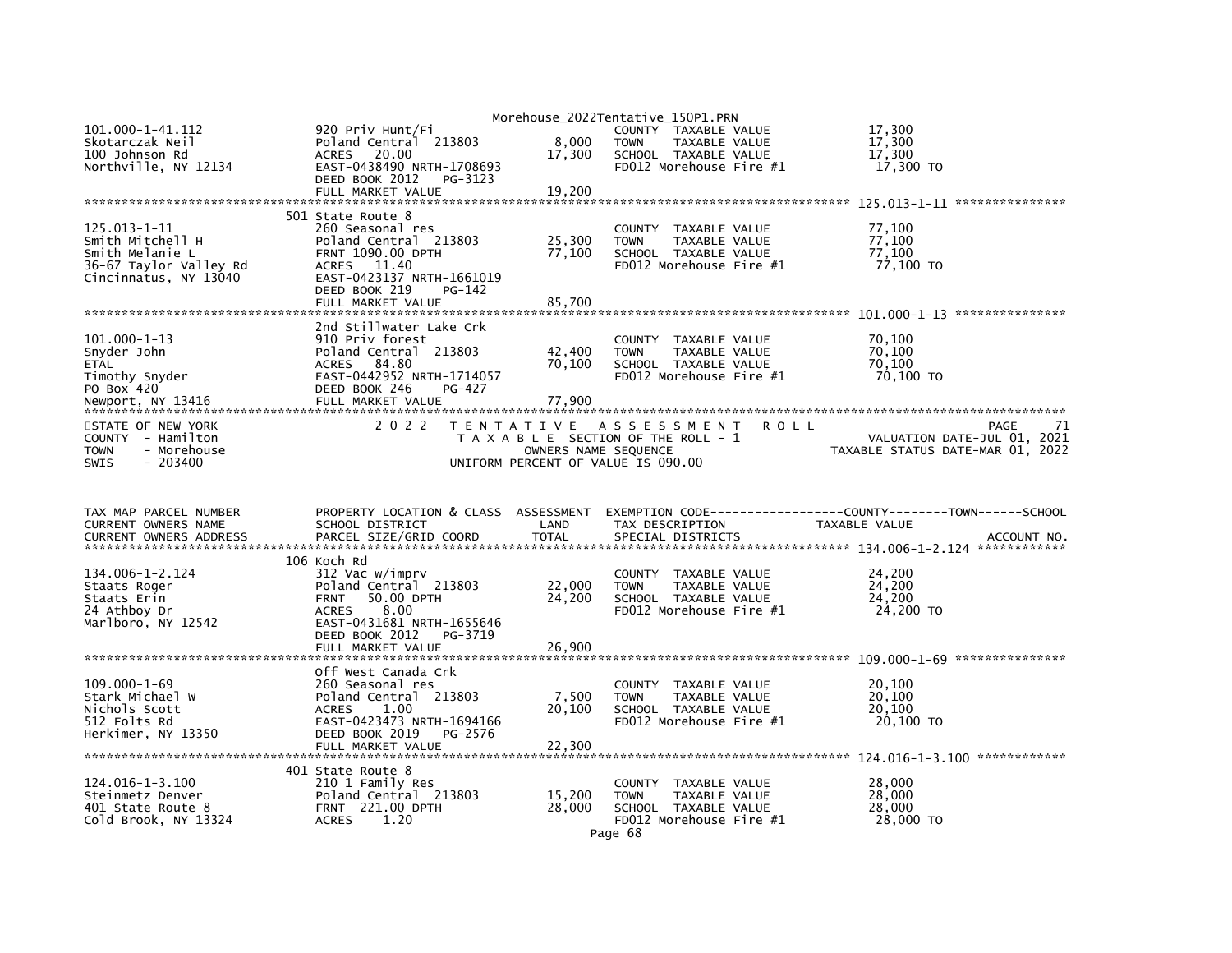|                                                  |                                                      |                      | Morehouse_2022Tentative_150P1.PRN                                     |                                      |
|--------------------------------------------------|------------------------------------------------------|----------------------|-----------------------------------------------------------------------|--------------------------------------|
|                                                  | EAST-0417885 NRTH-1660588                            |                      |                                                                       |                                      |
|                                                  | DEED BOOK 2019<br>PG-1928                            |                      |                                                                       |                                      |
|                                                  | FULL MARKET VALUE                                    | 31.100               |                                                                       |                                      |
|                                                  | Nys Rte 8                                            |                      |                                                                       |                                      |
| 124.016-1-3.200                                  | 314 Rural vac<10                                     |                      | COUNTY<br>TAXABLE VALUE                                               | 11,000                               |
| Steinmetz Denver                                 | Poland Central 213803                                | 11,000               | TAXABLE VALUE<br><b>TOWN</b>                                          | 11,000                               |
| 401 State Route 8                                | <b>FRNT 264.00 DPTH</b>                              | 11,000               | SCHOOL TAXABLE VALUE                                                  | 11,000                               |
| Cold Brook, NY 13324                             | 2.00<br><b>ACRES</b>                                 |                      | FD012 Morehouse Fire #1                                               | 11,000 TO                            |
|                                                  | EAST-0418107 NRTH-1660629                            |                      |                                                                       |                                      |
|                                                  | DEED BOOK 2019<br>PG-1928                            |                      |                                                                       |                                      |
|                                                  | FULL MARKET VALUE                                    | 12,200               |                                                                       |                                      |
|                                                  |                                                      |                      |                                                                       |                                      |
| 125.017-1-5.100                                  | 148 French Rd<br>260 Seasonal res                    |                      | <b>COUNTY</b><br>TAXABLE VALUE                                        | 57,600                               |
| Stephans Bernard W                               | Poland Central 213803                                | 7,600                | TAXABLE VALUE<br><b>TOWN</b>                                          | 57.600                               |
| Stephans Cheryl L                                | ser 2577                                             | 57,600               | SCHOOL TAXABLE VALUE                                                  | 57,600                               |
| 7000 Dix Rd                                      | FRNT 100.00 DPTH 150.00                              |                      | FD012 Morehouse Fire #1                                               | 57,600 TO                            |
| Rome, NY 13440                                   | EAST-0421965 NRTH-1658088                            |                      |                                                                       |                                      |
|                                                  | DEED BOOK 2020<br>PG-1384                            |                      |                                                                       |                                      |
|                                                  | FULL MARKET VALUE                                    | 64.000               |                                                                       |                                      |
|                                                  | 2 0 2 2                                              |                      |                                                                       | PAGE<br>72                           |
| STATE OF NEW YORK<br>- Hamilton<br><b>COUNTY</b> |                                                      |                      | TENTATIVE ASSESSMENT<br>ROLL<br>T A X A B L E SECTION OF THE ROLL - 1 | VALUATION DATE-JUL 01, 2021          |
| - Morehouse<br>TOWN                              |                                                      | OWNERS NAME SEQUENCE |                                                                       | TAXABLE STATUS DATE-MAR 01, 2022     |
| <b>SWIS</b><br>$-203400$                         |                                                      |                      | UNIFORM PERCENT OF VALUE IS 090.00                                    |                                      |
|                                                  |                                                      |                      |                                                                       |                                      |
|                                                  |                                                      |                      |                                                                       |                                      |
|                                                  |                                                      |                      |                                                                       |                                      |
|                                                  |                                                      |                      |                                                                       |                                      |
| TAX MAP PARCEL NUMBER                            | PROPERTY LOCATION & CLASS ASSESSMENT                 |                      | EXEMPTION CODE---                                                     | ------COUNTY--------TOWN------SCHOOL |
| CURRENT OWNERS NAME                              | SCHOOL DISTRICT                                      | LAND                 | TAX DESCRIPTION                                                       | TAXABLE VALUE                        |
| <b>CURRENT OWNERS ADDRESS</b>                    | PARCEL SIZE/GRID COORD                               | <b>TOTAL</b>         | SPECIAL DISTRICTS                                                     | ACCOUNT NO.                          |
|                                                  |                                                      |                      |                                                                       |                                      |
| $124.020 - 1 - 8$                                | 177 Erb Rd<br>270 Mfg housing                        |                      | <b>COUNTY</b><br>TAXABLE VALUE                                        | 16,200                               |
| Storms Linda L                                   | Poland Central 213803                                | 16,200               | TAXABLE VALUE<br><b>TOWN</b>                                          | 16,200                               |
| 17 Mohin Park                                    | <b>FRNT 484.00 DPTH</b>                              | 16,200               | SCHOOL TAXABLE VALUE                                                  | 16,200                               |
| New Hampton, NY 10958                            | <b>ACRES</b><br>2.20                                 |                      | FD012 Morehouse Fire #1                                               | 16,200 TO                            |
|                                                  | EAST-0418122 NRTH-1657754                            |                      |                                                                       |                                      |
|                                                  | DEED BOOK 2012<br>PG-3615                            |                      |                                                                       |                                      |
|                                                  | FULL MARKET VALUE                                    | 18,000               |                                                                       |                                      |
|                                                  | 171 Mountain Home Rd                                 |                      |                                                                       | $D.011 - 17$                         |
| 125.010-1-15                                     | 260 Seasonal res                                     |                      | <b>COUNTY</b><br>TAXABLE VALUE                                        | 67,600                               |
| Suba Brian                                       | 202001<br>Piseco Common                              | 13,200               | TAXABLE VALUE<br><b>TOWN</b>                                          | 67,600                               |
| Suba Nichelle                                    | FRNT 165.00 DPTH 435.00                              | 67,600               | SCHOOL TAXABLE VALUE                                                  | 67,600                               |
| 1518 Hanover Rd                                  | <b>BANK</b><br>100                                   |                      | FD012 Morehouse Fire #1                                               | 67,600 TO                            |
| Waterville, NY 13480                             | EAST-0429391 NRTH-1664661                            |                      |                                                                       |                                      |
|                                                  | DEED BOOK 2021<br>PG-422                             |                      |                                                                       |                                      |
|                                                  | FULL MARKET VALUE                                    | 75,100               |                                                                       |                                      |
|                                                  | 116 Sugarbush Rd                                     |                      |                                                                       |                                      |
| 134.005-1-12                                     | 260 Seasonal res                                     |                      | <b>COUNTY</b><br>TAXABLE VALUE                                        | 18,500                               |
| Taylor Brian                                     | Poland Central 213803                                | 10,500               | TAXABLE VALUE<br><b>TOWN</b>                                          | 18,500                               |
| Taylor David                                     | <b>ACRES</b><br>1.60                                 | 18,500               | SCHOOL TAXABLE VALUE                                                  | 18.500                               |
| Attn: Brian Taylor<br>156 French Rd              | EAST-0424701 NRTH-1653568<br>DEED BOOK 134<br>PG-169 |                      | FD012 Morehouse Fire #1                                               | 18,500 TO                            |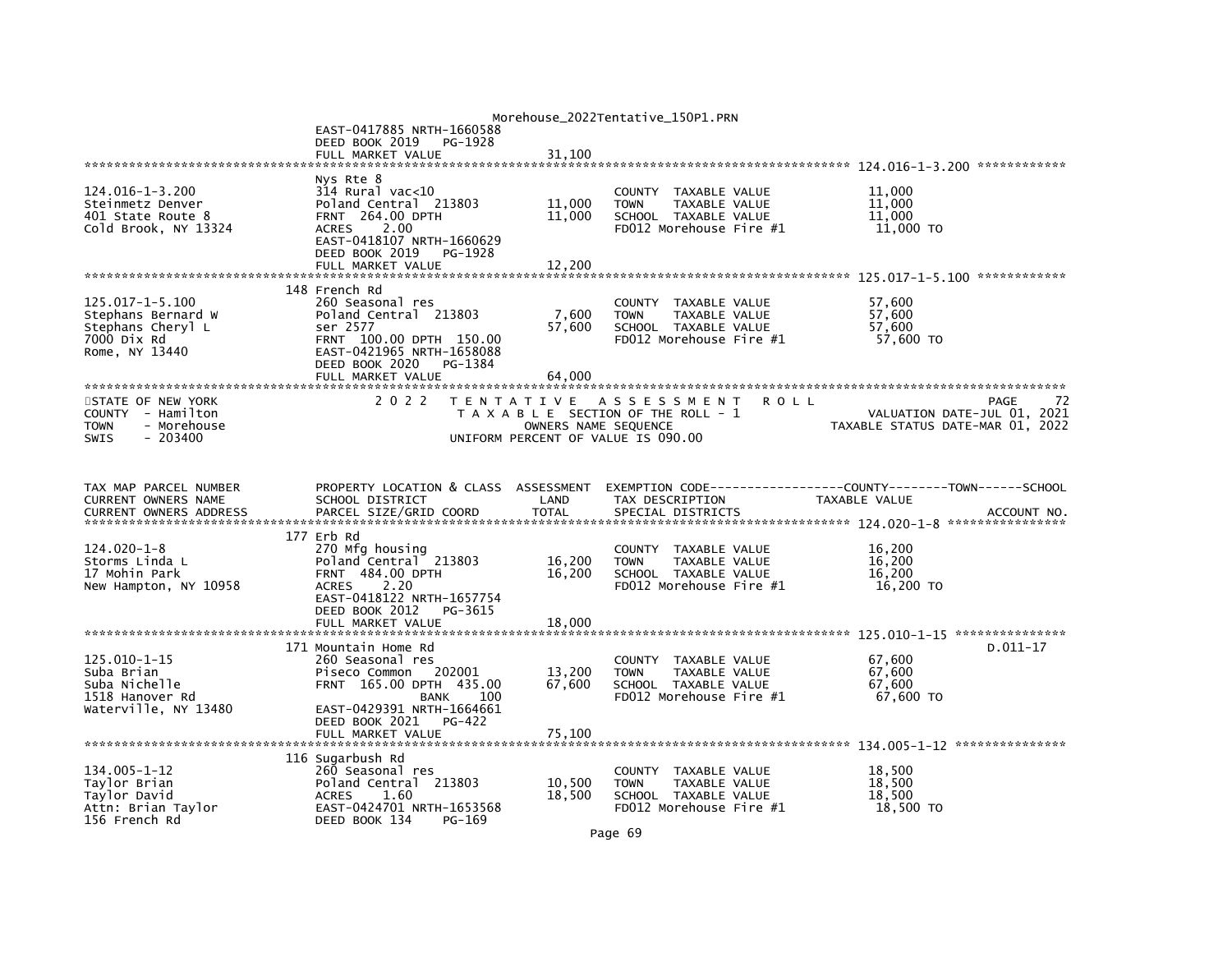|                               |                                      |              | Morehouse_2022Tentative_150P1.PRN                            |             |                  |                                  |
|-------------------------------|--------------------------------------|--------------|--------------------------------------------------------------|-------------|------------------|----------------------------------|
| Cold Brook, NY 13324          | FULL MARKET VALUE                    | 20.600       |                                                              |             |                  |                                  |
|                               |                                      |              |                                                              |             |                  |                                  |
|                               | off Cr 17                            |              |                                                              |             |                  |                                  |
| $134.005 - 1 - 24$            | 311 Res vac land                     |              | COUNTY TAXABLE VALUE                                         |             | 1.000            |                                  |
| Taylor Brian                  | Poland Central 213803                | 1,000        | TAXABLE VALUE<br><b>TOWN</b>                                 |             | 1,000            |                                  |
| Taylor David                  | 80.00 DPTH 113.00<br><b>FRNT</b>     | 1.000        | SCHOOL TAXABLE VALUE                                         |             | 1,000            |                                  |
| 156 French Rd                 | EAST-0424911 NRTH-1653732            |              | FD012 Morehouse Fire #1                                      |             | 1,000 TO         |                                  |
| Cold Brook, NY 13324          | DEED BOOK 134<br>PG-00169            |              |                                                              |             |                  |                                  |
|                               | FULL MARKET VALUE                    | 1,100        |                                                              |             |                  |                                  |
|                               |                                      |              |                                                              |             |                  |                                  |
|                               | 156 French Rd                        |              |                                                              |             |                  |                                  |
| 125.017-1-9.110               | 210 1 Family Res                     |              | VET COM CT 41131                                             |             | 17,550<br>17,550 | 0                                |
| Taylor Brian L                | Poland Central 213803                |              | 16,100 ENH STAR<br>41834                                     |             | $\Omega$         | 70,200<br>$\Omega$               |
| Taylor Shirley A              | <b>FRNT 300.00 DPTH</b>              | 70,200       | COUNTY TAXABLE VALUE                                         |             | 52,650           |                                  |
| 156 French Rd                 | 2.11<br><b>ACRES</b>                 |              | <b>TOWN</b><br>TAXABLE VALUE                                 |             | 52,650           |                                  |
| Cold Brook, NY 13324          | EAST-0421977 NRTH-1657557            |              | SCHOOL TAXABLE VALUE                                         |             | $\mathbf{0}$     |                                  |
|                               | DEED BOOK 232<br>PG-918              |              | FD012 Morehouse Fire #1                                      |             | 70,200 TO        |                                  |
|                               | FULL MARKET VALUE                    | 78,000       |                                                              |             |                  |                                  |
|                               |                                      |              |                                                              |             |                  |                                  |
| STATE OF NEW YORK             | 2 0 2 2                              |              | TENTATIVE ASSESSMENT                                         | <b>ROLL</b> |                  | PAGE<br>73                       |
| COUNTY - Hamilton             |                                      |              | T A X A B L E SECTION OF THE ROLL - 1                        |             |                  | VALUATION DATE-JUL 01, 2021      |
| - Morehouse<br><b>TOWN</b>    |                                      |              | OWNERS NAME SEOUENCE                                         |             |                  | TAXABLE STATUS DATE-MAR 01, 2022 |
| $-203400$<br><b>SWIS</b>      |                                      |              | UNIFORM PERCENT OF VALUE IS 090.00                           |             |                  |                                  |
|                               |                                      |              |                                                              |             |                  |                                  |
|                               |                                      |              |                                                              |             |                  |                                  |
|                               |                                      |              |                                                              |             |                  |                                  |
| TAX MAP PARCEL NUMBER         | PROPERTY LOCATION & CLASS ASSESSMENT |              | EXEMPTION CODE-----------------COUNTY-------TOWN------SCHOOL |             |                  |                                  |
| CURRENT OWNERS NAME           | SCHOOL DISTRICT                      | LAND         | TAX DESCRIPTION                                              |             | TAXABLE VALUE    |                                  |
| <b>CURRENT OWNERS ADDRESS</b> | PARCEL SIZE/GRID COORD               | <b>TOTAL</b> | SPECIAL DISTRICTS                                            |             |                  | ACCOUNT NO                       |
|                               |                                      |              |                                                              |             |                  |                                  |
|                               | 108 Sugarbush Rd                     |              |                                                              |             |                  | $A.006-23$                       |
| 134.005-1-14.100              | 260 Seasonal res                     |              | COUNTY TAXABLE VALUE                                         |             | 49,000           |                                  |
| Tavlor Eric D                 | Poland Central 213803                | 15,600       | <b>TAXABLE VALUE</b><br><b>TOWN</b>                          |             | 49,000           |                                  |
| Taylor Mary Lynn              | <b>ACRES</b><br>1.60                 | 49,000       | SCHOOL TAXABLE VALUE                                         |             | 49,000           |                                  |
| 7621 Glass Factory Rd         | EAST-0425060 NRTH-1653860            |              | FD012 Morehouse Fire #1                                      |             | 49,000 TO        |                                  |
| Holland Patent, NY 13354      | DEED BOOK 2014<br>PG-2856            |              |                                                              |             |                  |                                  |
|                               | FULL MARKET VALUE                    | 54,400       |                                                              |             |                  |                                  |
|                               |                                      |              |                                                              |             |                  |                                  |
|                               | Off Big Rock Vly                     |              |                                                              |             |                  | $B.007 - 16$                     |
| 117.000-1-15                  | 260 Seasonal res                     |              | TAXABLE VALUE<br><b>COUNTY</b>                               |             | 9,000            |                                  |
| Thompson Sandra               | Piseco Common<br>202001              | 1,000        | TAXABLE VALUE<br><b>TOWN</b>                                 |             | 9,000            |                                  |
| Liepins Shirley F             | FRNT 208.00 DPTH 208.00              | 9,000        | SCHOOL TAXABLE VALUE                                         |             | 9,000            |                                  |
| Attn: Shirley Liepins         | EAST-0442355 NRTH-1676794            |              | FD012 Morehouse Fire #1                                      |             | $9.000$ TO       |                                  |
| 4690 Morrison Rd              | DEED BOOK 209<br>$PG-77$             |              |                                                              |             |                  |                                  |
| Branchport, NY 14418          | FULL MARKET VALUE                    | 10,000       |                                                              |             |                  |                                  |
|                               |                                      |              |                                                              |             |                  |                                  |
|                               | 697 State Route 8                    |              |                                                              |             |                  |                                  |
| 125.014-1-1.200               | 210 1 Family Res                     |              | 41854<br><b>BAS STAR</b>                                     |             | $\Omega$         | $\Omega$<br>30,000               |
| Tichenor Kelly James          | Poland Central 213803                | 16,900       | COUNTY TAXABLE VALUE                                         |             | 59,400           |                                  |
| Tichenor Stephanie Lee        | <b>FRNT 240.00 DPTH</b>              | 59,400       | <b>TOWN</b><br>TAXABLE VALUE                                 |             | 59,400           |                                  |
| HCR Box 354                   | 2.90<br><b>ACRES</b>                 |              | SCHOOL TAXABLE VALUE                                         |             | 29,400           |                                  |
| Cold Brook, NY 13324          | EAST-0432445 NRTH-1660913            |              | FD012 Morehouse Fire #1                                      |             | 59,400 TO        |                                  |
|                               | DEED BOOK 233<br>PG-266              |              |                                                              |             |                  |                                  |
|                               | FULL MARKET VALUE                    | 66.000       |                                                              |             |                  |                                  |
|                               |                                      |              |                                                              |             |                  |                                  |
|                               | 246 French Rd                        |              |                                                              |             |                  |                                  |
| 134.005-1-13                  | 260 Seasonal res                     |              | COUNTY TAXABLE VALUE                                         |             | 24,300           |                                  |
|                               |                                      |              | Page 70                                                      |             |                  |                                  |
|                               |                                      |              |                                                              |             |                  |                                  |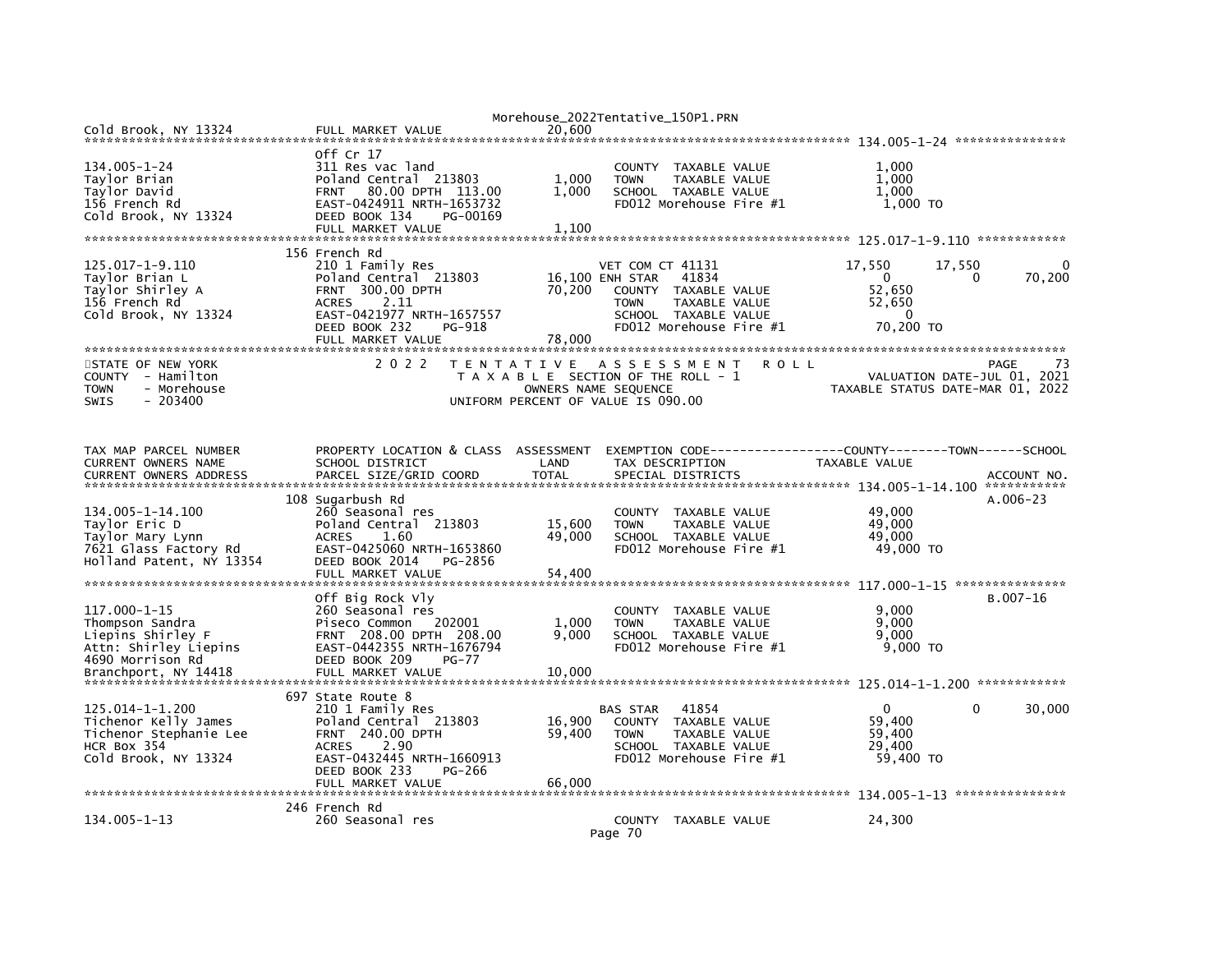| Tucker Wendell<br>336 Oswego River Rd<br>Phoenix, NY 13135                                              | Poland Central 213803<br>Lot 20 Maxwell Tract<br>1.00<br><b>ACRES</b><br>EAST-0424726 NRTH-1653818<br>DEED BOOK 100<br>PG-437                                                                             | 10.000<br>24,300                          | Morehouse_2022Tentative_150P1.PRN<br><b>TOWN</b><br><b>TAXABLE VALUE</b><br>SCHOOL TAXABLE VALUE<br>FD012 Morehouse Fire #1                | 24,300<br>24,300<br>24,300 TO                                                    |
|---------------------------------------------------------------------------------------------------------|-----------------------------------------------------------------------------------------------------------------------------------------------------------------------------------------------------------|-------------------------------------------|--------------------------------------------------------------------------------------------------------------------------------------------|----------------------------------------------------------------------------------|
|                                                                                                         |                                                                                                                                                                                                           |                                           |                                                                                                                                            |                                                                                  |
| $134.005 - 1 - 16$<br>Tucker Wendell<br>336 Oswego River Rd<br>Phoenix, NY 13135                        | Cr 17<br>311 Res vac land<br>Poland Central 213803<br>99.00 DPTH<br><b>FRNT</b><br><b>ACRES</b><br>1.70<br>EAST-0424985 NRTH-1653999<br>DEED BOOK 122<br><b>PG-65</b><br>FULL MARKET VALUE                | 10,700<br>10,700<br>11,900                | COUNTY TAXABLE VALUE<br><b>TOWN</b><br>TAXABLE VALUE<br>SCHOOL TAXABLE VALUE<br>FD012 Morehouse Fire #1                                    | 10,700<br>10,700<br>10,700<br>10,700 TO                                          |
| STATE OF NEW YORK<br>COUNTY - Hamilton<br>- Morehouse<br>TOWN<br><b>SWIS</b><br>$-203400$               | 2 0 2 2                                                                                                                                                                                                   | T E N T A T I V E<br>OWNERS NAME SEQUENCE | A S S E S S M E N T<br>R O L L<br>T A X A B L E SECTION OF THE ROLL - 1<br>UNIFORM PERCENT OF VALUE IS 090.00                              | PAGE<br>74<br>VALUATION DATE-JUL 01, 2021<br>TAXABLE STATUS DATE-MAR 01, 2022    |
| TAX MAP PARCEL NUMBER<br>CURRENT OWNERS NAME<br><b>CURRENT OWNERS ADDRESS</b>                           | PROPERTY LOCATION & CLASS ASSESSMENT<br>SCHOOL DISTRICT<br>PARCEL SIZE/GRID COORD                                                                                                                         | LAND<br><b>TOTAL</b>                      | TAX DESCRIPTION<br>SPECIAL DISTRICTS                                                                                                       | TAXABLE VALUE<br>ACCOUNT NO                                                      |
| 125.019-1-8<br>Uebele David<br>9622 James Rd<br>Remsen, NY 13438                                        | 743 State Route 8<br>$314$ Rural vac<10<br>Poland Central 213803<br>FRNT 104.00 DPTH 104.00<br>EAST-0434907 NRTH-1660350<br>DEED BOOK 229<br>$PG-120$<br>FULL MARKET VALUE                                | 4,300<br>4,300<br>4,800                   | COUNTY TAXABLE VALUE<br>TAXABLE VALUE<br><b>TOWN</b><br>SCHOOL TAXABLE VALUE<br>FD012 Morehouse Fire #1                                    | 4,300<br>4,300<br>4,300<br>4,300 TO                                              |
| 124.000-1-35<br>Uebele Lawrence Henry<br>Uebele Kathy J<br>1 Country Club Dr<br>Randolph, NJ 07869-2630 | Nys Rte 8<br>323 Vacant rural<br>Poland Central 213803<br>FRNT 290.00 DPTH<br>2.10<br><b>ACRES</b><br>EAST-0408046 NRTH-1661661<br>DEED BOOK 244<br>PG-386<br>FULL MARKET VALUE                           | 11,100<br>11,100<br>12,300                | COUNTY TAXABLE VALUE<br>TAXABLE VALUE<br><b>TOWN</b><br>SCHOOL TAXABLE VALUE<br>FD012 Morehouse Fire #1                                    | 11,100<br>11,100<br>11.100<br>11,100 TO                                          |
| 125.019-1-10<br>Uebele William<br>PO Box 7<br>Hoffmeister, NY 13353                                     | 753 State Route 8<br>210 1 Family Res<br>Poland Central 213803<br><b>FRNT 268.00 DPTH</b><br>6.00 BANK<br><b>ACRES</b><br>56<br>EAST-0435488 NRTH-1660380<br>DEED BOOK 196<br>PG-435<br>FULL MARKET VALUE | 20,000<br>112,500<br>125,000              | 41854<br><b>BAS STAR</b><br>COUNTY TAXABLE VALUE<br><b>TAXABLE VALUE</b><br><b>TOWN</b><br>SCHOOL TAXABLE VALUE<br>FD012 Morehouse Fire #1 | $\Omega$<br>$\mathbf{0}$<br>30,000<br>112.500<br>112,500<br>82,500<br>112,500 TO |
| 125.019-1-12.110<br>Uebele William C<br>PO Box 7                                                        | 751 State Route 8<br>270 Mfg housing<br>Poland Central 213803<br>58.00 DPTH<br><b>FRNT</b>                                                                                                                | 16,300<br>42,500                          | COUNTY<br>TAXABLE VALUE<br><b>TOWN</b><br>TAXABLE VALUE<br>SCHOOL TAXABLE VALUE<br>Page 71                                                 | 42.500<br>42,500<br>42,500                                                       |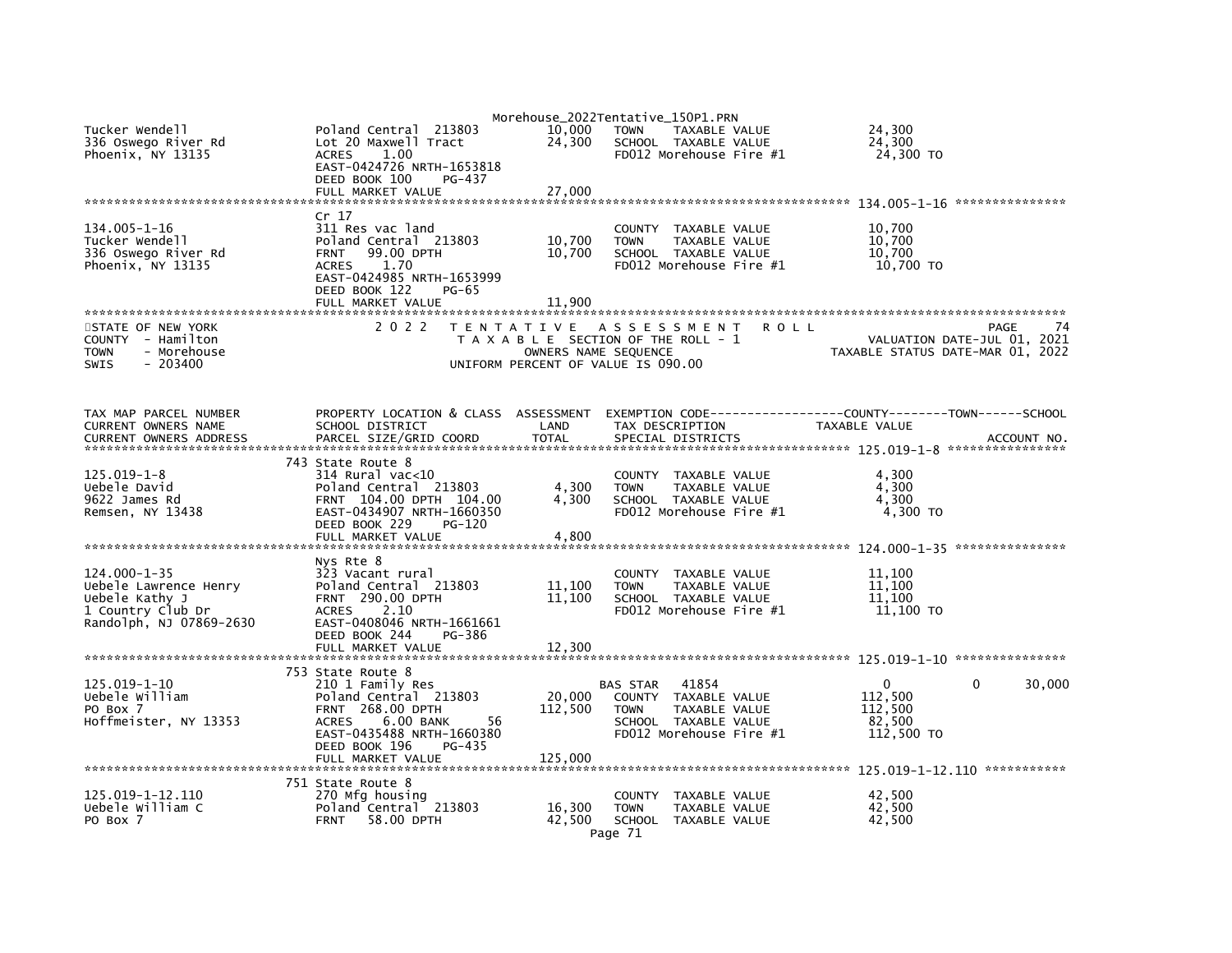| Hoffmeister, NY 13353                                                                                     | 2.30 BANK<br>56<br><b>ACRES</b><br>EAST-0435212 NRTH-1660562<br>DEED BOOK 193<br>PG-654<br>FULL MARKET VALUE                                                                                         | 47,200                        | Morehouse_2022Tentative_150P1.PRN<br>FD012 Morehouse Fire #1                                                                                  | 42,500 TO                                    |                                           |
|-----------------------------------------------------------------------------------------------------------|------------------------------------------------------------------------------------------------------------------------------------------------------------------------------------------------------|-------------------------------|-----------------------------------------------------------------------------------------------------------------------------------------------|----------------------------------------------|-------------------------------------------|
| $126.000 - 2 - 2.100$<br>Vaccaro Vincent<br>Vaccaro Nelly R<br>6 White Pine Rd<br>New Hartford, NY 13413  | 340 Mountain Home Rd<br>920 Priv Hunt/Fi<br>Piseco Common<br>202001<br>ACRES 1063.37<br>EAST-0451654 NRTH-1669612<br>DEED BOOK 195<br>PG-564<br>CONSERVATION ESMT % 60.00<br>FULL MARKET VALUE       | 319,000<br>411,800<br>457,555 | COUNTY<br>TAXABLE VALUE<br>TAXABLE VALUE<br><b>TOWN</b><br>SCHOOL TAXABLE VALUE<br>FD012 Morehouse Fire #1                                    | 411,800<br>411,800<br>411,800<br>411,800 TO  | $B.007 - 17$                              |
| STATE OF NEW YORK<br><b>COUNTY</b><br>- Hamilton<br>- Morehouse<br><b>TOWN</b><br><b>SWIS</b><br>- 203400 | 2 0 2 2                                                                                                                                                                                              | T E N T A T I V E             | A S S E S S M E N T<br>ROLL<br>T A X A B L E SECTION OF THE ROLL - 1<br>OWNERS NAME SEQUENCE<br>UNIFORM PERCENT OF VALUE IS 090.00            | TAXABLE STATUS DATE-MAR 01, 2022             | 75<br>PAGE<br>VALUATION DATE-JUL 01, 2021 |
| TAX MAP PARCEL NUMBER<br>CURRENT OWNERS NAME<br><b>CURRENT OWNERS ADDRESS</b>                             | PROPERTY LOCATION & CLASS ASSESSMENT<br>SCHOOL DISTRICT<br>PARCEL SIZE/GRID COORD                                                                                                                    | LAND<br><b>TOTAL</b>          | TAX DESCRIPTION<br>SPECIAL DISTRICTS                                                                                                          | TAXABLE VALUE                                | ACCOUNT NO.                               |
| $126.000 - 2 - 2.200$<br>Vaccaro Vincent<br>Vaccaro Nelly<br>6 White Pine Rd<br>New Hartford, NY 13413    | West Canada Crk<br>910 Priv forest<br>202001<br>Piseco Common<br><b>ACRES</b><br>8.00<br>EAST-0449656 NRTH-1672832<br>FULL MARKET VALUE                                                              | 4,000<br>4,000<br>4,400       | <b>COUNTY</b><br>TAXABLE VALUE<br>TAXABLE VALUE<br><b>TOWN</b><br>SCHOOL TAXABLE VALUE<br>FD012 Morehouse Fire #1                             | 4,000<br>4,000<br>4.000<br>4,000 TO          |                                           |
| $134.005 - 1 - 6$<br>Vanarsdale David R<br>Vanarsdale Melba J<br>HCr Box 347-H<br>Cold Brook, NY 13324    | 285 French Rd<br>210 1 Family Res<br>Poland Central 213803<br>165.00 DPTH 155.00<br><b>FRNT</b><br><b>BANK</b><br>100<br>EAST-0042705 NRTH-1653470<br>DEED BOOK 198<br>PG-612<br>FULL MARKET VALUE   | 9,200<br>68,400<br>76.000     | 41854<br><b>BAS STAR</b><br>TAXABLE VALUE<br><b>COUNTY</b><br>TAXABLE VALUE<br><b>TOWN</b><br>SCHOOL TAXABLE VALUE<br>FD012 Morehouse Fire #1 | 0<br>68,400<br>68,400<br>38,400<br>68,400 TO | 30,000<br>$\Omega$                        |
| 125.013-1-24<br>Verescak Michael V<br>46351 County Rte 111<br>Redwood, NY 13679                           | 107 Earls Ln<br>260 Seasonal res<br>Poland Central 213803<br>100.00 DPTH 150.00<br><b>FRNT</b><br>EAST-0421311 NRTH-1662922<br>DEED BOOK 218<br>PG-489<br>FULL MARKET VALUE                          | 8,500<br>22,700<br>25,200     | TAXABLE VALUE<br><b>COUNTY</b><br><b>TOWN</b><br>TAXABLE VALUE<br>SCHOOL TAXABLE VALUE<br>FD012 Morehouse Fire #1                             | 22,700<br>22,700<br>22,700<br>22,700 TO      |                                           |
| 126.000-1-29<br>Vieira Peter<br>296 walsh Rd<br>Lagrangeville, NY 12540                                   | 159 Alder Brook Rd<br>260 Seasonal res<br>Poland Central 213803<br>400.00 DPTH<br><b>FRNT</b><br>5.90<br><b>ACRES</b><br>EAST-0449869 NRTH-1657041<br>DEED BOOK 2013<br>PG-1601<br>FULL MARKET VALUE | 19,900<br>54,500<br>60,600    | TAXABLE VALUE<br><b>COUNTY</b><br>TAXABLE VALUE<br><b>TOWN</b><br>SCHOOL TAXABLE VALUE<br>FD012 Morehouse Fire #1                             | 54,500<br>54,500<br>54,500<br>54,500 TO      |                                           |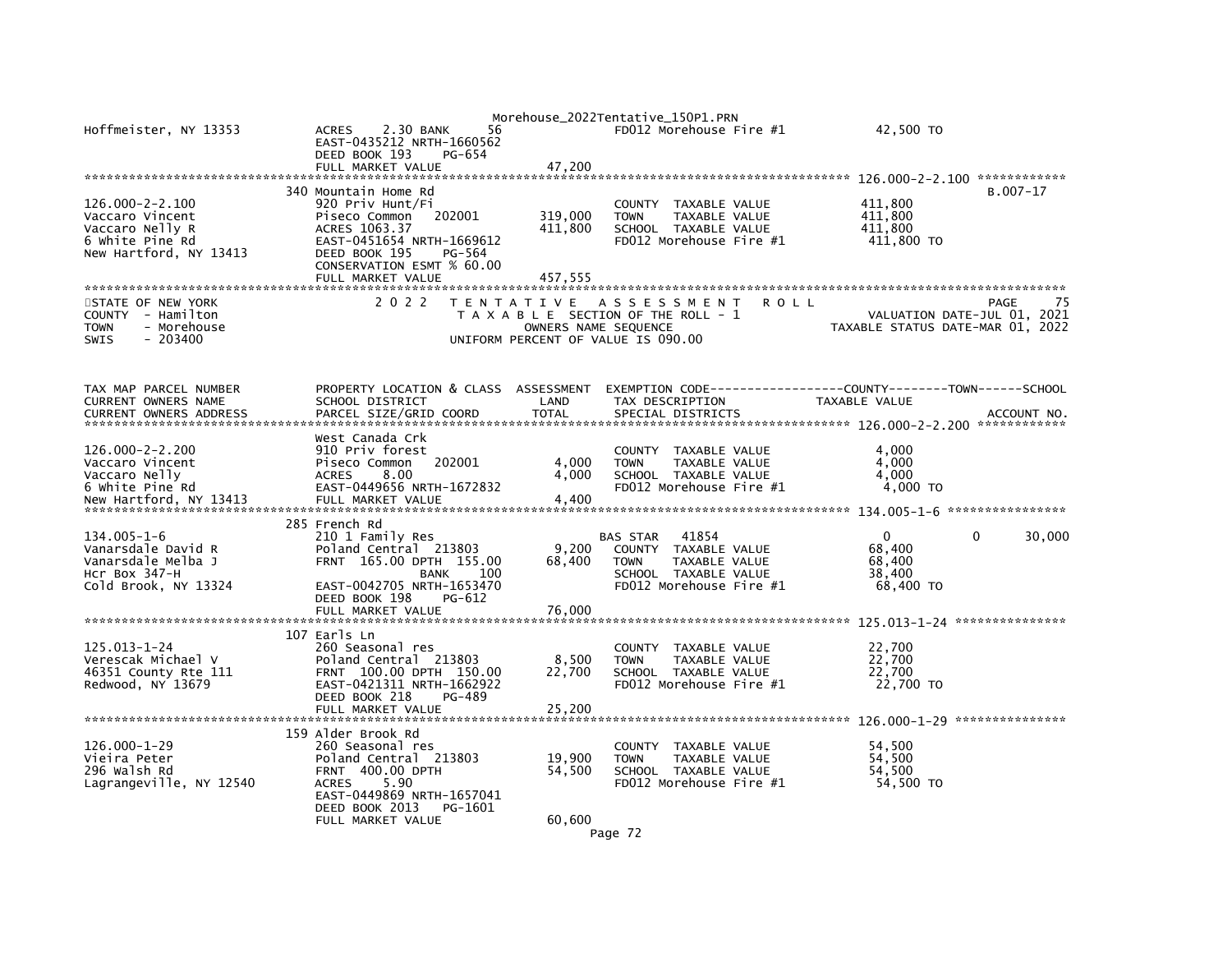|                                                                                                          |                                                                                                                                                                                             |                                 | Morehouse_2022Tentative_150P1.PRN                                                                                                             |                                                                               |                             |
|----------------------------------------------------------------------------------------------------------|---------------------------------------------------------------------------------------------------------------------------------------------------------------------------------------------|---------------------------------|-----------------------------------------------------------------------------------------------------------------------------------------------|-------------------------------------------------------------------------------|-----------------------------|
|                                                                                                          |                                                                                                                                                                                             |                                 |                                                                                                                                               |                                                                               |                             |
| 125.000-1-16.111<br>Virgil Daniel<br>Virgil Rebecca<br>PO Box 15<br>Hoffmeister, NY 13353                | 802 State Route 8<br>210 1 Family Res<br>Poland Central 213803<br>Ser. 2252<br><b>FRNT 260.40 DPTH</b><br>3.80 BANK<br><b>ACRES</b><br>100<br>EAST-0437744 NRTH-1658949                     | 17,800<br>104,900               | 41854<br><b>BAS STAR</b><br>COUNTY<br>TAXABLE VALUE<br><b>TAXABLE VALUE</b><br><b>TOWN</b><br>SCHOOL TAXABLE VALUE<br>FD012 Morehouse Fire #1 | 0<br>104.900<br>104,900<br>74.900<br>104,900 TO                               | 30,000<br>0                 |
| STATE OF NEW YORK<br>COUNTY - Hamilton<br><b>TOWN</b><br>- Morehouse                                     | DEED BOOK 232<br>PG-829<br>FULL MARKET VALUE<br>2 0 2 2                                                                                                                                     | 116,600<br>OWNERS NAME SEQUENCE | TENTATIVE ASSESSMENT<br><b>ROLL</b><br>T A X A B L E SECTION OF THE ROLL - 1                                                                  | VALUATION DATE-JUL 01, 2021<br>TAXABLE STATUS DATE-MAR 01, 2022               | PAGE<br>76                  |
| $-203400$<br><b>SWIS</b>                                                                                 |                                                                                                                                                                                             |                                 | UNIFORM PERCENT OF VALUE IS 090.00                                                                                                            |                                                                               |                             |
| TAX MAP PARCEL NUMBER<br>CURRENT OWNERS NAME<br><b>CURRENT OWNERS ADDRESS</b>                            | PROPERTY LOCATION & CLASS ASSESSMENT<br>SCHOOL DISTRICT<br>PARCEL SIZE/GRID COORD                                                                                                           | LAND<br><b>TOTAL</b>            | TAX DESCRIPTION<br>SPECIAL DISTRICTS                                                                                                          | EXEMPTION CODE-----------------COUNTY-------TOWN------SCHOOL<br>TAXABLE VALUE | ACCOUNT NO.                 |
| *************************                                                                                |                                                                                                                                                                                             |                                 |                                                                                                                                               |                                                                               | ***********                 |
| 125.000-1-16.112<br>Virgil Daniel<br>Virgil Rebecca<br>PO Box 15<br>Hoffmeister, NY 13353                | Off Rte. 8<br>322 Rural vac>10<br>Poland Central 213803<br>18.90 BANK<br><b>ACRES</b><br>100<br>EAST-0437336 NRTH-1658067<br>FULL MARKET VALUE                                              | 9,500<br>9,500<br>10,600        | <b>COUNTY</b><br>TAXABLE VALUE<br><b>TOWN</b><br>TAXABLE VALUE<br>SCHOOL TAXABLE VALUE<br>FD012 Morehouse Fire #1                             | 9,500<br>9.500<br>9,500<br>9,500 TO                                           |                             |
| 125.014-1-12<br>Von Hoefer Jacob F<br>PO BOX B<br>Downsville, NY 13755                                   | 599 State Route 8<br>910 Priv forest<br>Piseco Common<br>202001<br>FRNT 1900.00 DPTH<br>58.30<br><b>ACRES</b><br>EAST-0428713 NRTH-1662120<br>DEED BOOK 237<br>PG-366<br>FULL MARKET VALUE  | 55,500<br>55.500<br>61,700      | TAXABLE VALUE<br><b>COUNTY</b><br>TAXABLE VALUE<br><b>TOWN</b><br>SCHOOL TAXABLE VALUE<br>FD012 Morehouse Fire #1                             | 55,500<br>55,500<br>55.500<br>55,500 TO                                       | $D.011 - 15$<br>*********** |
| 101.000-1-40.200<br>Voorhees Mark<br>2115 State Rte 29<br>Dolgeville, NY 13329                           | Second Stillwater<br>910 Priv forest<br>Poland Central 213803<br><b>ACRES</b><br>4.00<br>EAST-0441770 NRTH-1711801<br>DEED BOOK 2013<br>PG-1631<br>FULL MARKET VALUE                        | 2,000<br>2,000<br>2,200         | <b>COUNTY</b><br>TAXABLE VALUE<br>TAXABLE VALUE<br><b>TOWN</b><br>SCHOOL TAXABLE VALUE<br>FD012 Morehouse Fire #1                             | 2,000<br>2,000<br>2,000<br>2,000 TO                                           |                             |
| 125.013-1-13.600<br>Wacksman Henry W<br>Wacksman Karen M<br>2 Rolling Brook Dr<br>Ballston Spa, NY 12020 | 115 Fayle Rd<br>210 1 Family Res<br>Poland Central 213803<br><b>FRNT 265.00 DPTH</b><br><b>ACRES</b><br>1.40<br>EAST-0419773 NRTH-1661370<br>DEED BOOK 170<br>PG-00473<br>FULL MARKET VALUE | 15,400<br>37,100<br>41.200      | COUNTY<br>TAXABLE VALUE<br><b>TOWN</b><br><b>TAXABLE VALUE</b><br>SCHOOL TAXABLE VALUE<br>FD012 Morehouse Fire #1                             | 37.100<br>37,100<br>37,100<br>37,100 TO                                       |                             |
| $125.018 - 1 - 1$                                                                                        | Nys Rte 8<br>910 Priv forest                                                                                                                                                                |                                 | COUNTY TAXABLE VALUE<br>Page 73                                                                                                               | 87.600                                                                        |                             |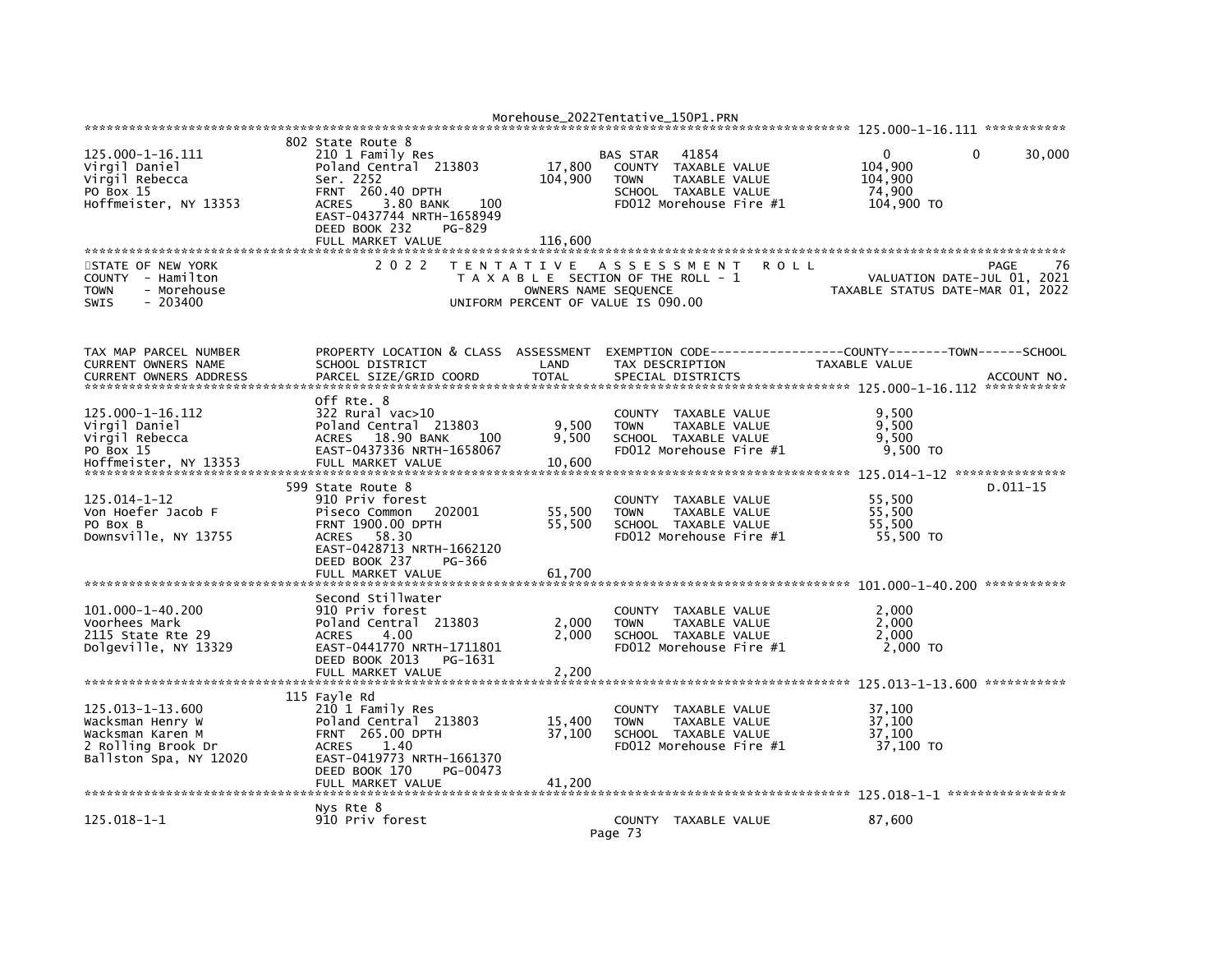|                                                      |                                                                   |                      | Morehouse_2022Tentative_150P1.PRN                                               |               |                                           |
|------------------------------------------------------|-------------------------------------------------------------------|----------------------|---------------------------------------------------------------------------------|---------------|-------------------------------------------|
| Wagner Don J<br>Wagner Elizabeth E<br>5330 Graham Rd | Poland Central 213803<br><b>FRNT 2380.00 DPTH</b><br>ACRES 175.10 | 87,600<br>87.600     | <b>TOWN</b><br>TAXABLE VALUE<br>SCHOOL TAXABLE VALUE<br>FD012 Morehouse Fire #1 |               | 87,600<br>87.600<br>87,600 TO             |
| Utica, NY 13502                                      | EAST-0426985 NRTH-1660278<br>DEED BOOK 203<br>PG-351              |                      |                                                                                 |               |                                           |
|                                                      | FULL MARKET VALUE                                                 | 97,300               |                                                                                 |               |                                           |
| STATE OF NEW YORK<br>- Hamilton<br><b>COUNTY</b>     | 2 0 2 2                                                           |                      | TENTATIVE ASSESSMENT<br>T A X A B L E SECTION OF THE ROLL - 1                   | R O L L       | PAGE<br>77<br>VALUATION DATE-JUL 01, 2021 |
| <b>TOWN</b><br>- Morehouse                           |                                                                   | OWNERS NAME SEQUENCE |                                                                                 |               | TAXABLE STATUS DATE-MAR 01, 2022          |
| <b>SWIS</b><br>$-203400$                             |                                                                   |                      | UNIFORM PERCENT OF VALUE IS 090.00                                              |               |                                           |
| TAX MAP PARCEL NUMBER<br>CURRENT OWNERS NAME         | PROPERTY LOCATION & CLASS ASSESSMENT<br>SCHOOL DISTRICT           | LAND                 | TAX DESCRIPTION                                                                 | TAXABLE VALUE |                                           |
| <b>CURRENT OWNERS ADDRESS</b>                        | PARCEL SIZE/GRID COORD                                            | <b>TOTAL</b>         | SPECIAL DISTRICTS                                                               |               | ACCOUNT NO.                               |
| 125.019-1-15                                         | 471 French Rd<br>312 Vac w/imprv                                  |                      | TAXABLE VALUE<br><b>COUNTY</b>                                                  |               | $E.013-25$<br>16,500                      |
| Walker William H                                     | Poland Central 213803                                             | 13,700               | <b>TOWN</b><br>TAXABLE VALUE                                                    |               | 16,500                                    |
| Walker Marilyn M                                     | <b>FRNT 471.20 DPTH</b>                                           | 16,500               | SCHOOL TAXABLE VALUE                                                            |               | 16,500                                    |
| C/O James Walker<br>12 Ramblewood Dr                 | 4.70<br><b>ACRES</b><br>EAST-0433392 NRTH-1659109                 |                      | FD012 Morehouse Fire #1                                                         |               | 16,500 TO                                 |
| North Chile, NY 14514                                | DEED BOOK 239<br>$PG-55$                                          |                      |                                                                                 |               |                                           |
|                                                      | FULL MARKET VALUE                                                 | 18,300               |                                                                                 |               |                                           |
|                                                      | 240 State Rte 8                                                   |                      |                                                                                 |               |                                           |
| 124.000-1-51.200<br>WALLEYE IRREVOCABLE TRUST        | 314 Rural vac<10<br>Poland Central 213803                         | 10,400               | COUNTY<br>TAXABLE VALUE<br><b>TAXABLE VALUE</b><br><b>TOWN</b>                  |               | 10.400<br>10,400                          |
| Jones, Trustees Wallace E & Ju FRNT 100.00 DPTH      |                                                                   | 10,400               | SCHOOL TAXABLE VALUE                                                            |               | 10,400                                    |
| 7971 woods Rd                                        | <b>ACRES</b><br>1.40                                              |                      | FD012 Morehouse Fire #1                                                         |               | 10,400 TO                                 |
| Holland Patent, NY 13354                             | EAST-0410313 NRTH-1661848<br>DEED BOOK 2019<br><b>PG-79</b>       |                      |                                                                                 |               |                                           |
|                                                      | FULL MARKET VALUE                                                 | 11,600               |                                                                                 |               |                                           |
|                                                      |                                                                   |                      |                                                                                 |               |                                           |
| 125.013-1-31                                         | Favle Rd<br>314 Rural vac<10                                      |                      | TAXABLE VALUE<br><b>COUNTY</b>                                                  |               | 4,800                                     |
| Wandras Robert                                       | Poland Central 213803                                             | 4,800                | <b>TOWN</b><br>TAXABLE VALUE                                                    |               | 4,800                                     |
| C/O John Wandras<br>24 Osprey Ln                     | FRNT 105.00 DPTH 135.00<br>EAST-0421571 NRTH-1662834              | 4.800                | SCHOOL TAXABLE VALUE<br>FD012 Morehouse Fire #1                                 |               | 4,800<br>4,800 TO                         |
| Bayville, NJ 08721                                   | DEED BOOK 182<br>PG-00143                                         |                      |                                                                                 |               |                                           |
|                                                      | FULL MARKET VALUE                                                 | 5,300                |                                                                                 |               |                                           |
|                                                      | Mtn Home Rd                                                       |                      |                                                                                 |               | $D.010-7$                                 |
| $125.014 - 1 - 26$                                   | 311 Res vac land - WTRFNT                                         |                      | TAXABLE VALUE<br>COUNTY                                                         |               | 28,800                                    |
| Warner Elizabeth<br>5103 Peckville Rd                | Piseco Common<br>202001<br>FRNT 990.00 DPTH                       | 28,800<br>28,800     | <b>TOWN</b><br>TAXABLE VALUE<br>SCHOOL TAXABLE VALUE                            |               | 28,800<br>28,800                          |
| Whitesboro, NY 13492                                 | 16.10<br><b>ACRES</b>                                             |                      | FD012 Morehouse Fire #1                                                         |               | 28,800 TO                                 |
|                                                      | EAST-0428816 NRTH-1663669<br>DEED BOOK 228<br>PG-485              |                      |                                                                                 |               |                                           |
|                                                      | FULL MARKET VALUE                                                 | 32,000               |                                                                                 |               |                                           |
|                                                      | 353 French Rd                                                     |                      |                                                                                 |               |                                           |
| 134.006-1-31<br>Waterman William Edwin               | 311 Res vac land<br>Poland Central 213803                         | 9,400                | TAXABLE VALUE<br><b>COUNTY</b><br><b>TOWN</b><br>TAXABLE VALUE                  |               | 9.400<br>9.400                            |
| John & Cynthia Smith                                 | Feullard Mt Est Sub Lot 3                                         | 9.400                | <b>SCHOOL</b><br>TAXABLE VALUE                                                  |               | 9,400                                     |
|                                                      |                                                                   |                      | Page 74                                                                         |               |                                           |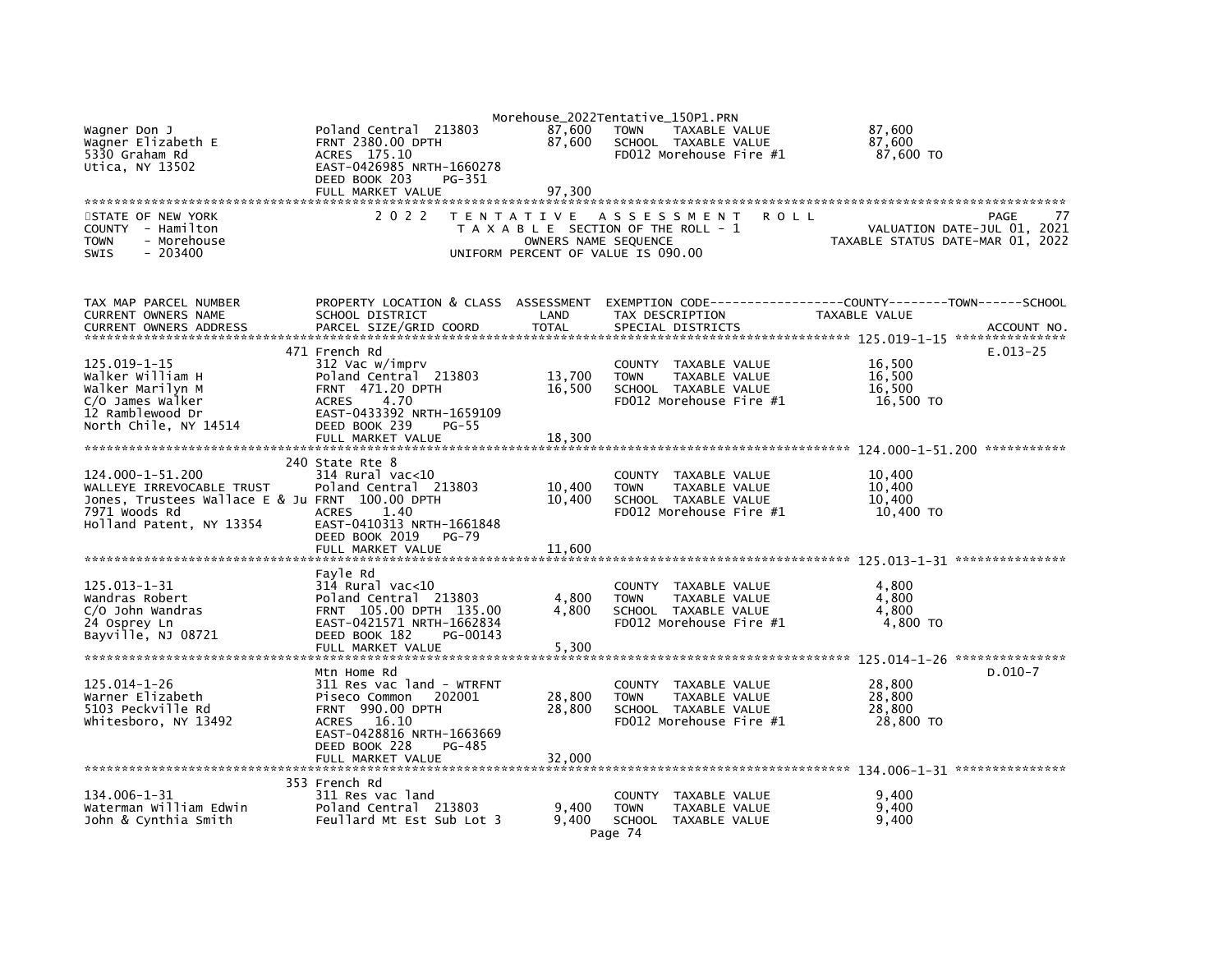|                                                                                                 |                                                                                   |                      | Morehouse_2022Tentative_150P1.PRN                                                                                  |                                                                 |             |
|-------------------------------------------------------------------------------------------------|-----------------------------------------------------------------------------------|----------------------|--------------------------------------------------------------------------------------------------------------------|-----------------------------------------------------------------|-------------|
| 6710 West Hill Rd<br>Deansboro, NY 13328                                                        | FRNT 200.00 DPTH 200.00<br>EAST-0430052 NRTH-1654267<br>DEED BOOK 171<br>PG-00361 |                      | FD012 Morehouse Fire #1                                                                                            | 9,400 TO                                                        |             |
|                                                                                                 | FULL MARKET VALUE                                                                 | 10.400               |                                                                                                                    |                                                                 |             |
|                                                                                                 |                                                                                   |                      |                                                                                                                    |                                                                 |             |
| STATE OF NEW YORK<br>COUNTY - Hamilton<br><b>TOWN</b><br>- Morehouse<br><b>SWIS</b><br>- 203400 | 2 0 2 2                                                                           | OWNERS NAME SEQUENCE | TENTATIVE ASSESSMENT<br><b>ROLL</b><br>T A X A B L E SECTION OF THE ROLL - 1<br>UNIFORM PERCENT OF VALUE IS 090.00 | VALUATION DATE-JUL 01, 2021<br>TAXABLE STATUS DATE-MAR 01, 2022 | 78<br>PAGE  |
|                                                                                                 |                                                                                   |                      |                                                                                                                    |                                                                 |             |
| TAX MAP PARCEL NUMBER                                                                           | PROPERTY LOCATION & CLASS ASSESSMENT                                              |                      | EXEMPTION CODE-----------------COUNTY-------TOWN------SCHOOL                                                       |                                                                 |             |
| <b>CURRENT OWNERS NAME</b>                                                                      | SCHOOL DISTRICT                                                                   | LAND                 | TAX DESCRIPTION                                                                                                    | TAXABLE VALUE                                                   |             |
| <b>CURRENT OWNERS ADDRESS</b>                                                                   | PARCEL SIZE/GRID COORD                                                            | <b>TOTAL</b>         | SPECIAL DISTRICTS                                                                                                  |                                                                 | ACCOUNT NO. |
|                                                                                                 |                                                                                   |                      |                                                                                                                    |                                                                 |             |
| $109.000 - 1 - 70$                                                                              | Off Indian Riv<br>260 Seasonal res                                                |                      |                                                                                                                    | 26,800                                                          |             |
| Webb Jack A                                                                                     | Poland Central 213803                                                             | 3,800                | <b>COUNTY</b><br>TAXABLE VALUE<br>TAXABLE VALUE<br><b>TOWN</b>                                                     | 26,800                                                          |             |
| 71 New Hartford St                                                                              | 3.80<br><b>ACRES</b>                                                              | 26,800               | SCHOOL TAXABLE VALUE                                                                                               | 26,800                                                          |             |
| New York Mills, NY 13417                                                                        | EAST-0425625 NRTH-1693608                                                         |                      | FD012 Morehouse Fire #1                                                                                            | 26,800 TO                                                       |             |
|                                                                                                 | DEED BOOK 2016<br>PG-1738                                                         |                      |                                                                                                                    |                                                                 |             |
|                                                                                                 | FULL MARKET VALUE                                                                 | 29,800               |                                                                                                                    |                                                                 |             |
|                                                                                                 |                                                                                   |                      |                                                                                                                    |                                                                 |             |
| 109.000-1-67.100                                                                                | Off Indian Riv<br>260 Seasonal res                                                |                      | COUNTY TAXABLE VALUE                                                                                               | 77,500                                                          |             |
| Webb Robert                                                                                     | Poland Central 213803                                                             | 51,600               | <b>TOWN</b><br>TAXABLE VALUE                                                                                       | 77,500                                                          |             |
| Webb Susanne                                                                                    | ACRES 103.20                                                                      | 77,500               | SCHOOL TAXABLE VALUE                                                                                               | 77,500                                                          |             |
| 5 Pleasantview Ave                                                                              | EAST-0424224 NRTH-1694173                                                         |                      | FD012 Morehouse Fire #1                                                                                            | 77,500 TO                                                       |             |
| New Hartford, NY 13413                                                                          | DEED BOOK 220<br>PG-254                                                           |                      |                                                                                                                    |                                                                 |             |
|                                                                                                 | FULL MARKET VALUE                                                                 | 86,100               |                                                                                                                    |                                                                 |             |
|                                                                                                 | 117 Sugarbush Rd                                                                  |                      |                                                                                                                    |                                                                 |             |
| 134.005-1-11.210                                                                                | 260 Seasonal res                                                                  |                      | COUNTY<br>TAXABLE VALUE                                                                                            | 35,200                                                          |             |
| Werth William R                                                                                 | Poland Central 213803                                                             | 5,100                | <b>TOWN</b><br>TAXABLE VALUE                                                                                       | 35,200                                                          |             |
| Werth Thomas R                                                                                  | 1.20<br><b>ACRES</b>                                                              | 35,200               | SCHOOL TAXABLE VALUE                                                                                               | 35,200                                                          |             |
| 2806 Lyons Rd                                                                                   | EAST-0424655 NRTH-1653439                                                         |                      | FD012 Morehouse Fire #1                                                                                            | 35,200 TO                                                       |             |
| Camillus, NY 13031-9748                                                                         | DEED BOOK 2015<br>PG-857                                                          |                      |                                                                                                                    |                                                                 |             |
|                                                                                                 | FULL MARKET VALUE                                                                 | 39,100               |                                                                                                                    |                                                                 |             |
|                                                                                                 | 2nd Stillwater Lake Crk                                                           |                      |                                                                                                                    |                                                                 | $J.018-6$   |
| 101.000-1-10                                                                                    | 910 Priv forest                                                                   |                      | <b>FISCH 480A 47460</b>                                                                                            | 2,800<br>2,800                                                  | 2,800       |
| West Canada Preserve LLC                                                                        | Poland Central 213803                                                             | 81,000               | COUNTY TAXABLE VALUE                                                                                               | 82,500                                                          |             |
| Att: Thomas Williams                                                                            | ACRES 162.00                                                                      | 85.300               | <b>TAXABLE VALUE</b><br><b>TOWN</b>                                                                                | 82,500                                                          |             |
| 38 Pleasant View Dr                                                                             | EAST-0439231 NRTH-1717873                                                         |                      | SCHOOL TAXABLE VALUE                                                                                               | 82,500                                                          |             |
| Hudson, NY 12534                                                                                | DEED BOOK 222<br>PG-126<br>FULL MARKET VALUE                                      | 94,800               | FD012 Morehouse Fire #1                                                                                            | 85,300 TO                                                       |             |
| MAY BE SUBJECT TO PAYMENT<br>UNDER RPTL480A UNTIL 2031                                          |                                                                                   |                      |                                                                                                                    |                                                                 |             |
|                                                                                                 | 2nd Stillwater Lake Crk                                                           |                      |                                                                                                                    |                                                                 | $J.018-5$   |
| $101.000 - 1 - 11$                                                                              | 910 Priv forest                                                                   |                      | <b>FISCH 480A 47460</b>                                                                                            | 61,216<br>61,216                                                | 61,216      |
| West Canada Preserve LLC                                                                        | Poland Central 213803                                                             | 85,100               | COUNTY TAXABLE VALUE                                                                                               | 23,884                                                          |             |
| Att: Thomas Williams                                                                            | ACRES 170.20                                                                      | 85,100               | <b>TOWN</b><br>TAXABLE VALUE                                                                                       | 23,884                                                          |             |
| 38 Pleasant View Dr                                                                             | EAST-0440815 NRTH-1715760                                                         |                      | SCHOOL TAXABLE VALUE                                                                                               | 23,884                                                          |             |
| Hudson, NY 12534                                                                                | DEED BOOK 222<br>PG-126<br>FULL MARKET VALUE                                      | 94,600               | FD012 Morehouse Fire #1                                                                                            | 85,100 TO                                                       |             |
|                                                                                                 |                                                                                   |                      |                                                                                                                    |                                                                 |             |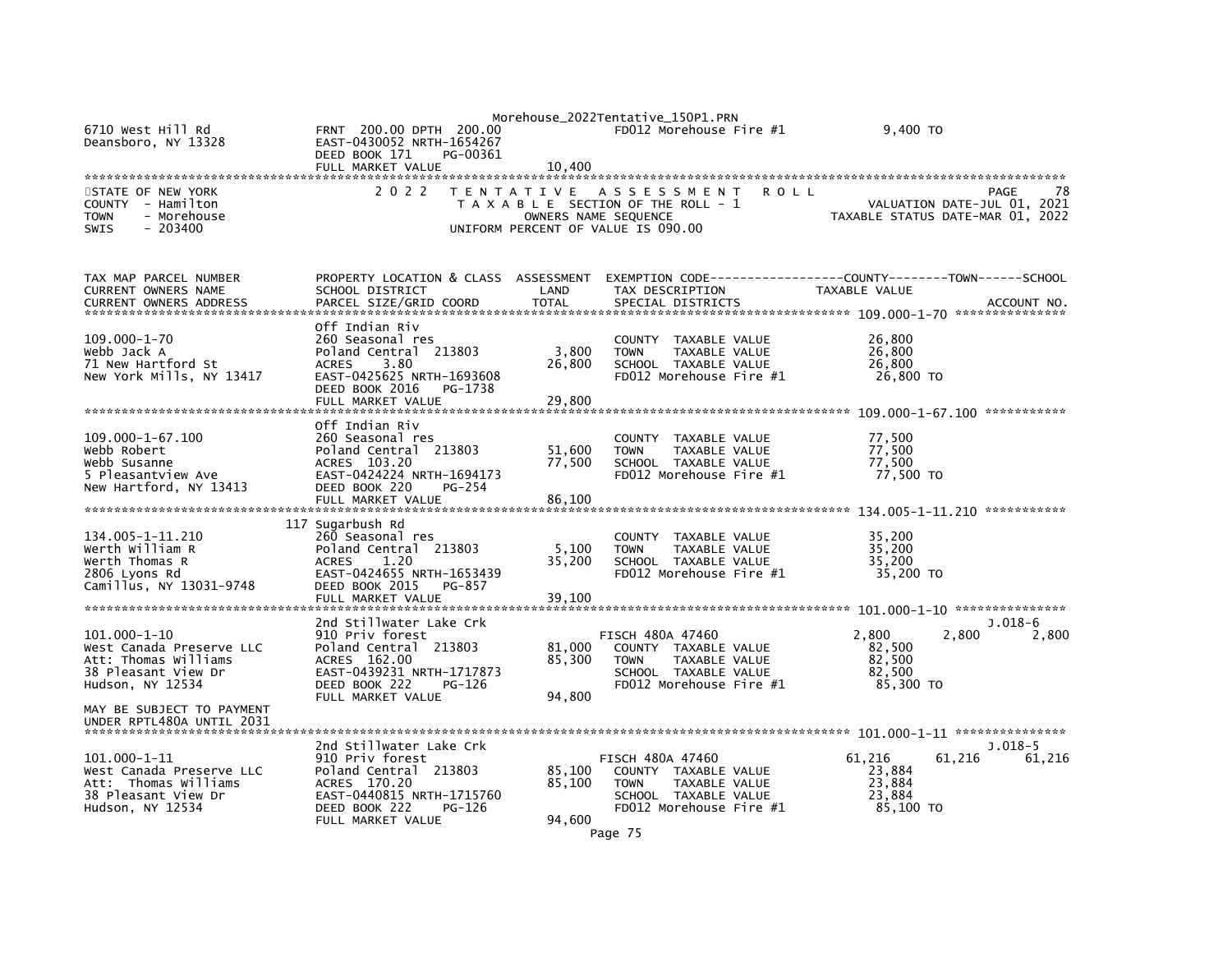| MAY BE SUBJECT TO PAYMENT<br>UNDER RPTL480A UNTIL 2031                                                                                   |                                                                                                                                                             |                              |                                                                                                                                           |                                                    |                                     |                      |
|------------------------------------------------------------------------------------------------------------------------------------------|-------------------------------------------------------------------------------------------------------------------------------------------------------------|------------------------------|-------------------------------------------------------------------------------------------------------------------------------------------|----------------------------------------------------|-------------------------------------|----------------------|
| STATE OF NEW YORK<br><b>COUNTY</b><br>- Hamilton<br>- Morehouse<br><b>TOWN</b><br><b>SWIS</b><br>$-203400$                               | 2 0 2 2                                                                                                                                                     |                              | TENTATIVE ASSESSMENT<br>R O L L<br>T A X A B L E SECTION OF THE ROLL - 1<br>OWNERS NAME SEQUENCE<br>UNIFORM PERCENT OF VALUE IS 090.00    | TAXABLE STATUS DATE-MAR 01, 2022                   | PAGE<br>VALUATION DATE-JUL 01, 2021 | 79                   |
|                                                                                                                                          |                                                                                                                                                             |                              |                                                                                                                                           |                                                    |                                     |                      |
| TAX MAP PARCEL NUMBER<br><b>CURRENT OWNERS NAME</b><br><b>CURRENT OWNERS ADDRESS</b>                                                     | PROPERTY LOCATION & CLASS ASSESSMENT<br>SCHOOL DISTRICT<br>PARCEL SIZE/GRID COORD                                                                           | LAND<br><b>TOTAL</b>         | TAX DESCRIPTION<br>SPECIAL DISTRICTS                                                                                                      | TAXABLE VALUE                                      |                                     | ACCOUNT NO.          |
| ******************************                                                                                                           | West Canada Crk                                                                                                                                             |                              |                                                                                                                                           |                                                    |                                     |                      |
| $101.000 - 1 - 24$<br>West Canada Preserve LLC<br>Att: Thomas Williams<br>38 Pleasant View Dr<br>Hudson, NY 12534                        | 920 Priv Hunt/Fi<br>Poland Central 213803<br>ACRES 157.00<br>EAST-0422210 NRTH-1705309<br>DEED BOOK 222<br>PG-315<br>FULL MARKET VALUE                      | 78,500<br>109,800<br>122,000 | <b>FISCH 480A 47460</b><br>COUNTY TAXABLE VALUE<br><b>TAXABLE VALUE</b><br><b>TOWN</b><br>SCHOOL TAXABLE VALUE<br>FD012 Morehouse Fire #1 | 60,984<br>48,816<br>48,816<br>48,816<br>109,800 TO | 60,984                              | 60,984               |
| MAY BE SUBJECT TO PAYMENT<br>UNDER RPTL480A UNTIL 2031                                                                                   |                                                                                                                                                             |                              |                                                                                                                                           |                                                    |                                     |                      |
| $101.000 - 1 - 37$<br>West Canada Preserve LLC<br>Att: Thomas Williams<br>38 Pleasant View Dr<br>Hudson, NY 12534                        | Second Stillwater Lk<br>910 Priv forest<br>Poland Central 213803<br>ACRES 161.60<br>EAST-0437028 NRTH-1716249<br>DEED BOOK 222<br>PG-126                    | 80,800<br>80,800             | FISCH 480A 47460<br>COUNTY TAXABLE VALUE<br><b>TAXABLE VALUE</b><br><b>TOWN</b><br>SCHOOL TAXABLE VALUE<br>FD012 Morehouse Fire #1        | 34,280<br>46,520<br>46.520<br>46,520<br>80,800 TO  | 34,280                              | $J.020-4$<br>34,280  |
| MAY BE SUBJECT TO PAYMENT<br>UNDER RPTL480A UNTIL 2031                                                                                   | FULL MARKET VALUE                                                                                                                                           | 89,800                       |                                                                                                                                           |                                                    |                                     |                      |
| $101.000 - 1 - 45$<br>West Canada Preserve LLC<br>Att: Thomas Williams<br>38 Pleasant View Dr<br>Hudson, NY 12534                        | Off West Canada Lk<br>910 Priv forest<br>Poland Central 213803<br>ACRES 167.00<br>EAST-0426438 NRTH-1708436<br>DEED BOOK 222<br>PG-126<br>FULL MARKET VALUE | 83,500<br>83,500<br>92,800   | FISCH 480A 47460<br>COUNTY TAXABLE VALUE<br><b>TAXABLE VALUE</b><br><b>TOWN</b><br>SCHOOL TAXABLE VALUE<br>FD012 Morehouse Fire #1        | 62,960<br>20,540<br>20.540<br>20,540<br>83,500 TO  | 62,960                              | $J.020-20$<br>62,960 |
| MAY BE SUBJECT TO PAYMENT<br>UNDER RPTL480A UNTIL 2031                                                                                   |                                                                                                                                                             |                              |                                                                                                                                           |                                                    |                                     |                      |
| 101.000-1-46<br>West Canada Preserve LLC<br>Att: Thomas Williams<br>38 Pleasant View Dr<br>Hudson, NY 12534<br>MAY BE SUBJECT TO PAYMENT | Off West Canada Lk<br>910 Priv forest<br>Poland Central 213803<br>ACRES 157.70<br>EAST-0424289 NRTH-1706847<br>DEED BOOK 222<br>PG-126<br>FULL MARKET VALUE | 78,900<br>78,900<br>87,700   | FISCH 480A 47460<br>COUNTY TAXABLE VALUE<br><b>TOWN</b><br><b>TAXABLE VALUE</b><br>SCHOOL TAXABLE VALUE<br>FD012 Morehouse Fire #1        | 62,708<br>16,192<br>16.192<br>16,192<br>78,900 TO  | 62.708                              | J.020-21<br>62.708   |
| UNDER RPTL480A UNTIL 2031                                                                                                                |                                                                                                                                                             |                              |                                                                                                                                           |                                                    |                                     |                      |
| $101.000 - 1 - 55$<br>West Canada Preserve LLC                                                                                           | Second Stillwater Lk<br>910 Priv forest<br>Poland Central 213803                                                                                            | 77.500                       | FISCH 480A 47460<br>COUNTY TAXABLE VALUE<br>Page 76                                                                                       | 34,856<br>54,644                                   | 34,856                              | J.020-16<br>34,856   |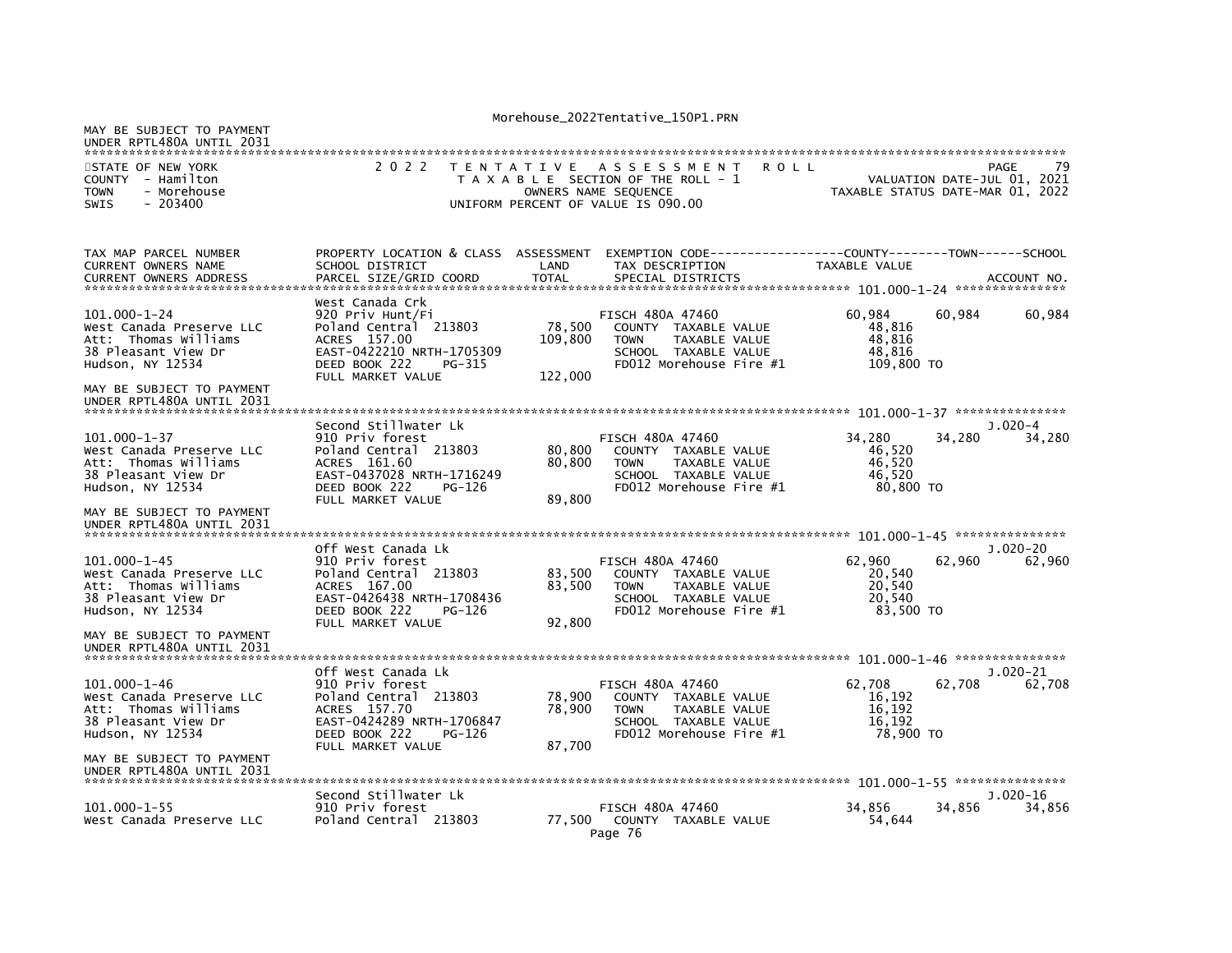|                                                                                                                                                                             |                                                                                                                                                               |                            | Morehouse_2022Tentative_150P1.PRN                                                                                                   |                                                                           |        |
|-----------------------------------------------------------------------------------------------------------------------------------------------------------------------------|---------------------------------------------------------------------------------------------------------------------------------------------------------------|----------------------------|-------------------------------------------------------------------------------------------------------------------------------------|---------------------------------------------------------------------------|--------|
| Att: Thomas Williams<br>38 Pleasant View Dr<br>Hudson, NY 12534                                                                                                             | ACRES 155.00<br>EAST-0434892 NRTH-1714669<br>DEED BOOK 222<br>PG-126<br>FULL MARKET VALUE                                                                     | 89.500<br>99,400           | <b>TAXABLE VALUE</b><br><b>TOWN</b><br>SCHOOL TAXABLE VALUE<br>FD012 Morehouse Fire #1                                              | 54,644<br>54,644<br>89,500 TO                                             |        |
| MAY BE SUBJECT TO PAYMENT<br>UNDER RPTL480A UNTIL 2031                                                                                                                      |                                                                                                                                                               |                            |                                                                                                                                     |                                                                           |        |
| STATE OF NEW YORK<br>COUNTY - Hamilton<br><b>TOWN</b><br>- Morehouse<br><b>SWIS</b><br>$-203400$                                                                            | 2 0 2 2                                                                                                                                                       |                            | TENTATIVE ASSESSMENT<br>ROLL<br>T A X A B L E SECTION OF THE ROLL - 1<br>OWNERS NAME SEQUENCE<br>UNIFORM PERCENT OF VALUE IS 090.00 | PAGE<br>VALUATION DATE-JUL 01, 2021<br>TAXABLE STATUS DATE-MAR 01, 2022   | 80     |
| TAX MAP PARCEL NUMBER<br>CURRENT OWNERS NAME<br><b>CURRENT OWNERS ADDRESS</b>                                                                                               | PROPERTY LOCATION & CLASS ASSESSMENT<br>SCHOOL DISTRICT<br>PARCEL SIZE/GRID COORD                                                                             | LAND<br><b>TOTAL</b>       | TAX DESCRIPTION<br>SPECIAL DISTRICTS                                                                                                | TAXABLE VALUE<br>ACCOUNT NO.                                              |        |
| $101.000 - 1 - 58$<br>West Canada Preserve LLC<br>Att: Thomas Williams<br>38 Pleasant View Dr<br>Hudson, NY 12534                                                           | Off West Canada Crk<br>910 Priv forest<br>Poland Central 213803<br>ACRES 161.30<br>EAST-0430717 NRTH-1711592<br>DEED BOOK 222<br>PG-126<br>FULL MARKET VALUE  | 80,700<br>80,700<br>89,700 | FISCH 480A 47460<br>COUNTY TAXABLE VALUE<br>TAXABLE VALUE<br><b>TOWN</b><br>SCHOOL TAXABLE VALUE<br>FD012 Morehouse Fire #1         | $J.020-18$<br>60,296<br>60,296<br>20,404<br>20,404<br>20,404<br>80,700 TO | 60,296 |
| MAY BE SUBJECT TO PAYMENT<br>UNDER RPTL480A UNTIL 2031                                                                                                                      |                                                                                                                                                               |                            |                                                                                                                                     |                                                                           |        |
| $101.000 - 1 - 59$<br>West Canada Preserve LLC<br>Att: Thomas Williams<br>38 Pleasant View Dr<br>Hudson, NY 12534<br>MAY BE SUBJECT TO PAYMENT<br>UNDER RPTL480A UNTIL 2031 | Off West Canada Crk<br>910 Priv forest<br>Poland Central 213803<br>ACRES 158.00<br>EAST-0428594 NRTH-1710023<br>DEED BOOK 222<br>PG-126<br>FULL MARKET VALUE  | 79,000<br>79,000<br>87,800 | <b>FISCH 480A 47460</b><br>COUNTY TAXABLE VALUE<br><b>TOWN</b><br>TAXABLE VALUE<br>SCHOOL TAXABLE VALUE<br>FD012 Morehouse Fire #1  | J.020-19<br>59,268<br>59,268<br>19,732<br>19,732<br>19.732<br>79,000 TO   | 59,268 |
|                                                                                                                                                                             |                                                                                                                                                               |                            |                                                                                                                                     |                                                                           |        |
| 101.000-1-67<br>West Canada Preserve LLC<br>Att: Thomas Williams<br>38 Pleasant View Dr<br>Hudson, NY 12534<br>MAY BE SUBJECT TO PAYMENT                                    | Off West Canada Crk<br>910 Priv forest<br>Poland Central 213803<br>ACRES 152.20<br>EAST-0432821 NRTH-1713143<br>DEED BOOK 222<br>PG-126<br>FULL MARKET VALUE  | 76,100<br>76,100<br>84,600 | FISCH 480A 47460<br>COUNTY TAXABLE VALUE<br><b>TOWN</b><br>TAXABLE VALUE<br>SCHOOL TAXABLE VALUE<br>FD012 Morehouse Fire #1         | $J.020-17$<br>56,480<br>56,480<br>19,620<br>19.620<br>19,620<br>76,100 TO | 56,480 |
| UNDER RPTL480A UNTIL 2031                                                                                                                                                   |                                                                                                                                                               |                            |                                                                                                                                     |                                                                           |        |
| $109.000 - 1 - 68$<br>West Creek Club<br>Attn: Timothy Snyder<br>PO Box 420<br>Newport, NY 13416                                                                            | Off West Canada Crk<br>311 Res vac land - WTRFNT<br>Poland Central 213803<br>FRNT 200.00 DPTH 200.00<br>EAST-0423376 NRTH-1693741<br>DEED BOOK 108<br>$PG-60$ | 8,900<br>8,900             | <b>COUNTY</b><br>TAXABLE VALUE<br>TAXABLE VALUE<br><b>TOWN</b><br>SCHOOL TAXABLE VALUE<br>FD012 Morehouse Fire #1                   | 8.900<br>8,900<br>8,900<br>8,900 TO                                       |        |
|                                                                                                                                                                             | FULL MARKET VALUE<br>Off Mtn Home Rd                                                                                                                          | 9,900                      |                                                                                                                                     | $E.012-18$                                                                |        |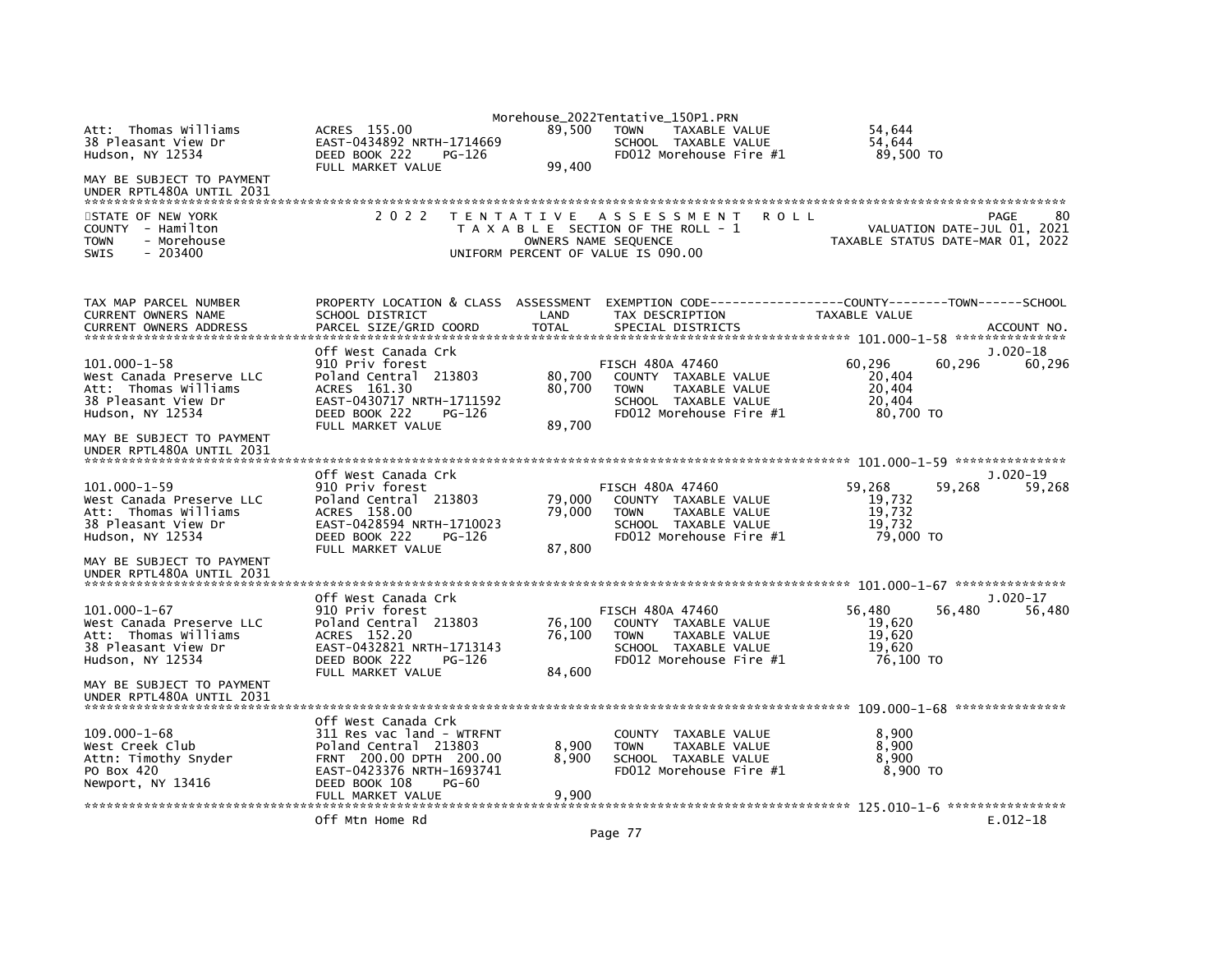|                                                                                                  |                                                                                                              |                      | Morehouse_2022Tentative_150P1.PRN                                                                                  |                                                                               |
|--------------------------------------------------------------------------------------------------|--------------------------------------------------------------------------------------------------------------|----------------------|--------------------------------------------------------------------------------------------------------------------|-------------------------------------------------------------------------------|
| $125.010 - 1 - 6$<br>white Kathleen<br>Norton Timothy<br>1389 Whitehaven Rd                      | 311 Res vac land - WTRFNT<br>Piseco Common<br>202001<br>FRNT 100.00 DPTH 200.00<br>EAST-0433230 NRTH-1663903 | 5,900<br>5,900       | COUNTY TAXABLE VALUE<br>TAXABLE VALUE<br><b>TOWN</b><br>SCHOOL TAXABLE VALUE<br>FD012 Morehouse Fire $#1$          | 5,900<br>5.900<br>5,900<br>5,900 TO                                           |
| Grand Island, NY 14072                                                                           | DEED BOOK 2017<br>PG-1277<br>FULL MARKET VALUE                                                               | 6.600                |                                                                                                                    |                                                                               |
|                                                                                                  |                                                                                                              |                      |                                                                                                                    |                                                                               |
| STATE OF NEW YORK<br>COUNTY - Hamilton<br>- Morehouse<br><b>TOWN</b><br><b>SWIS</b><br>$-203400$ | 2 0 2 2                                                                                                      | OWNERS NAME SEQUENCE | TENTATIVE ASSESSMENT<br><b>ROLL</b><br>T A X A B L E SECTION OF THE ROLL - 1<br>UNIFORM PERCENT OF VALUE IS 090.00 | 81<br>PAGE<br>VALUATION DATE-JUL 01, 2021<br>TAXABLE STATUS DATE-MAR 01, 2022 |
| TAX MAP PARCEL NUMBER                                                                            | PROPERTY LOCATION & CLASS                                                                                    | ASSESSMENT           |                                                                                                                    |                                                                               |
| CURRENT OWNERS NAME                                                                              | SCHOOL DISTRICT                                                                                              | LAND                 | TAX DESCRIPTION                                                                                                    | TAXABLE VALUE                                                                 |
| <b>CURRENT OWNERS ADDRESS</b>                                                                    | PARCEL SIZE/GRID COORD                                                                                       | <b>TOTAL</b>         | SPECIAL DISTRICTS                                                                                                  | ACCOUNT NO.<br>***********                                                    |
|                                                                                                  | Off Nys Rte 8                                                                                                |                      |                                                                                                                    | $D.010-23$                                                                    |
| 125.014-1-16.100                                                                                 | 323 Vacant rural                                                                                             |                      | COUNTY TAXABLE VALUE                                                                                               | 10,100                                                                        |
| Wight David & Colleen                                                                            | Piseco Common<br>202001<br><b>ACRES</b><br>10.10                                                             | 10,100<br>10,100     | <b>TOWN</b><br>TAXABLE VALUE                                                                                       | 10.100<br>10.100                                                              |
| Wight Jeffrey D<br>$C/O$ David Wight                                                             | EAST-0427644 NRTH-1662683                                                                                    |                      | SCHOOL TAXABLE VALUE<br>$FD012$ Morehouse Fire $#1$                                                                | 10,100 TO                                                                     |
| 4 David Dr                                                                                       | DEED BOOK 2015<br>PG-1160                                                                                    |                      |                                                                                                                    |                                                                               |
| N. Chili, NY 14514                                                                               | FULL MARKET VALUE                                                                                            | 11,200               |                                                                                                                    |                                                                               |
|                                                                                                  | Mtn Home Rd                                                                                                  |                      |                                                                                                                    | $A.004-12$                                                                    |
| $125.014 - 1 - 18$                                                                               | $314$ Rural vac<10                                                                                           |                      | COUNTY TAXABLE VALUE                                                                                               | 3,100                                                                         |
| wight David & Colleen                                                                            | Piseco Common<br>202001                                                                                      | 3,100                | TAXABLE VALUE<br><b>TOWN</b>                                                                                       | 3,100                                                                         |
| Wight Jeffrey D                                                                                  | FRNT 115.00 DPTH 185.00                                                                                      | 3.100                | SCHOOL TAXABLE VALUE                                                                                               | 3,100                                                                         |
| C/O David Wight<br>4 David Dr                                                                    | EAST-0426836 NRTH-1662486<br>DEED BOOK 2015                                                                  |                      | FD012 Morehouse Fire #1                                                                                            | $3,100$ TO                                                                    |
|                                                                                                  | PG-1160                                                                                                      |                      |                                                                                                                    |                                                                               |
|                                                                                                  |                                                                                                              |                      |                                                                                                                    |                                                                               |
|                                                                                                  | 114 Mountain Home Rd                                                                                         |                      |                                                                                                                    | $D.010-11$                                                                    |
| 125.014-1-21                                                                                     | 260 Seasonal res                                                                                             |                      | COUNTY TAXABLE VALUE                                                                                               | 46,100<br>46.100                                                              |
| wight David & Colleen<br>Wight Jeffrey D                                                         | Piseco Common<br>202001<br>FRNT 160.00 DPTH 185.00                                                           | 7,600<br>46,100      | <b>TOWN</b><br>TAXABLE VALUE<br>SCHOOL TAXABLE VALUE                                                               | 46,100                                                                        |
| C/O David Wight                                                                                  | EAST-0427083 NRTH-1662719                                                                                    |                      | FD012 Morehouse Fire #1                                                                                            | 46,100 TO                                                                     |
| 4 David Dr                                                                                       | DEED BOOK 2015<br>PG-1160                                                                                    |                      |                                                                                                                    |                                                                               |
| N. Chili, NY 14514                                                                               | FULL MARKET VALUE                                                                                            | 51,200               |                                                                                                                    |                                                                               |
|                                                                                                  | 623 State Route 8                                                                                            |                      |                                                                                                                    | $D.010-17$                                                                    |
| $125.014 - 1 - 11$                                                                               | $314$ Rural vac< $10$                                                                                        |                      | COUNTY<br>TAXABLE VALUE                                                                                            | 12,700                                                                        |
| Will Andrew F                                                                                    | Piseco Common<br>202001                                                                                      | 12,700               | <b>TAXABLE VALUE</b><br><b>TOWN</b>                                                                                | 12,700                                                                        |
| 597 South Alice Ct                                                                               | <b>FRNT 200.00 DPTH</b><br>3.70<br><b>ACRES</b>                                                              | 12,700               | SCHOOL TAXABLE VALUE<br>FD012 Morehouse Fire #1                                                                    | 12,700                                                                        |
| West Palm Beach, FL 33413                                                                        | EAST-0429456 NRTH-1661435                                                                                    |                      |                                                                                                                    | 12,700 TO                                                                     |
|                                                                                                  | DEED BOOK 67<br>PG-465                                                                                       |                      |                                                                                                                    |                                                                               |
|                                                                                                  | FULL MARKET VALUE                                                                                            | 14,100               |                                                                                                                    |                                                                               |
|                                                                                                  |                                                                                                              |                      |                                                                                                                    | $B.007 - 14$                                                                  |
| $117.000 - 1 - 3$                                                                                | Snag Lk<br>920 Priv Hunt/Fi                                                                                  |                      | COUNTY TAXABLE VALUE                                                                                               | 15,200                                                                        |
| Wilmurt Club                                                                                     | Piseco Common<br>202001                                                                                      | 15,200               | TAXABLE VALUE<br><b>TOWN</b>                                                                                       | 15,200                                                                        |
| Jeffrey Masters, Treasurer                                                                       | 30.40<br><b>ACRES</b>                                                                                        | 15,200               | SCHOOL TAXABLE VALUE                                                                                               | 15.200                                                                        |
| 86 St. Paul St Suite310<br>Burlington, VT 05401                                                  | EAST-0429534 NRTH-1683347<br>DEED BOOK 91<br>PG-339                                                          |                      | FD012 Morehouse Fire #1                                                                                            | 15,200 TO                                                                     |
|                                                                                                  |                                                                                                              |                      |                                                                                                                    |                                                                               |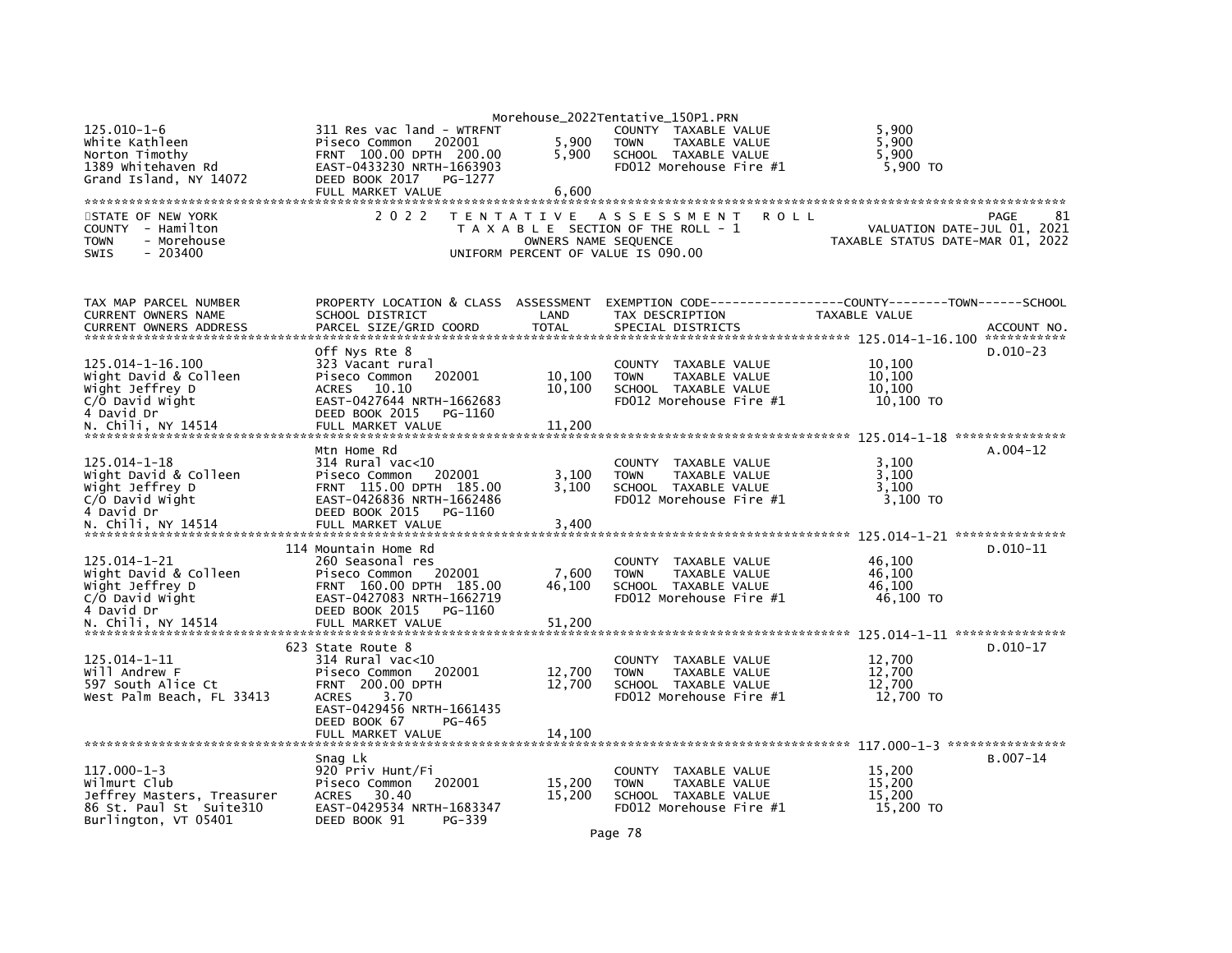|                               |                                      |                      | Morehouse_2022Tentative_150P1.PRN     |                                                              |
|-------------------------------|--------------------------------------|----------------------|---------------------------------------|--------------------------------------------------------------|
|                               | FULL MARKET VALUE                    | 16.900               |                                       |                                                              |
|                               |                                      |                      |                                       |                                                              |
|                               | Wilmurt Lake Rd                      |                      |                                       | $B.007 - 10$                                                 |
| $117.000 - 1 - 35$            | 280 Res Multiple - WTRFNT            |                      | COUNTY TAXABLE VALUE                  | 2421,430                                                     |
| Wilmurt Club                  | Piseco Common<br>202001              | 1456,000             | <b>TOWN</b><br>TAXABLE VALUE          | 2421,430                                                     |
|                               | ACRES 1900.70                        | 2421,430             | SCHOOL TAXABLE VALUE                  | 2421,430                                                     |
| Jeffrey Masters, Treasurer    |                                      |                      |                                       |                                                              |
| 86 St. Paul St Suite310       | EAST-0433851 NRTH-1676924            |                      | FD012 Morehouse Fire #1               | 2421,430 TO                                                  |
| Burlington, VT 05401          | DEED BOOK 20<br>PG-248               |                      |                                       |                                                              |
|                               | FULL MARKET VALUE                    | 2690,500             |                                       |                                                              |
|                               |                                      |                      |                                       |                                                              |
| STATE OF NEW YORK             | 2 0 2 2                              |                      | TENTATIVE ASSESSMENT<br><b>ROLL</b>   | 82<br>PAGE                                                   |
| COUNTY - Hamilton             |                                      |                      | T A X A B L E SECTION OF THE ROLL - 1 | VALUATION DATE-JUL 01,<br>2021                               |
| - Morehouse<br><b>TOWN</b>    |                                      | OWNERS NAME SEQUENCE |                                       | TAXABLE STATUS DATE-MAR 01, 2022                             |
| <b>SWIS</b><br>$-203400$      |                                      |                      | UNIFORM PERCENT OF VALUE IS 090.00    |                                                              |
|                               |                                      |                      |                                       |                                                              |
|                               |                                      |                      |                                       |                                                              |
|                               |                                      |                      |                                       |                                                              |
|                               |                                      |                      |                                       |                                                              |
| TAX MAP PARCEL NUMBER         | PROPERTY LOCATION & CLASS ASSESSMENT |                      |                                       | EXEMPTION CODE-----------------COUNTY-------TOWN------SCHOOL |
| <b>CURRENT OWNERS NAME</b>    | SCHOOL DISTRICT                      | LAND                 | TAX DESCRIPTION                       | TAXABLE VALUE                                                |
| <b>CURRENT OWNERS ADDRESS</b> | PARCEL SIZE/GRID COORD               | <b>TOTAL</b>         | SPECIAL DISTRICTS                     | ACCOUNT NO.                                                  |
|                               |                                      |                      |                                       |                                                              |
|                               | 251 Mountain Home Rd                 |                      |                                       | $B.007 - 15$                                                 |
| $125.010 - 1 - 4$             | 210 1 Family Res                     |                      | COUNTY TAXABLE VALUE                  | 116,500                                                      |
| Wilmurt Club                  | Piseco Common 202001                 | 18,200               | <b>TOWN</b><br>TAXABLE VALUE          | 116,500                                                      |
| Jeffrey Masters, Treasurer    | FRNT 260.00 DPTH                     | 116,500              | SCHOOL TAXABLE VALUE                  | 116.500                                                      |
| 86 St. Paul St Suite310       | <b>ACRES</b><br>4.20                 |                      | FD012 Morehouse Fire #1               | 116,500 TO                                                   |
|                               |                                      |                      |                                       |                                                              |
| Burlington, VT 05401          | EAST-0433296 NRTH-1664855            |                      |                                       |                                                              |
|                               | DEED BOOK 110<br>PG-284              |                      |                                       |                                                              |
|                               | FULL MARKET VALUE                    | 129.400              |                                       |                                                              |
|                               |                                      |                      |                                       |                                                              |
|                               | 727 State Route 8                    |                      |                                       |                                                              |
| $125.015 - 1 - 3.100$         | 210 1 Family Res                     |                      | COUNTY TAXABLE VALUE                  | 167,200                                                      |
| Wilson Robert                 | Poland Central 213803                | 45,800               | <b>TOWN</b><br>TAXABLE VALUE          | 167.200                                                      |
| Wilson Marilyn                | <b>FRNT 690.00 DPTH</b>              | 167,200              | SCHOOL TAXABLE VALUE                  | 167,200                                                      |
| PO Box 119                    | ACRES 62.50                          |                      | FD012 Morehouse Fire #1               | 167,200 TO                                                   |
| Hoffmeister, NY 13353         | EAST-0434620 NRTH-1662137            |                      |                                       |                                                              |
|                               | DEED BOOK 2019<br>PG-2841            |                      |                                       |                                                              |
|                               |                                      |                      |                                       |                                                              |
|                               | FULL MARKET VALUE                    | 185,800              |                                       |                                                              |
|                               |                                      |                      |                                       |                                                              |
|                               | Co. 17                               |                      |                                       |                                                              |
| 134.006-1-19                  | 312 Vac w/imprv                      |                      | COUNTY TAXABLE VALUE                  | 9.100                                                        |
| Wilson Scott T                | Poland Central 213803                | 6,400                | <b>TOWN</b><br>TAXABLE VALUE          | 9,100                                                        |
| Wilson Diane M                | FRNT 100.00 DPTH 235.00              | 9,100                | SCHOOL TAXABLE VALUE                  | 9,100                                                        |
| 7737 Four Rd W                | EAST-0430729 NRTH-1654970            |                      | FD012 Morehouse Fire #1               | $9,100$ TO                                                   |
| Fabius, NY 13063              | DEED BOOK 228<br>PG-946              |                      |                                       |                                                              |
|                               | FULL MARKET VALUE                    | 10,100               |                                       |                                                              |
|                               |                                      |                      |                                       |                                                              |
|                               |                                      |                      |                                       |                                                              |
|                               | 377 French Rd                        |                      |                                       |                                                              |
| 134.006-1-20                  | 260 Seasonal res                     |                      | COUNTY TAXABLE VALUE                  | 66,600                                                       |
| Wilson Scott T                | Poland Central 213803                | 10,000               | <b>TOWN</b><br><b>TAXABLE VALUE</b>   | 66,600                                                       |
| Wilson Diane M                | FRNT 200.00 DPTH 100.00              | 66,600               | SCHOOL TAXABLE VALUE                  | 66,600                                                       |
| 7737 No 4 Road West           | EAST-0430825 NRTH-1654998            |                      | FD012 Morehouse Fire #1               | 66,600 TO                                                    |
| Fabius, NY 13063              | DEED BOOK 221<br>$PG-14$             |                      |                                       |                                                              |
|                               | FULL MARKET VALUE                    | 74.000               |                                       |                                                              |
|                               |                                      |                      |                                       |                                                              |
|                               | 456 State Route 8                    |                      |                                       |                                                              |
| $124.020 - 1 - 4$             | 260 Seasonal res                     |                      | COUNTY TAXABLE VALUE                  | 94,500                                                       |
|                               |                                      |                      |                                       |                                                              |
|                               |                                      |                      | Page 79                               |                                                              |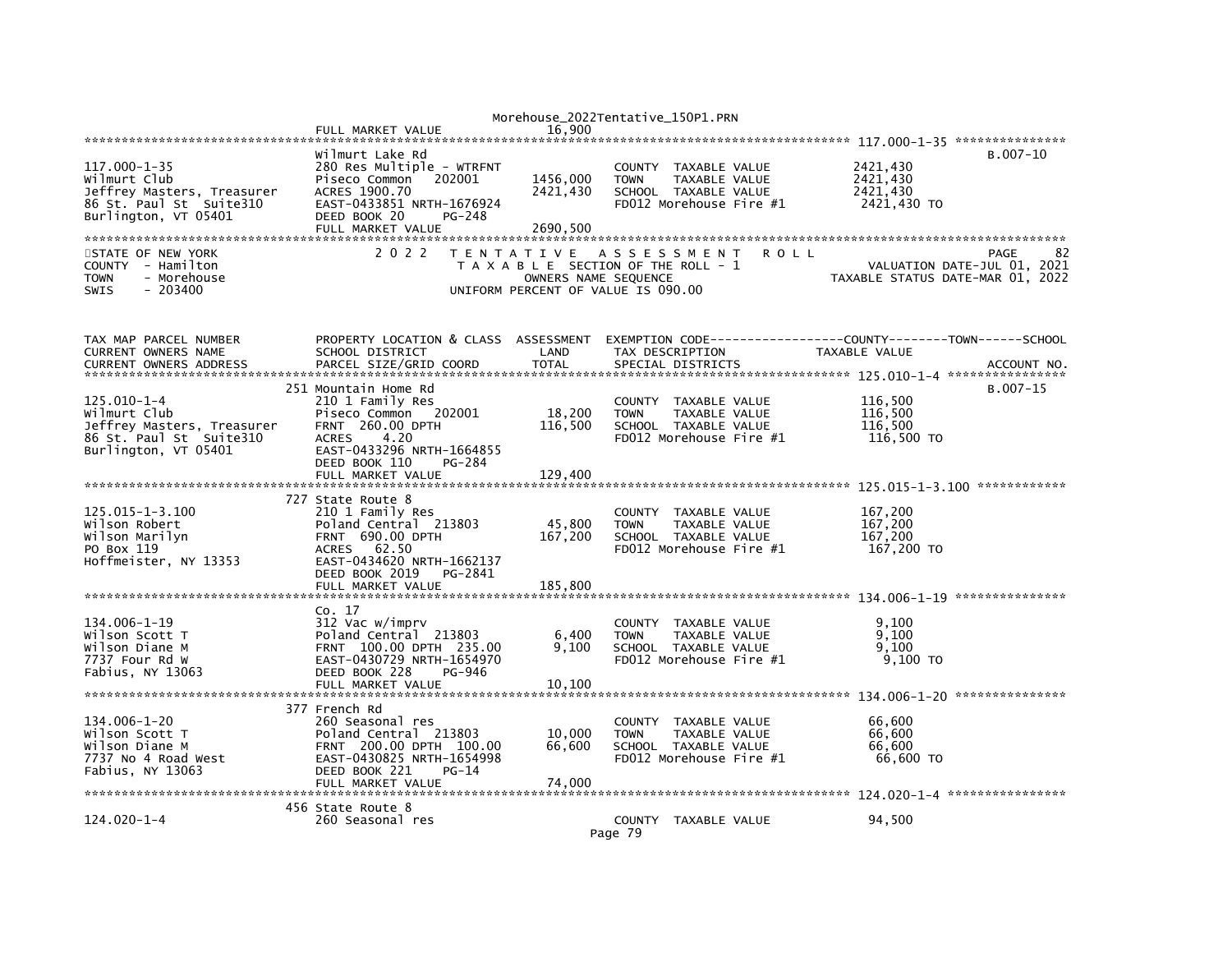| Winton Kavin E<br>Winton Mary Lou<br>4549 State Hwy 80<br>Sherburne, NY 13460<br>STATE OF NEW YORK          | Poland Central 213803<br><b>FRNT 930.00 DPTH</b><br>70.80<br><b>ACRES</b><br>EAST-0419998 NRTH-1659426<br>DEED BOOK 222<br>PG-534<br>FULL MARKET VALUE<br>2 0 2 2 | 45,100<br>94,500<br>105.000 | Morehouse_2022Tentative_150P1.PRN<br><b>TOWN</b><br>TAXABLE VALUE<br>SCHOOL TAXABLE VALUE<br>FD012 Morehouse Fire #1<br>TENTATIVE ASSESSMENT | 94.500<br>94,500<br>94,500 TO<br><b>ROLL</b>                                                | 83<br>PAGE      |
|-------------------------------------------------------------------------------------------------------------|-------------------------------------------------------------------------------------------------------------------------------------------------------------------|-----------------------------|----------------------------------------------------------------------------------------------------------------------------------------------|---------------------------------------------------------------------------------------------|-----------------|
| COUNTY - Hamilton<br>- Morehouse<br><b>TOWN</b><br>$-203400$<br><b>SWIS</b>                                 |                                                                                                                                                                   | OWNERS NAME SEQUENCE        | T A X A B L E SECTION OF THE ROLL - 1<br>UNIFORM PERCENT OF VALUE IS 090.00                                                                  | VALUATION DATE-JUL 01, 2021<br>TAXABLE STATUS DATE-MAR 01, 2022                             |                 |
| TAX MAP PARCEL NUMBER<br><b>CURRENT OWNERS NAME</b>                                                         | PROPERTY LOCATION & CLASS ASSESSMENT<br>SCHOOL DISTRICT                                                                                                           | LAND                        | TAX DESCRIPTION                                                                                                                              | TAXABLE VALUE                                                                               |                 |
|                                                                                                             |                                                                                                                                                                   |                             |                                                                                                                                              |                                                                                             |                 |
| 125.013-1-13.115<br>Wylie Brett B<br>Wylie Jamie L<br>6122 Dewey Rd                                         | Fayle Rd<br>312 Vac w/imprv<br>Poland Central 213803<br><b>FRNT 108.00 DPTH</b><br><b>ACRES</b><br>3.50                                                           | 12,500<br>22,900            | COUNTY TAXABLE VALUE<br><b>TOWN</b><br><b>TAXABLE VALUE</b><br>SCHOOL TAXABLE VALUE<br>FD012 Morehouse Fire #1                               | 22,900<br>22,900<br>22,900<br>22,900 TO                                                     |                 |
| Rome, NY 13440                                                                                              | EAST-0420576 NRTH-1662353<br>DEED BOOK 2021<br>PG-360<br>FULL MARKET VALUE                                                                                        | 25.400                      |                                                                                                                                              |                                                                                             |                 |
|                                                                                                             | Favle Rd                                                                                                                                                          |                             |                                                                                                                                              |                                                                                             |                 |
| 125.013-1-13.500<br>Wylie Brett B<br>Wylie Jamie L<br>6122 Dewey Rd<br>Rome, NY 13440                       | $314$ Rural vac<10<br>Poland Central 213803<br>FRNT 100.00 DPTH 125.00<br>EAST-0420940 NRTH-1662343<br>DEED BOOK 2021<br>PG-360                                   | 4,500<br>4,500              | COUNTY TAXABLE VALUE<br><b>TAXABLE VALUE</b><br><b>TOWN</b><br>SCHOOL TAXABLE VALUE<br>FD012 Morehouse Fire #1                               | 4,500<br>4,500<br>4,500<br>4,500 TO                                                         |                 |
|                                                                                                             | FULL MARKET VALUE                                                                                                                                                 | 5,000                       |                                                                                                                                              |                                                                                             |                 |
| 126.000-1-14.100<br>Zapfel Family Trust<br>Zapfel Richard & Scott<br>2901 Martha Ln<br>Norristown, PA 19403 | 925 State Route 8<br>210 1 Family Res<br>Poland Central 213803<br>Ser. 2043<br><b>FRNT 470.00 DPTH</b><br>ACRES 47.60<br>EAST-0444540 NRTH-1660630                | 32,200<br>95,700            | COUNTY TAXABLE VALUE<br><b>TAXABLE VALUE</b><br><b>TOWN</b><br>SCHOOL TAXABLE VALUE<br>FD012 Morehouse Fire #1                               | 95,700<br>95,700<br>95.700<br>95,700 TO                                                     |                 |
|                                                                                                             | DEED BOOK 2021<br>PG-1666                                                                                                                                         |                             |                                                                                                                                              |                                                                                             |                 |
| STATE OF NEW YORK                                                                                           | 2 0 2 2                                                                                                                                                           |                             | TENTATIVE ASSESSMENT                                                                                                                         | <b>ROLL</b>                                                                                 | PAGE<br>84      |
| COUNTY - Hamilton<br><b>TOWN</b><br>- Morehouse<br>$-203400$<br><b>SWIS</b>                                 |                                                                                                                                                                   |                             | T A X A B L E SECTION OF THE ROLL - 1<br>UNIFORM PERCENT OF VALUE IS 090.00                                                                  | VALUATION DATE-JUL 01, 2021<br>TAXABLE STATUS DATE-MAR 01, 2022<br>CURRENT DATE $4/21/2022$ | RPS150/V04/L015 |
|                                                                                                             |                                                                                                                                                                   |                             | ROLL SECTION TOTALS                                                                                                                          |                                                                                             |                 |

\*\*\* S P E C I A L D I S T R I C T S U M M A R Y \*\*\*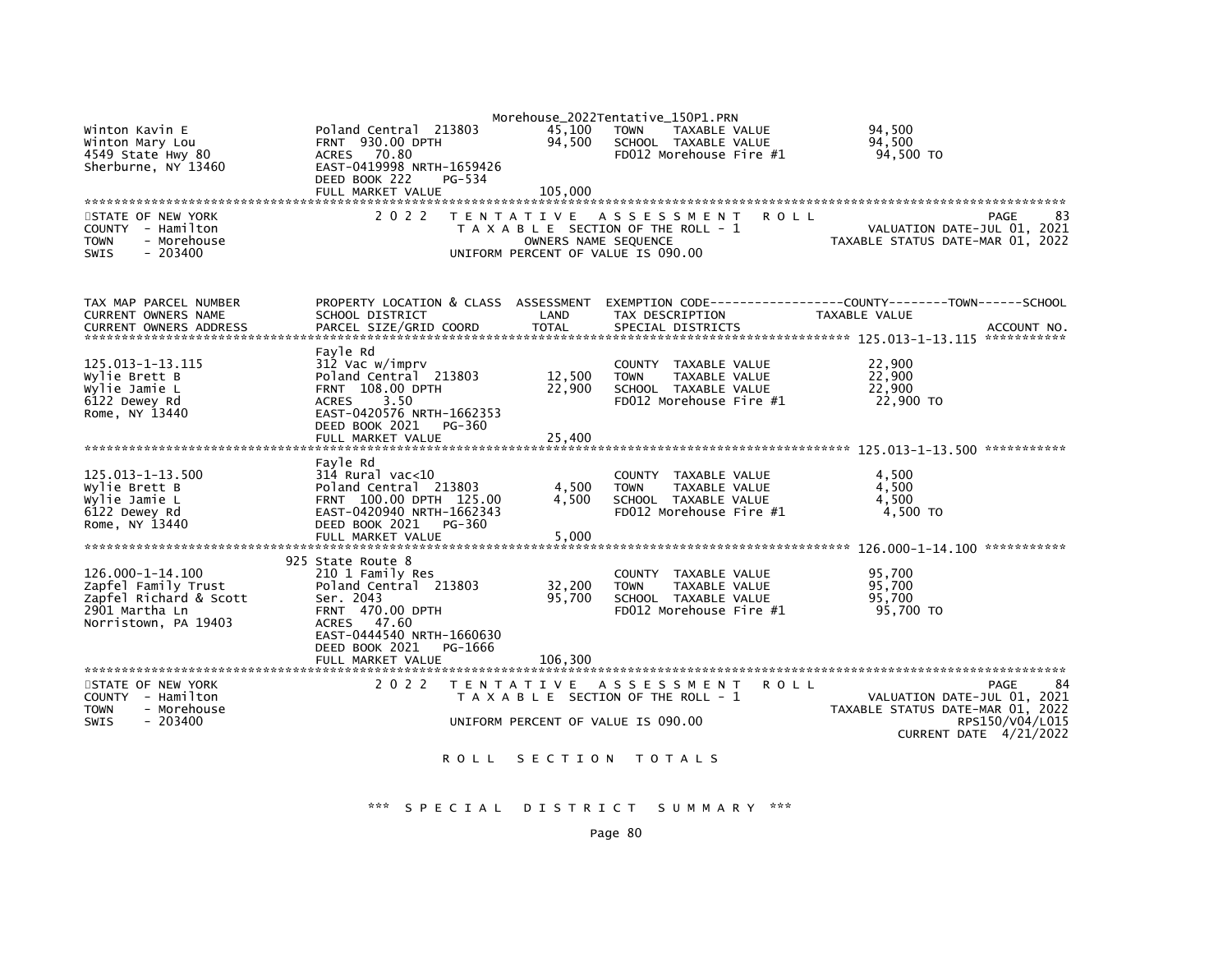|                  |                                          |                                |                           | Morehouse_2022Tentative_150P1.PRN |                                |                                |                              |                        |
|------------------|------------------------------------------|--------------------------------|---------------------------|-----------------------------------|--------------------------------|--------------------------------|------------------------------|------------------------|
| <b>CODE</b>      | TOTAL<br><b>PARCELS</b><br>DISTRICT NAME | EXTENSION<br><b>TYPE</b>       | <b>EXTENSION</b><br>VALUE | AD VALOREM<br>VALUE               | <b>EXEMPT</b><br><b>AMOUNT</b> | TAXABLE<br>VALUE               |                              |                        |
|                  | FD012 Morehouse Fire                     | 417 TOTAL                      |                           | 35690,390                         |                                | 35690,390                      |                              |                        |
|                  |                                          | ***                            | SCHOOL                    | <b>DISTRICT</b>                   | SUMMARY                        | ***                            |                              |                        |
|                  |                                          |                                |                           |                                   |                                |                                |                              |                        |
| <b>CODE</b>      | DISTRICT NAME                            | <b>TOTAL</b><br><b>PARCELS</b> | ASSESSED<br>LAND          | <b>ASSESSED</b><br>TOTAL          | <b>EXEMPT</b><br>AMOUNT        | <b>TOTAL</b><br><b>TAXABLE</b> | <b>STAR</b><br><b>AMOUNT</b> | STAR<br><b>TAXABLE</b> |
| 202001<br>213803 | Piseco Common<br>Poland Central          | 67<br>350                      | 3230.600<br>16824,410     | 7086,130<br>28604,260             | 3824,348                       | 7086.130<br>24779,912          | 342,800<br>786,500           | 6743,330<br>23993,412  |
|                  | SUB-TOTAL                                | 417                            | 20055.010                 | 35690.390                         | 3824.348                       | 31866.042                      | 1129.300                     | 30736.742              |
|                  | <b>TOTAL</b>                             | 417                            | 20055,010                 | 35690,390                         | 3824,348                       | 31866,042                      | 1129.300                     | 30736,742              |

# \*\*\* S Y S T E M C O D E S S U M M A R Y \*\*\*

#### NO SYSTEM EXEMPTIONS AT THIS LEVEL

#### \*\*\* E X E M P T I O N S U M M A R Y \*\*\*

| CODE                             | DESCRIPTION                                                 | <b>TOTAL</b><br><b>PARCELS</b>                      |         | <b>COUNTY</b>                                                                               | <b>TOWN</b>               | <b>SCHOOL</b>                                                                           |
|----------------------------------|-------------------------------------------------------------|-----------------------------------------------------|---------|---------------------------------------------------------------------------------------------|---------------------------|-----------------------------------------------------------------------------------------|
| 41121<br>41131<br>41153<br>41162 | WAR CT<br>VET<br>VET COM CT<br>$CW_10_VET/$<br>$CW_15_VET/$ |                                                     |         | 44,715<br>32,200<br>12,000                                                                  | 44,715<br>32,200<br>8,000 |                                                                                         |
| 41834<br>41854<br>47460          | <b>ENH STAR</b><br><b>BAS STAR</b><br>FISCH 480A            | 12<br>12<br>$\begin{array}{c} 20 \\ 51 \end{array}$ |         | 3824,348                                                                                    | 3824,348                  | 769,300<br>360,000<br>3824,348                                                          |
| <b>COUNTY</b>                    | <b>TOTAL</b><br>STATE OF NEW YORK<br>- Hamilton             |                                                     | 2 0 2 2 | 3913,263<br>A S S E S S M E N T<br><b>ATIVE</b><br>SECTION OF THE ROLL - 1<br>T A X A B L E | 3909,263<br><b>ROLL</b>   | 4953,648<br>85<br>PAGE<br>2021<br>VALUATION DATE-JUL 01,                                |
| <b>TOWN</b><br>SWIS              | - Morehouse<br>$-203400$                                    |                                                     |         | UNIFORM PERCENT OF VALUE IS 090.00                                                          |                           | TAXABLE STATUS DATE-MAR 01, 2022<br>RPS150/V04/L015<br>4/21/2022<br><b>CURRENT DATE</b> |

### ROLL SECTION TOTALS

# \*\*\* G R A N D T O T A L S \*\*\*

| <b>ROLL</b><br><b>SEC</b> | DESCRIPTION | <b>TOTAL</b><br><b>PARCELS</b> | <b>ASSESSED</b><br>LAND | <b>ASSESSED</b><br>TOTAL |         | TAXABLE<br>COUNTY | <b>TAXABLE</b><br>TOWN | <b>TAXABLE</b><br><b>SCHOOL</b> | <b>STAR</b><br>TAXABLE |
|---------------------------|-------------|--------------------------------|-------------------------|--------------------------|---------|-------------------|------------------------|---------------------------------|------------------------|
|                           | TAXABLE     | 417                            | 20055.010               | 35690.390                | Page 81 | 31777.127         | 31781.127              | 31866.042                       | 30736,742              |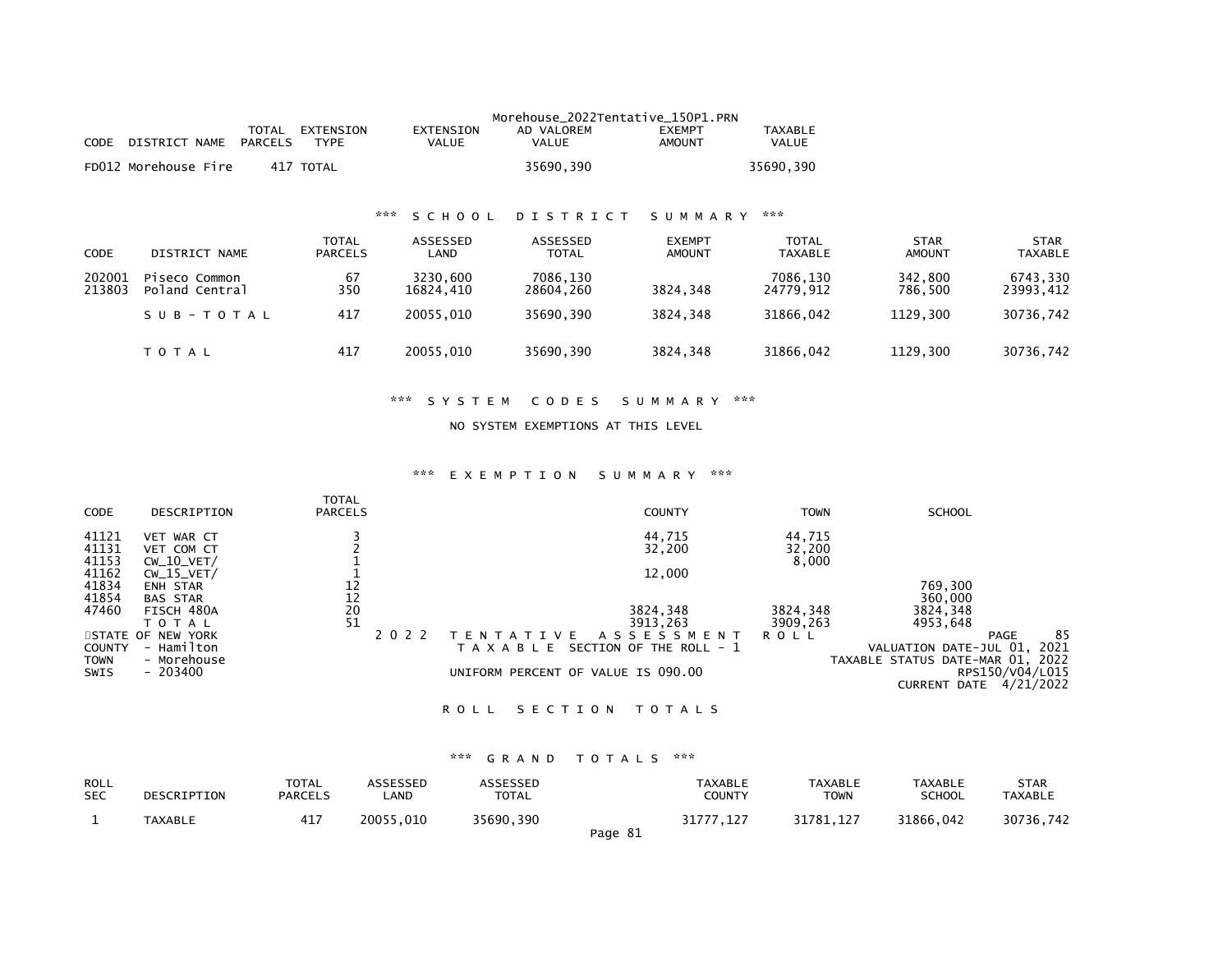| STATE OF NEW YORK<br><b>COUNTY</b><br>- Hamilton<br>- Morehouse<br><b>TOWN</b><br><b>SWIS</b><br>$-203400$ | 2 0 2 2                                                                                                                                                                            | OWNERS NAME SEQUENCE | TENTATIVE ASSESSMENT<br>STATE OWNED LAND SECTION OF THE ROLL - 3<br>UNIFORM PERCENT OF VALUE IS 090.00         | <b>ROLL</b> | TAXABLE STATUS DATE-MAR 01, 2022        | PAGE<br>86<br>VALUATION DATE-JUL 01, 2021 |
|------------------------------------------------------------------------------------------------------------|------------------------------------------------------------------------------------------------------------------------------------------------------------------------------------|----------------------|----------------------------------------------------------------------------------------------------------------|-------------|-----------------------------------------|-------------------------------------------|
| TAX MAP PARCEL NUMBER<br><b>CURRENT OWNERS NAME</b>                                                        | PROPERTY LOCATION & CLASS ASSESSMENT<br>SCHOOL DISTRICT                                                                                                                            | LAND                 | TAX DESCRIPTION                                                                                                |             | TAXABLE VALUE                           | ACCOUNT NO.                               |
| 78.000-1-1<br>State Of New York<br>Court House<br>Lake Pleasant, NY 12108                                  | 931 Forest s532a<br>Poland Central 213803<br>Lot 31<br>$078 - 1 - 1$<br>Rptl Sect 542 Adirondack<br>0004440<br><b>ACRES</b><br>0.22<br>EAST-0441795 NRTH-1758855<br>DEED BOOK AM64 | 100<br>100           | COUNTY TAXABLE VALUE<br><b>TOWN</b><br><b>TAXABLE VALUE</b><br>SCHOOL TAXABLE VALUE<br>FD012 Morehouse Fire #1 |             | 100<br>100<br>100<br>100 TO             | 2140001                                   |
|                                                                                                            | FULL MARKET VALUE                                                                                                                                                                  | 100                  |                                                                                                                |             |                                         |                                           |
| $78.000 - 1 - 2$<br>State Of New York<br>Court House<br>Lake Pleasant, NY 12108                            | 931 Forest s532a<br>Poland Central 213803<br>Lot 18<br>$078 - 1 - 2$<br>Rptl Sect 542 Adirondack<br>0002410<br>6.00<br><b>ACRES</b><br>EAST-0443942 NRTH-1760233                   | 1,900<br>1.900       | COUNTY TAXABLE VALUE<br><b>TAXABLE VALUE</b><br><b>TOWN</b><br>SCHOOL TAXABLE VALUE<br>FD012 Morehouse Fire #1 |             | 1,900<br>1.900<br>1.900<br>1,900 TO     | 2130001                                   |
|                                                                                                            | DEED BOOK AM64<br>FULL MARKET VALUE                                                                                                                                                | 2,100                |                                                                                                                |             |                                         |                                           |
| 78.000-2-1<br>State Of New York<br>Court House<br>Lake Pleasant, NY 12108                                  | 931 Forest s532a<br>Poland Central 213803<br>Lot 66 78 2 1<br>0002430<br>24.21<br>ACRES<br>EAST-0449059 NRTH-1762649<br>DEED BOOK AM64                                             | 14,700<br>14,700     | COUNTY TAXABLE VALUE<br>TAXABLE VALUE<br><b>TOWN</b><br>SCHOOL TAXABLE VALUE<br>FD012 Morehouse Fire #1        |             | 14,700<br>14,700<br>14,700<br>14.700 TO | 3630001                                   |
|                                                                                                            | FULL MARKET VALUE                                                                                                                                                                  | 16.300               |                                                                                                                |             |                                         |                                           |
| $78.000 - 2 - 2$<br>State Of New York<br>Court House<br>Lake Pleasant, NY 12108                            | 931 Forest s532a<br>Poland Central 213803<br>$078 - 1 - 5$<br>Lot 45<br>0003550<br><b>ACRES</b><br>34.00<br>EAST-0413050 NRTH-1336940                                              | 18,100<br>18,100     | COUNTY TAXABLE VALUE<br>TAXABLE VALUE<br><b>TOWN</b><br>SCHOOL TAXABLE VALUE<br>FD012 Morehouse Fire #1        |             | 18.100<br>18,100<br>18,100<br>18,100 TO | 3620001                                   |
|                                                                                                            | DEED BOOK AM64<br>FULL MARKET VALUE                                                                                                                                                | 20.100               |                                                                                                                |             |                                         |                                           |
| STATE OF NEW YORK<br>COUNTY - Hamilton<br><b>TOWN</b><br>- Morehouse                                       | 2 0 2 2                                                                                                                                                                            | OWNERS NAME SEQUENCE | TENTATIVE ASSESSMENT<br>STATE OWNED LAND SECTION OF THE ROLL - 3<br>Page 82                                    | R O L L     | TAXABLE STATUS DATE-MAR 01, 2022        | PAGE<br>87<br>VALUATION DATE-JUL 01, 2021 |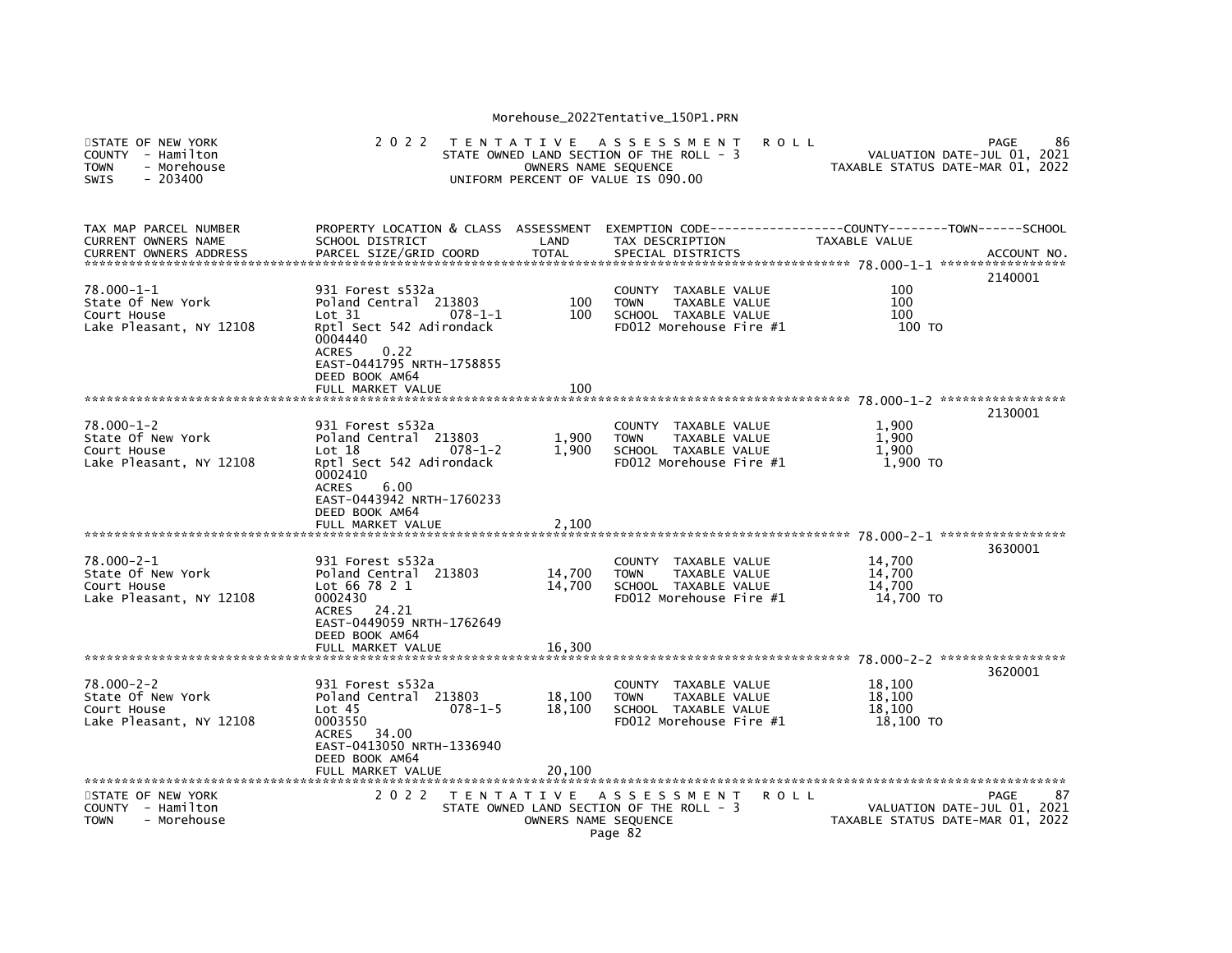Morehouse\_2022Tentative\_150P1.PRN<br>UNIFORM PERCENT OF VALUE IS 090.00

| ACCOUNT NO.<br>2360001<br>18,200<br>931 Forest s532a<br>COUNTY TAXABLE VALUE<br>State Of New York<br>18,200<br>18,200<br>Poland Central 213803<br>TAXABLE VALUE<br><b>TOWN</b><br>18,200<br>18,200<br>Court House<br>$Lot$ 103<br>$085 - 1 - 1$<br>SCHOOL TAXABLE VALUE<br>Lake Pleasant, NY 12108<br>Rptl Sect 542 Adirondack<br>FD012 Morehouse Fire #1<br>18,200 TO<br>0003040<br>ACRES 30.00<br>EAST-0413855 NRTH-1755388<br>DEED BOOK AM64<br>20,200<br>FULL MARKET VALUE<br>2370001<br>80,500<br>$85.000 - 1 - 2$<br>931 Forest s532a<br>COUNTY TAXABLE VALUE<br>80,500<br>80,500<br>State Of New York<br>Poland Central 213803<br>TAXABLE VALUE<br><b>TOWN</b><br>Lot 104<br>80,500<br>80,500<br>Court House<br>$085 - 1 - 2$<br>SCHOOL TAXABLE VALUE<br>Lake Pleasant, NY 12108<br>Rptl Sect 542 Adirondack<br>FD012 Morehouse Fire #1<br>80,500 TO<br>0018690<br>ACRES 180.70<br>EAST-0415636 NRTH-1754233<br>DEED BOOK AM64<br>FULL MARKET VALUE<br>89.400<br>2350001<br>$85.000 - 1 - 3$<br>56.600<br>931 Forest s532a<br>COUNTY<br>TAXABLE VALUE<br>State Of New York<br>Poland Central 213803<br>56,600<br>TAXABLE VALUE<br>56.600<br><b>TOWN</b><br>56,600<br>SCHOOL TAXABLE VALUE<br>56,600<br>Court House<br>Lot 101<br>$085 - 1 - 3$<br>Rptl Sect 542 Adirondack<br>FD012 Morehouse Fire #1<br>56,600 TO<br>Lake Pleasant, NY 12108<br>0011270<br>ACRES 106.50<br>EAST-0418649 NRTH-1755901<br>DEED BOOK AM64<br>62,900<br>FULL MARKET VALUE<br>2260001<br>$85.000 - 1 - 4$<br>500<br>931 Forest s532a<br>COUNTY TAXABLE VALUE<br>State Of New York<br>Poland Central 213803<br>500<br>TAXABLE VALUE<br>500<br><b>TOWN</b><br>500<br>500<br>Lot 86<br>$085 - 1 - 4$<br>SCHOOL TAXABLE VALUE<br>Rptl Sect 542 Adirondack<br>FD012 Morehouse Fire $#1$<br>500 TO<br>0000360<br>0.90<br><b>ACRES</b><br>EAST-0420921 NRTH-1756756<br>DEED BOOK AM64<br>FULL MARKET VALUE<br>600 | TAX MAP PARCEL NUMBER<br><b>CURRENT OWNERS NAME</b> | PROPERTY LOCATION & CLASS ASSESSMENT<br>SCHOOL DISTRICT | LAND         | TAX DESCRIPTION   | EXEMPTION CODE-----------------COUNTY-------TOWN------SCHOOL<br><b>TAXABLE VALUE</b> |  |
|-----------------------------------------------------------------------------------------------------------------------------------------------------------------------------------------------------------------------------------------------------------------------------------------------------------------------------------------------------------------------------------------------------------------------------------------------------------------------------------------------------------------------------------------------------------------------------------------------------------------------------------------------------------------------------------------------------------------------------------------------------------------------------------------------------------------------------------------------------------------------------------------------------------------------------------------------------------------------------------------------------------------------------------------------------------------------------------------------------------------------------------------------------------------------------------------------------------------------------------------------------------------------------------------------------------------------------------------------------------------------------------------------------------------------------------------------------------------------------------------------------------------------------------------------------------------------------------------------------------------------------------------------------------------------------------------------------------------------------------------------------------------------------------------------------------------------------------------------------------------------------------------------|-----------------------------------------------------|---------------------------------------------------------|--------------|-------------------|--------------------------------------------------------------------------------------|--|
|                                                                                                                                                                                                                                                                                                                                                                                                                                                                                                                                                                                                                                                                                                                                                                                                                                                                                                                                                                                                                                                                                                                                                                                                                                                                                                                                                                                                                                                                                                                                                                                                                                                                                                                                                                                                                                                                                               | <b>CURRENT OWNERS ADDRESS</b>                       | PARCEL SIZE/GRID COORD                                  | <b>TOTAL</b> | SPECIAL DISTRICTS |                                                                                      |  |
|                                                                                                                                                                                                                                                                                                                                                                                                                                                                                                                                                                                                                                                                                                                                                                                                                                                                                                                                                                                                                                                                                                                                                                                                                                                                                                                                                                                                                                                                                                                                                                                                                                                                                                                                                                                                                                                                                               |                                                     |                                                         |              |                   |                                                                                      |  |
|                                                                                                                                                                                                                                                                                                                                                                                                                                                                                                                                                                                                                                                                                                                                                                                                                                                                                                                                                                                                                                                                                                                                                                                                                                                                                                                                                                                                                                                                                                                                                                                                                                                                                                                                                                                                                                                                                               | 85.000-1-1                                          |                                                         |              |                   |                                                                                      |  |
|                                                                                                                                                                                                                                                                                                                                                                                                                                                                                                                                                                                                                                                                                                                                                                                                                                                                                                                                                                                                                                                                                                                                                                                                                                                                                                                                                                                                                                                                                                                                                                                                                                                                                                                                                                                                                                                                                               |                                                     |                                                         |              |                   |                                                                                      |  |
|                                                                                                                                                                                                                                                                                                                                                                                                                                                                                                                                                                                                                                                                                                                                                                                                                                                                                                                                                                                                                                                                                                                                                                                                                                                                                                                                                                                                                                                                                                                                                                                                                                                                                                                                                                                                                                                                                               |                                                     |                                                         |              |                   |                                                                                      |  |
|                                                                                                                                                                                                                                                                                                                                                                                                                                                                                                                                                                                                                                                                                                                                                                                                                                                                                                                                                                                                                                                                                                                                                                                                                                                                                                                                                                                                                                                                                                                                                                                                                                                                                                                                                                                                                                                                                               |                                                     |                                                         |              |                   |                                                                                      |  |
|                                                                                                                                                                                                                                                                                                                                                                                                                                                                                                                                                                                                                                                                                                                                                                                                                                                                                                                                                                                                                                                                                                                                                                                                                                                                                                                                                                                                                                                                                                                                                                                                                                                                                                                                                                                                                                                                                               |                                                     |                                                         |              |                   |                                                                                      |  |
|                                                                                                                                                                                                                                                                                                                                                                                                                                                                                                                                                                                                                                                                                                                                                                                                                                                                                                                                                                                                                                                                                                                                                                                                                                                                                                                                                                                                                                                                                                                                                                                                                                                                                                                                                                                                                                                                                               |                                                     |                                                         |              |                   |                                                                                      |  |
|                                                                                                                                                                                                                                                                                                                                                                                                                                                                                                                                                                                                                                                                                                                                                                                                                                                                                                                                                                                                                                                                                                                                                                                                                                                                                                                                                                                                                                                                                                                                                                                                                                                                                                                                                                                                                                                                                               |                                                     |                                                         |              |                   |                                                                                      |  |
|                                                                                                                                                                                                                                                                                                                                                                                                                                                                                                                                                                                                                                                                                                                                                                                                                                                                                                                                                                                                                                                                                                                                                                                                                                                                                                                                                                                                                                                                                                                                                                                                                                                                                                                                                                                                                                                                                               |                                                     |                                                         |              |                   |                                                                                      |  |
|                                                                                                                                                                                                                                                                                                                                                                                                                                                                                                                                                                                                                                                                                                                                                                                                                                                                                                                                                                                                                                                                                                                                                                                                                                                                                                                                                                                                                                                                                                                                                                                                                                                                                                                                                                                                                                                                                               |                                                     |                                                         |              |                   |                                                                                      |  |
|                                                                                                                                                                                                                                                                                                                                                                                                                                                                                                                                                                                                                                                                                                                                                                                                                                                                                                                                                                                                                                                                                                                                                                                                                                                                                                                                                                                                                                                                                                                                                                                                                                                                                                                                                                                                                                                                                               |                                                     |                                                         |              |                   |                                                                                      |  |
|                                                                                                                                                                                                                                                                                                                                                                                                                                                                                                                                                                                                                                                                                                                                                                                                                                                                                                                                                                                                                                                                                                                                                                                                                                                                                                                                                                                                                                                                                                                                                                                                                                                                                                                                                                                                                                                                                               |                                                     |                                                         |              |                   |                                                                                      |  |
|                                                                                                                                                                                                                                                                                                                                                                                                                                                                                                                                                                                                                                                                                                                                                                                                                                                                                                                                                                                                                                                                                                                                                                                                                                                                                                                                                                                                                                                                                                                                                                                                                                                                                                                                                                                                                                                                                               |                                                     |                                                         |              |                   |                                                                                      |  |
|                                                                                                                                                                                                                                                                                                                                                                                                                                                                                                                                                                                                                                                                                                                                                                                                                                                                                                                                                                                                                                                                                                                                                                                                                                                                                                                                                                                                                                                                                                                                                                                                                                                                                                                                                                                                                                                                                               |                                                     |                                                         |              |                   |                                                                                      |  |
|                                                                                                                                                                                                                                                                                                                                                                                                                                                                                                                                                                                                                                                                                                                                                                                                                                                                                                                                                                                                                                                                                                                                                                                                                                                                                                                                                                                                                                                                                                                                                                                                                                                                                                                                                                                                                                                                                               |                                                     |                                                         |              |                   |                                                                                      |  |
|                                                                                                                                                                                                                                                                                                                                                                                                                                                                                                                                                                                                                                                                                                                                                                                                                                                                                                                                                                                                                                                                                                                                                                                                                                                                                                                                                                                                                                                                                                                                                                                                                                                                                                                                                                                                                                                                                               |                                                     |                                                         |              |                   |                                                                                      |  |
|                                                                                                                                                                                                                                                                                                                                                                                                                                                                                                                                                                                                                                                                                                                                                                                                                                                                                                                                                                                                                                                                                                                                                                                                                                                                                                                                                                                                                                                                                                                                                                                                                                                                                                                                                                                                                                                                                               |                                                     |                                                         |              |                   |                                                                                      |  |
|                                                                                                                                                                                                                                                                                                                                                                                                                                                                                                                                                                                                                                                                                                                                                                                                                                                                                                                                                                                                                                                                                                                                                                                                                                                                                                                                                                                                                                                                                                                                                                                                                                                                                                                                                                                                                                                                                               |                                                     |                                                         |              |                   |                                                                                      |  |
|                                                                                                                                                                                                                                                                                                                                                                                                                                                                                                                                                                                                                                                                                                                                                                                                                                                                                                                                                                                                                                                                                                                                                                                                                                                                                                                                                                                                                                                                                                                                                                                                                                                                                                                                                                                                                                                                                               |                                                     |                                                         |              |                   |                                                                                      |  |
|                                                                                                                                                                                                                                                                                                                                                                                                                                                                                                                                                                                                                                                                                                                                                                                                                                                                                                                                                                                                                                                                                                                                                                                                                                                                                                                                                                                                                                                                                                                                                                                                                                                                                                                                                                                                                                                                                               |                                                     |                                                         |              |                   |                                                                                      |  |
|                                                                                                                                                                                                                                                                                                                                                                                                                                                                                                                                                                                                                                                                                                                                                                                                                                                                                                                                                                                                                                                                                                                                                                                                                                                                                                                                                                                                                                                                                                                                                                                                                                                                                                                                                                                                                                                                                               |                                                     |                                                         |              |                   |                                                                                      |  |
|                                                                                                                                                                                                                                                                                                                                                                                                                                                                                                                                                                                                                                                                                                                                                                                                                                                                                                                                                                                                                                                                                                                                                                                                                                                                                                                                                                                                                                                                                                                                                                                                                                                                                                                                                                                                                                                                                               |                                                     |                                                         |              |                   |                                                                                      |  |
|                                                                                                                                                                                                                                                                                                                                                                                                                                                                                                                                                                                                                                                                                                                                                                                                                                                                                                                                                                                                                                                                                                                                                                                                                                                                                                                                                                                                                                                                                                                                                                                                                                                                                                                                                                                                                                                                                               |                                                     |                                                         |              |                   |                                                                                      |  |
|                                                                                                                                                                                                                                                                                                                                                                                                                                                                                                                                                                                                                                                                                                                                                                                                                                                                                                                                                                                                                                                                                                                                                                                                                                                                                                                                                                                                                                                                                                                                                                                                                                                                                                                                                                                                                                                                                               |                                                     |                                                         |              |                   |                                                                                      |  |
|                                                                                                                                                                                                                                                                                                                                                                                                                                                                                                                                                                                                                                                                                                                                                                                                                                                                                                                                                                                                                                                                                                                                                                                                                                                                                                                                                                                                                                                                                                                                                                                                                                                                                                                                                                                                                                                                                               |                                                     |                                                         |              |                   |                                                                                      |  |
|                                                                                                                                                                                                                                                                                                                                                                                                                                                                                                                                                                                                                                                                                                                                                                                                                                                                                                                                                                                                                                                                                                                                                                                                                                                                                                                                                                                                                                                                                                                                                                                                                                                                                                                                                                                                                                                                                               |                                                     |                                                         |              |                   |                                                                                      |  |
|                                                                                                                                                                                                                                                                                                                                                                                                                                                                                                                                                                                                                                                                                                                                                                                                                                                                                                                                                                                                                                                                                                                                                                                                                                                                                                                                                                                                                                                                                                                                                                                                                                                                                                                                                                                                                                                                                               |                                                     |                                                         |              |                   |                                                                                      |  |
|                                                                                                                                                                                                                                                                                                                                                                                                                                                                                                                                                                                                                                                                                                                                                                                                                                                                                                                                                                                                                                                                                                                                                                                                                                                                                                                                                                                                                                                                                                                                                                                                                                                                                                                                                                                                                                                                                               |                                                     |                                                         |              |                   |                                                                                      |  |
|                                                                                                                                                                                                                                                                                                                                                                                                                                                                                                                                                                                                                                                                                                                                                                                                                                                                                                                                                                                                                                                                                                                                                                                                                                                                                                                                                                                                                                                                                                                                                                                                                                                                                                                                                                                                                                                                                               |                                                     |                                                         |              |                   |                                                                                      |  |
|                                                                                                                                                                                                                                                                                                                                                                                                                                                                                                                                                                                                                                                                                                                                                                                                                                                                                                                                                                                                                                                                                                                                                                                                                                                                                                                                                                                                                                                                                                                                                                                                                                                                                                                                                                                                                                                                                               |                                                     |                                                         |              |                   |                                                                                      |  |
|                                                                                                                                                                                                                                                                                                                                                                                                                                                                                                                                                                                                                                                                                                                                                                                                                                                                                                                                                                                                                                                                                                                                                                                                                                                                                                                                                                                                                                                                                                                                                                                                                                                                                                                                                                                                                                                                                               |                                                     |                                                         |              |                   |                                                                                      |  |
|                                                                                                                                                                                                                                                                                                                                                                                                                                                                                                                                                                                                                                                                                                                                                                                                                                                                                                                                                                                                                                                                                                                                                                                                                                                                                                                                                                                                                                                                                                                                                                                                                                                                                                                                                                                                                                                                                               |                                                     |                                                         |              |                   |                                                                                      |  |
|                                                                                                                                                                                                                                                                                                                                                                                                                                                                                                                                                                                                                                                                                                                                                                                                                                                                                                                                                                                                                                                                                                                                                                                                                                                                                                                                                                                                                                                                                                                                                                                                                                                                                                                                                                                                                                                                                               | Court House                                         |                                                         |              |                   |                                                                                      |  |
|                                                                                                                                                                                                                                                                                                                                                                                                                                                                                                                                                                                                                                                                                                                                                                                                                                                                                                                                                                                                                                                                                                                                                                                                                                                                                                                                                                                                                                                                                                                                                                                                                                                                                                                                                                                                                                                                                               | Lake Pleasant, NY 12108                             |                                                         |              |                   |                                                                                      |  |
|                                                                                                                                                                                                                                                                                                                                                                                                                                                                                                                                                                                                                                                                                                                                                                                                                                                                                                                                                                                                                                                                                                                                                                                                                                                                                                                                                                                                                                                                                                                                                                                                                                                                                                                                                                                                                                                                                               |                                                     |                                                         |              |                   |                                                                                      |  |
|                                                                                                                                                                                                                                                                                                                                                                                                                                                                                                                                                                                                                                                                                                                                                                                                                                                                                                                                                                                                                                                                                                                                                                                                                                                                                                                                                                                                                                                                                                                                                                                                                                                                                                                                                                                                                                                                                               |                                                     |                                                         |              |                   |                                                                                      |  |
|                                                                                                                                                                                                                                                                                                                                                                                                                                                                                                                                                                                                                                                                                                                                                                                                                                                                                                                                                                                                                                                                                                                                                                                                                                                                                                                                                                                                                                                                                                                                                                                                                                                                                                                                                                                                                                                                                               |                                                     |                                                         |              |                   |                                                                                      |  |
|                                                                                                                                                                                                                                                                                                                                                                                                                                                                                                                                                                                                                                                                                                                                                                                                                                                                                                                                                                                                                                                                                                                                                                                                                                                                                                                                                                                                                                                                                                                                                                                                                                                                                                                                                                                                                                                                                               |                                                     |                                                         |              |                   |                                                                                      |  |
|                                                                                                                                                                                                                                                                                                                                                                                                                                                                                                                                                                                                                                                                                                                                                                                                                                                                                                                                                                                                                                                                                                                                                                                                                                                                                                                                                                                                                                                                                                                                                                                                                                                                                                                                                                                                                                                                                               |                                                     |                                                         |              |                   |                                                                                      |  |
| 88<br>STATE OF NEW YORK<br>2 0 2 2<br>T E N T A T I V E<br>A S S E S S M E N T<br><b>ROLL</b><br>PAGE                                                                                                                                                                                                                                                                                                                                                                                                                                                                                                                                                                                                                                                                                                                                                                                                                                                                                                                                                                                                                                                                                                                                                                                                                                                                                                                                                                                                                                                                                                                                                                                                                                                                                                                                                                                         |                                                     |                                                         |              |                   |                                                                                      |  |
| VALUATION DATE-JUL 01, 2021<br>STATE OWNED LAND SECTION OF THE ROLL - 3                                                                                                                                                                                                                                                                                                                                                                                                                                                                                                                                                                                                                                                                                                                                                                                                                                                                                                                                                                                                                                                                                                                                                                                                                                                                                                                                                                                                                                                                                                                                                                                                                                                                                                                                                                                                                       | COUNTY - Hamilton                                   |                                                         |              |                   |                                                                                      |  |
| TAXABLE STATUS DATE-MAR 01, 2022<br>- Morehouse<br>OWNERS NAME SEQUENCE                                                                                                                                                                                                                                                                                                                                                                                                                                                                                                                                                                                                                                                                                                                                                                                                                                                                                                                                                                                                                                                                                                                                                                                                                                                                                                                                                                                                                                                                                                                                                                                                                                                                                                                                                                                                                       | <b>TOWN</b>                                         |                                                         |              |                   |                                                                                      |  |
| UNIFORM PERCENT OF VALUE IS 090.00                                                                                                                                                                                                                                                                                                                                                                                                                                                                                                                                                                                                                                                                                                                                                                                                                                                                                                                                                                                                                                                                                                                                                                                                                                                                                                                                                                                                                                                                                                                                                                                                                                                                                                                                                                                                                                                            | <b>SWIS</b><br>$-203400$                            |                                                         |              |                   |                                                                                      |  |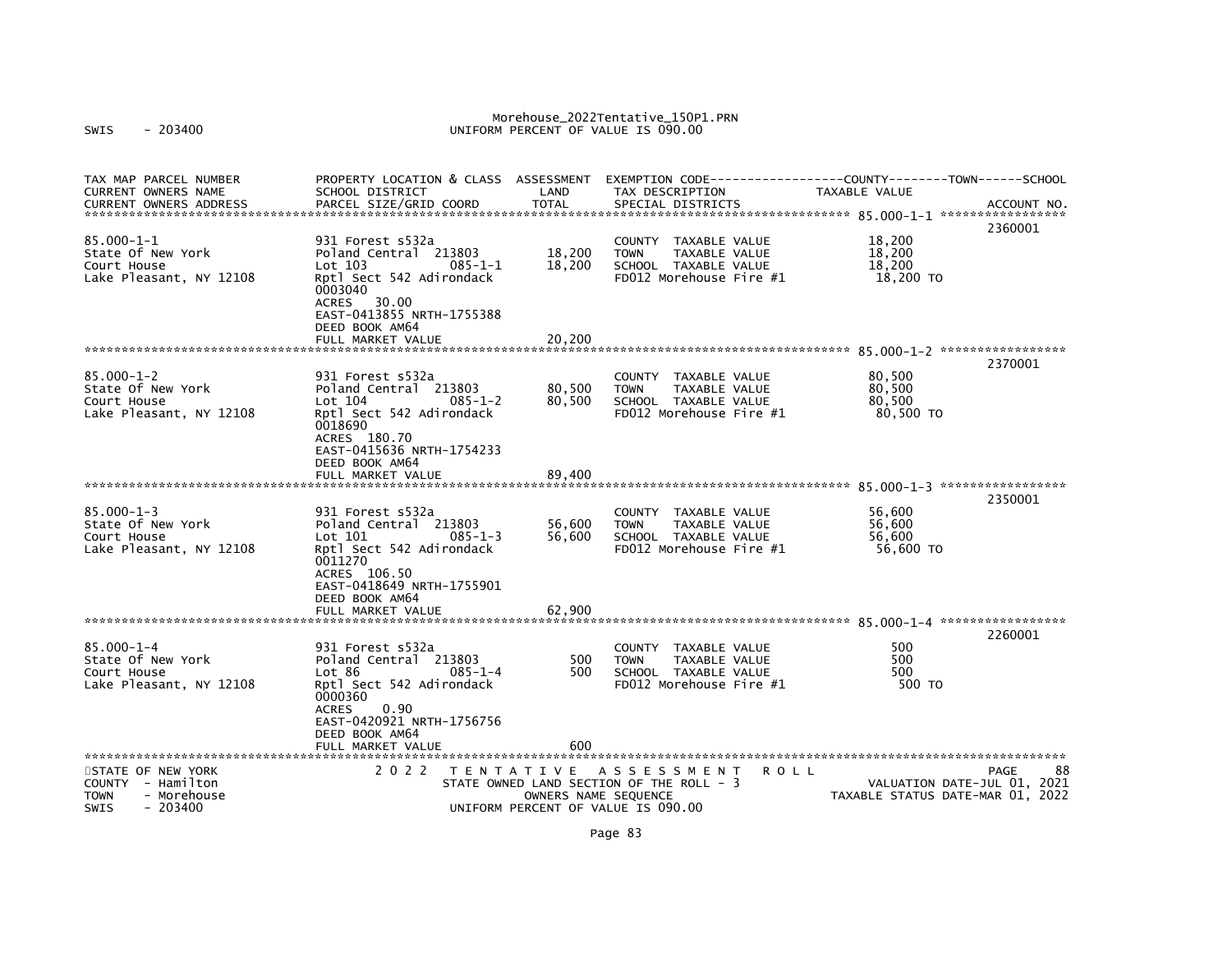| PARCEL SIZE/GRID COORD<br><b>TOTAL</b><br>SPECIAL DISTRICTS<br><b>CURRENT OWNERS ADDRESS</b><br>$85.000 - 1 - 5$<br>931 Forest s532a<br>78,200<br>COUNTY TAXABLE VALUE<br>78,200<br>78,200<br>State Of New York<br>Poland Central 213803<br>TAXABLE VALUE<br><b>TOWN</b>                                                                                                                                                                         | ACCOUNT NO.<br>2270001 |
|--------------------------------------------------------------------------------------------------------------------------------------------------------------------------------------------------------------------------------------------------------------------------------------------------------------------------------------------------------------------------------------------------------------------------------------------------|------------------------|
|                                                                                                                                                                                                                                                                                                                                                                                                                                                  |                        |
| 78,200<br>78,200<br>Court House<br>Lot 87<br>SCHOOL TAXABLE VALUE<br>$085 - 1 - 5$<br>FD012 Morehouse Fire #1<br>Lake Pleasant, NY 12108<br>Rptl Sect 542 Adirondack<br>78,200 TO<br>0017320<br>ACRES 150.00<br>EAST-0422996 NRTH-1756179<br>DEED BOOK AM64                                                                                                                                                                                      |                        |
|                                                                                                                                                                                                                                                                                                                                                                                                                                                  |                        |
|                                                                                                                                                                                                                                                                                                                                                                                                                                                  |                        |
| $85.000 - 1 - 6$<br>3.000<br>931 Forest s532a<br>COUNTY TAXABLE VALUE<br>3,000<br>State Of New York<br>Poland Central 213803<br>TAXABLE VALUE<br>3,000<br><b>TOWN</b><br>3,000<br>3,000<br>Court House<br>$085 - 1 - 6$<br>SCHOOL TAXABLE VALUE<br>Lot 82<br>Lake Pleasant, NY 12108<br>FD012 Morehouse Fire #1<br>3,000 TO<br>Rptl Sect 542 Adirondack<br>0000890<br>5.00<br><b>ACRES</b>                                                       | 2250001                |
| EAST-0425274 NRTH-1756995<br>DEED BOOK AM64<br>FULL MARKET VALUE<br>3,300                                                                                                                                                                                                                                                                                                                                                                        |                        |
| $85.000 - 1 - 7$<br>24,200<br>931 Forest s532a<br>COUNTY TAXABLE VALUE<br>24,200<br>24,200<br>State Of New York<br>Poland Central 213803<br>TAXABLE VALUE<br><b>TOWN</b><br>$085 - 1 - 7$<br>24,200<br>24,200<br>Court House<br>Lot 81<br>SCHOOL TAXABLE VALUE<br>Rptl Sect 542 Adirondack<br>FD012 Morehouse Fire #1<br>24,200 TO<br>Lake Pleasant, NY 12108<br>0004620<br>ACRES 48.14<br>EAST-0426695 NRTH-1756826<br>DEED BOOK DEC<br>PG-8504 | 2240001                |
| FULL MARKET VALUE<br>26,900                                                                                                                                                                                                                                                                                                                                                                                                                      |                        |
| INC 3320<br>$85.000 - 1 - 8$<br>301,000<br>931 Forest s532a - WTRFNT<br>COUNTY TAXABLE VALUE<br>State Of New York<br>Poland Central 213803<br>301,000<br>TAXABLE VALUE<br>301.000<br><b>TOWN</b><br>Court House<br>Lot 81 Ex 46.00A Wtr 085<br>301,000<br>SCHOOL TAXABLE VALUE<br>301,000<br>Lake Pleasant, NY 12108<br>0014060<br>FD012 Morehouse Fire #1<br>301,000 TO<br>ACRES 142.96<br>EAST-0427783 NRTH-1756141                            | 2230001                |
| DEED BOOK DEC<br>PG-8504<br>FULL MARKET VALUE<br>334,400                                                                                                                                                                                                                                                                                                                                                                                         |                        |
| STATE OF NEW YORK<br>2022<br>TENTATIVE ASSESSMENT<br><b>ROLL</b><br>COUNTY - Hamilton<br>STATE OWNED LAND SECTION OF THE ROLL - 3<br>VALUATION DATE-JUL 01, 2021<br><b>TOWN</b><br>- Morehouse<br>OWNERS NAME SEQUENCE<br>TAXABLE STATUS DATE-MAR 01, 2022<br>$-203400$<br>UNIFORM PERCENT OF VALUE IS 090.00<br><b>SWIS</b>                                                                                                                     | 89<br>PAGE             |

TAX MAP PARCEL NUMBER PROPERTY LOCATION & CLASS ASSESSMENT EXEMPTION CODE-----------------COUNTY-------TOWN-----SCHOOL Page 84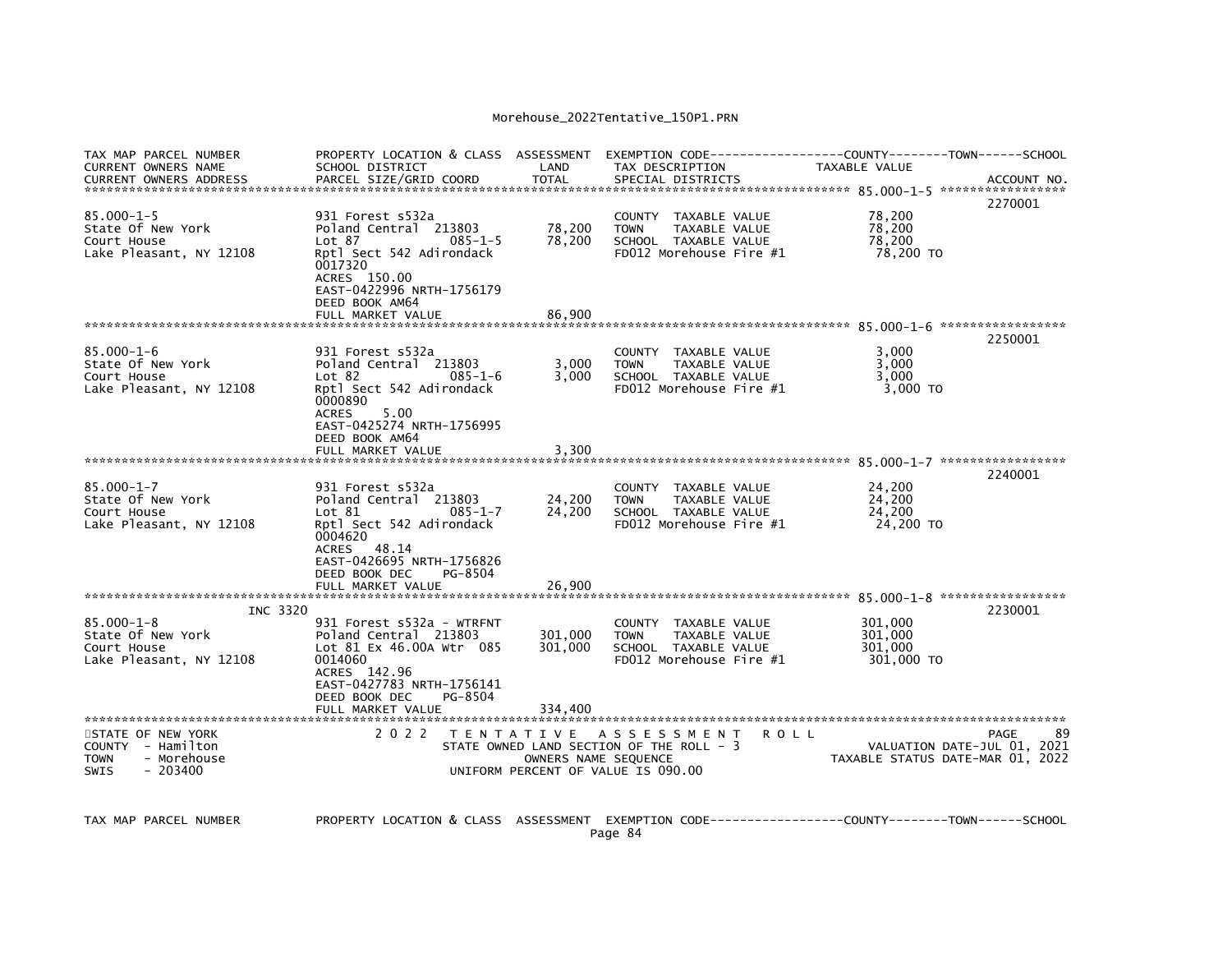|                                                      |                                                                                                                        |                      | Morehouse_2022Tentative_150P1.PRN                                            |             |                                  |             |
|------------------------------------------------------|------------------------------------------------------------------------------------------------------------------------|----------------------|------------------------------------------------------------------------------|-------------|----------------------------------|-------------|
| CURRENT OWNERS NAME<br><b>CURRENT OWNERS ADDRESS</b> | SCHOOL DISTRICT<br>PARCEL SIZE/GRID COORD                                                                              | LAND<br><b>TOTAL</b> | TAX DESCRIPTION<br>SPECIAL DISTRICTS                                         |             | TAXABLE VALUE                    | ACCOUNT NO. |
|                                                      |                                                                                                                        |                      |                                                                              |             |                                  |             |
| $85.000 - 1 - 9$<br>State Of New York<br>Court House | 931 Forest s532a<br>Poland Central 213803<br>Lot 64<br>$085 - 1 - 9$                                                   | 48,800<br>48,800     | COUNTY TAXABLE VALUE<br><b>TOWN</b><br>TAXABLE VALUE<br>SCHOOL TAXABLE VALUE |             | 48,800<br>48,800<br>48,800       | 2180001     |
| Lake Pleasant, NY 12108                              | Rptl Sect 542 Adirondack<br>0008140<br>ACRES 49.87<br>EAST-0430422 NRTH-1757766<br>DEED BOOK AM64<br>FULL MARKET VALUE | 54.200               | FD012 Morehouse Fire #1                                                      |             | 48,800 TO                        |             |
|                                                      |                                                                                                                        |                      |                                                                              |             |                                  |             |
|                                                      |                                                                                                                        |                      |                                                                              |             |                                  | 2190001     |
| $85.000 - 1 - 10$<br>State Of New York               | 931 Forest s532a<br>Poland Central 213803                                                                              | 154,700              | COUNTY TAXABLE VALUE<br><b>TOWN</b><br>TAXABLE VALUE                         |             | 154,700<br>154,700               |             |
| Court House                                          | Lot 65<br>$085 - 1 - 1$                                                                                                | 154,700              | SCHOOL TAXABLE VALUE                                                         |             | 154,700                          |             |
| Lake Pleasant, NY 12108                              | Rptl Sect 542 Adirondack<br>0025270                                                                                    |                      | FD012 Morehouse Fire #1                                                      |             | 154,700 TO                       |             |
|                                                      | ACRES 207.00                                                                                                           |                      |                                                                              |             |                                  |             |
|                                                      | EAST-0432146 NRTH-1756421                                                                                              |                      |                                                                              |             |                                  |             |
|                                                      | DEED BOOK AM64<br>FULL MARKET VALUE                                                                                    | 171,900              |                                                                              |             |                                  |             |
|                                                      |                                                                                                                        |                      |                                                                              |             |                                  |             |
| 85.000-1-11                                          | 931 Forest s532a                                                                                                       |                      | COUNTY TAXABLE VALUE                                                         |             | 32,200                           | 2170001     |
| State Of New York                                    | Poland Central 213803                                                                                                  | 32,200               | <b>TOWN</b><br>TAXABLE VALUE                                                 |             | 32,200                           |             |
| Court House                                          | Lot 56<br>$085 - 1 - 1$                                                                                                | 32,200               | SCHOOL TAXABLE VALUE<br>FD012 Morehouse Fire #1                              |             | 32,200                           |             |
| Lake Pleasant, NY 12108                              | Rptl Sect 542 Adirondack<br>0008650<br>ACRES 47.25<br>EAST-0434765 NRTH-1757683<br>DEED BOOK AM64                      |                      |                                                                              |             | 32,200 TO                        |             |
|                                                      | FULL MARKET VALUE                                                                                                      | 35.800               |                                                                              |             |                                  |             |
|                                                      |                                                                                                                        |                      |                                                                              |             |                                  | 2160001     |
| $85.000 - 1 - 12$<br>State Of New York               | 931 Forest s532a<br>Poland Central 213803                                                                              |                      | COUNTY TAXABLE VALUE<br>TAXABLE VALUE<br><b>TOWN</b>                         |             | 127,600<br>127,600               |             |
| Court House                                          | $Lot$ 55<br>$085 - 1 - 1$                                                                                              | 127,600<br>127,600   | SCHOOL TAXABLE VALUE                                                         |             | 127,600                          |             |
| Lake Pleasant, NY 12108                              | Rptl Sect 542 Adirondack<br>0020840                                                                                    |                      | FD012 Morehouse Fire #1                                                      |             | 127,600 TO                       |             |
|                                                      | ACRES 180.95<br>EAST-0436735 NRTH-1756252                                                                              |                      |                                                                              |             |                                  |             |
|                                                      | DEED BOOK AM64                                                                                                         |                      |                                                                              |             |                                  |             |
|                                                      | FULL MARKET VALUE                                                                                                      | 141,800              |                                                                              |             |                                  |             |
| STATE OF NEW YORK                                    | 2 0 2 2                                                                                                                |                      | TENTATIVE ASSESSMENT                                                         | <b>ROLL</b> |                                  | 90<br>PAGE  |
| COUNTY - Hamilton                                    |                                                                                                                        |                      | STATE OWNED LAND SECTION OF THE ROLL - 3                                     |             | VALUATION DATE-JUL 01, 2021      |             |
| - Morehouse<br>TOWN<br>$-203400$<br>SWIS             |                                                                                                                        | OWNERS NAME SEOUENCE | UNIFORM PERCENT OF VALUE IS 090.00                                           |             | TAXABLE STATUS DATE-MAR 01, 2022 |             |
|                                                      |                                                                                                                        |                      |                                                                              |             |                                  |             |
| TAX MAP PARCEL NUMBER                                | PROPERTY LOCATION & CLASS ASSESSMENT                                                                                   |                      | EXEMPTION        CODE-----------------COUNTY-------TOWN------SCHOOL          |             |                                  |             |
| CURRENT OWNERS NAME                                  | SCHOOL DISTRICT                                                                                                        | LAND                 | TAX DESCRIPTION                                                              |             | TAXABLE VALUE                    |             |
| <b>CURRENT OWNERS ADDRESS</b>                        | PARCEL SIZE/GRID COORD                                                                                                 | <b>TOTAL</b>         | SPECIAL DISTRICTS<br>Page 85                                                 |             |                                  | ACCOUNT NO. |
|                                                      |                                                                                                                        |                      |                                                                              |             |                                  |             |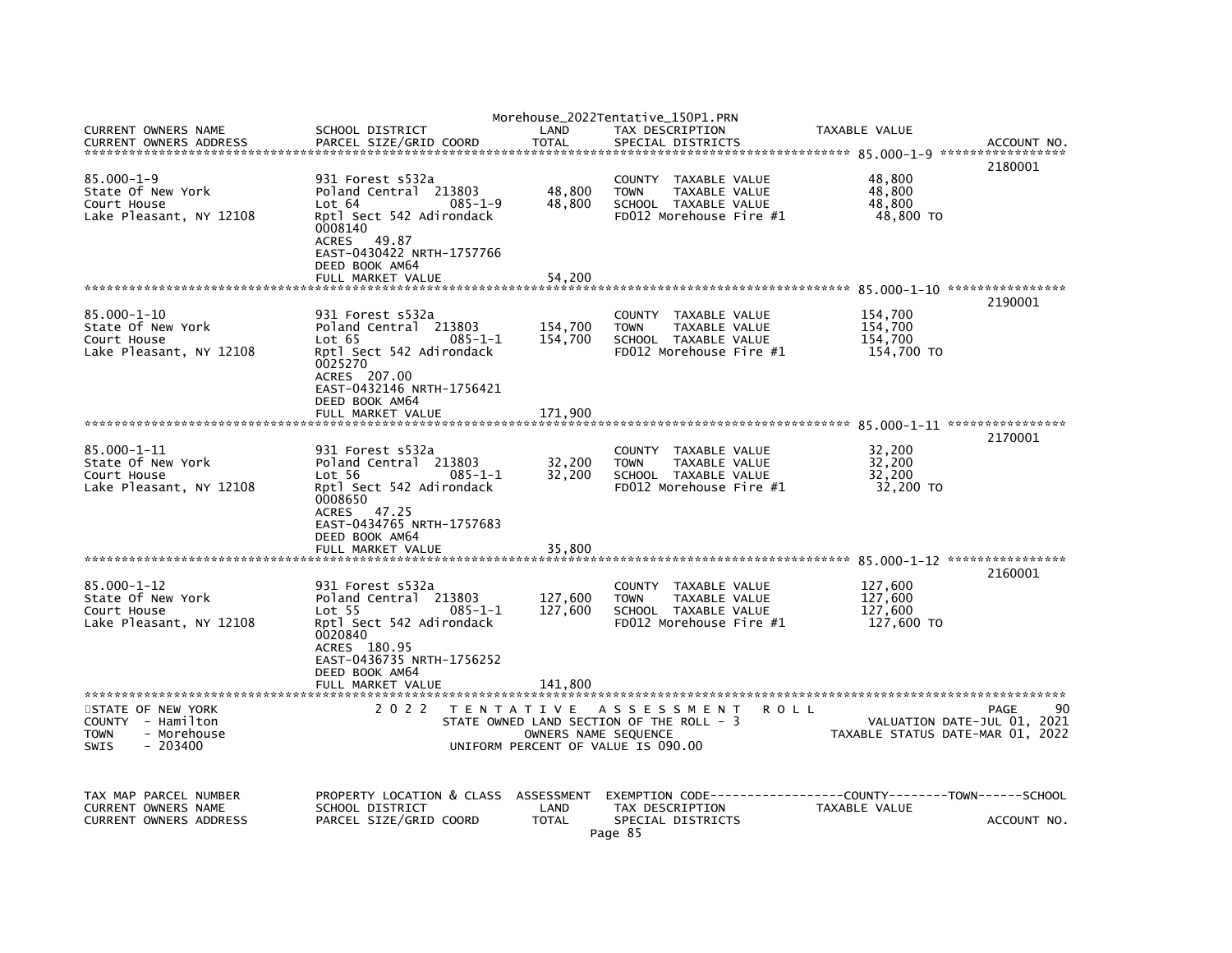|                                                                                           |                                                                                                                                                                                                    |                                           | Morehouse_2022Tentative_150P1.PRN                                                                                 |      |                                             |                                                                               |
|-------------------------------------------------------------------------------------------|----------------------------------------------------------------------------------------------------------------------------------------------------------------------------------------------------|-------------------------------------------|-------------------------------------------------------------------------------------------------------------------|------|---------------------------------------------|-------------------------------------------------------------------------------|
|                                                                                           |                                                                                                                                                                                                    |                                           |                                                                                                                   |      |                                             | 2150001                                                                       |
| $85.000 - 1 - 13$<br>State Of New York<br>Court House<br>Lake Pleasant, NY 12108          | 931 Forest s532a<br>Poland Central 213803<br>Lot 42<br>$085 - 1 - 1$<br>Rptl Sect 542 Adirondack<br>0010250<br>ACRES 47.00<br>EAST-0439354 NRTH-1757644<br>DEED BOOK AM64                          | 22,600<br>22,600                          | <b>COUNTY</b><br>TAXABLE VALUE<br><b>TOWN</b><br>TAXABLE VALUE<br>SCHOOL TAXABLE VALUE<br>FD012 Morehouse Fire #1 |      | 22,600<br>22,600<br>22,600<br>22,600 TO     |                                                                               |
|                                                                                           | FULL MARKET VALUE                                                                                                                                                                                  | 25,100                                    |                                                                                                                   |      |                                             |                                                                               |
| $85.000 - 1 - 23$<br>State Of New York<br>Court House<br>Lake Pleasant, NY 12108          | 931 Forest s532a - WTRFNT<br>Poland Central 213803<br>Lot 108<br>$085 - 1 - 2$<br>Rptl Sect 542 Adirondack<br>0022330<br>ACRES 213.00<br>EAST-0422315 NRTH-1745574                                 | 176,900<br>176,900                        | <b>COUNTY</b><br>TAXABLE VALUE<br>TAXABLE VALUE<br><b>TOWN</b><br>SCHOOL TAXABLE VALUE<br>FD012 Morehouse Fire #1 |      | 176,900<br>176,900<br>176,900<br>176,900 TO | 2410001                                                                       |
|                                                                                           | DEED BOOK AM64<br>FULL MARKET VALUE                                                                                                                                                                | 196,600                                   |                                                                                                                   |      |                                             |                                                                               |
|                                                                                           |                                                                                                                                                                                                    |                                           |                                                                                                                   |      |                                             |                                                                               |
| $85.000 - 1 - 24$<br>State Of New York<br>Court House<br>Lake Pleasant, NY 12108          | 931 Forest s532a<br>Poland Central 213803<br>Lot 107<br>$085 - 1 - 2$<br>Rptl Sect 542 Adirondack<br>0024980<br>ACRES 213.00<br>EAST-0420556 NRTH-1747895<br>DEED BOOK AM64                        | 72,200<br>72,200                          | TAXABLE VALUE<br><b>COUNTY</b><br><b>TOWN</b><br>TAXABLE VALUE<br>SCHOOL TAXABLE VALUE<br>FD012 Morehouse Fire #1 |      | 72,200<br>72,200<br>72,200<br>72,200 TO     | 2400001                                                                       |
|                                                                                           | FULL MARKET VALUE                                                                                                                                                                                  | 80,200                                    |                                                                                                                   |      |                                             |                                                                               |
| $85.000 - 1 - 25$<br>State Of New York<br>Court House<br>Lake Pleasant, NY 12108          | 931 Forest s532a<br>Poland Central 213803<br>Lot $106$<br>$085 - 1 - 2$<br>Rptl Sect 542 Adirondack<br>0022240<br>ACRES 213.00<br>EAST-0418818 NRTH-1750200<br>DEED BOOK AM64<br>FULL MARKET VALUE | 83,200<br>83,200<br>92,400                | TAXABLE VALUE<br><b>COUNTY</b><br>TAXABLE VALUE<br><b>TOWN</b><br>SCHOOL TAXABLE VALUE<br>FD012 Morehouse Fire #1 |      | 83,200<br>83,200<br>83,200<br>83,200 TO     | 2390001                                                                       |
|                                                                                           |                                                                                                                                                                                                    |                                           |                                                                                                                   |      |                                             |                                                                               |
| STATE OF NEW YORK<br>COUNTY - Hamilton<br>- Morehouse<br><b>TOWN</b><br>SWIS<br>$-203400$ | 2 0 2 2                                                                                                                                                                                            | T E N T A T I V E<br>OWNERS NAME SEQUENCE | A S S E S S M E N T<br>STATE OWNED LAND SECTION OF THE ROLL - 3<br>UNIFORM PERCENT OF VALUE IS 090.00             | ROLL |                                             | 91<br>PAGE<br>VALUATION DATE-JUL 01, 2021<br>TAXABLE STATUS DATE-MAR 01, 2022 |
| TAX MAP PARCEL NUMBER<br>CURRENT OWNERS NAME<br><b>CURRENT OWNERS ADDRESS</b>             | PROPERTY LOCATION & CLASS<br>SCHOOL DISTRICT<br>PARCEL SIZE/GRID COORD                                                                                                                             | ASSESSMENT<br>LAND<br><b>TOTAL</b>        | EXEMPTION CODE----<br>TAX DESCRIPTION<br>SPECIAL DISTRICTS                                                        |      | TAXABLE VALUE                               | -------COUNTY--------TOWN------SCHOOL<br>ACCOUNT NO<br>2380001                |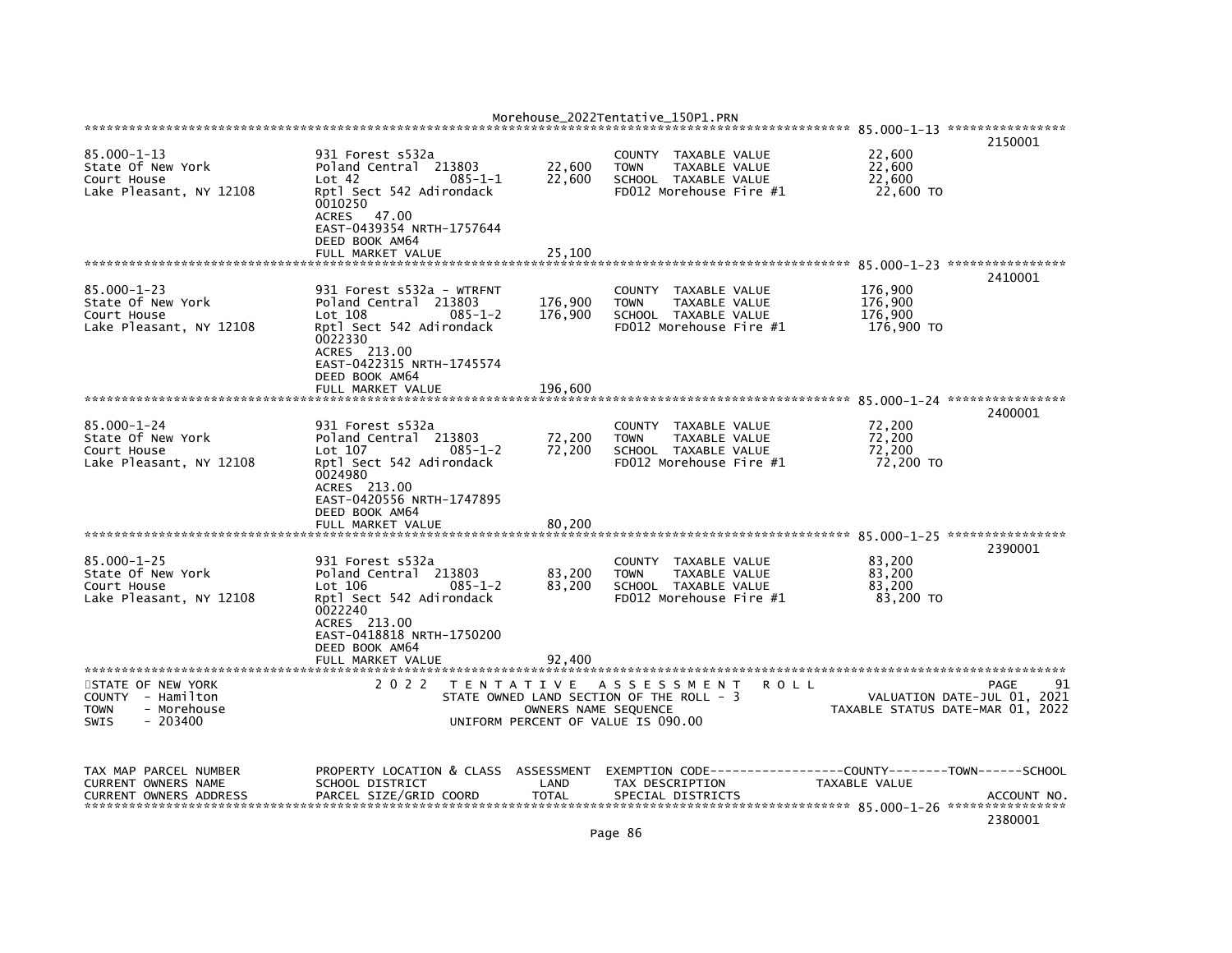|                                                                                           |                                                                                                                         |                      | Morehouse_2022Tentative_150P1.PRN                                                                      |                      |                                                                               |
|-------------------------------------------------------------------------------------------|-------------------------------------------------------------------------------------------------------------------------|----------------------|--------------------------------------------------------------------------------------------------------|----------------------|-------------------------------------------------------------------------------|
| $85.000 - 1 - 26$<br>State Of New York<br>Court House                                     | 931 Forest s532a<br>Poland Central 213803<br>$Lot$ 105<br>$085 - 1 - 2$                                                 | 93,500<br>93,500     | COUNTY TAXABLE VALUE<br><b>TOWN</b><br>TAXABLE VALUE<br>SCHOOL TAXABLE VALUE                           |                      | 93,500<br>93,500<br>93,500                                                    |
| Lake Pleasant, NY 12108                                                                   | Rptl Sect 542 Adirondack<br>0021690<br>ACRES 213.00<br>EAST-0417233 NRTH-1752319                                        |                      | FD012 Morehouse Fire #1                                                                                |                      | 93,500 TO                                                                     |
|                                                                                           | DEED BOOK AM64                                                                                                          |                      |                                                                                                        |                      |                                                                               |
|                                                                                           | FULL MARKET VALUE                                                                                                       | 103,900              |                                                                                                        |                      | 2340001                                                                       |
| $85.000 - 1 - 27$<br>State Of New York<br>Court House                                     | 931 Forest s532a<br>Poland Central 213803<br>Lot 100<br>$085 - 1 - 2$                                                   | 89,600<br>89,600     | COUNTY<br>TAXABLE VALUE<br>TAXABLE VALUE<br><b>TOWN</b><br>SCHOOL TAXABLE VALUE                        |                      | 89,600<br>89,600<br>89,600                                                    |
| Lake Pleasant, NY 12108                                                                   | Rptl Sect 542 Adirondack<br>0021530<br>ACRES 213.00<br>EAST-0420135 NRTH-1754384<br>DEED BOOK AM64<br>FULL MARKET VALUE | 99,600               | FD012 Morehouse Fire #1                                                                                |                      | 89,600 TO                                                                     |
|                                                                                           |                                                                                                                         |                      |                                                                                                        |                      |                                                                               |
| INC 910                                                                                   |                                                                                                                         |                      |                                                                                                        |                      | 2280001                                                                       |
| $85.000 - 1 - 28$<br>State Of New York                                                    | 931 Forest s532a<br>Poland Central 213803                                                                               | 97,500               | COUNTY<br>TAXABLE VALUE<br>TAXABLE VALUE<br><b>TOWN</b>                                                |                      | 97,500<br>97,500                                                              |
| Court House                                                                               | Lot 88 Ex 12.00A Wtr 085                                                                                                | 97,500               | SCHOOL TAXABLE VALUE                                                                                   |                      | 97,500                                                                        |
| Lake Pleasant, NY 12108                                                                   | Rptl Sect 542 Adirondack                                                                                                |                      | FD012 Morehouse Fire #1                                                                                |                      | 97,500 TO                                                                     |
|                                                                                           | 0021970<br>ACRES 213.00                                                                                                 |                      |                                                                                                        |                      |                                                                               |
|                                                                                           | EAST-0424620 NRTH-1754380                                                                                               |                      |                                                                                                        |                      |                                                                               |
|                                                                                           | DEED BOOK AM64                                                                                                          |                      |                                                                                                        |                      |                                                                               |
|                                                                                           | FULL MARKET VALUE                                                                                                       | 108,300              |                                                                                                        |                      |                                                                               |
| <b>INC 9280</b>                                                                           |                                                                                                                         |                      |                                                                                                        |                      | 2220001                                                                       |
| $85.000 - 1 - 30$                                                                         | 931 Forest s532a - WTRFNT                                                                                               |                      | COUNTY<br>TAXABLE VALUE                                                                                |                      | 174,900                                                                       |
| State Of New York<br>Court House                                                          | Poland Central 213803<br>Lot 80 Ex 78.00A Wtr 085                                                                       | 174,900<br>174,900   | <b>TOWN</b><br>TAXABLE VALUE<br>SCHOOL TAXABLE VALUE                                                   |                      | 174,900<br>174.900                                                            |
| Lake Pleasant, NY 12108                                                                   | 0024180                                                                                                                 |                      | FD012 Morehouse Fire #1                                                                                |                      | 174,900 TO                                                                    |
|                                                                                           | ACRES 213.10<br>EAST-0429195 NRTH-1754254<br>DEED BOOK AM64                                                             |                      |                                                                                                        |                      |                                                                               |
|                                                                                           | FULL MARKET VALUE                                                                                                       | 194,300              |                                                                                                        |                      |                                                                               |
|                                                                                           |                                                                                                                         |                      |                                                                                                        |                      |                                                                               |
| STATE OF NEW YORK<br>COUNTY - Hamilton<br>- Morehouse<br><b>TOWN</b><br>SWIS<br>$-203400$ | 2 0 2 2                                                                                                                 | OWNERS NAME SEQUENCE | TENTATIVE ASSESSMENT<br>STATE OWNED LAND SECTION OF THE ROLL - 3<br>UNIFORM PERCENT OF VALUE IS 090.00 | <b>ROLL</b>          | 92<br>PAGE<br>VALUATION DATE-JUL 01, 2021<br>TAXABLE STATUS DATE-MAR 01, 2022 |
|                                                                                           |                                                                                                                         |                      |                                                                                                        |                      |                                                                               |
| TAX MAP PARCEL NUMBER<br>CURRENT OWNERS NAME                                              | PROPERTY LOCATION & CLASS ASSESSMENT<br>SCHOOL DISTRICT                                                                 | LAND                 | TAX DESCRIPTION                                                                                        | <b>TAXABLE VALUE</b> |                                                                               |
| <b>CURRENT OWNERS ADDRESS</b>                                                             | PARCEL SIZE/GRID COORD                                                                                                  | <b>TOTAL</b>         | SPECIAL DISTRICTS                                                                                      |                      | ACCOUNT NO.                                                                   |
|                                                                                           |                                                                                                                         |                      |                                                                                                        |                      | 2200001                                                                       |
| $85.000 - 1 - 31$<br>State Of New York                                                    | 931 Forest s532a<br>Poland Central 213803                                                                               | 131,200              | <b>COUNTY</b><br>TAXABLE VALUE<br><b>TOWN</b><br>TAXABLE VALUE                                         |                      | 131,200<br>131,200                                                            |
| Court House                                                                               | $085 - 1 - 3$<br>Lot 66                                                                                                 | 131,200              | SCHOOL TAXABLE VALUE<br>Page 87                                                                        |                      | 131,200                                                                       |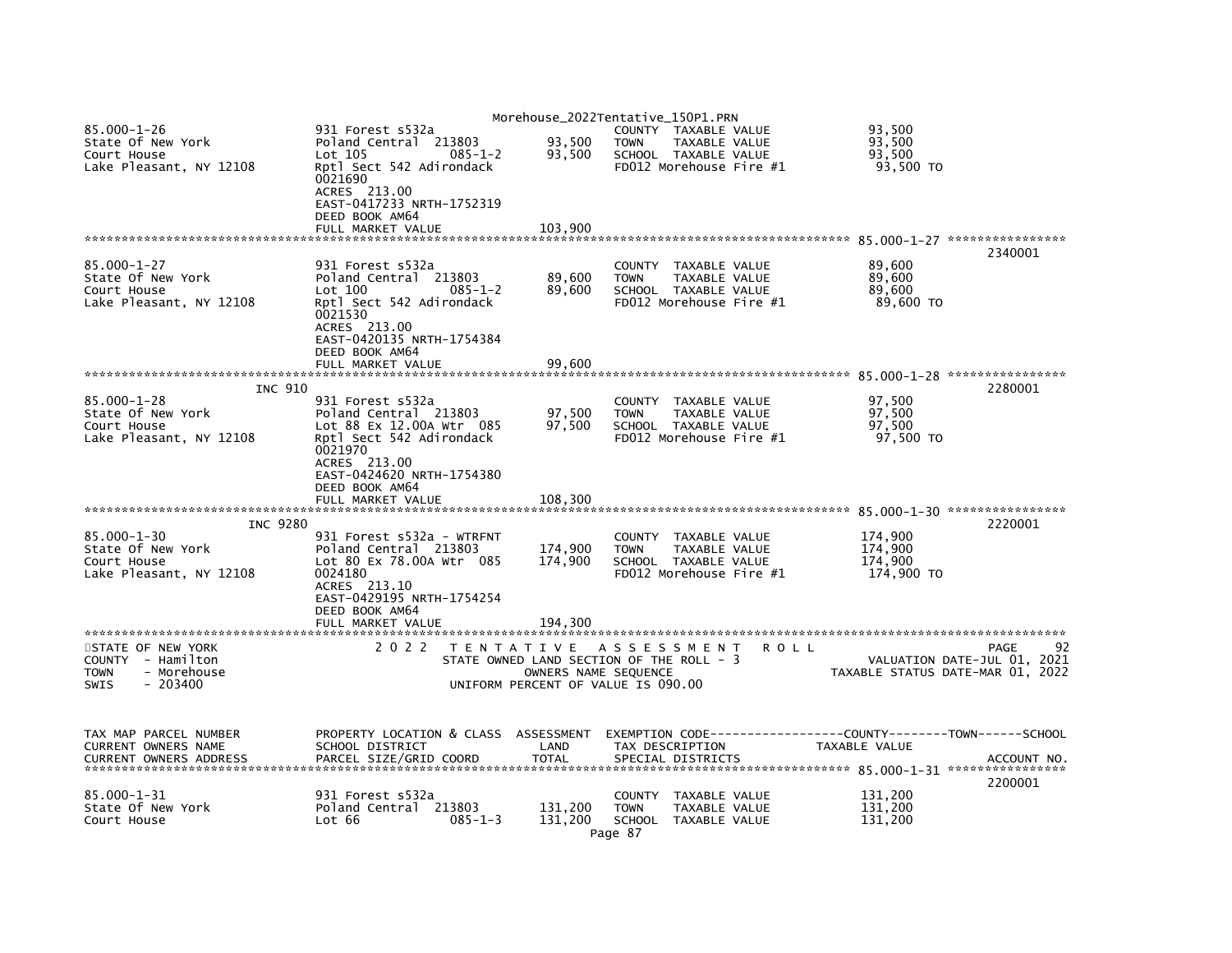|                                        |                                             |                      | Morehouse_2022Tentative_150P1.PRN                                              |                                  |             |
|----------------------------------------|---------------------------------------------|----------------------|--------------------------------------------------------------------------------|----------------------------------|-------------|
| Lake Pleasant, NY 12108                | Rptl Sect 542 Adirondack<br>0023690         |                      | FD012 Morehouse Fire #1                                                        | 131,200 TO                       |             |
|                                        | ACRES 213.00<br>EAST-0433859 NRTH-1754153   |                      |                                                                                |                                  |             |
|                                        | DEED BOOK AM64                              |                      |                                                                                |                                  |             |
|                                        | FULL MARKET VALUE                           | 145,800              |                                                                                |                                  |             |
|                                        | G1 97                                       |                      |                                                                                |                                  | 2310001     |
| $85.000 - 1 - 38$<br>State Of New York | 931 Forest s532a<br>Poland Central 213803   | 83,500               | COUNTY<br>TAXABLE VALUE<br><b>TOWN</b><br>TAXABLE VALUE                        | 83,500<br>83,500                 |             |
| Court House                            | Lot 97 085-1-38                             | 83,500               | SCHOOL TAXABLE VALUE                                                           | 83,500                           |             |
| Lake Pleasant, NY 12108                | Rptl Sect 542 Adirondack<br>0022330         |                      | FD012 Morehouse Fire #1                                                        | 83,500 TO                        |             |
|                                        | ACRES 213.00                                |                      |                                                                                |                                  |             |
|                                        | EAST-0425177 NRTH-1747691                   |                      |                                                                                |                                  |             |
|                                        | FULL MARKET VALUE                           | 92,800               |                                                                                |                                  |             |
|                                        | GT 98                                       |                      |                                                                                |                                  | 2320001     |
| $85.000 - 1 - 39$<br>State Of New York | 931 Forest s532a<br>Poland Central 213803   | 107,200              | <b>COUNTY</b><br>TAXABLE VALUE<br><b>TOWN</b><br>TAXABLE VALUE                 | 107,200<br>107,200               |             |
| Court House                            | Lot 98 085-1-39                             | 107,200              | SCHOOL TAXABLE VALUE                                                           | 107,200                          |             |
| Lake Pleasant, NY 12108                | Rptl Sect 542 Adirondack                    |                      | FD012 Morehouse Fire #1                                                        | 107,200 TO                       |             |
|                                        | 0024600<br>ACRES 213.00                     |                      |                                                                                |                                  |             |
|                                        | EAST-0423424 NRTH-1750007                   |                      |                                                                                |                                  |             |
|                                        | DEED BOOK AM64<br>FULL MARKET VALUE         | 119,100              |                                                                                |                                  |             |
|                                        |                                             |                      |                                                                                |                                  |             |
| $85.000 - 1 - 40$                      | G1 99<br>931 Forest s532a                   |                      | <b>COUNTY</b><br>TAXABLE VALUE                                                 | 99,800                           | 2330001     |
| State Of New York                      | Poland Central 213803                       | 99,800               | TAXABLE VALUE<br><b>TOWN</b>                                                   | 99,800                           |             |
| Court House                            | $Lot 99 085 - 1 - 40$                       | 99,800               | SCHOOL TAXABLE VALUE                                                           | 99.800                           |             |
| Lake Pleasant, NY 12108                | Rptl Sect 542 Adirondack<br>0021930         |                      | FD012 Morehouse Fire #1                                                        | 99,800 TO                        |             |
|                                        | ACRES 213.00                                |                      |                                                                                |                                  |             |
|                                        | EAST-0421709 NRTH-1752282<br>DEED BOOK AM64 |                      |                                                                                |                                  |             |
|                                        | FULL MARKET VALUE                           | 110,900              |                                                                                |                                  |             |
|                                        |                                             |                      |                                                                                |                                  |             |
| STATE OF NEW YORK<br>COUNTY - Hamilton | 2 0 2 2<br>T E N T A T I V E                |                      | A S S E S S M E N T<br><b>ROLL</b><br>STATE OWNED LAND SECTION OF THE ROLL - 3 | VALUATION DATE-JUL 01, 2021      | 93<br>PAGE  |
| - Morehouse<br><b>TOWN</b>             |                                             | OWNERS NAME SEQUENCE |                                                                                | TAXABLE STATUS DATE-MAR 01, 2022 |             |
| $-203400$<br><b>SWIS</b>               |                                             |                      | UNIFORM PERCENT OF VALUE IS 090.00                                             |                                  |             |
|                                        |                                             |                      |                                                                                |                                  |             |
| TAX MAP PARCEL NUMBER                  | PROPERTY LOCATION & CLASS                   | <b>ASSESSMENT</b>    |                                                                                |                                  |             |
| CURRENT OWNERS NAME                    | SCHOOL DISTRICT<br>PARCEL SIZE/GRID COORD   | LAND<br><b>TOTAL</b> | TAX DESCRIPTION<br>SPECIAL DISTRICTS                                           | TAXABLE VALUE                    |             |
| <b>CURRENT OWNERS ADDRESS</b>          |                                             |                      |                                                                                |                                  | ACCOUNT NO. |
|                                        | G189                                        |                      |                                                                                |                                  | 2290001     |
| 85.000-1-41<br>State Of New York       | 931 Forest s532a<br>Poland Central 213803   | 118,700              | <b>COUNTY</b><br>TAXABLE VALUE<br><b>TOWN</b><br>TAXABLE VALUE                 | 118,700<br>118,700               |             |
| Court House                            | Lot 89 Ex 1250 Wtr 085-1-                   | 118,700              | SCHOOL TAXABLE VALUE                                                           | 118,700                          |             |
| Lake Pleasant, NY 12108                | Rptl Sect 542 Adirondack<br>0024750         |                      | FD012 Morehouse Fire #1                                                        | 118,700 TO                       |             |
|                                        | ACRES 212.00                                |                      |                                                                                |                                  |             |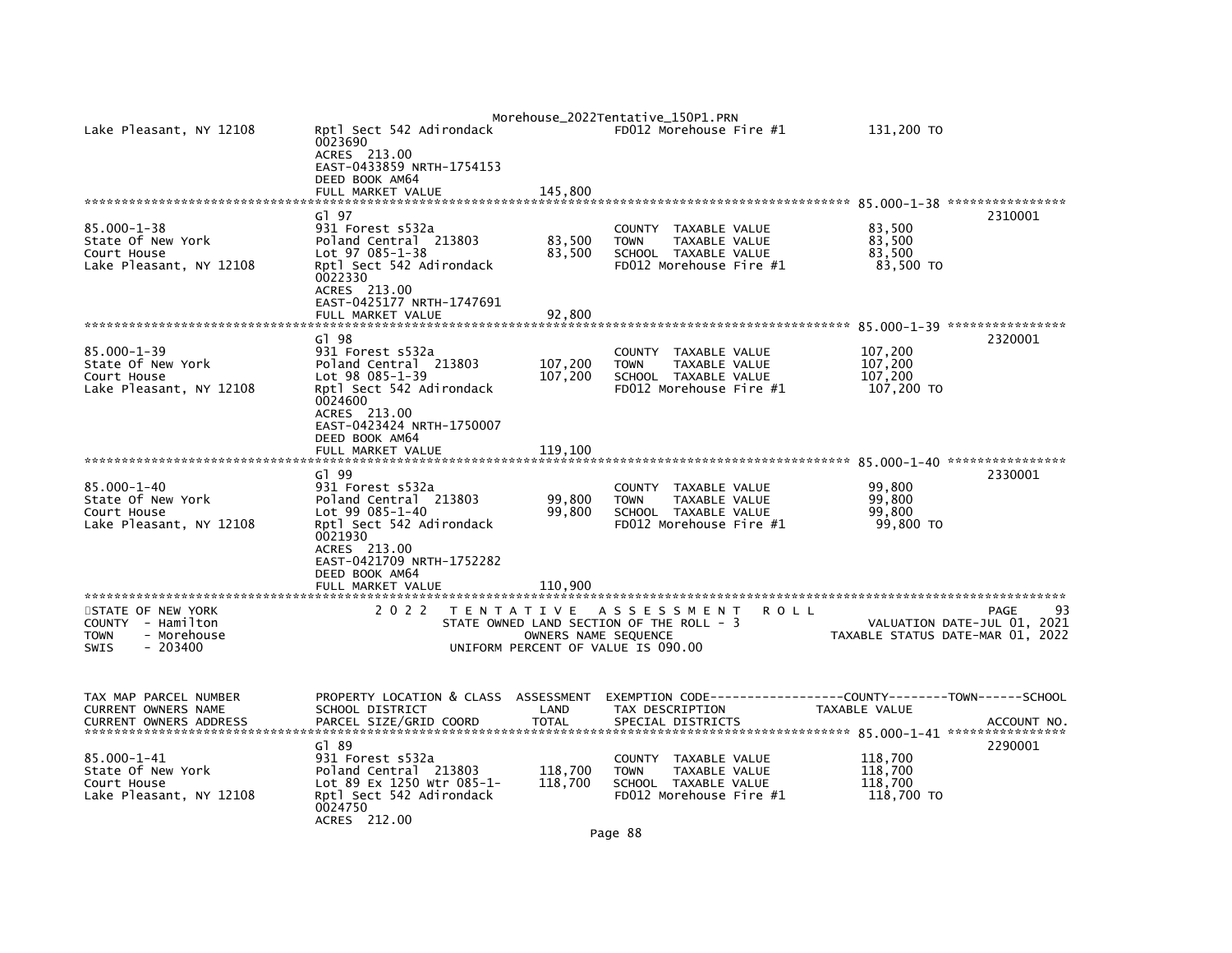|                                                                                                  |                                                                                                                                                                                                |                                                            | Morehouse_2022Tentative_150P1.PRN                                                                          |         |                                                                               |             |
|--------------------------------------------------------------------------------------------------|------------------------------------------------------------------------------------------------------------------------------------------------------------------------------------------------|------------------------------------------------------------|------------------------------------------------------------------------------------------------------------|---------|-------------------------------------------------------------------------------|-------------|
|                                                                                                  | EAST-0426303 NRTH-1752128<br>DEED BOOK AM64<br>FULL MARKET VALUE                                                                                                                               | 131,900                                                    |                                                                                                            |         |                                                                               |             |
|                                                                                                  |                                                                                                                                                                                                |                                                            |                                                                                                            |         |                                                                               |             |
| $85.000 - 1 - 42$<br>State Of New York<br>Court House<br>Lake Pleasant, NY 12108                 | G1 90<br>931 Forest s532a - WTRFNT<br>Poland Central 213803<br>Lot 90 Ex 7100A Wtr 085-1<br>Rptl Sect 542 Adirondack<br>0022760<br>ACRES 213.00<br>EAST-0428035 NRTH-1749813<br>DEED BOOK AM64 | 444,500<br>444,500                                         | COUNTY TAXABLE VALUE<br><b>TOWN</b><br>TAXABLE VALUE<br>SCHOOL TAXABLE VALUE<br>FD012 Morehouse Fire #1    |         | 444,500<br>444,500<br>444.500<br>444,500 TO                                   | 2300001     |
|                                                                                                  | FULL MARKET VALUE                                                                                                                                                                              | 493,900                                                    |                                                                                                            |         |                                                                               |             |
| $85.000 - 1 - 43$<br>State Of New York<br>Court House<br>Lake Pleasant, NY 12108                 | G1 79<br>931 Forest s532a - WTRFNT<br>Poland Central 213803<br>$Lot 79 085 - 1 - 43$<br>Rptl Sect 542 Adirondack<br>0022590<br>ACRES 225.90<br>EAST-0430912 NRTH-1751954<br>DEED BOOK AM64     | 180,000<br>180.000                                         | COUNTY<br>TAXABLE VALUE<br><b>TOWN</b><br>TAXABLE VALUE<br>SCHOOL TAXABLE VALUE<br>FD012 Morehouse Fire #1 |         | 180,000<br>180,000<br>180,000<br>180,000 TO                                   | 2210001     |
|                                                                                                  | FULL MARKET VALUE                                                                                                                                                                              | 200,000                                                    |                                                                                                            |         |                                                                               |             |
|                                                                                                  |                                                                                                                                                                                                |                                                            |                                                                                                            |         |                                                                               |             |
| $93.000 - 1 - 1$<br>State Of New York<br>Court House<br>Lake Pleasant, NY 12108                  | 931 Forest s532a - WTRFNT<br>Poland Central 213803<br>Inc 12 Ac Water<br>$093 - 1 - 1$<br>0606790<br>ACRES 5720.00<br>EAST-0420447 NRTH-1735070                                                | 2239,700<br>2239,700                                       | COUNTY TAXABLE VALUE<br>TAXABLE VALUE<br><b>TOWN</b><br>SCHOOL TAXABLE VALUE<br>FD012 Morehouse Fire #1    |         | 2239,700<br>2239,700<br>2239,700<br>2239,700 TO                               | 3680001     |
|                                                                                                  | FULL MARKET VALUE                                                                                                                                                                              | 2488.600                                                   |                                                                                                            |         |                                                                               |             |
| STATE OF NEW YORK<br>COUNTY - Hamilton<br>- Morehouse<br><b>TOWN</b><br>$-203400$<br><b>SWIS</b> | 2 0 2 2                                                                                                                                                                                        | OWNERS NAME SEQUENCE<br>UNIFORM PERCENT OF VALUE IS 090.00 | TENTATIVE ASSESSMENT<br>STATE OWNED LAND SECTION OF THE ROLL - 3                                           | R O L L | VALUATION DATE-JUL 01, 2021<br>TAXABLE STATUS DATE-MAR 01, 2022               | 94<br>PAGE  |
| TAX MAP PARCEL NUMBER<br>CURRENT OWNERS NAME<br>CURRENT OWNERS ADDRESS                           | PROPERTY LOCATION & CLASS ASSESSMENT<br>SCHOOL DISTRICT<br>PARCEL SIZE/GRID COORD                                                                                                              | LAND<br><b>TOTAL</b>                                       | TAX DESCRIPTION<br>SPECIAL DISTRICTS                                                                       |         | EXEMPTION CODE-----------------COUNTY-------TOWN------SCHOOL<br>TAXABLE VALUE | ACCOUNT NO. |
| $93.000 - 1 - 4$<br>State Of New York<br>Court House<br>Lake Pleasant, NY 12108                  | G1 72<br>931 Forest s532a - WTRFNT<br>Poland Central 213803<br>Lot 72 93-1-4, Inc 66A Wt<br>6863.9<br>ACRES 6115.30<br>EAST-0443122 NRTH-1749498<br>FULL MARKET VALUE                          | 2928,700<br>2928,700<br>3254,100                           | COUNTY TAXABLE VALUE<br><b>TOWN</b><br>TAXABLE VALUE<br>SCHOOL TAXABLE VALUE<br>FD012 Morehouse Fire #1    |         | 2928,700<br>2928,700<br>2928,700<br>2928,700 TO                               | 3650032     |
|                                                                                                  | G1 96                                                                                                                                                                                          |                                                            |                                                                                                            |         | 93.000-1-7 ******************                                                 | 3660012     |
| $93.000 - 1 - 7$                                                                                 | 931 Forest s532a - WTRFNT                                                                                                                                                                      | Page 89                                                    | COUNTY TAXABLE VALUE                                                                                       |         | 2950,200                                                                      |             |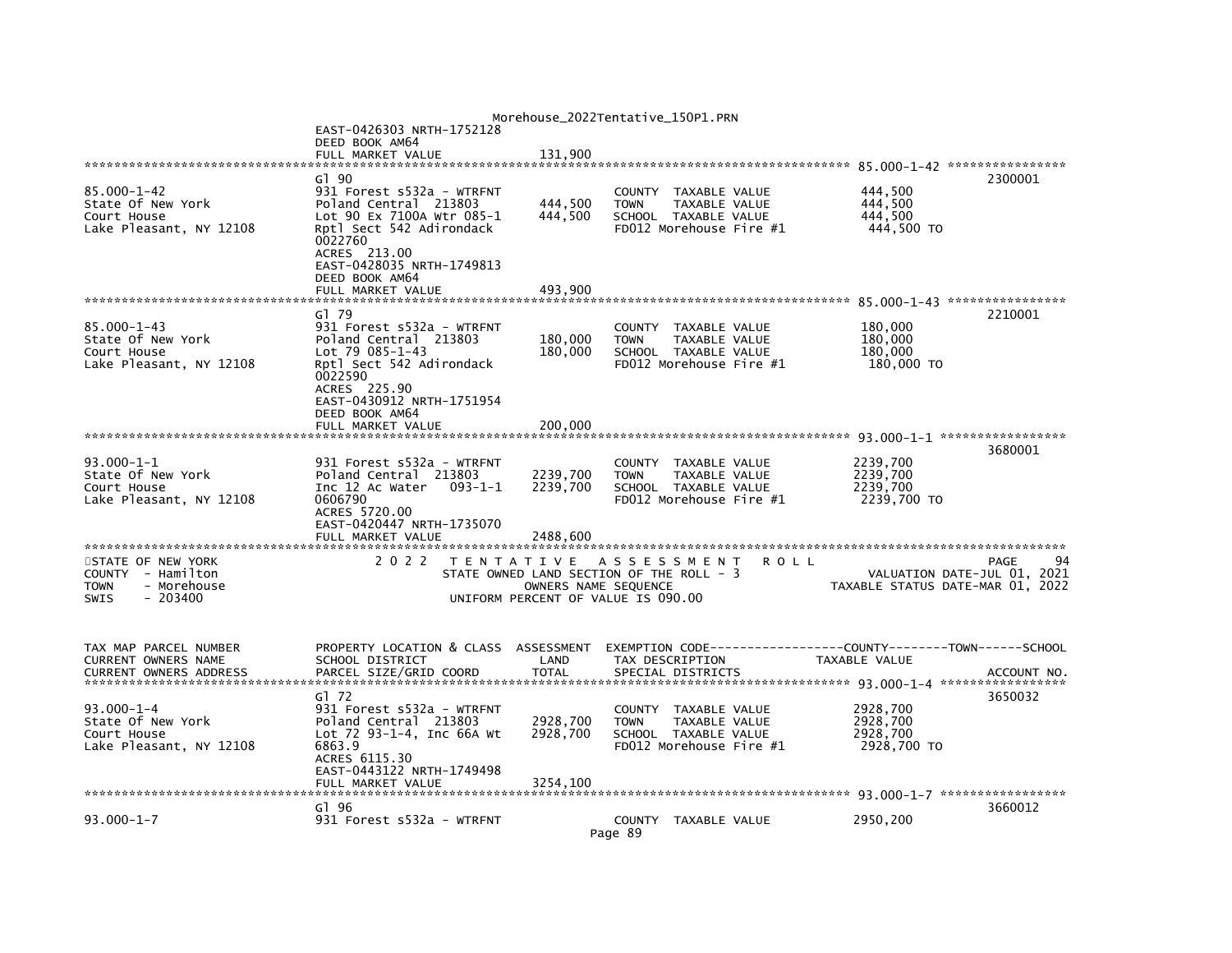|                                                                                   |                                                                                                            |                      | Morehouse_2022Tentative_150P1.PRN                                                                                 |                                             |                                     |
|-----------------------------------------------------------------------------------|------------------------------------------------------------------------------------------------------------|----------------------|-------------------------------------------------------------------------------------------------------------------|---------------------------------------------|-------------------------------------|
| State Of New York<br>Court House<br>Lake Pleasant, NY 12108                       | Poland Central 213803<br>Lot 96 Inc 120A Wtr 93-1-<br>0039500<br>ACRES 4260.00                             | 2950,200<br>2950,200 | <b>TOWN</b><br>TAXABLE VALUE<br>SCHOOL TAXABLE VALUE<br>FD012 Morehouse Fire #1                                   | 2950,200<br>2950,200<br>2950,200 TO         |                                     |
|                                                                                   | EAST-0431752 NRTH-1739981<br>FULL MARKET VALUE                                                             | 3278,000             |                                                                                                                   |                                             |                                     |
|                                                                                   |                                                                                                            |                      |                                                                                                                   |                                             | 2450001                             |
| $101.000 - 1 - 17$<br>State Of New York<br>Court House<br>Lake Pleasant, NY 12108 | 931 Forest s532a<br>Poland Central 213803<br>Lot 23<br>$101 - 1 - 1$<br>Rptl Sect 542 Adirondack           | 111,300<br>111,300   | <b>COUNTY</b><br>TAXABLE VALUE<br>TAXABLE VALUE<br><b>TOWN</b><br>SCHOOL TAXABLE VALUE<br>FD012 Morehouse Fire #1 | 111,300<br>111,300<br>111.300<br>111,300 TO |                                     |
|                                                                                   | 0016220<br>ACRES 160.00<br>EAST-0444857 NRTH-1705703<br>DEED BOOK AM64<br>FULL MARKET VALUE                | 123,700              |                                                                                                                   |                                             |                                     |
|                                                                                   |                                                                                                            |                      |                                                                                                                   |                                             |                                     |
|                                                                                   |                                                                                                            |                      |                                                                                                                   |                                             | 2520001                             |
| $101.000 - 1 - 19$<br>State Of New York<br>Court House<br>Lake Pleasant, NY 12108 | 931 Forest s532a<br>Poland Central 213803<br>$101 - 1 - 1$<br>Lot <sub>45</sub><br>0015210<br>ACRES 160.00 | 70,000<br>70,000     | COUNTY TAXABLE VALUE<br><b>TOWN</b><br>TAXABLE VALUE<br>SCHOOL TAXABLE VALUE<br>FD012 Morehouse Fire #1           | 70,000<br>70,000<br>70,000<br>70,000 TO     |                                     |
|                                                                                   | EAST-0437487 NRTH-1706794                                                                                  |                      |                                                                                                                   |                                             |                                     |
|                                                                                   | DEED BOOK AM64<br>FULL MARKET VALUE                                                                        | 77,800               |                                                                                                                   |                                             |                                     |
|                                                                                   |                                                                                                            |                      |                                                                                                                   |                                             |                                     |
|                                                                                   |                                                                                                            |                      |                                                                                                                   |                                             | 2590001                             |
| $101.000 - 1 - 20$<br>State Of New York                                           | 931 Forest s532a<br>Poland Central 213803                                                                  | 88,300               | COUNTY TAXABLE VALUE<br><b>TOWN</b><br>TAXABLE VALUE                                                              | 88,300<br>88,300                            |                                     |
| Court House                                                                       | Lot 53<br>$101 - 1 - 2$                                                                                    | 88,300               | SCHOOL TAXABLE VALUE                                                                                              | 88,300                                      |                                     |
| Lake Pleasant, NY 12108                                                           | 0015940                                                                                                    |                      | FD012 Morehouse Fire #1                                                                                           | 88,300 TO                                   |                                     |
|                                                                                   | ACRES 160.00<br>EAST-0433831 NRTH-1707342                                                                  |                      |                                                                                                                   |                                             |                                     |
|                                                                                   | DEED BOOK AM64                                                                                             |                      |                                                                                                                   |                                             |                                     |
|                                                                                   | FULL MARKET VALUE                                                                                          | 98.100               |                                                                                                                   |                                             |                                     |
|                                                                                   | 2 0 2 2                                                                                                    |                      |                                                                                                                   |                                             | 95                                  |
| STATE OF NEW YORK<br>COUNTY - Hamilton                                            |                                                                                                            |                      | TENTATIVE ASSESSMENT<br><b>ROLL</b><br>STATE OWNED LAND SECTION OF THE ROLL - 3                                   |                                             | PAGE<br>VALUATION DATE-JUL 01, 2021 |
| - Morehouse<br><b>TOWN</b>                                                        |                                                                                                            | OWNERS NAME SEQUENCE |                                                                                                                   | TAXABLE STATUS DATE-MAR 01, 2022            |                                     |
| <b>SWIS</b><br>$-203400$                                                          |                                                                                                            |                      | UNIFORM PERCENT OF VALUE IS 090.00                                                                                |                                             |                                     |
| TAX MAP PARCEL NUMBER                                                             | PROPERTY LOCATION & CLASS ASSESSMENT                                                                       |                      | EXEMPTION CODE-----------------COUNTY-------TOWN------SCHOOL                                                      |                                             |                                     |
| CURRENT OWNERS NAME<br><b>CURRENT OWNERS ADDRESS</b>                              | SCHOOL DISTRICT<br>PARCEL SIZE/GRID COORD                                                                  | LAND<br><b>TOTAL</b> | TAX DESCRIPTION<br>SPECIAL DISTRICTS                                                                              | <b>TAXABLE VALUE</b>                        | ACCOUNT NO.                         |
| $101.000 - 1 - 21$                                                                | 931 Forest s532a                                                                                           |                      | COUNTY TAXABLE VALUE                                                                                              | 74,100                                      | 2620001                             |
| State Of New York                                                                 | Poland Central 213803                                                                                      | 74,100               | <b>TOWN</b><br>TAXABLE VALUE                                                                                      | 74,100                                      |                                     |
| Court House                                                                       | $101 - 1 - 2$<br>Lot 68                                                                                    | 74,100               | SCHOOL TAXABLE VALUE                                                                                              | 74,100                                      |                                     |
| Lake Pleasant, NY 12108                                                           | 0015800<br>ACRES 160.00                                                                                    |                      | FD012 Morehouse Fire #1                                                                                           | 74,100 TO                                   |                                     |
|                                                                                   | EAST-0431705 NRTH-1705783<br>DEED BOOK AM64                                                                |                      |                                                                                                                   |                                             |                                     |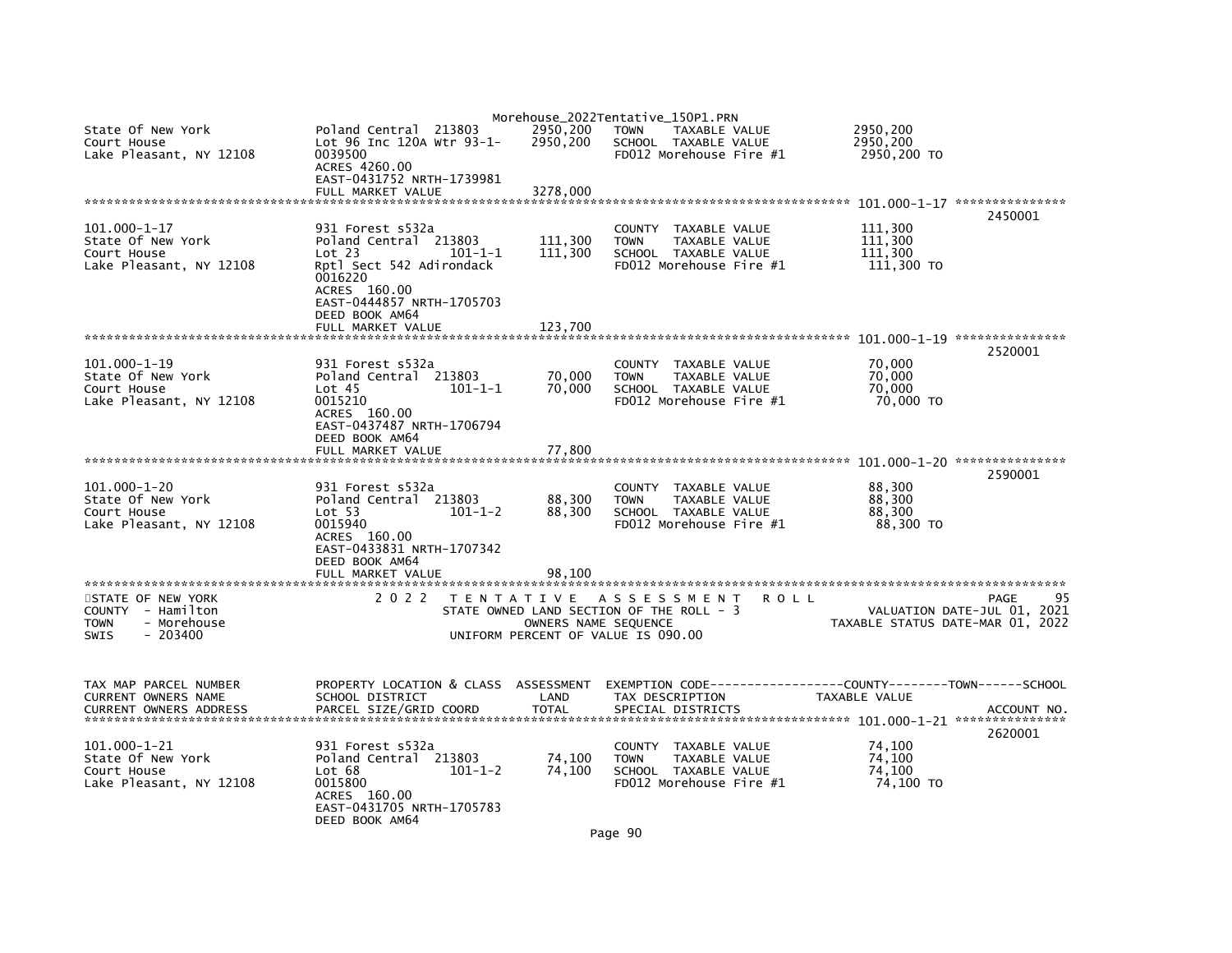|                                                                                                  | FULL MARKET VALUE                                                                                                                                             |                                                                                                     | Morehouse_2022Tentative_150P1.PRN<br>82.300 |                                  |                                                                                                 |      |                                         |                                                                               |
|--------------------------------------------------------------------------------------------------|---------------------------------------------------------------------------------------------------------------------------------------------------------------|-----------------------------------------------------------------------------------------------------|---------------------------------------------|----------------------------------|-------------------------------------------------------------------------------------------------|------|-----------------------------------------|-------------------------------------------------------------------------------|
|                                                                                                  |                                                                                                                                                               |                                                                                                     |                                             |                                  |                                                                                                 |      |                                         | 2720001                                                                       |
| $101.000 - 1 - 22$<br>State Of New York<br>Court House<br>Lake Pleasant, NY 12108                | 931 Forest s532a<br>Poland Central 213803<br>Lot <sub>78</sub><br>0016070<br>ACRES 160.00<br>EAST-0427996 NRTH-1706325<br>DEED BOOK AM64<br>FULL MARKET VALUE | $101 - 1 - 2$                                                                                       | 81,200<br>81,200<br>90,200                  | <b>TOWN</b>                      | COUNTY TAXABLE VALUE<br><b>TAXABLE VALUE</b><br>SCHOOL TAXABLE VALUE<br>FD012 Morehouse Fire #1 |      | 81,200<br>81,200<br>81,200<br>81,200 TO |                                                                               |
|                                                                                                  |                                                                                                                                                               |                                                                                                     |                                             |                                  |                                                                                                 |      |                                         | 2730001                                                                       |
| $101.000 - 1 - 23$<br>State Of New York<br>Court House<br>Lake Pleasant, NY 12108                | 931 Forest s532a<br>Poland Central 213803<br>Lot 91<br>0015770<br>ACRES 160.00<br>EAST-0425862 NRTH-1704736<br>DEED BOOK AM64<br>FULL MARKET VALUE            | $101 - 1 - 2$                                                                                       | 83,900<br>83,900<br>93.200                  | <b>TOWN</b>                      | COUNTY TAXABLE VALUE<br>TAXABLE VALUE<br>SCHOOL TAXABLE VALUE<br>FD012 Morehouse Fire #1        |      | 83,900<br>83,900<br>83,900<br>83,900 TO |                                                                               |
|                                                                                                  |                                                                                                                                                               |                                                                                                     |                                             |                                  |                                                                                                 |      |                                         |                                                                               |
| $101.000 - 1 - 42$<br>State Of New York<br>Court House<br>Lake Pleasant, NY 12108                | 931 Forest s532a<br>Poland Central 213803<br>Lot 44<br>0015630<br>ACRES 160.00<br>EAST-0435941 NRTH-1708890<br>DEED BOOK AM64                                 | $101 - 1 - 4$                                                                                       | 76,300<br>76,300                            | COUNTY<br><b>TOWN</b>            | TAXABLE VALUE<br>TAXABLE VALUE<br>SCHOOL TAXABLE VALUE<br>FD012 Morehouse Fire #1               |      | 76,300<br>76,300<br>76,300<br>76,300 TO | 2510001                                                                       |
|                                                                                                  | FULL MARKET VALUE                                                                                                                                             |                                                                                                     | 84.800                                      |                                  |                                                                                                 |      |                                         |                                                                               |
| $101.000 - 1 - 43$<br>State Of New York<br>Court House<br>Lake Pleasant, NY 12108                | 931 Forest s532a<br>Poland Central 213803<br>Lot 54<br>0016130<br>ACRES 160.00<br>EAST-0432269 NRTH-1709478<br>DEED BOOK AM64                                 | $101 - 1 - 4$                                                                                       | 72,500<br>72,500                            | COUNTY<br><b>TOWN</b>            | TAXABLE VALUE<br>TAXABLE VALUE<br>SCHOOL TAXABLE VALUE<br>FD012 Morehouse Fire #1               |      | 72,500<br>72,500<br>72.500<br>72,500 TO | 2600001                                                                       |
|                                                                                                  | FULL MARKET VALUE                                                                                                                                             |                                                                                                     | 80,600                                      |                                  |                                                                                                 |      |                                         |                                                                               |
| STATE OF NEW YORK<br>COUNTY - Hamilton<br><b>TOWN</b><br>- Morehouse<br><b>SWIS</b><br>$-203400$ | 2 0 2 2                                                                                                                                                       | T E N T A T I V E<br>STATE OWNED LAND SECTION OF THE ROLL - 3<br>UNIFORM PERCENT OF VALUE IS 090.00 | OWNERS NAME SEQUENCE                        | A S S E S S M E N T              |                                                                                                 | ROLL |                                         | 96<br>PAGE<br>VALUATION DATE-JUL 01, 2021<br>TAXABLE STATUS DATE-MAR 01, 2022 |
| TAX MAP PARCEL NUMBER<br>CURRENT OWNERS NAME<br><b>CURRENT OWNERS ADDRESS</b>                    | PROPERTY LOCATION & CLASS<br>SCHOOL DISTRICT<br>PARCEL SIZE/GRID COORD                                                                                        |                                                                                                     | ASSESSMENT<br>LAND<br><b>TOTAL</b>          | TAX DESCRIPTION                  | SPECIAL DISTRICTS                                                                               |      | TAXABLE VALUE                           | ACCOUNT NO.<br>2610001                                                        |
| $101.000 - 1 - 44$<br>State Of New York<br>Court House                                           | 931 Forest s532a<br>Poland Central 213803<br>Lot 67                                                                                                           | $101 - 1 - 4$                                                                                       | 64.800<br>64,800                            | COUNTY<br><b>TOWN</b><br>Page 91 | TAXABLE VALUE<br>TAXABLE VALUE<br>SCHOOL TAXABLE VALUE                                          |      | 64,800<br>64,800<br>64,800              |                                                                               |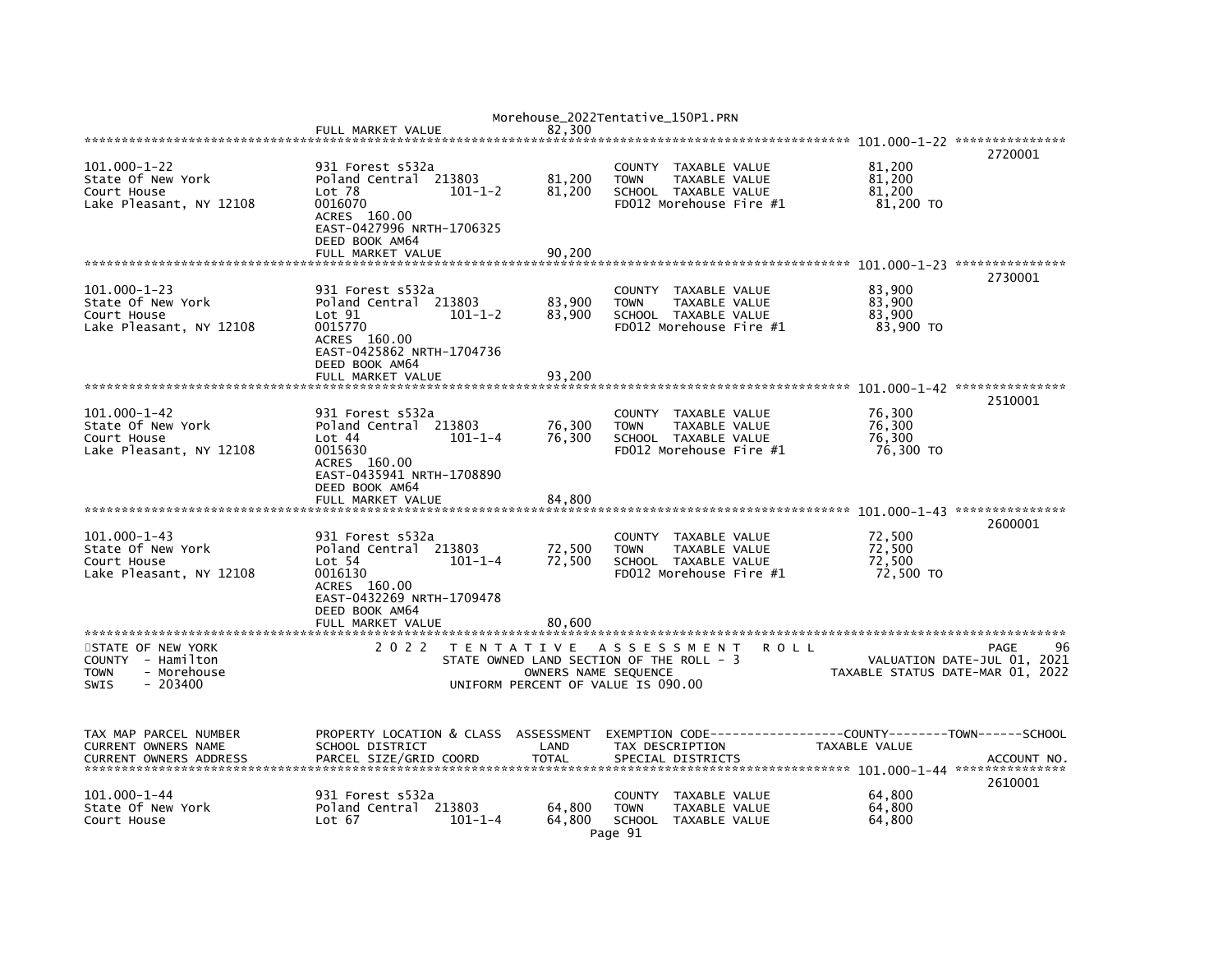| Lake Pleasant, NY 12108                                                                         | 0015740<br>ACRES 160.00<br>EAST-0430144 NRTH-1707913<br>DEED BOOK AM64<br>FULL MARKET VALUE                                                                                             | 72.000                                                     | Morehouse_2022Tentative_150P1.PRN<br>FD012 Morehouse Fire #1                                            |             | 64,800 TO                                       |                                                                               |
|-------------------------------------------------------------------------------------------------|-----------------------------------------------------------------------------------------------------------------------------------------------------------------------------------------|------------------------------------------------------------|---------------------------------------------------------------------------------------------------------|-------------|-------------------------------------------------|-------------------------------------------------------------------------------|
|                                                                                                 |                                                                                                                                                                                         |                                                            |                                                                                                         |             |                                                 | 2490001                                                                       |
| $101.000 - 1 - 56$<br>State Of New York<br>Court House<br>Lake Pleasant, NY 12108               | 931 Forest s532a<br>Poland Central 213803<br>Lot 30<br>$101 - 1 - 5$<br>0015880<br>ACRES 160.00<br>EAST-0436464 NRTH-1712560<br>DEED BOOK AM64<br>FULL MARKET VALUE                     | 83,000<br>83,000<br>92,200                                 | COUNTY TAXABLE VALUE<br><b>TOWN</b><br>TAXABLE VALUE<br>SCHOOL TAXABLE VALUE<br>FD012 Morehouse Fire #1 |             | 83,000<br>83,000<br>83,000<br>83,000 TO         |                                                                               |
|                                                                                                 |                                                                                                                                                                                         |                                                            |                                                                                                         |             |                                                 |                                                                               |
| $101.000 - 1 - 57$<br>State Of New York<br>Court House<br>Lake Pleasant, NY 12108               | 931 Forest s532a<br>Poland Central 213803<br>Lot 43<br>$101 - 1 - 5$<br>0015610<br>ACRES 160.00<br>EAST-0434376 NRTH-1711026<br>DEED BOOK AM64                                          | 87,100<br>87,100                                           | COUNTY TAXABLE VALUE<br><b>TOWN</b><br>TAXABLE VALUE<br>SCHOOL TAXABLE VALUE<br>FD012 Morehouse Fire #1 |             | 87,100<br>87,100<br>87,100<br>87,100 TO         | 2500001                                                                       |
|                                                                                                 | FULL MARKET VALUE                                                                                                                                                                       | 96,800                                                     |                                                                                                         |             |                                                 |                                                                               |
|                                                                                                 |                                                                                                                                                                                         |                                                            |                                                                                                         |             |                                                 | 2865001                                                                       |
| $102.000 - 1 - 1$<br>State Of New York<br>Court House<br>Lake Pleasant, NY 12108                | 931 Forest s532a - WTRFNT<br>Poland Central 213803<br>Unalloted<br>$102 - 1 - 1$<br>Rptl Sect 542 Adirondack<br>1043890<br>ACRES10952.30<br>EAST-0446223 NRTH-1724753<br>DEED BOOK AM64 | 6952,200<br>6952,200                                       | COUNTY TAXABLE VALUE<br>TAXABLE VALUE<br><b>TOWN</b><br>SCHOOL TAXABLE VALUE<br>FD012 Morehouse Fire #1 |             | 6952,200<br>6952,200<br>6952,200<br>6952,200 TO |                                                                               |
|                                                                                                 | FULL MARKET VALUE                                                                                                                                                                       | 7724.700                                                   |                                                                                                         |             |                                                 |                                                                               |
| $102.000 - 1 - 2$<br>State Of New York<br>Court House<br>Lake Pleasant, NY 12108                | 931 Forest s532a<br>Piseco Common<br>202001<br>Lot <sub>2</sub><br>$102 - 1 - 2$<br>Rptl Sect 542 Adirondack<br>0010250<br>ACRES 100.70<br>EAST-0454384 NRTH-1705740<br>DEED BOOK AM64  | 56,700<br>56,700                                           | COUNTY TAXABLE VALUE<br><b>TOWN</b><br>TAXABLE VALUE<br>SCHOOL TAXABLE VALUE<br>FD012 Morehouse Fire #1 |             | 56,700<br>56,700<br>56,700<br>56,700 TO         | 2890001                                                                       |
|                                                                                                 | FULL MARKET VALUE                                                                                                                                                                       | 63.000                                                     |                                                                                                         |             |                                                 |                                                                               |
|                                                                                                 |                                                                                                                                                                                         |                                                            |                                                                                                         |             |                                                 |                                                                               |
| STATE OF NEW YORK<br>COUNTY - Hamilton<br>- Morehouse<br><b>TOWN</b><br><b>SWIS</b><br>- 203400 | 2 0 2 2                                                                                                                                                                                 | OWNERS NAME SEQUENCE<br>UNIFORM PERCENT OF VALUE IS 090.00 | TENTATIVE ASSESSMENT<br>STATE OWNED LAND SECTION OF THE ROLL - 3                                        | <b>ROLL</b> |                                                 | 97<br>PAGE<br>VALUATION DATE-JUL 01, 2021<br>TAXABLE STATUS DATE-MAR 01, 2022 |
| TAX MAP PARCEL NUMBER<br><b>CURRENT OWNERS NAME</b>                                             | PROPERTY LOCATION & CLASS ASSESSMENT<br>SCHOOL DISTRICT                                                                                                                                 | LAND                                                       | EXEMPTION        CODE-----------------COUNTY-------TOWN------SCHOOL<br>TAX DESCRIPTION<br>Page 92       |             | TAXABLE VALUE                                   |                                                                               |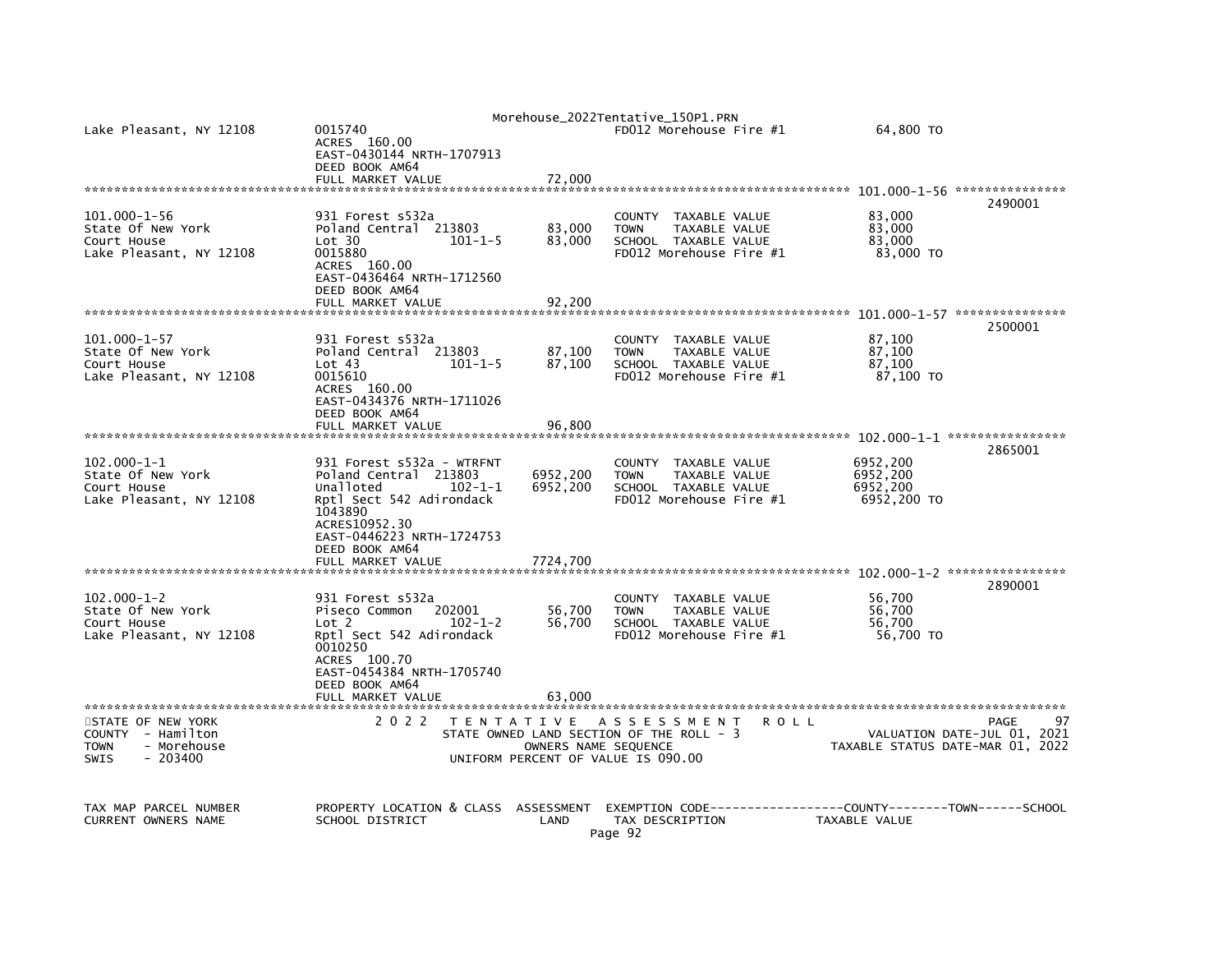|                                                                                                  |                                                                                                                                                                             |                                                            | Morehouse_2022Tentative_150P1.PRN                                                                       |             |                                             |                                                                               |
|--------------------------------------------------------------------------------------------------|-----------------------------------------------------------------------------------------------------------------------------------------------------------------------------|------------------------------------------------------------|---------------------------------------------------------------------------------------------------------|-------------|---------------------------------------------|-------------------------------------------------------------------------------|
| <b>CURRENT OWNERS ADDRESS</b>                                                                    | PARCEL SIZE/GRID COORD                                                                                                                                                      | TOTAL                                                      | SPECIAL DISTRICTS                                                                                       |             |                                             | ACCOUNT NO<br>2880001                                                         |
| $102.000 - 1 - 3$<br>State Of New York<br>Court House<br>Lake Pleasant, NY 12108                 | 931 Forest s532a<br>202001<br>Piseco Common<br>$102 - 1 - 3$<br>Lot 1<br>Rptl Sect 542 Adirondack<br>0014620<br>ACRES 174.00<br>EAST-0452820 NRTH-1704246<br>DEED BOOK AM64 | 60,300<br>60,300                                           | COUNTY TAXABLE VALUE<br>TAXABLE VALUE<br><b>TOWN</b><br>SCHOOL TAXABLE VALUE<br>FD012 Morehouse Fire #1 |             | 60,300<br>60,300<br>60,300<br>60,300 TO     |                                                                               |
|                                                                                                  | FULL MARKET VALUE                                                                                                                                                           | 67,000                                                     |                                                                                                         |             |                                             |                                                                               |
| $102.000 - 1 - 4$<br>State Of New York<br>Court House<br>Lake Pleasant, NY 12108                 | 931 Forest s532a<br>Poland Central 213803<br>$102 - 1 - 4$<br>Lot 1<br>Rptl Sect 542 Adirondack<br>0021900<br>ACRES 198.00<br>EAST-0448915 NRTH-1704968<br>DEED BOOK AM64   | 103,800<br>103,800                                         | COUNTY TAXABLE VALUE<br>TAXABLE VALUE<br><b>TOWN</b><br>SCHOOL TAXABLE VALUE<br>FD012 Morehouse Fire #1 |             | 103,800<br>103,800<br>103,800<br>103,800 TO | 2430001                                                                       |
|                                                                                                  | FULL MARKET VALUE                                                                                                                                                           | 115,300                                                    |                                                                                                         |             |                                             |                                                                               |
| $102.000 - 1 - 5$<br>State Of New York<br>Court House<br>Lake Pleasant, NY 12108                 | 931 Forest s532a<br>Poland Central 213803<br>Lot 24<br>$102 - 1 - 5$<br>Rptl Sect 542 Adirondack<br>0020240<br>ACRES 200.00<br>EAST-0446635 NRTH-1703358                    | 111,000<br>111,000                                         | COUNTY TAXABLE VALUE<br><b>TOWN</b><br>TAXABLE VALUE<br>SCHOOL TAXABLE VALUE<br>FD012 Morehouse Fire #1 |             | 111,000<br>111,000<br>111,000<br>111,000 TO | 2460001                                                                       |
|                                                                                                  | DEED BOOK AM64<br>FULL MARKET VALUE                                                                                                                                         | 123.300                                                    |                                                                                                         |             |                                             |                                                                               |
| $102.000 - 1 - 6$<br>State Of New York<br>Court House<br>Lake Pleasant, NY 12108                 | 931 Forest s532a<br>Poland Central 213803<br>$102 - 1 - 6$<br>Lot 2<br>Rptl Sect 542 Adirondack<br>0017050<br>ACRES 160.00<br>EAST-0447119 NRTH-1707319<br>DEED BOOK AM64   | 134,800<br>134,800                                         | COUNTY TAXABLE VALUE<br>TAXABLE VALUE<br><b>TOWN</b><br>SCHOOL TAXABLE VALUE<br>FD012 Morehouse Fire #1 |             | 134,800<br>134,800<br>134.800<br>134,800 TO | 2440001                                                                       |
|                                                                                                  | FULL MARKET VALUE                                                                                                                                                           | 149,800                                                    |                                                                                                         |             |                                             |                                                                               |
| STATE OF NEW YORK<br>COUNTY - Hamilton<br>- Morehouse<br><b>TOWN</b><br><b>SWIS</b><br>$-203400$ | 2 0 2 2                                                                                                                                                                     | OWNERS NAME SEQUENCE<br>UNIFORM PERCENT OF VALUE IS 090.00 | TENTATIVE ASSESSMENT<br>STATE OWNED LAND SECTION OF THE ROLL - 3                                        | <b>ROLL</b> |                                             | 98<br>PAGE<br>VALUATION DATE-JUL 01, 2021<br>TAXABLE STATUS DATE-MAR 01, 2022 |
| TAX MAP PARCEL NUMBER<br>CURRENT OWNERS NAME<br><b>CURRENT OWNERS ADDRESS</b>                    | PROPERTY LOCATION & CLASS ASSESSMENT<br>SCHOOL DISTRICT<br>PARCEL SIZE/GRID COORD                                                                                           | LAND<br><b>TOTAL</b>                                       | TAX DESCRIPTION<br>SPECIAL DISTRICTS                                                                    |             | TAXABLE VALUE                               | ACCOUNT NO.                                                                   |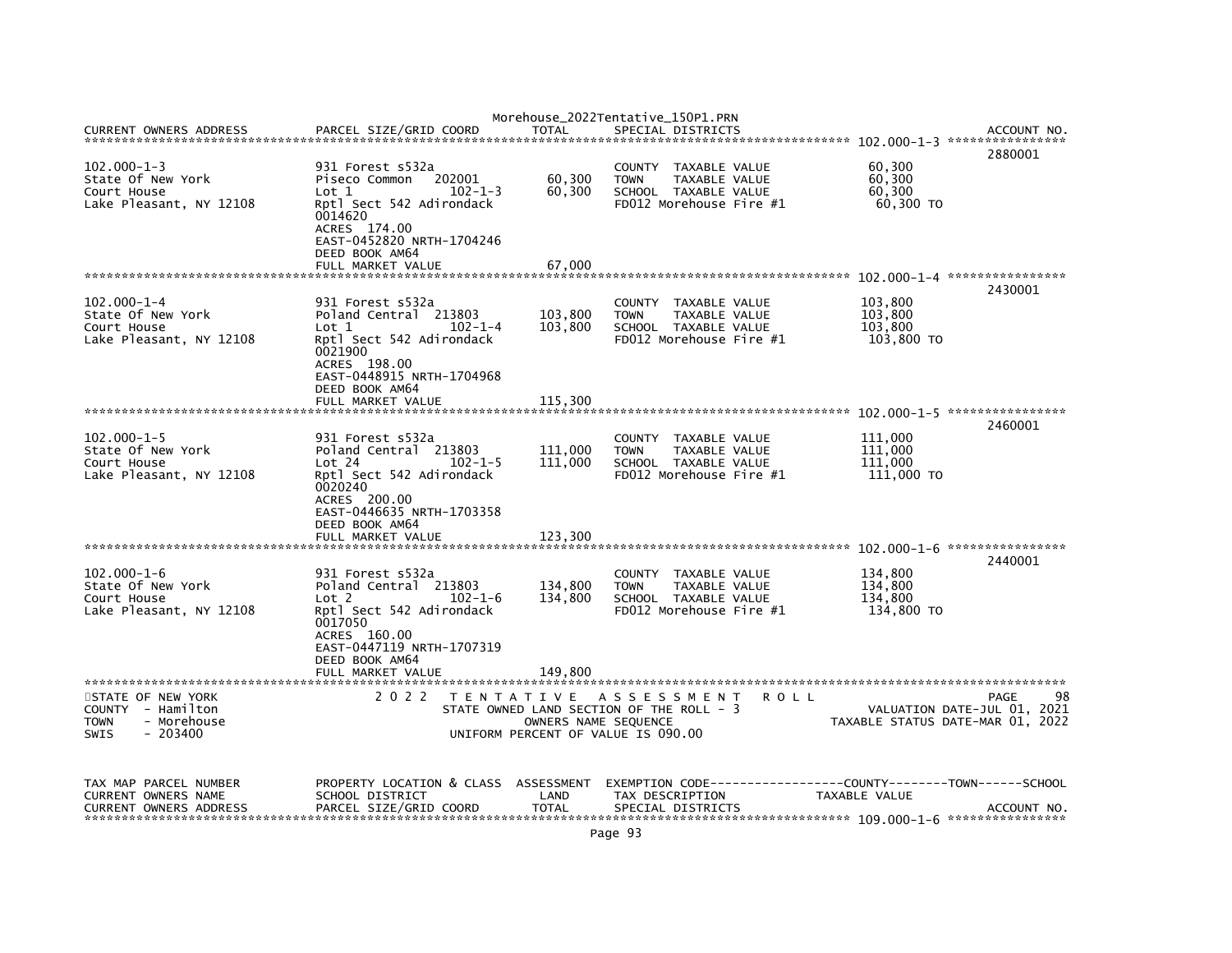|                                                                                  |                                                                                                                                         |                                                                                | MUI EIIUUSE_ZUZZI EII LALI VE_IJUPI. PRN |                                                                                        |                                |         |                                         | 2740001                                                         |
|----------------------------------------------------------------------------------|-----------------------------------------------------------------------------------------------------------------------------------------|--------------------------------------------------------------------------------|------------------------------------------|----------------------------------------------------------------------------------------|--------------------------------|---------|-----------------------------------------|-----------------------------------------------------------------|
| $109.000 - 1 - 6$<br>State Of New York<br>Court House<br>Lake Pleasant, NY 12108 | 931 Forest s532a<br>Poland Central 213803<br>Lot <sub>92</sub><br>0015850<br>ACRES 160.00                                               | $109 - 1 - 6$                                                                  | 63,800<br>63,800                         | COUNTY TAXABLE VALUE<br><b>TOWN</b><br>SCHOOL TAXABLE VALUE<br>FD012 Morehouse Fire #1 | TAXABLE VALUE                  |         | 63,800<br>63,800<br>63,800<br>63,800 TO |                                                                 |
|                                                                                  | EAST-0427441 NRTH-1702621<br>DEED BOOK AM64                                                                                             |                                                                                |                                          |                                                                                        |                                |         |                                         |                                                                 |
|                                                                                  | FULL MARKET VALUE                                                                                                                       |                                                                                | 70,900                                   |                                                                                        |                                |         |                                         |                                                                 |
|                                                                                  |                                                                                                                                         |                                                                                |                                          |                                                                                        |                                |         |                                         | 2710001                                                         |
| $109.000 - 1 - 7$<br>State Of New York<br>Court House<br>Lake Pleasant, NY 12108 | 931 Forest s532a<br>Poland Central 213803<br>Lot 77<br>0016320<br>ACRES 160.00<br>EAST-0429564 NRTH-1704205<br>DEED BOOK AM64           | $109 - 1 - 7$                                                                  | 81,100<br>81,100                         | <b>COUNTY</b><br><b>TOWN</b><br>SCHOOL TAXABLE VALUE<br>FD012 Morehouse Fire #1        | TAXABLE VALUE<br>TAXABLE VALUE |         | 81,100<br>81.100<br>81,100<br>81,100 TO |                                                                 |
|                                                                                  | FULL MARKET VALUE                                                                                                                       |                                                                                | 90.100                                   |                                                                                        |                                |         |                                         |                                                                 |
|                                                                                  |                                                                                                                                         |                                                                                |                                          |                                                                                        |                                |         |                                         | 2630001                                                         |
| $109.000 - 1 - 8$<br>State Of New York<br>Court House<br>Lake Pleasant, NY 12108 | 931 Forest s532a<br>Poland Central 213803<br>Lot 69<br>0015300<br>ACRES 160.00<br>EAST-0433242 NRTH-1703691                             | $109 - 1 - 8$                                                                  | 70,500<br>70.500                         | <b>COUNTY</b><br><b>TOWN</b><br>SCHOOL TAXABLE VALUE<br>FD012 Morehouse Fire #1        | TAXABLE VALUE<br>TAXABLE VALUE |         | 70,500<br>70,500<br>70.500<br>70,500 TO |                                                                 |
|                                                                                  | DEED BOOK AM64                                                                                                                          |                                                                                |                                          |                                                                                        |                                |         |                                         |                                                                 |
|                                                                                  | FULL MARKET VALUE                                                                                                                       |                                                                                | 78,300                                   |                                                                                        |                                |         |                                         | 109.000-1-9 *****************                                   |
|                                                                                  |                                                                                                                                         |                                                                                |                                          |                                                                                        |                                |         |                                         | 2580001                                                         |
| $109.000 - 1 - 9$<br>State Of New York<br>Court House<br>Lake Pleasant, NY 12108 | 931 Forest s532a<br>Poland Central 213803<br>Lot 52<br>0015360<br>ACRES 160.00                                                          | $109 - 1 - 9$                                                                  | 65,000<br>65,000                         | <b>COUNTY</b><br><b>TOWN</b><br>SCHOOL TAXABLE VALUE<br>FD012 Morehouse Fire #1        | TAXABLE VALUE<br>TAXABLE VALUE |         | 65,000<br>65.000<br>65,000<br>65,000 TO |                                                                 |
|                                                                                  | EAST-0435369 NRTH-1705247<br>DEED BOOK AM64                                                                                             |                                                                                |                                          |                                                                                        |                                |         |                                         |                                                                 |
|                                                                                  | FULL MARKET VALUE                                                                                                                       |                                                                                | 72.200                                   |                                                                                        |                                |         |                                         | 2480001                                                         |
| 109.000-1-11<br>State Of New York<br>Court House<br>Lake Pleasant, NY 12108      | 931 Forest s532a<br>Poland Central 213803<br>Lot 26<br>Rptl Sect 542 Adirondack<br>0015930<br>ACRES 160.00<br>EAST-0442697 NRTH-1704117 | $109 - 1 - 1$                                                                  | 96,300<br>96,300                         | <b>COUNTY</b><br><b>TOWN</b><br>SCHOOL TAXABLE VALUE<br>FD012 Morehouse Fire #1        | TAXABLE VALUE<br>TAXABLE VALUE |         | 96,300<br>96,300<br>96,300<br>96,300 TO |                                                                 |
|                                                                                  | DEED BOOK AM64<br>FULL MARKET VALUE                                                                                                     |                                                                                | 107,000                                  |                                                                                        |                                |         |                                         |                                                                 |
| **********************<br>STATE OF NEW YORK                                      | 2 0 2 2                                                                                                                                 | TENTATIVE ASSESSMENT                                                           |                                          |                                                                                        |                                | R O L L |                                         | 99<br>PAGE                                                      |
| COUNTY - Hamilton<br><b>TOWN</b><br>- Morehouse<br>- 203400<br><b>SWIS</b>       |                                                                                                                                         | STATE OWNED LAND SECTION OF THE ROLL - 3<br>UNIFORM PERCENT OF VALUE IS 090.00 | OWNERS NAME SEQUENCE                     |                                                                                        |                                |         |                                         | VALUATION DATE-JUL 01, 2021<br>TAXABLE STATUS DATE-MAR 01, 2022 |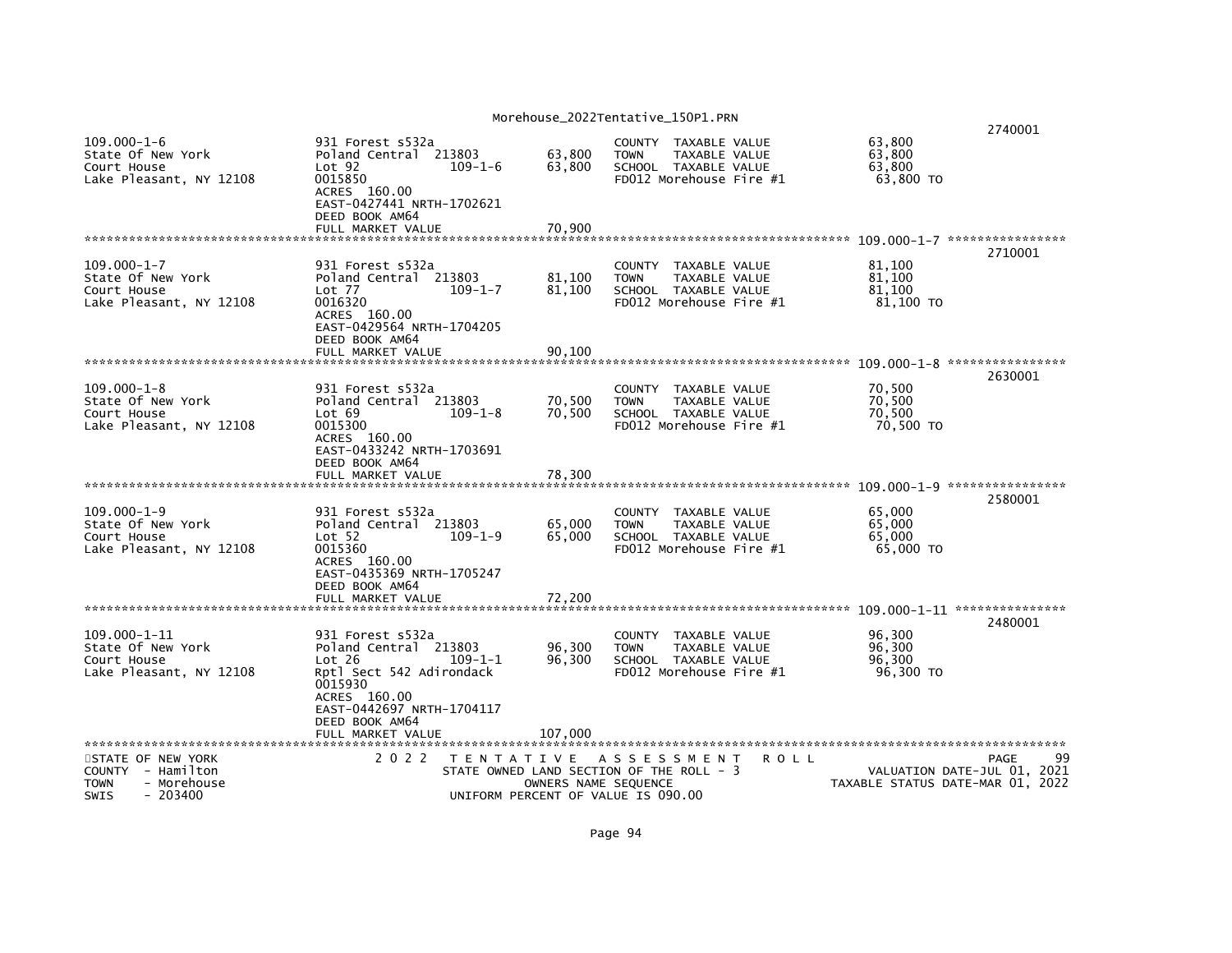| TAX MAP PARCEL NUMBER<br><b>CURRENT OWNERS NAME</b>                                              | PROPERTY LOCATION & CLASS ASSESSMENT<br>SCHOOL DISTRICT                                                                                                                               | LAND                 | TAX DESCRIPTION                                                                                         | EXEMPTION        CODE-----------------COUNTY-------TOWN------SCHOOL<br><b>TAXABLE VALUE</b> |                                                   |
|--------------------------------------------------------------------------------------------------|---------------------------------------------------------------------------------------------------------------------------------------------------------------------------------------|----------------------|---------------------------------------------------------------------------------------------------------|---------------------------------------------------------------------------------------------|---------------------------------------------------|
| <b>CURRENT OWNERS ADDRESS</b>                                                                    | PARCEL SIZE/GRID COORD                                                                                                                                                                | <b>TOTAL</b>         | SPECIAL DISTRICTS                                                                                       |                                                                                             | ACCOUNT NO.<br>2470001                            |
| $109.000 - 1 - 12$<br>State Of New York<br>Court House<br>Lake Pleasant, NY 12108                | 931 Forest s532a<br>Poland Central 213803<br>Lot <sub>25</sub><br>$109 - 1 - 1$<br>Rptl Sect 542 Adirondack<br>0019840<br>ACRES 200.00<br>EAST-0444448 NRTH-1701774<br>DEED BOOK AM64 | 122,700<br>122,700   | COUNTY TAXABLE VALUE<br>TAXABLE VALUE<br><b>TOWN</b><br>SCHOOL TAXABLE VALUE<br>FD012 Morehouse Fire #1 | 122,700<br>122,700<br>122,700<br>122,700 TO                                                 |                                                   |
|                                                                                                  | FULL MARKET VALUE                                                                                                                                                                     | 136,300              |                                                                                                         |                                                                                             |                                                   |
| $109.000 - 1 - 13$<br>State Of New York<br>Court House<br>Lake Pleasant, NY 12108                | 931 Forest s532a<br>Poland Central 213803<br>$109 - 1 - 1$<br>Lot 48<br>Rptl Sect 542 Adirondack<br>0019690<br>ACRES 200.00<br>EAST-0442260 NRTH-1700209<br>DEED BOOK AM64            | 148,700<br>148,700   | COUNTY TAXABLE VALUE<br><b>TOWN</b><br>TAXABLE VALUE<br>SCHOOL TAXABLE VALUE<br>FD012 Morehouse Fire #1 | 148,700<br>148,700<br>148,700<br>148,700 TO                                                 | 2540001                                           |
|                                                                                                  | FULL MARKET VALUE                                                                                                                                                                     | 165,200              |                                                                                                         |                                                                                             |                                                   |
| $109.000 - 1 - 14$<br>State Of New York<br>Court House<br>Lake Pleasant, NY 12108                | 931 Forest s532a<br>202001<br>Piseco Common<br>Lot 51<br>$109 - 1 - 1$<br>Rptl Sect 542 Adirondack<br>0017830<br>ACRES 160.00<br>EAST-0444353 NRTH-1697697                            | 129,200<br>129,200   | COUNTY TAXABLE VALUE<br>TAXABLE VALUE<br><b>TOWN</b><br>SCHOOL TAXABLE VALUE<br>FD012 Morehouse Fire #1 | 129,200<br>129,200<br>129,200<br>129,200 TO                                                 | 3320001                                           |
|                                                                                                  | DEED BOOK AM64<br>FULL MARKET VALUE                                                                                                                                                   | 143,600              |                                                                                                         |                                                                                             |                                                   |
| $109.000 - 1 - 15$<br>State Of New York<br>Court House<br>Lake Pleasant, NY 12108                | 931 Forest s532a<br>202001<br>Piseco Common<br>$109 - 1 - 1$<br>Lot 52<br>Rptl Sect 542 Adirondack<br>0022190<br>ACRES 160.00<br>EAST-0442207 NRTH-1696196                            | 123,700<br>123,700   | COUNTY TAXABLE VALUE<br><b>TOWN</b><br>TAXABLE VALUE<br>SCHOOL TAXABLE VALUE<br>FD012 Morehouse Fire #1 | 123,700<br>123,700<br>123,700<br>123,700 TO                                                 | 3330001                                           |
|                                                                                                  | DEED BOOK AM64<br>FULL MARKET VALUE                                                                                                                                                   | 137.400              |                                                                                                         |                                                                                             |                                                   |
| STATE OF NEW YORK<br>COUNTY - Hamilton<br><b>TOWN</b><br>- Morehouse<br><b>SWIS</b><br>$-203400$ | 2 0 2 2                                                                                                                                                                               | OWNERS NAME SEQUENCE | TENTATIVE ASSESSMENT<br>STATE OWNED LAND SECTION OF THE ROLL - 3<br>UNIFORM PERCENT OF VALUE IS 090.00  | <b>ROLL</b><br>TAXABLE STATUS DATE-MAR 01, 2022                                             | 100<br><b>PAGE</b><br>VALUATION DATE-JUL 01, 2021 |
| TAX MAP PARCEL NUMBER                                                                            | PROPERTY LOCATION & CLASS ASSESSMENT EXEMPTION CODE----------------COUNTY-------TOWN------SCHOOL                                                                                      |                      |                                                                                                         |                                                                                             |                                                   |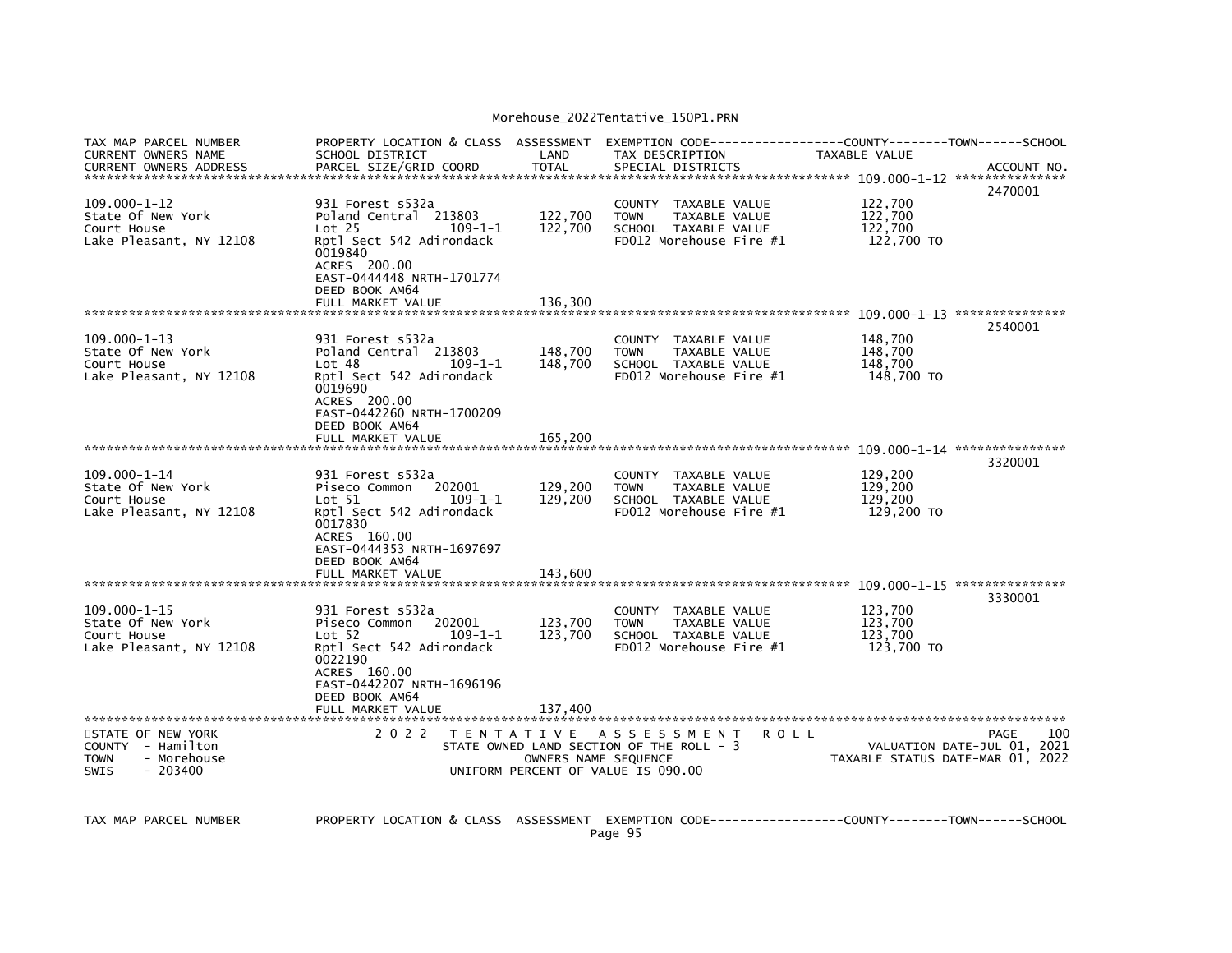|                                                                                    |                                                                                                                                                                                                   |                                    | Morehouse_2022Tentative_150P1.PRN                                                                              |             |                                             |                                                                                |
|------------------------------------------------------------------------------------|---------------------------------------------------------------------------------------------------------------------------------------------------------------------------------------------------|------------------------------------|----------------------------------------------------------------------------------------------------------------|-------------|---------------------------------------------|--------------------------------------------------------------------------------|
| CURRENT OWNERS NAME<br><b>CURRENT OWNERS ADDRESS</b>                               | SCHOOL DISTRICT<br>PARCEL SIZE/GRID COORD                                                                                                                                                         | LAND<br><b>TOTAL</b>               | TAX DESCRIPTION<br>SPECIAL DISTRICTS                                                                           |             | TAXABLE VALUE                               | ACCOUNT NO                                                                     |
|                                                                                    |                                                                                                                                                                                                   |                                    |                                                                                                                |             |                                             | 3240001                                                                        |
| $109.000 - 1 - 16$<br>State Of New York<br>Court House<br>Lake Pleasant, NY 12108  | 931 Forest s532a<br>Piseco Common<br>202001<br>Lot 43<br>$109 - 1 - 1$<br>Rptl Sect 542 Adirondack<br>0017780<br>ACRES 200.00<br>EAST-0443981 NRTH-1693801                                        | 97,500<br>97,500                   | COUNTY<br>TAXABLE VALUE<br><b>TOWN</b><br>TAXABLE VALUE<br>SCHOOL TAXABLE VALUE<br>FD012 Morehouse Fire #1     |             | 97,500<br>97,500<br>97,500<br>97,500 TO     |                                                                                |
|                                                                                    | DEED BOOK AM64                                                                                                                                                                                    |                                    |                                                                                                                |             |                                             |                                                                                |
|                                                                                    | FULL MARKET VALUE                                                                                                                                                                                 | 108,300                            |                                                                                                                |             |                                             |                                                                                |
| $109.000 - 1 - 17$<br>State Of New York<br>Court House<br>Lake Pleasant, NY 12108  | 931 Forest s532a<br>Piseco Common<br>202001<br>Lot 42<br>$109 - 1 - 1$<br>Rptl Sect 542 Adirondack<br>0016180<br>ACRES 200.00<br>EAST-0441695 NRTH-1692214<br>DEED BOOK AM64                      | 98,300<br>98,300                   | COUNTY TAXABLE VALUE<br><b>TOWN</b><br>TAXABLE VALUE<br>SCHOOL TAXABLE VALUE<br>FD012 Morehouse Fire #1        |             | 98,300<br>98,300<br>98,300<br>98,300 TO     | 3230001                                                                        |
|                                                                                    | FULL MARKET VALUE                                                                                                                                                                                 | 109.200                            |                                                                                                                |             |                                             |                                                                                |
|                                                                                    |                                                                                                                                                                                                   |                                    |                                                                                                                |             |                                             | 3190001                                                                        |
| $109.000 - 1 - 18$<br>State Of New York<br>Court House<br>Lake Pleasant, NY 12108  | 931 Forest s532a<br>Piseco Common<br>202001<br>Lot <sub>38</sub><br>$109 - 1 - 1$<br>Rptl Sect 542 Adirondack<br>0018200<br>ACRES 200.00<br>EAST-0443367 NRTH-1689950                             | 83,800<br>83,800                   | COUNTY TAXABLE VALUE<br><b>TOWN</b><br>TAXABLE VALUE<br>SCHOOL TAXABLE VALUE<br>FD012 Morehouse Fire #1        |             | 83,800<br>83,800<br>83,800<br>83.800 TO     |                                                                                |
|                                                                                    | DEED BOOK AM64<br>FULL MARKET VALUE                                                                                                                                                               | 93.100                             |                                                                                                                |             |                                             |                                                                                |
|                                                                                    |                                                                                                                                                                                                   |                                    |                                                                                                                |             |                                             | 3200001                                                                        |
| $109.000 - 1 - 19$<br>State Of New York<br>Court House<br>Lake Pleasant, NY 12108  | 931 Forest s532a<br>Piseco Common<br>202001<br>Lot 39<br>$109 - 1 - 1$<br>Rptl Sect 542 Adirondack<br>0028200<br>ACRES 250.00<br>EAST-0440481 NRTH-1688073<br>DEED BOOK AM64<br>FULL MARKET VALUE | 113,900<br>113,900<br>126,600      | COUNTY TAXABLE VALUE<br><b>TOWN</b><br><b>TAXABLE VALUE</b><br>SCHOOL TAXABLE VALUE<br>FD012 Morehouse Fire #1 |             | 113,900<br>113.900<br>113,900<br>113,900 TO |                                                                                |
|                                                                                    |                                                                                                                                                                                                   |                                    |                                                                                                                |             |                                             |                                                                                |
| STATE OF NEW YORK<br>COUNTY - Hamilton<br>- Morehouse<br>TOWN<br>$-203400$<br>SWIS | 2 0 2 2                                                                                                                                                                                           | OWNERS NAME SEOUENCE               | TENTATIVE ASSESSMENT<br>STATE OWNED LAND SECTION OF THE ROLL - 3<br>UNIFORM PERCENT OF VALUE IS 090.00         | <b>ROLL</b> |                                             | 101<br>PAGE<br>VALUATION DATE-JUL 01, 2021<br>TAXABLE STATUS DATE-MAR 01, 2022 |
| TAX MAP PARCEL NUMBER<br>CURRENT OWNERS NAME<br><b>CURRENT OWNERS ADDRESS</b>      | PROPERTY LOCATION & CLASS<br>SCHOOL DISTRICT<br>PARCEL SIZE/GRID COORD                                                                                                                            | ASSESSMENT<br>LAND<br><b>TOTAL</b> | TAX DESCRIPTION<br>SPECIAL DISTRICTS<br>Page 96                                                                |             | TAXABLE VALUE                               | ACCOUNT NO.                                                                    |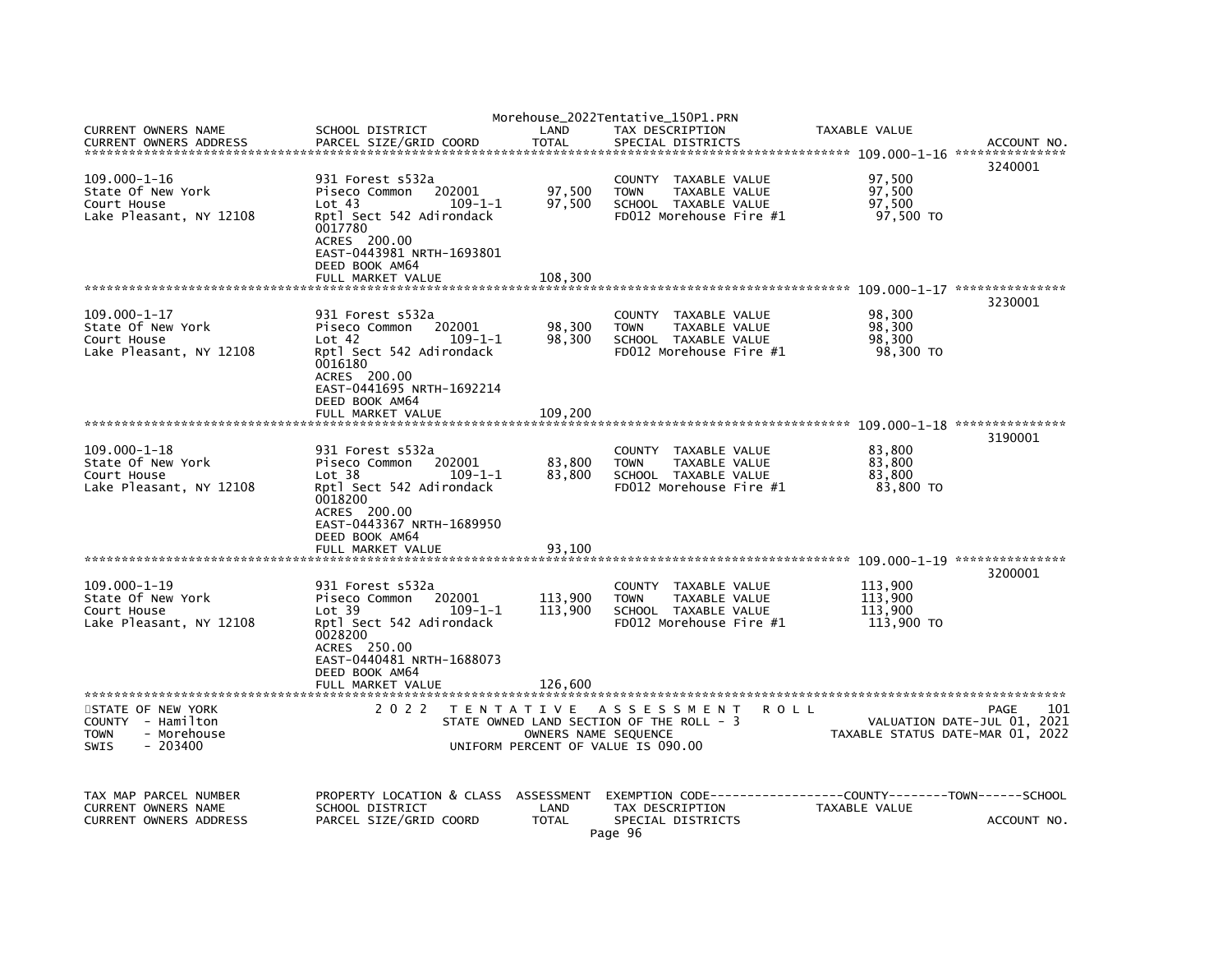|                                                                                                           |                                                                                                                                                              |                                                                                                     | Morehouse_2022Tentative_150P1.PRN |                                      |                                                                                          |             |                                             |                                                                                |
|-----------------------------------------------------------------------------------------------------------|--------------------------------------------------------------------------------------------------------------------------------------------------------------|-----------------------------------------------------------------------------------------------------|-----------------------------------|--------------------------------------|------------------------------------------------------------------------------------------|-------------|---------------------------------------------|--------------------------------------------------------------------------------|
|                                                                                                           |                                                                                                                                                              |                                                                                                     |                                   |                                      |                                                                                          |             |                                             | 0560001                                                                        |
| $109.000 - 1 - 20$<br>State Of New York<br>Court House<br>Lake Pleasant, NY 12108                         | 931 Forest s532a<br>Piseco Common<br>Lot <sub>49</sub><br>Rptl Sect 542 Adirondack<br>0008360<br>ACRES 120.17<br>EAST-0436382 NRTH-1687080<br>DEED BOOK AM64 | 202001<br>$109 - 1 - 2$                                                                             | 68,500<br>68,500                  | COUNTY<br><b>TOWN</b>                | TAXABLE VALUE<br>TAXABLE VALUE<br>SCHOOL TAXABLE VALUE<br>FD012 Morehouse Fire #1        |             | 68.500<br>68,500<br>68,500<br>68,500 TO     |                                                                                |
|                                                                                                           | FULL MARKET VALUE                                                                                                                                            |                                                                                                     | 76,100                            |                                      |                                                                                          |             |                                             |                                                                                |
|                                                                                                           |                                                                                                                                                              |                                                                                                     |                                   |                                      |                                                                                          |             |                                             | 0460001                                                                        |
| 109.000-1-21<br>State Of New York<br>Court House<br>Lake Pleasant, NY 12108                               | 931 Forest s532a<br>Piseco Common<br>Lot 36<br>Rptl Sect 542 Adirondack<br>0008610<br>97.22<br><b>ACRES</b><br>EAST-0433421 NRTH-1688452<br>DEED BOOK AM64   | 202001<br>$109 - 1 - 2$                                                                             | 52,100<br>52,100                  | <b>COUNTY</b><br><b>TOWN</b>         | TAXABLE VALUE<br>TAXABLE VALUE<br>SCHOOL TAXABLE VALUE<br>FD012 Morehouse Fire #1        |             | 52,100<br>52,100<br>52,100<br>52,100 TO     |                                                                                |
|                                                                                                           | FULL MARKET VALUE                                                                                                                                            |                                                                                                     | 57,900                            |                                      |                                                                                          |             |                                             | 109.000-1-22 ****************                                                  |
|                                                                                                           |                                                                                                                                                              |                                                                                                     |                                   |                                      |                                                                                          |             |                                             | 0440001                                                                        |
| $109.000 - 1 - 22$<br>State Of New York<br>Court House<br>Lake Pleasant, NY 12108                         | 931 Forest s532a<br>Piseco Common<br>Lot 34<br>Rptl Sect 542 Adirondack<br>0022570<br>ACRES 200.00<br>EAST-0429574 NRTH-1687852<br>DEED BOOK AM64            | 202001<br>$109 - 1 - 2$                                                                             | 128,300<br>128,300                | <b>TOWN</b>                          | COUNTY TAXABLE VALUE<br>TAXABLE VALUE<br>SCHOOL TAXABLE VALUE<br>FD012 Morehouse Fire #1 |             | 128,300<br>128,300<br>128,300<br>128,300 TO |                                                                                |
|                                                                                                           | FULL MARKET VALUE                                                                                                                                            |                                                                                                     | 142,600                           |                                      |                                                                                          |             |                                             | 109.000-1-23 ****************                                                  |
| $109.000 - 1 - 23$<br>State Of New York<br>Court House<br>Lake Pleasant, NY 12108                         | 931 Forest s532a<br>Poland Central 213803<br>Lot 23<br>Rptl Sect 542 Adirondack<br>0025210<br>ACRES 200.00<br>EAST-0426728 NRTH-1689195<br>DEED BOOK AM64    | $109 - 1 - 2$                                                                                       | 111,300<br>111,300                | <b>COUNTY</b><br><b>TOWN</b>         | TAXABLE VALUE<br>TAXABLE VALUE<br>SCHOOL TAXABLE VALUE<br>FD012 Morehouse Fire #1        |             | 111,300<br>111.300<br>111,300<br>111,300 TO | 0330001                                                                        |
|                                                                                                           | FULL MARKET VALUE                                                                                                                                            |                                                                                                     | 123.700                           |                                      |                                                                                          |             |                                             |                                                                                |
| STATE OF NEW YORK<br>- Hamilton<br><b>COUNTY</b><br>- Morehouse<br><b>TOWN</b><br>- 203400<br><b>SWIS</b> | 2 0 2 2                                                                                                                                                      | T E N T A T I V E<br>STATE OWNED LAND SECTION OF THE ROLL - 3<br>UNIFORM PERCENT OF VALUE IS 090.00 | OWNERS NAME SEQUENCE              |                                      | A S S E S S M E N T                                                                      | <b>ROLL</b> |                                             | 102<br>PAGE<br>VALUATION DATE-JUL 01, 2021<br>TAXABLE STATUS DATE-MAR 01, 2022 |
| TAX MAP PARCEL NUMBER<br><b>CURRENT OWNERS NAME</b><br><b>CURRENT OWNERS ADDRESS</b>                      | PROPERTY LOCATION & CLASS ASSESSMENT<br>SCHOOL DISTRICT<br>PARCEL SIZE/GRID COORD                                                                            |                                                                                                     | LAND<br><b>TOTAL</b>              | EXEMPTION CODE---<br>TAX DESCRIPTION | SPECIAL DISTRICTS                                                                        |             | TAXABLE VALUE                               | -----COUNTY--------TOWN------SCHOOL<br>ACCOUNT NO.<br>0300001                  |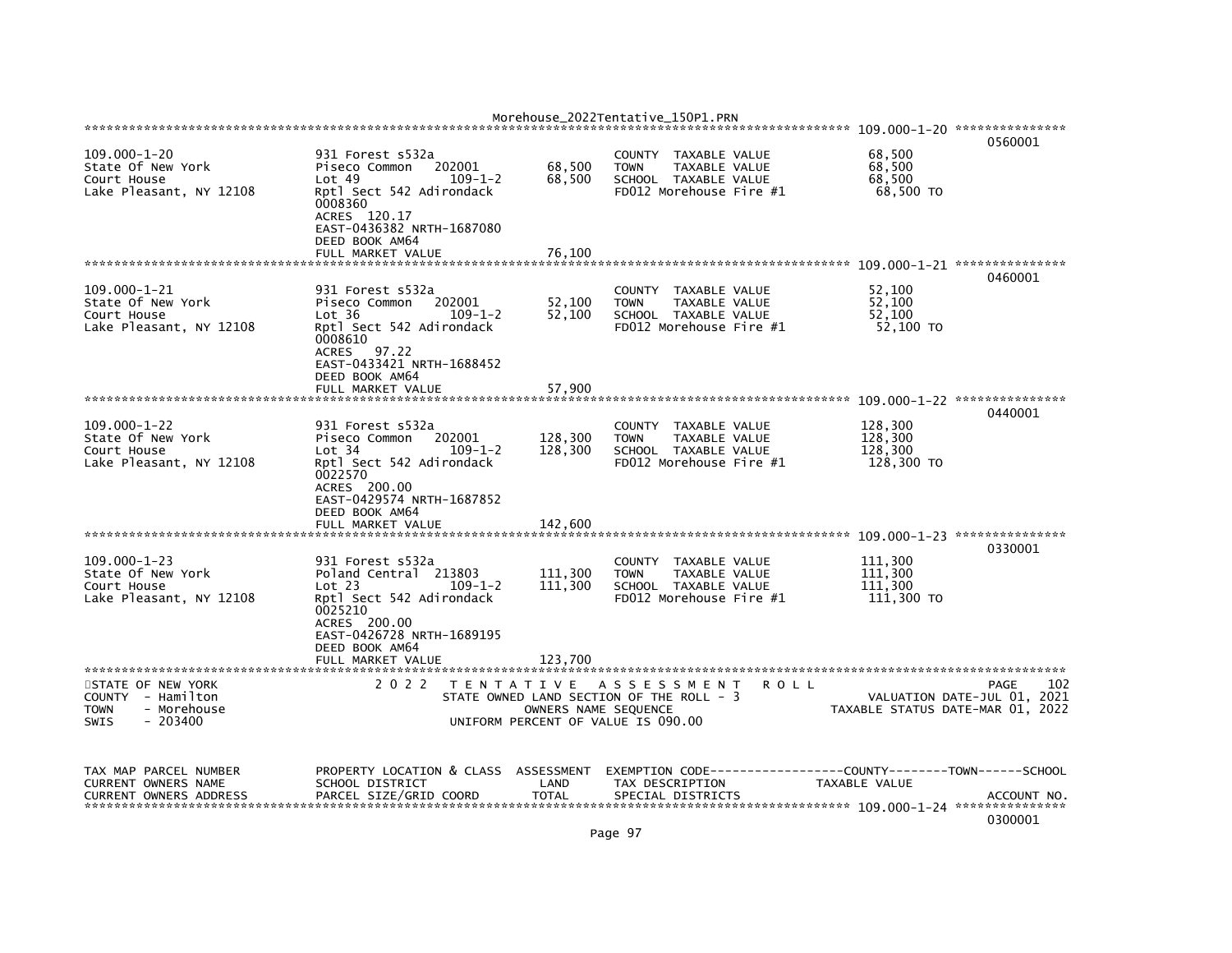|                               |                                                               | Morehouse_2022Tentative_150P1.PRN |                                                 |               |             |               |                                      |
|-------------------------------|---------------------------------------------------------------|-----------------------------------|-------------------------------------------------|---------------|-------------|---------------|--------------------------------------|
| $109.000 - 1 - 24$            | 931 Forest s532a                                              |                                   | COUNTY TAXABLE VALUE                            |               |             | 190,600       |                                      |
| State Of New York             | Poland Central 213803                                         | 190,600                           | <b>TOWN</b>                                     | TAXABLE VALUE |             | 190,600       |                                      |
| Court House                   | Lot 20<br>$109 - 1 - 2$                                       | 190,600                           | SCHOOL TAXABLE VALUE                            |               |             | 190,600       |                                      |
| Lake Pleasant, NY 12108       | Rptl Sect 542 Adirondack                                      |                                   | FD012 Morehouse Fire #1                         |               |             | 190,600 TO    |                                      |
|                               | 0024190                                                       |                                   |                                                 |               |             |               |                                      |
|                               | ACRES 261.00<br>EAST-0423939 NRTH-1690506                     |                                   |                                                 |               |             |               |                                      |
|                               | DEED BOOK AM64                                                |                                   |                                                 |               |             |               |                                      |
|                               | FULL MARKET VALUE                                             | 211,800                           |                                                 |               |             |               |                                      |
|                               |                                                               |                                   |                                                 |               |             |               |                                      |
|                               |                                                               |                                   |                                                 |               |             |               | 0290001                              |
| $109.000 - 1 - 25$            | 931 Forest s532a                                              |                                   | <b>COUNTY</b>                                   | TAXABLE VALUE |             | 97,000        |                                      |
| State Of New York             | Poland Central 213803                                         | 97,000                            | <b>TOWN</b>                                     | TAXABLE VALUE |             | 97,000        |                                      |
| Court House                   | Lot 19<br>$109 - 1 - 2$                                       | 97,000                            | SCHOOL TAXABLE VALUE                            |               |             | 97,000        |                                      |
| Lake Pleasant, NY 12108       | Rptl Sect 542 Adirondack                                      |                                   | FD012 Morehouse Fire #1                         |               |             | 97,000 TO     |                                      |
|                               | 0024240                                                       |                                   |                                                 |               |             |               |                                      |
|                               | ACRES 200.00                                                  |                                   |                                                 |               |             |               |                                      |
|                               | EAST-0422520 NRTH-1687623                                     |                                   |                                                 |               |             |               |                                      |
|                               | DEED BOOK AM64                                                |                                   |                                                 |               |             |               |                                      |
|                               | FULL MARKET VALUE                                             | 107,800                           |                                                 |               |             |               |                                      |
|                               |                                                               |                                   |                                                 |               |             |               |                                      |
|                               |                                                               |                                   |                                                 |               |             |               | 0200001                              |
| $109.000 - 1 - 26$            | 931 Forest s532a                                              |                                   | <b>COUNTY</b>                                   | TAXABLE VALUE |             | 217,800       |                                      |
| State Of New York             | Poland Central 213803                                         | 217,800                           | <b>TOWN</b>                                     | TAXABLE VALUE |             | 217,800       |                                      |
| Court House                   | $109 - 1 - 2$<br>$\mathsf{Lot} \; 10$                         | 217,800                           | SCHOOL TAXABLE VALUE                            |               |             | 217,800       |                                      |
| Lake Pleasant, NY 12108       | Rptl Sect 542 Adirondack                                      |                                   | FD012 Morehouse Fire #1                         |               |             | 217,800 TO    |                                      |
|                               | 0024380                                                       |                                   |                                                 |               |             |               |                                      |
|                               | ACRES 264.30                                                  |                                   |                                                 |               |             |               |                                      |
|                               | EAST-0419215 NRTH-1689077                                     |                                   |                                                 |               |             |               |                                      |
|                               | DEED BOOK AM64                                                |                                   |                                                 |               |             |               |                                      |
|                               | FULL MARKET VALUE                                             | 242,000                           |                                                 |               |             |               |                                      |
|                               |                                                               |                                   |                                                 |               |             |               |                                      |
|                               |                                                               |                                   |                                                 |               |             |               | 0150001                              |
| $109.000 - 1 - 28$            | 931 Forest s532a                                              |                                   | <b>COUNTY</b>                                   | TAXABLE VALUE |             | 46,100        |                                      |
| State Of New York             | Poland Central 213803                                         | 46,100                            | <b>TOWN</b>                                     | TAXABLE VALUE |             | 46,100        |                                      |
| Court House                   | Lot <sub>5</sub><br>$109 - 1 - 2$<br>Rptl Sect 542 Adirondack | 46,100                            | SCHOOL TAXABLE VALUE<br>FD012 Morehouse Fire #1 |               |             | 46,100        |                                      |
| Lake Pleasant, NY 12108       | 0004280                                                       |                                   |                                                 |               |             | 46,100 TO     |                                      |
|                               | ACRES 63.40                                                   |                                   |                                                 |               |             |               |                                      |
|                               | EAST-0416917 NRTH-1690183                                     |                                   |                                                 |               |             |               |                                      |
|                               | DEED BOOK AM64                                                |                                   |                                                 |               |             |               |                                      |
|                               | FULL MARKET VALUE                                             | 51,200                            |                                                 |               |             |               |                                      |
|                               |                                                               |                                   |                                                 |               |             |               |                                      |
| STATE OF NEW YORK             | 2 0 2 2<br>TENTATIVE ASSESSMENT                               |                                   |                                                 |               | <b>ROLL</b> |               | 103<br>PAGE                          |
| COUNTY - Hamilton             | STATE OWNED LAND SECTION OF THE ROLL - 3                      |                                   |                                                 |               |             |               | VALUATION DATE-JUL 01, 2021          |
| <b>TOWN</b><br>- Morehouse    |                                                               | OWNERS NAME SEQUENCE              |                                                 |               |             |               | TAXABLE STATUS DATE-MAR 01, 2022     |
| $-203400$<br><b>SWIS</b>      | UNIFORM PERCENT OF VALUE IS 090.00                            |                                   |                                                 |               |             |               |                                      |
|                               |                                                               |                                   |                                                 |               |             |               |                                      |
|                               |                                                               |                                   |                                                 |               |             |               |                                      |
|                               |                                                               |                                   |                                                 |               |             |               |                                      |
| TAX MAP PARCEL NUMBER         | PROPERTY LOCATION & CLASS ASSESSMENT                          |                                   | EXEMPTION CODE---                               |               |             |               | ------COUNTY--------TOWN------SCHOOL |
| CURRENT OWNERS NAME           | SCHOOL DISTRICT                                               | LAND                              | TAX DESCRIPTION                                 |               |             | TAXABLE VALUE |                                      |
| <b>CURRENT OWNERS ADDRESS</b> | PARCEL SIZE/GRID COORD                                        | <b>TOTAL</b>                      | SPECIAL DISTRICTS                               |               |             |               | ACCOUNT NO.                          |
|                               |                                                               |                                   |                                                 |               |             |               |                                      |
|                               |                                                               |                                   |                                                 |               |             |               | 0190001                              |
| $109.000 - 1 - 31$            | 931 Forest s532a                                              |                                   | <b>COUNTY</b>                                   | TAXABLE VALUE |             | 256,000       |                                      |
| State Of New York             | Poland Central 213803                                         | 256,000                           | <b>TOWN</b>                                     | TAXABLE VALUE |             | 256,000       |                                      |
|                               |                                                               |                                   | Page 98                                         |               |             |               |                                      |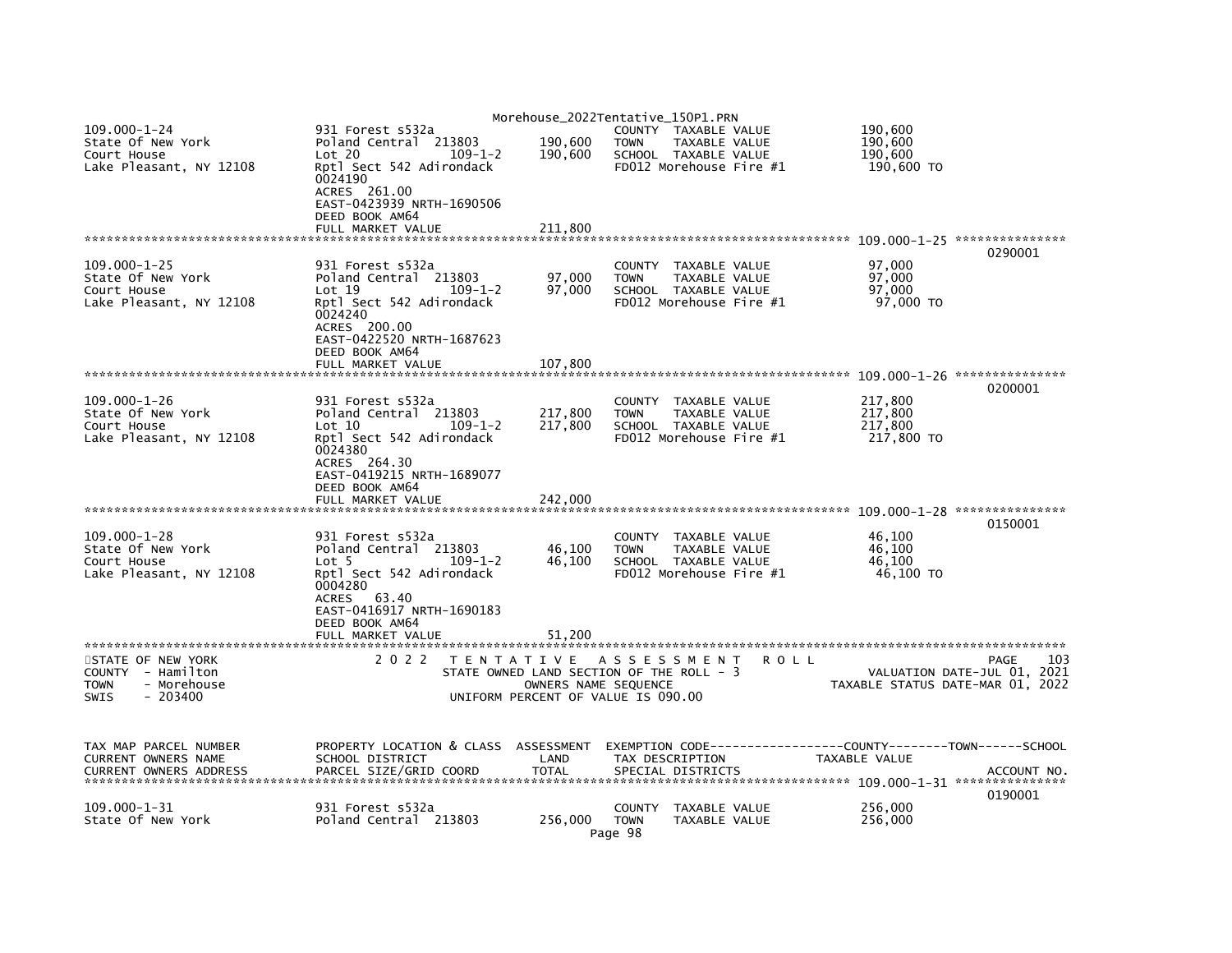| Court House<br>Lake Pleasant, NY 12108                                                           | Lot 9<br>Rptl Sect 542 Adirondack<br>0025090<br>ACRES 351.70<br>EAST-0420655 NRTH-1692047<br>DEED BOOK AM64<br>FULL MARKET VALUE                        | $109 - 1 - 3$<br>256,000<br>284.400                                                                                            | Morehouse_2022Tentative_150P1.PRN<br>SCHOOL TAXABLE VALUE<br>$FD012$ Morehouse Fire $#1$                          | 256,000<br>256,000 TO                                       |                                            |
|--------------------------------------------------------------------------------------------------|---------------------------------------------------------------------------------------------------------------------------------------------------------|--------------------------------------------------------------------------------------------------------------------------------|-------------------------------------------------------------------------------------------------------------------|-------------------------------------------------------------|--------------------------------------------|
|                                                                                                  |                                                                                                                                                         |                                                                                                                                |                                                                                                                   |                                                             | 0160001                                    |
| $109.000 - 1 - 32$<br>State Of New York<br>Court House<br>Lake Pleasant, NY 12108                | 931 Forest s532a<br>Poland Central 213803<br>Lot 6<br>Rptl Sect 542 Adirondack<br>0004350<br>ACRES 90.22<br>EAST-0418344 NRTH-1693157<br>DEED BOOK AM64 | 60,600<br>$109 - 1 - 3$<br>60,600                                                                                              | <b>COUNTY</b><br>TAXABLE VALUE<br><b>TOWN</b><br>TAXABLE VALUE<br>SCHOOL TAXABLE VALUE<br>FD012 Morehouse Fire #1 | 60,600<br>60,600<br>60.600<br>60,600 TO                     |                                            |
|                                                                                                  | FULL MARKET VALUE                                                                                                                                       | 67.300                                                                                                                         |                                                                                                                   |                                                             |                                            |
|                                                                                                  |                                                                                                                                                         |                                                                                                                                |                                                                                                                   |                                                             | 0170001                                    |
| $109.000 - 1 - 33$<br>State Of New York<br>Court House<br>Lake Pleasant, NY 12108                | 931 Forest s532a<br>Poland Central 213803<br>Lot 7<br>Rptl Sect 542 Adirondack<br>0001510<br>ACRES 20.00<br>EAST-0419240 NRTH-1695011<br>DEED BOOK AM64 | 12,300<br>12,300<br>$109 - 1 - 3$                                                                                              | TAXABLE VALUE<br><b>COUNTY</b><br><b>TOWN</b><br>TAXABLE VALUE<br>SCHOOL TAXABLE VALUE<br>FD012 Morehouse Fire #1 | 12,300<br>12,300<br>12,300<br>12,300 TO                     |                                            |
|                                                                                                  | FULL MARKET VALUE                                                                                                                                       | 13,700                                                                                                                         |                                                                                                                   |                                                             |                                            |
| $109.000 - 1 - 37$<br>State Of New York<br>Court House<br>Lake Pleasant, NY 12108                | 931 Forest s532a<br>Poland Central 213803<br>Lot 101<br>0016010<br>ACRES 160.00<br>EAST-0425343 NRTH-1701065<br>DEED BOOK AM64<br>FULL MARKET VALUE     | 78,300<br>$109 - 1 - 3$<br>78,300<br>87,000                                                                                    | COUNTY<br>TAXABLE VALUE<br><b>TOWN</b><br>TAXABLE VALUE<br>SCHOOL TAXABLE VALUE<br>FD012 Morehouse Fire #1        | 78,300<br>78,300<br>78.300<br>78,300 TO                     | 2830001                                    |
|                                                                                                  |                                                                                                                                                         |                                                                                                                                |                                                                                                                   |                                                             |                                            |
| STATE OF NEW YORK<br>COUNTY - Hamilton<br>- Morehouse<br><b>TOWN</b><br><b>SWIS</b><br>$-203400$ | 2 0 2 2                                                                                                                                                 | TENTATIVE ASSESSMENT<br>STATE OWNED LAND SECTION OF THE ROLL - 3<br>OWNERS NAME SEQUENCE<br>UNIFORM PERCENT OF VALUE IS 090.00 |                                                                                                                   | R O L L<br>TAXABLE STATUS DATE-MAR 01, 2022                 | 104<br>PAGE<br>VALUATION DATE-JUL 01, 2021 |
| TAX MAP PARCEL NUMBER<br>CURRENT OWNERS NAME<br><b>CURRENT OWNERS ADDRESS</b>                    | PROPERTY LOCATION & CLASS ASSESSMENT<br>SCHOOL DISTRICT<br>PARCEL SIZE/GRID COORD                                                                       | LAND<br><b>TOTAL</b>                                                                                                           | EXEMPTION CODE-----<br>TAX DESCRIPTION<br>SPECIAL DISTRICTS                                                       | ------------COUNTY--------TOWN------SCHOOL<br>TAXABLE VALUE | ACCOUNT NO                                 |
| $109.000 - 1 - 38$<br>State Of New York<br>Court House<br>Lake Pleasant, NY 12108                | 931 Forest s532a<br>Poland Central 213803<br>Lot <sub>93</sub><br>0015030<br>ACRES 160.00                                                               | 68,800<br>68,800<br>$109 - 1 - 3$                                                                                              | <b>COUNTY</b><br>TAXABLE VALUE<br>TAXABLE VALUE<br><b>TOWN</b><br>SCHOOL TAXABLE VALUE<br>FD012 Morehouse Fire #1 | 68,800<br>68,800<br>68,800<br>68,800 TO                     | 2750001                                    |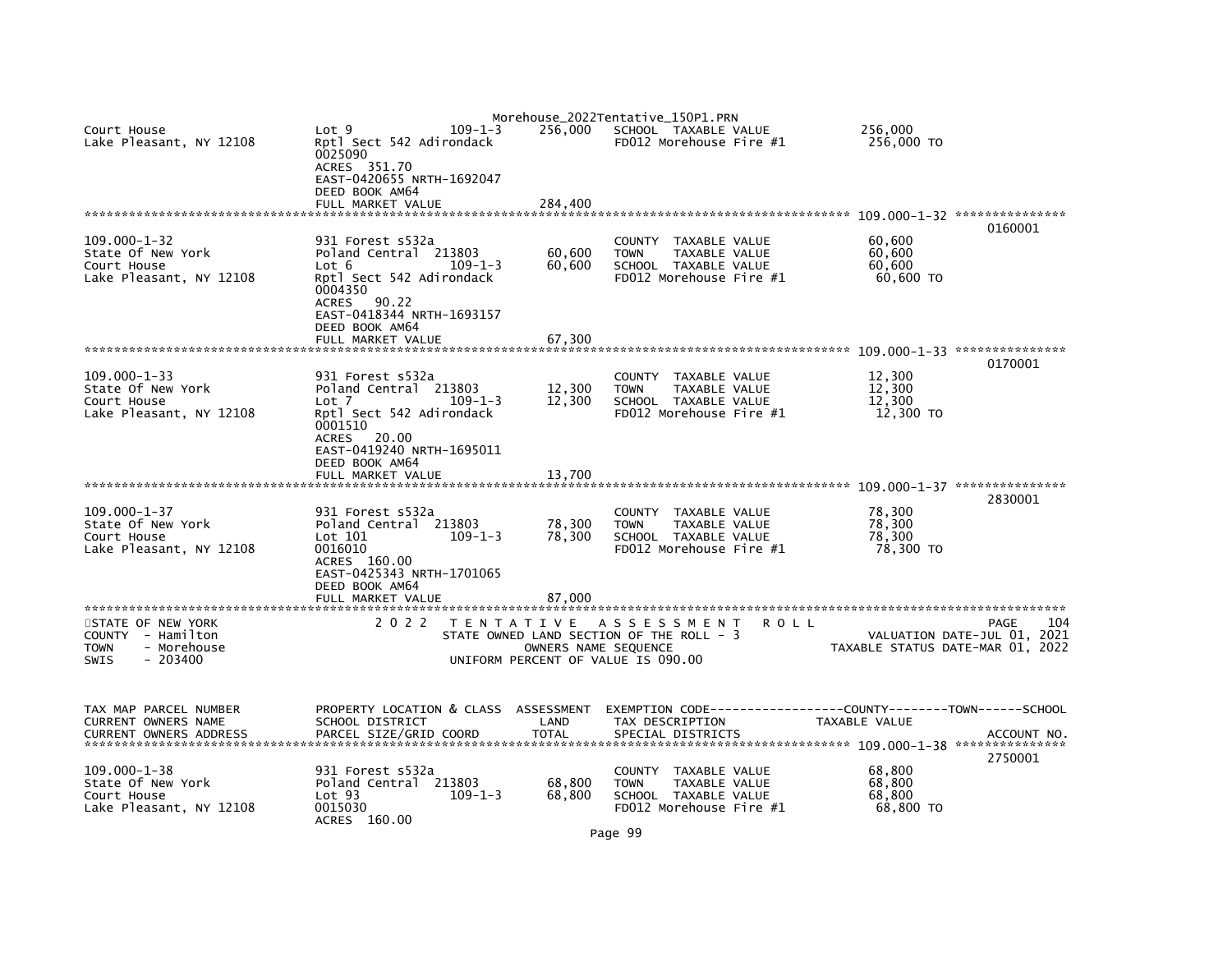|                                                                                                  |                                                                                                                                                                                |                                                                                                        |                                    | Morehouse_2022Tentative_150P1.PRN                                               |                                       |             |                                             |                                                                                |
|--------------------------------------------------------------------------------------------------|--------------------------------------------------------------------------------------------------------------------------------------------------------------------------------|--------------------------------------------------------------------------------------------------------|------------------------------------|---------------------------------------------------------------------------------|---------------------------------------|-------------|---------------------------------------------|--------------------------------------------------------------------------------|
|                                                                                                  | EAST-0428971 NRTH-1700555<br>DEED BOOK AM64                                                                                                                                    |                                                                                                        |                                    |                                                                                 |                                       |             |                                             |                                                                                |
|                                                                                                  | FULL MARKET VALUE                                                                                                                                                              |                                                                                                        | 76,400                             |                                                                                 |                                       |             |                                             |                                                                                |
|                                                                                                  |                                                                                                                                                                                |                                                                                                        |                                    |                                                                                 |                                       |             |                                             |                                                                                |
| $109.000 - 1 - 39$<br>State Of New York<br>Court House<br>Lake Pleasant, NY 12108                | 931 Forest s532a<br>Poland Central 213803<br>$Lot$ 76<br>0015530<br>ACRES 160.00                                                                                               | $109 - 1 - 3$                                                                                          | 68,300<br>68.300                   | COUNTY<br><b>TOWN</b><br>SCHOOL TAXABLE VALUE<br>FD012 Morehouse Fire #1        | TAXABLE VALUE<br>TAXABLE VALUE        |             | 68,300<br>68,300<br>68.300<br>68,300 TO     | 2700001                                                                        |
|                                                                                                  | EAST-0431103 NRTH-1702124<br>DEED BOOK AM64<br>FULL MARKET VALUE                                                                                                               |                                                                                                        | 75,900                             |                                                                                 |                                       |             |                                             |                                                                                |
|                                                                                                  |                                                                                                                                                                                |                                                                                                        |                                    |                                                                                 |                                       |             |                                             | 2640001                                                                        |
| $109.000 - 1 - 40$<br>State Of New York<br>Court House<br>Lake Pleasant, NY 12108                | 931 Forest s532a<br>Poland Central 213803<br>$Lot$ $70$<br>0015850<br>ACRES 160.00<br>EAST-0434771 NRTH-1701613<br>DEED BOOK AM64                                              | $109 - 1 - 4$                                                                                          | 71,400<br>71,400                   | <b>COUNTY</b><br><b>TOWN</b><br>SCHOOL TAXABLE VALUE<br>FD012 Morehouse Fire #1 | TAXABLE VALUE<br><b>TAXABLE VALUE</b> |             | 71,400<br>71,400<br>71,400<br>71,400 TO     |                                                                                |
|                                                                                                  | FULL MARKET VALUE                                                                                                                                                              |                                                                                                        | 79,300                             |                                                                                 |                                       |             |                                             |                                                                                |
|                                                                                                  |                                                                                                                                                                                |                                                                                                        |                                    |                                                                                 |                                       |             |                                             | 2570001                                                                        |
| $109.000 - 1 - 41$<br>State Of New York<br>Court House<br>Lake Pleasant, NY 12108                | 931 Forest s532a<br>Poland Central 213803<br>Lot 51<br>0015790<br>ACRES 160.00<br>EAST-0436892 NRTH-1703159<br>DEED BOOK AM64                                                  | $109 - 1 - 4$                                                                                          | 73,100<br>73,100                   | COUNTY<br><b>TOWN</b><br>SCHOOL TAXABLE VALUE<br>FD012 Morehouse Fire #1        | TAXABLE VALUE<br>TAXABLE VALUE        |             | 73,100<br>73,100<br>73,100<br>73,100 TO     |                                                                                |
|                                                                                                  | FULL MARKET VALUE                                                                                                                                                              |                                                                                                        | 81,200                             |                                                                                 |                                       |             |                                             |                                                                                |
|                                                                                                  |                                                                                                                                                                                |                                                                                                        |                                    |                                                                                 |                                       |             |                                             | 2530001                                                                        |
| $109.000 - 1 - 42$<br>State Of New York<br>Court House<br>Lake Pleasant, NY 12108                | 931 Forest s532a<br>Poland Central 213803<br>Lot 47<br>Rptl Sect 542 Adirondack<br>0016040<br>ACRES 160.00<br>EAST-0440564 NRTH-1702561<br>DEED BOOK AM64<br>FULL MARKET VALUE | $109 - 1 - 4$                                                                                          | 104,000<br>104,000<br>115.600      | <b>COUNTY</b><br><b>TOWN</b><br>SCHOOL TAXABLE VALUE<br>FD012 Morehouse Fire #1 | TAXABLE VALUE<br><b>TAXABLE VALUE</b> |             | 104,000<br>104,000<br>104,000<br>104,000 TO |                                                                                |
|                                                                                                  |                                                                                                                                                                                |                                                                                                        |                                    |                                                                                 |                                       |             |                                             |                                                                                |
| STATE OF NEW YORK<br>COUNTY - Hamilton<br><b>TOWN</b><br>- Morehouse<br>$-203400$<br><b>SWIS</b> | 2 0 2 2                                                                                                                                                                        | TENTATIVE ASSESSMENT<br>STATE OWNED LAND SECTION OF THE ROLL - 3<br>UNIFORM PERCENT OF VALUE IS 090.00 | OWNERS NAME SEQUENCE               |                                                                                 |                                       | <b>ROLL</b> |                                             | 105<br>PAGE<br>VALUATION DATE-JUL 01, 2021<br>TAXABLE STATUS DATE-MAR 01, 2022 |
| TAX MAP PARCEL NUMBER<br>CURRENT OWNERS NAME<br><b>CURRENT OWNERS ADDRESS</b>                    | PROPERTY LOCATION & CLASS<br>SCHOOL DISTRICT<br>PARCEL SIZE/GRID COORD                                                                                                         |                                                                                                        | ASSESSMENT<br>LAND<br><b>TOTAL</b> | EXEMPTION CODE---<br>TAX DESCRIPTION<br>SPECIAL DISTRICTS                       |                                       |             | TAXABLE VALUE                               | -----COUNTY--------TOWN------SCHOOL<br>ACCOUNT NO.<br>2550001                  |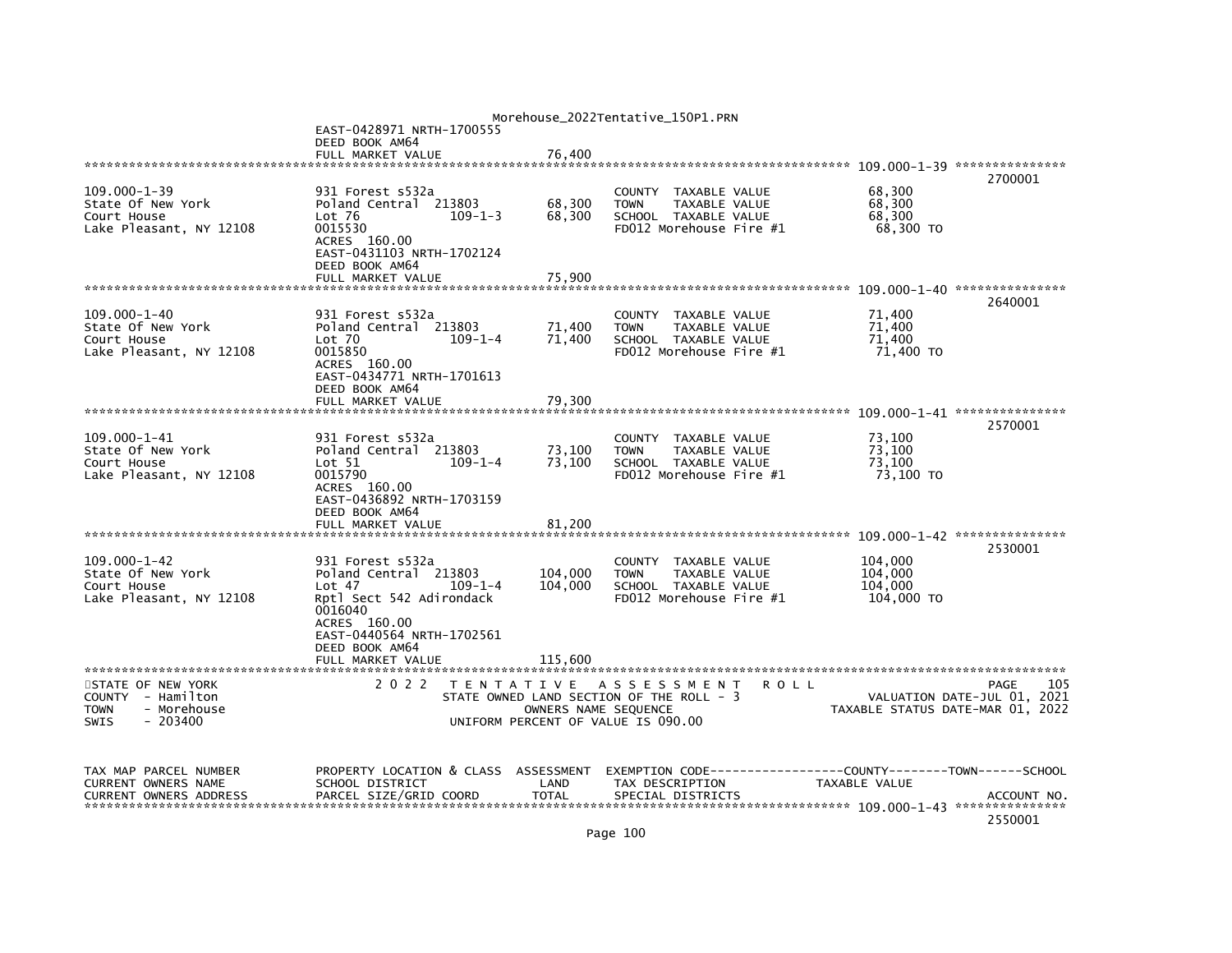|                               |                                      | Morehouse_2022Tentative_150P1.PRN        |                         |                         |             |               |                                        |
|-------------------------------|--------------------------------------|------------------------------------------|-------------------------|-------------------------|-------------|---------------|----------------------------------------|
| $109.000 - 1 - 43$            | 931 Forest s532a                     |                                          |                         | COUNTY TAXABLE VALUE    |             | 182,700       |                                        |
| State Of New York             | Poland Central 213803                | 182,700                                  | <b>TOWN</b>             | TAXABLE VALUE           |             | 182,700       |                                        |
| Court House                   | Lot 49<br>$109 - 1 - 4$              | 182,700                                  |                         | SCHOOL TAXABLE VALUE    |             | 182,700       |                                        |
| Lake Pleasant, NY 12108       | Rptl Sect 542 Adirondack             |                                          |                         | FD012 Morehouse Fire #1 |             | 182,700 TO    |                                        |
|                               | 0018630                              |                                          |                         |                         |             |               |                                        |
|                               | ACRES 200.00                         |                                          |                         |                         |             |               |                                        |
|                               | EAST-0440134 NRTH-1698694            |                                          |                         |                         |             |               |                                        |
|                               | DEED BOOK AM64                       |                                          |                         |                         |             |               |                                        |
|                               | FULL MARKET VALUE                    | 203,000                                  |                         |                         |             |               |                                        |
|                               |                                      |                                          |                         |                         |             |               |                                        |
|                               |                                      |                                          |                         |                         |             |               | 3340001                                |
| $109.000 - 1 - 44$            | 931 Forest s532a                     |                                          | <b>COUNTY</b>           | TAXABLE VALUE           |             | 103,500       |                                        |
| State Of New York             | Piseco Common<br>202001              | 103,500                                  | <b>TOWN</b>             | TAXABLE VALUE           |             | 103,500       |                                        |
| Court House                   | Lot 53<br>$109 - 1 - 4$              | 103,500                                  |                         | SCHOOL TAXABLE VALUE    |             | 103,500       |                                        |
| Lake Pleasant, NY 12108       | Rptl Sect 542 Adirondack             |                                          |                         | FD012 Morehouse Fire #1 |             | 103,500 TO    |                                        |
|                               | 0020080                              |                                          |                         |                         |             |               |                                        |
|                               | ACRES 160.00                         |                                          |                         |                         |             |               |                                        |
|                               | EAST-0439938 NRTH-1694603            |                                          |                         |                         |             |               |                                        |
|                               | DEED BOOK AM64                       |                                          |                         |                         |             |               |                                        |
|                               | FULL MARKET VALUE                    | 115,000                                  |                         |                         |             |               |                                        |
|                               |                                      |                                          |                         |                         |             |               | 3220001                                |
| $109.000 - 1 - 45$            | 931 Forest s532a                     |                                          | <b>COUNTY</b>           | TAXABLE VALUE           |             | 94,200        |                                        |
| State Of New York             | Piseco Common<br>202001              | 94,200                                   | <b>TOWN</b>             | TAXABLE VALUE           |             | 94,200        |                                        |
| Court House                   | Lot 41<br>$109 - 1 - 4$              | 94,200                                   |                         | SCHOOL TAXABLE VALUE    |             | 94,200        |                                        |
| Lake Pleasant, NY 12108       | Rptl Sect 542 Adirondack             |                                          |                         | FD012 Morehouse Fire #1 |             | 94,200 TO     |                                        |
|                               | 0020810                              |                                          |                         |                         |             |               |                                        |
|                               | ACRES 200.00                         |                                          |                         |                         |             |               |                                        |
|                               | EAST-0439177 NRTH-1690459            |                                          |                         |                         |             |               |                                        |
|                               | DEED BOOK AM64                       |                                          |                         |                         |             |               |                                        |
|                               | FULL MARKET VALUE                    | 104.700                                  |                         |                         |             |               |                                        |
|                               |                                      |                                          |                         |                         |             |               |                                        |
|                               |                                      |                                          |                         |                         |             |               | 3210001                                |
| $109.000 - 1 - 46$            | 931 Forest s532a                     |                                          | <b>COUNTY</b>           | TAXABLE VALUE           |             | 93,600        |                                        |
| State Of New York             | 202001<br>Piseco Common              | 93,600                                   | <b>TOWN</b>             | TAXABLE VALUE           |             | 93,600        |                                        |
| Court House                   | $109 - 1 - 4$<br>Lot 40              | 93.600                                   |                         | SCHOOL TAXABLE VALUE    |             | 93.600        |                                        |
| Lake Pleasant, NY 12108       | Rptl Sect 542 Adirondack             |                                          |                         | FD012 Morehouse Fire #1 |             | 93,600 TO     |                                        |
|                               | 0013840                              |                                          |                         |                         |             |               |                                        |
|                               | ACRES 176.00                         |                                          |                         |                         |             |               |                                        |
|                               | EAST-0436663 NRTH-1688899            |                                          |                         |                         |             |               |                                        |
|                               | DEED BOOK AM64                       |                                          |                         |                         |             |               |                                        |
|                               | FULL MARKET VALUE                    | 104,000                                  |                         |                         |             |               |                                        |
|                               |                                      |                                          |                         |                         |             |               |                                        |
| STATE OF NEW YORK             | 2 0 2 2                              | TENTATIVE ASSESSMENT                     |                         |                         | <b>ROLL</b> |               | 106<br>PAGE                            |
| COUNTY - Hamilton             |                                      | STATE OWNED LAND SECTION OF THE ROLL - 3 |                         |                         |             |               | VALUATION DATE-JUL 01, 2021            |
| - Morehouse<br><b>TOWN</b>    |                                      | OWNERS NAME SEQUENCE                     |                         |                         |             |               | TAXABLE STATUS DATE-MAR 01, 2022       |
| <b>SWIS</b><br>$-203400$      |                                      | UNIFORM PERCENT OF VALUE IS 090.00       |                         |                         |             |               |                                        |
|                               |                                      |                                          |                         |                         |             |               |                                        |
|                               |                                      |                                          |                         |                         |             |               |                                        |
|                               |                                      |                                          |                         |                         |             |               |                                        |
| TAX MAP PARCEL NUMBER         | PROPERTY LOCATION & CLASS ASSESSMENT |                                          | EXEMPTION CODE--------- |                         |             |               | --------COUNTY--------TOWN------SCHOOL |
| CURRENT OWNERS NAME           | SCHOOL DISTRICT                      | LAND<br><b>TOTAL</b>                     | TAX DESCRIPTION         |                         |             | TAXABLE VALUE |                                        |
| <b>CURRENT OWNERS ADDRESS</b> | PARCEL SIZE/GRID COORD               |                                          |                         | SPECIAL DISTRICTS       |             |               | ACCOUNT NO.                            |
|                               |                                      |                                          |                         |                         |             |               | 3360001                                |
| $109.000 - 1 - 47$            | 931 Forest s532a                     |                                          | <b>COUNTY</b>           | TAXABLE VALUE           |             | 129,800       |                                        |
| State Of New York             | 202001<br>Piseco Common              | 129,800                                  | <b>TOWN</b>             | TAXABLE VALUE           |             | 129,800       |                                        |
|                               |                                      |                                          |                         |                         |             |               |                                        |
|                               |                                      |                                          | Page 101                |                         |             |               |                                        |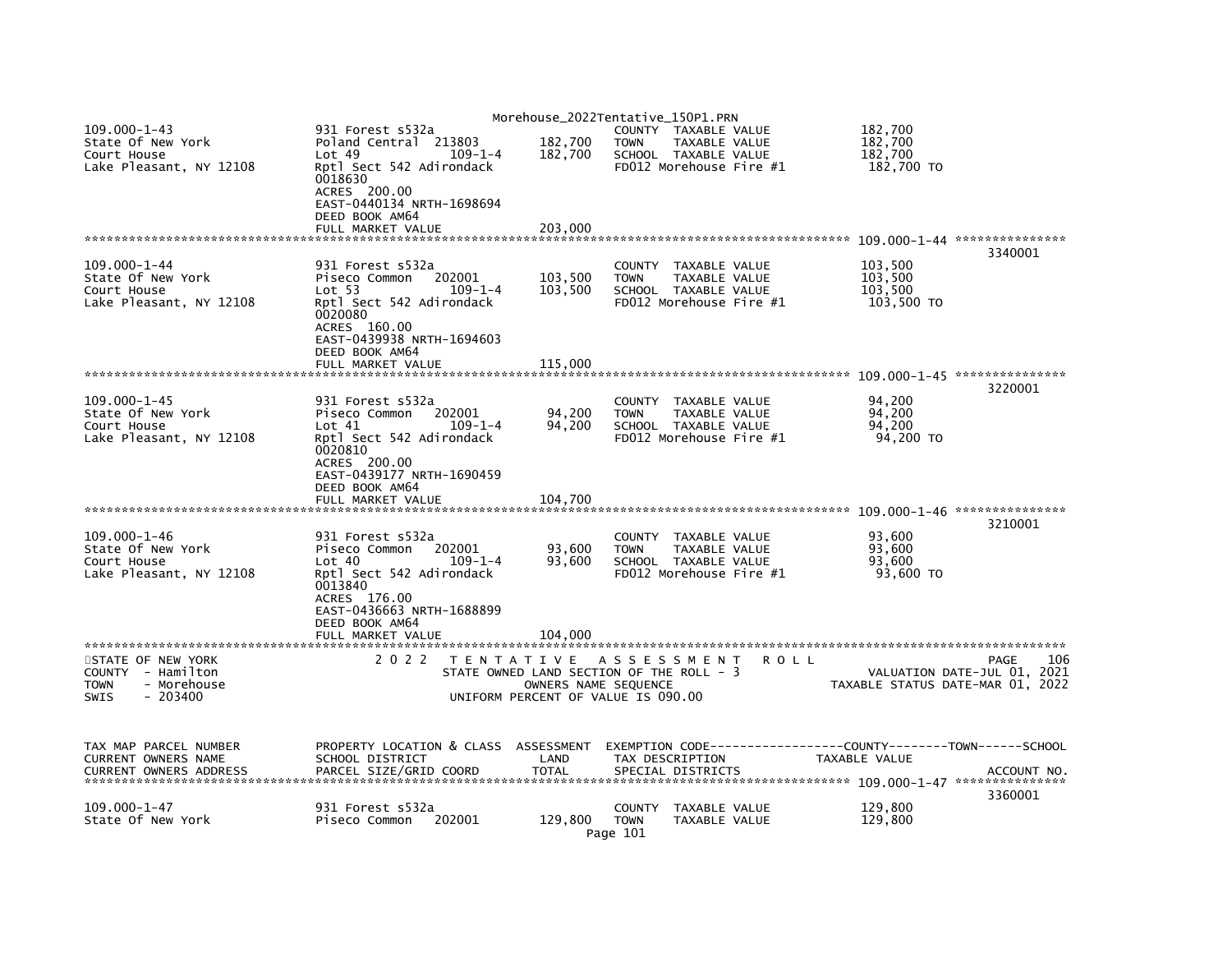|                                                                                   |                                                                                                                                                                                                |                            | Morehouse_2022Tentative_150P1.PRN                                                                                   |                                                                                              |
|-----------------------------------------------------------------------------------|------------------------------------------------------------------------------------------------------------------------------------------------------------------------------------------------|----------------------------|---------------------------------------------------------------------------------------------------------------------|----------------------------------------------------------------------------------------------|
| Court House<br>Lake Pleasant, NY 12108                                            | $109 - 1 - 4$<br>Lot <sub>55</sub><br>Rptl Sect 542 Adirondack<br>0030930<br>ACRES 232.00<br>EAST-0434271 NRTH-1690781                                                                         | 129,800                    | SCHOOL TAXABLE VALUE<br>FD012 Morehouse Fire #1                                                                     | 129.800<br>129,800 TO                                                                        |
|                                                                                   | DEED BOOK AM64<br>FULL MARKET VALUE                                                                                                                                                            | 144,200                    |                                                                                                                     |                                                                                              |
|                                                                                   |                                                                                                                                                                                                |                            |                                                                                                                     | 0450001                                                                                      |
| $109.000 - 1 - 48$<br>State Of New York<br>Court House<br>Lake Pleasant, NY 12108 | 931 Forest s532a<br>202001<br>Piseco Common<br>$109 - 1 - 4$<br>Lot <sub>35</sub><br>Rptl Sect 542 Adirondack<br>0007610<br>94.25<br>ACRES<br>EAST-0430555 NRTH-1689779<br>DEED BOOK AM64      | 49,800<br>49,800           | COUNTY TAXABLE VALUE<br>TAXABLE VALUE<br><b>TOWN</b><br>SCHOOL TAXABLE VALUE<br>FD012 Morehouse Fire #1             | 49,800<br>49.800<br>49,800<br>49,800 TO                                                      |
|                                                                                   | FULL MARKET VALUE                                                                                                                                                                              | 55,300                     |                                                                                                                     |                                                                                              |
|                                                                                   |                                                                                                                                                                                                |                            |                                                                                                                     | 0320001                                                                                      |
| $109.000 - 1 - 49$<br>State Of New York<br>Court House<br>Lake Pleasant, NY 12108 | 931 Forest s532a<br>Poland Central 213803<br>$109 - 1 - 4$<br>Lot 22<br>Rptl Sect 542 Adirondack<br>0008740<br>ACRES 84.20<br>EAST-0427717 NRTH-1691095<br>DEED BOOK AM64                      | 75,300<br>75,300           | COUNTY TAXABLE VALUE<br>TAXABLE VALUE<br><b>TOWN</b><br>SCHOOL TAXABLE VALUE<br>FD012 Morehouse Fire #1             | 75,300<br>75,300<br>75,300<br>75,300 TO                                                      |
|                                                                                   | FULL MARKET VALUE                                                                                                                                                                              | 83,700                     |                                                                                                                     |                                                                                              |
|                                                                                   |                                                                                                                                                                                                |                            |                                                                                                                     |                                                                                              |
| $109.000 - 1 - 50$<br>State Of New York<br>Court House<br>Lake Pleasant, NY 12108 | 931 Forest s532a<br>Poland Central 213803<br>Lot 21<br>$109 - 1 - 5$<br>Rptl Sect 542 Adirondack<br>0008450<br>ACRES 72.12<br>EAST-0424911 NRTH-1692393<br>DEED BOOK AM64<br>FULL MARKET VALUE | 54,500<br>54.500<br>60.600 | COUNTY TAXABLE VALUE<br><b>TOWN</b><br>TAXABLE VALUE<br>SCHOOL TAXABLE VALUE<br>FD012 Morehouse Fire #1             | 0310001<br>54,500<br>54.500<br>54.500<br>54,500 TO                                           |
| ******************************<br>STATE OF NEW YORK                               | 2 0 2 2                                                                                                                                                                                        |                            | TENTATIVE ASSESSMENT                                                                                                | 107                                                                                          |
| COUNTY - Hamilton<br>- Morehouse<br><b>TOWN</b><br>$-203400$<br><b>SWIS</b>       |                                                                                                                                                                                                | OWNERS NAME SEQUENCE       | R O L L<br>STATE OWNED LAND SECTION OF THE ROLL - 3<br>UNIFORM PERCENT OF VALUE IS 090.00                           | PAGE<br>VALUATION DATE-JUL 01, 2021<br>TAXABLE STATUS DATE-MAR 01, 2022                      |
| TAX MAP PARCEL NUMBER<br>CURRENT OWNERS NAME<br><b>CURRENT OWNERS ADDRESS</b>     | PROPERTY LOCATION & CLASS ASSESSMENT<br>SCHOOL DISTRICT<br>PARCEL SIZE/GRID COORD                                                                                                              | LAND<br><b>TOTAL</b>       | TAX DESCRIPTION<br>SPECIAL DISTRICTS                                                                                | EXEMPTION CODE-----------------COUNTY-------TOWN------SCHOOL<br>TAXABLE VALUE<br>ACCOUNT NO. |
| $109.000 - 1 - 51$<br>State Of New York<br>Court House<br>Lake Pleasant, NY 12108 | 931 Forest s532a<br>Poland Central 213803<br>Lot 8<br>$109 - 1 - 5$<br>Rptl Sect 542 Adirondack                                                                                                | 53,400<br>53,400           | COUNTY TAXABLE VALUE<br><b>TOWN</b><br>TAXABLE VALUE<br>SCHOOL TAXABLE VALUE<br>FD012 Morehouse Fire #1<br>Page 102 | 0180001<br>53,400<br>53,400<br>53,400<br>53,400 TO                                           |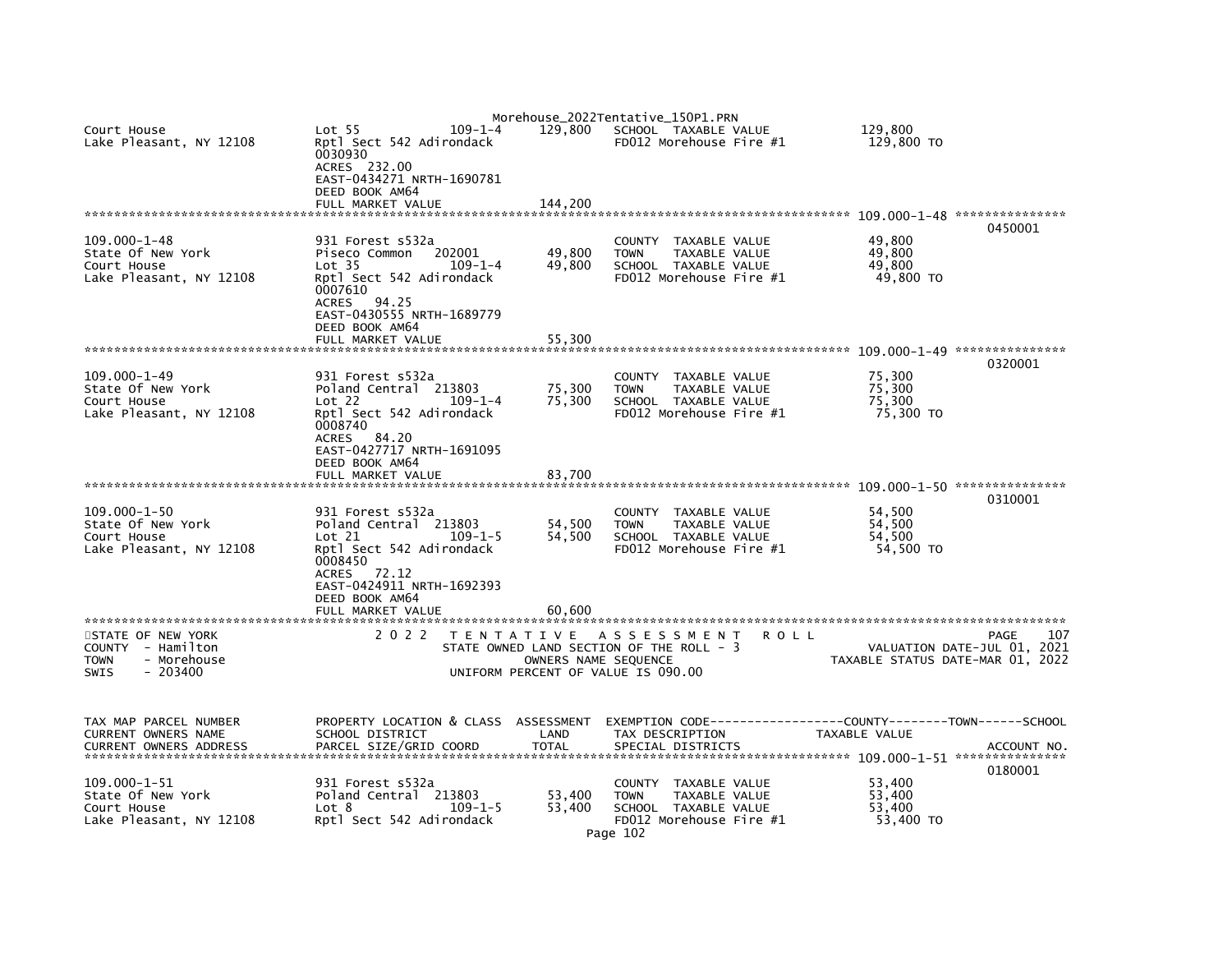|                                                                                   |                                                                                                                                                          |                                                            | Morehouse_2022Tentative_150P1.PRN                                                                          |                                                      |                               |
|-----------------------------------------------------------------------------------|----------------------------------------------------------------------------------------------------------------------------------------------------------|------------------------------------------------------------|------------------------------------------------------------------------------------------------------------|------------------------------------------------------|-------------------------------|
|                                                                                   | 0008910<br>ACRES 82.35<br>EAST-0421647 NRTH-1693901<br>DEED BOOK AM64<br>FULL MARKET VALUE                                                               | 59,300                                                     |                                                                                                            |                                                      |                               |
|                                                                                   |                                                                                                                                                          |                                                            |                                                                                                            |                                                      | 2820001                       |
| $109.000 - 1 - 56$<br>State Of New York<br>Court House<br>Lake Pleasant, NY 12108 | 931 Forest s532a<br>Poland Central 213803<br>Lot 100<br>$109 - 1 - 5$<br>0014980<br>ACRES 160.00<br>EAST-0426858 NRTH-1699004                            | 108,800<br>108,800                                         | COUNTY TAXABLE VALUE<br><b>TOWN</b><br>TAXABLE VALUE<br>SCHOOL TAXABLE VALUE<br>FD012 Morehouse Fire #1    | 108,800<br>108,800<br>108,800<br>108,800 TO          |                               |
|                                                                                   | DEED BOOK AM64<br>FULL MARKET VALUE                                                                                                                      | 120,900                                                    |                                                                                                            |                                                      |                               |
|                                                                                   |                                                                                                                                                          |                                                            |                                                                                                            |                                                      |                               |
| $109.000 - 1 - 57$<br>State Of New York<br>Court House<br>Lake Pleasant, NY 12108 | 931 Forest s532a<br>Poland Central 213803<br>Lot 94<br>$109 - 1 - 5$<br>0015750<br>ACRES 160.00<br>EAST-0430491 NRTH-1698500                             | 123,300<br>123,300                                         | COUNTY<br>TAXABLE VALUE<br><b>TOWN</b><br>TAXABLE VALUE<br>SCHOOL TAXABLE VALUE<br>FD012 Morehouse Fire #1 | 123,300<br>123,300<br>123,300<br>123,300 TO          | 2760001                       |
|                                                                                   | DEED BOOK AM64<br>FULL MARKET VALUE                                                                                                                      | 137,000                                                    |                                                                                                            |                                                      |                               |
|                                                                                   |                                                                                                                                                          |                                                            |                                                                                                            |                                                      | 2690001                       |
| $109.000 - 1 - 58$<br>State Of New York<br>Court House<br>Lake Pleasant, NY 12108 | 931 Forest s532a<br>Poland Central 213803<br>Lot <sub>75</sub><br>$109 - 1 - 5$<br>0015960<br>ACRES 160.00<br>EAST-0432630 NRTH-1700059                  | 76,500<br>76,500                                           | COUNTY<br>TAXABLE VALUE<br><b>TOWN</b><br>TAXABLE VALUE<br>SCHOOL TAXABLE VALUE<br>FD012 Morehouse Fire #1 | 76,500<br>76,500<br>76,500<br>76,500 TO              |                               |
|                                                                                   | DEED BOOK AM64<br>FULL MARKET VALUE                                                                                                                      | 85,000                                                     |                                                                                                            |                                                      |                               |
|                                                                                   |                                                                                                                                                          |                                                            |                                                                                                            |                                                      | 109.000-1-59 **************** |
| $109.000 - 1 - 59$<br>State Of New York<br>Court House<br>Lake Pleasant, NY 12108 | 931 Forest s532a<br>Poland Central 213803<br>Lot 71<br>$109 - 1 - 5$<br>Rptl Sect 542 Adirondack<br>0015840<br>ACRES 160.00<br>EAST-0436332 NRTH-1699492 | 98,500<br>98,500                                           | COUNTY TAXABLE VALUE<br>TAXABLE VALUE<br><b>TOWN</b><br>SCHOOL TAXABLE VALUE<br>FD012 Morehouse Fire #1    | 98,500<br>98,500<br>98,500<br>98,500 TO              | 2650001                       |
|                                                                                   | DEED BOOK AM64<br>FULL MARKET VALUE                                                                                                                      | 109.400                                                    |                                                                                                            |                                                      |                               |
| **************************<br>STATE OF NEW YORK                                   | 2 0 2 2                                                                                                                                                  | T E N T A T I V E                                          | A S S E S S M E N T<br><b>ROLL</b>                                                                         |                                                      | 108<br>PAGE                   |
| COUNTY - Hamilton<br>- Morehouse<br><b>TOWN</b><br>SWIS<br>$-203400$              |                                                                                                                                                          | OWNERS NAME SEQUENCE<br>UNIFORM PERCENT OF VALUE IS 090.00 | STATE OWNED LAND SECTION OF THE ROLL - 3                                                                   | TAXABLE STATUS DATE-MAR 01, 2022                     | VALUATION DATE-JUL 01, 2021   |
| TAX MAP PARCEL NUMBER<br>CURRENT OWNERS NAME<br><b>CURRENT OWNERS ADDRESS</b>     | PROPERTY LOCATION & CLASS<br>SCHOOL DISTRICT<br>PARCEL SIZE/GRID COORD                                                                                   | ASSESSMENT<br>LAND<br><b>TOTAL</b>                         | EXEMPTION CODE--------<br>TAX DESCRIPTION<br>SPECIAL DISTRICTS<br>Page 103                                 | -----COUNTY--------TOWN------SCHOOL<br>TAXABLE VALUE | ACCOUNT NO.                   |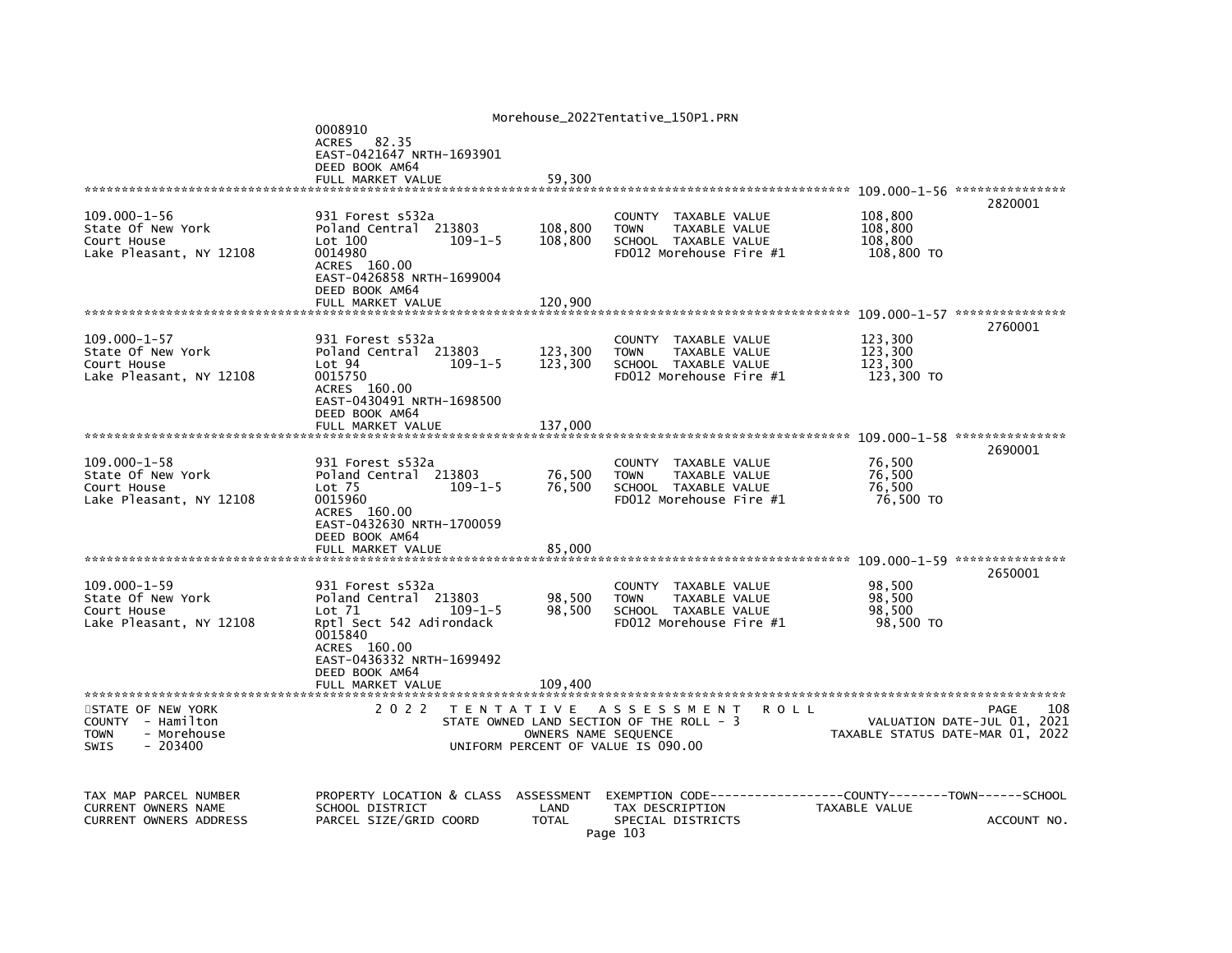|                                                                                           |                                                                                                                                                                                                 |                               | Morehouse_2022Tentative_150P1.PRN                                                                                        |         |                                             |                                                                                |
|-------------------------------------------------------------------------------------------|-------------------------------------------------------------------------------------------------------------------------------------------------------------------------------------------------|-------------------------------|--------------------------------------------------------------------------------------------------------------------------|---------|---------------------------------------------|--------------------------------------------------------------------------------|
|                                                                                           |                                                                                                                                                                                                 |                               |                                                                                                                          |         |                                             | 2560001                                                                        |
| $109.000 - 1 - 60$<br>State Of New York<br>Court House<br>Lake Pleasant, NY 12108         | 931 Forest s532a<br>Poland Central 213803<br>Lot 50<br>$109 - 1 - 6$<br>Rptl Sect 542 Adirondack<br>0015660<br>ACRES 160.00<br>EAST-0438438 NRTH-1701025<br>DEED BOOK AM64                      | 119,800<br>119,800            | TAXABLE VALUE<br><b>COUNTY</b><br><b>TOWN</b><br>TAXABLE VALUE<br>SCHOOL TAXABLE VALUE<br>FD012 Morehouse Fire #1        |         | 119,800<br>119,800<br>119,800<br>119,800 TO |                                                                                |
|                                                                                           | FULL MARKET VALUE                                                                                                                                                                               | 133,100                       |                                                                                                                          |         |                                             |                                                                                |
| $109.000 - 1 - 61$<br>State Of New York<br>Court House<br>Lake Pleasant, NY 12108         | 931 Forest s532a<br>Poland Central 213803<br>$Lot$ 72<br>$109 - 1 - 6$<br>Rptl Sect 542 Adirondack<br>0018860<br>ACRES 200.00<br>EAST-0438039 NRTH-1697182<br>DEED BOOK AM64                    | 154,100<br>154,100            | <b>COUNTY</b><br>TAXABLE VALUE<br>TAXABLE VALUE<br><b>TOWN</b><br>SCHOOL TAXABLE VALUE<br>FD012 Morehouse Fire #1        |         | 154,100<br>154,100<br>154,100<br>154,100 TO | 2660001                                                                        |
|                                                                                           | FULL MARKET VALUE                                                                                                                                                                               | 171,200                       |                                                                                                                          |         |                                             |                                                                                |
| $109.000 - 1 - 62$<br>State Of New York<br>Court House<br>Lake Pleasant, NY 12108         | 931 Forest s532a<br>202001<br>Piseco Common<br>$109 - 1 - 6$<br>Lot 54<br>Rptl Sect 542 Adirondack<br>0025680<br>ACRES 160.00<br>EAST-0437456 NRTH-1692857<br>DEED BOOK AM64                    | 93,700<br>93,700              | <b>COUNTY</b><br>TAXABLE VALUE<br><b>TOWN</b><br>TAXABLE VALUE<br>SCHOOL TAXABLE VALUE<br>FD012 Morehouse Fire #1        |         | 93,700<br>93,700<br>93,700<br>93,700 TO     | 3350001                                                                        |
|                                                                                           | FULL MARKET VALUE                                                                                                                                                                               | 104,100                       |                                                                                                                          |         |                                             |                                                                                |
| $109.000 - 1 - 63$<br>State Of New York<br>Court House<br>Lake Pleasant, NY 12108         | 931 Forest s532a<br>Poland Central 213803<br>Lot 96<br>$109 - 1 - 6$<br>Rptl Sect 542 Adirondack<br>0018770<br>ACRES 200.00<br>EAST-0433735 NRTH-1694089<br>DEED BOOK AM64<br>FULL MARKET VALUE | 168,600<br>168,600<br>187,300 | <b>COUNTY</b><br>TAXABLE VALUE<br><b>TAXABLE VALUE</b><br><b>TOWN</b><br>SCHOOL TAXABLE VALUE<br>FD012 Morehouse Fire #1 |         | 168,600<br>168.600<br>168,600<br>168,600 TO | 2780001                                                                        |
|                                                                                           |                                                                                                                                                                                                 |                               |                                                                                                                          |         |                                             |                                                                                |
| STATE OF NEW YORK<br>COUNTY - Hamilton<br>- Morehouse<br><b>TOWN</b><br>SWIS<br>$-203400$ | 2 0 2 2                                                                                                                                                                                         | OWNERS NAME SEQUENCE          | TENTATIVE ASSESSMENT<br>STATE OWNED LAND SECTION OF THE ROLL - 3<br>UNIFORM PERCENT OF VALUE IS 090.00                   | R O L L |                                             | 109<br>PAGE<br>VALUATION DATE-JUL 01, 2021<br>TAXABLE STATUS DATE-MAR 01, 2022 |
| TAX MAP PARCEL NUMBER<br><b>CURRENT OWNERS NAME</b><br><b>CURRENT OWNERS ADDRESS</b>      | PROPERTY LOCATION & CLASS ASSESSMENT<br>SCHOOL DISTRICT<br>PARCEL SIZE/GRID COORD                                                                                                               | LAND<br><b>TOTAL</b>          | EXEMPTION CODE----<br>TAX DESCRIPTION<br>SPECIAL DISTRICTS                                                               |         | TAXABLE VALUE                               | ------COUNTY--------TOWN------SCHOOL<br>ACCOUNT NO<br>2790001                  |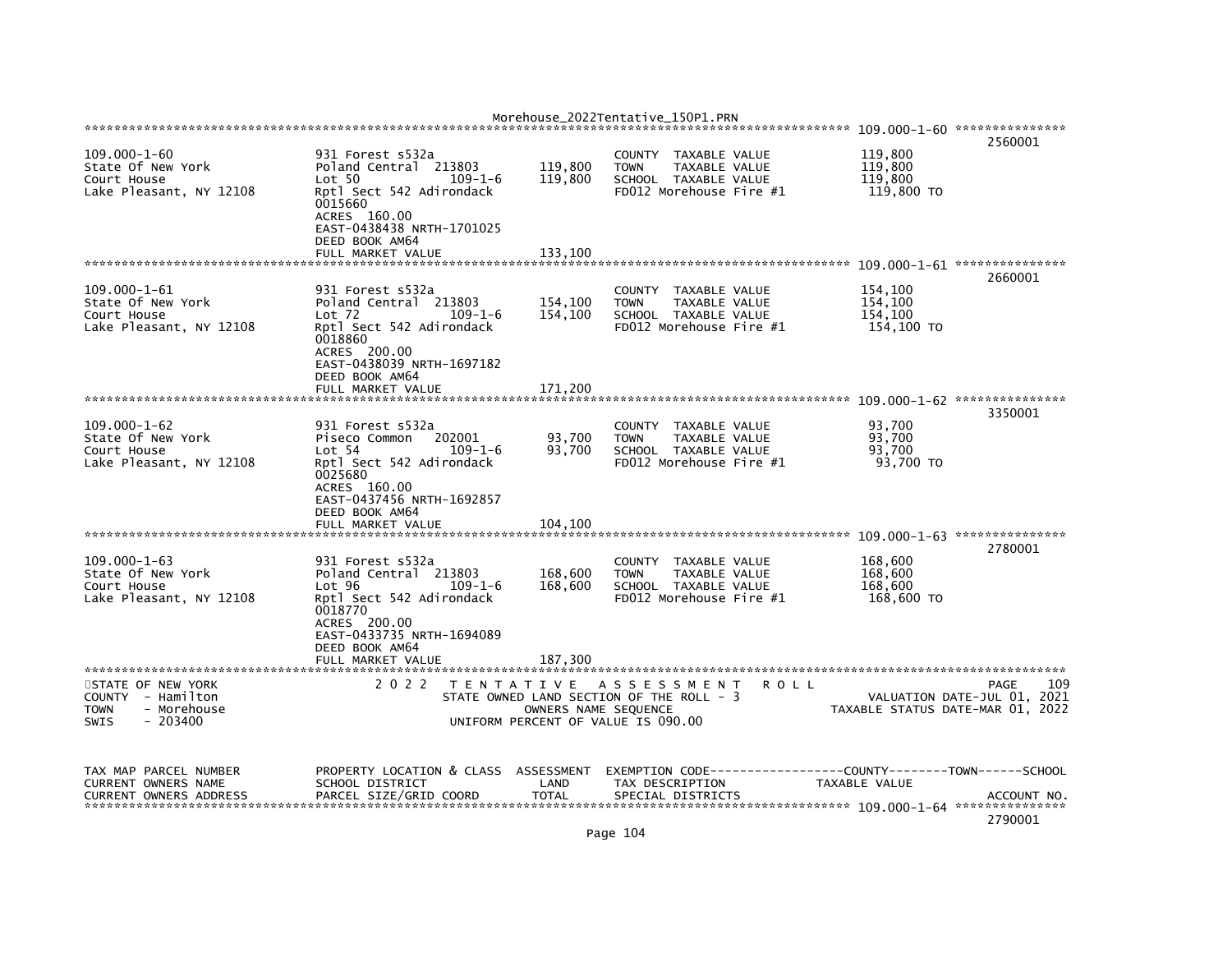|                                                                      |                                                                                                    |                      | Morehouse_2022Tentative_150P1.PRN                                               |                                                                                |
|----------------------------------------------------------------------|----------------------------------------------------------------------------------------------------|----------------------|---------------------------------------------------------------------------------|--------------------------------------------------------------------------------|
| $109.000 - 1 - 64$<br>State Of New York<br>Court House               | 931 Forest s532a<br>Poland Central 213803<br>Lot <sub>97</sub><br>$109 - 1 - 6$                    | 200,200<br>200,200   | COUNTY TAXABLE VALUE<br><b>TOWN</b><br>TAXABLE VALUE<br>SCHOOL TAXABLE VALUE    | 200,200<br>200,200<br>200,200                                                  |
| Lake Pleasant, NY 12108                                              | Rptl Sect 542 Adirondack<br>0018220<br>ACRES 200.00<br>EAST-0431574 NRTH-1692545<br>DEED BOOK AM64 |                      | FD012 Morehouse Fire #1                                                         | 200,200 TO                                                                     |
|                                                                      | FULL MARKET VALUE                                                                                  | 222,400              |                                                                                 |                                                                                |
| $109.000 - 1 - 65$                                                   | 931 Forest s532a                                                                                   |                      | COUNTY TAXABLE VALUE                                                            | 2850001<br>99,900                                                              |
| State Of New York<br>Court House                                     | Poland Central 213803<br>Lot 120<br>$109 - 1 - 6$                                                  | 99,900<br>99,900     | TAXABLE VALUE<br><b>TOWN</b><br>SCHOOL TAXABLE VALUE                            | 99,900<br>99.900                                                               |
| Lake Pleasant, NY 12108                                              | Rptl Sect 542 Adirondack<br>0009500<br>ACRES 115.75                                                |                      | FD012 Morehouse Fire #1                                                         | 99,900 TO                                                                      |
|                                                                      | EAST-0429694 NRTH-1691580<br>DEED BOOK AM64                                                        |                      |                                                                                 |                                                                                |
|                                                                      | FULL MARKET VALUE                                                                                  | 111,000              |                                                                                 | 2840001                                                                        |
| $109.000 - 1 - 66$                                                   | 931 Forest s532a                                                                                   |                      | COUNTY TAXABLE VALUE                                                            | 131,900                                                                        |
| State Of New York<br>Court House                                     | Poland Central 213803<br>Lot 119<br>$109 - 1 - 6$                                                  | 131,900<br>131,900   | <b>TOWN</b><br>TAXABLE VALUE<br>SCHOOL TAXABLE VALUE                            | 131,900<br>131.900                                                             |
| Lake Pleasant, NY 12108                                              | Rptl Sect 542 Adirondack<br>0018300<br>ACRES 160.00                                                |                      | FD012 Morehouse Fire #1                                                         | 131,900 TO                                                                     |
|                                                                      | EAST-0427532 NRTH-1693249<br>DEED BOOK AM64                                                        |                      |                                                                                 |                                                                                |
|                                                                      | FULL MARKET VALUE                                                                                  | 146,600              |                                                                                 |                                                                                |
| $109.000 - 1 - 72$                                                   | 931 Forest s532a                                                                                   |                      | COUNTY TAXABLE VALUE                                                            | 2810001<br>114,800                                                             |
| State Of New York                                                    | Poland Central 213803                                                                              | 114,800              | <b>TOWN</b><br>TAXABLE VALUE                                                    | 114,800                                                                        |
| Court House<br>Lake Pleasant, NY 12108                               | Lot 99<br>$109 - 1 - 7$<br>0015780<br>ACRES 160.00                                                 | 114,800              | SCHOOL TAXABLE VALUE<br>FD012 Morehouse Fire #1                                 | 114,800<br>114,800 TO                                                          |
|                                                                      | EAST-0428360 NRTH-1696955<br>DEED BOOK AM64                                                        |                      |                                                                                 |                                                                                |
|                                                                      | FULL MARKET VALUE                                                                                  | 127,600              |                                                                                 |                                                                                |
| STATE OF NEW YORK<br>COUNTY - Hamilton<br><b>TOWN</b><br>- Morehouse | 2 0 2 2                                                                                            | OWNERS NAME SEQUENCE | TENTATIVE ASSESSMENT<br><b>ROLL</b><br>STATE OWNED LAND SECTION OF THE ROLL - 3 | 110<br>PAGE<br>VALUATION DATE-JUL 01, 2021<br>TAXABLE STATUS DATE-MAR 01, 2022 |
| $-203400$<br><b>SWIS</b>                                             |                                                                                                    |                      | UNIFORM PERCENT OF VALUE IS 090.00                                              |                                                                                |
| TAX MAP PARCEL NUMBER                                                | PROPERTY LOCATION & CLASS ASSESSMENT                                                               |                      | EXEMPTION CODE-----------------COUNTY-------TOWN------SCHOOL                    |                                                                                |
| CURRENT OWNERS NAME<br><b>CURRENT OWNERS ADDRESS</b>                 | SCHOOL DISTRICT<br>PARCEL SIZE/GRID COORD                                                          | LAND<br><b>TOTAL</b> | TAX DESCRIPTION<br>SPECIAL DISTRICTS                                            | TAXABLE VALUE<br>ACCOUNT NO.                                                   |
|                                                                      |                                                                                                    |                      |                                                                                 | 2800001                                                                        |
| $109.000 - 1 - 73$<br>State Of New York                              | 931 Forest s532a<br>Poland Central 213803                                                          | 139,400              | COUNTY<br>TAXABLE VALUE<br><b>TOWN</b><br>TAXABLE VALUE                         | 139,400<br>139.400                                                             |
| Court House                                                          | Lot <sub>98</sub><br>$109 - 1 - 7$                                                                 | 139,400              | SCHOOL TAXABLE VALUE<br>Page 105                                                | 139,400                                                                        |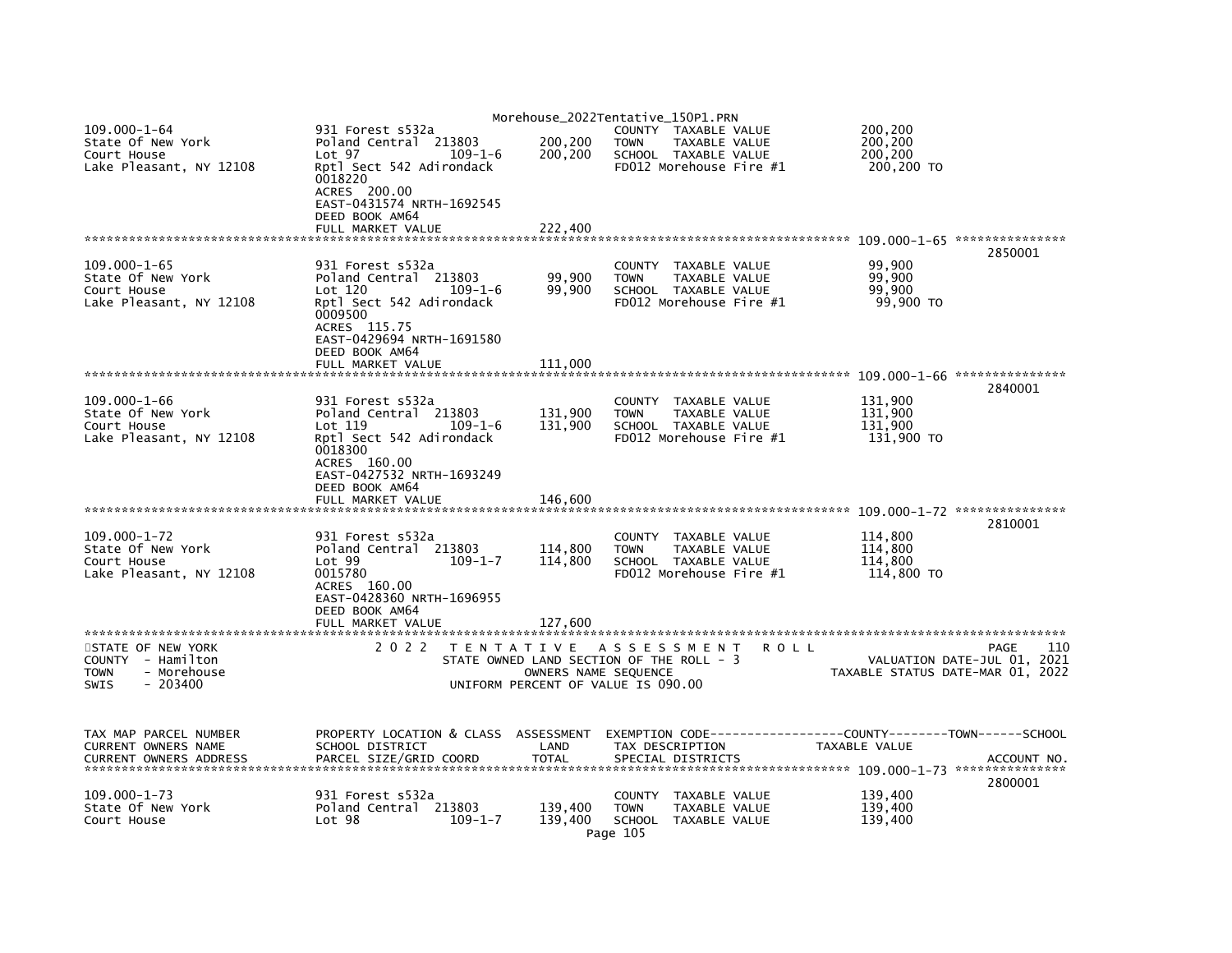| Lake Pleasant, NY 12108                                                                          | Rptl Sect 542 Adirondack<br>0015950<br>ACRES 160.00<br>EAST-0429906 NRTH-1694832<br>DEED BOOK AM64<br>FULL MARKET VALUE                                                                   |                                                                                                        | 154,900                       | Morehouse_2022Tentative_150P1.PRN                             | FD012 Morehouse Fire #1                                                           | 139,400 TO                                  |                                                                                       |
|--------------------------------------------------------------------------------------------------|-------------------------------------------------------------------------------------------------------------------------------------------------------------------------------------------|--------------------------------------------------------------------------------------------------------|-------------------------------|---------------------------------------------------------------|-----------------------------------------------------------------------------------|---------------------------------------------|---------------------------------------------------------------------------------------|
|                                                                                                  |                                                                                                                                                                                           |                                                                                                        |                               |                                                               |                                                                                   |                                             | 109.000-1-74 ****************                                                         |
| $109.000 - 1 - 74$<br>State Of New York<br>Court House<br>Lake Pleasant, NY 12108                | 931 Forest s532a<br>Poland Central 213803<br>Lot <sub>95</sub><br>Rptl Sect 542 Adirondack<br>0016110<br>ACRES 160.00<br>EAST-0432048 NRTH-1696381<br>DEED BOOK AM64<br>FULL MARKET VALUE | $109 - 1 - 7$                                                                                          | 121,800<br>121,800<br>135,300 | <b>COUNTY</b><br><b>TOWN</b>                                  | TAXABLE VALUE<br>TAXABLE VALUE<br>SCHOOL TAXABLE VALUE<br>FD012 Morehouse Fire #1 | 121,800<br>121,800<br>121.800<br>121,800 TO | 2770001                                                                               |
|                                                                                                  |                                                                                                                                                                                           |                                                                                                        |                               |                                                               |                                                                                   |                                             |                                                                                       |
| 109.000-1-75<br>State Of New York<br>Court House<br>Lake Pleasant, NY 12108                      | 931 Forest s532a<br>Poland Central 213803<br>Lot 74<br>Rptl Sect 542 Adirondack<br>0015920<br>ACRES 160.00<br>EAST-0434195 NRTH-1697944<br>DEED BOOK AM64                                 | $109 - 1 - 7$                                                                                          | 106,200<br>106,200            | <b>COUNTY</b><br><b>TOWN</b>                                  | TAXABLE VALUE<br>TAXABLE VALUE<br>SCHOOL TAXABLE VALUE<br>FD012 Morehouse Fire #1 | 106,200<br>106,200<br>106,200<br>106,200 TO | 2680001                                                                               |
|                                                                                                  | FULL MARKET VALUE                                                                                                                                                                         |                                                                                                        | 118,000                       |                                                               |                                                                                   |                                             | ***************<br>2670001                                                            |
| $109.000 - 1 - 76$<br>State Of New York<br>Court House<br>Lake Pleasant, NY 12108                | 931 Forest s532a<br>Poland Central 213803<br>Lot <sub>73</sub><br>Rptl Sect 542 Adirondack<br>0018470<br>ACRES 200.00<br>EAST-0435898 NRTH-1695649<br>DEED BOOK AM64<br>FULL MARKET VALUE | $109 - 1 - 7$                                                                                          | 142,100<br>142,100<br>157,900 | <b>COUNTY</b><br><b>TOWN</b>                                  | TAXABLE VALUE<br>TAXABLE VALUE<br>SCHOOL TAXABLE VALUE<br>FD012 Morehouse Fire #1 | 142,100<br>142.100<br>142.100<br>142,100 TO |                                                                                       |
|                                                                                                  |                                                                                                                                                                                           |                                                                                                        |                               |                                                               |                                                                                   |                                             |                                                                                       |
| STATE OF NEW YORK<br>COUNTY - Hamilton<br><b>TOWN</b><br>- Morehouse<br>$-203400$<br><b>SWIS</b> | 2 0 2 2                                                                                                                                                                                   | TENTATIVE ASSESSMENT<br>STATE OWNED LAND SECTION OF THE ROLL - 3<br>UNIFORM PERCENT OF VALUE IS 090.00 | OWNERS NAME SEQUENCE          |                                                               | <b>ROLL</b>                                                                       |                                             | <b>PAGE</b><br>111<br>VALUATION DATE-JUL 01, 2021<br>TAXABLE STATUS DATE-MAR 01, 2022 |
| TAX MAP PARCEL NUMBER<br>CURRENT OWNERS NAME<br><b>CURRENT OWNERS ADDRESS</b>                    | PROPERTY LOCATION & CLASS ASSESSMENT<br>SCHOOL DISTRICT<br>PARCEL SIZE/GRID COORD                                                                                                         |                                                                                                        | LAND<br><b>TOTAL</b>          | EXEMPTION CODE-------<br>TAX DESCRIPTION<br>SPECIAL DISTRICTS |                                                                                   | <b>TAXABLE VALUE</b>                        | ----------COUNTY--------TOWN------SCHOOL<br>ACCOUNT NO.                               |
| $110.000 - 1 - 1$<br>State Of New York<br>Court House<br>Lake Pleasant, NY 12108                 | 931 Forest s532a<br>Piseco Common<br>Lot 50<br>Rptl Sect 542 Adirondack<br>0020590                                                                                                        | 202001<br>$110 - 1 - 1$                                                                                | 175,000<br>175,000            | <b>COUNTY</b><br><b>TOWN</b>                                  | TAXABLE VALUE<br>TAXABLE VALUE<br>SCHOOL TAXABLE VALUE<br>FD012 Morehouse Fire #1 | 175,000<br>175,000<br>175,000<br>175,000 TO | 3310001                                                                               |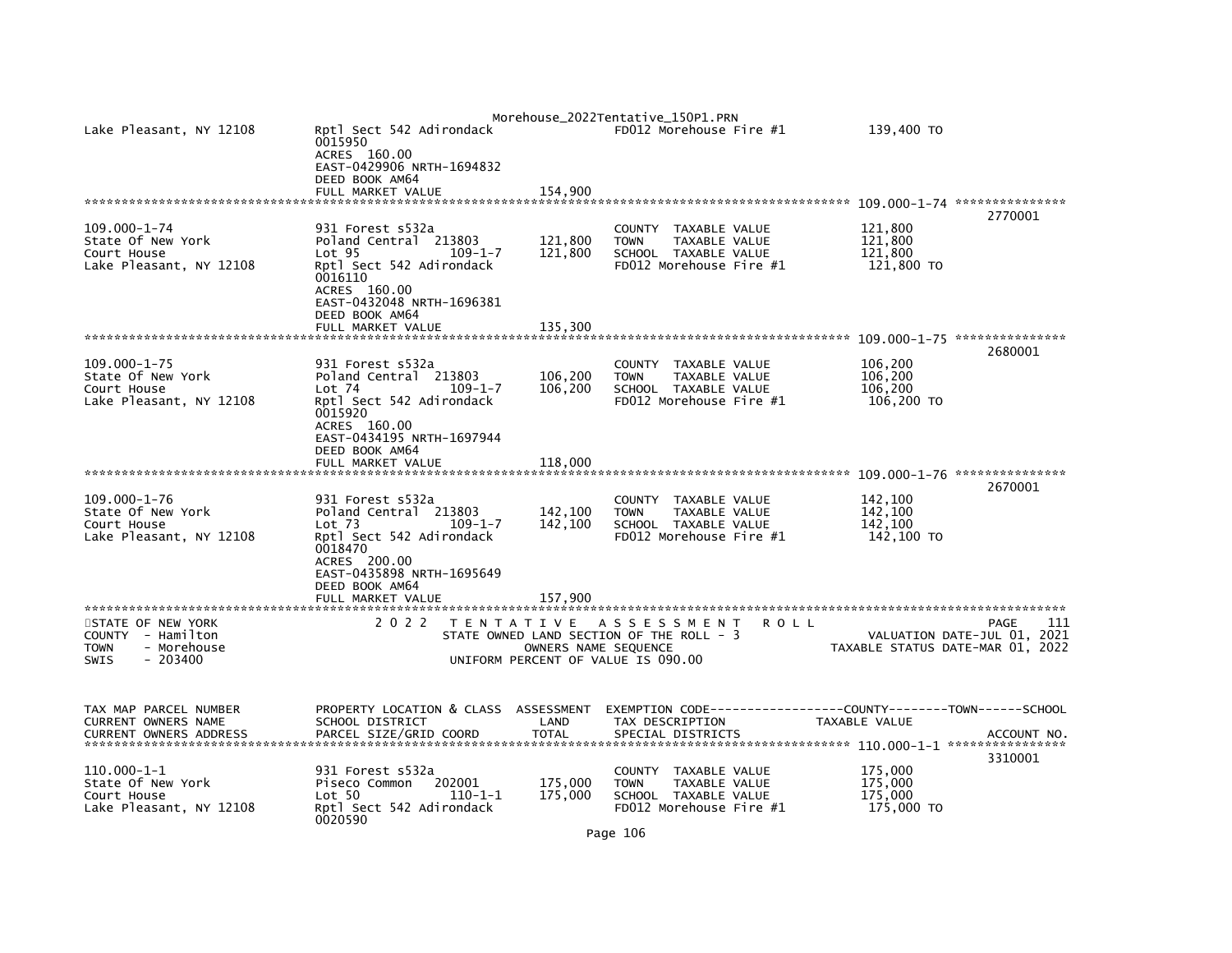| Morehouse_2022Tentative_150P1.PRN                                                                |                                                                                                                                                                                                           |                               |                                                                                                                       |                                                                               |             |  |  |  |
|--------------------------------------------------------------------------------------------------|-----------------------------------------------------------------------------------------------------------------------------------------------------------------------------------------------------------|-------------------------------|-----------------------------------------------------------------------------------------------------------------------|-------------------------------------------------------------------------------|-------------|--|--|--|
|                                                                                                  | ACRES 160.00<br>EAST-0446403 NRTH-1699173<br>DEED BOOK AM64<br>FULL MARKET VALUE                                                                                                                          |                               |                                                                                                                       |                                                                               |             |  |  |  |
|                                                                                                  |                                                                                                                                                                                                           | 194,400                       |                                                                                                                       |                                                                               | 3300001     |  |  |  |
| 110.000-1-2<br>State Of New York<br>Court House<br>Lake Pleasant, NY 12108                       | 931 Forest s532a<br>202001<br>Piseco Common<br>Lot 49<br>$110 - 1 - 2$<br>Rptl Sect 542 Adirondack<br>0024100<br>ACRES 160.00<br>EAST-0448797 NRTH-1700889<br>DEED BOOK AM64<br>FULL MARKET VALUE         | 127,000<br>127,000<br>141.100 | COUNTY TAXABLE VALUE<br>TAXABLE VALUE<br><b>TOWN</b><br>SCHOOL TAXABLE VALUE<br>FD012 Morehouse Fire #1               | 127,000<br>127,000<br>127,000<br>127,000 TO                                   |             |  |  |  |
|                                                                                                  |                                                                                                                                                                                                           |                               |                                                                                                                       |                                                                               | 3290001     |  |  |  |
| $110.000 - 1 - 3$<br>State Of New York<br>Court House<br>Lake Pleasant, NY 12108                 | 931 Forest s532a<br>Piseco Common<br>202001<br>Lot <sub>48</sub><br>$110 - 1 - 3$<br>Rptl Sect 542 Adirondack<br>0018200<br>ACRES 160.00<br>EAST-0451072 NRTH-1702508                                     | 53,100<br>53,100              | COUNTY TAXABLE VALUE<br><b>TOWN</b><br>TAXABLE VALUE<br>SCHOOL TAXABLE VALUE<br>FD012 Morehouse Fire #1               | 53,100<br>53.100<br>53,100<br>53,100 TO                                       |             |  |  |  |
|                                                                                                  | DEED BOOK AM64<br>FULL MARKET VALUE                                                                                                                                                                       | 59,000                        |                                                                                                                       |                                                                               |             |  |  |  |
|                                                                                                  |                                                                                                                                                                                                           |                               |                                                                                                                       |                                                                               | 2900001     |  |  |  |
| $110.000 - 1 - 4$<br>State Of New York<br>Court House<br>Lake Pleasant, NY 12108                 | 931 Forest s532a<br>Piseco Common<br>202001<br>Lot 23<br>$110 - 1 - 4$<br>Rptl Sect 542 Adirondack<br>0001670<br><b>ACRES</b><br>6.30<br>EAST-0455088 NRTH-1703769<br>DEED BOOK AM64<br>FULL MARKET VALUE | 1,600<br>1,600<br>1.800       | COUNTY TAXABLE VALUE<br>TAXABLE VALUE<br><b>TOWN</b><br>SCHOOL TAXABLE VALUE<br>FD012 Morehouse Fire #1               | 1.600<br>1,600<br>1.600<br>1,600 TO                                           |             |  |  |  |
|                                                                                                  |                                                                                                                                                                                                           |                               |                                                                                                                       |                                                                               |             |  |  |  |
| STATE OF NEW YORK<br>COUNTY - Hamilton<br>- Morehouse<br><b>TOWN</b><br><b>SWIS</b><br>$-203400$ | 2 0 2 2                                                                                                                                                                                                   | OWNERS NAME SEQUENCE          | TENTATIVE ASSESSMENT<br><b>ROLL</b><br>STATE OWNED LAND SECTION OF THE ROLL - 3<br>UNIFORM PERCENT OF VALUE IS 090.00 | VALUATION DATE-JUL 01, 2021<br>TAXABLE STATUS DATE-MAR 01, 2022               | PAGE<br>112 |  |  |  |
| TAX MAP PARCEL NUMBER<br>CURRENT OWNERS NAME<br><b>CURRENT OWNERS ADDRESS</b>                    | PROPERTY LOCATION & CLASS ASSESSMENT<br>SCHOOL DISTRICT<br>PARCEL SIZE/GRID COORD                                                                                                                         | LAND<br><b>TOTAL</b>          | TAX DESCRIPTION<br>SPECIAL DISTRICTS                                                                                  | EXEMPTION CODE-----------------COUNTY-------TOWN------SCHOOL<br>TAXABLE VALUE | ACCOUNT NO. |  |  |  |
|                                                                                                  |                                                                                                                                                                                                           |                               |                                                                                                                       |                                                                               | 2910001     |  |  |  |
| $110.000 - 1 - 5$<br>State Of New York<br>Court House<br>Lake Pleasant, NY 12108                 | 931 Forest s532a<br>Piseco Common<br>202001<br>Lot 24<br>$110 - 1 - 5$<br>Rptl Sect 542 Adirondack<br>0014020<br>ACRES 138.60<br>EAST-0454301 NRTH-1702149                                                | 92,800<br>92,800              | COUNTY TAXABLE VALUE<br>TAXABLE VALUE<br><b>TOWN</b><br>SCHOOL TAXABLE VALUE<br>FD012 Morehouse Fire #1               | 92,800<br>92,800<br>92,800<br>92,800 TO                                       |             |  |  |  |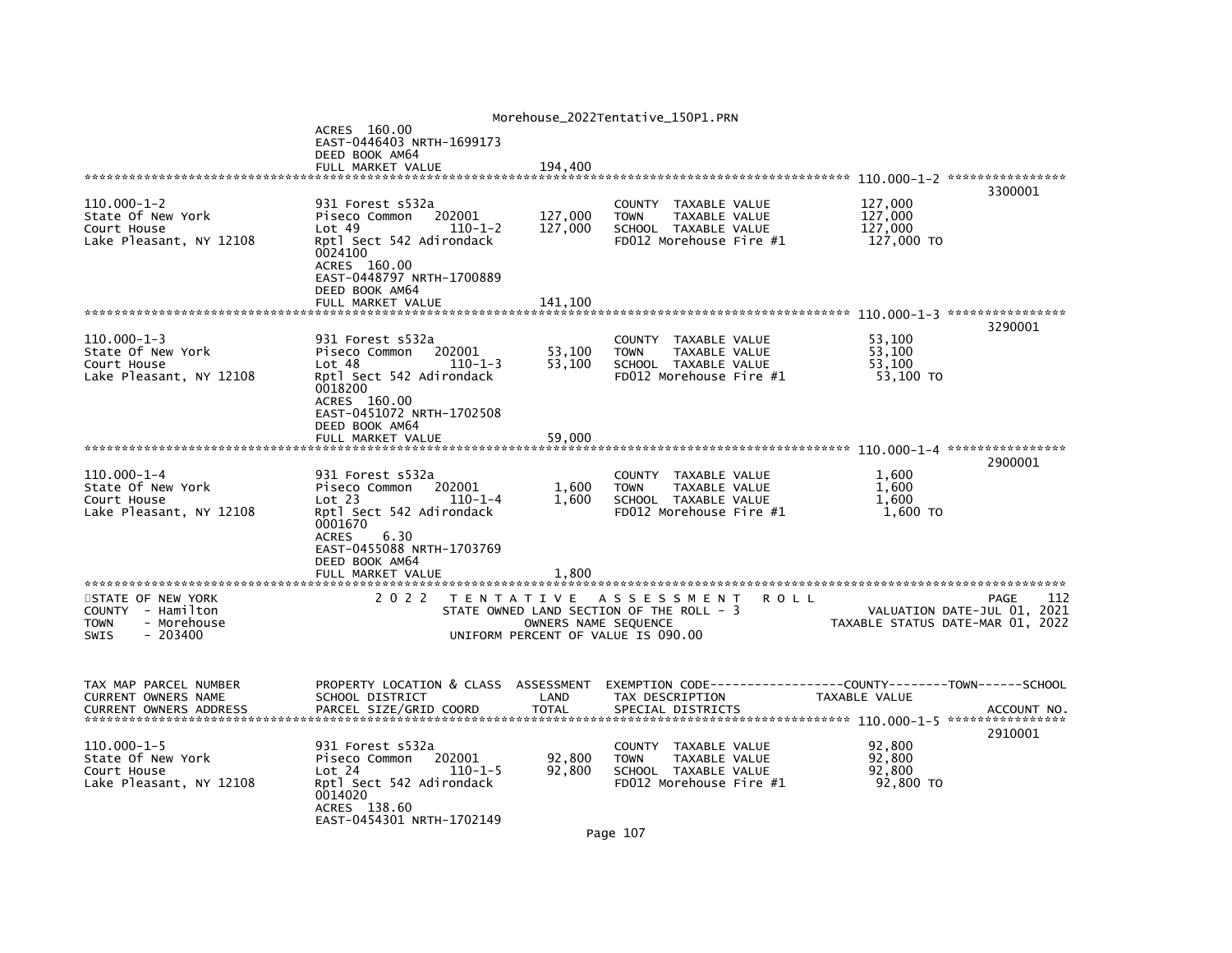| Morehouse_2022Tentative_150P1.PRN                                                                |                                                                                                                                                                                       |                                                            |                                                                                                                   |             |                                             |                                                                                |  |  |  |
|--------------------------------------------------------------------------------------------------|---------------------------------------------------------------------------------------------------------------------------------------------------------------------------------------|------------------------------------------------------------|-------------------------------------------------------------------------------------------------------------------|-------------|---------------------------------------------|--------------------------------------------------------------------------------|--|--|--|
|                                                                                                  | DEED BOOK AM64<br>FULL MARKET VALUE                                                                                                                                                   | 103,100                                                    |                                                                                                                   |             |                                             |                                                                                |  |  |  |
| 110.000-1-6<br>State Of New York<br>Court House<br>Lake Pleasant, NY 12108                       | 931 Forest s532a<br>202001<br>Piseco Common<br>Lot <sub>25</sub><br>$110 - 1 - 6$<br>Rptl Sect 542 Adirondack<br>0005440<br>ACRES 43.00<br>EAST-0455239 NRTH-1699970                  | 39,900<br>39,900                                           | <b>COUNTY</b><br>TAXABLE VALUE<br>TAXABLE VALUE<br><b>TOWN</b><br>SCHOOL TAXABLE VALUE<br>FD012 Morehouse Fire #1 |             | 39,900<br>39,900<br>39,900<br>39,900 TO     | 2920001                                                                        |  |  |  |
|                                                                                                  | DEED BOOK AM64<br>FULL MARKET VALUE                                                                                                                                                   | 44,300                                                     |                                                                                                                   |             |                                             |                                                                                |  |  |  |
|                                                                                                  |                                                                                                                                                                                       |                                                            |                                                                                                                   |             |                                             | 3140001                                                                        |  |  |  |
| 110.000-1-7<br>State Of New York<br>Court House<br>Lake Pleasant, NY 12108                       | 931 Forest s532a<br>202001<br>Piseco Common<br>Lot 33<br>$110 - 1 - 7$<br>Rptl Sect 542 Adirondack<br>0016130<br>ACRES 188.10<br>EAST-0454497 NRTH-1697844<br>DEED BOOK AM64          | 138,500<br>138,500                                         | COUNTY TAXABLE VALUE<br><b>TOWN</b><br>TAXABLE VALUE<br>SCHOOL TAXABLE VALUE<br>FD012 Morehouse Fire #1           |             | 138,500<br>138,500<br>138,500<br>138,500 TO |                                                                                |  |  |  |
|                                                                                                  | FULL MARKET VALUE                                                                                                                                                                     | 153,900                                                    |                                                                                                                   |             |                                             |                                                                                |  |  |  |
| $110.000 - 1 - 8$<br>State Of New York<br>Court House<br>Lake Pleasant, NY 12108                 | 931 Forest s532a<br>202001<br>Piseco Common<br>Lot 32<br>$110 - 1 - 8$<br>Rptl Sect 542 Adirondack<br>0007600<br>59.10<br><b>ACRES</b><br>EAST-0455562 NRTH-1695423<br>DEED BOOK AM64 | 39,700<br>39,700                                           | COUNTY TAXABLE VALUE<br><b>TAXABLE VALUE</b><br><b>TOWN</b><br>SCHOOL TAXABLE VALUE<br>FD012 Morehouse Fire #1    |             | 39,700<br>39,700<br>39,700<br>39,700 TO     | 3130001                                                                        |  |  |  |
|                                                                                                  | FULL MARKET VALUE                                                                                                                                                                     | 44.100                                                     |                                                                                                                   |             |                                             |                                                                                |  |  |  |
| STATE OF NEW YORK<br>COUNTY - Hamilton<br><b>TOWN</b><br>- Morehouse<br><b>SWIS</b><br>$-203400$ | 2 0 2 2                                                                                                                                                                               | OWNERS NAME SEQUENCE<br>UNIFORM PERCENT OF VALUE IS 090.00 | TENTATIVE ASSESSMENT<br>STATE OWNED LAND SECTION OF THE ROLL - 3                                                  | <b>ROLL</b> |                                             | 113<br>PAGE<br>VALUATION DATE-JUL 01, 2021<br>TAXABLE STATUS DATE-MAR 01, 2022 |  |  |  |
| TAX MAP PARCEL NUMBER<br>CURRENT OWNERS NAME<br><b>CURRENT OWNERS ADDRESS</b>                    | PROPERTY LOCATION & CLASS ASSESSMENT<br>SCHOOL DISTRICT<br>PARCEL SIZE/GRID COORD                                                                                                     | LAND<br><b>TOTAL</b>                                       | EXEMPTION        CODE-----------------COUNTY-------TOWN------SCHOOL<br>TAX DESCRIPTION<br>SPECIAL DISTRICTS       |             | TAXABLE VALUE                               | ACCOUNT NO                                                                     |  |  |  |
| 110.000-1-9<br>State Of New York<br>Court House<br>Lake Pleasant, NY 12108                       | 931 Forest s532a<br>Piseco Common<br>202001<br>Lot 31<br>110-1-9<br>Rptl Sect 542 Adirondack<br>0023750<br>ACRES 198.10<br>EAST-0454097 NRTH-1693716<br>DEED BOOK AM64                | 105,600<br>105,600                                         | COUNTY TAXABLE VALUE<br><b>TOWN</b><br>TAXABLE VALUE<br>SCHOOL TAXABLE VALUE<br>FD012 Morehouse Fire #1           |             | 105,600<br>105,600<br>105,600<br>105,600 TO | 3120001                                                                        |  |  |  |
|                                                                                                  | FULL MARKET VALUE                                                                                                                                                                     | 117,300                                                    | Page 108                                                                                                          |             |                                             |                                                                                |  |  |  |
|                                                                                                  |                                                                                                                                                                                       |                                                            |                                                                                                                   |             |                                             |                                                                                |  |  |  |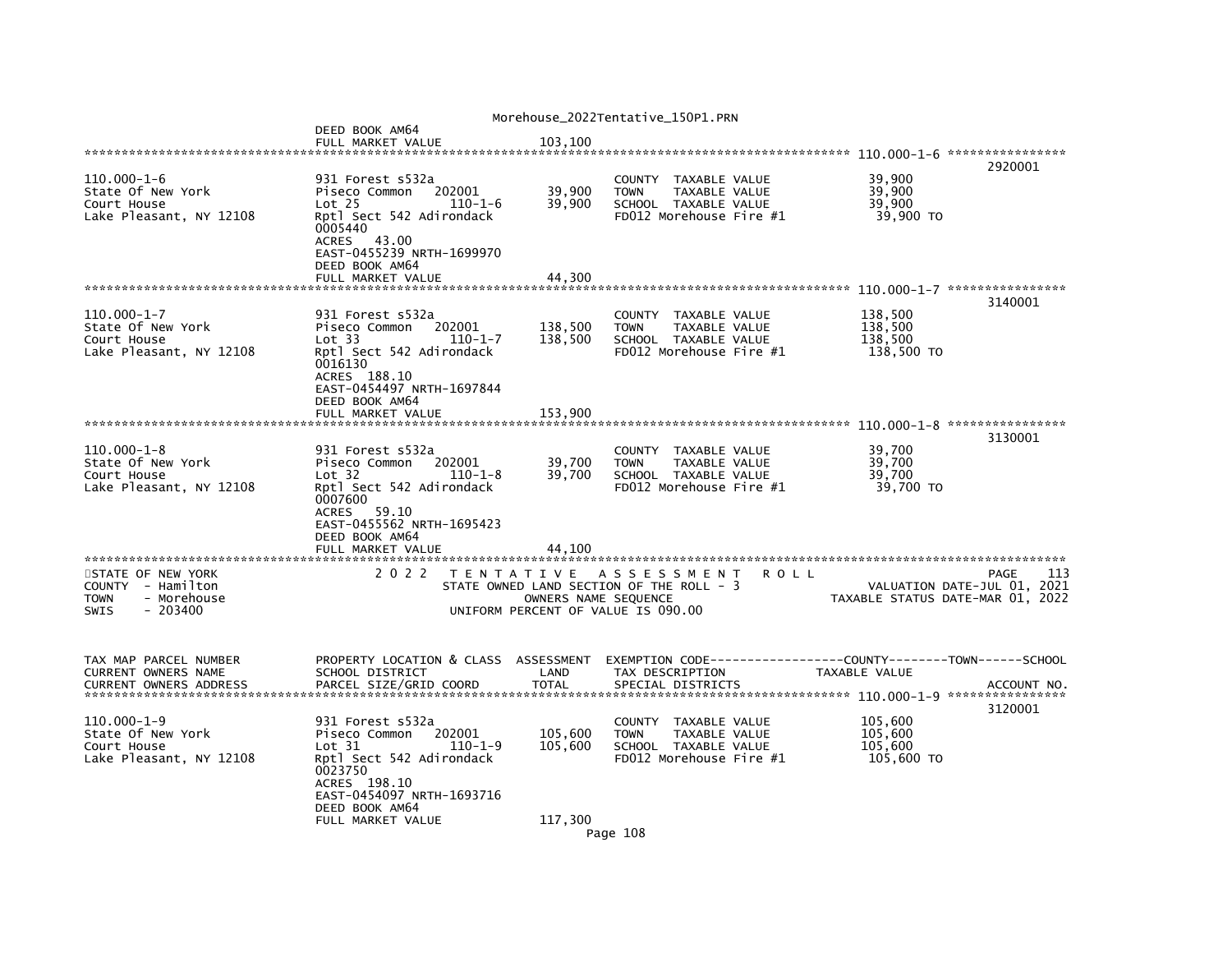|                                                                                             |                                                                                                                                                                                       |                                                                                 | Morehouse_2022Tentative_150P1.PRN                                                                                        |      |                                             |                                                                                |
|---------------------------------------------------------------------------------------------|---------------------------------------------------------------------------------------------------------------------------------------------------------------------------------------|---------------------------------------------------------------------------------|--------------------------------------------------------------------------------------------------------------------------|------|---------------------------------------------|--------------------------------------------------------------------------------|
|                                                                                             |                                                                                                                                                                                       |                                                                                 |                                                                                                                          |      |                                             | 3020001                                                                        |
| 110.000-1-10<br>State Of New York<br>Court House<br>Lake Pleasant, NY 12108                 | 931 Forest s532a<br>202001<br>Piseco Common<br>Lot 21<br>$110 - 1 - 1$<br>Rptl Sect 542 Adirondack<br>0016990<br><b>ACRES</b><br>96.00<br>EAST-0455628 NRTH-1690882<br>DEED BOOK AM64 | 50,600<br>50,600                                                                | <b>COUNTY</b><br>TAXABLE VALUE<br><b>TOWN</b><br><b>TAXABLE VALUE</b><br>SCHOOL TAXABLE VALUE<br>FD012 Morehouse Fire #1 |      | 50,600<br>50,600<br>50,600<br>50,600 TO     |                                                                                |
|                                                                                             | FULL MARKET VALUE                                                                                                                                                                     | 56,200                                                                          |                                                                                                                          |      |                                             | ***************                                                                |
|                                                                                             |                                                                                                                                                                                       |                                                                                 |                                                                                                                          |      |                                             | 3030001                                                                        |
| 110.000-1-11<br>State Of New York<br>Court House<br>Lake Pleasant, NY 12108                 | 931 Forest s532a<br>202001<br>Piseco Common<br>Lot 22<br>$110 - 1 - 1$<br>Rptl Sect 542 Adirondack<br>0024390<br>ACRES 200.00<br>EAST-0453822 NRTH-1689195<br>DEED BOOK AM64          | 101,400<br>101,400                                                              | <b>COUNTY</b><br>TAXABLE VALUE<br><b>TOWN</b><br>TAXABLE VALUE<br>SCHOOL TAXABLE VALUE<br>FD012 Morehouse Fire #1        |      | 101,400<br>101,400<br>101,400<br>101,400 TO |                                                                                |
|                                                                                             | FULL MARKET VALUE                                                                                                                                                                     | 112,700                                                                         |                                                                                                                          |      |                                             |                                                                                |
|                                                                                             |                                                                                                                                                                                       |                                                                                 |                                                                                                                          |      |                                             | 3100001                                                                        |
| $110.000 - 1 - 12$<br>State Of New York<br>Court House<br>Lake Pleasant, NY 12108           | 931 Forest s532a<br>202001<br>Piseco Common<br>Lot 29<br>$110 - 1 - 1$<br>Rptl Sect 542 Adirondack<br>0016890<br>ACRES 200.00<br>EAST-0449636 NRTH-1690619<br>DEED BOOK AM64          | 93,500<br>93,500                                                                | TAXABLE VALUE<br><b>COUNTY</b><br><b>TOWN</b><br>TAXABLE VALUE<br>SCHOOL TAXABLE VALUE<br>FD012 Morehouse Fire #1        |      | 93,500<br>93,500<br>93,500<br>93,500 TO     |                                                                                |
|                                                                                             | FULL MARKET VALUE                                                                                                                                                                     | 103,900                                                                         |                                                                                                                          |      |                                             |                                                                                |
| STATE OF NEW YORK<br>COUNTY<br>- Hamilton<br>- Morehouse<br>TOWN<br><b>SWIS</b><br>- 203400 | 2 0 2 2                                                                                                                                                                               | T E N T A T I V E<br>OWNERS NAME SEQUENCE<br>UNIFORM PERCENT OF VALUE IS 090.00 | A S S E S S M E N T<br>STATE OWNED LAND SECTION OF THE ROLL - 3                                                          | ROLL |                                             | 114<br>PAGE<br>VALUATION DATE-JUL 01, 2021<br>TAXABLE STATUS DATE-MAR 01, 2022 |
| TAX MAP PARCEL NUMBER<br>CURRENT OWNERS NAME<br><b>CURRENT OWNERS ADDRESS</b>               | PROPERTY LOCATION & CLASS<br>SCHOOL DISTRICT<br>PARCEL SIZE/GRID COORD                                                                                                                | ASSESSMENT<br>LAND<br><b>TOTAL</b>                                              | EXEMPTION CODE----<br>TAX DESCRIPTION<br>SPECIAL DISTRICTS                                                               |      | TAXABLE VALUE                               | ------COUNTY--------TOWN------SCHOOL<br>ACCOUNT NO                             |
| 110.000-1-13<br>State Of New York<br>Court House<br>Lake Pleasant, NY 12108                 | 931 Forest s532a<br>202001<br>Piseco Common<br>Lot 28<br>$110 - 1 - 1$<br>Rptl Sect 542 Adirondack<br>0020590<br>ACRES 200.00<br>EAST-0447484 NRTH-1689142<br>DEED BOOK AM64          | 80,800<br>80,800                                                                | <b>COUNTY</b><br>TAXABLE VALUE<br>TAXABLE VALUE<br><b>TOWN</b><br>SCHOOL TAXABLE VALUE<br>FD012 Morehouse Fire #1        |      | 80,800<br>80,800<br>80,800<br>80,800 TO     | 3090001                                                                        |
|                                                                                             | FULL MARKET VALUE                                                                                                                                                                     | 89,800                                                                          |                                                                                                                          |      |                                             | 3080001                                                                        |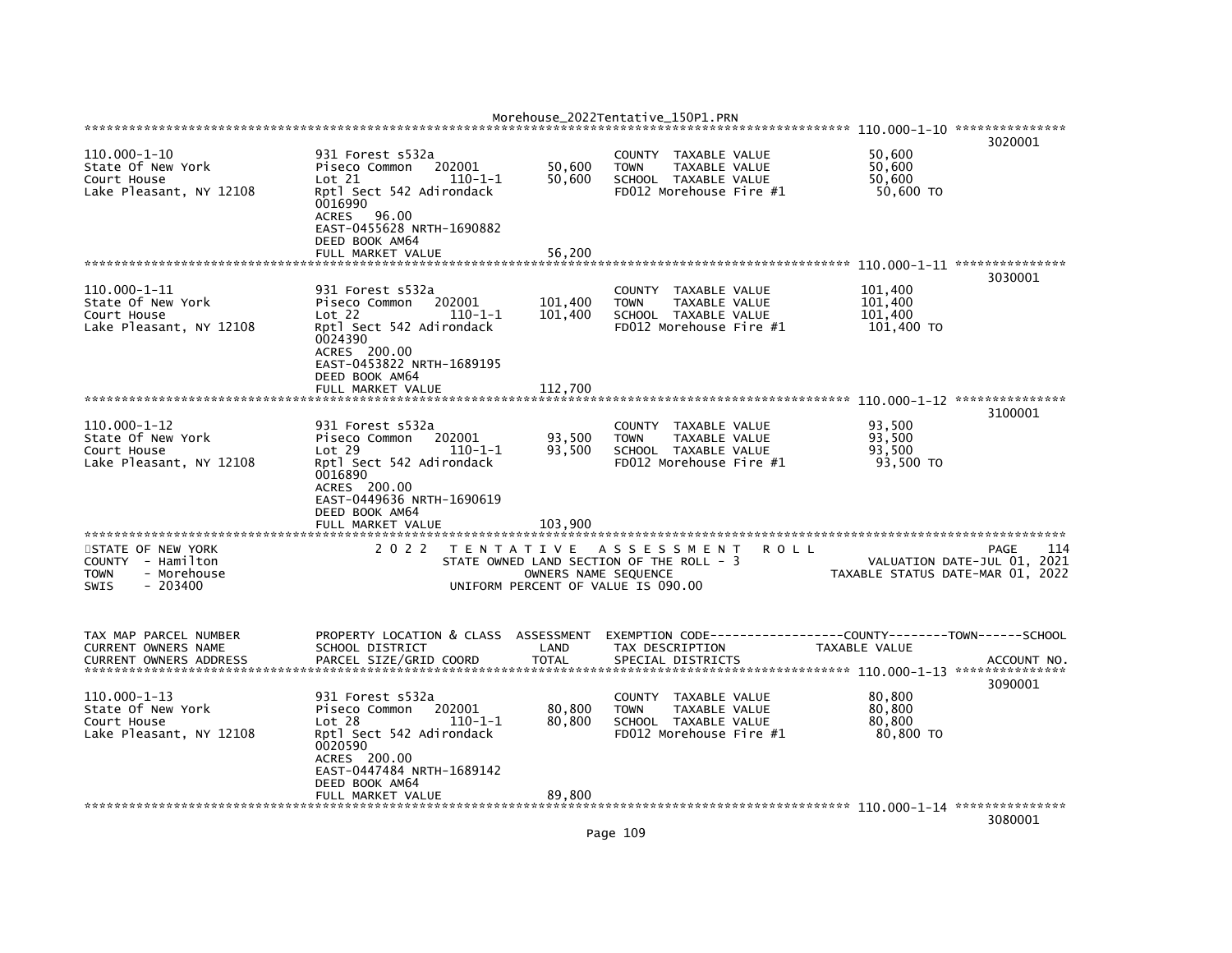|                                                                                           |                                                                                                                                          |                                                            | Morehouse_2022Tentative_150P1.PRN                                                                                 |                                                              |                                             |                                                                                |
|-------------------------------------------------------------------------------------------|------------------------------------------------------------------------------------------------------------------------------------------|------------------------------------------------------------|-------------------------------------------------------------------------------------------------------------------|--------------------------------------------------------------|---------------------------------------------|--------------------------------------------------------------------------------|
| 110.000-1-14<br>State Of New York<br>Court House                                          | 931 Forest s532a<br>202001<br>Piseco Common<br>Lot 27<br>$110 - 1 - 1$                                                                   | 116,200<br>116,200                                         | COUNTY TAXABLE VALUE<br><b>TOWN</b><br><b>TAXABLE VALUE</b><br>SCHOOL TAXABLE VALUE                               |                                                              | 116,200<br>116,200<br>116,200               |                                                                                |
| Lake Pleasant, NY 12108                                                                   | Rptl Sect 542 Adirondack<br>0019070<br>ACRES 200.00<br>EAST-0445171 NRTH-1687549<br>DEED BOOK AM64                                       |                                                            | FD012 Morehouse Fire #1                                                                                           |                                                              | 116,200 TO                                  |                                                                                |
|                                                                                           | FULL MARKET VALUE                                                                                                                        | 129,100                                                    |                                                                                                                   |                                                              |                                             |                                                                                |
| $110.000 - 1 - 15$<br>State Of New York<br>Court House<br>Lake Pleasant, NY 12108         | 931 Forest s532a<br>Piseco Common<br>202001<br>Lot 37<br>$110 - 1 - 1$<br>Rptl Sect 542 Adirondack                                       | 92,500<br>92,500                                           | COUNTY<br>TAXABLE VALUE<br>TAXABLE VALUE<br><b>TOWN</b><br>SCHOOL TAXABLE VALUE<br>FD012 Morehouse Fire #1        |                                                              | 92,500<br>92,500<br>92,500<br>92,500 TO     | 3180001                                                                        |
|                                                                                           | 0019360<br>ACRES 200.00<br>EAST-0445651 NRTH-1691563<br>DEED BOOK AM64<br>FULL MARKET VALUE                                              | 102,800                                                    |                                                                                                                   |                                                              |                                             |                                                                                |
|                                                                                           |                                                                                                                                          |                                                            |                                                                                                                   |                                                              |                                             | 3250001                                                                        |
| $110.000 - 1 - 16$<br>State Of New York<br>Court House<br>Lake Pleasant, NY 12108         | 931 Forest s532a<br>Piseco Common<br>202001<br>Lot 44<br>$110 - 1 - 1$<br>Rptl Sect 542 Adirondack                                       | 121,600<br>121,600                                         | <b>COUNTY</b><br>TAXABLE VALUE<br>TAXABLE VALUE<br><b>TOWN</b><br>SCHOOL TAXABLE VALUE<br>FD012 Morehouse Fire #1 |                                                              | 121,600<br>121,600<br>121,600<br>121,600 TO |                                                                                |
|                                                                                           | 0014330<br>ACRES 200.00<br>EAST-0446142 NRTH-1695313<br>DEED BOOK AM64<br>FULL MARKET VALUE                                              | 135,100                                                    |                                                                                                                   |                                                              |                                             |                                                                                |
|                                                                                           |                                                                                                                                          |                                                            |                                                                                                                   |                                                              |                                             |                                                                                |
| STATE OF NEW YORK<br>COUNTY - Hamilton<br>- Morehouse<br><b>TOWN</b><br>SWIS<br>$-203400$ | 2 0 2 2                                                                                                                                  | OWNERS NAME SEQUENCE<br>UNIFORM PERCENT OF VALUE IS 090.00 | TENTATIVE ASSESSMENT<br>STATE OWNED LAND SECTION OF THE ROLL - 3                                                  | <b>ROLL</b>                                                  |                                             | 115<br>PAGE<br>VALUATION DATE-JUL 01, 2021<br>TAXABLE STATUS DATE-MAR 01, 2022 |
| TAX MAP PARCEL NUMBER                                                                     | PROPERTY LOCATION & CLASS ASSESSMENT                                                                                                     |                                                            |                                                                                                                   | EXEMPTION CODE-----------------COUNTY-------TOWN------SCHOOL |                                             |                                                                                |
| CURRENT OWNERS NAME<br><b>CURRENT OWNERS ADDRESS</b>                                      | SCHOOL DISTRICT<br>PARCEL SIZE/GRID COORD                                                                                                | LAND<br><b>TOTAL</b>                                       | TAX DESCRIPTION<br>SPECIAL DISTRICTS                                                                              |                                                              | TAXABLE VALUE                               | ACCOUNT NO.                                                                    |
| 110.000-1-17<br>State Of New York                                                         | 931 Forest s532a<br>202001<br>Piseco Common                                                                                              | 179,300                                                    | TAXABLE VALUE<br><b>COUNTY</b><br><b>TOWN</b><br>TAXABLE VALUE                                                    |                                                              | 179,300<br>179,300                          | 3260001                                                                        |
| Court House<br>Lake Pleasant, NY 12108                                                    | $110 - 1 - 1$<br>Lot <sub>45</sub><br>Rptl Sect 542 Adirondack<br>0016770<br>ACRES 200.00<br>EAST-0448213 NRTH-1696773<br>DEED BOOK AM64 | 179,300                                                    | SCHOOL TAXABLE VALUE<br>FD012 Morehouse Fire #1                                                                   |                                                              | 179,300<br>179,300 TO                       |                                                                                |
|                                                                                           | FULL MARKET VALUE                                                                                                                        | 199,200                                                    |                                                                                                                   |                                                              |                                             |                                                                                |
| 110.000-1-18<br>State Of New York                                                         | 931 Forest s532a<br>Piseco Common<br>202001                                                                                              | 162,800                                                    | <b>COUNTY</b><br>TAXABLE VALUE<br><b>TOWN</b><br>TAXABLE VALUE<br>Page 110                                        |                                                              | 162,800<br>162,800                          | 3270001                                                                        |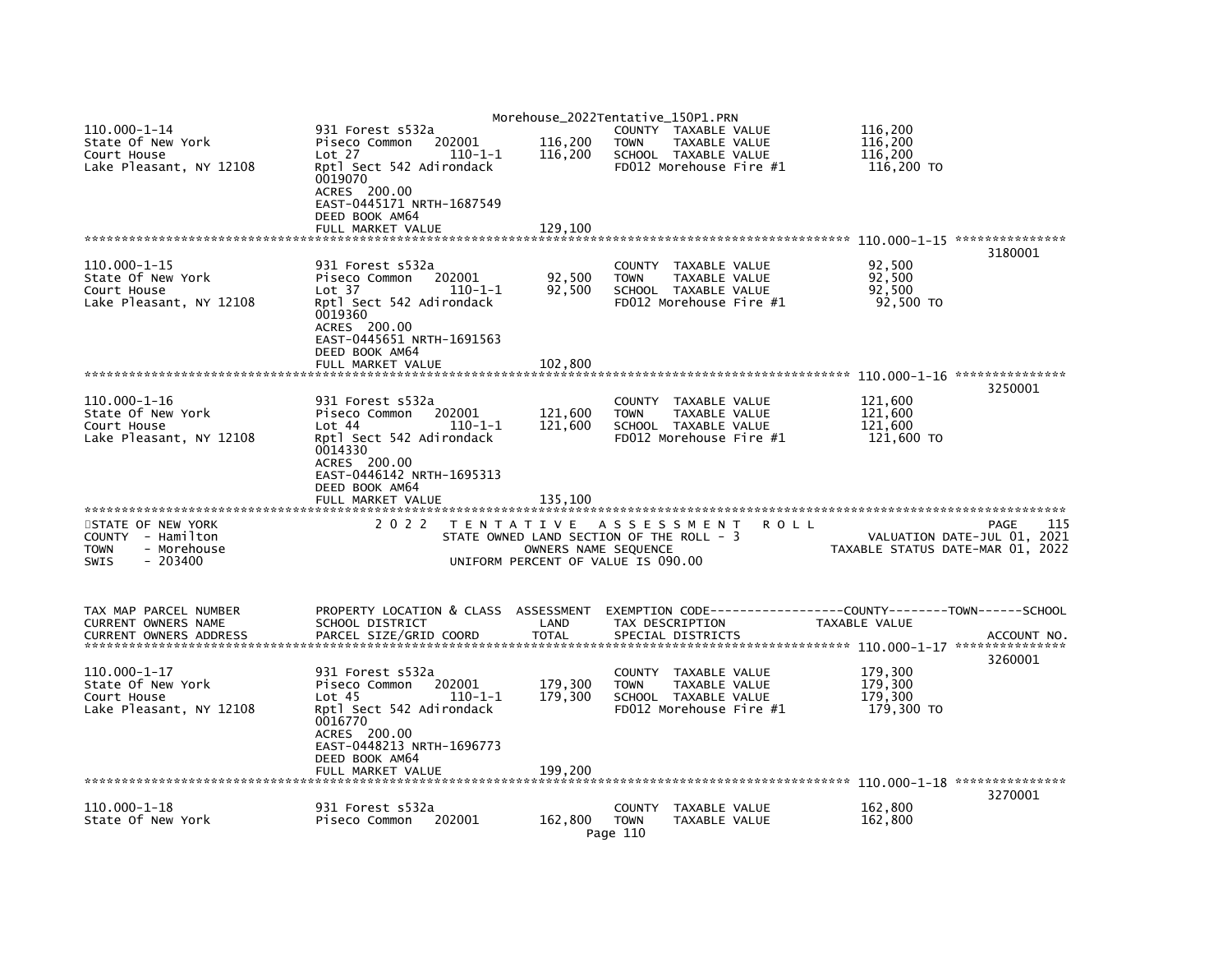| Court House<br>Lake Pleasant, NY 12108                                                                                                                       | Lot 46<br>$110 - 1 - 1$<br>Rptl Sect 542 Adirondack<br>0019570<br>ACRES 200.00<br>EAST-0450590 NRTH-1698469<br>DEED BOOK AM64<br>FULL MARKET VALUE                                                | 162.800<br>180,900                                       | Morehouse_2022Tentative_150P1.PRN<br>SCHOOL TAXABLE VALUE<br>$FD012$ Morehouse Fire $#1$                                                                                               | 162.800<br>162,800 TO                                                                                                               |
|--------------------------------------------------------------------------------------------------------------------------------------------------------------|---------------------------------------------------------------------------------------------------------------------------------------------------------------------------------------------------|----------------------------------------------------------|----------------------------------------------------------------------------------------------------------------------------------------------------------------------------------------|-------------------------------------------------------------------------------------------------------------------------------------|
| 110.000-1-19<br>State Of New York<br>Court House<br>Lake Pleasant, NY 12108                                                                                  | 931 Forest s532a<br>Piseco Common<br>202001<br>Lot 47<br>$110 - 1 - 1$<br>Rptl Sect 542 Adirondack<br>0015460<br>ACRES 200.00<br>EAST-0452881 NRTH-1700089<br>DEED BOOK AM64<br>FULL MARKET VALUE | 199,600<br>199,600<br>221,800                            | <b>COUNTY</b><br>TAXABLE VALUE<br><b>TOWN</b><br>TAXABLE VALUE<br>SCHOOL TAXABLE VALUE<br>FD012 Morehouse Fire #1                                                                      | 3280001<br>199,600<br>199,600<br>199,600<br>199,600 TO                                                                              |
| 110.000-1-20<br>State Of New York<br>Court House<br>Lake Pleasant, NY 12108                                                                                  | 931 Forest s532a<br>Piseco Common<br>202001<br>Lot 34<br>$110 - 1 - 2$<br>Rptl Sect 542 Adirondack<br>0020870<br>ACRES 200.00<br>EAST-0452247 NRTH-1696212                                        | 143,300<br>143,300                                       | <b>COUNTY</b><br>TAXABLE VALUE<br><b>TOWN</b><br>TAXABLE VALUE<br>SCHOOL TAXABLE VALUE<br>FD012 Morehouse Fire #1                                                                      | 3150001<br>143,300<br>143,300<br>143,300<br>143,300 TO                                                                              |
| STATE OF NEW YORK<br>COUNTY - Hamilton<br>- Morehouse<br>TOWN<br>$-203400$<br>SWIS                                                                           | DEED BOOK AM64<br>FULL MARKET VALUE<br>2 0 2 2                                                                                                                                                    | 159.200<br>OWNERS NAME SEQUENCE                          | TENTATIVE ASSESSMENT<br>ROLL<br>STATE OWNED LAND SECTION OF THE ROLL - 3<br>UNIFORM PERCENT OF VALUE IS 090.00                                                                         | PAGE<br>116<br>VALUATION DATE-JUL 01, 2021<br>TAXABLE STATUS DATE-MAR 01, 2022                                                      |
| TAX MAP PARCEL NUMBER<br>CURRENT OWNERS NAME<br><b>CURRENT OWNERS ADDRESS</b><br>110.000-1-21<br>State Of New York<br>Court House<br>Lake Pleasant, NY 12108 | PROPERTY LOCATION & CLASS<br>SCHOOL DISTRICT<br>PARCEL SIZE/GRID COORD<br>931 Forest s532a<br>Piseco Common<br>202001<br>Lot 30<br>$110 - 1 - 2$<br>Rptl Sect 542 Adirondack<br>0020650           | ASSESSMENT<br>LAND<br><b>TOTAL</b><br>109,100<br>109,100 | EXEMPTION CODE----<br>TAX DESCRIPTION<br>SPECIAL DISTRICTS<br>TAXABLE VALUE<br><b>COUNTY</b><br><b>TOWN</b><br><b>TAXABLE VALUE</b><br>SCHOOL TAXABLE VALUE<br>FD012 Morehouse Fire #1 | -----------COUNTY--------TOWN------SCHOOL<br>TAXABLE VALUE<br>ACCOUNT NO.<br>3110001<br>109,100<br>109,100<br>109,100<br>109,100 TO |
| $110.000 - 1 - 22$<br>State Of New York<br>Court House<br>Lake Pleasant, NY 12108                                                                            | ACRES 200.00<br>EAST-0451716 NRTH-1692052<br>DEED BOOK AM64<br>FULL MARKET VALUE<br>931 Forest s532a<br>202001<br>Piseco Common<br>Lot 35<br>$110 - 1 - 2$<br>Rptl Sect 542 Adirondack            | 121,200<br>98,000<br>98.000                              | COUNTY TAXABLE VALUE<br><b>TOWN</b><br>TAXABLE VALUE<br>SCHOOL TAXABLE VALUE<br>FD012 Morehouse Fire #1<br>Page 111                                                                    | 3160001<br>98,000<br>98,000<br>98,000<br>98,000 TO                                                                                  |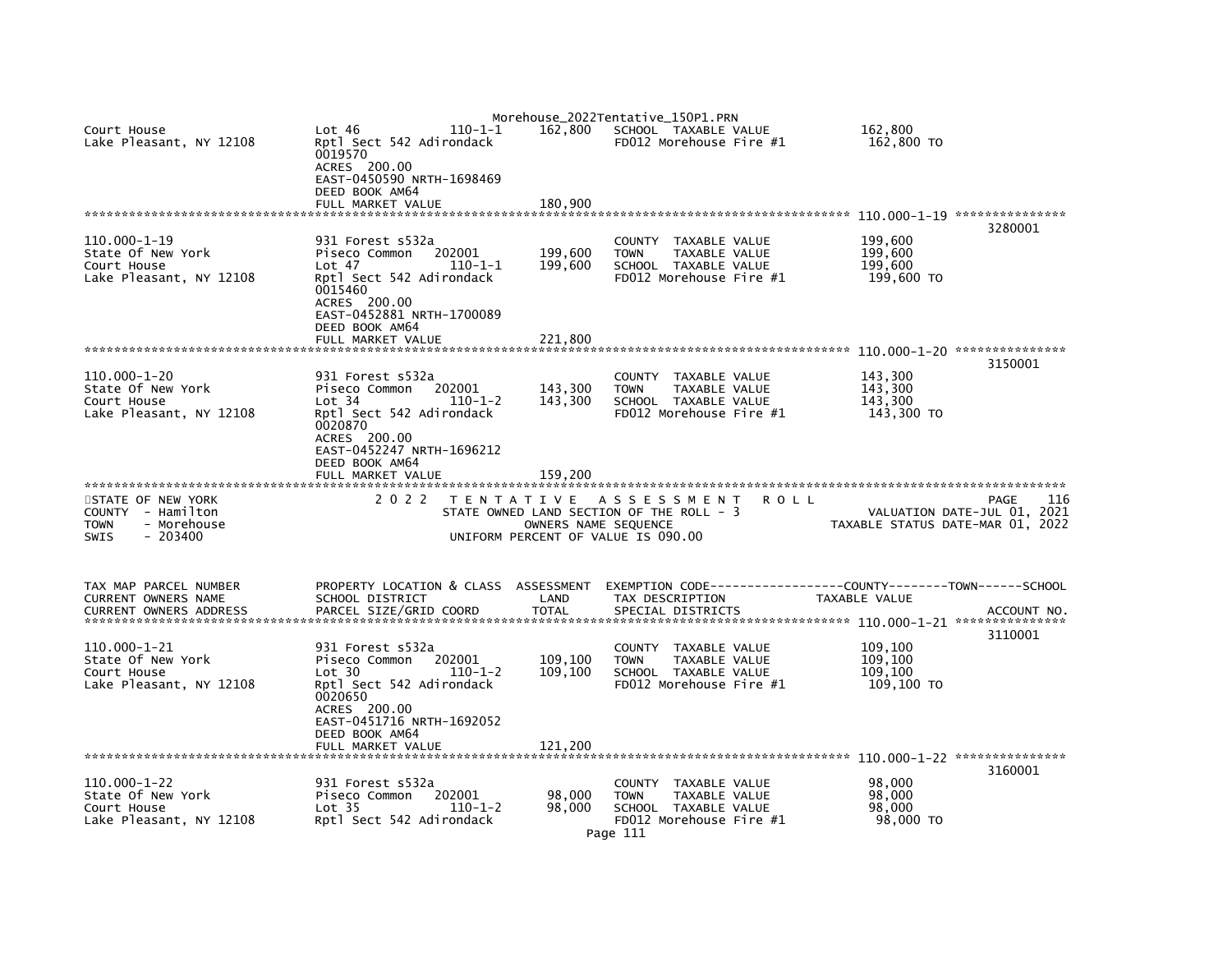|                                                                                           |                                                                                                                                                                                                 |                               | Morehouse_2022Tentative_150P1.PRN                                                                                 |                                                                 |                        |
|-------------------------------------------------------------------------------------------|-------------------------------------------------------------------------------------------------------------------------------------------------------------------------------------------------|-------------------------------|-------------------------------------------------------------------------------------------------------------------|-----------------------------------------------------------------|------------------------|
|                                                                                           | 0018300<br>ACRES 200.00<br>EAST-0449870 NRTH-1694531<br>DEED BOOK AM64<br>FULL MARKET VALUE                                                                                                     | 108.900                       |                                                                                                                   |                                                                 |                        |
|                                                                                           |                                                                                                                                                                                                 |                               |                                                                                                                   |                                                                 | 3170001                |
| $110.000 - 1 - 23$<br>State Of New York<br>Court House<br>Lake Pleasant, NY 12108         | 931 Forest s532a<br>Piseco Common<br>202001<br>Lot 36<br>$110 - 1 - 2$<br>Rptl Sect 542 Adirondack<br>0015580<br>ACRES 200.00<br>EAST-0447802 NRTH-1693077<br>DEED BOOK AM64                    | 102,600<br>102,600            | COUNTY TAXABLE VALUE<br>TAXABLE VALUE<br><b>TOWN</b><br>SCHOOL TAXABLE VALUE<br>FD012 Morehouse Fire #1           | 102,600<br>102,600<br>102,600<br>102,600 TO                     |                        |
|                                                                                           | FULL MARKET VALUE                                                                                                                                                                               | 114,000                       |                                                                                                                   |                                                                 |                        |
| $116.000 - 1 - 1$<br>State Of New York<br>Court House<br>Lake Pleasant, NY 12108          | 931 Forest s532a<br>Poland Central 213803<br>$116 - 1 - 1$<br>Lot 4<br>Rptl Sect 542 Adirondack<br>0004360<br>ACRES 62.94<br>EAST-0415548 NRTH-1687329<br>DEED BOOK AM64                        | 46,800<br>46,800              | COUNTY TAXABLE VALUE<br><b>TOWN</b><br>TAXABLE VALUE<br>SCHOOL TAXABLE VALUE<br>FD012 Morehouse Fire #1           | 46.800<br>46,800<br>46,800<br>46,800 TO                         | 0140001                |
|                                                                                           | FULL MARKET VALUE                                                                                                                                                                               | 52.000                        |                                                                                                                   |                                                                 |                        |
| STATE OF NEW YORK<br>COUNTY - Hamilton<br><b>TOWN</b><br>- Morehouse<br>SWIS<br>$-203400$ | 2 0 2 2                                                                                                                                                                                         | OWNERS NAME SEQUENCE          | TENTATIVE ASSESSMENT<br>R O L L<br>STATE OWNED LAND SECTION OF THE ROLL - 3<br>UNIFORM PERCENT OF VALUE IS 090.00 | VALUATION DATE-JUL 01, 2021<br>TAXABLE STATUS DATE-MAR 01, 2022 | 117<br>PAGE            |
| TAX MAP PARCEL NUMBER<br>CURRENT OWNERS NAME<br><b>CURRENT OWNERS ADDRESS</b>             | PROPERTY LOCATION & CLASS ASSESSMENT<br>SCHOOL DISTRICT<br>PARCEL SIZE/GRID COORD                                                                                                               | LAND<br><b>TOTAL</b>          | EXEMPTION CODE----------<br>TAX DESCRIPTION<br>SPECIAL DISTRICTS                                                  | -------COUNTY--------TOWN------SCHOOL<br>TAXABLE VALUE          | ACCOUNT NO.<br>0210001 |
| $116.000 - 1 - 3$<br>State Of New York<br>Court House<br>Lake Pleasant, NY 12108          | 931 Forest s532a<br>Poland Central 213803<br>Lot 11<br>$116 - 1 - 3$<br>Rptl Sect 542 Adirondack<br>0025500<br>ACRES 303.00<br>EAST-0417829 NRTH-1686265<br>DEED BOOK AM64<br>FULL MARKET VALUE | 226,700<br>226,700<br>251,900 | COUNTY<br>TAXABLE VALUE<br>TAXABLE VALUE<br><b>TOWN</b><br>SCHOOL TAXABLE VALUE<br>FD012 Morehouse Fire #1        | 226,700<br>226,700<br>226,700<br>226,700 TO                     |                        |
|                                                                                           |                                                                                                                                                                                                 |                               |                                                                                                                   |                                                                 |                        |
| $116.000 - 1 - 4$<br>State Of New York<br>Court House<br>Lake Pleasant, NY 12108          | 931 Forest s532a<br>Poland Central 213803<br>Lot 18<br>$116 - 1 - 4$<br>Rptl Sect 542 Adirondack<br>0024840<br>ACRES 222.00                                                                     | 90,500<br>90,500              | COUNTY<br>TAXABLE VALUE<br><b>TOWN</b><br>TAXABLE VALUE<br>SCHOOL TAXABLE VALUE<br>FD012 Morehouse Fire #1        | 90,500<br>90,500<br>90,500<br>90,500 TO                         | 0280001                |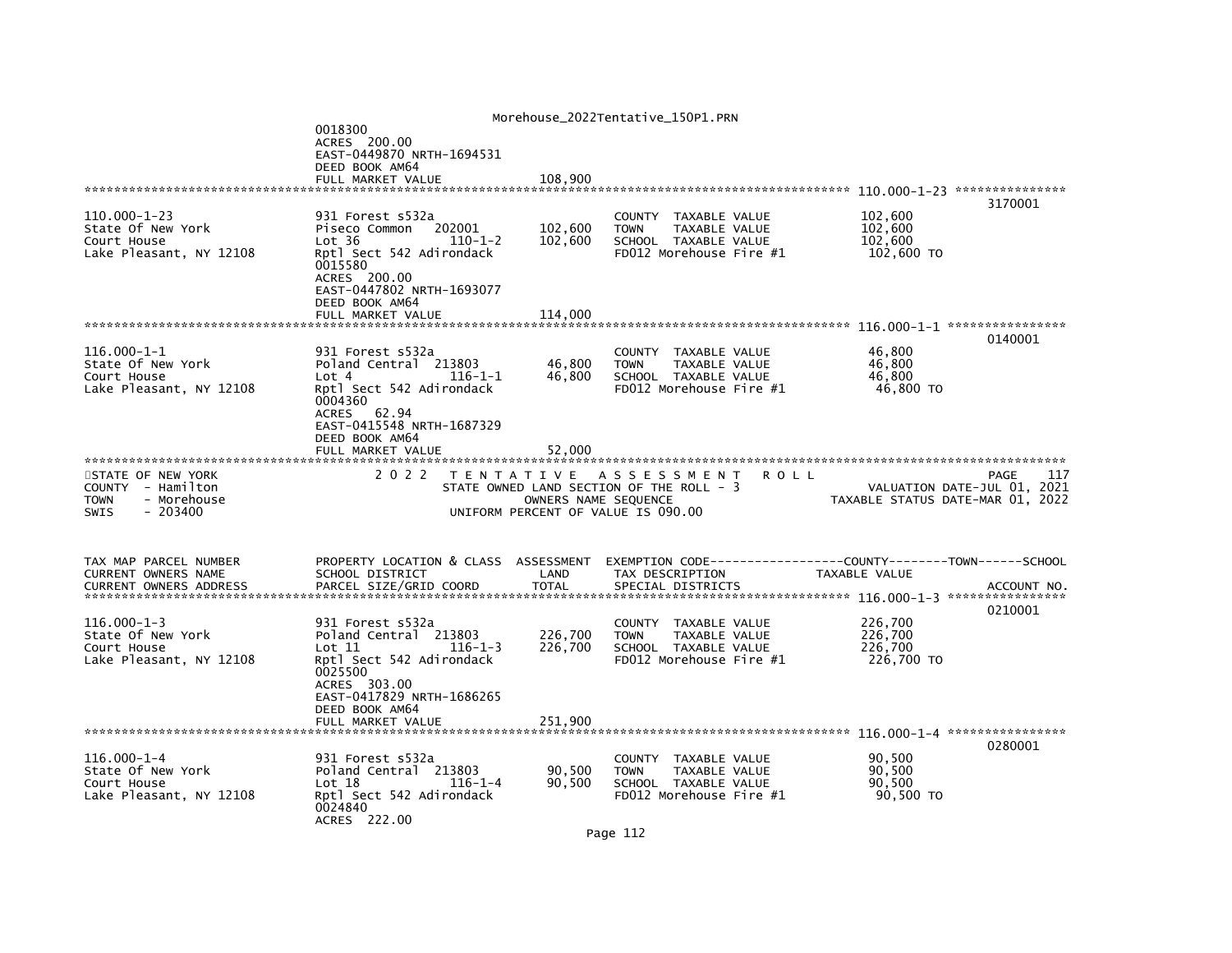|                                        |                                                  |                      | Morehouse_2022Tentative_150P1.PRN                                               |                                                               |
|----------------------------------------|--------------------------------------------------|----------------------|---------------------------------------------------------------------------------|---------------------------------------------------------------|
|                                        | EAST-0421115 NRTH-1684775                        |                      |                                                                                 |                                                               |
|                                        | DEED BOOK AM64                                   |                      |                                                                                 |                                                               |
|                                        |                                                  |                      |                                                                                 |                                                               |
|                                        |                                                  |                      |                                                                                 | 0270001                                                       |
| $116.000 - 1 - 5$<br>State Of New York | 931 Forest s532a<br>Poland Central 213803        | 98,500               | COUNTY TAXABLE VALUE<br>TAXABLE VALUE<br><b>TOWN</b>                            | 98,500<br>98,500                                              |
| Court House                            | Lot 17<br>$116 - 1 - 5$                          | 98,500               | SCHOOL TAXABLE VALUE                                                            | 98,500                                                        |
| Lake Pleasant, NY 12108                | Rptl Sect 542 Adirondack                         |                      | FD012 Morehouse Fire #1                                                         | 98,500 TO                                                     |
|                                        | 0024110                                          |                      |                                                                                 |                                                               |
|                                        | ACRES 200.00<br>EAST-0419782 NRTH-1682068        |                      |                                                                                 |                                                               |
|                                        | DEED BOOK AM64                                   |                      |                                                                                 |                                                               |
|                                        | FULL MARKET VALUE                                | 109.400              |                                                                                 |                                                               |
|                                        |                                                  |                      |                                                                                 |                                                               |
| $116.000 - 1 - 6$                      |                                                  |                      |                                                                                 | 0260001                                                       |
| State Of New York                      | 931 Forest s532a<br>Poland Central 213803        | 90,600               | COUNTY TAXABLE VALUE<br>TAXABLE VALUE<br><b>TOWN</b>                            | 90,600<br>90,600                                              |
| Court House                            | Lot 16<br>$116 - 1 - 6$                          | 90,600               | SCHOOL TAXABLE VALUE                                                            | 90.600                                                        |
| Lake Pleasant, NY 12108                | Rptl Sect 542 Adirondack                         |                      | FD012 Morehouse Fire #1                                                         | 90,600 TO                                                     |
|                                        | 0024670                                          |                      |                                                                                 |                                                               |
|                                        | ACRES 200.00<br>EAST-0418474 NRTH-1679426        |                      |                                                                                 |                                                               |
|                                        | DEED BOOK AM64                                   |                      |                                                                                 |                                                               |
|                                        | FULL MARKET VALUE                                | 100,700              |                                                                                 |                                                               |
|                                        |                                                  |                      |                                                                                 |                                                               |
| STATE OF NEW YORK<br>COUNTY - Hamilton | 2 0 2 2                                          |                      | TENTATIVE ASSESSMENT<br><b>ROLL</b><br>STATE OWNED LAND SECTION OF THE ROLL - 3 | 118<br>PAGE<br>VALUATION DATE-JUL 01, 2021                    |
| - Morehouse<br><b>TOWN</b>             |                                                  | OWNERS NAME SEQUENCE |                                                                                 | TAXABLE STATUS DATE-MAR 01, 2022                              |
| $-203400$<br><b>SWIS</b>               |                                                  |                      | UNIFORM PERCENT OF VALUE IS 090.00                                              |                                                               |
|                                        |                                                  |                      |                                                                                 |                                                               |
|                                        |                                                  |                      |                                                                                 |                                                               |
| TAX MAP PARCEL NUMBER                  | PROPERTY LOCATION & CLASS ASSESSMENT             |                      |                                                                                 | EXEMPTION CODE------------------COUNTY-------TOWN------SCHOOL |
| CURRENT OWNERS NAME                    | SCHOOL DISTRICT                                  | LAND                 | TAX DESCRIPTION                                                                 | TAXABLE VALUE                                                 |
|                                        |                                                  |                      |                                                                                 |                                                               |
|                                        |                                                  |                      |                                                                                 | 0370001                                                       |
| $116.000 - 1 - 7$                      | 931 Forest s532a                                 |                      | COUNTY TAXABLE VALUE                                                            | 105,500                                                       |
| State Of New York<br>Court House       | Poland Central 213803<br>Lot 27<br>$116 - 1 - 7$ | 105,500<br>105,500   | <b>TOWN</b><br>TAXABLE VALUE                                                    | 105,500<br>105.500                                            |
| Lake Pleasant, NY 12108                | Rptl Sect 542 Adirondack                         |                      | SCHOOL TAXABLE VALUE<br>FD012 Morehouse Fire #1                                 | 105,500 TO                                                    |
|                                        | 0024550                                          |                      |                                                                                 |                                                               |
|                                        | ACRES 200.00                                     |                      |                                                                                 |                                                               |
|                                        | EAST-0421197 NRTH-1678145<br>DEED BOOK AM64      |                      |                                                                                 |                                                               |
|                                        |                                                  |                      |                                                                                 |                                                               |
|                                        |                                                  |                      |                                                                                 |                                                               |
|                                        |                                                  |                      |                                                                                 | 0380001                                                       |
| $116.000 - 1 - 8$<br>State Of New York | 931 Forest s532a                                 |                      | COUNTY<br>TAXABLE VALUE                                                         | 115,800<br>115,800                                            |
| Court House                            | Poland Central 213803<br>Lot 28<br>$116 - 1 - 8$ | 115,800<br>115,800   | TAXABLE VALUE<br><b>TOWN</b><br>SCHOOL TAXABLE VALUE                            | 115,800                                                       |
| Lake Pleasant, NY 12108                | Rptl Sect 542 Adirondack                         |                      | FD012 Morehouse Fire #1                                                         | 115,800 TO                                                    |
|                                        | 0022460                                          |                      |                                                                                 |                                                               |
|                                        | ACRES 200.00<br>EAST-0419896 NRTH-1675553        |                      |                                                                                 |                                                               |
|                                        | DEED BOOK AM64                                   |                      |                                                                                 |                                                               |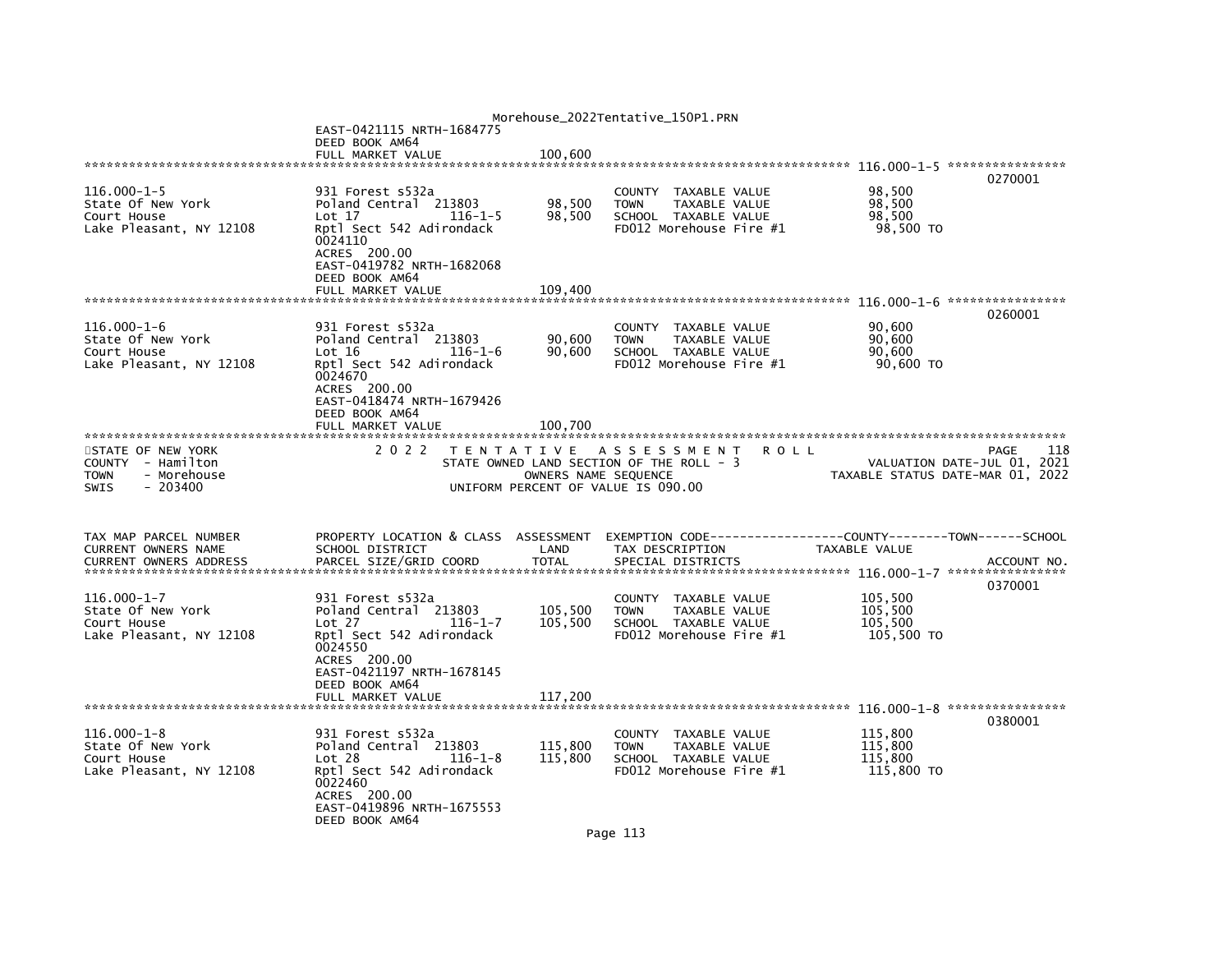|                               |                                           |                                    | Morehouse_2022Tentative_150P1.PRN                           |                                                              |                    |                                  |
|-------------------------------|-------------------------------------------|------------------------------------|-------------------------------------------------------------|--------------------------------------------------------------|--------------------|----------------------------------|
|                               | FULL MARKET VALUE                         | 128.700                            |                                                             |                                                              |                    |                                  |
|                               |                                           |                                    |                                                             |                                                              |                    |                                  |
|                               |                                           |                                    |                                                             |                                                              |                    | 1170001                          |
| $116.000 - 1 - 9$             | 931 Forest s532a                          |                                    | COUNTY TAXABLE VALUE                                        |                                                              | 67,500             |                                  |
| State Of New York             | Poland Central 213803                     | 67,500                             | <b>TOWN</b><br>TAXABLE VALUE                                |                                                              | 67,500             |                                  |
| Court House                   | Lot 16<br>$116 - 1 - 9$                   | 67,500                             | SCHOOL TAXABLE VALUE                                        |                                                              | 67,500             |                                  |
| Lake Pleasant, NY 12108       | Rptl Sect 542 Adirondack                  |                                    | FD012 Morehouse Fire #1                                     |                                                              | 67,500 TO          |                                  |
|                               | 0008810<br>ACRES 120.00                   |                                    |                                                             |                                                              |                    |                                  |
|                               | EAST-0420259 NRTH-1672916                 |                                    |                                                             |                                                              |                    |                                  |
|                               | DEED BOOK AM64                            |                                    |                                                             |                                                              |                    |                                  |
|                               | FULL MARKET VALUE                         | 75.000                             |                                                             |                                                              |                    |                                  |
|                               |                                           |                                    |                                                             |                                                              |                    |                                  |
|                               |                                           |                                    |                                                             |                                                              |                    | 1160001                          |
| 116.000-1-10                  | 931 Forest s532a                          |                                    | COUNTY TAXABLE VALUE                                        |                                                              | 63,900             |                                  |
| State Of New York             | Poland Central 213803                     | 63,900                             | <b>TOWN</b><br>TAXABLE VALUE                                |                                                              | 63.900             |                                  |
| Court House                   | Lot 15<br>$116 - 1 - 1$                   | 63,900                             | SCHOOL TAXABLE VALUE                                        |                                                              | 63,900             |                                  |
| Lake Pleasant, NY 12108       | Rptl Sect 542 Adirondack                  |                                    | FD012 Morehouse Fire $#1$                                   |                                                              | 63,900 TO          |                                  |
|                               | 0008280                                   |                                    |                                                             |                                                              |                    |                                  |
|                               | ACRES 120.00                              |                                    |                                                             |                                                              |                    |                                  |
|                               | EAST-0417456 NRTH-1674249                 |                                    |                                                             |                                                              |                    |                                  |
|                               | DEED BOOK AM64                            |                                    |                                                             |                                                              |                    |                                  |
|                               | FULL MARKET VALUE                         | 71,000                             |                                                             |                                                              |                    |                                  |
|                               |                                           |                                    |                                                             |                                                              |                    |                                  |
| STATE OF NEW YORK             | 2 0 2 2                                   |                                    | TENTATIVE ASSESSMENT                                        | <b>ROLL</b>                                                  |                    | PAGE<br>119                      |
| COUNTY - Hamilton             |                                           |                                    | STATE OWNED LAND SECTION OF THE ROLL - 3                    |                                                              |                    | VALUATION DATE-JUL 01, 2021      |
| - Morehouse<br><b>TOWN</b>    |                                           | OWNERS NAME SEQUENCE               |                                                             |                                                              |                    | TAXABLE STATUS DATE-MAR 01, 2022 |
| $-203400$<br><b>SWIS</b>      |                                           | UNIFORM PERCENT OF VALUE IS 090.00 |                                                             |                                                              |                    |                                  |
|                               |                                           |                                    |                                                             |                                                              |                    |                                  |
|                               |                                           |                                    |                                                             |                                                              |                    |                                  |
|                               |                                           |                                    |                                                             |                                                              |                    |                                  |
|                               |                                           |                                    |                                                             |                                                              |                    |                                  |
| TAX MAP PARCEL NUMBER         | PROPERTY LOCATION & CLASS ASSESSMENT      |                                    |                                                             | EXEMPTION CODE-----------------COUNTY-------TOWN------SCHOOL |                    |                                  |
| CURRENT OWNERS NAME           | SCHOOL DISTRICT                           | LAND                               | TAX DESCRIPTION                                             |                                                              | TAXABLE VALUE      |                                  |
| <b>CURRENT OWNERS ADDRESS</b> | PARCEL SIZE/GRID COORD                    | <b>TOTAL</b>                       | SPECIAL DISTRICTS                                           |                                                              |                    | ACCOUNT NO.                      |
|                               |                                           |                                    |                                                             |                                                              |                    |                                  |
|                               |                                           |                                    |                                                             |                                                              |                    | 1060001                          |
| 116.000-1-11                  | 931 Forest s532a                          |                                    | COUNTY TAXABLE VALUE                                        |                                                              | 62,700             |                                  |
| State Of New York             | Poland Central 213803                     | 62,700                             | <b>TOWN</b><br>TAXABLE VALUE                                |                                                              | 62,700             |                                  |
| Court House                   | $116 - 1 - 1$<br>Lot 6                    | 62.700                             | SCHOOL TAXABLE VALUE                                        |                                                              | 62.700             |                                  |
| Lake Pleasant, NY 12108       | Rptl Sect 542 Adirondack                  |                                    | FD012 Morehouse Fire #1                                     |                                                              | 62,700 TO          |                                  |
|                               | 0008380                                   |                                    |                                                             |                                                              |                    |                                  |
|                               | ACRES 120.00                              |                                    |                                                             |                                                              |                    |                                  |
|                               | EAST-0414611 NRTH-1675605                 |                                    |                                                             |                                                              |                    |                                  |
|                               | DEED BOOK AM64                            |                                    |                                                             |                                                              |                    |                                  |
|                               | FULL MARKET VALUE                         | 69.700                             |                                                             |                                                              |                    |                                  |
|                               |                                           |                                    |                                                             |                                                              |                    |                                  |
| $116.000 - 1 - 12$            |                                           |                                    |                                                             |                                                              |                    | 1070001                          |
| State Of New York             | 931 Forest s532a<br>Poland Central 213803 |                                    | COUNTY TAXABLE VALUE<br><b>TOWN</b><br><b>TAXABLE VALUE</b> |                                                              | 158,500<br>158.500 |                                  |
| Court House                   | $116 - 1 - 1$<br>Lot 7                    | 158,500<br>158,500                 | SCHOOL TAXABLE VALUE                                        |                                                              | 158,500            |                                  |
| Lake Pleasant, NY 12108       | Rptl Sect 542 Adirondack                  |                                    | FD012 Morehouse Fire #1                                     |                                                              | 158,500 TO         |                                  |
|                               | 0034250                                   |                                    |                                                             |                                                              |                    |                                  |
|                               | ACRES 300.00                              |                                    |                                                             |                                                              |                    |                                  |
|                               | EAST-0413293 NRTH-1672791                 |                                    |                                                             |                                                              |                    |                                  |
|                               | DEED BOOK AM64                            |                                    |                                                             |                                                              |                    |                                  |
|                               | FULL MARKET VALUE                         | 176.100                            |                                                             |                                                              |                    |                                  |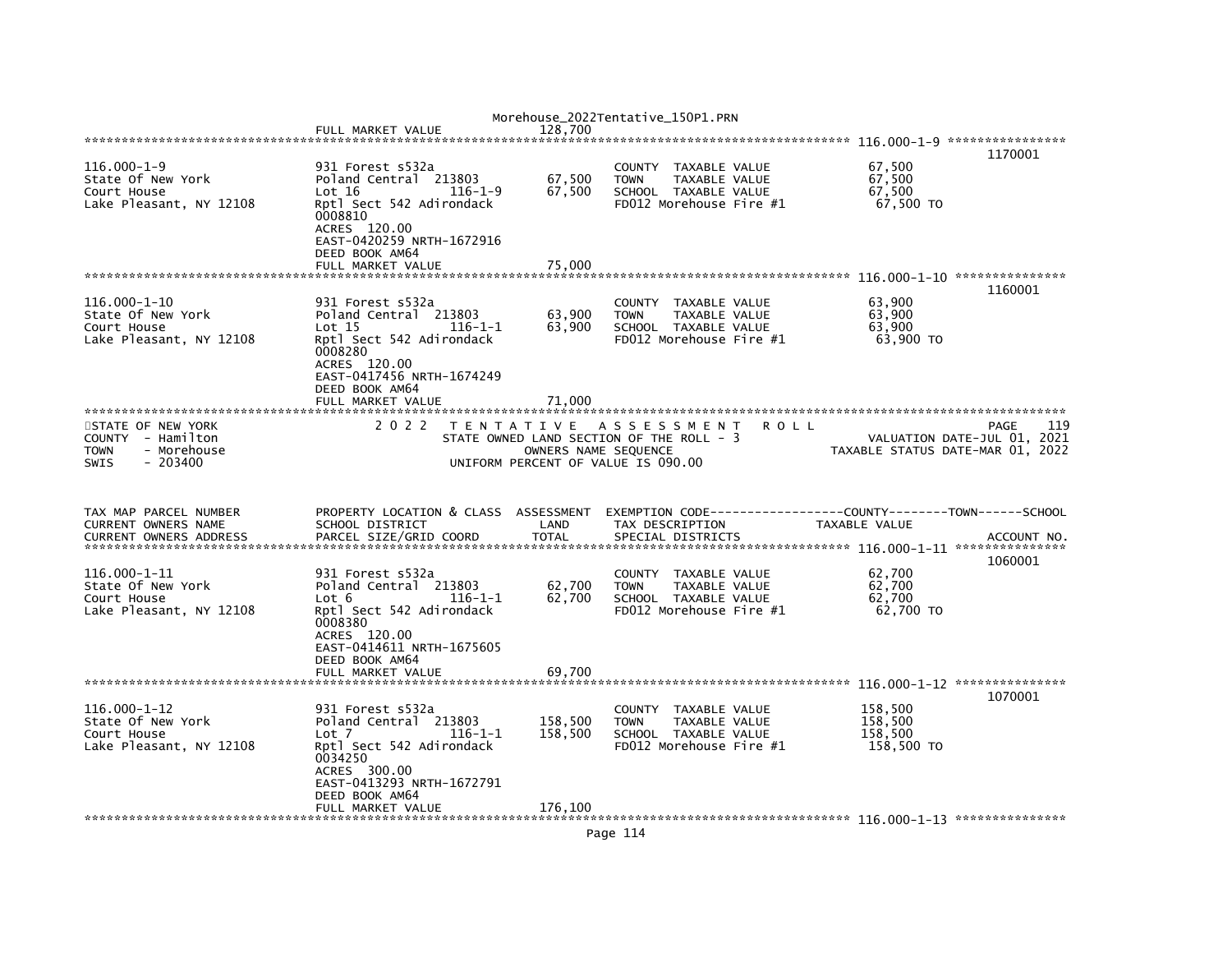| $116.000 - 1 - 13$<br>State Of New York<br>Court House<br>Lake Pleasant, NY 12108                | 931 Forest s532a<br>Poland Central 213803<br>Lot 4<br>$116 - 1 - 1$<br>Rptl Sect 542 Adirondack<br>0030840<br>ACRES 300.00<br>EAST-0410546 NRTH-1674085                             | 188,900<br><b>TOWN</b><br>188,900                                                                                              | COUNTY TAXABLE VALUE<br>TAXABLE VALUE<br>SCHOOL TAXABLE VALUE<br>FD012 Morehouse Fire #1     | 188,900<br>188,900<br>188,900<br>188,900 TO | 1040001                                    |
|--------------------------------------------------------------------------------------------------|-------------------------------------------------------------------------------------------------------------------------------------------------------------------------------------|--------------------------------------------------------------------------------------------------------------------------------|----------------------------------------------------------------------------------------------|---------------------------------------------|--------------------------------------------|
|                                                                                                  | DEED BOOK AM64<br>FULL MARKET VALUE                                                                                                                                                 | 209,900                                                                                                                        |                                                                                              |                                             |                                            |
|                                                                                                  |                                                                                                                                                                                     |                                                                                                                                |                                                                                              |                                             | 1050001                                    |
| $116.000 - 1 - 14$<br>State Of New York<br>Court House<br>Lake Pleasant, NY 12108                | 931 Forest s532a<br>Poland Central 213803<br>Lot <sub>5</sub><br>116-1-1<br>Rptl Sect 542 Adirondack<br>0007200<br>ACRES 120.00<br>EAST-0411846 NRTH-1676920<br>DEED BOOK AM64      | 63,000<br><b>TOWN</b><br>63,000                                                                                                | COUNTY TAXABLE VALUE<br>TAXABLE VALUE<br>SCHOOL TAXABLE VALUE<br>FD012 Morehouse Fire #1     | 63,000<br>63,000<br>63,000<br>63,000 TO     |                                            |
|                                                                                                  | FULL MARKET VALUE                                                                                                                                                                   | 70.000                                                                                                                         |                                                                                              |                                             |                                            |
| STATE OF NEW YORK<br>COUNTY - Hamilton<br>- Morehouse<br><b>TOWN</b><br>$-203400$<br><b>SWIS</b> | 2 0 2 2                                                                                                                                                                             | TENTATIVE ASSESSMENT<br>STATE OWNED LAND SECTION OF THE ROLL - 3<br>OWNERS NAME SEQUENCE<br>UNIFORM PERCENT OF VALUE IS 090.00 | <b>ROLL</b>                                                                                  | TAXABLE STATUS DATE-MAR 01, 2022            | 120<br>PAGE<br>VALUATION DATE-JUL 01, 2021 |
| TAX MAP PARCEL NUMBER<br><b>CURRENT OWNERS NAME</b>                                              | PROPERTY LOCATION & CLASS ASSESSMENT                                                                                                                                                | LAND                                                                                                                           | TAX DESCRIPTION                                                                              | TAXABLE VALUE                               |                                            |
| <b>CURRENT OWNERS ADDRESS</b>                                                                    | SCHOOL DISTRICT<br>PARCEL SIZE/GRID COORD                                                                                                                                           | <b>TOTAL</b>                                                                                                                   | SPECIAL DISTRICTS                                                                            |                                             | ACCOUNT NO.                                |
| $116.000 - 1 - 15$<br>State Of New York<br>Court House<br>Lake Pleasant, NY 12108                | 931 Forest s532a<br>Poland Central 213803<br>Lot 1<br>$116 - 1 - 1$<br>Rptl Sect 542 Adirondack<br>0004040<br>ACRES 36.55<br>EAST-0411767 NRTH-1679451<br>DEED BOOK AM64            | 20,800<br><b>TOWN</b><br>20,800                                                                                                | COUNTY TAXABLE VALUE<br>TAXABLE VALUE<br>SCHOOL TAXABLE VALUE<br>$FD012$ Morehouse Fire $#1$ | 20.800<br>20,800<br>20.800<br>20,800 TO     | 0110001                                    |
|                                                                                                  | FULL MARKET VALUE                                                                                                                                                                   | 23,100                                                                                                                         |                                                                                              |                                             |                                            |
|                                                                                                  |                                                                                                                                                                                     |                                                                                                                                |                                                                                              |                                             | 0120001                                    |
| $116.000 - 1 - 16$<br>State Of New York<br>Court House<br>Lake Pleasant, NY 12108                | 931 Forest s532a<br>Poland Central 213803<br>Lot <sub>2</sub><br>$116 - 1 - 1$<br>Rptl Sect 542 Adirondack<br>0004280<br>ACRES 46.11<br>EAST-0413002 NRTH-1682027<br>DEED BOOK AM64 | 28,500<br><b>TOWN</b><br>28,500                                                                                                | COUNTY TAXABLE VALUE<br>TAXABLE VALUE<br>SCHOOL TAXABLE VALUE<br>FD012 Morehouse Fire #1     | 28,500<br>28,500<br>28,500<br>28,500 TO     |                                            |
|                                                                                                  | FULL MARKET VALUE                                                                                                                                                                   | 31.700                                                                                                                         |                                                                                              |                                             |                                            |
| 116.000-1-17                                                                                     | 931 Forest s532a                                                                                                                                                                    | Page 115                                                                                                                       | COUNTY TAXABLE VALUE                                                                         | 33,900                                      | 0130001                                    |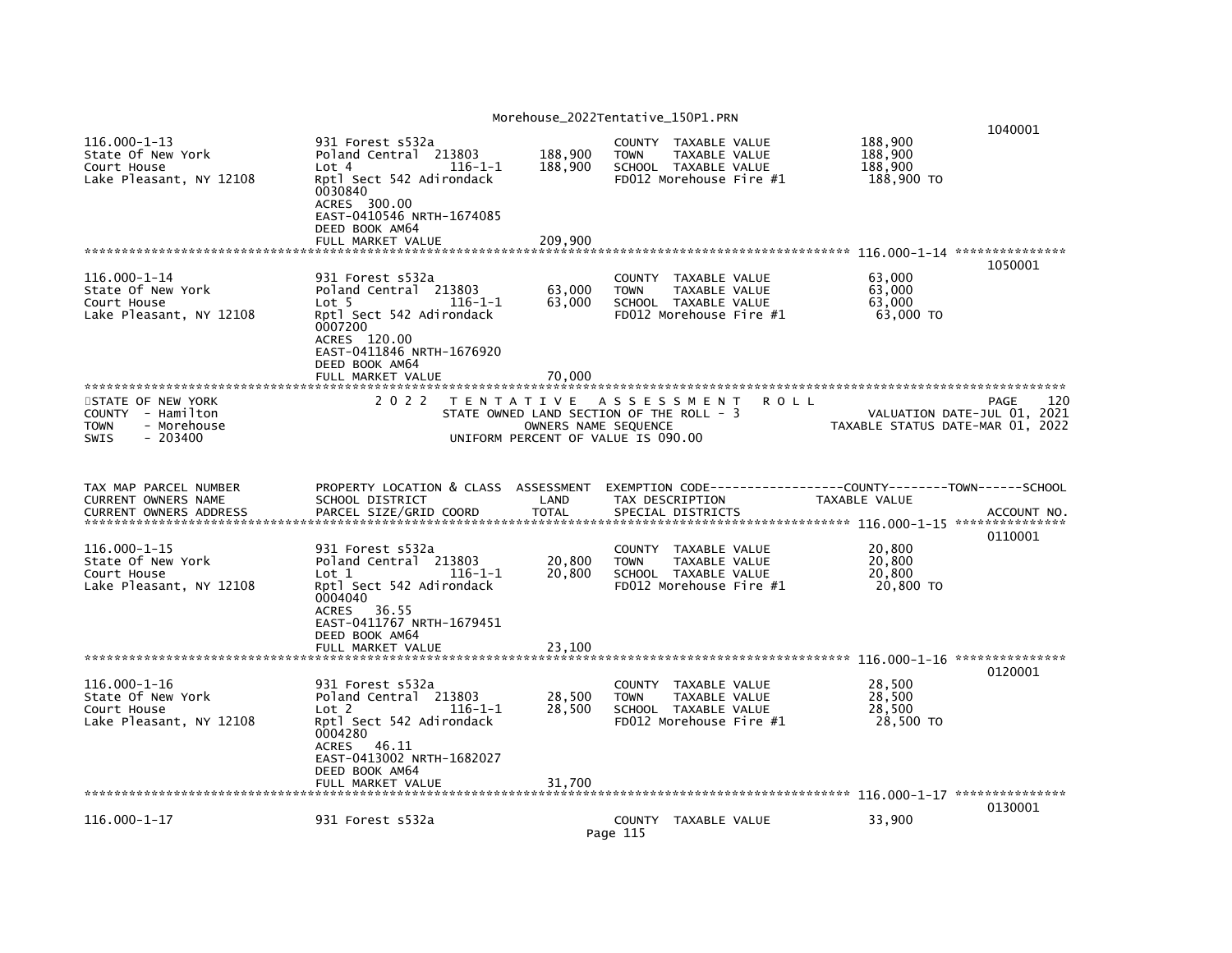|                               |                                      |                      | Morehouse_2022Tentative_150P1.PRN        |                                                               |
|-------------------------------|--------------------------------------|----------------------|------------------------------------------|---------------------------------------------------------------|
| State Of New York             | 213803<br>Poland Central             | 33,900               | <b>TOWN</b><br>TAXABLE VALUE             | 33,900                                                        |
| Court House                   | Lot <sub>3</sub><br>$116 - 1 - 1$    | 33,900               | SCHOOL TAXABLE VALUE                     | 33.900                                                        |
| Lake Pleasant, NY 12108       | Rptl Sect 542 Adirondack             |                      | FD012 Morehouse Fire #1                  | 33,900 TO                                                     |
|                               | 0004230                              |                      |                                          |                                                               |
|                               | ACRES 52.71                          |                      |                                          |                                                               |
|                               | EAST-0414261 NRTH-1684646            |                      |                                          |                                                               |
|                               | DEED BOOK AM64                       |                      |                                          |                                                               |
|                               | FULL MARKET VALUE                    | 37,700               |                                          |                                                               |
|                               |                                      |                      |                                          | 0220001                                                       |
| 116.000-1-18                  | 931 Forest s532a                     |                      | COUNTY TAXABLE VALUE                     | 201,400                                                       |
| State Of New York             | Poland Central 213803                | 201,400              | <b>TOWN</b><br>TAXABLE VALUE             | 201,400                                                       |
| Court House                   | Lot 12<br>$116 - 1 - 1$              | 201,400              | SCHOOL TAXABLE VALUE                     | 201,400                                                       |
| Lake Pleasant, NY 12108       | Rptl Sect 542 Adirondack             |                      | FD012 Morehouse Fire #1                  | 201,400 TO                                                    |
|                               | 0024990                              |                      |                                          |                                                               |
|                               | ACRES 289.50                         |                      |                                          |                                                               |
|                               | EAST-0416505 NRTH-1683582            |                      |                                          |                                                               |
|                               | DEED BOOK AM64                       |                      |                                          |                                                               |
|                               | FULL MARKET VALUE                    | 223.800              |                                          |                                                               |
|                               |                                      |                      |                                          |                                                               |
| STATE OF NEW YORK             | 2 0 2 2                              | T E N T A T I V E    | A S S E S S M E N T<br><b>ROLL</b>       | PAGE<br>121                                                   |
| COUNTY - Hamilton             |                                      |                      | STATE OWNED LAND SECTION OF THE ROLL - 3 | VALUATION DATE-JUL 01, 2021                                   |
| <b>TOWN</b><br>- Morehouse    |                                      | OWNERS NAME SEQUENCE |                                          | TAXABLE STATUS DATE-MAR 01, 2022                              |
| $-203400$<br><b>SWIS</b>      |                                      |                      | UNIFORM PERCENT OF VALUE IS 090.00       |                                                               |
|                               |                                      |                      |                                          |                                                               |
|                               |                                      |                      |                                          |                                                               |
| TAX MAP PARCEL NUMBER         | PROPERTY LOCATION & CLASS ASSESSMENT |                      |                                          | EXEMPTION CODE------------------COUNTY-------TOWN------SCHOOL |
| CURRENT OWNERS NAME           | SCHOOL DISTRICT                      | LAND                 | TAX DESCRIPTION                          | TAXABLE VALUE                                                 |
| <b>CURRENT OWNERS ADDRESS</b> | PARCEL SIZE/GRID COORD               | <b>TOTAL</b>         | SPECIAL DISTRICTS                        | ACCOUNT NO.                                                   |
|                               |                                      |                      |                                          |                                                               |
|                               |                                      |                      |                                          | 0230001                                                       |
| 116.000-1-19                  | 931 Forest s532a                     |                      | COUNTY TAXABLE VALUE                     | 108,500                                                       |
| State Of New York             | Poland Central 213803                | 108,500              | <b>TOWN</b><br>TAXABLE VALUE             | 108,500                                                       |
| Court House                   | Lot $13$<br>$116 - 1 - 1$            | 108,500              | SCHOOL TAXABLE VALUE                     | 108,500                                                       |
| Lake Pleasant, NY 12108       | Rptl Sect 542 Adirondack             |                      | FD012 Morehouse Fire $#1$                | 108,500 TO                                                    |
|                               | 0025270                              |                      |                                          |                                                               |
|                               | ACRES 200.00                         |                      |                                          |                                                               |
|                               | EAST-0415206 NRTH-1680956            |                      |                                          |                                                               |
|                               | DEED BOOK AM64                       |                      |                                          |                                                               |
|                               | FULL MARKET VALUE                    | 120.600              |                                          |                                                               |
|                               |                                      |                      |                                          | 0240001                                                       |
| $116.000 - 1 - 20$            | 931 Forest s532a                     |                      | COUNTY TAXABLE VALUE                     | 147,600                                                       |
| State Of New York             | Poland Central 213803                | 147,600              | <b>TOWN</b><br>TAXABLE VALUE             | 147,600                                                       |
| Court House                   | Lot 14<br>$116 - 1 - 2$              | 147,600              | SCHOOL TAXABLE VALUE                     | 147,600                                                       |
| Lake Pleasant, NY 12108       | Rptl Sect 542 Adirondack             |                      | FD012 Morehouse Fire $#1$                | 147,600 TO                                                    |
|                               | 0023560                              |                      |                                          |                                                               |
|                               | ACRES 272.21                         |                      |                                          |                                                               |
|                               | EAST-0413947 NRTH-1678388            |                      |                                          |                                                               |
|                               | DEED BOOK AM64                       |                      |                                          |                                                               |
|                               | FULL MARKET VALUE                    | 164,000              |                                          |                                                               |
|                               |                                      |                      |                                          |                                                               |
|                               |                                      |                      |                                          | 0250001                                                       |
| 116.000-1-21                  | 931 Forest s532a                     |                      | COUNTY TAXABLE VALUE                     | 101,500                                                       |
| State Of New York             | Poland Central 213803                | 101,500              | TAXABLE VALUE<br><b>TOWN</b>             | 101,500                                                       |
| Court House                   | Lot 15<br>$116 - 1 - 2$              | 101,500              | SCHOOL TAXABLE VALUE                     | 101,500                                                       |
|                               |                                      |                      | Page 116                                 |                                                               |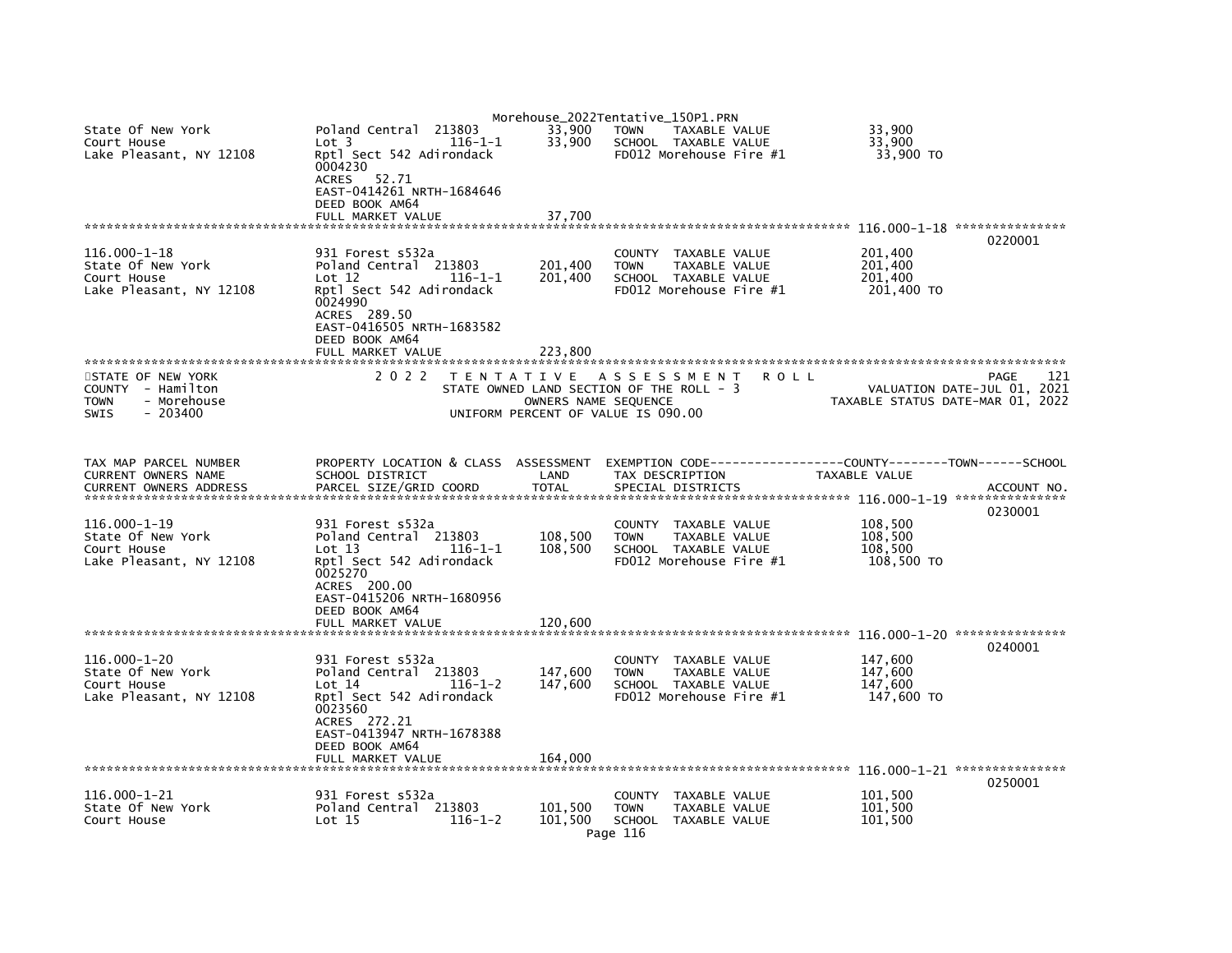| Lake Pleasant, NY 12108                                                                   | Rptl Sect 542 Adirondack<br>0022900<br>ACRES 200.00<br>EAST-0417196 NRTH-1676841<br>DEED BOOK AM64                                                                                                |                               | Morehouse_2022Tentative_150P1.PRN<br>FD012 Morehouse Fire #1                                                      | 101,500 TO                                  |                                            |
|-------------------------------------------------------------------------------------------|---------------------------------------------------------------------------------------------------------------------------------------------------------------------------------------------------|-------------------------------|-------------------------------------------------------------------------------------------------------------------|---------------------------------------------|--------------------------------------------|
|                                                                                           | FULL MARKET VALUE                                                                                                                                                                                 | 112,800                       |                                                                                                                   |                                             | 0340001                                    |
| 117.000-1-1<br>State Of New York<br>Court House<br>Lake Pleasant, NY 12108                | 931 Forest s532a<br>Poland Central 213803<br>Lot 24<br>$117 - 1 - 1$<br>Rptl Sect 542 Adirondack<br>0024890<br>ACRES 200.00<br>EAST-0425312 NRTH-1686358<br>DEED BOOK AM64<br>FULL MARKET VALUE   | 148,300<br>148,300<br>164,800 | <b>COUNTY</b><br>TAXABLE VALUE<br>TAXABLE VALUE<br><b>TOWN</b><br>SCHOOL TAXABLE VALUE<br>FD012 Morehouse Fire #1 | 148,300<br>148,300<br>148,300<br>148,300 TO |                                            |
| STATE OF NEW YORK<br>COUNTY - Hamilton<br>- Morehouse<br>TOWN<br>$-203400$<br><b>SWIS</b> | 2 0 2 2                                                                                                                                                                                           | OWNERS NAME SEQUENCE          | TENTATIVE ASSESSMENT<br>ROLL<br>STATE OWNED LAND SECTION OF THE ROLL - 3<br>UNIFORM PERCENT OF VALUE IS 090.00    | TAXABLE STATUS DATE-MAR 01, 2022            | 122<br>PAGE<br>VALUATION DATE-JUL 01, 2021 |
| TAX MAP PARCEL NUMBER<br>CURRENT OWNERS NAME<br><b>CURRENT OWNERS ADDRESS</b>             | PROPERTY LOCATION & CLASS ASSESSMENT<br>SCHOOL DISTRICT<br>PARCEL SIZE/GRID COORD                                                                                                                 | LAND<br><b>TOTAL</b>          | TAX DESCRIPTION<br>SPECIAL DISTRICTS                                                                              | TAXABLE VALUE                               | ACCOUNT NO<br>0430001                      |
| $117.000 - 1 - 2$<br>State Of New York<br>Court House<br>Lake Pleasant, NY 12108          | 931 Forest s532a<br>Piseco Common<br>202001<br>Lot 33<br>$117 - 1 - 2$<br>Rptl Sect 542 Adirondack<br>0022790<br>ACRES 200.00<br>EAST-0428202 NRTH-1685042<br>DEED BOOK AM64<br>FULL MARKET VALUE | 196,800<br>196,800<br>218.700 | TAXABLE VALUE<br><b>COUNTY</b><br>TAXABLE VALUE<br><b>TOWN</b><br>SCHOOL TAXABLE VALUE<br>FD012 Morehouse Fire #1 | 196,800<br>196,800<br>196,800<br>196,800 TO |                                            |
|                                                                                           |                                                                                                                                                                                                   |                               |                                                                                                                   |                                             |                                            |
| $117.000 - 1 - 4$<br>State Of New York<br>Court House<br>Lake Pleasant, NY 12108          | 931 Forest s532a<br>202001<br>Piseco Common<br>Lot 38<br>$117 - 1 - 4$<br>Rptl Sect 542 Adirondack<br>0022200<br>ACRES 170.00<br>EAST-0431253 NRTH-1683750                                        | 98,900<br>98,900              | TAXABLE VALUE<br><b>COUNTY</b><br>TAXABLE VALUE<br><b>TOWN</b><br>SCHOOL TAXABLE VALUE<br>FD012 Morehouse Fire #1 | 98,900<br>98,900<br>98,900<br>98,900 TO     | 0480001                                    |
|                                                                                           | DEED BOOK AM64<br>FULL MARKET VALUE                                                                                                                                                               | 109,900                       |                                                                                                                   |                                             |                                            |
| 117.000-1-5<br>State Of New York<br>Court House<br>Lake Pleasant, NY 12108                | 931 Forest s532a<br>202001<br>Piseco Common<br>Lot <sub>37</sub><br>$117 - 1 - 5$<br>Rptl Sect 542 Adirondack<br>0025140                                                                          | 123,400<br>123,400            | COUNTY<br>TAXABLE VALUE<br><b>TOWN</b><br>TAXABLE VALUE<br>SCHOOL TAXABLE VALUE<br>FD012 Morehouse Fire #1        | 123,400<br>123,400<br>123,400<br>123,400 TO | 0470001                                    |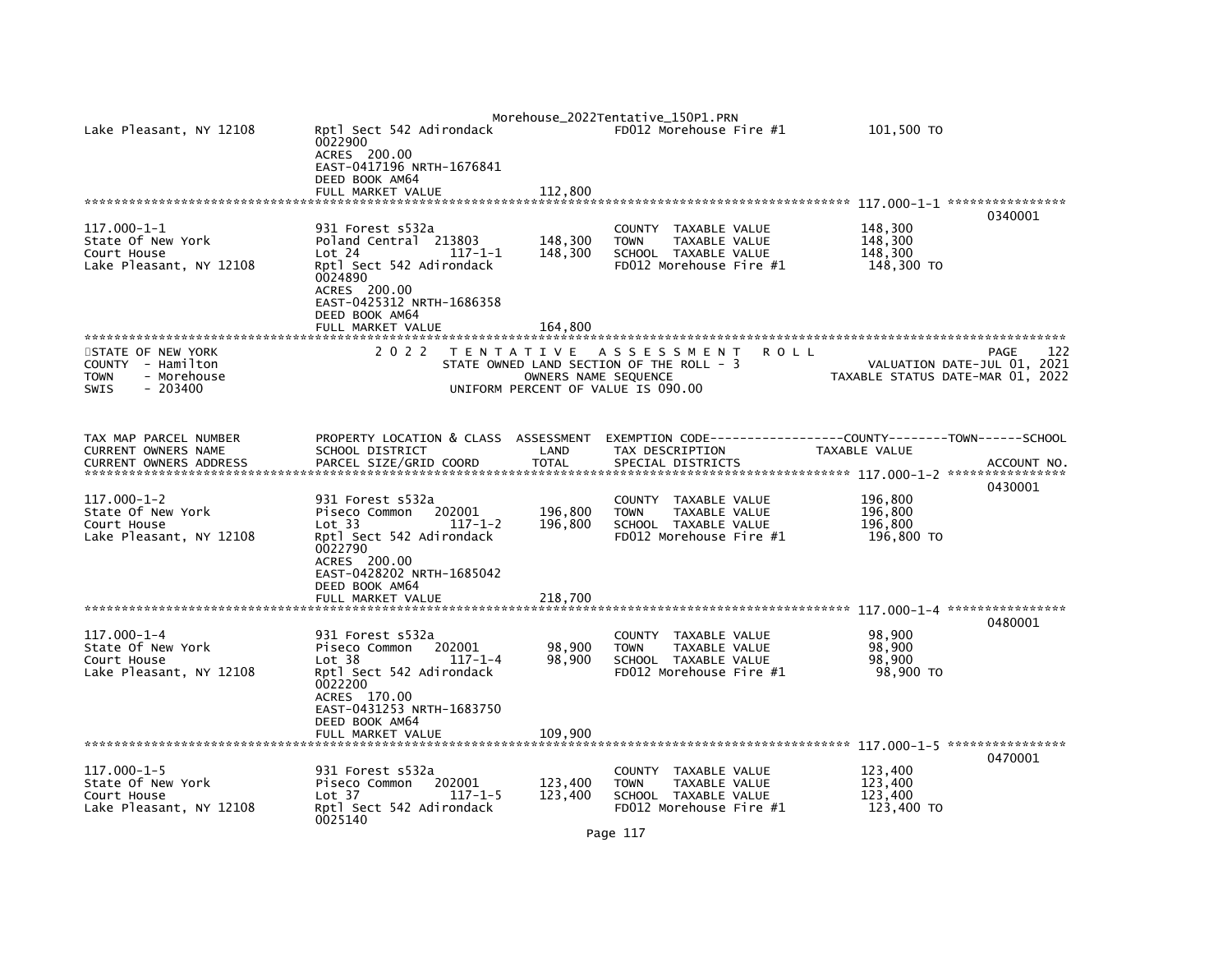|                                                                                                  |                                                                                                                                                                                                   |                               | Morehouse_2022Tentative_150P1.PRN                                                                                     |                                                                 |             |
|--------------------------------------------------------------------------------------------------|---------------------------------------------------------------------------------------------------------------------------------------------------------------------------------------------------|-------------------------------|-----------------------------------------------------------------------------------------------------------------------|-----------------------------------------------------------------|-------------|
|                                                                                                  | ACRES 200.00<br>EAST-0432456 NRTH-1686504                                                                                                                                                         |                               |                                                                                                                       |                                                                 |             |
|                                                                                                  | DEED BOOK AM64<br>FULL MARKET VALUE                                                                                                                                                               | 137,100                       |                                                                                                                       |                                                                 |             |
|                                                                                                  |                                                                                                                                                                                                   |                               |                                                                                                                       |                                                                 |             |
| 117.000-1-6<br>State Of New York<br>Court House<br>Lake Pleasant, NY 12108                       | 931 Forest s532a<br>202001<br>Piseco Common<br>Lot 48<br>$117 - 1 - 6$<br>Rptl Sect 542 Adirondack<br>0024930<br>ACRES 200.00<br>EAST-0435417 NRTH-1685112<br>DEED BOOK AM64<br>FULL MARKET VALUE | 137,200<br>137,200<br>152,400 | COUNTY TAXABLE VALUE<br>TAXABLE VALUE<br><b>TOWN</b><br>SCHOOL TAXABLE VALUE<br>FD012 Morehouse Fire #1               | 137,200<br>137,200<br>137,200<br>137,200 TO                     | 0550001     |
|                                                                                                  |                                                                                                                                                                                                   |                               |                                                                                                                       |                                                                 |             |
| STATE OF NEW YORK<br>COUNTY - Hamilton<br><b>TOWN</b><br>- Morehouse<br>$-203400$<br><b>SWIS</b> | 2 0 2 2                                                                                                                                                                                           | OWNERS NAME SEQUENCE          | TENTATIVE ASSESSMENT<br><b>ROLL</b><br>STATE OWNED LAND SECTION OF THE ROLL - 3<br>UNIFORM PERCENT OF VALUE IS 090.00 | VALUATION DATE-JUL 01, 2021<br>TAXABLE STATUS DATE-MAR 01, 2022 | 123<br>PAGE |
| TAX MAP PARCEL NUMBER<br>CURRENT OWNERS NAME                                                     | PROPERTY LOCATION & CLASS ASSESSMENT<br>SCHOOL DISTRICT                                                                                                                                           | LAND                          | EXEMPTION CODE-----------------COUNTY-------TOWN------SCHOOL<br>TAX DESCRIPTION                                       | TAXABLE VALUE                                                   |             |
| $117.000 - 1 - 7$<br>State Of New York<br>Court House<br>Lake Pleasant, NY 12108                 | 931 Forest s532a<br>Piseco Common<br>202001<br>Lot 50<br>$117 - 1 - 7$<br>Rptl Sect 542 Adirondack<br>0007830<br>ACRES 126.30<br>EAST-0439406 NRTH-1685694<br>DEED BOOK AM64<br>FULL MARKET VALUE | 78,200<br>78,200<br>86.900    | COUNTY<br>TAXABLE VALUE<br><b>TOWN</b><br>TAXABLE VALUE<br>SCHOOL TAXABLE VALUE<br>FD012 Morehouse Fire #1            | 78,200<br>78,200<br>78,200<br>78.200 TO                         | 0570001     |
|                                                                                                  |                                                                                                                                                                                                   |                               |                                                                                                                       |                                                                 |             |
| $117.000 - 1 - 8$<br>State Of New York<br>Court House<br>Lake Pleasant, NY 12108                 | 931 Forest s532a<br>Piseco Common<br>202001<br>$117 - 1 - 8$<br>Lot 63<br>Rptl Sect 542 Adirondack<br>0007580<br>ACRES 130.00<br>EAST-0442331 NRTH-1684338<br>DEED BOOK AM64                      | 106,800<br>106,800            | COUNTY TAXABLE VALUE<br><b>TOWN</b><br>TAXABLE VALUE<br>SCHOOL TAXABLE VALUE<br>FD012 Morehouse Fire #1               | 106,800<br>106.800<br>106,800<br>106,800 TO                     | 0650001     |
| ******************************                                                                   | FULL MARKET VALUE                                                                                                                                                                                 | 118.700                       |                                                                                                                       |                                                                 |             |
|                                                                                                  |                                                                                                                                                                                                   |                               |                                                                                                                       |                                                                 | 3070001     |
| 117.000-1-9<br>State Of New York<br>Court House<br>Lake Pleasant, NY 12108                       | 931 Forest s532a<br>Piseco Common<br>202001<br>Lot 26<br>$117 - 1 - 9$<br>Rptl Sect 542 Adirondack<br>0016690<br>ACRES 124.00<br>EAST-0442904 NRTH-1686212                                        | 75,900<br>75,900              | COUNTY TAXABLE VALUE<br>TAXABLE VALUE<br><b>TOWN</b><br>SCHOOL TAXABLE VALUE<br>FD012 Morehouse Fire #1               | 75,900<br>75,900<br>75,900<br>75,900 TO                         |             |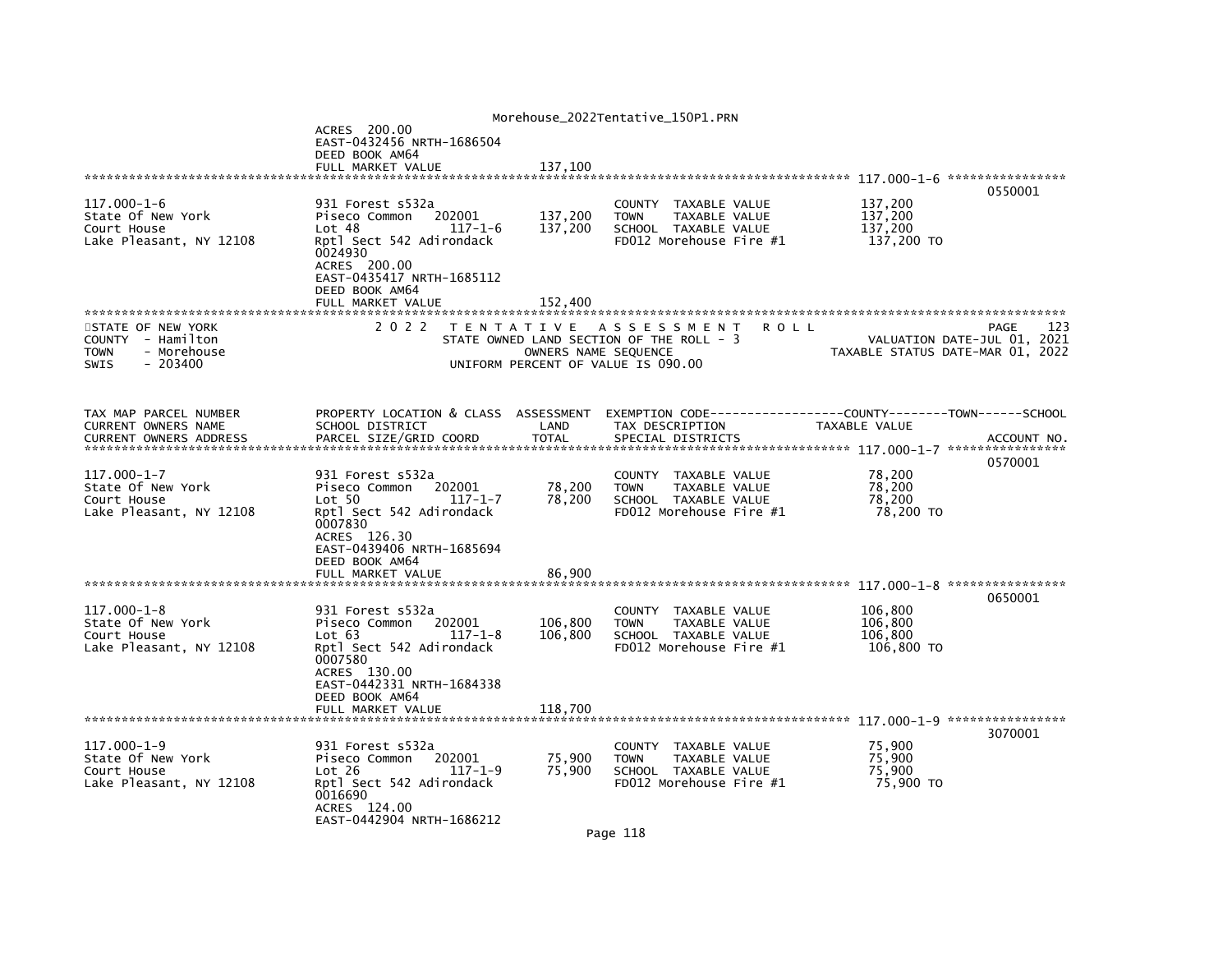|                                                                                                  |                                                                                                                                                                                                   |                               | Morehouse_2022Tentative_150P1.PRN                                                                                 |      |                                             |                                                                                |
|--------------------------------------------------------------------------------------------------|---------------------------------------------------------------------------------------------------------------------------------------------------------------------------------------------------|-------------------------------|-------------------------------------------------------------------------------------------------------------------|------|---------------------------------------------|--------------------------------------------------------------------------------|
|                                                                                                  | DEED BOOK AM64<br>FULL MARKET VALUE                                                                                                                                                               | 84,300                        |                                                                                                                   |      |                                             |                                                                                |
| 117.000-1-11<br>State Of New York<br>Court House<br>Lake Pleasant, NY 12108                      | 931 Forest s532a<br>202001<br>Piseco Common<br>Lot 64<br>$117 - 1 - 1$<br>Rptl Sect 542 Adirondack<br>0008460<br>ACRES 142.13<br>EAST-0445204 NRTH-1683001<br>DEED BOOK AM64                      | 151,800<br>151,800            | <b>COUNTY</b><br>TAXABLE VALUE<br><b>TOWN</b><br>TAXABLE VALUE<br>SCHOOL TAXABLE VALUE<br>FD012 Morehouse Fire #1 |      | 151,800<br>151,800<br>151,800<br>151,800 TO | 0660001                                                                        |
|                                                                                                  | FULL MARKET VALUE                                                                                                                                                                                 | 168,700                       |                                                                                                                   |      |                                             |                                                                                |
| STATE OF NEW YORK<br>COUNTY - Hamilton<br>- Morehouse<br><b>TOWN</b><br><b>SWIS</b><br>$-203400$ | 2 0 2 2                                                                                                                                                                                           | OWNERS NAME SEQUENCE          | TENTATIVE ASSESSMENT<br>STATE OWNED LAND SECTION OF THE ROLL - 3<br>UNIFORM PERCENT OF VALUE IS 090.00            | ROLL |                                             | 124<br>PAGE<br>VALUATION DATE-JUL 01, 2021<br>TAXABLE STATUS DATE-MAR 01, 2022 |
| TAX MAP PARCEL NUMBER<br>CURRENT OWNERS NAME<br><b>CURRENT OWNERS ADDRESS</b>                    | PROPERTY LOCATION & CLASS ASSESSMENT<br>SCHOOL DISTRICT<br>PARCEL SIZE/GRID COORD                                                                                                                 | LAND<br><b>TOTAL</b>          | EXEMPTION CODE----<br>TAX DESCRIPTION<br>SPECIAL DISTRICTS                                                        |      | TAXABLE VALUE                               | ----------COUNTY--------TOWN------SCHOOL<br>ACCOUNT NO.                        |
| $117.000 - 1 - 12$<br>State Of New York<br>Court House<br>Lake Pleasant, NY 12108                | 931 Forest s532a<br>202001<br>Piseco Common<br>$117 - 1 - 1$<br>Lot 65<br>Rptl Sect 542 Adirondack<br>0024820<br>ACRES 200.00<br>EAST-0444207 NRTH-1680986<br>DEED BOOK AM64<br>FULL MARKET VALUE | 201,900<br>201,900<br>224,300 | <b>COUNTY</b><br>TAXABLE VALUE<br><b>TOWN</b><br>TAXABLE VALUE<br>SCHOOL TAXABLE VALUE<br>FD012 Morehouse Fire #1 |      | 201,900<br>201,900<br>201,900<br>201,900 TO | 0670001                                                                        |
|                                                                                                  |                                                                                                                                                                                                   |                               |                                                                                                                   |      |                                             | ***************                                                                |
| 117.000-1-13<br>State Of New York<br>Court House<br>Lake Pleasant, NY 12108                      | 931 Forest s532a<br>202001<br>Piseco Common<br>$117 - 1 - 1$<br>Lot 66<br>Rptl Sect 542 Adirondack<br>0024520<br>ACRES 200.00<br>EAST-0442954 NRTH-1678369                                        | 116,200<br>116,200            | COUNTY TAXABLE VALUE<br>TAXABLE VALUE<br><b>TOWN</b><br>SCHOOL TAXABLE VALUE<br>FD012 Morehouse Fire #1           |      | 116,200<br>116.200<br>116,200<br>116,200 TO | 0680001                                                                        |
|                                                                                                  | DEED BOOK AM64<br>FULL MARKET VALUE                                                                                                                                                               | 129,100                       |                                                                                                                   |      |                                             |                                                                                |
| 117.000-1-14<br>State Of New York<br>Court House<br>Lake Pleasant, NY 12108                      | 931 Forest s532a<br>202001<br>Piseco Common<br>Lot 67<br>117-1-1<br>Rptl Sect 542 Adirondack<br>0025300<br>ACRES 231.12<br>EAST-0441562 NRTH-1675477<br>DEED BOOK AM64                            | 147,300<br>147,300            | COUNTY<br>TAXABLE VALUE<br><b>TOWN</b><br>TAXABLE VALUE<br>SCHOOL TAXABLE VALUE<br>FD012 Morehouse Fire #1        |      | 147,300<br>147,300<br>147.300<br>147,300 TO | 0690001                                                                        |
|                                                                                                  | FULL MARKET VALUE                                                                                                                                                                                 | 163.700                       | Page 119                                                                                                          |      |                                             |                                                                                |
|                                                                                                  |                                                                                                                                                                                                   |                               |                                                                                                                   |      |                                             |                                                                                |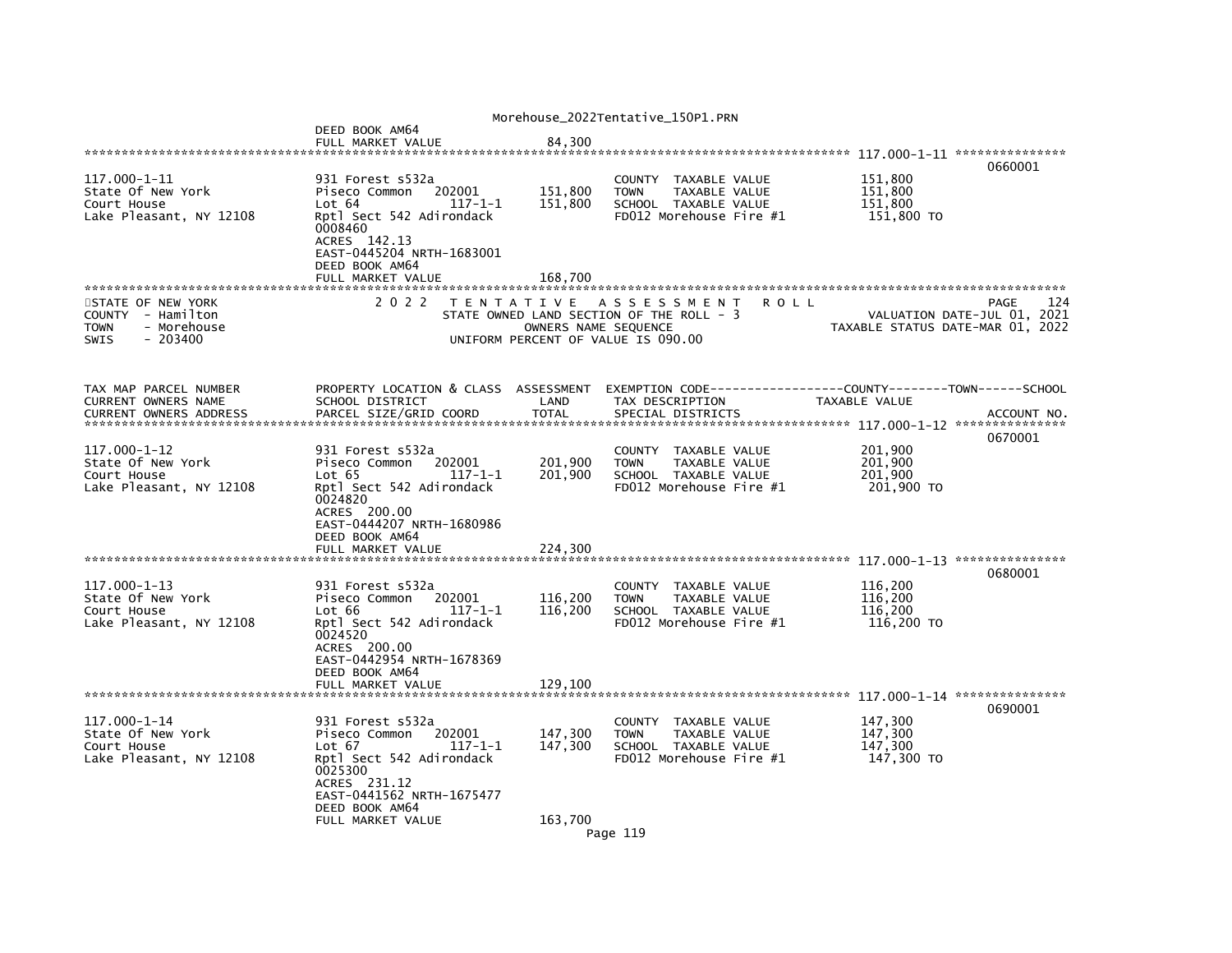|                                                                                                  |                                                                                                                                                                                |                      | Morehouse_2022Tentative_150P1.PRN                                                                                        |                                                                 |             |
|--------------------------------------------------------------------------------------------------|--------------------------------------------------------------------------------------------------------------------------------------------------------------------------------|----------------------|--------------------------------------------------------------------------------------------------------------------------|-----------------------------------------------------------------|-------------|
|                                                                                                  |                                                                                                                                                                                |                      |                                                                                                                          |                                                                 | 0750001     |
| $117.000 - 1 - 16$<br>State Of New York<br>Court House<br>Lake Pleasant, NY 12108                | 931 Forest s532a<br>202001<br>Piseco Common<br>$Lot$ 73<br>$117 - 1 - 1$<br>Rptl Sect 542 Adirondack<br>0023450<br>ACRES 212.44<br>EAST-0443202 NRTH-1671236<br>DEED BOOK AM64 | 192,200<br>192,200   | COUNTY<br>TAXABLE VALUE<br>TAXABLE VALUE<br>TOWN<br>SCHOOL TAXABLE VALUE<br>FD012 Morehouse Fire #1                      | 192,200<br>192,200<br>192,200<br>192,200 TO                     |             |
|                                                                                                  | FULL MARKET VALUE                                                                                                                                                              | 213,600              |                                                                                                                          |                                                                 |             |
| STATE OF NEW YORK<br>COUNTY - Hamilton<br>- Morehouse<br><b>TOWN</b><br>$-203400$<br><b>SWIS</b> | 2 0 2 2<br>T E N T A T I V E                                                                                                                                                   | OWNERS NAME SEQUENCE | A S S E S S M E N T<br><b>ROLL</b><br>STATE OWNED LAND SECTION OF THE ROLL - 3<br>UNIFORM PERCENT OF VALUE IS 090.00     | VALUATION DATE-JUL 01, 2021<br>TAXABLE STATUS DATE-MAR 01, 2022 | 125<br>PAGE |
| TAX MAP PARCEL NUMBER<br><b>CURRENT OWNERS NAME</b><br><b>CURRENT OWNERS ADDRESS</b>             | PROPERTY LOCATION & CLASS ASSESSMENT<br>SCHOOL DISTRICT<br>PARCEL SIZE/GRID COORD                                                                                              | LAND<br><b>TOTAL</b> | EXEMPTION        CODE-----------------COUNTY-------TOWN------SCHOOL<br>TAX DESCRIPTION<br>SPECIAL DISTRICTS              | TAXABLE VALUE                                                   | ACCOUNT NO. |
| 117.000-1-17                                                                                     | 931 Forest s532a                                                                                                                                                               |                      | <b>COUNTY</b><br>TAXABLE VALUE                                                                                           | 166,000                                                         | 0700001     |
| State Of New York<br>Court House<br>Lake Pleasant, NY 12108                                      | 202001<br>Piseco Common<br>Lot 68<br>$117 - 1 - 1$<br>Rptl Sect 542 Adirondack<br>0023400<br>ACRES 224.04<br>EAST-0440189 NRTH-1672625<br>DEED BOOK AM64                       | 166,000<br>166,000   | <b>TOWN</b><br>TAXABLE VALUE<br>SCHOOL TAXABLE VALUE<br>FD012 Morehouse Fire #1                                          | 166,000<br>166,000<br>166,000 TO                                |             |
|                                                                                                  | FULL MARKET VALUE                                                                                                                                                              | 184,400              |                                                                                                                          |                                                                 |             |
|                                                                                                  |                                                                                                                                                                                |                      |                                                                                                                          |                                                                 | 0620001     |
| 117.000-1-18<br>State Of New York<br>Court House<br>Lake Pleasant, NY 12108                      | 931 Forest s532a<br>Piseco Common<br>202001<br>Lot 59<br>117-1-1<br>Rptl Sect 542 Adirondack<br>0021690<br>ACRES 200.00<br>EAST-0437319 NRTH-1673956                           | 105,600<br>105,600   | <b>COUNTY</b><br>TAXABLE VALUE<br><b>TOWN</b><br>TAXABLE VALUE<br>SCHOOL TAXABLE VALUE<br>FD012 Morehouse Fire #1        | 105,600<br>105,600<br>105,600<br>105,600 TO                     |             |
|                                                                                                  | DEED BOOK AM64<br>FULL MARKET VALUE                                                                                                                                            | 117,300              |                                                                                                                          | 117.000-1-19 ****************                                   |             |
| 117.000-1-19<br>State Of New York<br>Court House<br>Lake Pleasant, NY 12108                      | 931 Forest s532a<br>202001<br>Piseco Common<br>Lot <sub>58</sub><br>$117 - 1 - 1$<br>Rptl Sect 542 Adirondack<br>0022540                                                       | 115,700<br>115,700   | TAXABLE VALUE<br><b>COUNTY</b><br><b>TAXABLE VALUE</b><br><b>TOWN</b><br>SCHOOL TAXABLE VALUE<br>FD012 Morehouse Fire #1 | 115,700<br>115,700<br>115,700<br>115,700 TO                     | 0610001     |
|                                                                                                  | ACRES 229.31<br>EAST-0435991 NRTH-1671202<br>DEED BOOK AM64<br>FULL MARKET VALUE                                                                                               | 128.600              |                                                                                                                          |                                                                 |             |

0590001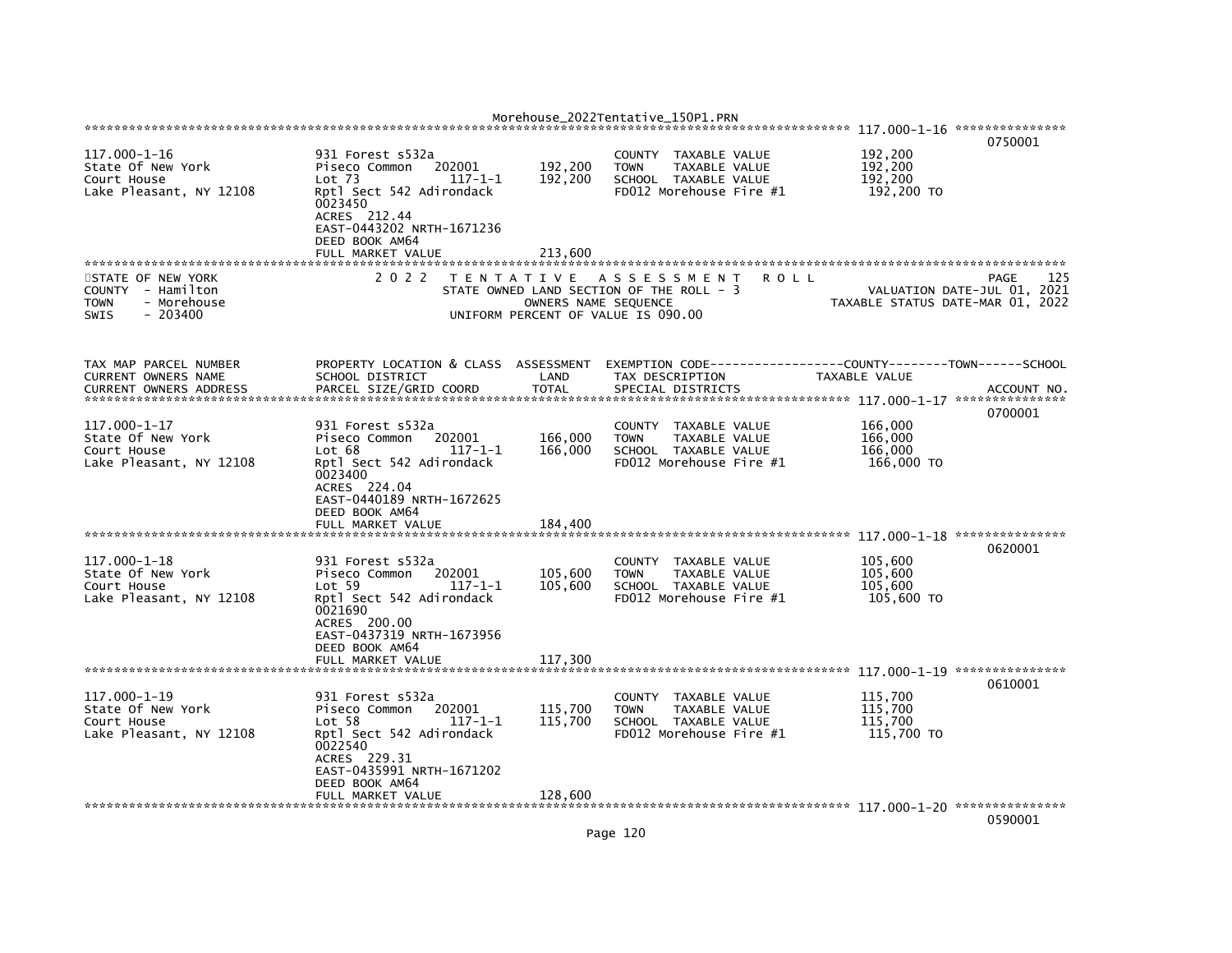|                                                                             |                                                                                |                                                            | Morehouse_2022Tentative_150P1.PRN                                          |             |                       |                                                                 |
|-----------------------------------------------------------------------------|--------------------------------------------------------------------------------|------------------------------------------------------------|----------------------------------------------------------------------------|-------------|-----------------------|-----------------------------------------------------------------|
| $117.000 - 1 - 20$<br>State Of New York                                     | 931 Forest s532a<br>202001<br>Piseco Common                                    | 177,200                                                    | COUNTY TAXABLE VALUE<br><b>TOWN</b><br>TAXABLE VALUE                       |             | 177,200<br>177,200    |                                                                 |
| Court House<br>Lake Pleasant, NY 12108                                      | Lot 56<br>$117 - 1 - 2$<br>Rptl Sect 542 Adirondack<br>0021820<br>ACRES 205.70 | 177,200                                                    | SCHOOL TAXABLE VALUE<br>FD012 Morehouse Fire #1                            |             | 177,200<br>177,200 TO |                                                                 |
|                                                                             | EAST-0431888 NRTH-1669832<br>DEED BOOK AM64                                    |                                                            |                                                                            |             |                       |                                                                 |
|                                                                             | FULL MARKET VALUE                                                              | 196,900                                                    |                                                                            |             |                       |                                                                 |
| STATE OF NEW YORK                                                           | 2 0 2 2                                                                        |                                                            | TENTATIVE ASSESSMENT                                                       | <b>ROLL</b> |                       | 126<br>PAGE                                                     |
| COUNTY - Hamilton<br><b>TOWN</b><br>- Morehouse<br>$-203400$<br><b>SWIS</b> |                                                                                | OWNERS NAME SEQUENCE<br>UNIFORM PERCENT OF VALUE IS 090.00 | STATE OWNED LAND SECTION OF THE ROLL - 3                                   |             |                       | VALUATION DATE-JUL 01, 2021<br>TAXABLE STATUS DATE-MAR 01, 2022 |
| TAX MAP PARCEL NUMBER<br>CURRENT OWNERS NAME                                | PROPERTY LOCATION & CLASS ASSESSMENT<br>SCHOOL DISTRICT                        | LAND                                                       | TAX DESCRIPTION                                                            |             | TAXABLE VALUE         |                                                                 |
| <b>CURRENT OWNERS ADDRESS</b>                                               | PARCEL SIZE/GRID COORD                                                         | <b>TOTAL</b>                                               | SPECIAL DISTRICTS                                                          |             |                       | ACCOUNT NO.                                                     |
|                                                                             |                                                                                |                                                            |                                                                            |             |                       | 1330001                                                         |
| 117.000-1-21                                                                | 931 Forest s532a                                                               |                                                            | COUNTY TAXABLE VALUE                                                       |             | 76,900                |                                                                 |
| State Of New York<br>Court House                                            | Piseco Common<br>202001<br>Lot 15<br>$117 - 1 - 2$                             | 76,900<br>76,900                                           | <b>TOWN</b><br>TAXABLE VALUE<br>SCHOOL TAXABLE VALUE                       |             | 76,900<br>76.900      |                                                                 |
| Lake Pleasant, NY 12108                                                     | Rptl Sect 542 Adirondack<br>0009380                                            |                                                            | FD012 Morehouse Fire #1                                                    |             | 76,900 TO             |                                                                 |
|                                                                             | ACRES 120.00<br>EAST-0428255 NRTH-1669111<br>DEED BOOK AM64                    |                                                            |                                                                            |             |                       |                                                                 |
|                                                                             | FULL MARKET VALUE                                                              | 85,400                                                     |                                                                            |             |                       |                                                                 |
|                                                                             |                                                                                |                                                            |                                                                            |             |                       | 1250001                                                         |
| $117.000 - 1 - 22$<br>State Of New York                                     | 931 Forest s532a<br>Poland Central 213803                                      | 79,900                                                     | <b>COUNTY</b><br>TAXABLE VALUE<br><b>TOWN</b><br>TAXABLE VALUE             |             | 79,900<br>79,900      |                                                                 |
| Court House                                                                 | Lot 6<br>$117 - 1 - 2$                                                         | 79,900                                                     | SCHOOL TAXABLE VALUE                                                       |             | 79,900                |                                                                 |
| Lake Pleasant, NY 12108                                                     | Rptl Sect 542 Adirondack<br>0007650<br>ACRES 120.00                            |                                                            | FD012 Morehouse Fire #1                                                    |             | 79,900 TO             |                                                                 |
|                                                                             | EAST-0425672 NRTH-1670340<br>DEED BOOK AM64<br>FULL MARKET VALUE               | 88,800                                                     |                                                                            |             |                       |                                                                 |
|                                                                             |                                                                                |                                                            |                                                                            |             |                       |                                                                 |
| $117.000 - 1 - 23$                                                          | 931 Forest s532a                                                               |                                                            | COUNTY TAXABLE VALUE                                                       |             | 81,900                | 1240001                                                         |
| State Of New York                                                           | Poland Central 213803                                                          | 81.900                                                     | <b>TOWN</b><br>TAXABLE VALUE                                               |             | 81.900                |                                                                 |
| Court House<br>Lake Pleasant, NY 12108                                      | Lot 5<br>$117 - 1 - 2$<br>Rptl Sect 542 Adirondack                             | 81,900                                                     | SCHOOL TAXABLE VALUE<br>FD012 Morehouse Fire #1                            |             | 81,900<br>81,900 TO   |                                                                 |
|                                                                             | 0008580<br>ACRES 120.00                                                        |                                                            |                                                                            |             |                       |                                                                 |
|                                                                             | EAST-0423027 NRTH-1671595<br>DEED BOOK AM64                                    |                                                            |                                                                            |             |                       |                                                                 |
|                                                                             | FULL MARKET VALUE                                                              | 91,000                                                     |                                                                            |             |                       |                                                                 |
|                                                                             |                                                                                |                                                            |                                                                            |             |                       | 0390001                                                         |
| 117.000-1-24<br>State Of New York                                           | 931 Forest s532a<br>202001<br>Piseco Common                                    | 120.500                                                    | <b>COUNTY</b><br>TAXABLE VALUE<br><b>TOWN</b><br>TAXABLE VALUE<br>Page 121 |             | 120.500<br>120,500    |                                                                 |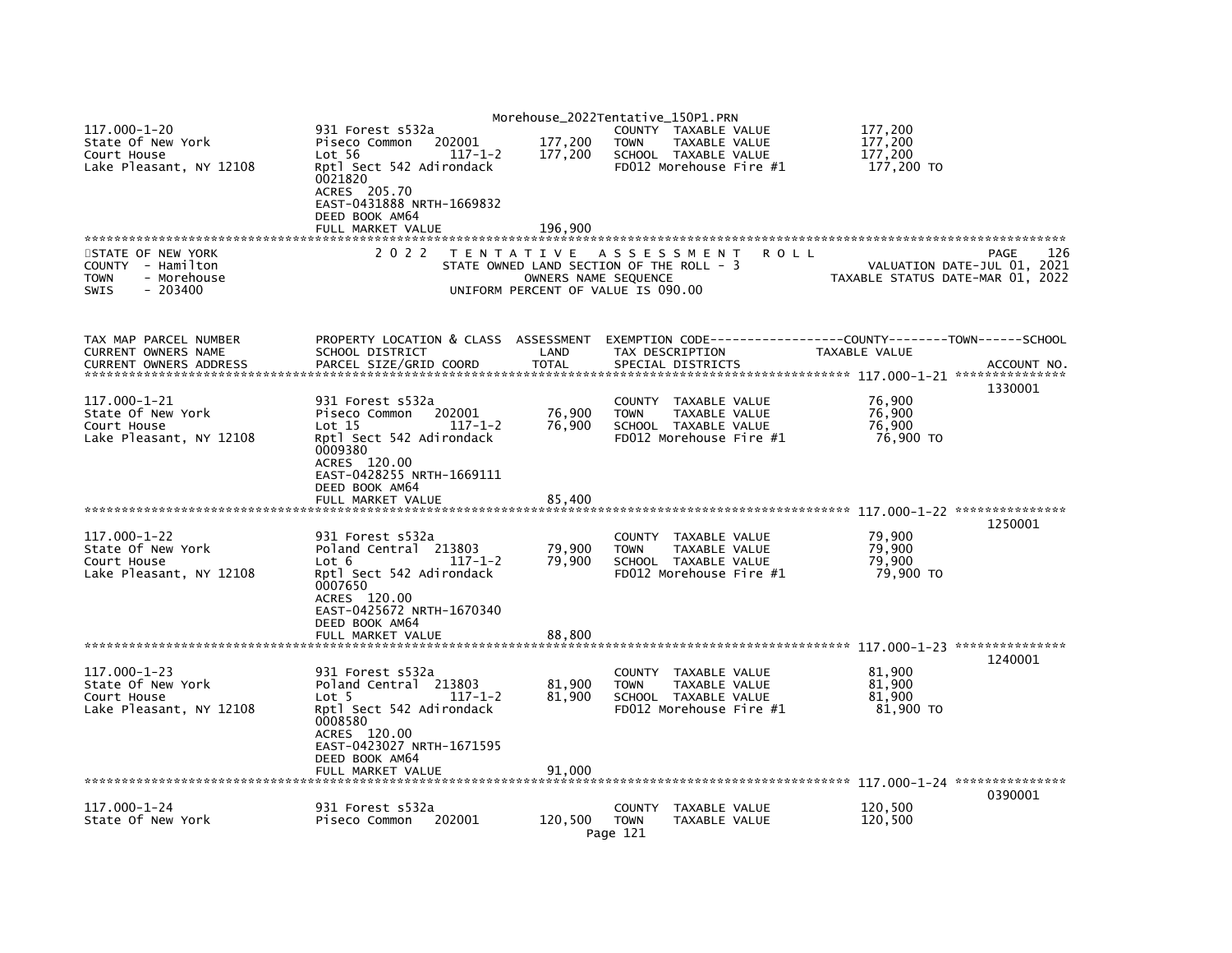| Court House<br>Lake Pleasant, NY 12108<br>STATE OF NEW YORK<br>COUNTY - Hamilton<br>- Morehouse<br><b>TOWN</b> | Lot 29<br>$117 - 1 - 2$<br>Rptl Sect 542 Adirondack<br>0022530<br>ACRES 200.00<br>EAST-0422851 NRTH-1674139<br>DEED BOOK AM64<br>FULL MARKET VALUE<br>2 0 2 2<br>T E N T A T I V E              | 120.500<br>133,900<br>OWNERS NAME SEQUENCE | Morehouse_2022Tentative_150P1.PRN<br>SCHOOL TAXABLE VALUE<br>$FD012$ Morehouse Fire $#1$<br>A S S E S S M E N T<br>ROLL<br>STATE OWNED LAND SECTION OF THE ROLL - 3 | 120.500<br>120,500 TO<br>127<br>PAGE<br>VALUATION DATE-JUL 01, 2021<br>TAXABLE STATUS DATE-MAR 01, 2022 |
|----------------------------------------------------------------------------------------------------------------|-------------------------------------------------------------------------------------------------------------------------------------------------------------------------------------------------|--------------------------------------------|---------------------------------------------------------------------------------------------------------------------------------------------------------------------|---------------------------------------------------------------------------------------------------------|
| SWIS<br>$-203400$                                                                                              |                                                                                                                                                                                                 |                                            | UNIFORM PERCENT OF VALUE IS 090.00                                                                                                                                  |                                                                                                         |
| TAX MAP PARCEL NUMBER<br>CURRENT OWNERS NAME<br><b>CURRENT OWNERS ADDRESS</b>                                  | PROPERTY LOCATION & CLASS ASSESSMENT<br>SCHOOL DISTRICT<br>PARCEL SIZE/GRID COORD                                                                                                               | LAND<br><b>TOTAL</b>                       | TAX DESCRIPTION<br>SPECIAL DISTRICTS                                                                                                                                | TAXABLE VALUE<br>ACCOUNT NO<br>0400001                                                                  |
| 117.000-1-25<br>State Of New York<br>Court House<br>Lake Pleasant, NY 12108                                    | 931 Forest s532a<br>Piseco Common<br>202001<br>Lot 30<br>117-1-2<br>Rptl Sect 542 Adirondack<br>0024470<br>ACRES 200.00<br>EAST-0424136 NRTH-1676760<br>DEED BOOK AM64<br>FULL MARKET VALUE     | 108,700<br>108,700<br>120,800              | COUNTY TAXABLE VALUE<br><b>TOWN</b><br>TAXABLE VALUE<br>SCHOOL TAXABLE VALUE<br>FD012 Morehouse Fire #1                                                             | 108,700<br>108,700<br>108,700<br>108,700 TO                                                             |
|                                                                                                                |                                                                                                                                                                                                 |                                            |                                                                                                                                                                     |                                                                                                         |
| 117.000-1-26<br>State Of New York<br>Court House<br>Lake Pleasant, NY 12108                                    | 931 Forest s532a<br>Poland Central 213803<br>Lot 26<br>$117 - 1 - 2$<br>Rptl Sect 542 Adirondack<br>0024140<br>ACRES 200.00<br>EAST-0422530 NRTH-1680798<br>DEED BOOK AM64<br>FULL MARKET VALUE | 104,800<br>104,800<br>116,400              | COUNTY<br>TAXABLE VALUE<br><b>TOWN</b><br>TAXABLE VALUE<br>SCHOOL TAXABLE VALUE<br>FD012 Morehouse Fire #1                                                          | 0360001<br>104,800<br>104,800<br>104,800<br>104,800 TO                                                  |
|                                                                                                                |                                                                                                                                                                                                 |                                            |                                                                                                                                                                     | 0350001                                                                                                 |
| 117.000-1-27<br>State Of New York<br>Court House<br>Lake Pleasant, NY 12108                                    | 931 Forest s532a<br>Poland Central 213803<br>Lot <sub>25</sub><br>$117 - 1 - 2$<br>Rptl Sect 542 Adirondack<br>0025360<br>ACRES 200.00<br>EAST-0423888 NRTH-1683515<br>DEED BOOK AM64           | 96,800<br>96,800                           | TAXABLE VALUE<br>COUNTY<br><b>TOWN</b><br><b>TAXABLE VALUE</b><br>SCHOOL TAXABLE VALUE<br>FD012 Morehouse Fire #1                                                   | 96,800<br>96,800<br>96,800<br>96,800 TO                                                                 |
|                                                                                                                | FULL MARKET VALUE                                                                                                                                                                               | 107,600                                    |                                                                                                                                                                     |                                                                                                         |
| 117.000-1-28<br>State Of New York<br>Court House<br>Lake Pleasant, NY 12108                                    | 931 Forest s532a<br>202001<br>Piseco Common<br>Lot 32<br>$117 - 1 - 2$<br>Rptl Sect 542 Adirondack                                                                                              | 120,200<br>120.200                         | COUNTY TAXABLE VALUE<br>TAXABLE VALUE<br><b>TOWN</b><br>SCHOOL TAXABLE VALUE<br>FD012 Morehouse Fire #1<br>Page 122                                                 | 0420001<br>120,200<br>120,200<br>120.200<br>120,200 TO                                                  |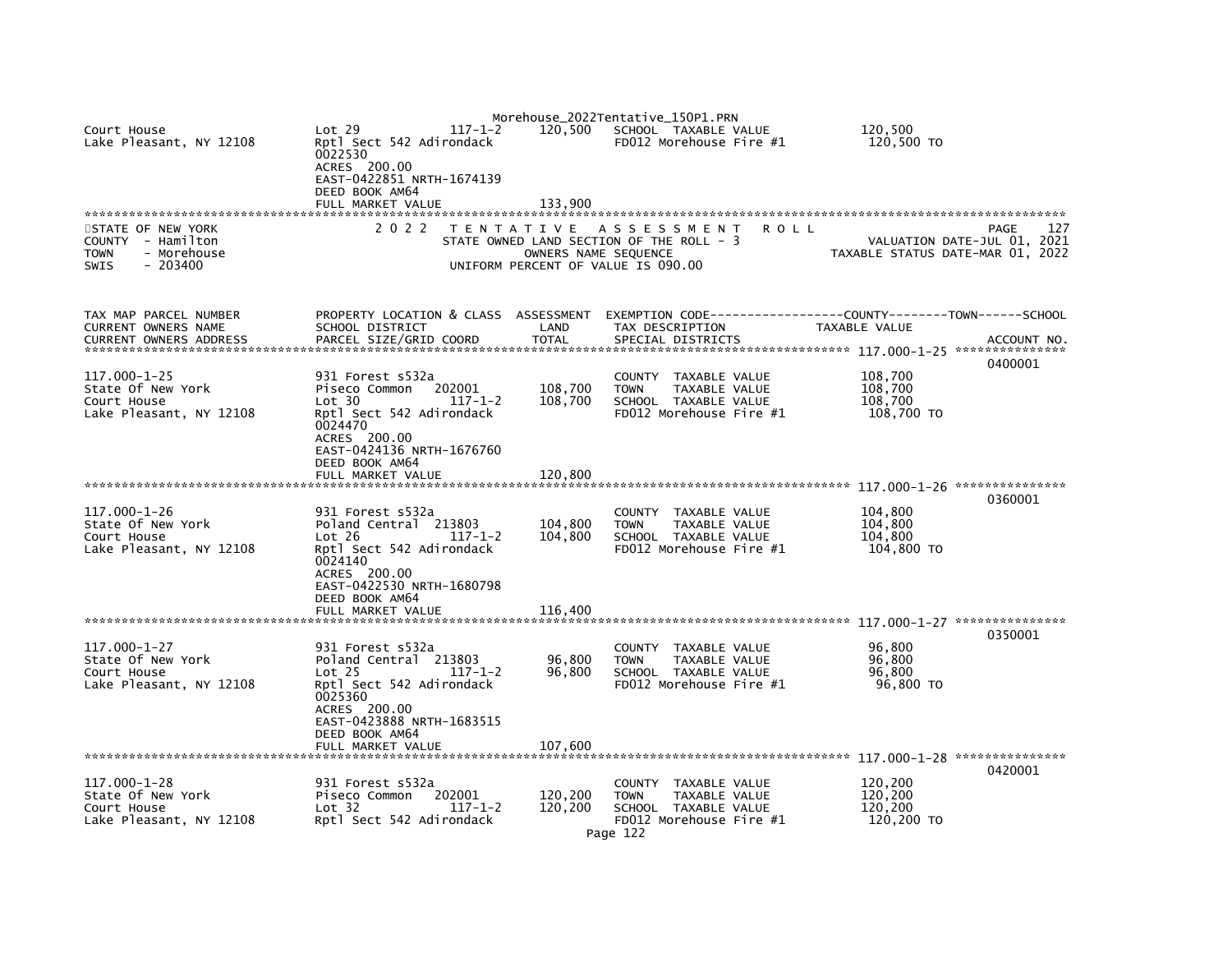|                                                                                                  |                                                                                                                                                                                       |                      | Morehouse_2022Tentative_150P1.PRN                                                                                        |                                             |                                            |
|--------------------------------------------------------------------------------------------------|---------------------------------------------------------------------------------------------------------------------------------------------------------------------------------------|----------------------|--------------------------------------------------------------------------------------------------------------------------|---------------------------------------------|--------------------------------------------|
|                                                                                                  | 0023550<br>ACRES 200.00<br>EAST-0426801 NRTH-1682185<br>DEED BOOK AM64<br>FULL MARKET VALUE                                                                                           | 133,600              |                                                                                                                          |                                             |                                            |
|                                                                                                  |                                                                                                                                                                                       |                      |                                                                                                                          |                                             |                                            |
| STATE OF NEW YORK<br>COUNTY - Hamilton<br><b>TOWN</b><br>- Morehouse<br>$-203400$<br><b>SWIS</b> | 2 0 2 2                                                                                                                                                                               | OWNERS NAME SEQUENCE | TENTATIVE ASSESSMENT<br>ROLL<br>STATE OWNED LAND SECTION OF THE ROLL - 3<br>UNIFORM PERCENT OF VALUE IS 090.00           | TAXABLE STATUS DATE-MAR 01, 2022            | 128<br>PAGE<br>VALUATION DATE-JUL 01, 2021 |
| TAX MAP PARCEL NUMBER<br>CURRENT OWNERS NAME<br>CURRENT OWNERS ADDRESS                           | PROPERTY LOCATION & CLASS ASSESSMENT<br>SCHOOL DISTRICT<br>PARCEL SIZE/GRID COORD                                                                                                     | LAND<br><b>TOTAL</b> | EXEMPTION CODE-----------------COUNTY-------TOWN------SCHOOL<br>TAX DESCRIPTION<br>SPECIAL DISTRICTS                     | TAXABLE VALUE                               | ACCOUNT NO.                                |
| 117.000-1-29<br>State Of New York<br>Court House<br>Lake Pleasant, NY 12108                      | 931 Forest s532a<br>Piseco Common<br>202001<br>$117 - 1 - 2$<br>Lot 39<br>Rptl Sect 542 Adirondack<br>0025480<br>ACRES 200.00<br>EAST-0429759 NRTH-1680847<br>DEED BOOK AM64          | 119,500<br>119,500   | TAXABLE VALUE<br><b>COUNTY</b><br>TAXABLE VALUE<br><b>TOWN</b><br>SCHOOL TAXABLE VALUE<br>FD012 Morehouse Fire #1        | 119,500<br>119,500<br>119,500<br>119,500 TO | 0490001                                    |
|                                                                                                  | FULL MARKET VALUE                                                                                                                                                                     | 132,800              |                                                                                                                          |                                             | 0530001                                    |
| $117.000 - 1 - 30$<br>State Of New York<br>Court House<br>Lake Pleasant, NY 12108                | 931 Forest s532a - WTRFNT<br>Piseco Common<br>202001<br>Lot 46<br>$117 - 1 - 3$<br>Rptl Sect 542 Adirondack<br>0025200<br>ACRES 200.00<br>EAST-0432767 NRTH-1679477<br>DEED BOOK AM64 | 125,300<br>125,300   | TAXABLE VALUE<br>COUNTY<br><b>TOWN</b><br>TAXABLE VALUE<br>SCHOOL TAXABLE VALUE<br>FD012 Morehouse Fire #1               | 125,300<br>125,300<br>125,300<br>125,300 TO |                                            |
|                                                                                                  | FULL MARKET VALUE                                                                                                                                                                     | 139,200              |                                                                                                                          |                                             | 0540001                                    |
| 117.000-1-31<br>State Of New York<br>Court House<br>Lake Pleasant, NY 12108                      | 931 Forest s532a - WTRFNT<br>Piseco Common<br>202001<br>Lot 47<br>$117 - 1 - 3$<br>Rptl Sect 542 Adirondack<br>0024750<br>ACRES 200.00<br>EAST-0434127 NRTH-1682363<br>DEED BOOK AM64 | 159,800<br>159,800   | <b>COUNTY</b><br>TAXABLE VALUE<br><b>TAXABLE VALUE</b><br><b>TOWN</b><br>SCHOOL TAXABLE VALUE<br>FD012 Morehouse Fire #1 | 159,800<br>159,800<br>159,800<br>159,800 TO |                                            |
|                                                                                                  | FULL MARKET VALUE                                                                                                                                                                     | 177,600              |                                                                                                                          |                                             | 0580001                                    |
| 117.000-1-32<br>State Of New York<br>Court House<br>Lake Pleasant, NY 12108                      | 931 Forest s532a<br>Piseco Common<br>202001<br>Lot 51 Ex 8.36A Water 117<br>Rptl Sect 542 Adirondack<br>0023570<br>ACRES 191.64                                                       | 226,500<br>226,500   | COUNTY TAXABLE VALUE<br><b>TOWN</b><br>TAXABLE VALUE<br>SCHOOL TAXABLE VALUE<br>FD012 Morehouse Fire #1                  | 226,500<br>226,500<br>226,500<br>226,500 TO |                                            |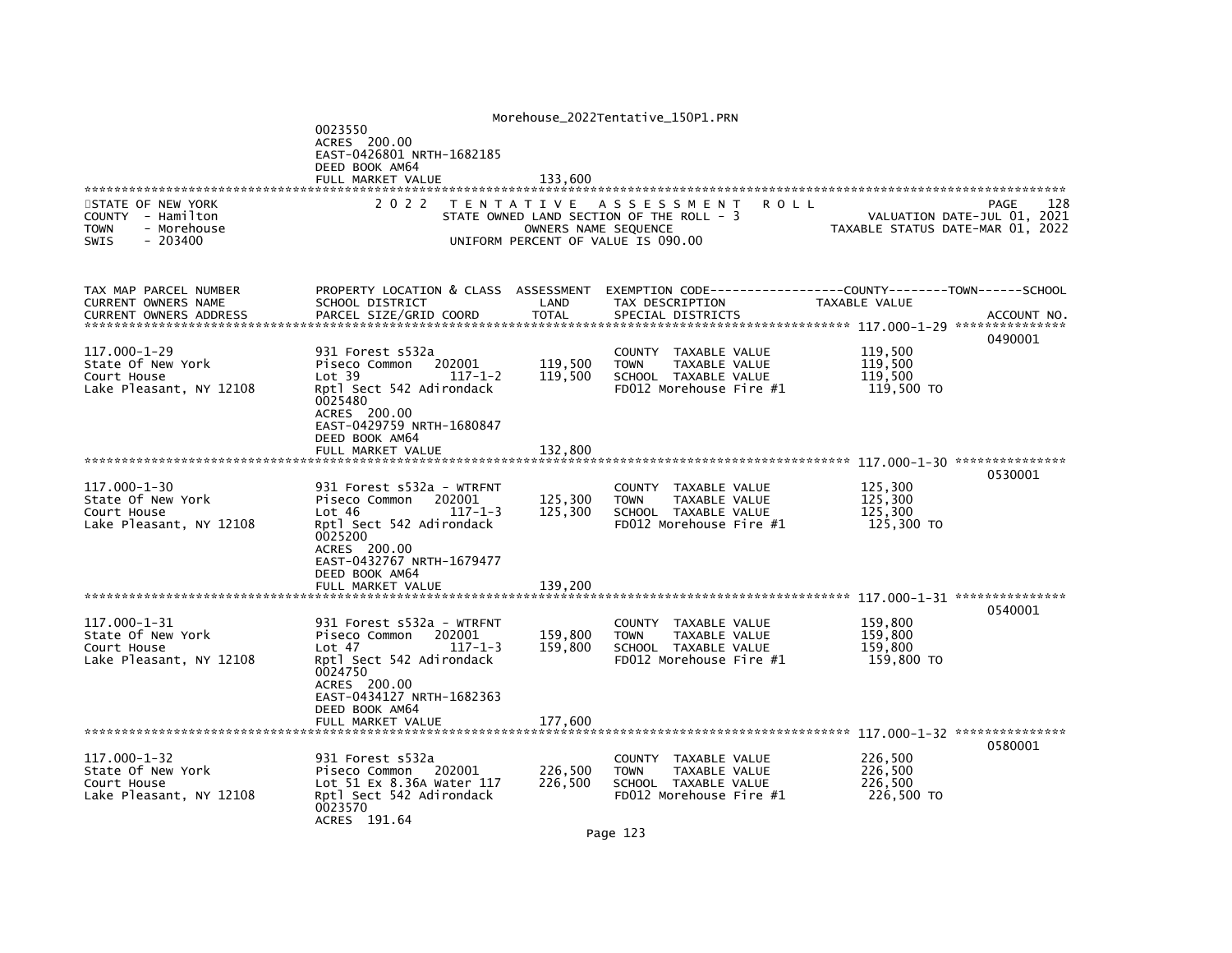|                                                                                                  |                                                                                                                                                                                      |                      | Morehouse_2022Tentative_150P1.PRN                                                                                     |                                             |                                            |
|--------------------------------------------------------------------------------------------------|--------------------------------------------------------------------------------------------------------------------------------------------------------------------------------------|----------------------|-----------------------------------------------------------------------------------------------------------------------|---------------------------------------------|--------------------------------------------|
|                                                                                                  | EAST-0438431 NRTH-1683701<br>DEED BOOK AM64                                                                                                                                          |                      |                                                                                                                       |                                             |                                            |
|                                                                                                  | FULL MARKET VALUE                                                                                                                                                                    | 251,700              |                                                                                                                       |                                             |                                            |
| STATE OF NEW YORK<br>COUNTY - Hamilton<br><b>TOWN</b><br>- Morehouse<br>$-203400$<br><b>SWIS</b> | 2 0 2 2                                                                                                                                                                              | OWNERS NAME SEQUENCE | TENTATIVE ASSESSMENT<br><b>ROLL</b><br>STATE OWNED LAND SECTION OF THE ROLL - 3<br>UNIFORM PERCENT OF VALUE IS 090.00 | TAXABLE STATUS DATE-MAR 01, 2022            | 129<br>PAGE<br>VALUATION DATE-JUL 01, 2021 |
| TAX MAP PARCEL NUMBER<br>CURRENT OWNERS NAME<br><b>CURRENT OWNERS ADDRESS</b>                    | PROPERTY LOCATION & CLASS ASSESSMENT<br>SCHOOL DISTRICT<br>PARCEL SIZE/GRID COORD                                                                                                    | LAND<br><b>TOTAL</b> | EXEMPTION CODE------------------COUNTY-------TOWN------SCHOOL<br>TAX DESCRIPTION<br>SPECIAL DISTRICTS                 | TAXABLE VALUE                               | ACCOUNT NO.                                |
| 117.000-1-33<br>State Of New York<br>Court House<br>Lake Pleasant, NY 12108                      | 931 Forest s532a - WTRFNT<br>Piseco Common 202001<br>Lot 62 Ex 12.66A Wtr 117-<br>Rptl Sect 542 Adirondack<br>0022230<br>ACRES 187.34<br>EAST-0441341 NRTH-1682334<br>DEED BOOK AM64 | 252,100<br>252,100   | COUNTY TAXABLE VALUE<br><b>TOWN</b><br>TAXABLE VALUE<br>SCHOOL TAXABLE VALUE<br>FD012 Morehouse Fire #1               | 252,100<br>252,100<br>252,100<br>252,100 TO | 0640001                                    |
|                                                                                                  |                                                                                                                                                                                      |                      |                                                                                                                       |                                             |                                            |
| $117.000 - 1 - 34$<br>State Of New York<br>Court House<br>Lake Pleasant, NY 12108                | 931 Forest s532a<br>202001<br>Piseco Common<br>Lot 60<br>$117 - 1 - 3$<br>Rptl Sect 542 Adirondack<br>0016970<br>ACRES 164.48<br>EAST-0438684 NRTH-1676795                           | 97,100<br>97,100     | COUNTY TAXABLE VALUE<br>TAXABLE VALUE<br><b>TOWN</b><br>SCHOOL TAXABLE VALUE<br>FD012 Morehouse Fire #1               | 97,100<br>97.100<br>97,100<br>97,100 TO     | 0630001                                    |
|                                                                                                  | DEED BOOK AM64<br>FULL MARKET VALUE                                                                                                                                                  | 107,900              |                                                                                                                       |                                             |                                            |
| 117.000-1-36<br>State Of New York<br>Court House<br>Lake Pleasant, NY 12108                      | 931 Forest s532a<br>202001<br>Piseco Common<br>Lot 43<br>$117 - 1 - 3$<br>Rptl Sect 542 Adirondack<br>0022380<br>ACRES 222.89<br>EAST-0428891 NRTH-1671262<br>DEED BOOK AM64         | 132,400<br>132,400   | COUNTY TAXABLE VALUE<br>TAXABLE VALUE<br><b>TOWN</b><br>SCHOOL TAXABLE VALUE<br>FD012 Morehouse Fire #1               | 132,400<br>132,400<br>132.400<br>132,400 TO | 0520001                                    |
|                                                                                                  | FULL MARKET VALUE                                                                                                                                                                    | 147,100              |                                                                                                                       |                                             |                                            |
| $117.000 - 1 - 37$<br>State Of New York<br>Court House<br>Lake Pleasant, NY 12108                | 931 Forest s532a<br>Piseco Common<br>202001<br>Lot 42<br>$117 - 1 - 3$<br>Rptl Sect 542 Adirondack<br>0022540<br>ACRES 200.00<br>EAST-0425866 NRTH-1672706<br>DEED BOOK AM64         | 122,400<br>122,400   | COUNTY TAXABLE VALUE<br><b>TAXABLE VALUE</b><br><b>TOWN</b><br>SCHOOL TAXABLE VALUE<br>FD012 Morehouse Fire #1        | 122,400<br>122,400<br>122,400<br>122,400 TO | 0510001                                    |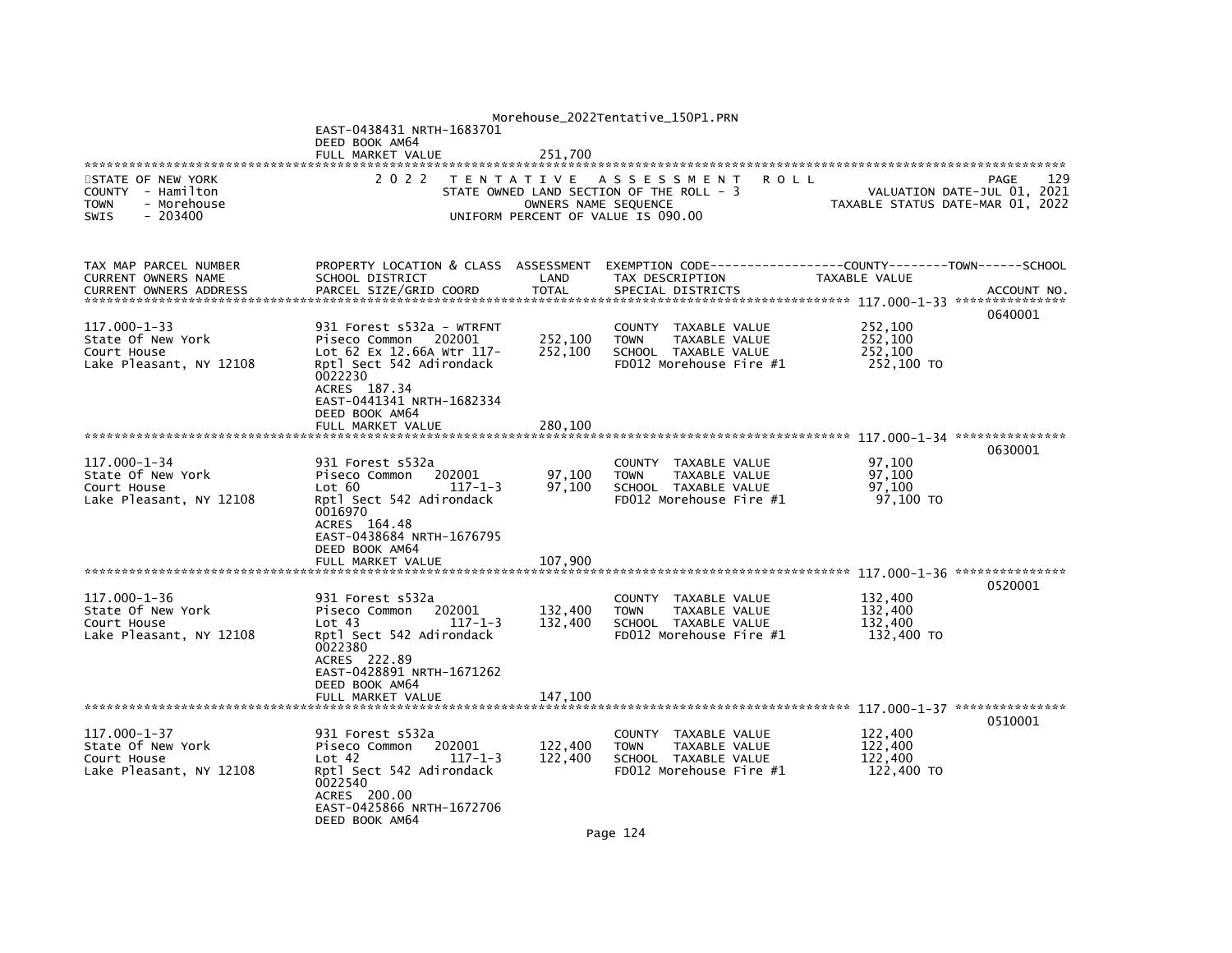|                                                                                                 | FULL MARKET VALUE                                                                                                                                                                                 | 136.000                                                 | Morehouse_2022Tentative_150P1.PRN                                                                       |                                                                 |             |
|-------------------------------------------------------------------------------------------------|---------------------------------------------------------------------------------------------------------------------------------------------------------------------------------------------------|---------------------------------------------------------|---------------------------------------------------------------------------------------------------------|-----------------------------------------------------------------|-------------|
| STATE OF NEW YORK<br>COUNTY - Hamilton<br>- Morehouse<br><b>TOWN</b><br><b>SWIS</b><br>- 203400 | 2 0 2 2                                                                                                                                                                                           | T E N T A T I V E<br>UNIFORM PERCENT OF VALUE IS 090.00 | ASSESSMENT<br><b>ROLL</b><br>STATE OWNED LAND SECTION OF THE ROLL - 3<br>OWNERS NAME SEQUENCE           | VALUATION DATE-JUL 01, 2021<br>TAXABLE STATUS DATE-MAR 01, 2022 | 130<br>PAGE |
| TAX MAP PARCEL NUMBER<br>CURRENT OWNERS NAME<br><b>CURRENT OWNERS ADDRESS</b>                   | PROPERTY LOCATION & CLASS ASSESSMENT<br>SCHOOL DISTRICT<br>PARCEL SIZE/GRID COORD                                                                                                                 | LAND<br><b>TOTAL</b>                                    | TAX DESCRIPTION<br>SPECIAL DISTRICTS                                                                    | TAXABLE VALUE                                                   | ACCOUNT NO. |
| 117.000-1-38<br>State Of New York<br>Court House<br>Lake Pleasant, NY 12108                     | 931 Forest s532a<br>Piseco Common<br>202001<br>Lot 41<br>$117 - 1 - 3$<br>Rptl Sect 542 Adirondack<br>0025060<br>ACRES 200.00<br>EAST-0427132 NRTH-1675358<br>DEED BOOK AM64<br>FULL MARKET VALUE | 108,000<br>108,000<br>120,000                           | COUNTY TAXABLE VALUE<br><b>TOWN</b><br>TAXABLE VALUE<br>SCHOOL TAXABLE VALUE<br>FD012 Morehouse Fire #1 | 108,000<br>108,000<br>108,000<br>108,000 TO                     | 0500001     |
|                                                                                                 |                                                                                                                                                                                                   |                                                         |                                                                                                         |                                                                 | 0410001     |
| $117.000 - 1 - 39$<br>State Of New York<br>Court House<br>Lake Pleasant, NY 12108               | 931 Forest s532a<br>202001<br>Piseco Common<br>Lot 31<br>$117 - 1 - 3$<br>Rptl Sect 542 Adirondack<br>0023110<br>ACRES 200.00<br>EAST-0425454 NRTH-1679438<br>DEED BOOK AM64<br>FULL MARKET VALUE | 118,900<br>118,900<br>132,100                           | COUNTY TAXABLE VALUE<br><b>TOWN</b><br>TAXABLE VALUE<br>SCHOOL TAXABLE VALUE<br>FD012 Morehouse Fire #1 | 118,900<br>118,900<br>118,900<br>118,900 TO                     |             |
|                                                                                                 |                                                                                                                                                                                                   |                                                         |                                                                                                         |                                                                 | 3060001     |
| 118.000-1-1<br>State Of New York<br>Court House<br>Lake Pleasant, NY 12108                      | 931 Forest s532a<br>202001<br>Piseco Common<br>Lot 25 117-1-10 118-1-1<br>Rptl Sect 542 Adirondack<br>0023460<br>ACRES 198.00<br>EAST-0446849 NRTH-1684816<br>DEED BOOK AM64                      | 136,300<br>136,300                                      | COUNTY TAXABLE VALUE<br><b>TOWN</b><br>TAXABLE VALUE<br>SCHOOL TAXABLE VALUE<br>FD012 Morehouse Fire #1 | 136,300<br>136,300<br>136,300<br>136,300 TO                     |             |
|                                                                                                 | FULL MARKET VALUE                                                                                                                                                                                 | 151,400                                                 |                                                                                                         |                                                                 |             |
|                                                                                                 |                                                                                                                                                                                                   |                                                         |                                                                                                         |                                                                 | 3050001     |
| $118.000 - 1 - 2$<br>State Of New York<br>Court House<br>Lake Pleasant, NY 12108                | 931 Forest s532a<br>202001<br>Piseco Common<br>Lot 24<br>$118 - 1 - 2$<br>Rptl Sect 542 Adirondack<br>0025180<br>ACRES 200.00<br>EAST-0449566 NRTH-1686362<br>DEED BOOK AM64                      | 102,500<br>102,500                                      | COUNTY TAXABLE VALUE<br><b>TOWN</b><br>TAXABLE VALUE<br>SCHOOL TAXABLE VALUE<br>FD012 Morehouse Fire #1 | 102,500<br>102,500<br>102,500<br>102,500 TO                     |             |
|                                                                                                 | FULL MARKET VALUE                                                                                                                                                                                 | 113,900                                                 |                                                                                                         |                                                                 |             |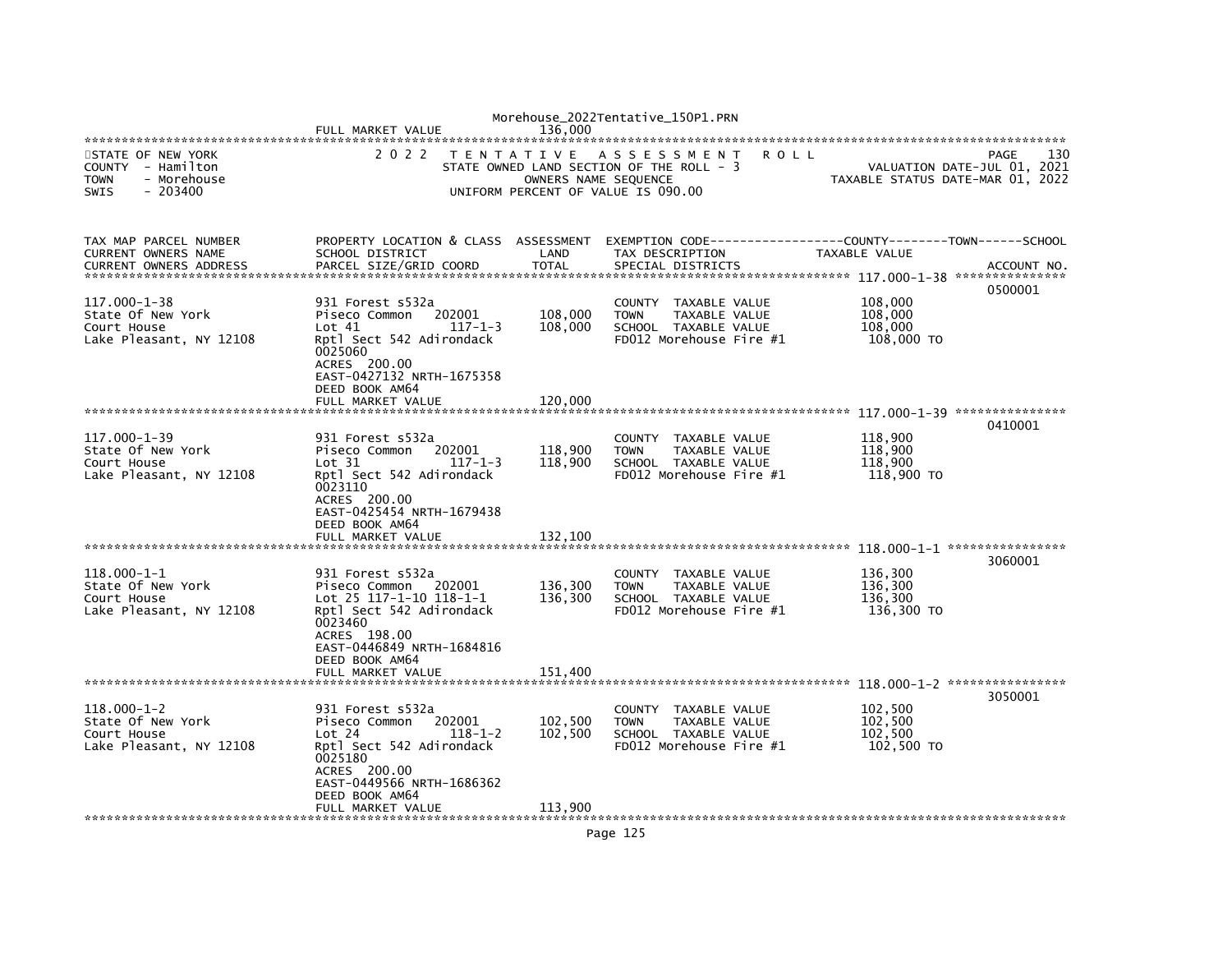| STATE OF NEW YORK<br>COUNTY<br>- Hamilton<br><b>TOWN</b><br>- Morehouse<br><b>SWIS</b><br>$-203400$ | 2 0 2 2                                                                                                                                                                                           | OWNERS NAME SEQUENCE          | Morehouse_2022Tentative_150P1.PRN<br>TENTATIVE ASSESSMENT<br>STATE OWNED LAND SECTION OF THE ROLL - 3<br>UNIFORM PERCENT OF VALUE IS 090.00 | <b>ROLL</b>                                 | 131<br>PAGE<br>VALUATION DATE-JUL 01, 2021<br>TAXABLE STATUS DATE-MAR 01, 2022 |
|-----------------------------------------------------------------------------------------------------|---------------------------------------------------------------------------------------------------------------------------------------------------------------------------------------------------|-------------------------------|---------------------------------------------------------------------------------------------------------------------------------------------|---------------------------------------------|--------------------------------------------------------------------------------|
| TAX MAP PARCEL NUMBER<br>CURRENT OWNERS NAME<br><b>CURRENT OWNERS ADDRESS</b>                       | PROPERTY LOCATION & CLASS ASSESSMENT<br>SCHOOL DISTRICT<br>PARCEL SIZE/GRID COORD                                                                                                                 | LAND<br><b>TOTAL</b>          | TAX DESCRIPTION<br>SPECIAL DISTRICTS                                                                                                        | TAXABLE VALUE                               | ACCOUNT NO.                                                                    |
| $118.000 - 1 - 3$<br>State Of New York<br>Court House<br>Lake Pleasant, NY 12108                    | 931 Forest s532a<br>Piseco Common<br>202001<br>Lot 23<br>$118 - 1 - 3$<br>Rptl Sect 542 Adirondack<br>0019860<br>ACRES 200.00<br>EAST-0451716 NRTH-1687799<br>DEED BOOK AM64<br>FULL MARKET VALUE | 93,000<br>93,000<br>103,300   | TAXABLE VALUE<br><b>COUNTY</b><br>TAXABLE VALUE<br><b>TOWN</b><br>SCHOOL TAXABLE VALUE<br>FD012 Morehouse Fire #1                           | 93,000<br>93,000<br>93,000<br>93,000 TO     | 3040001                                                                        |
|                                                                                                     |                                                                                                                                                                                                   |                               |                                                                                                                                             |                                             | 3000001                                                                        |
| $118.000 - 1 - 4$<br>State Of New York<br>Court House<br>Lake Pleasant, NY 12108                    | 931 Forest s532a<br>Piseco Common<br>202001<br>Lot 16<br>$118 - 1 - 4$<br>Rptl Sect 542 Adirondack<br>0018240<br>ACRES 200.00<br>EAST-0453910 NRTH-1684838<br>DEED BOOK AM64<br>FULL MARKET VALUE | 119,600<br>119,600<br>132,900 | <b>COUNTY</b><br>TAXABLE VALUE<br><b>TOWN</b><br>TAXABLE VALUE<br>SCHOOL TAXABLE VALUE<br>FD012 Morehouse Fire #1                           | 119,600<br>119,600<br>119,600<br>119,600 TO |                                                                                |
|                                                                                                     | G1 18                                                                                                                                                                                             |                               |                                                                                                                                             |                                             |                                                                                |
| $118.000 - 1 - 5$<br>State Of New York<br>Court House<br>Lake Pleasant, NY 12108                    | 931 Forest s532a<br>Piseco Common<br>202001<br>0001280<br>ACRES 12.80<br>EAST-0456591 NRTH-1688243<br>FULL MARKET VALUE                                                                           | 0<br>0<br>0                   | <b>COUNTY</b><br>TAXABLE VALUE<br><b>TAXABLE VALUE</b><br><b>TOWN</b><br>SCHOOL TAXABLE VALUE<br>FD012 Morehouse Fire #1                    | 0<br>$\mathbf{0}$<br>0<br>0 <sub>T</sub>    |                                                                                |
|                                                                                                     |                                                                                                                                                                                                   |                               |                                                                                                                                             |                                             |                                                                                |
| $118.000 - 1 - 6$<br>State Of New York<br>Court House<br>Lake Pleasant, NY 12108                    | 931 Forest s532a<br>Piseco Common<br>202001<br>Lot 17<br>$118 - 1 - 6$<br>Rptl Sect 542 Adirondack<br>0019740<br>ACRES 135.25<br>EAST-0455763 NRTH-1686289                                        | 69,900<br>69,900              | TAXABLE VALUE<br><b>COUNTY</b><br>TAXABLE VALUE<br><b>TOWN</b><br>SCHOOL TAXABLE VALUE<br>FD012 Morehouse Fire #1                           | 69,900<br>69,900<br>69,900<br>69,900 TO     | 3010001                                                                        |
|                                                                                                     | DEED BOOK AM64<br>FULL MARKET VALUE                                                                                                                                                               | 77,700                        |                                                                                                                                             |                                             |                                                                                |
|                                                                                                     |                                                                                                                                                                                                   |                               |                                                                                                                                             |                                             | 2950001                                                                        |
| $118.000 - 1 - 7$<br>State Of New York<br>Court House<br>Lake Pleasant, NY 12108                    | 931 Forest s532a<br>202001<br>Piseco Common<br>Let 11<br>$118 - 1 - 7$<br>Rptl Sect 542 Adirondack                                                                                                | 5,400<br>5,400                | COUNTY TAXABLE VALUE<br><b>TOWN</b><br>TAXABLE VALUE<br>SCHOOL TAXABLE VALUE<br>FD012 Morehouse Fire #1<br>Page 126                         | 5,400<br>5,400<br>5.400<br>5,400 TO         |                                                                                |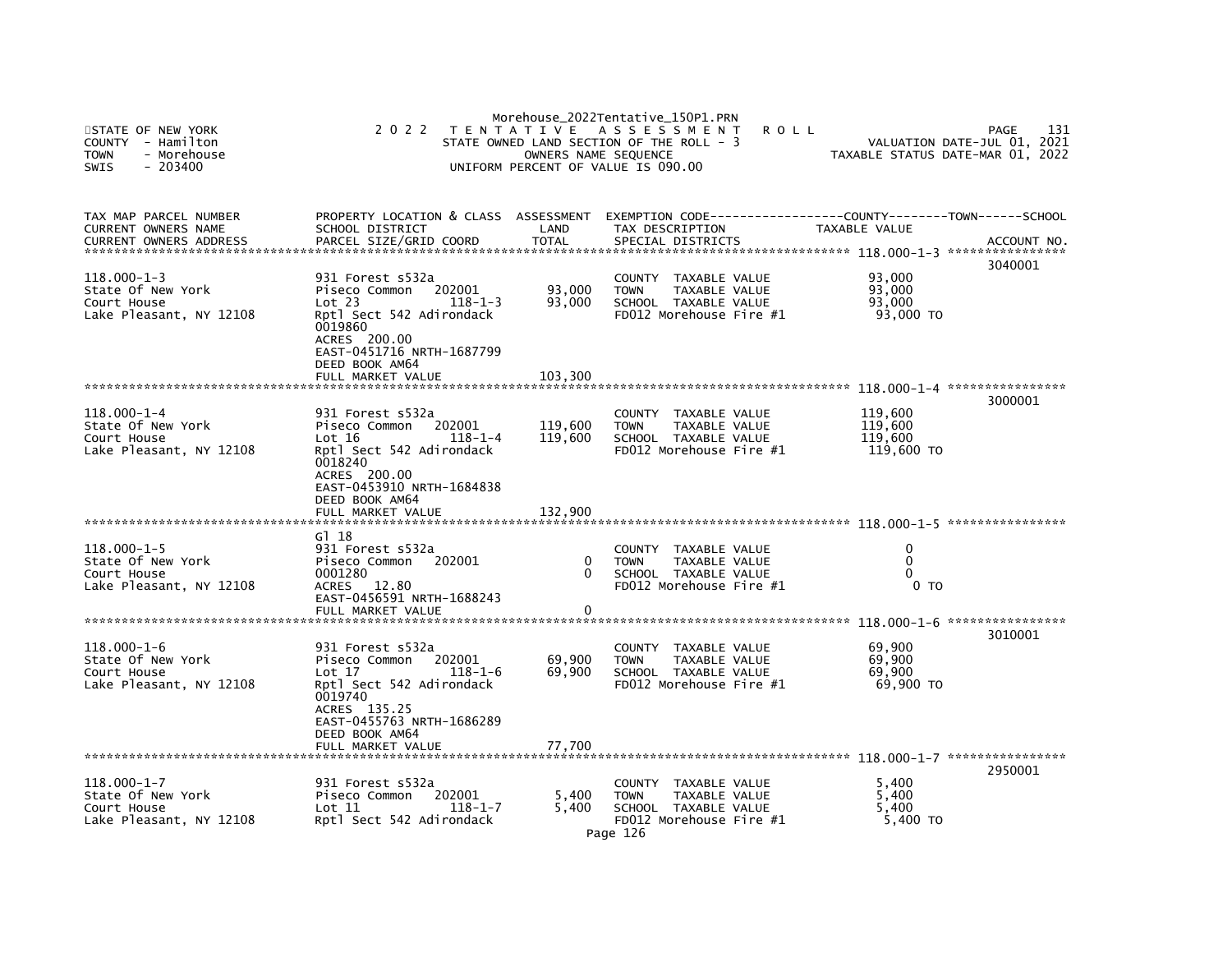|                                                                                                  |                                                                                                                                                                                         |                      | Morehouse_2022Tentative_150P1.PRN                                                                                                             |                                             |                                            |
|--------------------------------------------------------------------------------------------------|-----------------------------------------------------------------------------------------------------------------------------------------------------------------------------------------|----------------------|-----------------------------------------------------------------------------------------------------------------------------------------------|---------------------------------------------|--------------------------------------------|
|                                                                                                  | 0004440<br>9.30<br><b>ACRES</b><br>EAST-0456822 NRTH-1683623<br>DEED BOOK AM64<br>FULL MARKET VALUE                                                                                     | 6,000                |                                                                                                                                               |                                             |                                            |
|                                                                                                  |                                                                                                                                                                                         |                      |                                                                                                                                               |                                             |                                            |
| STATE OF NEW YORK<br>COUNTY - Hamilton<br>- Morehouse<br><b>TOWN</b><br>$-203400$<br><b>SWIS</b> | 2 0 2 2                                                                                                                                                                                 |                      | TENTATIVE ASSESSMENT<br><b>ROLL</b><br>STATE OWNED LAND SECTION OF THE ROLL - 3<br>OWNERS NAME SEQUENCE<br>UNIFORM PERCENT OF VALUE IS 090.00 | TAXABLE STATUS DATE-MAR 01, 2022            | 132<br>PAGE<br>VALUATION DATE-JUL 01, 2021 |
| TAX MAP PARCEL NUMBER<br>CURRENT OWNERS NAME<br><b>CURRENT OWNERS ADDRESS</b>                    | PROPERTY LOCATION & CLASS ASSESSMENT<br>SCHOOL DISTRICT<br>PARCEL SIZE/GRID COORD                                                                                                       | LAND<br><b>TOTAL</b> | EXEMPTION        CODE-----------------COUNTY-------TOWN------SCHOOL<br>TAX DESCRIPTION<br>SPECIAL DISTRICTS                                   | TAXABLE VALUE                               | ACCOUNT NO.<br>2960001                     |
| $118.000 - 1 - 8$<br>State Of New York<br>Court House<br>Lake Pleasant, NY 12108                 | 931 Forest s532a<br>Piseco Common<br>202001<br>Lot 12<br>$118 - 1 - 8$<br>Rptl Sect 542 Adirondack<br>0014960<br>ACRES 142.30<br>EAST-0455857 NRTH-1682199<br>DEED BOOK AM64            | 78,300<br>78,300     | <b>COUNTY</b><br>TAXABLE VALUE<br><b>TAXABLE VALUE</b><br><b>TOWN</b><br>SCHOOL TAXABLE VALUE<br>FD012 Morehouse Fire #1                      | 78,300<br>78,300<br>78,300<br>78,300 TO     |                                            |
|                                                                                                  | FULL MARKET VALUE                                                                                                                                                                       | 87,000               |                                                                                                                                               |                                             |                                            |
|                                                                                                  |                                                                                                                                                                                         |                      |                                                                                                                                               |                                             |                                            |
| $118.000 - 1 - 9$<br>State Of New York<br>Court House<br>Lake Pleasant, NY 12108                 | 931 Forest s532a<br>202001<br>Piseco Common<br>Lot 5<br>$118 - 1 - 9$<br>Rptl Sect 542 Adirondack<br>0008550<br><b>ACRES</b><br>92.70<br>EAST-0456782 NRTH-1679928<br>DEED BOOK AM64    | 61,800<br>61,800     | COUNTY TAXABLE VALUE<br><b>TOWN</b><br>TAXABLE VALUE<br>SCHOOL TAXABLE VALUE<br>FD012 Morehouse Fire #1                                       | 61,800<br>61,800<br>61,800<br>61,800 TO     | 2940001                                    |
|                                                                                                  | FULL MARKET VALUE                                                                                                                                                                       | 68.700               |                                                                                                                                               |                                             |                                            |
|                                                                                                  |                                                                                                                                                                                         |                      |                                                                                                                                               |                                             | 0920001                                    |
| $118.000 - 1 - 10$<br>State Of New York<br>Court House<br>Lake Pleasant, NY 12108                | 931 Forest s532a<br>Piseco Common<br>202001<br>Lot <sub>92</sub><br>$118 - 1 - 1$<br>Rptl Sect 542 Adirondack<br>0018680<br>ACRES 180.80<br>EAST-0455865 NRTH-1676819<br>DEED BOOK AM64 | 111,800<br>111.800   | <b>COUNTY</b><br>TAXABLE VALUE<br>TAXABLE VALUE<br><b>TOWN</b><br>SCHOOL TAXABLE VALUE<br>FD012 Morehouse Fire #1                             | 111,800<br>111,800<br>111.800<br>111,800 TO |                                            |
|                                                                                                  | FULL MARKET VALUE                                                                                                                                                                       | 124,200              |                                                                                                                                               |                                             |                                            |
|                                                                                                  |                                                                                                                                                                                         |                      |                                                                                                                                               |                                             | 0900001                                    |
| 118.000-1-11<br>State Of New York<br>Court House<br>Lake Pleasant, NY 12108                      | 931 Forest s532a<br>Piseco Common<br>202001<br>Lot 90<br>$118 - 1 - 2$<br>Rptl Sect 542 Adirondack<br>0024600<br>ACRES 200.00                                                           | 155,600<br>155.600   | COUNTY TAXABLE VALUE<br><b>TOWN</b><br>TAXABLE VALUE<br>SCHOOL TAXABLE VALUE<br>FD012 Morehouse Fire #1                                       | 155,600<br>155,600<br>155,600<br>155,600 TO |                                            |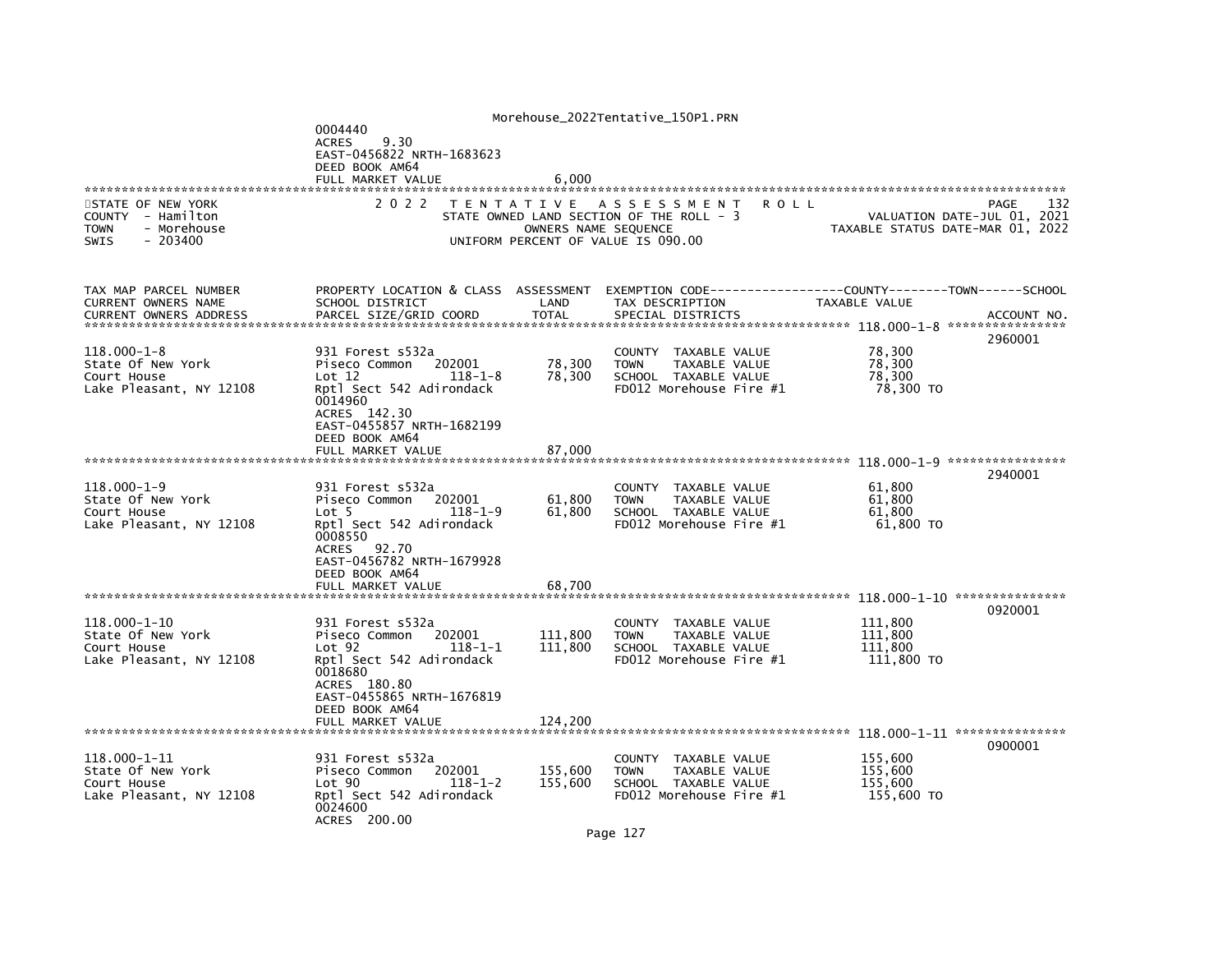|                                                                                                  |                                                                                                                                                                                |                      | Morehouse_2022Tentative_150P1.PRN                                                                                     |                                             |                                            |
|--------------------------------------------------------------------------------------------------|--------------------------------------------------------------------------------------------------------------------------------------------------------------------------------|----------------------|-----------------------------------------------------------------------------------------------------------------------|---------------------------------------------|--------------------------------------------|
|                                                                                                  | EAST-0453089 NRTH-1676815<br>DEED BOOK AM64<br>FULL MARKET VALUE                                                                                                               | 172,900              |                                                                                                                       |                                             |                                            |
|                                                                                                  |                                                                                                                                                                                |                      |                                                                                                                       |                                             |                                            |
| STATE OF NEW YORK<br>COUNTY - Hamilton<br><b>TOWN</b><br>- Morehouse<br>$-203400$<br><b>SWIS</b> | 2 0 2 2                                                                                                                                                                        | OWNERS NAME SEQUENCE | TENTATIVE ASSESSMENT<br><b>ROLL</b><br>STATE OWNED LAND SECTION OF THE ROLL - 3<br>UNIFORM PERCENT OF VALUE IS 090.00 | TAXABLE STATUS DATE-MAR 01, 2022            | 133<br>PAGE<br>VALUATION DATE-JUL 01, 2021 |
| TAX MAP PARCEL NUMBER<br>CURRENT OWNERS NAME<br><b>CURRENT OWNERS ADDRESS</b>                    | PROPERTY LOCATION & CLASS ASSESSMENT<br>SCHOOL DISTRICT<br>PARCEL SIZE/GRID COORD                                                                                              | LAND<br><b>TOTAL</b> | EXEMPTION CODE------------------COUNTY-------TOWN------SCHOOL<br>TAX DESCRIPTION<br>SPECIAL DISTRICTS                 | TAXABLE VALUE                               | ACCOUNT NO.                                |
| 118.000-1-12<br>State Of New York<br>Court House<br>Lake Pleasant, NY 12108                      | 931 Forest s532a<br>Piseco Common<br>202001<br>Lot 89<br>$118 - 1 - 2$<br>Rptl Sect 542 Adirondack<br>0024380<br>ACRES 200.00<br>EAST-0451897 NRTH-1674316<br>DEED BOOK AM64   | 159,400<br>159,400   | COUNTY TAXABLE VALUE<br><b>TOWN</b><br>TAXABLE VALUE<br>SCHOOL TAXABLE VALUE<br>FD012 Morehouse Fire #1               | 159,400<br>159.400<br>159,400<br>159,400 TO | 0890001                                    |
|                                                                                                  |                                                                                                                                                                                |                      |                                                                                                                       |                                             |                                            |
|                                                                                                  |                                                                                                                                                                                |                      |                                                                                                                       |                                             | 0820001                                    |
| $118.000 - 1 - 13$<br>State Of New York<br>Court House<br>Lake Pleasant, NY 12108                | 931 Forest s532a<br>202001<br>Piseco Common<br>Lot 80<br>$118 - 1 - 2$<br>Rptl Sect 542 Adirondack<br>0025600<br>ACRES 200.00<br>EAST-0449033 NRTH-1675617<br>DEED BOOK AM64   | 121,600<br>121,600   | COUNTY TAXABLE VALUE<br><b>TOWN</b><br>TAXABLE VALUE<br>SCHOOL TAXABLE VALUE<br>FD012 Morehouse Fire #1               | 121,600<br>121.600<br>121,600<br>121,600 TO |                                            |
|                                                                                                  | FULL MARKET VALUE                                                                                                                                                              | 135,100              |                                                                                                                       |                                             |                                            |
|                                                                                                  |                                                                                                                                                                                |                      |                                                                                                                       |                                             | 0830001                                    |
| 118.000-1-14<br>State Of New York<br>Court House<br>Lake Pleasant, NY 12108                      | 931 Forest s532a<br>Piseco Common<br>202001<br>Lot 81<br>$118 - 1 - 2$<br>Rptl Sect 542 Adirondack<br>0025450<br>ACRES 200.00<br>EAST-0447615 NRTH-1672735<br>DEED BOOK AM64   | 148,700<br>148,700   | COUNTY TAXABLE VALUE<br>TAXABLE VALUE<br><b>TOWN</b><br>SCHOOL TAXABLE VALUE<br>FD012 Morehouse Fire #1               | 148,700<br>148,700<br>148,700<br>148,700 TO |                                            |
|                                                                                                  | FULL MARKET VALUE                                                                                                                                                              | 165,200              |                                                                                                                       |                                             |                                            |
| $118.000 - 1 - 15$<br>State Of New York<br>Court House<br>Lake Pleasant, NY 12108                | 931 Forest s532a<br>Piseco Common<br>202001<br>$118 - 1 - 1$<br>Lot $74$<br>Rptl Sect 542 Adirondack<br>0025120<br>ACRES 214.21<br>EAST-0444599 NRTH-1674110<br>DEED BOOK AM64 | 154,500<br>154,500   | COUNTY TAXABLE VALUE<br><b>TAXABLE VALUE</b><br><b>TOWN</b><br>SCHOOL TAXABLE VALUE<br>FD012 Morehouse Fire #1        | 154,500<br>154,500<br>154,500<br>154,500 TO | 0760001                                    |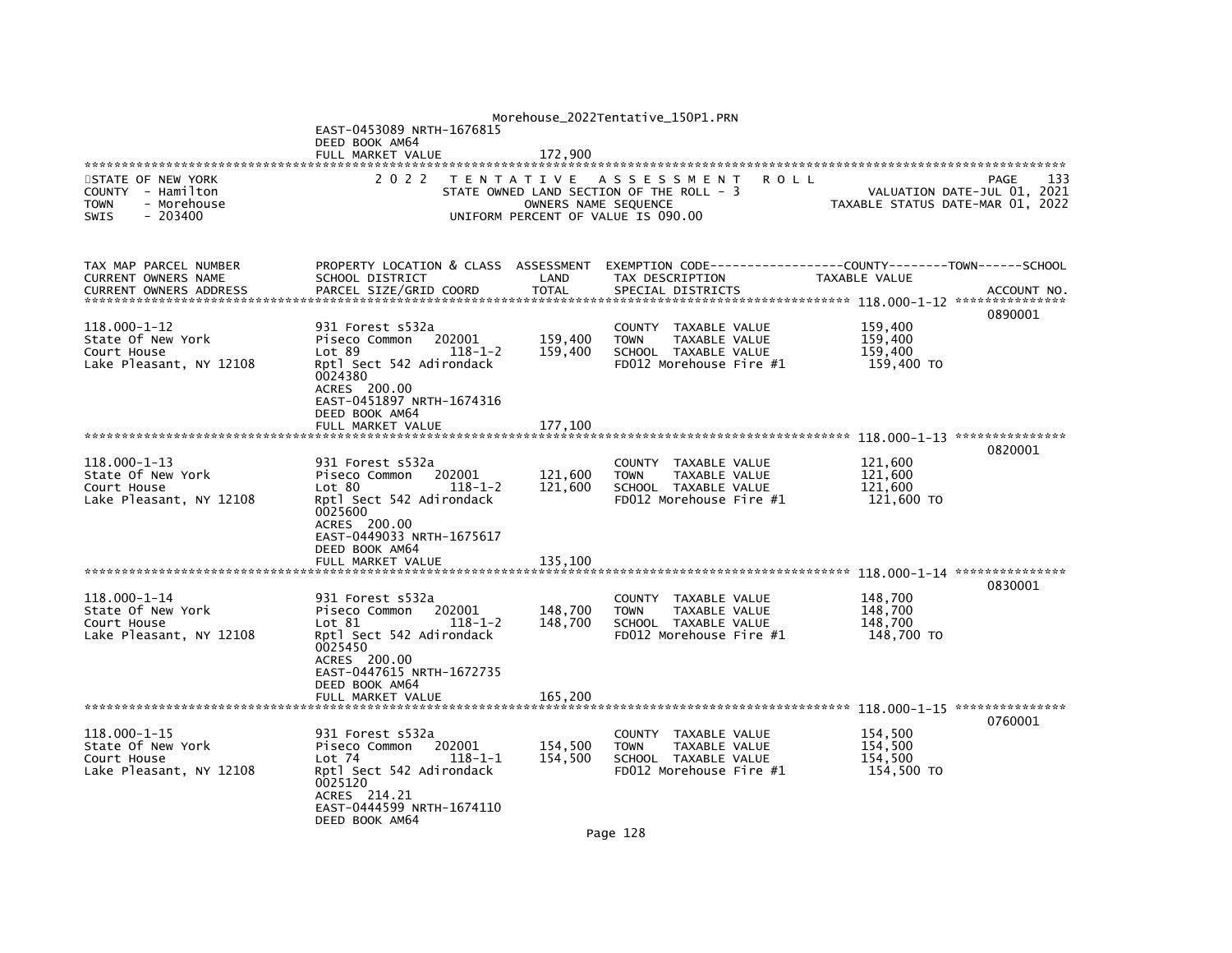|                                                                                                 | FULL MARKET VALUE                                                                                                                                                                                            | 171.700                                   | Morehouse_2022Tentative_150P1.PRN                                                                           |                                             |                                            |
|-------------------------------------------------------------------------------------------------|--------------------------------------------------------------------------------------------------------------------------------------------------------------------------------------------------------------|-------------------------------------------|-------------------------------------------------------------------------------------------------------------|---------------------------------------------|--------------------------------------------|
| STATE OF NEW YORK<br>COUNTY - Hamilton<br>- Morehouse<br><b>TOWN</b><br><b>SWIS</b><br>- 203400 | 2 0 2 2                                                                                                                                                                                                      | T E N T A T I V E<br>OWNERS NAME SEQUENCE | ASSESSMENT<br><b>ROLL</b><br>STATE OWNED LAND SECTION OF THE ROLL - 3<br>UNIFORM PERCENT OF VALUE IS 090.00 | TAXABLE STATUS DATE-MAR 01, 2022            | 134<br>PAGE<br>VALUATION DATE-JUL 01, 2021 |
| TAX MAP PARCEL NUMBER<br>CURRENT OWNERS NAME<br><b>CURRENT OWNERS ADDRESS</b>                   | PROPERTY LOCATION & CLASS ASSESSMENT<br>SCHOOL DISTRICT<br>PARCEL SIZE/GRID COORD                                                                                                                            | LAND<br><b>TOTAL</b>                      | TAX DESCRIPTION<br>SPECIAL DISTRICTS                                                                        | TAXABLE VALUE                               | ACCOUNT NO.                                |
| 118.000-1-16<br>State Of New York<br>Court House<br>Lake Pleasant, NY 12108                     | 931 Forest s532a<br>Piseco Common<br>202001<br>Lot <sub>75</sub><br>$118 - 1 - 1$<br>Rptl Sect 542 Adirondack<br>0024390<br>ACRES 200.00<br>EAST-0446001 NRTH-1676994<br>DEED BOOK AM64<br>FULL MARKET VALUE | 119,800<br>119,800<br>133.100             | COUNTY TAXABLE VALUE<br><b>TOWN</b><br>TAXABLE VALUE<br>SCHOOL TAXABLE VALUE<br>FD012 Morehouse Fire #1     | 119,800<br>119,800<br>119.800<br>119,800 TO | 0770001                                    |
|                                                                                                 |                                                                                                                                                                                                              |                                           |                                                                                                             |                                             | 0780001                                    |
| $118.000 - 1 - 17$<br>State Of New York<br>Court House<br>Lake Pleasant, NY 12108               | 931 Forest s532a<br>Piseco Common<br>202001<br>Lot 76<br>$118 - 1 - 1$<br>Rptl Sect 542 Adirondack<br>0024790<br>ACRES 200.00<br>EAST-0447241 NRTH-1679565<br>DEED BOOK AM64<br>FULL MARKET VALUE            | 165,600<br>165,600<br>184,000             | COUNTY TAXABLE VALUE<br><b>TOWN</b><br>TAXABLE VALUE<br>SCHOOL TAXABLE VALUE<br>FD012 Morehouse Fire #1     | 165,600<br>165,600<br>165,600<br>165,600 TO |                                            |
| ********************************                                                                |                                                                                                                                                                                                              |                                           |                                                                                                             |                                             | ***************<br>0790001                 |
| 118.000-1-18<br>State Of New York<br>Court House<br>Lake Pleasant, NY 12108                     | 931 Forest s532a<br>Piseco Common<br>202001<br>$Lot$ $77$<br>$118 - 1 - 1$<br>Rptl Sect 542 Adirondack<br>0008320<br>ACRES 145.33<br>EAST-0448264 NRTH-1681590                                               | 119,500<br>119,500                        | COUNTY TAXABLE VALUE<br><b>TOWN</b><br>TAXABLE VALUE<br>SCHOOL TAXABLE VALUE<br>FD012 Morehouse Fire #1     | 119,500<br>119.500<br>119.500<br>119,500 TO |                                            |
|                                                                                                 | DEED BOOK AM64<br>FULL MARKET VALUE                                                                                                                                                                          | 132,800                                   |                                                                                                             |                                             |                                            |
|                                                                                                 |                                                                                                                                                                                                              |                                           |                                                                                                             |                                             | 2980001                                    |
| 118.000-1-19<br>State Of New York<br>Court House<br>Lake Pleasant, NY 12108                     | 931 Forest s532a<br>202001<br>Piseco Common<br>Lot 14<br>$118 - 1 - 1$<br>Rptl Sect 542 Adirondack<br>0008510<br>ACRES 72.00<br>EAST-0449650 NRTH-1682704<br>DEED BOOK AM64                                  | 58,500<br>58,500                          | COUNTY TAXABLE VALUE<br><b>TOWN</b><br>TAXABLE VALUE<br>SCHOOL TAXABLE VALUE<br>FD012 Morehouse Fire #1     | 58.500<br>58,500<br>58,500<br>58,500 TO     |                                            |
|                                                                                                 | FULL MARKET VALUE                                                                                                                                                                                            | 65,000                                    |                                                                                                             |                                             |                                            |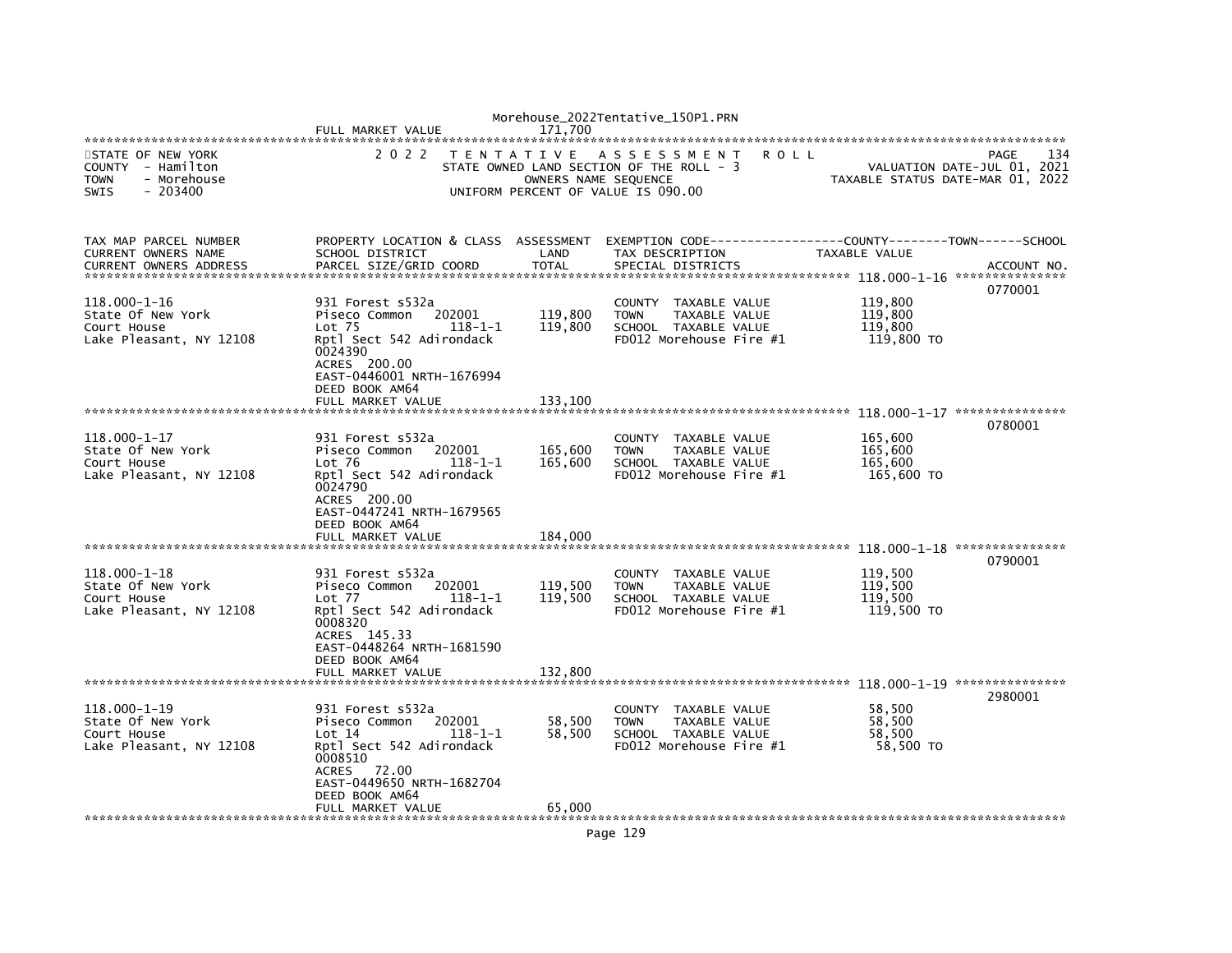| STATE OF NEW YORK<br>COUNTY - Hamilton<br><b>TOWN</b><br>- Morehouse<br>$-203400$<br><b>SWIS</b> | 2 0 2 2                                                                                                                                                                                           | OWNERS NAME SEQUENCE          | Morehouse_2022Tentative_150P1.PRN<br>TENTATIVE ASSESSMENT<br>STATE OWNED LAND SECTION OF THE ROLL - 3<br>UNIFORM PERCENT OF VALUE IS 090.00 | R O L L       | 135<br><b>PAGE</b><br>VALUATION DATE-JUL 01, 2021<br>TAXABLE STATUS DATE-MAR 01, 2022  |
|--------------------------------------------------------------------------------------------------|---------------------------------------------------------------------------------------------------------------------------------------------------------------------------------------------------|-------------------------------|---------------------------------------------------------------------------------------------------------------------------------------------|---------------|----------------------------------------------------------------------------------------|
| TAX MAP PARCEL NUMBER<br>CURRENT OWNERS NAME<br><b>CURRENT OWNERS ADDRESS</b>                    | PROPERTY LOCATION & CLASS ASSESSMENT<br>SCHOOL DISTRICT<br>PARCEL SIZE/GRID COORD                                                                                                                 | LAND<br><b>TOTAL</b>          | TAX DESCRIPTION<br>SPECIAL DISTRICTS                                                                                                        | TAXABLE VALUE | EXEMPTION CODE-----------------COUNTY-------TOWN------SCHOOL<br>ACCOUNT NO.<br>2990001 |
| $118.000 - 1 - 20$<br>State Of New York<br>Court House<br>Lake Pleasant, NY 12108                | 931 Forest s532a<br>202001<br>Piseco Common<br>Lot 15<br>$118 - 1 - 1$<br>Rptl Sect 542 Adirondack<br>0023470<br>ACRES 200.00<br>EAST-0451784 NRTH-1683418<br>DEED BOOK AM64                      | 120,300<br>120,300            | COUNTY TAXABLE VALUE<br><b>TOWN</b><br>TAXABLE VALUE<br>SCHOOL TAXABLE VALUE<br>FD012 Morehouse Fire #1                                     |               | 120,300<br>120,300<br>120,300<br>120,300 TO                                            |
|                                                                                                  | FULL MARKET VALUE                                                                                                                                                                                 | 133,700                       |                                                                                                                                             |               |                                                                                        |
| 118.000-1-21<br>State Of New York<br>Court House<br>Lake Pleasant, NY 12108                      | 931 Forest s532a<br>Piseco Common<br>202001<br>Lot 13<br>$118 - 1 - 1$<br>Rptl Sect 542 Adirondack<br>0013870<br>ACRES 128.00                                                                     | 101,000<br>101,000            | COUNTY TAXABLE VALUE<br>TAXABLE VALUE<br><b>TOWN</b><br>SCHOOL TAXABLE VALUE<br>FD012 Morehouse Fire #1                                     |               | 2970001<br>101,000<br>101,000<br>101,000<br>101,000 TO                                 |
|                                                                                                  | EAST-0453972 NRTH-1681154<br>DEED BOOK AM64<br>FULL MARKET VALUE                                                                                                                                  | 112,200                       |                                                                                                                                             |               | 0910001                                                                                |
| $118.000 - 1 - 22$<br>State Of New York<br>Court House<br>Lake Pleasant, NY 12108                | 931 Forest s532a<br>Piseco Common<br>202001<br>Lot 91<br>$118 - 1 - 2$<br>Rptl Sect 542 Adirondack<br>0008250<br>ACRES 187.48<br>EAST-0454128 NRTH-1678897<br>DEED BOOK AM64<br>FULL MARKET VALUE | 165,500<br>165,500<br>183.900 | COUNTY TAXABLE VALUE<br>TAXABLE VALUE<br><b>TOWN</b><br>SCHOOL TAXABLE VALUE<br>FD012 Morehouse Fire #1                                     |               | 165,500<br>165,500<br>165.500<br>165,500 TO                                            |
| ******************************                                                                   |                                                                                                                                                                                                   |                               |                                                                                                                                             |               |                                                                                        |
| $118.000 - 1 - 23$<br>State Of New York<br>Court House<br>Lake Pleasant, NY 12108                | 931 Forest s532a<br>202001<br>Piseco Common<br>Lot <sub>78</sub><br>$118 - 1 - 2$<br>Rptl Sect 542 Adirondack<br>0009050<br>ACRES 159.00<br>EAST-0451304 NRTH-1680193<br>DEED BOOK AM64           | 119,900<br>119,900            | COUNTY TAXABLE VALUE<br><b>TOWN</b><br>TAXABLE VALUE<br>SCHOOL TAXABLE VALUE<br>FD012 Morehouse Fire #1                                     |               | 0800001<br>119,900<br>119,900<br>119,900<br>119,900 TO                                 |
|                                                                                                  | FULL MARKET VALUE                                                                                                                                                                                 | 133,200                       |                                                                                                                                             |               |                                                                                        |
| STATE OF NEW YORK<br>COUNTY - Hamilton                                                           | 2 0 2 2                                                                                                                                                                                           |                               | TENTATIVE ASSESSMENT<br>STATE OWNED LAND SECTION OF THE ROLL - 3<br>Page 130                                                                | <b>ROLL</b>   | 136<br>PAGE<br>VALUATION DATE-JUL 01, 2021                                             |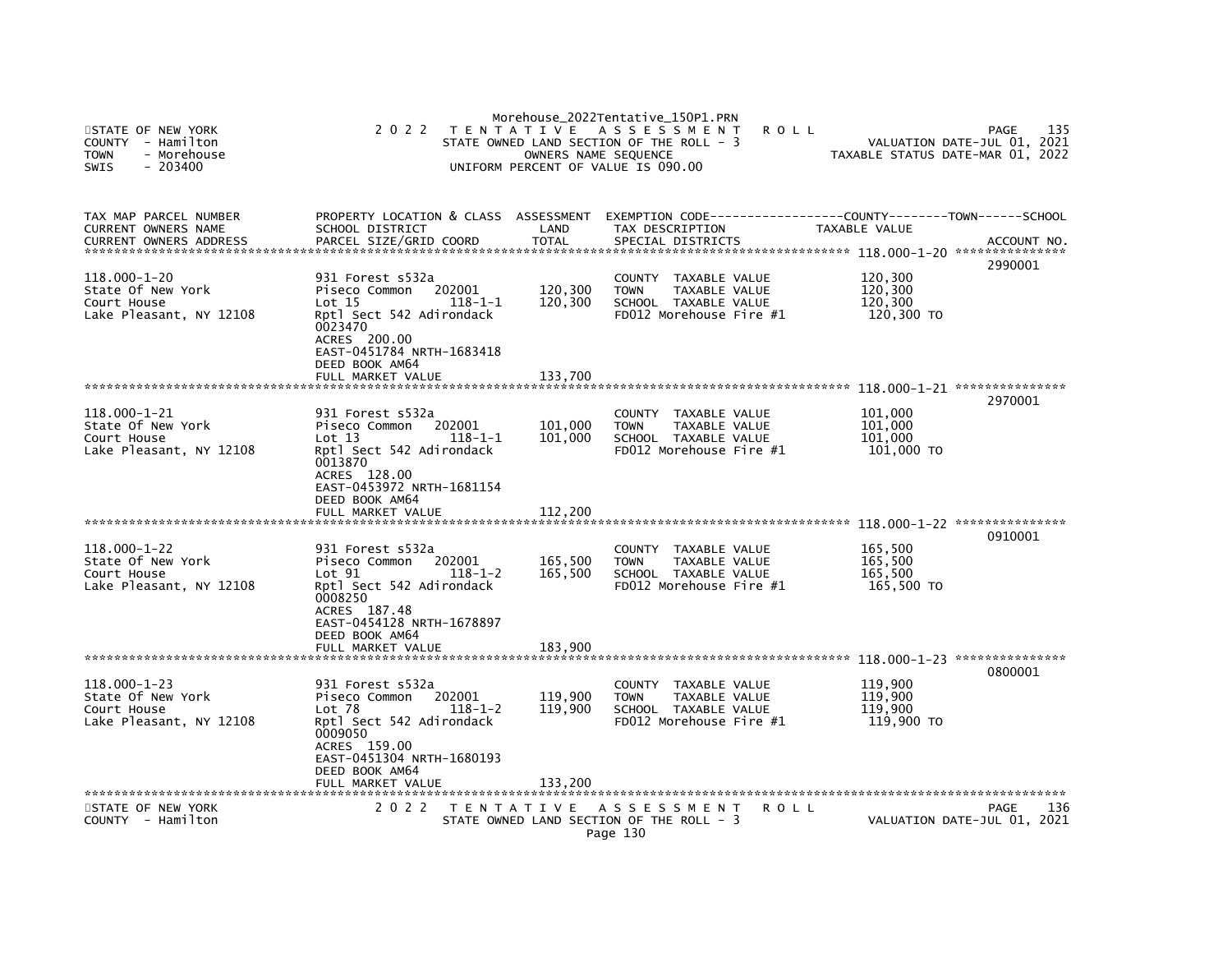| <b>TOWN</b><br>- Morehouse<br>- 203400<br>SWIS                                                  |                                                                                                                                                                                                              |                               | Morehouse_2022Tentative_150P1.PRN<br>OWNERS NAME SEQUENCE<br>UNIFORM PERCENT OF VALUE IS 090.00                                                   | TAXABLE STATUS DATE-MAR 01, 2022                           |                     |
|-------------------------------------------------------------------------------------------------|--------------------------------------------------------------------------------------------------------------------------------------------------------------------------------------------------------------|-------------------------------|---------------------------------------------------------------------------------------------------------------------------------------------------|------------------------------------------------------------|---------------------|
| TAX MAP PARCEL NUMBER<br>CURRENT OWNERS NAME<br><b>CURRENT OWNERS ADDRESS</b>                   | PROPERTY LOCATION & CLASS ASSESSMENT<br>SCHOOL DISTRICT<br>PARCEL SIZE/GRID COORD                                                                                                                            | LAND<br><b>TOTAL</b>          | EXEMPTION CODE----<br>TAX DESCRIPTION<br>SPECIAL DISTRICTS                                                                                        | -----------COUNTY--------TOWN------SCHOOL<br>TAXABLE VALUE | ACCOUNT NO          |
| 118.000-1-24<br>State Of New York<br>Court House<br>Lake Pleasant, NY 12108                     | 931 Forest s532a<br>202001<br>Piseco Common<br>$Lot$ 79<br>$118 - 1 - 2$<br>Rptl Sect 542 Adirondack<br>0026360<br>ACRES 200.00<br>EAST-0450266 NRTH-1678141<br>DEED BOOK AM64<br>FULL MARKET VALUE          | 128,200<br>128,200<br>142,400 | <b>COUNTY</b><br>TAXABLE VALUE<br><b>TOWN</b><br>TAXABLE VALUE<br>SCHOOL TAXABLE VALUE<br>FD012 Morehouse Fire #1                                 | 128,200<br>128,200<br>128,200<br>128,200 TO                | 0810001             |
|                                                                                                 |                                                                                                                                                                                                              |                               |                                                                                                                                                   |                                                            | 1150001             |
| $124.000 - 1 - 1$<br>State Of New York<br>Court House<br>Lake Pleasant, NY 12108                | 931 Forest s532a<br>Poland Central 213803<br>$124 - 1 - 1$<br>Lot 14<br>Rptl Sect 542 Adirondack<br>0033320<br>ACRES 300.00<br>EAST-0416104 NRTH-1671425<br>DEED BOOK AM64                                   | 184,700<br>184,700            | TAXABLE VALUE<br>COUNTY<br><b>TOWN</b><br>TAXABLE VALUE<br>SCHOOL TAXABLE VALUE<br>FD012 Morehouse Fire #1                                        | 184,700<br>184,700<br>184,700<br>184,700 TO                |                     |
| *****************************                                                                   | FULL MARKET VALUE                                                                                                                                                                                            | 205.200                       |                                                                                                                                                   |                                                            |                     |
| $124.000 - 1 - 2$<br>State Of New York<br>Court House<br>Lake Pleasant, NY 12108                | 931 Forest s532a<br>Poland Central<br>213803<br>Lot 17<br>$124 - 1 - 2$<br>Rptl Sect 542 Adirondack<br>0034200<br>ACRES 300.00<br>EAST-0418907 NRTH-1670094<br>DEED BOOK AM64                                | 156,800<br>156,800            | COUNTY TAXABLE VALUE<br><b>TAXABLE VALUE</b><br><b>TOWN</b><br>SCHOOL TAXABLE VALUE<br>FD012 Morehouse Fire #1                                    | 156,800<br>156,800<br>156,800<br>156,800 TO                | 1180001             |
|                                                                                                 | FULL MARKET VALUE                                                                                                                                                                                            | 174,200                       |                                                                                                                                                   |                                                            |                     |
| $124.000 - 1 - 3$<br>State Of New York<br>Court House<br>Lake Pleasant, NY 12108                | 931 Forest s532a<br>Poland Central 213803<br>$124 - 1 - 5.12$<br>Lot 18<br>Rptl Sect 542 Adirondack<br>0016530<br>ACRES 119.74<br>EAST-0417295 NRTH-1666788<br>DEED BOOK DEC<br>PG-3151<br>FULL MARKET VALUE | 96,400<br>96.400<br>107,100   | TAXABLE VALUE<br><b>COUNTY</b><br>TAXABLE VALUE<br><b>TOWN</b><br>SCHOOL TAXABLE VALUE<br>FD012 Morehouse Fire #1                                 | 96,400<br>96.400<br>96.400<br>96,400 TO                    | 1190101             |
| STATE OF NEW YORK<br>COUNTY - Hamilton<br>- Morehouse<br><b>TOWN</b><br><b>SWIS</b><br>- 203400 | 2 0 2 2                                                                                                                                                                                                      | T E N T A T I V E             | A S S E S S M E N T<br>ROLL<br>STATE OWNED LAND SECTION OF THE ROLL - 3<br>OWNERS NAME SEQUENCE<br>UNIFORM PERCENT OF VALUE IS 090.00<br>Page 131 | VALUATION DATE-JUL 01,<br>TAXABLE STATUS DATE-MAR 01, 2022 | 137<br>PAGE<br>2021 |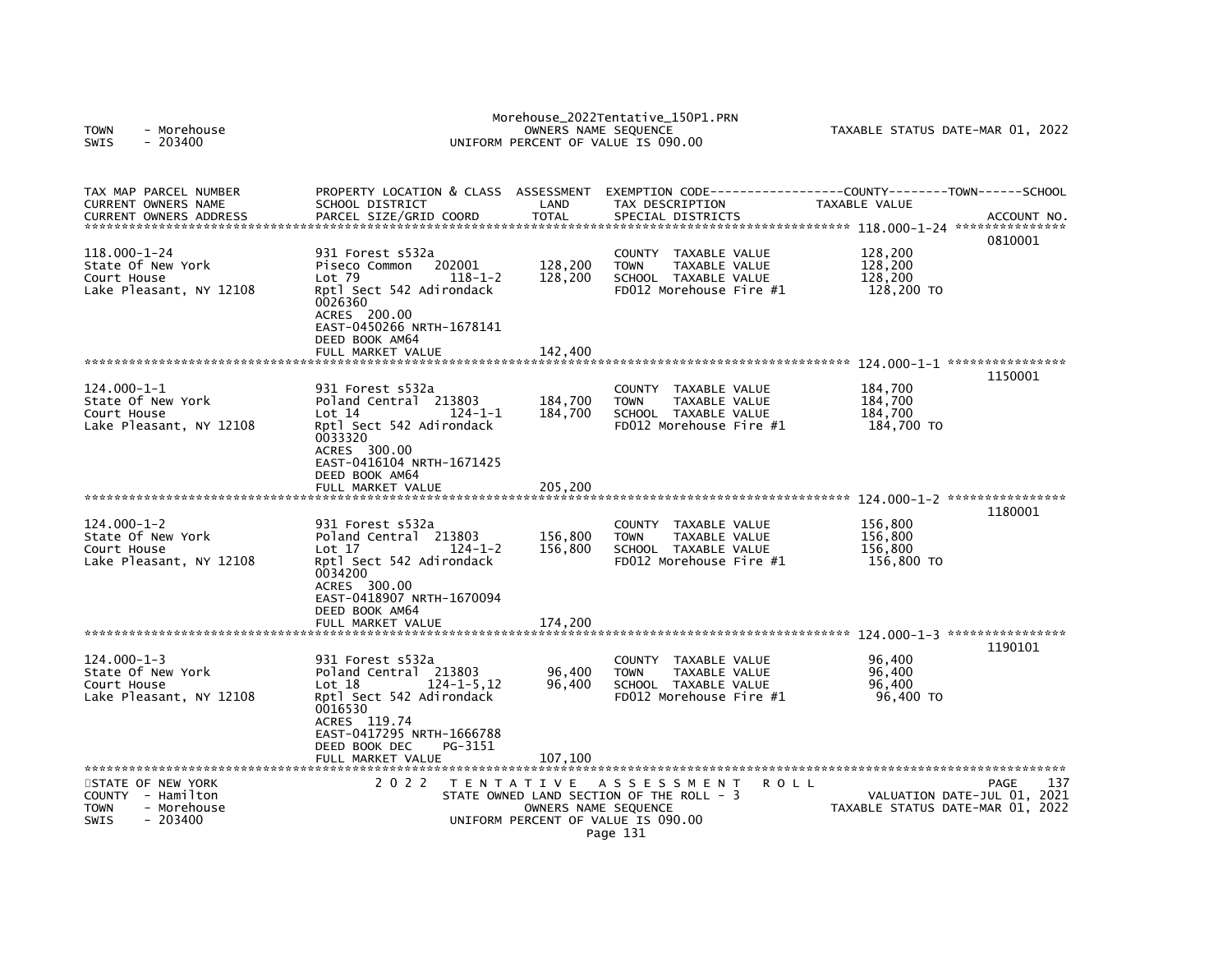| TAX MAP PARCEL NUMBER<br>CURRENT OWNERS NAME                                                     | PROPERTY LOCATION & CLASS ASSESSMENT<br>SCHOOL DISTRICT                                                                                                                             | LAND                              | TAX DESCRIPTION                                                                                                   | TAXABLE VALUE                                   |                                            |
|--------------------------------------------------------------------------------------------------|-------------------------------------------------------------------------------------------------------------------------------------------------------------------------------------|-----------------------------------|-------------------------------------------------------------------------------------------------------------------|-------------------------------------------------|--------------------------------------------|
|                                                                                                  | Canada Crk                                                                                                                                                                          |                                   |                                                                                                                   |                                                 | 1190201                                    |
| $124.000 - 1 - 5$<br>State Of New York<br>Court House<br>Lake Pleasant, NY 12108                 | 931 Forest s532a<br>Poland Central 213803<br>0007990<br>ACRES 105.26<br>EAST-0416051 NRTH-1664237<br>FULL MARKET VALUE                                                              | 78,500<br>78,500<br>87,200        | COUNTY TAXABLE VALUE<br><b>TOWN</b><br><b>TAXABLE VALUE</b><br>SCHOOL TAXABLE VALUE<br>FD012 Morehouse Fire #1    | 78,500<br>78.500<br>78,500<br>78,500 TO         |                                            |
|                                                                                                  |                                                                                                                                                                                     |                                   |                                                                                                                   |                                                 |                                            |
| $124.000 - 1 - 6.200$<br>State Of New York<br>Court House<br>Lake Pleasant, NY 12108             | S Branch West Canada<br>931 Forest s532a<br>Poland Central 213803<br>39.60<br><b>ACRES</b><br>EAST-0415066 NRTH-1663806<br>DEED BOOK 189<br>PG-788<br>FULL MARKET VALUE             | 25,800<br>25,800<br>28,700        | <b>COUNTY</b><br>TAXABLE VALUE<br>TAXABLE VALUE<br><b>TOWN</b><br>SCHOOL TAXABLE VALUE<br>FD012 Morehouse Fire #1 | 25,800<br>25,800<br>25,800<br>25,800 TO         | 1191001                                    |
|                                                                                                  |                                                                                                                                                                                     |                                   |                                                                                                                   |                                                 |                                            |
| 124.000-1-7.200<br>State Of New York<br>Court House<br>Lake Pleasant, NY 12108                   | West Canada<br>931 Forest s532a<br>Poland Central 213803<br><b>ACRES</b><br>2.70<br>EAST-0416624 NRTH-1663453<br>DEED BOOK 193<br>PG-796                                            | 1,200<br>1,200                    | COUNTY TAXABLE VALUE<br><b>TOWN</b><br><b>TAXABLE VALUE</b><br>SCHOOL TAXABLE VALUE<br>FD012 Morehouse Fire #1    | 1,200<br>1,200<br>1.200<br>1,200 TO             | 1192001                                    |
|                                                                                                  | FULL MARKET VALUE                                                                                                                                                                   | 1,300                             |                                                                                                                   |                                                 |                                            |
| 124.000-1-11<br>State Of New York<br>Court House<br>Lake Pleasant, NY 12108                      | 931 Forest s532a<br>Poland Central 213803<br>Lot 20<br>$124 - 1 - 1$<br>Rptl Sect 542 Adirondack<br>0003450<br>ACRES 35.00<br>EAST-0414325 NRTH-1658523<br>DEED BOOK DEC<br>PG-3151 | 19,600<br>19,600                  | <b>COUNTY</b><br>TAXABLE VALUE<br>TAXABLE VALUE<br><b>TOWN</b><br>SCHOOL TAXABLE VALUE<br>FD012 Morehouse Fire #1 | 19,600<br>19,600<br>19.600<br>19,600 TO         | 1200001                                    |
|                                                                                                  |                                                                                                                                                                                     |                                   |                                                                                                                   |                                                 |                                            |
| 124.000-1-13<br>State Of New York<br>Court House<br>Lake Pleasant, NY 12108                      | Vly Brook<br>931 Forest s532a<br>Poland Central 213803<br>Lot 11<br>312.40<br>ACRES 300.00<br>EAST-0410086 NRTH-1658907<br>PG-3869<br>DEED BOOK DEC                                 | 221,500<br>221,500                | <b>COUNTY</b><br>TAXABLE VALUE<br><b>TOWN</b><br>TAXABLE VALUE<br>SCHOOL TAXABLE VALUE<br>FD012 Morehouse Fire #1 | 221.500<br>221,500<br>221.500<br>221,500 TO     | 1120001                                    |
| STATE OF NEW YORK<br>COUNTY - Hamilton<br>- Morehouse<br><b>TOWN</b><br><b>SWIS</b><br>$-203400$ | 2 0 2 2                                                                                                                                                                             | TENTATIVE<br>OWNERS NAME SEQUENCE | A S S E S S M E N T<br>STATE OWNED LAND SECTION OF THE ROLL - 3<br>UNIFORM PERCENT OF VALUE IS 090.00             | <b>ROLL</b><br>TAXABLE STATUS DATE-MAR 01, 2022 | 138<br>PAGE<br>VALUATION DATE-JUL 01, 2021 |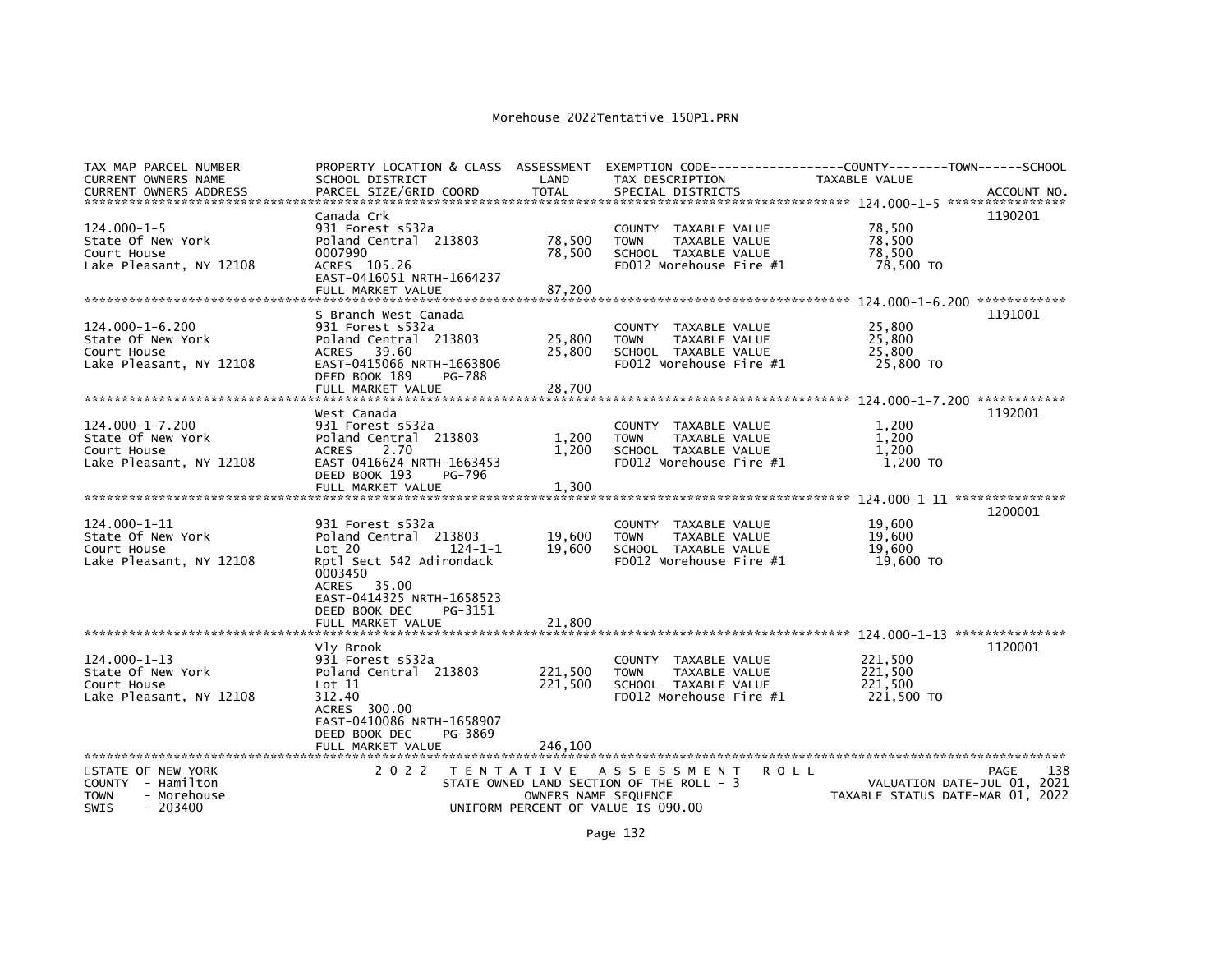| SCHOOL DISTRICT                                                                                                                                                                      | LAND                                                                                                                                   | TAX DESCRIPTION                                      | TAXABLE VALUE                           |                                                                                                                                                                                                                                                                                                                                                                                                                                                                                                                                                                                |
|--------------------------------------------------------------------------------------------------------------------------------------------------------------------------------------|----------------------------------------------------------------------------------------------------------------------------------------|------------------------------------------------------|-----------------------------------------|--------------------------------------------------------------------------------------------------------------------------------------------------------------------------------------------------------------------------------------------------------------------------------------------------------------------------------------------------------------------------------------------------------------------------------------------------------------------------------------------------------------------------------------------------------------------------------|
|                                                                                                                                                                                      |                                                                                                                                        |                                                      |                                         | ACCOUNT NO.<br>3590001                                                                                                                                                                                                                                                                                                                                                                                                                                                                                                                                                         |
| 931 Forest s532a<br>Poland Central 213803<br>Lot 51<br>$124 - 1 - 1$<br>Rptl Sect 542 Adirondack<br>0015810<br>ACRES 134.00<br>EAST-0406177 NRTH-1656455                             | 87,100<br>87,100                                                                                                                       | <b>TOWN</b>                                          | 87,100<br>87,100<br>87,100<br>87,100 TO |                                                                                                                                                                                                                                                                                                                                                                                                                                                                                                                                                                                |
| FULL MARKET VALUE                                                                                                                                                                    | 96.800                                                                                                                                 |                                                      |                                         |                                                                                                                                                                                                                                                                                                                                                                                                                                                                                                                                                                                |
|                                                                                                                                                                                      |                                                                                                                                        |                                                      |                                         | 3580001                                                                                                                                                                                                                                                                                                                                                                                                                                                                                                                                                                        |
| Poland Central 213803<br>Lot 50<br>$124 - 1 - 1$<br>Rptl Sect 542 Adirondack<br>0015630<br>ACRES 134.00<br>EAST-0404157 NRTH-1657442                                                 | 90,100<br>90.100                                                                                                                       | <b>TOWN</b>                                          | 90,100<br>90.100<br>90,100 TO           |                                                                                                                                                                                                                                                                                                                                                                                                                                                                                                                                                                                |
|                                                                                                                                                                                      |                                                                                                                                        |                                                      |                                         |                                                                                                                                                                                                                                                                                                                                                                                                                                                                                                                                                                                |
|                                                                                                                                                                                      |                                                                                                                                        |                                                      |                                         | 3570001                                                                                                                                                                                                                                                                                                                                                                                                                                                                                                                                                                        |
| 931 Forest s532a<br>Poland Central 213803<br>Lot 44<br>124-1-1<br>Rptl Sect 542 Adirondack<br>0013680<br>ACRES 66.00<br>EAST-0402283 NRTH-1655604                                    | 55,500<br>55,500                                                                                                                       | <b>TOWN</b>                                          | 55,500<br>55,500<br>55,500 TO           |                                                                                                                                                                                                                                                                                                                                                                                                                                                                                                                                                                                |
| FULL MARKET VALUE                                                                                                                                                                    | 61.700                                                                                                                                 |                                                      |                                         |                                                                                                                                                                                                                                                                                                                                                                                                                                                                                                                                                                                |
|                                                                                                                                                                                      |                                                                                                                                        |                                                      |                                         |                                                                                                                                                                                                                                                                                                                                                                                                                                                                                                                                                                                |
| 931 Forest s532a<br>Poland Central 213803<br>0010720<br>ACRES 107.20<br>EAST-0402452 NRTH-1658265                                                                                    | 0<br>$\Omega$                                                                                                                          | <b>TOWN</b>                                          | 0<br>$\Omega$<br>0<br>0 <sub>T</sub>    |                                                                                                                                                                                                                                                                                                                                                                                                                                                                                                                                                                                |
| FULL MARKET VALUE                                                                                                                                                                    | 0                                                                                                                                      |                                                      |                                         |                                                                                                                                                                                                                                                                                                                                                                                                                                                                                                                                                                                |
|                                                                                                                                                                                      |                                                                                                                                        |                                                      |                                         | 1010001                                                                                                                                                                                                                                                                                                                                                                                                                                                                                                                                                                        |
| Poland Central 213803<br>$124 - 1 - 1$<br>Lot 1<br>Rptl Sect 542 Adirondack<br>0032080<br>FRNT 3675.00 DPTH<br>ACRES 300.00<br>EAST-0404769 NRTH-1661488<br>DEED BOOK DEC<br>PG-3101 | 274,000<br>274,000                                                                                                                     | <b>TOWN</b><br>$\sim$ $\sim$                         | 274,000<br>274,000<br>274,000 TO        |                                                                                                                                                                                                                                                                                                                                                                                                                                                                                                                                                                                |
|                                                                                                                                                                                      | PARCEL SIZE/GRID COORD<br>DEED BOOK AM64<br>931 Forest s532a<br>DEED BOOK AM64<br>DEED BOOK DEC<br>PG-1942<br>G149<br>931 Forest s532a | PROPERTY LOCATION & CLASS ASSESSMENT<br><b>TOTAL</b> | SPECIAL DISTRICTS                       | EXEMPTION CODE-----------------COUNTY-------TOWN------SCHOOL<br>COUNTY TAXABLE VALUE<br><b>TAXABLE VALUE</b><br>SCHOOL TAXABLE VALUE<br>FD012 Morehouse Fire #1<br>90,100<br>COUNTY TAXABLE VALUE<br>TAXABLE VALUE<br>SCHOOL TAXABLE VALUE<br>FD012 Morehouse Fire #1<br>55.500<br>COUNTY TAXABLE VALUE<br>TAXABLE VALUE<br>SCHOOL TAXABLE VALUE<br>FD012 Morehouse Fire #1<br>COUNTY TAXABLE VALUE<br>TAXABLE VALUE<br>SCHOOL TAXABLE VALUE<br>FD012 Morehouse Fire #1<br>274,000<br>COUNTY TAXABLE VALUE<br>TAXABLE VALUE<br>SCHOOL TAXABLE VALUE<br>FD012 Morehouse Fire #1 |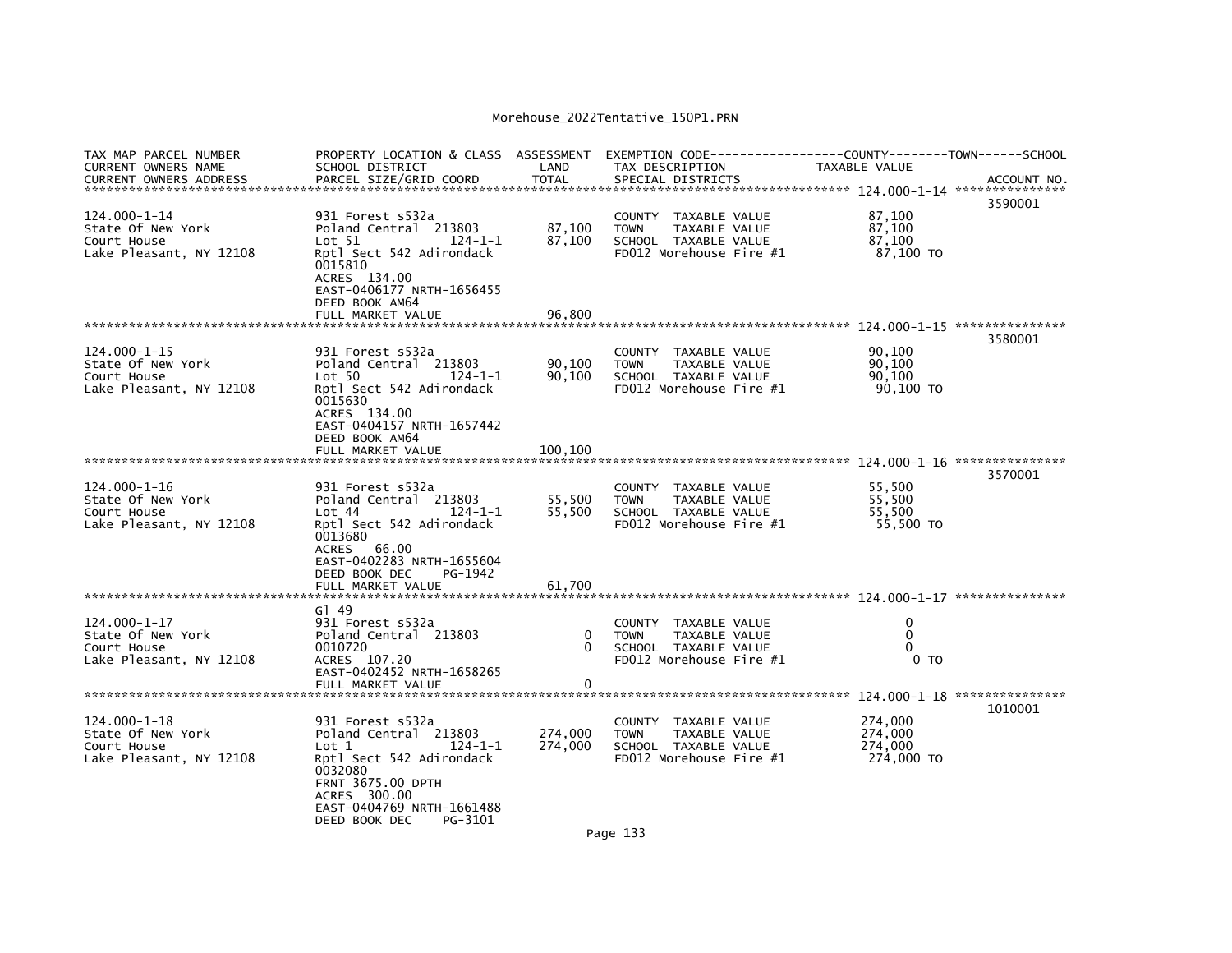|                                                                                                 | FULL MARKET VALUE                                                                                                                                                                                         | 304,400                                   | Morehouse_2022Tentative_150P1.PRN                                                                           |                                             |                                            |
|-------------------------------------------------------------------------------------------------|-----------------------------------------------------------------------------------------------------------------------------------------------------------------------------------------------------------|-------------------------------------------|-------------------------------------------------------------------------------------------------------------|---------------------------------------------|--------------------------------------------|
| STATE OF NEW YORK<br>COUNTY - Hamilton<br>- Morehouse<br><b>TOWN</b><br><b>SWIS</b><br>- 203400 | 2 0 2 2                                                                                                                                                                                                   | T E N T A T I V E<br>OWNERS NAME SEQUENCE | ASSESSMENT<br><b>ROLL</b><br>STATE OWNED LAND SECTION OF THE ROLL - 3<br>UNIFORM PERCENT OF VALUE IS 090.00 | TAXABLE STATUS DATE-MAR 01, 2022            | 139<br>PAGE<br>VALUATION DATE-JUL 01, 2021 |
| TAX MAP PARCEL NUMBER<br>CURRENT OWNERS NAME<br><b>CURRENT OWNERS ADDRESS</b>                   | PROPERTY LOCATION & CLASS ASSESSMENT<br>SCHOOL DISTRICT<br>PARCEL SIZE/GRID COORD                                                                                                                         | LAND<br><b>TOTAL</b>                      | TAX DESCRIPTION<br>SPECIAL DISTRICTS                                                                        | TAXABLE VALUE                               | ACCOUNT NO.                                |
| 124.000-1-19<br>State Of New York<br>Court House<br>Lake Pleasant, NY 12108                     | 931 Forest s532a<br>Poland Central 213803<br>$124 - 1 - 1$<br>Lot <sub>2</sub><br>Rptl Sect 542 Adirondack<br>0028390<br>ACRES 300.00<br>EAST-0406690 NRTH-1665671<br>DEED BOOK AM64<br>FULL MARKET VALUE | 200,100<br>200,100<br>222,300             | COUNTY TAXABLE VALUE<br><b>TOWN</b><br>TAXABLE VALUE<br>SCHOOL TAXABLE VALUE<br>FD012 Morehouse Fire #1     | 200,100<br>200,100<br>200.100<br>200,100 TO | 1020001                                    |
|                                                                                                 |                                                                                                                                                                                                           |                                           |                                                                                                             |                                             | 1030001                                    |
| $124.000 - 1 - 20$<br>State Of New York<br>Court House<br>Lake Pleasant, NY 12108               | 931 Forest s532a<br>Poland Central 213803<br>$124 - 1 - 2$<br>Lot 3<br>Rptl Sect 542 Adirondack<br>0029990<br>ACRES 300.00<br>EAST-0408623 NRTH-1669906<br>DEED BOOK DEC<br>PG-3238<br>FULL MARKET VALUE  | 207,600<br>207,600<br>230,700             | COUNTY TAXABLE VALUE<br><b>TOWN</b><br>TAXABLE VALUE<br>SCHOOL TAXABLE VALUE<br>FD012 Morehouse Fire #1     | 207,600<br>207,600<br>207,600<br>207,600 TO |                                            |
|                                                                                                 |                                                                                                                                                                                                           |                                           |                                                                                                             |                                             | 1080001                                    |
| $124.000 - 1 - 21$<br>State Of New York<br>Court House<br>Lake Pleasant, NY 12108               | 931 Forest s532a<br>Poland Central 213803<br>$124 - 1 - 2$<br>Lot 8<br>Rptl Sect 542 Adirondack<br>0031860<br>ACRES 300.00<br>EAST-0411337 NRTH-1668636<br>DEED BOOK AM64                                 | 191,600<br>191.600                        | COUNTY TAXABLE VALUE<br><b>TOWN</b><br>TAXABLE VALUE<br>SCHOOL TAXABLE VALUE<br>FD012 Morehouse Fire #1     | 191,600<br>191,600<br>191.600<br>191,600 TO |                                            |
|                                                                                                 | FULL MARKET VALUE                                                                                                                                                                                         | 212,900                                   |                                                                                                             |                                             |                                            |
| 124.000-1-22<br>State Of New York<br>Court House<br>Lake Pleasant, NY 12108                     | 931 Forest s532a<br>Poland Central 213803<br>Lot 13<br>$124 - 1 - 2$<br>Rptl Sect 542 Adirondack<br>0032250<br>ACRES 300.00<br>EAST-0414099 NRTH-1667304<br>DEED BOOK AM64<br>FULL MARKET VALUE           | 222,000<br>222,000<br>246,700             | COUNTY TAXABLE VALUE<br><b>TOWN</b><br>TAXABLE VALUE<br>SCHOOL TAXABLE VALUE<br>FD012 Morehouse Fire #1     | 222,000<br>222,000<br>222,000<br>222,000 TO | 1140001                                    |
|                                                                                                 |                                                                                                                                                                                                           |                                           |                                                                                                             |                                             |                                            |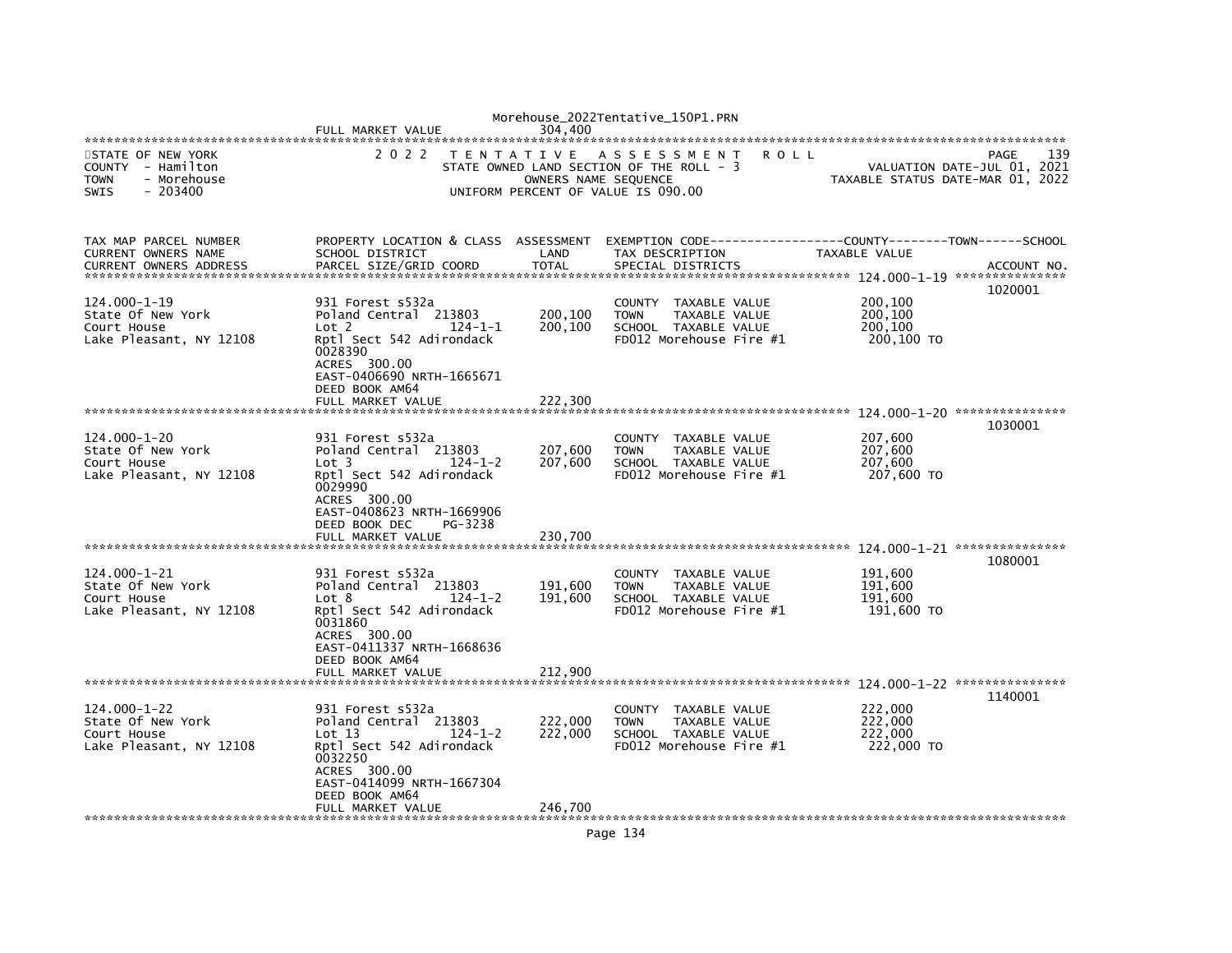| STATE OF NEW YORK<br><b>COUNTY</b><br>- Hamilton<br>- Morehouse<br><b>TOWN</b><br>$-203400$<br><b>SWIS</b> | 2 0 2 2                                                                                                                                                                                                                                                          | OWNERS NAME SEQUENCE          | Morehouse_2022Tentative_150P1.PRN<br>TENTATIVE ASSESSMENT<br><b>ROLL</b><br>STATE OWNED LAND SECTION OF THE ROLL - 3<br>UNIFORM PERCENT OF VALUE IS 090.00 | TAXABLE STATUS DATE-MAR 01, 2022            | 140<br>PAGE<br>VALUATION DATE-JUL 01, 2021 |
|------------------------------------------------------------------------------------------------------------|------------------------------------------------------------------------------------------------------------------------------------------------------------------------------------------------------------------------------------------------------------------|-------------------------------|------------------------------------------------------------------------------------------------------------------------------------------------------------|---------------------------------------------|--------------------------------------------|
| TAX MAP PARCEL NUMBER<br>CURRENT OWNERS NAME<br><b>CURRENT OWNERS ADDRESS</b>                              | PROPERTY LOCATION & CLASS ASSESSMENT<br>SCHOOL DISTRICT<br>PARCEL SIZE/GRID COORD                                                                                                                                                                                | LAND<br><b>TOTAL</b>          | EXEMPTION CODE-----------------COUNTY-------TOWN------SCHOOL<br>TAX DESCRIPTION<br>SPECIAL DISTRICTS                                                       | TAXABLE VALUE                               | ACCOUNT NO.                                |
| 124.000-1-23<br>State Of New York<br>Court House<br>Lake Pleasant, NY 12108                                | $N/S-S/S$ Nys Rte $8$<br>931 Forest s532a<br>Poland Central 213803<br>$124 - 1 - 2$<br>Lot $12$<br>Rptl Sect 542 Adirondack<br>0025360<br><b>FRNT 1455.00 DPTH</b><br>ACRES 264.00<br>EAST-0412254 NRTH-1663217<br>DEED BOOK DEC<br>PG-3101<br>FULL MARKET VALUE | 216,000<br>216,000<br>240,000 | <b>COUNTY</b><br>TAXABLE VALUE<br><b>TOWN</b><br><b>TAXABLE VALUE</b><br>SCHOOL TAXABLE VALUE<br>FD012 Morehouse Fire #1                                   | 216,000<br>216,000<br>216,000<br>216,000 TO | 1130001                                    |
| $124.000 - 1 - 31$<br>State Of New York<br>Court House<br>Lake Pleasant, NY 12108                          | $E/S$ Nys Rte $8$<br>931 Forest s532a<br>Poland Central 213803<br>$124 - 1 - 3$<br>Lot 9<br>Rptl Sect 542 Adirondack<br>0000660<br><b>FRNT 1150.00 DPTH</b><br><b>ACRES</b><br>8.75<br>EAST-0409594 NRTH-1661898<br>DEED BOOK AM64<br>FULL MARKET VALUE          | 4,800<br>4,800<br>5,300       | <b>COUNTY</b><br>TAXABLE VALUE<br>TAXABLE VALUE<br><b>TOWN</b><br>SCHOOL TAXABLE VALUE<br>FD012 Morehouse Fire #1                                          | 4,800<br>4,800<br>4.800<br>4,800 TO         | 1100001                                    |
| $124.000 - 1 - 32$<br>State Of New York<br>Court House<br>Lake Pleasant, NY 12108                          | 931 Forest s532a<br>Poland Central 213803<br>$124 - 1 - 3$<br>Lot 10<br>Rptl Sect 542 Adirondack<br>0010060<br>FRNT 195.00 DPTH<br><b>ACRES</b><br>93.73<br>EAST-0408458 NRTH-1659922<br>DEED BOOK AM64<br>FULL MARKET VALUE                                     | 63,100<br>63,100<br>70.100    | TAXABLE VALUE<br>COUNTY<br><b>TOWN</b><br>TAXABLE VALUE<br>SCHOOL TAXABLE VALUE<br>FD012 Morehouse Fire #1                                                 | 63,100<br>63.100<br>63,100<br>63,100 TO     | 1110001                                    |
| $124.000 - 1 - 33$<br>State Of New York<br>Court House<br>Lake Pleasant, NY 12108                          | Nys Rte 8<br>931 Forest s532a<br>Poland Central 213803<br>Lot 10 Arth Pat N $1/2$ Bet<br><b>FRNT 950.00 DPTH</b><br>ACRES 175.90<br>EAST-0406839 NRTH-1659848<br>DEED BOOK 186<br>PG-696<br>FULL MARKET VALUE                                                    | 50,200<br>50,200<br>55,800    | COUNTY<br>TAXABLE VALUE<br><b>TOWN</b><br>TAXABLE VALUE<br>SCHOOL TAXABLE VALUE<br>$FD012$ Morehouse Fire $#1$                                             | 50,200<br>50,200<br>50,200<br>50,200 TO     | 1110501                                    |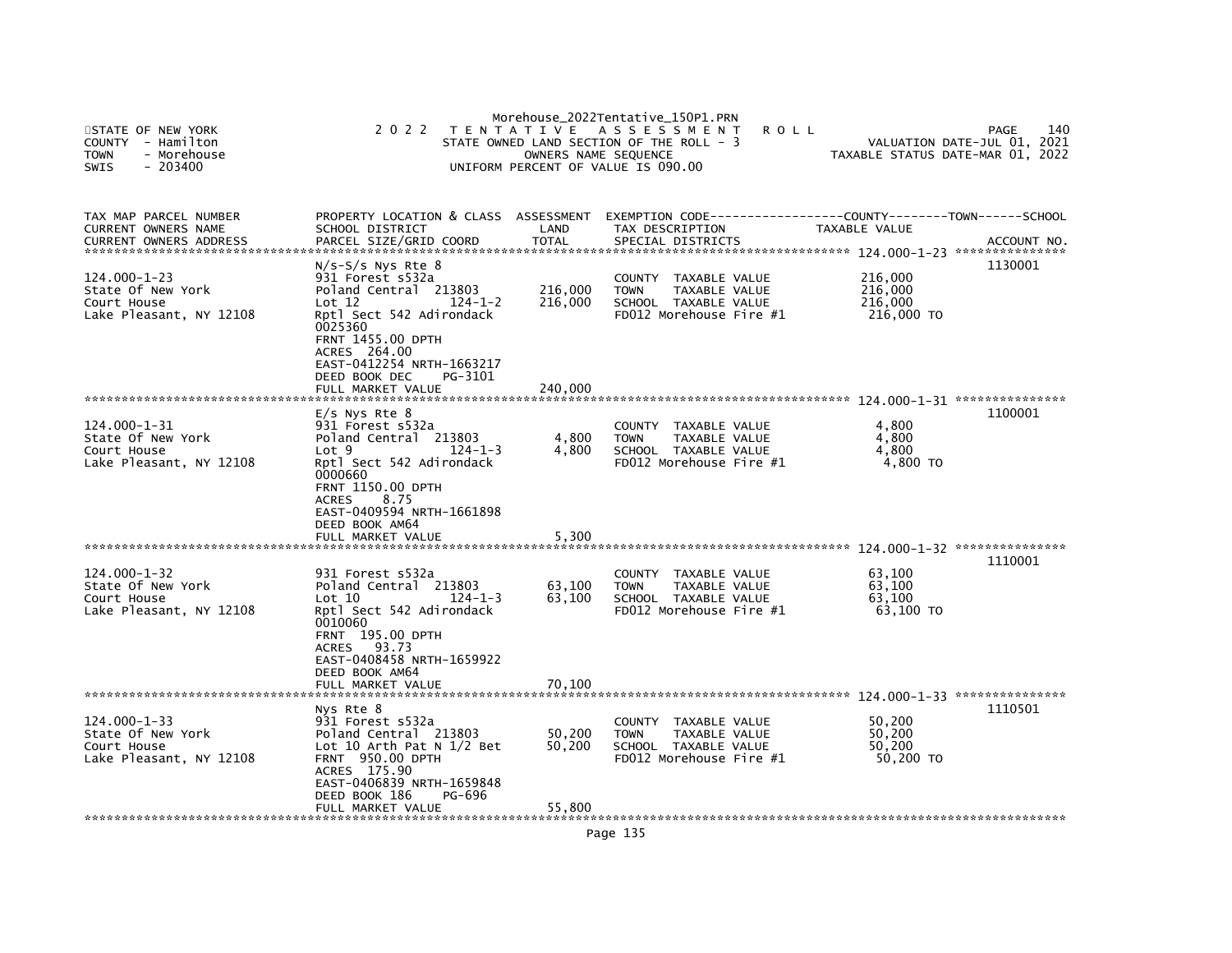| STATE OF NEW YORK<br>- Hamilton<br><b>COUNTY</b><br><b>TOWN</b><br>- Morehouse<br>$-203400$<br><b>SWIS</b> | 2 0 2 2                                                                                                                                                           | OWNERS NAME SEQUENCE | Morehouse_2022Tentative_150P1.PRN<br>TENTATIVE ASSESSMENT<br><b>ROLL</b><br>STATE OWNED LAND SECTION OF THE ROLL - 3<br>UNIFORM PERCENT OF VALUE IS 090.00 | VALUATION DATE-JUL 01,<br>TAXABLE STATUS DATE-MAR 01, 2022 | 141<br>PAGE<br>2021 |
|------------------------------------------------------------------------------------------------------------|-------------------------------------------------------------------------------------------------------------------------------------------------------------------|----------------------|------------------------------------------------------------------------------------------------------------------------------------------------------------|------------------------------------------------------------|---------------------|
| TAX MAP PARCEL NUMBER<br>CURRENT OWNERS NAME                                                               | PROPERTY LOCATION & CLASS ASSESSMENT<br>SCHOOL DISTRICT                                                                                                           | LAND                 | EXEMPTION        CODE-----------------COUNTY-------TOWN------SCHOOL<br>TAX DESCRIPTION                                                                     | TAXABLE VALUE                                              |                     |
| <b>CURRENT OWNERS ADDRESS</b>                                                                              | PARCEL SIZE/GRID COORD                                                                                                                                            | <b>TOTAL</b>         | SPECIAL DISTRICTS                                                                                                                                          |                                                            | ACCOUNT NO.         |
| 124.000-1-41<br>State Of New York<br>Court House<br>Lake Pleasant, NY 12108                                | 931 Forest s532a<br>Poland Central 213803<br>Lot <sub>9</sub><br>$124 - 1 - 4$<br>Rptl Sect 542 Adirondack<br>0005910<br>ACRES 60.00<br>EAST-0408412 NRTH-1665066 | 34,900<br>34,900     | <b>COUNTY</b><br>TAXABLE VALUE<br>TAXABLE VALUE<br><b>TOWN</b><br>SCHOOL TAXABLE VALUE<br>FD012 Morehouse Fire #1                                          | 34,900<br>34,900<br>34,900<br>34,900 TO                    | 1090001             |
|                                                                                                            | DEED BOOK AM64<br>FULL MARKET VALUE                                                                                                                               | 38,800               |                                                                                                                                                            |                                                            |                     |
| 124.016-1-1<br>State Of New York<br>Court House<br>Lake Pleasant, NY 12108                                 | Favle Rd<br>931 Forest s532a<br>Poland Central 213803<br>0007890<br>FRNT 840.00 DPTH<br>ACRES 83.13<br>EAST-0420353 NRTH-1665260<br>DEED BOOK 170<br>PG-00619     | 78,400<br>78,400     | COUNTY TAXABLE VALUE<br>TAXABLE VALUE<br><b>TOWN</b><br>SCHOOL TAXABLE VALUE<br>FD012 Morehouse Fire #1                                                    | 78,400<br>78,400<br>78,400<br>78,400 TO                    | 1220201             |
| ********************************                                                                           | FULL MARKET VALUE                                                                                                                                                 | 87,100               |                                                                                                                                                            |                                                            |                     |
| $124.016 - 1 - 6$<br>State Of New York<br>Court House<br>Lake Pleasant, NY 12108                           | Off Nys Rte 8<br>931 Forest s532a<br>Poland Central 213803<br>0015300<br>ACRES 130.87<br>EAST-0419379 NRTH-1663705                                                | 124,300<br>124,300   | COUNTY TAXABLE VALUE<br>TAXABLE VALUE<br><b>TOWN</b><br>SCHOOL TAXABLE VALUE<br>$FD012$ Morehouse Fire $#1$                                                | 124,300<br>124,300<br>124,300<br>124,300 TO                | 1221201             |
|                                                                                                            | FULL MARKET VALUE                                                                                                                                                 | 138,100              |                                                                                                                                                            |                                                            |                     |
| $125.000 - 1 - 1$<br>State Of New York<br>Court House<br>Lake Pleasant, NY 12108                           | 931 Forest s532a<br>202001<br>Piseco Common<br>Lot 69<br>125-1-1<br>Rptl Sect 542 Adirondack<br>0024290                                                           | 189,000<br>189,000   | COUNTY TAXABLE VALUE<br><b>TOWN</b><br>TAXABLE VALUE<br>SCHOOL TAXABLE VALUE<br>FD012 Morehouse Fire #1                                                    | 189,000<br>189,000<br>189,000<br>189,000 TO                | 0710001             |
| *****************************                                                                              | ACRES 242.51<br>EAST-0438852 NRTH-1669855<br>DEED BOOK AM64<br>FULL MARKET VALUE                                                                                  | 210,000              |                                                                                                                                                            |                                                            |                     |
| $125.000 - 1 - 2$<br>State Of New York<br>Court House<br>Lake Pleasant, NY 12108                           | 931 Forest s532a<br>202001<br>Piseco Common<br>$125 - 1 - 2$<br>$Lot$ 72<br>Rptl Sect 542 Adirondack<br>0024420                                                   | 174,400<br>174,400   | COUNTY TAXABLE VALUE<br><b>TOWN</b><br>TAXABLE VALUE<br>SCHOOL TAXABLE VALUE<br>FD012 Morehouse Fire #1                                                    | 174,400<br>174,400<br>174,400<br>174,400 TO                | 0740001             |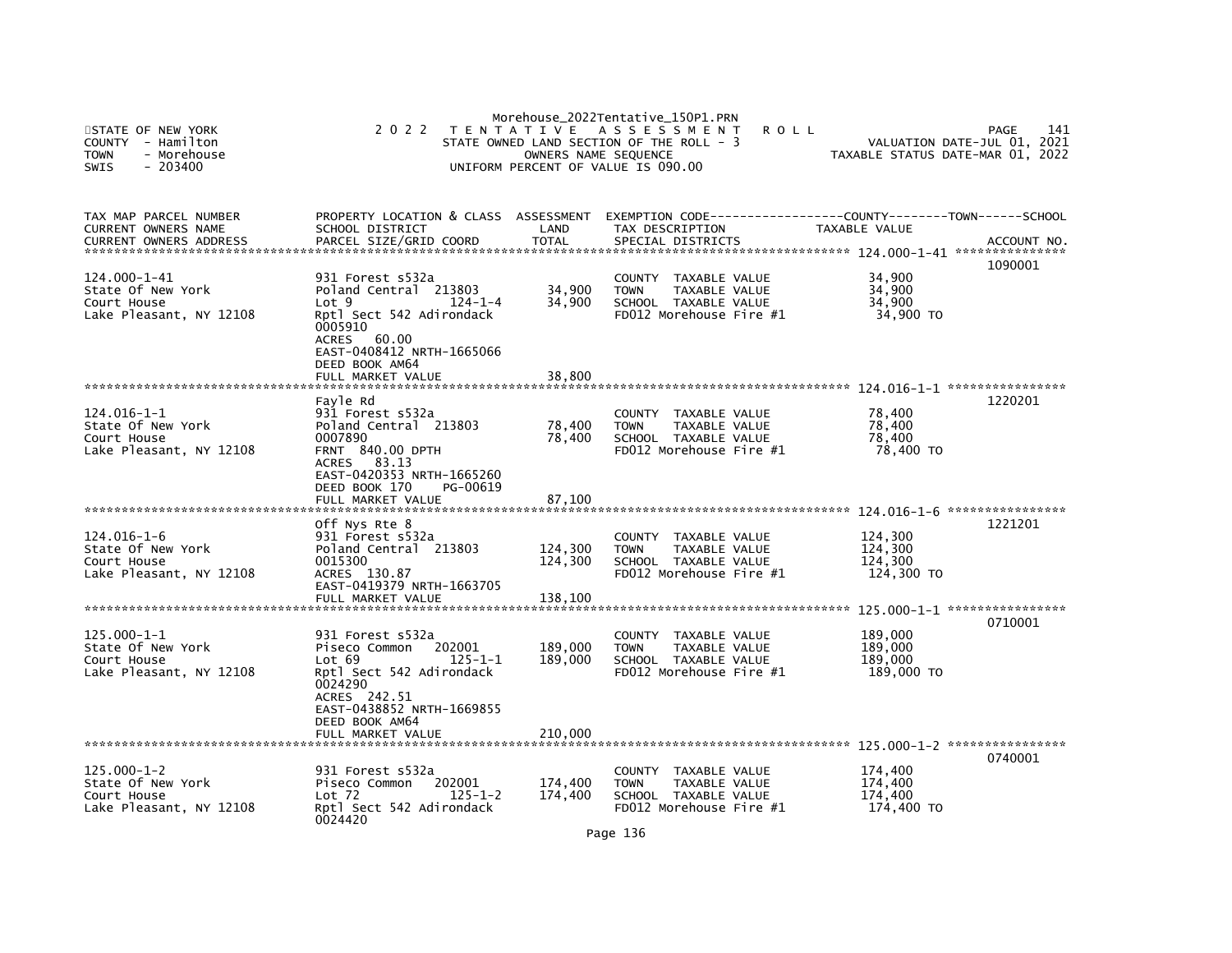|                                        |                                                                |                      | Morehouse_2022Tentative_150P1.PRN               |                                  |
|----------------------------------------|----------------------------------------------------------------|----------------------|-------------------------------------------------|----------------------------------|
|                                        | ACRES 229.95                                                   |                      |                                                 |                                  |
|                                        | EAST-0441845 NRTH-1668455                                      |                      |                                                 |                                  |
|                                        | DEED BOOK AM64<br>FULL MARKET VALUE                            | 193,800              |                                                 |                                  |
|                                        |                                                                |                      |                                                 |                                  |
| STATE OF NEW YORK                      | 2 0 2 2                                                        |                      | TENTATIVE ASSESSMENT<br><b>ROLL</b>             | 142<br>PAGE                      |
| COUNTY - Hamilton                      |                                                                |                      | STATE OWNED LAND SECTION OF THE ROLL - 3        | VALUATION DATE-JUL 01, 2021      |
| <b>TOWN</b><br>- Morehouse             |                                                                | OWNERS NAME SEOUENCE |                                                 | TAXABLE STATUS DATE-MAR 01, 2022 |
| $-203400$<br><b>SWIS</b>               |                                                                |                      | UNIFORM PERCENT OF VALUE IS 090.00              |                                  |
|                                        |                                                                |                      |                                                 |                                  |
|                                        |                                                                |                      |                                                 |                                  |
| TAX MAP PARCEL NUMBER                  | PROPERTY LOCATION & CLASS ASSESSMENT                           |                      |                                                 |                                  |
| CURRENT OWNERS NAME                    | SCHOOL DISTRICT                                                | LAND                 | TAX DESCRIPTION                                 | TAXABLE VALUE                    |
| <b>CURRENT OWNERS ADDRESS</b>          | PARCEL SIZE/GRID COORD                                         | <b>TOTAL</b>         | SPECIAL DISTRICTS                               | ACCOUNT NO.                      |
|                                        |                                                                |                      |                                                 |                                  |
| $125.000 - 1 - 3$                      | 931 Forest s532a                                               |                      | COUNTY<br>TAXABLE VALUE                         | 0850001<br>106,700               |
| State Of New York                      | Piseco Common<br>202001                                        | 106,700              | TAXABLE VALUE<br><b>TOWN</b>                    | 106,700                          |
| Court House                            | Lot 83<br>$125 - 1 - 3$                                        | 106,700              | SCHOOL TAXABLE VALUE                            | 106,700                          |
| Lake Pleasant, NY 12108                | Rptl Sect 542 Adirondack                                       |                      | FD012 Morehouse Fire #1                         | 106,700 TO                       |
|                                        | 0024640                                                        |                      |                                                 |                                  |
|                                        | ACRES 200.00                                                   |                      |                                                 |                                  |
|                                        | EAST-0444819 NRTH-1667054                                      |                      |                                                 |                                  |
|                                        | DEED BOOK AM64                                                 |                      |                                                 |                                  |
|                                        | FULL MARKET VALUE                                              | 118,600              |                                                 |                                  |
|                                        |                                                                |                      |                                                 | 0860001                          |
| $125.000 - 1 - 4$                      | 931 Forest s532a                                               |                      | COUNTY TAXABLE VALUE                            | 161,600                          |
| State Of New York                      | Piseco Common<br>202001                                        | 161,600              | TAXABLE VALUE<br><b>TOWN</b>                    | 161,600                          |
| Court House                            | Lot 84<br>$125 - 1 - 4$                                        | 161,600              | SCHOOL TAXABLE VALUE                            | 161,600                          |
| Lake Pleasant, NY 12108                | Rptl Sect 542 Adirondack                                       |                      | FD012 Morehouse Fire #1                         | 161,600 TO                       |
|                                        | 0021150                                                        |                      |                                                 |                                  |
|                                        | ACRES 201.79<br>EAST-0443472 NRTH-1664312                      |                      |                                                 |                                  |
|                                        | DEED BOOK AM64                                                 |                      |                                                 |                                  |
|                                        | FULL MARKET VALUE                                              | 179.600              |                                                 |                                  |
|                                        |                                                                |                      |                                                 |                                  |
|                                        |                                                                |                      |                                                 | 1600001                          |
| $125.000 - 1 - 5$                      | 931 Forest s532a                                               |                      | COUNTY TAXABLE VALUE                            | 187,700                          |
| State Of New York                      | Poland Central 213803                                          | 187,700              | <b>TOWN</b><br>TAXABLE VALUE                    | 187,700                          |
| Court House<br>Lake Pleasant, NY 12108 | Lot <sub>35</sub><br>$125 - 1 - 5$<br>Rptl Sect 542 Adirondack | 187,700              | SCHOOL TAXABLE VALUE<br>FD012 Morehouse Fire #1 | 187.700<br>187,700 TO            |
|                                        | 0016920                                                        |                      |                                                 |                                  |
|                                        | ACRES 167.00                                                   |                      |                                                 |                                  |
|                                        | EAST-0442927 NRTH-1660487                                      |                      |                                                 |                                  |
|                                        | DEED BOOK 1837                                                 |                      |                                                 |                                  |
|                                        | FULL MARKET VALUE                                              | 208,600              |                                                 |                                  |
|                                        |                                                                |                      |                                                 |                                  |
| $125.000 - 1 - 7$                      | 931 Forest s532a                                               |                      | COUNTY TAXABLE VALUE                            | 1610001<br>269,000               |
| State Of New York                      | Poland Central 213803                                          | 269,000              | <b>TOWN</b><br><b>TAXABLE VALUE</b>             | 269,000                          |
| Court House                            | Lot 36<br>$125 - 1 - 7$                                        | 269,000              | SCHOOL TAXABLE VALUE                            | 269,000                          |
| Lake Pleasant, NY 12108                | Rptl Sect 542 Adirondack                                       |                      | FD012 Morehouse Fire #1                         | 269,000 TO                       |
|                                        | 0019920                                                        |                      |                                                 |                                  |
|                                        | ACRES 200.00                                                   |                      |                                                 |                                  |
|                                        | EAST-0441295 NRTH-1660827                                      |                      |                                                 |                                  |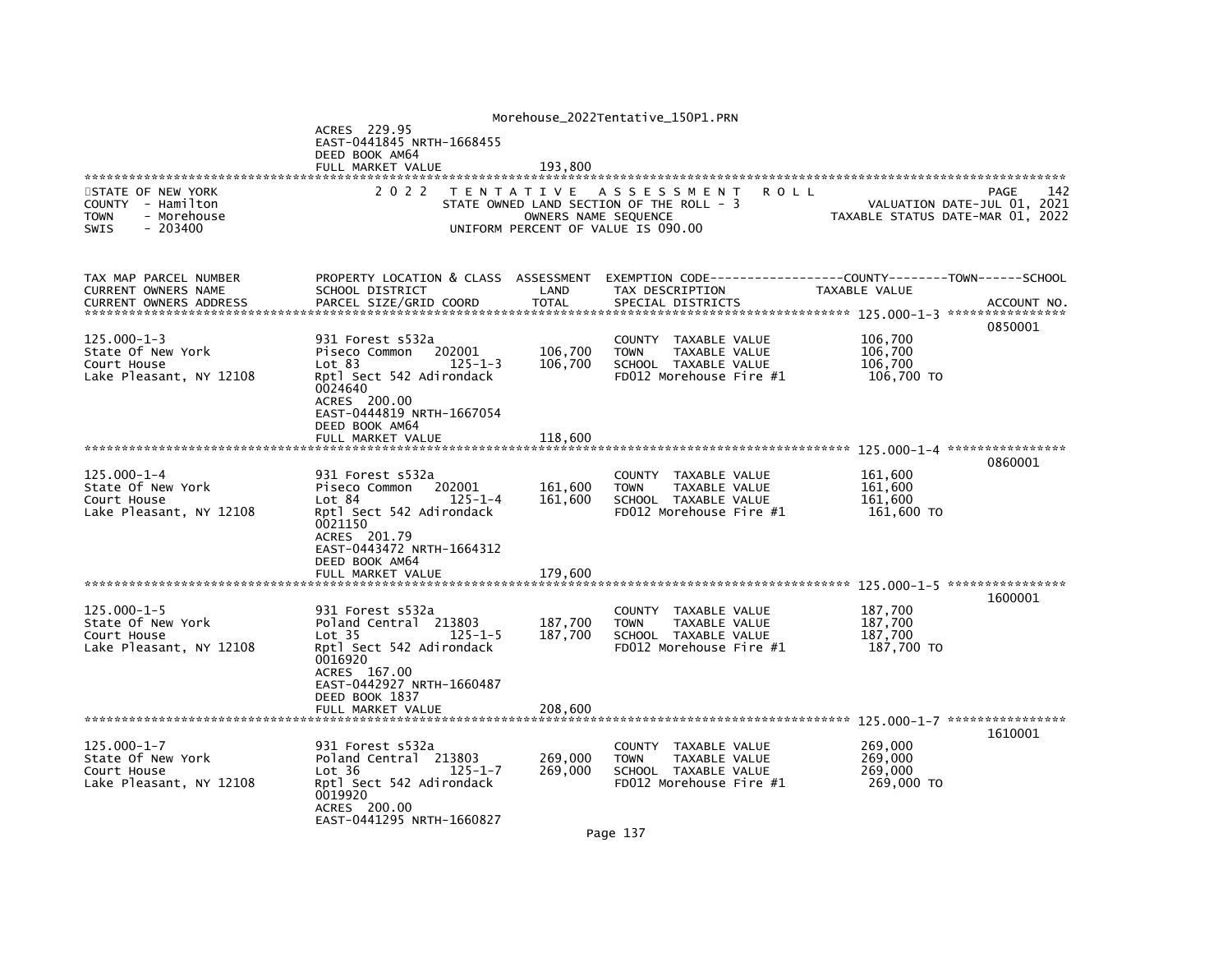|                                                                                                 |                                                                                                                                                                                                 |                            | Morehouse_2022Tentative_150P1.PRN                                                                                              |             |                                             |                                                                                |
|-------------------------------------------------------------------------------------------------|-------------------------------------------------------------------------------------------------------------------------------------------------------------------------------------------------|----------------------------|--------------------------------------------------------------------------------------------------------------------------------|-------------|---------------------------------------------|--------------------------------------------------------------------------------|
|                                                                                                 | DEED BOOK AM64<br>FULL MARKET VALUE                                                                                                                                                             | 298,900                    |                                                                                                                                |             |                                             |                                                                                |
| STATE OF NEW YORK<br>COUNTY - Hamilton<br><b>TOWN</b><br>- Morehouse<br><b>SWIS</b><br>- 203400 | 2 0 2 2                                                                                                                                                                                         |                            | TENTATIVE ASSESSMENT<br>STATE OWNED LAND SECTION OF THE ROLL - 3<br>OWNERS NAME SEQUENCE<br>UNIFORM PERCENT OF VALUE IS 090.00 | <b>ROLL</b> |                                             | 143<br>PAGE<br>VALUATION DATE-JUL 01, 2021<br>TAXABLE STATUS DATE-MAR 01, 2022 |
| TAX MAP PARCEL NUMBER<br>CURRENT OWNERS NAME<br><b>CURRENT OWNERS ADDRESS</b>                   | PROPERTY LOCATION & CLASS ASSESSMENT<br>SCHOOL DISTRICT<br>PARCEL SIZE/GRID COORD                                                                                                               | LAND<br><b>TOTAL</b>       | TAX DESCRIPTION<br>SPECIAL DISTRICTS                                                                                           |             | TAXABLE VALUE                               | ACCOUNT NO<br>****************<br>1510001                                      |
| $125.000 - 1 - 8$<br>State Of New York<br>Court House<br>Lake Pleasant, NY 12108                | 931 Forest s532a<br>Poland Central 213803<br>$125 - 1 - 8$<br>Lot 21<br>Rptl Sect 542 Adirondack<br>0021780<br>ACRES 200.00<br>EAST-0439021 NRTH-1656180<br>DEED BOOK AM64<br>FULL MARKET VALUE | 87,400<br>87,400<br>97.100 | <b>COUNTY</b><br>TAXABLE VALUE<br><b>TOWN</b><br>TAXABLE VALUE<br>SCHOOL TAXABLE VALUE<br>FD012 Morehouse Fire #1              |             | 87,400<br>87,400<br>87,400<br>87,400 TO     |                                                                                |
|                                                                                                 |                                                                                                                                                                                                 |                            |                                                                                                                                |             |                                             | 1500001                                                                        |
| $125.000 - 1 - 9$<br>State Of New York<br>Court House<br>Lake Pleasant, NY 12108                | 931 Forest s532a<br>Poland Central 213803<br>Lot 20<br>$125 - 1 - 9$<br>Rptl Sect 542 Adirondack<br>0011820<br>ACRES 100.00<br>EAST-0436887 NRTH-1655799<br>DEED BOOK AM64<br>FULL MARKET VALUE | 51,800<br>51,800<br>57,600 | COUNTY TAXABLE VALUE<br>TAXABLE VALUE<br><b>TOWN</b><br>SCHOOL TAXABLE VALUE<br>FD012 Morehouse Fire #1                        |             | 51,800<br>51.800<br>51,800<br>51,800 TO     |                                                                                |
|                                                                                                 |                                                                                                                                                                                                 |                            |                                                                                                                                |             |                                             | 1620001                                                                        |
| $125.000 - 1 - 30$<br>State Of New York<br>Court House<br>Lake Pleasant, NY 12108               | 931 Forest s532a<br>Poland Central 213803<br>Lot 37<br>$125 - 1 - 3$<br>Rptl Sect 542 Adirondack<br>0020650<br>ACRES 200.00<br>EAST-0439738 NRTH-1661604                                        | 233,900<br>233,900         | COUNTY TAXABLE VALUE<br><b>TOWN</b><br>TAXABLE VALUE<br>SCHOOL TAXABLE VALUE<br>FD012 Morehouse Fire #1                        |             | 233,900<br>233.900<br>233,900<br>233,900 TO |                                                                                |
|                                                                                                 | DEED BOOK AM64<br>FULL MARKET VALUE                                                                                                                                                             | 259,900                    |                                                                                                                                |             |                                             |                                                                                |
| $125.000 - 1 - 31$<br>State Of New York<br>Court House<br>Lake Pleasant, NY 12108               | 931 Forest s532a - WTRFNT<br>Poland Central 213803<br>Lot 38<br>$125 - 1 - 3$<br>Rptl Sect 542 Adirondack<br>0021060<br>ACRES 200.00<br>EAST-0438140 NRTH-1662298<br>DEED BOOK AM64             | 273,200<br>273,200         | COUNTY TAXABLE VALUE<br>TAXABLE VALUE<br><b>TOWN</b><br>SCHOOL TAXABLE VALUE<br>FD012 Morehouse Fire #1                        |             | 273,200<br>273,200<br>273,200<br>273,200 TO | 1630001                                                                        |
|                                                                                                 | FULL MARKET VALUE                                                                                                                                                                               | 303,600                    | Page 138                                                                                                                       |             |                                             |                                                                                |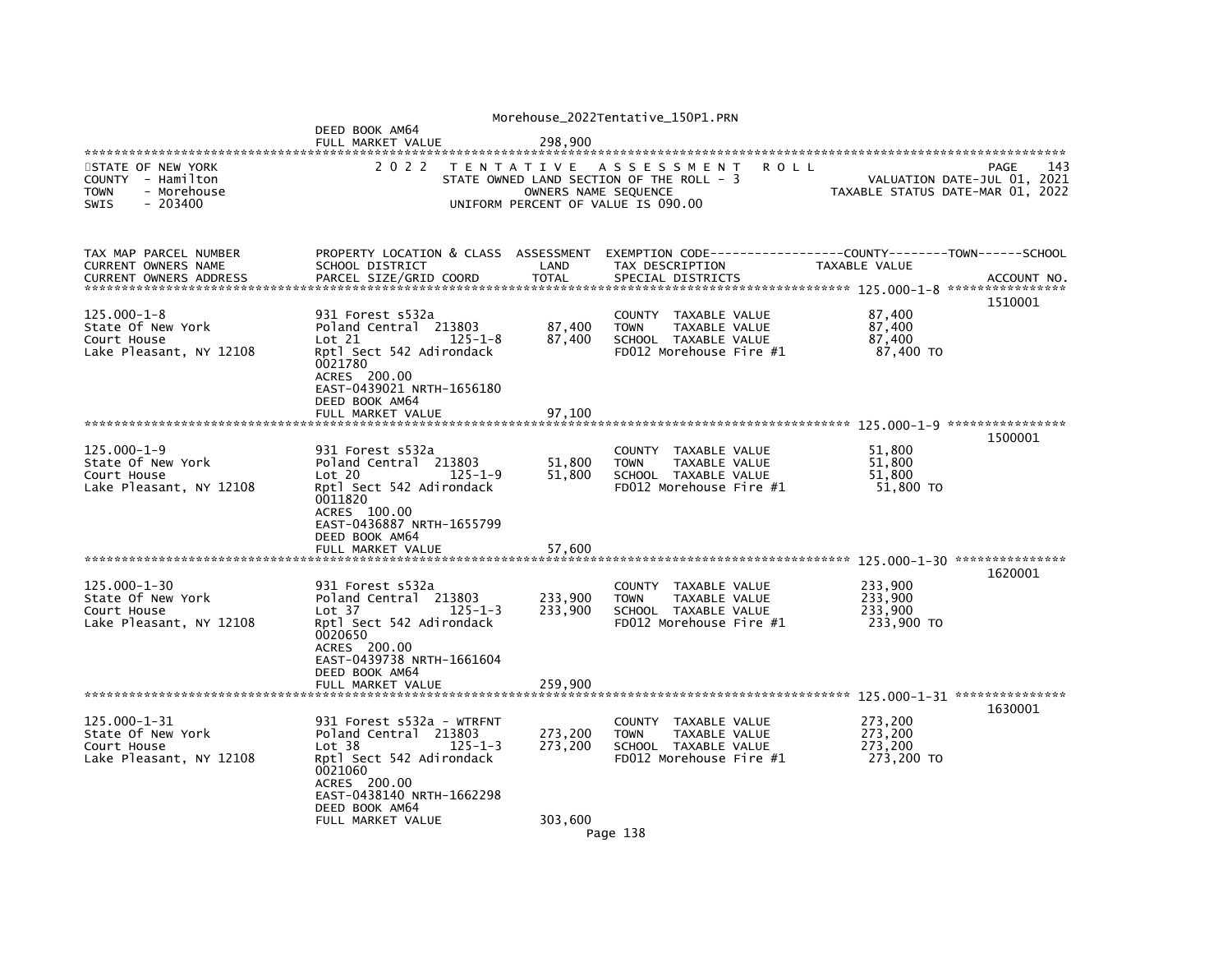|                                                                                           |                                                                                                                                                                                       |                                                                                 | Morehouse_2022Tentative_150P1.PRN                                                                              |                                                 |                                            |
|-------------------------------------------------------------------------------------------|---------------------------------------------------------------------------------------------------------------------------------------------------------------------------------------|---------------------------------------------------------------------------------|----------------------------------------------------------------------------------------------------------------|-------------------------------------------------|--------------------------------------------|
| STATE OF NEW YORK<br>COUNTY - Hamilton<br>- Morehouse<br><b>TOWN</b><br>SWIS<br>$-203400$ | 2 0 2 2                                                                                                                                                                               | T E N T A T I V E<br>OWNERS NAME SEQUENCE<br>UNIFORM PERCENT OF VALUE IS 090.00 | A S S E S S M E N T<br>STATE OWNED LAND SECTION OF THE ROLL - 3                                                | <b>ROLL</b><br>TAXABLE STATUS DATE-MAR 01, 2022 | 144<br>PAGE<br>VALUATION DATE-JUL 01, 2021 |
| TAX MAP PARCEL NUMBER<br>CURRENT OWNERS NAME<br><b>CURRENT OWNERS ADDRESS</b>             | PROPERTY LOCATION & CLASS<br>SCHOOL DISTRICT<br>PARCEL SIZE/GRID COORD                                                                                                                | ASSESSMENT<br>LAND<br><b>TOTAL</b>                                              | EXEMPTION CODE-----------------COUNTY-------TOWN------SCHOOL<br>TAX DESCRIPTION<br>SPECIAL DISTRICTS           | TAXABLE VALUE                                   | ACCOUNT NO.                                |
| 125.000-1-39<br>State Of New York<br>Court House<br>Lake Pleasant, NY 12108               | 931 Forest s532a<br>Piseco Common<br>202001<br>Lot 57<br>$125 - 1 - 3$<br>Rptl Sect 542 Adirondack<br>0019990<br>ACRES 191.58<br>EAST-0434685 NRTH-1668515<br>DEED BOOK AM64          | 135,200<br>135,200                                                              | TAXABLE VALUE<br>COUNTY<br><b>TOWN</b><br>TAXABLE VALUE<br>SCHOOL TAXABLE VALUE<br>FD012 Morehouse Fire #1     | 135,200<br>135,200<br>135,200<br>135,200 TO     | 0600001                                    |
|                                                                                           | FULL MARKET VALUE                                                                                                                                                                     | 150.200                                                                         |                                                                                                                |                                                 |                                            |
| $125.000 - 1 - 40$<br>State Of New York<br>Court House<br>Lake Pleasant, NY 12108         | 931 Forest s532a - WTRFNT<br>Piseco Common<br>202001<br>Lot 70<br>$125 - 1 - 4$<br>Rptl Sect 542 Adirondack<br>0021670<br>ACRES 202.61<br>EAST-0437528 NRTH-1667140<br>DEED BOOK AM64 | 124,300<br>124,300                                                              | COUNTY TAXABLE VALUE<br><b>TOWN</b><br>TAXABLE VALUE<br>SCHOOL TAXABLE VALUE<br>FD012 Morehouse Fire #1        | 124,300<br>124,300<br>124,300<br>124,300 TO     | 0720001                                    |
|                                                                                           | FULL MARKET VALUE                                                                                                                                                                     | 138.100                                                                         |                                                                                                                |                                                 | 0730001                                    |
| 125.000-1-41<br>State Of New York<br>Court House<br>Lake Pleasant, NY 12108               | 931 Forest s532a - WTRFNT<br>202001<br>Piseco Common<br>$125 - 1 - 4$<br>Lot 71<br>Rptl Sect 542 Adirondack<br>0021600<br>ACRES 192.12<br>EAST-0440519 NRTH-1665724<br>DEED BOOK AM64 | 218,000<br>218,000                                                              | COUNTY TAXABLE VALUE<br><b>TOWN</b><br><b>TAXABLE VALUE</b><br>SCHOOL TAXABLE VALUE<br>FD012 Morehouse Fire #1 | 218,000<br>218,000<br>218,000<br>218,000 TO     |                                            |
|                                                                                           | FULL MARKET VALUE                                                                                                                                                                     | 242.200                                                                         |                                                                                                                |                                                 |                                            |
| 125.009-1-1<br>State Of New York<br>Court House<br>Lake Pleasant, NY 12108                | 931 Forest s532a<br>Poland Central 213803<br>Lot 4<br>125,009<br>Rptl Sect 542 Adirondack<br>0029720<br>ACRES 290.00<br>EAST-0421634 NRTH-1668729<br>DEED BOOK AM64                   | 199,900<br>199,900                                                              | COUNTY TAXABLE VALUE<br><b>TOWN</b><br>TAXABLE VALUE<br>SCHOOL TAXABLE VALUE<br>FD012 Morehouse Fire #1        | 199,900<br>199,900<br>199,900<br>199,900 TO     | 1230001                                    |
|                                                                                           | FULL MARKET VALUE                                                                                                                                                                     | 222,100                                                                         |                                                                                                                |                                                 |                                            |
| STATE OF NEW YORK                                                                         | 2 0 2 2                                                                                                                                                                               |                                                                                 | TENTATIVE ASSESSMENT<br>Page 139                                                                               | R O L L                                         | 145<br>PAGE                                |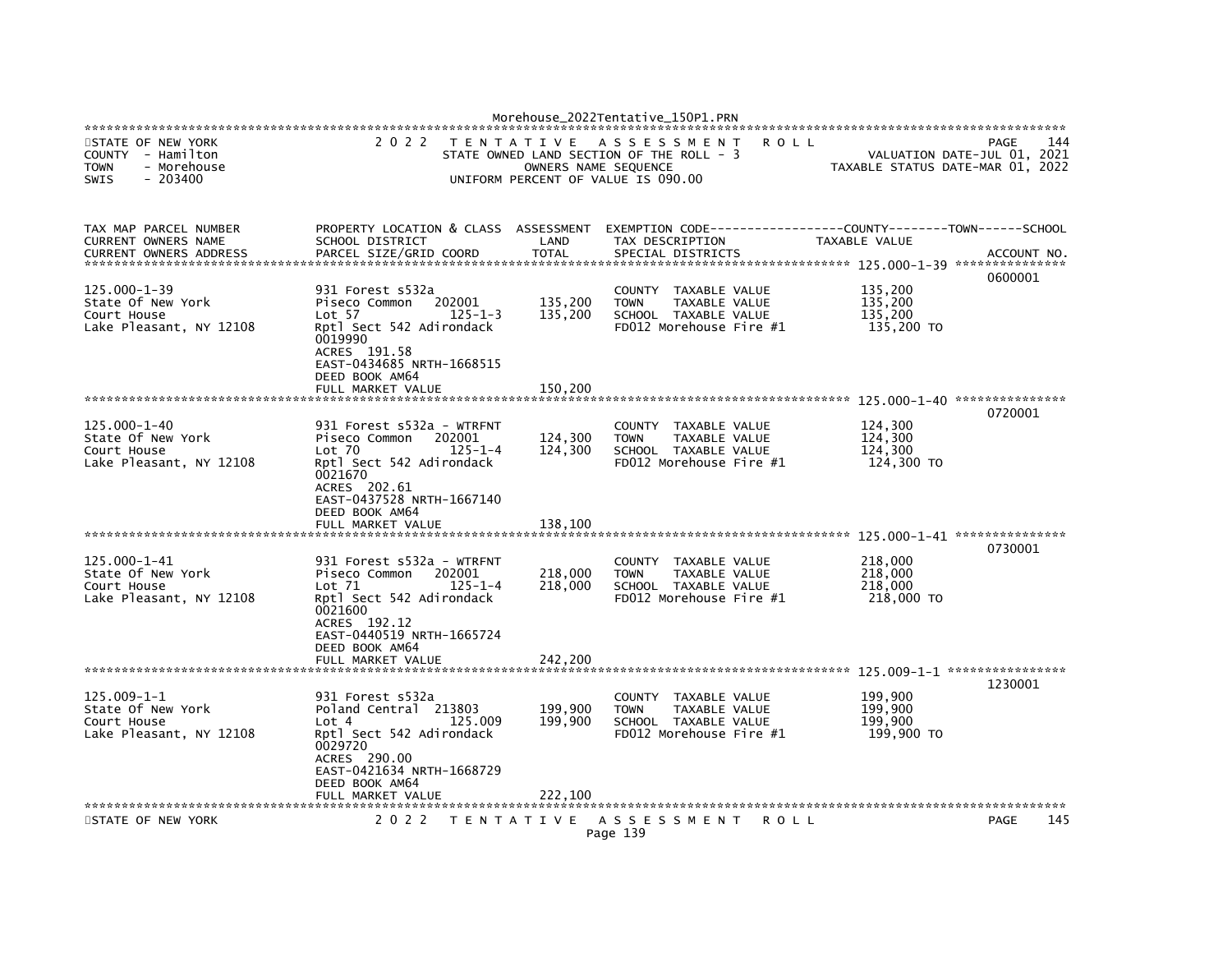| <b>COUNTY</b><br>- Hamilton<br>- Morehouse<br><b>TOWN</b><br>$-203400$<br><b>SWIS</b>            |                                                                                                                                                                                                | OWNERS NAME SEQUENCE                      | Morehouse_2022Tentative_150P1.PRN<br>STATE OWNED LAND SECTION OF THE ROLL - 3<br>UNIFORM PERCENT OF VALUE IS 090.00 | TAXABLE STATUS DATE-MAR 01, 2022            | VALUATION DATE-JUL 01, 2021                |
|--------------------------------------------------------------------------------------------------|------------------------------------------------------------------------------------------------------------------------------------------------------------------------------------------------|-------------------------------------------|---------------------------------------------------------------------------------------------------------------------|---------------------------------------------|--------------------------------------------|
| TAX MAP PARCEL NUMBER<br>CURRENT OWNERS NAME<br>CURRENT OWNERS ADDRESS                           | PROPERTY LOCATION & CLASS ASSESSMENT<br>SCHOOL DISTRICT<br>PARCEL SIZE/GRID COORD                                                                                                              | LAND<br><b>TOTAL</b>                      | EXEMPTION        CODE-----------------COUNTY-------TOWN------SCHOOL<br>TAX DESCRIPTION<br>SPECIAL DISTRICTS         | TAXABLE VALUE                               | ACCOUNT NO.                                |
| $125.009 - 1 - 2$<br>State Of New York<br>Court House<br>Lake Pleasant, NY 12108                 | 931 Forest s532a<br>Poland Central 213803<br>125,009<br>Lot 7<br>Rptl Sect 542 Adirondack<br>0030560<br><b>FRNT 368.00 DPTH</b><br>ACRES 300.00<br>EAST-0424296 NRTH-1667418<br>DEED BOOK AM64 | 194,800<br>194,800                        | <b>COUNTY</b><br>TAXABLE VALUE<br><b>TOWN</b><br>TAXABLE VALUE<br>SCHOOL TAXABLE VALUE<br>FD012 Morehouse Fire #1   | 194,800<br>194,800<br>194,800<br>194,800 TO | 1260001                                    |
|                                                                                                  | FULL MARKET VALUE                                                                                                                                                                              | 216.400                                   |                                                                                                                     |                                             |                                            |
| $125.009 - 1 - 3$<br>State Of New York<br>Court House<br>Lake Pleasant, NY 12108                 | 931 Forest s532a<br>Poland Central 213803<br>Rptl Sect 542 Adirondack<br>0004940<br><b>ACRES</b><br>50.00<br>EAST-0419843 NRTH-1666162<br>DEED BOOK AM64                                       | 45,900<br>45,900                          | COUNTY TAXABLE VALUE<br>TAXABLE VALUE<br><b>TOWN</b><br>SCHOOL TAXABLE VALUE<br>FD012 Morehouse Fire #1             | 45,900<br>45,900<br>45,900<br>45,900 TO     | 1221101                                    |
|                                                                                                  | FULL MARKET VALUE                                                                                                                                                                              | 51,000                                    |                                                                                                                     |                                             |                                            |
| $125.009 - 1 - 4$<br>State Of New York<br>RD 1 3728 Oneida St<br>Utica, NY 13413                 | State Parcel 1230101<br>931 Forest s532a<br>Poland Central 213803<br>Lot 4 Arthurboro Pat N $1/$<br><b>ACRES</b><br>10.10<br>EAST-0420743 NRTH-1666717<br>DEED BOOK 166<br>PG-00209            | 1,900<br>1.900                            | <b>COUNTY</b><br>TAXABLE VALUE<br><b>TOWN</b><br>TAXABLE VALUE<br>SCHOOL TAXABLE VALUE<br>FD012 Morehouse Fire #1   | 1,900<br>1,900<br>1,900<br>1,900 TO         | 1230101                                    |
|                                                                                                  | FULL MARKET VALUE                                                                                                                                                                              | 2,100                                     |                                                                                                                     |                                             |                                            |
| $125.010 - 1 - 1$<br>State Of New York<br>Court House<br>Lake Pleasant, NY 12108                 | 931 Forest s532a<br>202001<br>Piseco Common<br>Lot 14<br>125.010<br>Rptl Sect 542 Adirondack<br>0033080<br>ACRES 310.00<br>EAST-0426895 NRTH-1666257<br>DEED BOOK AM64                         | 207,800<br>207,800                        | <b>COUNTY</b><br>TAXABLE VALUE<br>TAXABLE VALUE<br><b>TOWN</b><br>SCHOOL TAXABLE VALUE<br>FD012 Morehouse Fire #1   | 207,800<br>207,800<br>207,800<br>207,800 TO | 1320001                                    |
|                                                                                                  | FULL MARKET VALUE                                                                                                                                                                              | 230,900                                   |                                                                                                                     |                                             |                                            |
| STATE OF NEW YORK<br>COUNTY - Hamilton<br><b>TOWN</b><br>- Morehouse<br>$-203400$<br><b>SWIS</b> | 2 0 2 2                                                                                                                                                                                        | T E N T A T I V E<br>OWNERS NAME SEQUENCE | ASSESSMENT<br><b>ROLL</b><br>STATE OWNED LAND SECTION OF THE ROLL - 3<br>UNIFORM PERCENT OF VALUE IS 090.00         | TAXABLE STATUS DATE-MAR 01, 2022            | 146<br>PAGE<br>VALUATION DATE-JUL 01, 2021 |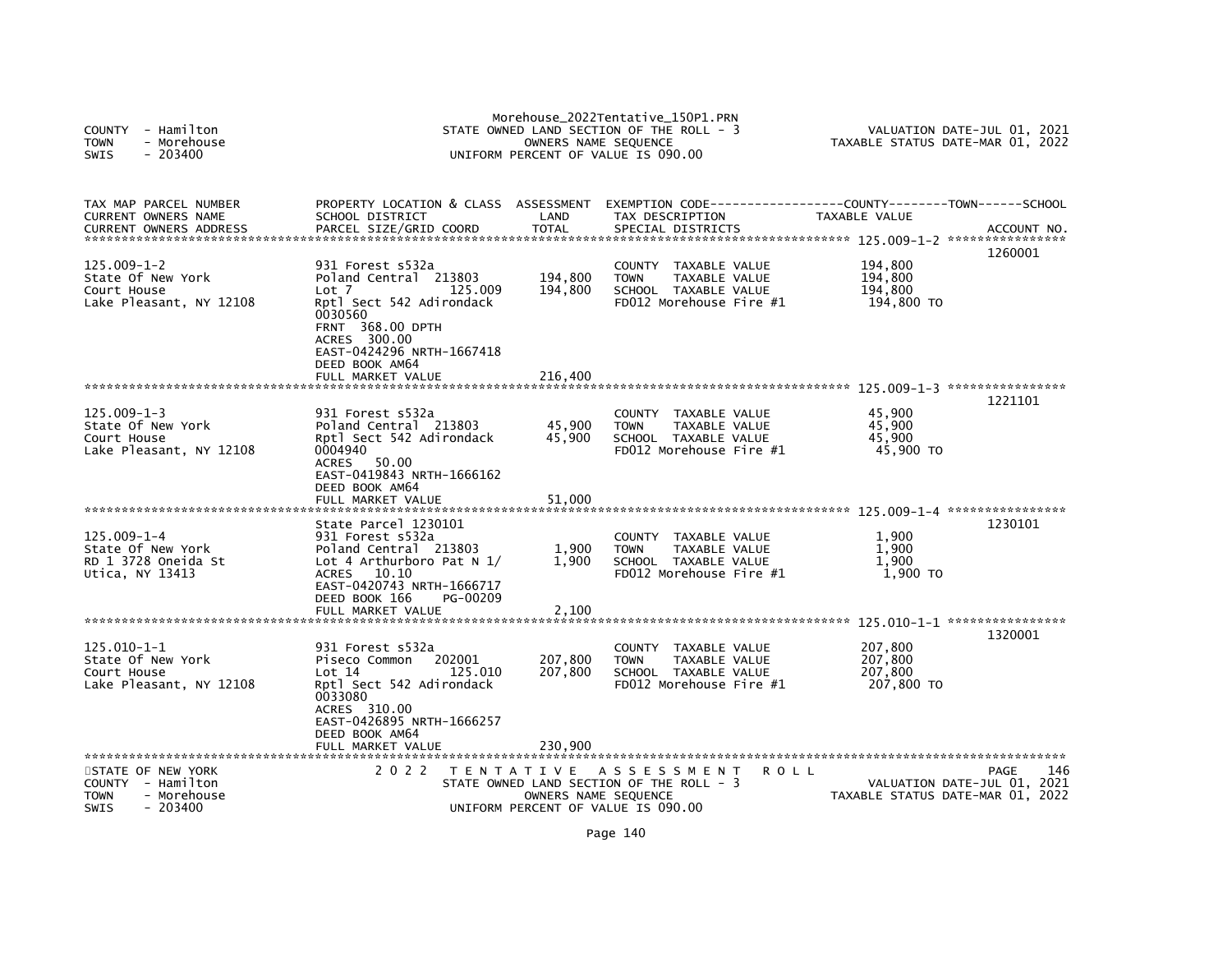| TAX MAP PARCEL NUMBER<br><b>CURRENT OWNERS NAME</b><br><b>CURRENT OWNERS ADDRESS</b> | PROPERTY LOCATION & CLASS ASSESSMENT<br>SCHOOL DISTRICT<br>PARCEL SIZE/GRID COORD                                                                                                                                                   | LAND<br><b>TOTAL</b> | TAX DESCRIPTION<br>SPECIAL DISTRICTS                                                                       | TAXABLE VALUE                           | ACCOUNT NO.                                                     |
|--------------------------------------------------------------------------------------|-------------------------------------------------------------------------------------------------------------------------------------------------------------------------------------------------------------------------------------|----------------------|------------------------------------------------------------------------------------------------------------|-----------------------------------------|-----------------------------------------------------------------|
| $125.010 - 1 - 2$<br>State Of New York<br>Court House<br>Lake Pleasant, NY 12108     | 931 Forest s532a<br>202001<br>Piseco Common<br>Lot 16<br>125.010<br>Rptl Sect 542 Adirondack<br>0009950<br>ACRES 120.00<br>EAST-0430927 NRTH-1667840                                                                                | 84,200<br>84,200     | COUNTY TAXABLE VALUE<br>TAXABLE VALUE<br><b>TOWN</b><br>SCHOOL TAXABLE VALUE<br>FD012 Morehouse Fire #1    | 84,200<br>84.200<br>84,200<br>84,200 TO | 1340001                                                         |
|                                                                                      | DEED BOOK DEC<br>PG-1747<br>FULL MARKET VALUE                                                                                                                                                                                       | 93,600               |                                                                                                            |                                         |                                                                 |
| $125.010 - 1 - 3$<br>State Of New York<br>Court House<br>Lake Pleasant, NY 12108     | Wilmurt Lake Rd<br>931 Forest s532a<br>202001<br>Piseco Common<br>125.010<br>Lot 13<br>Rptl Sect 542 Adirondack<br>0004070<br><b>FRNT 910.00 DPTH</b><br>ACRES 45.00                                                                | 37,200<br>37,200     | COUNTY TAXABLE VALUE<br><b>TOWN</b><br>TAXABLE VALUE<br>SCHOOL TAXABLE VALUE<br>FD012 Morehouse Fire $#1$  | 37,200<br>37,200<br>37,200<br>37,200 TO | 1480001                                                         |
|                                                                                      | EAST-0432583 NRTH-1666799<br>DEED BOOK DEC<br>PG-3937<br>FULL MARKET VALUE                                                                                                                                                          | 41,300               |                                                                                                            |                                         |                                                                 |
| $125.010 - 1 - 14$<br>State Of New York<br>Court House<br>Lake Pleasant, NY 12108    | N/s Mountain Home Rd<br>931 Forest s532a<br>Piseco Common<br>202001<br>125,010<br>Lot 17<br>Rptl Sect 542 Adirondack<br>0013750<br><b>FRNT 575.00 DPTH</b><br>ACRES 135.50<br>EAST-0429680 NRTH-1666117<br>DEED BOOK DEC<br>PG-1747 | 83,800<br>83,800     | COUNTY TAXABLE VALUE<br>TAXABLE VALUE<br><b>TOWN</b><br>SCHOOL TAXABLE VALUE<br>FD012 Morehouse Fire #1    | 83.800<br>83,800<br>83,800<br>83,800 TO | 1350001                                                         |
|                                                                                      | FULL MARKET VALUE                                                                                                                                                                                                                   | 93,100               |                                                                                                            |                                         |                                                                 |
| $125.011 - 1 - 2$<br>State Of New York<br>Court House<br>Lake Pleasant, NY 12108     | 931 Forest s532a<br>202001<br>Piseco Common<br>Lot 40<br>125.011<br>Rptl Sect 542 Adirondack<br>0005240<br>ACRES 38.00<br>EAST-0435752 NRTH-1665621<br>DEED BOOK AM<br>PG-64                                                        | 27,100<br>27,100     | COUNTY<br>TAXABLE VALUE<br>TAXABLE VALUE<br><b>TOWN</b><br>SCHOOL TAXABLE VALUE<br>FD012 Morehouse Fire #1 | 27,100<br>27.100<br>27,100<br>27,100 TO | 1640001                                                         |
| STATE OF NEW YORK                                                                    | FULL MARKET VALUE<br>2 0 2 2                                                                                                                                                                                                        | 30,100               | TENTATIVE ASSESSMENT                                                                                       | <b>ROLL</b>                             | 147<br>PAGE                                                     |
| COUNTY - Hamilton<br>- Morehouse<br><b>TOWN</b><br><b>SWIS</b><br>- 203400           |                                                                                                                                                                                                                                     |                      | STATE OWNED LAND SECTION OF THE ROLL - 3<br>OWNERS NAME SEQUENCE<br>UNIFORM PERCENT OF VALUE IS 090.00     |                                         | VALUATION DATE-JUL 01, 2021<br>TAXABLE STATUS DATE-MAR 01, 2022 |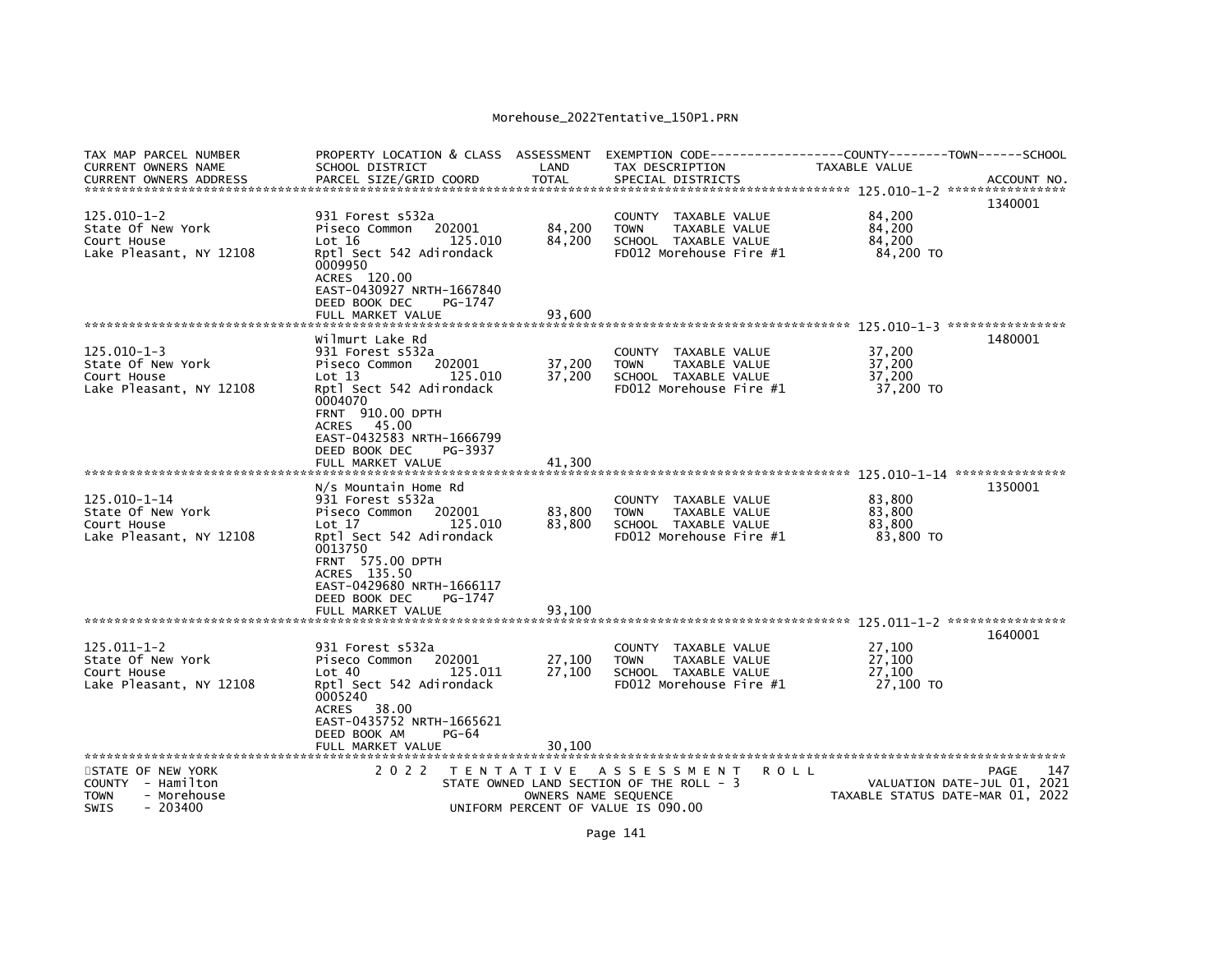| TAX MAP PARCEL NUMBER<br>CURRENT OWNERS NAME<br><b>CURRENT OWNERS ADDRESS</b> | PROPERTY LOCATION & CLASS ASSESSMENT<br>SCHOOL DISTRICT<br>PARCEL SIZE/GRID COORD         | LAND<br><b>TOTAL</b> | TAX DESCRIPTION<br>SPECIAL DISTRICTS     | EXEMPTION        CODE-----------------COUNTY-------TOWN------SCHOOL<br><b>TAXABLE VALUE</b> | ACCOUNT NO.                      |
|-------------------------------------------------------------------------------|-------------------------------------------------------------------------------------------|----------------------|------------------------------------------|---------------------------------------------------------------------------------------------|----------------------------------|
| 125.013-1-1                                                                   | $E/S-W/S$ Fayle Rd<br>931 Forest s532a                                                    |                      | <b>COUNTY</b><br>TAXABLE VALUE           | 146,900                                                                                     | 1270001                          |
| State Of New York                                                             | Poland Central 213803                                                                     | 146,900              | TAXABLE VALUE<br><b>TOWN</b>             | 146,900                                                                                     |                                  |
| Court House                                                                   | 125.013<br>Lot 8                                                                          | 146,900              | SCHOOL TAXABLE VALUE                     | 146,900                                                                                     |                                  |
| Lake Pleasant, NY 12108                                                       | Rptl Sect 542 Adirondack                                                                  |                      | FD012 Morehouse Fire #1                  | 146,900 TO                                                                                  |                                  |
|                                                                               | 0013550<br><b>FRNT 2525.00 DPTH</b><br>ACRES 150.00<br>EAST-0422838 NRTH-1664237          |                      |                                          |                                                                                             |                                  |
|                                                                               | DEED BOOK AM64                                                                            |                      |                                          |                                                                                             |                                  |
|                                                                               | FULL MARKET VALUE                                                                         | 163,200              |                                          |                                                                                             |                                  |
|                                                                               |                                                                                           |                      |                                          |                                                                                             |                                  |
|                                                                               |                                                                                           |                      |                                          |                                                                                             | 1300001                          |
| 125.013-1-2                                                                   | 931 Forest s532a                                                                          |                      | <b>COUNTY</b><br>TAXABLE VALUE           | 97,500                                                                                      |                                  |
| State Of New York                                                             | Poland Central 213803                                                                     | 97,500               | TAXABLE VALUE<br><b>TOWN</b>             | 97,500                                                                                      |                                  |
| Court House                                                                   | Lot 13<br>125.013                                                                         | 97,500               | SCHOOL TAXABLE VALUE                     | 97,500                                                                                      |                                  |
| Lake Pleasant, NY 12108                                                       | Rptl Sect 542 Adirondack                                                                  |                      | FD012 Morehouse Fire #1                  | 97,500 TO                                                                                   |                                  |
|                                                                               | 0012040<br><b>FRNT 1480.00 DPTH</b><br>ACRES 115.00<br>EAST-0424496 NRTH-1662829          |                      |                                          |                                                                                             |                                  |
|                                                                               | DEED BOOK DEC<br>PG-1782                                                                  |                      |                                          |                                                                                             |                                  |
|                                                                               | FULL MARKET VALUE                                                                         | 108,300              |                                          |                                                                                             |                                  |
|                                                                               |                                                                                           |                      |                                          |                                                                                             | ****************                 |
|                                                                               |                                                                                           |                      |                                          |                                                                                             | 1310001                          |
| $125.013 - 1 - 6$                                                             | 931 Forest s532a                                                                          |                      | <b>COUNTY</b><br>TAXABLE VALUE           | 40,400                                                                                      |                                  |
| State Of New York                                                             | Poland Central 213803                                                                     | 40,400               | TOWN<br>TAXABLE VALUE                    | 40,400                                                                                      |                                  |
| Court House                                                                   | 125.013<br>Lot 13                                                                         | 40,400               | SCHOOL TAXABLE VALUE                     | 40,400                                                                                      |                                  |
| Lake Pleasant, NY 12108                                                       | Rptl Sect 542 Adirondack                                                                  |                      | FD012 Morehouse Fire #1                  | 40,400 TO                                                                                   |                                  |
|                                                                               | 0003070<br><b>ACRES</b><br>34.26<br>EAST-0425268 NRTH-1661003<br>DEED BOOK DEC<br>PG-1782 |                      |                                          |                                                                                             |                                  |
|                                                                               | FULL MARKET VALUE                                                                         | 44.900               |                                          |                                                                                             |                                  |
|                                                                               |                                                                                           |                      |                                          |                                                                                             | 1290001                          |
| 125.013-1-7                                                                   | 931 Forest s532a                                                                          |                      | TAXABLE VALUE<br><b>COUNTY</b>           | 17,800                                                                                      |                                  |
| State Of New York                                                             | Poland Central 213803                                                                     | 17,800               | TAXABLE VALUE<br>TOWN                    | 17,800                                                                                      |                                  |
| Court House                                                                   | Lot 13<br>125.013                                                                         | 17,800               | SCHOOL TAXABLE VALUE                     | 17,800                                                                                      |                                  |
| Lake Pleasant, NY 12108                                                       | Rptl Sect 542 Adirondack<br>0000650<br><b>FRNT 1290.00 DPTH</b>                           |                      | FD012 Morehouse Fire #1                  | 17,800 TO                                                                                   |                                  |
|                                                                               | 21.00<br>ACRES                                                                            |                      |                                          |                                                                                             |                                  |
|                                                                               | EAST-0424472 NRTH-1661265                                                                 |                      |                                          |                                                                                             |                                  |
|                                                                               | DEED BOOK DEC<br>PG-1782                                                                  |                      |                                          |                                                                                             |                                  |
|                                                                               | FULL MARKET VALUE                                                                         | 19,800               |                                          |                                                                                             |                                  |
|                                                                               |                                                                                           |                      |                                          |                                                                                             |                                  |
|                                                                               | 2 0 2 2                                                                                   |                      |                                          | <b>ROLL</b>                                                                                 | 148<br>PAGE                      |
| STATE OF NEW YORK<br>COUNTY - Hamilton                                        |                                                                                           | T E N T A T I V E    | A S S E S S M E N T                      |                                                                                             | 2021                             |
|                                                                               |                                                                                           |                      | STATE OWNED LAND SECTION OF THE ROLL - 3 |                                                                                             | VALUATION DATE-JUL 01,           |
| <b>TOWN</b><br>- Morehouse                                                    |                                                                                           | OWNERS NAME SEQUENCE |                                          |                                                                                             | TAXABLE STATUS DATE-MAR 01, 2022 |
| SWIS<br>- 203400                                                              |                                                                                           |                      | UNIFORM PERCENT OF VALUE IS 090.00       |                                                                                             |                                  |
|                                                                               |                                                                                           |                      | Page 142                                 |                                                                                             |                                  |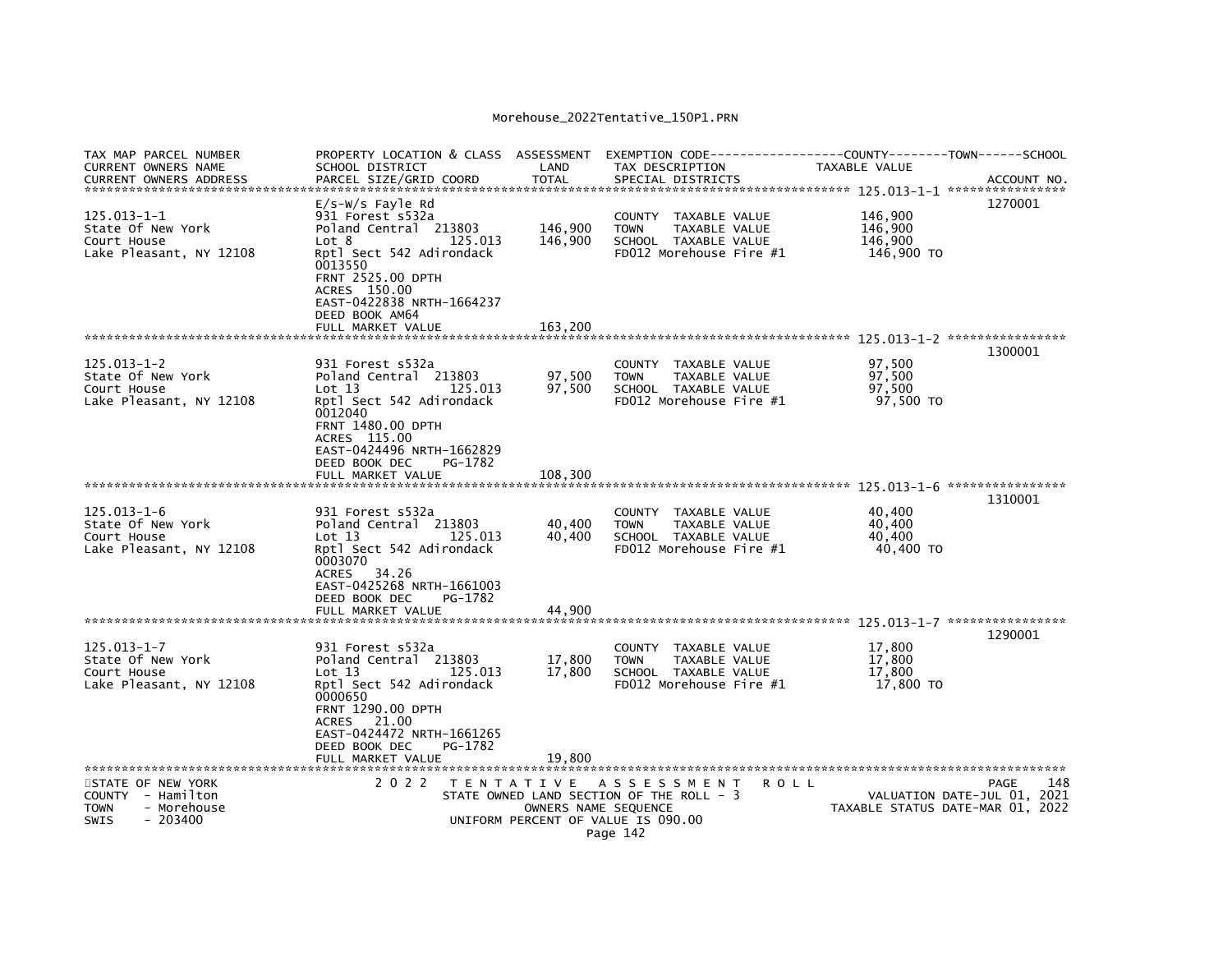| TAX MAP PARCEL NUMBER<br><b>CURRENT OWNERS NAME</b>                                                                        | PROPERTY LOCATION & CLASS ASSESSMENT<br>SCHOOL DISTRICT                                                                                                                        | LAND                                      | TAX DESCRIPTION                                                                                                          | EXEMPTION CODE-----------------COUNTY-------TOWN------SCHOOL<br>TAXABLE VALUE |                                            |
|----------------------------------------------------------------------------------------------------------------------------|--------------------------------------------------------------------------------------------------------------------------------------------------------------------------------|-------------------------------------------|--------------------------------------------------------------------------------------------------------------------------|-------------------------------------------------------------------------------|--------------------------------------------|
| <b>CURRENT OWNERS ADDRESS</b>                                                                                              | PARCEL SIZE/GRID COORD                                                                                                                                                         | <b>TOTAL</b>                              | SPECIAL DISTRICTS                                                                                                        |                                                                               | ACCOUNT NO.<br>1370001                     |
| $125.017 - 1 - 15$<br>State Of New York<br>Court House<br>Lake Pleasant, NY 12108                                          | 931 Forest s532a<br>Poland Central 213803<br>Lot 19<br>125.017<br>Rptl Sect 542 Adirondack<br>0017730<br>ACRES 159.25<br>EAST-0425912 NRTH-1657615<br>DEED BOOK DEC<br>PG-3884 | 111,900<br>111,900                        | COUNTY<br>TAXABLE VALUE<br>TAXABLE VALUE<br><b>TOWN</b><br>SCHOOL TAXABLE VALUE<br>FD012 Morehouse Fire #1               | 111,900<br>111,900<br>111.900<br>111,900 TO                                   |                                            |
|                                                                                                                            | FULL MARKET VALUE                                                                                                                                                              | 124,300                                   |                                                                                                                          |                                                                               |                                            |
|                                                                                                                            |                                                                                                                                                                                |                                           |                                                                                                                          |                                                                               | 1360001                                    |
| $125.018 - 1 - 2$<br>State Of New York<br>Court House<br>Lake Pleasant, NY 12108                                           | 931 Forest s532a<br>Poland Central 213803<br>125.018<br>Lot 18<br>Rptl Sect 542 Adirondack<br>0004960<br><b>FRNT 675.00 DPTH</b><br>50.00<br>ACRES                             | 33,000<br>33,000                          | COUNTY<br>TAXABLE VALUE<br>TAXABLE VALUE<br><b>TOWN</b><br>SCHOOL TAXABLE VALUE<br>FD012 Morehouse Fire #1               | 33.000<br>33,000<br>33,000<br>33,000 TO                                       |                                            |
|                                                                                                                            | EAST-0428367 NRTH-1659644<br>DEED BOOK DEC<br>PG-1747                                                                                                                          |                                           |                                                                                                                          |                                                                               |                                            |
|                                                                                                                            | FULL MARKET VALUE                                                                                                                                                              | 36.700                                    |                                                                                                                          |                                                                               |                                            |
| 125.019-1-16<br>State Of New York<br>Court House<br>Lake Pleasant, NY 12108                                                | Cr <sub>17</sub><br>931 Forest s532a<br>Poland Central 213803<br>125.019<br>Lot 17<br>Rptl Sect 542 Adirondack<br>0009880<br>ACRES 100.00                                      | 85,400<br>85,400                          | COUNTY TAXABLE VALUE<br>TAXABLE VALUE<br><b>TOWN</b><br>SCHOOL TAXABLE VALUE<br>FD012 Morehouse Fire #1                  | 85,400<br>85,400<br>85,400<br>85,400 TO                                       | 1490001                                    |
|                                                                                                                            | EAST-0432178 NRTH-1658039<br>DEED BOOK DEC<br>PG-107                                                                                                                           |                                           |                                                                                                                          |                                                                               |                                            |
|                                                                                                                            | FULL MARKET VALUE                                                                                                                                                              | 94,900                                    |                                                                                                                          |                                                                               |                                            |
| $126.000 - 1 - 1$<br>State Of New York<br>Court House<br>Lake Pleasant, NY 12108                                           | 931 Forest s532a<br>202001<br>Piseco Common<br>Lot 100<br>126-1-1<br>Rptl Sect 542 Adirondack<br>0019960<br>ACRES 231.00<br>EAST-0456133 NRTH-1665790                          | 197,300<br>197,300                        | <b>COUNTY</b><br>TAXABLE VALUE<br><b>TOWN</b><br><b>TAXABLE VALUE</b><br>SCHOOL TAXABLE VALUE<br>FD012 Morehouse Fire #1 | 197,300<br>197,300<br>197,300<br>197,300 TO                                   | 0970001                                    |
|                                                                                                                            | DEED BOOK AM64<br>FULL MARKET VALUE                                                                                                                                            | 219.200                                   |                                                                                                                          |                                                                               |                                            |
| **********************<br>STATE OF NEW YORK<br>COUNTY - Hamilton<br><b>TOWN</b><br>- Morehouse<br><b>SWIS</b><br>$-203400$ | 2 0 2 2                                                                                                                                                                        | T E N T A T I V E<br>OWNERS NAME SEQUENCE | A S S E S S M E N T<br>STATE OWNED LAND SECTION OF THE ROLL - 3<br>UNIFORM PERCENT OF VALUE IS 090.00                    | R O L L<br>TAXABLE STATUS DATE-MAR 01, 2022                                   | 149<br>PAGE<br>VALUATION DATE-JUL 01, 2021 |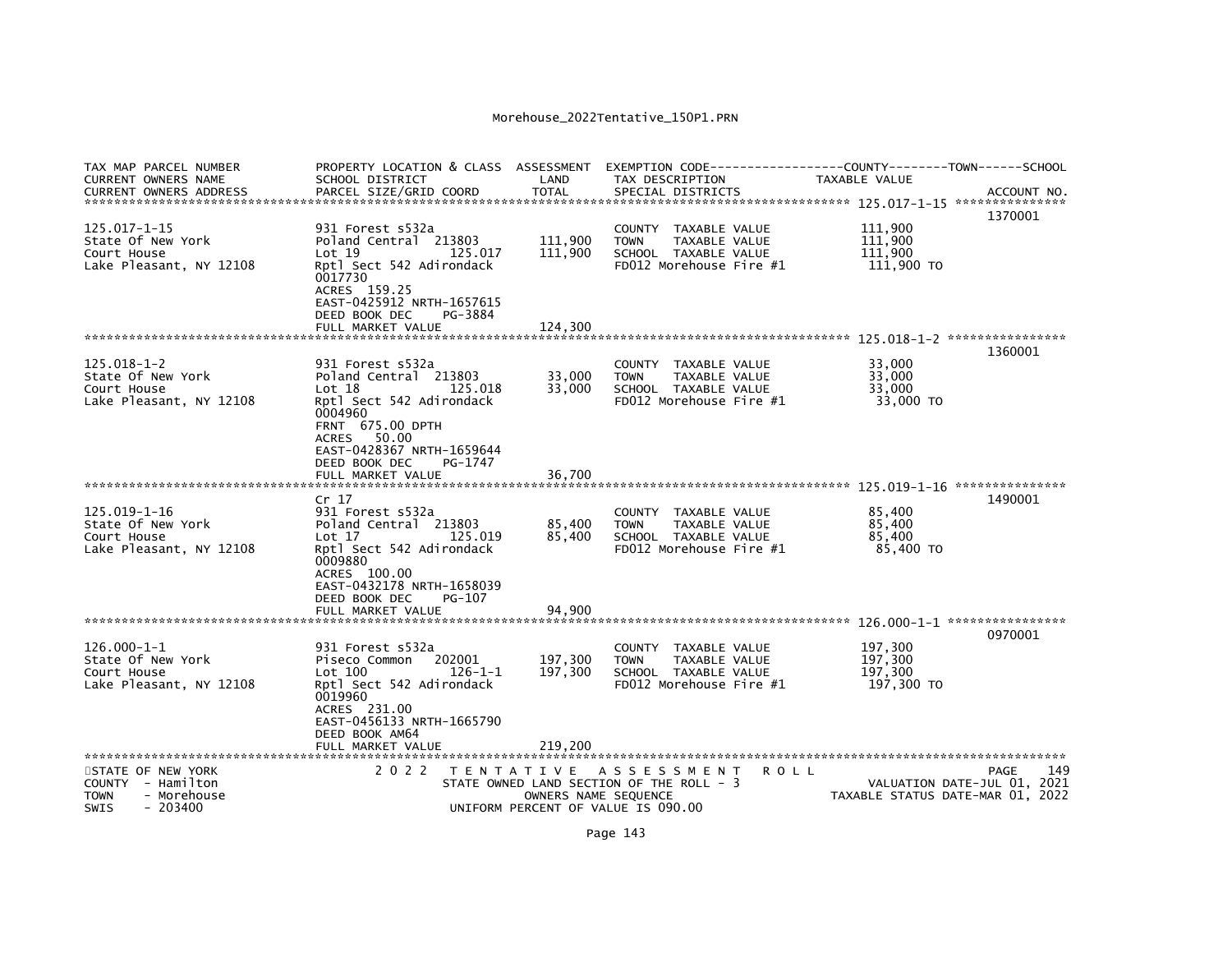| TAX MAP PARCEL NUMBER<br>CURRENT OWNERS NAME                                                                                | PROPERTY LOCATION & CLASS ASSESSMENT<br>SCHOOL DISTRICT                                                                                                                       | LAND                                      | TAX DESCRIPTION                                                                                                   | EXEMPTION CODE-----------------COUNTY-------TOWN------SCHOOL<br>TAXABLE VALUE |                                                                                |
|-----------------------------------------------------------------------------------------------------------------------------|-------------------------------------------------------------------------------------------------------------------------------------------------------------------------------|-------------------------------------------|-------------------------------------------------------------------------------------------------------------------|-------------------------------------------------------------------------------|--------------------------------------------------------------------------------|
| CURRENT OWNERS ADDRESS                                                                                                      | PARCEL SIZE/GRID COORD                                                                                                                                                        | <b>TOTAL</b>                              | SPECIAL DISTRICTS                                                                                                 |                                                                               | ACCOUNT NO.<br>0980001                                                         |
| $126.000 - 1 - 2$<br>State Of New York<br>Court House<br>Lake Pleasant, NY 12108                                            | 931 Forest s532a<br>Piseco Common<br>202001<br>Lot 101<br>$126 - 1 - 2$<br>Rptl Sect 542 Adirondack<br>0021760<br>ACRES 231.00<br>EAST-0454785 NRTH-1662940<br>DEED BOOK AM64 | 208,700<br>208,700                        | <b>COUNTY</b><br>TAXABLE VALUE<br><b>TOWN</b><br>TAXABLE VALUE<br>SCHOOL TAXABLE VALUE<br>FD012 Morehouse Fire #1 | 208,700<br>208,700<br>208,700<br>208,700 TO                                   |                                                                                |
|                                                                                                                             | FULL MARKET VALUE                                                                                                                                                             | 231,900                                   |                                                                                                                   |                                                                               |                                                                                |
|                                                                                                                             |                                                                                                                                                                               |                                           |                                                                                                                   |                                                                               | 0990001                                                                        |
| $126.000 - 1 - 3$<br>State Of New York<br>Court House<br>Lake Pleasant, NY 12108                                            | 931 Forest s532a<br>202001<br>Piseco Common<br>$Lot$ 102<br>$126 - 1 - 3$<br>Rptl Sect 542 Adirondack<br>0018530<br>ACRES 226.00<br>EAST-0453307 NRTH-1659853                 | 225,200<br>225,200                        | COUNTY TAXABLE VALUE<br>TAXABLE VALUE<br><b>TOWN</b><br>SCHOOL TAXABLE VALUE<br>FD012 Morehouse Fire #1           | 225,200<br>225,200<br>225.200<br>225,200 TO                                   |                                                                                |
|                                                                                                                             | DEED BOOK AM64<br>FULL MARKET VALUE                                                                                                                                           | 250,200                                   |                                                                                                                   |                                                                               |                                                                                |
| $126.000 - 1 - 4$<br>State Of New York<br>Court House<br>Lake Pleasant, NY 12108                                            | 931 Forest s532a<br>Poland Central 213803<br>Lot 29<br>$126 - 1 - 4$<br>Rptl Sect 542 Adirondack<br>0017900<br>FRNT 1900.00 DPTH<br>ACRES 200.00<br>EAST-0452052 NRTH-1655610 | 214,300<br>214,300                        | COUNTY TAXABLE VALUE<br><b>TOWN</b><br>TAXABLE VALUE<br>SCHOOL TAXABLE VALUE<br>FD012 Morehouse Fire #1           | 214,300<br>214,300<br>214,300<br>214,300 TO                                   | 1550001                                                                        |
|                                                                                                                             | DEED BOOK DEC<br>PG-1837                                                                                                                                                      | 238,100                                   |                                                                                                                   |                                                                               |                                                                                |
|                                                                                                                             | FULL MARKET VALUE                                                                                                                                                             |                                           |                                                                                                                   |                                                                               |                                                                                |
| $126.000 - 1 - 5$<br>State Of New York<br>Court House<br>Lake Pleasant, NY 12108                                            | 931 Forest s532a<br>Poland Central 213803<br>Lot 30<br>$126 - 1 - 5$<br>Rptl Sect 542 Adirondack<br>0017240<br>ACRES 200.00<br>EAST-0450689 NRTH-1656327                      | 244,400<br>244,400                        | COUNTY TAXABLE VALUE<br><b>TOWN</b><br><b>TAXABLE VALUE</b><br>SCHOOL TAXABLE VALUE<br>FD012 Morehouse Fire #1    | 244,400<br>244,400<br>244,400<br>244,400 TO                                   | 1560001                                                                        |
|                                                                                                                             | PG-1837<br>DEED BOOK DEC<br>FULL MARKET VALUE                                                                                                                                 | 271.600                                   |                                                                                                                   |                                                                               |                                                                                |
| ***********************<br>STATE OF NEW YORK<br>COUNTY - Hamilton<br><b>TOWN</b><br>- Morehouse<br><b>SWIS</b><br>$-203400$ | ******************************<br>2 0 2 2                                                                                                                                     | T E N T A T I V E<br>OWNERS NAME SEQUENCE | A S S E S S M E N T<br>STATE OWNED LAND SECTION OF THE ROLL - 3<br>UNIFORM PERCENT OF VALUE IS 090.00             | R O L L                                                                       | 150<br>PAGE<br>VALUATION DATE-JUL 01, 2021<br>TAXABLE STATUS DATE-MAR 01, 2022 |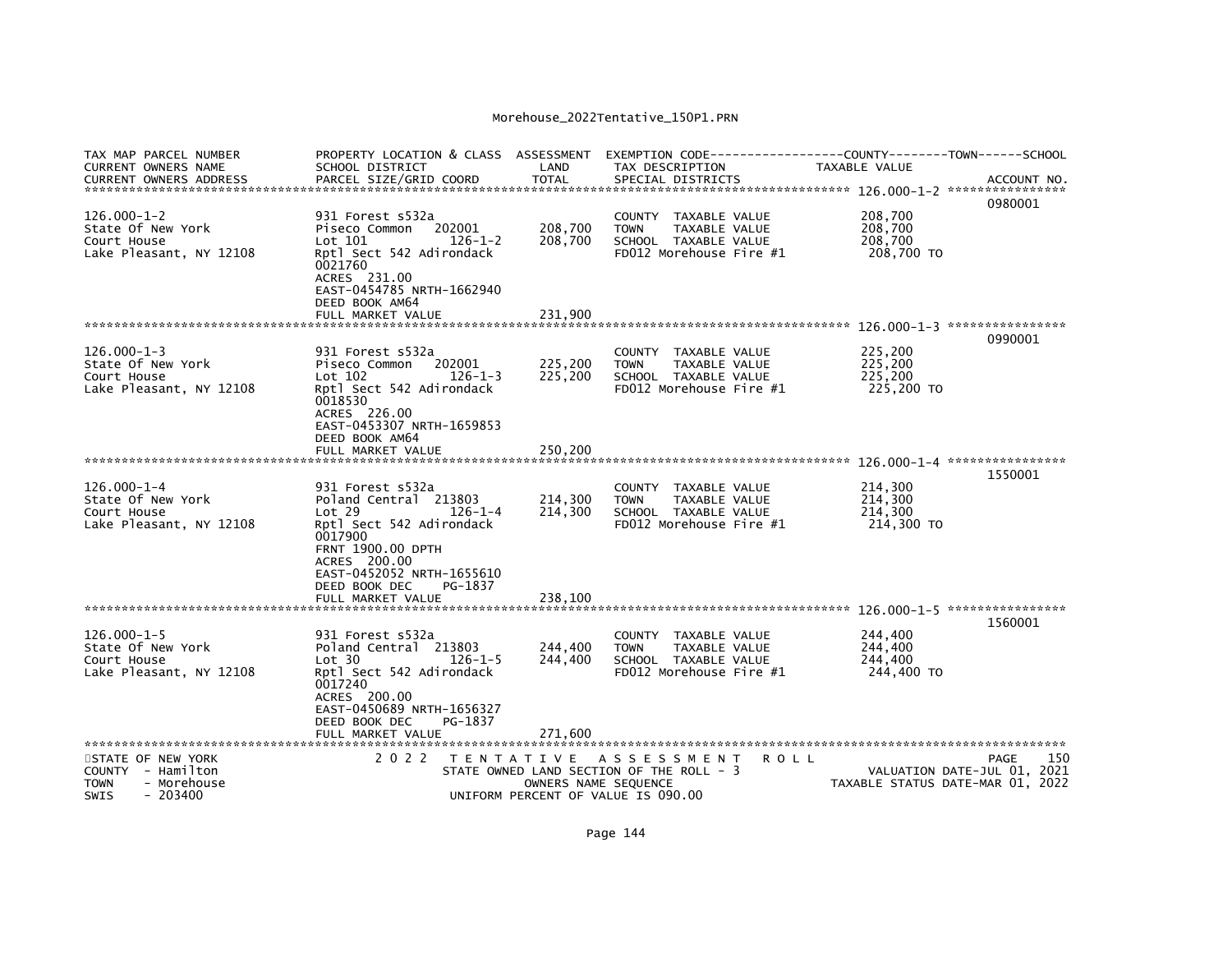| TAX MAP PARCEL NUMBER<br><b>CURRENT OWNERS NAME</b><br><b>CURRENT OWNERS ADDRESS</b>             | PROPERTY LOCATION & CLASS ASSESSMENT<br>SCHOOL DISTRICT<br>PARCEL SIZE/GRID COORD                                                                                                                                                                    | LAND<br><b>TOTAL</b>          | EXEMPTION CODE-----<br>TAX DESCRIPTION<br>SPECIAL DISTRICTS                                             | -------------COUNTY--------TOWN------SCHOOL<br>TAXABLE VALUE<br>ACCOUNT NO.                   |
|--------------------------------------------------------------------------------------------------|------------------------------------------------------------------------------------------------------------------------------------------------------------------------------------------------------------------------------------------------------|-------------------------------|---------------------------------------------------------------------------------------------------------|-----------------------------------------------------------------------------------------------|
| $126.000 - 1 - 9$<br>State Of New York<br>Court House<br>Lake Pleasant, NY 12108                 | Nys Rte 8<br>931 Forest s532a<br>Poland Central 213803<br>0004930<br><b>FRNT 1865.00 DPTH</b><br>ACRES 86.10<br>EAST-0446779 NRTH-1656410<br>FULL MARKET VALUE                                                                                       | 65,900<br>65,900<br>73,200    | COUNTY TAXABLE VALUE<br>TAXABLE VALUE<br><b>TOWN</b><br>SCHOOL TAXABLE VALUE<br>FD012 Morehouse Fire #1 | 1570201<br>65,900<br>65,900<br>65.900<br>65,900 TO                                            |
| 126.000-1-10<br>State Of New York<br>Court House<br>Lake Pleasant, NY 12108                      | S/s Nys Rte 8<br>931 Forest s532a<br>Poland Central 213803<br>$126 - 1 - 1$<br>Lot 34<br>Rptl Sect 542 Adirondack<br>0003610<br><b>FRNT 870.00 DPTH</b><br>ACRES 44.00<br>EAST-0444170 NRTH-1657893<br>DEED BOOK DEC<br>PG-1837<br>FULL MARKET VALUE | 37,200<br>37,200<br>41,300    | COUNTY TAXABLE VALUE<br><b>TOWN</b><br>TAXABLE VALUE<br>SCHOOL TAXABLE VALUE<br>FD012 Morehouse Fire #1 | 1590001<br>37,200<br>37,200<br>37,200<br>37,200 TO                                            |
|                                                                                                  |                                                                                                                                                                                                                                                      |                               |                                                                                                         | 0870001                                                                                       |
| $126.000 - 1 - 20$<br>State Of New York<br>Court House<br>Lake Pleasant, NY 12108                | 931 Forest s532a<br>202001<br>Piseco Common<br>Lot 85<br>$126 - 1 - 2$<br>Rptl Sect 542 Adirondack<br>0021280<br>ACRES 200.00<br>EAST-0446388 NRTH-1662925<br>DEED BOOK AM64<br>FULL MARKET VALUE                                                    | 140,400<br>140,400<br>156,000 | COUNTY TAXABLE VALUE<br><b>TOWN</b><br>TAXABLE VALUE<br>SCHOOL TAXABLE VALUE<br>FD012 Morehouse Fire #1 | 140,400<br>140.400<br>140,400<br>140,400 TO                                                   |
|                                                                                                  |                                                                                                                                                                                                                                                      |                               |                                                                                                         | 0880001                                                                                       |
| $126.000 - 1 - 21$<br>State Of New York<br>Court House<br>Lake Pleasant, NY 12108                | 931 Forest s532a<br>202001<br>Piseco Common<br>$126 - 1 - 2$<br>Lot 86<br>Rptl Sect 542 Adirondack<br>0024630<br>ACRES 200.00<br>EAST-0447736 NRTH-1665683                                                                                           | 115,800<br>115,800            | COUNTY TAXABLE VALUE<br>TAXABLE VALUE<br><b>TOWN</b><br>SCHOOL TAXABLE VALUE<br>FD012 Morehouse Fire #1 | 115,800<br>115,800<br>115,800<br>115,800 TO                                                   |
|                                                                                                  | DEED BOOK AM64<br>FULL MARKET VALUE                                                                                                                                                                                                                  | 128,700                       |                                                                                                         |                                                                                               |
| STATE OF NEW YORK<br>COUNTY - Hamilton<br>- Morehouse<br><b>TOWN</b><br>$-203400$<br><b>SWIS</b> | 2 0 2 2                                                                                                                                                                                                                                              | OWNERS NAME SEQUENCE          | TENTATIVE ASSESSMENT<br>STATE OWNED LAND SECTION OF THE ROLL - 3<br>UNIFORM PERCENT OF VALUE IS 090.00  | 151<br><b>ROLL</b><br>PAGE<br>VALUATION DATE-JUL 01, 2021<br>TAXABLE STATUS DATE-MAR 01, 2022 |
| TAX MAP PARCEL NUMBER<br>CURRENT OWNERS NAME                                                     | PROPERTY LOCATION & CLASS ASSESSMENT<br>SCHOOL DISTRICT                                                                                                                                                                                              | LAND                          | TAX DESCRIPTION<br>Page 145                                                                             | TAXABLE VALUE                                                                                 |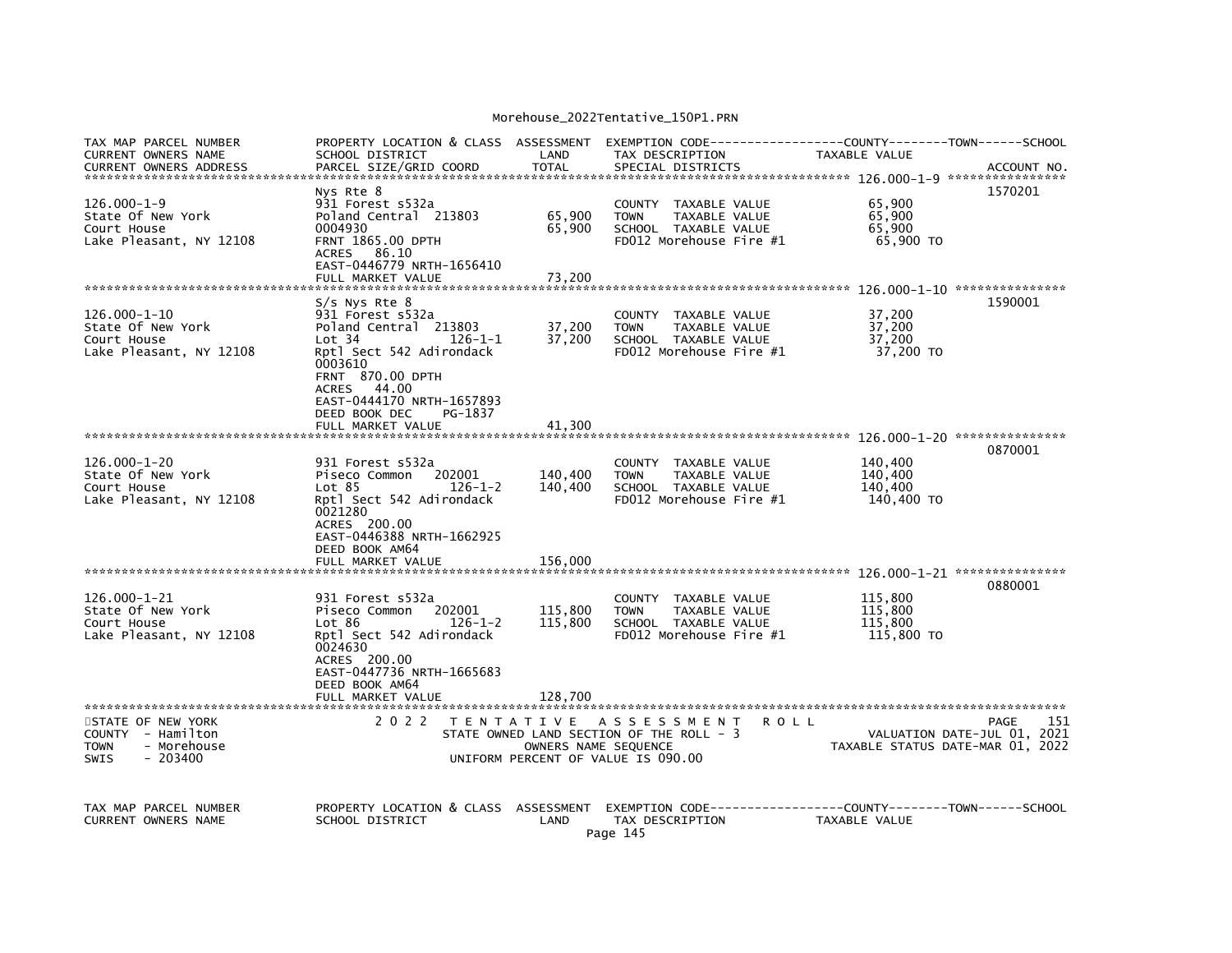|                                                                                                  |                                                                                                                                                                                      |                      | Morehouse_2022Tentative_150P1.PRN                                                                           |                                                                         |     |
|--------------------------------------------------------------------------------------------------|--------------------------------------------------------------------------------------------------------------------------------------------------------------------------------------|----------------------|-------------------------------------------------------------------------------------------------------------|-------------------------------------------------------------------------|-----|
| <b>CURRENT OWNERS ADDRESS</b>                                                                    | PARCEL SIZE/GRID COORD                                                                                                                                                               | TOTAL                | SPECIAL DISTRICTS                                                                                           | ACCOUNT NO<br>0930001                                                   |     |
| $126.000 - 1 - 22$<br>State Of New York<br>Court House<br>Lake Pleasant, NY 12108                | 931 Forest s532a<br>202001<br>Piseco Common<br>Lot <sub>95</sub><br>$126 - 1 - 2$<br>Rptl Sect 542 Adirondack<br>0013800<br>ACRES 200.00<br>EAST-0450326 NRTH-1664917                | 148,000<br>148,000   | COUNTY TAXABLE VALUE<br>TAXABLE VALUE<br><b>TOWN</b><br>SCHOOL TAXABLE VALUE<br>FD012 Morehouse Fire #1     | 148,000<br>148,000<br>148,000<br>148,000 TO                             |     |
|                                                                                                  | DEED BOOK AM64<br>FULL MARKET VALUE                                                                                                                                                  | 164,400              |                                                                                                             |                                                                         |     |
| $126.000 - 1 - 23$<br>State Of New York<br>Court House<br>Lake Pleasant, NY 12108                | 931 Forest s532a<br>202001<br>Piseco Common<br>Lot <sub>98</sub><br>$126 - 1 - 2$<br>Rptl Sect 542 Adirondack<br>0019800<br>ACRES 200.00<br>EAST-0452381 NRTH-1664008                | 124,900<br>124,900   | COUNTY TAXABLE VALUE<br>TAXABLE VALUE<br><b>TOWN</b><br>SCHOOL TAXABLE VALUE<br>FD012 Morehouse Fire #1     | 0960001<br>124,900<br>124,900<br>124,900<br>124,900 TO                  |     |
|                                                                                                  | DEED BOOK AM64<br>FULL MARKET VALUE                                                                                                                                                  | 138,800              |                                                                                                             |                                                                         |     |
| $126.000 - 1 - 24$<br>State Of New York<br>Court House<br>Lake Pleasant, NY 12108                | 931 Forest s532a<br>202001<br>Piseco Common<br>Lot 96<br>$126 - 1 - 2$<br>Rptl Sect 542 Adirondack<br>0011790<br>ACRES 200.00<br>EAST-0448863 NRTH-1661918                           | 193,400<br>193,400   | COUNTY TAXABLE VALUE<br><b>TOWN</b><br>TAXABLE VALUE<br>SCHOOL TAXABLE VALUE<br>FD012 Morehouse Fire #1     | 0940001<br>193,400<br>193,400<br>193,400<br>193,400 TO                  |     |
|                                                                                                  | DEED BOOK AM64<br>FULL MARKET VALUE                                                                                                                                                  | 214,900              |                                                                                                             |                                                                         |     |
| $126.000 - 1 - 25$<br>State Of New York<br>Court House<br>Lake Pleasant, NY 12108                | 931 Forest s532a<br>Piseco Common 202001<br>Lot <sub>97</sub><br>$126 - 1 - 2$<br>Rptl Sect 542 Adirondack<br>0016790<br>ACRES 200.00<br>EAST-0450901 NRTH-1660986<br>DEED BOOK AM64 | 181,400<br>181,400   | COUNTY TAXABLE VALUE<br>TAXABLE VALUE<br><b>TOWN</b><br>SCHOOL TAXABLE VALUE<br>FD012 Morehouse Fire #1     | 0950001<br>181,400<br>181,400<br>181.400<br>181,400 TO                  |     |
|                                                                                                  | FULL MARKET VALUE                                                                                                                                                                    | 201,600              |                                                                                                             |                                                                         |     |
| STATE OF NEW YORK<br>COUNTY - Hamilton<br>- Morehouse<br><b>TOWN</b><br><b>SWIS</b><br>$-203400$ | 2 0 2 2                                                                                                                                                                              | OWNERS NAME SEQUENCE | TENTATIVE ASSESSMENT ROLL<br>STATE OWNED LAND SECTION OF THE ROLL - 3<br>UNIFORM PERCENT OF VALUE IS 090.00 | PAGE<br>VALUATION DATE-JUL 01, 2021<br>TAXABLE STATUS DATE-MAR 01, 2022 | 152 |
| TAX MAP PARCEL NUMBER<br>CURRENT OWNERS NAME<br><b>CURRENT OWNERS ADDRESS</b>                    | PROPERTY LOCATION & CLASS ASSESSMENT<br>SCHOOL DISTRICT<br>PARCEL SIZE/GRID COORD                                                                                                    | LAND<br><b>TOTAL</b> | TAX DESCRIPTION<br>SPECIAL DISTRICTS                                                                        | TAXABLE VALUE<br>ACCOUNT NO                                             |     |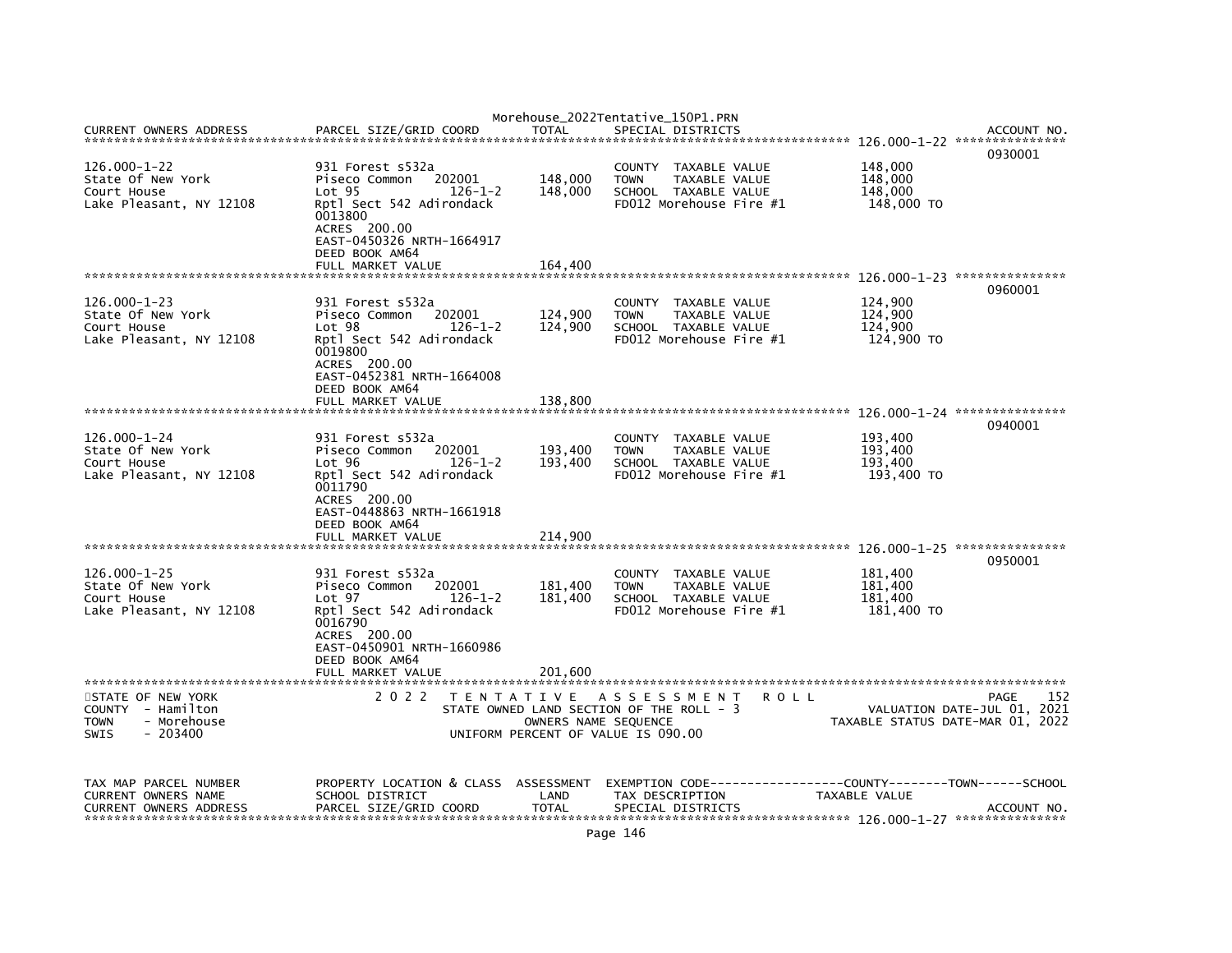|                                                                                   | Off Alder Brook Rd                                                                    |                                          | Morehouse_2022Tentative_150P1.PRN |                 |                                                                                          |             |                                     | 1565001                                                         |
|-----------------------------------------------------------------------------------|---------------------------------------------------------------------------------------|------------------------------------------|-----------------------------------|-----------------|------------------------------------------------------------------------------------------|-------------|-------------------------------------|-----------------------------------------------------------------|
| $126.000 - 1 - 27$<br>State Of New York<br>Court House<br>Lake Pleasant, NY 12108 | 931 Forest s532a<br>Poland Central 213803<br>Lot 31 Morehouse 8000 Acr<br>ACRES 14.89 |                                          | 7,100<br>7,100                    | <b>TOWN</b>     | COUNTY TAXABLE VALUE<br>TAXABLE VALUE<br>SCHOOL TAXABLE VALUE<br>FD012 Morehouse Fire #1 |             | 7,100<br>7,100<br>7,100<br>7,100 TO |                                                                 |
|                                                                                   | EAST-0450515 NRTH-1658160<br>DEED BOOK 198                                            | PG-902                                   |                                   |                 |                                                                                          |             |                                     |                                                                 |
|                                                                                   | FULL MARKET VALUE                                                                     |                                          | 7,900                             |                 |                                                                                          |             |                                     |                                                                 |
| $126.000 - 1 - 47$                                                                | 931 Forest s532a                                                                      |                                          |                                   | COUNTY          | TAXABLE VALUE                                                                            |             | 101,600                             | 1570101                                                         |
| State Of New York<br>Court House                                                  | Poland Central 213803<br>Lot 32                                                       | $126 - 1 - 47, 12$                       | 101,600<br>101,600                | <b>TOWN</b>     | TAXABLE VALUE<br>SCHOOL TAXABLE VALUE<br>FD012 Morehouse Fire #1                         |             | 101,600<br>101.600                  |                                                                 |
| Lake Pleasant, NY 12108                                                           | Rptl Sect 542 Adirondack<br>0011930<br>ACRES 92.15<br>EAST-0448189 NRTH-1659107       |                                          |                                   |                 |                                                                                          |             | 101,600 TO                          |                                                                 |
|                                                                                   | DEED BOOK DEC<br>FULL MARKET VALUE                                                    | PG-1837                                  | 112,900                           |                 |                                                                                          |             |                                     |                                                                 |
|                                                                                   |                                                                                       |                                          |                                   |                 |                                                                                          |             |                                     | 1580001                                                         |
| 126.000-1-48<br>State Of New York                                                 | 931 Forest s532a<br>Poland Central 213803                                             |                                          | 221,100                           | <b>TOWN</b>     | COUNTY TAXABLE VALUE<br>TAXABLE VALUE                                                    |             | 221,100<br>221,100                  |                                                                 |
| Court House                                                                       | Lot 33                                                                                | $126 - 1 - 4$                            | 221,100                           |                 | SCHOOL TAXABLE VALUE                                                                     |             | 221.100                             |                                                                 |
| Lake Pleasant, NY 12108                                                           | Rptl Sect 542 Adirondack<br>0020320                                                   |                                          |                                   |                 | FD012 Morehouse Fire #1                                                                  |             | 221,100 TO                          |                                                                 |
|                                                                                   | ACRES 200.00<br>EAST-0445949 NRTH-1658601                                             |                                          |                                   |                 |                                                                                          |             |                                     |                                                                 |
|                                                                                   | DEED BOOK DEC<br>FULL MARKET VALUE                                                    | PG-1837                                  | 245,700                           |                 |                                                                                          |             |                                     |                                                                 |
|                                                                                   |                                                                                       |                                          |                                   |                 |                                                                                          |             |                                     |                                                                 |
| $126.000 - 2 - 1$                                                                 | 931 Forest s532a                                                                      |                                          |                                   |                 | COUNTY TAXABLE VALUE                                                                     |             | 136,700                             | 0840001                                                         |
| State Of New York<br>Court House                                                  | Piseco Common<br>Lot 82                                                               | 202001<br>$126 - 1 - 1$                  | 136,700<br>136,700                | <b>TOWN</b>     | TAXABLE VALUE<br>SCHOOL TAXABLE VALUE                                                    |             | 136,700<br>136,700                  |                                                                 |
| Lake Pleasant, NY 12108                                                           | Rptl Sect 542 Adirondack                                                              |                                          |                                   |                 | FD012 Morehouse Fire #1                                                                  |             | 136,700 TO                          |                                                                 |
|                                                                                   | 0023650<br>ACRES 212.92                                                               |                                          |                                   |                 |                                                                                          |             |                                     |                                                                 |
|                                                                                   | EAST-0446195 NRTH-1669846<br>DEED BOOK AM64                                           |                                          |                                   |                 |                                                                                          |             |                                     |                                                                 |
|                                                                                   | FULL MARKET VALUE                                                                     |                                          | 151,900                           |                 |                                                                                          |             |                                     |                                                                 |
| STATE OF NEW YORK                                                                 | 2 0 2 2                                                                               | TENTATIVE ASSESSMENT                     |                                   |                 |                                                                                          | <b>ROLL</b> |                                     | 153<br>PAGE                                                     |
| COUNTY - Hamilton<br>- Morehouse<br>TOWN                                          |                                                                                       | STATE OWNED LAND SECTION OF THE ROLL - 3 | OWNERS NAME SEQUENCE              |                 |                                                                                          |             |                                     | VALUATION DATE-JUL 01, 2021<br>TAXABLE STATUS DATE-MAR 01, 2022 |
| <b>SWIS</b><br>$-203400$                                                          |                                                                                       | UNIFORM PERCENT OF VALUE IS 090.00       |                                   |                 |                                                                                          |             |                                     |                                                                 |
| TAX MAP PARCEL NUMBER                                                             | PROPERTY LOCATION & CLASS                                                             |                                          | ASSESSMENT                        |                 |                                                                                          |             |                                     |                                                                 |
| CURRENT OWNERS NAME                                                               | SCHOOL DISTRICT                                                                       |                                          | LAND<br><b>TOTAL</b>              | TAX DESCRIPTION |                                                                                          |             | TAXABLE VALUE                       |                                                                 |
| <b>CURRENT OWNERS ADDRESS</b>                                                     | PARCEL SIZE/GRID COORD                                                                |                                          |                                   |                 | SPECIAL DISTRICTS                                                                        |             |                                     | ACCOUNT NO.<br>3600001                                          |
| 133.000-1-1<br>State Of New York                                                  | 931 Forest s532a                                                                      |                                          |                                   | COUNTY          | TAXABLE VALUE                                                                            |             | 84.000                              |                                                                 |
| Court House                                                                       | Poland Central 213803<br>Lot 52                                                       | $133 - 1 - 1$                            | 84.000<br>84,000<br>Page 147      | <b>TOWN</b>     | TAXABLE VALUE<br>SCHOOL TAXABLE VALUE                                                    |             | 84,000<br>84,000                    |                                                                 |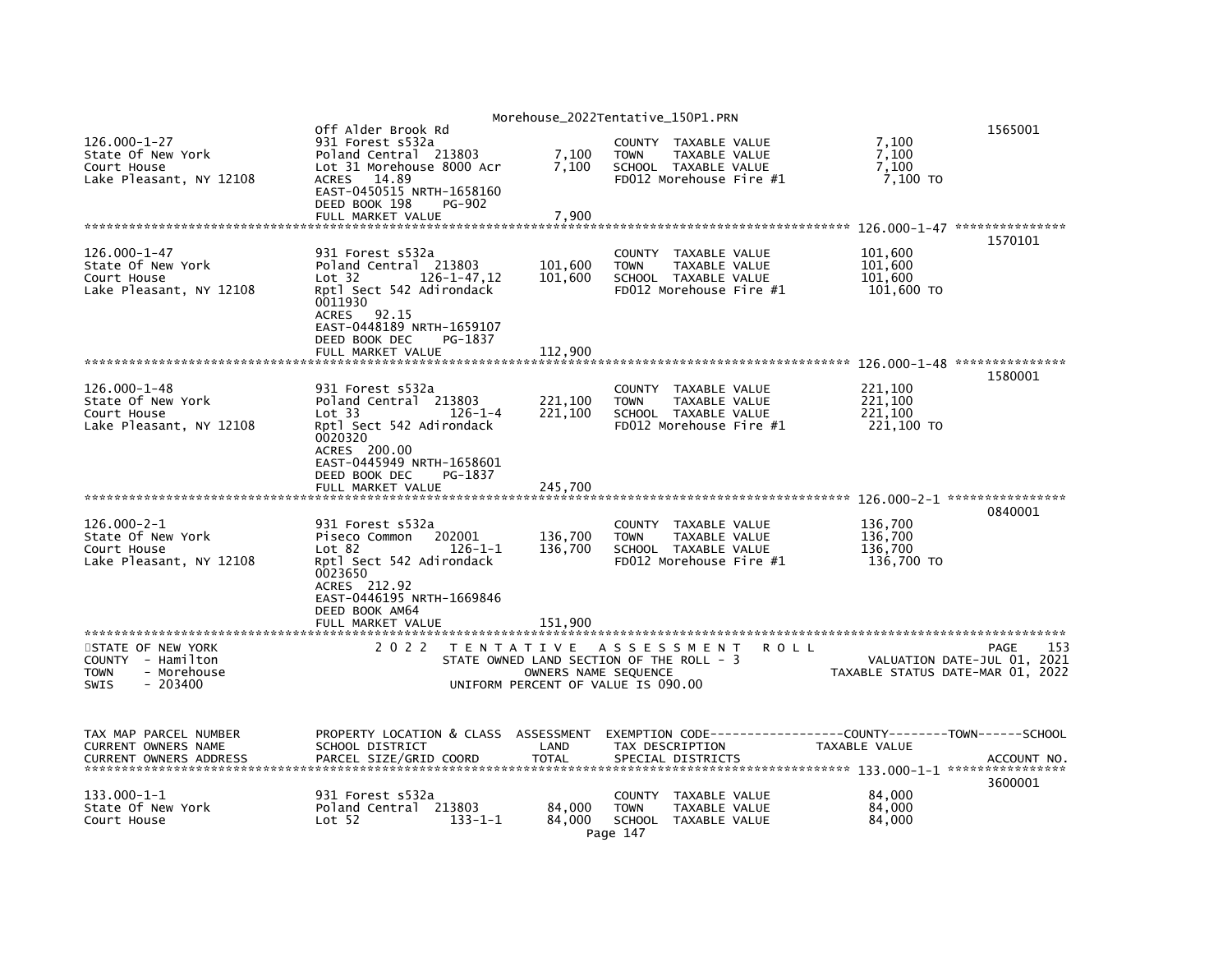| Lake Pleasant, NY 12108                                                                   | Rptl Sect 542 Adirondack<br>0016920<br>ACRES 134.00<br>EAST-0408232 NRTH-1655457<br>DEED BOOK AM64<br>FULL MARKET VALUE                                                       |                         | 93.300                        | Morehouse_2022Tentative_150P1.PRN<br>FD012 Morehouse Fire #1                                           |                                | 84,000 TO                                   |                                                                                |
|-------------------------------------------------------------------------------------------|-------------------------------------------------------------------------------------------------------------------------------------------------------------------------------|-------------------------|-------------------------------|--------------------------------------------------------------------------------------------------------|--------------------------------|---------------------------------------------|--------------------------------------------------------------------------------|
| 133.000-1-2<br>State Of New York<br>Court House<br>Lake Pleasant, NY 12108                | 931 Forest s532a<br>Poland Central 213803<br>Lot 53<br>Rptl Sect 542 Adirondack<br>0046270<br>ACRES 402.50<br>EAST-0411685 NRTH-1653551<br>DEED BOOK DEC<br>FULL MARKET VALUE | $133 - 1 - 2$<br>PG-430 | 239,000<br>239,000<br>265,600 | <b>COUNTY</b><br><b>TOWN</b><br>SCHOOL TAXABLE VALUE<br>FD012 Morehouse Fire #1                        | TAXABLE VALUE<br>TAXABLE VALUE | 239,000<br>239,000<br>239,000<br>239,000 TO | 2080001                                                                        |
| $133.000 - 1 - 3$<br>State Of New York                                                    | 931 Forest s532a<br>Poland Central 213803                                                                                                                                     |                         | 249,000                       | <b>COUNTY</b><br><b>TOWN</b>                                                                           | TAXABLE VALUE<br>TAXABLE VALUE | 249,000<br>249,000                          | 2060001                                                                        |
| Court House<br>Lake Pleasant, NY 12108                                                    | $\textsf{Lot} \hspace{0.1cm} 51$<br>Rptl Sect 542 Adirondack<br>0046970<br>ACRES 403.00<br>EAST-0416730 NRTH-1651168<br>DEED BOOK DEC<br>FULL MARKET VALUE                    | 133-1-3<br>PG-430       | 249,000<br>276,700            | SCHOOL TAXABLE VALUE<br>FD012 Morehouse Fire #1                                                        |                                | 249,000<br>249,000 TO                       |                                                                                |
|                                                                                           |                                                                                                                                                                               |                         |                               |                                                                                                        |                                |                                             | 2050001                                                                        |
| 133.000-1-4<br>State Of New York<br>Court House<br>Lake Pleasant, NY 12108                | 931 Forest s532a<br>Poland Central 213803<br>Lot 50<br>Rptl Sect 542 Adirondack<br>0046810<br>ACRES 403.60<br>EAST-0421746 NRTH-1648784<br>DEED BOOK DEC<br>FULL MARKET VALUE | $133 - 1 - 4$<br>PG-430 | 237,000<br>237.000<br>263,300 | <b>COUNTY</b><br><b>TOWN</b><br>SCHOOL TAXABLE VALUE<br>FD012 Morehouse Fire #1                        | TAXABLE VALUE<br>TAXABLE VALUE | 237,000<br>237,000<br>237,000<br>237,000 TO |                                                                                |
| STATE OF NEW YORK<br>COUNTY - Hamilton<br><b>TOWN</b><br>- Morehouse<br>SWIS<br>$-203400$ | 2 0 2 2                                                                                                                                                                       |                         | OWNERS NAME SEQUENCE          | TENTATIVE ASSESSMENT<br>STATE OWNED LAND SECTION OF THE ROLL - 3<br>UNIFORM PERCENT OF VALUE IS 090.00 | R O L L                        |                                             | 154<br>PAGE<br>VALUATION DATE-JUL 01, 2021<br>TAXABLE STATUS DATE-MAR 01, 2022 |
| TAX MAP PARCEL NUMBER<br>CURRENT OWNERS NAME<br><b>CURRENT OWNERS ADDRESS</b>             | PROPERTY LOCATION & CLASS ASSESSMENT<br>SCHOOL DISTRICT<br>PARCEL SIZE/GRID COORD                                                                                             |                         | LAND<br><b>TOTAL</b>          | EXEMPTION CODE---<br>TAX DESCRIPTION<br>SPECIAL DISTRICTS                                              |                                | TAXABLE VALUE                               | ----------COUNTY--------TOWN------SCHOOL<br>ACCOUNT NO.                        |
| $133.000 - 1 - 5$<br>State Of New York<br>Court House<br>Lake Pleasant, NY 12108          | 931 Forest s532a<br>Poland Central 213803<br>Lot 56<br>Rptl Sect 542 Adirondack<br>0062870                                                                                    | $133 - 1 - 5$           | 322,900<br>322,900            | <b>COUNTY</b><br><b>TOWN</b><br>SCHOOL TAXABLE VALUE<br>FD012 Morehouse Fire #1                        | TAXABLE VALUE<br>TAXABLE VALUE | 322,900<br>322,900<br>322,900<br>322,900 TO | 2110001                                                                        |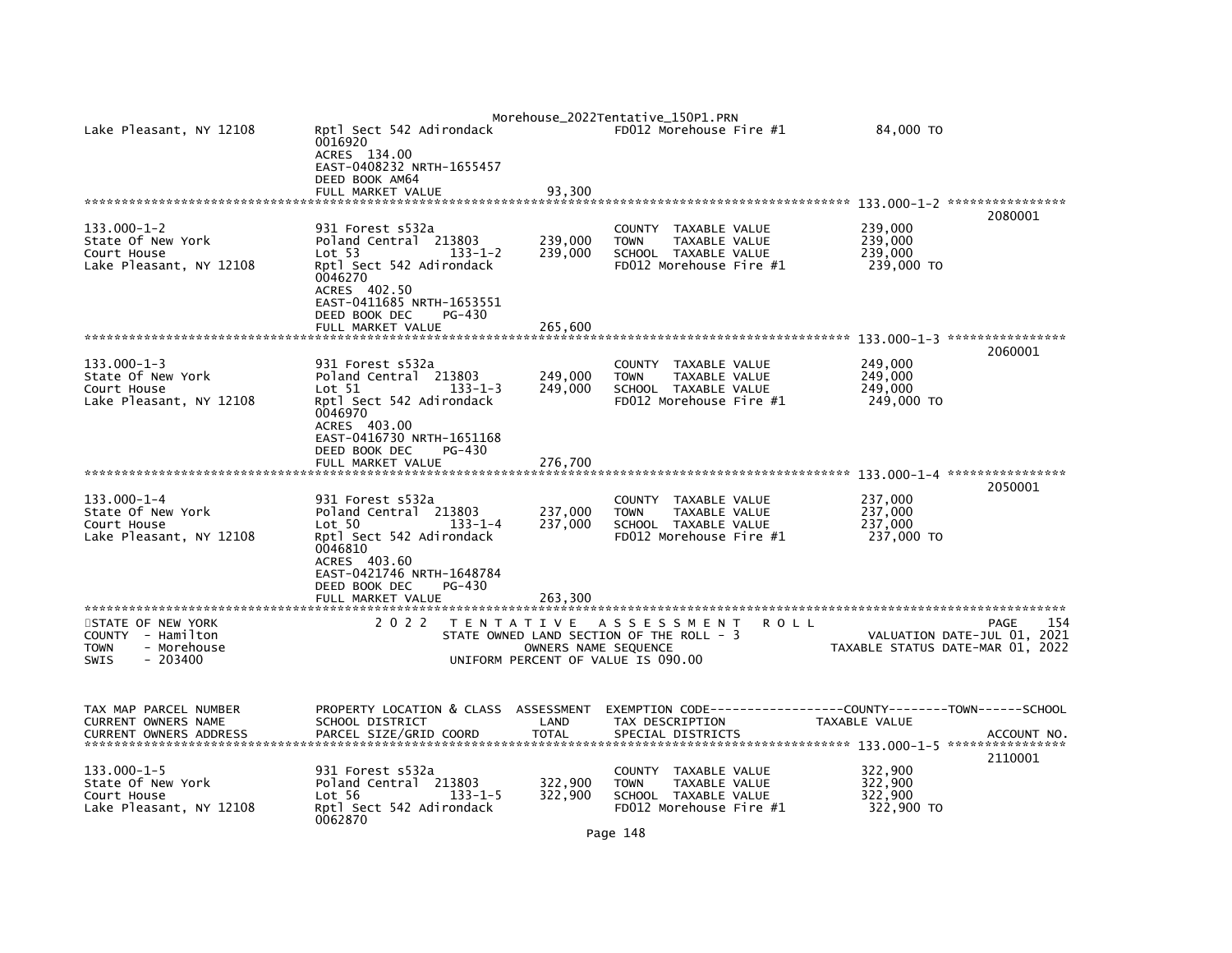|                                                                                           |                                                                                                                                                                                                          |                               | Morehouse_2022Tentative_150P1.PRN                                                                            |             |                                             |                                                                                |
|-------------------------------------------------------------------------------------------|----------------------------------------------------------------------------------------------------------------------------------------------------------------------------------------------------------|-------------------------------|--------------------------------------------------------------------------------------------------------------|-------------|---------------------------------------------|--------------------------------------------------------------------------------|
|                                                                                           | ACRES 563.60<br>EAST-0420102 NRTH-1643134<br>DEED BOOK DEC<br>PG-430<br>FULL MARKET VALUE                                                                                                                | 358,800                       |                                                                                                              |             |                                             |                                                                                |
|                                                                                           |                                                                                                                                                                                                          |                               |                                                                                                              |             |                                             |                                                                                |
| $133.000 - 1 - 6$<br>State Of New York<br>Court House<br>Lake Pleasant, NY 12108          | 931 Forest s532a<br>Poland Central 213803<br>Rptl Sect 542 Adirondack<br>0011770<br>ACRES 105.11<br>EAST-0418624 NRTH-1647222<br>DEED BOOK DEC<br>PG-430                                                 | 90,000<br>90,000              | COUNTY TAXABLE VALUE<br><b>TOWN</b><br>TAXABLE VALUE<br>SCHOOL TAXABLE VALUE<br>FD012 Morehouse Fire #1      |             | 90,000<br>90,000<br>90.000<br>90,000 TO     | 1880002                                                                        |
|                                                                                           | FULL MARKET VALUE                                                                                                                                                                                        | 100,000                       |                                                                                                              |             |                                             |                                                                                |
| $133.000 - 1 - 7$<br>State Of New York<br>Court House<br>Lake Pleasant, NY 12108          | 931 Forest s532a<br>Poland Central 213803<br>$133 - 1 - 7$<br>Lot 11<br>Rptl Sect 542 Adirondack<br>0020140<br>ACRES 200.00<br>EAST-0417608 NRTH-1645085<br>DEED BOOK DEC<br>PG-430<br>FULL MARKET VALUE | 174,500<br>174,500<br>193,900 | COUNTY TAXABLE VALUE<br><b>TOWN</b><br>TAXABLE VALUE<br>SCHOOL TAXABLE VALUE<br>FD012 Morehouse Fire #1      |             | 174,500<br>174,500<br>174,500<br>174,500 TO | 1810001                                                                        |
|                                                                                           |                                                                                                                                                                                                          |                               |                                                                                                              |             |                                             |                                                                                |
| $133.000 - 1 - 8$<br>State Of New York<br>Court House<br>Lake Pleasant, NY 12108          | 931 Forest s532a<br>Poland Central 213803<br>$133 - 1 - 8$<br>Lot 10<br>Rptl Sect 542 Adirondack<br>0019480<br>ACRES 200.00<br>EAST-0416354 NRTH-1642443<br>DEED BOOK DEC<br>PG-430                      | 127,500<br>127,500            | COUNTY TAXABLE VALUE<br><b>TOWN</b><br>TAXABLE VALUE<br>SCHOOL TAXABLE VALUE<br>FD012 Morehouse Fire #1      |             | 127,500<br>127,500<br>127,500<br>127,500 TO | 1800001                                                                        |
|                                                                                           | FULL MARKET VALUE                                                                                                                                                                                        | 141.700                       |                                                                                                              |             |                                             |                                                                                |
| STATE OF NEW YORK<br>COUNTY - Hamilton<br><b>TOWN</b><br>- Morehouse<br>$-203400$<br>SWIS | 2 0 2 2                                                                                                                                                                                                  | OWNERS NAME SEQUENCE          | TENTATIVE ASSESSMENT<br>STATE OWNED LAND SECTION OF THE ROLL - 3<br>UNIFORM PERCENT OF VALUE IS 090.00       | <b>ROLL</b> |                                             | PAGE<br>155<br>VALUATION DATE-JUL 01, 2021<br>TAXABLE STATUS DATE-MAR 01, 2022 |
| TAX MAP PARCEL NUMBER<br>CURRENT OWNERS NAME<br><b>CURRENT OWNERS ADDRESS</b>             | PROPERTY LOCATION & CLASS ASSESSMENT<br>SCHOOL DISTRICT<br>PARCEL SIZE/GRID COORD                                                                                                                        | LAND<br><b>TOTAL</b>          | EXEMPTION        CODE------------------COUNTY-------TOWN------SCHOOL<br>TAX DESCRIPTION<br>SPECIAL DISTRICTS |             | TAXABLE VALUE                               | ACCOUNT NO.<br>1760001                                                         |
| $133.000 - 1 - 9$<br>State Of New York<br>Court House<br>Lake Pleasant, NY 12108          | 931 Forest s532a<br>Poland Central 213803<br>$133 - 1 - 9$<br>Lot 6<br>Rptl Sect 542 Adirondack<br>0022850<br>ACRES 200.00<br>EAST-0413302 NRTH-1643335<br>DEED BOOK DEC<br>PG-430                       | 133,000<br>133,000            | COUNTY TAXABLE VALUE<br>TAXABLE VALUE<br><b>TOWN</b><br>SCHOOL TAXABLE VALUE<br>FD012 Morehouse Fire $#1$    |             | 133.000<br>133,000<br>133,000<br>133,000 TO |                                                                                |
|                                                                                           |                                                                                                                                                                                                          |                               |                                                                                                              |             |                                             |                                                                                |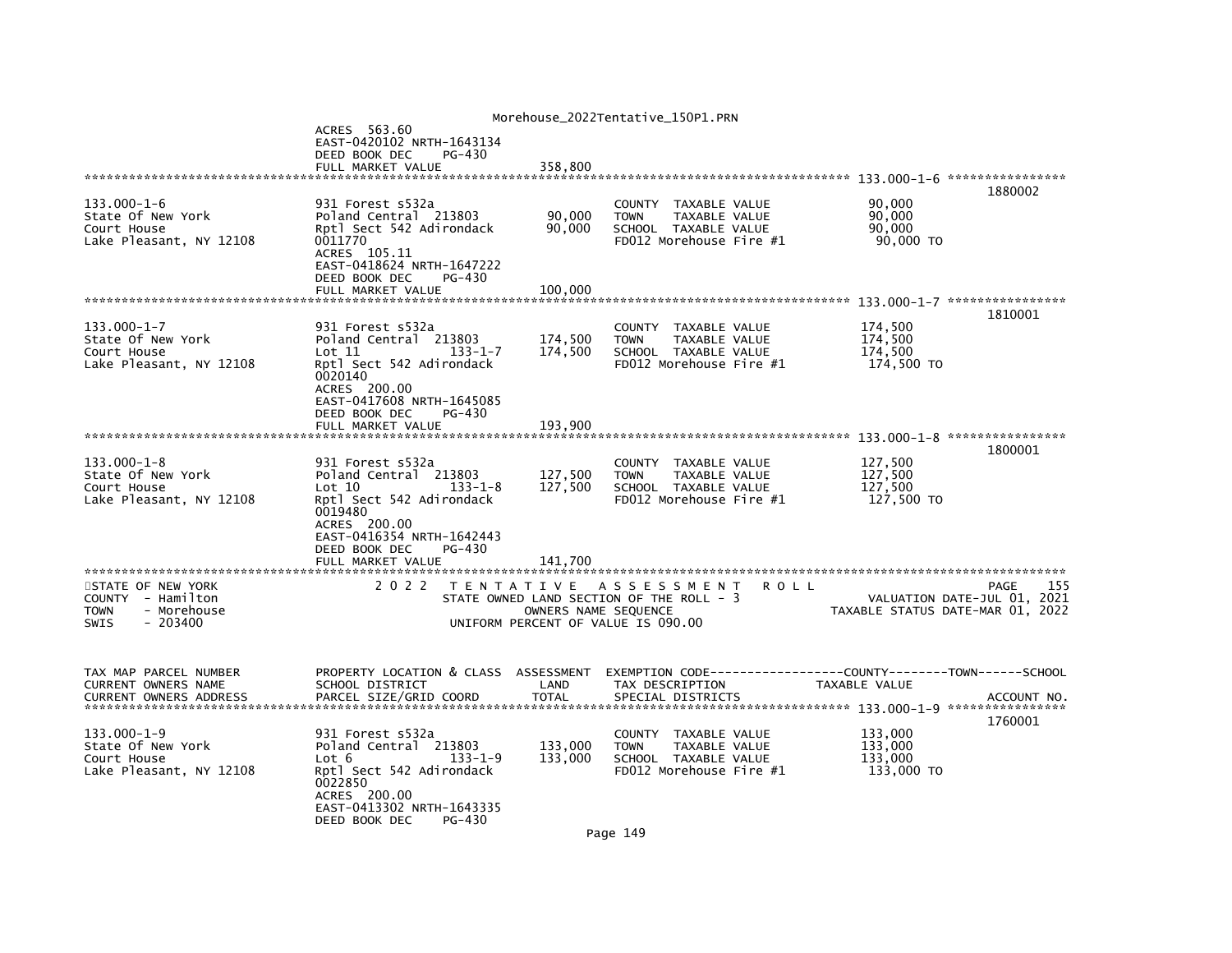|                                                                                                  |                                                                                                                                                                                                       |                                                            | Morehouse_2022Tentative_150P1.PRN                                                                                        |      |                                             |                                                                                       |
|--------------------------------------------------------------------------------------------------|-------------------------------------------------------------------------------------------------------------------------------------------------------------------------------------------------------|------------------------------------------------------------|--------------------------------------------------------------------------------------------------------------------------|------|---------------------------------------------|---------------------------------------------------------------------------------------|
|                                                                                                  | FULL MARKET VALUE                                                                                                                                                                                     | 147.800                                                    |                                                                                                                          |      |                                             |                                                                                       |
|                                                                                                  |                                                                                                                                                                                                       |                                                            |                                                                                                                          |      |                                             | 1720001                                                                               |
| 133.000-1-10<br>State Of New York<br>Court House<br>Lake Pleasant, NY 12108                      | 931 Forest s532a<br>Poland Central 213803<br>$133 - 1 - 1$<br>Lot <sub>2</sub><br>Rptl Sect 542 Adirondack<br>0019840<br>ACRES 200.00<br>EAST-0407427 NRTH-1642826                                    | 131,400<br>131,400                                         | <b>COUNTY</b><br>TAXABLE VALUE<br><b>TOWN</b><br><b>TAXABLE VALUE</b><br>SCHOOL TAXABLE VALUE<br>FD012 Morehouse Fire #1 |      | 131,400<br>131,400<br>131,400<br>131,400 TO |                                                                                       |
|                                                                                                  | DEED BOOK DEC<br>PG-430                                                                                                                                                                               |                                                            |                                                                                                                          |      |                                             |                                                                                       |
|                                                                                                  | FULL MARKET VALUE                                                                                                                                                                                     | 146.000                                                    |                                                                                                                          |      |                                             |                                                                                       |
|                                                                                                  |                                                                                                                                                                                                       |                                                            |                                                                                                                          |      |                                             | 1920002                                                                               |
| 133.000-1-11<br>State Of New York<br>Court House<br>Lake Pleasant, NY 12108                      | 931 Forest s532a<br>Poland Central 213803<br>Rptl Sect 542 Adirondack<br>0009380<br><b>ACRES</b><br>76.91<br>EAST-0404886 NRTH-1643462<br>DEED BOOK DEC<br>PG-430                                     | 48,800<br>48,800                                           | TAXABLE VALUE<br><b>COUNTY</b><br><b>TOWN</b><br>TAXABLE VALUE<br>SCHOOL TAXABLE VALUE<br>FD012 Morehouse Fire #1        |      | 48,800<br>48.800<br>48,800<br>48,800 TO     |                                                                                       |
|                                                                                                  | FULL MARKET VALUE                                                                                                                                                                                     | 54,200                                                     |                                                                                                                          |      |                                             |                                                                                       |
|                                                                                                  |                                                                                                                                                                                                       |                                                            |                                                                                                                          |      |                                             | 133.000-1-12 ****************                                                         |
| 133.000-1-12<br>State Of New York<br>Court House<br>Lake Pleasant, NY 12108                      | 931 Forest s532a<br>Poland Central 213803<br>Lot 18<br>$133 - 1 - 1$<br>Rptl Sect 542 Adirondack<br>0018140<br>ACRES 200.00<br>EAST-0400948 NRTH-1643432<br>DEED BOOK DEC<br>PG-1942                  | 128,500<br>128,500                                         | TAXABLE VALUE<br><b>COUNTY</b><br>TAXABLE VALUE<br><b>TOWN</b><br>SCHOOL TAXABLE VALUE<br>FD012 Morehouse Fire #1        |      | 128,500<br>128,500<br>128,500<br>128,500 TO | 3430001                                                                               |
|                                                                                                  | FULL MARKET VALUE                                                                                                                                                                                     | 142,800                                                    |                                                                                                                          |      |                                             |                                                                                       |
| STATE OF NEW YORK<br>COUNTY - Hamilton<br><b>TOWN</b><br>- Morehouse<br>$-203400$<br><b>SWIS</b> | 2 0 2 2                                                                                                                                                                                               | OWNERS NAME SEQUENCE<br>UNIFORM PERCENT OF VALUE IS 090.00 | TENTATIVE ASSESSMENT<br>STATE OWNED LAND SECTION OF THE ROLL - 3                                                         | ROLL |                                             | 156<br><b>PAGE</b><br>VALUATION DATE-JUL 01, 2021<br>TAXABLE STATUS DATE-MAR 01, 2022 |
| TAX MAP PARCEL NUMBER<br>CURRENT OWNERS NAME<br><b>CURRENT OWNERS ADDRESS</b>                    | PROPERTY LOCATION & CLASS ASSESSMENT<br>SCHOOL DISTRICT<br>PARCEL SIZE/GRID COORD                                                                                                                     | LAND<br><b>TOTAL</b>                                       | EXEMPTION CODE----<br>TAX DESCRIPTION<br>SPECIAL DISTRICTS                                                               |      | TAXABLE VALUE                               | -------COUNTY--------TOWN------SCHOOL<br>ACCOUNT NO.                                  |
| 133.000-1-13<br>State Of New York<br>Court House<br>Lake Pleasant, NY 12108                      | 931 Forest s532a<br>Poland Central<br>213803<br>$\mathsf{Lot} \; 11$<br>$133 - 1 - 1$<br>Rptl Sect 542 Adirondack<br>0018120<br>ACRES 200.00<br>EAST-0400221 NRTH-1641950<br>DEED BOOK DEC<br>PG-1942 | 131,800<br>131,800                                         | <b>COUNTY</b><br>TAXABLE VALUE<br><b>TOWN</b><br>TAXABLE VALUE<br>SCHOOL TAXABLE VALUE<br>FD012 Morehouse Fire #1        |      | 131,800<br>131,800<br>131,800<br>131,800 TO | 3400001                                                                               |
|                                                                                                  | FULL MARKET VALUE                                                                                                                                                                                     | 146,400                                                    |                                                                                                                          |      |                                             | 3390001                                                                               |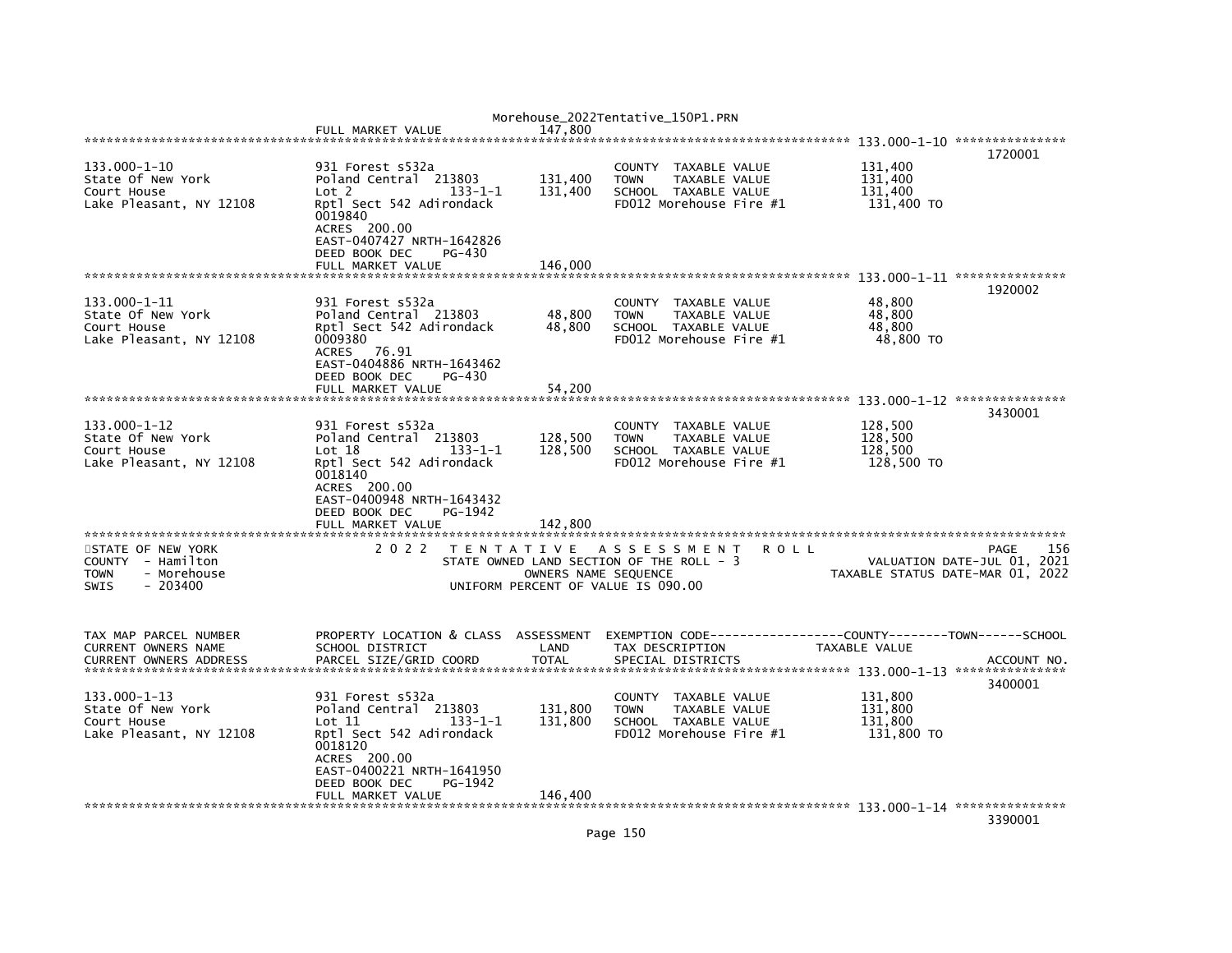|                                                                                           |                                                                                                                       |                                                            | Morehouse_2022Tentative_150P1.PRN                                                                                 |         |                                                                 |                        |
|-------------------------------------------------------------------------------------------|-----------------------------------------------------------------------------------------------------------------------|------------------------------------------------------------|-------------------------------------------------------------------------------------------------------------------|---------|-----------------------------------------------------------------|------------------------|
| $133.000 - 1 - 14$<br>State Of New York<br>Court House                                    | 931 Forest s532a<br>Poland Central 213803<br>Lot 10<br>$133 - 1 - 1$                                                  | 125,200<br>125,200                                         | COUNTY TAXABLE VALUE<br><b>TOWN</b><br>TAXABLE VALUE<br>SCHOOL TAXABLE VALUE                                      |         | 125,200<br>125.200<br>125,200                                   |                        |
| Lake Pleasant, NY 12108                                                                   | Rptl Sect 542 Adirondack<br>0018120<br>ACRES 200.00<br>EAST-0399496 NRTH-1640484<br>DEED BOOK DEC<br>PG-1942          |                                                            | FD012 Morehouse Fire #1                                                                                           |         | 125,200 TO                                                      |                        |
|                                                                                           | FULL MARKET VALUE                                                                                                     | 139,100                                                    |                                                                                                                   |         |                                                                 | 3380001                |
| 133.000-1-15<br>State Of New York<br>Court House<br>Lake Pleasant, NY 12108               | 931 Forest s532a<br>Poland Central 213803<br>Lot <sub>9</sub><br>$133 - 1 - 1$<br>Rptl Sect 542 Adirondack<br>0012110 | 45,600<br>45,600                                           | <b>COUNTY</b><br>TAXABLE VALUE<br>TAXABLE VALUE<br><b>TOWN</b><br>SCHOOL TAXABLE VALUE<br>FD012 Morehouse Fire #1 |         | 45,600<br>45,600<br>45,600<br>45,600 TO                         |                        |
|                                                                                           | <b>ACRES</b><br>66.00<br>EAST-0395892 NRTH-1642221<br>DEED BOOK DEC<br>PG-1942<br>FULL MARKET VALUE                   | 50,700                                                     |                                                                                                                   |         |                                                                 |                        |
|                                                                                           |                                                                                                                       |                                                            |                                                                                                                   |         |                                                                 | 3410001                |
| $133.000 - 1 - 16$<br>State Of New York<br>Court House<br>Lake Pleasant, NY 12108         | 931 Forest s532a<br>Poland Central 213803<br>Lot 12<br>$133 - 1 - 1$<br>Rptl Sect 542 Adirondack<br>0012110           | 42,300<br>42,300                                           | <b>COUNTY</b><br>TAXABLE VALUE<br><b>TOWN</b><br>TAXABLE VALUE<br>SCHOOL TAXABLE VALUE<br>FD012 Morehouse Fire #1 |         | 42,300<br>42,300<br>42.300<br>42,300 TO                         |                        |
|                                                                                           | <b>ACRES</b><br>66.00<br>EAST-0396600 NRTH-1643700<br>DEED BOOK DEC<br>PG-1942<br>FULL MARKET VALUE                   | 47,000                                                     |                                                                                                                   |         |                                                                 |                        |
| STATE OF NEW YORK<br>COUNTY - Hamilton<br>- Morehouse<br>TOWN<br>$-203400$<br><b>SWIS</b> | 2 0 2 2                                                                                                               | OWNERS NAME SEQUENCE<br>UNIFORM PERCENT OF VALUE IS 090.00 | TENTATIVE ASSESSMENT<br>STATE OWNED LAND SECTION OF THE ROLL - 3                                                  | R O L L | VALUATION DATE-JUL 01, 2021<br>TAXABLE STATUS DATE-MAR 01, 2022 | 157<br>PAGE            |
| TAX MAP PARCEL NUMBER                                                                     | PROPERTY LOCATION & CLASS ASSESSMENT                                                                                  |                                                            |                                                                                                                   |         |                                                                 |                        |
| CURRENT OWNERS NAME<br><b>CURRENT OWNERS ADDRESS</b>                                      | SCHOOL DISTRICT<br>PARCEL SIZE/GRID COORD                                                                             | LAND<br><b>TOTAL</b>                                       | TAX DESCRIPTION<br>SPECIAL DISTRICTS                                                                              |         | TAXABLE VALUE                                                   | ACCOUNT NO.<br>3420001 |
| 133.000-1-17<br>State Of New York<br>Court House<br>Lake Pleasant, NY 12108               | 931 Forest s532a<br>213803<br>Poland Central<br>Lot 17<br>$133 - 1 - 1$<br>Rptl Sect 542 Adirondack<br>0012330        | 36,300<br>36,300                                           | <b>COUNTY</b><br>TAXABLE VALUE<br><b>TOWN</b><br>TAXABLE VALUE<br>SCHOOL TAXABLE VALUE<br>FD012 Morehouse Fire #1 |         | 36,300<br>36,300<br>36,300<br>36,300 TO                         |                        |
|                                                                                           | <b>ACRES</b><br>66.00<br>EAST-0397309 NRTH-1645187<br>DEED BOOK DEC<br>PG-1942<br>FULL MARKET VALUE                   | 40,300                                                     |                                                                                                                   |         |                                                                 |                        |
|                                                                                           |                                                                                                                       |                                                            |                                                                                                                   |         |                                                                 | 3450001                |
| 133.000-1-18<br>State Of New York                                                         | 931 Forest s532a<br>Poland Central 213803                                                                             | 37,100                                                     | COUNTY<br>TAXABLE VALUE<br><b>TOWN</b><br>TAXABLE VALUE<br>Page 151                                               |         | 37.100<br>37,100                                                |                        |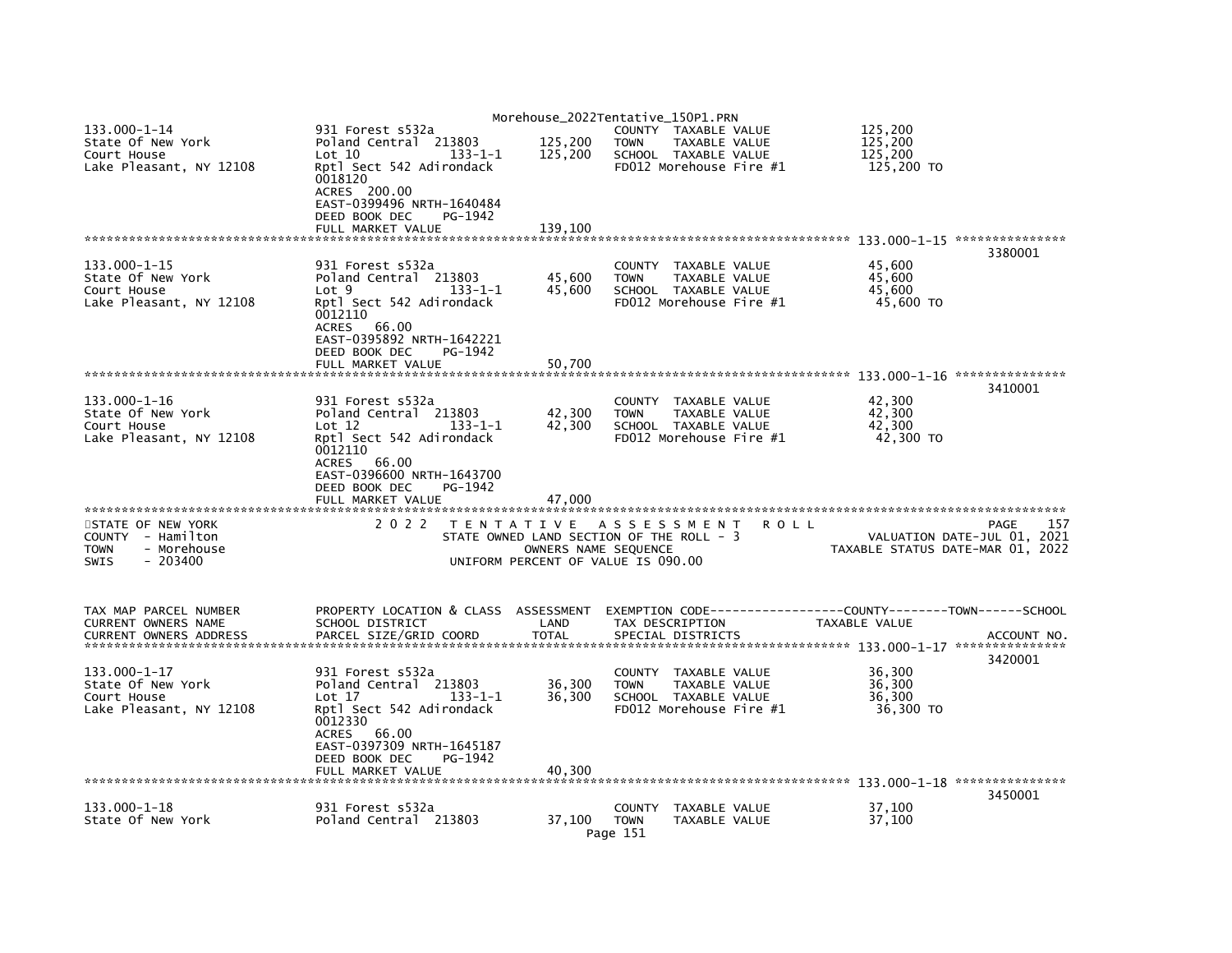|                                                        |                                                                |                      | Morehouse_2022Tentative_150P1.PRN                            |                                  |                             |
|--------------------------------------------------------|----------------------------------------------------------------|----------------------|--------------------------------------------------------------|----------------------------------|-----------------------------|
| Court House<br>Lake Pleasant, NY 12108                 | Lot 20<br>$133 - 1 - 1$<br>Rptl Sect 542 Adirondack<br>0012480 | 37,100               | SCHOOL TAXABLE VALUE<br>FD012 Morehouse Fire #1              | 37.100<br>37,100 TO              |                             |
|                                                        | 66.00<br><b>ACRES</b><br>EAST-0398016 NRTH-1646675             |                      |                                                              |                                  |                             |
|                                                        | DEED BOOK DEC<br>PG-1942                                       |                      |                                                              |                                  |                             |
|                                                        | FULL MARKET VALUE                                              | 41.200               |                                                              |                                  | 3460001                     |
| $133.000 - 1 - 19$                                     | 931 Forest s532a                                               |                      | COUNTY TAXABLE VALUE                                         | 59.900                           |                             |
| State Of New York                                      | Poland Central 213803                                          | 59,900               | TAXABLE VALUE<br><b>TOWN</b>                                 | 59,900                           |                             |
| Court House                                            | $133 - 1 - 1$<br>Lot 25                                        | 59,900               | SCHOOL TAXABLE VALUE<br>FD012 Morehouse Fire #1              | 59,900                           |                             |
| Lake Pleasant, NY 12108                                | Rptl Sect 542 Adirondack<br>0012430<br><b>ACRES</b><br>66.00   |                      |                                                              | 59,900 TO                        |                             |
|                                                        | EAST-0398726 NRTH-1648166<br>DEED BOOK DEC<br>PG-1942          |                      |                                                              |                                  |                             |
|                                                        | FULL MARKET VALUE                                              | 66,600               |                                                              |                                  |                             |
|                                                        |                                                                |                      |                                                              |                                  | 3490001                     |
| 133.000-1-20                                           | 931 Forest s532a                                               |                      | COUNTY TAXABLE VALUE                                         | 68,300                           |                             |
| State Of New York                                      | Poland Central 213803                                          | 68,300               | TOWN<br>TAXABLE VALUE                                        | 68,300                           |                             |
| Court House                                            | $133 - 1 - 2$<br>Lot 28<br>Rptl Sect 542 Adirondack            | 68,300               | SCHOOL TAXABLE VALUE<br>FD012 Morehouse Fire #1              | 68,300<br>68,300 TO              |                             |
| Lake Pleasant, NY 12108                                | 0012710                                                        |                      |                                                              |                                  |                             |
|                                                        | 66.00<br><b>ACRES</b>                                          |                      |                                                              |                                  |                             |
|                                                        | EAST-0399435 NRTH-1649645                                      |                      |                                                              |                                  |                             |
|                                                        | DEED BOOK DEC<br>PG-1942<br>FULL MARKET VALUE                  | 75,900               |                                                              |                                  |                             |
|                                                        |                                                                |                      |                                                              |                                  |                             |
| STATE OF NEW YORK                                      | 2 0 2 2                                                        |                      | TENTATIVE ASSESSMENT<br>R O L L                              |                                  | 158<br>PAGE                 |
| COUNTY - Hamilton                                      |                                                                |                      | STATE OWNED LAND SECTION OF THE ROLL - 3                     |                                  | VALUATION DATE-JUL 01, 2021 |
| <b>TOWN</b><br>- Morehouse<br>$-203400$<br><b>SWIS</b> |                                                                | OWNERS NAME SEQUENCE | UNIFORM PERCENT OF VALUE IS 090.00                           | TAXABLE STATUS DATE-MAR 01, 2022 |                             |
|                                                        |                                                                |                      |                                                              |                                  |                             |
| TAX MAP PARCEL NUMBER                                  | PROPERTY LOCATION & CLASS ASSESSMENT                           |                      | EXEMPTION CODE-----------------COUNTY-------TOWN------SCHOOL |                                  |                             |
| CURRENT OWNERS NAME<br><b>CURRENT OWNERS ADDRESS</b>   | SCHOOL DISTRICT<br>PARCEL SIZE/GRID COORD                      | LAND<br><b>TOTAL</b> | TAX DESCRIPTION<br>SPECIAL DISTRICTS                         | TAXABLE VALUE                    | ACCOUNT NO.                 |
|                                                        |                                                                |                      |                                                              |                                  |                             |
| 133.000-1-21                                           | 931 Forest s532a                                               |                      | COUNTY TAXABLE VALUE                                         | 65,300                           | 3500001                     |
| State Of New York                                      | Poland Central 213803                                          | 65,300               | TAXABLE VALUE<br><b>TOWN</b>                                 | 65,300                           |                             |
| Court House                                            | Lot 34<br>$133 - 1 - 2$                                        | 65,300               | SCHOOL TAXABLE VALUE                                         | 65,300                           |                             |
| Lake Pleasant, NY 12108                                | Rptl Sect 542 Adirondack<br>0012830                            |                      | FD012 Morehouse Fire #1                                      | 65,300 TO                        |                             |
|                                                        | 66.00<br><b>ACRES</b><br>EAST-0400144 NRTH-1651121             |                      |                                                              |                                  |                             |
|                                                        | DEED BOOK DEC<br>PG-1942                                       |                      |                                                              |                                  |                             |
|                                                        | FULL MARKET VALUE                                              | 72,600               |                                                              |                                  |                             |
|                                                        |                                                                |                      |                                                              |                                  |                             |
| 133.000-1-22                                           | 931 Forest s532a                                               |                      | COUNTY TAXABLE VALUE                                         | 56,100                           | 3530001                     |
| State Of New York                                      | Poland Central 213803                                          | 56,100               | TAXABLE VALUE<br><b>TOWN</b>                                 | 56.100                           |                             |
| Court House                                            | Lot 37<br>$133 - 1 - 2$                                        | 56.100               | SCHOOL TAXABLE VALUE                                         | 56.100                           |                             |
| Lake Pleasant, NY 12108                                | Rptl Sect 542 Adirondack                                       |                      | FD012 Morehouse Fire #1                                      | 56,100 TO                        |                             |
|                                                        |                                                                |                      | Page 152                                                     |                                  |                             |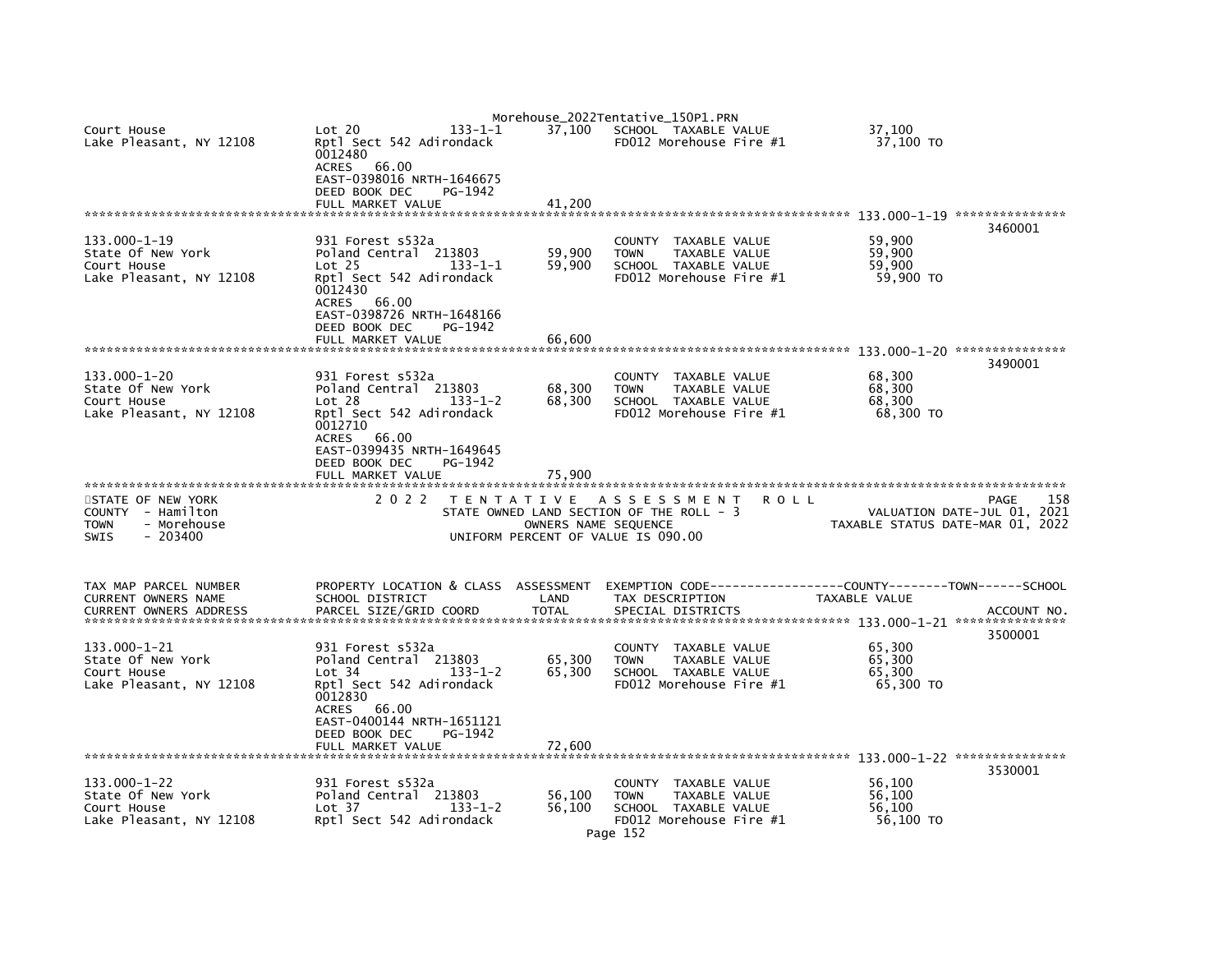|                                                                                                 |                                                                                                                                                                                                            |                               | Morehouse_2022Tentative_150P1.PRN                                                                                 |                                                                                |     |
|-------------------------------------------------------------------------------------------------|------------------------------------------------------------------------------------------------------------------------------------------------------------------------------------------------------------|-------------------------------|-------------------------------------------------------------------------------------------------------------------|--------------------------------------------------------------------------------|-----|
|                                                                                                 | 0013130<br>ACRES 66.00<br>EAST-0400856 NRTH-1652620<br>PG-1942<br>DEED BOOK DEC<br>FULL MARKET VALUE                                                                                                       | 62.300                        |                                                                                                                   |                                                                                |     |
|                                                                                                 |                                                                                                                                                                                                            |                               |                                                                                                                   |                                                                                |     |
| 133.000-1-23<br>State Of New York<br>Court House<br>Lake Pleasant, NY 12108                     | 931 Forest s532a<br>Poland Central 213803<br>$133 - 1 - 2$<br>Lot 41<br>Rptl Sect 542 Adirondack<br>0013010<br><b>ACRES</b><br>66.00<br>EAST-0401567 NRTH-1654105<br>DEED BOOK DEC<br>PG-1942              | 59,000<br>59,000              | COUNTY TAXABLE VALUE<br>TAXABLE VALUE<br><b>TOWN</b><br>SCHOOL TAXABLE VALUE<br>FD012 Morehouse Fire #1           | 3540001<br>59,000<br>59.000<br>59,000<br>59,000 TO                             |     |
|                                                                                                 | FULL MARKET VALUE                                                                                                                                                                                          | 65.600                        |                                                                                                                   |                                                                                |     |
| 133.000-1-24                                                                                    | 931 Forest s532a                                                                                                                                                                                           |                               | COUNTY TAXABLE VALUE                                                                                              | 3560001<br>146,200                                                             |     |
| State Of New York<br>Court House<br>Lake Pleasant, NY 12108                                     | Poland Central 213803<br>Lot 43<br>$133 - 1 - 2$<br>Rptl Sect 542 Adirondack<br>0018930<br>ACRES 200.00<br>EAST-0406007 NRTH-1653761<br>DEED BOOK DEC<br>PG-1942<br>FULL MARKET VALUE                      | 146,200<br>146,200<br>162,400 | TAXABLE VALUE<br><b>TOWN</b><br>SCHOOL TAXABLE VALUE<br>FD012 Morehouse Fire #1                                   | 146,200<br>146,200<br>146,200 TO                                               |     |
|                                                                                                 |                                                                                                                                                                                                            |                               |                                                                                                                   |                                                                                |     |
| STATE OF NEW YORK<br>COUNTY - Hamilton<br>- Morehouse<br><b>TOWN</b><br><b>SWIS</b><br>- 203400 | 2 0 2 2                                                                                                                                                                                                    | OWNERS NAME SEQUENCE          | TENTATIVE ASSESSMENT<br>R O L L<br>STATE OWNED LAND SECTION OF THE ROLL - 3<br>UNIFORM PERCENT OF VALUE IS 090.00 | PAGE<br>VALUATION DATE-JUL 01, 2021<br>TAXABLE STATUS DATE-MAR 01, 2022        | 159 |
| TAX MAP PARCEL NUMBER<br>CURRENT OWNERS NAME<br><b>CURRENT OWNERS ADDRESS</b>                   | PROPERTY LOCATION & CLASS ASSESSMENT<br>SCHOOL DISTRICT<br>PARCEL SIZE/GRID COORD                                                                                                                          | LAND<br><b>TOTAL</b>          | EXEMPTION CODE---<br>TAX DESCRIPTION<br>SPECIAL DISTRICTS                                                         | -----COUNTY--------TOWN------SCHOOL<br>TAXABLE VALUE<br>ACCOUNT NO.<br>2090001 |     |
| $133.000 - 1 - 25$<br>State Of New York<br>Court House<br>Lake Pleasant, NY 12108               | 931 Forest s532a<br>Poland Central 213803<br>Lot 54<br>$133 - 1 - 2$<br>Rptl Sect 542 Adirondack<br>0059010<br>ACRES 635.00<br>EAST-0407985 NRTH-1648836<br>DEED BOOK DEC<br>$PG-430$<br>FULL MARKET VALUE | 430,100<br>430,100<br>477,900 | <b>COUNTY</b><br>TAXABLE VALUE<br>TAXABLE VALUE<br><b>TOWN</b><br>SCHOOL TAXABLE VALUE<br>FD012 Morehouse Fire #1 | 430,100<br>430,100<br>430.100<br>430,100 TO                                    |     |
|                                                                                                 |                                                                                                                                                                                                            |                               |                                                                                                                   |                                                                                |     |
|                                                                                                 |                                                                                                                                                                                                            |                               |                                                                                                                   | 2100001                                                                        |     |
| 133.000-1-26<br>State Of New York<br>Court House<br>Lake Pleasant, NY 12108                     | 931 Forest s532a<br>Poland Central 213803<br>Lot <sub>55</sub><br>$133 - 1 - 2$<br>Rptl Sect 542 Adirondack<br>0058000<br>ACRES 635.00                                                                     | 442,000<br>442,000            | COUNTY<br>TAXABLE VALUE<br><b>TOWN</b><br>TAXABLE VALUE<br>SCHOOL TAXABLE VALUE<br>FD012 Morehouse Fire #1        | 442,000<br>442,000<br>442,000<br>442,000 TO                                    |     |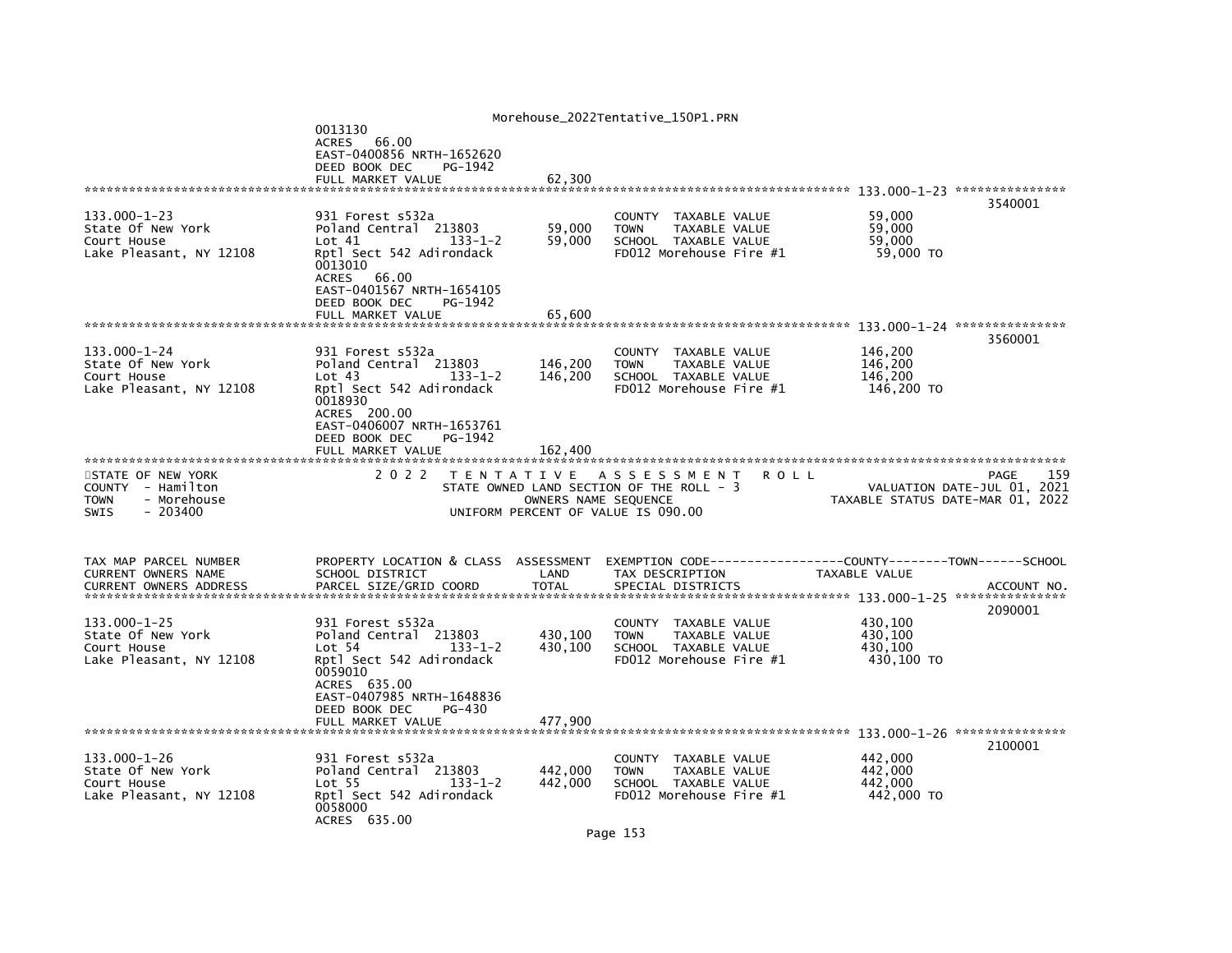|                                                 |                                                         |                      | Morehouse_2022Tentative_150P1.PRN                           |                                                                               |         |
|-------------------------------------------------|---------------------------------------------------------|----------------------|-------------------------------------------------------------|-------------------------------------------------------------------------------|---------|
|                                                 | EAST-0412132 NRTH-1647061                               |                      |                                                             |                                                                               |         |
|                                                 | DEED BOOK DEC<br>PG-430<br>FULL MARKET VALUE            | 491.100              |                                                             |                                                                               |         |
|                                                 |                                                         |                      |                                                             |                                                                               |         |
|                                                 |                                                         |                      |                                                             |                                                                               | 2070001 |
| 133.000-1-27                                    | 931 Forest s532a                                        |                      | COUNTY TAXABLE VALUE                                        | 113,900                                                                       |         |
| State Of New York                               | Poland Central 213803                                   | 113,900              | <b>TAXABLE VALUE</b><br><b>TOWN</b>                         | 113,900                                                                       |         |
| Court House                                     | Lot 52<br>$133 - 1 - 2$                                 | 113,900              | SCHOOL TAXABLE VALUE<br>FD012 Morehouse Fire #1             | 113.900                                                                       |         |
| Lake Pleasant, NY 12108                         | Rptl Sect 542 Adirondack<br>0017800                     |                      |                                                             | 113,900 TO                                                                    |         |
|                                                 | ACRES 194.40                                            |                      |                                                             |                                                                               |         |
|                                                 | EAST-0415914 NRTH-1647621                               |                      |                                                             |                                                                               |         |
|                                                 | DEED BOOK DEC<br>PG-430                                 |                      |                                                             |                                                                               |         |
|                                                 | FULL MARKET VALUE                                       | 126.600              |                                                             |                                                                               |         |
|                                                 |                                                         |                      |                                                             |                                                                               | 1890002 |
| $133.000 - 1 - 28$                              | 931 Forest s532a                                        |                      | COUNTY TAXABLE VALUE                                        | 76,200                                                                        |         |
| State Of New York                               | Poland Central 213803                                   | 76,200               | TAXABLE VALUE<br><b>TOWN</b>                                | 76,200                                                                        |         |
| Court House                                     | Rptl Sect 542 Adirondack                                | 76,200               | SCHOOL TAXABLE VALUE                                        | 76.200                                                                        |         |
| Lake Pleasant, NY 12108                         | 0013910<br>ACRES 105.11                                 |                      | $FD012$ Morehouse Fire $#1$                                 | 76,200 TO                                                                     |         |
|                                                 | EAST-0414344 NRTH-1645512                               |                      |                                                             |                                                                               |         |
|                                                 | DEED BOOK DEC<br>PG-430                                 |                      |                                                             |                                                                               |         |
|                                                 | FULL MARKET VALUE                                       | 84.700               |                                                             |                                                                               |         |
|                                                 |                                                         |                      |                                                             |                                                                               |         |
| STATE OF NEW YORK                               | 2 0 2 2                                                 |                      | TENTATIVE ASSESSMENT<br><b>ROLL</b>                         | PAGE<br>VALUATION DATE-JUL 01, 2021                                           | 160     |
| COUNTY - Hamilton<br><b>TOWN</b><br>- Morehouse |                                                         | OWNERS NAME SEQUENCE | STATE OWNED LAND SECTION OF THE ROLL - 3                    | TAXABLE STATUS DATE-MAR 01, 2022                                              |         |
|                                                 |                                                         |                      |                                                             |                                                                               |         |
| <b>SWIS</b><br>$-203400$                        |                                                         |                      | UNIFORM PERCENT OF VALUE IS 090.00                          |                                                                               |         |
|                                                 |                                                         |                      |                                                             |                                                                               |         |
|                                                 |                                                         |                      |                                                             |                                                                               |         |
|                                                 |                                                         |                      |                                                             |                                                                               |         |
| TAX MAP PARCEL NUMBER<br>CURRENT OWNERS NAME    | PROPERTY LOCATION & CLASS ASSESSMENT<br>SCHOOL DISTRICT | LAND                 | TAX DESCRIPTION                                             | EXEMPTION CODE-----------------COUNTY-------TOWN------SCHOOL<br>TAXABLE VALUE |         |
|                                                 |                                                         |                      |                                                             |                                                                               |         |
|                                                 |                                                         |                      |                                                             |                                                                               |         |
|                                                 |                                                         |                      |                                                             |                                                                               | 1910002 |
| 133.000-1-29                                    | 931 Forest s532a                                        |                      | COUNTY TAXABLE VALUE<br><b>TAXABLE VALUE</b><br><b>TOWN</b> | 72,800<br>72.800                                                              |         |
| State Of New York<br>Court House                | Poland Central 213803<br>Rptl Sect 542 Adirondack       | 72,800<br>72,800     | SCHOOL TAXABLE VALUE                                        | 72,800                                                                        |         |
| Lake Pleasant, NY 12108                         | 0012710                                                 |                      | FD012 Morehouse Fire $#1$                                   | 72,800 TO                                                                     |         |
|                                                 | ACRES 105.11                                            |                      |                                                             |                                                                               |         |
|                                                 | EAST-0409770 NRTH-1647744                               |                      |                                                             |                                                                               |         |
|                                                 | DEED BOOK DEC<br>PG-430                                 |                      |                                                             |                                                                               |         |
|                                                 | FULL MARKET VALUE                                       | 80,900               |                                                             |                                                                               |         |
|                                                 |                                                         |                      |                                                             |                                                                               | 1730001 |
| $133.000 - 1 - 30$                              | 931 Forest s532a                                        |                      | COUNTY TAXABLE VALUE                                        | 175.400                                                                       |         |
| State Of New York                               | Poland Central 213803                                   | 175,400              | TAXABLE VALUE<br><b>TOWN</b>                                | 175.400                                                                       |         |
| Court House                                     | $133 - 1 - 3$<br>Lot <sub>3</sub>                       | 175,400              | SCHOOL TAXABLE VALUE                                        | 175.400                                                                       |         |
| Lake Pleasant, NY 12108                         | Rptl Sect 542 Adirondack<br>0020480                     |                      | FD012 Morehouse Fire #1                                     | 175,400 TO                                                                    |         |
|                                                 | ACRES 200.00                                            |                      |                                                             |                                                                               |         |
|                                                 | EAST-0408714 NRTH-1645522                               |                      |                                                             |                                                                               |         |
|                                                 | DEED BOOK DEC<br>PG-430<br>FULL MARKET VALUE            | 194,900              |                                                             |                                                                               |         |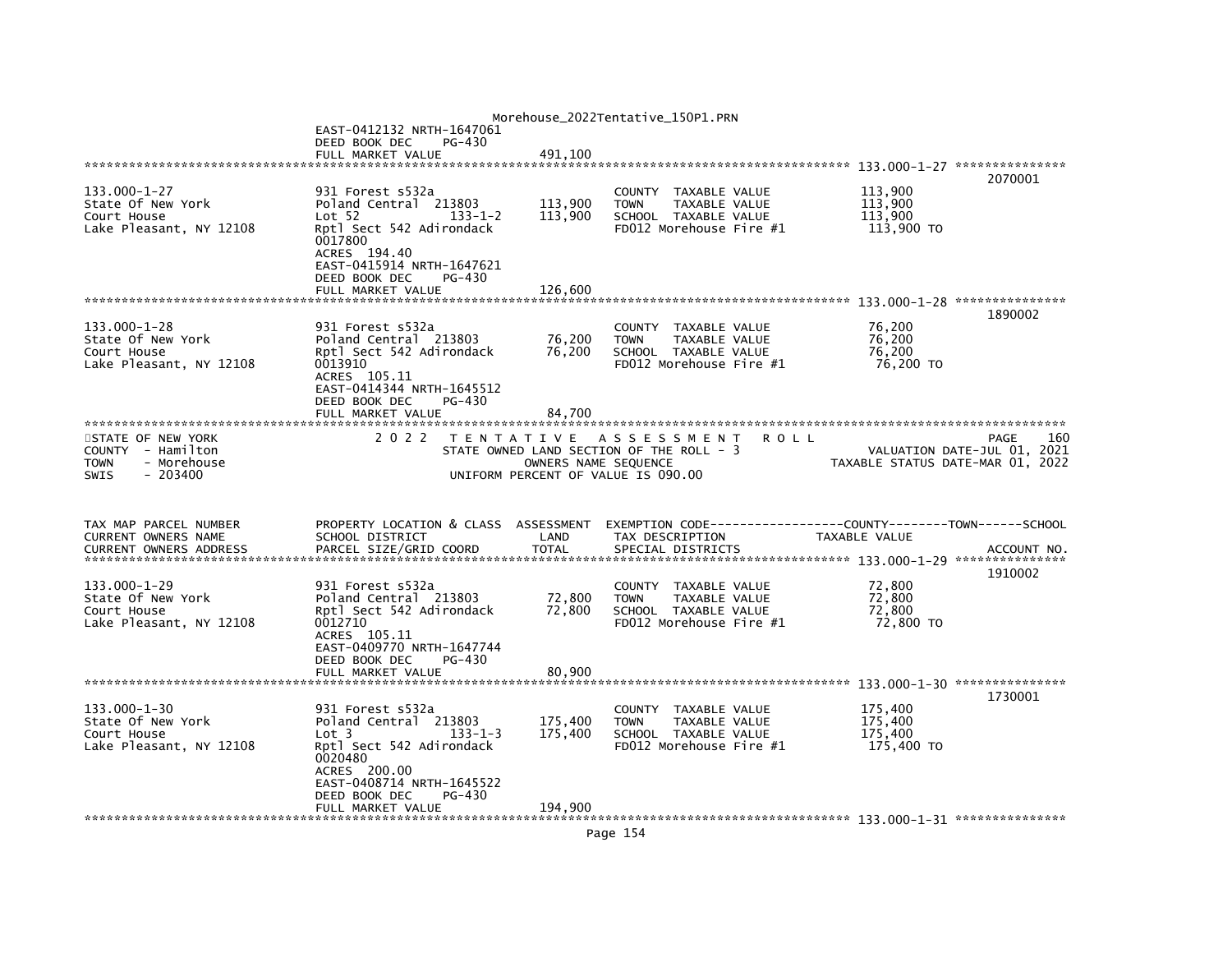| 3470001<br>$133.000 - 1 - 32$<br>175,300<br>931 Forest s532a<br>COUNTY TAXABLE VALUE<br>175,300<br>State Of New York<br>Poland Central 213803<br>TAXABLE VALUE<br>175.300<br><b>TOWN</b><br>Court House<br>175,300<br>175,300<br>Lot 26<br>$133 - 1 - 3$<br>SCHOOL TAXABLE VALUE<br>Lake Pleasant, NY 12108<br>FD012 Morehouse Fire #1<br>175,300 TO<br>Rptl Sect 542 Adirondack<br>0017940<br>ACRES 200.00<br>EAST-0402385 NRTH-1646369<br>DEED BOOK DEC<br>PG-1942<br>FULL MARKET VALUE<br>194.800<br>STATE OF NEW YORK<br>2 0 2 2<br>TENTATIVE ASSESSMENT<br><b>ROLL</b><br>PAGE<br>STATE OWNED LAND SECTION OF THE ROLL - 3<br>VALUATION DATE-JUL 01, 2021<br>COUNTY - Hamilton<br>- Morehouse<br>OWNERS NAME SEQUENCE<br>TAXABLE STATUS DATE-MAR 01, 2022<br><b>TOWN</b><br>$-203400$<br>UNIFORM PERCENT OF VALUE IS 090.00<br><b>SWIS</b><br>PROPERTY LOCATION & CLASS ASSESSMENT<br>EXEMPTION CODE------------------COUNTY-------TOWN------SCHOOL<br>TAX MAP PARCEL NUMBER<br>CURRENT OWNERS NAME<br>SCHOOL DISTRICT<br>LAND<br>TAX DESCRIPTION<br>TAXABLE VALUE<br><b>CURRENT OWNERS ADDRESS</b><br>PARCEL SIZE/GRID COORD<br><b>TOTAL</b><br>SPECIAL DISTRICTS<br>3480001<br>$133.000 - 1 - 33$<br>161,400<br>931 Forest s532a<br>COUNTY<br>TAXABLE VALUE<br>State Of New York<br>161,400<br>161,400<br>Poland Central 213803<br><b>TOWN</b><br>TAXABLE VALUE<br>Court House<br>Lot 27<br>$133 - 1 - 3$<br>161,400<br>SCHOOL TAXABLE VALUE<br>161,400<br>Lake Pleasant, NY 12108<br>Rptl Sect 542 Adirondack<br>FD012 Morehouse Fire #1<br>161,400 TO<br>0018260<br>ACRES 200.00<br>EAST-0403107 NRTH-1647831<br>DEED BOOK DEC<br>PG-1942<br>179,300<br>FULL MARKET VALUE<br>3510001<br>$133.000 - 1 - 34$<br>141.400<br>931 Forest s532a<br>COUNTY TAXABLE VALUE<br>State Of New York<br>Poland Central 213803<br>141,400<br>141,400<br><b>TOWN</b><br>TAXABLE VALUE<br>Court House<br>141,400<br>Lot <sub>35</sub><br>$133 - 1 - 3$<br>141,400<br>SCHOOL TAXABLE VALUE<br>Lake Pleasant, NY 12108<br>Rptl Sect 542 Adirondack<br>FD012 Morehouse Fire #1<br>141,400 TO<br>0018280<br>ACRES 200.00<br>EAST-0403839 NRTH-1649307<br>PG-1942<br>DEED BOOK DEC<br>157,100<br>FULL MARKET VALUE<br>3520001<br>$133.000 - 1 - 35$<br>931 Forest s532a<br>COUNTY TAXABLE VALUE<br>160,500 | 133.000-1-31<br>State Of New York<br>Court House<br>Lake Pleasant, NY 12108 | 931 Forest s532a<br>Poland Central 213803<br>Lot 19<br>Rptl Sect 542 Adirondack<br>0018200<br>ACRES 200.00<br>EAST-0401662 NRTH-1644906<br>DEED BOOK DEC<br>FULL MARKET VALUE | 125,700<br>125,700<br>$133 - 1 - 3$<br>PG-1942<br>139.700 | COUNTY TAXABLE VALUE<br><b>TOWN</b><br>TAXABLE VALUE<br>SCHOOL TAXABLE VALUE<br>FD012 Morehouse Fire #1 | 125,700<br>125,700<br>125,700<br>125,700 TO | 3440001     |
|-----------------------------------------------------------------------------------------------------------------------------------------------------------------------------------------------------------------------------------------------------------------------------------------------------------------------------------------------------------------------------------------------------------------------------------------------------------------------------------------------------------------------------------------------------------------------------------------------------------------------------------------------------------------------------------------------------------------------------------------------------------------------------------------------------------------------------------------------------------------------------------------------------------------------------------------------------------------------------------------------------------------------------------------------------------------------------------------------------------------------------------------------------------------------------------------------------------------------------------------------------------------------------------------------------------------------------------------------------------------------------------------------------------------------------------------------------------------------------------------------------------------------------------------------------------------------------------------------------------------------------------------------------------------------------------------------------------------------------------------------------------------------------------------------------------------------------------------------------------------------------------------------------------------------------------------------------------------------------------------------------------------------------------------------------------------------------------------------------------------------------------------------------------------------------------------------------------------------------------------------------------------------------------------------|-----------------------------------------------------------------------------|-------------------------------------------------------------------------------------------------------------------------------------------------------------------------------|-----------------------------------------------------------|---------------------------------------------------------------------------------------------------------|---------------------------------------------|-------------|
|                                                                                                                                                                                                                                                                                                                                                                                                                                                                                                                                                                                                                                                                                                                                                                                                                                                                                                                                                                                                                                                                                                                                                                                                                                                                                                                                                                                                                                                                                                                                                                                                                                                                                                                                                                                                                                                                                                                                                                                                                                                                                                                                                                                                                                                                                               |                                                                             |                                                                                                                                                                               |                                                           |                                                                                                         |                                             |             |
|                                                                                                                                                                                                                                                                                                                                                                                                                                                                                                                                                                                                                                                                                                                                                                                                                                                                                                                                                                                                                                                                                                                                                                                                                                                                                                                                                                                                                                                                                                                                                                                                                                                                                                                                                                                                                                                                                                                                                                                                                                                                                                                                                                                                                                                                                               |                                                                             |                                                                                                                                                                               |                                                           |                                                                                                         |                                             |             |
|                                                                                                                                                                                                                                                                                                                                                                                                                                                                                                                                                                                                                                                                                                                                                                                                                                                                                                                                                                                                                                                                                                                                                                                                                                                                                                                                                                                                                                                                                                                                                                                                                                                                                                                                                                                                                                                                                                                                                                                                                                                                                                                                                                                                                                                                                               |                                                                             |                                                                                                                                                                               |                                                           |                                                                                                         |                                             |             |
|                                                                                                                                                                                                                                                                                                                                                                                                                                                                                                                                                                                                                                                                                                                                                                                                                                                                                                                                                                                                                                                                                                                                                                                                                                                                                                                                                                                                                                                                                                                                                                                                                                                                                                                                                                                                                                                                                                                                                                                                                                                                                                                                                                                                                                                                                               |                                                                             |                                                                                                                                                                               |                                                           |                                                                                                         |                                             | 161         |
|                                                                                                                                                                                                                                                                                                                                                                                                                                                                                                                                                                                                                                                                                                                                                                                                                                                                                                                                                                                                                                                                                                                                                                                                                                                                                                                                                                                                                                                                                                                                                                                                                                                                                                                                                                                                                                                                                                                                                                                                                                                                                                                                                                                                                                                                                               |                                                                             |                                                                                                                                                                               |                                                           |                                                                                                         |                                             |             |
|                                                                                                                                                                                                                                                                                                                                                                                                                                                                                                                                                                                                                                                                                                                                                                                                                                                                                                                                                                                                                                                                                                                                                                                                                                                                                                                                                                                                                                                                                                                                                                                                                                                                                                                                                                                                                                                                                                                                                                                                                                                                                                                                                                                                                                                                                               |                                                                             |                                                                                                                                                                               |                                                           |                                                                                                         |                                             | ACCOUNT NO. |
|                                                                                                                                                                                                                                                                                                                                                                                                                                                                                                                                                                                                                                                                                                                                                                                                                                                                                                                                                                                                                                                                                                                                                                                                                                                                                                                                                                                                                                                                                                                                                                                                                                                                                                                                                                                                                                                                                                                                                                                                                                                                                                                                                                                                                                                                                               |                                                                             |                                                                                                                                                                               |                                                           |                                                                                                         |                                             |             |
|                                                                                                                                                                                                                                                                                                                                                                                                                                                                                                                                                                                                                                                                                                                                                                                                                                                                                                                                                                                                                                                                                                                                                                                                                                                                                                                                                                                                                                                                                                                                                                                                                                                                                                                                                                                                                                                                                                                                                                                                                                                                                                                                                                                                                                                                                               |                                                                             |                                                                                                                                                                               |                                                           |                                                                                                         |                                             |             |
|                                                                                                                                                                                                                                                                                                                                                                                                                                                                                                                                                                                                                                                                                                                                                                                                                                                                                                                                                                                                                                                                                                                                                                                                                                                                                                                                                                                                                                                                                                                                                                                                                                                                                                                                                                                                                                                                                                                                                                                                                                                                                                                                                                                                                                                                                               |                                                                             |                                                                                                                                                                               |                                                           |                                                                                                         |                                             |             |
|                                                                                                                                                                                                                                                                                                                                                                                                                                                                                                                                                                                                                                                                                                                                                                                                                                                                                                                                                                                                                                                                                                                                                                                                                                                                                                                                                                                                                                                                                                                                                                                                                                                                                                                                                                                                                                                                                                                                                                                                                                                                                                                                                                                                                                                                                               |                                                                             |                                                                                                                                                                               |                                                           |                                                                                                         |                                             |             |
|                                                                                                                                                                                                                                                                                                                                                                                                                                                                                                                                                                                                                                                                                                                                                                                                                                                                                                                                                                                                                                                                                                                                                                                                                                                                                                                                                                                                                                                                                                                                                                                                                                                                                                                                                                                                                                                                                                                                                                                                                                                                                                                                                                                                                                                                                               |                                                                             |                                                                                                                                                                               |                                                           |                                                                                                         |                                             |             |
| Page 155                                                                                                                                                                                                                                                                                                                                                                                                                                                                                                                                                                                                                                                                                                                                                                                                                                                                                                                                                                                                                                                                                                                                                                                                                                                                                                                                                                                                                                                                                                                                                                                                                                                                                                                                                                                                                                                                                                                                                                                                                                                                                                                                                                                                                                                                                      |                                                                             |                                                                                                                                                                               |                                                           |                                                                                                         |                                             |             |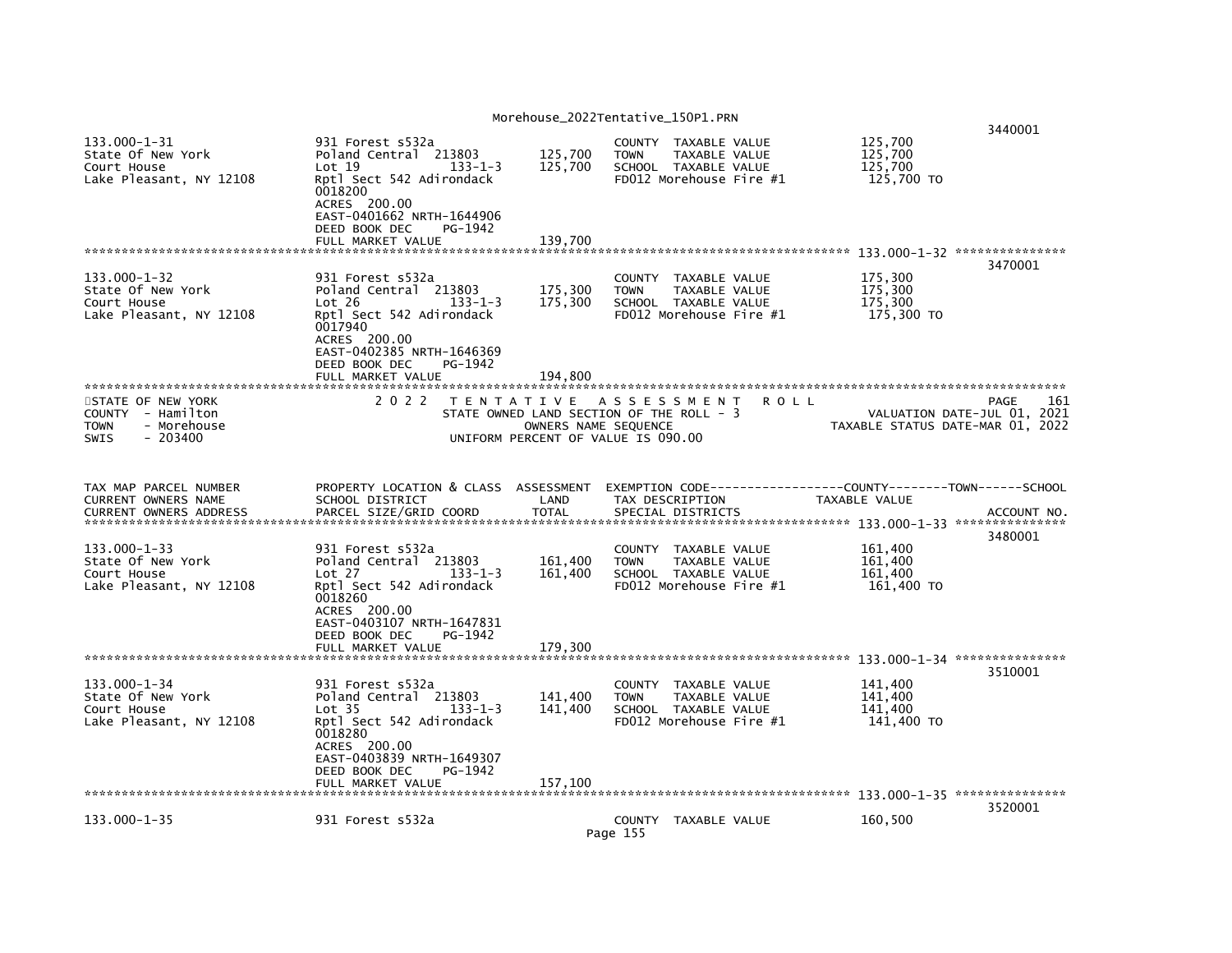|                                                 |                                                                                  |                      | Morehouse_2022Tentative_150P1.PRN                       |                                                               |                             |
|-------------------------------------------------|----------------------------------------------------------------------------------|----------------------|---------------------------------------------------------|---------------------------------------------------------------|-----------------------------|
| State Of New York<br>Court House                | 213803<br>Poland Central<br>$133 - 1 - 3$<br>Lot 36                              | 160,500<br>160,500   | <b>TOWN</b><br>TAXABLE VALUE<br>SCHOOL TAXABLE VALUE    | 160,500<br>160,500                                            |                             |
| Lake Pleasant, NY 12108                         | Rptl Sect 542 Adirondack<br>0018400<br>ACRES 200.00<br>EAST-0404566 NRTH-1650805 |                      | FD012 Morehouse Fire #1                                 | 160,500 TO                                                    |                             |
|                                                 | DEED BOOK DEC<br>PG-1942                                                         |                      |                                                         |                                                               |                             |
|                                                 | FULL MARKET VALUE                                                                | 178.300              |                                                         |                                                               |                             |
|                                                 |                                                                                  |                      |                                                         |                                                               | 3550001                     |
| 133.000-1-36                                    | 931 Forest s532a                                                                 |                      | COUNTY TAXABLE VALUE                                    | 125,700                                                       |                             |
| State Of New York                               | Poland Central 213803                                                            | 125,700              | TAXABLE VALUE<br><b>TOWN</b>                            | 125,700                                                       |                             |
| Court House<br>Lake Pleasant, NY 12108          | Lot 42<br>$133 - 1 - 3$<br>Rptl Sect 542 Adirondack                              | 125,700              | SCHOOL TAXABLE VALUE<br>FD012 Morehouse Fire $#1$       | 125,700<br>125,700 TO                                         |                             |
|                                                 | 0018220                                                                          |                      |                                                         |                                                               |                             |
|                                                 | ACRES 200.00                                                                     |                      |                                                         |                                                               |                             |
|                                                 | EAST-0405286 NRTH-1652276                                                        |                      |                                                         |                                                               |                             |
|                                                 | DEED BOOK DEC<br>PG-1942<br>FULL MARKET VALUE                                    | 139.700              |                                                         |                                                               |                             |
|                                                 |                                                                                  |                      |                                                         |                                                               |                             |
| STATE OF NEW YORK                               | 2 0 2 2                                                                          | T E N T A T I V E    | A S S E S S M E N T                                     | R O L L                                                       | 162<br>PAGE                 |
| COUNTY - Hamilton<br>- Morehouse<br><b>TOWN</b> |                                                                                  | OWNERS NAME SEQUENCE | STATE OWNED LAND SECTION OF THE ROLL - 3                | TAXABLE STATUS DATE-MAR 01, 2022                              | VALUATION DATE-JUL 01, 2021 |
| <b>SWIS</b><br>$-203400$                        |                                                                                  |                      | UNIFORM PERCENT OF VALUE IS 090.00                      |                                                               |                             |
|                                                 |                                                                                  |                      |                                                         |                                                               |                             |
|                                                 |                                                                                  |                      |                                                         |                                                               |                             |
| TAX MAP PARCEL NUMBER                           | PROPERTY LOCATION & CLASS ASSESSMENT                                             |                      |                                                         | EXEMPTION CODE------------------COUNTY-------TOWN------SCHOOL |                             |
| CURRENT OWNERS NAME                             | SCHOOL DISTRICT                                                                  | LAND                 | TAX DESCRIPTION                                         | TAXABLE VALUE                                                 |                             |
| <b>CURRENT OWNERS ADDRESS</b>                   | PARCEL SIZE/GRID COORD                                                           | <b>TOTAL</b>         | SPECIAL DISTRICTS                                       |                                                               | ACCOUNT NO.                 |
|                                                 |                                                                                  |                      |                                                         |                                                               | 1520001                     |
| $134.000 - 1 - 2$                               | 931 Forest s532a                                                                 |                      | COUNTY TAXABLE VALUE                                    | 52,300                                                        |                             |
| State Of New York<br>Court House                | Poland Central 213803<br>Lot 26<br>$134 - 1 - 2$                                 | 52,300<br>52,300     | <b>TOWN</b><br>TAXABLE VALUE<br>SCHOOL TAXABLE VALUE    | 52,300<br>52,300                                              |                             |
| Lake Pleasant, NY 12108                         | Rptl Sect 542 Adirondack                                                         |                      | FD012 Morehouse Fire $#1$                               | 52.300 TO                                                     |                             |
|                                                 | 0011670                                                                          |                      |                                                         |                                                               |                             |
|                                                 | ACRES 100.00<br>EAST-0447608 NRTH-1653889                                        |                      |                                                         |                                                               |                             |
|                                                 | DEED BOOK AM64                                                                   |                      |                                                         |                                                               |                             |
|                                                 | FULL MARKET VALUE                                                                | 58,100               |                                                         |                                                               |                             |
|                                                 |                                                                                  |                      |                                                         |                                                               |                             |
| $134.000 - 1 - 3$                               | 931 Forest s532a                                                                 |                      | COUNTY TAXABLE VALUE                                    | 163,200                                                       | 1530001                     |
| State Of New York                               | Poland Central 213803                                                            | 163,200              | <b>TOWN</b><br>TAXABLE VALUE                            | 163,200                                                       |                             |
| Court House                                     | Lot 27<br>$134 - 1 - 3$                                                          | 163,200              | SCHOOL TAXABLE VALUE                                    | 163,200                                                       |                             |
| Lake Pleasant, NY 12108                         | Rptl Sect 542 Adirondack<br>0021570                                              |                      | FD012 Morehouse Fire #1                                 | 163,200 TO                                                    |                             |
|                                                 | ACRES 200.00                                                                     |                      |                                                         |                                                               |                             |
|                                                 | EAST-0448441 NRTH-1651704                                                        |                      |                                                         |                                                               |                             |
|                                                 | DEED BOOK AM64<br>FULL MARKET VALUE                                              | 181,300              |                                                         |                                                               |                             |
|                                                 |                                                                                  |                      |                                                         |                                                               |                             |
|                                                 |                                                                                  |                      |                                                         |                                                               | 1540001                     |
| $134.000 - 1 - 4$<br>State Of New York          | 931 Forest s532a<br>Poland Central 213803                                        | 120,100              | COUNTY<br>TAXABLE VALUE<br><b>TOWN</b><br>TAXABLE VALUE | 120,100<br>120,100                                            |                             |
| Court House                                     | Lot 28<br>$134 - 1 - 4$                                                          | 120.100              | SCHOOL TAXABLE VALUE                                    | 120,100                                                       |                             |
|                                                 |                                                                                  |                      | Page 156                                                |                                                               |                             |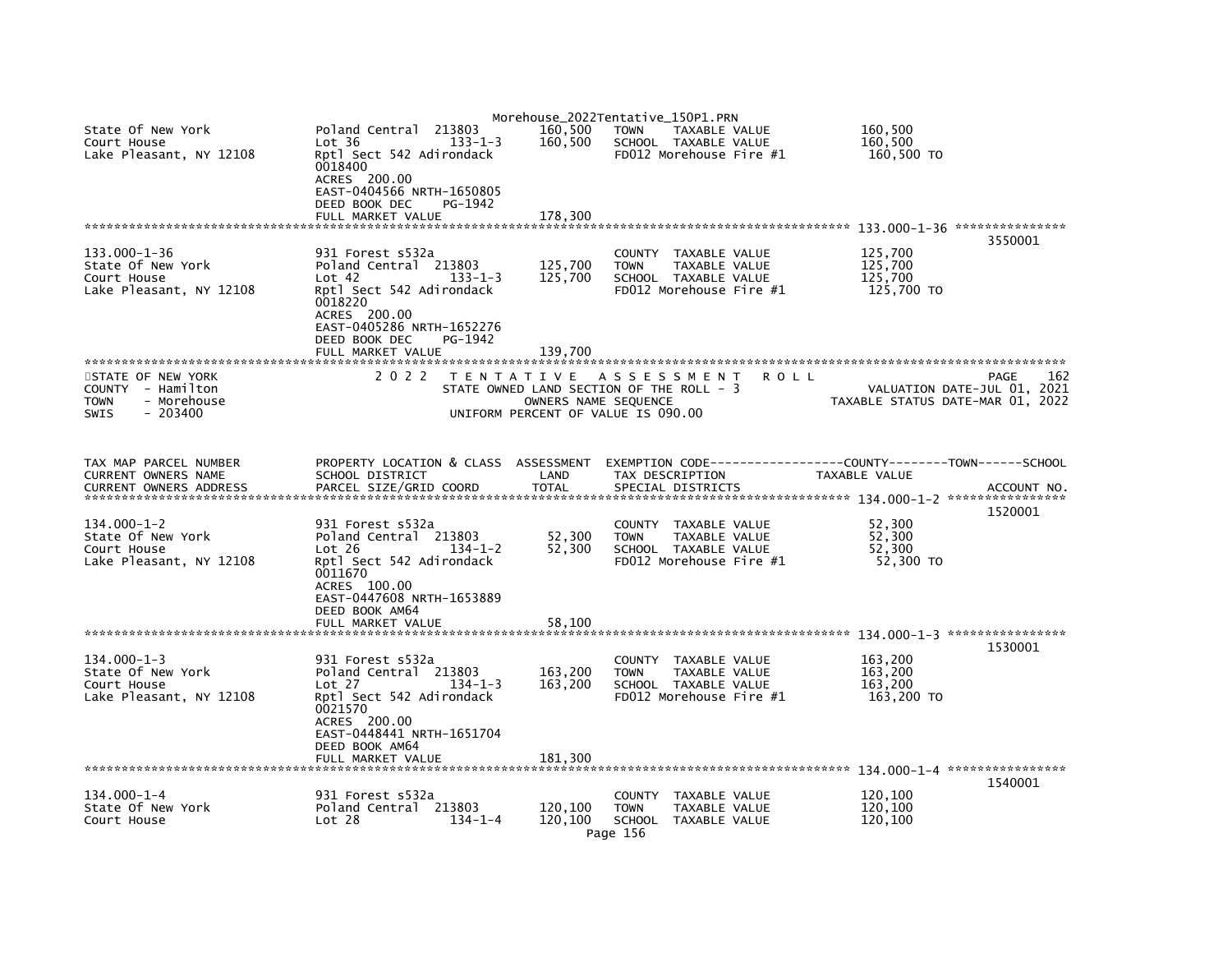| Lake Pleasant, NY 12108                                                                   | Rptl Sect 542 Adirondack<br>0023040<br>ACRES 200.00<br>EAST-0449865 NRTH-1651024<br>DEED BOOK AM64                                                                                              |                               | Morehouse_2022Tentative_150P1.PRN<br>FD012 Morehouse Fire #1                                                      | 120,100 TO                                  |                                            |
|-------------------------------------------------------------------------------------------|-------------------------------------------------------------------------------------------------------------------------------------------------------------------------------------------------|-------------------------------|-------------------------------------------------------------------------------------------------------------------|---------------------------------------------|--------------------------------------------|
|                                                                                           | FULL MARKET VALUE                                                                                                                                                                               | 133,400                       |                                                                                                                   |                                             | 1470001                                    |
| $134.000 - 1 - 5$<br>State Of New York<br>Court House<br>Lake Pleasant, NY 12108          | 931 Forest s532a<br>Poland Central 213803<br>Lot 12<br>$134 - 1 - 5$<br>Rptl Sect 542 Adirondack<br>0019680<br>ACRES 200.00<br>EAST-0447630 NRTH-1646347<br>DEED BOOK AM64<br>FULL MARKET VALUE | 107,600<br>107,600<br>119,600 | <b>COUNTY</b><br>TAXABLE VALUE<br>TAXABLE VALUE<br><b>TOWN</b><br>SCHOOL TAXABLE VALUE<br>FD012 Morehouse Fire #1 | 107,600<br>107,600<br>107,600<br>107,600 TO |                                            |
| STATE OF NEW YORK<br>COUNTY - Hamilton<br>TOWN<br>- Morehouse<br>$-203400$<br><b>SWIS</b> | 2 0 2 2                                                                                                                                                                                         | OWNERS NAME SEQUENCE          | TENTATIVE ASSESSMENT<br>ROLL<br>STATE OWNED LAND SECTION OF THE ROLL - 3<br>UNIFORM PERCENT OF VALUE IS 090.00    | TAXABLE STATUS DATE-MAR 01, 2022            | PAGE<br>163<br>VALUATION DATE-JUL 01, 2021 |
| TAX MAP PARCEL NUMBER<br>CURRENT OWNERS NAME<br><b>CURRENT OWNERS ADDRESS</b>             | PROPERTY LOCATION & CLASS ASSESSMENT<br>SCHOOL DISTRICT<br>PARCEL SIZE/GRID COORD                                                                                                               | LAND<br><b>TOTAL</b>          | EXEMPTION CODE-----------------COUNTY-------TOWN------SCHOOL<br>TAX DESCRIPTION<br>SPECIAL DISTRICTS              | TAXABLE VALUE                               | ACCOUNT NO<br>1660001                      |
| $134.000 - 1 - 6$<br>State Of New York<br>Court House<br>Lake Pleasant, NY 12108          | 931 Forest s532a - WTRFNT<br>Poland Central 213803<br>$134 - 1 - 6$<br>Rptl Sect 542 Adirondack<br>0142880<br>ACRES 1525.00<br>EAST-0439945 NRTH-1644747<br>DEED BOOK AM64<br>FULL MARKET VALUE | 810,200<br>810,200<br>900.200 | <b>COUNTY</b><br>TAXABLE VALUE<br>TAXABLE VALUE<br><b>TOWN</b><br>SCHOOL TAXABLE VALUE<br>FD012 Morehouse Fire #1 | 810,200<br>810,200<br>810,200<br>810,200 TO |                                            |
| *******************************                                                           |                                                                                                                                                                                                 |                               |                                                                                                                   |                                             |                                            |
| $134.000 - 1 - 7$<br>State Of New York<br>Court House<br>Lake Pleasant, NY 12108          | 931 Forest s532a - WTRFNT<br>Poland Central 213803<br>$134 - 1 - 7$<br>Lot 47<br>Rptl Sect 542 Adirondack<br>0046630<br>ACRES 401.30<br>EAST-0437264 NRTH-1641578                               | 231,900<br>231,900            | TAXABLE VALUE<br>COUNTY<br>TAXABLE VALUE<br><b>TOWN</b><br>SCHOOL TAXABLE VALUE<br>FD012 Morehouse Fire #1        | 231,900<br>231,900<br>231,900<br>231,900 TO | 2020001                                    |
| ***************************                                                               | DEED BOOK DEC<br>PG-430<br>FULL MARKET VALUE                                                                                                                                                    | 257,700                       |                                                                                                                   |                                             |                                            |
| $134.000 - 1 - 8$<br>State Of New York<br>Court House<br>Lake Pleasant, NY 12108          | 931 Forest s532a - WTRFNT<br>Poland Central 213803<br>Lot 48<br>$134 - 1 - 8$<br>Rptl Sect 542 Adirondack<br>0047370                                                                            | 233,100<br>233,100            | COUNTY<br>TAXABLE VALUE<br><b>TOWN</b><br>TAXABLE VALUE<br>SCHOOL TAXABLE VALUE<br>FD012 Morehouse Fire #1        | 233,100<br>233,100<br>233.100<br>233,100 TO | 2030001                                    |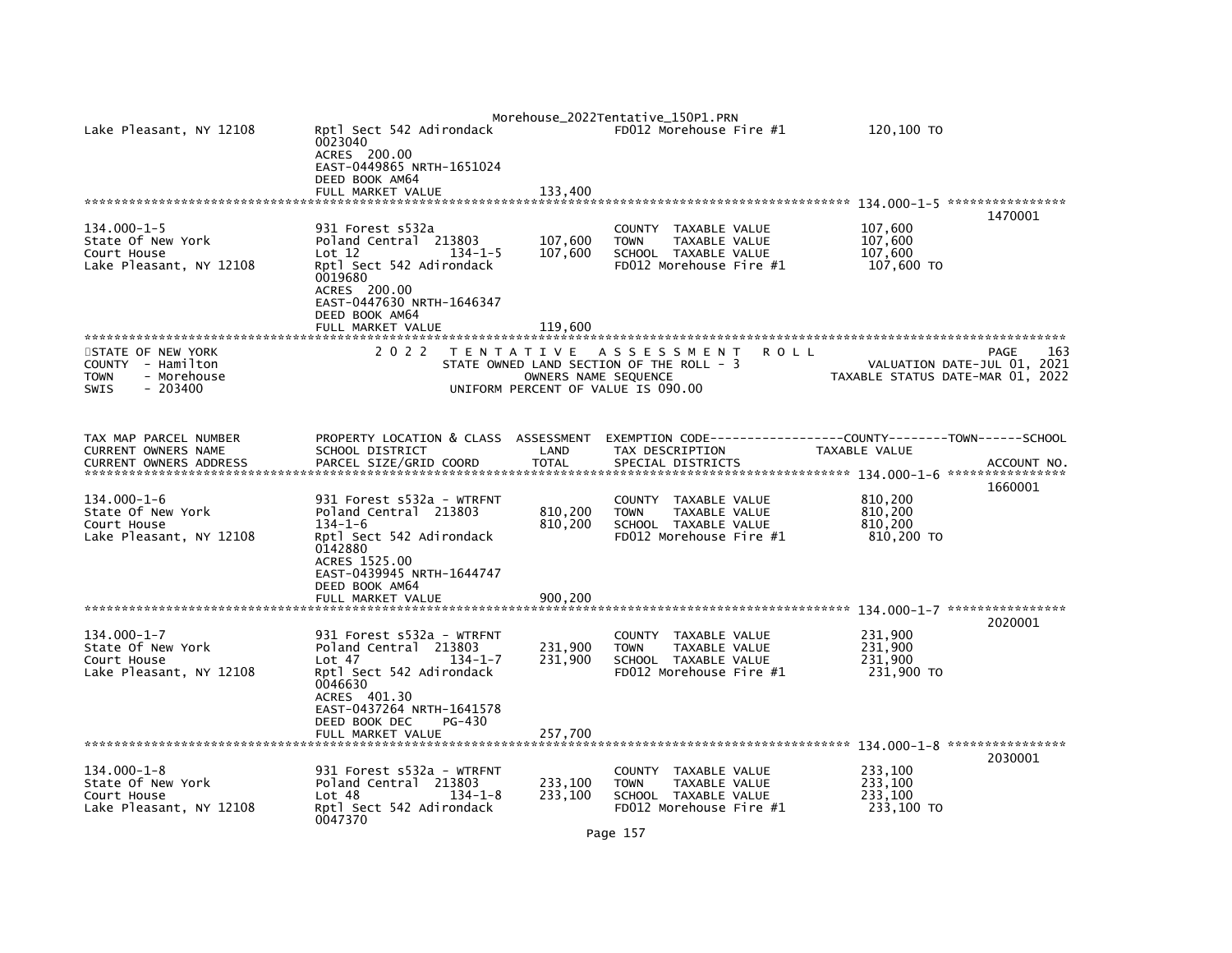|                                                                                                                                                                                                    |                                                                                                                                                  | Morehouse_2022Tentative_150P1.PRN                                                                       |                                                                                                                                |             |
|----------------------------------------------------------------------------------------------------------------------------------------------------------------------------------------------------|--------------------------------------------------------------------------------------------------------------------------------------------------|---------------------------------------------------------------------------------------------------------|--------------------------------------------------------------------------------------------------------------------------------|-------------|
| ACRES 395.80<br>EAST-0432063 NRTH-1644084                                                                                                                                                          |                                                                                                                                                  |                                                                                                         |                                                                                                                                |             |
|                                                                                                                                                                                                    |                                                                                                                                                  |                                                                                                         |                                                                                                                                |             |
|                                                                                                                                                                                                    |                                                                                                                                                  |                                                                                                         |                                                                                                                                | 2040001     |
| 931 Forest s532a<br>Poland Central 213803<br>Lot 49<br>134-1-9<br>Rptl Sect 542 Adirondack<br>0047800<br>ACRES 404.20<br>EAST-0426772 NRTH-1646408<br>DEED BOOK DEC<br>PG-430<br>FULL MARKET VALUE | 278,600<br>278,600<br>309,600                                                                                                                    | COUNTY TAXABLE VALUE<br>TAXABLE VALUE<br><b>TOWN</b><br>SCHOOL TAXABLE VALUE<br>FD012 Morehouse Fire #1 | 278,600<br>278,600<br>278,600<br>278,600 TO                                                                                    |             |
|                                                                                                                                                                                                    |                                                                                                                                                  |                                                                                                         |                                                                                                                                |             |
|                                                                                                                                                                                                    |                                                                                                                                                  |                                                                                                         | VALUATION DATE-JUL 01, 2021<br>TAXABLE STATUS DATE-MAR 01, 2022                                                                | 164<br>PAGE |
| SCHOOL DISTRICT<br>PARCEL SIZE/GRID COORD                                                                                                                                                          | LAND<br><b>TOTAL</b>                                                                                                                             | TAX DESCRIPTION<br>SPECIAL DISTRICTS                                                                    | TAXABLE VALUE                                                                                                                  | ACCOUNT NO. |
|                                                                                                                                                                                                    |                                                                                                                                                  |                                                                                                         |                                                                                                                                |             |
| 931 Forest s532a<br>Poland Central 213803<br>$134 - 1 - 1$<br>Lot <sub>3</sub><br>Rptl Sect 542 Adirondack<br>0034570<br>ACRES 305.00<br>EAST-0432079 NRTH-1648475<br>DEED BOOK AM64               | 184,600<br>184,600                                                                                                                               | COUNTY TAXABLE VALUE<br><b>TOWN</b><br>TAXABLE VALUE<br>SCHOOL TAXABLE VALUE<br>FD012 Morehouse Fire #1 | 184,600<br>184,600<br>184,600<br>184.600 TO                                                                                    | 1690001     |
|                                                                                                                                                                                                    |                                                                                                                                                  |                                                                                                         |                                                                                                                                |             |
| 931 Forest s532a<br>Poland Central 213803<br>$134 - 1 - 1$<br>Lot <sub>2</sub><br>Rptl Sect 542 Adirondack<br>0032690<br>ACRES 305.00<br>EAST-0429120 NRTH-1649860<br>DEED BOOK DEC<br>PG-1760     | 152,200<br>152,200                                                                                                                               | COUNTY TAXABLE VALUE<br><b>TOWN</b><br>TAXABLE VALUE<br>SCHOOL TAXABLE VALUE<br>FD012 Morehouse Fire #1 | 152,200<br>152,200<br>152,200<br>152,200 TO                                                                                    | 1680001     |
| FULL MARKET VALUE                                                                                                                                                                                  | 169.100                                                                                                                                          |                                                                                                         |                                                                                                                                |             |
|                                                                                                                                                                                                    |                                                                                                                                                  |                                                                                                         |                                                                                                                                | 1400001     |
| 931 Forest s532a<br>Poland Central 213803<br>Lot 2<br>$134 - 1 - 1$<br>Rptl Sect 542 Adirondack<br>0004770<br>ACRES<br>50.00                                                                       | 27,900<br>27,900                                                                                                                                 | COUNTY TAXABLE VALUE<br>TAXABLE VALUE<br><b>TOWN</b><br>SCHOOL TAXABLE VALUE<br>FD012 Morehouse Fire #1 | 27,900<br>27,900<br>27,900<br>27,900 TO                                                                                        |             |
|                                                                                                                                                                                                    | DEED BOOK DEC<br>PG-430<br>FULL MARKET VALUE<br>2 0 2 2<br>FULL MARKET VALUE<br>******************************<br>****************************** | 259,000<br>PROPERTY LOCATION & CLASS ASSESSMENT<br>205,100<br>EAST-0431245 NRTH-1652048                 | TENTATIVE ASSESSMENT<br>STATE OWNED LAND SECTION OF THE ROLL - 3<br>OWNERS NAME SEQUENCE<br>UNIFORM PERCENT OF VALUE IS 090.00 | <b>ROLL</b> |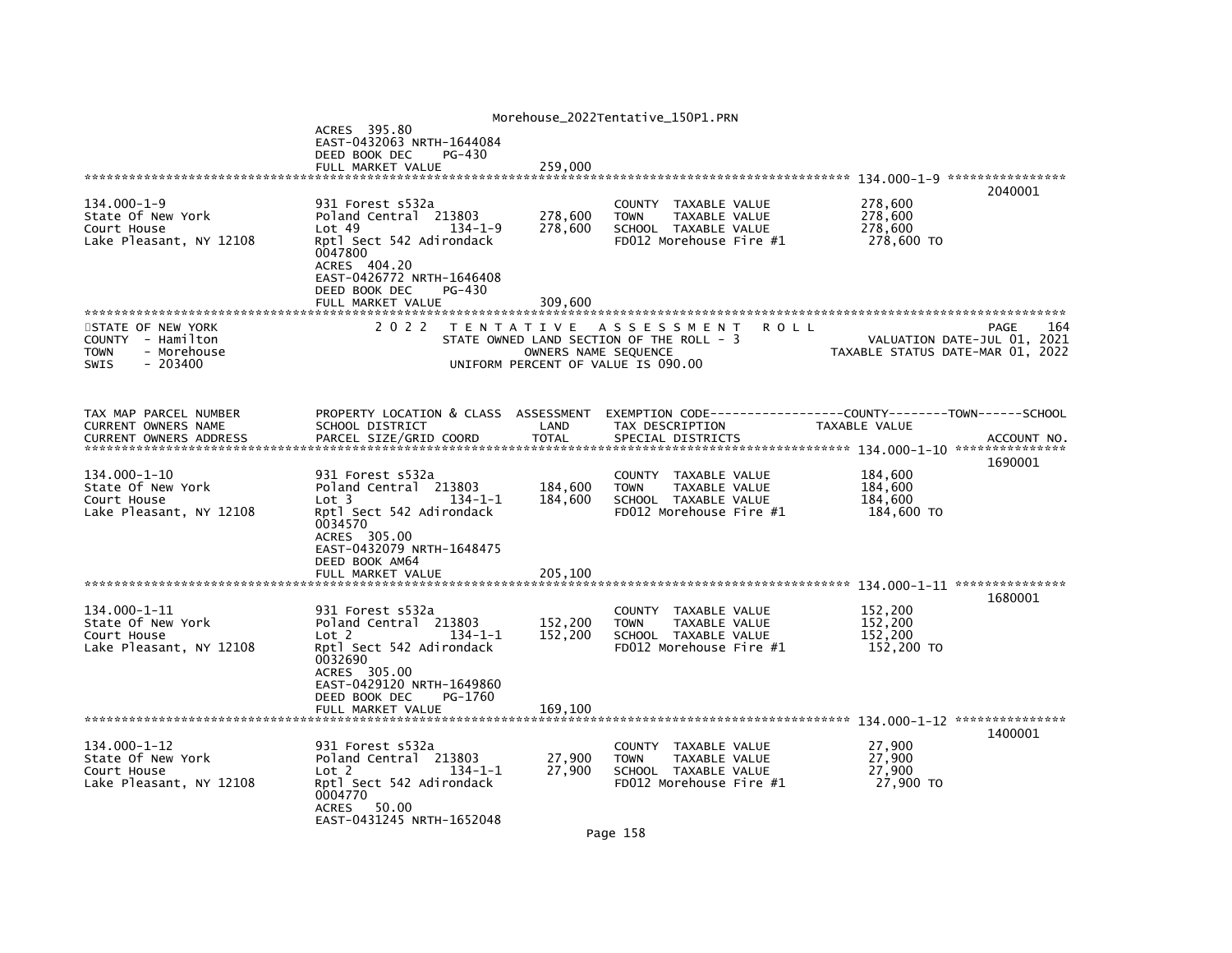|                                        |                                                    |                                    | Morehouse_2022Tentative_150P1.PRN                            |                                  |             |
|----------------------------------------|----------------------------------------------------|------------------------------------|--------------------------------------------------------------|----------------------------------|-------------|
|                                        | PG-2157<br>DEED BOOK DEC                           |                                    |                                                              |                                  |             |
|                                        | FULL MARKET VALUE                                  | 31,000                             |                                                              |                                  |             |
|                                        | off Cr 17                                          |                                    |                                                              | 1405001                          |             |
| 134.000-1-13.100                       | 931 Forest s532a                                   |                                    | COUNTY TAXABLE VALUE                                         | 139,200                          |             |
| State Of New York                      | Poland Central 213803                              | 139,200                            | TAXABLE VALUE<br><b>TOWN</b>                                 | 139,200                          |             |
| Court House                            | 00353.00                                           | 139,200                            | SCHOOL TAXABLE VALUE                                         | 139,200                          |             |
| Lake Pleasant, NY 12108                | <b>FRNT 2705.00 DPTH</b><br>ACRES 364.71           |                                    | FD012 Morehouse Fire #1                                      | 139,200 TO                       |             |
|                                        | EAST-0432742 NRTH-1653311                          |                                    |                                                              |                                  |             |
|                                        | DEED BOOK 196<br>PG-503                            |                                    |                                                              |                                  |             |
|                                        | FULL MARKET VALUE                                  | 154,700                            |                                                              |                                  |             |
| STATE OF NEW YORK                      | 2 0 2 2                                            |                                    | TENTATIVE ASSESSMENT<br>R O L L                              | PAGE                             | 165         |
| COUNTY - Hamilton                      |                                                    |                                    | STATE OWNED LAND SECTION OF THE ROLL - 3                     | VALUATION DATE-JUL 01, 2021      |             |
| <b>TOWN</b><br>- Morehouse             |                                                    | OWNERS NAME SEQUENCE               |                                                              | TAXABLE STATUS DATE-MAR 01, 2022 |             |
| <b>SWIS</b><br>$-203400$               |                                                    | UNIFORM PERCENT OF VALUE IS 090.00 |                                                              |                                  |             |
|                                        |                                                    |                                    |                                                              |                                  |             |
|                                        |                                                    |                                    |                                                              |                                  |             |
| TAX MAP PARCEL NUMBER                  | PROPERTY LOCATION & CLASS ASSESSMENT               |                                    | EXEMPTION CODE-----------------COUNTY-------TOWN------SCHOOL |                                  |             |
| CURRENT OWNERS NAME                    | SCHOOL DISTRICT                                    | LAND                               | TAX DESCRIPTION                                              | TAXABLE VALUE                    |             |
| <b>CURRENT OWNERS ADDRESS</b>          | PARCEL SIZE/GRID COORD                             | <b>TOTAL</b>                       | SPECIAL DISTRICTS                                            |                                  | ACCOUNT NO. |
|                                        |                                                    |                                    |                                                              | 1410001                          |             |
| 134.000-1-15                           | 931 Forest s532a                                   |                                    | COUNTY TAXABLE VALUE                                         | 101,700                          |             |
| State Of New York                      | Poland Central 213803                              | 101,700                            | <b>TOWN</b><br>TAXABLE VALUE                                 | 101,700                          |             |
| Court House<br>Lake Pleasant, NY 12108 | $134 - 1 - 1$<br>Lot 4<br>Rptl Sect 542 Adirondack | 101,700                            | SCHOOL TAXABLE VALUE<br>FD012 Morehouse Fire #1              | 101,700<br>101,700 TO            |             |
|                                        | 0020190                                            |                                    |                                                              |                                  |             |
|                                        | ACRES 200.00                                       |                                    |                                                              |                                  |             |
|                                        | EAST-0435181 NRTH-1652327                          |                                    |                                                              |                                  |             |
|                                        | DEED BOOK AM64                                     |                                    |                                                              |                                  |             |
|                                        | FULL MARKET VALUE                                  | 113,000                            |                                                              |                                  |             |
|                                        |                                                    |                                    |                                                              | 1420001                          |             |
| 134.000-1-16                           | 931 Forest s532a                                   |                                    | COUNTY TAXABLE VALUE                                         | 103,000                          |             |
| State Of New York                      | Poland Central 213803<br>Lot <sub>5</sub>          | 103,000                            | <b>TOWN</b><br><b>TAXABLE VALUE</b>                          | 103,000                          |             |
| Court House<br>Lake Pleasant, NY 12108 | $134 - 1 - 1$<br>Rptl Sect 542 Adirondack          | 103,000                            | SCHOOL TAXABLE VALUE<br>FD012 Morehouse Fire #1              | 103,000<br>103,000 TO            |             |
|                                        | 0020940                                            |                                    |                                                              |                                  |             |
|                                        | ACRES 200.00                                       |                                    |                                                              |                                  |             |
|                                        | EAST-0436762 NRTH-1651570                          |                                    |                                                              |                                  |             |
|                                        | DEED BOOK AM64<br>FULL MARKET VALUE                | 114,400                            |                                                              |                                  |             |
|                                        |                                                    |                                    |                                                              |                                  |             |
|                                        |                                                    |                                    |                                                              | 1430001                          |             |
| 134.000-1-17                           | 931 Forest s532a                                   |                                    | COUNTY TAXABLE VALUE                                         | 127,300                          |             |
| State Of New York<br>Court House       | Poland Central 213803<br>$134 - 1 - 1$<br>Lot 6    | 127,300<br>127,300                 | TAXABLE VALUE<br><b>TOWN</b><br>SCHOOL TAXABLE VALUE         | 127,300<br>127,300               |             |
| Lake Pleasant, NY 12108                | Rptl Sect 542 Adirondack                           |                                    | FD012 Morehouse Fire #1                                      | 127,300 TO                       |             |
|                                        | 0020270                                            |                                    |                                                              |                                  |             |
|                                        | ACRES 200.00                                       |                                    |                                                              |                                  |             |
|                                        | EAST-0438329 NRTH-1650823<br>DEED BOOK AM64        |                                    |                                                              |                                  |             |
|                                        | FULL MARKET VALUE                                  | 141.400                            |                                                              |                                  |             |
|                                        |                                                    |                                    |                                                              |                                  |             |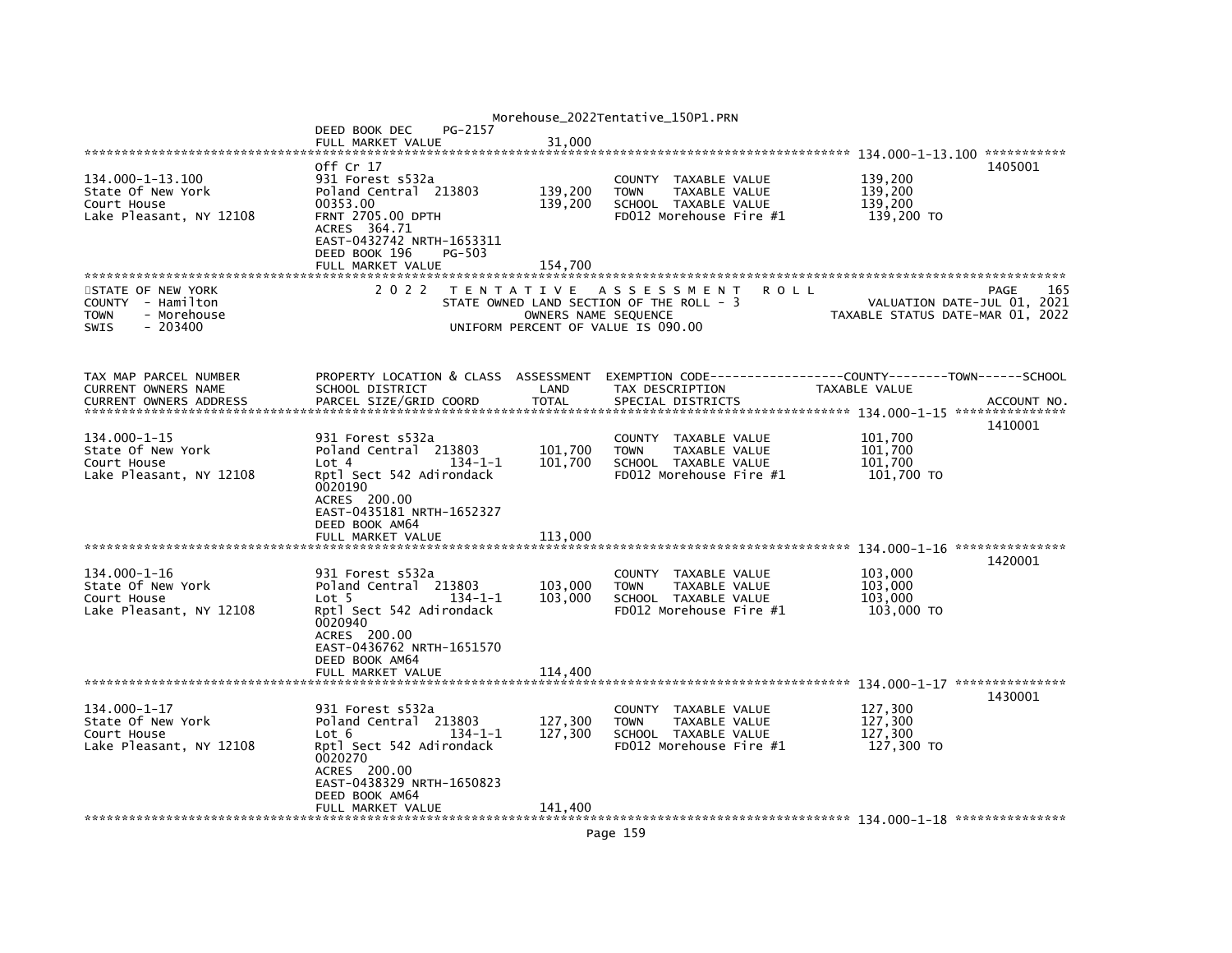| 134.000-1-18<br>State Of New York<br>Court House<br>Lake Pleasant, NY 12108                      | 931 Forest s532a<br>Poland Central 213803<br>Lot 7<br>$134 - 1 - 1$<br>Rptl Sect 542 Adirondack<br>0020300<br>ACRES 200.00<br>EAST-0439877 NRTH-1650081                                                                   | 110,200<br>110,200              | COUNTY TAXABLE VALUE<br><b>TOWN</b><br>TAXABLE VALUE<br>SCHOOL TAXABLE VALUE<br>FD012 Morehouse Fire #1           | 110,200<br>110,200<br>110,200<br>110,200 TO                     | 1440001                |
|--------------------------------------------------------------------------------------------------|---------------------------------------------------------------------------------------------------------------------------------------------------------------------------------------------------------------------------|---------------------------------|-------------------------------------------------------------------------------------------------------------------|-----------------------------------------------------------------|------------------------|
| STATE OF NEW YORK<br>COUNTY - Hamilton<br><b>TOWN</b><br>- Morehouse<br><b>SWIS</b><br>$-203400$ | DEED BOOK AM64<br>FULL MARKET VALUE<br>2 0 2 2                                                                                                                                                                            | 122.400<br>OWNERS NAME SEQUENCE | TENTATIVE ASSESSMENT<br>R O L L<br>STATE OWNED LAND SECTION OF THE ROLL - 3<br>UNIFORM PERCENT OF VALUE IS 090.00 | VALUATION DATE-JUL 01, 2021<br>TAXABLE STATUS DATE-MAR 01, 2022 | PAGE<br>166            |
| TAX MAP PARCEL NUMBER<br>CURRENT OWNERS NAME<br><b>CURRENT OWNERS ADDRESS</b>                    | PROPERTY LOCATION & CLASS ASSESSMENT<br>SCHOOL DISTRICT<br>PARCEL SIZE/GRID COORD                                                                                                                                         | LAND<br><b>TOTAL</b>            | EXEMPTION CODE-----------------COUNTY-------TOWN------SCHOOL<br>TAX DESCRIPTION<br>SPECIAL DISTRICTS              | TAXABLE VALUE                                                   | ACCOUNT NO.<br>1450001 |
| 134.000-1-19<br>State Of New York<br>Court House<br>Lake Pleasant, NY 12108                      | 931 Forest s532a<br>Poland Central 213803<br>$134 - 1 - 1$<br>Lot 8<br>Rptl Sect 542 Adirondack<br>0010580<br>ACRES 100.00<br>EAST-0440891 NRTH-1648326<br>DEED BOOK AM64                                                 | 60,800<br>60,800                | COUNTY TAXABLE VALUE<br>TAXABLE VALUE<br><b>TOWN</b><br>SCHOOL TAXABLE VALUE<br>FD012 Morehouse Fire #1           | 60,800<br>60,800<br>60,800<br>60,800 TO                         |                        |
|                                                                                                  | FULL MARKET VALUE                                                                                                                                                                                                         | 67.600                          |                                                                                                                   |                                                                 |                        |
| 134.000-1-20<br>State Of New York<br>Court House<br>Lake Pleasant, NY 12108                      | 931 Forest s532a<br>Poland Central 213803<br>$134 - 1 - 2$<br>Lot 11<br>Rptl Sect 542 Adirondack<br>0009370<br>ACRES 100.00<br>EAST-0446524 NRTH-1646878                                                                  | 54,000<br>54,000                | COUNTY TAXABLE VALUE<br><b>TAXABLE VALUE</b><br><b>TOWN</b><br>SCHOOL TAXABLE VALUE<br>FD012 Morehouse Fire #1    | 54,000<br>54.000<br>54.000<br>54,000 TO                         | 1460001                |
|                                                                                                  | DEED BOOK AM64<br>FULL MARKET VALUE                                                                                                                                                                                       | 60,000                          |                                                                                                                   |                                                                 |                        |
| 134.005-1-1<br>State Of New York<br>Court House<br>Lake Pleasant, NY 12108                       | S/s Cr 17<br>931 Forest s532a<br>Poland Central 213803<br>134,005<br>Lot 12<br>Rptl Sect 542 Adirondack<br>0004040<br><b>FRNT 1970.00 DPTH</b><br>36.44<br>ACRES<br>EAST-0422463 NRTH-1656045<br>DEED BOOK DEC<br>PG-1659 | 19,000<br>19,000                | COUNTY TAXABLE VALUE<br><b>TOWN</b><br>TAXABLE VALUE<br>SCHOOL TAXABLE VALUE<br>FD012 Morehouse Fire #1           | 19,000<br>19,000<br>19,000<br>19,000 TO                         | 1280001                |
|                                                                                                  | FULL MARKET VALUE                                                                                                                                                                                                         | 21,100                          |                                                                                                                   |                                                                 |                        |
|                                                                                                  | Off Cr17                                                                                                                                                                                                                  |                                 |                                                                                                                   |                                                                 | 1270801                |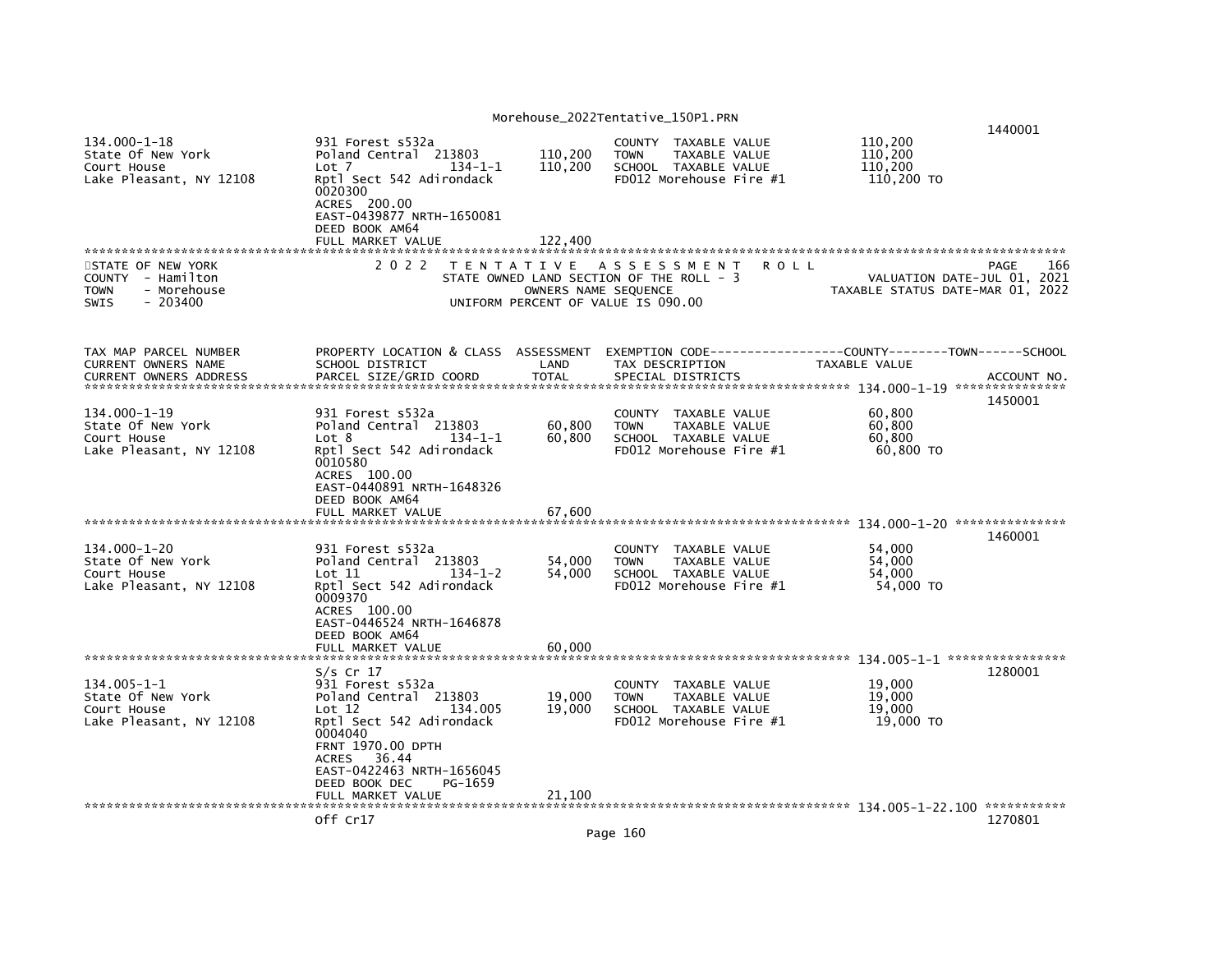|                                                                                           |                                                                                                                                                                       |                                           | Morehouse_2022Tentative_150P1.PRN                                                                       |             |                                             |                                            |
|-------------------------------------------------------------------------------------------|-----------------------------------------------------------------------------------------------------------------------------------------------------------------------|-------------------------------------------|---------------------------------------------------------------------------------------------------------|-------------|---------------------------------------------|--------------------------------------------|
| 134.005-1-22.100<br>State Of New York<br>Court House<br>Lake Pleasant, NY 12108           | 931 Forest s532a<br>Poland Central 213803<br>Lot 11 134.005 1 22.1<br>239.70                                                                                          | 171,500<br>171,500                        | COUNTY TAXABLE VALUE<br><b>TOWN</b><br>TAXABLE VALUE<br>SCHOOL TAXABLE VALUE<br>FD012 Morehouse Fire #1 |             | 171,500<br>171.500<br>171,500<br>171,500 TO |                                            |
|                                                                                           | ACRES 253.73<br>EAST-0421073 NRTH-1653323<br>DEED BOOK 183<br>PG-00435<br>FULL MARKET VALUE                                                                           | 190,600                                   |                                                                                                         |             |                                             |                                            |
|                                                                                           |                                                                                                                                                                       |                                           |                                                                                                         |             |                                             |                                            |
| STATE OF NEW YORK<br>COUNTY - Hamilton<br>- Morehouse<br><b>TOWN</b><br>SWIS<br>$-203400$ | 2 0 2 2                                                                                                                                                               | T E N T A T I V E<br>OWNERS NAME SEQUENCE | A S S E S S M E N T<br>STATE OWNED LAND SECTION OF THE ROLL - 3<br>UNIFORM PERCENT OF VALUE IS 090.00   | <b>ROLL</b> | TAXABLE STATUS DATE-MAR 01, 2022            | PAGE<br>167<br>VALUATION DATE-JUL 01, 2021 |
| TAX MAP PARCEL NUMBER<br>CURRENT OWNERS NAME<br><b>CURRENT OWNERS ADDRESS</b>             | PROPERTY LOCATION & CLASS ASSESSMENT<br>SCHOOL DISTRICT<br>PARCEL SIZE/GRID COORD                                                                                     | LAND<br><b>TOTAL</b>                      | EXEMPTION CODE-----------------COUNTY-------TOWN------SCHOOL<br>TAX DESCRIPTION<br>SPECIAL DISTRICTS    |             | TAXABLE VALUE                               | ACCOUNT NO.                                |
| 134.009-1-1<br>State Of New York<br>Court House<br>Lake Pleasant, NY 12108                | 931 Forest s532a<br>Poland Central 213803<br>Lot 20<br>134.009<br>Rptl Sect 542 Adirondack                                                                            | 138,200<br>138,200                        | COUNTY TAXABLE VALUE<br>TAXABLE VALUE<br><b>TOWN</b><br>SCHOOL TAXABLE VALUE<br>FD012 Morehouse Fire #1 |             | 138,200<br>138,200<br>138,200<br>138,200 TO | 1380001                                    |
|                                                                                           | 0023090<br>ACRES 194.00<br>EAST-0423555 NRTH-1651966<br>DEED BOOK AM<br>PG-64<br>FULL MARKET VALUE                                                                    | 153,600                                   |                                                                                                         |             |                                             |                                            |
|                                                                                           |                                                                                                                                                                       |                                           |                                                                                                         |             |                                             | 1670001                                    |
| $134.009 - 1 - 15$<br>State Of New York<br>Court House<br>Lake Pleasant, NY 12108         | 931 Forest s532a<br>Poland Central 213803<br>134,009<br>Lot 1<br>Rptl Sect 542 Adirondack<br>0021710<br>FRNT 350.00 DPTH<br>ACRES 255.00<br>EAST-0426388 NRTH-1650852 | 151,900<br>151,900                        | COUNTY TAXABLE VALUE<br><b>TOWN</b><br>TAXABLE VALUE<br>SCHOOL TAXABLE VALUE<br>FD012 Morehouse Fire #1 |             | 151,900<br>151,900<br>151,900<br>151,900 TO |                                            |
|                                                                                           | DEED BOOK AM64                                                                                                                                                        |                                           |                                                                                                         |             |                                             |                                            |
|                                                                                           | FULL MARKET VALUE                                                                                                                                                     | 168,800                                   |                                                                                                         |             |                                             | 1710001                                    |
| $141.000 - 1 - 1$<br>State Of New York<br>Court House<br>Lake Pleasant, NY 12108          | 931 Forest s532a<br>Poland Central 213803<br>Lot 1<br>$141 - 1 - 1$<br>Rptl Sect 542 Adirondack<br>0058660<br>ACRES 600.00<br>EAST-0404746 NRTH-1639778               | 363,600<br>363,600                        | COUNTY TAXABLE VALUE<br><b>TOWN</b><br>TAXABLE VALUE<br>SCHOOL TAXABLE VALUE<br>FD012 Morehouse Fire #1 |             | 363,600<br>363,600<br>363,600<br>363,600 TO |                                            |
|                                                                                           | DEED BOOK DEC<br>PG-430<br>FULL MARKET VALUE                                                                                                                          | 404,000                                   |                                                                                                         |             |                                             |                                            |
|                                                                                           |                                                                                                                                                                       |                                           |                                                                                                         |             |                                             | 1900002                                    |
| $141.000 - 1 - 2$<br>State Of New York                                                    | 931 Forest s532a<br>Poland Central 213803                                                                                                                             | 46.800                                    | <b>COUNTY</b><br>TAXABLE VALUE<br><b>TOWN</b><br><b>TAXABLE VALUE</b><br>Page 161                       |             | 46.800<br>46,800                            |                                            |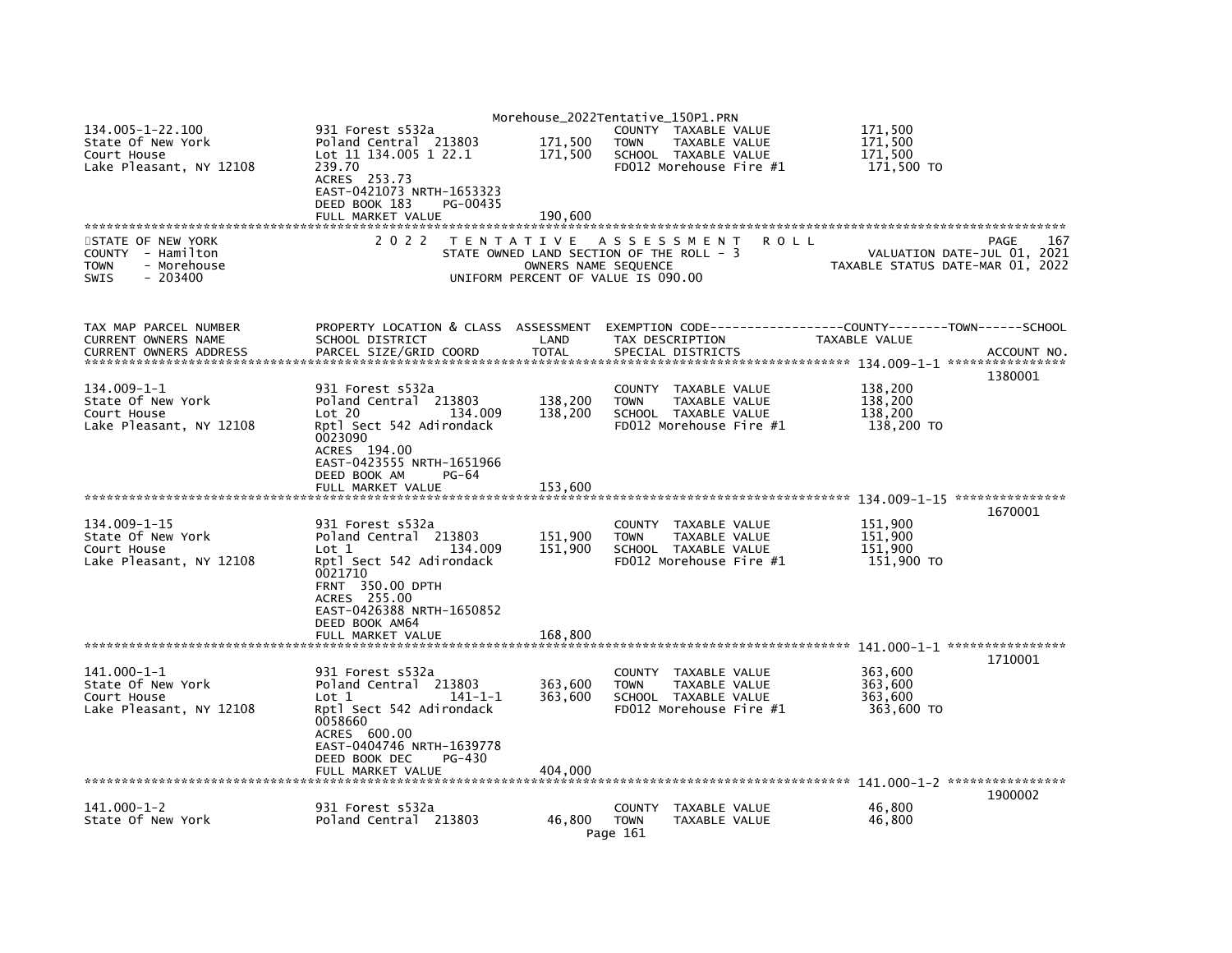|                                                                                                  |                                                                                                                                                                                    |                      | Morehouse_2022Tentative_150P1.PRN                                                                                     |                                                                                           |
|--------------------------------------------------------------------------------------------------|------------------------------------------------------------------------------------------------------------------------------------------------------------------------------------|----------------------|-----------------------------------------------------------------------------------------------------------------------|-------------------------------------------------------------------------------------------|
| Court House<br>Lake Pleasant, NY 12108                                                           | Rptl Sect 542 Adirondack<br>0008320<br>ACRES 76.91<br>EAST-0409425 NRTH-1641287<br>DEED BOOK DEC<br>PG-430                                                                         |                      | 46,800 SCHOOL TAXABLE VALUE<br>FD012 Morehouse Fire #1                                                                | 46,800<br>46,800 TO                                                                       |
|                                                                                                  | FULL MARKET VALUE                                                                                                                                                                  | 52.000               |                                                                                                                       |                                                                                           |
| STATE OF NEW YORK<br>COUNTY - Hamilton<br>- Morehouse<br><b>TOWN</b><br>$-203400$<br><b>SWIS</b> | 2 0 2 2                                                                                                                                                                            | OWNERS NAME SEQUENCE | TENTATIVE ASSESSMENT<br><b>ROLL</b><br>STATE OWNED LAND SECTION OF THE ROLL - 3<br>UNIFORM PERCENT OF VALUE IS 090.00 | 168<br>PAGE<br>VALUATION DATE-JUL 01, 2021<br>TAXABLE STATUS DATE-MAR 01, 2022            |
| TAX MAP PARCEL NUMBER<br>CURRENT OWNERS NAME                                                     | PROPERTY LOCATION & CLASS ASSESSMENT<br>SCHOOL DISTRICT                                                                                                                            | LAND                 | TAX DESCRIPTION                                                                                                       | EXEMPTION CODE------------------COUNTY-------TOWN------SCHOOL<br>TAXABLE VALUE<br>1750001 |
| $141.000 - 1 - 3$<br>State Of New York<br>Court House<br>Lake Pleasant, NY 12108                 | 931 Forest s532a<br>Poland Central 213803<br>$141 - 1 - 3$<br>Lot 5<br>Rptl Sect 542 Adirondack<br>0022210<br>ACRES 200.00<br>EAST-0412034 NRTH-1640636<br>DEED BOOK DEC<br>PG-430 | 97,800<br>97,800     | COUNTY TAXABLE VALUE<br><b>TOWN</b><br>TAXABLE VALUE<br>SCHOOL TAXABLE VALUE<br>FD012 Morehouse Fire #1               | 97,800<br>97,800<br>97,800<br>97.800 TO                                                   |
|                                                                                                  | FULL MARKET VALUE                                                                                                                                                                  | 108,700              |                                                                                                                       |                                                                                           |
| 141.000-1-4<br>State Of New York<br>Court House<br>Lake Pleasant, NY 12108                       | 931 Forest s532a<br>Poland Central 213803<br>Lot 9<br>$141 - 1 - 4$<br>Rptl Sect 542 Adirondack<br>0019040<br>ACRES 200.00<br>EAST-0415136 NRTH-1639879<br>DEED BOOK DEC<br>PG-430 | 118,000<br>118,000   | COUNTY TAXABLE VALUE<br>TAXABLE VALUE<br><b>TOWN</b><br>SCHOOL TAXABLE VALUE<br>FD012 Morehouse Fire #1               | 1790001<br>118,000<br>118,000<br>118,000<br>118,000 TO                                    |
|                                                                                                  |                                                                                                                                                                                    |                      |                                                                                                                       |                                                                                           |
| $141.000 - 1 - 5$<br>State Of New York<br>Court House<br>Lake Pleasant, NY 12108                 | 931 Forest s532a<br>Poland Central 213803<br>Rptl Sect 542 Adirondack<br>0010650<br>ACRES 75.91<br>EAST-0417042 NRTH-1637719<br>DEED BOOK DEC<br>PG-430                            | 42,600<br>42,600     | COUNTY TAXABLE VALUE<br><b>TOWN</b><br>TAXABLE VALUE<br>SCHOOL TAXABLE VALUE<br>FD012 Morehouse Fire #1               | 1870002<br>42,600<br>42,600<br>42,600<br>42,600 TO                                        |
|                                                                                                  | FULL MARKET VALUE                                                                                                                                                                  | 47,300               |                                                                                                                       |                                                                                           |
| $141.000 - 1 - 6$<br>State Of New York<br>Court House<br>Lake Pleasant, NY 12108                 | 931 Forest s532a<br>Poland Central 213803<br>Rptl Sect 542 Adirondack<br>0012570<br>ACRES 105.11<br>EAST-0421909 NRTH-1641855                                                      | 65,100<br>65,100     | COUNTY TAXABLE VALUE<br>TAXABLE VALUE<br><b>TOWN</b><br>SCHOOL TAXABLE VALUE<br>FD012 Morehouse Fire #1               | 1860002<br>65,100<br>65,100<br>65,100<br>65,100 TO                                        |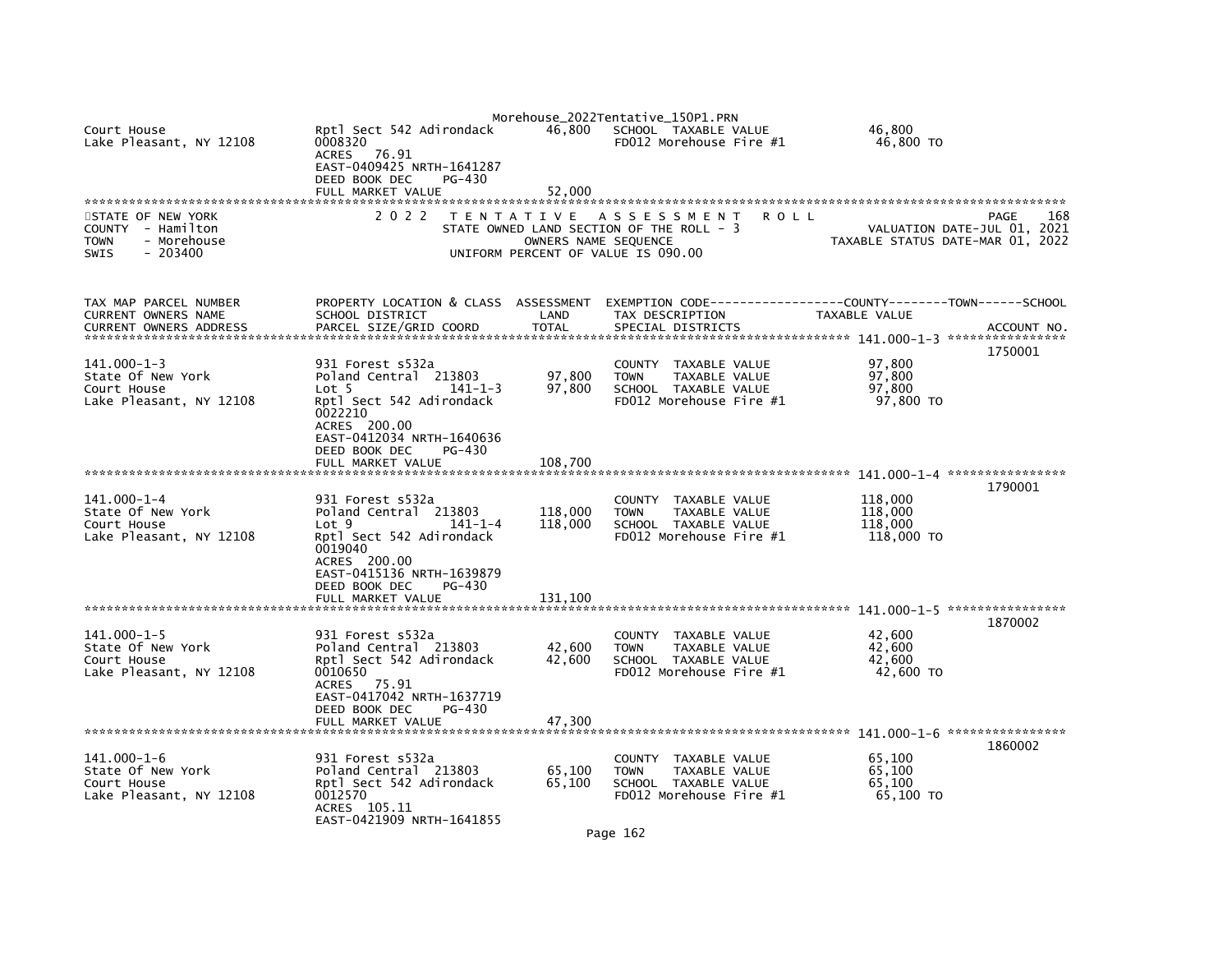|                                                                                                 |                                                                                                                                                                              |                                                                                                        | Morehouse_2022Tentative_150P1.PRN |                                                                                        |                                |         |                                             |                                                                                |
|-------------------------------------------------------------------------------------------------|------------------------------------------------------------------------------------------------------------------------------------------------------------------------------|--------------------------------------------------------------------------------------------------------|-----------------------------------|----------------------------------------------------------------------------------------|--------------------------------|---------|---------------------------------------------|--------------------------------------------------------------------------------|
|                                                                                                 | DEED BOOK DEC<br>FULL MARKET VALUE                                                                                                                                           | PG-430                                                                                                 | 72,300                            |                                                                                        |                                |         |                                             |                                                                                |
| STATE OF NEW YORK<br>COUNTY - Hamilton<br><b>TOWN</b><br>- Morehouse<br><b>SWIS</b><br>- 203400 | 2 0 2 2                                                                                                                                                                      | TENTATIVE ASSESSMENT<br>STATE OWNED LAND SECTION OF THE ROLL - 3<br>UNIFORM PERCENT OF VALUE IS 090.00 | OWNERS NAME SEQUENCE              |                                                                                        |                                | R O L L |                                             | 169<br>PAGE<br>VALUATION DATE-JUL 01, 2021<br>TAXABLE STATUS DATE-MAR 01, 2022 |
| TAX MAP PARCEL NUMBER<br>CURRENT OWNERS NAME<br><b>CURRENT OWNERS ADDRESS</b>                   | PROPERTY LOCATION & CLASS ASSESSMENT<br>SCHOOL DISTRICT<br>PARCEL SIZE/GRID COORD                                                                                            |                                                                                                        | LAND<br><b>TOTAL</b>              | EXEMPTION CODE-----<br>TAX DESCRIPTION<br>SPECIAL DISTRICTS                            |                                |         | TAXABLE VALUE                               | -------------COUNTY--------TOWN------SCHOOL<br>ACCOUNT NO.<br>1780001          |
| $141.000 - 1 - 8$<br>State Of New York<br>Court House<br>Lake Pleasant, NY 12108                | 931 Forest s532a<br>Poland Central 213803<br>Lot 8<br>Rptl Sect 542 Adirondack<br>0019210<br>ACRES 200.00<br>EAST-0413928 NRTH-1637341<br>DEED BOOK DEC<br>FULL MARKET VALUE | 141-1-8<br>PG-430                                                                                      | 131,600<br>131,600<br>146.200     | <b>COUNTY</b><br><b>TOWN</b><br>SCHOOL TAXABLE VALUE<br>FD012 Morehouse Fire #1        | TAXABLE VALUE<br>TAXABLE VALUE |         | 131,600<br>131,600<br>131,600<br>131,600 TO |                                                                                |
|                                                                                                 |                                                                                                                                                                              |                                                                                                        |                                   |                                                                                        |                                |         |                                             | 1770001                                                                        |
| 141.000-1-9<br>State Of New York<br>Court House<br>Lake Pleasant, NY 12108                      | 931 Forest s532a<br>Poland Central 213803<br>Lot 7<br>Rptl Sect 542 Adirondack<br>0019240<br>ACRES 200.00<br>EAST-0412729 NRTH-1634795<br>DEED BOOK DEC<br>FULL MARKET VALUE | $141 - 1 - 9$<br>PG-430                                                                                | 106,700<br>106,700<br>118,600     | COUNTY TAXABLE VALUE<br><b>TOWN</b><br>SCHOOL TAXABLE VALUE<br>FD012 Morehouse Fire #1 | TAXABLE VALUE                  |         | 106,700<br>106.700<br>106,700<br>106,700 TO |                                                                                |
| ********************************                                                                |                                                                                                                                                                              |                                                                                                        |                                   |                                                                                        |                                |         |                                             | 1740001                                                                        |
| 141.000-1-10<br>State Of New York<br>Court House<br>Lake Pleasant, NY 12108                     | 931 Forest s532a<br>Poland Central 213803<br>Lot 4<br>Rptl Sect 542 Adirondack<br>0059570<br>ACRES 600.00<br>EAST-0409472 NRTH-1637513                                       | 141-1-1                                                                                                | 415,200<br>415,200                | COUNTY TAXABLE VALUE<br><b>TOWN</b><br>SCHOOL TAXABLE VALUE<br>FD012 Morehouse Fire #1 | TAXABLE VALUE                  |         | 415,200<br>415.200<br>415.200<br>415,200 TO |                                                                                |
|                                                                                                 | DEED BOOK DEC<br>FULL MARKET VALUE                                                                                                                                           | PG-430                                                                                                 | 461,300                           |                                                                                        |                                |         |                                             |                                                                                |
| 142.000-1-1<br>State Of New York<br>Court House<br>Lake Pleasant, NY 12108                      | 931 Forest s532a<br>Poland Central 213803<br>Lot 13<br>Rptl Sect 542 Adirondack<br>0009040<br>ACRES 168.60<br>EAST-0423846 NRTH-1643853<br>DEED BOOK DEC                     | $142 - 1 - 1$<br>PG-430                                                                                | 118,100<br>118,100                | COUNTY<br><b>TOWN</b><br>SCHOOL TAXABLE VALUE<br>FD012 Morehouse Fire #1               | TAXABLE VALUE<br>TAXABLE VALUE |         | 118,100<br>118,100<br>118,100<br>118,100 TO | 1950001                                                                        |
|                                                                                                 | FULL MARKET VALUE                                                                                                                                                            |                                                                                                        | 131,200                           | Page 163                                                                               |                                |         |                                             |                                                                                |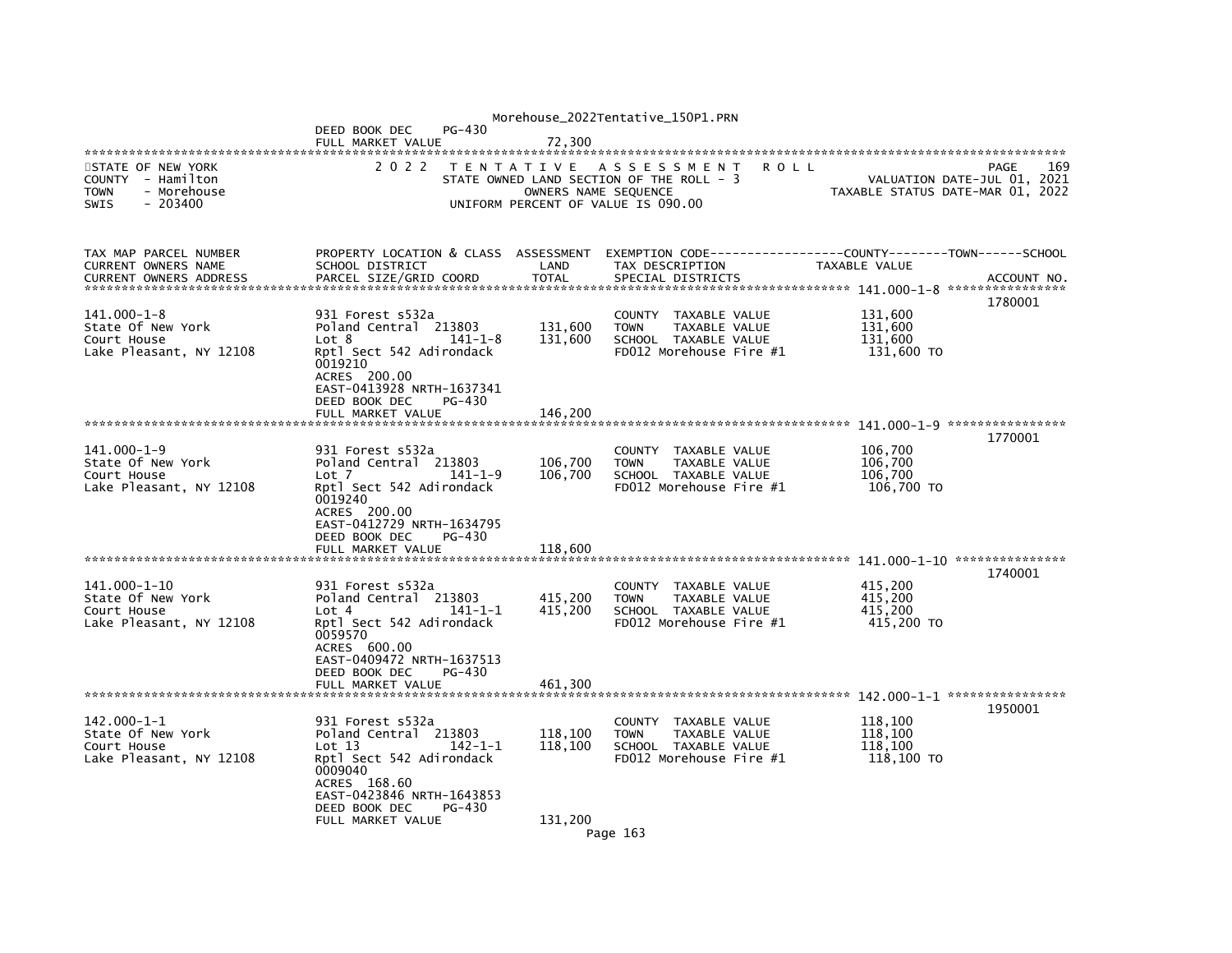|                                                                                                  |                                                                                                                                                                                                |                    | Morehouse_2022Tentative_150P1.PRN                                                                                             |                                             |                                                                                       |
|--------------------------------------------------------------------------------------------------|------------------------------------------------------------------------------------------------------------------------------------------------------------------------------------------------|--------------------|-------------------------------------------------------------------------------------------------------------------------------|---------------------------------------------|---------------------------------------------------------------------------------------|
| STATE OF NEW YORK<br>COUNTY - Hamilton<br><b>TOWN</b><br>- Morehouse<br><b>SWIS</b><br>$-203400$ | 2 0 2 2                                                                                                                                                                                        | T E N T A T I V E  | A S S E S S M E N T<br>STATE OWNED LAND SECTION OF THE ROLL - 3<br>OWNERS NAME SEQUENCE<br>UNIFORM PERCENT OF VALUE IS 090.00 | R O L L                                     | 170<br>PAGE<br>VALUATION DATE-JUL 01, 2021<br>TAXABLE STATUS DATE-MAR 01, 2022        |
| TAX MAP PARCEL NUMBER<br>CURRENT OWNERS NAME                                                     | PROPERTY LOCATION & CLASS<br>SCHOOL DISTRICT                                                                                                                                                   | ASSESSMENT<br>LAND | TAX DESCRIPTION                                                                                                               | TAXABLE VALUE                               |                                                                                       |
| <b>CURRENT OWNERS ADDRESS</b>                                                                    | PARCEL SIZE/GRID COORD                                                                                                                                                                         | <b>TOTAL</b>       | SPECIAL DISTRICTS                                                                                                             |                                             | ACCOUNT NO.                                                                           |
| $142.000 - 1 - 2$<br>State Of New York<br>Court House<br>Lake Pleasant, NY 12108                 | 931 Forest s532a<br>Poland Central 213803<br>Rptl Sect 542 Adirondack<br>0023130<br>ACRES 210.23<br>EAST-0427180 NRTH-1642562                                                                  | 105,100<br>105,100 | TAXABLE VALUE<br>COUNTY<br>TAXABLE VALUE<br><b>TOWN</b><br>SCHOOL TAXABLE VALUE<br>FD012 Morehouse Fire #1                    | 105,100<br>105,100<br>105,100<br>105,100 TO | 1850002                                                                               |
|                                                                                                  | DEED BOOK DEC<br>PG-430<br>FULL MARKET VALUE                                                                                                                                                   | 116,800            |                                                                                                                               |                                             |                                                                                       |
|                                                                                                  |                                                                                                                                                                                                |                    |                                                                                                                               |                                             | 1840002                                                                               |
| 142.000-1-4<br>State Of New York<br>Court House<br>Lake Pleasant, NY 12108                       | 931 Forest s532a<br>Poland Central 213803<br>Rptl Sect 542 Adirondack<br>0003160<br>ACRES<br>33.93<br>EAST-0428819 NRTH-1637926<br>DEED BOOK DEC<br>PG-430                                     | 15,200<br>15,200   | COUNTY TAXABLE VALUE<br>TAXABLE VALUE<br><b>TOWN</b><br>SCHOOL TAXABLE VALUE<br>FD012 Morehouse Fire #1                       | 15,200<br>15,200<br>15,200<br>15,200 TO     |                                                                                       |
|                                                                                                  | FULL MARKET VALUE                                                                                                                                                                              | 16,900             |                                                                                                                               |                                             | 142.000-1-5 *****************                                                         |
| $142.000 - 1 - 5$<br>State Of New York<br>Court House<br>Lake Pleasant, NY 12108                 | 931 Forest s532a<br>Poland Central 213803<br>Lot 36<br>$142 - 1 - 5$<br>Rptl Sect 542 Adirondack<br>0070980<br>ACRES 670.70<br>EAST-0430572 NRTH-1639081<br>DEED BOOK DEC<br>PG-430            | 355,700<br>355,700 | COUNTY TAXABLE VALUE<br><b>TAXABLE VALUE</b><br><b>TOWN</b><br>SCHOOL TAXABLE VALUE<br>FD012 Morehouse Fire #1                | 355,700<br>355,700<br>355,700<br>355,700 TO | 2000001                                                                               |
|                                                                                                  | FULL MARKET VALUE                                                                                                                                                                              | 395,200            |                                                                                                                               |                                             |                                                                                       |
| 142.000-1-6<br>State Of New York<br>Court House<br>Lake Pleasant, NY 12108                       | 931 Forest s532a<br>Poland Central 213803<br>Lot <sub>35</sub><br>$142 - 1 - 6$<br>Rptl Sect 542 Adirondack<br>0063090<br>ACRES 635.00<br>EAST-0435392 NRTH-1637734<br>DEED BOOK DEC<br>PG-430 | 326,400<br>326,400 | TAXABLE VALUE<br>COUNTY<br><b>TOWN</b><br>TAXABLE VALUE<br>SCHOOL TAXABLE VALUE<br>FD012 Morehouse Fire #1                    | 326,400<br>326,400<br>326,400<br>326,400 TO | 1990001                                                                               |
| STATE OF NEW YORK<br>COUNTY - Hamilton<br><b>TOWN</b><br>- Morehouse                             | FULL MARKET VALUE<br>2 0 2 2                                                                                                                                                                   | 362,700            | TENTATIVE ASSESSMENT<br>STATE OWNED LAND SECTION OF THE ROLL - 3<br>OWNERS NAME SEQUENCE<br>Page 164                          | <b>ROLL</b>                                 | 171<br><b>PAGE</b><br>VALUATION DATE-JUL 01, 2021<br>TAXABLE STATUS DATE-MAR 01, 2022 |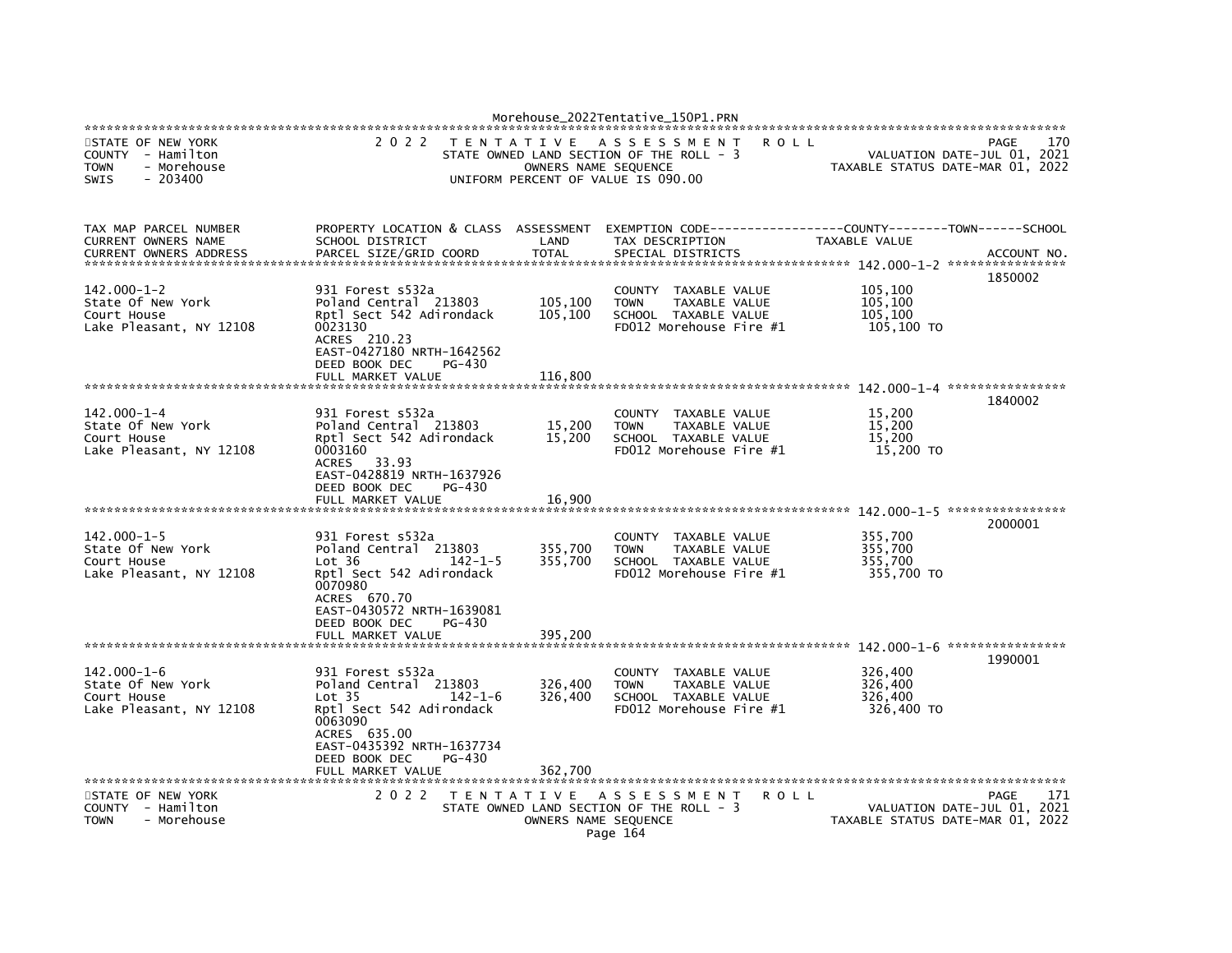# Morehouse\_2022Tentative\_150P1.PRN<br>UNIFORM PERCENT OF VALUE IS 090.00

| TAX MAP PARCEL NUMBER<br><b>CURRENT OWNERS NAME</b><br><b>CURRENT OWNERS ADDRESS</b>      | PROPERTY LOCATION & CLASS ASSESSMENT<br>SCHOOL DISTRICT<br>PARCEL SIZE/GRID COORD                                                                                                                | LAND<br><b>TOTAL</b>                      | EXEMPTION CODE-----------------COUNTY-------TOWN------SCHOOL<br>TAX DESCRIPTION<br>SPECIAL DISTRICTS                     | TAXABLE VALUE                               | ACCOUNT NO.<br>2010001                                                         |
|-------------------------------------------------------------------------------------------|--------------------------------------------------------------------------------------------------------------------------------------------------------------------------------------------------|-------------------------------------------|--------------------------------------------------------------------------------------------------------------------------|---------------------------------------------|--------------------------------------------------------------------------------|
| 142.000-1-7<br>State Of New York<br>Court House<br>Lake Pleasant, NY 12108                | 931 Forest s532a<br>Poland Central 213803<br>Lot 46<br>$142 - 1 - 7$<br>Rptl Sect 542 Adirondack<br>0046350<br>ACRES 532.12<br>EAST-0442273 NRTH-1639206<br>DEED BOOK DEC<br>PG-430              | 288,900<br>288,900                        | <b>COUNTY</b><br>TAXABLE VALUE<br>TAXABLE VALUE<br><b>TOWN</b><br>SCHOOL TAXABLE VALUE<br>FD012 Morehouse Fire #1        | 288,900<br>288,900<br>288,900<br>288,900 TO |                                                                                |
|                                                                                           | FULL MARKET VALUE                                                                                                                                                                                | 321.000                                   |                                                                                                                          |                                             |                                                                                |
|                                                                                           |                                                                                                                                                                                                  |                                           |                                                                                                                          |                                             | 1980001                                                                        |
| $142.000 - 1 - 8$<br>State Of New York<br>Court House<br>Lake Pleasant, NY 12108          | 931 Forest s532a<br>Poland Central 213803<br>Lot 34<br>$142 - 1 - 8$<br>Rptl Sect 542 Adirondack<br>0062720<br>ACRES 476.00<br>EAST-0440410 NRTH-1635334                                         | 356,200<br>356,200                        | <b>COUNTY</b><br>TAXABLE VALUE<br><b>TAXABLE VALUE</b><br><b>TOWN</b><br>SCHOOL TAXABLE VALUE<br>FD012 Morehouse Fire #1 | 356,200<br>356,200<br>356,200<br>356,200 TO |                                                                                |
|                                                                                           | DEED BOOK DEC<br>PG-430                                                                                                                                                                          |                                           |                                                                                                                          |                                             |                                                                                |
|                                                                                           | FULL MARKET VALUE                                                                                                                                                                                | 395,800                                   |                                                                                                                          |                                             |                                                                                |
| $142.000 - 1 - 9$<br>State Of New York<br>Court House<br>Lake Pleasant, NY 12108          | 931 Forest s532a<br>Poland Central 213803<br>$\mathsf{Lot}$ 15<br>$142 - 1 - 9$<br>Rptl Sect 542 Adirondack<br>0063310<br>ACRES 615.00<br>EAST-0438267 NRTH-1630888<br>DEED BOOK DEC<br>$PG-430$ | 339,100<br>339,100                        | <b>COUNTY</b><br>TAXABLE VALUE<br><b>TOWN</b><br>TAXABLE VALUE<br>SCHOOL TAXABLE VALUE<br>FD012 Morehouse Fire #1        | 339,100<br>339.100<br>339,100<br>339,100 TO | 1970001                                                                        |
|                                                                                           | FULL MARKET VALUE                                                                                                                                                                                | 376,800                                   |                                                                                                                          |                                             |                                                                                |
|                                                                                           |                                                                                                                                                                                                  |                                           |                                                                                                                          |                                             | 1940001                                                                        |
| $142.000 - 1 - 10$<br>State Of New York<br>Court House<br>Lake Pleasant, NY 12108         | 931 Forest s532a<br>Poland Central 213803<br>$142 - 1 - 1$<br>Lot 10<br>Rptl Sect 542 Adirondack<br>0053260<br>ACRES 515.00<br>EAST-0436520 NRTH-1626247                                         | 269,800<br>269,800                        | <b>COUNTY</b><br>TAXABLE VALUE<br>TAXABLE VALUE<br><b>TOWN</b><br>SCHOOL TAXABLE VALUE<br>FD012 Morehouse Fire #1        | 269,800<br>269,800<br>269.800<br>269,800 TO |                                                                                |
|                                                                                           | DEED BOOK DEC<br>PG-430<br>FULL MARKET VALUE                                                                                                                                                     | 299.800                                   |                                                                                                                          |                                             |                                                                                |
| *************************                                                                 | **********************                                                                                                                                                                           |                                           |                                                                                                                          |                                             |                                                                                |
| STATE OF NEW YORK<br>COUNTY - Hamilton<br>TOWN<br>- Morehouse<br>$-203400$<br><b>SWIS</b> | 2 0 2 2                                                                                                                                                                                          | T E N T A T I V E<br>OWNERS NAME SEQUENCE | A S S E S S M E N T<br>R O L L<br>STATE OWNED LAND SECTION OF THE ROLL - 3<br>UNIFORM PERCENT OF VALUE IS 090.00         |                                             | 172<br>PAGE<br>VALUATION DATE-JUL 01, 2021<br>TAXABLE STATUS DATE-MAR 01, 2022 |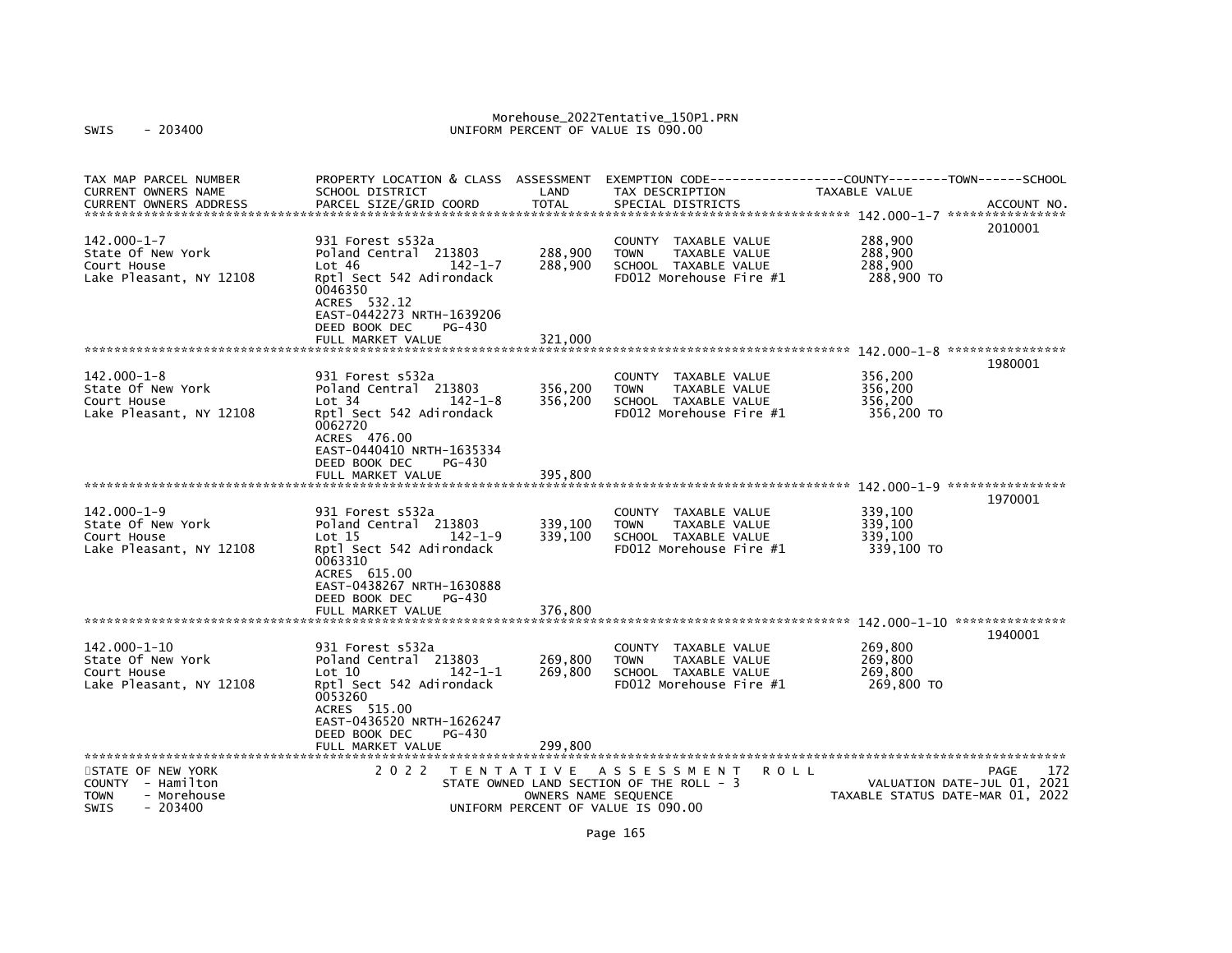| TAX MAP PARCEL NUMBER<br><b>CURRENT OWNERS NAME</b>                                                                       | PROPERTY LOCATION & CLASS ASSESSMENT<br>SCHOOL DISTRICT                                                                                                                                      | LAND                | EXEMPTION CODE-----<br>TAX DESCRIPTION                                                                                         |             | -------------COUNTY--------TOWN------SCHOOL<br><b>TAXABLE VALUE</b> |                                                                                |
|---------------------------------------------------------------------------------------------------------------------------|----------------------------------------------------------------------------------------------------------------------------------------------------------------------------------------------|---------------------|--------------------------------------------------------------------------------------------------------------------------------|-------------|---------------------------------------------------------------------|--------------------------------------------------------------------------------|
| <b>CURRENT OWNERS ADDRESS</b><br>******************************                                                           | PARCEL SIZE/GRID COORD                                                                                                                                                                       | <b>TOTAL</b>        | SPECIAL DISTRICTS                                                                                                              |             |                                                                     | ACCOUNT NO.<br>1830001                                                         |
| $142.000 - 1 - 11$<br>State Of New York<br>Court House<br>Lake Pleasant, NY 12108                                         | 931 Forest s532a<br>Poland Central 213803<br>142-1-11.142-1-12.1<br>Rptl Sect 542 Adirondack<br>0011350<br>ACRES 141.00<br>EAST-0434691 NRTH-1623676                                         | 79.100<br>79,100    | COUNTY TAXABLE VALUE<br><b>TAXABLE VALUE</b><br><b>TOWN</b><br>SCHOOL TAXABLE VALUE<br>FD012 Morehouse Fire #1                 |             | 79,100<br>79.100<br>79.100<br>79,100 TO                             |                                                                                |
|                                                                                                                           | DEED BOOK DEC<br>$PG-430$<br>FULL MARKET VALUE                                                                                                                                               | 87,900              |                                                                                                                                |             |                                                                     | 1960001                                                                        |
| 142.000-1-13<br>State Of New York<br>Court House<br>Lake Pleasant, NY 12108                                               | 931 Forest s532a - WTRFNT<br>Poland Central 213803<br>Lot 14<br>$142 - 1 - 1$<br>Rptl Sect 542 Adirondack<br>0063490<br>ACRES 599.30<br>EAST-0433229 NRTH-1633281<br>DEED BOOK DEC<br>PG-430 | 492,500<br>492,500  | COUNTY TAXABLE VALUE<br><b>TOWN</b><br><b>TAXABLE VALUE</b><br>SCHOOL TAXABLE VALUE<br>FD012 Morehouse Fire #1                 |             | 492,500<br>492,500<br>492,500<br>492,500 TO                         |                                                                                |
|                                                                                                                           | FULL MARKET VALUE                                                                                                                                                                            | 547,200             |                                                                                                                                |             |                                                                     | 8000001                                                                        |
| 333.000-34-1<br>State Of New York<br>Court House<br>Lake Pleasant, NY 12108                                               | 993 Transition t<br>209999<br><b>OTHERS</b><br>Transition Assessment<br>County Purposes<br>FULL MARKET VALUE                                                                                 | 0<br>3,280<br>3,600 | CNTY TAXBL 50006<br>COUNTY TAXABLE VALUE<br>TAXABLE VALUE<br><b>TOWN</b><br>SCHOOL TAXABLE VALUE                               |             | $\Omega$<br>3,280<br>0<br>$\mathbf 0$                               | 3,280<br>3,280                                                                 |
| ********************************                                                                                          |                                                                                                                                                                                              |                     |                                                                                                                                |             |                                                                     | 8000002                                                                        |
| $333.000 - 34 - 2$<br>State Of New York<br>Court House<br>Lake Pleasant, NY 12108                                         | 993 Transition t<br>209999<br><b>OTHERS</b><br>Transition Assessment<br>Town Purposes                                                                                                        | 0<br>3,280          | TOWN TAXBL 50005<br>COUNTY TAXABLE VALUE<br><b>TOWN</b><br>TAXABLE VALUE<br>SCHOOL TAXABLE VALUE                               |             | 3.280<br>$\Omega$<br>3,280<br>$\Omega$                              | 3,280                                                                          |
|                                                                                                                           | FULL MARKET VALUE                                                                                                                                                                            | 3,600               |                                                                                                                                |             |                                                                     |                                                                                |
| $333.000 - 34 - 3$<br>State Of New York<br>Court House<br>Lake Pleasant, NY 12108                                         | 993 Transition t<br>Poland Central 213803<br>Transition Assessment<br>Poland School Purposes<br>FULL MARKET VALUE                                                                            | 0<br>3,290<br>3,700 | SCHL TAXBL 50001<br>COUNTY TAXABLE VALUE<br><b>TOWN</b><br>TAXABLE VALUE<br>SCHOOL TAXABLE VALUE                               |             | 3,290<br>$\Omega$<br>$\Omega$<br>3,290                              | 8213803<br>3,290                                                               |
| **********************<br>STATE OF NEW YORK<br>COUNTY - Hamilton<br><b>TOWN</b><br>- Morehouse<br><b>SWIS</b><br>- 203400 | ***********************<br>2 0 2 2                                                                                                                                                           |                     | TENTATIVE ASSESSMENT<br>STATE OWNED LAND SECTION OF THE ROLL - 3<br>OWNERS NAME SEQUENCE<br>UNIFORM PERCENT OF VALUE IS 090.00 | <b>ROLL</b> |                                                                     | 173<br>PAGE<br>VALUATION DATE-JUL 01, 2021<br>TAXABLE STATUS DATE-MAR 01, 2022 |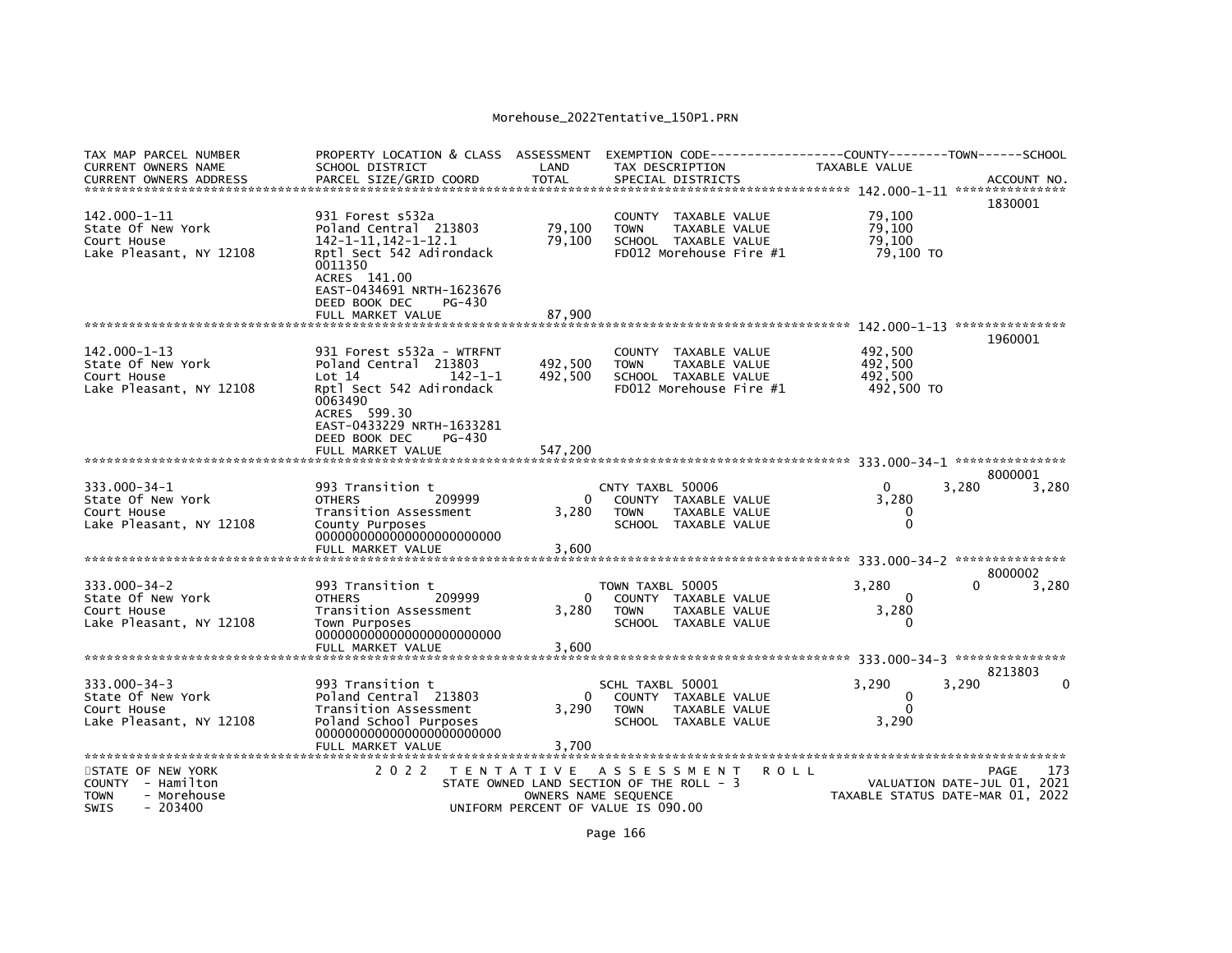| TAX MAP PARCEL NUMBER<br><b>CURRENT OWNERS NAME</b><br><b>CURRENT OWNERS ADDRESS</b>                           | PROPERTY LOCATION & CLASS ASSESSMENT<br>SCHOOL DISTRICT<br>PARCEL SIZE/GRID COORD                                       | LAND<br><b>TOTAL</b>                                                           | EXEMPTION CODE---<br>TAX DESCRIPTION                                                   | SPECIAL DISTRICTS                                                                        |      | -----COUNTY--------TOWN------SCHOOL<br><b>TAXABLE VALUE</b> |           | ACCOUNT NO.                                |
|----------------------------------------------------------------------------------------------------------------|-------------------------------------------------------------------------------------------------------------------------|--------------------------------------------------------------------------------|----------------------------------------------------------------------------------------|------------------------------------------------------------------------------------------|------|-------------------------------------------------------------|-----------|--------------------------------------------|
| *************************                                                                                      |                                                                                                                         |                                                                                |                                                                                        |                                                                                          |      |                                                             |           | 8203403                                    |
| $333.000 - 34 - 4$<br>State Of New York<br>Court House<br>Lake Pleasant, NY 12108                              | 993 Transition t<br>Piseco Common<br>202001<br>Transition Assessment<br>Morehouse School Purposes                       | 0<br>$\Omega$<br>0                                                             | SCHL TAXBL 50001<br><b>TOWN</b>                                                        | COUNTY TAXABLE VALUE<br><b>TAXABLE VALUE</b><br>SCHOOL TAXABLE VALUE                     |      |                                                             | $\Omega$  |                                            |
| ************************                                                                                       | FULL MARKET VALUE                                                                                                       |                                                                                |                                                                                        |                                                                                          |      |                                                             |           |                                            |
| 333.000-34-88.110<br>State Of New York<br>Court House<br>Lake Pleasant, NY 12108<br>**********************     | 993 Transition t<br>209999<br><b>OTHERS</b><br>Transition Assessment<br>Morehouse Fire Dist<br>FULL MARKET VALUE        | 0<br>0<br>0                                                                    | <b>COUNTY</b><br><b>TOWN</b>                                                           | TAXABLE VALUE<br><b>TAXABLE VALUE</b><br>SCHOOL TAXABLE VALUE<br>FD012 Morehouse Fire #1 |      | 3.280 TO                                                    |           | 8888110                                    |
| 334.000-34-1                                                                                                   | Aggregate-County<br>991 Adirondack p                                                                                    |                                                                                | CNTY TAXBL 50006                                                                       |                                                                                          |      | 0                                                           |           | 8000001<br>29273,910                       |
| State Of New York<br>Court House                                                                               | <b>OTHERS</b><br>209999<br>FULL MARKET VALUE                                                                            | 29273.910<br>32526,600                                                         | <b>TOWN</b>                                                                            | COUNTY TAXABLE VALUE<br>TAXABLE VALUE<br>SCHOOL TAXABLE VALUE                            |      | 29273,910                                                   | 29273,910 |                                            |
| Lake Pleasant, NY 12108<br>***********************                                                             |                                                                                                                         |                                                                                |                                                                                        |                                                                                          |      | 334.000-34-2 ****************                               |           |                                            |
| $334.000 - 34 - 2$<br>State Of New York<br>Court House<br>Lake Pleasant, NY 12108                              | Aggregate-Town<br>991 Adirondack p<br>209999<br><b>OTHERS</b><br>FULL MARKET VALUE                                      | 0<br>29273,910<br>32526,600                                                    | TOWN TAXBL 50005<br><b>TOWN</b>                                                        | COUNTY TAXABLE VALUE<br>TAXABLE VALUE<br>SCHOOL TAXABLE VALUE                            |      | 29273,910<br>0<br>29273,910                                 |           | 8000002<br>29273,910                       |
|                                                                                                                | Aggregate-Poland School                                                                                                 |                                                                                |                                                                                        |                                                                                          |      |                                                             |           | 8213803                                    |
| $334.000 - 34 - 3$<br>State Of New York<br>Court House<br>Lake Pleasant, NY 12108                              | 991 Adirondack p<br>Poland Central 213803<br>FULL MARKET VALUE                                                          | 20628,320<br>22920.400                                                         | SCHL TAXBL 50001<br><b>TOWN</b>                                                        | COUNTY TAXABLE VALUE<br><b>TAXABLE VALUE</b><br>SCHOOL TAXABLE VALUE                     |      | 20628,320<br>20628,320                                      | 20628,320 |                                            |
|                                                                                                                | Aggregate-Piseco School                                                                                                 |                                                                                |                                                                                        |                                                                                          |      |                                                             |           | 8203403                                    |
| $334.000 - 34 - 4$<br>State Of New York<br>Court House<br>Lake Pleasant, NY 12108<br>************************* | 991 Adirondack p<br>Piseco Common<br>202001<br>Piseco Common Aggregate A<br>FULL MARKET VALUE<br>********************** | 8645,590<br>9606,200                                                           | SCHL TAXBL 50001<br><b>COUNTY</b><br><b>TOWN</b><br>********************************** | TAXABLE VALUE<br>TAXABLE VALUE<br>SCHOOL TAXABLE VALUE                                   |      | 8645,590<br>8645,590                                        | 8645.590  |                                            |
| 334.000-34-88.110<br>State Of New York<br>Court House<br>Lake Pleasant, NY 12108<br>**********************     | Aqqreqate-Fire<br>991 Adirondack p<br><b>OTHERS</b><br>209999<br>Morehouse Fire Dist<br>FULL MARKET VALUE               | 0<br>$\Omega$<br>$\Omega$                                                      | <b>COUNTY</b><br><b>TOWN</b>                                                           | TAXABLE VALUE<br><b>TAXABLE VALUE</b><br>SCHOOL TAXABLE VALUE<br>FD012 Morehouse Fire #1 |      | 334.000-34-88.110 **********<br>29273.910 то                |           | 8888110                                    |
| STATE OF NEW YORK<br>- Hamilton<br><b>COUNTY</b><br><b>TOWN</b><br>- Morehouse<br><b>SWIS</b><br>$-203400$     | 2 0 2 2<br>T E N T A T I V E                                                                                            | STATE OWNED LAND SECTION OF THE ROLL - 3<br>UNIFORM PERCENT OF VALUE IS 090.00 | A S S E S S M E N T<br>OWNERS NAME SEQUENCE                                            |                                                                                          | ROLL | TAXABLE STATUS DATE-MAR 01, 2022                            |           | 174<br>PAGE<br>VALUATION DATE-JUL 01, 2021 |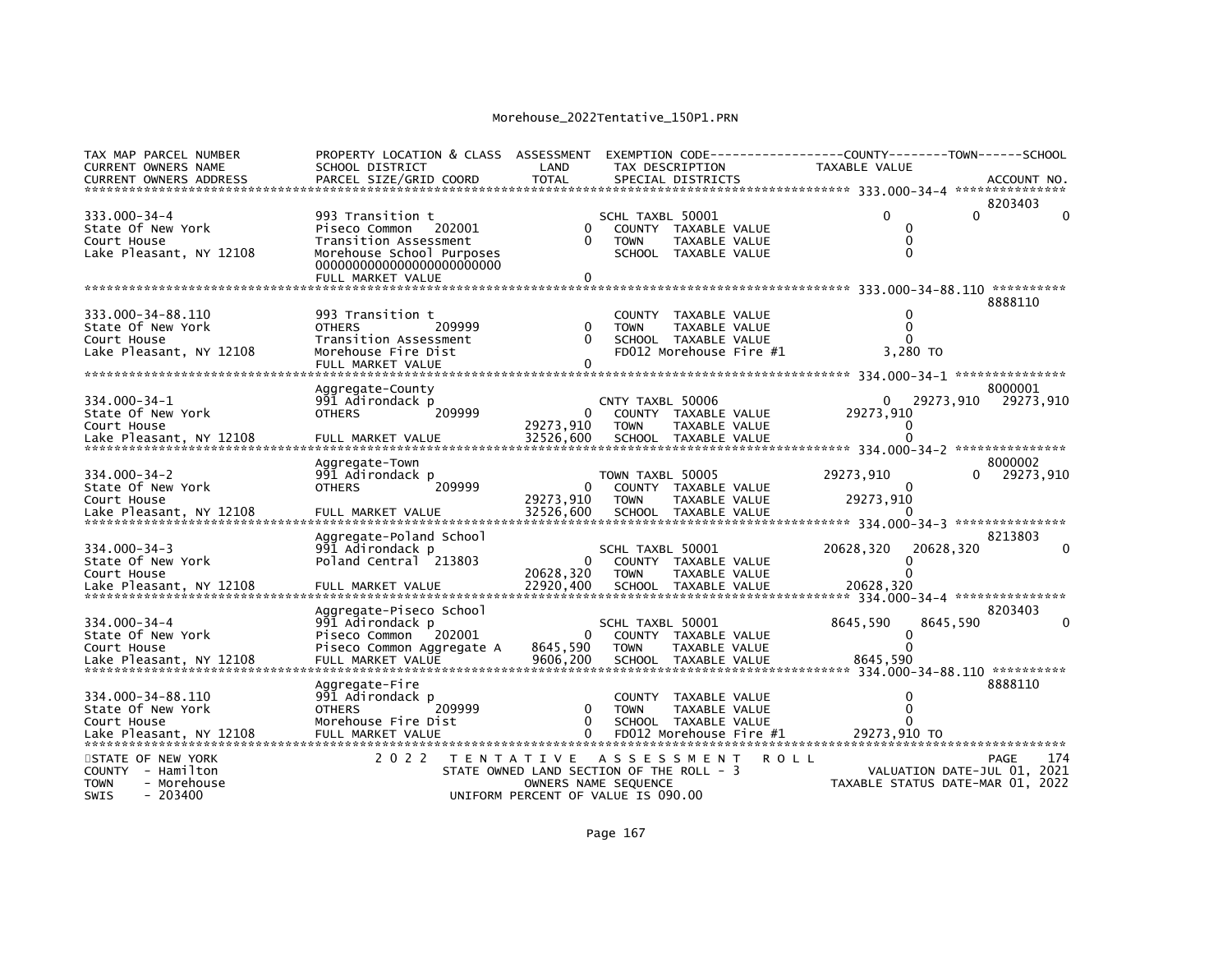| TAX MAP PARCEL NUMBER<br><b>CURRENT OWNERS NAME</b><br><b>CURRENT OWNERS ADDRESS</b> | PROPERTY LOCATION & CLASS<br>SCHOOL DISTRICT<br>PARCEL SIZE/GRID COORD | ASSESSMENT<br>LAND<br>TOTAL | <b>EXEMPTION CODE--</b><br>TAX DESCRIPTION<br>SPECIAL DISTRICTS | ---------COUNTY--------TOWN------SCHOOL<br>TAXABLE VALUE<br>ACCOUNT NO. |
|--------------------------------------------------------------------------------------|------------------------------------------------------------------------|-----------------------------|-----------------------------------------------------------------|-------------------------------------------------------------------------|
|                                                                                      |                                                                        |                             |                                                                 | 126.000-2-2.100-ESMT ********                                           |
|                                                                                      | 340 Mountain Home Rd                                                   |                             |                                                                 | B.007-17                                                                |
| 126.000-2-2.100-ESMT                                                                 | 980 Consvn easmt                                                       |                             | <b>COUNTY</b><br>TAXABLE VALUE                                  | 478,500                                                                 |
| State Of New York                                                                    | 202001<br>Piseco Common                                                | 478,500                     | <b>TOWN</b><br>TAXABLE VALUE                                    | 478,500                                                                 |
| C/O County Treasurer                                                                 | ACRES 1063.37                                                          | 478.500                     | TAXABLE VALUE<br>SCHOOL                                         | 478,500                                                                 |
| Hamilton<br>County                                                                   | EAST-0451654 NRTH-1669612                                              |                             | FD012 Morehouse Fire #1                                         | 478,500 TO                                                              |
|                                                                                      | DEED BOOK 195<br>PG-564                                                |                             |                                                                 |                                                                         |
|                                                                                      | CONSERVATION ESMT % 60.00                                              |                             |                                                                 |                                                                         |
|                                                                                      | FULL MARKET VALUE                                                      | 531,666                     |                                                                 |                                                                         |
|                                                                                      |                                                                        |                             |                                                                 |                                                                         |
| STATE OF NEW YORK                                                                    | 2 0 2 2                                                                |                             | TENTATIVE ASSESSMENT<br>R O L L                                 | 175<br>PAGE                                                             |
| - Hamilton<br>COUNTY                                                                 |                                                                        |                             | STATE OWNED LAND SECTION OF THE ROLL - 3                        | VALUATION DATE-JUL 01, 2021                                             |
| - Morehouse<br><b>TOWN</b>                                                           |                                                                        |                             |                                                                 | TAXABLE STATUS DATE-MAR 01, 2022                                        |
| $-203400$<br>SWIS                                                                    |                                                                        |                             | UNIFORM PERCENT OF VALUE IS 090.00                              | RPS150/V04/L015                                                         |
|                                                                                      |                                                                        |                             |                                                                 | CURRENT DATE 4/21/2022                                                  |

### ROLL SECTION TOTALS

### \*\*\* S P E C I A L D I S T R I C T S U M M A R Y \*\*\*

| CODE | DISTRICT NAME        | PARCELS | TOTAL EXTENSION<br><b>TYPF</b> | EXTENSION<br>VALUE | AD VALOREM<br><b>VALUE</b> | <b>FXFMPT</b><br>AMOUNT | TAXABLE<br>VALUE |
|------|----------------------|---------|--------------------------------|--------------------|----------------------------|-------------------------|------------------|
|      | FD012 Morehouse Fire |         | 359 TOTAL                      |                    | 88196.390                  |                         | 88196.390        |

### \*\*\* S C H O O L D I S T R I C T S U M M A R Y \*\*\*

| CODE             | DISTRICT NAME                                    | <b>TOTAL</b><br><b>PARCELS</b> | ASSESSED<br>LAND       | ASSESSED<br><b>TOTAL</b>            | <b>EXEMPT</b><br><b>AMOUNT</b> | <b>TOTAL</b><br>TAXABLE | <b>STAR</b><br>AMOUNT | <b>STAR</b><br><b>TAXABLE</b> |
|------------------|--------------------------------------------------|--------------------------------|------------------------|-------------------------------------|--------------------------------|-------------------------|-----------------------|-------------------------------|
| 202001<br>213803 | Piseco Common<br>Poland Central<br><b>OTHERS</b> | 119<br>242<br>6                | 14397.100<br>44522.100 | 23042,690<br>65153,710<br>58554.380 | 58554.380                      | 23042,690<br>65153.710  |                       | 23042,690<br>65153,710        |
|                  | SUB-TOTAL                                        | 367                            | 58919.200              | 146750.780                          | 58554.380                      | 88196.400               |                       | 88196,400                     |
|                  | <b>TOTAL</b>                                     | 367                            | 58919.200              | 146750.780                          | 58554.380                      | 88196,400               |                       | 88196,400                     |

### \*\*\* S Y S T E M C O D E S S U M M A R Y \*\*\*

| <b>CODE</b>    | DESCRIPTION                     | <b>TOTAL</b><br><b>PARCELS</b> | COUNTY                 | <b>TOWN</b> | <b>SCHOOL</b> |
|----------------|---------------------------------|--------------------------------|------------------------|-------------|---------------|
| 50001<br>50005 | <b>SCHL TAXBL</b><br>TOWN TAXBL |                                | 29277,200<br>29277,190 | 29277,200   | 29277,190     |
| 50006          | CNTY TAXBL                      |                                | Page 168               | 29277.190   | 29277,190     |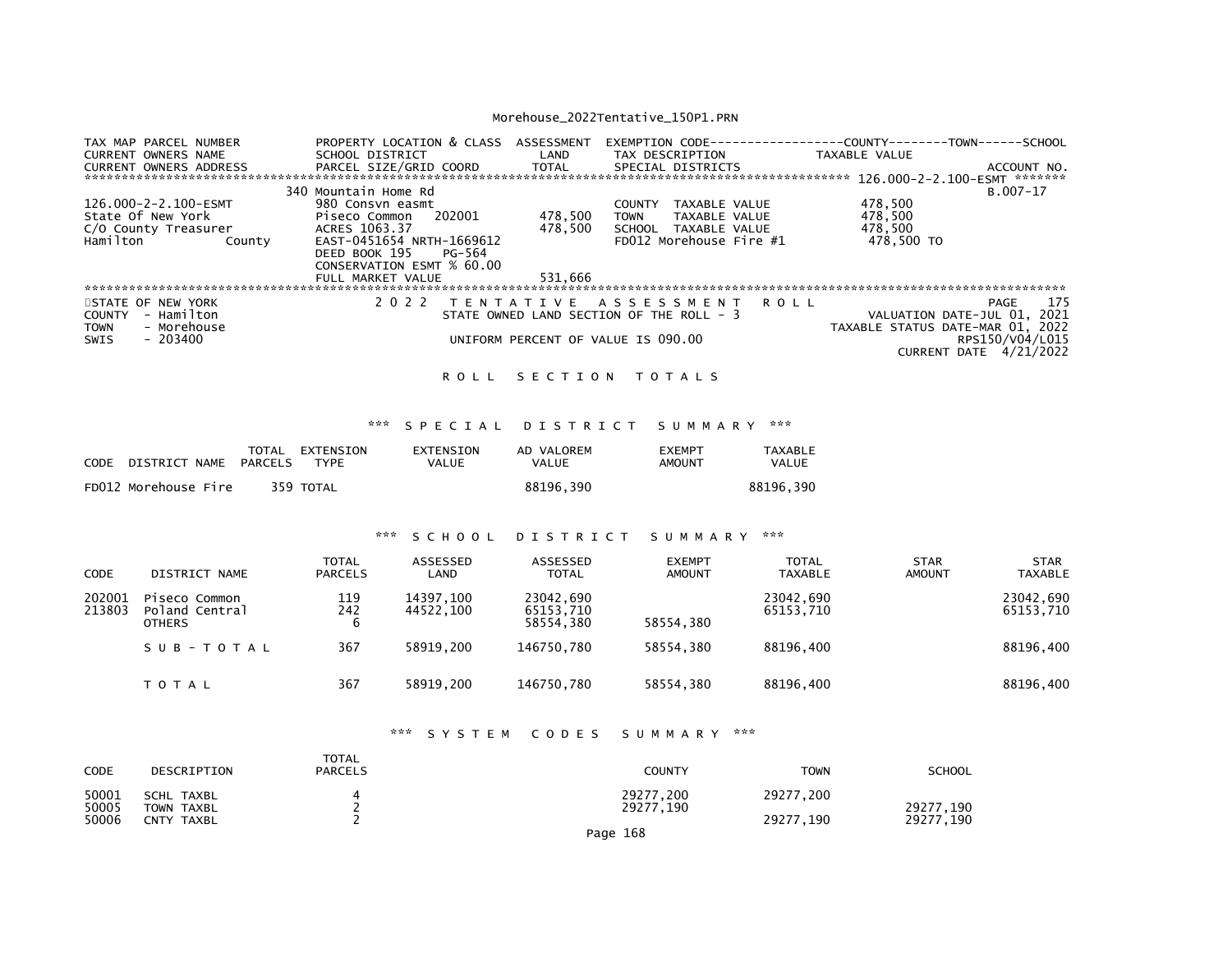|                                             | T O T A L                                                                        | 8                                                                                                          |                  |                                 | Morehouse_2022Tentative_150P1.PRN                                                                                            | 58554,390                                |                                                                                                                        | 58554,390   |                               | 58554,380                                   |                                                                                |
|---------------------------------------------|----------------------------------------------------------------------------------|------------------------------------------------------------------------------------------------------------|------------------|---------------------------------|------------------------------------------------------------------------------------------------------------------------------|------------------------------------------|------------------------------------------------------------------------------------------------------------------------|-------------|-------------------------------|---------------------------------------------|--------------------------------------------------------------------------------|
|                                             |                                                                                  |                                                                                                            | ***              | EXEMPTION                       | NO EXEMPTIONS AT THIS LEVEL                                                                                                  | S U M M A R Y                            | ***                                                                                                                    |             |                               |                                             |                                                                                |
| <b>COUNTY</b>                               | STATE OF NEW YORK<br>- Hamilton                                                  |                                                                                                            | 2 0 2 2          | T E N T A T I V E               | STATE OWNED LAND SECTION OF THE ROLL - 3                                                                                     | ASSESSMENT                               |                                                                                                                        | <b>ROLL</b> |                               |                                             | 176<br>PAGE<br>VALUATION DATE-JUL 01, 2021                                     |
| <b>TOWN</b><br><b>SWIS</b>                  | - Morehouse<br>$-203400$                                                         |                                                                                                            |                  |                                 | UNIFORM PERCENT OF VALUE IS 090.00                                                                                           |                                          |                                                                                                                        |             |                               |                                             | TAXABLE STATUS DATE-MAR 01, 2022<br>RPS150/V04/L015<br>CURRENT DATE 4/21/2022  |
|                                             |                                                                                  |                                                                                                            |                  | <b>ROLL</b>                     | SECTION                                                                                                                      |                                          | <b>TOTALS</b>                                                                                                          |             |                               |                                             |                                                                                |
|                                             |                                                                                  |                                                                                                            |                  | ***                             | GRAND                                                                                                                        | <b>TOTALS</b>                            | ***                                                                                                                    |             |                               |                                             |                                                                                |
| ROLL<br>SEC.                                | DESCRIPTION                                                                      | <b>TOTAL</b><br><b>PARCELS</b>                                                                             | ASSESSED<br>LAND | <b>ASSESSED</b><br><b>TOTAL</b> |                                                                                                                              |                                          | <b>TAXABLE</b><br><b>COUNTY</b>                                                                                        |             | <b>TAXABLE</b><br><b>TOWN</b> | <b>TAXABLE</b><br><b>SCHOOL</b>             | <b>STAR</b><br>TAXABLE                                                         |
| 3                                           | STATE OWNED LAND                                                                 | 367                                                                                                        | 58919,200        | 146750,780                      |                                                                                                                              |                                          | 88196,390                                                                                                              |             | 88196,390                     | 88196,400                                   | 88196,400                                                                      |
| <b>COUNTY</b><br><b>TOWN</b><br><b>SWIS</b> | STATE OF NEW YORK<br>- Hamilton<br>- Morehouse<br>$-203400$                      |                                                                                                            | 2 0 2 2          |                                 | T E N T A T I V E<br>SPECIAL FRANCHISE SECTION OF THE ROLL - 5<br>OWNERS NAME SEQUENCE<br>UNIFORM PERCENT OF VALUE IS 090.00 | A S S E S S M E N T                      |                                                                                                                        | <b>ROLL</b> |                               |                                             | PAGE<br>177<br>VALUATION DATE-JUL 01, 2021<br>TAXABLE STATUS DATE-MAR 01, 2022 |
|                                             | TAX MAP PARCEL NUMBER<br>CURRENT OWNERS NAME<br><b>CURRENT OWNERS ADDRESS</b>    | SCHOOL DISTRICT<br>PARCEL SIZE/GRID COORD                                                                  |                  |                                 | PROPERTY LOCATION & CLASS ASSESSMENT<br>LAND<br><b>TOTAL</b>                                                                 |                                          | TAX DESCRIPTION<br>SPECIAL DISTRICTS                                                                                   |             |                               | TAXABLE VALUE                               | ACCOUNT NO.                                                                    |
| 555.200-1-1                                 | Newport Telephone Company<br>Newport, NY 13416                                   | 866 Telephone<br>Piseco Common<br>Telephone Line<br>FULL MARKET VALUE                                      |                  | 202001                          | 0<br>48,076<br>53,400                                                                                                        | <b>COUNTY</b><br><b>TOWN</b>             | TAXABLE VALUE<br>TAXABLE VALUE<br>SCHOOL TAXABLE VALUE<br>FD012 Morehouse Fire #1                                      |             |                               | 48,076<br>48,076<br>48,076<br>48,076 TO     |                                                                                |
| $555.200 - 1 - 2$                           | Newport Telephone Company<br>Newport, NY 13416<br>****************************** | 866 Telephone<br>Poland Central 213803<br>Telephone Line<br>FULL MARKET VALUE<br>************************* |                  |                                 | 144,233<br>160,300<br>***************                                                                                        | <b>COUNTY</b><br><b>TOWN</b>             | TAXABLE VALUE<br>TAXABLE VALUE<br>SCHOOL TAXABLE VALUE<br>FD012 Morehouse Fire #1<br>********************************* |             |                               | 144,233<br>144,233<br>144,233<br>144,233 TO | 555.300-1-1 *****************                                                  |
| $555.300 - 1 - 1$                           | Niagara Mohawk Power Corp<br>Real Estate Tax Departmen<br>300 Erie Blvd West     | 861 Elec & gas<br>Piseco Common<br>Power Line<br>FULL MARKET VALUE                                         |                  | 202001                          | 0<br>167,240<br>185,800                                                                                                      | <b>COUNTY</b><br><b>TOWN</b>             | TAXABLE VALUE<br>TAXABLE VALUE<br>SCHOOL TAXABLE VALUE<br>FD012 Morehouse Fire #1                                      |             |                               | 167,240<br>167,240<br>167,240<br>167,240 TO |                                                                                |
|                                             | Syracuse, NY 13202                                                               |                                                                                                            |                  |                                 |                                                                                                                              |                                          |                                                                                                                        |             |                               |                                             |                                                                                |
| $555.300 - 1 - 2$                           | Niagara Mohawk Power Corp                                                        | 861 Elec & gas<br>Poland Central 213803                                                                    |                  |                                 | 0                                                                                                                            | <b>COUNTY</b><br><b>TOWN</b><br>Page 169 | TAXABLE VALUE<br>TAXABLE VALUE                                                                                         |             |                               | 501,151<br>501,151                          |                                                                                |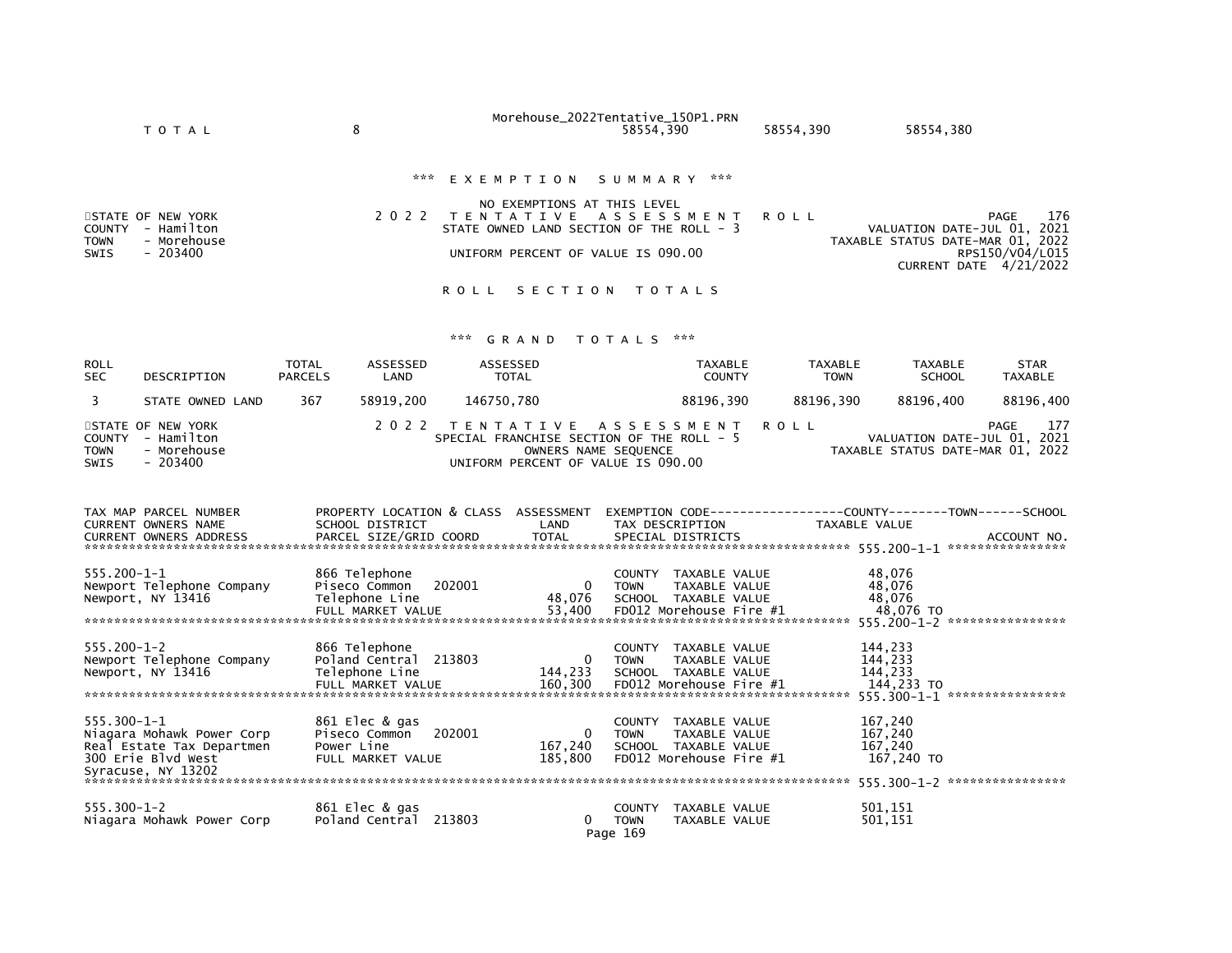| Real Estate Tax Deptartme<br>300 Erie Blvd West<br>Syracuse, NY 13202                    | Power Line<br>FULL MARKET VALUE | Morehouse_2022Tentative_150P1.PRN<br>501,151<br>556.800 FD012 Morehouse Fire $#1$                                 | SCHOOL TAXABLE VALUE | 501,151<br>501,151 TO                                                                                                       |
|------------------------------------------------------------------------------------------|---------------------------------|-------------------------------------------------------------------------------------------------------------------|----------------------|-----------------------------------------------------------------------------------------------------------------------------|
| STATE OF NEW YORK<br>COUNTY - Hamilton<br>- Morehouse<br><b>TOWN</b><br>- 203400<br>SWIS |                                 | 2022 TENTATIVE ASSESSMENT ROLL<br>SPECIAL FRANCHISE SECTION OF THE ROLL - 5<br>UNIFORM PERCENT OF VALUE IS 090.00 |                      | 178<br>PAGE<br>VALUATION DATE-JUL 01, 2021<br>TAXABLE STATUS DATE-MAR 01, 2022<br>RPS150/V04/L015<br>CURRENT DATE 4/21/2022 |

### ROLL SECTION TOTALS

#### \*\*\* S P E C I A L D I S T R I C T S U M M A R Y \*\*\*

| <b>CODE</b> | DISTRICT NAME        | PARCELS | TOTAL EXTENSION<br>TYPF | EXTENSION<br>VALUE | AD VALOREM<br>VALUE | <b>EXEMPT</b><br>AMOUNT | TAXABLE<br>VALUE |
|-------------|----------------------|---------|-------------------------|--------------------|---------------------|-------------------------|------------------|
|             | FD012 Morehouse Fire |         | 4 TOTAL                 |                    | 860.700             |                         | 860.700          |

### \*\*\* S C H O O L D I S T R I C T S U M M A R Y \*\*\*

| <b>CODE</b>      | DISTRICT NAME                   | <b>TOTAL</b><br><b>PARCELS</b> | ASSESSED<br>LAND | ASSESSED<br><b>TOTAL</b> | <b>EXEMPT</b><br><b>AMOUNT</b> | <b>TOTAL</b><br><b>TAXABLE</b> | <b>STAR</b><br><b>AMOUNT</b> | <b>STAR</b><br>TAXABLE |
|------------------|---------------------------------|--------------------------------|------------------|--------------------------|--------------------------------|--------------------------------|------------------------------|------------------------|
| 202001<br>213803 | Piseco Common<br>Poland Central |                                |                  | 215,316<br>645,384       |                                | 215,316<br>645,384             |                              | 215,316<br>645,384     |
|                  | SUB-TOTAL                       |                                |                  | 860,700                  |                                | 860,700                        |                              | 860,700                |
|                  | T O T A L                       | 4                              |                  | 860,700                  |                                | 860,700                        |                              | 860,700                |

#### \*\*\* S Y S T E M C O D E S S U M M A R Y \*\*\*

#### NO SYSTEM EXEMPTIONS AT THIS LEVEL

### \*\*\* E X E M P T I O N S U M M A R Y \*\*\*

### NO EXEMPTIONS AT THIS LEVEL

| ROLL       | DESCRIPTION       | TOTAL   | ASSESSED | ASSESSED | TAXABLE       | <b>TAXABLE</b> | <b>TAXABLE</b> | STAR           |
|------------|-------------------|---------|----------|----------|---------------|----------------|----------------|----------------|
| <b>SEC</b> |                   | PARCELS | LAND     | TOTAL    | <b>COUNTY</b> | <b>TOWN</b>    | <b>SCHOOL</b>  | <b>TAXABLE</b> |
|            | SPECIAL FRANCHISE |         |          | 860,700  | 860.700       | 860,700        | 860,700        | 860,700        |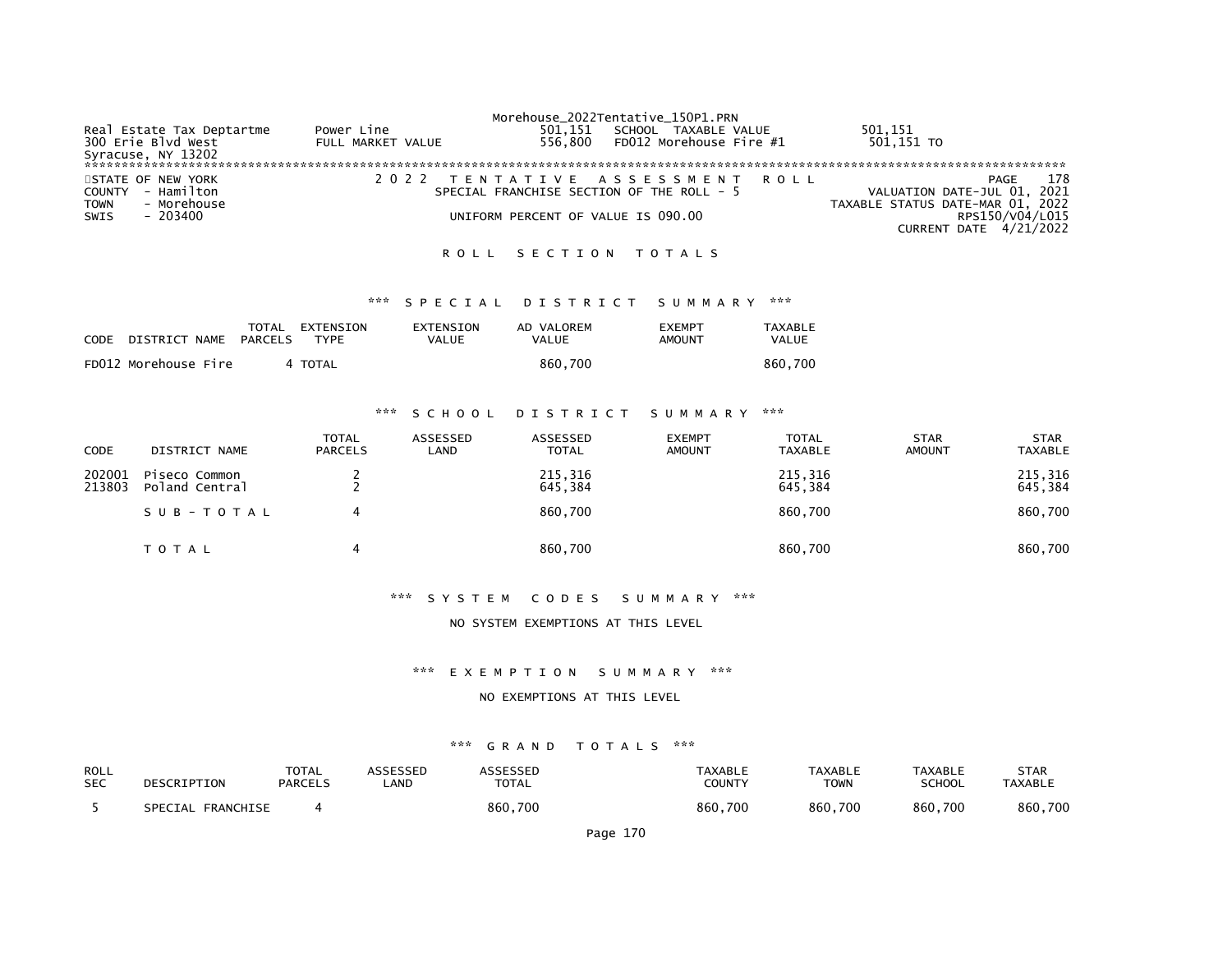| STATE OF NEW YORK<br><b>COUNTY</b><br>- Hamilton<br>- Morehouse<br>Town<br>$-203400$<br><b>SWIS</b>                             | 2 0 2 2                                                                                                                                                                      | OWNERS NAME SEQUENCE  | Morehouse_2022Tentative_150P1.PRN<br>TENTATIVE ASSESSMENT<br><b>ROLL</b><br>UTILITY & R.R. SECTION OF THE ROLL - 6<br>UNIFORM PERCENT OF VALUE IS 090.00 | VALUATION DATE-JUL 01, 2021<br>TAXABLE STATUS DATE-MAR 01, 2022                           | 179<br>PAGE                           |
|---------------------------------------------------------------------------------------------------------------------------------|------------------------------------------------------------------------------------------------------------------------------------------------------------------------------|-----------------------|----------------------------------------------------------------------------------------------------------------------------------------------------------|-------------------------------------------------------------------------------------------|---------------------------------------|
| TAX MAP PARCEL NUMBER<br>CURRENT OWNERS NAME<br><b>CURRENT OWNERS ADDRESS</b>                                                   | PROPERTY LOCATION & CLASS ASSESSMENT<br>SCHOOL DISTRICT<br>PARCEL SIZE/GRID COORD                                                                                            | LAND<br><b>TOTAL</b>  | EXEMPTION CODE----------<br>TAX DESCRIPTION<br>SPECIAL DISTRICTS                                                                                         | -----COUNTY--------TOWN------SCHOOL<br><b>TAXABLE VALUE</b>                               | ACCOUNT NO.                           |
| 125.019-1-1.200/1<br>Newport Telephone Company<br>3077 Bridge St<br>Newport, NY 13416                                           | 708 Rte 8<br>831 Tele Comm<br>Poland Central 213803<br>FRNT 400.00 DPTH<br><b>ACRES</b><br>0.01<br>EAST-0433241 NRTH-1660479<br>DEED BOOK 191<br>PG-883<br>FULL MARKET VALUE | 0<br>28,500<br>31,700 | COUNTY TAXABLE VALUE<br><b>TOWN</b><br><b>TAXABLE VALUE</b><br>SCHOOL TAXABLE VALUE<br>FD012 Morehouse Fire #1                                           | 28,500<br>28,500<br>28,500<br>28,500 TO                                                   |                                       |
|                                                                                                                                 |                                                                                                                                                                              |                       |                                                                                                                                                          |                                                                                           |                                       |
| 634.000-9999-630.500/1881<br>Newport Telephone Company<br>Newport, NY 13416                                                     | 836 Telecom. eq.<br>Piseco Common<br>202001<br>Outside Plant<br>Poles Wire - 285<br>Tele-47750-15                                                                            | $\Omega$<br>6,670     | COUNTY TAXABLE VALUE<br><b>TOWN</b><br><b>TAXABLE VALUE</b><br>SCHOOL TAXABLE VALUE<br>FD012 Morehouse Fire #1                                           | 6.670<br>6.670<br>6,670<br>6,670 TO                                                       |                                       |
|                                                                                                                                 | FULL MARKET VALUE                                                                                                                                                            | 7,400                 |                                                                                                                                                          |                                                                                           |                                       |
| 634.000-9999-630.500/1882<br>Newport Telephone Company<br>Newport, NY 13416                                                     | 836 Telecom. eq.<br>Poland Central 213803<br>Poles Wire - 903<br>Tele-47750-47<br>FULL MARKET VALUE                                                                          | 0<br>21,016<br>23,400 | COUNTY TAXABLE VALUE<br><b>TOWN</b><br>TAXABLE VALUE<br>SCHOOL TAXABLE VALUE<br>FD012 Morehouse Fire #1                                                  | 21,016<br>21,016<br>21.016<br>21,016 TO                                                   |                                       |
|                                                                                                                                 |                                                                                                                                                                              |                       |                                                                                                                                                          |                                                                                           |                                       |
| 634.000-9999-132.350/1881<br>Niagara Mohawk Power Corp<br>Real Estate Tax Departmen<br>300 Erie Blvd West                       | 884 Elec Dist Out<br>Piseco Common<br>202001<br>Electric Distribution<br>0999999                                                                                             | 0<br>25,394           | COUNTY TAXABLE VALUE<br><b>TAXABLE VALUE</b><br><b>TOWN</b><br>SCHOOL TAXABLE VALUE<br>FD012 Morehouse Fire #1                                           | 25,394<br>25,394<br>25,394<br>25,394 TO                                                   |                                       |
| 634.000-9999-132.350/1882<br>Niagara Mohawk Power Corp<br>Real Estate Tax Departmen<br>300 Erie Blyd West<br>Syracuse, NY 13202 | 884 Elec Dist Out<br>Poland Central 213803<br>Electric Distribution<br>Poles, Wires<br>FULL MARKET VALUE                                                                     | 0<br>82,392<br>91,500 | COUNTY TAXABLE VALUE<br>TAXABLE VALUE<br><b>TOWN</b><br>SCHOOL TAXABLE VALUE<br>FD012 Morehouse Fire #1                                                  | 82,392<br>82,392<br>82,392<br>82.392 TO                                                   |                                       |
| STATE OF NEW YORK<br>- Hamilton<br><b>COUNTY</b><br><b>TOWN</b><br>- Morehouse<br><b>SWIS</b><br>$-203400$                      | 2 0 2 2                                                                                                                                                                      |                       | TENTATIVE ASSESSMENT<br>R O L L<br>UTILITY & R.R. SECTION OF THE ROLL - 6<br>UNIFORM PERCENT OF VALUE IS 090.00                                          | VALUATION DATE-JUL 01, 2021<br>TAXABLE STATUS DATE-MAR 01, 2022<br>CURRENT DATE 4/21/2022 | 180<br><b>PAGE</b><br>RPS150/V04/L015 |

ROLL SECTION TOTALS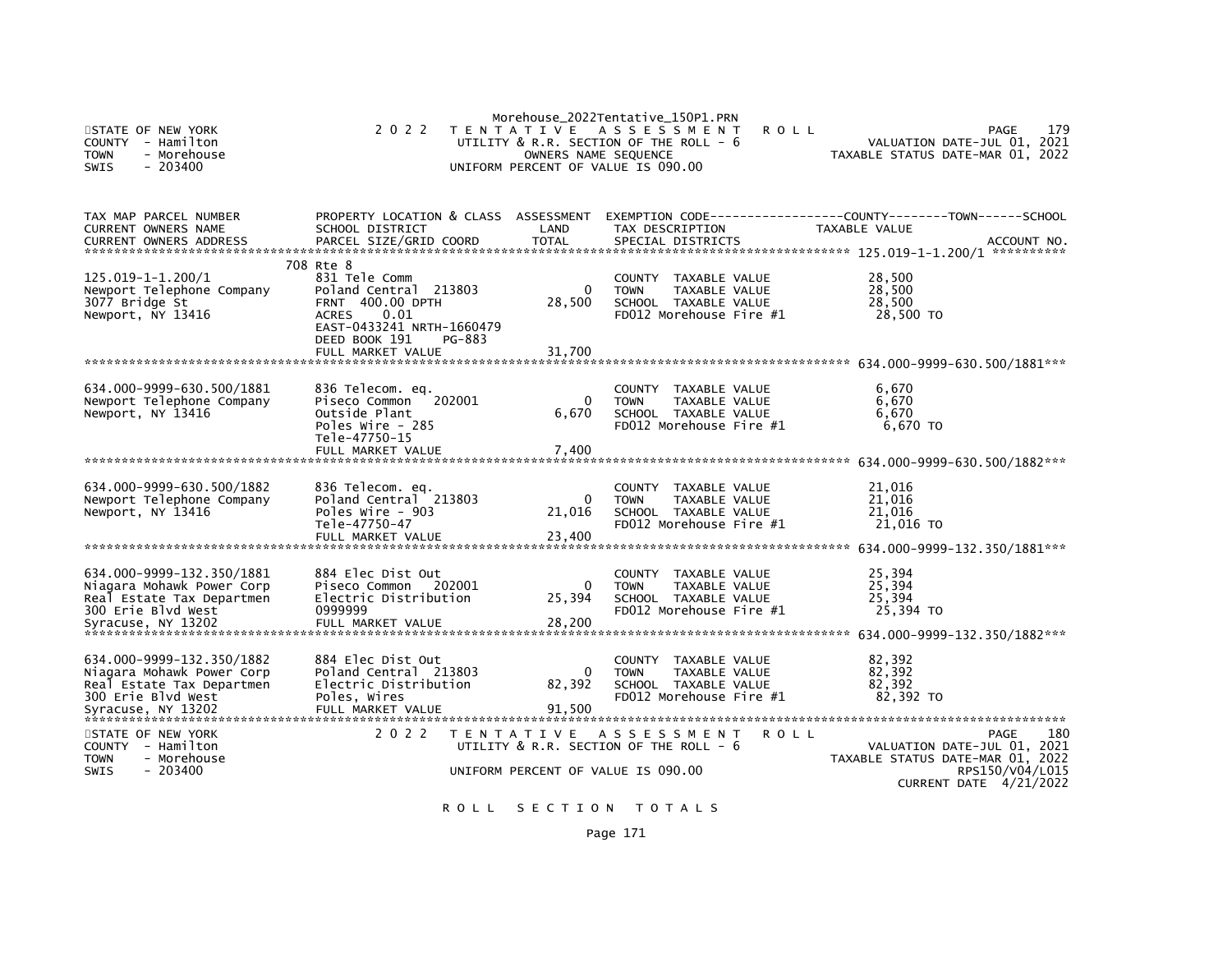|                            |                                | *** SPECIAL DISTRICT SUMMARY *** |                            |                         |                         |  |
|----------------------------|--------------------------------|----------------------------------|----------------------------|-------------------------|-------------------------|--|
| CODE DISTRICT_NAME PARCELS | TOTAL EXTENSION<br><b>TYPF</b> | EXTENSION<br>VALUE               | AD VALOREM<br><b>VALUE</b> | <b>FXFMPT</b><br>AMOUNT | TAXABLE<br><b>VALUE</b> |  |
| FD012 Morehouse Fire       | 5 TOTAL                        |                                  | 163.972                    |                         | 163.972                 |  |

# \*\*\* S C H O O L D I S T R I C T S U M M A R Y \*\*\*

| <b>CODE</b>      | DISTRICT NAME                   | <b>TOTAL</b><br><b>PARCELS</b> | ASSESSED<br>LAND | ASSESSED<br>TOTAL | <b>EXEMPT</b><br><b>AMOUNT</b> | <b>TOTAL</b><br><b>TAXABLE</b> | <b>STAR</b><br><b>AMOUNT</b> | <b>STAR</b><br><b>TAXABLE</b> |
|------------------|---------------------------------|--------------------------------|------------------|-------------------|--------------------------------|--------------------------------|------------------------------|-------------------------------|
| 202001<br>213803 | Piseco Common<br>Poland Central |                                |                  | 32,064<br>131,908 |                                | 32,064<br>131,908              |                              | 32,064<br>131,908             |
|                  | SUB-TOTAL                       |                                |                  | 163,972           |                                | 163,972                        |                              | 163,972                       |
|                  | T O T A L                       |                                |                  | 163,972           |                                | 163,972                        |                              | 163,972                       |

#### \*\*\* S Y S T E M C O D E S S U M M A R Y \*\*\*

### NO SYSTEM EXEMPTIONS AT THIS LEVEL

### \*\*\* E X E M P T I O N S U M M A R Y \*\*\*

#### NO EXEMPTIONS AT THIS LEVEL

| <b>ROLL</b><br><b>SEC</b>                   | DESCRIPTION                                                | <b>TOTAL</b><br><b>PARCELS</b> | ASSESSED<br>LAND | ASSESSED<br><b>TOTAL</b>                                                                     | TAXABLE<br><b>COUNTY</b>              | <b>TAXABLE</b><br><b>TOWN</b> | <b>TAXABLE</b><br><b>SCHOOL</b>                                 | <b>STAR</b><br>TAXABLE |
|---------------------------------------------|------------------------------------------------------------|--------------------------------|------------------|----------------------------------------------------------------------------------------------|---------------------------------------|-------------------------------|-----------------------------------------------------------------|------------------------|
| 6                                           | UTILITIES & N.C.                                           |                                |                  | 163.972                                                                                      | 163.972                               | 163.972                       | 163.972                                                         | 163,972                |
| <b>COUNTY</b><br><b>TOWN</b><br><b>SWIS</b> | STATE OF NEW YORK<br>- Hamilton<br>- Morehouse<br>- 203400 |                                |                  | 2022 TENTATIVE ASSESSMENT ROLL<br>OWNERS NAME SEQUENCE<br>UNIFORM PERCENT OF VALUE IS 090.00 | WHOLLY EXEMPT SECTION OF THE ROLL - 8 |                               | VALUATION DATE-JUL 01, 2021<br>TAXABLE STATUS DATE-MAR 01, 2022 | 181<br>PAGE            |

| TAX MAP PARCEL NUMBER |                        |                        | PROPERTY LOCATION & CLASS ASSESSMENT |                   |               | EXEMPTION CODE------------------COUNTY-------TOWN------SCHOOL |
|-----------------------|------------------------|------------------------|--------------------------------------|-------------------|---------------|---------------------------------------------------------------|
| CURRENT OWNERS NAME   |                        | SCHOOL DISTRICT        | LAND                                 | TAX DESCRIPTION   | TAXABLE VALUE |                                                               |
|                       | CURRENT OWNERS ADDRESS | PARCEL SIZE/GRID COORD | <b>TOTAL</b>                         | SPECIAL DISTRICTS |               | ACCOUNT NO.                                                   |
|                       |                        |                        |                                      |                   |               |                                                               |
|                       |                        | Off Nys Rte 8          |                                      |                   |               | м. 059–4                                                      |
|                       |                        |                        |                                      |                   |               |                                                               |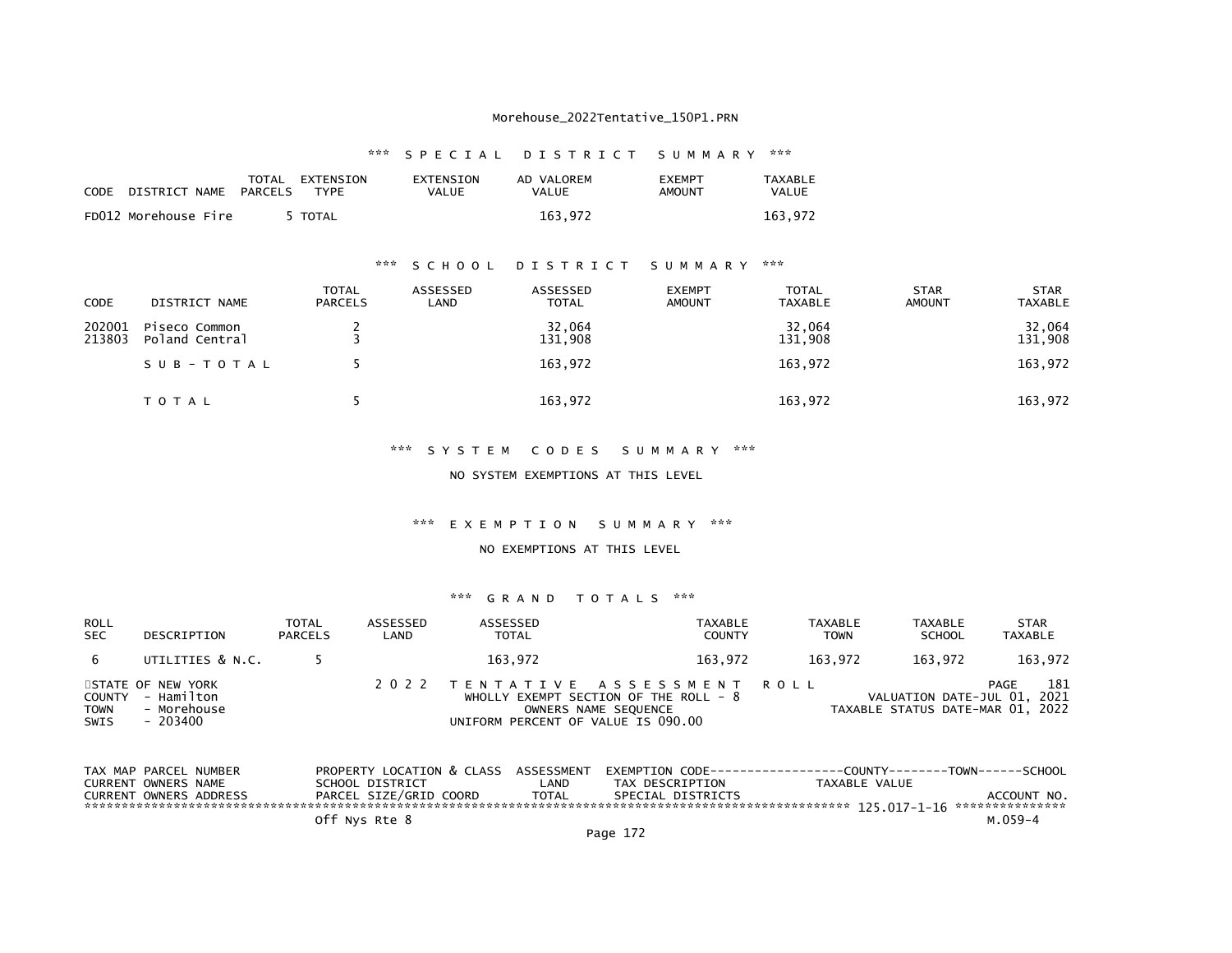| 125.017-1-16<br>Catholic Cemetery                      | 695 Cemetery<br>Poland Central 213803                                     | 10,000       | Morehouse_2022Tentative_150P1.PRN<br><b>CEMETERY</b><br>27350<br>COUNTY TAXABLE VALUE |                      | 10,000                               | 10,000<br>0                                                     | 10,000                         |
|--------------------------------------------------------|---------------------------------------------------------------------------|--------------|---------------------------------------------------------------------------------------|----------------------|--------------------------------------|-----------------------------------------------------------------|--------------------------------|
| Hoffmeister, NY 13353                                  | FRNT 205.00 DPTH<br><b>ACRES</b><br>1.00<br>EAST-0422582 NRTH-1660373     | 10,000       | <b>TOWN</b><br>SCHOOL TAXABLE VALUE<br>FD012 Morehouse Fire #1                        | <b>TAXABLE VALUE</b> |                                      | 0<br>$\mathbf{0}$<br>0 <sub>T</sub>                             |                                |
|                                                        | FULL MARKET VALUE                                                         | 11,100       |                                                                                       | 10,000 EX            |                                      |                                                                 |                                |
|                                                        | 716 State Route 8                                                         |              |                                                                                       |                      |                                      |                                                                 | M.059-14                       |
| $125.019 - 1 - 2.100$<br>Morehouse Volunteer Fire Comp | 662 Police/fire<br>Poland Central 213803                                  | 16,000       | INCFIREMEN 26400<br>COUNTY TAXABLE VALUE                                              |                      | 178,800                              | 178,800<br>0                                                    | 178,800                        |
| Hoffmeister, NY 13353                                  | FRNT 235.00 DPTH<br>2.00<br><b>ACRES</b>                                  | 178,800      | <b>TOWN</b><br>SCHOOL TAXABLE VALUE                                                   | TAXABLE VALUE        |                                      | $\mathbf 0$<br>$\mathbf{0}$                                     |                                |
|                                                        | EAST-0433470 NRTH-1660422<br>DEED BOOK 196<br>PG-727<br>FULL MARKET VALUE | 198,700      | FD012 Morehouse Fire #1<br>178,800 EX                                                 |                      |                                      | 0 <sub>T</sub>                                                  |                                |
|                                                        |                                                                           |              |                                                                                       |                      |                                      |                                                                 |                                |
| $125.010 - 1 - 5$                                      | Mountain Home Rd<br>695 Cemetery                                          |              | TOWNOWNCEM 13510                                                                      |                      | 9,100                                | 9,100                                                           | $M.059 - 7$<br>9,100           |
| Spruce Hill Cemetery                                   | 202001<br>Piseco Common                                                   | 9,100        | COUNTY TAXABLE VALUE                                                                  |                      |                                      | 0                                                               |                                |
| Hoffmeister, NY 13353                                  | FRNT 426.00 DPTH<br>90.00<br>EAST-0433340 NRTH-1664400                    | 9,100        | <b>TOWN</b><br>SCHOOL TAXABLE VALUE                                                   | TAXABLE VALUE        |                                      | $\mathbf 0$<br>$\Omega$                                         |                                |
|                                                        | DEED BOOK 29<br>PG-11                                                     |              | FD012 Morehouse Fire #1                                                               |                      |                                      | 0 <sub>T</sub>                                                  |                                |
|                                                        | FULL MARKET VALUE                                                         | 10,100       |                                                                                       | 9,100 EX             |                                      |                                                                 |                                |
|                                                        | Nys Rte 8                                                                 |              |                                                                                       |                      |                                      |                                                                 |                                |
| 125.015-1-4.100<br>Town Of Morehouse                   | 330 Vacant comm<br>Poland Central 213803                                  | 8,100        | 13500<br>TOWN OWN<br>COUNTY                                                           | TAXABLE VALUE        | 8,100                                | 8,100<br>0                                                      | 8,100                          |
| Hoffmeister, NY 13353                                  | 105.00 DPTH 300.00<br><b>FRNT</b><br><b>ACRES</b><br>0.75                 | 8,100        | <b>TOWN</b><br>SCHOOL TAXABLE VALUE                                                   | <b>TAXABLE VALUE</b> |                                      | $\mathbf{0}$<br>$\Omega$                                        |                                |
|                                                        | EAST-0433591 NRTH-1660818                                                 |              | FD012 Morehouse Fire #1                                                               |                      |                                      | 0 TO                                                            |                                |
|                                                        | DEED BOOK 213<br>PG-351<br>FULL MARKET VALUE                              | 9.000        |                                                                                       | 8,100 EX             |                                      |                                                                 |                                |
|                                                        |                                                                           |              |                                                                                       |                      |                                      |                                                                 |                                |
| $125.015 - 1 - 5$                                      | 715 State Route 8<br>681 Culture bldg                                     |              | 13500<br>TOWN OWN                                                                     |                      | 51,200                               | 51,200                                                          | $M.059-5$<br>51,200            |
| Town Of Morehouse                                      | Poland Central 213803                                                     | 8,300        | COUNTY                                                                                | TAXABLE VALUE        |                                      | 0                                                               |                                |
| Rte 8<br>Hoffmeister, NY 13353                         | 66.00 DPTH 220.00<br><b>FRNT</b><br>EAST-0433490 NRTH-1660780             | 51,200       | <b>TOWN</b><br>SCHOOL TAXABLE VALUE                                                   | TAXABLE VALUE        |                                      | 0<br>$\mathbf{0}$                                               |                                |
|                                                        | DEED BOOK 215<br>PG-316                                                   |              | FD012 Morehouse Fire #1                                                               |                      |                                      | 0 <sub>T</sub>                                                  |                                |
|                                                        | FULL MARKET VALUE                                                         | 56,900       |                                                                                       | 51.200 EX            |                                      |                                                                 |                                |
| STATE OF NEW YORK                                      | 2 0 2 2                                                                   |              | TENTATIVE ASSESSMENT                                                                  | <b>ROLL</b>          |                                      |                                                                 | 182<br><b>PAGE</b>             |
| COUNTY - Hamilton<br>- Morehouse<br><b>TOWN</b>        |                                                                           |              | WHOLLY EXEMPT SECTION OF THE ROLL - 8<br>OWNERS NAME SEQUENCE                         |                      |                                      | VALUATION DATE-JUL 01, 2021<br>TAXABLE STATUS DATE-MAR 01, 2022 |                                |
| $-203400$<br>SWIS                                      |                                                                           |              | UNIFORM PERCENT OF VALUE IS 090.00                                                    |                      |                                      |                                                                 |                                |
| TAX MAP PARCEL NUMBER                                  | PROPERTY LOCATION & CLASS ASSESSMENT                                      |              | EXEMPTION CODE--                                                                      |                      | ------COUNTY--------TOWN------SCHOOL |                                                                 |                                |
| CURRENT OWNERS NAME                                    | SCHOOL DISTRICT                                                           | LAND         | TAX DESCRIPTION                                                                       |                      | TAXABLE VALUE                        |                                                                 |                                |
| <b>CURRENT OWNERS ADDRESS</b>                          | PARCEL SIZE/GRID COORD                                                    | <b>TOTAL</b> | SPECIAL DISTRICTS                                                                     |                      |                                      |                                                                 | ACCOUNT NO<br>**************** |
|                                                        | Nys Rte 8                                                                 |              |                                                                                       |                      |                                      |                                                                 |                                |
| $125.015 - 1 - 6$<br>Town Of Morehouse                 | 695 Cemetery<br>Poland Central 213803                                     | 4,900        | 13500<br>TOWN OWN<br><b>COUNTY</b>                                                    | TAXABLE VALUE        | 4,900                                | 4,900<br>$\mathbf{0}$                                           | 4.900                          |
| Hoffmeister. NY 13353                                  | 66.00 DPTH 220.00<br><b>FRNT</b>                                          | 4.900        | <b>TOWN</b>                                                                           | TAXABLE VALUE        |                                      | 0                                                               |                                |
|                                                        | EAST-0433424 NRTH-1660775                                                 |              | SCHOOL TAXABLE VALUE<br>Page 173                                                      |                      |                                      | 0                                                               |                                |
|                                                        |                                                                           |              |                                                                                       |                      |                                      |                                                                 |                                |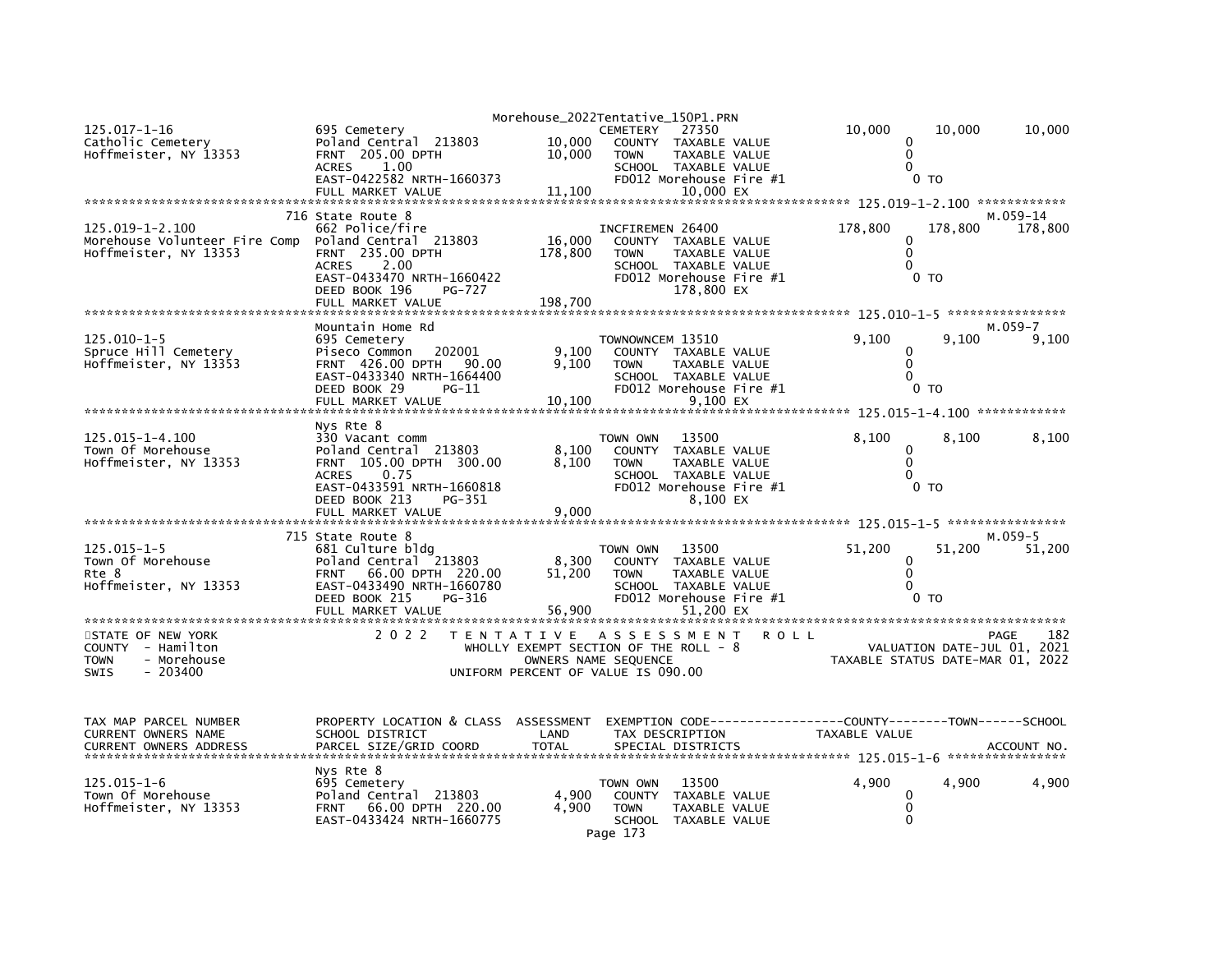|                                                                                           |                                                                                                                                                                                   |                              | Morehouse_2022Tentative_150P1.PRN                                                                                                                    |             |                                                                    |                                     |                      |
|-------------------------------------------------------------------------------------------|-----------------------------------------------------------------------------------------------------------------------------------------------------------------------------------|------------------------------|------------------------------------------------------------------------------------------------------------------------------------------------------|-------------|--------------------------------------------------------------------|-------------------------------------|----------------------|
|                                                                                           | DEED BOOK 196<br>PG-596<br>FULL MARKET VALUE                                                                                                                                      | 5.400                        | FD012 Morehouse Fire #1                                                                                                                              |             |                                                                    | 0 <sub>T</sub>                      |                      |
|                                                                                           |                                                                                                                                                                                   |                              | 4,900 EX                                                                                                                                             |             |                                                                    |                                     |                      |
| 125.019-1-1.100<br>Town of Morehouse<br>PO Box 59<br>Hoffmeister, NY 13353                | Nys Rte 8<br>$322$ Rural vac $>10$<br>Poland Central 213803<br><b>FRNT 583.00 DPTH</b><br>25.60<br><b>ACRES</b><br>EAST-0432643 NRTH-1659935<br>DEED BOOK 236<br>PG-618           | 31,000<br>31,000             | 13500<br>TOWN OWN<br>COUNTY<br>TAXABLE VALUE<br><b>TOWN</b><br>TAXABLE VALUE<br>SCHOOL TAXABLE VALUE<br>FD012 Morehouse Fire #1<br>31,000 EX         |             | 31,000<br>0<br>$\mathbf 0$<br>$\Omega$                             | 31,000<br>0 <sub>T</sub>            | 31,000               |
|                                                                                           | FULL MARKET VALUE                                                                                                                                                                 | 34,400                       |                                                                                                                                                      |             |                                                                    |                                     |                      |
| 125.019-1-1.200<br>Town Of Morehouse<br>Hoffmeister, NY 13353                             | 708 Rte 8<br>831 Tele Comm<br>Poland Central 213803<br>FRNT 400.00 DPTH<br><b>ACRES</b><br>1.40<br>EAST-0433241 NRTH-1660479<br>DEED BOOK 191<br>PG-883                           | 10,400<br>10,400             | TOWN OWN<br>13500<br>COUNTY<br>TAXABLE VALUE<br>TAXABLE VALUE<br><b>TOWN</b><br>SCHOOL TAXABLE VALUE<br>FD012 Morehouse Fire #1<br>10.400 EX         |             | 10,400<br>0<br>$\mathbf 0$<br>$\Omega$                             | 10,400<br>0 то                      | 10,400               |
|                                                                                           | FULL MARKET VALUE                                                                                                                                                                 | 11,600                       |                                                                                                                                                      |             |                                                                    |                                     |                      |
| 125.019-1-3.120<br>Town Of Morehouse<br>Hoffmeister, NY 13353                             | 724 State Route 8<br>682 Rec facility<br>Poland Central 213803<br>FRNT 243.00 DPTH<br>18.10<br><b>ACRES</b><br>EAST-0433412 NRTH-1659854<br>DEED BOOK 198<br>PG-614               | 30,300<br>409,700            | 13500<br>TOWN OWN<br><b>COUNTY</b><br>TAXABLE VALUE<br><b>TOWN</b><br>TAXABLE VALUE<br>SCHOOL TAXABLE VALUE<br>FD012 Morehouse Fire #1<br>409.700 EX |             | 409,700<br>0<br>$\mathbf 0$<br>$\Omega$                            | 409,700<br>0 <sub>T</sub>           | 409,700              |
|                                                                                           | FULL MARKET VALUE                                                                                                                                                                 | 455,200                      |                                                                                                                                                      |             |                                                                    |                                     |                      |
| $125.019 - 1 - 6$<br>Town Of Morehouse<br>Hoffmeister, NY 13353                           | 733 State Route 8<br>691 Proffes assc<br>Poland Central 213803<br>FRNT 125.00 DPTH 180.00<br>EAST-0434455 NRTH-1660583<br>FULL MARKET VALUE                                       | 10,300<br>88,000<br>97,800   | TOWN OWN<br>13500<br>COUNTY TAXABLE VALUE<br><b>TOWN</b><br>TAXABLE VALUE<br>SCHOOL TAXABLE VALUE<br>FD012 Morehouse Fire #1<br>88,000 EX            |             | 88,000<br>0<br>$\mathbf 0$<br>$\Omega$                             | 88,000<br>0 <sub>T</sub>            | $M.059-3$<br>88,000  |
|                                                                                           |                                                                                                                                                                                   |                              |                                                                                                                                                      |             |                                                                    |                                     |                      |
| STATE OF NEW YORK<br>COUNTY - Hamilton<br>- Morehouse<br><b>TOWN</b><br>SWIS<br>$-203400$ | 2 0 2 2                                                                                                                                                                           |                              | TENTATIVE ASSESSMENT<br>WHOLLY EXEMPT SECTION OF THE ROLL - 8<br>OWNERS NAME SEQUENCE<br>UNIFORM PERCENT OF VALUE IS 090.00                          | <b>ROLL</b> | TAXABLE STATUS DATE-MAR 01, 2022                                   | PAGE<br>VALUATION DATE-JUL 01, 2021 | 183                  |
| TAX MAP PARCEL NUMBER<br>CURRENT OWNERS NAME                                              | PROPERTY LOCATION & CLASS ASSESSMENT<br>SCHOOL DISTRICT                                                                                                                           | LAND                         | EXEMPTION CODE----<br>TAX DESCRIPTION                                                                                                                |             | ------------COUNTY--------TOWN------SCHOOL<br><b>TAXABLE VALUE</b> |                                     |                      |
| 125.019-1-14<br>Town Of Morehouse<br>Hoffmeister, NY 13353                                | 481 French Rd<br>651 Highway gar<br>Poland Central 213803<br>FRNT 396.60 DPTH<br>3.80<br><b>ACRES</b><br>EAST-0433580 NRTH-1659485<br>DEED BOOK 128<br>PG-33<br>FULL MARKET VALUE | 17,800<br>109,800<br>122,000 | TOWN OWN<br>13500<br>COUNTY TAXABLE VALUE<br><b>TOWN</b><br>TAXABLE VALUE<br>SCHOOL TAXABLE VALUE<br>FD012 Morehouse Fire #1<br>109,800 EX           |             | 109,800<br>$\mathbf 0$<br>$\mathbf 0$<br>0                         | 109,800<br>0 <sub>T</sub>           | $M.059-2$<br>109,800 |
|                                                                                           |                                                                                                                                                                                   |                              | Page 174                                                                                                                                             |             |                                                                    |                                     |                      |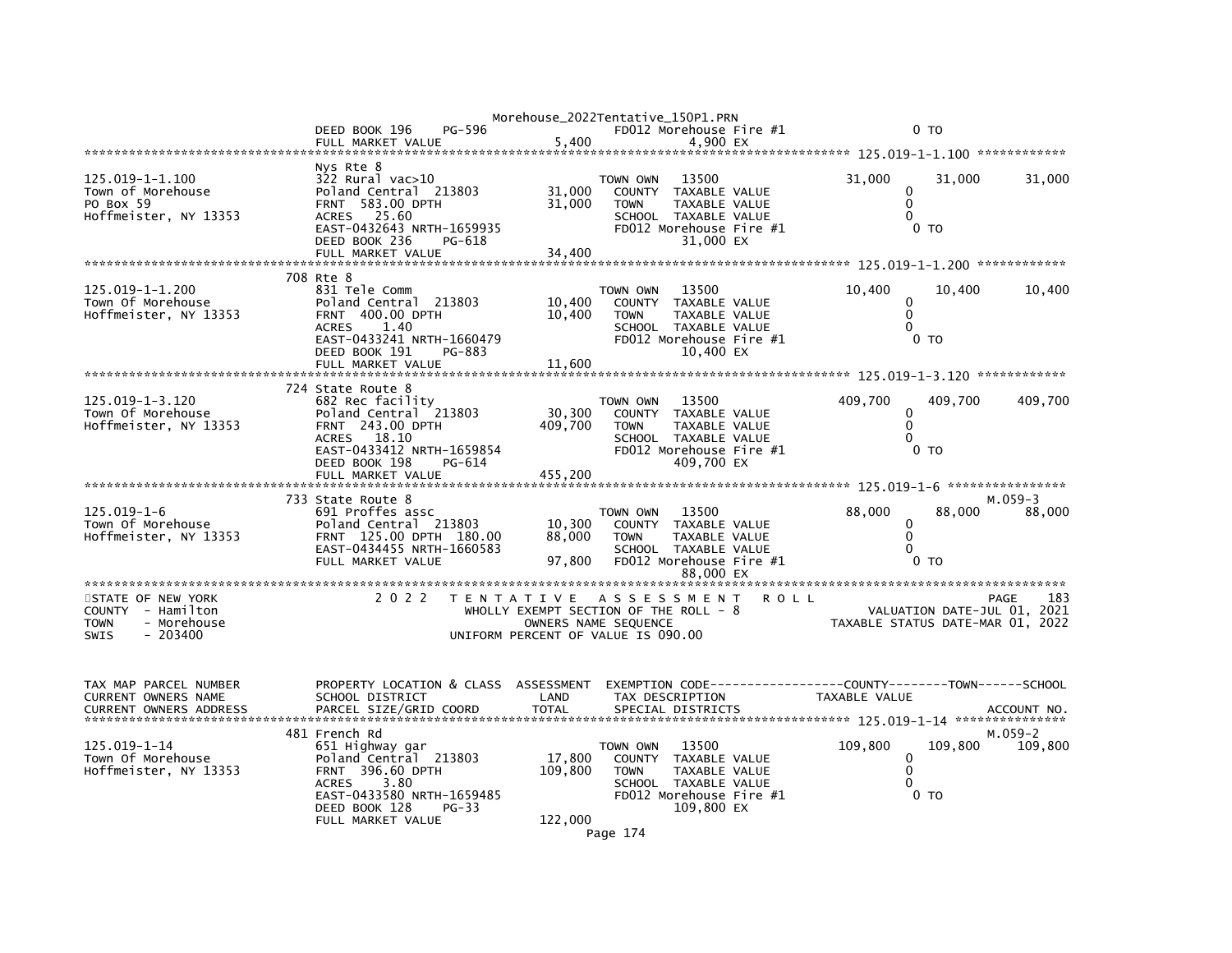|                                 |                              | Morehouse_2022Tentative_150P1.PRN     |                                |             |                                  |                             | *************** |
|---------------------------------|------------------------------|---------------------------------------|--------------------------------|-------------|----------------------------------|-----------------------------|-----------------|
|                                 | Cr <sub>17</sub>             |                                       |                                |             |                                  |                             | м.059-1         |
| 134.006-1-26                    | 330 Vacant comm              | TOWN OWN                              | 13500                          |             | 10,000                           | 10,000                      | 10,000          |
| Town Of Morehouse               | Poland Central 213803        | 10,000                                | <b>COUNTY</b><br>TAXABLE VALUE |             |                                  |                             |                 |
| Hoffmeister, NY 13353           | 1.10<br>ACRES                | 10,000<br><b>TOWN</b>                 | TAXABLE VALUE                  |             |                                  |                             |                 |
|                                 | EAST-0429252 NRTH-1654026    |                                       | <b>TAXABLE VALUE</b><br>SCHOOL |             |                                  |                             |                 |
|                                 | DEED BOOK 147<br>PG-00384    |                                       | FD012 Morehouse Fire #1        |             |                                  | 0 <sub>TO</sub>             |                 |
|                                 | FULL MARKET VALUE            | 11,100                                | 10.000 EX                      |             |                                  |                             |                 |
| ******************************* |                              |                                       |                                |             | 134.006-1-27                     |                             | *************** |
|                                 | Cr <sub>17</sub>             |                                       |                                |             |                                  |                             |                 |
| $134.006 - 1 - 27$              | 330 Vacant comm              | TOWN OWN                              | 13500                          |             | 10,100                           | 10,100                      | 10,100          |
| Town Of Morehouse               | Poland Central 213803        | 10,100                                | <b>COUNTY</b><br>TAXABLE VALUE |             |                                  |                             |                 |
| Hoffmeister, NY 13353           | Arthurboro Patent 8000 A-    | 10,100<br><b>TOWN</b>                 | TAXABLE VALUE                  |             |                                  |                             |                 |
|                                 | FRNT 385.00 DPTH             |                                       | <b>SCHOOL</b><br>TAXABLE VALUE |             |                                  |                             |                 |
|                                 | 1.10<br>ACRES                |                                       | FD012 Morehouse Fire #1        |             |                                  | 0 <sub>T</sub>              |                 |
|                                 | EAST-0429380 NRTH-1653794    |                                       | 10.100 EX                      |             |                                  |                             |                 |
|                                 | DEED BOOK 110<br>PG-00160    |                                       |                                |             |                                  |                             |                 |
|                                 | FULL MARKET VALUE            | 11.200                                |                                |             |                                  |                             |                 |
|                                 |                              |                                       |                                |             |                                  |                             |                 |
| STATE OF NEW YORK               | 2 0 2 2<br>T E N T A T I V E |                                       | A S S E S S M E N T            | <b>ROLL</b> |                                  | PAGE                        | 184             |
| - Hamilton<br><b>COUNTY</b>     |                              | WHOLLY EXEMPT SECTION OF THE ROLL - 8 |                                |             |                                  | VALUATION DATE-JUL 01, 2021 |                 |
|                                 |                              |                                       |                                |             |                                  |                             |                 |
| - Morehouse<br><b>TOWN</b>      |                              |                                       |                                |             | TAXABLE STATUS DATE-MAR 01, 2022 |                             |                 |
| $-203400$<br>SWIS               |                              | UNIFORM PERCENT OF VALUE IS 090.00    |                                |             |                                  |                             | RPS150/V04/L015 |
|                                 |                              |                                       |                                |             |                                  | CURRENT DATE 4/21/2022      |                 |
|                                 |                              |                                       |                                |             |                                  |                             |                 |

### ROLL SECTION TOTALS

#### \*\*\* S P E C I A L D I S T R I C T S U M M A R Y \*\*\*

| CODE | DISTRICT NAME        | TOTAL<br>PARCELS | EXTENSION<br><b>TYPF</b> | EXTENSION<br>VALUE | AD VALOREM<br>VALUE | <b>EXEMPT</b><br>AMOUNT | <b>TAXABLE</b><br>VALUE |
|------|----------------------|------------------|--------------------------|--------------------|---------------------|-------------------------|-------------------------|
|      | FD012 Morehouse Fire |                  | 13 TOTAL                 |                    | 931.100             | 931.100                 |                         |

# \*\*\* S C H O O L D I S T R I C T S U M M A R Y \*\*\*

| <b>CODE</b>      | DISTRICT NAME                   | <b>TOTAL</b><br><b>PARCELS</b> | ASSESSED<br>LAND | ASSESSED<br><b>TOTAL</b> | <b>EXEMPT</b><br><b>AMOUNT</b> | <b>TOTAL</b><br><b>TAXABLE</b> | <b>STAR</b><br><b>AMOUNT</b> | <b>STAR</b><br>TAXABLE |
|------------------|---------------------------------|--------------------------------|------------------|--------------------------|--------------------------------|--------------------------------|------------------------------|------------------------|
| 202001<br>213803 | Piseco Common<br>Poland Central | 12                             | 9,100<br>167.200 | 9,100<br>922,000         | 9,100<br>922,000               |                                |                              |                        |
|                  | SUB-TOTAL                       | 13                             | 176.300          | 931.100                  | 931.100                        |                                |                              |                        |
|                  | T O T A L                       | 13                             | 176,300          | 931,100                  | 931,100                        |                                |                              |                        |

\*\*\* S Y S T E M C O D E S S U M M A R Y \*\*\*

NO SYSTEM EXEMPTIONS AT THIS LEVEL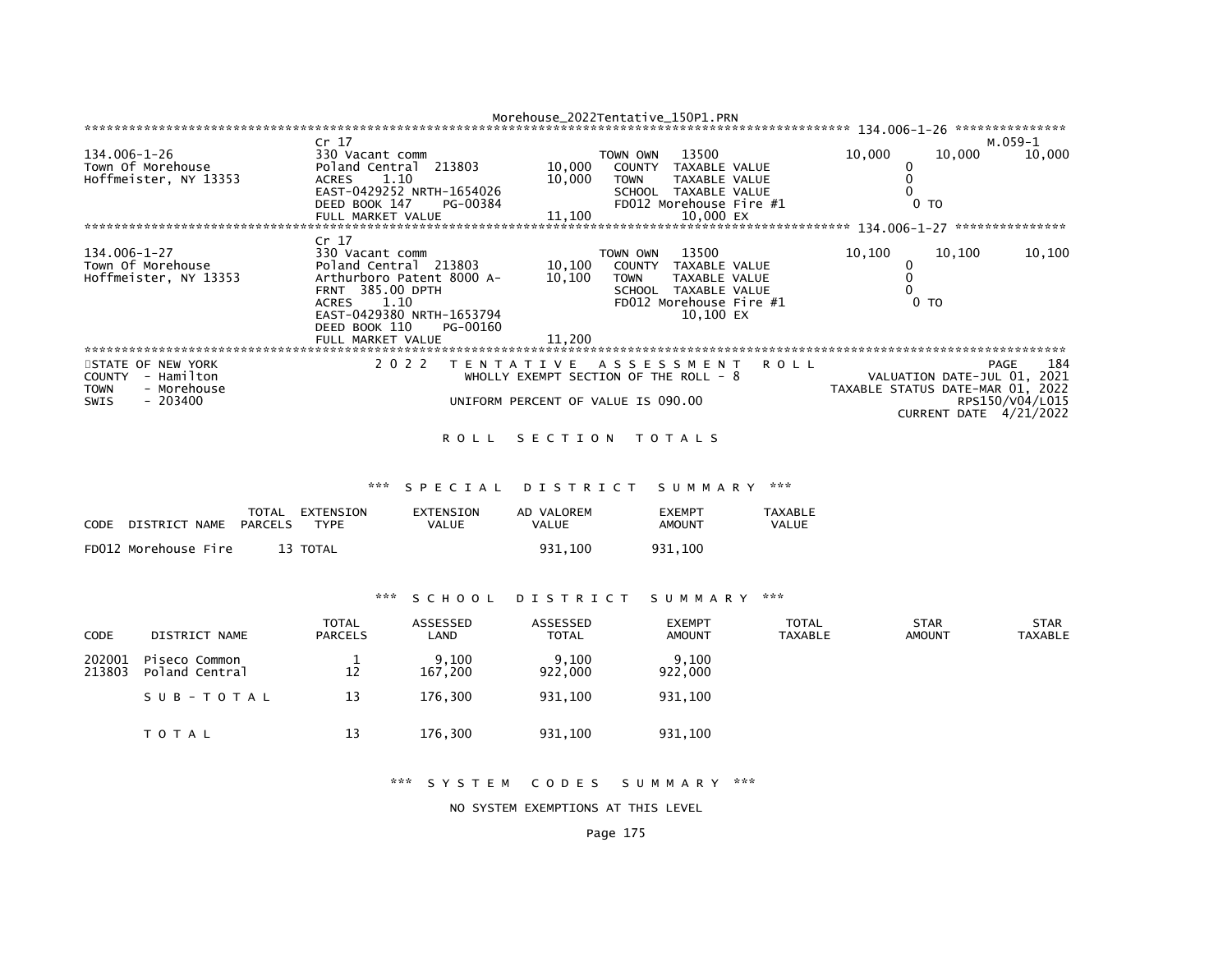# \*\*\* E X E M P T I O N S U M M A R Y \*\*\*

| <b>CODE</b>                                                       | DESCRIPTION                                                                                                                         | TOTAL<br><b>PARCELS</b> | <b>COUNTY</b>                                                                                                                                                               | <b>TOWN</b>                                                     | <b>SCHOOL</b>                                                                                                  |                                                                    |
|-------------------------------------------------------------------|-------------------------------------------------------------------------------------------------------------------------------------|-------------------------|-----------------------------------------------------------------------------------------------------------------------------------------------------------------------------|-----------------------------------------------------------------|----------------------------------------------------------------------------------------------------------------|--------------------------------------------------------------------|
| 13500<br>13510<br>26400<br>27350<br>COUNTY<br>TOWN<br><b>SWIS</b> | TOWN OWN<br><b>TOWNOWNCEM</b><br>INCFIREMEN<br>CEMETERY<br>T O T A L<br>STATE OF NEW YORK<br>- Hamilton<br>- Morehouse<br>$-203400$ | 10<br>13                | 733,200<br>9,100<br>178,800<br>10,000<br>931.100<br>T E N T A T I V E<br>A S S E S S M E N T<br>WHOLLY EXEMPT SECTION OF THE ROLL - 8<br>UNIFORM PERCENT OF VALUE IS 090.00 | 733,200<br>9,100<br>178,800<br>10,000<br>931,100<br><b>ROLL</b> | 733,200<br>9,100<br>178,800<br>10,000<br>931,100<br>VALUATION DATE-JUL 01,<br>TAXABLE STATUS DATE-MAR 01, 2022 | 185<br>PAGE<br>2021<br>RPS150/V04/L015<br>CURRENT DATE $4/21/2022$ |
|                                                                   |                                                                                                                                     |                         |                                                                                                                                                                             |                                                                 |                                                                                                                |                                                                    |

### ROLL SECTION TOTALS

# \*\*\* G R A N D T O T A L S \*\*\*

| <b>ROLL</b><br><b>SEC</b>  | DESCRIPTION                     | TOTAL<br><b>PARCELS</b> | ASSESSED<br>LAND | ASSESSED<br><b>TOTAL</b>           | TAXABLE<br><b>COUNTY</b>       | <b>TAXABLE</b> | <b>TAXABLE</b><br><b>SCHOOL</b><br><b>TOWN</b> | <b>STAR</b><br>TAXABLE                    |
|----------------------------|---------------------------------|-------------------------|------------------|------------------------------------|--------------------------------|----------------|------------------------------------------------|-------------------------------------------|
| 8                          | WHOLLY EXEMPT                   | 13                      | 176.300          | 931.100                            |                                |                |                                                |                                           |
| <b>COUNTY</b>              | STATE OF NEW YORK<br>- Hamilton |                         |                  |                                    | 2022 TENTATIVE ASSESSMENT ROLL |                | VALUATION DATE-JUL 01, 2021                    | 186<br><b>PAGE</b>                        |
| <b>TOWN</b><br><b>SWIS</b> | - Morehouse<br>- 203400         |                         |                  | UNIFORM PERCENT OF VALUE IS 090.00 | SWIS TOTALS                    |                | TAXABLE STATUS DATE-MAR 01, 2022               | RPS150/V04/L015<br>CURRENT DATE 4/21/2022 |

# \*\*\* S P E C I A L D I S T R I C T S U M M A R Y \*\*\*

| CODE | DISTRICT NAME        | PARCELS | TOTAL EXTENSION<br>TYPF. | EXTENSION<br>VALUE | AD VALOREM<br>VALUE | EXEMPT<br>AMOUNT | TAXABLE<br>VALUE |
|------|----------------------|---------|--------------------------|--------------------|---------------------|------------------|------------------|
|      | FD012 Morehouse Fire |         | 798 TOTAL                |                    | 125842.552          | 931.100          | 124911.452       |

# \*\*\* S C H O O L D I S T R I C T S U M M A R Y \*\*\*

| CODE             | DISTRICT NAME                                    | TOTAL<br><b>PARCELS</b> | ASSESSED<br>LAND       | ASSESSED<br><b>TOTAL</b>            | <b>EXEMPT</b><br><b>AMOUNT</b> | <b>TOTAL</b><br>TAXABLE | <b>STAR</b><br><b>AMOUNT</b> | <b>STAR</b><br><b>TAXABLE</b> |
|------------------|--------------------------------------------------|-------------------------|------------------------|-------------------------------------|--------------------------------|-------------------------|------------------------------|-------------------------------|
| 202001<br>213803 | Piseco Common<br>Poland Central<br><b>OTHERS</b> | 191<br>609<br>6         | 17636.800<br>61513.710 | 30385,300<br>95457,262<br>58554.380 | 9.100<br>4746.348<br>58554.380 | 30376.200<br>90710.914  | 342,800<br>786.500           | 30033,400<br>89924,414        |
|                  | SUB-TOTAL                                        | 806                     | 79150.510              | 184396,942<br>Page 176              | 63309.828                      | 121087.114              | 1129.300                     | 119957,814                    |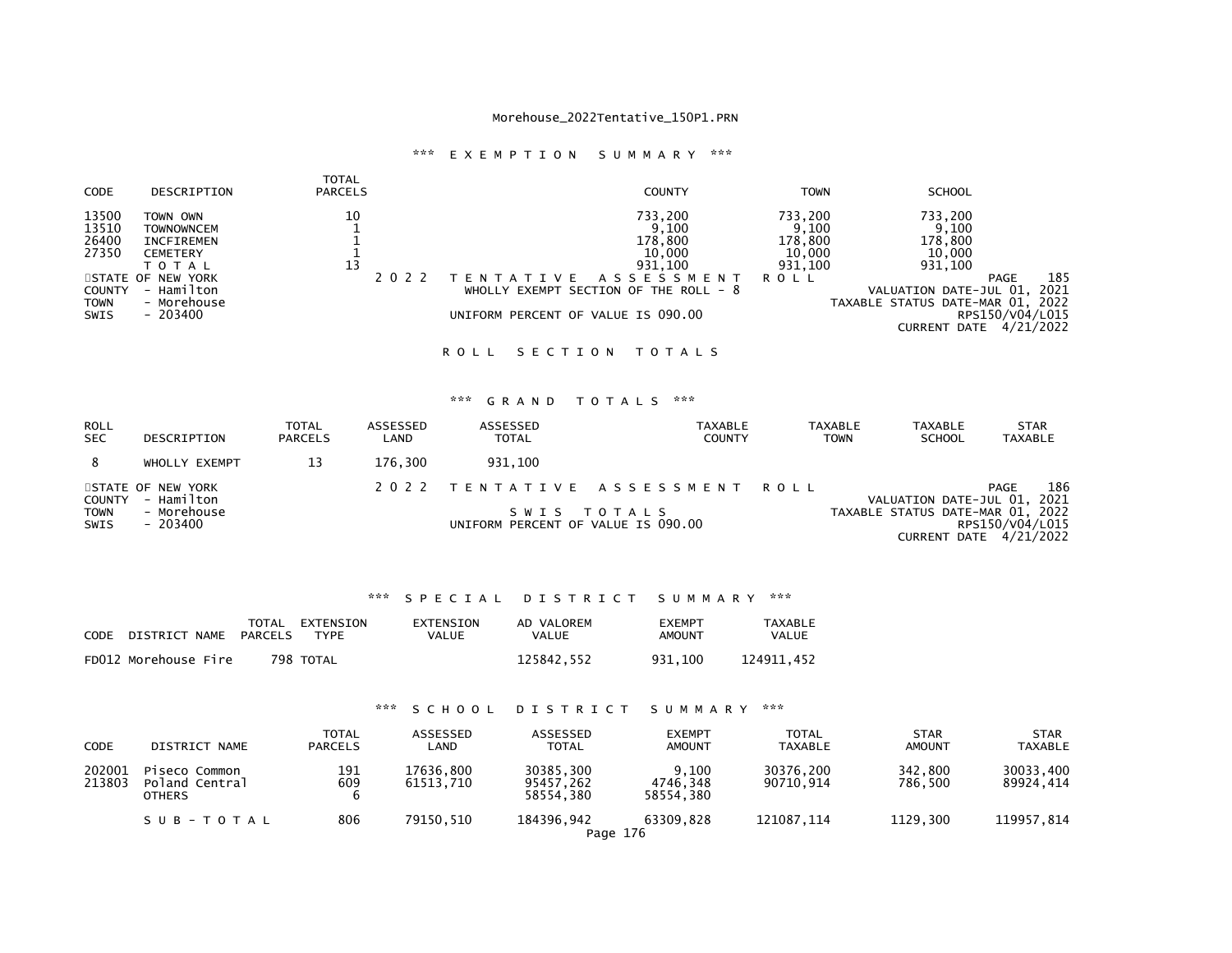|                                                    | TOTAL                                                                                             | 806                            | 79150,510     | 184396,942                | 63309,828                                                  | 121087,114                                                | 1129,300                                                                             | 119957,814                             |
|----------------------------------------------------|---------------------------------------------------------------------------------------------------|--------------------------------|---------------|---------------------------|------------------------------------------------------------|-----------------------------------------------------------|--------------------------------------------------------------------------------------|----------------------------------------|
|                                                    |                                                                                                   |                                | ***<br>SYSTEM | CODES                     | ***<br>SUMMARY                                             |                                                           |                                                                                      |                                        |
| <b>CODE</b>                                        | DESCRIPTION                                                                                       | <b>TOTAL</b><br><b>PARCELS</b> |               |                           | <b>COUNTY</b>                                              | <b>TOWN</b>                                               | <b>SCHOOL</b>                                                                        |                                        |
| 50001<br>50005<br>50006                            | <b>SCHL TAXBL</b><br><b>TOWN TAXBL</b><br>CNTY TAXBL<br>TOTAL                                     | $\frac{2}{2}$<br>8             |               |                           | 29277,200<br>29277,190<br>58554,390                        | 29277,200<br>29277,190<br>58554,390                       | 29277,190<br>29277,190<br>58554,380                                                  |                                        |
|                                                    |                                                                                                   |                                | ***           | EXEMPTION                 | ***<br>SUMMARY                                             |                                                           |                                                                                      |                                        |
| <b>CODE</b>                                        | DESCRIPTION                                                                                       | <b>TOTAL</b><br><b>PARCELS</b> |               |                           | <b>COUNTY</b>                                              | <b>TOWN</b>                                               | <b>SCHOOL</b>                                                                        |                                        |
| 13500<br>13510<br>26400<br>27350<br>41121<br>41131 | TOWN OWN<br><b>TOWNOWNCEM</b><br><b>INCFIREMEN</b><br><b>CEMETERY</b><br>VET WAR CT<br>VET COM CT | 10<br>$\frac{1}{3}$            |               |                           | 733,200<br>9,100<br>178,800<br>10,000<br>44,715<br>32,200  | 733,200<br>9,100<br>178,800<br>10,000<br>44,715<br>32,200 | 733,200<br>9,100<br>178,800<br>10,000                                                |                                        |
| <b>STATE</b><br>COUNTY<br><b>TOWN</b><br>SWIS      | OF NEW YORK<br>- Hamilton<br>- Morehouse<br>$-203400$                                             |                                | 2 0 2 2       | T E N T A T I V E<br>SWIS | ASSESSMENT<br>TOTALS<br>UNIFORM PERCENT OF VALUE IS 090.00 | <b>ROLL</b>                                               | VALUATION DATE-JUL 01,<br>TAXABLE STATUS DATE-MAR 01, 2022<br>CURRENT DATE 4/21/2022 | 187<br>PAGE<br>2021<br>RPS150/V04/L015 |

# \*\*\* E X E M P T I O N S U M M A R Y \*\*\*

| <b>CODE</b>                               | DESCRIPTION                                                                        | <b>TOTAL</b><br><b>PARCELS</b> | <b>COUNTY</b>                  | <b>TOWN</b>                   | <b>SCHOOL</b>                              |
|-------------------------------------------|------------------------------------------------------------------------------------|--------------------------------|--------------------------------|-------------------------------|--------------------------------------------|
| 41153<br>41162<br>41834<br>41854<br>47460 | $CW_10_VET/$<br>$CW_15_VET/$<br>ENH STAR<br><b>BAS STAR</b><br>FISCH 480A<br>ΤΟΤΑΙ | -<br>12<br>12<br>20<br>64      | 12,000<br>3824,348<br>4844,363 | 8.000<br>3824,348<br>4840,363 | 769,300<br>360,000<br>3824,348<br>5884,748 |

| ROLL<br><b>SEC</b> | τοΝ | -~-<br>UIAL<br>- אכי | <b>AND</b> | -^-<br>UIAI | ╌<br><b>COUN</b> | 1.101<br>$T$ $\cap$<br>∣ OWN | ۹DL<br>$\sim$ $\sim$ $\sim$ | $\cdots$<br>JIM<br>$\cdot$ |
|--------------------|-----|----------------------|------------|-------------|------------------|------------------------------|-----------------------------|----------------------------|
|                    |     |                      |            |             |                  |                              |                             |                            |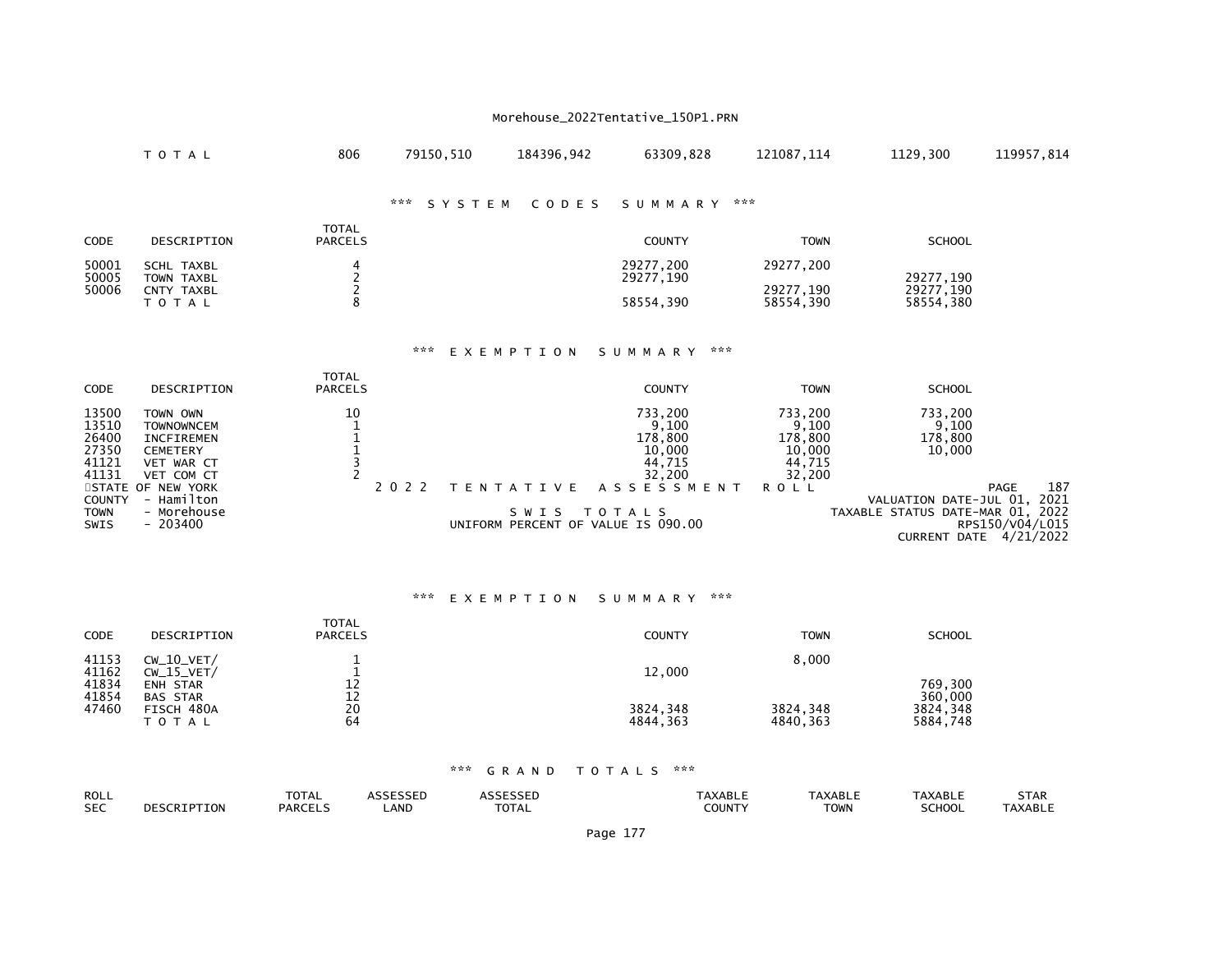| $\mathbf{1}$                               | <b>TAXABLE</b>                                                                  | 417 | 20055.010            | 35690,390                                  | Morehouse 2022Tentative 150P1.PRN<br>31777, 127                               | 31781, 127                | 31866,042                            | 30736,742                                                                                                          |
|--------------------------------------------|---------------------------------------------------------------------------------|-----|----------------------|--------------------------------------------|-------------------------------------------------------------------------------|---------------------------|--------------------------------------|--------------------------------------------------------------------------------------------------------------------|
| 3                                          | STATE OWNED LAND                                                                | 367 | 58919,200            | 146750,780                                 | 88196,390                                                                     | 88196,390                 | 88196,400                            | 88196,400                                                                                                          |
| 5.                                         | SPECIAL FRANCHISE                                                               | 4   |                      | 860,700                                    | 860,700                                                                       | 860.700                   | 860,700                              | 860,700                                                                                                            |
| 6                                          | UTILITIES & N.C.                                                                |     |                      | 163,972                                    | 163,972                                                                       | 163,972                   | 163,972                              | 163,972                                                                                                            |
| 8                                          | WHOLLY EXEMPT                                                                   | 13  | 176.300              | 931,100                                    |                                                                               |                           |                                      |                                                                                                                    |
| $\mathcal{R}$                              | <b>TOTAL</b><br><b>SUB</b>                                                      | 806 | 79150.510            | 184396,942                                 | 120998.189                                                                    | 121002.189                | 121087.114                           | 119957,814                                                                                                         |
| **<br><b>COUNTY</b><br>TOWN<br><b>SWIS</b> | <b>GRAND TOTAL</b><br>STATE OF NEW YORK<br>- Hamilton<br>- Morehouse<br>$-2034$ | 806 | 79150.510<br>2 0 2 2 | 184396.942<br>T E N T A T I V E<br>T O W N | 120998.189<br>ASSESSMENT<br>T O T A L S<br>UNIFORM PERCENT OF VALUE IS 090.00 | 121002.189<br><b>ROLL</b> | 121087.114<br>VALUATION DATE-JUL 01. | 119957.814<br>188<br>PAGE<br>2021<br>TAXABLE STATUS DATE-MAR 01, 2022<br>RPS150/V04/L015<br>CURRENT DATE 4/21/2022 |

### \*\*\* S P E C I A L D I S T R I C T S U M M A R Y \*\*\*

| <b>CODE</b> | DISTRICT NAME        | PARCELS | TOTAL EXTENSION<br>TYPF. | EXTENSION<br>VALUE | AD VALOREM<br>VALUE | <b>EXEMPT</b><br>AMOUNT | TAXABLE<br>VALUE |
|-------------|----------------------|---------|--------------------------|--------------------|---------------------|-------------------------|------------------|
|             | FD012 Morehouse Fire |         | 798 TOTAL                |                    | 125842.552          | 931.100                 | 124911.452       |

### \*\*\* S C H O O L D I S T R I C T S U M M A R Y \*\*\*

| <b>CODE</b>      | DISTRICT NAME                                    | TOTAL<br><b>PARCELS</b> | ASSESSED<br>LAND       | ASSESSED<br><b>TOTAL</b>            | <b>EXEMPT</b><br><b>AMOUNT</b> | <b>TOTAL</b><br><b>TAXABLE</b> | <b>STAR</b><br><b>AMOUNT</b> | <b>STAR</b><br><b>TAXABLE</b> |
|------------------|--------------------------------------------------|-------------------------|------------------------|-------------------------------------|--------------------------------|--------------------------------|------------------------------|-------------------------------|
| 202001<br>213803 | Piseco Common<br>Poland Central<br><b>OTHERS</b> | 191<br>609<br>6         | 17636.800<br>61513.710 | 30385,300<br>95457,262<br>58554.380 | 9,100<br>4746.348<br>58554.380 | 30376,200<br>90710.914         | 342,800<br>786.500           | 30033,400<br>89924,414        |
|                  | SUB-TOTAL                                        | 806                     | 79150.510              | 184396.942                          | 63309.828                      | 121087.114                     | 1129.300                     | 119957,814                    |
|                  | <b>TOTAL</b>                                     | 806                     | 79150.510              | 184396.942                          | 63309.828                      | 121087.114                     | 1129.300                     | 119957,814                    |

# \*\*\* S Y S T E M C O D E S S U M M A R Y \*\*\*

| <b>CODE</b>             | DESCRIPTION                                   | TOTAL<br><b>PARCELS</b> | COUNTY                             | <b>TOWN</b>            | <b>SCHOOL</b>          |
|-------------------------|-----------------------------------------------|-------------------------|------------------------------------|------------------------|------------------------|
| 50001<br>50005<br>50006 | <b>SCHL TAXBL</b><br>TOWN TAXBL<br>CNTY TAXBL |                         | 29277,200<br>29277,190<br>Page 178 | 29277,200<br>29277.190 | 29277,190<br>29277,190 |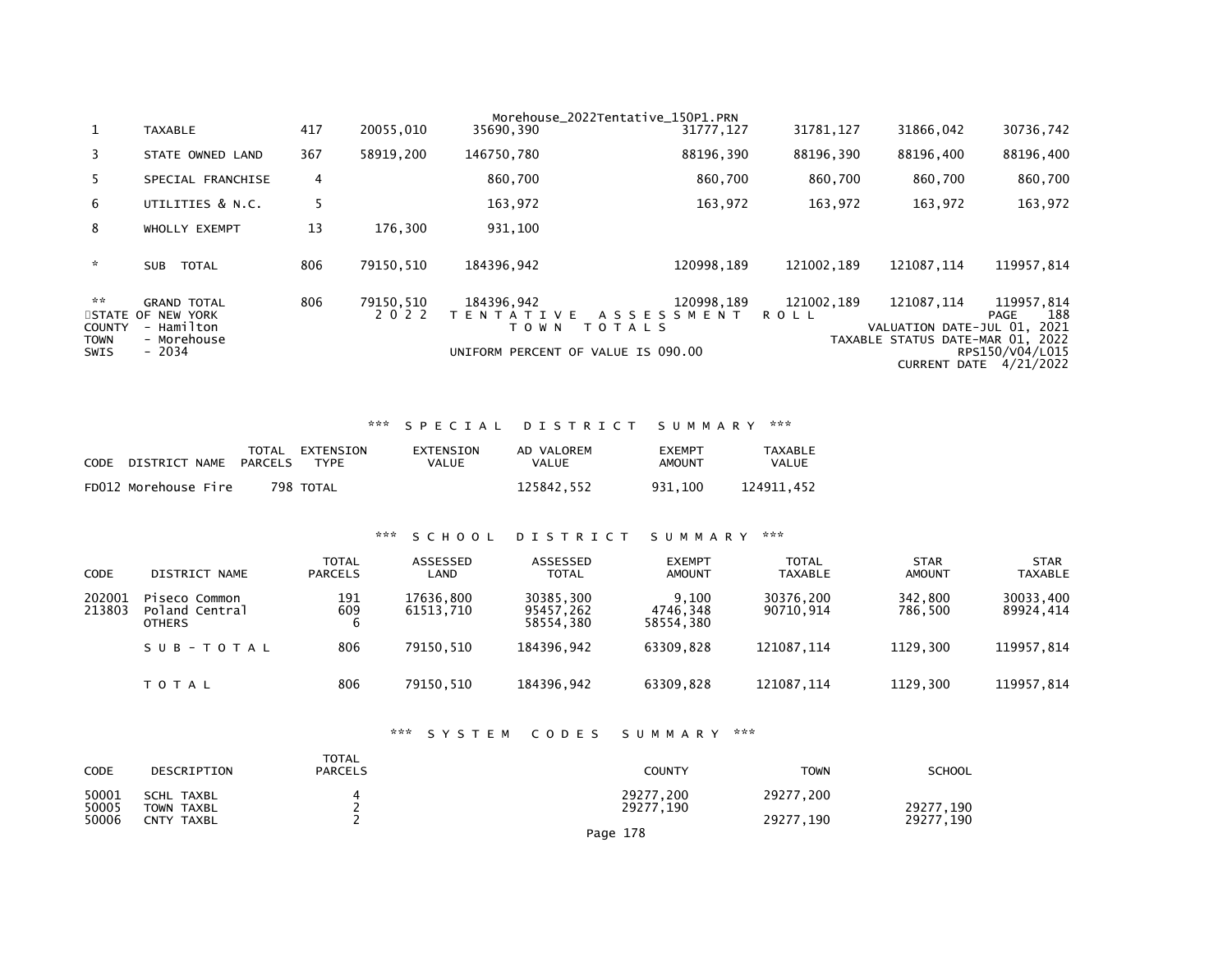|                                                    | <b>TOTAL</b>                                                                                      | 8                              | Morehouse_2022Tentative_150P1.PRN<br>58554,390            | 58554,390                                                 | 58554,380                             |
|----------------------------------------------------|---------------------------------------------------------------------------------------------------|--------------------------------|-----------------------------------------------------------|-----------------------------------------------------------|---------------------------------------|
|                                                    |                                                                                                   | ***                            | EXEMPTION<br>SUMMARY                                      | ***                                                       |                                       |
| CODE                                               | DESCRIPTION                                                                                       | <b>TOTAL</b><br><b>PARCELS</b> | <b>COUNTY</b>                                             | <b>TOWN</b>                                               | <b>SCHOOL</b>                         |
| 13500<br>13510<br>26400<br>27350<br>41121<br>41131 | TOWN OWN<br><b>TOWNOWNCEM</b><br><b>INCFIREMEN</b><br><b>CEMETERY</b><br>VET WAR CT<br>VET COM CT | 10                             | 733,200<br>9,100<br>178,800<br>10,000<br>44,715<br>32,200 | 733,200<br>9,100<br>178,800<br>10,000<br>44,715<br>32,200 | 733,200<br>9,100<br>178,800<br>10,000 |
|                                                    | STATE OF NEW YORK                                                                                 | 2 0 2 2                        | A S S E S S M E N T<br>V E<br>T E N T A T I               | <b>ROLL</b>                                               | PAGI                                  |

41131 VEICUM CI<br>
SZ,200 SZ,200 SZ,200<br>
STATE OF NEW YORK PAGE 189<br>
TO WINT O TALLS TO TALL TO DUE TO WINT OF VALUATION DATE-JUL 01, 2021<br>
TO WINT OF VALUE IS 090.00 TAXABLE STATUS DATE-MAR 01, 2022<br>
TAXABLE STATUS DATE-MA

# \*\*\* E X E M P T I O N S U M M A R Y \*\*\*

| CODE                                      | DESCRIPTION                                                                            | <b>TOTAL</b><br><b>PARCELS</b>                      | <b>COUNTY</b>                  | <b>TOWN</b>                   | <b>SCHOOL</b>                              |
|-------------------------------------------|----------------------------------------------------------------------------------------|-----------------------------------------------------|--------------------------------|-------------------------------|--------------------------------------------|
| 41153<br>41162<br>41834<br>41854<br>47460 | $CW_10_VET/$<br>$CW_15_VET/$<br>ENH STAR<br><b>BAS STAR</b><br>FISCH 480A<br>T O T A L | 12<br>$\begin{array}{c} 12 \\ 20 \end{array}$<br>64 | 12,000<br>3824,348<br>4844,363 | 8,000<br>3824,348<br>4840,363 | 769,300<br>360,000<br>3824,348<br>5884,748 |

| <b>ROLL</b><br>SEC. | DESCRIPTION                | <b>TOTAL</b><br><b>PARCELS</b> | <b>ASSESSED</b><br>LAND | ASSESSED<br><b>TOTAL</b> | TAXABLE<br><b>COUNTY</b> | <b>TAXABLE</b><br><b>TOWN</b> | <b>TAXABLE</b><br><b>SCHOOL</b> | <b>STAR</b><br><b>TAXABLE</b> |
|---------------------|----------------------------|--------------------------------|-------------------------|--------------------------|--------------------------|-------------------------------|---------------------------------|-------------------------------|
| $\mathbf{1}$        | <b>TAXABLE</b>             | 417                            | 20055.010               | 35690,390                | 31777, 127               | 31781, 127                    | 31866,042                       | 30736,742                     |
| 3                   | STATE OWNED LAND           | 367                            | 58919.200               | 146750.780               | 88196,390                | 88196.390                     | 88196,400                       | 88196,400                     |
| -5                  | SPECIAL FRANCHISE          | 4                              |                         | 860.700                  | 860.700                  | 860.700                       | 860,700                         | 860,700                       |
| 6                   | UTILITIES & N.C.           |                                |                         | 163,972                  | 163,972                  | 163,972                       | 163,972                         | 163,972                       |
| 8                   | WHOLLY EXEMPT              | 13                             | 176.300                 | 931,100                  |                          |                               |                                 |                               |
| $\star$             | <b>TOTAL</b><br><b>SUB</b> | 806                            | 79150.510               | 184396,942               | 120998,189               | 121002.189                    | 121087.114                      | 119957,814                    |